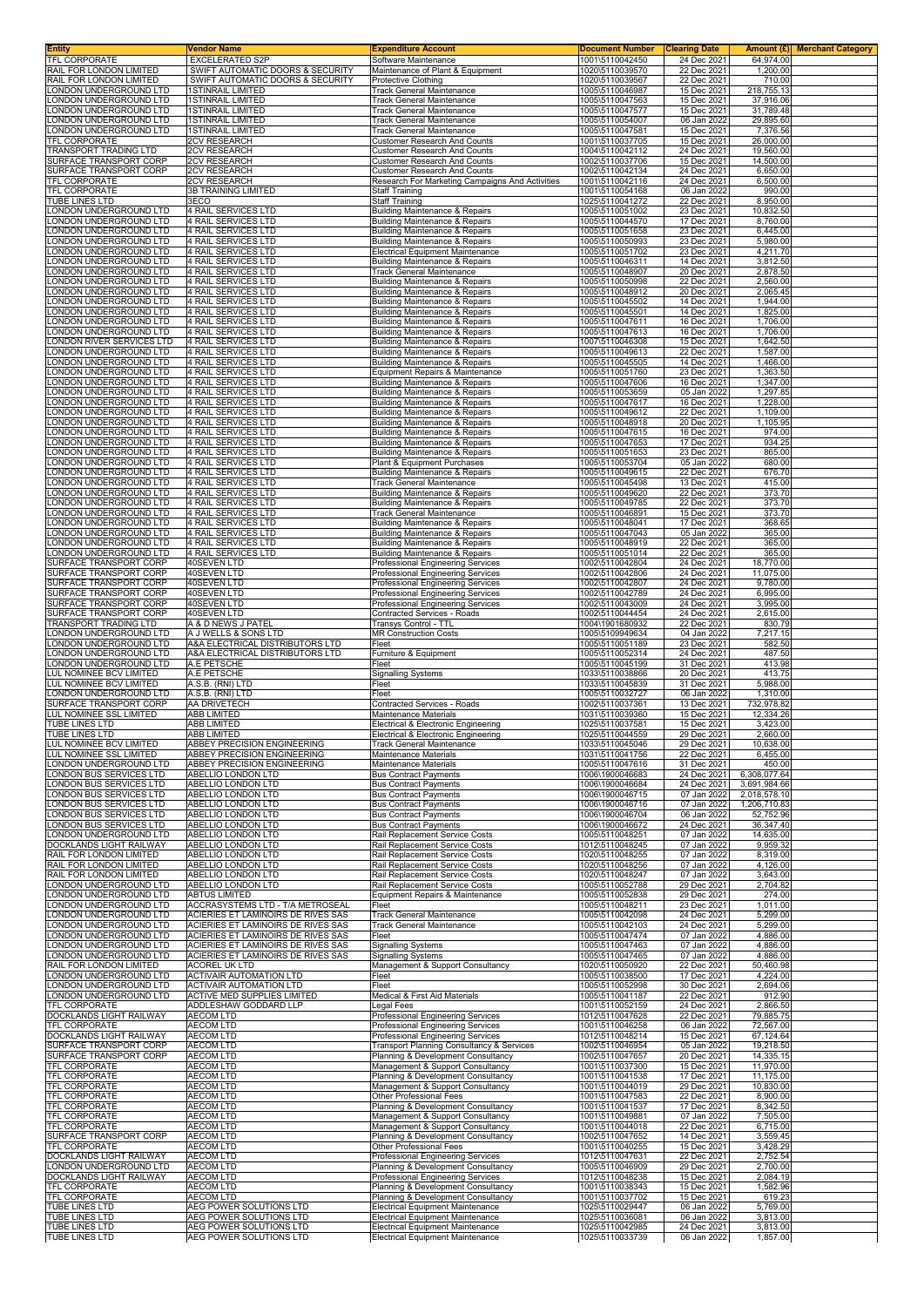| Entity<br>LUL NOMINEE SSL LIMITED                      | Vendor Name<br>AEI CABLES LTD                                      | <b>Expenditure Account</b><br><b>Signalling Systems</b>                       | <b>Document Number</b><br>1031\5110037269 | <b>Clearing Date</b><br>13 Dec 2021 | 4.307.00                  | Amount (£) Merchant Category |
|--------------------------------------------------------|--------------------------------------------------------------------|-------------------------------------------------------------------------------|-------------------------------------------|-------------------------------------|---------------------------|------------------------------|
| ONDON BUS SERVICES LTD                                 | AGENTIS WORKWEAR LTD                                               | Uniforms                                                                      | 1006\5110040101                           | 31 Dec 2021                         | 8,550.25                  |                              |
| SURFACE TRANSPORT CORP                                 | AGENTIS WORKWEAR LTD                                               | Uniforms                                                                      | 1002\5110052841                           | 31 Dec 2021                         | 4,530.00                  |                              |
| SURFACE TRANSPORT CORP<br>ONDON BUS SERVICES LTD       | <b>AGENTIS WORKWEAR LTD</b><br>AGENTIS WORKWEAR LTD                | Uniforms<br>Uniforms                                                          | 1002\5110040095<br>1006\5110052867        | 31 Dec 2021<br>31 Dec 2021          | 1,787.50<br>1.501.19      |                              |
| SURFACE TRANSPORT CORP                                 | AGENTIS WORKWEAR LTD                                               | Uniforms                                                                      | 1002\5110040099                           | 31 Dec 2021                         | 1,450.00                  |                              |
| ONDON BUS SERVICES LTD                                 | AGENTIS WORKWEAR LTD                                               | Uniforms                                                                      | 1006\5110048012                           | 31 Dec 2021                         | 695.04                    |                              |
| DIAL A RIDE<br>ONDON BUS SERVICES LTD                  | AGENTIS WORKWEAR LTD<br>AGENTIS WORKWEAR LTD                       | Uniforms<br>Uniforms                                                          | 1010\5110040086<br>1006\5110041260        | 31 Dec 2021<br>31 Dec 2021          | 557.99<br>498.80          |                              |
| ONDON BUS SERVICES LTD                                 | <b>AGENTIS WORKWEAR LTD</b>                                        | Uniforms                                                                      | 1006\5110048176                           | 31 Dec 2021                         | 472.54                    |                              |
| ONDON BUS SERVICES LTD<br>ONDON BUS SERVICES LTD       | AGENTIS WORKWEAR LTD<br>AGENTIS WORKWEAR LTD                       | Uniforms<br>Uniforms                                                          | 1006\5110041203<br>1006\5110041196        | 31 Dec 2021<br>31 Dec 2021          | 466.93<br>417.77          |                              |
| ONDON BUS SERVICES LTD                                 | AGENTIS WORKWEAR LTD                                               | Uniforms                                                                      | 1006\5110052228                           | 31 Dec 2021                         | 382.20                    |                              |
| DIAL A RIDE                                            | AGENTIS WORKWEAR LTD                                               | Uniforms                                                                      | 1010\5110052217                           | 31 Dec 2021                         | 308.27                    |                              |
| ONDON UNDERGROUND LTD<br>ONDON UNDERGROUND LTD         | AGGREGATE INDUSTRIES UK LTD<br>AGGREGATE INDUSTRIES UK LTD         | <b>Track General Maintenance</b><br><b>Track General Maintenance</b>          | 1005\5110043433<br>1005\5110045737        | 22 Dec 2021<br>29 Dec 2021          | 26,497.18<br>9,320.00     |                              |
| ONDON UNDERGROUND LTD                                  | AGGREGATE INDUSTRIES UK LTD                                        | <b>Track General Maintenance</b>                                              | 1005\5110049992                           | 06 Jan 2022                         | 6,497.72                  |                              |
| ONDON UNDERGROUND LTD                                  | AGGREGATE INDUSTRIES UK LTD                                        | Track General Maintenance                                                     | 1005\5110049425                           | 05 Jan 2022                         | 5,801.10                  |                              |
| ONDON UNDERGROUND LTD<br>ONDON UNDERGROUND LTD         | AGGREGATE INDUSTRIES UK LTD<br>AGGREGATE INDUSTRIES UK LTD         | <b>Signalling Systems</b><br><b>Track General Maintenance</b>                 | 1005\5110046419<br>1005\5110046436        | 16 Dec 2021<br>21 Dec 2021          | 5,688.00<br>5,151.86      |                              |
| ONDON UNDERGROUND LTD                                  | AGGREGATE INDUSTRIES UK LTD                                        | <b>Track General Maintenance</b>                                              | 1005\5110039579                           | 15 Dec 2021                         | 4,924.23                  |                              |
| ONDON UNDERGROUND LTD<br>ONDON UNDERGROUND LTD         | AGGREGATE INDUSTRIES UK LTD<br>AGGREGATE INDUSTRIES UK LTD         | <b>Track General Maintenance</b><br><b>Track General Maintenance</b>          | 1005\5110047106<br>1005\5110050754        | 29 Dec 2021<br>07 Jan 2022          | 4,817.17<br>4,807.41      |                              |
| ONDON UNDERGROUND LTD                                  | AGGREGATE INDUSTRIES UK LTD                                        | Track General Maintenance                                                     | 1005\5110047667                           | 30 Dec 2021                         | 4,565.24                  |                              |
| ONDON UNDERGROUND LTD                                  | AGGREGATE INDUSTRIES UK LTD                                        | Track General Maintenance                                                     | 1005\5110040739                           | 15 Dec 2021                         | 4,149.89                  |                              |
| ONDON UNDERGROUND LTD<br>ONDON UNDERGROUND LTD.        | AGGREGATE INDUSTRIES UK LTD<br>AGGREGATE INDUSTRIES UK LTD         | <b>Track General Maintenance</b><br><b>Track General Maintenance</b>          | 1005\5110046391<br>1005\5110049433        | 21 Dec 2021<br>05 Jan 2022          | 3,892.58<br>3,860.08      |                              |
| ONDON UNDERGROUND LTD                                  | AGGREGATE INDUSTRIES UK LTD                                        | <b>Track General Maintenance</b>                                              | 1005\5110046410                           | 21 Dec 2021                         | 3,788.20                  |                              |
| ONDON UNDERGROUND LTD<br>ONDON UNDERGROUND LTD         | <b>AGGREGATE INDUSTRIES UK LTD</b><br>AGGREGATE INDUSTRIES UK LTD  | Track General Maintenance<br><b>Signalling Systems</b>                        | 1005\5110046403<br>1005\5110043438        | 21 Dec 2021<br>22 Dec 2021          | 3,739.19<br>3,728.00      |                              |
| ONDON UNDERGROUND LTD                                  | AGGREGATE INDUSTRIES UK LTD                                        | <b>Signalling Systems</b>                                                     | 1005\5110046431                           | 16 Dec 2021                         | 3,728.00                  |                              |
| ONDON UNDERGROUND LTD                                  | AGGREGATE INDUSTRIES UK LTD                                        | <b>Track General Maintenance</b>                                              | 1005\5110040743                           | 15 Dec 2021                         | 3,514.56                  |                              |
| ONDON UNDERGROUND LTD<br>ONDON UNDERGROUND LTD         | AGGREGATE INDUSTRIES UK LTD<br>AGGREGATE INDUSTRIES UK LTD         | <b>Track General Maintenance</b><br><b>Track General Maintenance</b>          | 1005\5110049424<br>1005\5110048164        | 05 Jan 2022<br>05 Jan 2022          | 3.270.21<br>3,248.86      |                              |
| ONDON UNDERGROUND LTD                                  | AGGREGATE INDUSTRIES UK LTD                                        | <b>Track General Maintenance</b>                                              | 1005\5110046415                           | 21 Dec 2021                         | 2,617.00                  |                              |
| ONDON UNDERGROUND LTD                                  | AGGREGATE INDUSTRIES UK LTD                                        | <b>Track General Maintenance</b>                                              | 1005\5110049990                           | 06 Jan 2022                         | 2,440.00                  |                              |
| ONDON UNDERGROUND LTD<br>ONDON UNDERGROUND LTD         | AGGREGATE INDUSTRIES UK LTD<br>AGGREGATE INDUSTRIES UK LTD         | <b>Track General Maintenance</b><br>Track General Maintenance                 | 1005\5110046413<br>1005\5110049987        | 21 Dec 2021<br>06 Jan 2022          | 2,422.05<br>2,422.05      |                              |
| ONDON UNDERGROUND LTD                                  | AGGREGATE INDUSTRIES UK LTD                                        | <b>Track General Maintenance</b>                                              | 1005\5110050753                           | 07 Jan 2022                         | 2,406.70                  |                              |
| ONDON UNDERGROUND LTD<br>ONDON UNDERGROUND LTD         | AGGREGATE INDUSTRIES UK LTD<br>AGGREGATE INDUSTRIES UK LTD         | <b>Signalling Systems</b><br><b>Signalling Systems</b>                        | 1005\5110043442<br>1005\5110045712        | 22 Dec 2021<br>29 Dec 2021          | 2,298.60<br>2,298.60      |                              |
| ONDON UNDERGROUND LTD                                  | AGGREGATE INDUSTRIES UK LTD                                        | <b>Track General Maintenance</b>                                              | 1005\5110046792                           | 29 Dec 2021                         | 2,026.42                  |                              |
| ONDON UNDERGROUND LTD                                  | AGGREGATE INDUSTRIES UK LTD                                        | Track General Maintenance                                                     | 1005\5110043446                           | 17 Dec 2021                         | 1,952.98                  |                              |
| ONDON UNDERGROUND LTD<br>ONDON UNDERGROUND LTD         | AGGREGATE INDUSTRIES UK LTD<br>AGGREGATE INDUSTRIES UK LTD         | Track General Maintenance<br><b>Signalling Systems</b>                        | 1005\5110046434<br>1005\5110043440        | 14 Dec 2021<br>22 Dec 2021          | 1,914.37<br>1,864.00      |                              |
| ONDON UNDERGROUND LTD                                  | AGGREGATE INDUSTRIES UK LTD                                        | <b>Signalling Systems</b>                                                     | 1005\5110044964                           | 22 Dec 2021                         | 1,149.30                  |                              |
| ONDON UNDERGROUND LTD<br><b>UL NOMINEE SSL LIMITED</b> | AGGREGATE INDUSTRIES UK LTD<br><b>AGGREKO UK LTD</b>               | <b>Track General Maintenance</b><br><b>Building Maintenance &amp; Repairs</b> | 1005\5110046428<br>1031\5110038954        | 21 Dec 2021<br>20 Dec 2021          | 931.22<br>682.64          |                              |
| ONDON UNDERGROUND LTD                                  | <b>AGIITO LIMITED</b>                                              | Minor Staff Expenses                                                          | 1005\1900221792                           | 23 Dec 2021                         | 2,060.87                  |                              |
| TUBE LINES LTD                                         | <b>AGIITO LIMITED</b>                                              | Hotel Accommodation                                                           | 1025\1900000958                           | 22 Dec 2021                         | 1,020.00                  |                              |
| ONDON UNDERGROUND LTD<br>ONDON UNDERGROUND LTD.        | <b>AGIITO LIMITED</b><br><b>AGIITO LIMITED</b>                     | <b>Hotel Accommodation</b><br>Staff Travel (Business Fares)                   | 1005\1900221790<br>1005\1900221458        | 31 Dec 2021<br>23 Dec 2021          | 575.00<br>315.87          |                              |
| TUBE LINES LTD                                         | <b>AGIITO LIMITED</b>                                              | Hotel Accommodation                                                           | 1025\1900000959                           | 20 Dec 2021                         | 314.96                    |                              |
| TUBE LINES LTD<br><b>TUBE LINES LTD</b>                | <b>AGIITO LIMITED</b><br><b>AGIITO LIMITED</b>                     | Hotel Accommodation<br>Hotel Accommodation                                    | 1025\1900000956<br>1025\1900000954        | 13 Dec 2021<br>13 Dec 2021          | 314.00<br>282.80          |                              |
| ONDON UNDERGROUND LTD                                  | <b>AGIITO LIMITED</b>                                              | Hotel Accommodation                                                           | 1005\1900221778                           | 20 Dec 2021                         | 266.00                    |                              |
| ONDON UNDERGROUND LTD<br>LUL NOMINEE SSL LIMITED       | <b>AGIITO LIMITED</b><br>AIR PUMPING ENGINEERING SERVICE LTD       | Hotel Accommodation                                                           | 1005\1900221779                           | 13 Dec 2021<br>22 Dec 2021          | 266.00<br>829.95          |                              |
| LUL NOMINEE BCV LIMITED                                | AIRQUICK (NEWARK) LTD                                              | <b>Signalling Systems</b><br>Equipment Repairs & Maintenance                  | 1031\5110040613<br>1033\5110040885        | 22 Dec 2021                         | 1,026.00                  |                              |
| TFL CORPORATE                                          | AIS CHARTERED SURVEYORS                                            | Management & Support Consultancy                                              | 1001\5110046290                           | 14 Dec 2021                         | 13,132.00                 |                              |
| ONDON UNDERGROUND LTD<br>SURFACE TRANSPORT CORP        | AJAY ELECTRONICS LTD<br>ALFRED KRASNIQI                            | <b>Signalling Systems</b><br>Licence Fee Refunds                              | 1005\5110053423<br>1002\1900070639        | 05 Jan 2022<br>22 Dec 2021          | 1,410.00<br>3,600.00      |                              |
| ONDON TRANSPORT MUSEUM                                 | <b>ALIX CAVANAGH</b>                                               | Management & Support Consultancy                                              | 1011\5110040139                           | 22 Dec 2021                         | 480.00                    |                              |
| ONDON UNDERGROUND LTD<br>ONDON UNDERGROUND LTD         | ALLELYS HEAVY HAULAGE LTD<br>ALLELYS HEAVY HAULAGE LTD             | Equipment Repairs & Maintenance<br>Equipment Repairs & Maintenance            | 1005\5110045672<br>1005\5110045670        | 14 Dec 2021<br>14 Dec 2021          | 2,850.00<br>1,950.00      |                              |
| ONDON UNDERGROUND LTD                                  | ALLELYS HEAVY HAULAGE LTD                                          | Equipment Repairs & Maintenance                                               | 1005\5110045673                           | 14 Dec 2021                         | 850.00                    |                              |
| UL NOMINEE BCV LIMITED<br>LUL NOMINEE SSL LIMITED      | ALLIED (TOOLING) LTD<br>ALPHA ELECTRONICS LTD                      | Equipment Repairs & Maintenance<br>Plant & Equipment Purchases                | 1033\5110046570<br>1031\5110050851        | 05 Jan 2022<br>22 Dec 2021          | 1,268.06<br>4,434.30      |                              |
| IFL CORPORATE                                          | ALPHA ELECTRONICS LTD                                              | Professional Engineering Services                                             | 1001\5110048221                           | 15 Dec 2021                         | 325.00                    |                              |
| ONDON UNDERGROUND LTD<br>ONDON UNDERGROUND LTD         | ALPHABET (GB) LIMITED<br>ALPHABET (GB) LIMITED                     | Operating Lease Expense - Motor Vehicles<br>Vehicle Operating Leases          | 1005\5110045559<br>1005\5110010812        | 29 Dec 2021<br>07 Jan 2022          | 30,800.77<br>344.72       |                              |
| ONDON UNDERGROUND LTD                                  | ALSTOM NL SERVICE PROVISION LTD                                    | Fleet Tsssa Contract                                                          | 1005\5110041412                           | 22 Dec 2021                         | 3,398,091.68              |                              |
| ONDON UNDERGROUND LTD                                  | ALSTOM NL SERVICE PROVISION LTD                                    | <b>TLL Lease Costs</b>                                                        | 1005\5110049387                           | 22 Dec 2021                         | 2,491,206.55              |                              |
| ONDON UNDERGROUND LTD<br>ONDON UNDERGROUND LTD         | ALSTOM NL SERVICE PROVISION LTD<br>ALSTOM NL SERVICE PROVISION LTD | <b>TLL Lease Costs</b><br><b>Fleet Tsssa Contract</b>                         | 1005\5110041439<br>1005\5110041434        | 22 Dec 2021<br>22 Dec 2021          | 972,677.77<br>602,000.00  |                              |
| ONDON UNDERGROUND LTD                                  | ALSTOM NL SERVICE PROVISION LTD                                    | <b>Fleet Tsssa Contract</b>                                                   | 1005\5110041429                           | 22 Dec 2021                         | 88,886.49                 |                              |
| ONDON UNDERGROUND LTD                                  | ALSTOM NL SERVICE PROVISION LTD                                    | <b>Security Equipment</b>                                                     | 1005\5110041419                           | 22 Dec 2021                         | 71,451.85                 |                              |
| ONDON UNDERGROUND LTD<br>ONDON UNDERGROUND LTD         | ALSTOM NL SERVICE PROVISION LTD<br>ALSTOM NL SERVICE PROVISION LTD | <b>Fleet Tsssa Contract</b><br>Fleet Tsssa Contract                           | 1005\5110041244<br>1005\5110041431        | 22 Dec 2021<br>22 Dec 2021          | 63,429.08<br>33,799.12    |                              |
| ONDON UNDERGROUND LTD                                  | ALSTOM NL SERVICE PROVISION LTD                                    | Fleet Tsssa Contract                                                          | 1005\5110041400                           | 22 Dec 2021                         | 33,324.16                 |                              |
| ONDON UNDERGROUND LTD<br>ONDON UNDERGROUND LTD         | ALSTOM NL SERVICE PROVISION LTD<br>ALSTOM NL SERVICE PROVISION LTD | Security Equipment<br>Civil Engineering Construction Works                    | 1005\5110041433<br>1005\5110041445        | 22 Dec 2021<br>22 Dec 2021          | 20,360.00<br>12,000.00    |                              |
| LUL NOMINEE SSL LIMITED                                | ALSTOM TRANSPORT LTD                                               | Fleet                                                                         | 1031\5110043254                           | 23 Dec 2021                         | 59,257.44                 |                              |
| LUL NOMINEE SSL LIMITED<br>LONDON UNDERGROUND LTD      | ALSTOM TRANSPORT LTD<br>ALSTOM TRANSPORT LTD                       | Fleet<br>Fleet                                                                | 1031\5110043247<br>1005\5110044465        | 22 Dec 2021<br>29 Dec 2021          | 59,257.44<br>25,389.00    |                              |
| LUL NOMINEE SSL LIMITED                                | ALSTOM TRANSPORT LTD                                               | Component Repairs Sub Contracted                                              | 1031\5110026707                           | 24 Dec 2021                         | 11,682.00                 |                              |
| LUL NOMINEE SSL LIMITED                                | <b>ALSTOM TRANSPORT LTD</b>                                        | Component Repairs Sub Contracted                                              | 1031\5110026718                           | 24 Dec 2021                         | 11,682.00                 |                              |
| LUL NOMINEE SSL LIMITED<br>LUL NOMINEE SSL LIMITED     | ALSTOM TRANSPORT LTD<br>ALSTOM TRANSPORT LTD                       | Fleet<br><b>Signalling Systems</b>                                            | 1031\5110043256<br>1031\5110044464        | 22 Dec 2021<br>29 Dec 2021          | 10,525.90<br>7,799.82     |                              |
| LUL NOMINEE SSL LIMITED                                | ALSTOM TRANSPORT LTD                                               | <b>Signalling Systems</b>                                                     | 1031\5110038350                           | 15 Dec 2021                         | 6,991.00                  |                              |
| LUL NOMINEE SSL LIMITED<br>LUL NOMINEE SSL LIMITED     | ALSTOM TRANSPORT LTD<br>ALSTOM TRANSPORT LTD                       | <b>Signalling Systems</b><br><b>Signalling Systems</b>                        | 1031\5110043270<br>1031\5110043265        | 20 Dec 2021<br>20 Dec 2021          | 4,323.00<br>2,755.95      |                              |
| ONDON UNDERGROUND LTD                                  | ALSTOM TRANSPORT LTD                                               | Fleet                                                                         | 1005\5110016025                           | 24 Dec 2021                         | 2,248.00                  |                              |
| ONDON UNDERGROUND LTD<br>ONDON UNDERGROUND LTD         | ALSTOM TRANSPORT LTD<br>ALSTOM TRANSPORT LTD                       | Fleet<br>Fleet                                                                | 1005\5110021072<br>1005\5110021099        | 24 Dec 2021<br>24 Dec 2021          | 2,248.00<br>2,248.00      |                              |
| ONDON UNDERGROUND LTD                                  | ALSTOM TRANSPORT LTD                                               | Fleet                                                                         | 1005\5110026702                           | 24 Dec 2021                         | 2,248.00                  |                              |
| ONDON UNDERGROUND LTD<br>ONDON UNDERGROUND LTD         | ALSTOM TRANSPORT LTD<br>ALSTOM TRANSPORT LTD                       | Fleet<br>Fleet                                                                | 1005\5110026715<br>1005\5110026720        | 24 Dec 2021<br>24 Dec 2021          | 2,248.00<br>2,248.00      |                              |
| ONDON UNDERGROUND LTD                                  | ALSTOM TRANSPORT LTD                                               | Fleet                                                                         | 1005\5110026723                           | 24 Dec 2021                         | 2,248.00                  |                              |
| ONDON UNDERGROUND LTD<br>ONDON UNDERGROUND LTD.        | ALSTOM TRANSPORT LTD<br>ALSTOM TRANSPORT LTD                       | Fleet<br>Fleet                                                                | 1005\5110026732<br>1005\5110033147        | 24 Dec 2021<br>24 Dec 2021          | 2,248.00<br>2,248.00      |                              |
| ONDON UNDERGROUND LTD                                  | ALSTOM TRANSPORT LTD                                               | Fleet                                                                         | 1005\5110044460                           | 05 Jan 2022                         | 2,248.00                  |                              |
| <b>UL NOMINEE SSL LIMITED</b>                          | ALSTOM TRANSPORT LTD                                               | Fleet                                                                         | 1031\5110043261                           | 21 Dec 2021                         | 1,714.50                  |                              |
| LUL NOMINEE SSL LIMITED<br>LUL NOMINEE SSL LIMITED     | ALSTOM TRANSPORT LTD<br>ALSTOM TRANSPORT LTD                       | <b>Signalling Systems</b><br>Signalling Systems                               | 1031\5110043238<br>1031\5110044458        | 21 Dec 2021<br>29 Dec 2021          | 1,092.00<br>728.00        |                              |
| LUL NOMINEE SSL LIMITED                                | ALSTOM TRANSPORT LTD                                               | <b>Signalling Systems</b>                                                     | 1031\5110038157                           | 15 Dec 2021                         | 700.00                    |                              |
| LUL NOMINEE SSL LIMITED<br>LUL NOMINEE SSL LIMITED     | ALSTOM TRANSPORT LTD<br>ALSTOM TRANSPORT LTD                       | <b>Signalling Systems</b><br><b>Signalling Systems</b>                        | 1031\5110043258<br>1031\5110043235        | 22 Dec 2021<br>22 Dec 2021          | 620.00<br>386.65          |                              |
| LUL NOMINEE SSL LIMITED                                | ALSTOM TRANSPORT LTD                                               | Fleet                                                                         | 1031\5110043244                           | 21 Dec 2021                         | 326.00                    |                              |
| LUL NOMINEE SSL LIMITED<br>ONDON UNDERGROUND LTD       | ALSTOM TRANSPORT LTD<br>ALSTOM TRANSPORT LTD                       | Fleet<br>Fleet                                                                | 1031\5110044456<br>1005\5110043069        | 29 Dec 2021<br>22 Dec 2021          | 303.00<br>268.00          |                              |
| TFL CORPORATE                                          | AMAZON                                                             | Furniture & Equipment                                                         | 1001\3000040621                           | 24 Dec 2021                         | 399.04                    | 5999                         |
| TFL CORPORATE<br>TFL CORPORATE                         | AMAZON WEB SERVICES EMEA SARL<br>AMAZON WEB SERVICES EMEA SARL     | Manage IT Services<br>Manage IT Services                                      | 1001\5110046906<br>1001\5110046900        | 21 Dec 2021<br>29 Dec 2021          | 183,232.06<br>174,002.04  |                              |
| TFL CORPORATE                                          | AMAZON WEB SERVICES EMEA SARL                                      | Manage IT Services                                                            | 1001\5110032704                           | 17 Dec 2021                         | 116,115.30                |                              |
| TFL CORPORATE<br>TFL CORPORATE                         | AMAZON WEB SERVICES EMEA SARL                                      | Manage IT Services                                                            | 1001\5110036170<br>1001\5110036166        | 17 Dec 2021                         | 24,296.78                 |                              |
| TFL CORPORATE                                          | AMAZON WEB SERVICES EMEA SARL<br>AMAZON WEB SERVICES EMEA SARL     | Manage IT Services<br>Manage IT Services                                      | 1001\5110032710                           | 17 Dec 2021<br>17 Dec 2021          | (4,616.39)<br>(22,061.97) |                              |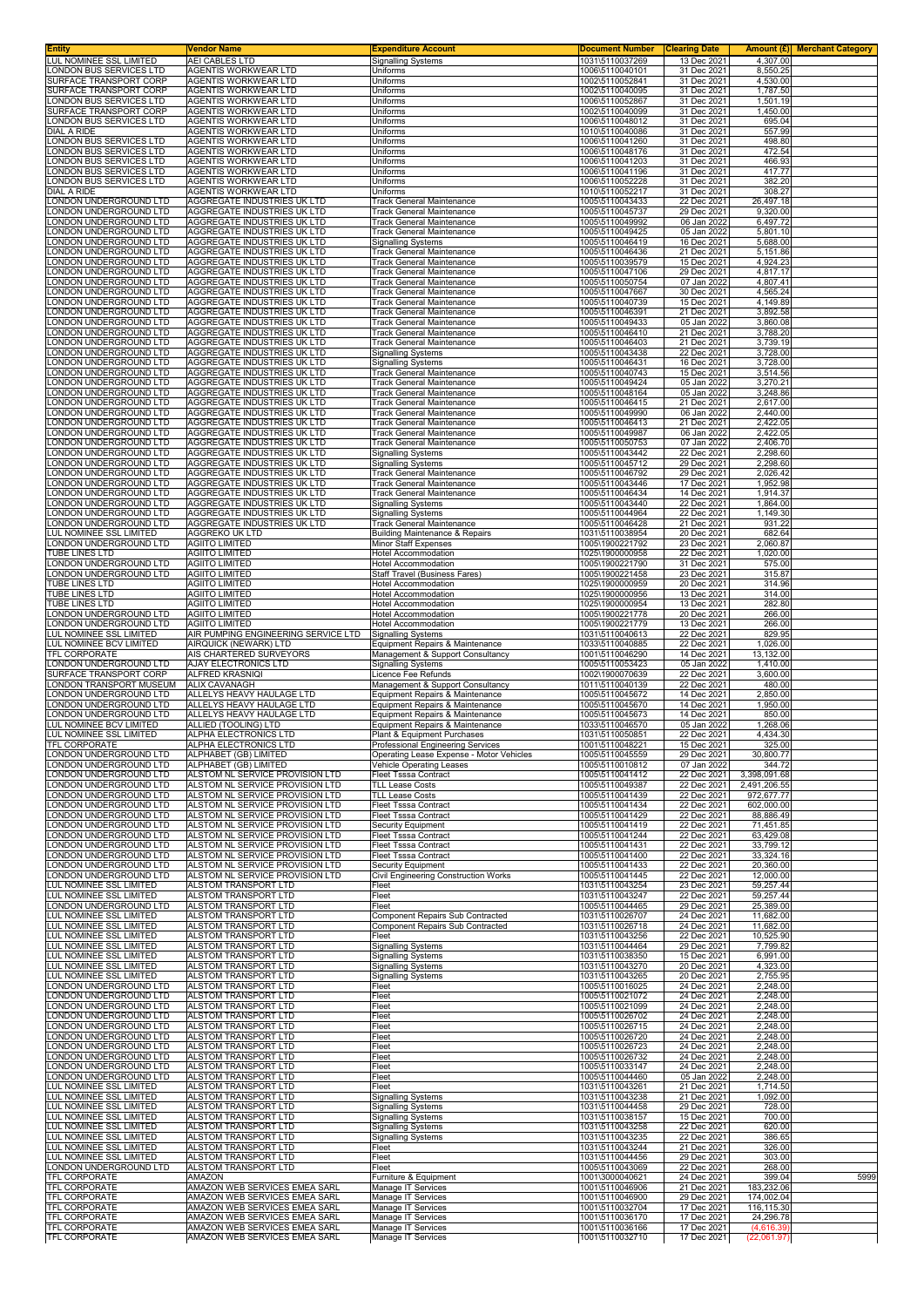| Entity<br>TFL CORPORATE                                  | <b>Vendor Name</b><br>AMAZON WEB SERVICES EMEA SARL                      | <b>Expenditure Account</b><br>Manage IT Services                                                         | <b>Document Number</b><br>1001\5110046903 | <b>Clearing Date</b><br>21 Dec 2021 | Amount (£) <br>(33.060.38)    | <b>Merchant Category</b> |
|----------------------------------------------------------|--------------------------------------------------------------------------|----------------------------------------------------------------------------------------------------------|-------------------------------------------|-------------------------------------|-------------------------------|--------------------------|
| TFL CORPORATE                                            | AMAZON WEB SERVICES EMEA SARL                                            | Manage IT Services                                                                                       | 1001\5110036181                           | 21 Dec 2021                         | (34, 814.10)                  |                          |
| RAIL FOR LONDON LIMITED                                  | AMEY OWR LTD                                                             | Maintenance of Plant & Equipment                                                                         | 1020\5110044115<br>1005\5110041456        | 22 Dec 2021                         | 3,885.00                      |                          |
| ONDON UNDERGROUND LTD<br><b>TFL CORPORATE</b>            | <b>AMNITEC LTD</b><br>AMPLICON LIVELINE LTD                              | Fleet<br>Computer Hardware                                                                               | 1001\5110052141                           | 22 Dec 2021<br>24 Dec 2021          | 2,849.02<br>3,933.54          |                          |
| ONDON BUS SERVICES LTD                                   | ANDERSON ACOUSTICS LTD                                                   | Vehicle Repairs & Maintenance                                                                            | 1006\5110051740                           | 24 Dec 2021                         | 10,000.00                     |                          |
| SURFACE TRANSPORT CORP<br><b>TFL CORPORATE</b>           | ANDREW FRASER-URQUHART QC<br><b>ANGELA ROBINSON</b>                      | Legal Fees<br>Purchase of Land & Buildings                                                               | 1002\5110049086<br>1001\1900083018        | 31 Dec 2021<br>31 Dec 2021          | 39,500.00<br>1,300.00         |                          |
| ONDON UNDERGROUND LTD                                    | <b>ANIXTER LTD</b>                                                       | Signals & Electricals stock issues                                                                       | 1005\5110041192                           | 22 Dec 2021                         | 8,160.00<br>2,594.50          |                          |
| ONDON UNDERGROUND LTD<br>ONDON TRANSPORT MUSEUM          | <b>ANIXTER LTD</b><br><b>ANNA KOCHKINA</b>                               | <b>Signalling Systems</b><br>LTM Design & Presentation Consultancy                                       | 1005\5110038495<br>1011\5110050878        | 07 Jan 2022<br>05 Jan 2022          | 1,243.00                      |                          |
| <b>FL CORPORATE</b>                                      | <b>ANNIE FENDRICH</b>                                                    | Legal Fees                                                                                               | 1001\5110052402                           | 05 Jan 2022                         | 600.00                        |                          |
| TFL CORPORATE<br>TFL CORPORATE                           | <b>ANNIE FENDRICH</b><br><b>ANNIE FENDRICH</b>                           | Legal Fees<br><b>Legal Fees</b>                                                                          | 1001\5110052320<br>1001\5110052362        | 05 Jan 2022<br>05 Jan 2022          | 300.00<br>300.00              |                          |
| ONDON UNDERGROUND LTD                                    | ANRITSU EMEA LTD                                                         | Maintenance Materials                                                                                    | 1005\5110050990                           | 22 Dec 2021                         | 1,282.00                      |                          |
| ONDON UNDERGROUND LTD<br>DOCKLANDS LIGHT RAILWAY         | ANRITSU EMEA LTD<br>ANTAGRADE ELECTRICAL LTD                             | Maintenance Materials<br>Civil Engineering Construction Works                                            | 1005\5110050991<br>1012\5110044006        | 22 Dec 2021<br>16 Dec 2021          | 1,140.00<br>9,639.04          |                          |
| TFL CORPORATE<br>TFL CORPORATE                           | ANTI GRAFFITI SYSTEMS LTD<br>AON SOLUTIONS UK LTD                        | Art And Poetry Installations And Programmes                                                              | 1001\5110040233<br>1001\5110039555        | 22 Dec 2021<br>17 Dec 2021          | 1,714.29<br>16,338.51         |                          |
| TFL CORPORATE                                            | AON SOLUTIONS UK LTD                                                     | Management & Support Consultancy<br>Management & Support Consultancy                                     | 1001\5110019409                           | 24 Dec 2021                         | 6,315.41                      |                          |
| LONDON TRANSPORT MUSEUM<br>DIAL A RIDE                   | APPLE & PEAR STUDIO LTD<br>AQUAJET CLEANING EQUIPMENT LIMITED            | <b>LTM Design &amp; Presentation Consultancy</b><br>Vehicle Repairs & Maintenance                        | 1011\5110047427<br>1010\5110046985        | 16 Dec 2021                         | 3,270.00                      |                          |
| ONDON TRANSPORT MUSEUM                                   | <b>AQUENT</b>                                                            | Agency Staff                                                                                             | 1011\5110045874                           | 15 Dec 2021<br>14 Dec 2021          | 1,100.00<br>945.00            |                          |
| ONDON TRANSPORT MUSEUM<br>ONDON TRANSPORT MUSEUM         | <b>AQUENT</b><br><b>AQUENT</b>                                           | <b>Agency Staff</b><br><b>Agency Staff</b>                                                               | 1011\5110045571<br>1011\5110045576        | 14 Dec 2021<br>14 Dec 2021          | 700.00<br>700.00              |                          |
| ONDON TRANSPORT MUSEUM                                   | <b>AQUENT</b>                                                            | <b>Agency Staff</b>                                                                                      | 1011\5110045870                           | 14 Dec 2021                         | 700.00                        |                          |
| ONDON TRANSPORT MUSEUM<br>ONDON TRANSPORT MUSEUM         | <b>AQUENT</b><br><b>AQUENT</b>                                           | <b>Agency Staff</b><br>Agency Staff                                                                      | 1011\5110046268<br>1011\5110046270        | 22 Dec 2021<br>17 Dec 2021          | 700.00<br>700.00              |                          |
| ONDON TRANSPORT MUSEUM                                   | <b>AQUENT</b>                                                            | Agency Staff                                                                                             | 1011\5110046275                           | 30 Dec 2021                         | 700.00                        |                          |
| ONDON TRANSPORT MUSEUM<br>ONDON TRANSPORT MUSEUM         | <b>AQUENT</b><br><b>AQUENT</b>                                           | Production Artwork And Design For Marketing<br>Production Artwork And Design For Marketing               | 1011\5110045582<br>1011\5110045840        | 14 Dec 2021<br>13 Dec 2021          | 700.00<br>700.00              |                          |
| ONDON TRANSPORT MUSEUM                                   | <b>AQUENT</b>                                                            | Production Artwork And Design For Marketing                                                              | 1011\5110045871                           | 14 Dec 2021                         | 700.00                        |                          |
| ONDON UNDERGROUND LTD<br>SURFACE TRANSPORT CORP          | <b>ARBIL LTD</b><br><b>ARCHANT LONDON</b>                                | Plant & Equipment Purchases                                                                              | 1005\5110046994<br>1002\5110042448        | 15 Dec 2021<br>22 Dec 2021          | 508.11<br>2,098.87            |                          |
| SURFACE TRANSPORT CORP                                   | <b>ARCHANT LONDON</b>                                                    | Statutory Ads Notices Communications & Consultatio<br>Statutory Ads Notices Communications & Consultatio | 1002\5110039363                           | 16 Dec 2021                         | 1,297.35                      |                          |
| <b>SURFACE TRANSPORT CORP</b><br>ONDON UNDERGROUND LTD   | <b>ARCHANT LONDON</b><br>ARCHITECTURAL METAL CRAFTSMEN LTD               | Statutory Ads Notices Communications & Consultatio<br>Fleet                                              | 1002\5110045095<br>1005\5110051724        | 29 Dec 2021<br>24 Dec 2021          | 585.90<br>4,574.00            |                          |
| ONDON UNDERGROUND LTD                                    | ARCO PROFESSIONAL SAFETY SERV. LTD                                       | <b>Building Maintenance &amp; Repairs</b>                                                                | 1005\5110037663                           | 15 Dec 2021                         | 1,045.00                      |                          |
| ONDON UNDERGROUND LTD<br>ONDON UNDERGROUND LTD           | ARCO PROFESSIONAL SAFETY SERV. LTD<br>ARCO PROFESSIONAL SAFETY SERV. LTD | <b>Civil Engineering Construction Works</b><br>Civil Engineering Construction Works                      | 1005\5110041269<br>1005\5110041414        | 13 Dec 2021<br>21 Dec 2021          | 329.00<br>329.00              |                          |
| SURFACE TRANSPORT CORP                                   | ARDENT MANAGEMENT LTD                                                    | Planning & Development Consultancy                                                                       | 1002\5110047109                           | 21 Dec 2021                         | 28,136.65                     |                          |
| SURFACE TRANSPORT CORP<br>SURFACE TRANSPORT CORP         | ARDENT MANAGEMENT LTD<br>ARDENT MANAGEMENT LTD                           | Planning & Development Consultancy<br>Planning & Development Consultancy                                 | 1002\5110047092<br>1002\5110025535        | 21 Dec 2021<br>04 Jan 2022          | 27,587.60<br>21.701.50        |                          |
| <b>UL NOMINEE SSL LIMITED</b>                            | ARES SOFTWARE U.K. LIMITED                                               | Civil Engineering Construction Works                                                                     | 1031\5110052381                           | 24 Dec 2021                         | 5,726.66                      |                          |
| LUL NOMINEE SSL LIMITED<br>TFL CORPORATE                 | ARES SOFTWARE U.K. LIMITED<br>ARK SIGNALLING CONSULTANCY                 | Civil Engineering Construction Works<br>Management & Support Consultancy                                 | 1031\5110052367<br>1001\5110048035        | 24 Dec 2021<br>17 Dec 2021          | 1,217.72<br>21,450.00         |                          |
| TFL CORPORATE                                            | ARK SIGNALLING CONSULTANCY                                               | Management & Support Consultancy                                                                         | 1001\5110047030                           | 15 Dec 2021                         | 18,900.00<br>10,622.50        |                          |
| LUL NOMINEE SSL LIMITED<br>ONDON UNDERGROUND LTD         | ARMADILLO LED<br>ARMADILLO LED                                           | <b>Signalling Systems</b><br>Electricity                                                                 | 1031\5110047637<br>1005\5110047627        | 14 Dec 2021<br>15 Dec 2021          | 503.58                        |                          |
| ONDON BUS SERVICES LTD<br>ONDON BUS SERVICES LTD         | ARRIVA LONDON NORTH LTD<br>ARRIVA LONDON NORTH LTD                       | <b>Bus Contract Payments</b><br><b>Bus Contract Payments</b>                                             | 1006\1900046685<br>1006\1900046717        | 24 Dec 2021<br>07 Jan 2022          | 13,389,861.12<br>4,255,513.30 |                          |
| ONDON BUS SERVICES LTD                                   | ARRIVA LONDON NORTH LTD                                                  | <b>Bus Contract Payments</b>                                                                             | 1006\1900046673                           | 24 Dec 2021                         | 331,203.24                    |                          |
| ONDON BUS SERVICES LTD<br>RAIL FOR LONDON LIMITED        | ARRIVA LONDON NORTH LTD<br>ARRIVA LONDON NORTH LTD                       | <b>Bus Contract Payments</b><br>Rail Replacement Service Costs                                           | 1006\1900046705<br>1020\5110045053        | 06 Jan 2022<br>29 Dec 2021          | 168,441.86<br>24,826.84       |                          |
| ONDON BUS SERVICES LTD                                   | ARRIVA LONDON SOUTH LTD                                                  | <b>Bus Contract Payments</b>                                                                             | 1006\1900046686                           | 24 Dec 2021                         | 6,877,041.52                  |                          |
| ONDON BUS SERVICES LTD<br>ONDON BUS SERVICES LTD         | ARRIVA LONDON SOUTH LTD<br>ARRIVA LONDON SOUTH LTD                       | <b>Bus Contract Payments</b><br><b>Bus Contract Payments</b>                                             | 1006\1900046718<br>1006\1900046674        | 07 Jan 2022<br>24 Dec 2021          | 2,249,982.13<br>50,124.00     |                          |
| RAIL FOR LONDON LIMITED<br>TFL CORPORATE                 | ARRIVA RAIL LONDON<br>ART ON LONDON UNDERGROUND                          | Franchise/Concession Fixed Fee<br>Marketing Exhibitions & Events                                         | 1020\5110051572<br>1001\1900081182        | 05 Jan 2022<br>16 Dec 2021          | 15,795,009.81<br>350.00       |                          |
| ONDON TRANSPORT MUSEUM                                   | <b>ARTEFACTS CONSERVATION SERVICES</b>                                   | Contractors                                                                                              | 1011\5110050951                           | 22 Dec 2021                         | 465.00                        |                          |
| ONDON UNDERGROUND LTD<br>ONDON TRANSPORT MUSEUM          | <b>ARTIFEX</b><br><b>ARTISAN PEOPLE</b>                                  | <b>Signalling Systems</b><br>Agency Staff                                                                | 1005\5110047996<br>1011\5110047974        | 15 Dec 2021<br>23 Dec 2021          | 408.19<br>8,465.28            |                          |
| ONDON TRANSPORT MUSEUM<br>ONDON TRANSPORT MUSEUM         | <b>ARTISAN PEOPLE</b><br><b>ARTISAN PEOPLE</b>                           | Agency Staff                                                                                             | 1011\5110045209                           | 24 Dec 2021                         | 8,149.13                      |                          |
| ONDON TRANSPORT MUSEUM                                   | <b>ARTISAN PEOPLE</b>                                                    | <b>Agency Staff</b><br>Agency Staff                                                                      | 1011\5110033826<br>1011\5110051278        | 23 Dec 2021<br>30 Dec 2021          | 7,652.06<br>7,613.45          |                          |
| ONDON TRANSPORT MUSEUM<br>ONDON TRANSPORT MUSEUM         | <b>ARTISAN PEOPLE</b><br><b>ARTISAN PEOPLE</b>                           | Agency Staff<br>Agency Staff                                                                             | 1011\5110023904<br>1011\5110041997        | 23 Dec 2021<br>07 Jan 2022          | 7,541.98<br>7,241.78          |                          |
| ONDON TRANSPORT MUSEUM                                   | <b>ARTISAN PEOPLE</b>                                                    | Agency Staff                                                                                             | 1011\5110038502                           | 23 Dec 2021                         | 6,810.48                      |                          |
| ONDON IRANSPORI MUSEUM.<br>ONDON TRANSPORT MUSEUM.       | ARTISAN PEOPLE<br><b>ARTISAN PEOPLE</b>                                  | Agency Staff<br><b>Agency Staff</b>                                                                      | 1011\5110026837<br>1011\5110030538        | 23 Dec 2021<br>23 Dec 2021          | 6.546.90<br>6,117.89          |                          |
| ONDON TRANSPORT MUSEUM                                   | <b>ARTISAN PEOPLE</b>                                                    | <b>Agency Staff</b>                                                                                      | 1011\5110038496                           | 23 Dec 2021                         | 6,005.80                      |                          |
| ONDON TRANSPORT MUSEUM<br>LONDON TRANSPORT MUSEUM        | <b>ARTISAN PEOPLE</b><br><b>ARTISAN PEOPLE</b>                           | Agency Staff<br><b>Agency Staff</b>                                                                      | 1011\5110047981<br>1011\5110047963        | 23 Dec 2021<br>23 Dec 2021          | 1,184.57<br>737.38            |                          |
| T MUSEUM TRADING LTD<br>ONDON TRANSPORT MUSEUM           | <b>ARTISAN PEOPLE</b><br><b>ARTISAN PEOPLE</b>                           | <b>Agency Staff</b><br>Agency Staff                                                                      | 1024\5110037551<br>1011\5110033823        | 23 Dec 2021<br>23 Dec 2021          | 476.20<br>357.16              |                          |
| ONDON TRANSPORT MUSEUM                                   | <b>ARTISAN PEOPLE</b>                                                    | <b>Agency Staff</b>                                                                                      | 1011\5110033652                           | 23 Dec 2021                         | (433.63)                      |                          |
| ONDON TRANSPORT MUSEUM.<br><b>UL NOMINEE BCV LIMITED</b> | <b>ARTISAN PEOPLE</b><br><b>ASCOT FINISHERS LTD</b>                      | Agency Staff<br><b>Track General Maintenance</b>                                                         | 1011\5110047863<br>1033\5110050045        | 23 Dec 2021<br>21 Dec 2021          | (979.01)<br>1,944.40          |                          |
| ONDON UNDERGROUND LTD                                    | <b>ASHURST LLP</b>                                                       | Legal Fees                                                                                               | 1005\5110046644                           | 24 Dec 2021                         | 26,673.00                     |                          |
| TFL CORPORATE<br>DOCKLANDS LIGHT RAILWAY                 | <b>ASHURST LLP</b><br><b>ASHURST LLP</b>                                 | Legal Fees<br>Legal Fees                                                                                 | 1001\5110046851<br>1012\5110049648        | 22 Dec 2021<br>20 Dec 2021          | 12,546.50<br>12,108.00        |                          |
| LONDON UNDERGROUND LTD<br>SURFACE TRANSPORT CORP         | <b>ASHURST LLP</b><br><b>ASHURST LLP</b>                                 | Legal Fees                                                                                               | 1005\5110044628<br>1002\5110045128        | 14 Dec 2021<br>15 Dec 2021          | 10,000.00<br>9,387.40         |                          |
| RAIL FOR LONDON LIMITED                                  | <b>ASHURST LLP</b>                                                       | Legal Fees<br>Legal Fees                                                                                 | 1020\5110052146                           | 24 Dec 2021                         | 7,868.50                      |                          |
| RAIL FOR LONDON LIMITED<br><b>TFL CORPORATE</b>          | <b>ASHURST LLP</b><br><b>ASHURST LLP</b>                                 | Legal Fees<br>Legal Fees                                                                                 | 1020\5110045664<br>1001\5110048051        | 22 Dec 2021<br>22 Dec 2021          | 3,543.80<br>2,914.30          |                          |
| ONDON UNDERGROUND LTD                                    | <b>ASHURST LLP</b>                                                       | Management & Support Consultancy                                                                         | 1005\5110049649                           | 21 Dec 2021                         | 2,912.00                      |                          |
| ONDON UNDERGROUND LTD<br>RAIL FOR LONDON LIMITED         | <b>ASHURST LLP</b><br><b>ASHURST LLP</b>                                 | Management & Support Consultancy<br>Legal Fees                                                           | 1005\5110049651<br>1020\5110045570        | 20 Dec 2021<br>22 Dec 2021          | 1,980.70<br>1,977.00          |                          |
| SURFACE TRANSPORT CORP<br>RAIL FOR LONDON LIMITED        | <b>ASHURST LLP</b><br><b>ASHURST LLP</b>                                 | Legal Fees<br>Legal Fees                                                                                 | 1002\5110051149<br>1020\5110045669        | 05 Jan 2022<br>22 Dec 2021          | 1,775.00<br>611.60            |                          |
| RAIL FOR LONDON LIMITED                                  | <b>ASHURST LLP</b>                                                       | Legal Fees                                                                                               | 1020\5110052067                           | 24 Dec 2021                         | 597.10                        |                          |
| ONDON UNDERGROUND LTD<br>TFL CORPORATE                   | <b>ASLEF</b><br>ASPERITY EMPLOYEE BENEFITS LTD                           | Payroll Intercompany Suspense Account<br><b>Staff Welfare Benefits</b>                                   | 1005\1900222091<br>1001\5110052092        | 20 Dec 2021<br>29 Dec 2021          | (1,035.32)<br>5,000.00        |                          |
| LONDON UNDERGROUND LTD                                   | <b>ASPIRE</b>                                                            | Planning & Development Consultancy                                                                       | 1005\5110051179                           | 22 Dec 2021                         | 20,395.36                     |                          |
| TFL CORPORATE<br>TFL CORPORATE                           | <b>ASPIRE</b><br><b>ASPIRE</b>                                           | Planning & Development Consultancy<br>Planning & Development Consultancy                                 | 1001\5110050895<br>1001\5110050900        | 22 Dec 2021<br>06 Jan 2022          | 11,400.00<br>10,640.00        |                          |
| LONDON UNDERGROUND LTD                                   | <b>ASPIRE</b>                                                            | Planning & Development Consultancy                                                                       | 1005\5110050903                           | 22 Dec 2021                         | 1,120.00                      |                          |
| TFL CORPORATE<br>ONDON UNDERGROUND LTD                   | <b>ATKINS LIMITED</b><br><b>ATKINS LIMITED</b>                           | Management & Support Consultancy<br><b>MR Construction Costs</b>                                         | 1001\5110040237<br>1005\5110028394        | 22 Dec 2021<br>05 Jan 2022          | 160,635.63<br>29,347.83       |                          |
| DOCKLANDS LIGHT RAILWAY<br>TFL CORPORATE                 | <b>ATKINS LIMITED</b><br><b>ATKINS LIMITED</b>                           | Civil Engineering Construction Works<br>Professional Engineering Services                                | 1012\5110052172<br>1001\5110041387        | 07 Jan 2022<br>23 Dec 2021          | 15,000.00<br>12,240.00        |                          |
| TRANSPORT TRADING LTD                                    | <b>ATKINS LIMITED</b>                                                    | Planning & Development Consultancy                                                                       | 1004\5110039640                           | 22 Dec 2021                         | 8,283.75                      |                          |
| RAIL FOR LONDON LIMITED<br>TFL CORPORATE                 | <b>ATKINS LIMITED</b><br><b>ATKINS LIMITED</b>                           | Professional Engineering Services<br>Management & Support Consultancy                                    | 1020\5110035835<br>1001\5110039571        | 13 Dec 2021<br>22 Dec 2021          | 7,138.00<br>4,104.69          |                          |
| TFL CORPORATE                                            | ATKINS LIMITED                                                           | Planning & Development Consultancy                                                                       | 1001\5110038549                           | 20 Dec 2021                         | 3,443.44                      |                          |
| TFL CORPORATE<br>LONDON UNDERGROUND LTD                  | <b>ATKINS LIMITED</b><br><b>ATKINS LIMITED</b>                           | Planning & Development Consultancy<br>Civil Engineering Construction Works                               | 1001\5110038548<br>1005\5110038510        | 23 Dec 2021<br>13 Dec 2021          | 3,432.69<br>3,317.97          |                          |
| SURFACE TRANSPORT CORP<br>TFL CORPORATE                  | <b>ATKINS LIMITED</b><br><b>ATLAS RAIL</b>                               | Contracted Services - Roads<br>Staff Training                                                            | 1002\5110048150<br>1001\5110049081        | 15 Dec 2021<br>21 Dec 2021          | 2,349.48<br>5,676.00          |                          |
| TRANSPORT TRADING LTD                                    | <b>ATOC</b>                                                              | <b>Customer Research And Counts</b>                                                                      | 1004\5110038911                           | 20 Dec 2021                         | 43,042.80                     |                          |
| TRANSPORT TRADING LTD<br>RAIL FOR LONDON LIMITED         | <b>ATOC</b><br>ATOS IT SERVICES UK LTD                                   | Software Maintenance<br>Computer Software                                                                | 1004\5110038917<br>1020\5110022197        | 20 Dec 2021<br>05 Jan 2022          | 29,600.00<br>21,051.92        |                          |
| TFL CORPORATE                                            | <b>AURA</b>                                                              | <b>Customer Research And Counts</b>                                                                      | 1001\5110054365                           | 07 Jan 2022                         | 545.00                        |                          |
| ONDON UNDERGROUND LTD<br>ONDON UNDERGROUND LTD           | <b>AUTODESK LIMITED</b><br>AUTOHOME RECOVERY                             | Software Maintenance<br>Vehicle Repairs & Maintenance                                                    | 1005\5110038498<br>1005\5110048624        | 15 Dec 2021<br>16 Dec 2021          | 2,190.00<br>458.33            |                          |
| ONDON UNDERGROUND LTD<br>LONDON UNDERGROUND LTD          | AUTOHOME RECOVERY<br>AUTOMATIC TEST SERVICES LTD                         | Vehicle Repairs & Maintenance<br>Building Maintenance & Repairs                                          | 1005\5110048634<br>1005\5110044027        | 17 Dec 2021<br>29 Dec 2021          | 300.00<br>3,812.25            |                          |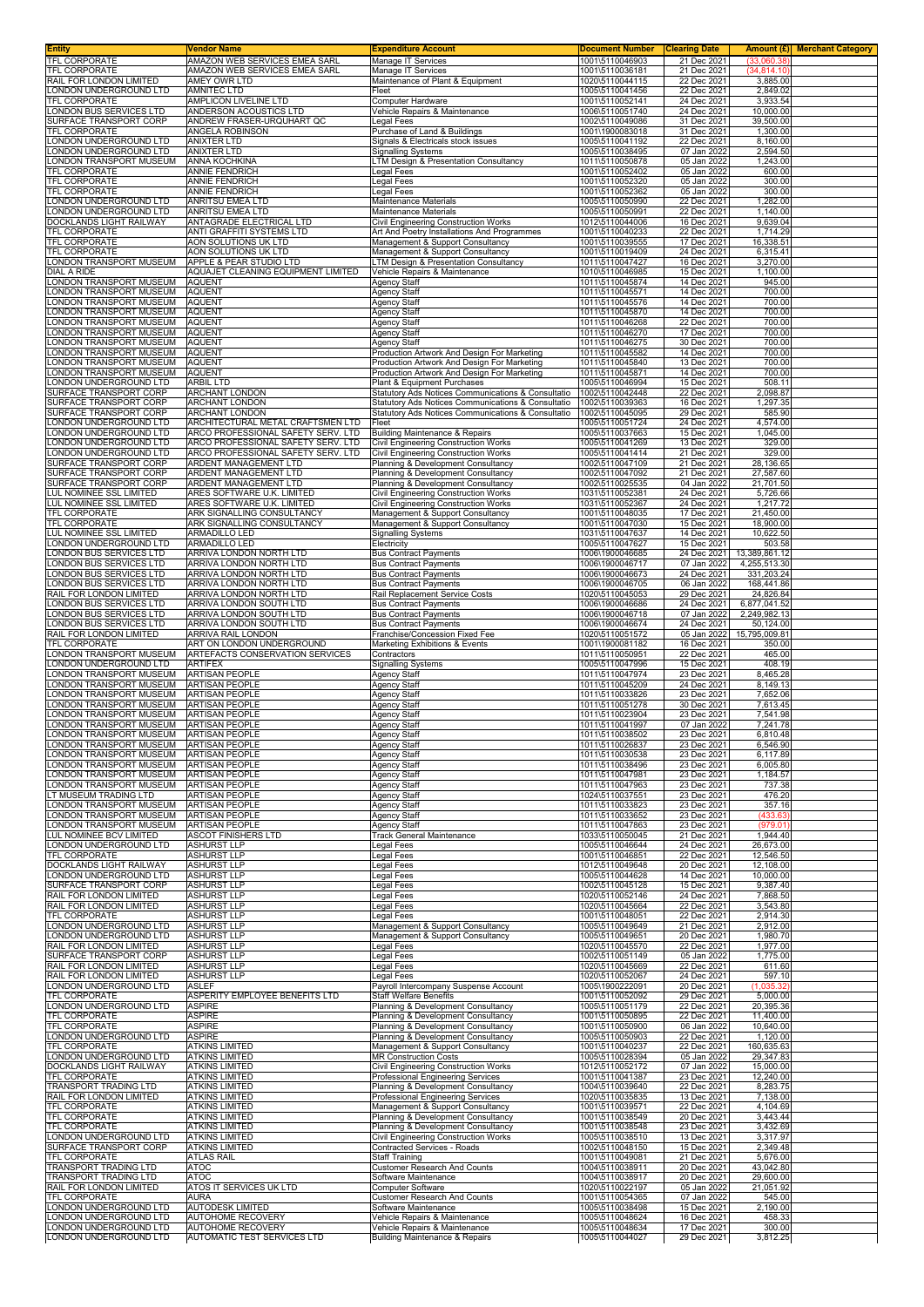| Entity<br><b>LONDON UNDERGROUND LTD</b>          | Vendor Name<br>AUTOMATIC TEST SERVICES LTD                     | <b>Expenditure Account</b><br><b>Building Maintenance &amp; Repairs</b> | Document Number<br>1005\5110045596 | <b>Clearing Date</b><br>04 Jan 2022 | 993.36               | <b>Amount (£) Merchant Category</b> |
|--------------------------------------------------|----------------------------------------------------------------|-------------------------------------------------------------------------|------------------------------------|-------------------------------------|----------------------|-------------------------------------|
| RAIL FOR LONDON LIMITED                          | <b>AVANSIM LTD</b>                                             | Management & Support Consultancy                                        | 1020\5110047072                    | 17 Dec 2021                         | 15.000.00            |                                     |
| LONDON UNDERGROUND LTD                           | AVIS BUDGET UK LIMITED                                         | Vehicle Operating Leases                                                | 1005\5110041594                    | 23 Dec 2021                         | 857.37               |                                     |
| LONDON UNDERGROUND LTD                           | AVIS BUDGET UK LIMITED                                         | <b>Vehicle Operating Leases</b>                                         | 1005\5110041476                    | 23 Dec 2021                         | 593.32               |                                     |
| ONDON UNDERGROUND LTD<br>LONDON UNDERGROUND LTD  | AVIS BUDGET UK LIMITED<br>AVIS BUDGET UK LIMITED               | Vehicle Operating Leases                                                | 1005\5110041479                    | 23 Dec 2021<br>23 Dec 2021          | 593.32               |                                     |
| LONDON UNDERGROUND LTD                           | AVIS BUDGET UK LIMITED                                         | Vehicle Operating Leases<br><b>Vehicle Operating Leases</b>             | 1005\5110041483<br>1005\5110042788 | 29 Dec 2021                         | 593.32<br>593.32     |                                     |
| LONDON UNDERGROUND LTD                           | AVIS BUDGET UK LIMITED                                         | <b>Vehicle Operating Leases</b>                                         | 1005\5110047095                    | 05 Jan 2022                         | 509.88               |                                     |
| LONDON UNDERGROUND LTD                           | AVIS BUDGET UK LIMITED                                         | <b>Vehicle Operating Leases</b>                                         | 1005\5110041481                    | 23 Dec 2021                         | 498.96               |                                     |
| LONDON UNDERGROUND LTD                           | <b>AVIS BUDGET UK LIMITED</b>                                  | Vehicle Operating Leases                                                | 1005\5110041552                    | 23 Dec 2021                         | 498.96               |                                     |
| LONDON UNDERGROUND LTD                           | AVIS BUDGET UK LIMITED                                         | <b>Vehicle Operating Leases</b>                                         | 1005\5110041559                    | 23 Dec 2021                         | 498.96               |                                     |
| LONDON UNDERGROUND LTD                           | <b>AVIS BUDGET UK LIMITED</b>                                  | <b>Vehicle Operating Leases</b>                                         | 1005\5110041564                    | 23 Dec 2021                         | 498.96               |                                     |
| LONDON UNDERGROUND LTD                           | AVIS BUDGET UK LIMITED                                         | Vehicle Operating Leases                                                | 1005\5110041593<br>1005\5110041599 | 23 Dec 2021                         | 498.96               |                                     |
| LONDON UNDERGROUND LTD<br>LONDON UNDERGROUND LTD | AVIS BUDGET UK LIMITED<br>AVIS BUDGET UK LIMITED               | Vehicle Operating Leases<br><b>Vehicle Operating Leases</b>             | 1005\5110041600                    | 23 Dec 2021<br>23 Dec 2021          | 498.96<br>498.96     |                                     |
| LONDON UNDERGROUND LTD                           | AVIS BUDGET UK LIMITED                                         | <b>Vehicle Operating Leases</b>                                         | 1005\5110041601                    | 23 Dec 2021                         | 498.96               |                                     |
| LONDON UNDERGROUND LTD                           | AVIS BUDGET UK LIMITED                                         | Vehicle Operating Leases                                                | 1005\5110041602                    | 23 Dec 2021                         | 498.96               |                                     |
| LONDON UNDERGROUND LTD                           | AVIS BUDGET UK LIMITED                                         | <b>Vehicle Operating Leases</b>                                         | 1005\5110038934                    | 21 Dec 2021                         | 327.60               |                                     |
| LONDON UNDERGROUND LTD                           | AVIS BUDGET UK LIMITED                                         | <b>Vehicle Operating Leases</b>                                         | 1005\5110038961                    | 21 Dec 2021                         | 327.60               |                                     |
| LONDON UNDERGROUND LTD                           | AVIS BUDGET UK LIMITED                                         | Vehicle Operating Leases                                                | 1005\5110039471                    | 22 Dec 2021                         | 327.60               |                                     |
| LONDON UNDERGROUND LTD<br>LONDON UNDERGROUND LTD | <b>AVIS BUDGET UK LIMITED</b><br><b>AVIS BUDGET UK LIMITED</b> | <b>Vehicle Operating Leases</b>                                         | 1005\5110042025<br>1005\5110042781 | 24 Dec 2021<br>29 Dec 2021          | 327.60<br>327.60     |                                     |
| LONDON UNDERGROUND LTD                           | AVIS BUDGET UK LIMITED                                         | Vehicle Operating Leases<br><b>Vehicle Operating Leases</b>             | 1005\5110043383                    | 29 Dec 2021                         | 327.60               |                                     |
| LONDON UNDERGROUND LTD                           | AVIS BUDGET UK LIMITED                                         | <b>Vehicle Operating Leases</b>                                         | 1005\5110045863                    | 05 Jan 2022                         | 327.60               |                                     |
| LONDON UNDERGROUND LTD                           | AVIS BUDGET UK LIMITED                                         | <b>Vehicle Operating Leases</b>                                         | 1005\5110046488                    | 05 Jan 2022                         | 327.60               |                                     |
| LONDON UNDERGROUND LTD                           | AVIS BUDGET UK LIMITED                                         | Vehicle Operating Leases                                                | 1005\5110047449                    | 06 Jan 2022                         | 327.60               |                                     |
| LONDON UNDERGROUND LTD                           | AVIS BUDGET UK LIMITED                                         | <b>Vehicle Operating Leases</b>                                         | 1005\5110041478                    | 23 Dec 2021                         | 324.80               |                                     |
| LONDON UNDERGROUND LTD                           | AVIS BUDGET UK LIMITED                                         | Vehicle Operating Leases                                                | 1005\5110041592                    | 23 Dec 2021                         | 324.80               |                                     |
| LONDON UNDERGROUND LTD<br>LONDON UNDERGROUND LTD | AVIS BUDGET UK LIMITED<br>AVIS BUDGET UK LIMITED               | <b>Vehicle Operating Leases</b><br>Vehicle Operating Leases             | 1005\5110036662<br>1005\5110041477 | 15 Dec 2021<br>23 Dec 2021          | 320.27               |                                     |
| LONDON UNDERGROUND LTD                           | <b>AVIS BUDGET UK LIMITED</b>                                  | Vehicle Operating Leases                                                | 1005\5110041589                    | 23 Dec 2021                         | 315.55<br>315.55     |                                     |
| LONDON UNDERGROUND LTD                           | AVIS BUDGET UK LIMITED                                         | <b>Vehicle Operating Leases</b>                                         | 1005\5110041590                    | 23 Dec 2021                         | 315.55               |                                     |
| LONDON UNDERGROUND LTD                           | <b>AVIS BUDGET UK LIMITED</b>                                  | <b>Vehicle Operating Leases</b>                                         | 1005\5110041591                    | 23 Dec 2021                         | 315.55               |                                     |
| LONDON UNDERGROUND LTD                           | AVIS BUDGET UK LIMITED                                         | Vehicle Operating Leases                                                | 1005\5110037350                    | 15 Dec 2021                         | 290.57               |                                     |
| LONDON UNDERGROUND LTD                           | <b>AVIS BUDGET UK LIMITED</b>                                  | Vehicle Operating Leases                                                | 1005\5110040250                    | 22 Dec 2021                         | 285.33               |                                     |
| LONDON UNDERGROUND LTD                           | AVIS BUDGET UK LIMITED                                         | <b>Vehicle Operating Leases</b>                                         | 1005\5110040251                    | 22 Dec 2021                         | 285.33               |                                     |
| <b>LONDON UNDERGROUND LTD</b>                    | <b>AVIS BUDGET UK LIMITED</b>                                  | Vehicle Operating Leases                                                | 1005\5109915325                    | 23 Dec 2021                         | 285.32               |                                     |
| LONDON UNDERGROUND LTD                           | AVIS BUDGET UK LIMITED                                         | Vehicle Operating Leases                                                | 1005\5109918386                    | 23 Dec 2021                         | 285.32               |                                     |
| LONDON UNDERGROUND LTD                           | AVIS BUDGET UK LIMITED                                         | <b>Vehicle Operating Leases</b>                                         | 1005\5110036280                    | 14 Dec 2021                         | 285.32               |                                     |
| LONDON UNDERGROUND LTD                           | AVIS BUDGET UK LIMITED                                         | Vehicle Operating Leases                                                | 1005\5110036281                    | 14 Dec 2021                         | 285.32               |                                     |
| LONDON UNDERGROUND LTD                           | AVIS BUDGET UK LIMITED                                         | Vehicle Operating Leases                                                | 1005\5110036283                    | 14 Dec 2021                         | 285.32               |                                     |
| LONDON UNDERGROUND LTD                           | AVIS BUDGET UK LIMITED                                         | Vehicle Operating Leases                                                | 1005\5110036655                    | 15 Dec 2021                         | 285.32               |                                     |
| LONDON UNDERGROUND LTD                           | AVIS BUDGET UK LIMITED                                         | <b>Vehicle Operating Leases</b>                                         | 1005\5110036678                    | 15 Dec 2021                         | 285.32               |                                     |
| LONDON UNDERGROUND LTD                           | AVIS BUDGET UK LIMITED                                         | Vehicle Operating Leases                                                | 1005\5110037877                    | 15 Dec 2021                         | 285.32               |                                     |
| LONDON UNDERGROUND LTD                           | AVIS BUDGET UK LIMITED                                         | Vehicle Operating Leases                                                | 1005\5110037878                    | 15 Dec 2021                         | 285.32               |                                     |
| LONDON UNDERGROUND LTD                           | AVIS BUDGET UK LIMITED                                         | Vehicle Operating Leases                                                | 1005\5110037879                    | 15 Dec 2021                         | 285.32               |                                     |
| LONDON UNDERGROUND LTD                           | AVIS BUDGET UK LIMITED                                         | <b>Vehicle Operating Leases</b>                                         | 1005\5110037880                    | 15 Dec 2021                         | 285.32               |                                     |
| LONDON UNDERGROUND LTD                           | AVIS BUDGET UK LIMITED                                         | Vehicle Operating Leases                                                | 1005\5110038230                    | 16 Dec 2021                         | 285.32               |                                     |
| LONDON UNDERGROUND LTD                           | <b>AVIS BUDGET UK LIMITED</b>                                  | <b>Vehicle Operating Leases</b>                                         | 1005\5110038920                    | 21 Dec 2021                         | 285.32               |                                     |
| LONDON UNDERGROUND LTD                           | AVIS BUDGET UK LIMITED                                         | <b>Vehicle Operating Leases</b>                                         | 1005\5110038923                    | 21 Dec 2021                         | 285.32               |                                     |
| LONDON UNDERGROUND LTD                           | AVIS BUDGET UK LIMITED                                         | Vehicle Operating Leases                                                | 1005\5110038929                    | 21 Dec 2021                         | 285.32               |                                     |
| LONDON UNDERGROUND LTD                           | AVIS BUDGET UK LIMITED                                         | <b>Vehicle Operating Leases</b>                                         | 1005\5110038940                    | 21 Dec 2021                         | 285.32               |                                     |
| LONDON UNDERGROUND LTD                           | AVIS BUDGET UK LIMITED                                         | <b>Vehicle Operating Leases</b>                                         | 1005\5110038950                    | 21 Dec 2021                         | 285.32               |                                     |
| LONDON UNDERGROUND LTD                           | AVIS BUDGET UK LIMITED                                         | Vehicle Operating Leases                                                | 1005\5110039550                    | 22 Dec 2021                         | 285.32               |                                     |
| ONDON UNDERGROUND LTD.                           | AVIS BUDGET UK LIMITED                                         | <b>Vehicle Operating Leases</b>                                         | 1005\5110039556                    | 22 Dec 2021                         | 285.32               |                                     |
| LONDON UNDERGROUND LTD                           | <b>AVIS BUDGET UK LIMITED</b>                                  | Vehicle Operating Leases                                                | 1005\5110040249                    | 22 Dec 2021                         | 285.32               |                                     |
| LONDON UNDERGROUND LTD                           | AVIS BUDGET UK LIMITED                                         | <b>Vehicle Operating Leases</b>                                         | 1005\5110040252                    | 22 Dec 2021                         | 285.32               |                                     |
| LONDON UNDERGROUND LTD                           | AVIS BUDGET UK LIMITED                                         | <b>Vehicle Operating Leases</b>                                         | 1005\5110041232                    | 22 Dec 2021                         | 285.32               |                                     |
| LONDON UNDERGROUND LTD                           | AVIS BUDGET UK LIMITED                                         | Vehicle Operating Leases                                                | 1005\5110041234                    | 22 Dec 2021                         | 285.32               |                                     |
| LONDON UNDERGROUND LTD                           | AVIS BUDGET UK LIMITED                                         | <b>Vehicle Operating Leases</b>                                         | 1005\5110041235                    | 22 Dec 2021                         | 285.32               |                                     |
| LONDON UNDERGROUND LTD                           | AVIS BUDGET UK LIMITED                                         | <b>Vehicle Operating Leases</b>                                         | 1005\5110041236                    | 22 Dec 2021                         | 285.32               |                                     |
| LONDON UNDERGROUND LTD                           | AVIS BUDGET UK LIMITED                                         | <b>Vehicle Operating Leases</b>                                         | 1005\5110041237                    | 22 Dec 2021                         | 285.32               |                                     |
| LONDON UNDERGROUND LTD                           | AVIS BUDGET UK LIMITED                                         | <b>Vehicle Operating Leases</b>                                         | 1005\5110041238                    | 22 Dec 2021                         | 285.32               |                                     |
| LONDON UNDERGROUND LTD                           | AVIS BUDGET UK LIMITED                                         | <b>Vehicle Operating Leases</b>                                         | 1005\5110041240                    | 22 Dec 2021                         | 285.32               |                                     |
| LONDON UNDERGROUND LTD                           | AVIS BUDGET UK LIMITED                                         | <b>Vehicle Operating Leases</b>                                         | 1005\5110042032                    | 24 Dec 2021                         | 285.32               |                                     |
| LONDON UNDERGROUND LTD                           | AVIS BUDGET UK LIMITED                                         | <b>Vehicle Operating Leases</b>                                         | 1005\5110042033                    | 24 Dec 2021                         | 285.32               |                                     |
| LONDON UNDERGROUND LTD                           | AVIS BUDGET UK LIMITED                                         | Vehicle Operating Leases                                                | 1005\5110042036                    | 24 Dec 2021                         | 285.32               |                                     |
| LONDON UNDERGROUND LTD                           | AVIS BUDGET UK LIMITED                                         | Vehicle Operating Leases                                                | 1005\5110042038                    | 24 Dec 2021                         | 285.32               |                                     |
| LONDON UNDERGROUND LTD                           | AVIS BUDGET UK LIMITED                                         | Vehicle Operating Leases                                                | 1005\5110042044                    | 24 Dec 2021                         | 285.32               |                                     |
| LONDON UNDERGROUND LTD                           | <b>AVIS BUDGET UK LIMITED</b>                                  | <b>Vehicle Operating Leases</b>                                         | 1005\5110042778                    | 29 Dec 2021                         | 285.32               |                                     |
| LONDON UNDERGROUND LTD                           | AVIS BUDGET UK LIMITED                                         | Vehicle Operating Leases                                                | 1005\5110042779                    | 29 Dec 2021                         | 285.32               |                                     |
| LONDON UNDERGROUND LTD                           | AVIS BUDGET UK LIMITED                                         | Vehicle Operating Leases                                                | 1005\5110042780                    | 29 Dec 2021                         | 285.32               |                                     |
| LONDON UNDERGROUND LTD                           | <b>AVIS BUDGET UK LIMITED</b>                                  | <b>Vehicle Operating Leases</b>                                         | 1005\5110043374                    | 29 Dec 2021                         | 285.32               |                                     |
| LONDON UNDERGROUND LTD                           | AVIS BUDGET UK LIMITED                                         | <b>Vehicle Operating Leases</b>                                         | 1005\5110043376                    | 29 Dec 2021                         | 285.32               |                                     |
| LONDON UNDERGROUND LTD                           | AVIS BUDGET UK LIMITED                                         | Vehicle Operating Leases                                                | 1005\5110043377                    | 29 Dec 2021                         | 285.32               |                                     |
| LONDON UNDERGROUND LTD                           | AVIS BUDGET UK LIMITED                                         | <b>Vehicle Operating Leases</b>                                         | 1005\5110044152                    | 29 Dec 2021                         | 285.32               |                                     |
| LONDON UNDERGROUND LTD<br>LONDON UNDERGROUND LTD | <b>AVIS BUDGET UK LIMITED</b><br>AVIS BUDGET UK LIMITED        | <b>Vehicle Operating Leases</b>                                         | 1005\5110044155<br>1005\5110044985 | 29 Dec 2021                         | 285.32<br>285.32     |                                     |
| LONDON UNDERGROUND LTD                           | <b>AVIS BUDGET UK LIMITED</b>                                  | <b>Vehicle Operating Leases</b><br><b>Vehicle Operating Leases</b>      | 1005\5110038932                    | 29 Dec 2021<br>21 Dec 2021          | 285.30               |                                     |
| LONDON UNDERGROUND LTD                           | <b>AVIS BUDGET UK LIMITED</b>                                  | Vehicle Operating Leases                                                | 1005\5110038956                    | 21 Dec 2021                         | 285.28               |                                     |
| LONDON UNDERGROUND LTD                           | AVIS BUDGET UK LIMITED                                         | Vehicle Operating Leases                                                | 1005\5110037351                    | 15 Dec 2021                         | 285.22               |                                     |
| LONDON UNDERGROUND LTD                           | <b>AVIS BUDGET UK LIMITED</b>                                  | <b>Vehicle Operating Leases</b>                                         | 1005\5110037353                    | 15 Dec 2021                         | 285.22               |                                     |
| TUBE LINES LTD                                   | AVISON YOUNG (UK) LIMITED                                      | Planning & Development Consultancy                                      | 1040\5110041814                    | 24 Dec 2021                         | 7,128.00             |                                     |
| TFL CORPORATE                                    | AXA PPP HEALTHCARE                                             | General Insurance                                                       | 1001\5110045877                    | 04 Jan 2022                         | 1,131,356.19         |                                     |
| <b>TFL CORPORATE</b>                             | AXA PPP HEALTHCARE                                             | <b>Staff Welfare Benefits</b>                                           | 1001\5110045875                    | 04 Jan 2022                         | 36,946.35            |                                     |
| LONDON UNDERGROUND LTD                           | AZTEC CHEMICALS LTD                                            | Track General Maintenance                                               | 1005\5110041743                    | 22 Dec 2021                         | 397.68               |                                     |
| LONDON UNDERGROUND LTD                           | B HEPWORTH & CO LTD                                            | Fleet                                                                   | 1005\5110050630                    | 22 Dec 2021                         | 572.00               |                                     |
| LONDON UNDERGROUND LTD                           | B HEPWORTH & CO LTD                                            | Fleet                                                                   | 1005\5110046261                    | 14 Dec 2021                         | 409.72               |                                     |
| LONDON UNDERGROUND LTD                           | <b>B HEPWORTH &amp; CO LTD</b>                                 | Fleet                                                                   | 1005\5110048488                    | 20 Dec 2021                         | 400.20               |                                     |
| LONDON UNDERGROUND LTD                           | <b>BAE SYSTEMS AEI</b>                                         | Software Maintenance                                                    | 1005\5110031906                    | 17 Dec 2021                         | 275,000.00           |                                     |
| LONDON UNDERGROUND LTD                           | BAI COMMUNICATIONS LTD                                         | Maintenance of Telecommunications Equipment                             | 1005\5110046251                    | 17 Dec 2021                         | 92,535.00            |                                     |
| LONDON UNDERGROUND LTD                           | BALFOUR BEATTY RAIL LTD                                        | Track General Maintenance                                               | 1005\5110047046                    | 14 Dec 2021                         | 2,524,760.23         |                                     |
| LONDON UNDERGROUND LTD                           | BALFOUR BEATTY RAIL LTD                                        | <b>Track General Maintenance</b>                                        | 1005\5110049337                    | 17 Dec 2021                         | 433,173.00           |                                     |
| LONDON UNDERGROUND LTD                           | BALFOUR BEATTY RAIL LTD                                        | Civil Engineering Construction Works                                    | 1005\5110050407                    | 05 Jan 2022                         | 263,146.33           |                                     |
| LONDON UNDERGROUND LTD                           | BALFOUR BEATTY RAIL LTD                                        | Contracted Services Buildings                                           | 1005\5110042339                    | 16 Dec 2021                         | 153,078.20           |                                     |
| LONDON UNDERGROUND LTD                           | BALFOUR BEATTY RAIL LTD                                        | Civil Engineering Construction Works                                    | 1005\5110047086                    | 05 Jan 2022                         | 6,098.41             |                                     |
| LONDON UNDERGROUND LTD                           | BALFOUR BEATTY RAIL LTD                                        | <b>MR Construction Costs</b>                                            | 1005\5110048626                    | 05 Jan 2022                         | 3,183.00             |                                     |
| TFL CORPORATE<br>TFL CORPORATE                   | <b>BALLARD CHALMERS</b><br><b>BALLARD CHALMERS</b>             | Agency Staff                                                            | 1001\5110047498<br>1001\5110050570 | 17 Dec 2021<br>22 Dec 2021          | 3,450.00<br>2,875.00 |                                     |
| LONDON BUS SERVICES LTD                          | <b>BAMFORD BUS COMPANY LIMITED</b>                             | Agency Staff<br>Vehicle Repairs & Maintenance                           | 1006\5110046780                    | 24 Dec 2021                         | 19,818.00            |                                     |
| LONDON BUS SERVICES LTD                          | BAMFORD BUS COMPANY LIMITED                                    | Vehicle Repairs & Maintenance                                           | 1006\5110046786                    | 13 Dec 2021                         | 19,818.00            |                                     |
| TFL CORPORATE                                    | BANK OF AMERICA MERRILL LYNCH                                  | Management & Support Consultancy                                        | 1001\5110054030                    | 06 Jan 2022                         | 1,076.55             |                                     |
| LONDON UNDERGROUND LTD                           | <b>BANNER GROUP LIMITED</b>                                    | Computer Hardware                                                       | 1005\5110046722                    | 05 Jan 2022                         | 1,190.48             |                                     |
| LONDON UNDERGROUND LTD                           | <b>BANNER GROUP LIMITED</b>                                    | Computer Hardware                                                       | 1005\5110036436                    | 14 Dec 2021                         | 822.68               |                                     |
| LONDON UNDERGROUND LTD                           | <b>BANNER GROUP LIMITED</b>                                    | Computer Hardware                                                       | 1005\5110035752                    | 13 Dec 2021                         | 775.76               |                                     |
| LONDON UNDERGROUND LTD                           | <b>BANNER GROUP LIMITED</b>                                    | Computer Hardware                                                       | 1005\5110045409                    | 04 Jan 2022                         | 775.76               |                                     |
| LONDON UNDERGROUND LTD                           | <b>BANNER GROUP LIMITED</b>                                    | Caterers Service Charges                                                | 1005\5110035753                    | 13 Dec 2021                         | 619.80               |                                     |
| TFL CORPORATE                                    | <b>BANNER GROUP LIMITED</b>                                    | Computer Hardware                                                       | 1001\5110047207                    | 05 Jan 2022                         | 604.54               |                                     |
| LONDON UNDERGROUND LTD                           | <b>BANNER GROUP LIMITED</b>                                    | Computer Hardware                                                       | 1005\5110042282                    | 24 Dec 2021                         | 583.30               |                                     |
| LONDON UNDERGROUND LTD                           | <b>BANNER GROUP LIMITED</b>                                    | Computer Hardware                                                       | 1005\5110046718                    | 05 Jan 2022                         | 507.77               |                                     |
| LONDON UNDERGROUND LTD                           | <b>BANNER GROUP LIMITED</b>                                    | Computer Hardware                                                       | 1005\5110037483                    | 15 Dec 2021                         | 504.56               |                                     |
| LUL NOMINEE BCV LIMITED                          | <b>BANNER GROUP LIMITED</b>                                    | Stationery                                                              | 1033\5110042283                    | 24 Dec 2021                         | 502.91               |                                     |
| LONDON UNDERGROUND LTD                           | <b>BANNER GROUP LIMITED</b>                                    | Stationery                                                              | 1005\5110038677                    | 20 Dec 2021                         | 486.77               |                                     |
| LONDON UNDERGROUND LTD                           | <b>BANNER GROUP LIMITED</b>                                    | Computer Hardware                                                       | 1005\5110038680                    | 20 Dec 2021                         | 471.44               |                                     |
| LONDON UNDERGROUND LTD                           | <b>BANNER GROUP LIMITED</b>                                    | Computer Hardware                                                       | 1005\5110039873                    | 22 Dec 2021                         | 465.50               |                                     |
| LONDON UNDERGROUND LTD                           | <b>BANNER GROUP LIMITED</b>                                    | Computer Hardware                                                       | 1005\5110037476                    | 15 Dec 2021                         | 460.10               |                                     |
| LONDON UNDERGROUND LTD                           | <b>BANNER GROUP LIMITED</b>                                    | Computer Hardware                                                       | 1005\5110046721                    | 05 Jan 2022                         | 460.10               |                                     |
| LONDON UNDERGROUND LTD                           | <b>BANNER GROUP LIMITED</b>                                    | Computer Hardware                                                       | 1005\5110044257                    | 29 Dec 2021                         | 448.18               |                                     |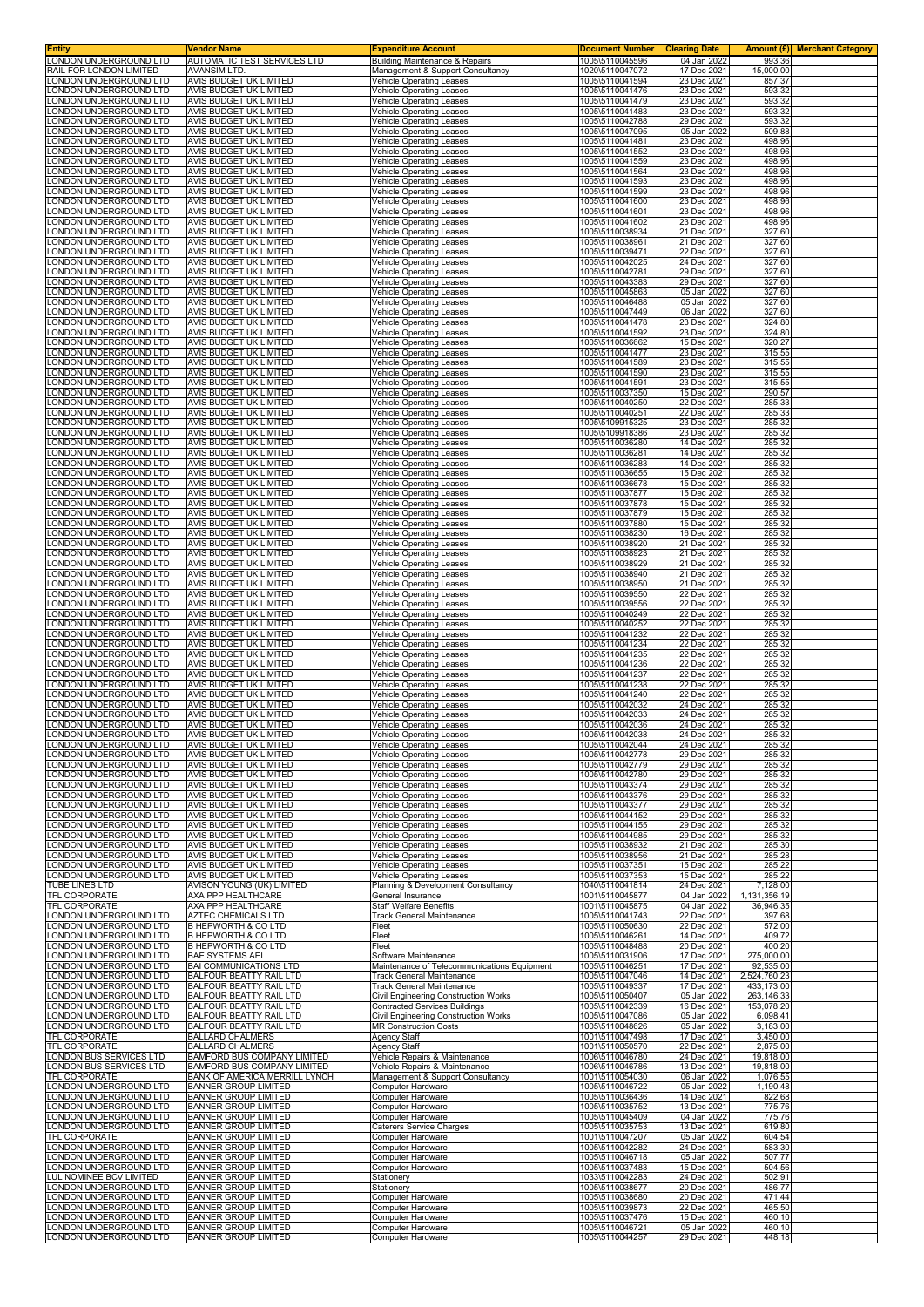| LONDON UNDERGROUND LTD                                                  | Vendor Name                                                                                 | <b>Expenditure Account</b>                                          | <b>Document Number</b>                                | <b>Clearing Date</b>                      | Amount (£) <br><b>Merchant Category</b> |
|-------------------------------------------------------------------------|---------------------------------------------------------------------------------------------|---------------------------------------------------------------------|-------------------------------------------------------|-------------------------------------------|-----------------------------------------|
| ONDON BUS SERVICES LTD                                                  | <b>BANNER GROUP LIMITED</b><br><b>BANNER GROUP LIMITED</b>                                  | Stationery<br>Computer Hardware                                     | 1005\5110045414<br>1006\5110038676                    | 04 Jan 2022<br>20 Dec 2021                | 419.00<br>407.99                        |
| <b>FEL CORPORATE</b>                                                    | <b>BANNER GROUP LIMITED</b>                                                                 | Computer Hardware                                                   | 1001\5110047187                                       | 05 Jan 2022                               | 407.74                                  |
| ONDON UNDERGROUND LTD                                                   | <b>BANNER GROUP LIMITED</b>                                                                 | Computer Hardware                                                   | 1005\5110038689                                       | 20 Dec 2021                               | 373.65                                  |
| ONDON UNDERGROUND LTD                                                   | <b>BANNER GROUP LIMITED</b>                                                                 | Computer Hardware                                                   | 1005\5110045404                                       | 04 Jan 2022                               | 370.31                                  |
| ONDON UNDERGROUND LTD<br>ONDON UNDERGROUND LTD                          | <b>BANNER GROUP LIMITED</b><br><b>BANNER GROUP LIMITED</b>                                  | Computer Hardware<br>Computer Hardware                              | 1005\5110036970<br>1005\5110039891                    | 15 Dec 2021<br>22 Dec 2021                | 340.34<br>340.34                        |
| ONDON BUS SERVICES LTD                                                  | <b>BANNER GROUP LIMITED</b>                                                                 | Computer Hardware                                                   | 1006\5110039876                                       | 22 Dec 2021                               | 334.47                                  |
| <b>RANSPORT TRADING LTD</b>                                             | <b>BANNER GROUP LIMITED</b>                                                                 | Computer Hardware                                                   | 1004\5110043579                                       | 29 Dec 2021                               | 310.35                                  |
| ONDON UNDERGROUND LTD                                                   | <b>BANNER GROUP LIMITED</b>                                                                 | Stationery                                                          | 1005\5110038027                                       | 15 Dec 2021                               | 302.00                                  |
| ONDON UNDERGROUND LTD<br>ONDON UNDERGROUND LTD                          | <b>BANNER GROUP LIMITED</b><br><b>BANNER GROUP LIMITED</b>                                  | Computer Hardware<br>Computer Hardware                              | 1005\5110043572<br>1005\5110041068                    | 29 Dec 2021<br>22 Dec 2021                | 301.70<br>299.73                        |
| ONDON UNDERGROUND LTD                                                   | <b>BANNER GROUP LIMITED</b>                                                                 | Computer Hardware                                                   | 1005\5110039894                                       | 22 Dec 2021                               | 286.40                                  |
| ONDON UNDERGROUND LTD                                                   | <b>BANNER GROUP LIMITED</b>                                                                 | Stationery                                                          | 1005\5110041696                                       | 23 Dec 2021                               | 273.80                                  |
| ONDON UNDERGROUND LTD                                                   | <b>BANNER GROUP LIMITED</b><br><b>BANNER GROUP LIMITED</b>                                  | Maintenance Materials                                               | 1005\5110040540                                       | 22 Dec 2021                               | 270.00<br>258.36                        |
| ONDON UNDERGROUND LTD<br>ONDON UNDERGROUND LTD                          | <b>BANNER GROUP LIMITED</b>                                                                 | Computer Hardware<br>Computer Hardware                              | 1005\5110041074<br>1005\5110041678                    | 22 Dec 2021<br>23 Dec 2021                | 258.01                                  |
| ONDON BUS SERVICES LTD                                                  | <b>BANNER GROUP LIMITED</b>                                                                 | Stationery                                                          | 1006\5110046725                                       | 05 Jan 2022                               | 251.55                                  |
| ONDON UNDERGROUND LTD                                                   | <b>BANNER GROUP LIMITED</b>                                                                 | Computer Hardware                                                   | 1005\5110044234                                       | 29 Dec 2021                               | 251.20                                  |
| ONDON UNDERGROUND LTD<br>ONDON UNDERGROUND LTD                          | <b>BANNER GROUP LIMITED</b><br>BATT CABLES PLC                                              | Computer Hardware<br><b>Electrical Equipment Maintenance</b>        | 1005\5110046728<br>1005\5109996418                    | 13 Dec 2021<br>20 Dec 2021                | (255.27)<br>1,277.20                    |
| DOCKLANDS LIGHT RAILWAY                                                 | <b>BCM CONSTRUCTION LIMITED</b>                                                             | Civil Engineering Construction Works                                | 1012\5110047590                                       | 14 Dec 2021                               | 29,180.20                               |
| <b>DOCKLANDS LIGHT RAILWAY</b>                                          | <b>BDB PITMANS LLP</b>                                                                      | Legal Fees                                                          | 1012\5110051559                                       | 23 Dec 2021                               | 7,474.50                                |
| TFL CORPORATE                                                           | <b>BDB PITMANS LLP</b>                                                                      | Legal Fees                                                          | 1001\5110049229                                       | 17 Dec 2021                               | 5,972.60                                |
| TFL CORPORATE<br>TFL CORPORATE                                          | <b>BDB PITMANS LLP</b><br><b>BDB PITMANS LLP</b>                                            | Legal Fees<br>Legal Fees                                            | 1001\5110050968<br>1001\5110050973                    | 23 Dec 2021<br>22 Dec 2021                | 722.60<br>588.60                        |
| ONDON UNDERGROUND LTD                                                   | <b>BDB PITMANS LLP</b>                                                                      | Legal Fees                                                          | 1005\5110049138                                       | 06 Jan 2022                               | 500.00                                  |
| ONDON UNDERGROUND LTD                                                   | BEC PERIMETER SECURITY LTD                                                                  | Plant & Equipment Purchases                                         | 1005\5110045166                                       | 20 Dec 2021                               | 1,050.00                                |
| ONDON UNDERGROUND LTD<br>ONDON UNDERGROUND LTD                          | BEC PERIMETER SECURITY LTD                                                                  | Plant & Equipment Purchases                                         | 1005\5110045191                                       | 20 Dec 2021<br>05 Jan 2022                | 1,050.00<br>340.00                      |
| URFACE TRANSPORT CORP                                                   | BEC PERIMETER SECURITY LTD<br>BEN JAFFEY QC                                                 | Plant & Equipment Purchases<br>Legal Fees                           | 1005\5110052979<br>1002\5110051103                    | 22 Dec 2021                               | 282.00                                  |
| TFL CORPORATE                                                           | BENEDICT JOHNSON PHOTOGRAPHY LIMITE Art And Poetry Installations And Programmes             |                                                                     | 1001\5110049420                                       | 17 Dec 2021                               | 520.00                                  |
| TFL CORPORATE                                                           | BENEDICT JOHNSON PHOTOGRAPHY LIMITE Art And Poetry Installations And Programmes             |                                                                     | 1001\5110049422                                       | 17 Dec 2021                               | 495.00                                  |
| TFL CORPORATE<br>ONDON UNDERGROUND LTD                                  | BENTLEY SYSTEMS LTD<br><b>BERNLITE LTD</b>                                                  | Computer Hardware<br>Heating & Lighting                             | 1001\5110054434<br>1005\5110035857                    | 07 Jan 2022<br>14 Dec 2021                | 97,952.62<br>279.00                     |
| ONDON UNDERGROUND LTD                                                   | BERWIN LEIGHTON PAISNER                                                                     | Legal Fees                                                          | 1005\5110050015                                       | 29 Dec 2021                               | 879.60                                  |
| <b>RANSPORT TRADING LTD</b>                                             | <b>BEXLEY COUNCIL</b>                                                                       | Rates                                                               | 1004\1901680906                                       | 21 Dec 2021                               | 419.25                                  |
| ONDON UNDERGROUND LTD<br>ONDON UNDERGROUND LTD                          | BIFFA WASTE SERVICES LIMITED                                                                | <b>Vehicle Operating Leases</b>                                     | 1005\5110041776                                       | 22 Dec 2021                               | 4,973.40                                |
| ONDON UNDERGROUND LTD                                                   | BIFFA WASTE SERVICES LIMITED<br>BIFFA WASTE SERVICES LIMITED                                | <b>Vehicle Operating Leases</b><br><b>Vehicle Operating Leases</b>  | 1005\5110038443<br>1005\5110045214                    | 15 Dec 2021<br>29 Dec 2021                | 2,983.50<br>2,467.80                    |
| ONDON UNDERGROUND LTD                                                   | BIFFA WASTE SERVICES LIMITED                                                                | <b>Vehicle Operating Leases</b>                                     | 1005\5110047864                                       | 05 Jan 2022                               | 2,224.80                                |
| <b>IAL A RIDE</b>                                                       | BIFFA WASTE SERVICES LIMITED                                                                | Non Recyclable Waste Disposal/Refuse Collection                     | 1010\5110048870                                       | 22 Dec 2021                               | 596.47                                  |
| ONDON TRANSPORT MUSEUM<br>SURFACE TRANSPORT CORP                        | <b>BIG EYES DESIGN LTD</b><br><b>BIOTECTURE LIMITED</b>                                     | LTM Design & Presentation Consultancy<br>Road Maintenance           | 1011\5110047608<br>1002\5110053799                    | 17 Dec 2021<br>05 Jan 2022                | 2,651.00<br>3,050.00                    |
| TUBE LINES LTD                                                          | <b>BK3 TRAINING LTD</b>                                                                     | <b>Staff Training</b>                                               | 1025\5110043006                                       | 29 Dec 2021                               | 13,500.00                               |
| TUBE LINES LTD                                                          | <b>BK3 TRAINING LTD</b>                                                                     | Management & Support Consultancy                                    | 1025\5110043014                                       | 29 Dec 2021                               | 850.00                                  |
| TRANSPORT TRADING LTD<br>ONDON UNDERGROUND LTD                          | <b>BLACKBIRDS STORE LTD</b><br><b>BLAKLEY ELECTRICS LTD</b>                                 | Transys Control - TTL<br><b>Signalling Systems</b>                  | 1004\1901680755<br>1005\5110051111                    | 15 Dec 2021<br>22 Dec 2021                | 1,000.00<br>870.00                      |
| <b>FEL CORPORATE</b>                                                    | <b>BLOOMBERG LP</b>                                                                         | Software Maintenance                                                | 1001\5110026625                                       | 22 Dec 2021                               | 34,657.24                               |
| ONDON BUS SERVICES LTD                                                  | BLUE TRIANGLE BUSES LTD                                                                     | <b>Bus Contract Payments</b>                                        | 1006\1900046687                                       | 24 Dec 2021                               | 3,219,433.53                            |
| ONDON BUS SERVICES LTD<br>URFACE TRANSPORT CORP                         | BLUE TRIANGLE BUSES LTD<br><b>BLUESYSTEMS SAS</b>                                           | <b>Bus Contract Payments</b><br>Computer Software                   | 1006\1900046719<br>1002\5110034399                    | 07 Jan 2022<br>23 Dec 2021                | 1,044,617.56<br>9,500.00                |
| <b>SURFACE TRANSPORT CORP</b>                                           | <b>BLUESYSTEMS SAS</b>                                                                      | Computer Software                                                   | 1002\5110034382                                       | 23 Dec 2021                               | 7,300.00                                |
| URFACE TRANSPORT CORP                                                   | <b>BLUESYSTEMS SAS</b>                                                                      | Computer Software                                                   | 1002\5110034387                                       | 23 Dec 2021                               | 7,300.00                                |
| URFACE TRANSPORT CORP<br>URFACE TRANSPORT CORP                          | <b>BLUESYSTEMS SAS</b><br><b>BLUESYSTEMS SAS</b>                                            | Computer Software<br>Computer Software                              | 1002\5110034390<br>1002\5110053191                    | 23 Dec 2021<br>30 Dec 2021                | 7,300.00<br>7,300.00                    |
| ONDON UNDERGROUND LTD                                                   | <b>BMAC LTD</b>                                                                             | Fleet                                                               | 1005\5110038551                                       | 20 Dec 2021                               | 4,835.12                                |
| RAIL FOR LONDON LIMITED                                                 | <b>BMAC LTD</b>                                                                             | <b>Fleet Stock</b>                                                  | 1020\5110037785                                       | 15 Dec 2021                               | 369.10                                  |
| TRANSPORT TRADING LTD<br>TRANSPORT TRADING LTD                          | BNP PARIBAS REAL ESTATE ADV & PROP<br>BNP PARIBAS REAL ESTATE ADV & PROP                    | Management & Support Consultancy<br><b>Property Management Fees</b> | 1004\5110036109<br>1004\5110037142                    | 13 Dec 2021<br>13 Dec 2021                | 87,692.31<br>62,350.00                  |
| TRANSPORT TRADING LTD                                                   | BNP PARIBAS REAL ESTATE ADV & PROP                                                          | Property Management Fees                                            | 1004\5109965006                                       | 23 Dec 2021                               | 11,250.00                               |
| <b>TRANSPORT TRADING LTD</b>                                            | BNP PARIBAS REAL ESTATE ADV & PROP                                                          | Property Management Fees                                            | 1004\5110007789                                       | 23 Dec 2021                               | 11,250.00                               |
| TRANSPORT TRADING LTD<br>TRANSPORT TRADING LTD                          | BNP PARIBAS REAL ESTATE ADV & PROP<br>BNP PARIBAS REAL ESTATE ADV & PROP                    | Property Management Fees<br><b>Property Management Fees</b>         | 1004\5110045594<br>1004\5109964954                    | 23 Dec 2021<br>23 Dec 2021                | 11,250.00<br>8,750.00                   |
|                                                                         | BNP PARIBAS REAL ESTATE ADV & PROP                                                          | Property Management Fees                                            | 1004\5110045583                                       | 23 Dec 2021                               | 8,750.00                                |
| RANSPORT TRADING LTD                                                    |                                                                                             | Property Management Fees                                            | 1004\5110045587                                       | 23 Dec 2021                               | 8,750.00                                |
| <b>TRANSPORT TRADING LTD</b>                                            | BNP PARIBAS REAL ESTATE ADV & PROP                                                          |                                                                     |                                                       |                                           |                                         |
| <b>TRANSPORT TRADING LTD</b>                                            | BNP PARIBAS REAL ESTATE ADV & PROP                                                          | <b>Property Management Fees</b>                                     | 1004\5110045591                                       | 23 Dec 2021                               | 8,750.00                                |
| TRANSPORT TRADING LTD<br>TRANSPORT TRADING LTD                          | BNP PARIBAS REAL ESTATE ADV & PROP<br>BNP PARIBAS REAL ESTATE ADV & PROP                    | Property Management Fees<br>Property Management Fees                | 1004\5110045592<br>1004\5110045598                    | 23 Dec 2021<br>23 Dec 2021                | 8,750.00<br>8,750.00                    |
| TRANSPORT TRADING LTD                                                   | BNP PARIBAS REAL ESTATE ADV & PROP                                                          | <b>Property Management Fees</b>                                     | 1004\5110036107                                       | 13 Dec 2021                               | 5,145.00                                |
| LONDON UNDERGROUND LTD                                                  | <b>BOC GASES</b>                                                                            | Plant & Equipment Purchases                                         | 1005\5110054088                                       | 06 Jan 2022                               | 5,758.90                                |
| UL NOMINEE SSL LIMITED<br>UL NOMINEE BCV LIMITED                        | <b>BOC GASES</b><br><b>BOC GASES</b>                                                        | Maintenance Materials<br><b>Track General Maintenance</b>           | 1031\5110042955<br>1033\5110042968                    | 24 Dec 2021<br>22 Dec 2021                | 4,731.36<br>1,838.15                    |
| ONDON UNDERGROUND LTD                                                   | <b>BOC GASES</b>                                                                            | Plant & Equipment Purchases                                         | 1005\5110042963                                       | 22 Dec 2021                               | 1,195.55                                |
| ONDON UNDERGROUND LTD                                                   | <b>BOC GASES</b>                                                                            | Maintenance Materials                                               | 1005\5110043461                                       | 22 Dec 2021                               | 1,010.90                                |
| ONDON UNDERGROUND LTD<br>ONDON UNDERGROUND LTD                          | <b>BOC GASES</b><br>BOC GASES                                                               | Plant & Equipment Purchases<br>Maintenance Materials                | 1005\5110041208<br>1005\5110030214                    | 22 Dec 2021<br>06 Jan 2022                | 542.40<br>422.95                        |
| ONDON UNDERGROUND LTD                                                   | <b>BOC GASES</b>                                                                            | Maintenance Materials                                               | 1005\5110043406                                       | 22 Dec 2021                               | 422.95                                  |
| ONDON UNDERGROUND LTD                                                   | <b>BOC GASES</b>                                                                            | Maintenance Materials                                               | 1005\5110042973                                       | 22 Dec 2021                               | 381.50                                  |
| ONDON UNDERGROUND LTD<br>ONDON UNDERGROUND LTD                          | <b>BOC GASES</b><br><b>BOC GASES</b>                                                        | Maintenance Materials<br>Gas                                        | 1005\5110043400<br>1005\5110043018                    | 22 Dec 2021<br>23 Dec 2021                | 358.20<br>346.43                        |
| ONDON UNDERGROUND LTD                                                   | <b>BOC GASES</b>                                                                            | Gas                                                                 | 1005\5110047530                                       | 05 Jan 2022                               | 277.15                                  |
| ONDON UNDERGROUND LTD                                                   | <b>BOC GASES</b>                                                                            | Plant & Equipment Purchases                                         | 1005\5110043013                                       | 23 Dec 2021                               | 266.65                                  |
| ONDON UNDERGROUND LTD<br>RAIL FOR LONDON LIMITED                        | <b>BOC GASES</b><br>BOMBARDIER TRANSPORT UK                                                 | Plant & Equipment Purchases<br>Vehicle Repairs & Maintenance        | 1005\5110053774<br>1020\5110049978                    | 05 Jan 2022<br>22 Dec 2021                | (285.51)<br>2,409,211.47                |
| RAIL FOR LONDON LIMITED                                                 | <b>BOMBARDIER TRANSPORT UK</b>                                                              | Vehicle Repairs & Maintenance                                       | 1020\5110049711                                       | 29 Dec 2021                               | 2,250,000.00                            |
| RAIL FOR LONDON LIMITED                                                 | <b>BOMBARDIER TRANSPORT UK</b>                                                              | Vehicle Repairs & Maintenance                                       | 1020\5110049971                                       | 20 Dec 2021                               | 1,844,835.02                            |
| RAIL FOR LONDON LIMITED<br>RAIL FOR LONDON LIMITED                      | BOMBARDIER TRANSPORT UK<br>BOMBARDIER TRANSPORT UK                                          | Vehicle Repairs & Maintenance<br>Vehicle Repairs & Maintenance      | 1020\5110049970<br>1020\5110049981                    | 20 Dec 2021<br>22 Dec 2021                | 395,401.05<br>96,226.06                 |
| <b>UL NOMINEE SSL LIMITED</b>                                           | BOMBARDIER TRANSPORT UK                                                                     | Fleet                                                               | 1031\5110047120                                       | 17 Dec 2021                               | 75,200.00                               |
| RAIL FOR LONDON LIMITED                                                 | BOMBARDIER TRANSPORT UK                                                                     | Vehicle Repairs & Maintenance                                       | 1020\5110049974                                       | 20 Dec 2021                               | 54,742.59                               |
| ONDON UNDERGROUND LTD<br>RAIL FOR LONDON LIMITED                        | <b>BOMBARDIER TRANSPORT UK</b><br>BOMBARDIER TRANSPORT UK                                   | Maintenance Materials<br>Vehicle Repairs & Maintenance              | 1005\5110038180<br>1020\5110049986                    | 20 Dec 2021<br>22 Dec 2021                | 29,830.00<br>23,960.60                  |
| RAIL FOR LONDON LIMITED                                                 | BOMBARDIER TRANSPORT UK                                                                     | Management & Support Consultancy                                    | 1020\5109995200                                       | 15 Dec 2021                               | 19,571.63                               |
| RAIL FOR LONDON LIMITED                                                 | BOMBARDIER TRANSPORT UK                                                                     | Vehicle Repairs & Maintenance                                       | 1020\5110049967                                       | 20 Dec 2021                               | 15,066.35                               |
| RAIL FOR LONDON LIMITED<br>RAIL FOR LONDON LIMITED                      | BOMBARDIER TRANSPORT UK<br>BOMBARDIER TRANSPORT UK                                          | Stock Issues - Repairables<br>Maintenance Materials                 | 1020\5110054246<br>1020\5110054247                    | 06 Jan 2022<br>06 Jan 2022                | 12,630.00<br>6,746.28                   |
| ONDON UNDERGROUND LTD                                                   | <b>BOMBARDIER TRANSPORT UK</b>                                                              | Fleet                                                               | 1005\5110048301                                       | 17 Dec 2021                               | 4,280.00                                |
| RAIL FOR LONDON LIMITED                                                 | BOMBARDIER TRANSPORT UK                                                                     | Maintenance Materials                                               | 1020\5110054244                                       | 06 Jan 2022                               | 3,415.00                                |
| UL NOMINEE SSL LIMITED<br>UL NOMINEE BCV LIMITED                        | BOMBARDIER TRANSPORT UK<br>BOMBARDIER TRANSPORT UK                                          | Stock Issues - Repairables<br>Electrical & Electronic Engineering   | 1031\5110050697<br>1033\5110039670                    | 24 Dec 2021<br>22 Dec 2021                | 2,920.00<br>2,890.00                    |
| <b>UL NOMINEE SSL LIMITED</b>                                           | BOMBARDIER TRANSPORT UK                                                                     | Fleet                                                               | 1031\5110046654                                       | 05 Jan 2022                               | 1,797.12                                |
| UL NOMINEE SSL LIMITED                                                  | BOMBARDIER TRANSPORT UK                                                                     | Fleet                                                               | 1031\5110042775                                       | 29 Dec 2021                               | 1,565.00                                |
| UL NOMINEE SSL LIMITED<br>UL NOMINEE SSL LIMITED                        | <b>BOMBARDIER TRANSPORT UK</b><br><b>BOMBARDIER TRANSPORT UK</b>                            | Fleet<br>Fleet                                                      | 1031\5110035643<br>1031\5110042776                    | 13 Dec 2021<br>29 Dec 2021                | 1,550.00<br>1,539.00                    |
| UL NOMINEE BCV LIMITED                                                  | BOMBARDIER TRANSPORT UK                                                                     | Stock Issues - Repairables                                          | 1033\5110041605                                       | 17 Dec 2021                               | 1,390.00                                |
| <b>UL NOMINEE SSL LIMITED</b>                                           | <b>BOMBARDIER TRANSPORT UK</b>                                                              | Fleet                                                               | 1031\5110035642                                       | 13 Dec 2021                               | 1,380.00                                |
| LUL NOMINEE SSL LIMITED<br>LUL NOMINEE SSL LIMITED                      | BOMBARDIER TRANSPORT UK<br>BOMBARDIER TRANSPORT UK                                          | Fleet<br>Fleet                                                      | 1031\5110035645<br>1031\5110037367                    | 13 Dec 2021<br>15 Dec 2021                | 1,375.00<br>1,355.00                    |
| <b>UL NOMINEE SSL LIMITED</b>                                           | <b>BOMBARDIER TRANSPORT UK</b>                                                              | Fleet                                                               | 1031\5110037368                                       | 15 Dec 2021                               | 1,345.00                                |
| <b>UL NOMINEE SSL LIMITED</b>                                           | BOMBARDIER TRANSPORT UK                                                                     | Fleet<br>Fleet                                                      | 1031\5110035644<br>1031\5110046653                    | 13 Dec 2021                               | 1,305.00                                |
| <b>UL NOMINEE SSL LIMITED</b><br>UL NOMINEE SSL LIMITED                 | <b>BOMBARDIER TRANSPORT UK</b><br>BOMBARDIER TRANSPORT UK                                   | Fleet                                                               | 1031\5110046660                                       | 05 Jan 2022<br>17 Dec 2021                | 1,233.40<br>1,181.76                    |
| ONDON UNDERGROUND LTD                                                   | BOMBARDIER TRANSPORT UK                                                                     | Fleet                                                               | 1005\5110024332                                       | 24 Dec 2021                               | 982.31                                  |
| ONDON UNDERGROUND LTD                                                   | BOMBARDIER TRANSPORT UK                                                                     | Fleet                                                               | 1005\5110030231                                       | 21 Dec 2021                               | 694.84                                  |
| ONDON UNDERGROUND LTD<br>ONDON UNDERGROUND LTD<br>ONDON UNDERGROUND LTD | <b>BOMBARDIER TRANSPORT UK</b><br><b>BOMBARDIER TRANSPORT UK</b><br>BOMBARDIER TRANSPORT UK | Fleet<br>Fleet<br>Fleet                                             | 1005\5110030232<br>1005\5110036832<br>1005\5110046656 | 21 Dec 2021<br>21 Dec 2021<br>05 Jan 2022 | 694.84<br>694.84<br>694.84              |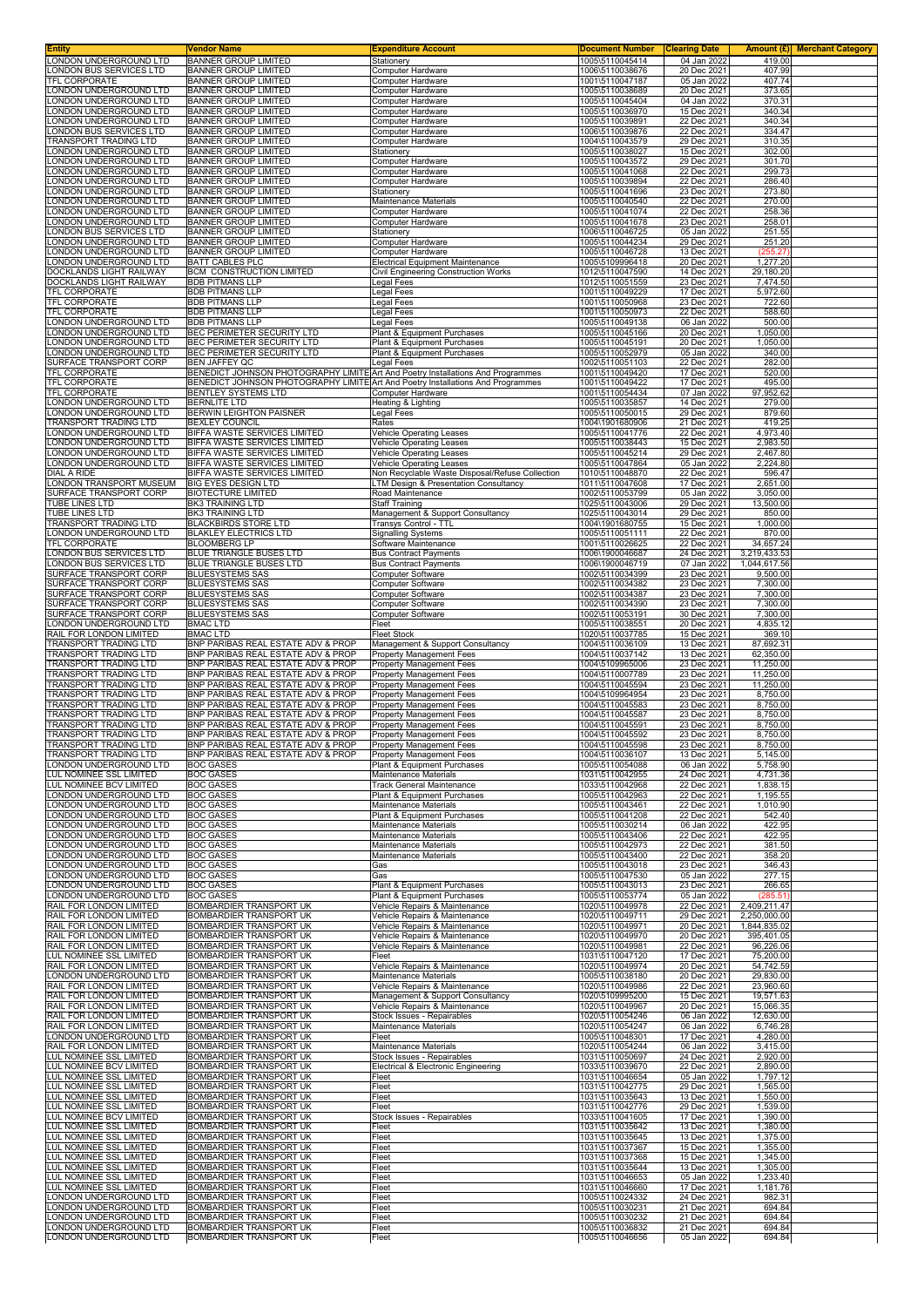| <b>Entity</b>                                                  | Vendor Name                                                                | <b>Expenditure Account</b>                                                    | <b>Document Number</b>             | <b>Clearing Date</b>       | Amount (£)<br><b>Merchant Category</b> |
|----------------------------------------------------------------|----------------------------------------------------------------------------|-------------------------------------------------------------------------------|------------------------------------|----------------------------|----------------------------------------|
| ONDON UNDERGROUND LTD.<br>ONDON UNDERGROUND LTD                | BOMBARDIER TRANSPORT UK<br>BOMBARDIER TRANSPORT UK                         | Fleet<br>Fleet                                                                | 1005\5110046657<br>1005\5110046658 | 05 Jan 2022<br>05 Jan 2022 | 694.84<br>694.84                       |
| ONDON UNDERGROUND LTD                                          | BOMBARDIER TRANSPORT UK                                                    | Fleet                                                                         | 1005\5110046659                    | 05 Jan 2022                | 694.84                                 |
| UL NOMINEE BCV LIMITED                                         | <b>BOMBARDIER TRANSPORT UK</b>                                             | Fleet                                                                         | 1033\5110048302                    | 17 Dec 2021                | 603.30                                 |
| UL NOMINEE SSL LIMITED                                         | BOMBARDIER TRANSPORT UK                                                    | Fleet                                                                         | 1031\5110040936                    | 22 Dec 2021                | 535.00                                 |
| UL NOMINEE SSL LIMITED<br>UL NOMINEE SSL LIMITED               | <b>BOMBARDIER TRANSPORT UK</b><br>BOMBARDIER TRANSPORT UK                  | Stock Issues - Repairables<br>Fleet                                           | 1031\5110038589<br>1031\5110050696 | 23 Dec 2021<br>06 Jan 2022 | 440.00<br>271.50                       |
| ONDON UNDERGROUND LTD                                          | BOMBARDIER TRANSPORT UK                                                    | Fleet                                                                         | 1005\5110042792                    | 29 Dec 2021                | 250.00                                 |
| RAIL FOR LONDON LIMITED                                        | BOMBARDIER TRANSPORT UK                                                    | Vehicle Repairs & Maintenance                                                 | 1020\5110049977                    | 20 Dec 2021                | (165, 732.00)                          |
| RAIL FOR LONDON LIMITED                                        | BOMBARDIER TRANSPORT UK                                                    | Vehicle Repairs & Maintenance                                                 | 1020\5110049995                    | 22 Dec 2021                | (850, 085.55)                          |
| TFL CORPORATE<br>TFL CORPORATE                                 | BONSAI TECHNICAL SERVICES LIMITED<br>BONSAI TECHNICAL SERVICES LIMITED     | <b>IT Consultancy</b><br>Software Maintenance                                 | 1001\5110047365<br>1001\5110047364 | 23 Dec 2021<br>23 Dec 2021 | 13,705.44<br>2,792.96                  |
| ONDON TRANSPORT MUSEUM                                         | <b>BOOKING PROTECT LTD</b>                                                 | <b>LTM Commission Fees</b>                                                    | 1011\5110047074                    | 29 Dec 2021                | 1,002.96                               |
| ONDON UNDERGROUND LTD                                          | BP OIL UK LIMITED                                                          | <b>Vehicle Running Costs</b>                                                  | 1005\5110043882                    | 24 Dec 2021                | 147,569.56                             |
| <b>DIAL A RIDE</b>                                             | BP OIL UK LIMITED                                                          | Vehicle Running Costs                                                         | 1010\5110043866                    | 24 Dec 2021                | 35,153.04                              |
| ONDON UNDERGROUND LTD<br>UL NOMINEE SSL LIMITED                | BP OIL UK LIMITED<br>BPH RAIL & CIVIL ENGINEERING LTD                      | Vehicle Running Costs<br>Electrical & Electronic Engineering                  | 1005\5110043876<br>1031\5110052148 | 24 Dec 2021<br>30 Dec 2021 | 336.78<br>14,536.35                    |
| T MUSEUM TRADING LTD                                           | <b>BRANDART</b>                                                            | LTM Purchase of Gifts for Resale                                              | 1024\1900020733                    | 23 Dec 2021                | 700.00                                 |
| T MUSEUM TRADING LTD                                           | <b>BRANDART</b>                                                            | LTM Purchase of Gifts for Resale                                              | 1024\1900020706                    | 23 Dec 2021                | 684.00                                 |
| T MUSEUM TRADING LTD                                           | <b>BRANDART</b>                                                            | LTM Purchase of Gifts for Resale                                              | 1024\1900020707                    | 23 Dec 2021                | 342.00                                 |
| ONDON UNDERGROUND LTD<br>UL NOMINEE BCV LIMITED                | <b>BRECKNELL WILLIS &amp; CO LTD</b><br>BRECKNELL WILLIS & CO LTD          | <b>Track General Maintenance</b><br><b>Track General Maintenance</b>          | 1005\5110039511<br>1033\5110047052 | 21 Dec 2021<br>05 Jan 2022 | 62,045.79<br>31,203.01                 |
| ONDON UNDERGROUND LTD                                          | BRECKNELL WILLIS & CO LTD                                                  | Fleet                                                                         | 1005\5110040790                    | 22 Dec 2021                | 20,940.18                              |
| ONDON UNDERGROUND LTD                                          | BRECKNELL WILLIS & CO LTD                                                  | Signalling Systems                                                            | 1005\5110040855                    | 22 Dec 2021                | 20,434.00                              |
| UL NOMINEE BCV LIMITED<br>ONDON UNDERGROUND LTD                | BRECKNELL WILLIS & CO LTD<br><b>BRECKNELL WILLIS &amp; CO LTD</b>          | Track General Maintenance<br><b>Signalling Systems</b>                        | 1033\5110047054<br>1005\5110040859 | 05 Jan 2022<br>22 Dec 2021 | 11,628.63<br>7,746.00                  |
| ONDON UNDERGROUND LTD                                          | BRECKNELL WILLIS & CO LTD                                                  | Signalling Systems                                                            | 1005\5110039507                    | 21 Dec 2021                | 7,152.00                               |
| ONDON UNDERGROUND LTD                                          | BRECKNELL WILLIS & CO LTD                                                  | Signalling Systems                                                            | 1005\5110039509                    | 21 Dec 2021                | 4,998.00                               |
| ONDON UNDERGROUND LTD                                          | <b>BRECKNELL WILLIS &amp; CO LTD</b>                                       | <b>Signalling Systems</b>                                                     | 1005\5110040866                    | 22 Dec 2021                | 4,142.90                               |
| ONDON UNDERGROUND LTD<br>ONDON UNDERGROUND LTD                 | BRECKNELL WILLIS & CO LTD<br>BRECKNELL WILLIS & CO LTD                     | Fleet<br>Fleet                                                                | 1005\5110040852<br>1005\5110038129 | 22 Dec 2021<br>15 Dec 2021 | 1,666.88<br>1,272.63                   |
| ONDON UNDERGROUND LTD                                          | <b>BRECKNELL WILLIS &amp; CO LTD</b>                                       | Fleet                                                                         | 1005\5110053955                    | 05 Jan 2022                | 1,199.50                               |
| ONDON UNDERGROUND LTD                                          | <b>BRECKNELL WILLIS &amp; CO LTD</b>                                       | Fleet                                                                         | 1005\5110038125                    | 15 Dec 2021                | 1,112.53                               |
| ONDON UNDERGROUND LTD<br>ONDON UNDERGROUND LTD                 | BRECKNELL WILLIS & CO LTD<br>BRECKNELL WILLIS & CO LTD                     | Fleet<br><b>Track General Maintenance</b>                                     | 1005\5110038130<br>1005\5110040267 | 15 Dec 2021<br>22 Dec 2021 | 1,112.53<br>957.10                     |
| ONDON UNDERGROUND LTD                                          | BRECKNELL WILLIS & CO LTD                                                  | Fleet                                                                         | 1005\5110038131                    | 15 Dec 2021                | 711.02                                 |
| ONDON UNDERGROUND LTD                                          | BRECKNELL WILLIS & CO LTD                                                  | Fleet                                                                         | 1005\5110038133                    | 15 Dec 2021                | 711.02                                 |
| ONDON UNDERGROUND LTD                                          | BRECKNELL WILLIS & CO LTD                                                  | Fleet                                                                         | 1005\5110038124                    | 15 Dec 2021                | 711.02                                 |
| ONDON UNDERGROUND LTD<br>UL NOMINEE BCV LIMITED                | BRECKNELL WILLIS & CO LTD<br>BRECKNELL WILLIS & CO LTD                     | <b>Signalling Systems</b><br>Fleet                                            | 1005\5110039506<br>1033\5110038127 | 21 Dec 2021<br>15 Dec 2021 | 596.00<br>459.52                       |
| <b>DIAL A RIDE</b>                                             | BRENT COMMUNITY TRANSPORT                                                  | <b>Operator Costs</b>                                                         | 1010\5110050581                    | 23 Dec 2021                | 31,739.96                              |
| DIAL A RIDE                                                    | BRENT COMMUNITY TRANSPORT                                                  | <b>Operator Costs</b>                                                         | 1010\5110053560                    | 05 Jan 2022                | 7,139.51                               |
| <b>DIAL A RIDE</b>                                             | <b>BRENT COMMUNITY TRANSPORT</b><br><b>BRIDGEWAY CONSULTING LTD</b>        | <b>Operator Costs</b>                                                         | 1010\5110050478                    | 21 Dec 2021                | 781.15                                 |
| SURFACE TRANSPORT CORP<br>SURFACE TRANSPORT CORP               | BRIDGEWAY CONSULTING LTD                                                   | <b>Professional Engineering Services</b><br>Professional Engineering Services | 1002\5110045552<br>1002\5110045106 | 24 Dec 2021<br>24 Dec 2021 | 7,038.00<br>1,725.50                   |
| SURFACE TRANSPORT CORP                                         | BRIDGEWAY CONSULTING LTD                                                   | Professional Engineering Services                                             | 1002\5110045100                    | 24 Dec 2021                | 979.38                                 |
| ONDON TRANSPORT MUSEUM                                         | BRITISH ENGINEERING SERVICES LTD                                           | <b>Building Maintenance &amp; Repairs</b>                                     | 1011\5110053276                    | 30 Dec 2021                | 2,607.30                               |
| RAIL FOR LONDON LIMITED                                        | <b>BRITISH GAS BUSINESS</b>                                                | Electricity                                                                   | 1020\5109608695                    | 24 Dec 2021                | 2,140.66                               |
| RAIL FOR LONDON LIMITED<br>RAIL FOR LONDON LIMITED             | BRITISH GAS BUSINESS<br><b>BRITISH GAS BUSINESS</b>                        | Electricity<br>Electricity                                                    | 1020\5109608697<br>1020\5109726380 | 24 Dec 2021<br>24 Dec 2021 | 618.81<br>611.17                       |
| <b>FRANSPORT TRADING LTD</b>                                   | <b>BRITISH GAS BUSINESS</b>                                                | Electricity                                                                   | 1004\1901680609                    | 07 Jan 2022                | 533.68                                 |
| TRANSPORT TRADING LTD                                          | BRITISH GAS BUSINESS                                                       | Electricity                                                                   | 1004\1901680590                    | 15 Dec 2021                | 388.49                                 |
| RAIL FOR LONDON LIMITED                                        | <b>BRITISH GAS BUSINESS</b>                                                | Electricity                                                                   | 1020\5109608678                    | 24 Dec 2021                | (434.54)                               |
| RAIL FOR LONDON LIMITED<br>RAIL FOR LONDON LIMITED             | <b>BRITISH GAS BUSINESS</b><br><b>BRITISH GAS BUSINESS</b>                 | Electricity<br>Electricity                                                    | 1020\5109608681<br>1020\5109608669 | 24 Dec 2021<br>24 Dec 2021 | (574.27)<br>(733.24)                   |
| UL NOMINEE SSL LIMITED                                         | <b>BRITISH GASKETS GROUP</b>                                               | Signalling Systems                                                            | 1031\5110045231                    | 07 Jan 2022                | 446.00                                 |
| ONDON UNDERGROUND LTD                                          | BRITISH INSTITUTE OF NON-DESTRUCTIV                                        | <b>Professional Engineering Services</b>                                      | 1005\5110052601                    | 29 Dec 2021                | 600.00                                 |
| ONDON UNDERGROUND LTD<br>ONDON UNDERGROUND LTD                 | BRITISH INSTITUTE OF NON-DESTRUCTIV<br>BRITISH INSTITUTE OF NON-DESTRUCTIV | Maintenance Materials<br>Professional Engineering Services                    | 1005\5109992355<br>1005\5110052603 | 21 Dec 2021<br>29 Dec 2021 | 300.00<br>300.00                       |
| UL NOMINEE SSL LIMITED                                         | BRITISH MICA CO HOLDINGS LTD                                               | Signalling Systems                                                            | 1031\5110049637                    | 05 Jan 2022                | 671.80                                 |
| ONDON UNDERGROUND LTD<br>ONDON UNDERGROUND LTD                 | BRITISH MICA CO HOLDINGS LTD<br>BRITISH MICA CO HOLDINGS LTD               | Fleet<br>Fleet                                                                | 1005\5110036128<br>1005\5110043847 | 13 Dec 2021<br>24 Dec 2021 | 350.00<br>350.00                       |
| ONDON UNDERGROUND LTD                                          | BRITISH MICA CO HOLDINGS LTD                                               | Fleet                                                                         | 1005\5110049647                    | 05 Jan 2022                | 315.00                                 |
| ONDON UNDERGROUND LTD                                          | BRITISH MICA CO HOLDINGS LTD                                               | Fleet                                                                         | 1005\5110036131                    | 13 Dec 2021                | 305.00                                 |
| ONDON UNDERGROUND LTD<br>UL NOMINEE BCV LIMITED                | BRITISH MICA CO HOLDINGS LTD<br>BRITISH MICA CO HOLDINGS LTD               | Fleet<br>Fleet                                                                | 1005\5110036130<br>1033\5110036132 | 13 Dec 2021<br>13 Dec 2021 | 275.00<br>265.00                       |
| ONDON UNDERGROUND LTD                                          | BRITISH MICA CO HOLDINGS LTD                                               | Fleet                                                                         | 1005\5110043784                    | 24 Dec 2021                | 255.00                                 |
| ONDON UNDERGROUND LTD                                          | BRITISH MICA CO HOLDINGS LTD                                               | Fleet                                                                         | 1005\5110043783                    | 24 Dec 2021                | 250.00                                 |
| LONDON TRANSPORT MUSEUM<br>LUL NOMINEE BCV LIMITED             | BRITISH PATHE<br><b>BRITISH STEEL LIMITED</b>                              | Professional Subscriptions<br><b>Track General Maintenance</b>                | 1011\5110014624<br>1033\5110040286 | 15 Dec 2021<br>22 Dec 2021 | 2,400.00<br>25,951.01                  |
| LUL NOMINEE BCV LIMITED                                        | <b>BRITISH STEEL LIMITED</b>                                               | <b>Track General Maintenance</b>                                              | 1033\5110040624                    | 22 Dec 2021                | 25,951.01                              |
| LUL NOMINEE BCV LIMITED                                        | BRITISH STEEL LIMITED                                                      | Track General Maintenance                                                     | 1033\5110046372                    | 05 Jan 2022                | 25,951.01                              |
| <b>UL NOMINEE BCV LIMITED</b><br><b>UL NOMINEE BCV LIMITED</b> | BRITISH STEEL LIMITED<br>BRITISH STEEL LIMITED                             | <b>Track General Maintenance</b><br><b>Track General Maintenance</b>          | 1033\5110036027<br>1033\5110048279 | 13 Dec 2021<br>15 Dec 2021 | 24,198.31<br>24,198.31                 |
| ONDON UNDERGROUND LTD                                          | BRITISH STEEL LIMITED                                                      | <b>Track General Maintenance</b>                                              | 1005\5110046369                    | 05 Jan 2022                | 21,473.26                              |
| ONDON UNDERGROUND LTD                                          | BRITISH STEEL LIMITED                                                      | <b>Track General Maintenance</b>                                              | 1005\5110046373                    | 05 Jan 2022                | 21,473.26                              |
| ONDON UNDERGROUND LTD<br>ONDON UNDERGROUND LTD                 | BRITISH STEEL LIMITED<br><b>BRITISH STEEL LIMITED</b>                      | <b>Track General Maintenance</b><br>Track General Maintenance                 | 1005\5110046939<br>1005\5110046941 | 05 Jan 2022<br>05 Jan 2022 | 21,473.26<br>21,473.26                 |
| ONDON UNDERGROUND LTD                                          | BRITISH STEEL LIMITED                                                      | Track General Maintenance                                                     | 1005\5110036083                    | 13 Dec 2021                | 19,697.20                              |
| ONDON UNDERGROUND LTD                                          | BRITISH STEEL LIMITED                                                      | <b>Track General Maintenance</b>                                              | 1005\5110036597                    | 14 Dec 2021                | 19,697.20                              |
| ONDON UNDERGROUND LTD<br>ONDON UNDERGROUND LTD                 | BRITISH STEEL LIMITED                                                      | Track General Maintenance                                                     | 1005\5110037249                    | 15 Dec 2021<br>15 Dec 2021 | 19,697.20<br>19,697.20                 |
| ONDON UNDERGROUND LTD                                          | BRITISH STEEL LIMITED<br>BRITISH STEEL LIMITED                             | <b>Track General Maintenance</b><br><b>Track General Maintenance</b>          | 1005\5110037651<br>1005\5110037655 | 15 Dec 2021                | 19,697.20                              |
| ONDON UNDERGROUND LTD                                          | BRITISH STEEL LIMITED                                                      | <b>Track General Maintenance</b>                                              | 1005\5110038974                    | 20 Dec 2021                | 19,697.20                              |
| ONDON UNDERGROUND LTD                                          | <b>BRITISH STEEL LIMITED</b>                                               | <b>Track General Maintenance</b>                                              | 1005\5110039010                    | 20 Dec 2021                | 19,697.20                              |
| ONDON UNDERGROUND LTD<br>ONDON UNDERGROUND LTD                 | BRITISH STEEL LIMITED<br>BRITISH STEEL LIMITED                             | <b>Track General Maintenance</b><br><b>Track General Maintenance</b>          | 1005\5110042953<br>1005\5110044561 | 29 Dec 2021<br>29 Dec 2021 | 19,697.20<br>19,697.20                 |
| UL NOMINEE BCV LIMITED                                         | BRITISH STEEL LIMITED                                                      | <b>Track General Maintenance</b>                                              | 1033\5110039421                    | 21 Dec 2021                | 19,697.20                              |
| UL NOMINEE BCV LIMITED                                         | BRITISH STEEL LIMITED                                                      | <b>Track General Maintenance</b>                                              | 1033\5110040623                    | 22 Dec 2021                | 19,697.20                              |
| UL NOMINEE BCV LIMITED                                         | BRITISH STEEL LIMITED<br>BRITISH STEEL LIMITED                             | Track General Maintenance<br>Track General Maintenance                        | 1033\5110048194<br>1033\5110045680 | 04 Jan 2022<br>04 Jan 2022 | 10,276.80<br>10,269.82                 |
| UL NOMINEE BCV LIMITED<br><b>TUBE LINES LTD</b>                | <b>BRITISH STEEL LIMITED</b>                                               | Equipment Repairs & Maintenance                                               | 1025\5110045203                    | 31 Dec 2021                | 9,458.16                               |
| ONDON UNDERGROUND LTD                                          | BRITISH STEEL LIMITED                                                      | Track General Maintenance                                                     | 1005\5110038150                    | 15 Dec 2021                | (19, 697.20)                           |
| SURFACE TRANSPORT CORP                                         | BRITISH TELECOMMUNICATIONS PLC                                             | Contracted Services - Roads                                                   | 1002\5110052733                    | 29 Dec 2021                | 154,778.37                             |
| SURFACE TRANSPORT CORP<br>ONDON UNDERGROUND LTD                | BRITISH TELECOMMUNICATIONS PLC<br>BRITISH TRANSPORT POLICE                 | Contracted Services - Roads<br>MPS Employment Costs SM                        | 1002\5110050897<br>1005\5110047489 | 22 Dec 2021<br>05 Jan 2022 | 2,853.00<br>3, 141, 375.46             |
| ONDON UNDERGROUND LTD                                          | BRITISH TRANSPORT POLICE                                                   | MPS Employment Costs SM                                                       | 1005\5110047494                    | 05 Jan 2022                | 2,417,088.26                           |
| ONDON UNDERGROUND LTD                                          | <b>BRITTEX ENGINEERING LTD</b>                                             | Maintenance Materials                                                         | 1005\5110050927                    | 23 Dec 2021                | 15,525.00                              |
| UL NOMINEE BCV LIMITED<br>ONDON UNDERGROUND LTD                | BRITTEX ENGINEERING LTD<br>BRITTEX ENGINEERING LTD                         | Maintenance Materials<br>Maintenance Materials                                | 1033\5110050936<br>1005\5110050929 | 22 Dec 2021<br>22 Dec 2021 | 1,603.20<br>750.40                     |
| ONDON UNDERGROUND LTD                                          | BRITTEX ENGINEERING LTD                                                    | Maintenance Materials                                                         | 1005\5110052116                    | 24 Dec 2021                | 435.00                                 |
| UL NOMINEE BCV LIMITED                                         | BRITTEX ENGINEERING LTD                                                    | Maintenance Materials                                                         | 1033\5110050931                    | 22 Dec 2021                | 420.00                                 |
| TFL CORPORATE<br>T MUSEUM TRADING LTD                          | BROADWAY LODGE LTD<br><b>BRONTE</b>                                        | Staff Welfare Benefits<br>LTM Purchase of Gifts for Resale                    | 1001\5110053256<br>1024\1900020709 | 30 Dec 2021<br>07 Jan 2022 | 6,450.00<br>14,430.00                  |
| T MUSEUM TRADING LTD                                           | <b>BRONTE</b>                                                              | LTM Purchase of Gifts for Resale                                              | 1024\1900020594                    | 22 Dec 2021                | 5,722.10                               |
| T MUSEUM TRADING LTD                                           | <b>BRONTE</b>                                                              | LTM Purchase of Gifts for Resale                                              | 1024\1900020708                    | 05 Jan 2022                | 2,899.05                               |
| ONDON UNDERGROUND LTD<br>ONDON UNDERGROUND LTD                 | <b>BROOKVEX IMS LTD</b><br><b>BROOKVEX IMS LTD</b>                         | Planning & Development Consultancy<br>Signalling Systems                      | 1005\5110029760<br>1005\5110049887 | 21 Dec 2021<br>22 Dec 2021 | 10,736.00<br>3,962.12                  |
| ONDON UNDERGROUND LTD                                          | <b>BROOKVEX IMS LTD</b>                                                    | <b>Signalling Systems</b>                                                     | 1005\5110049883                    | 22 Dec 2021                | 2,990.56                               |
| TRANSPORT TRADING LTD                                          | <b>BROOKVEX IMS LTD</b>                                                    | Furniture & Equipment                                                         | 1004\5110049160                    | 21 Dec 2021                | 990.00                                 |
| <b>FRANSPORT TRADING LTD</b><br>ONDON UNDERGROUND LTD          | <b>BROOKVEX IMS LTD</b><br>BROWNINGS ELECTRIC CO LTD                       | Furniture & Equipment<br><b>MR Construction Costs</b>                         | 1004\5110049886<br>1005\5110045451 | 04 Jan 2022<br>17 Dec 2021 | 728.44<br>7,435.00                     |
| ONDON UNDERGROUND LTD                                          | BROWNINGS ELECTRIC CO LTD                                                  | Maintenance Materials                                                         | 1005\5110047342                    | 13 Dec 2021                | 2,484.00                               |
| ONDON UNDERGROUND LTD                                          | BROWNINGS ELECTRIC CO LTD                                                  | <b>MR Construction Costs</b>                                                  | 1005\5110045646                    | 13 Dec 2021                | 2,237.00                               |
| ONDON UNDERGROUND LTD<br>ONDON UNDERGROUND LTD                 | BROWNINGS ELECTRIC CO LTD<br>BROWNINGS ELECTRIC CO LTD                     | Lift Maintenance<br>Escalators                                                | 1005\5110047343<br>1005\5110048031 | 13 Dec 2021<br>15 Dec 2021 | 1,681.00<br>1,345.00                   |
|                                                                |                                                                            |                                                                               |                                    |                            |                                        |
| ONDON UNDERGROUND LTD                                          | BROWNINGS ELECTRIC CO LTD                                                  | <b>Electrical Equipment Maintenance</b>                                       | 1005\5110053265                    | 04 Jan 2022                | 798.00                                 |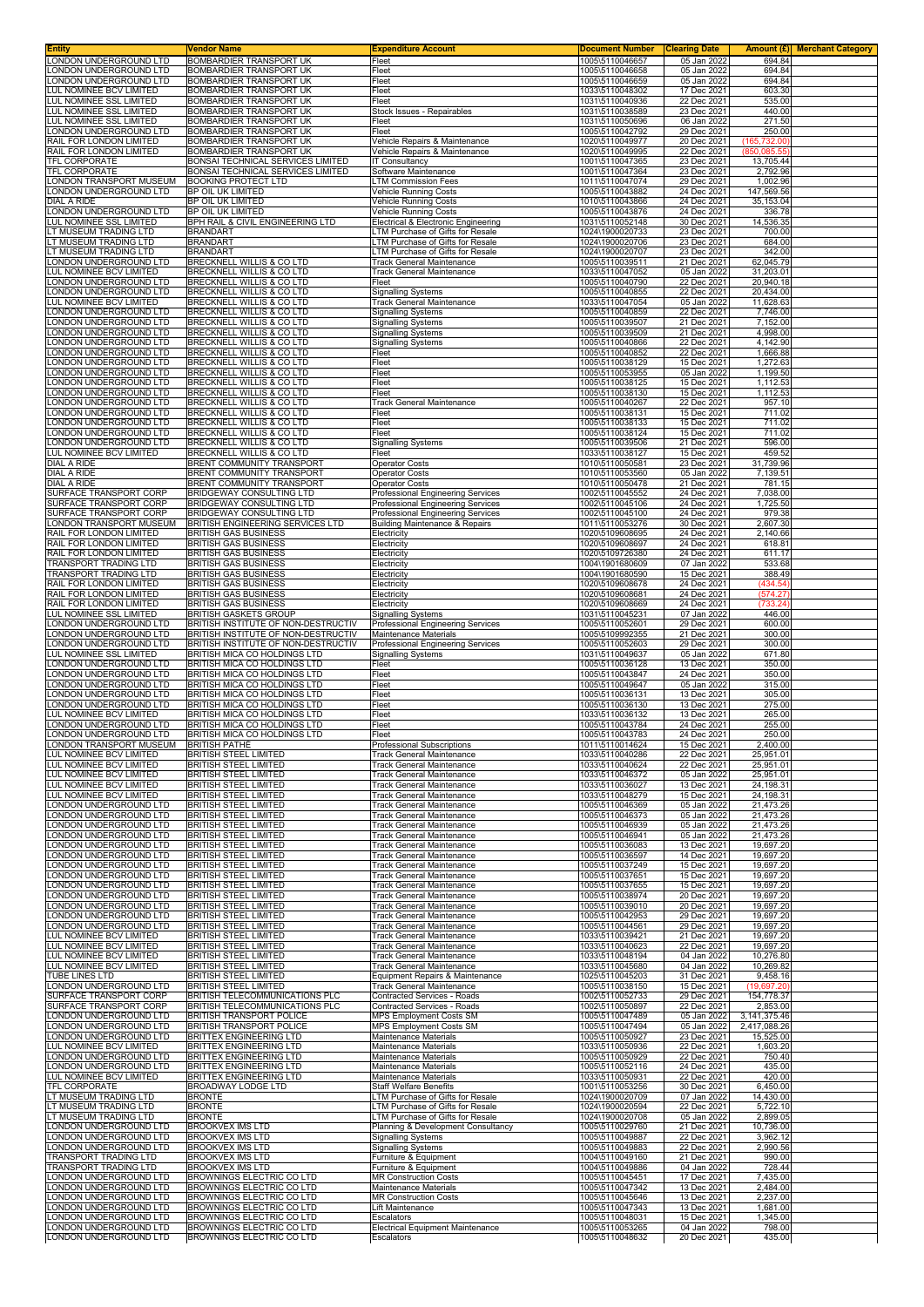| Entity                                             | Vendor Name                                                     | <b>Expenditure Account</b>                                                                         | <b>Document Number</b>             | <b>Clearing Date</b>       |                        | Amount (£) Merchant Category |
|----------------------------------------------------|-----------------------------------------------------------------|----------------------------------------------------------------------------------------------------|------------------------------------|----------------------------|------------------------|------------------------------|
| LUL NOMINEE SSL LIMITED<br>LUL NOMINEE BCV LIMITED | <b>BRUSH TRACTION LTD</b><br><b>BRUSH TRACTION LTD</b>          | Fleet<br>Fleet                                                                                     | 1031\5110043114<br>1033\5110041198 | 13 Dec 2021<br>22 Dec 2021 | 58,467.60<br>3,270.00  |                              |
| ONDON UNDERGROUND LTD                              | BRYEN & LANGLEY LTD                                             | <b>Track General Maintenance</b>                                                                   | 1005\5110040056                    | 21 Dec 2021                | 60,550.65              |                              |
| ONDON UNDERGROUND LTD                              | <b>BRYEN &amp; LANGLEY LTD</b>                                  | <b>Track General Maintenance</b>                                                                   | 1005\5110040060                    | 21 Dec 2021                | 59,976.69              |                              |
| ONDON UNDERGROUND LTD                              | BRYEN & LANGLEY LTD                                             | <b>Building Maintenance &amp; Repairs</b>                                                          | 1005\5110044703                    | 30 Dec 2021                | 41,973.18              |                              |
| ONDON UNDERGROUND LTD<br>ONDON UNDERGROUND LTD     | BRYEN & LANGLEY LTD<br>BRYEN & LANGLEY LTD                      | Civil Engineering Construction Works<br><b>Building Maintenance &amp; Repairs</b>                  | 1005\5110046406<br>1005\5110052063 | 05 Jan 2022<br>24 Dec 2021 | 19,207.33<br>5,802.57  |                              |
| ONDON UNDERGROUND LTD                              | BRYEN & LANGLEY LTD                                             | <b>Track General Maintenance</b>                                                                   | 1005\5110040063                    | 21 Dec 2021                | 3,329.02               |                              |
| SURFACE TRANSPORT CORP                             | BT REPAYMENTS/OPENREACH                                         | Contracted Services - Roads                                                                        | 1002\5110041549                    | 22 Dec 2021                | 11,234.20              |                              |
| SURFACE TRANSPORT CORP                             | BT REPAYMENTS/OPENREACH                                         | Contracted Services - Roads                                                                        | 1002\5110042126                    | 21 Dec 2021                | 5,316.56               |                              |
| TFL CORPORATE<br><b>FRANSPORT TRADING LTD</b>      | BT SERVICE AGILITY<br>BT SERVICE AGILITY                        | <b>Telephony Fixed</b><br><b>Telephony Fixed</b>                                                   | 1001\1900082093<br>1004\1901680338 | 29 Dec 2021<br>15 Dec 2021 | 37,084.07<br>28,318.18 |                              |
| TRANSPORT TRADING LTD                              | BT SERVICE AGILITY                                              | Computer Hardware                                                                                  | 1004\1901680753                    | 04 Jan 2022                | 21,704.03              |                              |
| RAIL FOR LONDON LIMITED                            | BT SERVICE AGILITY                                              | <b>Telephony Fixed</b>                                                                             | 1020\1900006575                    | 06 Jan 2022                | 17,571.78              |                              |
| TFL CORPORATE                                      | BT SERVICE AGILITY<br>BT SERVICE AGILITY                        | <b>Telephony Fixed</b>                                                                             | 1001\1900079203                    | 13 Dec 2021                | 14,127.79              |                              |
| SURFACE TRANSPORT CORP<br>ONDON UNDERGROUND LTD    | <b>BT SERVICE AGILITY</b>                                       | Purchase of Telecommunications Equipment<br><b>Telephony Fixed</b>                                 | 1002\1900070448<br>1005\1900222302 | 15 Dec 2021<br>07 Jan 2022 | 12,086.94<br>10,598.64 |                              |
| ONDON UNDERGROUND LTD                              | BT SERVICE AGILITY                                              | <b>Telephony Fixed</b>                                                                             | 1005\1900221467                    | 20 Dec 2021                | 8,821.47               |                              |
| ONDON UNDERGROUND LTD                              | BT SERVICE AGILITY                                              | <b>Telephony Fixed</b>                                                                             | 1005\1900221261                    | 15 Dec 2021                | 8,608.19               |                              |
| TFL CORPORATE<br>ONDON UNDERGROUND LTD             | BT SERVICE AGILITY<br>BT SERVICE AGILITY                        | <b>Telephony Fixed</b><br><b>Telephony Fixed</b>                                                   | 1001\1900080174<br>1005\1900221457 | 15 Dec 2021<br>15 Dec 2021 | 8,298.17<br>6,067.74   |                              |
| ONDON UNDERGROUND LTD                              | BT SERVICE AGILITY                                              | <b>Telephony Fixed</b>                                                                             | 1005\1900221456                    | 15 Dec 2021                | 5,284.40               |                              |
| ONDON UNDERGROUND LTD                              | BT SERVICE AGILITY                                              | <b>Telephony Fixed</b>                                                                             | 1005\1900221454                    | 22 Dec 2021                | 2,917.89               |                              |
| TRANSPORT TRADING LTD                              | BT SERVICE AGILITY                                              | Purchase of Telecommunications Equipment                                                           | 1004\1901680341                    | 15 Dec 2021                | 2,399.50               |                              |
| DIAL A RIDE<br>ONDON BUS SERVICES LTD              | BT SERVICE AGILITY<br>BT SERVICE AGILITY                        | <b>Telephony Fixed</b><br><b>Telephony Fixed</b>                                                   | 1010\1900012348<br>1006\1900046669 | 22 Dec 2021<br>06 Jan 2022 | 1,935.72<br>1,892.04   |                              |
| SURFACE TRANSPORT CORP                             | BT SERVICE AGILITY                                              | Road Maintenance                                                                                   | 1002\5110030135                    | 17 Dec 2021                | 1,715.67               |                              |
| ONDON RIVER SERVICES LTD                           | BT SERVICE AGILITY                                              | <b>Telephony Fixed</b>                                                                             | 1007\1900003000                    | 30 Dec 2021                | 768.41                 |                              |
| ONDON BUS SERVICES LTD<br>RAIL FOR LONDON LIMITED  | BT SERVICE AGILITY<br>BT SERVICE AGILITY                        | <b>Building Maintenance &amp; Repairs</b>                                                          | 1006\1900046601<br>1020\5110048073 | 15 Dec 2021<br>29 Dec 2021 | 640.79<br>466.70       |                              |
| ONDON RIVER SERVICES LTD                           | BT SERVICE AGILITY                                              | <b>Telephony Fixed</b><br><b>Operator Costs</b>                                                    | 1007\1900002963                    | 15 Dec 2021                | 408.82                 |                              |
| ONDON UNDERGROUND LTD                              | <b>BTROS ELECTRONICS UK</b>                                     | Fleet                                                                                              | 1005\5110045815                    | 14 Dec 2021                | 2,524.17               |                              |
| ONDON UNDERGROUND LTD                              | <b>BTROS ELECTRONICS UK</b>                                     | Fleet                                                                                              | 1005\5110048665                    | 20 Dec 2021                | 2,524.17               |                              |
| ONDON UNDERGROUND LTD<br>ONDON UNDERGROUND LTD     | <b>BTROS ELECTRONICS UK</b><br><b>BTROS ELECTRONICS UK</b>      | Fleet<br>Fleet                                                                                     | 1005\5110048669<br>1005\5110052221 | 20 Dec 2021<br>04 Jan 2022 | 2,524.17<br>2,524.17   |                              |
| ONDON UNDERGROUND LTD                              | BTROS ELECTRONICS UK                                            | Fleet                                                                                              | 1005\5110052223                    | 29 Dec 2021                | 2,524.17               |                              |
| ONDON UNDERGROUND LTD                              | BTROS ELECTRONICS UK                                            | Fleet                                                                                              | 1005\5110052310                    | 24 Dec 2021                | 872.83                 |                              |
| ONDON UNDERGROUND LTD.<br>DOCKLANDS LIGHT RAILWAY  | <b>BTROS ELECTRONICS UK</b><br>BUCKINGHAM GROUP CONTRACTING LTD | Fleet<br><b>Civil Engineering Construction Works</b>                                               | 1005\5110052312<br>1012\5110049336 | 24 Dec 2021<br>21 Dec 2021 | 872.83<br>1,613,922.69 |                              |
| RAIL FOR LONDON LIMITED                            | BUCKINGHAM GROUP CONTRACTING LTD                                | Management & Support Consultancy                                                                   | 1020\5110039654                    | 15 Dec 2021                | 40,437.10              |                              |
| LUL NOMINEE SSL LIMITED                            | <b>BUILDBASE</b>                                                | <b>MR Construction Costs</b>                                                                       | 1031\5110039121                    | 15 Dec 2021                | 11,035.20              |                              |
| LUL NOMINEE SSL LIMITED                            | <b>BUILDBASE</b>                                                | <b>MR Construction Costs</b>                                                                       | 1031\5110039134                    | 15 Dec 2021                | 1,676.90               |                              |
| <b>TFL CORPORATE</b><br>ONDON UNDERGROUND LTD      | <b>BURGES SALMON LLP</b><br><b>BURGES SALMON LLP</b>            | <b>Legal Fees</b><br>Planning & Development Consultancy                                            | 1001\5110045125<br>1005\1900221739 | 22 Dec 2021<br>31 Dec 2021 | 16,304.50<br>14,500.00 |                              |
| ONDON UNDERGROUND LTD                              | <b>BURGES SALMON LLP</b>                                        | Legal Fees                                                                                         | 1005\5110046819                    | 24 Dec 2021                | 9,630.26               |                              |
| ONDON UNDERGROUND LTD                              | <b>BURGES SALMON LLP</b>                                        | Legal Fees                                                                                         | 1005\5110046808                    | 24 Dec 2021                | 3,488.50               |                              |
| TFL CORPORATE<br>TFL CORPORATE                     | <b>BURGES SALMON LLP</b><br><b>BURGES SALMON LLP</b>            | Legal Fees<br>Legal Fees                                                                           | 1001\5110051583<br>1001\5110051578 | 23 Dec 2021<br>23 Dec 2021 | 1,428.58<br>1,232.63   |                              |
| TFL CORPORATE                                      | <b>BURGES SALMON LLP</b>                                        | Legal Fees                                                                                         | 1001\5110051580                    | 23 Dec 2021                | 883.99                 |                              |
| <b>TFL CORPORATE</b>                               | <b>BURGES SALMON LLP</b>                                        | Legal Fees                                                                                         | 1001\5110051585                    | 23 Dec 2021                | 557.66                 |                              |
| DOCKLANDS LIGHT RAILWAY<br>ONDON UNDERGROUND LTD.  | <b>BURO HAPPOLD LTD</b><br><b>BWT UK LTD</b>                    | Professional Engineering Services<br><b>Caterers Service Charges</b>                               | 1012\5110050490<br>1005\1900221714 | 22 Dec 2021<br>24 Dec 2021 | 1,511.91<br>3,472.56   |                              |
| ONDON UNDERGROUND LTD                              | <b>BWT UK LTD</b>                                               | <b>Caterers Service Charges</b>                                                                    | 1005\1900221707                    | 24 Dec 2021                | 582.83                 |                              |
| ONDON UNDERGROUND LTD                              | <b>BWT UK LTD</b>                                               | <b>Caterers Service Charges</b>                                                                    | 1005\1900221721                    | 24 Dec 2021                | 581.94                 |                              |
| ONDON UNDERGROUND LTD<br>ONDON UNDERGROUND LTD     | <b>BWT UK LTD</b><br><b>BWT UK LTD</b>                          | Caterers Service Charges<br>Caterers Service Charges                                               | 1005\1900221723<br>1005\1900221729 | 24 Dec 2021<br>24 Dec 2021 | 581.58<br>581.51       |                              |
| ONDON UNDERGROUND LTD                              | <b>BWT UK LTD</b>                                               | <b>Caterers Service Charges</b>                                                                    | 1005\1900221724                    | 24 Dec 2021                | 581.14                 |                              |
| TRANSPORT TRADING LTD                              | <b>BWT UK LTD</b>                                               | <b>Caterers Service Charges</b>                                                                    | 1004\1901680588                    | 24 Dec 2021                | 581.09                 |                              |
| ONDON UNDERGROUND LTD<br>ONDON UNDERGROUND LTD     | <b>BWT UK LTD</b><br><b>BWT UK LTD</b>                          | Caterers Service Charges<br><b>Caterers Service Charges</b>                                        | 1005\1900221715<br>1005\1900221717 | 24 Dec 2021<br>24 Dec 2021 | 580.22<br>578.76       |                              |
| ONDON UNDERGROUND LTD                              | <b>BWT UK LTD</b>                                               | <b>Caterers Service Charges</b>                                                                    | 1005\1900221718                    | 24 Dec 2021                | 578.76                 |                              |
| ONDON UNDERGROUND LTD                              | <b>BWT UK LTD</b>                                               | <b>Caterers Service Charges</b>                                                                    | 1005\1900221703                    | 24 Dec 2021                | 578.44                 |                              |
| ONDON UNDERGROUND LTD.<br>ONDON UNDERGROUND LTD    | <b>BWT UK LTD</b><br><b>BWT UK LTD</b>                          | Caterers Service Charges<br><b>Caterers Service Charges</b>                                        | 1005\1900221722<br>1005\1900221697 | 24 Dec 2021<br>24 Dec 2021 | 577.22<br>576.23       |                              |
| ONDON UNDERGROUND LTD                              | <b>BWT UK LTD</b>                                               | <b>Caterers Service Charges</b>                                                                    | 1005\1900221698                    | 24 Dec 2021                | 575.14                 |                              |
| ONDON UNDERGROUND LTD                              | <b>BWT UK LTD</b>                                               | <b>Caterers Service Charges</b>                                                                    | 1005\1900221701                    | 24 Dec 2021                | 574.87                 |                              |
| ONDON UNDERGROUND LTD<br>ONDON UNDERGROUND LTD     | <b>BWT UK LTD</b><br><b>BWT UK LTD</b>                          | <b>Caterers Service Charges</b><br><b>Caterers Service Charges</b>                                 | 1005\1900221730<br>1005\1900221690 | 24 Dec 2021<br>24 Dec 2021 | 574.75<br>573.39       |                              |
| ONDON UNDERGROUND LTD.                             | BW LUK LID                                                      | Caterers Service Charges                                                                           | 1005\1900221731                    | 24 Dec 2021                | 570.40                 |                              |
| ONDON UNDERGROUND LTD.<br>ONDON UNDERGROUND LTD    | <b>BWT UK LTD</b><br><b>BWT UK LTD</b>                          | <b>Caterers Service Charges</b><br>Caterers Service Charges                                        | 1005\1900221686<br>1005\1900221683 | 24 Dec 2021<br>24 Dec 2021 | 570.01<br>569.38       |                              |
| ONDON UNDERGROUND LTD                              | <b>BWT UK LTD</b>                                               | <b>Caterers Service Charges</b>                                                                    | 1005\1900221684                    | 24 Dec 2021                | 561.57                 |                              |
| LONDON UNDERGROUND LTD                             | <b>BWT UK LTD</b>                                               | <b>Caterers Service Charges</b>                                                                    | 1005\1900221685                    | 24 Dec 2021                | 559.58                 |                              |
| ONDON UNDERGROUND LTD<br>ONDON UNDERGROUND LTD     | <b>BWT UK LTD</b><br><b>BWT UK LTD</b>                          | <b>Caterers Service Charges</b><br><b>Caterers Service Charges</b>                                 | 1005\1900221689<br>1005\1900221710 | 24 Dec 2021<br>24 Dec 2021 | 558.43<br>557.53       |                              |
| ONDON UNDERGROUND LTD                              | <b>BWT UK LTD</b>                                               | <b>Caterers Service Charges</b>                                                                    | 1005\1900221716                    | 24 Dec 2021                | 556.86                 |                              |
| ONDON UNDERGROUND LTD                              | <b>BWT UK LTD</b>                                               | <b>Caterers Service Charges</b>                                                                    | 1005\1900221708                    | 24 Dec 2021                | 550.60                 |                              |
| ONDON UNDERGROUND LTD<br>ONDON UNDERGROUND LTD     | <b>BWT UK LTD</b><br><b>BWT UK LTD</b>                          | <b>Caterers Service Charges</b><br><b>Caterers Service Charges</b>                                 | 1005\1900221706<br>1005\1900221705 | 24 Dec 2021<br>24 Dec 2021 | 545.29<br>541.24       |                              |
| ONDON UNDERGROUND LTD                              | <b>BWT UK LTD</b>                                               | <b>Caterers Service Charges</b>                                                                    | 1005\1900221719                    | 24 Dec 2021                | 538.73                 |                              |
| ONDON UNDERGROUND LTD                              | <b>BWT UK LTD</b>                                               | <b>Caterers Service Charges</b>                                                                    | 1005\1900221699                    | 24 Dec 2021                | 537.56                 |                              |
| ONDON UNDERGROUND LTD<br>ONDON UNDERGROUND LTD     | <b>BWT UK LTD</b><br><b>BWT UK LTD</b>                          | <b>Caterers Service Charges</b>                                                                    | 1005\1900221725<br>1005\1900221711 | 24 Dec 2021<br>24 Dec 2021 | 531.56<br>525.18       |                              |
| ONDON UNDERGROUND LTD                              | <b>BWT UK LTD</b>                                               | <b>Caterers Service Charges</b><br>Caterers Service Charges                                        | 1005\1900221709                    | 24 Dec 2021                | 522.30                 |                              |
| ONDON UNDERGROUND LTD                              | <b>BWT UK LTD</b>                                               | <b>Caterers Service Charges</b>                                                                    | 1005\1900221732                    | 24 Dec 2021                | 506.18                 |                              |
| ONDON UNDERGROUND LTD<br>ONDON UNDERGROUND LTD     | <b>BWT UK LTD</b><br><b>BWT UK LTD</b>                          | <b>Caterers Service Charges</b><br>Caterers Service Charges                                        | 1005\1900221700<br>1005\1900221720 | 24 Dec 2021<br>24 Dec 2021 | 490.61<br>464.07       |                              |
| ONDON UNDERGROUND LTD                              | <b>BWT UK LTD</b>                                               | <b>Caterers Service Charges</b>                                                                    | 1005\1900221695                    | 24 Dec 2021                | 436.46                 |                              |
| ONDON UNDERGROUND LTD                              | <b>BWT UK LTD</b>                                               | <b>Caterers Service Charges</b>                                                                    | 1005\1900221728                    | 24 Dec 2021                | 405.23                 |                              |
| ONDON BUS SERVICES LTD<br>ONDON UNDERGROUND LTD    | <b>BWT UK LTD</b><br><b>BWT UK LTD</b>                          | Caterers Service Charges<br><b>Caterers Service Charges</b>                                        | 1006\1900046604<br>1005\1900221704 | 24 Dec 2021<br>24 Dec 2021 | 404.05<br>276.07       |                              |
| ONDON UNDERGROUND LTD                              | <b>BWT UK LTD</b>                                               | <b>Caterers Service Charges</b>                                                                    | 1005\1900221693                    | 24 Dec 2021                | 275.17                 |                              |
| ONDON UNDERGROUND LTD                              | BYWATERS (LEYTON) LIMITED                                       | Non Recyclable Waste Disposal/Refuse Collection                                                    | 1005\5110046886                    | 23 Dec 2021                | 59,324.64              |                              |
| ONDON UNDERGROUND LTD<br>ONDON UNDERGROUND LTD     | BYWATERS (LEYTON) LIMITED<br>BYWATERS (LEYTON) LIMITED          | Non Recyclable Waste Disposal/Refuse Collection<br>Non Recyclable Waste Disposal/Refuse Collection | 1005\5110046817<br>1005\5110053111 | 23 Dec 2021<br>30 Dec 2021 | 4,119.85<br>937.04     |                              |
| TUBE LINES LTD                                     | C & W (U.K.) LLP                                                | Costs of Disp Inv Prop - TTL Man Cons                                                              | 1040\5110044974                    | 24 Dec 2021                | 8,075.00               |                              |
| TUBE LINES LTD                                     | C & W (U.K.) LLP                                                | Costs of Disp Inv Prop - TTL Man Cons                                                              | 1040\5110044982                    | 24 Dec 2021                | 5,000.00               |                              |
| TUBE LINES LTD<br>ONDON UNDERGROUND LTD            | C & W (U.K.) LLP<br>CEF                                         | Costs of Disp Inv Prop - TTL Man Cons<br><b>Electrical Equipment Maintenance</b>                   | 1040\5110044972<br>1005\5110044080 | 24 Dec 2021<br>21 Dec 2021 | 3,653.60<br>38,340.00  |                              |
| ONDON UNDERGROUND LTD                              | CEF                                                             | <b>Electrical Equipment Maintenance</b>                                                            | 1005\5110044077                    | 15 Dec 2021                | 36,806.40              |                              |
| ONDON UNDERGROUND LTD                              | CEF                                                             | Heating & Lighting                                                                                 | 1005\5110044054                    | 23 Dec 2021                | 7,150.00               |                              |
| ONDON UNDERGROUND LTD<br>ONDON UNDERGROUND LTD     | CEF<br>CEF                                                      | Maintenance Materials<br>Heating & Lighting                                                        | 1005\5110044382<br>1005\5110047058 | 24 Dec 2021<br>29 Dec 2021 | 4,166.70<br>3,230.26   |                              |
| ONDON UNDERGROUND LTD                              | CEF                                                             | <b>Electrical Equipment Maintenance</b>                                                            | 1005\5110044139                    | 15 Dec 2021                | 2,381.82               |                              |
| ONDON UNDERGROUND LTD                              | CEF                                                             | <b>Electrical Equipment Maintenance</b>                                                            | 1005\5110044056                    | 24 Dec 2021                | 1,952.05               |                              |
| ONDON UNDERGROUND LTD<br>ONDON UNDERGROUND LTD     | CEF<br>CEF                                                      | Equipment Repairs & Maintenance<br><b>Electrical Equipment Maintenance</b>                         | 1005\5110054743<br>1005\5110054696 | 07 Jan 2022<br>07 Jan 2022 | 1,883.74<br>1,410.50   |                              |
| ONDON UNDERGROUND LTD                              | CEF                                                             | <b>Signalling Systems</b>                                                                          | 1005\5110054709                    | 07 Jan 2022                | 1,033.44               |                              |
| LUL NOMINEE SSL LIMITED                            | CEF                                                             | <b>Electrical Equipment Maintenance</b>                                                            | 1031\5110044141                    | 20 Dec 2021                | 991.80                 |                              |
| ONDON UNDERGROUND LTD<br>ONDON UNDERGROUND LTD     | CEF<br>CEF                                                      | <b>Electrical Equipment Maintenance</b><br><b>Electrical Equipment Maintenance</b>                 | 1005\5110044043<br>1005\5110054697 | 13 Dec 2021<br>07 Jan 2022 | 980.00<br>962.73       |                              |
| TUBE LINES LTD                                     | CEF                                                             | <b>Electrical Equipment Maintenance</b>                                                            | 1025\5110044132                    | 24 Dec 2021                | 875.00                 |                              |
| ONDON UNDERGROUND LTD                              | CEF                                                             | <b>Electrical Equipment Maintenance</b>                                                            | 1005\5110044137                    | 15 Dec 2021                | 862.34                 |                              |
| ONDON UNDERGROUND LTD.<br>TUBE LINES LTD           | CEF<br>CEF                                                      | <b>Track General Maintenance</b><br><b>Protective Clothing</b>                                     | 1005\5110044387<br>1025\5110044133 | 16 Dec 2021<br>23 Dec 2021 | 855.00<br>835.00       |                              |
| <b>UL NOMINEE SSL LIMITED</b>                      | CEF                                                             | Maintenance Materials                                                                              | 1031\5110044058                    | 24 Dec 2021                | 780.00                 |                              |
| ONDON UNDERGROUND LTD                              | CEF                                                             | <b>Signalling Systems</b>                                                                          | 1005\5110054705                    | 07 Jan 2022                | 778.00                 |                              |
| LONDON UNDERGROUND LTD                             | CEF                                                             | <b>Electrical Equipment Maintenance</b>                                                            | 1005\5110054734                    | 07 Jan 2022                | 774.40                 |                              |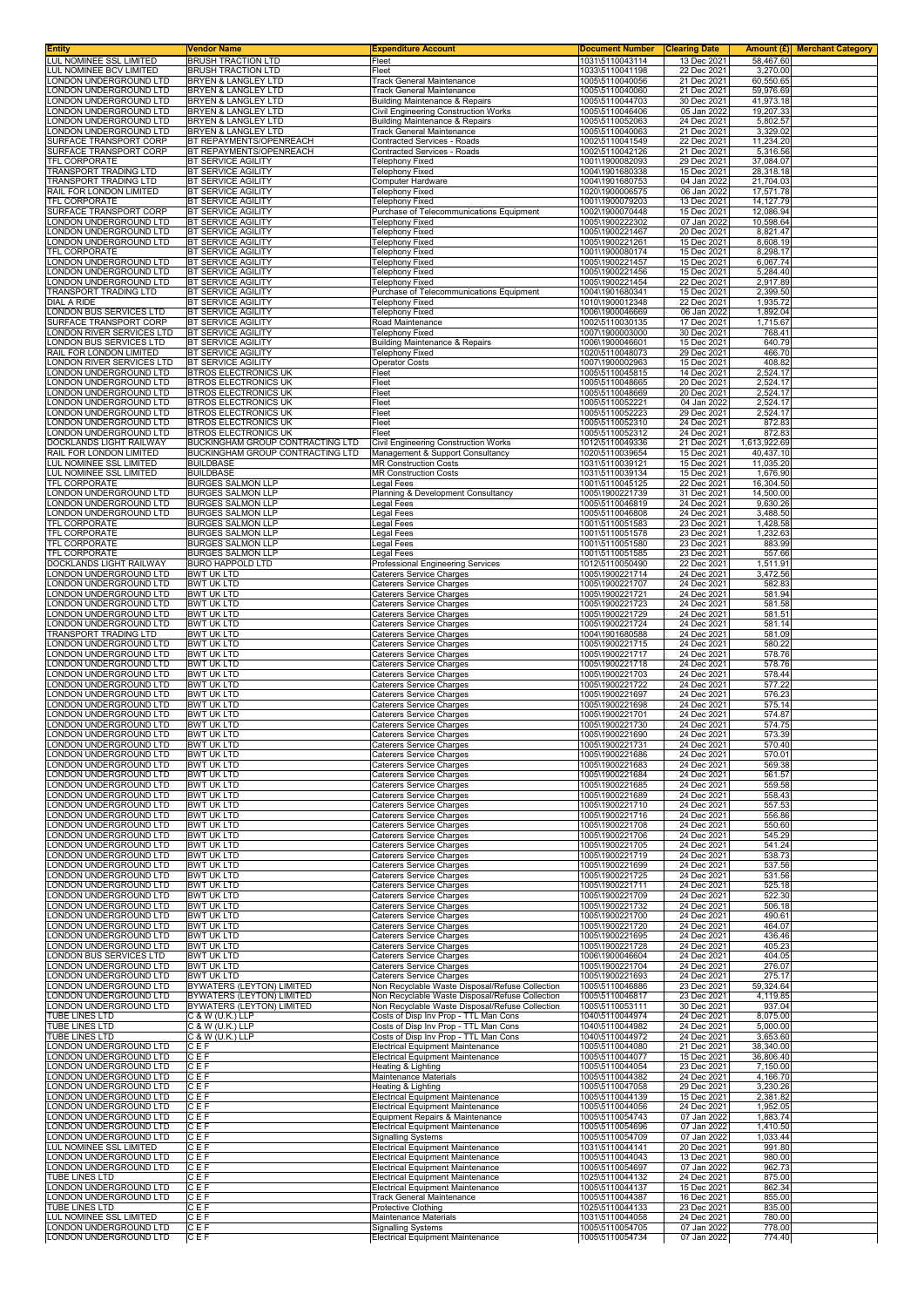| Entity                                                  | <b>Vendor Name</b>                                           | <b>Expenditure Account</b>                                                                 | <b>Document Number</b>             | <b>Clearing Date</b>       | Amount (£)<br><b>Merchant Category</b> |
|---------------------------------------------------------|--------------------------------------------------------------|--------------------------------------------------------------------------------------------|------------------------------------|----------------------------|----------------------------------------|
| ONDON UNDERGROUND LTD<br><b>LUL NOMINEE BCV LIMITED</b> | CEF<br>CEF                                                   | <b>Electrical Equipment Maintenance</b><br>Maintenance Materials                           | 1005\5110054735<br>1033\5110049897 | 07 Jan 2022<br>20 Dec 2021 | 756.00<br>733.40                       |
| LUL NOMINEE BCV LIMITED                                 | CEF                                                          | Maintenance Materials                                                                      | 1033\5110049901                    | 20 Dec 2021                | 722.03                                 |
| ONDON UNDERGROUND LTD                                   | CEF                                                          | <b>Electrical Equipment Maintenance</b>                                                    | 1005\5110047057                    | 29 Dec 2021                | 722.00                                 |
| <b>UL NOMINEE SSL LIMITED</b><br>ONDON UNDERGROUND LTD  | CEF<br>CEF                                                   | Maintenance Materials<br><b>Electrical Equipment Maintenance</b>                           | 1031\5110054821<br>1005\5110054731 | 07 Jan 2022<br>07 Jan 2022 | 718.50<br>713.50                       |
| ONDON UNDERGROUND LTD                                   | CEF                                                          | <b>Electrical Equipment Maintenance</b>                                                    | 1005\5110044366                    | 22 Dec 2021                | 618.40                                 |
| <b>TUBE LINES LTD</b>                                   | CEF                                                          | Heating & Lighting                                                                         | 1040\5110054737                    | 07 Jan 2022                | 598.00                                 |
| ONDON UNDERGROUND LTD<br>ONDON UNDERGROUND LTD          | CEF<br>CEF                                                   | Electricity<br><b>Electrical Equipment Maintenance</b>                                     | 1005\5110044143<br>1005\5110054675 | 15 Dec 2021<br>07 Jan 2022 | 595.00<br>587.52                       |
| UL NOMINEE SSL LIMITED                                  | CEF                                                          | Maintenance Materials                                                                      | 1031\5110054822                    | 07 Jan 2022                | 568.50                                 |
| ONDON UNDERGROUND LTD                                   | CEF                                                          | <b>Electrical Equipment Maintenance</b>                                                    | 1005\5110054733                    | 07 Jan 2022                | 525.00                                 |
| ONDON UNDERGROUND LTD<br>ONDON UNDERGROUND LTD.         | CEF<br>CEF                                                   | <b>Electrical Equipment Maintenance</b><br><b>Electrical Equipment Maintenance</b>         | 1005\5110044046<br>1005\5110044136 | 15 Dec 2021<br>21 Dec 2021 | 522.00<br>520.00                       |
| ONDON UNDERGROUND LTD                                   | CEF                                                          | Maintenance Materials                                                                      | 1005\5110054707                    | 07 Jan 2022                | 499.90                                 |
| ONDON UNDERGROUND LTD                                   | CEF                                                          | Fleet                                                                                      | 1005\5110044144                    | 22 Dec 2021                | 427.50                                 |
| ONDON UNDERGROUND LTD<br><b>LUL NOMINEE SSL LIMITED</b> | CEF<br>CEF                                                   | Maintenance Materials<br>Civil Engineering Construction Works                              | 1005\5110047089<br>1031\5110043153 | 29 Dec 2021<br>22 Dec 2021 | 413.40<br>412.34                       |
| ONDON UNDERGROUND LTD                                   | CEF                                                          | Fleet                                                                                      | 1005\5110049906                    | 20 Dec 2021                | 405.01                                 |
| <b>UL NOMINEE SSL LIMITED</b><br>ONDON UNDERGROUND LTD  | C E F<br>CEF                                                 | Maintenance Materials<br>Fleet                                                             | 1031\5110049880<br>1005\5110044384 | 20 Dec 2021<br>21 Dec 2021 | 388.34<br>378.00                       |
| ONDON UNDERGROUND LTD                                   | CEF                                                          | <b>Electrical Equipment Maintenance</b>                                                    | 1005\5110044370                    | 13 Dec 2021                | 345.00                                 |
| ONDON UNDERGROUND LTD                                   | CEF                                                          | <b>Electrical Equipment Maintenance</b>                                                    | 1005\5110044135                    | 23 Dec 2021                | 339.88                                 |
| ONDON UNDERGROUND LTD.                                  | CEF<br>CEF                                                   | <b>Electrical Equipment Maintenance</b>                                                    | 1005\5110044146<br>1031\5110044364 | 15 Dec 2021                | 329.08<br>325.60                       |
| <b>UL NOMINEE SSL LIMITED</b><br>ONDON UNDERGROUND LTD  | CEF                                                          | Civil Engineering Construction Works<br>Heating & Lighting                                 | 1005\5110044127                    | 15 Dec 2021<br>16 Dec 2021 | 325.00                                 |
| ONDON UNDERGROUND LTD.                                  | CEF                                                          | Fleet                                                                                      | 1005\5110054740                    | 07 Jan 2022                | 322.00                                 |
| ONDON UNDERGROUND LTD<br>ONDON UNDERGROUND LTD          | CEF<br>CEF                                                   | Heating & Lighting<br>Fleet                                                                | 1005\5110054818<br>1005\5110044145 | 07 Jan 2022<br>22 Dec 2021 | 319.74<br>311.40                       |
| <b>TUBE LINES LTD</b>                                   | CEF                                                          | Heating & Lighting                                                                         | 1040\5110054736                    | 07 Jan 2022                | 299.00                                 |
| ONDON UNDERGROUND LTD                                   | CEF                                                          | <b>Electrical Equipment Maintenance</b>                                                    | 1005\5110044142                    | 15 Dec 2021                | 292.50                                 |
| ONDON UNDERGROUND LTD<br><b>TFL CORPORATE</b>           | CEF                                                          | <b>Electrical Equipment Maintenance</b>                                                    | 1005\5110054676<br>1001\5110048093 | 07 Jan 2022<br>04 Jan 2022 | 265.00<br>13,000.00                    |
| <b>LUL NOMINEE SSL LIMITED</b>                          | C.J. GRAY LTD<br>CABLE SERVICES UK LTD                       | Management & Support Consultancy<br><b>Signalling Systems</b>                              | 1031\5110041506                    | 23 Dec 2021                | 2,160.00                               |
| ONDON UNDERGROUND LTD                                   | CABLECRAFT LTD                                               | Track General Maintenance                                                                  | 1005\5110050415                    | 22 Dec 2021                | 2,240.00                               |
| ONDON UNDERGROUND LTD                                   | CABLECRAFT LTD                                               | Civil Engineering Construction Works                                                       | 1005\5110045686                    | 13 Dec 2021<br>20 Dec 2021 | 263.60                                 |
| ONDON UNDERGROUND LTD<br>ONDON UNDERGROUND LTD          | CABLETEC ICS LTD<br><b>CABLETEC ICS LTD</b>                  | Fleet<br>Fleet                                                                             | 1005\5110038863<br>1005\5110040045 | 30 Dec 2021                | 791.50<br>791.50                       |
| <b>TFL CORPORATE</b>                                    | <b>CACI LTD</b>                                              | Management & Support Consultancy                                                           | 1001\5110043441                    | 24 Dec 2021                | 5,893.02                               |
| ONDON UNDERGROUND LTD<br><b>TFL CORPORATE</b>           | CALDERS & GRANDIDGE<br><b>CALLUM MUNDAY</b>                  | Fleet                                                                                      | 1005\5110042438                    | 24 Dec 2021                | 4,792.00<br>300.00                     |
| SURFACE TRANSPORT CORP                                  | CAMDEN NEW JOURNAL                                           | egal Fees<br>Statutory Ads Notices Communications & Consultatio                            | 1001\5110053044<br>1002\5110044457 | 05 Jan 2022<br>14 Dec 2021 | 1,320.00                               |
| SURFACE TRANSPORT CORP                                  | <b>CAMDEN NEW JOURNAL</b>                                    | Statutory Ads Notices Communications & Consultatio                                         | 1002\5110047614                    | 21 Dec 2021                | 1,320.00                               |
| SURFACE TRANSPORT CORP                                  | CAMDEN NEW JOURNAL                                           | Statutory Ads Notices Communications & Consultatio                                         | 1002\5110044459                    | 14 Dec 2021                | 1,260.00                               |
| ONDON TRANSPORT MUSEUM<br>SURFACE TRANSPORT CORP        | CAMDEN NEW JOURNAL<br>CAMDEN NEW JOURNAL                     | Advertising<br>Statutory Ads Notices Communications & Consultatio                          | 1011\5110054662<br>1002\5110044455 | 07 Jan 2022<br>14 Dec 2021 | 600.00<br>450.00                       |
| SURFACE TRANSPORT CORP                                  | CAMDEN NEW JOURNAL                                           | Statutory Ads Notices Communications & Consultatio                                         | 1002\5110053795                    | 05 Jan 2022                | 450.00                                 |
| SURFACE TRANSPORT CORP                                  | CAMDEN NEW JOURNAL                                           | Statutory Ads Notices Communications & Consultatio                                         | 1002\5110053790                    | 05 Jan 2022                | (450.00)                               |
| T MUSEUM TRADING LTD.<br>T MUSEUM TRADING LTD           | CAMIRA TRANSPORT FABRICS LTD<br>CAMIRA TRANSPORT FABRICS LTD | Purchase of Furniture for Resale<br>Purchase of Furniture for Resale                       | 1024\1900020647<br>1024\1900020347 | 14 Dec 2021<br>14 Dec 2021 | 3,135.30<br>2,357.05                   |
| T MUSEUM TRADING LTD                                    | CAMIRA TRANSPORT FABRICS LTD                                 | Purchase of Furniture for Resale                                                           | 1024\1900020758                    | 31 Dec 2021                | 1,062.60                               |
| LT MUSEUM TRADING LTD                                   | CAMIRA TRANSPORT FABRICS LTD                                 | Purchase of Furniture for Resale                                                           | 1024\1900020760                    | 31 Dec 2021                | 1,039.50                               |
| T MUSEUM TRADING LTD<br>T MUSEUM TRADING LTD            | CAMIRA TRANSPORT FABRICS LTD<br>CAMIRA TRANSPORT FABRICS LTD | Purchase of Furniture for Resale<br>Purchase of Furniture for Resale                       | 1024\1900020717<br>1024\1700000786 | 31 Dec 2021<br>14 Dec 2021 | 1,029.00<br>(2, 357.05)                |
| ONDON UNDERGROUND LTD                                   | CAMLOC MOTION CONTROL LIMITED                                | Fleet                                                                                      | 1005\5110049784                    | 22 Dec 2021                | 1,538.50                               |
| SURFACE TRANSPORT CORP                                  | CAPITA BUSINESS SERVICES LTD                                 | Management & Support Consultancy                                                           | 1002\5110042942                    | 21 Dec 2021                | 8,489,323.75                           |
| SURFACE TRANSPORT CORP<br>SURFACE TRANSPORT CORP        | CAPITA BUSINESS SERVICES LTD<br>CAPITA BUSINESS SERVICES LTD | Management & Support Consultancy<br><b>CCS Service Contract</b>                            | 1002\5110042940<br>1002\5110039925 | 21 Dec 2021<br>22 Dec 2021 | 3,661,808.45<br>1,010,052.35           |
| TFL CORPORATE                                           | CAPITA BUSINESS SERVICES LTD                                 | <b>IT Consultancy</b>                                                                      | 1001\5110041545                    | 23 Dec 2021                | 978,805.00                             |
| ONDON UNDERGROUND LTD                                   | CAPITA BUSINESS SERVICES LTD                                 | <b>IT Consultancy</b>                                                                      | 1005\5110046291                    | 04 Jan 2022                | 859,003.50                             |
| <b>TFL CORPORATE</b><br><b>TFL CORPORATE</b>            | CAPITA BUSINESS SERVICES LTD<br>CAPITA BUSINESS SERVICES LTD | Maintenance of Telecommunications Equipment<br>Maintenance of Telecommunications Equipment | 1001\5110045326<br>1001\5110038373 | 15 Dec 2021<br>15 Dec 2021 | 775,755.68<br>763,906.44               |
| TFL CORPORATE                                           | CAPITA BUSINESS SERVICES LTD                                 | Maintenance of Telecommunications Equipment                                                | 1001\5110038366                    | 15 Dec 2021                | 763,714.44                             |
| <b>TFL CORPORATE</b>                                    | CAPITA BUSINESS SERVICES LTD                                 | Maintenance of Telecommunications Equipment                                                | 1001\5110038376                    | 15 Dec 2021                | 761,778.44                             |
| TFL CORPORATE<br>SURFACE TRANSPORT CORP                 | CAPITA BUSINESS SERVICES LTD<br>CAPITA BUSINESS SERVICES LTD | <b>IT Consultancy</b><br><b>CCS Service Contract</b>                                       | 1001\5110041284<br>1002\5110040113 | 24 Dec 2021<br>22 Dec 2021 | 716,216.00<br>672,184.64               |
| SURFACE TRANSPORT CORP                                  | CAPITA BUSINESS SERVICES LTD                                 | <b>CCS Service Contract</b>                                                                | 1002\5110039955                    | 22 Dec 2021                | 535,589.24                             |
| SURFACE TRANSPORT CORP                                  | CAPITA BUSINESS SERVICES LTD                                 | <b>CCS Service Contract</b>                                                                | 1002\5110040050                    | 22 Dec 2021                | 530,131.67                             |
| SURFACE TRANSPORT CORP<br>ONDON UNDERGROUND LTD         | CAPITA BUSINESS SERVICES LTD<br>CAPITA BUSINESS SERVICES LTD | CCS Service Contract<br><b>IT Consultancy</b>                                              | 1002\5110040029<br>1005\5110046266 | 22 Dec 2021<br>04 Jan 2022 | 358,703.19<br>335,984.04               |
| SURFACE TRANSPORT CORP                                  | CAPITA BUSINESS SERVICES LTD                                 | Management & Support Consultancy                                                           | 1002\5110043143                    | 29 Dec 2021                | 226,417.91                             |
| SURFACE TRANSPORT CORP<br>SURFACE TRANSPORT CORP        | CAPITA BUSINESS SERVICES LTD<br>CAPITA BUSINESS SERVICES LTD | <b>CCS Service Contract</b><br><b>CCS Service Contract</b>                                 | 1002\5110039970<br>1002\5110039950 | 22 Dec 2021<br>22 Dec 2021 | 210,458.21<br>206,404.23               |
| ONDON UNDERGROUND LTD                                   | CAPITA BUSINESS SERVICES LTD                                 | <b>IT Consultancy</b>                                                                      | 1005\5110041401                    | 22 Dec 2021                | 188,859.50                             |
| ONDON UNDERGROUND LTD                                   | CAPITA BUSINESS SERVICES LTD                                 | <b>IT Consultancy</b>                                                                      | 1005\5110041406                    | 22 Dec 2021                | 188,859.50                             |
| SURFACE TRANSPORT CORP<br>TRANSPORT TRADING LTD         | CAPITA BUSINESS SERVICES LTD                                 | <b>CCS Service Contract</b><br><b>IT Consultancy</b>                                       | 1002\5110039975                    | 22 Dec 2021                | 180,803.74                             |
| SURFACE TRANSPORT CORP                                  | CAPITA BUSINESS SERVICES LTD<br>CAPITA BUSINESS SERVICES LTD | Management & Support Consultancy                                                           | 1004\5110037750<br>1002\5110041355 | 15 Dec 2021<br>21 Dec 2021 | 179,931.03<br>161,558.92               |
| SURFACE TRANSPORT CORP                                  | CAPITA BUSINESS SERVICES LTD                                 | <b>CCS Service Contract</b>                                                                | 1002\5110040004                    | 22 Dec 2021                | 152,351.07                             |
| SURFACE TRANSPORT CORP<br>SURFACE TRANSPORT CORP        | CAPITA BUSINESS SERVICES LTD<br>CAPITA BUSINESS SERVICES LTD | Management & Support Consultancy<br>Management & Support Consultancy                       | 1002\5110045649<br>1002\5110040172 | 04 Jan 2022<br>22 Dec 2021 | 146,110.84<br>119,510.00               |
| SURFACE TRANSPORT CORP                                  | CAPITA BUSINESS SERVICES LTD                                 | Management & Support Consultancy                                                           | 1002\5110052781                    | 31 Dec 2021                | 119,510.00                             |
| TFL CORPORATE                                           | CAPITA BUSINESS SERVICES LTD                                 | Maintenance of Telecommunications Equipment                                                | 1001\5110041992                    | 23 Dec 2021                | 88,925.29                              |
| SURFACE TRANSPORT CORP<br>SURFACE TRANSPORT CORP        | CAPITA BUSINESS SERVICES LTD<br>CAPITA BUSINESS SERVICES LTD | <b>CCS Service Contract</b><br><b>CCS Service Contract</b>                                 | 1002\5110042397<br>1002\5110039923 | 24 Dec 2021<br>22 Dec 2021 | 75,923.37<br>60,194.93                 |
| SURFACE TRANSPORT CORP                                  | CAPITA BUSINESS SERVICES LTD                                 | <b>CCS Service Contract</b>                                                                | 1002\5110039963                    | 22 Dec 2021                | 59,825.00                              |
| <b>TRANSPORT TRADING LTD</b>                            | CAPITA BUSINESS SERVICES LTD                                 | <b>IT Consultancy</b>                                                                      | 1004\5110041363                    | 22 Dec 2021                | 47,361.33                              |
| ONDON UNDERGROUND LTD<br>SURFACE TRANSPORT CORP         | CAPITA BUSINESS SERVICES LTD<br>CAPITA BUSINESS SERVICES LTD | <b>IT Consultancy</b><br><b>CCS Service Contract</b>                                       | 1005\5110041781<br>1002\5110039922 | 23 Dec 2021<br>22 Dec 2021 | 47,361.33<br>41,881.05                 |
| ONDON UNDERGROUND LTD                                   | CAPITA BUSINESS SERVICES LTD                                 | <b>IT Consultancy</b>                                                                      | 1005\5110048297                    | 05 Jan 2022                | 41,571.06                              |
| SURFACE TRANSPORT CORP                                  | CAPITA BUSINESS SERVICES LTD                                 | Management & Support Consultancy                                                           | 1002\5110041361                    | 21 Dec 2021                | 37,855.52                              |
| TFL CORPORATE<br>TFL CORPORATE                          | CAPITA BUSINESS SERVICES LTD<br>CAPITA BUSINESS SERVICES LTD | Maintenance of Telecommunications Equipment<br>Recruitment Agency Fees                     | 1001\5110038390<br>1001\5110046383 | 15 Dec 2021<br>31 Dec 2021 | 37,849.12<br>33,818.50                 |
| TFL CORPORATE                                           | CAPITA BUSINESS SERVICES LTD                                 | Maintenance of Telecommunications Equipment                                                | 1001\5110038362                    | 15 Dec 2021                | 33,606.68                              |
| TFL CORPORATE                                           | CAPITA BUSINESS SERVICES LTD                                 | Maintenance of Telecommunications Equipment                                                | 1001\5110038359                    | 15 Dec 2021                | 32,689.26                              |
| TFL CORPORATE<br>TFL CORPORATE                          | CAPITA BUSINESS SERVICES LTD<br>CAPITA BUSINESS SERVICES LTD | Maintenance of Telecommunications Equipment<br>Maintenance of Telecommunications Equipment | 1001\5110038393<br>1001\5110038370 | 15 Dec 2021<br>15 Dec 2021 | 31,871.84<br>30,881.45                 |
| TFL CORPORATE                                           | CAPITA BUSINESS SERVICES LTD                                 | Maintenance of Telecommunications Equipment                                                | 1001\5110038351                    | 15 Dec 2021                | 30,738.88                              |
| TFL CORPORATE<br>ONDON UNDERGROUND LTD                  | CAPITA BUSINESS SERVICES LTD<br>CAPITA BUSINESS SERVICES LTD | Maintenance of Telecommunications Equipment<br>Maintenance of Telecommunications Equipment | 1001\5110041988<br>1005\5110039625 | 23 Dec 2021<br>21 Dec 2021 | 29,470.65<br>26,107.08                 |
| SURFACE TRANSPORT CORP                                  | CAPITA BUSINESS SERVICES LTD                                 | <b>CCS Service Contract</b>                                                                | 1002\5110039930                    | 22 Dec 2021                | 24,923.30                              |
| SURFACE TRANSPORT CORP                                  | CAPITA BUSINESS SERVICES LTD                                 | Management & Support Consultancy                                                           | 1002\5110041313                    | 21 Dec 2021                | 24,117.61                              |
| SURFACE TRANSPORT CORP<br>SURFACE TRANSPORT CORP        | CAPITA BUSINESS SERVICES LTD<br>CAPITA BUSINESS SERVICES LTD | <b>CCS Service Contract</b><br>Management & Support Consultancy                            | 1002\5110039960<br>1002\5110041379 | 22 Dec 2021<br>21 Dec 2021 | 24,018.15<br>22,221.79                 |
| TFL CORPORATE                                           | CAPITA BUSINESS SERVICES LTD                                 | Maintenance of Telecommunications Equipment                                                | 1001\5110048291                    | 05 Jan 2022                | 20,921.64                              |
| TFL CORPORATE                                           | CAPITA BUSINESS SERVICES LTD                                 | IT Consultancy                                                                             | 1001\5110041982                    | 23 Dec 2021                | 18,036.58                              |
| <b>TFL CORPORATE</b>                                    | CAPITA BUSINESS SERVICES LTD                                 | Maintenance of Telecommunications Equipment                                                | 1001\5110041959<br>1005\5110046289 | 23 Dec 2021<br>04 Jan 2022 | 17, 137.25<br>16,648.97                |
|                                                         |                                                              |                                                                                            |                                    |                            |                                        |
| ONDON UNDERGROUND LTD<br>TFL CORPORATE                  | CAPITA BUSINESS SERVICES LTD<br>CAPITA BUSINESS SERVICES LTD | Maintenance of Telecommunications Equipment<br><b>IT Consultancy</b>                       | 1001\5110041958                    | 23 Dec 2021                | 16,572.71                              |
| SURFACE TRANSPORT CORP                                  | CAPITA BUSINESS SERVICES LTD                                 | Management & Support Consultancy                                                           | 1002\5110039987                    | 22 Dec 2021                | 16,211.55                              |
| ONDON UNDERGROUND LTD                                   | CAPITA BUSINESS SERVICES LTD                                 | Maintenance of Telecommunications Equipment                                                | 1005\5110041900                    | 23 Dec 2021                | 16,189.00                              |
| TFL CORPORATE<br>RAIL FOR LONDON LIMITED                | CAPITA BUSINESS SERVICES LTD<br>CAPITA BUSINESS SERVICES LTD | Maintenance of Telecommunications Equipment<br><b>IT Consultancy</b>                       | 1001\5110041989<br>1020\5110039629 | 23 Dec 2021<br>20 Dec 2021 | 13,983.00<br>13,621.51                 |
| TFL CORPORATE                                           | CAPITA BUSINESS SERVICES LTD                                 | Maintenance of Telecommunications Equipment                                                | 1001\5110041985                    | 23 Dec 2021                | 12,821.23                              |
| ONDON UNDERGROUND LTD                                   | CAPITA BUSINESS SERVICES LTD                                 | Maintenance of Telecommunications Equipment                                                | 1005\5110039630                    | 20 Dec 2021                | 12,731.74                              |
| TFL CORPORATE<br>TFL CORPORATE                          | CAPITA BUSINESS SERVICES LTD<br>CAPITA BUSINESS SERVICES LTD | Maintenance of Telecommunications Equipment<br><b>IT Consultancy</b>                       | 1001\5110041956<br>1001\5110041991 | 23 Dec 2021<br>23 Dec 2021 | 12,354.18<br>11,477.88                 |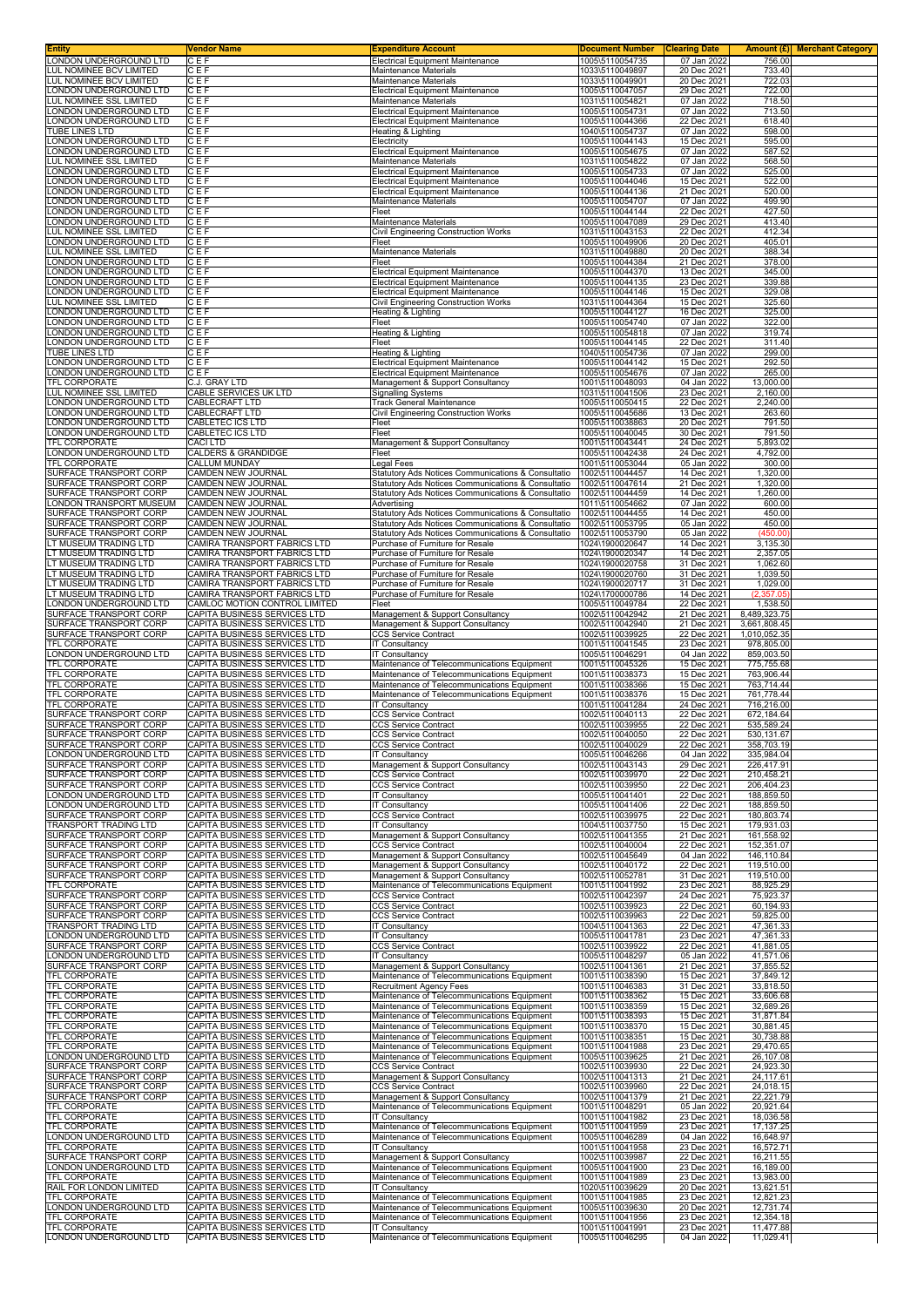| Entity                                                       | Vendor Name                                                      | <b>Expenditure Account</b>                                                                 | <b>Document Number</b>             | <b>Clearing Date</b>       |                           | Amount (£) Merchant Category |
|--------------------------------------------------------------|------------------------------------------------------------------|--------------------------------------------------------------------------------------------|------------------------------------|----------------------------|---------------------------|------------------------------|
| SURFACE TRANSPORT CORP<br>ONDON UNDERGROUND LTD.             | CAPITA BUSINESS SERVICES LTD<br>CAPITA BUSINESS SERVICES LTD     | Management & Support Consultancy<br>Maintenance of Telecommunications Equipment            | 1002\5110039993<br>1005\5110040186 | 22 Dec 2021<br>22 Dec 2021 | 10,720.77<br>9,133.90     |                              |
| TFL CORPORATE                                                | CAPITA BUSINESS SERVICES LTD                                     | Maintenance of Telecommunications Equipment                                                | 1001\5110039627                    | 21 Dec 2021                | 8,970.14                  |                              |
| <b>TFL CORPORATE</b>                                         | CAPITA BUSINESS SERVICES LTD                                     | <b>Recruitment Agency Fees</b>                                                             | 1001\5110046389                    | 31 Dec 2021                | 7,791.60                  |                              |
| SURFACE TRANSPORT CORP<br>SURFACE TRANSPORT CORP             | CAPITA BUSINESS SERVICES LTD<br>CAPITA BUSINESS SERVICES LTD     | Management & Support Consultancy<br><b>CCS Service Contract</b>                            | 1002\5110039991<br>1002\5110039937 | 22 Dec 2021<br>22 Dec 2021 | 7,504.54<br>7,231.66      |                              |
| <b>FRANSPORT TRADING LTD</b>                                 | CAPITA BUSINESS SERVICES LTD                                     | Maintenance of Telecommunications Equipment                                                | 1004\5110039448                    | 30 Dec 2021                | 5,900.00                  |                              |
| SURFACE TRANSPORT CORP<br>ONDON BUS SERVICES LTD             | CAPITA BUSINESS SERVICES LTD<br>CAPITA BUSINESS SERVICES LTD     | <b>CCS Service Contract</b><br>IT Consultancy                                              | 1002\5110039992<br>1006\5110041934 | 22 Dec 2021<br>23 Dec 2021 | 5,836.40<br>5,415.97      |                              |
| LUL NOMINEE SSL LIMITED                                      | CAPITA BUSINESS SERVICES LTD                                     | IT Consultancy                                                                             | 1031\5110039453                    | 21 Dec 2021                | 5,197.70                  |                              |
| ONDON UNDERGROUND LTD<br><b>TFL CORPORATE</b>                | CAPITA BUSINESS SERVICES LTD                                     | <b>IT Consultancy</b><br><b>IT Consultancy</b>                                             | 1005\5110041782<br>1001\5110041380 | 23 Dec 2021                | 4,816.25<br>4,450.20      |                              |
| ONDON UNDERGROUND LTD                                        | CAPITA BUSINESS SERVICES LTD<br>CAPITA BUSINESS SERVICES LTD     | IT Consultancy                                                                             | 1005\5110041937                    | 22 Dec 2021<br>23 Dec 2021 | 4,441.85                  |                              |
| SURFACE TRANSPORT CORP                                       | CAPITA BUSINESS SERVICES LTD                                     | <b>CCS Service Contract</b>                                                                | 1002\5110039985                    | 22 Dec 2021                | 4,392.58                  |                              |
| TFL CORPORATE<br>TFL CORPORATE                               | CAPITA BUSINESS SERVICES LTD<br>CAPITA BUSINESS SERVICES LTD     | Manage IT Services<br>IT Consultancy                                                       | 1001\5110040260<br>1001\5110041980 | 22 Dec 2021<br>23 Dec 2021 | 3,833.16<br>3,493.26      |                              |
| ONDON UNDERGROUND LTD                                        | CAPITA BUSINESS SERVICES LTD                                     | <b>IT Consultancy</b>                                                                      | 1005\5110041925                    | 23 Dec 2021                | 3,348.24                  |                              |
| TRANSPORT TRADING LTD                                        | CAPITA BUSINESS SERVICES LTD                                     | <b>IT Consultancy</b>                                                                      | 1004\5110040257                    | 22 Dec 2021                | 3,125.00                  |                              |
| TFL CORPORATE<br>TRANSPORT TRADING LTD                       | CAPITA BUSINESS SERVICES LTD<br>CAPITA BUSINESS SERVICES LTD     | Maintenance of Telecommunications Equipment<br>Maintenance of Telecommunications Equipment | 1001\5110040926<br>1004\5110039634 | 22 Dec 2021<br>20 Dec 2021 | 2,825.45<br>2,741.58      |                              |
| SURFACE TRANSPORT CORP                                       | CAPITA BUSINESS SERVICES LTD                                     | <b>IT Consultancy</b>                                                                      | 1002\5110041785                    | 23 Dec 2021                | 2,698.77                  |                              |
| TFL CORPORATE<br>SURFACE TRANSPORT CORP                      | CAPITA BUSINESS SERVICES LTD<br>CAPITA BUSINESS SERVICES LTD     | Maintenance of Telecommunications Equipment<br>Management & Support Consultancy            | 1001\5110041935<br>1002\5110041385 | 23 Dec 2021<br>22 Dec 2021 | 2,670.00<br>2,472.83      |                              |
| TFL CORPORATE                                                | CAPITA BUSINESS SERVICES LTD                                     | Maintenance of Telecommunications Equipment                                                | 1001\5110046267                    | 04 Jan 2022                | 2,384.08                  |                              |
| ONDON UNDERGROUND LTD<br>TFL CORPORATE                       | CAPITA BUSINESS SERVICES LTD                                     | <b>IT Consultancy</b>                                                                      | 1005\5110041939                    | 23 Dec 2021<br>05 Jan 2022 | 2,352.92<br>2,193.13      |                              |
| SURFACE TRANSPORT CORP                                       | CAPITA BUSINESS SERVICES LTD<br>CAPITA BUSINESS SERVICES LTD     | <b>IT Consultancy</b><br><b>CCS Service Contract</b>                                       | 1001\5110048273<br>1002\5110042391 | 24 Dec 2021                | 2,082.57                  |                              |
| <b>TFL CORPORATE</b>                                         | CAPITA BUSINESS SERVICES LTD                                     | Computer Hardware                                                                          | 1001\5110039447                    | 20 Dec 2021                | 1,835.00                  |                              |
| ONDON TRANSPORT MUSEUM<br>ONDON UNDERGROUND LTD.             | CAPITA BUSINESS SERVICES LTD<br>CAPITA BUSINESS SERVICES LTD     | IT Consultancy<br><b>IT Consultancy</b>                                                    | 1011\5110048288<br>1005\5110041779 | 05 Jan 2022<br>23 Dec 2021 | 1,755.00<br>1.725.72      |                              |
| ONDON UNDERGROUND LTD                                        | CAPITA BUSINESS SERVICES LTD                                     | <b>IT Consultancy</b>                                                                      | 1005\5110043065                    | 24 Dec 2021                | 1,725.72                  |                              |
| <b>FRANSPORT TRADING LTD</b><br><b>FRANSPORT TRADING LTD</b> | CAPITA BUSINESS SERVICES LTD<br>CAPITA BUSINESS SERVICES LTD     | Maintenance of Telecommunications Equipment<br>IT Consultancy                              | 1004\5110043071<br>1004\5110040874 | 24 Dec 2021<br>22 Dec 2021 | 1,605.00<br>1.405.52      |                              |
| ONDON UNDERGROUND LTD                                        | CAPITA BUSINESS SERVICES LTD                                     | IT Consultancy                                                                             | 1005\5110041927                    | 23 Dec 2021                | 1,405.51                  |                              |
| TRANSPORT TRADING LTD                                        | CAPITA BUSINESS SERVICES LTD                                     | <b>IT Consultancy</b>                                                                      | 1004\5110043055                    | 24 Dec 2021                | 1,310.00                  |                              |
| <b>TFL CORPORATE</b><br>ONDON TRANSPORT MUSEUM               | CAPITA BUSINESS SERVICES LTD<br>CAPITA BUSINESS SERVICES LTD     | <b>Recruitment Agency Fees</b><br>Maintenance of Plant & Equipment                         | 1001\5110046384<br>1011\5110030743 | 31 Dec 2021<br>14 Dec 2021 | 1,298.60<br>1,248.20      |                              |
| ONDON UNDERGROUND LTD                                        | CAPITA BUSINESS SERVICES LTD                                     | IT Consultancy                                                                             | 1005\5110038334                    | 15 Dec 2021                | 1,237.90                  |                              |
| SURFACE TRANSPORT CORP<br>DIAL A RIDE                        | CAPITA BUSINESS SERVICES LTD<br>CAPITA BUSINESS SERVICES LTD     | <b>CCS Service Contract</b><br>Maintenance of Telecommunications Equipment                 | 1002\5110039941<br>1010\5110038340 | 22 Dec 2021<br>15 Dec 2021 | 1,221.33<br>1,112.83      |                              |
| TFL CORPORATE                                                | CAPITA BUSINESS SERVICES LTD                                     | Maintenance of Telecommunications Equipment                                                | 1001\5110038330                    | 15 Dec 2021                | 1,072.68                  |                              |
| TRANSPORT TRADING LTD                                        | CAPITA BUSINESS SERVICES LTD                                     | Maintenance of Telecommunications Equipment                                                | 1004\5110043066                    | 24 Dec 2021                | 1,035.00                  |                              |
| TRANSPORT TRADING LTD<br>TRANSPORT TRADING LTD               | CAPITA BUSINESS SERVICES LTD<br>CAPITA BUSINESS SERVICES LTD     | <b>IT Consultancy</b><br>IT Consultancy                                                    | 1004\5110041930<br>1004\5110041931 | 23 Dec 2021<br>23 Dec 2021 | 1,015.00<br>1,015.00      |                              |
| <b>TRANSPORT TRADING LTD</b>                                 | CAPITA BUSINESS SERVICES LTD                                     | IT Consultancy                                                                             | 1004\5110046276                    | 06 Jan 2022                | 915.00                    |                              |
| ONDON TRANSPORT MUSEUM<br>SURFACE TRANSPORT CORP             | CAPITA BUSINESS SERVICES LTD<br>CAPITA BUSINESS SERVICES LTD     | Maintenance of Plant & Equipment<br>IT Consultancy                                         | 1011\5110030744<br>1002\5110039450 | 14 Dec 2021<br>20 Dec 2021 | 868.90<br>845.00          |                              |
| <b>FRANSPORT TRADING LTD</b>                                 | CAPITA BUSINESS SERVICES LTD                                     | <b>IT Consultancy</b>                                                                      | 1004\5110041371                    | 22 Dec 2021                | 845.00                    |                              |
| <b>FRANSPORT TRADING LTD</b>                                 | CAPITA BUSINESS SERVICES LTD                                     | IT Consultancy                                                                             | 1004\5110041932                    | 23 Dec 2021                | 845.00                    |                              |
| ONDON UNDERGROUND LTD<br>ONDON TRANSPORT MUSEUM              | CAPITA BUSINESS SERVICES LTD<br>CAPITA BUSINESS SERVICES LTD     | IT Consultancy<br>Maintenance of Plant & Equipment                                         | 1005\5110041784<br>1011\5110043917 | 23 Dec 2021<br>29 Dec 2021 | 720.92<br>692.90          |                              |
| TRANSPORT TRADING LTD                                        | CAPITA BUSINESS SERVICES LTD                                     | Maintenance of Telecommunications Equipment                                                | 1004\5110040924                    | 22 Dec 2021                | 655.00                    |                              |
| SURFACE TRANSPORT CORP<br>SURFACE TRANSPORT CORP             | CAPITA BUSINESS SERVICES LTD<br>CAPITA BUSINESS SERVICES LTD     | <b>CCS Service Contract</b><br>Management & Support Consultancy                            | 1002\5110039989<br>1002\5110052774 | 22 Dec 2021<br>29 Dec 2021 | 409.54<br>510.00<br>(119) |                              |
| SURFACE TRANSPORT CORP                                       | CAPITA BUSINESS SERVICES LTD                                     | Management & Support Consultancy                                                           | 1002\5110054037                    | 05 Jan 2022                | (1,500)<br>,000.00        |                              |
| SURFACE TRANSPORT CORP                                       | CAPITA SYMONDS LTD                                               | Computer Software                                                                          | 1002\5110042534                    | 24 Dec 2021                | 523.38                    |                              |
| ONDON UNDERGROUND LTD<br>ONDON RIVER SERVICES LTD            | CAPITAL CITY COLLEGE GROUP<br>CAPITAL PLEASURE BOATS             | <b>Staff Training</b><br><b>Building Maintenance &amp; Repairs</b>                         | 1005\5110014989<br>1007\5110053760 | 13 Dec 2021<br>05 Jan 2022 | 48,000.00<br>400.00       |                              |
| ONDON UNDERGROUND LTD                                        | <b>CAPITAL RUBBER</b>                                            | Fleet                                                                                      | 1005\5110047999                    | 04 Jan 2022                | 2,908.53                  |                              |
|                                                              |                                                                  |                                                                                            |                                    |                            |                           |                              |
| T MUSEUM TRADING LTD                                         | CAPITAL TRANSPORT PUBLISHING                                     | Purchase of Books for Resale                                                               | 1024\1900020685                    | 14 Dec 2021                | 757.19                    |                              |
| T MUSEUM TRADING LTD.                                        | CAPITAL TRANSPORT PUBLISHING                                     | Purchase of Books for Resale                                                               | 1024\1900020684                    | 31 Dec 2021                | 672.73                    |                              |
| LT MUSEUM TRADING LTD<br>LT MUSEUM TRADING LTD               | CAPITAL TRANSPORT PUBLISHING<br>CAPITAL TRANSPORT PUBLISHING     | Purchase of Books for Resale<br>Purchase of Books for Resale                               | 1024\1900020681<br>1024\1900020683 | 14 Dec 2021<br>15 Dec 2021 | 603.75<br>460.49          |                              |
| LT MUSEUM TRADING LTD                                        | CAPITAL TRANSPORT PUBLISHING                                     | Purchase of Books for Resale                                                               | 1024\1900020686                    | 14 Dec 2021                | 402.50                    |                              |
| LT MUSEUM TRADING LTD<br>LT MUSEUM TRADING LTD               | CAPITAL TRANSPORT PUBLISHING<br>CAPITAL TRANSPORT PUBLISHING     | Purchase of Books for Resale<br>Purchase of Books for Resale                               | 1024\1900020687<br>1024\1900020678 | 14 Dec 2021<br>23 Dec 2021 | 398.33<br>375.19          |                              |
| T MUSEUM TRADING LTD                                         | CAPITAL TRANSPORT PUBLISHING                                     | Purchase of Books for Resale                                                               | 1024\1900020680                    | 14 Dec 2021                | 344.14                    |                              |
| ONDON UNDERGROUND LTD<br>ONDON RIVER SERVICES LTD.           | CARRIER AIR CONDITIONING<br>CARTER JONAS LLP                     | Maintenance of Plant & Equipment                                                           | 1005\5110050803<br>1007\5110047460 | 21 Dec 2021<br>04 Jan 2022 | 5,492.70<br>37,902.18     |                              |
| ONDON RIVER SERVICES LTD                                     | CARTER JONAS LLP                                                 | Commercial Property Rent<br><b>Commercial Property Rent</b>                                | 1007\5110047462                    | 04 Jan 2022                | 6,312.50                  |                              |
| ONDON UNDERGROUND LTD                                        | <b>CASTLE WATER LIMITED</b>                                      | Water                                                                                      | 1005\1900222058                    | 15 Dec 2021                | 299,612.11                |                              |
| ONDON UNDERGROUND LTD<br>LONDON UNDERGROUND LTD              | <b>CASTLE WATER LIMITED</b><br>CASTLE WATER LIMITED              | Water<br>Water                                                                             | 1005\1900222046<br>1005\1900222084 | 15 Dec 2021<br>16 Dec 2021 | 126,874.05<br>71,932.90   |                              |
| ONDON BUS SERVICES LTD                                       | CASTLE WATER LIMITED                                             | Water                                                                                      | 1006\5110049334                    | 17 Dec 2021                | 3,428.45                  |                              |
| ONDON BUS SERVICES LTD                                       | CASTLE WATER LIMITED                                             | Water                                                                                      | 1006\5110049226                    | 17 Dec 2021                | 2,190.98                  |                              |
| ONDON BUS SERVICES LTD<br>ONDON BUS SERVICES LTD             | <b>CASTLE WATER LIMITED</b><br><b>CASTLE WATER LIMITED</b>       | Water<br>Water                                                                             | 1006\5110049239<br>1006\5110049333 | 17 Dec 2021<br>31 Dec 2021 | 1,884.32<br>1,812.31      |                              |
| ONDON BUS SERVICES LTD                                       | CASTLE WATER LIMITED                                             | Water                                                                                      | 1006\5110049731                    | 20 Dec 2021                | 1,773.95                  |                              |
| RAIL FOR LONDON LIMITED<br>ONDON RIVER SERVICES LTD          | <b>CASTLE WATER LIMITED</b><br>CASTLE WATER LIMITED              | Water<br>Water                                                                             | 1020\5110045723<br>1007\1900003020 | 29 Dec 2021<br>23 Dec 2021 | 1,723.83<br>934.63        |                              |
| ONDON RIVER SERVICES LTD                                     | CASTLE WATER LIMITED                                             | Water                                                                                      | 1007\1900003019                    | 23 Dec 2021                | 932.02                    |                              |
| TRANSPORT TRADING LTD<br>LUL NOMINEE SSL LIMITED             | CASTLE WATER LIMITED<br>CATALYST CONSULTING LTD                  | Water<br>Civil Engineering Construction Works                                              | 1004\1901680951<br>1031\5110047689 | 23 Dec 2021<br>17 Dec 2021 | 419.38<br>1.293.00        |                              |
| TRANSPORT TRADING LTD                                        | CATERCOVER SERVICE LTD                                           | Plant & Equipment Purchases                                                                | 1004\5110046930                    | 15 Dec 2021                | 5,153.38                  |                              |
| TRANSPORT TRADING LTD                                        | CATERCOVER SERVICE LTD                                           | Plant & Equipment Purchases                                                                | 1004\5110049051<br>1004\5110023844 | 17 Dec 2021                | 2,092.00                  |                              |
| TRANSPORT TRADING LTD<br><b>TFL CORPORATE</b>                | <b>CBRE LIMITED</b><br><b>CCS MEDIA LTD</b>                      | Planning & Development Consultancy<br>Computer Hardware                                    | 1001\5110039375                    | 17 Dec 2021<br>21 Dec 2021 | 62,125.00<br>348.12       |                              |
| ONDON UNDERGROUND LTD                                        | CELL:CM CHARTERED SURVEYORS                                      | Costs of Disp Inv Prop - TTL Planning                                                      | 1005\5110048779                    | 17 Dec 2021                | 1,025.00                  |                              |
| ONDON UNDERGROUND LTD<br>ONDON UNDERGROUND LTD               | CELL: CM CHARTERED SURVEYORS<br><b>CEMBRE LTD</b>                | Property Management Fees<br><b>Electrical Equipment Maintenance</b>                        | 1005\5110048778<br>1005\5110040611 | 17 Dec 2021<br>22 Dec 2021 | 300.00<br>9,958.00        |                              |
| ONDON UNDERGROUND LTD                                        | <b>CEMBRE LTD</b>                                                | <b>Electrical Equipment Maintenance</b>                                                    | 1005\5110040621                    | 22 Dec 2021                | 9,896.00                  |                              |
| ONDON UNDERGROUND LTD<br>ONDON UNDERGROUND LTD               | <b>CEMBRE LTD</b><br><b>CEMBRE LTD</b>                           | <b>Electrical Equipment Maintenance</b><br><b>Electrical Equipment Maintenance</b>         | 1005\5110041533<br>1005\5110040618 | 22 Dec 2021<br>22 Dec 2021 | 9,753.00                  |                              |
| UL NOMINEE SSL LIMITED                                       | <b>CEMBRE LTD</b>                                                | Electrical & Electronic Engineering                                                        | 1031\5110040614                    | 22 Dec 2021                | 9,252.00<br>5,909.50      |                              |
| ONDON UNDERGROUND LTD                                        | <b>CEMBRE LTD</b>                                                | <b>Electrical Equipment Maintenance</b>                                                    | 1005\5110041534                    | 22 Dec 2021                | 2,462.80                  |                              |
| ONDON UNDERGROUND LTD<br>ONDON UNDERGROUND LTD               | <b>CEMBRE LTD</b><br><b>CEMBRE LTD</b>                           | <b>Electrical Equipment Maintenance</b><br><b>Signalling Systems</b>                       | 1005\5110046950<br>1005\5110046252 | 05 Jan 2022<br>05 Jan 2022 | 2,230.00<br>1,267.50      |                              |
| ONDON UNDERGROUND LTD                                        | <b>CEMBRE LTD</b>                                                | <b>Electrical Equipment Maintenance</b>                                                    | 1005\3000094077                    | 31 Dec 2021                | 1,102.50                  | 5969                         |
| ONDON UNDERGROUND LTD<br>ONDON UNDERGROUND LTD               | <b>CEMBRE LTD</b><br><b>CEMBRE LTD</b>                           | <b>Electrical Equipment Maintenance</b><br><b>Electrical Equipment Maintenance</b>         | 1005\5110045122<br>1005\5110041548 | 05 Jan 2022<br>22 Dec 2021 | 532.40<br>448.80          |                              |
| ONDON UNDERGROUND LTD                                        | <b>CEMBRE LTD</b>                                                | <b>Signalling Systems</b>                                                                  | 1005\5110038335                    | 07 Jan 2022                | 256.50                    |                              |
| ONDON UNDERGROUND LTD                                        | <b>CEMBRE LTD</b>                                                | <b>Signalling Systems</b>                                                                  | 1005\5110052023                    | 05 Jan 2022                | (1,495.00)                |                              |
| T MUSEUM TRADING LTD<br>ONDON UNDERGROUND LTD                | CENTRAL BOOKS<br>CENTRE OF ADVERTISE EU LTD                      | Purchase of Books for Resale<br><b>Track General Maintenance</b>                           | 1024\1900020673<br>1005\5110051632 | 31 Dec 2021<br>24 Dec 2021 | 335.18<br>43,050.00       |                              |
| ONDON UNDERGROUND LTD.                                       | CENTRE OF ADVERTISE EU LTD                                       | <b>Track General Maintenance</b>                                                           | 1005\5110051626                    | 23 Dec 2021                | 42,000.00                 |                              |
| TFL CORPORATE<br><b>TUBE LINES LTD</b>                       | CENTRE OF ADVERTISE EU LTD<br>CGA                                | Management & Support Consultancy<br>Property Management Fees                               | 1001\5110051234<br>1040\5110046811 | 22 Dec 2021<br>05 Jan 2022 | 11,880.00<br>29,850.00    |                              |
| TFL CORPORATE                                                | CH2M HILL UNITED KINGDOM                                         | Planning & Development Consultancy                                                         | 1001\5110046423                    | 05 Jan 2022                | 13,520.01                 |                              |
| TFL CORPORATE                                                | CH2M HILL UNITED KINGDOM                                         | Planning & Development Consultancy                                                         | 1001\5110048028                    | 05 Jan 2022                | 11,486.14                 |                              |
| TFL CORPORATE<br>ONDON UNDERGROUND LTD                       | CH2M HILL UNITED KINGDOM<br>CHAINSTREAM UK LTD                   | Planning & Development Consultancy<br>Fleet                                                | 1001\5110042516<br>1005\5110053172 | 23 Dec 2021<br>30 Dec 2021 | 3,807.82<br>7,000.00      |                              |
| ONDON UNDERGROUND LTD                                        | CHAINSTREAM UK LTD                                               | Fleet                                                                                      | 1005\5110045736                    | 15 Dec 2021                | 855.00                    |                              |
| ONDON UNDERGROUND LTD<br>ONDON UNDERGROUND LTD.              | CHAINSTREAM UK LTD<br>CHAINSTREAM UK LTD                         | Fleet<br>Fleet                                                                             | 1005\5110053059<br>1005\5110045743 | 30 Dec 2021<br>15 Dec 2021 | 663.50<br>410.00          |                              |
| SURFACE TRANSPORT CORP                                       | <b>CHARLES FORREST</b>                                           | Legal Fees                                                                                 | 1002\5110049089                    | 31 Dec 2021                | 66,375.00                 |                              |
| ONDON UNDERGROUND LTD<br>LUL NOMINEE SSL LIMITED             | CHARLES TAYLOR GEN. ADJUST. SERV. L<br>CHARTWAY IND SERVICES LTD | <b>MR Construction Costs</b><br><b>Signalling Systems</b>                                  | 1005\5109965302<br>1031\5110046259 | 22 Dec 2021<br>15 Dec 2021 | 1,950.20<br>1,891.00      |                              |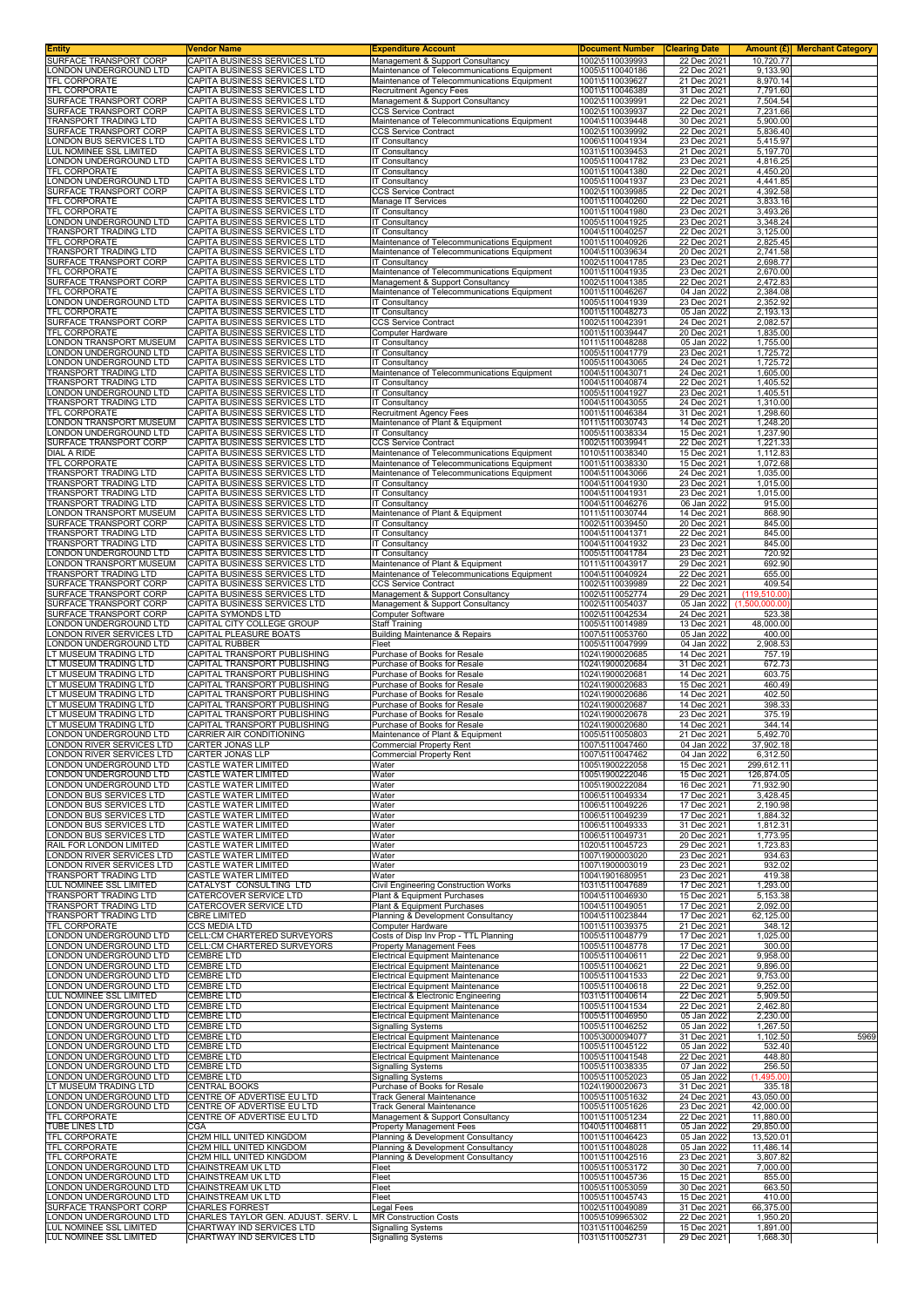| Entity<br>LUL NOMINEE SSL LIMITED                            | Vendor Name<br>CHARTWAY IND SERVICES LTD                                                                                                  | <b>Expenditure Account</b><br><b>Signalling Systems</b>                       | <b>Document Number</b><br>1031\5110052727 | <b>Clearing Date</b><br>29 Dec 2021 | 1,457.30                   | <b>Amount (£)</b> Merchant Category |
|--------------------------------------------------------------|-------------------------------------------------------------------------------------------------------------------------------------------|-------------------------------------------------------------------------------|-------------------------------------------|-------------------------------------|----------------------------|-------------------------------------|
| LUL NOMINEE SSL LIMITED                                      | CHARTWAY IND SERVICES LTD                                                                                                                 | <b>Signalling Systems</b>                                                     | 1031\5110041897                           | 15 Dec 2021                         | 1,056.00                   |                                     |
| LUL NOMINEE SSL LIMITED                                      | CHARTWAY IND SERVICES LTD                                                                                                                 | <b>Signalling Systems</b>                                                     | 1031\5110041898                           | 15 Dec 2021                         | 1,053.00                   |                                     |
| ONDON UNDERGROUND LTD<br>UL NOMINEE SSL LIMITED              | CHARTWAY IND SERVICES LTD<br>CHARTWAY IND SERVICES LTD                                                                                    | <b>Signalling Systems</b><br><b>Signalling Systems</b>                        | 1005\5110039367<br>1031\5110039365        | 07 Jan 2022<br>15 Dec 2021          | 943.60<br>394.00           |                                     |
| <b>UL NOMINEE SSL LIMITED</b><br>UL NOMINEE SSL LIMITED      | CHARTWAY IND SERVICES LTD                                                                                                                 | <b>Signalling Systems</b>                                                     | 1031\5110039372                           | 15 Dec 2021                         | 355.00                     |                                     |
| ONDON UNDERGROUND LTD                                        | CHARTWAY IND SERVICES LTD<br><b>CHILTERN RAILWAYS</b>                                                                                     | <b>Signalling Systems</b><br>National Rail Performance Charges                | 1031\5110032726<br>1005\5110047601        | 15 Dec 2021<br>06 Jan 2022          | (3,775.50)<br>20,988.78    |                                     |
| ONDON UNDERGROUND LTD<br>TRANSPORT TRADING LTD               | CHILTERN RAILWAYS<br>CIRCULAR CRUISES WESTMINSTER                                                                                         | National Rail Performance Charges<br>Gross Sales Clearance                    | 1005\5110047103<br>1004\1901680813        | 05 Jan 2022<br>29 Dec 2021          | 16,206.94<br>2,028.63      |                                     |
| ONDON RIVER SERVICES LTD                                     | CIRCULAR CRUISES WESTMINSTER                                                                                                              | <b>Building Maintenance &amp; Repairs</b>                                     | 1007\5110039462                           | 17 Dec 2021                         | 270.00                     |                                     |
| ONDON UNDERGROUND LTD<br>ONDON UNDERGROUND LTD.              | CITY & GUILDS LONDON INSTITUTE<br>CITY & GUILDS LONDON INSTITUTE                                                                          | Staff Training<br><b>Staff Training</b>                                       | 1005\5110037555<br>1005\5110038220        | 15 Dec 2021<br>15 Dec 2021          | 638.80<br>390.00           |                                     |
| ONDON UNDERGROUND LTD.                                       | CITY & GUILDS LONDON INSTITUTE                                                                                                            | <b>Staff Training</b>                                                         | 1005\5110042564                           | 24 Dec 2021                         | 358.00                     |                                     |
| ONDON RIVER SERVICES LTD<br>ONDON TRANSPORT MUSEUM           | <b>CITY CRUISES LTD</b><br>CITY KIDS LTD                                                                                                  | Operator Costs<br>Advertising                                                 | 1007\1900003001<br>1011\5110047539        | 22 Dec 2021<br>22 Dec 2021          | 3,741.22<br>520.00         |                                     |
| <b>FRANSPORT TRADING LTD</b>                                 | CITY OF LONDON                                                                                                                            | Rates                                                                         | 1004\1901681108                           | 06 Jan 2022                         | 41,940.16                  |                                     |
| <b>FRANSPORT TRADING LTD</b><br>TRANSPORT TRADING LTD        | CITY OF LONDON<br>CITY OF LONDON                                                                                                          | Rates<br>Rates                                                                | 1004\1901681107<br>1004\1901681105        | 06 Jan 2022<br>06 Jan 2022          | 13,390.00<br>10,637.00     |                                     |
| <b>TRANSPORT TRADING LTD</b>                                 | CITY OF LONDON                                                                                                                            | Rates                                                                         | 1004\1901681109                           | 06 Jan 2022                         | 10,206.00                  |                                     |
| TRANSPORT TRADING LTD<br>TRANSPORT TRADING LTD               | CITY OF LONDON<br>CITY OF LONDON                                                                                                          | Rates<br>Rates                                                                | 1004\1901681110<br>1004\1901681104        | 06 Jan 2022<br>06 Jan 2022          | 5,103.00<br>4,977.00       |                                     |
| TRANSPORT TRADING LTD                                        | <b>CITY OF LONDON</b>                                                                                                                     | Rates                                                                         | 1004\1901681111                           | 06 Jan 2022                         | 4,725.00                   |                                     |
| TRANSPORT TRADING LTD<br>TRANSPORT TRADING LTD               | CITY OF LONDON<br>CITY OF LONDON                                                                                                          | Rates<br>Rates                                                                | 1004\1901681106<br>1004\1901681103        | 06 Jan 2022<br>06 Jan 2022          | 4,098.00<br>1,873.00       |                                     |
| TRANSPORT TRADING LTD<br>SURFACE TRANSPORT CORP              | CITY OF LONDON<br>CITY OF LONDON POLICE                                                                                                   | Rates<br><b>MPS Employment Costs SM</b>                                       | 1004\1901681102<br>1002\5110048240        | 06 Jan 2022<br>15 Dec 2021          | 936.00<br>494,406.00       |                                     |
| TRANSPORT TRADING LTD                                        | CITY OF WESTMINSTER                                                                                                                       | Rates                                                                         | 1004\1901681134                           | 06 Jan 2022                         | 152,152.00                 |                                     |
| <b>FRANSPORT TRADING LTD</b><br><b>FRANSPORT TRADING LTD</b> | CITY OF WESTMINSTER<br><b>CITY OF WESTMINSTER</b>                                                                                         | Rates<br>Rates                                                                | 1004\1901681141<br>1004\1901680909        | 06 Jan 2022<br>21 Dec 2021          | 26,866.00<br>18,304.00     |                                     |
| <b>FRANSPORT TRADING LTD</b>                                 | CITY OF WESTMINSTER                                                                                                                       | Rates                                                                         | 1004\1901681144                           | 06 Jan 2022                         | 13,326.24                  |                                     |
| TRANSPORT TRADING LTD<br>TRANSPORT TRADING LTD               | CITY OF WESTMINSTER<br>CITY OF WESTMINSTER                                                                                                | Rates<br>Rates                                                                | 1004\1901681138<br>1004\1901681142        | 06 Jan 2022<br>06 Jan 2022          | 8,086.00<br>7,554.00       |                                     |
| TRANSPORT TRADING LTD                                        | CITY OF WESTMINSTER                                                                                                                       | Rates                                                                         | 1004\1901681140                           | 06 Jan 2022                         | 6,703.00                   |                                     |
| TRANSPORT TRADING LTD<br><b>FRANSPORT TRADING LTD</b>        | CITY OF WESTMINSTER<br>CITY OF WESTMINSTER                                                                                                | Rates<br>Rates                                                                | 1004\1901680908<br>1004\1901681139        | 21 Dec 2021<br>06 Jan 2022          | 6,478.37<br>3,225.00       |                                     |
| TRANSPORT TRADING LTD                                        | <b>CITY OF WESTMINSTER</b>                                                                                                                | Rates                                                                         | 1004\1901681136                           | 06 Jan 2022                         | 2,995.00                   |                                     |
| TRANSPORT TRADING LTD<br><b>CYCLE HIRE SCHEME</b>            | CITY OF WESTMINSTER<br><b>CITY OF WESTMINSTER</b>                                                                                         | Rates<br><b>Borough Services</b>                                              | 1004\1901681137<br>1016\5110047018        | 06 Jan 2022<br>29 Dec 2021          | 2,995.00<br>2,803.64       |                                     |
| TRANSPORT TRADING LTD<br>TRANSPORT TRADING LTD               | CITY OF WESTMINSTER<br><b>CITY OF WESTMINSTER</b>                                                                                         | Rates<br>Rates                                                                | 1004\1901681135<br>1004\1901681143        | 06 Jan 2022<br>06 Jan 2022          | 2,713.00<br>2,713.00       |                                     |
| <b>FRANSPORT TRADING LTD</b>                                 | CITY OF WESTMINSTER                                                                                                                       | Rates                                                                         | 1004\1901680748                           | 14 Dec 2021                         | 1,123.96                   |                                     |
| TRANSPORT TRADING LTD<br>RAIL FOR LONDON LIMITED             | CITY OF WESTMINSTER<br>CITY SPRINT (UK) LTD                                                                                               | Rates<br>Couriers                                                             | 1004\1901680749<br>1020\1900006533        | 14 Dec 2021<br>16 Dec 2021          | 1,123.96<br>1,495.00       |                                     |
| ONDON UNDERGROUND LTD                                        | CITY SPRINT (UK) LTD                                                                                                                      | Couriers                                                                      | 1005\1900220972                           | 14 Dec 2021                         | 558.24                     |                                     |
| ONDON UNDERGROUND LTD<br>ONDON UNDERGROUND LTD               | CITY SPRINT (UK) LTD<br>CITY SPRINT (UK) LTD                                                                                              | Couriers<br>Couriers                                                          | 1005\1900221766<br>1005\1900221496        | 29 Dec 2021<br>24 Dec 2021          | 445.28<br>441.42           |                                     |
| ONDON UNDERGROUND LTD                                        | CITY SPRINT (UK) LTD                                                                                                                      | Couriers                                                                      | 1005\1900222048                           | 06 Jan 2022                         | 380.07                     |                                     |
| ONDON UNDERGROUND LTD.<br>ONDON UNDERGROUND LTD              | CITY SPRINT (UK) LTD<br>CITY SPRINT (UK) LTD                                                                                              | Couriers<br>Couriers                                                          | 1005\1900220970<br>1005\1900222044        | 14 Dec 2021<br>06 Jan 2022          | 376.22<br>366.11           |                                     |
| ONDON UNDERGROUND LTD                                        | CITY SPRINT (UK) LTD                                                                                                                      | Couriers                                                                      | 1005\1900222037                           | 06 Jan 2022                         | 285.01                     |                                     |
| ONDON UNDERGROUND LTD.<br>ONDON UNDERGROUND LTD              | CITY SPRINT (UK) LTD<br>CITY SPRINT (UK) LTD                                                                                              | Couriers<br>Couriers                                                          | 1005\1900221506<br>1005\1900220957        | 24 Dec 2021<br>14 Dec 2021          | 282.76<br>253.38           |                                     |
| ONDON UNDERGROUND LTD<br>ONDON TRANSPORT MUSEUM              | CITY SPRINT (UK) LTD<br>CIVIL SOCIETY MEDIA                                                                                               | Couriers<br>Professional Subscriptions                                        | 1005\1900220969<br>1011\5110045799        | 14 Dec 2021<br>14 Dec 2021          | 253.38<br>616.00           |                                     |
| SURFACE TRANSPORT CORP                                       | CLEAR CHANNEL UK LIMITED                                                                                                                  | Contracted Services - Roads                                                   | 1002\5110039043                           | 16 Dec 2021                         | 9,500.00                   |                                     |
| SURFACE TRANSPORT CORP<br>ONDON UNDERGROUND LTD              | CLEAR CHANNEL UK LIMITED<br>CLEAR ROUTE UTILITY SERVICES LTD                                                                              | Contracted Services - Roads<br>Maintenance Materials                          | 1002\5110028187<br>1005\5110048138        | 07 Jan 2022<br>20 Dec 2021          | 4,988.75<br>41,960.01      |                                     |
| LUL NOMINEE SSL LIMITED                                      | CLEAR ROUTE UTILITY SERVICES LTD                                                                                                          | Maintenance Materials                                                         | 1031\5110048130                           | 20 Dec 2021                         | 41,113.64                  |                                     |
| LUL NOMINEE SSL LIMITED<br>ONDON UNDERGROUND LTD.            | CLEAR ROUTE UTILITY SERVICES LTD<br>CLEAR ROUTE UTILITY SERVICES LTD                                                                      | Maintenance Materials<br>Maintenance Materials                                | 1031\5110048128<br>1005\5110048133        | 20 Dec 2021<br>20 Dec 2021          | 27,684.73<br>23,405.52     |                                     |
| <b>UL NOMINEE SSL LIMITED</b>                                | CLEAR ROUTE UTILITY SERVICES LTD                                                                                                          | Maintenance Materials                                                         | 1031\5110048126                           | 20 Dec 2021                         | 17,526.39                  |                                     |
| ONDON UNDERGROUND LTD.<br>LUL NOMINEE SSL LIMITED            | CLEAR ROUTE UTILITY SERVICES LTD<br>CLEAR ROUTE UTILITY SERVICES LTD                                                                      | Maintenance Materials<br><b>Maintenance Materials</b>                         | 1005\5110048136<br>1031\5110048139        | 20 Dec 2021<br>20 Dec 2021          | 12,621.52<br>9,620.16      |                                     |
| <b>UL NOMINEE SSL LIMITED</b>                                | CLEAR ROUTE UTILITY SERVICES LTD                                                                                                          | Maintenance Materials                                                         | 1031\5110048123                           | 20 Dec 2021                         | 9,544.78                   |                                     |
| ONDON UNDERGROUND LTD<br>ONDON UNDERGROUND LTD               | CLEAR ROUTE UTILITY SERVICES LTD<br>CLEAR ROUTE UTILITY SERVICES LTD                                                                      | Maintenance Materials<br><b>Maintenance Materials</b>                         | 1005\5110048132<br>1005\5110048121        | 20 Dec 2021<br>20 Dec 2021          | 6,899.34<br>3,449.67       |                                     |
| ONDON UNDERGROUND LTD<br>RAIL FOR LONDON LIMITED             | CLESHAR CONTRACT SERVICES                                                                                                                 | <b>Track General Maintenance</b>                                              | 1005\5110050372                           | 21 Dec 2021<br>22 Dec 2021          | 1,134,501.39               |                                     |
| LONDON UNDERGROUND LTD                                       | CLESHAR CONTRACT SERVICES<br>CLESHAR CONTRACT SERVICES                                                                                    | Maintenance of Plant & Equipment<br><b>Track General Maintenance</b>          | 1020\5110049460<br>1005\5110044711        | 05 Jan 2022                         | 1,039,296.52<br>510,985.44 |                                     |
| LONDON UNDERGROUND LTD<br>ONDON UNDERGROUND LTD              | <b>CLESHAR CONTRACT SERVICES</b><br>CLESHAR CONTRACT SERVICES                                                                             | <b>Track General Maintenance</b><br><b>Track General Maintenance</b>          | 1005\5110044708<br>1005\5110050364        | 05 Jan 2022<br>05 Jan 2022          | 337,026.71<br>280,104.67   |                                     |
| LUL NOMINEE SSL LIMITED                                      | CLESHAR CONTRACT SERVICES                                                                                                                 | <b>Civil Engineering Construction Works</b>                                   | 1031\5110037583                           | 20 Dec 2021                         | 145,797.32                 |                                     |
| ONDON UNDERGROUND LTD<br>ONDON UNDERGROUND LTD               | CLESHAR CONTRACT SERVICES<br>CLESHAR CONTRACT SERVICES                                                                                    | <b>Track General Maintenance</b><br>Civil Engineering Construction Works      | 1005\5110051934<br>1005\5110051931        | 05 Jan 2022<br>06 Jan 2022          | 142, 125.73<br>44,351.32   |                                     |
| DOCKLANDS LIGHT RAILWAY                                      | CLESHAR CONTRACT SERVICES                                                                                                                 | <b>Civil Engineering Construction Works</b>                                   | 1012\5110050811                           | 24 Dec 2021                         | 43,942.94                  |                                     |
| ONDON UNDERGROUND LTD<br>ONDON UNDERGROUND LTD               | CLESHAR CONTRACT SERVICES<br>CLESHAR CONTRACT SERVICES                                                                                    | <b>Track General Maintenance</b><br><b>Building Maintenance &amp; Repairs</b> | 1005\5110050376<br>1005\5110036106        | 05 Jan 2022<br>13 Dec 2021          | 34,374.48<br>19,844.81     |                                     |
| DOCKLANDS LIGHT RAILWAY                                      | CLESHAR CONTRACT SERVICES                                                                                                                 | Civil Engineering Construction Works                                          | 1012\5110039026                           | 22 Dec 2021                         | 11,085.18                  |                                     |
| ONDON UNDERGROUND LTD<br>ONDON UNDERGROUND LTD               | CLESHAR CONTRACT SERVICES<br><b>CLESHAR CONTRACT SERVICES</b>                                                                             | Track General Maintenance<br>Track General Maintenance                        | 1005\5110041999<br>1005\5110050379        | 23 Dec 2021<br>05 Jan 2022          | 10,985.98<br>7,869.55      |                                     |
| ONDON UNDERGROUND LTD<br>LONDON UNDERGROUND LTD              | CLESHAR CONTRACT SERVICES<br>CLESHAR CONTRACT SERVICES                                                                                    | Track General Maintenance<br><b>Track General Maintenance</b>                 | 1005\5110045779<br>1005\5110045780        | 04 Jan 2022<br>04 Jan 2022          | 6,319.32<br>6,319.32       |                                     |
| RAIL FOR LONDON LIMITED                                      | CLESHAR CONTRACT SERVICES                                                                                                                 | Management & Support Consultancy                                              | 1020\5110039912                           | 21 Dec 2021                         | 6,169.68                   |                                     |
| LONDON UNDERGROUND LTD<br>ONDON UNDERGROUND LTD              | CLESHAR CONTRACT SERVICES<br>CLESHAR CONTRACT SERVICES                                                                                    | <b>Track General Maintenance</b><br>Maintenance Materials                     | 1005\5110050367<br>1005\5110043449        | 05 Jan 2022<br>29 Dec 2021          | 1,723.17<br>318.48         |                                     |
| ONDON UNDERGROUND LTD                                        | CLOSE BROTHERS RAIL LTD                                                                                                                   | <b>Building Maintenance &amp; Repairs</b>                                     | 1005\5110002521                           | 29 Dec 2021                         | 21,345.82                  |                                     |
| ONDON UNDERGROUND LTD<br>DIAL A RIDE                         | CLOSE BROTHERS RAIL LTD<br><b>COACHWORKS LTD</b>                                                                                          | Civil Engineering Construction Works<br>Vehicle Repairs & Maintenance         | 1005\5110024436<br>1010\5110052828        | 31 Dec 2021<br>06 Jan 2022          | 13,597.19<br>675.00        |                                     |
| DIAL A RIDE<br>DIAL A RIDE                                   | COACHWORKS LTD<br>COACHWORKS LTD                                                                                                          | Vehicle Repairs & Maintenance<br>Vehicle Repairs & Maintenance                | 1010\5110047358<br>1010\5110047356        | 14 Dec 2021<br>14 Dec 2021          | 560.00<br>450.00           |                                     |
| DIAL A RIDE                                                  | <b>COACHWORKS LTD</b>                                                                                                                     | Vehicle Repairs & Maintenance                                                 | 1010\5110052825                           | 29 Dec 2021                         | 405.00                     |                                     |
| TFL CORPORATE<br>TFL CORPORATE                               | COGNIZANT WORLDWIDE LIMITED<br>COGNIZANT WORLDWIDE LIMITED                                                                                | Software Maintenance<br>Software Maintenance                                  | 1001\5110041896<br>1001\5110044560        | 20 Dec 2021<br>24 Dec 2021          | 24,198.00<br>23,279.50     |                                     |
| LONDON UNDERGROUND LTD                                       | COGNIZANT WORLDWIDE LIMITED                                                                                                               | Software Maintenance                                                          | 1005\5110043871                           | 24 Dec 2021                         | 16,005.00                  |                                     |
| ONDON TRANSPORT MUSEUM<br>TUBE LINES LTD                     | COLIN J L OBJECT & ARTEFACT DISPLAY<br>COLLIERS INTERNATIONAL                                                                             | Art And Poetry Installations And Programmes<br>Property Management Fees       | 1011\5110053535<br>1040\5110043202        | 05 Jan 2022<br>29 Dec 2021          | 1,788.50<br>500.00         |                                     |
| DIAL A RIDE                                                  | COMCAB (LONDON) LIMITED                                                                                                                   | <b>Operator Costs</b>                                                         | 1010\5110049792                           | 24 Dec 2021                         | 59,410.47                  |                                     |
| SURFACE TRANSPORT CORP<br>DIAL A RIDE                        | COMCAB (LONDON) LIMITED<br>COMCAB (LONDON) LIMITED                                                                                        | Operator Costs<br>Operator Costs                                              | 1002\5110053359<br>1010\5110049801        | 05 Jan 2022<br>24 Dec 2021          | 5,551.44<br>5,031.01       |                                     |
| DIAL A RIDE<br>ONDON UNDERGROUND LTD                         | COMCAB (LONDON) LIMITED<br>COMECH METROLOGY                                                                                               | Operator Costs<br>Protective Clothing                                         | 1010\5110049798<br>1005\5110042483        | 24 Dec 2021<br>14 Dec 2021          | (741.02)<br>14,595.00      |                                     |
| ONDON UNDERGROUND LTD                                        | <b>COMECH METROLOGY</b>                                                                                                                   | <b>Track General Maintenance</b>                                              | 1005\5110047700                           | 15 Dec 2021                         | 3,948.00                   |                                     |
| <b>UL NOMINEE SSL LIMITED</b><br>ONDON UNDERGROUND LTD       | <b>COMECH METROLOGY</b><br>COMECH METROLOGY                                                                                               | Track General Maintenance<br><b>Track General Maintenance</b>                 | 1031\5110049286<br>1005\5110049289        | 21 Dec 2021<br>21 Dec 2021          | 2,646.73<br>801.25         |                                     |
| ONDON UNDERGROUND LTD                                        | COMECH METROLOGY                                                                                                                          | Track General Maintenance                                                     | 1005\5110049295                           | 21 Dec 2021                         | 509.85                     |                                     |
| ONDON UNDERGROUND LTD<br>ONDON UNDERGROUND LTD               | COMECH METROLOGY<br><b>COMECH METROLOGY</b>                                                                                               | Track General Maintenance<br><b>Track General Maintenance</b>                 | 1005\5110047699<br>1005\5110050575        | 15 Dec 2021<br>22 Dec 2021          | 432.84<br>253.50           |                                     |
| ONDON UNDERGROUND LTD                                        | COMMANDER BUILDING SERVICES LIMITED                                                                                                       | Equipment Repairs & Maintenance                                               | 1005\5110044012                           | 13 Dec 2021                         | 57,174.49                  |                                     |
| ONDON UNDERGROUND LTD<br>ONDON UNDERGROUND LTD.              | COMMANDER BUILDING SERVICES LIMITED Building Maintenance & Repairs<br>COMMANDER BUILDING SERVICES LIMITED Equipment Repairs & Maintenance |                                                                               | 1005\5110041890<br>1005\5110044010        | 23 Dec 2021<br>13 Dec 2021          | 28,907.21<br>13,415.08     |                                     |
| TUBE LINES LTD<br>LONDON UNDERGROUND LTD                     | COMMANDER BUILDING SERVICES LIMITED   MR Construction Costs<br>COMMANDER BUILDING SERVICES LIMITED   Heating & Lighting                   |                                                                               | 1040\5110039943<br>1005\5110039188        | 22 Dec 2021<br>21 Dec 2021          | 7,418.50<br>650.00         |                                     |
| TUBE LINES LTD                                               | COMMANDER BUILDING SERVICES LIMITED   Building Maintenance & Repairs                                                                      |                                                                               | 1040\5110039193                           | 21 Dec 2021                         | 639.00                     |                                     |
| TUBE LINES LTD<br>LUL NOMINEE BCV LIMITED                    | COMMANDER BUILDING SERVICES LIMITED Building Maintenance & Repairs<br><b>COMPIN SAS</b>                                                   | Fleet                                                                         | 1040\5110039189<br>1033\5110042618        | 21 Dec 2021<br>24 Dec 2021          | 636.00<br>5,051.77         |                                     |
| TFL CORPORATE                                                | <b>COMPUTACENTER PLC</b>                                                                                                                  | Software Maintenance                                                          | 1001\5110048116                           | 22 Dec 2021                         | 381,705.06                 |                                     |
| TFL CORPORATE                                                | COMPUTACENTER PLC                                                                                                                         | Computer Hardware                                                             | 1001\5110051135                           | 29 Dec 2021                         | 229,669.23                 |                                     |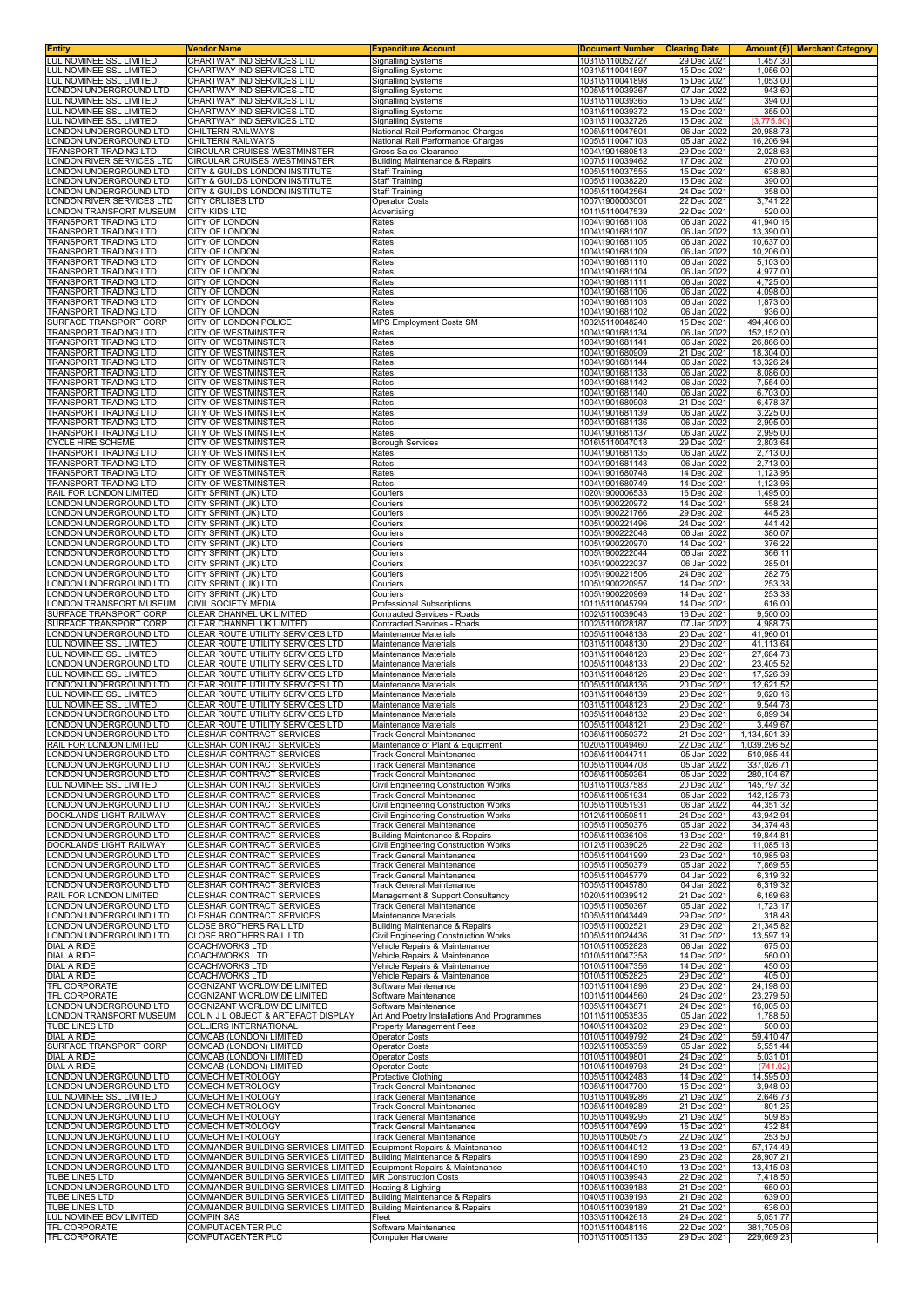|                                                                 | Vendor Name<br>COMPUTACENTER PLC                                         | <b>Expenditure Account</b><br>Computer Hardware                                           | <b>Document Number</b><br>1001\5110051130 | <b>Clearing Date</b><br>29 Dec 2021 | 104,470.93                   | <b>Amount (£) Merchant Category</b> |
|-----------------------------------------------------------------|--------------------------------------------------------------------------|-------------------------------------------------------------------------------------------|-------------------------------------------|-------------------------------------|------------------------------|-------------------------------------|
| TFL CORPORATE<br>TFL CORPORATE                                  | COMPUTACENTER PLC                                                        | Computer Software                                                                         | 1001\5110038317                           | 22 Dec 2021                         | 31,140.83                    |                                     |
| TFL CORPORATE                                                   | COMPUTACENTER PLC                                                        | Computer Hardware                                                                         | 1001\5110018747                           | 05 Jan 2022                         | 14,030.61                    |                                     |
| TFL CORPORATE<br>TFL CORPORATE                                  | COMPUTACENTER PLC<br>COMPUTACENTER PLC                                   | <b>IT Consultancy</b><br>Computer Hardware                                                | 1001\5110042404<br>1001\5110038778        | 24 Dec 2021<br>20 Dec 2021          | 10,429.56<br>8,073.89        |                                     |
| <b>TFL CORPORATE</b>                                            | COMPUTACENTER PLC                                                        | Software Maintenance                                                                      | 1001\5110043616                           | 29 Dec 2021                         | 6,144.14                     |                                     |
| SURFACE TRANSPORT CORP                                          | COMPUTACENTER PLC                                                        | Purchase of Telecommunications Equipment                                                  | 1002\5110045490                           | 04 Jan 2022                         | 4,060.80                     |                                     |
| TFL CORPORATE<br>TFL CORPORATE                                  | COMPUTACENTER PLC<br>COMPUTACENTER PLC                                   | Computer Hardware<br>Computer Hardware                                                    | 1001\5110045447<br>1001\5110041920        | 04 Jan 2022<br>23 Dec 2021          | 3,473.76<br>2,324.86         |                                     |
| SURFACE TRANSPORT CORP                                          | COMPUTACENTER PLC                                                        | Manage IT Services                                                                        | 1002\5110039997                           | 22 Dec 2021                         | 1,960.00                     |                                     |
| TFL CORPORATE<br>SURFACE TRANSPORT CORP                         | COMPUTACENTER PLC<br>COMPUTACENTER PLC                                   | Computer Hardware<br>Computer Hardware                                                    | 1001\5110038312<br>1002\5110046854        | 15 Dec 2021<br>05 Jan 2022          | 1,777.05<br>1,093.27         |                                     |
| ONDON TRANSPORT MUSEUM                                          | COMPUTACENTER PLC                                                        | Computer Hardware                                                                         | 1011\5110041259                           | 22 Dec 2021                         | 858.40                       |                                     |
| ONDON UNDERGROUND LTD                                           | COMPUTACENTER PLC                                                        | <b>IT Consultancy</b>                                                                     | 1005\5110039974                           | 22 Dec 2021                         | 840.00                       |                                     |
| TFL CORPORATE<br>ONDON UNDERGROUND LTD                          | <b>COMPUTACENTER PLC</b><br><b>COMPUTACENTER PLC</b>                     | Computer Hardware<br>Computer Hardware                                                    | 1001\5110046874<br>1005\5110039351        | 05 Jan 2022<br>21 Dec 2021          | 528.36<br>405.00             |                                     |
| ONDON UNDERGROUND LTD                                           | COMPUTACENTER PLC                                                        | Computer Hardware                                                                         | 1005\5110037316                           | 15 Dec 2021                         | 375.90                       |                                     |
| RAIL FOR LONDON LIMITED<br>ONDON UNDERGROUND LTD                | COMPUTACENTER PLC<br><b>COMPUTACENTER PLC</b>                            | Computer Hardware<br>Computer Hardware                                                    | 1020\5110047456<br>1005\5110037672        | 05 Jan 2022<br>15 Dec 2021          | 314.86<br>314.64             |                                     |
| T MUSEUM TRADING LTD                                            | COMPUTACENTER PLC                                                        | Couriers                                                                                  | 1024\5109984828                           | 07 Jan 2022                         | 254.98                       |                                     |
| LONDON UNDERGROUND LTD                                          | CONCEPT SITE INVESTIGATIONS                                              | <b>MR Construction Costs</b>                                                              | 1005\5110049701                           | 06 Jan 2022                         | 4,675.00                     |                                     |
| DOCKLANDS LIGHT RAILWAY<br>DOCKLANDS LIGHT RAILWAY              | CONST. Y AUX. DE FERROCARRILES S.A<br>CONST. Y AUX. DE FERROCARRILES S.A | Vehicle Purchases<br>Vehicle Purchases                                                    | 1012\5110046647<br>1012\5110046645        | 21 Dec 2021<br>21 Dec 2021          | 8,809,361.29<br>5,188,606.52 |                                     |
| DOCKLANDS LIGHT RAILWAY                                         | CONST. Y AUX. DE FERROCARRILES S.A                                       | Vehicle Purchases                                                                         | 1012\5110046648                           | 20 Dec 2021                         | 277,222.64                   |                                     |
| ONDON UNDERGROUND LTD<br>ONDON UNDERGROUND LTD                  | CONTROLACCOUNT PLC CLIENT ACCOUNT<br><b>CORDWALLIS GROUP</b>             | Interest Payable Late Payments<br>Vehicle Repairs & Maintenance                           | 1005\1900222102<br>1005\5110054473        | 20 Dec 2021<br>07 Jan 2022          | 8,337.88<br>1,565.02         |                                     |
| ONDON UNDERGROUND LTD.                                          | <b>CORDWALLIS GROUP</b>                                                  | Vehicle Repairs & Maintenance                                                             | 1005\5110054622                           | 07 Jan 2022                         | 1,118.81                     |                                     |
| ONDON UNDERGROUND LTD                                           | <b>CORDWALLIS GROUP</b>                                                  | Vehicle Repairs & Maintenance                                                             | 1005\5110054628                           | 07 Jan 2022                         | 512.50                       |                                     |
| ONDON UNDERGROUND LTD<br><b>FRANSPORT TRADING LTD</b>           | <b>CORONA ENERGY RETAIL 4 LTD</b><br>CORONA ENERGY RETAIL 4 LTD          | Gas<br>Gas                                                                                | 1005\1900222292<br>1004\1901680742        | 21 Dec 2021<br>21 Dec 2021          | 400,631.67<br>112,714.52     |                                     |
| RAIL FOR LONDON LIMITED                                         | CORONA ENERGY RETAIL 4 LTD                                               | Gas                                                                                       | 1020\5110047517                           | 23 Dec 2021                         | 6,519.28                     |                                     |
| DIAL A RIDE<br>DIAL A RIDE                                      | CORONA ENERGY RETAIL 4 LTD<br>CORONA ENERGY RETAIL 4 LTD                 | Gas<br>Gas                                                                                | 1010\1900012329<br>1010\1900012335        | 21 Dec 2021<br>21 Dec 2021          | 386.76<br>374.97             |                                     |
| <b>DIAL A RIDE</b>                                              | CORONA ENERGY RETAIL 4 LTD                                               | Gas                                                                                       | 1010\1900012337                           | 21 Dec 2021                         | 348.16                       |                                     |
| DIAL A RIDE                                                     | CORONA ENERGY RETAIL 4 LTD                                               | Gas                                                                                       | 1010\1900012330                           | 21 Dec 2021                         | 338.56                       |                                     |
| <b>DIAL A RIDE</b><br><b>DIAL A RIDE</b>                        | CORONA ENERGY RETAIL 4 LTD<br>CORONA ENERGY RETAIL 4 LTD                 | Gas<br>Gas                                                                                | 1010\1900012333<br>1010\1900012327        | 21 Dec 2021<br>21 Dec 2021          | 335.89<br>333.66             |                                     |
| DIAL A RIDE                                                     | CORONA ENERGY RETAIL 4 LTD                                               | Gas                                                                                       | 1010\1900012361                           | 21 Dec 2021                         | 325.78                       |                                     |
| <b>DIAL A RIDE</b>                                              | CORONA ENERGY RETAIL 4 LTD                                               | Gas                                                                                       | 1010\1900012325                           | 21 Dec 2021                         | 321.40                       |                                     |
| <b>DIAL A RIDE</b><br>DIAL A RIDE                               | CORONA ENERGY RETAIL 4 LTD<br>CORONA ENERGY RETAIL 4 LTD                 | Gas<br>Gas                                                                                | 1010\1900012324<br>1010\1900012319        | 21 Dec 2021<br>21 Dec 2021          | 309.52<br>296.46             |                                     |
| DIAL A RIDE                                                     | CORONA ENERGY RETAIL 4 LTD                                               | Gas                                                                                       | 1010\1900012343                           | 21 Dec 2021                         | 283.04                       |                                     |
| <b>DIAL A RIDE</b><br><b>DIAL A RIDE</b>                        | CORONA ENERGY RETAIL 4 LTD<br>CORONA ENERGY RETAIL 4 LTD                 | Gas<br>Electricity                                                                        | 1010\1900012328<br>1010\1900012338        | 21 Dec 2021<br>21 Dec 2021          | 262.28<br>257.62             |                                     |
| DIAL A RIDE                                                     | CORONA ENERGY RETAIL 4 LTD                                               | Electricity                                                                               | 1010\1700000990                           | 21 Dec 2021                         | (270.56)                     |                                     |
| <b>DIAL A RIDE</b>                                              | CORONA ENERGY RETAIL 4 LTD                                               | Gas                                                                                       | 1010\1700000983                           | 21 Dec 2021                         | (276.58)                     |                                     |
| DIAL A RIDE<br>DIAL A RIDE                                      | CORONA ENERGY RETAIL 4 LTD<br>CORONA ENERGY RETAIL 4 LTD                 | Gas<br>Gas                                                                                | 1010\1700000971<br>1010\1700000975        | 21 Dec 2021<br>21 Dec 2021          | (281.28)<br>(281.74)         |                                     |
| DIAL A RIDE                                                     | CORONA ENERGY RETAIL 4 LTD                                               | Gas                                                                                       | 1010\1700000978                           | 21 Dec 2021                         | (309.15)                     |                                     |
| DIAL A RIDE<br>DIAL A RIDE                                      | CORONA ENERGY RETAIL 4 LTD<br>CORONA ENERGY RETAIL 4 LTD                 | Electricity<br>Gas                                                                        | 1010\1700000994<br>1010\1700000974        | 21 Dec 2021<br>21 Dec 2021          | (318.21)<br>(335.79)         |                                     |
| DIAL A RIDE                                                     | CORONA ENERGY RETAIL 4 LTD                                               | Gas                                                                                       | 1010\1700000979                           | 21 Dec 2021                         | (343.18)                     |                                     |
| DIAL A RIDE                                                     | CORONA ENERGY RETAIL 4 LTD                                               | Gas                                                                                       | 1010\1700000977                           | 21 Dec 2021                         | (343.98)                     |                                     |
| DIAL A RIDE<br>DIAL A RIDE                                      | CORONA ENERGY RETAIL 4 LTD<br>CORONA ENERGY RETAIL 4 LTD                 | Gas<br>Gas                                                                                | 1010\1700000985<br>1010\1700000980        | 21 Dec 2021<br>21 Dec 2021          | (349.17)<br>(353.40)         |                                     |
| DIAL A RIDE                                                     | CORONA ENERGY RETAIL 4 LTD                                               | Gas                                                                                       | 1010\1700000984                           | 21 Dec 2021                         | (359.73)                     |                                     |
| <b>DIAL A RIDE</b><br>DIAL A RIDE                               | CORONA ENERGY RETAIL 4 LTD<br>CORONA ENERGY RETAIL 4 LTD                 | Gas<br>Gas                                                                                | 1010\1700000976<br>1010\1700000973        | 21 Dec 2021<br>21 Dec 2021          | (388.58)<br>(402.67)         |                                     |
| TFL CORPORATE                                                   | CORPORATE DOCUMENT SERVICES LTD                                          | Production Artwork And Design For Marketing                                               | 1001\5110050281                           | 05 Jan 2022                         | 75,396.20                    |                                     |
| LONDON UNDERGROUND LTD                                          | CORPORATE DOCUMENT SERVICES LTD                                          | Printing For Customer Info Materials                                                      | 1005\5110053378                           | 07 Jan 2022                         | 22,393.08                    |                                     |
| TFL CORPORATE<br>TFL CORPORATE                                  | CORPORATE DOCUMENT SERVICES LTD<br>CORPORATE DOCUMENT SERVICES LTD       | Design & Production Of Maps & Timetable Publicity<br>Printing For Customer Info Materials | 1001\5110050246<br>1001\5110050280        | 22 Dec 2021<br>22 Dec 2021          | 21,676.80<br>19,101.25       |                                     |
| TFL CORPORATE                                                   | CORPORATE DOCUMENT SERVICES LTD                                          | Design & Production Of Maps & Timetable Publicity                                         | 1001\5110050245                           | 22 Dec 2021                         | 16,179.66                    |                                     |
| TFL CORPORATE<br>TFL CORPORATE                                  | CORPORATE DOCUMENT SERVICES LTD<br>CORPORATE DOCUMENT SERVICES LTD       | Design & Production Of Maps & Timetable Publicity<br>Printing                             | 1001\5110050244<br>1001\5110053408        | 22 Dec 2021<br>05 Jan 2022          | 15.790.52<br>14,556.64       |                                     |
| TFL CORPORATE                                                   | CORPORATE DOCUMENT SERVICES LTD                                          | Design & Production Of Maps & Timetable Publicity                                         | 1001\5110050243                           | 22 Dec 2021                         | 10,012.10                    |                                     |
| <b>TFL CORPORATE</b>                                            | CORPORATE DOCUMENT SERVICES LTD                                          | Design & Production Of Maps & Timetable Publicity                                         | 1001\5110050242                           | 22 Dec 2021                         | 9,674.56                     |                                     |
| TFL CORPORATE<br>IFL CORPORATE                                  | CORPORATE DOCUMENT SERVICES LTD<br>CORPORATE DOCUMENT SERVICES LTD       | Printing For Customer Info Materials<br>Printing                                          | 1001\5110050279<br>1001\5110040211        | 22 Dec 2021<br>06 Jan 2022          | 6,545.43<br>5,186.70         |                                     |
| TFL CORPORATE                                                   | CORPORATE DOCUMENT SERVICES LTD                                          | Design & Production Of Maps & Timetable Publicity                                         | 1001\5110046609                           | 15 Dec 2021                         |                              |                                     |
| SURFACE TRANSPORT CORP<br>TRANSPORT TRADING LTD                 | CORPORATE DOCUMENT SERVICES LTD                                          | Printing For Marketing Materials                                                          |                                           |                                     | 4,377.74                     |                                     |
|                                                                 |                                                                          |                                                                                           | 1002\5110053366                           | 05 Jan 2022                         | 3,053.56                     |                                     |
| LONDON UNDERGROUND LTD                                          | CORPORATE DOCUMENT SERVICES LTD<br>CORPORATE DOCUMENT SERVICES LTD       | <b>Building Maintenance &amp; Repairs</b><br>Printing                                     | 1004\5110053377<br>1005\5110053404        | 05 Jan 2022<br>05 Jan 2022          | 2,389.15<br>2,381.05         |                                     |
| ONDON UNDERGROUND LTD                                           | CORPORATE DOCUMENT SERVICES LTD                                          | <b>Signalling Systems</b>                                                                 | 1005\5110046608                           | 15 Dec 2021                         | 2,070.60                     |                                     |
| ONDON UNDERGROUND LTD                                           | CORPORATE DOCUMENT SERVICES LTD                                          | Printing                                                                                  | 1005\5110053405                           | 05 Jan 2022                         | 1,949.20                     |                                     |
| TFL CORPORATE<br>TFL CORPORATE                                  | CORPORATE DOCUMENT SERVICES LTD<br>CORPORATE DOCUMENT SERVICES LTD       | Printing<br><b>MR Construction Costs</b>                                                  | 1001\5110046625<br>1001\5110050277        | 05 Jan 2022<br>22 Dec 2021          | 1,831.98<br>1,687.83         |                                     |
| TFL CORPORATE                                                   | CORPORATE DOCUMENT SERVICES LTD                                          | Ticket & Pass Production                                                                  | 1001\5110050241                           | 22 Dec 2021                         | 1,599.36                     |                                     |
| TFL CORPORATE<br>TFL CORPORATE                                  | CORPORATE DOCUMENT SERVICES LTD<br>CORPORATE DOCUMENT SERVICES LTD       | Printing For Customer Info Materials<br><b>MR Construction Costs</b>                      | 1001\5110050240<br>1001\5110050276        | 22 Dec 2021<br>22 Dec 2021          | 1,566.72<br>1,537.15         |                                     |
| TFL CORPORATE                                                   | CORPORATE DOCUMENT SERVICES LTD                                          | Printing For Customer Info Materials                                                      | 1001\5110053381                           | 05 Jan 2022                         | 1,343.06                     |                                     |
| LONDON UNDERGROUND LTD<br>TFL CORPORATE                         | CORPORATE DOCUMENT SERVICES LTD<br>CORPORATE DOCUMENT SERVICES LTD       | Printing<br>Art And Poetry Installations And Programmes                                   | 1005\5110053382                           | 05 Jan 2022                         | 1,299.48<br>1,295.40         |                                     |
|                                                                 | CORPORATE DOCUMENT SERVICES LTD                                          | Printing                                                                                  | 1001\5110053394<br>1001\5110050275        | 05 Jan 2022<br>05 Jan 2022          | 1,220.94                     |                                     |
| <b>TFL CORPORATE</b>                                            | CORPORATE DOCUMENT SERVICES LTD                                          | Design & Production Of Maps & Timetable Publicity                                         | 1001\5110046605                           | 15 Dec 2021                         | 1,209.41                     |                                     |
| <b>TFL CORPORATE</b><br>TFL CORPORATE                           | CORPORATE DOCUMENT SERVICES LTD<br>CORPORATE DOCUMENT SERVICES LTD       | Design & Production Of Maps & Timetable Publicity<br>Printing For Customer Info Materials | 1001\5110046607<br>1001\5110046606        | 15 Dec 2021<br>15 Dec 2021          | 1,091.40<br>1,025.41         |                                     |
| SURFACE TRANSPORT CORP                                          | CORPORATE DOCUMENT SERVICES LTD                                          | Printing For Marketing Materials                                                          | 1002\5110050239                           | 22 Dec 2021                         | 976.48                       |                                     |
| TFL CORPORATE<br>DOCKLANDS LIGHT RAILWAY                        | CORPORATE DOCUMENT SERVICES LTD<br>CORPORATE DOCUMENT SERVICES LTD       | Printing<br>Printing                                                                      | 1001\5110040210<br>1012\5110050274        | 06 Jan 2022<br>29 Dec 2021          | 918.00<br>871.08             |                                     |
| SURFACE TRANSPORT CORP                                          | CORPORATE DOCUMENT SERVICES LTD                                          | Printing For Marketing Materials                                                          | 1002\5110050238                           | 22 Dec 2021                         | 831.43                       |                                     |
| SURFACE TRANSPORT CORP                                          | CORPORATE DOCUMENT SERVICES LTD                                          | Printing For Marketing Materials                                                          | 1002\5110050237                           | 22 Dec 2021                         | 826.63                       |                                     |
| TFL CORPORATE<br>TFL CORPORATE                                  | CORPORATE DOCUMENT SERVICES LTD<br>CORPORATE DOCUMENT SERVICES LTD       | Printing For Customer Info Materials<br>Printing For Customer Info Materials              | 1001\5110050236<br>1001\5110053386        | 22 Dec 2021<br>05 Jan 2022          | 718.24<br>718.24             |                                     |
| DOCKLANDS LIGHT RAILWAY                                         | CORPORATE DOCUMENT SERVICES LTD                                          | Printing                                                                                  | 1012\5110046604                           | 15 Dec 2021                         | 661.98                       |                                     |
| LONDON UNDERGROUND LTD<br>RAIL FOR LONDON LIMITED               | CORPORATE DOCUMENT SERVICES LTD<br>CORPORATE DOCUMENT SERVICES LTD       | Stationery<br>Printing                                                                    | 1005\5110050235<br>1020\5110053392        | 22 Dec 2021<br>05 Jan 2022          | 649.00<br>621.18             |                                     |
| SURFACE TRANSPORT CORP                                          | CORPORATE DOCUMENT SERVICES LTD                                          | <b>Printing For Marketing Materials</b>                                                   | 1002\5110053373                           | 05 Jan 2022                         | 610.36                       |                                     |
| TFL CORPORATE                                                   | CORPORATE DOCUMENT SERVICES LTD                                          | Printing For Customer Info Materials                                                      | 1001\5110053387                           | 05 Jan 2022                         | 543.95                       |                                     |
| TFL CORPORATE<br>LONDON UNDERGROUND LTD                         | CORPORATE DOCUMENT SERVICES LTD<br>CORPORATE DOCUMENT SERVICES LTD       | Printing For Customer Info Materials<br>Stock of Other Spares                             | 1001\5110053390<br>1005\5110050234        | 05 Jan 2022<br>22 Dec 2021          | 543.95<br>454.92             |                                     |
| ONDON UNDERGROUND LTD                                           | CORPORATE DOCUMENT SERVICES LTD                                          | Printing For Customer Info Materials                                                      | 1005\5110050249                           | 22 Dec 2021                         | 447.65                       |                                     |
| SURFACE TRANSPORT CORP<br>TFL CORPORATE                         | CORPORATE DOCUMENT SERVICES LTD<br>CORPORATE DOCUMENT SERVICES LTD       | Printing For Marketing Materials<br>Printing For Customer Info Materials                  | 1002\5110050265<br>1001\5110053388        | 22 Dec 2021<br>05 Jan 2022          | 447.01<br>441.13             |                                     |
| <b>TFL CORPORATE</b>                                            | CORPORATE DOCUMENT SERVICES LTD                                          | Printing For Customer Info Materials                                                      | 1001\5110050264                           | 22 Dec 2021                         | 434.52                       |                                     |
| TFL CORPORATE                                                   | CORPORATE DOCUMENT SERVICES LTD                                          | Printing For Customer Info Materials                                                      | 1001\5110053383                           | 05 Jan 2022                         | 423.83                       |                                     |
| RAIL FOR LONDON LIMITED<br>TFL CORPORATE                        | CORPORATE DOCUMENT SERVICES LTD<br>CORPORATE DOCUMENT SERVICES LTD       | Printing<br>Art And Poetry Installations And Programmes                                   | 1020\5110053385<br>1001\5110050263        | 05 Jan 2022<br>22 Dec 2021          | 418.20<br>418.20             |                                     |
|                                                                 | CORPORATE DOCUMENT SERVICES LTD                                          | Printing For Customer Info Materials                                                      | 1001\5110046602                           | 15 Dec 2021                         | 415.55                       |                                     |
| TFL CORPORATE<br>TFL CORPORATE                                  | CORPORATE DOCUMENT SERVICES LTD<br>CORPORATE DOCUMENT SERVICES LTD       | Printing For Customer Info Materials<br>Printing For Customer Info Materials              | 1001\5110046603<br>1001\5110053389        | 15 Dec 2021<br>05 Jan 2022          | 415.55<br>398.82             |                                     |
| TFL CORPORATE                                                   | CORPORATE DOCUMENT SERVICES LTD                                          | Printing For Customer Info Materials                                                      | 1001\5110053372                           | 05 Jan 2022                         | 391.66                       |                                     |
| <b>TFL CORPORATE</b><br>TFL CORPORATE<br>ONDON BUS SERVICES LTD | CORPORATE DOCUMENT SERVICES LTD                                          | Management & Support Consultancy                                                          | 1006\5110053379                           | 05 Jan 2022                         | 367.20                       |                                     |
| TFL CORPORATE<br>TFL CORPORATE                                  | CORPORATE DOCUMENT SERVICES LTD<br>CORPORATE DOCUMENT SERVICES LTD       | Printing For Customer Info Materials<br>Printing For Customer Info Materials              | 1001\5110046601<br>1001\5110053375        | 15 Dec 2021<br>05 Jan 2022          | 366.18<br>358.74             |                                     |
| SURFACE TRANSPORT CORP<br>TFL CORPORATE                         | CORPORATE DOCUMENT SERVICES LTD<br>CORPORATE DOCUMENT SERVICES LTD       | Printing For Marketing Materials<br>Design & Production Of Maps & Timetable Publicity     | 1002\5110050262<br>1001\5110046600        | 22 Dec 2021<br>15 Dec 2021          | 314.15<br>306.00             |                                     |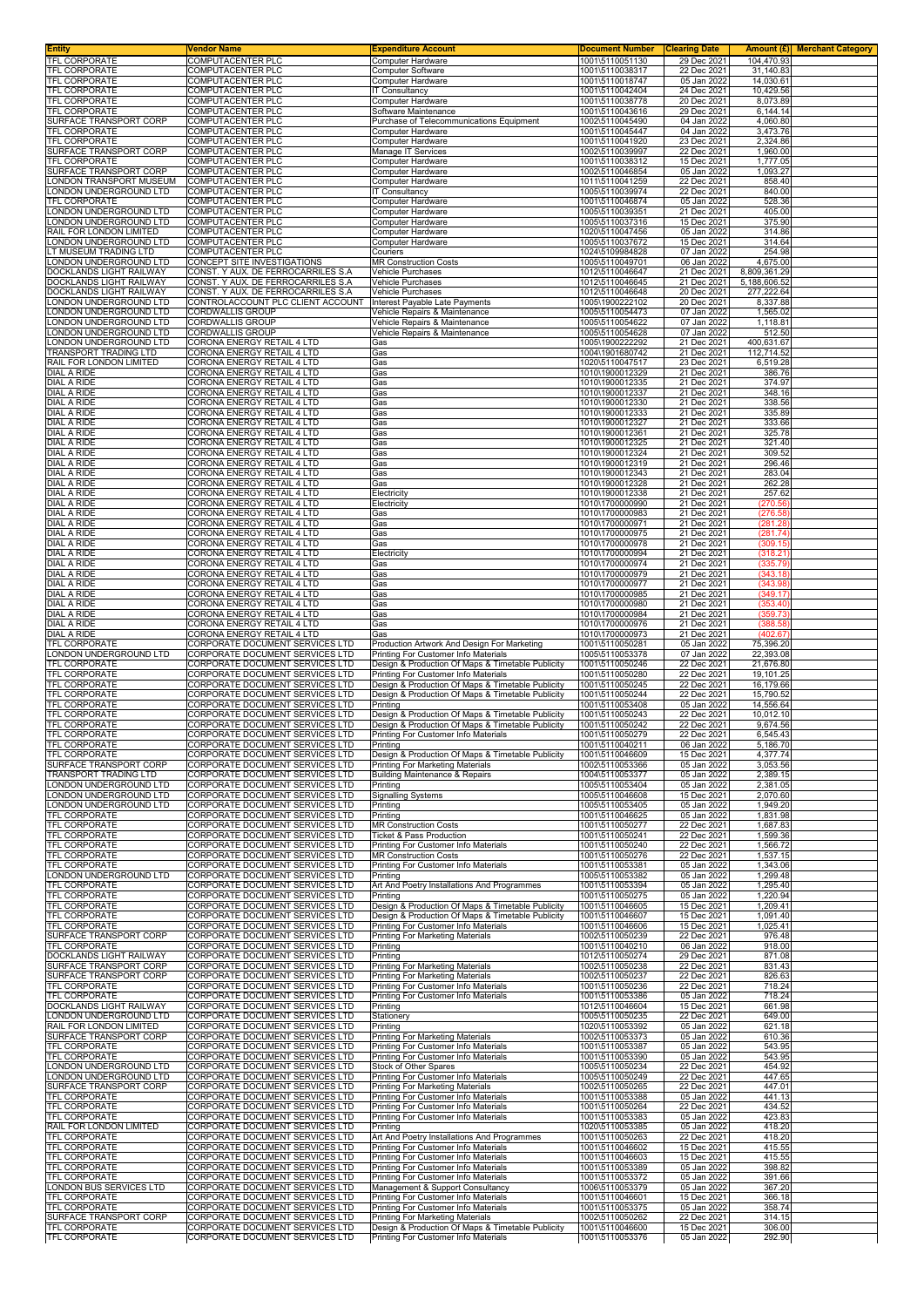| Entity                                                  | Vendor Name                                                             | <b>Expenditure Account</b>                                                     | <b>Document Number</b>             | <b>Clearing Date</b>       | Amount (£) Merchant Category |
|---------------------------------------------------------|-------------------------------------------------------------------------|--------------------------------------------------------------------------------|------------------------------------|----------------------------|------------------------------|
| LONDON UNDERGROUND LTD<br>ONDON UNDERGROUND LTD         | CORPORATE DOCUMENT SERVICES LTD<br>CORPORATE DOCUMENT SERVICES LTD      | Stationery<br>Stationery                                                       | 1005\5110053395<br>1005\5110050261 | 05 Jan 2022<br>22 Dec 2021 | 288.34<br>266.16             |
| SURFACE TRANSPORT CORP                                  | CORPORATION OF LONDON                                                   | <b>Borough Services</b>                                                        | 1002\1900070267                    | 22 Dec 2021                | 86,808.24                    |
| <b>TFL CORPORATE</b><br>SURFACE TRANSPORT CORP          | <b>CORPORATION OF LONDON</b><br><b>COSTAIN LTD</b>                      | <b>Borough Services</b><br>Contracted Services - Highway Bridges               | 1001\1900077298<br>1002\5110040188 | 22 Dec 2021<br>17 Dec 2021 | 12,089.00                    |
| SURFACE TRANSPORT CORP                                  | <b>COSTAIN LTD</b>                                                      | Contracted Services - Highway Bridges                                          | 1002\5110050808                    | 22 Dec 2021                | 1,037,883.01<br>893,986.37   |
| SURFACE TRANSPORT CORP                                  | <b>COSTAIN LTD</b>                                                      | Contracted Services - Roads                                                    | 1002\5110051955                    | 05 Jan 2022                | 192,953.60                   |
| SURFACE TRANSPORT CORP<br>T MUSEUM TRADING LTD          | <b>COSTAIN LTD</b><br>COUNTRYSIDE ART LTD                               | Contracted Services - Highway Bridges<br>LTM Purchase of Gifts for Resale      | 1002\5110041300<br>1024\1900020588 | 17 Dec 2021<br>14 Dec 2021 | 37,746.49<br>945.00          |
| ONDON RIVER SERVICES LTD                                | COUNTY BUILDING SERVICES LTD                                            | <b>Building Maintenance &amp; Repairs</b>                                      | 1007\5110053508                    | 04 Jan 2022                | 68,893.05                    |
| ONDON TRANSPORT MUSEUM                                  | COVENT GARDEN CAPCO<br>CPC PROJECT SERVICES LLP                         | Management & Support Consultancy<br><b>MR Construction Costs</b>               | 1011\1900014724<br>1005\5110049996 | 05 Jan 2022<br>22 Dec 2021 | 4,862.00                     |
| ONDON UNDERGROUND LTD<br>UL NOMINEE SSL LIMITED         | CPC PROJECT SERVICES LLP                                                | Civil Engineering Construction Works                                           | 1031\5109985691                    | 16 Dec 2021                | 215,410.50<br>24,760.00      |
| LUL NOMINEE SSL LIMITED                                 | CPC PROJECT SERVICES LLP                                                | Civil Engineering Construction Works                                           | 1031\5110019441                    | 16 Dec 2021                | 23,495.00                    |
| TFL CORPORATE<br>LUL NOMINEE SSL LIMITED                | CPC PROJECT SERVICES LLP<br>CPC PROJECT SERVICES LLP                    | Professional Engineering Services<br>Civil Engineering Construction Works      | 1001\5110049919<br>1031\5110031851 | 22 Dec 2021<br>16 Dec 2021 | 23,000.00<br>20,880.00       |
| LUL NOMINEE SSL LIMITED                                 | CPC PROJECT SERVICES LLP                                                | <b>Civil Engineering Construction Works</b>                                    | 1031\5110046424                    | 15 Dec 2021                | 18,165.00                    |
| RAIL FOR LONDON LIMITED<br>ONDON UNDERGROUND LTD        | CPC PROJECT SERVICES LLP                                                | Planning & Development Consultancy                                             | 1020\5110046426                    | 15 Dec 2021                | 15,750.00                    |
| LUL NOMINEE SSL LIMITED                                 | CPC PROJECT SERVICES LLP<br>CPC PROJECT SERVICES LLP                    | Professional Engineering Services<br>Civil Engineering Construction Works      | 1005\5110051570<br>1031\5110002486 | 23 Dec 2021<br>16 Dec 2021 | 15,015.00<br>11,925.00       |
| TFL CORPORATE                                           | CPC PROJECT SERVICES LLP                                                | Management & Support Consultancy                                               | 1001\5110051489                    | 23 Dec 2021                | 11,417.84                    |
| TFL CORPORATE<br>LONDON UNDERGROUND LTD                 | CPC PROJECT SERVICES LLP<br>CPC PROJECT SERVICES LLP                    | Management & Support Consultancy<br>Professional Engineering Services          | 1001\5110051567<br>1005\5110051499 | 05 Jan 2022<br>23 Dec 2021 | 9,067.50<br>5,000.00         |
| TFL CORPORATE                                           | <b>CRABTREE PROJECTS LTD</b>                                            | Management & Support Consultancy                                               | 1001\5110047007                    | 15 Dec 2021                | 15,520.00                    |
| LUL NOMINEE SSL LIMITED                                 | CRAIG & DERRICOTT LTD<br>CRAIG & DERRICOTT LTD                          | Track General Maintenance<br><b>Track General Maintenance</b>                  | 1031\5110043980                    | 24 Dec 2021<br>22 Dec 2021 | 10,844.23<br>9,332.70        |
| UL NOMINEE SSL LIMITED<br>ONDON UNDERGROUND LTD.        | CRANESERVE                                                              | Maintenance Materials                                                          | 1031\5110040841<br>1005\5110054039 | 06 Jan 2022                | 2,468.97                     |
| LUL NOMINEE BCV LIMITED                                 | CRANESERVE                                                              | Equipment Repairs & Maintenance                                                | 1033\5110044095                    | 16 Dec 2021                | 2,158.50                     |
| <b>UL NOMINEE BCV LIMITED</b><br>ONDON UNDERGROUND LTD  | CRANESERVE<br>CRANESERVE                                                | Equipment Repairs & Maintenance<br>Track General Maintenance                   | 1033\5110048879<br>1005\5110053999 | 17 Dec 2021<br>06 Jan 2022 | 2,082.25<br>1,830.00         |
| ONDON UNDERGROUND LTD                                   | CRANESERVE                                                              | Track General Maintenance                                                      | 1005\5110044094                    | 17 Dec 2021                | 1,254.05                     |
| ONDON UNDERGROUND LTD<br>ONDON UNDERGROUND LTD          | CRANESERVE<br>CRANESERVE                                                | Equipment Repairs & Maintenance<br>Equipment Repairs & Maintenance             | 1005\5110046651<br>1005\5110046775 | 14 Dec 2021<br>15 Dec 2021 | 1,075.00<br>1,075.00         |
| TFL CORPORATE                                           | CRANESERVE                                                              | Equipment Repairs & Maintenance                                                | 1001\5110046750                    | 14 Dec 2021                | 928.75                       |
| ONDON UNDERGROUND LTD                                   | CRANESERVE                                                              | Maintenance Materials                                                          | 1005\5110053998                    | 06 Jan 2022                | 800.00                       |
| UL NOMINEE BCV LIMITED<br><b>UL NOMINEE BCV LIMITED</b> | CRANESERVE<br>CRANESERVE                                                | Equipment Repairs & Maintenance<br>Equipment Repairs & Maintenance             | 1033\5110044158<br>1033\5110045279 | 14 Dec 2021<br>16 Dec 2021 | 727.00<br>416.00             |
| ONDON UNDERGROUND LTD                                   | CREACTIVE DESIGN LTD                                                    | Maintenance Materials                                                          | 1005\5110051554                    | 06 Jan 2022                | 38,978.80                    |
| LUL NOMINEE BCV LIMITED<br>TFL CORPORATE                | <b>CREACTIVE DESIGN LTD</b><br>CREACTIVE DESIGN LTD                     | Fleet<br>Management & Support Consultancy                                      | 1033\5110049786<br>1001\5110048294 | 22 Dec 2021<br>20 Dec 2021 | 32,482.34<br>14,144.00       |
| LUL NOMINEE BCV LIMITED                                 | CREACTIVE DESIGN LTD                                                    | Fleet                                                                          | 1033\5110048296                    | 17 Dec 2021                | 11,153.48                    |
| LUL NOMINEE BCV LIMITED                                 | CREACTIVE DESIGN LTD                                                    | <b>Track General Maintenance</b>                                               | 1033\5110045304                    | 14 Dec 2021                | 9,149.00                     |
| ONDON UNDERGROUND LTD<br>ONDON UNDERGROUND LTD          | CREACTIVE DESIGN LTD<br>CREACTIVE DESIGN LTD                            | Maintenance Materials<br>Fleet                                                 | 1005\5110048295<br>1005\5110045309 | 17 Dec 2021<br>16 Dec 2021 | 6,462.84<br>5,244.20         |
| LUL NOMINEE BCV LIMITED                                 | CREACTIVE DESIGN LTD                                                    | Fleet                                                                          | 1033\5110048844                    | 05 Jan 2022                | 3,547.50                     |
| ONDON UNDERGROUND LTD<br><b>UL NOMINEE BCV LIMITED</b>  | <b>CREACTIVE DESIGN LTD</b><br>CREACTIVE DESIGN LTD                     | Fleet<br>Fleet                                                                 | 1005\5110045313<br>1033\5110048292 | 13 Dec 2021<br>15 Dec 2021 | 3,146.52<br>3,038.50         |
| ONDON UNDERGROUND LTD                                   | CREACTIVE DESIGN LTD                                                    | Printing For Marketing Materials                                               | 1005\5110051552                    | 23 Dec 2021                | 2,138.88                     |
| ONDON UNDERGROUND LTD.                                  | CREACTIVE DESIGN LTD                                                    | Maintenance Materials                                                          | 1005\5110048293                    | 17 Dec 2021                | 1,842.92                     |
| UL NOMINEE BCV LIMITED<br>LUL NOMINEE BCV LIMITED       | CREACTIVE DESIGN LTD<br>CREACTIVE DESIGN LTD                            | Track General Maintenance<br>Maintenance Materials                             | 1033\5110046284<br>1033\5110045318 | 14 Dec 2021<br>13 Dec 2021 | 1,307.00<br>1,079.83         |
| TUBE LINES LTD                                          | CROMWELL GROUP HOLDINGS LTD                                             | <b>Protective Clothing</b>                                                     | 1025\5110041171                    | 22 Dec 2021                | 282.92                       |
| TFL CORPORATE<br>TFL CORPORATE                          | <b>CRONER-I LIMITED</b><br><b>CROSSFLIGHT LTD</b>                       | Software Maintenance<br>Art And Poetry Installations And Programmes            | 1001\5110039651<br>1001\5110049899 | 21 Dec 2021<br>20 Dec 2021 | 13,734.85<br>299.13          |
| TFL CORPORATE                                           | <b>CROSSFLIGHT LTD</b>                                                  | Art And Poetry Installations And Programmes                                    | 1001\5110047042                    | 13 Dec 2021                | 254.29                       |
| SURFACE TRANSPORT CORP                                  | CROSSRAIL COMPLAINTS COMMISSIONER                                       | Management & Support Consultancy                                               | 1002\5110050501                    | 05 Jan 2022                | 10,387.50                    |
| ONDON UNDERGROUND LTD<br>ONDON UNDERGROUND LTD          | CROWLE WHARF ENGINEERS LIMITED<br><b>CROWLE WHARF ENGINEERS LIMITED</b> | Equipment Repairs & Maintenance<br>Equipment Repairs & Maintenance             | 1005\5110042056<br>1005\5110042140 | 24 Dec 2021<br>24 Dec 2021 | 643.42<br>643.42             |
| ONDON UNDERGROUND LTD                                   | CROWLE WHARF ENGINEERS LIMITED                                          | Equipment Repairs & Maintenance                                                | 1005\5110037194                    | 15 Dec 2021                | 637.98                       |
| ONDON UNDERGROUND LTD<br>ONDON UNDERGROUND LTD          | CROWLE WHARF ENGINEERS LIMITED<br>CROWLE WHARF ENGINEERS LIMITED        | Equipment Repairs & Maintenance<br>Equipment Repairs & Maintenance             | 1005\5110037196<br>1005\5110037197 | 15 Dec 2021<br>15 Dec 2021 | 637.98<br>637.98             |
| ONDON UNDERGROUND LTD                                   | <b>CROWLE WHARF ENGINEERS LIMITED</b>                                   | Equipment Repairs & Maintenance                                                | 1005\5110042124                    | 24 Dec 2021                | 561.78                       |
| ONDON UNDERGROUND LTD.<br>ONDON UNDERGROUND LTD         | CROWLE WHARF ENGINEERS LIMITED<br><b>CROWLE WHARF ENGINEERS LIMITED</b> | Equipment Repairs & Maintenance                                                | 1005\5110042067                    | 24 Dec 2021<br>24 Dec 2021 | 561.78                       |
| ONDON UNDERGROUND LTD                                   | <b>CROWLE WHARF ENGINEERS LIMITED</b>                                   | Equipment Repairs & Maintenance<br>Equipment Repairs & Maintenance             | 1005\5110042099<br>1005\5110042100 | 24 Dec 2021                | 561.78<br>561.78             |
| ONDON UNDERGROUND LTD                                   | CROWLE WHARF ENGINEERS LIMITED                                          | Equipment Repairs & Maintenance                                                | 1005\5110042102                    | 24 Dec 2021                | 561.78                       |
| ONDON UNDERGROUND LTD<br>ONDON UNDERGROUND LTD          | <b>CROWLE WHARF ENGINEERS LIMITED</b><br>CROWLE WHARF ENGINEERS LIMITED | Equipment Repairs & Maintenance<br>Equipment Repairs & Maintenance             | 1005\5110042125<br>1005\5110042137 | 24 Dec 2021<br>24 Dec 2021 | 561.78<br>561.78             |
| ONDON UNDERGROUND LTD.                                  | CROWLE WHARF ENGINEERS LIMITED                                          | Equipment Repairs & Maintenance                                                | 1005\5110042139                    | 24 Dec 2021                | 561.78                       |
| ONDON UNDERGROUND LTD.                                  | <b>CROWLE WHARF ENGINEERS LIMITED</b>                                   | Equipment Repairs & Maintenance                                                | 1005\5110043032                    | 24 Dec 2021                | 561.78                       |
| ONDON UNDERGROUND LTD<br>ONDON UNDERGROUND LTD          | <b>CROWLE WHARF ENGINEERS LIMITED</b><br>CROWLE WHARF ENGINEERS LIMITED | Equipment Repairs & Maintenance<br>Equipment Repairs & Maintenance             | 1005\5110043039<br>1005\5110043042 | 24 Dec 2021<br>24 Dec 2021 | 561.78<br>561.78             |
| ONDON UNDERGROUND LTD                                   | CROWLE WHARF ENGINEERS LIMITED                                          | Equipment Repairs & Maintenance                                                | 1005\5110044586                    | 24 Dec 2021                | 561.78                       |
| ONDON UNDERGROUND LTD<br>ONDON UNDERGROUND LTD          | CROWLE WHARF ENGINEERS LIMITED<br>CROWLE WHARF ENGINEERS LIMITED        | Equipment Repairs & Maintenance<br>Equipment Repairs & Maintenance             | 1005\5110042097<br>1005\5110042101 | 24 Dec 2021<br>24 Dec 2021 | 556.34<br>556.34             |
| ONDON UNDERGROUND LTD                                   | CROWLE WHARF ENGINEERS LIMITED                                          | Equipment Repairs & Maintenance                                                | 1005\5110042120                    | 24 Dec 2021                | 556.34                       |
| ONDON UNDERGROUND LTD                                   | <b>CROWLE WHARF ENGINEERS LIMITED</b>                                   | Equipment Repairs & Maintenance                                                | 1005\5110042122                    | 24 Dec 2021                | 556.34                       |
| ONDON UNDERGROUND LTD<br>ONDON UNDERGROUND LTD          | CROWLE WHARF ENGINEERS LIMITED<br>CROWLE WHARF ENGINEERS LIMITED        | Equipment Repairs & Maintenance<br>Equipment Repairs & Maintenance             | 1005\5110042128<br>1005\5110043037 | 24 Dec 2021<br>24 Dec 2021 | 556.34<br>556.34             |
| SURFACE TRANSPORT CORP                                  | <b>CSTS LTD</b>                                                         | <b>Traffic Signals</b>                                                         | 1002\5110050634                    | 04 Jan 2022                | 262,551.55                   |
| SURFACE TRANSPORT CORP<br>SURFACE TRANSPORT CORP        | <b>CSTS LTD</b><br><b>CSTS LTD</b>                                      | <b>Traffic Signals</b><br><b>Traffic Signals</b>                               | 1002\5110048117<br>1002\5110041860 | 29 Dec 2021<br>14 Dec 2021 | 117,903.90<br>76,195.59      |
| SURFACE TRANSPORT CORP                                  | <b>CSTS LTD</b>                                                         | <b>Traffic Signals</b>                                                         | 1002\5110041862                    | 14 Dec 2021                | 69,886.50                    |
| SURFACE TRANSPORT CORP<br>SURFACE TRANSPORT CORP        | <b>CSTS LTD</b><br><b>CSTS LTD</b>                                      | <b>Traffic Signals</b>                                                         | 1002\5110050632<br>1002\5110050909 | 04 Jan 2022<br>04 Jan 2022 | 57,898.22<br>52,033.29       |
| SURFACE TRANSPORT CORP                                  | <b>CSTS LTD</b>                                                         | <b>Traffic Signals</b><br><b>Traffic Signals</b>                               | 1002\5110044505                    | 16 Dec 2021                | 36,328.50                    |
| SURFACE TRANSPORT CORP                                  | CSTS LTD                                                                | <b>Civil Engineering Construction Works</b>                                    | 1002\5110048266                    | 29 Dec 2021                | 25,253.21                    |
| SURFACE TRANSPORT CORP<br>SURFACE TRANSPORT CORP        | <b>CSTS LTD</b><br><b>CSTS LTD</b>                                      | <b>Traffic Signals</b><br>Road Maintenance                                     | 1002\5110048263<br>1002\5110044913 | 29 Dec 2021<br>21 Dec 2021 | 14,732.33<br>7,724.97        |
| SURFACE TRANSPORT CORP                                  | <b>CSTS LTD</b>                                                         | Road Maintenance                                                               | 1002\5110044944                    | 21 Dec 2021                | 5,556.12                     |
| SURFACE TRANSPORT CORP<br>SURFACE TRANSPORT CORP        | <b>CSTS LTD</b><br><b>CSTS LTD</b>                                      | <b>Traffic Signals</b><br><b>Traffic Signals</b>                               | 1002\5110041861<br>1002\5110048115 | 14 Dec 2021<br>29 Dec 2021 | 4,112.04<br>3,522.37         |
| SURFACE TRANSPORT CORP                                  | CSTS LTD                                                                | <b>Traffic Signals</b>                                                         | 1002\5110050639                    | 04 Jan 2022                | 3,298.66                     |
| SURFACE TRANSPORT CORP                                  | <b>CSTS LTD</b>                                                         | <b>Traffic Signals</b>                                                         | 1002\5110044509                    | 16 Dec 2021                | 2,955.90<br>2,807.86         |
| SURFACE TRANSPORT CORP<br>SURFACE TRANSPORT CORP        | <b>CSTS LTD</b><br><b>CSTS LTD</b>                                      | <b>Traffic Signals</b><br><b>Traffic Signals</b>                               | 1002\5110044511<br>1002\5110050623 | 16 Dec 2021<br>04 Jan 2022 | 1,092.53                     |
| SURFACE TRANSPORT CORP                                  | <b>CSTS LTD</b>                                                         | Road Maintenance                                                               | 1002\5110044941                    | 21 Dec 2021                | 611.16                       |
| ONDON BUS SERVICES LTD<br>ONDON BUS SERVICES LTD        | CT PLUS LIMITED<br>CT PLUS LIMITED                                      | <b>Bus Contract Payments</b><br><b>Bus Contract Payments</b>                   | 1006\1900046690<br>1006\1900046722 | 24 Dec 2021<br>07 Jan 2022 | 1,928,808.45<br>619,263.92   |
| ONDON BUS SERVICES LTD                                  | CT PLUS LIMITED                                                         | Management & Support Consultancy                                               | 1006\5110041175                    | 23 Dec 2021                | 15,220.64                    |
| RAIL FOR LONDON LIMITED<br>TRANSPORT TRADING LTD        | <b>CT PLUS LIMITED</b><br>CUBIC TRANSPORTATION SYSTEMS LTD              | Rail Replacement Service Costs<br><b>Cubic Oyster Contract Costs</b>           | 1020\5110051697<br>1004\5110046279 | 30 Dec 2021<br>22 Dec 2021 | 2,424.00<br>5,517,276.87     |
| TRANSPORT TRADING LTD                                   | CUBIC TRANSPORTATION SYSTEMS LTD                                        | Cubic Oyster Contract Costs                                                    | 1004\5110046281                    | 22 Dec 2021                | 854,859.75                   |
| TFL CORPORATE<br>TFL CORPORATE                          | CURRIE & BROWN UK LIMITED<br>CURRIE & BROWN UK LIMITED                  | Management & Support Consultancy                                               | 1001\5110037677<br>1001\5110037660 | 15 Dec 2021                | 21,020.00                    |
| TFL CORPORATE                                           | CURRIE & BROWN UK LIMITED                                               | Management & Support Consultancy<br>Professional Engineering Services          | 1001\5110039160                    | 15 Dec 2021<br>15 Dec 2021 | 20,161.70<br>7,350.00        |
| LONDON UNDERGROUND LTD                                  | <b>CURRIE &amp; BROWN UK LIMITED</b>                                    | <b>MR Construction Costs</b>                                                   | 1005\5110041757                    | 24 Dec 2021                | 6,375.00                     |
| TFL CORPORATE<br>ONDON UNDERGROUND LTD                  | CURRIE & BROWN UK LIMITED<br>CURRIE & BROWN UK LIMITED                  | Professional Engineering Services<br><b>Building Maintenance &amp; Repairs</b> | 1001\5110049689<br>1005\5110043250 | 20 Dec 2021<br>24 Dec 2021 | 5,871.43<br>5,518.00         |
| LONDON UNDERGROUND LTD                                  | <b>CURRIE &amp; BROWN UK LIMITED</b>                                    | <b>Building Maintenance &amp; Repairs</b>                                      | 1005\5110043198                    | 24 Dec 2021                | 2,218.89                     |
| TFL CORPORATE<br>LUL NOMINEE SSL LIMITED                | <b>CUTWEL LTD</b><br>CWW ENGINEERS SUPPLY CO LTD                        | Maintenance Materials<br><b>Signalling Systems</b>                             | 1001\5110048842<br>1031\5110044717 | 21 Dec 2021<br>29 Dec 2021 | 349.68<br>798.00             |
| SURFACE TRANSPORT CORP                                  | CYCLEHOOP LTD                                                           | Contracted Services - Roads                                                    | 1002\5110049324                    | 22 Dec 2021                | 4,823.00                     |
| LUL NOMINEE BCV LIMITED<br>DIAL A RIDE                  | D & D RAIL LTD<br><b>DABD</b>                                           | <b>MR Construction Costs</b><br>Operator Costs                                 | 1033\5110048894<br>1010\5110040263 | 21 Dec 2021<br>14 Dec 2021 | 35,402.90<br>45,469.74       |
| DIAL A RIDE                                             | <b>DABD</b>                                                             | <b>Operator Costs</b>                                                          | 1010\5110053047                    | 05 Jan 2022                | 7,457.10                     |
| ONDON UNDERGROUND LTD                                   | <b>DAC LIMITED</b>                                                      | Fleet                                                                          | 1005\5110048185                    | 22 Dec 2021                | 1,940.96                     |
| LUL NOMINEE BCV LIMITED                                 | DAC LIMITED                                                             | Stock Issues - Repairables                                                     | 1033\5110036747                    | 14 Dec 2021                | 351.40                       |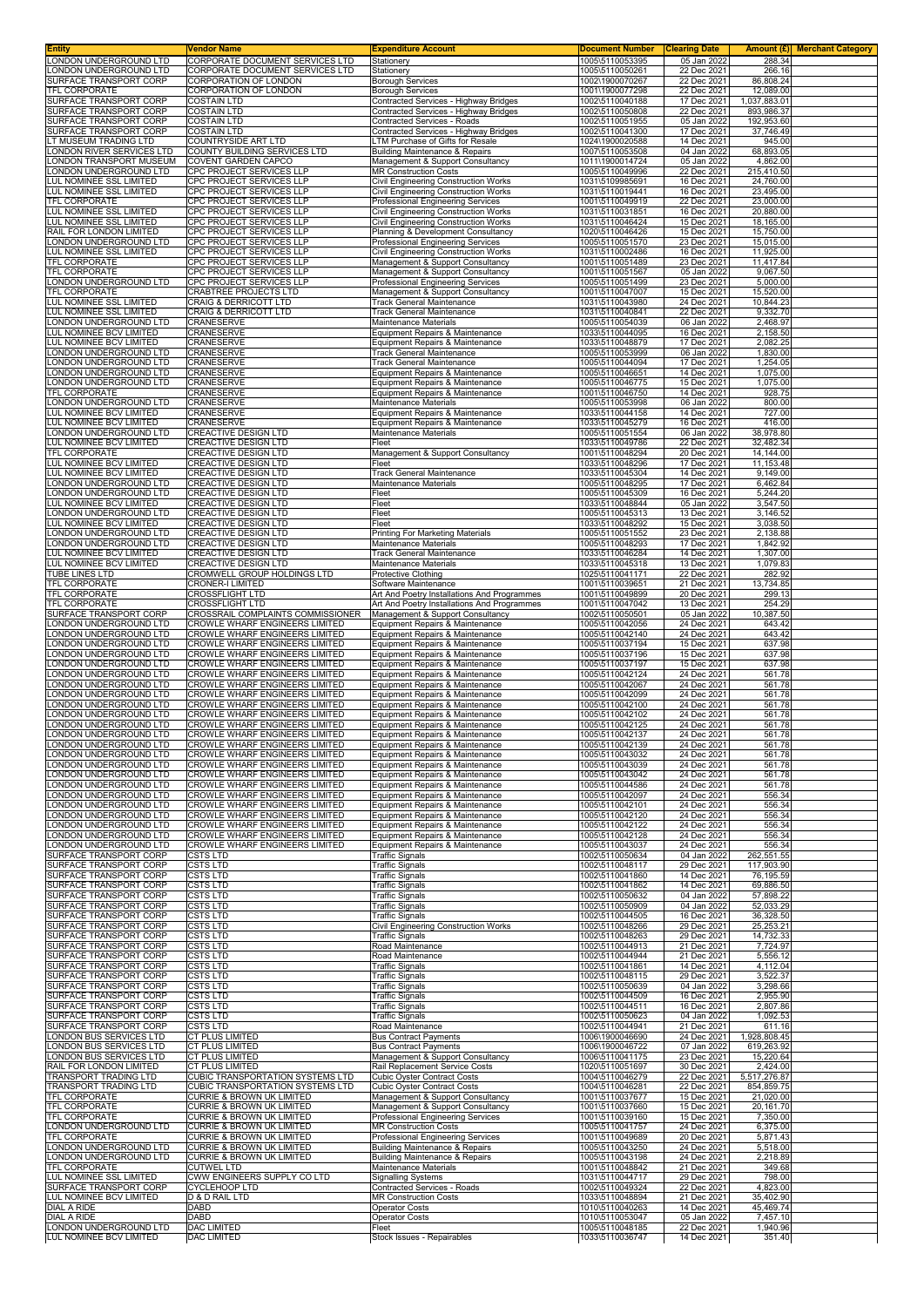| <b>Entity</b><br>TFL CORPORATE                          | Vendor Name<br>DAISY CORPORATE SERVICES TRADINGLTD Maintenance of Telecommunications Equipment                   | <b>Expenditure Account</b>                                                             | <u>Document Number</u><br>1001\5110038567 | <b>Clearing Date</b><br>15 Dec 2021 | 238,319.07               | <b>Amount (£)</b> Merchant Category |
|---------------------------------------------------------|------------------------------------------------------------------------------------------------------------------|----------------------------------------------------------------------------------------|-------------------------------------------|-------------------------------------|--------------------------|-------------------------------------|
| LONDON UNDERGROUND LTD                                  | DAISY CORPORATE SERVICES TRADINGLTD Telephony Fixed                                                              |                                                                                        | 1005\5110043347                           | 29 Dec 2021                         | 31,726.00                |                                     |
| TFL CORPORATE<br>TRANSPORT TRADING LTD                  | DAISY CORPORATE SERVICES TRADINGLTD Telephony Fixed                                                              |                                                                                        | 1001\5110047071                           | 05 Jan 2022                         | 14,200.38                |                                     |
| <b>TFL CORPORATE</b>                                    | DAISY CORPORATE SERVICES TRADINGLTD Telephony Fixed<br>DAISY CORPORATE SERVICES TRADINGLTD Telephony Fixed       |                                                                                        | 1004\5110043349<br>1001\5110041874        | 29 Dec 2021<br>23 Dec 2021          | 10,990.17<br>10.967.22   |                                     |
| TRANSPORT TRADING LTD                                   | DAISY CORPORATE SERVICES TRADINGLTD Telephony Fixed                                                              |                                                                                        | 1004\5110037235                           | 15 Dec 2021                         | 7,452.65                 |                                     |
| <b>TFL CORPORATE</b><br>TFL CORPORATE                   | DAISY CORPORATE SERVICES TRADINGLTD Telephony Fixed<br>DAISY CORPORATE SERVICES TRADINGLTD Telephony Fixed       |                                                                                        | 1001\5110039100<br>1001\5110045272        | 20 Dec 2021<br>04 Jan 2022          | 5,320.80<br>5,132.09     |                                     |
| LONDON UNDERGROUND LTD                                  | DAISY CORPORATE SERVICES TRADINGLTD Telephony Fixed                                                              |                                                                                        | 1005\5110037237                           | 15 Dec 2021                         | 4,359.32                 |                                     |
| LONDON UNDERGROUND LTD<br>LONDON UNDERGROUND LTD        | DAISY CORPORATE SERVICES TRADINGLTD Telephony Fixed<br>DAISY CORPORATE SERVICES TRADINGLTD Telephony Fixed       |                                                                                        | 1005\5110045032<br>1005\5110045006        | 31 Dec 2021<br>31 Dec 2021          | 3,436.32<br>3,307.00     |                                     |
| LONDON UNDERGROUND LTD                                  | DAISY CORPORATE SERVICES TRADINGLTD Telephony Fixed                                                              |                                                                                        | 1005\5110043116                           | 29 Dec 2021                         | 2,975.52                 |                                     |
| LONDON UNDERGROUND LTD<br>LUL NOMINEE SSL LIMITED       | DAISY CORPORATE SERVICES TRADINGLTD Telephony Fixed<br>DAISY CORPORATE SERVICES TRADINGLTD MR Construction Costs |                                                                                        | 1005\5110045076<br>1031\5110043371        | 31 Dec 2021<br>29 Dec 2021          | 2,373.06<br>1,768.72     |                                     |
| TFL CORPORATE                                           | DAISY CORPORATE SERVICES TRADINGLTD Telephony Fixed                                                              |                                                                                        | 1001\5110047070                           | 05 Jan 2022<br>29 Dec 2021          | 1,415.11                 |                                     |
| LONDON UNDERGROUND LTD<br>TFL CORPORATE                 | DAISY CORPORATE SERVICES TRADINGLTD Telephony Fixed<br>DAISY CORPORATE SERVICES TRADINGLTD Telephony Fixed       |                                                                                        | 1005\5110042768<br>1001\5110037355        | 15 Dec 2021                         | 1,300.00<br>1,288.58     |                                     |
| TFL CORPORATE<br>TRANSPORT TRADING LTD                  | DAISY CORPORATE SERVICES TRADINGLTD Telephony Fixed<br>DAISY CORPORATE SERVICES TRADINGLTD Telephony Fixed       |                                                                                        | 1001\5110036284<br>1004\5110043106        | 14 Dec 2021<br>29 Dec 2021          | 1,251.48<br>990.00       |                                     |
| LONDON UNDERGROUND LTD                                  | DAISY CORPORATE SERVICES TRADINGLTD Telephony Fixed                                                              |                                                                                        | 1005\5110045898                           | 05 Jan 2022                         | 976.28                   |                                     |
| TFL CORPORATE<br>TFL CORPORATE                          | DAISY CORPORATE SERVICES TRADINGLTD Telephony Fixed<br>DAISY CORPORATE SERVICES TRADINGLTD Telephony Fixed       |                                                                                        | 1001\5110045211<br>1001\5110038965        | 04 Jan 2022<br>20 Dec 2021          | 973.93<br>933.88         |                                     |
| LONDON UNDERGROUND LTD                                  | DAISY CORPORATE SERVICES TRADINGLTD Telephony Fixed                                                              |                                                                                        | 1005\5110043110                           | 29 Dec 2021                         | 918.84                   |                                     |
| TFL CORPORATE<br>TRANSPORT TRADING LTD                  | DAISY CORPORATE SERVICES TRADINGLTD Telephony Fixed<br>DAISY CORPORATE SERVICES TRADINGLTD Telephony Fixed       |                                                                                        | 1001\5110038169<br>1004\5110043108        | 15 Dec 2021<br>29 Dec 2021          | 789.16<br>647.00         |                                     |
| LONDON UNDERGROUND LTD                                  | DAISY CORPORATE SERVICES TRADINGLTD Telephony Fixed                                                              |                                                                                        | 1005\5110043103                           | 29 Dec 2021                         | 630.00                   |                                     |
| TRANSPORT TRADING LTD<br>TRANSPORT TRADING LTD          | DAISY CORPORATE SERVICES TRADINGLTD Telephony Fixed<br>DAISY CORPORATE SERVICES TRADINGLTD Telephony Fixed       |                                                                                        | 1004\5110045894<br>1004\5110043111        | 05 Jan 2022<br>29 Dec 2021          | 620.00<br>613.52         |                                     |
| LONDON UNDERGROUND LTD                                  | DAISY CORPORATE SERVICES TRADINGLTD MR Construction Costs                                                        |                                                                                        | 1005\5110003142                           | 21 Dec 2021                         | 608.13                   |                                     |
| TRANSPORT TRADING LTD<br>TFL CORPORATE                  | DAISY CORPORATE SERVICES TRADINGLTD Telephony Fixed<br>DAISY CORPORATE SERVICES TRADINGLTD Telephony Fixed       |                                                                                        | 1004\5110046895<br>1001\5110045895        | 05 Jan 2022<br>05 Jan 2022          | 450.00<br>388.56         |                                     |
| <b>TFL CORPORATE</b>                                    | DAISY CORPORATE SERVICES TRADINGLTD Telephony Fixed                                                              |                                                                                        | 1001\5110044998                           | 31 Dec 2021                         | 318.76                   |                                     |
| <b>TFL CORPORATE</b><br>LONDON UNDERGROUND LTD          | DAISY CORPORATE SERVICES TRADINGLTD Telephony Fixed<br>DAISY CORPORATE SERVICES TRADINGLTD Telephony Fixed       |                                                                                        | 1001\5110040698<br>1005\5110043113        | 22 Dec 2021<br>29 Dec 2021          | 306.76<br>306.76         |                                     |
| LUL NOMINEE SSL LIMITED                                 | DAISY CORPORATE SERVICES TRADINGLTD Telephony Fixed                                                              |                                                                                        | 1031\5110036119                           | 13 Dec 2021                         | 306.76                   |                                     |
| RAIL FOR LONDON LIMITED<br>LT MUSEUM TRADING LTD        | DARTFORD COMPOSITES LTD<br>DATA HOUSEWARES LIMITED                                                               | Fleet stock issues<br>LTM Purchase of Gifts for Resale                                 | 1020\5110034392<br>1024\1900020752        | 16 Dec 2021<br>31 Dec 2021          | 475.00<br>1,666.20       |                                     |
| LONDON UNDERGROUND LTD                                  | DATA TECH HOLDINGS LTD                                                                                           | <b>Signalling Systems</b>                                                              | 1005\5110043016                           | 29 Dec 2021                         | 48,821.00                |                                     |
| TFL CORPORATE<br>LUL NOMINEE SSL LIMITED                | DATAQUEST (HEATHROW) LTD<br>DAVID BROWN SANTASALO UK LIMITED                                                     | Software Maintenance<br><b>Signalling Systems</b>                                      | 1001\5110047609<br>1031\5110039195        | 17 Dec 2021<br>20 Dec 2021          | 17,333.33<br>13,550.00   |                                     |
| LUL NOMINEE SSL LIMITED<br>LONDON RIVER SERVICES LTD    | DAVID BROWN SANTASALO UK LIMITED<br>DAVID SCOTT MARINE LTD                                                       | <b>Signalling Systems</b>                                                              | 1031\5110045603<br>1007\5110053724        | 04 Jan 2022                         | 13,550.00                |                                     |
| LONDON RIVER SERVICES LTD                               | DAVID SCOTT MARINE LTD                                                                                           | <b>Operator Costs</b><br><b>Operator Costs</b>                                         | 1007\5110045741                           | 07 Jan 2022<br>14 Dec 2021          | 16,250.00<br>11,458.67   |                                     |
| LONDON UNDERGROUND LTD<br>TRANSPORT TRADING LTD         | DAVRO SITE SERVICES LTD<br><b>DAWLEYS</b>                                                                        | Track General Maintenance<br>Manage IT Services                                        | 1005\5110046998<br>1004\5110051541        | 15 Dec 2021<br>24 Dec 2021          | 35,425.58<br>1,280.00    |                                     |
| TFL CORPORATE                                           | DB CARGO (UK) LTD                                                                                                | Purchase of Land & Buildings                                                           | 1001\1900081134                           | 20 Dec 2021                         | 21,808.76                |                                     |
| TFL CORPORATE<br>TFL CORPORATE                          | DECISION INC UNITED KINGDOM LTD<br>DEEPSTORE LIMITED                                                             | Software Maintenance<br>Document Archive & Storage                                     | 1001\5110043422<br>1001\5110045785        | 22 Dec 2021<br>14 Dec 2021          | 1,116.00<br>4,167.65     |                                     |
| TFL CORPORATE                                           | DEEPSTORE LIMITED                                                                                                | Document Archive & Storage                                                             | 1001\5110045783                           | 14 Dec 2021                         | 434.91                   |                                     |
| PUBLIC CARRIAGE OFFICE<br>LUL NOMINEE SSL LIMITED       | DEEPSTORE LIMITED<br><b>DELATIM LIMITED</b>                                                                      | Management & Support Consultancy<br>Electrical & Electronic Engineering                | 1003\5110045621<br>1031\5110046280        | 15 Dec 2021<br>14 Dec 2021          | 378.70<br>300,101.70     |                                     |
| LUL NOMINEE BCV LIMITED                                 | <b>DELATIM LIMITED</b>                                                                                           | Maintenance Materials                                                                  | 1033\5110049622                           | 17 Dec 2021                         | 212,847.93               |                                     |
| LONDON UNDERGROUND LTD<br>RAIL FOR LONDON LIMITED       | <b>DELATIM LIMITED</b><br><b>DELATIM LIMITED</b>                                                                 | <b>MR Construction Costs</b><br>Management & Support Consultancy                       | 1005\5110054355<br>1020\5110047560        | 07 Jan 2022<br>15 Dec 2021          | 166,154.55<br>48,639.92  |                                     |
| <b>TRANSPORT TRADING LTD</b>                            | <b>DELATIM LIMITED</b>                                                                                           | Office Accommodation Moves                                                             | 1004\5110047523                           | 15 Dec 2021                         | 22,058.62                |                                     |
| TRANSPORT TRADING LTD<br>TUBE LINES LTD                 | <b>DELATIM LIMITED</b><br><b>DELATIM LIMITED</b>                                                                 | <b>Building Maintenance &amp; Repairs</b><br>Equipment Repairs & Maintenance           | 1004\5110034829<br>1040\5110037022        | 23 Dec 2021<br>14 Dec 2021          | 16,363.75<br>12,856.14   |                                     |
| TUBE LINES LTD<br>TUBE LINES LTD                        | <b>DELATIM LIMITED</b><br>DELCORE FIRE ENGINEERING LTD                                                           | <b>MR Construction Costs</b><br><b>Building Maintenance &amp; Repairs</b>              | 1040\5110047633<br>1040\5110041212        | 15 Dec 2021<br>22 Dec 2021          | 2,518.33<br>6,825.00     |                                     |
| TFL CORPORATE                                           | <b>DELOITTE</b>                                                                                                  | Management & Support Consultancy                                                       | 1001\5110047056                           | 29 Dec 2021                         | 119,225.00               |                                     |
| TFL CORPORATE<br>TFL CORPORATE                          | <b>DELOITTE</b><br><b>DELOITTE</b>                                                                               | Management & Support Consultancy<br>Management & Support Consultancy                   | 1001\5110047065<br>1001\5110047363        | 29 Dec 2021<br>29 Dec 2021          | 119,225.00<br>76,300.00  |                                     |
| TFL CORPORATE                                           | <b>DELOITTE</b>                                                                                                  | Management & Support Consultancy                                                       | 1001\5110047064                           | 29 Dec 2021                         | 69,750.00                |                                     |
| TFL CORPORATE<br>TFL CORPORATE                          | <b>DELOITTE</b><br><b>DELOITTE</b>                                                                               | Management & Support Consultancy<br>Management & Support Consultancy                   | 1001\5110047501<br>1001\5110047062        | 31 Dec 2021<br>29 Dec 2021          | 44,000.00<br>38,850.00   |                                     |
| LONDON UNDERGROUND LTD<br>LONDON UNDERGROUND LTD        | DELVA PATMAN REDLER LLP<br><b>DENCO LUBRICATION LTD</b>                                                          | Planning & Development Consultancy<br>Escalators                                       | 1005\5110049474<br>1005\5110045734        | 17 Dec 2021<br>14 Dec 2021          | 6,187.25<br>1,517.91     |                                     |
| LONDON TRANSPORT MUSEUM                                 | DENNER ELLIS BODDINGTON                                                                                          | Management & Support Consultancy                                                       | 1011\5110051160                           | 24 Dec 2021                         | 6,500.00                 |                                     |
| LONDON UNDERGROUND LTD<br>LONDON UNDERGROUND LTD        | DENTONS UKMEA LLP<br><b>DEPOT RAIL LTD</b>                                                                       | Legal Fees<br>Equipment Repairs & Maintenance                                          | 1005\5110053075<br>1005\5110053966        | 30 Dec 2021<br>05 Jan 2022          | 8,209.00<br>1,232.74     |                                     |
| RAIL FOR LONDON LIMITED                                 | <b>DEPOT RAIL LTD</b>                                                                                            | Protective Clothing                                                                    | 1020\5110045581                           | 13 Dec 2021                         | 272.28                   |                                     |
| <b>LONDON UNDERGROUND LTD</b><br>LONDON UNDERGROUND LTD | DEPT OF COMMUNITIES AND LOCAL GOVER Rates - Central Listed<br><b>DERLIN CONSTRUCTION LTD</b>                     | Track General Maintenance                                                              | 1005\1900217625<br>1005\5110046545        | 16 Dec 2021<br>15 Dec 2021          | 3,840,000.00<br>7,195.50 |                                     |
| LONDON UNDERGROUND LTD                                  | DERLIN CONSTRUCTION LTD                                                                                          | Track General Maintenance                                                              | 1005\5110046753                           | 15 Dec 2021                         | 1,290.00                 |                                     |
| LONDON UNDERGROUND LTD<br>LUL NOMINEE SSL LIMITED       | DEUTZ AG - UK BRANCH<br>DHL                                                                                      | Fleet<br>Maintenance Materials                                                         | 1005\5110045838<br>1031\1900017823        | 05 Jan 2022<br>22 Dec 2021          | 1,014.30<br>963.79       |                                     |
| LONDON UNDERGROUND LTD<br>TFL CORPORATE                 | <b>DIAMOND HIRE &amp; SALES</b><br>DIGITAL REALTY (UK) LTD                                                       | Plant & Equipment Purchases<br>Manage IT Services                                      | 1005\5110047982<br>1001\5110049921        | 17 Dec 2021<br>20 Dec 2021          | 5,549.76<br>488.00       |                                     |
| <b>LONDON UNDERGROUND LTD</b>                           | DIRECT TRACK SOLUTIONS LTD                                                                                       | <b>Signalling Systems</b>                                                              | 1005\5110046577                           | 15 Dec 2021                         | 15,976.00                |                                     |
| LONDON UNDERGROUND LTD<br>LONDON UNDERGROUND LTD        | DIRECT TRACK SOLUTIONS LTD<br><b>DIRECT TRACK SOLUTIONS LTD</b>                                                  | <b>Track General Maintenance</b><br>Track General Maintenance                          | 1005\5110048810<br>1005\5110048812        | 21 Dec 2021<br>21 Dec 2021          | 15,380.20<br>6,501.36    |                                     |
| LONDON UNDERGROUND LTD                                  | <b>DIRECT TRACK SOLUTIONS LTD</b>                                                                                | Fleet                                                                                  | 1005\5110044130                           | 15 Dec 2021                         | 6,250.00                 |                                     |
| LONDON UNDERGROUND LTD<br>LONDON UNDERGROUND LTD        | <b>DIRECT TRACK SOLUTIONS LTD</b><br>DIRECT TRACK SOLUTIONS LTD                                                  | <b>Signalling Systems</b><br><b>Signalling Systems</b>                                 | 1005\5110040702<br>1005\5110037015        | 07 Jan 2022<br>21 Dec 2021          | 4,249.92<br>2,712.40     |                                     |
| LONDON UNDERGROUND LTD<br>LONDON UNDERGROUND LTD        | DIRECT TRACK SOLUTIONS LTD<br>DIRECT TRACK SOLUTIONS LTD                                                         | <b>Signalling Systems</b>                                                              | 1005\5110052796<br>1005\5110045878        | 29 Dec 2021<br>15 Dec 2021          | 1,439.50<br>1,332.60     |                                     |
| LUL NOMINEE BCV LIMITED                                 | DIRECT TRACK SOLUTIONS LTD                                                                                       | <b>Signalling Systems</b><br>Track General Maintenance                                 | 1033\5110045666                           | 13 Dec 2021                         | 960.00                   |                                     |
| LONDON UNDERGROUND LTD<br>LONDON UNDERGROUND LTD        | DIRECT TRACK SOLUTIONS LTD<br>DIRECT TRACK SOLUTIONS LTD                                                         | Fleet<br><b>Signalling Systems</b>                                                     | 1005\5110045876<br>1005\5110045665        | 15 Dec 2021<br>13 Dec 2021          | 950.00<br>790.00         |                                     |
| LONDON UNDERGROUND LTD                                  | <b>DISAB UK LTD</b>                                                                                              | Fleet                                                                                  | 1005\5110045756                           | 15 Dec 2021                         | 4,037.50                 |                                     |
| LONDON UNDERGROUND LTD<br>LONDON UNDERGROUND LTD        | <b>DISAB UK LTD</b><br><b>DISAB UK LTD</b>                                                                       | Fleet<br>Fleet                                                                         | 1005\5110045752<br>1005\5110045754        | 15 Dec 2021<br>15 Dec 2021          | 1,333.08<br>653.20       |                                     |
| LONDON UNDERGROUND LTD<br>LONDON TRANSPORT MUSEUM       | <b>DISTEC LIMITED</b>                                                                                            | <b>Signalling Systems</b>                                                              | 1005\5110047484<br>1011\5110054106        | 05 Jan 2022<br>06 Jan 2022          | 1,633.00<br>3,390.00     |                                     |
| LONDON BUS SERVICES LTD                                 | <b>DJW</b><br>DOCKLANDS MINIBUS LITD                                                                             | Marketing Exhibitions & Events<br><b>Bus Contract Payments</b>                         | 1006\1900046688                           | 24 Dec 2021                         | 948,049.94               |                                     |
| LONDON BUS SERVICES LTD<br>LONDON RIVER SERVICES LTD    | DOCKLANDS MINIBUS LITD<br>DOLPHIN MARITIME SOFTWARE LTD                                                          | <b>Bus Contract Payments</b><br>Management & Support Consultancy                       | 1006\1900046720<br>1007\5110053728        | 07 Jan 2022<br>06 Jan 2022          | 302,717.66<br>1,105.00   |                                     |
| SURFACE TRANSPORT CORP                                  | DOMINIC HOWELLS                                                                                                  | Legal Fees                                                                             | 1002\5110048435                           | 17 Dec 2021                         | 1,908.00                 |                                     |
| LONDON UNDERGROUND LTD<br>LUL NOMINEE SSL LIMITED       | DONFABS & CONSILLIA LTD<br>DPSS CABLING SERVICES LIMITED                                                         | Track General Maintenance<br><b>MR Construction Costs</b>                              | 1005\5110044021<br>1031\5110048752        | 29 Dec 2021<br>20 Dec 2021          | 699.00<br>16,007.64      |                                     |
| TFL CORPORATE<br>TFL CORPORATE                          | DR C COLTOFEAN<br>DR MM ALHADDAD                                                                                 | Professional & Academic Fees - Employees<br>Professional & Academic Fees - Employees   | 1001\3000040590<br>1001\3000040697        | 17 Dec 2021<br>24 Dec 2021          | 408.00<br>514.97         |                                     |
| TFL CORPORATE                                           | DR RODNEY FOALE                                                                                                  | <b>Medical Reports</b>                                                                 | 1001\1900084013                           | 06 Jan 2022                         | 280.00                   |                                     |
| LONDON UNDERGROUND LTD<br>LUL NOMINEE SSL LIMITED       | DRAGADOS S.A.<br>DRB GROUP LIMITED                                                                               | Civil Engineering Construction Works<br>Fleet                                          | 1005\5110050609<br>1031\5110047901        | 05 Jan 2022<br>15 Dec 2021          | 4,322,914.92<br>2,970.00 |                                     |
| LONDON UNDERGROUND LTD                                  | <b>DRB GROUP LIMITED</b>                                                                                         | Fleet                                                                                  | 1005\5110042319                           | 14 Dec 2021                         | 660.00                   |                                     |
| LONDON UNDERGROUND LTD<br>LONDON UNDERGROUND LTD        | DUCTCLEAN (UK) LTD T/A DCUK FM<br>DUCTCLEAN (UK) LTD T/A DCUK FM                                                 | Track General Maintenance<br><b>Track General Maintenance</b>                          | 1005\5110047547<br>1005\5110047568        | 14 Dec 2021<br>14 Dec 2021          | 85,772.11<br>54,622.92   |                                     |
| LONDON UNDERGROUND LTD<br>LONDON UNDERGROUND LTD        | DUCTCLEAN (UK) LTD T/A DCUK FM<br>DUCTCLEAN (UK) LTD T/A DCUK FM                                                 | <b>Track General Maintenance</b><br>Track General Maintenance                          | 1005\5110051244<br>1005\5110052983        | 22 Dec 2021<br>05 Jan 2022          | 35,582.88<br>21,835.59   |                                     |
| LONDON UNDERGROUND LTD                                  | DUCTCLEAN (UK) LTD T/A DCUK FM                                                                                   | <b>Building Maintenance &amp; Repairs</b>                                              | 1005\5110046793                           | 15 Dec 2021                         | 18,117.69                |                                     |
| LONDON UNDERGROUND LTD<br>LONDON UNDERGROUND LTD        | DUCTCLEAN (UK) LTD T/A DCUK FM<br>DUCTCLEAN (UK) LTD T/A DCUK FM                                                 | <b>Building Maintenance &amp; Repairs</b><br><b>Building Maintenance &amp; Repairs</b> | 1005\5110044474<br>1005\5110047540        | 15 Dec 2021<br>15 Dec 2021          | 13,006.31<br>1,936.50    |                                     |
| LONDON UNDERGROUND LTD                                  | DUCTCLEAN (UK) LTD T/A DCUK FM                                                                                   | <b>Building Maintenance &amp; Repairs</b>                                              | 1005\5110047345                           | 13 Dec 2021                         | 1,660.50                 |                                     |
| LONDON UNDERGROUND LTD<br>LUL NOMINEE SSL LIMITED       | DUCTCLEAN (UK) LTD T/A DCUK FM<br>DURA COMPOSITES LTD                                                            | <b>Building Maintenance &amp; Repairs</b><br>Civil Engineering Construction Works      | 1005\5110051913<br>1031\5110048481        | 24 Dec 2021<br>16 Dec 2021          | 1,261.69<br>2,894.53     |                                     |
| LUL NOMINEE SSL LIMITED<br>SURFACE TRANSPORT CORP       | DURA COMPOSITES LTD<br><b>DVLA</b>                                                                               | <b>Civil Engineering Construction Works</b><br>Management & Support Consultancy        | 1031\5110048483<br>1002\5110050685        | 16 Dec 2021<br>22 Dec 2021          | 1,292.61<br>4,339.00     |                                     |
|                                                         |                                                                                                                  |                                                                                        |                                           |                                     |                          |                                     |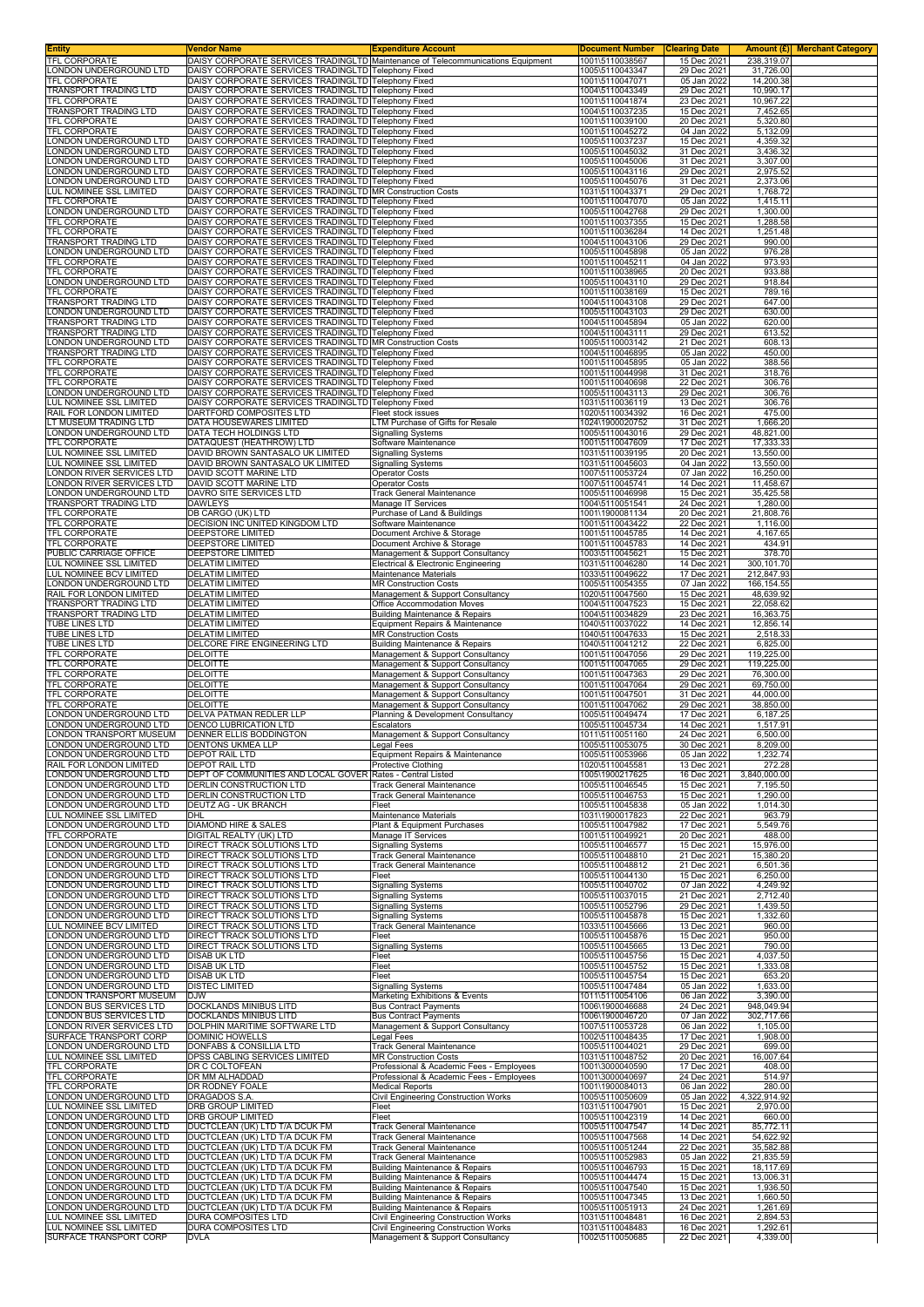| Entity<br>LONDON UNDERGROUND LTD                         | Vendor Name                                                                                                            | <b>Expenditure Account</b>                                                  | <b>Document Number</b><br>1005\5110050620 | <b>Clearing Date</b>       | <b>Merchant Category</b><br>Amount (£) |
|----------------------------------------------------------|------------------------------------------------------------------------------------------------------------------------|-----------------------------------------------------------------------------|-------------------------------------------|----------------------------|----------------------------------------|
| LUL NOMINEE BCV LIMITED                                  | DYER & BUTLER LTD<br>DYER & BUTLER LTD                                                                                 | <b>Professional Engineering Services</b><br><b>MR Construction Costs</b>    | 1033\5110040713                           | 06 Jan 2022<br>29 Dec 2021 | 766,765.32<br>47,278.63                |
| ONDON UNDERGROUND LTD                                    | DYER & BUTLER LTD                                                                                                      | Civil Engineering Construction Works                                        | 1005\5110052660                           | 06 Jan 2022                | 37,494.97                              |
| ONDON UNDERGROUND LTD<br><b>UL NOMINEE BCV LIMITED</b>   | <b>DYER &amp; BUTLER LTD</b><br>DYER & BUTLER LTD                                                                      | <b>Civil Engineering Construction Works</b><br><b>MR Construction Costs</b> | 1005\5110052665<br>1033\5110049375        | 06 Jan 2022<br>17 Dec 2021 | 34,983.90<br>21,401.27                 |
| ONDON UNDERGROUND LTD                                    | DYER & BUTLER LTD                                                                                                      | <b>MR Construction Costs</b>                                                | 1005\5110041366                           | 22 Dec 2021                | 16,882.48                              |
| UL NOMINEE SSL LIMITED                                   | DYER & BUTLER LTD                                                                                                      | <b>Civil Engineering Construction Works</b>                                 | 1031\5110045801                           | 29 Dec 2021                | 9,159.08                               |
| ONDON UNDERGROUND LTD<br>ONDON UNDERGROUND LTD           | DYER & BUTLER LTD<br>DYER & BUTLER LTD                                                                                 | <b>Civil Engineering Construction Works</b><br><b>MR Construction Costs</b> | 1005\5110052655<br>1005\5110050622        | 06 Jan 2022<br>05 Jan 2022 | 8,374.22<br>976.13                     |
| ONDON UNDERGROUND LTD                                    | DYNEX SEMICONDUCTOR LTD                                                                                                | Fleet                                                                       | 1005\5110038328                           | 15 Dec 2021                | 1,117.28                               |
| ONDON UNDERGROUND LTD<br>ONDON UNDERGROUND LTD           | DYNEX SEMICONDUCTOR LTD<br>DYNEX SEMICONDUCTOR LTD                                                                     | Fleet<br>Fleet                                                              | 1005\5110044533<br>1005\5110044546        | 29 Dec 2021<br>29 Dec 2021 | 1,117.28<br>1,117.28                   |
| ONDON UNDERGROUND LTD                                    | DYNEX SEMICONDUCTOR LTD                                                                                                | Fleet                                                                       | 1005\5110047354                           | 06 Jan 2022                | 1,117.28                               |
| ONDON UNDERGROUND LTD.<br>ONDON UNDERGROUND LTD          | DYNEX SEMICONDUCTOR LTD<br>DYNEX SEMICONDUCTOR LTD                                                                     | Fleet<br>Fleet                                                              | 1005\5110047475<br>1005\5110041190        | 06 Jan 2022<br>22 Dec 2021 | 1,028.80<br>691.44                     |
| ONDON UNDERGROUND LTD                                    | DYNEX SEMICONDUCTOR LTD                                                                                                | Fleet                                                                       | 1005\5110044535                           | 29 Dec 2021                | 691.44                                 |
| DIAL A RIDE                                              | EALING COMMUNITY TRANSPORT LTD                                                                                         | <b>Operator Costs</b>                                                       | 1010\5110039182                           | 21 Dec 2021                | 70,261.46                              |
| ONDON BUS SERVICES LTD<br>ONDON BUS SERVICES LTD         | EAST LONDON BUS & COACH COMPANY LTD Bus Contract Payments<br>EAST LONDON BUS & COACH COMPANY LTD Bus Contract Payments |                                                                             | 1006\1900046689<br>1006\1900046721        | 24 Dec 2021<br>07 Jan 2022 | 9,341,055.98<br>2,934,049.48           |
| ONDON BUS SERVICES LTD                                   | EAST LONDON BUS & COACH COMPANY LTD Bus Contract Payments                                                              |                                                                             | 1006\1900046706                           | 06 Jan 2022                | 98,888.50                              |
| ONDON BUS SERVICES LTD<br>LUL NOMINEE SSL LIMITED        | EAST LONDON BUS & COACH COMPANY LTD Bus Contract Payments<br><b>EASTERN COMPRESSORS LTD</b>                            | Equipment Repairs & Maintenance                                             | 1006\1900046675<br>1031\5110047405        | 24 Dec 2021<br>15 Dec 2021 | 33,760.27<br>39,434.01                 |
| LUL NOMINEE SSL LIMITED                                  | EASTERN COMPRESSORS LTD                                                                                                | Equipment Repairs & Maintenance                                             | 1031\5110048621                           | 21 Dec 2021                | 14,764.00                              |
| UL NOMINEE BCV LIMITED<br>ONDON UNDERGROUND LTD          | EATON ELECTRICAL PRODUCTS SLOUGH<br>EBAC INDUSTRIAL PRODUCTS LIMITED                                                   | Stock Issues - Repairables<br>Fleet                                         | 1033\5110048835<br>1005\5110048530        | 21 Dec 2021<br>21 Dec 2021 | 2,820.00<br>401.00                     |
| ONDON UNDERGROUND LTD                                    | EBAC INDUSTRIAL PRODUCTS LIMITED                                                                                       | Fleet                                                                       | 1005\5110048538                           | 21 Dec 2021                | 351.00                                 |
| ONDON UNDERGROUND LTD.                                   | EBAC INDUSTRIAL PRODUCTS LIMITED                                                                                       | Fleet                                                                       | 1005\5110048600                           | 21 Dec 2021                | 311.00                                 |
| ONDON UNDERGROUND LTD<br>ONDON UNDERGROUND LTD           | EBAC INDUSTRIAL PRODUCTS LIMITED<br>EBAC INDUSTRIAL PRODUCTS LIMITED                                                   | Fleet<br>Fleet                                                              | 1005\5110048518<br>1005\5110048534        | 21 Dec 2021<br>21 Dec 2021 | 301.00<br>271.00                       |
| UL NOMINEE BCV LIMITED                                   | <b>EBM-PAPST UK LTD</b>                                                                                                | Fleet                                                                       | 1033\5110039105                           | 21 Dec 2021                | 31,132.80                              |
| LUL NOMINEE BCV LIMITED<br>LUL NOMINEE BCV LIMITED       | <b>EBM-PAPST UK LTD</b><br><b>EBM-PAPST UK LTD</b>                                                                     | Fleet<br>Fleet                                                              | 1033\5110036159<br>1033\5110037296        | 13 Dec 2021<br>15 Dec 2021 | 31,132.80<br>31,132.80                 |
| LUL NOMINEE BCV LIMITED                                  | <b>EBM-PAPST UK LTD</b>                                                                                                | Fleet                                                                       | 1033\5110042964                           | 29 Dec 2021                | 31,132.80                              |
| LUL NOMINEE BCV LIMITED<br>TRANSPORT TRADING LTD         | <b>EBM-PAPST UK LTD</b><br><b>ECKOH UK LIMITED</b>                                                                     | Fleet<br><b>Telephony Fixed</b>                                             | 1033\5110044611<br>1004\5110051267        | 13 Dec 2021<br>22 Dec 2021 | (324.30)<br>46,017.52                  |
| ONDON UNDERGROUND LTD                                    | ECON CONSTRUCTION LTD                                                                                                  | <b>Building Maintenance &amp; Repairs</b>                                   | 1005\5110039589                           | 22 Dec 2021                | 21,553.57                              |
| ONDON UNDERGROUND LTD                                    | ECON CONSTRUCTION LTD                                                                                                  | <b>Building Maintenance &amp; Repairs</b>                                   | 1005\5110039586                           | 22 Dec 2021                | 19,715.55                              |
| <b>FRANSPORT TRADING LTD</b><br>VICTORIA COACH STATN LTD | <b>ECOTRICITY</b><br><b>E-COURIER UK LTD</b>                                                                           | Electricity<br>Couriers                                                     | 1004\1901680804<br>1008\1900004595        | 23 Dec 2021<br>24 Dec 2021 | 1,427.10<br>515.82                     |
| ONDON UNDERGROUND LTD                                    | <b>EDENBECK</b>                                                                                                        | Building Maintenance & Repairs                                              | 1005\5110046860                           | 13 Dec 2021                | 9,141.28                               |
| ONDON UNDERGROUND LTD<br>ONDON UNDERGROUND LTD           | <b>EDENBECK</b><br><b>EDENBECK</b>                                                                                     | Building Maintenance & Repairs<br>Building Maintenance & Repairs            | 1005\5110053524<br>1005\5110053526        | 04 Jan 2022<br>04 Jan 2022 | 2,285.00<br>1,880.98                   |
| UL NOMINEE SSL LIMITED                                   | <b>EDENBECK</b>                                                                                                        | <b>Building Maintenance &amp; Repairs</b>                                   | 1031\5110046879                           | 13 Dec 2021                | 1,583.40                               |
| ONDON UNDERGROUND LTD                                    | <b>EDENBECK</b>                                                                                                        | <b>Building Maintenance &amp; Repairs</b>                                   | 1005\5110053518                           | 04 Jan 2022                | 1,500.44                               |
| ONDON UNDERGROUND LTD<br>ONDON UNDERGROUND LTD           | <b>EDENBECK</b><br><b>EDENBECK</b>                                                                                     | <b>Building Maintenance &amp; Repairs</b><br>Building Maintenance & Repairs | 1005\5110053510<br>1005\5110046810        | 04 Jan 2022<br>13 Dec 2021 | 1,366.07<br>851.00                     |
| <b>UL NOMINEE SSL LIMITED</b>                            | <b>EDENBECK</b>                                                                                                        | <b>Building Maintenance &amp; Repairs</b>                                   | 1031\5110053522                           | 04 Jan 2022                | 832.50                                 |
| ONDON UNDERGROUND LTD<br>TFL CORPORATE                   | <b>EDENBECK</b><br>EDENRED (UK GROUP) LIMITED                                                                          | <b>Building Maintenance &amp; Repairs</b><br><b>Staff Welfare Benefits</b>  | 1005\5110046988<br>1001\5110048836        | 13 Dec 2021<br>17 Dec 2021 | 730.10<br>78,993.97                    |
| TFL CORPORATE                                            | EDENRED (UK GROUP) LIMITED                                                                                             | <b>Staff Awards &amp; Commendations</b>                                     | 1001\5110046807                           | 15 Dec 2021                | 32,096.15                              |
| TFL CORPORATE                                            | EDENRED (UK GROUP) LIMITED                                                                                             | Staff Awards & Commendations                                                | 1001\5110047912                           | 15 Dec 2021                | 650.00                                 |
| ONDON UNDERGROUND LTD<br>ONDON UNDERGROUND LTD           | EDENRED (UK GROUP) LIMITED<br>EDENRED (UK GROUP) LIMITED                                                               | <b>Staff Awards &amp; Commendations</b><br>Staff Awards & Commendations     | 1005\5110046785<br>1005\5110046787        | 13 Dec 2021<br>13 Dec 2021 | 475.00<br>475.00                       |
| ONDON UNDERGROUND LTD                                    | EDENRED (UK GROUP) LIMITED                                                                                             | Staff Awards & Commendations                                                | 1005\5110048162                           | 15 Dec 2021                | 475.00                                 |
| ONDON UNDERGROUND LTD<br><b>TFL CORPORATE</b>            | EDENRED (UK GROUP) LIMITED<br>EDENRED (UK GROUP) LIMITED                                                               | Staff Awards & Commendations<br><b>Staff Welfare Benefits</b>               | 1005\5110048137<br>1001\5110039338        | 15 Dec 2021<br>17 Dec 2021 | 425.00<br>(313.00)                     |
| TFL CORPORATE                                            | EDENRED (UK GROUP) LIMITED                                                                                             | <b>Staff Welfare Benefits</b>                                               | 1001\5110006183                           | 17 Dec 2021                | (424.60)                               |
| DOCKLANDS LIGHT RAILWAY                                  | <b>EDF ENERGY</b>                                                                                                      | Electricity                                                                 | 1012\5110045240                           | 22 Dec 2021                | 747,800.80                             |
| LONDON UNDERGROUND LTD<br>ONDON UNDERGROUND LTD          | <b>EDF ENERGY</b><br><b>EDF ENERGY</b>                                                                                 | Electricity<br>Electricity                                                  | 1005\1900222297<br>1005\1900222296        | 22 Dec 2021<br>22 Dec 2021 | 325, 138.47<br>315,325.29              |
| ONDON UNDERGROUND LTD                                    | <b>EDF ENERGY</b>                                                                                                      | Electricity                                                                 | 1005\1900222293                           | 30 Dec 2021                | 203,095.94                             |
| ONDON UNDERGROUND LTD<br>RAIL FOR LONDON LIMITED         | <b>EDF ENERGY</b><br><b>EDF ENERGY</b>                                                                                 | Electricity<br><b>Traction Current</b>                                      | 1005\1900222295<br>1020\5110045707        | 22 Dec 2021<br>22 Dec 2021 | 201,730.92<br>185,466.83               |
| TRANSPORT TRADING LTD                                    | <b>EDF ENERGY</b>                                                                                                      | Electricity                                                                 | 1004\1901680621                           | 22 Dec 2021                | 172,123.59                             |
| ONDON BUS SERVICES LTD                                   | <b>EDF ENERGY</b>                                                                                                      | Electricity                                                                 | 1006\5110047355                           | 29 Dec 2021                | 140,909.79                             |
| SURFACE TRANSPORT CORP<br>ONDON UNDERGROUND LTD          | <b>EDF ENERGY</b><br><b>EDF ENERGY</b>                                                                                 | Electricity<br>Electricity                                                  | 1002\5110045711<br>1005\1900222294        | 22 Dec 2021<br>30 Dec 2021 | 81,387.66<br>61,186.19                 |
| ONDON BUS SERVICES LTD                                   | <b>EDF ENERGY</b>                                                                                                      | Electricity                                                                 | 1006\5110049675                           | 31 Dec 2021                | 54,955.24                              |
| SURFACE TRANSPORT CORP<br>TRANSPORT TRADING LTD          | <b>EDF ENERGY</b><br><b>EDF ENERGY</b>                                                                                 | Electricit\<br>Electricity                                                  | 1002\5110048846<br>1004\1901680933        | 30 Dec 2021<br>22 Dec 2021 | 30,747.92<br>16,224.06                 |
| RAIL FOR LONDON LIMITED                                  | <b>EDF ENERGY</b>                                                                                                      | Electricity                                                                 | 1020\5110048853                           | 30 Dec 2021                | 15,165.80                              |
| DOCKLANDS LIGHT RAILWAY                                  | <b>EDF ENERGY</b>                                                                                                      | Electricity                                                                 | 1012\1900005258                           | 23 Dec 2021                | 13,630.66                              |
| VICTORIA COACH STATN LTD<br>SURFACE TRANSPORT CORP       | <b>EDF ENERGY</b><br><b>EDF ENERGY</b>                                                                                 | Electricity<br>Electricity                                                  | 1008\5110052035<br>1002\5110048850        | 30 Dec 2021<br>30 Dec 2021 | 7,060.34<br>5,819.16                   |
| DOCKLANDS LIGHT RAILWAY                                  | <b>EDF ENERGY</b>                                                                                                      | Electricity                                                                 | 1012\5110049687                           | 31 Dec 2021                | 4,537.41                               |
| TRANSPORT TRADING LTD<br>TUBE LINES LTD                  | <b>EDF ENERGY</b><br><b>EDF ENERGY</b>                                                                                 | Electricity<br>Electricity                                                  | 1004\1700007827<br>1040\1900000602        | 16 Dec 2021<br>29 Dec 2021 | 3,713.05<br>2,859.06                   |
| LONDON RIVER SERVICES LTD                                | <b>EDF ENERGY</b>                                                                                                      | Electricity                                                                 | 1007\1900002981                           | 21 Dec 2021                | 2,784.65                               |
| RAIL FOR LONDON LIMITED                                  | <b>EDF ENERGY</b>                                                                                                      | Electricity                                                                 | 1020\5110044536                           | 20 Dec 2021                | 2,607.53                               |
| DOCKLANDS LIGHT RAILWAY<br>TRANSPORT TRADING LTD         | <b>EDF ENERGY</b><br><b>EDF ENERGY</b>                                                                                 | Electricity<br>Electricity                                                  | 1012\5110044524<br>1004\1901680625        | 20 Dec 2021<br>21 Dec 2021 | 2,272.08<br>2,065.56                   |
| RAIL FOR LONDON LIMITED                                  | <b>EDF ENERGY</b>                                                                                                      | Electricity                                                                 | 1020\5110044541                           | 20 Dec 2021                | 1,698.40                               |
| RAIL FOR LONDON LIMITED<br>LONDON RIVER SERVICES LTD     | <b>EDF ENERGY</b><br><b>EDF ENERGY</b>                                                                                 | Electricity<br>Electricity                                                  | 1020\5110044567<br>1007\1900002980        | 15 Dec 2021<br>21 Dec 2021 | 1,608.82<br>1,465.35                   |
| TUBE LINES LTD                                           | <b>EDF ENERGY</b>                                                                                                      | Electricity                                                                 | 1040\1900000609                           | 16 Dec 2021                | 1,366.74                               |
| LONDON RIVER SERVICES LTD<br>DIAL A RIDE                 | <b>EDF ENERGY</b><br><b>EDF ENERGY</b>                                                                                 | Electricity<br>Electricity                                                  | 1007\1900002976<br>1010\1900012357        | 21 Dec 2021<br>21 Dec 2021 | 1,326.57<br>1,022.65                   |
| DOCKLANDS LIGHT RAILWAY                                  | <b>EDF ENERGY</b>                                                                                                      | Electricity                                                                 | 1012\5110045881                           | 22 Dec 2021                | 966.51                                 |
| DOCKLANDS LIGHT RAILWAY<br>RAIL FOR LONDON LIMITED       | <b>EDF ENERGY</b><br><b>EDF ENERGY</b>                                                                                 | Electricity                                                                 | 1012\5110044920<br>1020\5110044547        | 21 Dec 2021<br>20 Dec 2021 | 844.52<br>836.27                       |
| RAIL FOR LONDON LIMITED                                  | <b>EDF ENERGY</b>                                                                                                      | Electricity<br>Electricity                                                  | 1020\5110046370                           | 15 Dec 2021                | 690.19                                 |
| TRANSPORT TRADING LTD                                    | <b>EDF ENERGY</b>                                                                                                      | Electricity                                                                 | 1004\1901680809                           | 31 Dec 2021                | 625.60                                 |
| DIAL A RIDE<br>TRANSPORT TRADING LTD                     | <b>EDF ENERGY</b><br><b>EDF ENERGY</b>                                                                                 | Electricity<br>Electricity                                                  | 1010\1900012353<br>1004\1901680921        | 21 Dec 2021<br>22 Dec 2021 | 559.87<br>542.03                       |
| TRANSPORT TRADING LTD                                    | <b>EDF ENERGY</b>                                                                                                      | Electricity                                                                 | 1004\1901680922                           | 22 Dec 2021                | 542.03                                 |
| LONDON BUS SERVICES LTD<br>DIAL A RIDE                   | <b>EDF ENERGY</b><br><b>EDF ENERGY</b>                                                                                 | <b>Building Maintenance &amp; Repairs</b><br>Electricity                    | 1006\5110033583<br>1010\1900012356        | 16 Dec 2021<br>21 Dec 2021 | 518.02<br>503.33                       |
| TUBE LINES LTD                                           | <b>EDF ENERGY</b>                                                                                                      | Electricity                                                                 | 1040\1900000608                           | 16 Dec 2021                | 499.04                                 |
| DIAL A RIDE<br>ONDON BUS SERVICES LTD                    | <b>EDF ENERGY</b><br><b>EDF ENERGY</b>                                                                                 | Electricity<br>Building Maintenance & Repairs                               | 1010\1900012352<br>1006\5110018506        | 15 Dec 2021<br>17 Dec 2021 | 496.59<br>464.70                       |
| TUBE LINES LTD                                           | <b>EDF ENERGY</b>                                                                                                      | Electricity                                                                 | 1040\1900000601                           | 24 Dec 2021                | 404.54                                 |
| TRANSPORT TRADING LTD                                    | <b>EDF ENERGY</b>                                                                                                      | Electricity                                                                 | 1004\1901680084                           | 13 Dec 2021                | 360.36                                 |
| TRANSPORT TRADING LTD<br><b>TRANSPORT TRADING LTD</b>    | <b>EDF ENERGY</b><br><b>EDF ENERGY</b>                                                                                 | Electricity<br>Electricity                                                  | 1004\5110045905<br>1004\1901680634        | 21 Dec 2021<br>13 Dec 2021 | 354.94<br>325.03                       |
| TRANSPORT TRADING LTD                                    | <b>EDF ENERGY</b>                                                                                                      | Electricity                                                                 | 1004\1901680628                           | 13 Dec 2021                | 316.00                                 |
| TRANSPORT TRADING LTD<br>TRANSPORT TRADING LTD           | <b>EDF ENERGY</b><br><b>EDF ENERGY</b>                                                                                 | Electricity                                                                 | 1004\1901679322<br>1004\1901680627        | 13 Dec 2021<br>13 Dec 2021 | 311.47<br>307.58                       |
| TRANSPORT TRADING LTD                                    | <b>EDF ENERGY</b>                                                                                                      | Electricity<br>Electricity                                                  | 1004\1901673292                           | 13 Dec 2021                | 296.14                                 |
| TRANSPORT TRADING LTD                                    | <b>EDF ENERGY</b>                                                                                                      | Electricity                                                                 | 1004\1901680630                           | 13 Dec 2021                | 291.60                                 |
| TRANSPORT TRADING LTD<br><b>TRANSPORT TRADING LTD</b>    | <b>EDF ENERGY</b><br><b>EDF ENERGY</b>                                                                                 | Electricity<br>Electricity                                                  | 1004\1901680633<br>1004\1901680629        | 13 Dec 2021<br>13 Dec 2021 | 289.89<br>280.79                       |
| TRANSPORT TRADING LTD                                    | <b>EDF ENERGY</b>                                                                                                      | Electricity                                                                 | 1004\1901680919                           | 22 Dec 2021                | 269.57                                 |
| TRANSPORT TRADING LTD<br>TRANSPORT TRADING LTD           | <b>EDF ENERGY</b><br><b>EDF ENERGY</b>                                                                                 | Electricity<br>Electricity                                                  | 1004\5110050542<br>1004\1901680918        | 05 Jan 2022<br>22 Dec 2021 | 264.27<br>263.59                       |
| TRANSPORT TRADING LTD                                    | <b>EDF ENERGY</b>                                                                                                      | Electricity                                                                 | 1004\1901673342                           | 13 Dec 2021                | 256.18                                 |
| TUBE LINES LTD                                           | <b>EDF ENERGY</b>                                                                                                      | Electricity                                                                 | 1040\1900000644                           | 22 Dec 2021                | 254.87                                 |
| TRANSPORT TRADING LTD<br>LONDON BUS SERVICES LTD         | <b>EDF ENERGY</b><br><b>EDF ENERGY</b>                                                                                 | Electricity<br><b>Building Maintenance &amp; Repairs</b>                    | 1004\1901680626<br>1006\5110042320        | 13 Dec 2021<br>16 Dec 2021 | 252.78<br>252.35                       |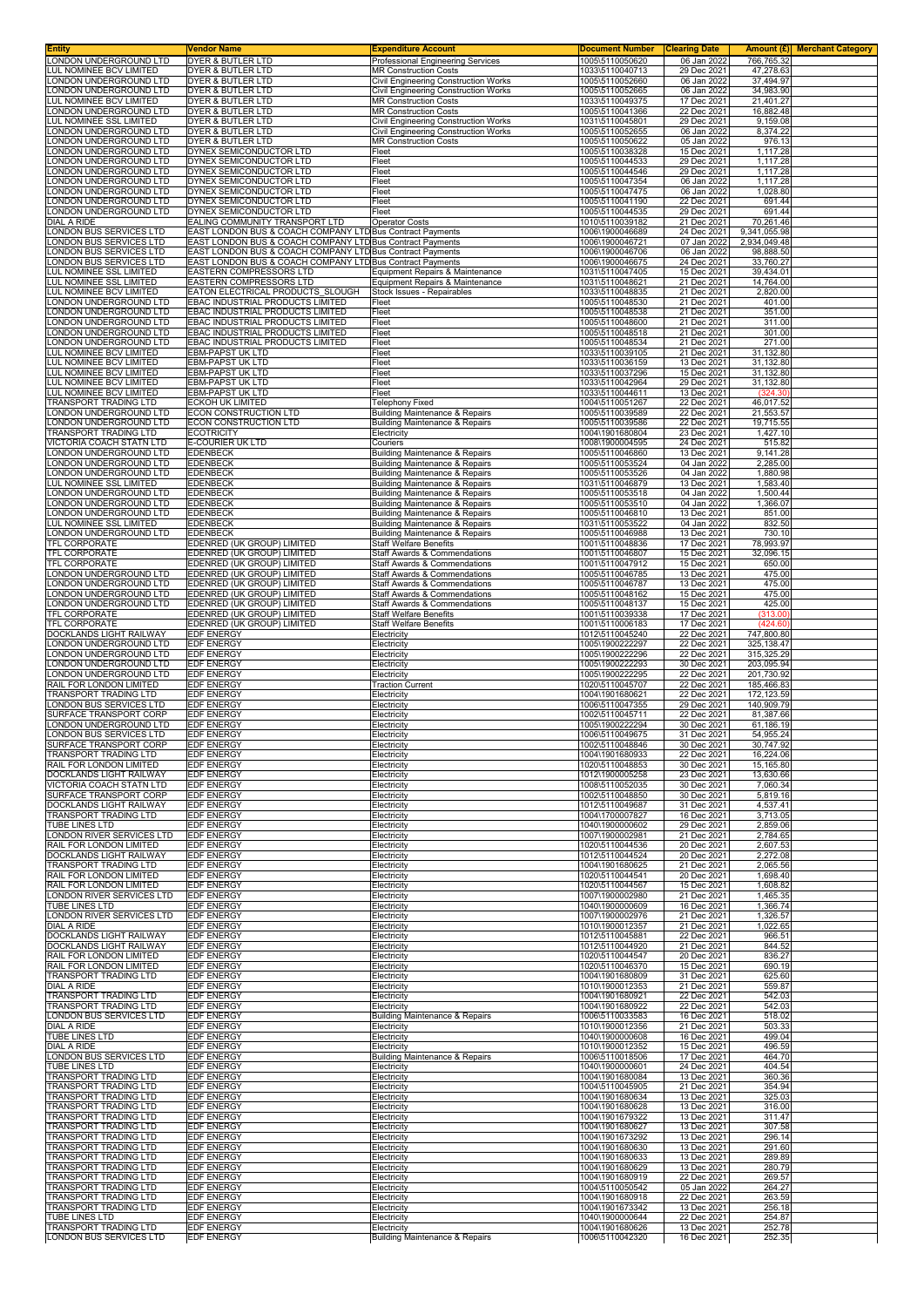| Entity<br>TRANSPORT TRADING LTD                                 | Vendor Name<br><b>EDF ENERGY</b>                                                                                                         | <b>Expenditure Account</b><br>Electricity                                 | <b>Document Number</b><br>1004\1700007822 | <b>Clearing Date</b><br>13 Dec 2021 | Amount (£) <br>(291.60)  | <b>Merchant Category</b> |
|-----------------------------------------------------------------|------------------------------------------------------------------------------------------------------------------------------------------|---------------------------------------------------------------------------|-------------------------------------------|-------------------------------------|--------------------------|--------------------------|
| DIAL A RIDE                                                     | EDF ENERGY                                                                                                                               | Electricity                                                               | 1010\1700000996                           | 15 Dec 2021                         | (496.11)                 |                          |
| RAIL FOR LONDON LIMITED                                         | <b>EDF ENERGY</b>                                                                                                                        | Electricity                                                               | 1020\5110044568<br>1004\1700007825        | 15 Dec 2021                         | (1,620.65)               |                          |
| TRANSPORT TRADING LTD<br><b>UL NOMINEE SSL LIMITED</b>          | EDF ENERGY<br>EDMUNDSON ELECTRICAL LTD                                                                                                   | Electricity<br><b>MR Construction Costs</b>                               | 1031\5110046925                           | 16 Dec 2021<br>29 Dec 2021          | (3,713.05)<br>722.25     |                          |
| <b>TUBE LINES LTD</b>                                           | EE LIMITED                                                                                                                               | Manage IT Services                                                        | 1025\5110044148                           | 29 Dec 2021                         | 7,417.24                 |                          |
| RAIL FOR LONDON LIMITED<br>ONDON UNDERGROUND LTD                | EE LIMITED<br>ELECTROHM RESISTORS LTD                                                                                                    | Computer Hardware<br>Fleet                                                | 1020\5110044151<br>1005\5110046332        | 29 Dec 2021<br>05 Jan 2022          | 5,440.69<br>735.00       |                          |
| ONDON UNDERGROUND LTD                                           | ELECTROHM RESISTORS LTD                                                                                                                  | Fleet                                                                     | 1005\5110046324                           | 05 Jan 2022                         | 305.00                   |                          |
| ONDON UNDERGROUND LTD<br>ONDON UNDERGROUND LTD                  | ELECTROHM RESISTORS LTD<br>ELECTROHM RESISTORS LTD                                                                                       | Fleet<br>Fleet                                                            | 1005\5110046325<br>1005\5110046328        | 05 Jan 2022<br>05 Jan 2022          | 305.00<br>305.00         |                          |
| ONDON UNDERGROUND LTD                                           | ELECTROHM RESISTORS LTD                                                                                                                  | Fleet                                                                     | 1005\5110046338                           | 05 Jan 2022                         | 305.00                   |                          |
| ONDON UNDERGROUND LTD<br>ONDON UNDERGROUND LTD.                 | ELECTROHM RESISTORS LTD<br>ELECTROHM RESISTORS LTD                                                                                       | Fleet<br>Fleet                                                            | 1005\5110046342<br>1005\5110046344        | 05 Jan 2022<br>05 Jan 2022          | 305.00<br>305.00         |                          |
| ONDON UNDERGROUND LTD                                           | ELECTROMECH DESIGN & ASSEMBLY                                                                                                            | Fleet                                                                     | 1005\5110048756                           | 05 Jan 2022                         | 900.00                   |                          |
| ONDON UNDERGROUND LTD<br><b>LUL NOMINEE BCV LIMITED</b>         | ELECTROMECH DESIGN & ASSEMBLY<br>ELECTROMECH DESIGN & ASSEMBLY                                                                           | Fleet<br>Fleet                                                            | 1005\5110045717<br>1033\5110048466        | 31 Dec 2021<br>16 Dec 2021          | 425.00<br>425.00         |                          |
| <b>LUL NOMINEE BCV LIMITED</b>                                  | ELECTROMECH DESIGN & ASSEMBLY                                                                                                            | Fleet                                                                     | 1033\5110048469                           | 16 Dec 2021                         | 425.00                   |                          |
| <b>UL NOMINEE BCV LIMITED</b><br><b>LUL NOMINEE BCV LIMITED</b> | ELECTROMECH DESIGN & ASSEMBLY<br>ELECTROMECH DESIGN & ASSEMBLY                                                                           | Fleet<br>Fleet                                                            | 1033\5110048476<br>1033\5110048512        | 16 Dec 2021<br>16 Dec 2021          | 425.00<br>425.00         |                          |
| DIAL A RIDE                                                     | ELIS UK LIMITED                                                                                                                          | Uniforms                                                                  | 1010\5110042686                           | 29 Dec 2021                         | 998.12                   |                          |
| SURFACE TRANSPORT CORP<br>ONDON UNDERGROUND LTD                 | ELITE SAFETY, TRAINING & RESCUE LTD<br>ELLIOTT WOOD PARTNERSHIP LTD                                                                      | Contracted Services - Roads<br>Planning & Development Consultancy         | 1002\1900070581<br>1005\5110043193        | 15 Dec 2021<br>23 Dec 2021          | 700.00<br>620.00         |                          |
| ONDON TRANSPORT MUSEUM                                          | <b>EMARSYS UK LIMITED</b>                                                                                                                | <b>Marketing Services</b>                                                 | 1011\5110051925                           | 05 Jan 2022                         | 12,079.00                |                          |
| <b>UL NOMINEE SSL LIMITED</b><br><b>UL NOMINEE SSL LIMITED</b>  | <b>EMERSON NETWORK POWER LTD</b><br>EMERSON NETWORK POWER LTD                                                                            | Equipment Repairs & Maintenance<br>Equipment Repairs & Maintenance        | 1031\5110043274<br>1031\5110045144        | 29 Dec 2021<br>31 Dec 2021          | 41,193.12<br>13,109.00   |                          |
| LUL NOMINEE SSL LIMITED                                         | EMERSON NETWORK POWER LTD                                                                                                                | Equipment Repairs & Maintenance                                           | 1031\5110045147                           | 31 Dec 2021                         | 13,109.00                |                          |
| LUL NOMINEE SSL LIMITED<br>UL NOMINEE SSL LIMITED               | EMERSON NETWORK POWER LTD<br>EMERSON NETWORK POWER LTD                                                                                   | Equipment Repairs & Maintenance<br>Equipment Repairs & Maintenance        | 1031\5110040879<br>1031\5110045146        | 22 Dec 2021<br>31 Dec 2021          | 11,876.69<br>5,488.12    |                          |
| <b>UL NOMINEE SSL LIMITED</b>                                   | EMERSON NETWORK POWER LTD                                                                                                                | Maintenance of Plant & Equipment                                          | 1031\5110043341                           | 29 Dec 2021                         | 3,938.64                 |                          |
| ONDON UNDERGROUND LTD<br>PUBLIC CARRIAGE OFFICE                 | EMERSON NETWORK POWER LTD<br><b>EMILY MACKENZIE</b>                                                                                      | Fleet<br>Legal Fees                                                       | 1005\5110041205<br>1003\5110052861        | 22 Dec 2021<br>30 Dec 2021          | 814.08<br>4,065.00       |                          |
| ONDON UNDERGROUND LTD                                           | EMO OIL                                                                                                                                  | Heating & Lighting                                                        | 1005\5110048124<br>1010\5110048129        | 05 Jan 2022<br>05 Jan 2022          | 2,448.84                 |                          |
| DIAL A RIDE<br>TRANSPORT TRADING LTD                            | EMO OIL<br>ENCOM ENERGY COMPLIANCE CONSULT LTI Building Maintenance & Repairs                                                            | Vehicle Repairs & Maintenance                                             | 1004\5110046246                           | 13 Dec 2021                         | 350.00<br>265.00         |                          |
| <b>FRANSPORT TRADING LTD</b>                                    | ENCOM ENERGY COMPLIANCE CONSULT LTI Building Maintenance & Repairs                                                                       |                                                                           | 1004\5110046333                           | 05 Jan 2022<br>05 Jan 2022          | 265.00                   |                          |
| <b>FRANSPORT TRADING LTD</b><br>TRANSPORT TRADING LTD           | ENCOM ENERGY COMPLIANCE CONSULT LTI Building Maintenance & Repairs<br>ENCOM ENERGY COMPLIANCE CONSULT LTI Building Maintenance & Repairs |                                                                           | 1004\5110046341<br>1004\5110046346        | 05 Jan 2022                         | 265.00<br>265.00         |                          |
| ONDON UNDERGROUND LTD<br>RAIL FOR LONDON LIMITED                | <b>ENDEAVOUR DRILLING LTD</b><br>ENERGY AND SYSTEM TECHNICAL LTD                                                                         | Civil Engineering Construction Works<br>Professional Engineering Services | 1005\5110049330<br>1020\5110044026        | 22 Dec 2021<br>16 Dec 2021          | 33,865.60<br>122,591.50  |                          |
| RAIL FOR LONDON LIMITED                                         | ENERGY AND SYSTEM TECHNICAL LTD                                                                                                          | Management & Support Consultancy                                          | 1020\5110049241                           | 21 Dec 2021                         | 3,750.00                 |                          |
| TFL CORPORATE<br>ONDON UNDERGROUND LTD                          | ENERGY NETWORKS ASSOCIATION<br><b>ENERVEO LTD</b>                                                                                        | Professional Engineering Services<br><b>MR Construction Costs</b>         | 1001\5110049059<br>1005\5110049604        | 21 Dec 2021<br>06 Jan 2022          | 3,900.00<br>307,848.30   |                          |
| ONDON UNDERGROUND LTD                                           | ENFORCEMENT AGENT                                                                                                                        | Vehicle Running Costs                                                     | 1005\3000093999                           | 17 Dec 2021                         | 513.00                   | 7299                     |
| ONDON UNDERGROUND LTD<br>ONDON UNDERGROUND LTD                  | ENFORCEMENT AGENT<br><b>ENGIE SERVICES LTD</b>                                                                                           | Vehicle Running Costs<br>Equipment Repairs & Maintenance                  | 1005\3000093999<br>1005\5110038767        | 17 Dec 2021<br>20 Dec 2021          | 278.00<br>951,810.92     | 7299                     |
| ONDON UNDERGROUND LTD                                           | <b>ENGIE SERVICES LTD</b>                                                                                                                | Equipment Repairs & Maintenance                                           | 1005\5110038773                           | 20 Dec 2021                         | 476,956.29               |                          |
| ONDON UNDERGROUND LTD<br>ONDON UNDERGROUND LTD                  | <b>ENGIE SERVICES LTD</b><br>ENGIE SERVICES LTD                                                                                          | Equipment Repairs & Maintenance<br>Equipment Repairs & Maintenance        | 1005\5110038924<br>1005\5110038931        | 20 Dec 2021<br>20 Dec 2021          | 302,588.76<br>200,000.00 |                          |
| <b>TUBE LINES LTD</b>                                           | ENGIE SERVICES LTD                                                                                                                       | Fire and Safety Equipment                                                 | 1025\5110038730                           | 20 Dec 2021                         | 89,473.31                |                          |
| ONDON UNDERGROUND LTD<br>ONDON UNDERGROUND LTD.                 | <b>ENGIE SERVICES LTD</b><br><b>ENGIE SERVICES LTD</b>                                                                                   | Equipment Repairs & Maintenance<br>Fire and Safety Equipment              | 1005\5110038766<br>1005\5110038765        | 20 Dec 2021<br>20 Dec 2021          | 62,713.47<br>31,881.74   |                          |
| ONDON UNDERGROUND LTD<br><b>TRANSPORT TRADING LTD</b>           | ENGIE SERVICES LTD<br><b>ENGIE SERVICES LTD</b>                                                                                          | Equipment Repairs & Maintenance<br>Fire and Safety Equipment              | 1005\5110038552<br>1004\5110038733        | 20 Dec 2021<br>20 Dec 2021          | 19,273.48<br>17,223.02   |                          |
| <b>TUBE LINES LTD</b>                                           | <b>ENGIE SERVICES LTD</b>                                                                                                                | Fire and Safety Equipment                                                 | 1040\5110040801                           | 21 Dec 2021                         | 9,955.32                 |                          |
| ONDON UNDERGROUND LTD<br>ONDON UNDERGROUND LTD                  | <b>ENGIE SERVICES LTD</b><br><b>ENGIE SERVICES LTD</b>                                                                                   | Equipment Repairs & Maintenance<br>Fire and Safety Equipment              | 1005\5110036734<br>1005\5109962679        | 15 Dec 2021<br>15 Dec 2021          | 9,489.23<br>9,049.41     |                          |
| TUBE LINES LTD                                                  | <b>ENGIE SERVICES LTD</b>                                                                                                                | Fire and Safety Equipment                                                 | 1040\5110040863                           | 22 Dec 2021                         | 8,660.22                 |                          |
| ONDON UNDERGROUND LTD<br>RAIL FOR LONDON LIMITED                | ENGIE SERVICES LTD<br><b>ENGIE SERVICES LTD</b>                                                                                          | Fire and Safety Equipment<br>Fire and Safety Equipment                    | 1005\5110038525<br>1020\5110036011        | 15 Dec 2021<br>13 Dec 2021          | 8,259.54<br>6,444.20     |                          |
| <b>TRANSPORT TRADING LTD</b>                                    | <b>ENGIE SERVICES LTD</b>                                                                                                                | Fire and Safety Equipment                                                 | 1004\5110038528                           | 15 Dec 2021                         | 6,084.60                 |                          |
| RAIL FOR LONDON LIMITED<br>TRANSPORT TRADING LTD                | <b>ENGIE SERVICES LTD</b><br>ENGIE SERVICES LTD                                                                                          | Fire and Safety Equipment<br>Equipment Repairs & Maintenance              | 1020\5110038736<br>1004\5110038775        | 20 Dec 2021<br>20 Dec 2021          | 5,483.64<br>5,272.26     |                          |
| <b>TRANSPORT TRADING LTD</b><br>TUBE LINES LTD                  | <b>ENGIE SERVICES LTD</b><br><b>ENGIE SERVICES LTD</b>                                                                                   | Equipment Repairs & Maintenance                                           | 1004\5110038925                           | 20 Dec 2021                         | 5,272.26                 |                          |
| ONDON UNDERGROUND LTD                                           | ENGIE SERVICES LTD                                                                                                                       | Fire and Safety Equipment<br>Fire and Safety Equipment                    | 1040\5110040929<br>1005\5110038578        | 21 Dec 2021<br>15 Dec 2021          | 5,099.76<br>4,955.33     |                          |
| ONDON BUS SERVICES LTD<br>ONDON UNDERGROUND LTD                 | <b>ENGIE SERVICES LTD</b><br><b>ENGIE SERVICES LTD</b>                                                                                   | Fire and Safety Equipment<br>Fire and Safety Equipment                    | 1006\5110038738<br>1005\5110038497        | 17 Dec 2021<br>15 Dec 2021          | 2,823.50<br>2,375.76     |                          |
| ONDON UNDERGROUND LTD.                                          | ENGIE SERVICES LTD                                                                                                                       | Equipment Repairs & Maintenance                                           | 1005\5110037143                           | 15 Dec 2021                         | 1.999.99                 |                          |
| ONDON UNDERGROUND LTD<br>LONDON UNDERGROUND LTD                 | <b>ENGIE SERVICES LTD</b><br><b>ENGIE SERVICES LTD</b>                                                                                   | Fire and Safety Equipment<br>Fire and Safety Equipment                    | 1005\5110040803<br>1005\5110038501        | 21 Dec 2021<br>15 Dec 2021          | 1,929.44<br>1,863.10     |                          |
| LONDON UNDERGROUND LTD                                          | ENGIE SERVICES LTD                                                                                                                       | Equipment Repairs & Maintenance                                           | 1005\5110037121                           | 15 Dec 2021                         | 1,803.13                 |                          |
| LONDON UNDERGROUND LTD<br>ONDON UNDERGROUND LTD                 | ENGIE SERVICES LTD<br>ENGIE SERVICES LTD                                                                                                 | Fire and Safety Equipment<br>Fire and Safety Equipment                    | 1005\5109962653<br>1005\5109978457        | 15 Dec 2021<br>15 Dec 2021          | 1,651.78<br>1,103.59     |                          |
| LUL NOMINEE BCV LIMITED                                         | ENGIE SERVICES LTD                                                                                                                       | Fire and Safety Equipment                                                 | 1033\5110036762                           | 17 Dec 2021                         | 1,023.93                 |                          |
| ONDON UNDERGROUND LTD<br>LONDON UNDERGROUND LTD                 | ENGIE SERVICES LTD<br><b>ENGIE SERVICES LTD</b>                                                                                          | Fire and Safety Equipment<br>Fire and Safety Equipment                    | 1005\5109978455<br>1005\5110038521        | 15 Dec 2021<br>15 Dec 2021          | 928.86<br>656.24         |                          |
| LONDON UNDERGROUND LTD                                          | <b>ENGIE SERVICES LTD</b>                                                                                                                | Equipment Repairs & Maintenance                                           | 1005\5110054344                           | 07 Jan 2022                         | 587.41                   |                          |
| ONDON UNDERGROUND LTD<br>LUL NOMINEE BCV LIMITED                | <b>ENGIE SERVICES LTD</b><br>ENGIE SERVICES LTD                                                                                          | Equipment Repairs & Maintenance<br>Fire and Safety Equipment              | 1005\5110036758<br>1033\5110040802        | 15 Dec 2021<br>21 Dec 2021          | 522.65<br>412.94         |                          |
| ONDON UNDERGROUND LTD                                           | ENGIE SERVICES LTD                                                                                                                       | Equipment Repairs & Maintenance                                           | 1005\5110037688                           | 15 Dec 2021                         | 388.27                   |                          |
| ONDON UNDERGROUND LTD<br>ONDON UNDERGROUND LTD                  | <b>ENGIE SERVICES LTD</b><br>ENGIE SERVICES LTD                                                                                          | Fire and Safety Equipment<br>Fire and Safety Equipment                    | 1005\5110038508<br>1005\5110038518        | 15 Dec 2021<br>15 Dec 2021          | 357.25<br>351.53         |                          |
| LONDON UNDERGROUND LTD<br>LONDON UNDERGROUND LTD                | ENGIE SERVICES LTD<br><b>ENGIE SERVICES LTD</b>                                                                                          | Fire and Safety Equipment<br>Fire and Safety Equipment                    | 1005\5110038488<br>1005\5110038491        | 15 Dec 2021<br>15 Dec 2021          | 328.12<br>328.12         |                          |
| ONDON UNDERGROUND LTD                                           | ENGIE SERVICES LTD                                                                                                                       | Fire and Safety Equipment                                                 | 1005\5110038580                           | 15 Dec 2021                         | 328.12                   |                          |
| ONDON UNDERGROUND LTD<br>ONDON UNDERGROUND LTD                  | ENGIE SERVICES LTD<br>ENGINEERING DESIGN & ANALYSIS                                                                                      | Fire and Safety Equipment<br><b>Building Maintenance &amp; Repairs</b>    | 1005\5110038494<br>1005\5110036047        | 15 Dec 2021<br>13 Dec 2021          | 328.12<br>400.00         |                          |
| SURFACE TRANSPORT CORP                                          | <b>ENGLISH HERITAGE</b>                                                                                                                  | Contracted Services - Highway Bridges                                     | 1002\5110043926                           | 29 Dec 2021                         | 4,574.00                 |                          |
| ONDON UNDERGROUND LTD<br>LONDON UNDERGROUND LTD                 | ENPRO GROUP LIMITED<br>ENPRO GROUP LIMITED                                                                                               | Maintenance Materials<br>Maintenance Materials                            | 1005\5110036556<br>1005\5110040089        | 13 Dec 2021<br>20 Dec 2021          | 847.13<br>847.13         |                          |
| ONDON UNDERGROUND LTD                                           | <b>ENPRO GROUP LIMITED</b>                                                                                                               | Maintenance Materials                                                     | 1005\5110040742                           | 23 Dec 2021                         | 847.13                   |                          |
| ONDON UNDERGROUND LTD<br>ONDON UNDERGROUND LTD                  | ENTERPISE AMS GROUP LTD<br>ENTERPRISE RENT-A-CAR                                                                                         | Software Maintenance<br>Vehicle Repairs & Maintenance                     | 1005\5110045890<br>1005\5110043599        | 05 Jan 2022<br>24 Dec 2021          | 24,900.00<br>1,770.34    |                          |
| ONDON UNDERGROUND LTD<br>ONDON UNDERGROUND LTD                  | ENTERPRISE RENT-A-CAR<br>ENTERPRISE RENT-A-CAR                                                                                           | Vehicle Repairs & Maintenance<br>Vehicle Repairs & Maintenance            | 1005\5110043737<br>1005\5110043744        | 24 Dec 2021<br>24 Dec 2021          | 780.00<br>750.00         |                          |
| ONDON UNDERGROUND LTD                                           | ENTERPRISE RENT-A-CAR                                                                                                                    | Vehicle Repairs & Maintenance                                             | 1005\5110043790                           | 24 Dec 2021                         | 750.00                   |                          |
| ONDON UNDERGROUND LTD<br>ONDON UNDERGROUND LTD                  | ENTERPRISE RENT-A-CAR<br>ENTERPRISE RENT-A-CAR                                                                                           | Vehicle Repairs & Maintenance<br>Vehicle Repairs & Maintenance            | 1005\5110043768<br>1005\5110043794        | 24 Dec 2021<br>24 Dec 2021          | 712.50<br>712.50         |                          |
| ONDON UNDERGROUND LTD                                           | ENTERPRISE RENT-A-CAR                                                                                                                    | Vehicle Repairs & Maintenance                                             | 1005\5110043728                           | 24 Dec 2021                         | 690.00                   |                          |
| ONDON UNDERGROUND LTD<br>ONDON UNDERGROUND LTD                  | <b>ENTERPRISE RENT-A-CAR</b><br>ENTERPRISE RENT-A-CAR                                                                                    | Vehicle Repairs & Maintenance<br>Vehicle Repairs & Maintenance            | 1005\5110043746<br>1005\5110043649        | 24 Dec 2021<br>24 Dec 2021          | 685.00<br>660.00         |                          |
| ONDON UNDERGROUND LTD                                           | ENTERPRISE RENT-A-CAR                                                                                                                    | Vehicle Repairs & Maintenance                                             | 1005\5110043789                           | 24 Dec 2021                         | 660.00                   |                          |
| ONDON UNDERGROUND LTD<br>ONDON UNDERGROUND LTD.                 | ENTERPRISE RENT-A-CAR<br>ENTERPRISE RENT-A-CAR                                                                                           | Vehicle Repairs & Maintenance<br>Vehicle Repairs & Maintenance            | 1005\5110043605<br>1005\5110043753        | 24 Dec 2021<br>24 Dec 2021          | 595.72<br>578.58         |                          |
| ONDON UNDERGROUND LTD<br>ONDON UNDERGROUND LTD                  | ENTERPRISE RENT-A-CAR<br><b>ENTERPRISE RENT-A-CAR</b>                                                                                    | Vehicle Repairs & Maintenance<br>Vehicle Repairs & Maintenance            | 1005\5110043662<br>1005\5110043736        | 24 Dec 2021<br>24 Dec 2021          | 552.86<br>552.86         |                          |
| ONDON UNDERGROUND LTD                                           | ENTERPRISE RENT-A-CAR                                                                                                                    | Vehicle Repairs & Maintenance                                             | 1005\5110043617                           | 24 Dec 2021                         | 535.50                   |                          |
| ONDON UNDERGROUND LTD<br>ONDON UNDERGROUND LTD                  | ENTERPRISE RENT-A-CAR<br>ENTERPRISE RENT-A-CAR                                                                                           | Vehicle Repairs & Maintenance<br>Vehicle Repairs & Maintenance            | 1005\5110043633<br>1005\5110043641        | 24 Dec 2021<br>24 Dec 2021          | 535.50<br>535.50         |                          |
| ONDON UNDERGROUND LTD                                           | ENTERPRISE RENT-A-CAR                                                                                                                    | Vehicle Repairs & Maintenance                                             | 1005\5110043643                           | 24 Dec 2021                         | 535.50                   |                          |
| ONDON UNDERGROUND LTD<br>ONDON UNDERGROUND LTD                  | ENTERPRISE RENT-A-CAR<br>ENTERPRISE RENT-A-CAR                                                                                           | Vehicle Repairs & Maintenance<br>Vehicle Repairs & Maintenance            | 1005\5110043644<br>1005\5110043745        | 24 Dec 2021<br>24 Dec 2021          | 535.50<br>535.50         |                          |
| ONDON UNDERGROUND LTD                                           | ENTERPRISE RENT-A-CAR                                                                                                                    | Vehicle Repairs & Maintenance                                             | 1005\5110043763                           | 24 Dec 2021                         | 531.42                   |                          |
| ONDON UNDERGROUND LTD<br>ONDON UNDERGROUND LTD                  | ENTERPRISE RENT-A-CAR<br>ENTERPRISE RENT-A-CAR                                                                                           | Vehicle Repairs & Maintenance<br>Vehicle Repairs & Maintenance            | 1005\5110043779<br>1005\5110043787        | 24 Dec 2021<br>24 Dec 2021          | 531.42<br>531.42         |                          |
| ONDON UNDERGROUND LTD<br>LONDON UNDERGROUND LTD                 | <b>ENTERPRISE RENT-A-CAR</b><br>ENTERPRISE RENT-A-CAR                                                                                    | Vehicle Repairs & Maintenance<br>Vehicle Repairs & Maintenance            | 1005\5110043665<br>1005\5110043592        | 24 Dec 2021<br>24 Dec 2021          | 527.18<br>364.50         |                          |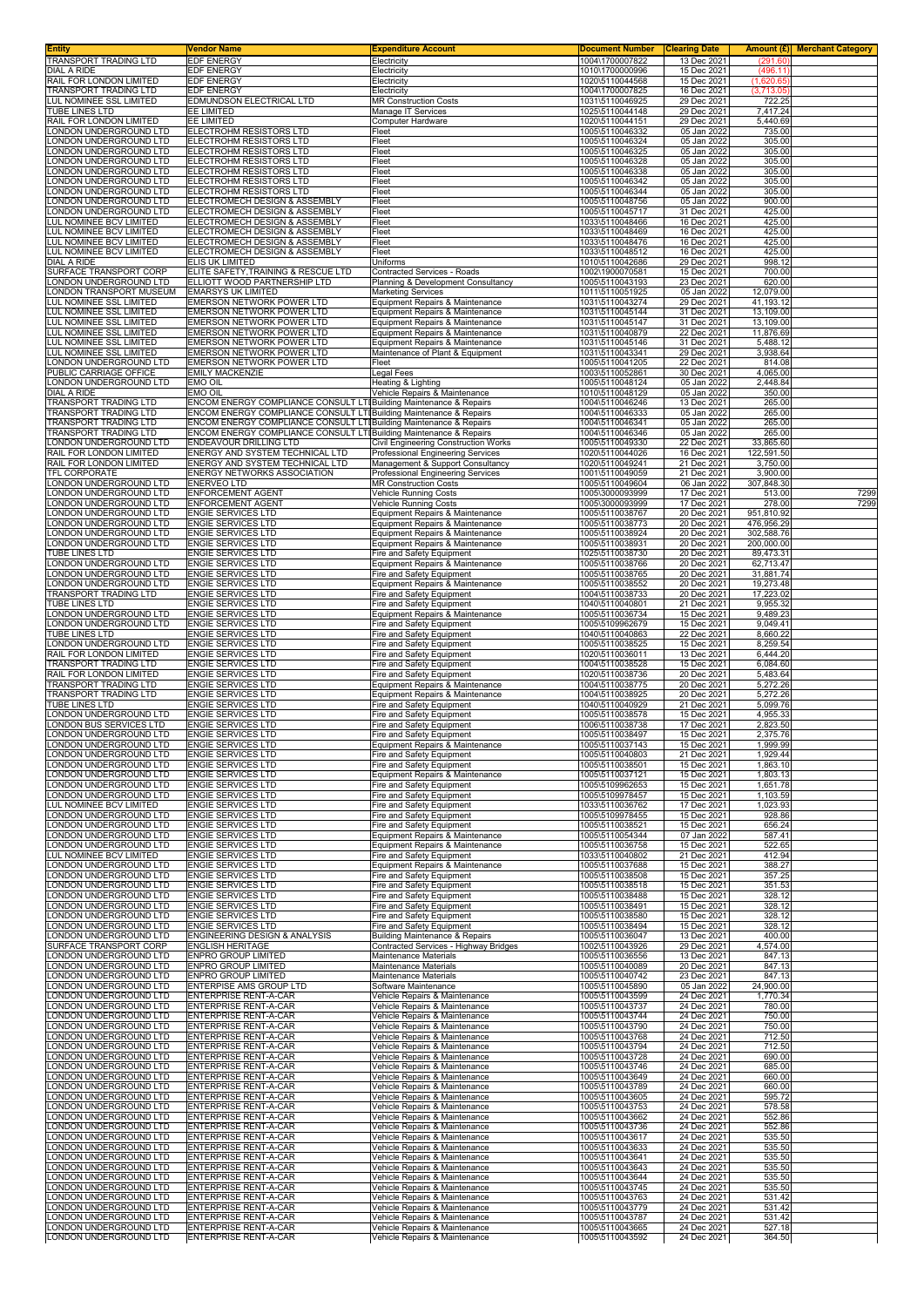| ONDON UNDERGROUND LTD                                     | Vendor Name                                                      | <b>Expenditure Account</b>                                                  | <b>Document Number</b>             | <b>Clearing Date</b>       | Amount $(E)$<br><b>Merchant Category</b> |  |
|-----------------------------------------------------------|------------------------------------------------------------------|-----------------------------------------------------------------------------|------------------------------------|----------------------------|------------------------------------------|--|
| ONDON UNDERGROUND LTD                                     | ENTERPRISE RENT-A-CAR<br><b>ENTERPRISE RENT-A-CAR</b>            | Vehicle Repairs & Maintenance<br>Vehicle Repairs & Maintenance              | 1005\5110043594<br>1005\5110043628 | 24 Dec 2021<br>24 Dec 2021 | 364.50<br>364.50                         |  |
| ONDON UNDERGROUND LTD                                     | ENTERPRISE RENT-A-CAR                                            | Vehicle Repairs & Maintenance                                               | 1005\5110043734                    | 24 Dec 2021                | 364.50                                   |  |
| ONDON UNDERGROUND LTD                                     | <b>ENTERPRISE RENT-A-CAR</b>                                     | Vehicle Repairs & Maintenance                                               | 1005\5110043740                    | 24 Dec 2021                | 364.50                                   |  |
| ONDON UNDERGROUND LTD                                     | <b>ENTERPRISE RENT-A-CAR</b>                                     | Vehicle Repairs & Maintenance                                               | 1005\5110043741                    | 24 Dec 2021                | 364.50                                   |  |
| ONDON UNDERGROUND LTD<br>ONDON UNDERGROUND LTD            | ENTERPRISE RENT-A-CAR<br>ENTERPRISE RENT-A-CAR                   | Vehicle Repairs & Maintenance<br>Vehicle Repairs & Maintenance              | 1005\5110043747<br>1005\5110043750 | 24 Dec 2021<br>24 Dec 2021 | 364.50<br>364.50                         |  |
| ONDON UNDERGROUND LTD                                     | <b>ENTERPRISE RENT-A-CAR</b>                                     | Vehicle Repairs & Maintenance                                               | 1005\5110043772                    | 24 Dec 2021                | 364.50                                   |  |
| ONDON UNDERGROUND LTD<br>ONDON UNDERGROUND LTD            | ENTERPRISE RENT-A-CAR<br><b>ENTERPRISE RENT-A-CAR</b>            | Vehicle Repairs & Maintenance                                               | 1005\5110043775<br>1005\5110043729 | 24 Dec 2021<br>24 Dec 2021 | 364.50<br>300.00                         |  |
| ONDON UNDERGROUND LTD                                     | ENTERPRISE RENT-A-CAR                                            | Vehicle Repairs & Maintenance<br>Vehicle Repairs & Maintenance              | 1005\5110043730                    | 24 Dec 2021                | 300.00                                   |  |
| ONDON UNDERGROUND LTD                                     | ENTERPRISE RENT-A-CAR                                            | Vehicle Repairs & Maintenance                                               | 1005\5110043770                    | 24 Dec 2021                | 300.00                                   |  |
| ONDON UNDERGROUND LTD                                     | ENTERPRISE RENT-A-CAR                                            | Vehicle Repairs & Maintenance                                               | 1005\5110043774                    | 24 Dec 2021                | 300.00                                   |  |
| ONDON UNDERGROUND LTD.<br>ONDON UNDERGROUND LTD           | ENTERPRISE RENT-A-CAR<br>ENTERPRISE RENT-A-CAR                   | Vehicle Repairs & Maintenance<br>Vehicle Repairs & Maintenance              | 1005\5110043792<br>1005\5110043795 | 24 Dec 2021<br>24 Dec 2021 | 300.00<br>300.00                         |  |
| ONDON UNDERGROUND LTD                                     | ENTERPRISE RENT-A-CAR                                            | Vehicle Repairs & Maintenance                                               | 1005\5110043797                    | 24 Dec 2021                | 300.00                                   |  |
| ONDON UNDERGROUND LTD                                     | ENTERPRISE RENT-A-CAR                                            | Vehicle Repairs & Maintenance                                               | 1005\5110043799                    | 24 Dec 2021                | 300.00                                   |  |
| ONDON UNDERGROUND LTD<br>ONDON UNDERGROUND LTD            | ENTERPRISE RENT-A-CAR<br>ENTERPRISE RENT-A-CAR                   | Vehicle Repairs & Maintenance<br>Vehicle Repairs & Maintenance              | 1005\5110043802<br>1005\5110043804 | 24 Dec 2021<br>24 Dec 2021 | 300.00<br>300.00                         |  |
| ONDON UNDERGROUND LTD                                     | <b>ENTERPRISE RENT-A-CAR</b>                                     | Vehicle Repairs & Maintenance                                               | 1005\5110043805                    | 24 Dec 2021                | 300.00                                   |  |
| ONDON UNDERGROUND LTD                                     | ENTERPRISE RENT-A-CAR                                            | Vehicle Repairs & Maintenance                                               | 1005\5110043809                    | 24 Dec 2021                | 300.00                                   |  |
| ONDON UNDERGROUND LTD<br>ONDON UNDERGROUND LTD            | ENTERPRISE RENT-A-CAR<br>ENTERPRISE RENT-A-CAR                   | Vehicle Repairs & Maintenance<br>Vehicle Repairs & Maintenance              | 1005\5110043810<br>1005\5110043596 | 24 Dec 2021<br>24 Dec 2021 | 300.00<br>295.72                         |  |
| ONDON UNDERGROUND LTD.                                    | ENTERPRISE RENT-A-CAR                                            | Vehicle Repairs & Maintenance                                               | 1005\5110043652                    | 24 Dec 2021                | 295.72                                   |  |
| ONDON UNDERGROUND LTD                                     | ENTERPRISE RENT-A-CAR                                            | Vehicle Repairs & Maintenance                                               | 1005\5110043735                    | 24 Dec 2021                | 295.72                                   |  |
| ONDON UNDERGROUND LTD<br>SURFACE TRANSPORT CORP           | ENTERPRISE RENT-A-CAR<br>ENTERPRISEMOUCHEL LTD                   | Vehicle Repairs & Maintenance<br><b>Building Maintenance &amp; Repairs</b>  | 1005\5110043742<br>1002\5110052708 | 24 Dec 2021<br>05 Jan 2022 | 295.72<br>1,032,603.60                   |  |
| SURFACE TRANSPORT CORP                                    | ENTERPRISEMOUCHEL LTD                                            | Contracted Services - Roads                                                 | 1002\5110050841                    | 05 Jan 2022                | 336,255.80                               |  |
| TRANSPORT TRADING LTD                                     | E-ON TRADING AS                                                  | Electricity                                                                 | 1004\1901680596                    | 13 Dec 2021                | 579.83                                   |  |
| <b>TUBE LINES LTD</b>                                     | E-ON TRADING AS                                                  | Electricity                                                                 | 1040\1900000610<br>1040\1900000612 | 17 Dec 2021                | 484.95<br>460.46                         |  |
| <b>TUBE LINES LTD</b><br><b>TRANSPORT TRADING LTD</b>     | E-ON TRADING AS<br><b>E-ON TRADING AS</b>                        | Electricity<br>Electricity                                                  | 1004\1901680653                    | 17 Dec 2021<br>20 Dec 2021 | 328.22                                   |  |
| <b>TUBE LINES LTD</b>                                     | E-ON TRADING AS                                                  | Electricity                                                                 | 1040\1900000647                    | 23 Dec 2021                | 298.00                                   |  |
| TUBE LINES LTD                                            | E-ON TRADING AS                                                  | Electricity                                                                 | 1040\1700000028                    | 23 Dec 2021                | (273.98)                                 |  |
| <b>TUBE LINES LTD</b><br><b>TFL CORPORATE</b>             | E-ON TRADING AS<br>EQUINIX (UK) LTD                              | Electricity<br>Manage IT Services                                           | 1040\1700000034<br>1001\5110043817 | 17 Dec 2021<br>29 Dec 2021 | (484.95)<br>73,227.82                    |  |
| TFL CORPORATE                                             | EQUINIX (UK) LTD                                                 | Manage IT Services                                                          | 1001\5110043824                    | 29 Dec 2021                | 63,705.00                                |  |
| TFL CORPORATE                                             | EQUINIX (UK) LTD                                                 | Manage IT Services                                                          | 1001\5110043823                    | 29 Dec 2021                | 9,089.19                                 |  |
| TFL CORPORATE<br>TFL CORPORATE                            | EQUINIX (UK) LTD<br>EQUINIX (UK) LTD                             | Manage IT Services<br>Manage IT Services                                    | 1001\5110053942<br>1001\5110043845 | 07 Jan 2022<br>29 Dec 2021 | 3,191.75<br>2,625.00                     |  |
| TFL CORPORATE                                             | EQUINIX (UK) LTD                                                 | Manage IT Services                                                          | 1001\5110043843                    | 29 Dec 2021                | 262.50                                   |  |
| TFL CORPORATE                                             | EQUINIX (UK) LTD                                                 | Manage IT Services                                                          | 1001\5110043829                    | 29 Dec 2021                | 262.50                                   |  |
| TFL CORPORATE                                             | EQUINIX (UK) LTD                                                 | Manage IT Services                                                          | 1001\5110043840                    | 29 Dec 2021                | 250.00                                   |  |
| TFL CORPORATE<br>TFL CORPORATE                            | EQUINIX (UK) LTD<br>EQUINIX (UK) LTD                             | Software Maintenance<br>Manage IT Services                                  | 1001\5110043838<br>1001\5110054094 | 29 Dec 2021<br>07 Jan 2022 | 250.00<br>(1, 284.57)                    |  |
| TUBE LINES LTD                                            | <b>EQUITA LTD</b>                                                | Legal Fees                                                                  | 1040\5110051492                    | 23 Dec 2021                | 4,582.30                                 |  |
| TUBE LINES LTD                                            | <b>EQUITA LTD</b>                                                | Legal Fees                                                                  | 1040\5110051509                    | 23 Dec 2021                | 1,156.02                                 |  |
| <b>UL NOMINEE SSL LIMITED</b><br>LUL NOMINEE SSL LIMITED  | <b>ERIKS EMS</b><br>ERIKS EMS                                    | Component Repairs Sub Contracted<br>Component Repairs Sub Contracted        | 1031\5110041777<br>1031\5110042392 | 23 Dec 2021<br>24 Dec 2021 | 9,821.69<br>9,821.69                     |  |
| <b>UL NOMINEE SSL LIMITED</b>                             | ERIKS EMS                                                        | Component Repairs Sub Contracted                                            | 1031\5110042434                    | 24 Dec 2021                | 9,821.69                                 |  |
| <b>UL NOMINEE SSL LIMITED</b>                             | <b>ERIKS EMS</b>                                                 | <b>Component Repairs Sub Contracted</b>                                     | 1031\5110040687                    | 22 Dec 2021                | 9,642.71                                 |  |
| LUL NOMINEE SSL LIMITED                                   | <b>ERIKS EMS</b><br><b>ERIKS EMS</b>                             | <b>Component Repairs Sub Contracted</b>                                     | 1031\5110040691<br>1031\5110046936 | 22 Dec 2021                | 9,642.71<br>9,495.84                     |  |
| LUL NOMINEE SSL LIMITED<br>LUL NOMINEE SSL LIMITED        | <b>ERIKS EMS</b>                                                 | Component Repairs Sub Contracted<br>Component Repairs Sub Contracted        | 1031\5110040760                    | 05 Jan 2022<br>22 Dec 2021 | 7,890.71                                 |  |
| <b>UL NOMINEE SSL LIMITED</b>                             | ERIKS EMS                                                        | Component Repairs Sub Contracted                                            | 1031\5110029408                    | 29 Dec 2021                | 7,861.85                                 |  |
| UL NOMINEE SSL LIMITED                                    | ERIKS EMS                                                        | Component Repairs Sub Contracted                                            | 1031\5110029410                    | 29 Dec 2021                | 7,861.85                                 |  |
| UL NOMINEE SSL LIMITED<br><b>UL NOMINEE SSL LIMITED</b>   | <b>ERIKS EMS</b><br><b>ERIKS EMS</b>                             | Component Repairs Sub Contracted<br><b>Signalling Systems</b>               | 1031\5110040675<br>1031\5110052585 | 22 Dec 2021<br>29 Dec 2021 | 7,861.85<br>6,552.80                     |  |
| LUL NOMINEE SSL LIMITED                                   | <b>ERIKS EMS</b>                                                 | Component Repairs Sub Contracted                                            | 1031\5110040682                    | 22 Dec 2021                | 6,530.27                                 |  |
| LUL NOMINEE SSL LIMITED                                   | <b>ERIKS EMS</b>                                                 | Maintenance Materials                                                       | 1031\5110042432                    | 24 Dec 2021                | 6,080.00                                 |  |
| LUL NOMINEE SSL LIMITED<br>UL NOMINEE SSL LIMITED         | <b>ERIKS EMS</b><br>ERIKS EMS                                    | Component Repairs Sub Contracted<br>Component Repairs Sub Contracted        | 1031\5110038836<br>1031\5110040047 | 20 Dec 2021<br>22 Dec 2021 | 5,668.19<br>5,668.19                     |  |
| <b>LUL NOMINEE SSL LIMITED</b>                            | <b>ERIKS EMS</b>                                                 | Component Repairs Sub Contracted                                            | 1031\5110034663                    | 20 Dec 2021                | 5,649.19                                 |  |
| LUL NOMINEE SSL LIMITED                                   | <b>ERIKS EMS</b>                                                 | <b>Component Repairs Sub Contracted</b>                                     | 1031\5110038841                    | 20 Dec 2021                | 5,649.19                                 |  |
| LUL NOMINEE SSL LIMITED<br>LUL NOMINEE SSL LIMITED        | <b>ERIKS EMS</b><br>ERIKS EMS                                    | Component Repairs Sub Contracted<br>Component Repairs Sub Contracted        | 1031\5110038845<br>1031\5110038848 | 20 Dec 2021<br>20 Dec 2021 | 5,649.19<br>5,649.19                     |  |
| <b>UL NOMINEE SSL LIMITED</b>                             | <b>ERIKS EMS</b>                                                 | Component Repairs Sub Contracted                                            | 1031\5110040040                    | 22 Dec 2021                | 5,649.19                                 |  |
| LUL NOMINEE SSL LIMITED                                   | ERIKS EMS                                                        | Component Repairs Sub Contracted                                            | 1031\5110042396                    | 24 Dec 2021                | 5,649.19                                 |  |
|                                                           | ERIKS EMS                                                        | Component Repairs Sub Contracted                                            | 1031\5110042428                    |                            |                                          |  |
| LUL NOMINEE SSL LIMITED                                   |                                                                  |                                                                             |                                    | 24 Dec 2021                | 5,649.19                                 |  |
| LUL NOMINEE SSL LIMITED                                   | <b>ERIKS EMS</b><br><b>ERIKS EMS</b>                             | <b>Component Repairs Sub Contracted</b>                                     | 1031\5110040679<br>1031\5110040689 | 22 Dec 2021                | 4,778.27                                 |  |
| LUL NOMINEE SSL LIMITED<br>LUL NOMINEE SSL LIMITED        | <b>ERIKS EMS</b>                                                 | Component Repairs Sub Contracted<br><b>Component Repairs Sub Contracted</b> | 1031\5110040737                    | 22 Dec 2021<br>22 Dec 2021 | 4,778.27<br>4,778.27                     |  |
| LUL NOMINEE SSL LIMITED                                   | ERIKS EMS                                                        | Component Repairs Sub Contracted                                            | 1031\5110040746                    | 22 Dec 2021                | 4,778.27                                 |  |
| LUL NOMINEE SSL LIMITED<br><b>UL NOMINEE SSL LIMITED</b>  | ERIKS EMS<br>ERIKS EMS                                           | Component Repairs Sub Contracted<br>Component Repairs Sub Contracted        | 1031\5110040751<br>1031\5110040753 | 22 Dec 2021<br>22 Dec 2021 | 4,778.27<br>4,778.27                     |  |
| LUL NOMINEE SSL LIMITED                                   | ERIKS EMS                                                        | <b>Component Repairs Sub Contracted</b>                                     | 1031\5110040757                    | 22 Dec 2021                | 4,778.27                                 |  |
| LUL NOMINEE SSL LIMITED                                   | <b>ERIKS EMS</b>                                                 | Component Repairs Sub Contracted                                            | 1031\5110040766                    | 22 Dec 2021                | 4,778.27                                 |  |
| LUL NOMINEE SSL LIMITED<br>LUL NOMINEE SSL LIMITED        | ERIKS EMS<br><b>ERIKS EMS</b>                                    | Component Repairs Sub Contracted<br>Maintenance Materials                   | 1031\5110042445<br>1031\5110042429 | 24 Dec 2021<br>24 Dec 2021 | 3,930.92<br>3,900.00                     |  |
| UL NOMINEE SSL LIMITED                                    | <b>ERIKS EMS</b>                                                 | <b>Signalling Systems</b>                                                   | 1031\5110051029                    | 24 Dec 2021                | 3,276.40                                 |  |
| <b>UL NOMINEE SSL LIMITED</b>                             | ERIKS EMS                                                        | Maintenance Materials                                                       | 1031\5110042431                    | 24 Dec 2021                | 2,874.17                                 |  |
| <b>LUL NOMINEE SSL LIMITED</b><br>LUL NOMINEE SSL LIMITED | <b>ERIKS EMS</b><br><b>ERIKS EMS</b>                             | <b>Signalling Systems</b><br><b>Component Repairs Sub Contracted</b>        | 1031\5110042385<br>1031\5110040036 | 20 Dec 2021<br>22 Dec 2021 | 2,005.20<br>1,745.84                     |  |
| LUL NOMINEE BCV LIMITED                                   | <b>ERIKS EMS</b>                                                 | Maintenance Materials                                                       | 1033\5110038851                    | 20 Dec 2021                | 1,443.15                                 |  |
| LONDON UNDERGROUND LTD                                    | <b>ERIKS EMS</b>                                                 | Maintenance of Plant & Equipment                                            | 1005\5110041778                    | 23 Dec 2021                | 1,044.96                                 |  |
| UL NOMINEE SSL LIMITED<br>UL NOMINEE SSL LIMITED          | <b>ERIKS EMS</b><br>ERIKS EMS                                    | Component Repairs Sub Contracted<br>Component Repairs Sub Contracted        | 1031\5110039362<br>1031\5110042496 | 21 Dec 2021<br>20 Dec 2021 | 872.92<br>(7,861.85)                     |  |
| <b>UL NOMINEE SSL LIMITED</b>                             | ERIKS EMS                                                        | Component Repairs Sub Contracted                                            | 1031\5110042576                    | 20 Dec 2021                | (7,861.85)                               |  |
| LUL NOMINEE SSL LIMITED                                   | ERIKS SEALING & POLYMER                                          | Fleet                                                                       | 1031\5110042435                    | 24 Dec 2021                | 2,518.75                                 |  |
| TFL CORPORATE<br>LONDON BUS SERVICES LTD                  | ERNST & YOUNG LLP<br>ESRI (UK) LIMITED                           | <b>Financial Statement Audit Fees</b><br>Software Maintenance               | 1001\5110047005<br>1006\5110043443 | 05 Jan 2022<br>22 Dec 2021 | 30,016.00<br>5,166.67                    |  |
| TRANSPORT TRADING LTD                                     | <b>ESSENTIAL INFORMATION GROUP</b>                               | Publications & Periodicals                                                  | 1004\5110051142                    | 22 Dec 2021                | 475.00                                   |  |
| <b>LUL NOMINEE BCV LIMITED</b>                            | <b>ESSPEE FABRICATIONS LTD</b>                                   | Fleet                                                                       | 1033\5110048225                    | 17 Dec 2021                | 3,924.00                                 |  |
| <b>UL NOMINEE BCV LIMITED</b><br>LUL NOMINEE BCV LIMITED  | <b>ESSPEE FABRICATIONS LTD</b><br><b>ESSPEE FABRICATIONS LTD</b> | Fleet<br>Fleet                                                              | 1033\5110048229<br>1033\5110048237 | 17 Dec 2021<br>17 Dec 2021 | 3,924.00<br>912.00                       |  |
| ONDON UNDERGROUND LTD                                     | <b>ESSPEE FABRICATIONS LTD</b>                                   | Fleet                                                                       | 1005\5110048210                    | 17 Dec 2021                | 480.00                                   |  |
| ONDON UNDERGROUND LTD                                     | <b>ESSPEE FABRICATIONS LTD</b>                                   | Fleet                                                                       | 1005\5110048212                    | 17 Dec 2021                | 429.60                                   |  |
| TUBE LINES LTD<br>ONDON TRANSPORT MUSEUM                  | ETC COMMUNICATIONS<br><b>EUNOMIA</b>                             | Planning & Development Consultancy<br>Management & Support Consultancy      | 1040\5110042486<br>1011\5110048686 | 24 Dec 2021<br>20 Dec 2021 | 1,500.00<br>5,403.25                     |  |
| SURFACE TRANSPORT CORP                                    | EURO PARKING COLLECTION PLC                                      | <b>CCS DVLA Costs</b>                                                       | 1002\5110050448                    | 23 Dec 2021                | 80,750.11                                |  |
| ONDON UNDERGROUND LTD                                     | EUROPCAR GROUP UK LIMITED                                        | Vehicle Operating Leases                                                    | 1005\5110043070                    | 24 Dec 2021                | 10,010.73                                |  |
| RAIL FOR LONDON LIMITED<br>SURFACE TRANSPORT CORP         | EUROQUARZ GMBH<br>EUROVIA CONTRACTING SOUTH                      | Vehicle Repairs & Maintenance<br>Civil Engineering Construction Works       | 1020\5110041904<br>1002\5110051994 | 30 Dec 2021<br>05 Jan 2022 | 3,464.18<br>171,864.49                   |  |
| ONDON UNDERGROUND LTD                                     | <b>EVENHEIGHTS LTD</b>                                           | <b>Vehicle Operating Leases</b>                                             | 1005\5110050954                    | 22 Dec 2021                | 5,850.00                                 |  |
| ONDON UNDERGROUND LTD.                                    | <b>EVENHEIGHTS LTD</b>                                           | Vehicle Operating Leases                                                    | 1005\5110048689                    | 16 Dec 2021                | 4,100.00                                 |  |
| ONDON UNDERGROUND LTD<br>ONDON UNDERGROUND LTD            | <b>EVENHEIGHTS LTD</b><br><b>EVENHEIGHTS LTD</b>                 | Vehicle Operating Leases<br><b>Vehicle Operating Leases</b>                 | 1005\5110046401<br>1005\5110046405 | 14 Dec 2021<br>14 Dec 2021 | 2,800.00<br>2,500.00                     |  |
| SURFACE TRANSPORT CORP                                    | <b>EVERSHEDS</b>                                                 | Legal Fees                                                                  | 1002\5110053118                    | 30 Dec 2021                | 74,648.00                                |  |
| DIAL A RIDE                                               | <b>EVERSHEDS</b>                                                 | egal Fees                                                                   | 1010\1900012363                    | 05 Jan 2022                | 73,669.52                                |  |
| SURFACE TRANSPORT CORP<br>ONDON UNDERGROUND LTD           | <b>EVERSHEDS</b><br><b>EVERSHEDS</b>                             | Legal Fees<br>Legal Fees                                                    | 1002\5110053129<br>1005\5110048484 | 30 Dec 2021<br>22 Dec 2021 | 37,523.00<br>11,879.20                   |  |
| TUBE LINES LTD                                            | <b>EVERSHEDS</b>                                                 | Legal Fees                                                                  | 1040\5110048548                    | 17 Dec 2021                | 10,653.00                                |  |
| SURFACE TRANSPORT CORP                                    | <b>EVERSHEDS</b>                                                 | <b>Legal Fees</b>                                                           | 1002\5110049106                    | 17 Dec 2021                | 10,443.00                                |  |
| TUBE LINES LTD                                            | <b>EVERSHEDS</b>                                                 | Planning & Development Consultancy                                          | 1040\5110048712                    | 16 Dec 2021                | 7,522.50                                 |  |
| ONDON BUS SERVICES LTD<br>SURFACE TRANSPORT CORP          | <b>EVERSHEDS</b><br><b>EVERSHEDS</b>                             | egal Fees<br>egal Fees                                                      | 1006\5110046523<br>1002\5110049067 | 24 Dec 2021<br>17 Dec 2021 | 6,495.00<br>6,120.50                     |  |
| SURFACE TRANSPORT CORP<br>TFL CORPORATE                   | <b>EVERSHEDS</b><br><b>EVERSHEDS</b>                             | Legal Fees<br>Legal Fees                                                    | 1002\5110053161<br>1001\5110053339 | 30 Dec 2021<br>31 Dec 2021 | 4,191.20<br>3,992.80                     |  |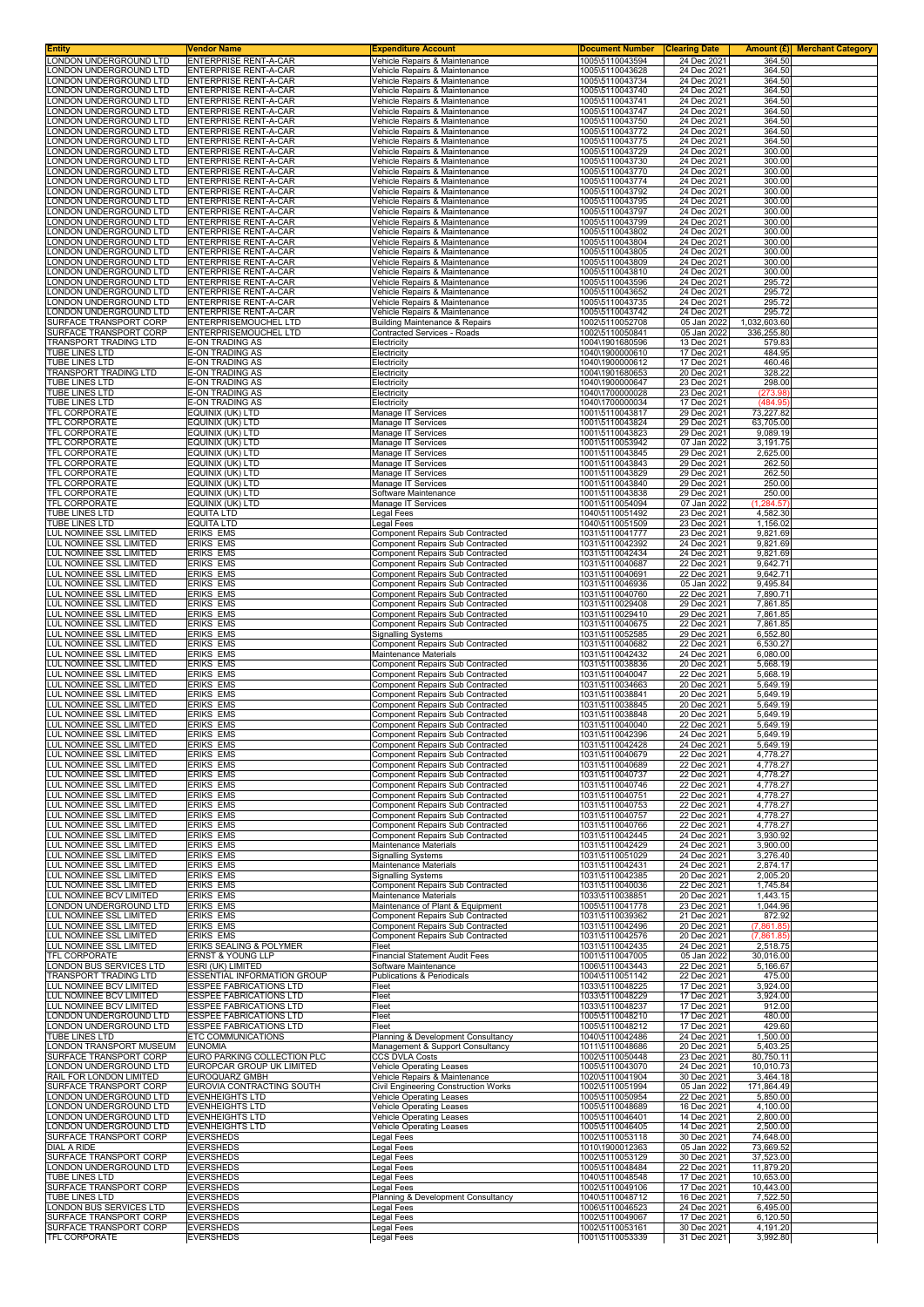| SURFACE TRANSPORT CORP<br><b>EVERSHEDS</b><br><b>Legal Fees</b><br>1002\5110045716<br>15 Dec 2021<br>SURFACE TRANSPORT CORP<br><b>EVERSHEDS</b><br><b>Legal Fees</b><br>1002\5110049628<br>22 Dec 2021<br>TRANSPORT TRADING LTD<br><b>EVERSHEDS</b><br>Legal Fees<br>1004\5110053159<br>30 Dec 2021<br>14 Dec 2021<br><b>EVERSHEDS</b><br>1004\5110042394<br>Legal Fees<br>ONDON UNDERGROUND LTD<br><b>EVERSHEDS</b><br>Legal Fees<br>1005\5110048486<br>31 Dec 2021<br>ONDON UNDERGROUND LTD<br>EXCALIBUR SCREWBOLTS LTD<br>1005\5110046837<br>04 Jan 2022<br><b>Signalling Systems</b><br>TRANSPORT TRADING LTD<br>EXCEET CARD AUSTRIA GMBH<br>Ticket & Pass Production<br>1004\5110053307<br>05 Jan 2022<br>ONDON TRANSPORT MUSEUM<br>EXCELL BUSINESS SYSTEMS LIMITED<br>07 Jan 2022<br><b>Computer Software</b><br>1011\5110046322<br>ONDON TRANSPORT MUSEUM<br><b>EXIB LTD</b><br>LTM Design & Presentation Consultancy<br>1011\5110046548<br>15 Dec 2021<br>ONDON UNDERGROUND LTD<br><b>EXPRESSLUBE (UK) LTD</b><br>Maintenance Materials<br>1005\5110035957<br>13 Dec 2021<br>EYEDOT (EUROPE) LTD<br>ONDON UNDERGROUND LTD<br>Signalling Systems<br>1005\5110043985<br>29 Dec 2021<br>ONDON UNDERGROUND LTD<br>EYEDOT (EUROPE) LTD<br>1005\5110048206<br>05 Jan 2022<br><b>Signalling Systems</b><br>ONDON UNDERGROUND LTD<br>EYEDOT (EUROPE) LTD<br>1005\5110041916<br>23 Dec 2021<br><b>Signalling Systems</b><br>EYEDOT (EUROPE) LTD<br>ONDON UNDERGROUND LTD.<br><b>Signalling Systems</b><br>1005\5110038322<br>15 Dec 2021<br>ONDON UNDERGROUND LTD | 1,982.50<br>1,760.80<br>1,760.00<br>719.20<br>650.00 |
|------------------------------------------------------------------------------------------------------------------------------------------------------------------------------------------------------------------------------------------------------------------------------------------------------------------------------------------------------------------------------------------------------------------------------------------------------------------------------------------------------------------------------------------------------------------------------------------------------------------------------------------------------------------------------------------------------------------------------------------------------------------------------------------------------------------------------------------------------------------------------------------------------------------------------------------------------------------------------------------------------------------------------------------------------------------------------------------------------------------------------------------------------------------------------------------------------------------------------------------------------------------------------------------------------------------------------------------------------------------------------------------------------------------------------------------------------------------------------------------------------------------------------------------------------------------|------------------------------------------------------|
| <b>TRANSPORT TRADING LTD</b>                                                                                                                                                                                                                                                                                                                                                                                                                                                                                                                                                                                                                                                                                                                                                                                                                                                                                                                                                                                                                                                                                                                                                                                                                                                                                                                                                                                                                                                                                                                                     |                                                      |
|                                                                                                                                                                                                                                                                                                                                                                                                                                                                                                                                                                                                                                                                                                                                                                                                                                                                                                                                                                                                                                                                                                                                                                                                                                                                                                                                                                                                                                                                                                                                                                  |                                                      |
|                                                                                                                                                                                                                                                                                                                                                                                                                                                                                                                                                                                                                                                                                                                                                                                                                                                                                                                                                                                                                                                                                                                                                                                                                                                                                                                                                                                                                                                                                                                                                                  |                                                      |
|                                                                                                                                                                                                                                                                                                                                                                                                                                                                                                                                                                                                                                                                                                                                                                                                                                                                                                                                                                                                                                                                                                                                                                                                                                                                                                                                                                                                                                                                                                                                                                  | 915.08                                               |
|                                                                                                                                                                                                                                                                                                                                                                                                                                                                                                                                                                                                                                                                                                                                                                                                                                                                                                                                                                                                                                                                                                                                                                                                                                                                                                                                                                                                                                                                                                                                                                  | 900.00<br>999.38                                     |
|                                                                                                                                                                                                                                                                                                                                                                                                                                                                                                                                                                                                                                                                                                                                                                                                                                                                                                                                                                                                                                                                                                                                                                                                                                                                                                                                                                                                                                                                                                                                                                  | 8,263.00                                             |
|                                                                                                                                                                                                                                                                                                                                                                                                                                                                                                                                                                                                                                                                                                                                                                                                                                                                                                                                                                                                                                                                                                                                                                                                                                                                                                                                                                                                                                                                                                                                                                  | 2,323.67<br>3,108.20                                 |
|                                                                                                                                                                                                                                                                                                                                                                                                                                                                                                                                                                                                                                                                                                                                                                                                                                                                                                                                                                                                                                                                                                                                                                                                                                                                                                                                                                                                                                                                                                                                                                  | 602.70                                               |
|                                                                                                                                                                                                                                                                                                                                                                                                                                                                                                                                                                                                                                                                                                                                                                                                                                                                                                                                                                                                                                                                                                                                                                                                                                                                                                                                                                                                                                                                                                                                                                  | 578.82<br>357.50                                     |
| EYEDOT (EUROPE) LTD<br><b>Signalling Systems</b><br>1005\5110038316<br>15 Dec 2021<br><b>EYEDOT (EUROPE) LTD</b>                                                                                                                                                                                                                                                                                                                                                                                                                                                                                                                                                                                                                                                                                                                                                                                                                                                                                                                                                                                                                                                                                                                                                                                                                                                                                                                                                                                                                                                 | 321.95                                               |
| ONDON UNDERGROUND LTD<br><b>Signalling Systems</b><br>1005\5110038318<br>15 Dec 2021<br>ONDON UNDERGROUND LTD<br><b>EYRE &amp; ELLISTON LTD</b><br>1005\5110042412<br><b>Signalling Systems</b><br>07 Jan 2022                                                                                                                                                                                                                                                                                                                                                                                                                                                                                                                                                                                                                                                                                                                                                                                                                                                                                                                                                                                                                                                                                                                                                                                                                                                                                                                                                   | 268.00<br>510.40                                     |
| SURFACE TRANSPORT CORP<br>F M CONWAY LTD<br>Civil Engineering Construction Works<br>1002\5110051952<br>05 Jan 2022<br>SURFACE TRANSPORT CORP<br>F M CONWAY LTD<br><b>Building Maintenance &amp; Repairs</b><br>1002\5110052169<br>05 Jan 2022                                                                                                                                                                                                                                                                                                                                                                                                                                                                                                                                                                                                                                                                                                                                                                                                                                                                                                                                                                                                                                                                                                                                                                                                                                                                                                                    | 1,993,886.54<br>1,079,839.57                         |
| F M CONWAY LTD<br>SURFACE TRANSPORT CORP<br>05 Jan 2022<br><b>Building Maintenance &amp; Repairs</b><br>1002\5110052060                                                                                                                                                                                                                                                                                                                                                                                                                                                                                                                                                                                                                                                                                                                                                                                                                                                                                                                                                                                                                                                                                                                                                                                                                                                                                                                                                                                                                                          | 245,356.72                                           |
| SURFACE TRANSPORT CORP<br>F M CONWAY LTD<br>Civil Engineering Construction Works<br>1002\5110052177<br>05 Jan 2022<br>F M CONWAY LTD<br>ONDON BUS SERVICES LTD<br>1006\5110051959<br>05 Jan 2022                                                                                                                                                                                                                                                                                                                                                                                                                                                                                                                                                                                                                                                                                                                                                                                                                                                                                                                                                                                                                                                                                                                                                                                                                                                                                                                                                                 | 74,965.83<br>32,467.85                               |
| <b>Building Maintenance &amp; Repairs</b><br>ONDON BUS SERVICES LTD<br>F M CONWAY LTD<br>05 Jan 2022<br>1006\5110052165<br>Building Maintenance & Repairs                                                                                                                                                                                                                                                                                                                                                                                                                                                                                                                                                                                                                                                                                                                                                                                                                                                                                                                                                                                                                                                                                                                                                                                                                                                                                                                                                                                                        | 354.36                                               |
| 24 Dec 2021<br>TFL CORPORATE<br>FAITHFUL+GOULD<br>Management & Support Consultancy<br>1001\5110041888<br>TFL CORPORATE<br>FAITHFUL+GOULD<br>1001\5110041390<br>23 Dec 2021                                                                                                                                                                                                                                                                                                                                                                                                                                                                                                                                                                                                                                                                                                                                                                                                                                                                                                                                                                                                                                                                                                                                                                                                                                                                                                                                                                                       | 14,000.00<br>12,400.00                               |
| Management & Support Consultancy<br>FAITHFUL+GOULD<br>23 Dec 2021<br>TFL CORPORATE<br>Management & Support Consultancy<br>1001\5110041393                                                                                                                                                                                                                                                                                                                                                                                                                                                                                                                                                                                                                                                                                                                                                                                                                                                                                                                                                                                                                                                                                                                                                                                                                                                                                                                                                                                                                        | 12,400.00                                            |
| TFL CORPORATE<br><b>FAITHFUL+GOULD</b><br>Professional Engineering Services<br>1001\5110041376<br>23 Dec 2021<br>TFL CORPORATE<br>FAITHFUL+GOULD<br>Management & Support Consultancy<br>1001\5110041887<br>23 Dec 2021                                                                                                                                                                                                                                                                                                                                                                                                                                                                                                                                                                                                                                                                                                                                                                                                                                                                                                                                                                                                                                                                                                                                                                                                                                                                                                                                           | 12,360.00<br>11,625.00                               |
| <b>TFL CORPORATE</b><br>FAITHFUL+GOULD<br>23 Dec 2021<br>Management & Support Consultancy<br>1001\5110041381                                                                                                                                                                                                                                                                                                                                                                                                                                                                                                                                                                                                                                                                                                                                                                                                                                                                                                                                                                                                                                                                                                                                                                                                                                                                                                                                                                                                                                                     | 10,800.00                                            |
| FAITHFUL+GOULD<br>23 Dec 2021<br>TFL CORPORATE<br>Management & Support Consultancy<br>1001\5110041562<br>TFL CORPORATE<br>FAITHFUL+GOULD<br>Management & Support Consultancy<br>1001\5110041389<br>23 Dec 2021                                                                                                                                                                                                                                                                                                                                                                                                                                                                                                                                                                                                                                                                                                                                                                                                                                                                                                                                                                                                                                                                                                                                                                                                                                                                                                                                                   | 7,540.00<br>7,000.00                                 |
| TFL CORPORATE<br>FAITHFUL+GOULD<br>1001\5110041889<br>24 Dec 2021<br>Management & Support Consultancy                                                                                                                                                                                                                                                                                                                                                                                                                                                                                                                                                                                                                                                                                                                                                                                                                                                                                                                                                                                                                                                                                                                                                                                                                                                                                                                                                                                                                                                            | 5,512.50                                             |
| <b>FAIVELEY TRANSPORT</b><br>04 Jan 2022<br>LONDON UNDERGROUND LTD<br><b>Maintenance Materials</b><br>1005\5110041214<br>LONDON UNDERGROUND LTD<br><b>FAIVELEY TRANSPORT</b><br>1005\5110040074<br>22 Dec 2021<br>Fleet                                                                                                                                                                                                                                                                                                                                                                                                                                                                                                                                                                                                                                                                                                                                                                                                                                                                                                                                                                                                                                                                                                                                                                                                                                                                                                                                          | 120,000.00<br>18,243.52                              |
| LUL NOMINEE SSL LIMITED<br><b>FAIVELEY TRANSPORT</b><br>Fleet<br>1031\5110045544<br>04 Jan 2022                                                                                                                                                                                                                                                                                                                                                                                                                                                                                                                                                                                                                                                                                                                                                                                                                                                                                                                                                                                                                                                                                                                                                                                                                                                                                                                                                                                                                                                                  | 16,954.50                                            |
| <b>FAIVELEY TRANSPORT</b><br>LUL NOMINEE SSL LIMITED<br>1031\5110046334<br>05 Jan 2022<br>Fleet<br>LONDON UNDERGROUND LTD<br><b>FAIVELEY TRANSPORT</b><br>1005\5110037262<br>15 Dec 2021<br>Fleet                                                                                                                                                                                                                                                                                                                                                                                                                                                                                                                                                                                                                                                                                                                                                                                                                                                                                                                                                                                                                                                                                                                                                                                                                                                                                                                                                                | 16,267.76<br>14,830.38                               |
| RAIL FOR LONDON LIMITED<br>16 Dec 2021<br><b>FAIVELEY TRANSPORT</b><br>Maintenance Materials<br>1020\5110028650                                                                                                                                                                                                                                                                                                                                                                                                                                                                                                                                                                                                                                                                                                                                                                                                                                                                                                                                                                                                                                                                                                                                                                                                                                                                                                                                                                                                                                                  | 10,059.65                                            |
| LUL NOMINEE SSL LIMITED<br><b>FAIVELEY TRANSPORT</b><br>1031\5110045117<br>31 Dec 2021<br><b>Track General Maintenance</b><br>LUL NOMINEE SSL LIMITED<br><b>FAIVELEY TRANSPORT</b><br><b>Track General Maintenance</b><br>1031\5110040719<br>22 Dec 2021                                                                                                                                                                                                                                                                                                                                                                                                                                                                                                                                                                                                                                                                                                                                                                                                                                                                                                                                                                                                                                                                                                                                                                                                                                                                                                         | 6,676.65<br>6,154.50                                 |
| LUL NOMINEE SSL LIMITED<br><b>FAIVELEY TRANSPORT</b><br>1031\5110040088<br>22 Dec 2021<br>Fleet                                                                                                                                                                                                                                                                                                                                                                                                                                                                                                                                                                                                                                                                                                                                                                                                                                                                                                                                                                                                                                                                                                                                                                                                                                                                                                                                                                                                                                                                  | 5,822.40                                             |
| LUL NOMINEE BCV LIMITED<br><b>FAIVELEY TRANSPORT</b><br>24 Dec 2021<br>1033\5110052349<br>Fleet<br>LUL NOMINEE SSL LIMITED<br><b>FAIVELEY TRANSPORT</b><br>1031\5110037146<br>15 Dec 2021<br>Fleet                                                                                                                                                                                                                                                                                                                                                                                                                                                                                                                                                                                                                                                                                                                                                                                                                                                                                                                                                                                                                                                                                                                                                                                                                                                                                                                                                               | 4,777.50<br>4,733.10                                 |
| RAIL FOR LONDON LIMITED<br><b>FAIVELEY TRANSPORT</b><br>1020\5110028643<br>16 Dec 2021<br>Maintenance Materials                                                                                                                                                                                                                                                                                                                                                                                                                                                                                                                                                                                                                                                                                                                                                                                                                                                                                                                                                                                                                                                                                                                                                                                                                                                                                                                                                                                                                                                  | 3,627.72                                             |
| RAIL FOR LONDON LIMITED<br><b>FAIVELEY TRANSPORT</b><br>21 Dec 2021<br>1020\5110039467<br><b>Maintenance Materials</b><br>RAIL FOR LONDON LIMITED<br><b>FAIVELEY TRANSPORT</b><br>Maintenance Materials<br>1020\5110028141<br>16 Dec 2021                                                                                                                                                                                                                                                                                                                                                                                                                                                                                                                                                                                                                                                                                                                                                                                                                                                                                                                                                                                                                                                                                                                                                                                                                                                                                                                        | 3,627.72<br>3,627.72                                 |
| LUL NOMINEE BCV LIMITED<br><b>FAIVELEY TRANSPORT</b><br>Fleet<br>1033\5110040808<br>30 Dec 2021                                                                                                                                                                                                                                                                                                                                                                                                                                                                                                                                                                                                                                                                                                                                                                                                                                                                                                                                                                                                                                                                                                                                                                                                                                                                                                                                                                                                                                                                  | 3,616.90                                             |
| <b>FAIVELEY TRANSPORT</b><br>RAIL FOR LONDON LIMITED<br>Maintenance Materials<br>16 Dec 2021<br>1020\5110026901<br><b>FAIVELEY TRANSPORT</b><br>LUL NOMINEE BCV LIMITED<br>Fleet<br>1033\5110045112<br>31 Dec 2021                                                                                                                                                                                                                                                                                                                                                                                                                                                                                                                                                                                                                                                                                                                                                                                                                                                                                                                                                                                                                                                                                                                                                                                                                                                                                                                                               | 3,426.18<br>3,066.05                                 |
| RAIL FOR LONDON LIMITED<br><b>FAIVELEY TRANSPORT</b><br>Maintenance Materials<br>1020\5110042972<br>29 Dec 2021<br>RAIL FOR LONDON LIMITED<br><b>FAIVELEY TRANSPORT</b><br>1020\5110040064<br>22 Dec 2021<br>Maintenance Materials                                                                                                                                                                                                                                                                                                                                                                                                                                                                                                                                                                                                                                                                                                                                                                                                                                                                                                                                                                                                                                                                                                                                                                                                                                                                                                                               | 2,569.64<br>2,404.64                                 |
| LUL NOMINEE SSL LIMITED<br><b>FAIVELEY TRANSPORT</b><br><b>Track General Maintenance</b><br>1031\5110045114<br>31 Dec 2021                                                                                                                                                                                                                                                                                                                                                                                                                                                                                                                                                                                                                                                                                                                                                                                                                                                                                                                                                                                                                                                                                                                                                                                                                                                                                                                                                                                                                                       | 2,059.56                                             |
| <b>FAIVELEY TRANSPORT</b><br>ONDON UNDERGROUND LTD<br>1005\5110046340<br>14 Dec 2021<br>Fleet<br>LUL NOMINEE SSL LIMITED<br><b>FAIVELEY TRANSPORT</b><br>1031\5110046345<br>15 Dec 2021<br>Fleet                                                                                                                                                                                                                                                                                                                                                                                                                                                                                                                                                                                                                                                                                                                                                                                                                                                                                                                                                                                                                                                                                                                                                                                                                                                                                                                                                                 | 1,984.83<br>1,522.32                                 |
| <b>FAIVELEY TRANSPORT</b><br>LUL NOMINEE BCV LIMITED<br>1033\5110047570<br>05 Jan 2022<br>Fleet                                                                                                                                                                                                                                                                                                                                                                                                                                                                                                                                                                                                                                                                                                                                                                                                                                                                                                                                                                                                                                                                                                                                                                                                                                                                                                                                                                                                                                                                  | 1,323.60                                             |
| LUL NOMINEE BCV LIMITED<br><b>FAIVELEY TRANSPORT</b><br>1033\5110052351<br>24 Dec 2021<br>Fleet<br>LONDON UNDERGROUND LTD<br><b>FAIVELEY TRANSPORT</b><br>1005\5110047573<br>05 Jan 2022<br>Fleet                                                                                                                                                                                                                                                                                                                                                                                                                                                                                                                                                                                                                                                                                                                                                                                                                                                                                                                                                                                                                                                                                                                                                                                                                                                                                                                                                                | 1,038.00<br>1,038.00                                 |
| LUL NOMINEE BCV LIMITED<br><b>FAIVELEY TRANSPORT</b><br>29 Dec 2021<br>1033\5110052679<br>Fleet<br>LUL NOMINEE BCV LIMITED<br><b>FAIVELEY TRANSPORT</b><br>1033\5110036625<br>07 Jan 2022<br>Fleet                                                                                                                                                                                                                                                                                                                                                                                                                                                                                                                                                                                                                                                                                                                                                                                                                                                                                                                                                                                                                                                                                                                                                                                                                                                                                                                                                               | 1,038.00<br>747.74                                   |
| LUL NOMINEE BCV LIMITED<br><b>FAIVELEY TRANSPORT</b><br>31 Dec 2021<br>1033\5109943458<br>Fleet                                                                                                                                                                                                                                                                                                                                                                                                                                                                                                                                                                                                                                                                                                                                                                                                                                                                                                                                                                                                                                                                                                                                                                                                                                                                                                                                                                                                                                                                  | 725.10                                               |
| 24 Dec 2021<br>LUL NOMINEE BCV LIMITED<br><b>FAIVELEY TRANSPORT</b><br>Stock Issues - Repairables<br>1033\5110042443<br>LUL NOMINEE SSL LIMITED<br><b>FAIVELEY TRANSPORT</b><br>1031\5110039514<br>21 Dec 2021<br>Fleet                                                                                                                                                                                                                                                                                                                                                                                                                                                                                                                                                                                                                                                                                                                                                                                                                                                                                                                                                                                                                                                                                                                                                                                                                                                                                                                                          | 600.00<br>485.59                                     |
| <b>FAIVELEY TRANSPORT</b><br>1031\5110041223<br>22 Dec 2021<br>LUL NOMINEE SSL LIMITED<br>Fleet                                                                                                                                                                                                                                                                                                                                                                                                                                                                                                                                                                                                                                                                                                                                                                                                                                                                                                                                                                                                                                                                                                                                                                                                                                                                                                                                                                                                                                                                  | 485.59                                               |
| <b>FAIVELEY TRANSPORT</b><br>1031\5110036048<br>13 Dec 2021<br>LUL NOMINEE SSL LIMITED<br>Fleet<br>ONDON UNDERGROUND LTD<br><b>FAIVELEY TRANSPORT</b><br>1005\5110043818<br>29 Dec 2021<br>Fleet                                                                                                                                                                                                                                                                                                                                                                                                                                                                                                                                                                                                                                                                                                                                                                                                                                                                                                                                                                                                                                                                                                                                                                                                                                                                                                                                                                 | 480.00<br>467.76                                     |
| ONDON UNDERGROUND LTD<br><b>FAIVELEY TRANSPORT</b><br>1005\5110046970<br>05 Jan 2022<br>Fleet<br>ONDON UNDERGROUND LTD<br><b>FAIVELEY TRANSPORT</b><br>1005\5110039485<br>21 Dec 2021<br>Fleet                                                                                                                                                                                                                                                                                                                                                                                                                                                                                                                                                                                                                                                                                                                                                                                                                                                                                                                                                                                                                                                                                                                                                                                                                                                                                                                                                                   | 467.76<br>467.74                                     |
| ONDON UNDERGROUND LTD<br><b>FAIVELEY TRANSPORT</b><br>1005\5110042439<br>24 Dec 2021<br>Fleet                                                                                                                                                                                                                                                                                                                                                                                                                                                                                                                                                                                                                                                                                                                                                                                                                                                                                                                                                                                                                                                                                                                                                                                                                                                                                                                                                                                                                                                                    | 467.74                                               |
| LONDON UNDERGROUND LTD<br><b>FAIVELEY IRANSPORT</b><br>Fleet<br>1005\5110042444<br>24 Dec 2021                                                                                                                                                                                                                                                                                                                                                                                                                                                                                                                                                                                                                                                                                                                                                                                                                                                                                                                                                                                                                                                                                                                                                                                                                                                                                                                                                                                                                                                                   | 467.74<br>467.74                                     |
| Fleet                                                                                                                                                                                                                                                                                                                                                                                                                                                                                                                                                                                                                                                                                                                                                                                                                                                                                                                                                                                                                                                                                                                                                                                                                                                                                                                                                                                                                                                                                                                                                            | 360.00                                               |
| <b>FAIVELEY TRANSPORT</b><br>1033\5110039552<br>21 Dec 2021<br>LUL NOMINEE BCV LIMITED<br>LONDON UNDERGROUND LTD<br><b>FAIVELEY TRANSPORT</b><br>1005\5110044600<br>29 Dec 2021<br>Fleet                                                                                                                                                                                                                                                                                                                                                                                                                                                                                                                                                                                                                                                                                                                                                                                                                                                                                                                                                                                                                                                                                                                                                                                                                                                                                                                                                                         |                                                      |
| LONDON UNDERGROUND LTD<br><b>FAIVELEY TRANSPORT</b><br>1005\5110036051<br>13 Dec 2021<br>Fleet<br><b>FAIVELEY TRANSPORT</b><br>13 Dec 2021<br>LONDON UNDERGROUND LTD<br>1005\5110036055<br>Fleet                                                                                                                                                                                                                                                                                                                                                                                                                                                                                                                                                                                                                                                                                                                                                                                                                                                                                                                                                                                                                                                                                                                                                                                                                                                                                                                                                                 | 360.00<br>360.00                                     |
| LONDON UNDERGROUND LTD<br><b>FAIVELEY TRANSPORT</b><br>1005\5110036056<br>13 Dec 2021<br>Fleet                                                                                                                                                                                                                                                                                                                                                                                                                                                                                                                                                                                                                                                                                                                                                                                                                                                                                                                                                                                                                                                                                                                                                                                                                                                                                                                                                                                                                                                                   | 360.00                                               |
| ONDON UNDERGROUND LTD<br><b>FAIVELEY TRANSPORT</b><br>1005\5110038969<br>20 Dec 2021<br>Fleet<br>1005\5110038973<br>20 Dec 2021<br>ONDON UNDERGROUND LTD.<br><b>FAIVELEY TRANSPORT</b><br>Fleet                                                                                                                                                                                                                                                                                                                                                                                                                                                                                                                                                                                                                                                                                                                                                                                                                                                                                                                                                                                                                                                                                                                                                                                                                                                                                                                                                                  | 360.00<br>360.00                                     |
| ONDON UNDERGROUND LTD.<br><b>FAIVELEY TRANSPORT</b><br>1005\5110038988<br>20 Dec 2021<br>Fleet                                                                                                                                                                                                                                                                                                                                                                                                                                                                                                                                                                                                                                                                                                                                                                                                                                                                                                                                                                                                                                                                                                                                                                                                                                                                                                                                                                                                                                                                   | 360.00                                               |
| ONDON UNDERGROUND LTD<br><b>FAIVELEY TRANSPORT</b><br>1005\5110038990<br>20 Dec 2021<br>Fleet<br>ONDON UNDERGROUND LTD<br><b>FAIVELEY TRANSPORT</b><br>1005\5110038993<br>20 Dec 2021<br>Fleet                                                                                                                                                                                                                                                                                                                                                                                                                                                                                                                                                                                                                                                                                                                                                                                                                                                                                                                                                                                                                                                                                                                                                                                                                                                                                                                                                                   | 360.00<br>360.00                                     |
| <b>FAIVELEY TRANSPORT</b><br>1005\5110041219<br>ONDON UNDERGROUND LTD<br>07 Jan 2022<br>Fleet<br>ONDON UNDERGROUND LTD<br><b>FAIVELEY TRANSPORT</b><br>1005\5110041447<br>07 Jan 2022<br>Fleet                                                                                                                                                                                                                                                                                                                                                                                                                                                                                                                                                                                                                                                                                                                                                                                                                                                                                                                                                                                                                                                                                                                                                                                                                                                                                                                                                                   | 360.00<br>360.00                                     |
| LONDON UNDERGROUND LTD<br><b>FAIVELEY TRANSPORT</b><br>1005\5110041452<br>07 Jan 2022<br>Fleet                                                                                                                                                                                                                                                                                                                                                                                                                                                                                                                                                                                                                                                                                                                                                                                                                                                                                                                                                                                                                                                                                                                                                                                                                                                                                                                                                                                                                                                                   | 360.00                                               |
| LONDON UNDERGROUND LTD<br><b>FAIVELEY TRANSPORT</b><br>1005\5110041455<br>22 Dec 2021<br>Fleet<br>LONDON UNDERGROUND LTD<br><b>FAIVELEY TRANSPORT</b><br>1005\5110045538<br>04 Jan 2022<br>Fleet                                                                                                                                                                                                                                                                                                                                                                                                                                                                                                                                                                                                                                                                                                                                                                                                                                                                                                                                                                                                                                                                                                                                                                                                                                                                                                                                                                 | 360.00<br>360.00                                     |
| LONDON UNDERGROUND LTD<br><b>FAIVELEY TRANSPORT</b><br>1005\5110045540<br>04 Jan 2022<br>Fleet<br>LONDON UNDERGROUND LTD<br><b>FAIVELEY TRANSPORT</b><br>1005\5110045541<br>04 Jan 2022<br>Fleet                                                                                                                                                                                                                                                                                                                                                                                                                                                                                                                                                                                                                                                                                                                                                                                                                                                                                                                                                                                                                                                                                                                                                                                                                                                                                                                                                                 | 360.00<br>360.00                                     |
| <b>FAIVELEY TRANSPORT</b><br>1031\5110041449<br>22 Dec 2021<br>LUL NOMINEE SSL LIMITED<br>Fleet                                                                                                                                                                                                                                                                                                                                                                                                                                                                                                                                                                                                                                                                                                                                                                                                                                                                                                                                                                                                                                                                                                                                                                                                                                                                                                                                                                                                                                                                  | 360.00                                               |
| LUL NOMINEE SSL LIMITED<br><b>FAIVELEY TRANSPORT</b><br>1031\5110044606<br>29 Dec 2021<br>Fleet<br>LUL NOMINEE SSL LIMITED<br><b>FAIVELEY TRANSPORT</b><br>1031\5110044607<br>29 Dec 2021<br>Fleet                                                                                                                                                                                                                                                                                                                                                                                                                                                                                                                                                                                                                                                                                                                                                                                                                                                                                                                                                                                                                                                                                                                                                                                                                                                                                                                                                               | 360.00<br>360.00                                     |
| LUL NOMINEE BCV LIMITED<br><b>FAIVELEY TRANSPORT</b><br>1033\5110038126<br>15 Dec 2021<br>Stock Issues - Repairables                                                                                                                                                                                                                                                                                                                                                                                                                                                                                                                                                                                                                                                                                                                                                                                                                                                                                                                                                                                                                                                                                                                                                                                                                                                                                                                                                                                                                                             | 350.00                                               |
| LUL NOMINEE BCV LIMITED<br><b>FAIVELEY TRANSPORT</b><br>Stock Issues - Repairables<br>1033\5110038128<br>15 Dec 2021<br>LONDON UNDERGROUND LTD<br><b>FAIVELEY TRANSPORT</b><br>1005\5110041453<br>22 Dec 2021<br>Fleet                                                                                                                                                                                                                                                                                                                                                                                                                                                                                                                                                                                                                                                                                                                                                                                                                                                                                                                                                                                                                                                                                                                                                                                                                                                                                                                                           | 350.00<br>350.00                                     |
| LONDON UNDERGROUND LTD<br><b>FAIVELEY TRANSPORT</b><br>1005\5110036050<br>13 Dec 2021<br>Fleet                                                                                                                                                                                                                                                                                                                                                                                                                                                                                                                                                                                                                                                                                                                                                                                                                                                                                                                                                                                                                                                                                                                                                                                                                                                                                                                                                                                                                                                                   | 350.00                                               |
| LONDON UNDERGROUND LTD<br><b>FAIVELEY TRANSPORT</b><br>1005\5110036053<br>13 Dec 2021<br>Fleet<br>LONDON UNDERGROUND LTD<br><b>FAIVELEY TRANSPORT</b><br>1005\5110036054<br>13 Dec 2021<br>Fleet                                                                                                                                                                                                                                                                                                                                                                                                                                                                                                                                                                                                                                                                                                                                                                                                                                                                                                                                                                                                                                                                                                                                                                                                                                                                                                                                                                 | 350.00<br>350.00                                     |
| LONDON UNDERGROUND LTD<br><b>FAIVELEY TRANSPORT</b><br>1005\5110038972<br>20 Dec 2021<br>Fleet                                                                                                                                                                                                                                                                                                                                                                                                                                                                                                                                                                                                                                                                                                                                                                                                                                                                                                                                                                                                                                                                                                                                                                                                                                                                                                                                                                                                                                                                   | 350.00                                               |
| LONDON UNDERGROUND LTD<br><b>FAIVELEY TRANSPORT</b><br>1005\5110044605<br>29 Dec 2021<br>Fleet<br>LUL NOMINEE BCV LIMITED<br><b>FAIVELEY TRANSPORT</b><br>31 Dec 2021<br>1033\5109989172<br>Fleet                                                                                                                                                                                                                                                                                                                                                                                                                                                                                                                                                                                                                                                                                                                                                                                                                                                                                                                                                                                                                                                                                                                                                                                                                                                                                                                                                                | 350.00<br>350.00                                     |
| LUL NOMINEE BCV LIMITED<br><b>FAIVELEY TRANSPORT</b><br>1033\5110036628<br>14 Dec 2021<br>Fleet<br>RAIL FOR LONDON LIMITED<br><b>FAIVELEY TRANSPORT</b><br>Maintenance Materials<br>1020\5110028654<br>16 Dec 2021                                                                                                                                                                                                                                                                                                                                                                                                                                                                                                                                                                                                                                                                                                                                                                                                                                                                                                                                                                                                                                                                                                                                                                                                                                                                                                                                               | 350.00<br>292.39                                     |
| LONDON UNDERGROUND LTD<br><b>FAIVELEY TRANSPORT</b><br>1005\5110041221<br>07 Jan 2022<br>Fleet                                                                                                                                                                                                                                                                                                                                                                                                                                                                                                                                                                                                                                                                                                                                                                                                                                                                                                                                                                                                                                                                                                                                                                                                                                                                                                                                                                                                                                                                   | 280.00                                               |
| LONDON UNDERGROUND LTD<br><b>FAIVELEY TRANSPORT</b><br>1005\5110044604<br>29 Dec 2021<br>Fleet<br>ONDON UNDERGROUND LTD<br><b>FAIVELEY TRANSPORT</b><br>1005\5110043939<br>31 Dec 2021<br>Fleet                                                                                                                                                                                                                                                                                                                                                                                                                                                                                                                                                                                                                                                                                                                                                                                                                                                                                                                                                                                                                                                                                                                                                                                                                                                                                                                                                                  | 280.00<br>250.00                                     |
| <b>FARNELL ELEMENT</b><br>1005\5110041766<br>23 Dec 2021<br>ONDON UNDERGROUND LTD<br><b>Signalling Systems</b><br><b>FARNELL ELEMENT</b><br>ONDON UNDERGROUND LTD.<br>Civil Engineering Construction Works<br>1005\5110041485<br>22 Dec 2021                                                                                                                                                                                                                                                                                                                                                                                                                                                                                                                                                                                                                                                                                                                                                                                                                                                                                                                                                                                                                                                                                                                                                                                                                                                                                                                     | 1,480.00<br>1,073.00                                 |
| LONDON UNDERGROUND LTD<br><b>FARO UK</b><br>Maintenance Materials<br>1005\5110043203<br>23 Dec 2021                                                                                                                                                                                                                                                                                                                                                                                                                                                                                                                                                                                                                                                                                                                                                                                                                                                                                                                                                                                                                                                                                                                                                                                                                                                                                                                                                                                                                                                              | 6,000.00                                             |
| TRANSPORT TRADING LTD<br>FAST KEY SERVICES LTD<br>1004\5110045532<br>24 Dec 2021<br>Office Accommodation Moves<br>TFL CORPORATE<br><b>FAST LINE TRAINING SERVICES</b><br><b>Staff Training</b><br>1001\5110046248<br>05 Jan 2022                                                                                                                                                                                                                                                                                                                                                                                                                                                                                                                                                                                                                                                                                                                                                                                                                                                                                                                                                                                                                                                                                                                                                                                                                                                                                                                                 | 676.06<br>695.00                                     |
| FAST LINE TRAINING SERVICES<br><b>Staff Training</b><br>1001\5110046796<br>05 Jan 2022                                                                                                                                                                                                                                                                                                                                                                                                                                                                                                                                                                                                                                                                                                                                                                                                                                                                                                                                                                                                                                                                                                                                                                                                                                                                                                                                                                                                                                                                           | 695.00                                               |
| TFL CORPORATE<br>TFL CORPORATE<br><b>FAST LINE TRAINING SERVICES</b><br>1001\5110046798<br>05 Jan 2022<br><b>Staff Training</b><br>05 Jan 2022<br>TFL CORPORATE<br><b>FAST LINE TRAINING SERVICES</b><br><b>Staff Training</b><br>1001\5110046804                                                                                                                                                                                                                                                                                                                                                                                                                                                                                                                                                                                                                                                                                                                                                                                                                                                                                                                                                                                                                                                                                                                                                                                                                                                                                                                | 695.00<br>695.00                                     |
| FAZAKERLEY REWINDS LTD<br>1005\5110036795<br>15 Dec 2021<br>LONDON UNDERGROUND LTD<br>Fleet<br>LONDON UNDERGROUND LTD<br>FAZAKERLEY REWINDS LTD<br>1005\5110036821<br>Fleet                                                                                                                                                                                                                                                                                                                                                                                                                                                                                                                                                                                                                                                                                                                                                                                                                                                                                                                                                                                                                                                                                                                                                                                                                                                                                                                                                                                      | 280.00<br>280.00                                     |
| 15 Dec 2021<br>ONDON UNDERGROUND LTD.<br><b>FAZAKERLEY REWINDS LTD</b><br>Fleet<br>1005\5110036823<br>15 Dec 2021                                                                                                                                                                                                                                                                                                                                                                                                                                                                                                                                                                                                                                                                                                                                                                                                                                                                                                                                                                                                                                                                                                                                                                                                                                                                                                                                                                                                                                                | 280.00                                               |
| LONDON UNDERGROUND LTD<br>FAZAKERLEY REWINDS LTD<br>1005\5110036824<br>15 Dec 2021<br>Fleet<br>LONDON UNDERGROUND LTD<br>FAZAKERLEY REWINDS LTD<br>Fleet<br>1005\5110036826<br>15 Dec 2021<br>1005\5110036827<br>LONDON UNDERGROUND LTD<br>FAZAKERLEY REWINDS LTD<br>Fleet<br>15 Dec 2021                                                                                                                                                                                                                                                                                                                                                                                                                                                                                                                                                                                                                                                                                                                                                                                                                                                                                                                                                                                                                                                                                                                                                                                                                                                                        | 280.00<br>280.00<br>280.00                           |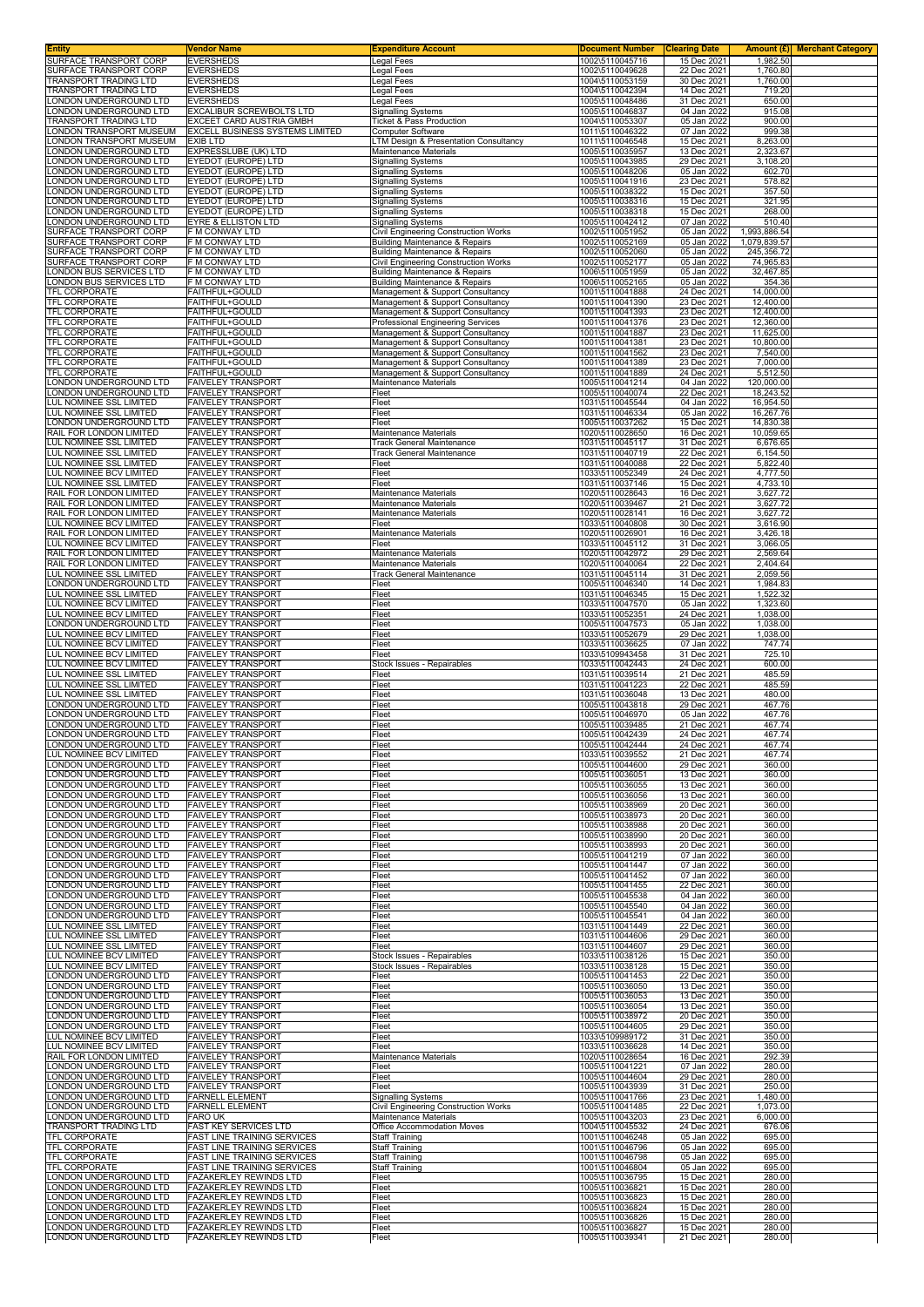| <b>Entity</b>                                                                                                                                                                                                                                                                                                                                                           | <b>Vendor Name</b>                                                           | <b>Expenditure Account</b>                                                                  | Document Number                                       | <b>Clearing Date</b>                      |                          | <b>Amount (£)</b> Merchant Category |
|-------------------------------------------------------------------------------------------------------------------------------------------------------------------------------------------------------------------------------------------------------------------------------------------------------------------------------------------------------------------------|------------------------------------------------------------------------------|---------------------------------------------------------------------------------------------|-------------------------------------------------------|-------------------------------------------|--------------------------|-------------------------------------|
| LONDON UNDERGROUND LTD<br>LONDON UNDERGROUND LTD                                                                                                                                                                                                                                                                                                                        | FAZAKERLEY REWINDS LTD<br><b>FAZAKERLEY REWINDS LTD</b>                      | Fleet<br>Fleet                                                                              | 1005\5110039455<br>1005\5110039459                    | 21 Dec 2021<br>21 Dec 2021                | 280.00<br>280.00         |                                     |
| LONDON UNDERGROUND LTD                                                                                                                                                                                                                                                                                                                                                  | <b>FAZAKERLEY REWINDS LTD</b>                                                | Fleet                                                                                       | 1005\5110039461                                       | 21 Dec 2021                               | 280.00                   |                                     |
| LONDON UNDERGROUND LTD                                                                                                                                                                                                                                                                                                                                                  | <b>FAZAKERLEY REWINDS LTD</b>                                                | Fleet                                                                                       | 1005\5110039476                                       | 21 Dec 2021                               | 280.00                   |                                     |
| LONDON UNDERGROUND LTD                                                                                                                                                                                                                                                                                                                                                  | <b>FAZAKERLEY REWINDS LTD</b>                                                | Fleet                                                                                       | 1005\5110039477                                       | 21 Dec 2021                               | 280.00                   |                                     |
| LONDON UNDERGROUND LTD                                                                                                                                                                                                                                                                                                                                                  | <b>FAZAKERLEY REWINDS LTD</b>                                                | Fleet                                                                                       | 1005\5110043081                                       | 24 Dec 2021                               | 280.00                   |                                     |
| LONDON UNDERGROUND LTD<br>LONDON UNDERGROUND LTD                                                                                                                                                                                                                                                                                                                        | FAZAKERLEY REWINDS LTD<br><b>FAZAKERLEY REWINDS LTD</b>                      | Fleet<br>Fleet                                                                              | 1005\5110043083<br>1005\5110043086                    | 24 Dec 2021<br>24 Dec 2021                | 280.00<br>280.00         |                                     |
| LONDON UNDERGROUND LTD                                                                                                                                                                                                                                                                                                                                                  | <b>FAZAKERLEY REWINDS LTD</b>                                                | Fleet                                                                                       | 1005\5110043087                                       | 24 Dec 2021                               | 280.00                   |                                     |
| LONDON UNDERGROUND LTD                                                                                                                                                                                                                                                                                                                                                  | FAZAKERLEY REWINDS LTD                                                       | Fleet                                                                                       | 1005\5110043090                                       | 24 Dec 2021                               | 280.00                   |                                     |
| LONDON UNDERGROUND LTD                                                                                                                                                                                                                                                                                                                                                  | FAZAKERLEY REWINDS LTD                                                       | Fleet                                                                                       | 1005\5110043091                                       | 24 Dec 2021                               | 280.00                   |                                     |
| LONDON UNDERGROUND LTD<br>LONDON UNDERGROUND LTD                                                                                                                                                                                                                                                                                                                        | FAZAKERLEY REWINDS LTD<br>FAZAKERLEY REWINDS LTD                             | Fleet<br>Fleet                                                                              | 1005\5110043215<br>1005\5110045725                    | 24 Dec 2021<br>05 Jan 2022                | 280.00<br>280.00         |                                     |
| LONDON UNDERGROUND LTD                                                                                                                                                                                                                                                                                                                                                  | <b>FAZAKERLEY REWINDS LTD</b>                                                | Fleet                                                                                       | 1005\5110045726                                       | 05 Jan 2022                               | 280.00                   |                                     |
| LONDON UNDERGROUND LTD                                                                                                                                                                                                                                                                                                                                                  | FAZAKERLEY REWINDS LTD                                                       | Fleet                                                                                       | 1005\5110045727                                       | 05 Jan 2022                               | 280.00                   |                                     |
| LONDON UNDERGROUND LTD                                                                                                                                                                                                                                                                                                                                                  | FAZAKERLEY REWINDS LTD                                                       | Fleet                                                                                       | 1005\5110045728                                       | 05 Jan 2022                               | 280.00                   |                                     |
| LONDON UNDERGROUND LTD<br>LONDON UNDERGROUND LTD                                                                                                                                                                                                                                                                                                                        | <b>FAZAKERLEY REWINDS LTD</b><br>FAZAKERLEY REWINDS LTD                      | Fleet<br>Fleet                                                                              | 1005\5110045729<br>1005\5110045742                    | 05 Jan 2022<br>05 Jan 2022                | 280.00<br>280.00         |                                     |
| LONDON UNDERGROUND LTD                                                                                                                                                                                                                                                                                                                                                  | FEDEX EXPRESS UK TRANSP LTD                                                  | Couriers                                                                                    | 1005\5110048706                                       | 30 Dec 2021                               | 2,077.81                 |                                     |
| LONDON UNDERGROUND LTD                                                                                                                                                                                                                                                                                                                                                  | FEDEX EXPRESS UK TRANSP LTD                                                  | Couriers                                                                                    | 1005\5110046330                                       | 29 Dec 2021                               | 1,024.15                 |                                     |
| LONDON UNDERGROUND LTD                                                                                                                                                                                                                                                                                                                                                  | FEDEX EXPRESS UK TRANSP LTD                                                  | Couriers                                                                                    | 1005\5110045915                                       | 22 Dec 2021                               | 731.87                   |                                     |
| LONDON UNDERGROUND LTD<br>LONDON UNDERGROUND LTD                                                                                                                                                                                                                                                                                                                        | FEDEX EXPRESS UK TRANSP LTD<br>FEDEX EXPRESS UK TRANSP LTD                   | Couriers                                                                                    | 1005\5110052339                                       | 07 Jan 2022<br>17 Dec 2021                | 528.25<br>517.37         |                                     |
| LONDON UNDERGROUND LTD                                                                                                                                                                                                                                                                                                                                                  | FEDEX EXPRESS UK TRANSP LTD                                                  | Couriers<br>Couriers                                                                        | 1005\5110042518<br>1005\5110045703                    | 22 Dec 2021                               | 404.91                   |                                     |
| LONDON UNDERGROUND LTD                                                                                                                                                                                                                                                                                                                                                  | FEDEX EXPRESS UK TRANSP LTD                                                  | Couriers                                                                                    | 1005\5110049884                                       | 30 Dec 2021                               | 323.22                   |                                     |
| TFL CORPORATE                                                                                                                                                                                                                                                                                                                                                           | <b>FELIX KEATING</b>                                                         | Legal Fees                                                                                  | 1001\5110052984                                       | 05 Jan 2022                               | 600.00                   |                                     |
| LONDON UNDERGROUND LTD<br>LONDON UNDERGROUND LTD                                                                                                                                                                                                                                                                                                                        | FELTHAM COACHWORKS LTD<br>FELTHAM COACHWORKS LTD                             | Vehicle Repairs & Maintenance                                                               | 1005\5110047037<br>1005\5110053771                    | 15 Dec 2021                               | 4,547.44                 |                                     |
| LONDON UNDERGROUND LTD                                                                                                                                                                                                                                                                                                                                                  | FELTHAM COACHWORKS LTD                                                       | Vehicle Repairs & Maintenance<br>Vehicle Repairs & Maintenance                              | 1005\5110047036                                       | 05 Jan 2022<br>15 Dec 2021                | 4,011.60<br>1,724.20     |                                     |
| LONDON UNDERGROUND LTD                                                                                                                                                                                                                                                                                                                                                  | FELTHAM COACHWORKS LTD                                                       | Vehicle Repairs & Maintenance                                                               | 1005\5110053768                                       | 05 Jan 2022                               | 1,422.89                 |                                     |
| LONDON UNDERGROUND LTD                                                                                                                                                                                                                                                                                                                                                  | FELTHAM COACHWORKS LTD                                                       | Vehicle Repairs & Maintenance                                                               | 1005\5110047032                                       | 15 Dec 2021                               | 1.391.59                 |                                     |
| LUL NOMINEE SSL LIMITED                                                                                                                                                                                                                                                                                                                                                 | <b>FERRABYRNE LTD</b>                                                        | Stock Issues - Repairables                                                                  | 1031\5110046309                                       | 05 Jan 2022                               | 3,461.76                 |                                     |
| LONDON UNDERGROUND LTD<br>TRANSPORT TRADING LTD                                                                                                                                                                                                                                                                                                                         | FERROVIAL LAING O ROURKE<br>FHP ENGINEERING SERVICES SOLUTIONS               | Civil Engineering Construction Works<br>Professional Engineering Services                   | 1005\5110053947<br>1004\5110042030                    | 05 Jan 2022<br>17 Dec 2021                | 151,409.54<br>8,400.00   |                                     |
| LONDON TRANSPORT MUSEUM                                                                                                                                                                                                                                                                                                                                                 | FISH MEDIA GROUP LTD                                                         | Advertising                                                                                 | 1011\5110051047                                       | 22 Dec 2021                               | 250.00                   |                                     |
| <b>TFL CORPORATE</b>                                                                                                                                                                                                                                                                                                                                                    | FLEET SOURCE LIMITED                                                         | Planning & Development Consultancy                                                          | 1001\5110052754                                       | 05 Jan 2022                               | 5,810.00                 |                                     |
| VICTORIA COACH STATN LTD                                                                                                                                                                                                                                                                                                                                                | FLIXBUS DACH GMBH                                                            | VCS Repayments & Commission                                                                 | 1008\1900004598                                       | 22 Dec 2021                               | 11,418.93                |                                     |
| LONDON UNDERGROUND LTD<br>LONDON UNDERGROUND LTD                                                                                                                                                                                                                                                                                                                        | FLUKE UK LIMITED<br>FLUKE UK LIMITED                                         | Escalators                                                                                  | 1005\5110043881<br>1005\5110043864                    | 15 Dec 2021                               | 10,722.61                |                                     |
| LONDON TRANSPORT MUSEUM                                                                                                                                                                                                                                                                                                                                                 | <b>FOODBYDISH</b>                                                            | Escalators<br>Refreshments/Meals at Meetings                                                | 1011\5110038172                                       | 15 Dec 2021<br>14 Dec 2021                | 10,722.61<br>6,960.00    |                                     |
| TFL CORPORATE                                                                                                                                                                                                                                                                                                                                                           | FORMAT CONSULTING LTD                                                        | Management & Support Consultancy                                                            | 1001\5110043133                                       | 29 Dec 2021                               | 7,200.00                 |                                     |
| TRANSPORT TRADING LTD                                                                                                                                                                                                                                                                                                                                                   | FRANKHAM CONSULTANCY GROUP LTD                                               | Building Maintenance & Repairs                                                              | 1004\5110051652                                       | 24 Dec 2021                               | 31,960.00                |                                     |
| TRANSPORT TRADING LTD                                                                                                                                                                                                                                                                                                                                                   | FRANKHAM CONSULTANCY GROUP LTD                                               | <b>Building Maintenance &amp; Repairs</b>                                                   | 1004\5110051221                                       | 24 Dec 2021                               | 10,810.62                |                                     |
| DOCKLANDS LIGHT RAILWAY<br>TFL CORPORATE                                                                                                                                                                                                                                                                                                                                | FRANKHAM CONSULTANCY GROUP LTD<br>FRAZER NASH CONSULTANCY LTD                | Professional Engineering Services<br>Management & Support Consultancy                       | 1012\5110051116<br>1001\5110041302                    | 06 Jan 2022<br>22 Dec 2021                | 1,201.00<br>5,220.00     |                                     |
| LUL NOMINEE SSL LIMITED                                                                                                                                                                                                                                                                                                                                                 | FT TRANSFORMERS UK LTD                                                       | Equipment Repairs & Maintenance                                                             | 1031\5110031902                                       | 17 Dec 2021                               | 2,700.00                 |                                     |
| LONDON UNDERGROUND LTD                                                                                                                                                                                                                                                                                                                                                  | <b>FUSION PEOPLE LIMITED</b>                                                 | Vehicle Operating Leases                                                                    | 1005\5110049776                                       | 22 Dec 2021                               | 5,458.88                 |                                     |
| LONDON UNDERGROUND LTD                                                                                                                                                                                                                                                                                                                                                  | <b>FUSION PEOPLE LIMITED</b>                                                 | Vehicle Operating Leases                                                                    | 1005\5110046887                                       | 21 Dec 2021                               | 2,456.32                 |                                     |
| LONDON UNDERGROUND LTD<br>LONDON TRANSPORT MUSEUM                                                                                                                                                                                                                                                                                                                       | FX FIRE & SAFETY SOLUTIONS LIMITED<br>FXIP CONSULTING LTD                    | Maintenance Materials                                                                       | 1005\5110049079<br>1011\5110042981                    | 06 Jan 2022<br>24 Dec 2021                | 345.60<br>2,100.00       |                                     |
| LONDON UNDERGROUND LTD                                                                                                                                                                                                                                                                                                                                                  | <b>G K ENGINEERING SERVICES</b>                                              | Management & Support Consultancy<br>Fleet                                                   | 1005\5110045276                                       | 04 Jan 2022                               | 11,935.00                |                                     |
| DOCKLANDS LIGHT RAILWAY                                                                                                                                                                                                                                                                                                                                                 | G4S CASH SOLUTIONS (UK) LTD                                                  | Cash Handling & Processing                                                                  | 1012\5110045115                                       | 24 Dec 2021                               | 6,721.44                 |                                     |
| TFL CORPORATE                                                                                                                                                                                                                                                                                                                                                           | GALLAGHER BASSETT INTERNAT. LTD                                              | Claim Settlements                                                                           | 1001\1900082055                                       | 20 Dec 2021                               | 105,865.31               |                                     |
| LUL NOMINEE BCV LIMITED                                                                                                                                                                                                                                                                                                                                                 | <b>GALLDRIS SERVICES LIMITED</b>                                             | Civil Engineering Construction Works                                                        | 1033\5110054486                                       | 07 Jan 2022                               | 32,936.20                |                                     |
| LUL NOMINEE BCV LIMITED<br>LONDON UNDERGROUND LTD                                                                                                                                                                                                                                                                                                                       | <b>GALLDRIS SERVICES LIMITED</b><br><b>GALLDRIS SERVICES LIMITED</b>         | Civil Engineering Construction Works<br><b>MR Construction Costs</b>                        | 1033\5110054484<br>1005\5110047610                    | 07 Jan 2022<br>17 Dec 2021                | 31,684.40<br>5,371.08    |                                     |
| TFL CORPORATE                                                                                                                                                                                                                                                                                                                                                           | <b>GARDINER &amp; THEOBALD LLP</b>                                           | Management & Support Consultancy                                                            | 1001\5110044609                                       | 29 Dec 2021                               | 90,930.00                |                                     |
| DOCKLANDS LIGHT RAILWAY                                                                                                                                                                                                                                                                                                                                                 | <b>GARDINER &amp; THEOBALD LLP</b>                                           | Contractors                                                                                 | 1012\5110045048                                       | 31 Dec 2021                               | 56,327.50                |                                     |
| TFL CORPORATE                                                                                                                                                                                                                                                                                                                                                           | GARDINER & THEOBALD LLP                                                      | Management & Support Consultancy                                                            | 1001\5110045044                                       |                                           |                          |                                     |
|                                                                                                                                                                                                                                                                                                                                                                         |                                                                              |                                                                                             |                                                       | 31 Dec 2021                               | 39,075.00                |                                     |
|                                                                                                                                                                                                                                                                                                                                                                         | <b>GARDINER &amp; THEOBALD LLP</b>                                           | Professional Engineering Services                                                           | 1001\5110042987                                       | 29 Dec 2021                               | 17,113.63                |                                     |
| TFL CORPORATE<br>TFL CORPORATE<br>TFL CORPORATE                                                                                                                                                                                                                                                                                                                         | <b>GARDINER &amp; THEOBALD LLP</b><br>GARDINER & THEOBALD LLP                | Management & Support Consultancy                                                            | 1001\5110045323<br>1001\5110046640                    | 04 Jan 2022<br>05 Jan 2022                | 13,000.00<br>11,660.00   |                                     |
|                                                                                                                                                                                                                                                                                                                                                                         | <b>GARDINER &amp; THEOBALD LLP</b>                                           | Professional Engineering Services<br>Professional Engineering Services                      | 1001\5110045802                                       | 31 Dec 2021                               | 11,650.00                |                                     |
|                                                                                                                                                                                                                                                                                                                                                                         | <b>GARDINER &amp; THEOBALD LLP</b>                                           | <b>Professional Engineering Services</b>                                                    | 1001\5110045795                                       | 31 Dec 2021                               | 11,625.00                |                                     |
| TFL CORPORATE<br><b>TFL CORPORATE</b><br>TFL CORPORATE                                                                                                                                                                                                                                                                                                                  | <b>GARDINER &amp; THEOBALD LLP</b>                                           | Professional Engineering Services                                                           | 1001\5110045798                                       | 31 Dec 2021                               | 11,077.00                |                                     |
| TFL CORPORATE                                                                                                                                                                                                                                                                                                                                                           | <b>GARDINER &amp; THEOBALD LLP</b>                                           | Management & Support Consultancy                                                            | 1001\5110045241                                       | 31 Dec 2021                               | 6,475.00                 |                                     |
| TFL CORPORATE<br><b>TRANSPORT TRADING LTD</b>                                                                                                                                                                                                                                                                                                                           | <b>GARDINER &amp; THEOBALD LLP</b><br><b>GARRAN LOCKERS LTD</b>              | Professional Engineering Services<br>Furniture & Equipment                                  | 1001\5110053971<br>1004\5110051751                    | 06 Jan 2022<br>23 Dec 2021                | 5,830.00<br>994.32       |                                     |
| TRANSPORT TRADING LTD                                                                                                                                                                                                                                                                                                                                                   | GARRAN LOCKERS LTD                                                           | Furniture & Equipment                                                                       | 1004\5110051763                                       | 23 Dec 2021                               | 994.32                   |                                     |
| TRANSPORT TRADING LTD                                                                                                                                                                                                                                                                                                                                                   | <b>GARRAN LOCKERS LTD</b>                                                    | Furniture & Equipment                                                                       | 1004\5110052321                                       | 24 Dec 2021                               | 982.40                   |                                     |
|                                                                                                                                                                                                                                                                                                                                                                         | <b>GARRAN LOCKERS LTD</b>                                                    | Furniture & Equipment                                                                       | 1004\5110052324                                       | 24 Dec 2021                               | 982.40                   |                                     |
|                                                                                                                                                                                                                                                                                                                                                                         | <b>GARRAN LOCKERS LTD</b><br><b>GARRAN LOCKERS LTD</b>                       | Furniture & Equipment<br>Furniture & Equipment                                              | 1004\5110051747<br>1004\5110052327                    | 23 Dec 2021<br>24 Dec 2021                | 944.79<br>401.97         |                                     |
| TRANSPORT TRADING LTD<br>TRANSPORT TRADING LTD<br>TRANSPORT TRADING LTD<br>TFL CORPORATE                                                                                                                                                                                                                                                                                | <b>GARTNER UK LTD</b>                                                        | Publications & Periodicals                                                                  | 1001\5110049408                                       | 20 Dec 2021                               | 13,200.00                |                                     |
| TFL CORPORATE                                                                                                                                                                                                                                                                                                                                                           | <b>GARY JENKINS</b>                                                          | Management & Support Consultancy                                                            | 1001\5110042690                                       | 24 Dec 2021                               | 660.00                   |                                     |
|                                                                                                                                                                                                                                                                                                                                                                         | GATEWAY CONSTRUCTION SERVICES LTD                                            | <b>Track General Maintenance</b>                                                            | 1005\5110047461                                       | 20 Dec 2021                               | 15,976.00                |                                     |
| LONDON UNDERGROUND LTD<br>LONDON UNDERGROUND LTD<br>LONDON UNDERGROUND LTD                                                                                                                                                                                                                                                                                              | GATEWAY CONSTRUCTION SERVICES LTD<br>GATEWAY TRAINING & CONSULTANCY LTD      | Track General Maintenance<br><b>Staff Training</b>                                          | 1005\5110051010<br>1005\5110049716                    | 22 Dec 2021<br>21 Dec 2021                | 4,244.00<br>1,050.00     |                                     |
| TFL CORPORATE                                                                                                                                                                                                                                                                                                                                                           | GATEWAY TRAINING & CONSULTANCY LTD                                           | <b>Staff Training</b>                                                                       | 1001\5110052976                                       | 30 Dec 2021                               | 400.00                   |                                     |
|                                                                                                                                                                                                                                                                                                                                                                         | <b>GAZPROM ENERGY</b>                                                        | Electricity                                                                                 | 1005\1900221466                                       | 15 Dec 2021                               | 381.52                   |                                     |
|                                                                                                                                                                                                                                                                                                                                                                         | <b>GB RAILFREIGHT LTD</b><br><b>GB RAILFREIGHT LTD</b>                       | Equipment Repairs & Maintenance<br>Equipment Repairs & Maintenance                          | 1025\5110050525<br>1025\5110045661                    | 22 Dec 2021<br>15 Dec 2021                | 229,851.33<br>228,636.43 |                                     |
|                                                                                                                                                                                                                                                                                                                                                                         | <b>GBM SERVICES LTD</b>                                                      | <b>Operational Cleaning</b>                                                                 | 1005\5110043681                                       | 13 Dec 2021                               | 3,226,068.02             |                                     |
|                                                                                                                                                                                                                                                                                                                                                                         | <b>GBM SERVICES LTD</b>                                                      | Operational Cleaning                                                                        | 1005\5110043678                                       | 13 Dec 2021                               | 1,398,773.13             |                                     |
|                                                                                                                                                                                                                                                                                                                                                                         | <b>GBM SERVICES LTD</b>                                                      | Office Cleaning                                                                             | 1004\5110043708                                       | 13 Dec 2021                               | 337,406.06               |                                     |
|                                                                                                                                                                                                                                                                                                                                                                         | <b>GBM SERVICES LTD</b><br><b>GBM SERVICES LTD</b>                           | Office Cleaning<br>Office Cleaning                                                          | 1006\5110043673<br>1008\5110043710                    | 13 Dec 2021<br>13 Dec 2021                | 218,844.30<br>62,679.42  |                                     |
| LONDON UNDERGROUND LTD<br>TUBE LINES LTD<br>TUBE LINES LTD<br>LONDON UNDERGROUND LTD<br>LONDON UNDERGROUND LTD<br>TRANSPORT TRADING LTD<br>LONDON BUS SERVICES LTD<br>VICTORIA COACH STATN LTD<br>LONDON UNDERGROUND LTD                                                                                                                                                | <b>GBM SERVICES LTD</b>                                                      | <b>Operational Cleaning</b>                                                                 | 1005\5110045246                                       | 13 Dec 2021                               | 24,918.97                |                                     |
| LONDON TRANSPORT MUSEUM                                                                                                                                                                                                                                                                                                                                                 | <b>GBM SERVICES LTD</b>                                                      | <b>Office Cleaning</b>                                                                      | 1011\5110043676                                       | 13 Dec 2021                               | 24,853.46                |                                     |
| RAIL FOR LONDON LIMITED                                                                                                                                                                                                                                                                                                                                                 | <b>GBM SERVICES LTD</b>                                                      | Operational Cleaning                                                                        | 1020\5110045187                                       | 13 Dec 2021                               | 20,776.14                |                                     |
| DIAL A RIDE<br>TUBE LINES LTD                                                                                                                                                                                                                                                                                                                                           | <b>GBM SERVICES LTD</b><br><b>GBM SERVICES LTD</b>                           | Office Cleaning<br><b>Operational Cleaning</b>                                              | 1010\5110043667<br>1025\5110043707                    | 13 Dec 2021<br>13 Dec 2021                | 15,099.23<br>12,112.21   |                                     |
| LONDON UNDERGROUND LTD                                                                                                                                                                                                                                                                                                                                                  | <b>GBM SERVICES LTD</b>                                                      | <b>Operational Cleaning</b>                                                                 | 1005\5110046885                                       | 13 Dec 2021                               | 10,226.23                |                                     |
| LONDON UNDERGROUND LTD                                                                                                                                                                                                                                                                                                                                                  | <b>GBM SERVICES LTD</b>                                                      | Operational Cleaning                                                                        | 1005\5110043630                                       | 13 Dec 2021                               | 6,822.99                 |                                     |
| SURFACE TRANSPORT CORP                                                                                                                                                                                                                                                                                                                                                  | <b>GBM SERVICES LTD</b>                                                      | Office Cleaning                                                                             | 1002\5110045264                                       | 13 Dec 2021                               | 6,368.40                 |                                     |
| LUL NOMINEE SSL LIMITED<br>TUBE LINES LTD                                                                                                                                                                                                                                                                                                                               | <b>GBM SERVICES LTD</b><br><b>GBM SERVICES LTD</b>                           | Operational Cleaning<br><b>Operational Cleaning</b>                                         | 1031\5110043691<br>1025\5110043688                    | 13 Dec 2021<br>13 Dec 2021                | 5,345.58<br>4,328.75     |                                     |
| LONDON RIVER SERVICES LTD                                                                                                                                                                                                                                                                                                                                               | <b>GBM SERVICES LTD</b>                                                      | Office Cleaning                                                                             | 1007\5110043705                                       | 13 Dec 2021                               | 2,937.74                 |                                     |
| LONDON UNDERGROUND LTD                                                                                                                                                                                                                                                                                                                                                  | <b>GBM SERVICES LTD</b>                                                      | <b>Operational Cleaning</b>                                                                 | 1005\5110045242                                       | 13 Dec 2021                               | 2,720.76                 |                                     |
|                                                                                                                                                                                                                                                                                                                                                                         | <b>GBM SERVICES LTD</b>                                                      | Office Cleaning                                                                             | 1040\5110045267                                       | 13 Dec 2021                               | 2,642.26                 |                                     |
|                                                                                                                                                                                                                                                                                                                                                                         | <b>GBM SERVICES LTD</b><br><b>GBM SERVICES LTD</b>                           | Office Cleaning<br><b>Operational Cleaning</b>                                              | 1007\5110043702<br>1005\5110043674                    | 13 Dec 2021<br>13 Dec 2021                | 1,727.68<br>1,688.17     |                                     |
|                                                                                                                                                                                                                                                                                                                                                                         | <b>GBM SERVICES LTD</b>                                                      | Office Cleaning                                                                             | 1012\5110045262                                       | 13 Dec 2021                               | 1,577.01                 |                                     |
|                                                                                                                                                                                                                                                                                                                                                                         | <b>GBM SERVICES LTD</b>                                                      | Office Cleaning                                                                             | 1004\5110045268                                       | 13 Dec 2021                               | 1,201.65                 |                                     |
|                                                                                                                                                                                                                                                                                                                                                                         | <b>GBM SERVICES LTD</b>                                                      | Office Cleaning                                                                             | 1020\5110045234                                       | 13 Dec 2021                               | 608.67                   |                                     |
|                                                                                                                                                                                                                                                                                                                                                                         | <b>GBM SERVICES LTD</b><br><b>GBM SERVICES LTD</b>                           | <b>Operational Cleaning</b><br><b>Operational Cleaning</b>                                  | 1031\5110045256<br>1005\5110045236                    | 13 Dec 2021<br>13 Dec 2021                | 485.35<br>345.57         |                                     |
|                                                                                                                                                                                                                                                                                                                                                                         | <b>GBM SERVICES LTD</b>                                                      | <b>Operational Cleaning</b>                                                                 | 1033\5110043642                                       | 13 Dec 2021                               | 333.91                   |                                     |
|                                                                                                                                                                                                                                                                                                                                                                         | <b>GEISMAR (UK) LTD</b>                                                      | Plant & Equipment Purchases                                                                 | 1005\5110045075                                       | 29 Dec 2021                               | 17,819.00                |                                     |
|                                                                                                                                                                                                                                                                                                                                                                         | <b>GEISMAR (UK) LTD</b>                                                      | Equipment Repairs & Maintenance                                                             | 1033\5110046888                                       | 31 Dec 2021                               | 2,938.00                 |                                     |
|                                                                                                                                                                                                                                                                                                                                                                         | GEMINI RAIL SERVICES UK LTD<br>GEMINI RAIL SERVICES UK LTD                   | Fleet<br>Fleet                                                                              | 1005\5110041917<br>1005\5110041961                    | 24 Dec 2021<br>24 Dec 2021                | 675.29<br>542.40         |                                     |
| TUBE LINES LTD<br>LONDON RIVER SERVICES LTD<br>LONDON UNDERGROUND LTD<br>DOCKLANDS LIGHT RAILWAY<br>TRANSPORT TRADING LTD<br>RAIL FOR LONDON LIMITED<br>LUL NOMINEE SSL LIMITED<br>LONDON UNDERGROUND LTD<br>LUL NOMINEE BCV LIMITED<br>LONDON UNDERGROUND LTD<br>LUL NOMINEE BCV LIMITED<br>LONDON UNDERGROUND LTD<br>LONDON UNDERGROUND LTD<br>LONDON UNDERGROUND LTD | GEMINI RAIL SERVICES UK LTD                                                  | Fleet                                                                                       | 1005\5110041955                                       | 24 Dec 2021                               | 361.60                   |                                     |
| LONDON UNDERGROUND LTD                                                                                                                                                                                                                                                                                                                                                  | <b>GEMINI RAIL SERVICES UK LTD</b>                                           | Fleet                                                                                       | 1005\5110041978                                       | 24 Dec 2021                               | 283.40                   |                                     |
| LONDON TRANSPORT MUSEUM                                                                                                                                                                                                                                                                                                                                                 | <b>GEOFF THORNE</b>                                                          | Maintenance of Plant & Equipment                                                            | 1011\5110045170                                       | 14 Dec 2021                               | 528.92                   |                                     |
| LONDON UNDERGROUND LTD<br>TFL CORPORATE<br>LONDON TRANSPORT MUSEUM                                                                                                                                                                                                                                                                                                      | GEOTECHNICAL OBSERVATIONS LTD<br><b>GERALD EVE</b><br><b>GETTYIMAGES COM</b> | Building Maintenance & Repairs<br>Planning & Development Consultancy<br>Staff Entertainment | 1005\5110050615<br>1001\5110041850<br>1011\3000004502 | 06 Jan 2022<br>23 Dec 2021<br>24 Dec 2021 | 5,148.96<br>1,530.00     | 7333                                |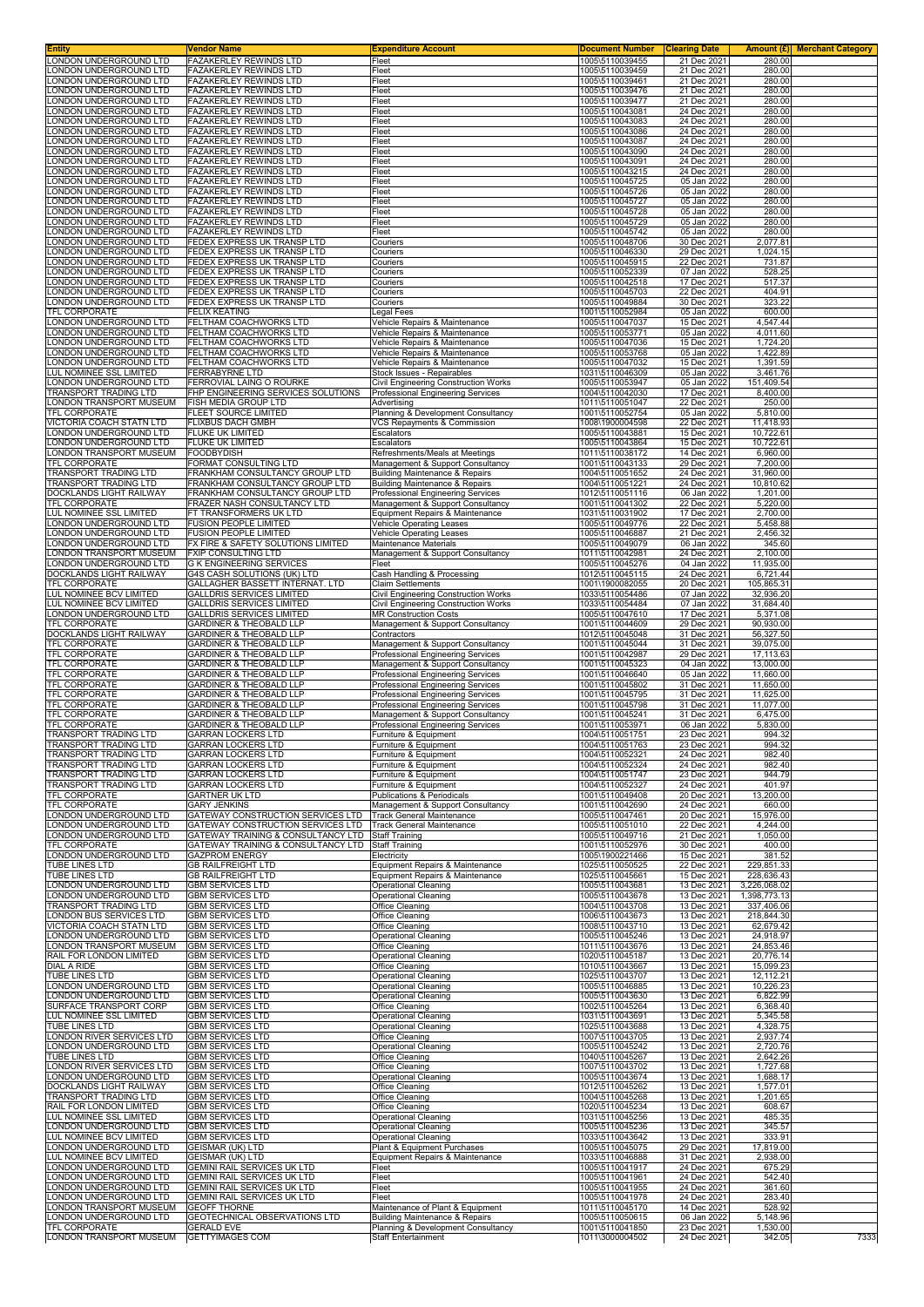| Entity                                             | Vendor Name                                                                | <b>Expenditure Account</b>                                                                   | <b>Document Number</b>             | <b>Clearing Date</b>       |                        | Amount (£) Merchant Category |
|----------------------------------------------------|----------------------------------------------------------------------------|----------------------------------------------------------------------------------------------|------------------------------------|----------------------------|------------------------|------------------------------|
| LONDON UNDERGROUND LTD<br>LONDON UNDERGROUND LTD   | GF LIFTS HYDRAULICS LTD<br><b>GF LIFTS HYDRAULICS LTD</b>                  | Lift Maintenance<br>Lift Maintenance                                                         | 1005\5110049136<br>1005\5110049135 | 21 Dec 2021<br>21 Dec 2021 | 18,876.00<br>600.00    |                              |
| LUL NOMINEE SSL LIMITED                            | <b>GIFFEN GROUP LTD</b>                                                    | Civil Engineering Construction Works                                                         | 1031\5110052995                    | 30 Dec 2021                | 240,734.66             |                              |
| LUL NOMINEE SSL LIMITED<br>LUL NOMINEE SSL LIMITED | <b>GIFFEN GROUP LTD</b><br><b>GIFFEN GROUP LTD</b>                         | <b>Civil Engineering Construction Works</b><br><b>Civil Engineering Construction Works</b>   | 1031\5110052974<br>1031\5110052671 | 06 Jan 2022<br>29 Dec 2021 | 95,000.00<br>19,972.74 |                              |
| LUL NOMINEE SSL LIMITED                            | GILES SECURITY LTD                                                         | <b>Traction Current</b>                                                                      | 1031\5110052843                    | 29 Dec 2021                | 2,308.56               |                              |
| TFL CORPORATE                                      | <b>GILLIAN CREW</b>                                                        | Legal Fees                                                                                   | 1001\5110052380                    | 05 Jan 2022                | 4,200.00               |                              |
| LONDON UNDERGROUND LTD<br>CYCLE HIRE SCHEME        | <b>GLENAIR UK LTD</b><br><b>GLOBAL CITIES LTD</b>                          | <b>Signalling Systems</b><br>Production Artwork And Design For Marketing                     | 1005\5110042023<br>1016\5110045730 | 07 Jan 2022<br>24 Dec 2021 | 1,054.00<br>1,100.00   |                              |
| TFL CORPORATE                                      | GLOBAL KNOWLEDGE NETWORK UK LTD                                            | <b>Staff Training</b>                                                                        | 1001\5110036221                    | 14 Dec 2021                | 3,195.00               |                              |
| TFL CORPORATE<br>TRANSPORT TRADING LTD             | GLOBAL KNOWLEDGE NETWORK UK LTD<br>GLOBAL MEDIA GROUP SERVICES LTD         | <b>Staff Training</b><br>Purchase of Associates Loan Notes (Activity)                        | 1001\5110030665<br>1004\5110046863 | 21 Dec 2021<br>24 Dec 2021 | 2,295.00<br>30,907.95  |                              |
| TRANSPORT TRADING LTD                              | GLOBAL MEDIA GROUP SERVICES LTD                                            | Purchase of Associates Loan Notes (Activity)                                                 | 1004\5110046852                    | 24 Dec 2021                | 21,867.95              |                              |
| TRANSPORT TRADING LTD<br>TRANSPORT TRADING LTD     | GLOBAL MEDIA GROUP SERVICES LTD<br>GLOBAL MEDIA GROUP SERVICES LTD         | Purchase of Associates Loan Notes (Activity)<br>Purchase of Associates Loan Notes (Activity) | 1004\5110046830<br>1004\5110046838 | 24 Dec 2021<br>24 Dec 2021 | 17,964.77<br>17,964.77 |                              |
| TFL CORPORATE                                      | GLOBAL MEDIA GROUP SERVICES LTD                                            | Radio TV Press Poster Cinema Airtime And Space                                               | 1001\5110013893                    | 23 Dec 2021                | 6,250.00               |                              |
| <b>TFL CORPORATE</b>                               | GLOBAL MEDIA GROUP SERVICES LTD<br><b>GLOBAL SWITCH ESTATE LTD</b>         | Printing For Customer Info Materials                                                         | 1001\5110044537                    | 24 Dec 2021<br>15 Dec 2021 | 1,612.25               |                              |
| TFL CORPORATE<br>LONDON UNDERGROUND LTD            | GNB INDUSTRIAL POWER (UK) LIMITED                                          | Manage IT Services<br>Fleet                                                                  | 1001\5110037809<br>1005\5110045057 | 31 Dec 2021                | 53,049.51<br>898.30    |                              |
| LONDON UNDERGROUND LTD                             | GO ESCALATOR SERVICES LTD                                                  | Escalators                                                                                   | 1005\5110050569                    | 22 Dec 2021                | 1,000.00               |                              |
| LONDON UNDERGROUND LTD<br>LONDON UNDERGROUND LTD   | GO ESCALATOR SERVICES LTD<br><b>GO ESCALATOR SERVICES LTD</b>              | Escalators<br>Escalators                                                                     | 1005\5110053787<br>1005\5110047888 | 05 Jan 2022<br>17 Dec 2021 | 1,000.00<br>940.00     |                              |
| LONDON UNDERGROUND LTD                             | <b>GO ESCALATOR SERVICES LTD</b>                                           | Escalators                                                                                   | 1005\5110047922                    | 17 Dec 2021                | 940.00                 |                              |
| LONDON UNDERGROUND LTD<br>LONDON UNDERGROUND LTD   | <b>GO ESCALATOR SERVICES LTD</b><br><b>GO ESCALATOR SERVICES LTD</b>       | Escalators<br>Escalators                                                                     | 1005\5110048848<br>1005\5110050577 | 21 Dec 2021<br>22 Dec 2021 | 940.00<br>940.00       |                              |
| LONDON UNDERGROUND LTD                             | GO ESCALATOR SERVICES LTD                                                  | Escalators                                                                                   | 1005\5110053786                    | 05 Jan 2022                | 940.00                 |                              |
| LONDON UNDERGROUND LTD<br>LONDON UNDERGROUND LTD   | <b>GO ESCALATOR SERVICES LTD</b><br>GO ESCALATOR SERVICES LTD              | Escalators<br>Escalators                                                                     | 1005\5110049273<br>1005\5110049275 | 22 Dec 2021<br>22 Dec 2021 | 720.00<br>720.00       |                              |
| LONDON UNDERGROUND LTD                             | GODIVA BEARINGS (SOUTHERN) LTD                                             | Fleet                                                                                        | 1005\5110042537                    | 14 Dec 2021                | 8,415.00               |                              |
| LONDON UNDERGROUND LTD                             | GODIVA BEARINGS (SOUTHERN) LTD                                             | Fleet                                                                                        | 1005\5110042563                    | 16 Dec 2021                | 8.415.00               |                              |
| SURFACE TRANSPORT CORP<br>SURFACE TRANSPORT CORP   | GOLDEN RIVER TRAFFIC LTD<br><b>GOLDEN RIVER TRAFFIC LTD</b>                | Maintenance of Plant & Equipment<br>Maintenance of Plant & Equipment                         | 1002\5109969093<br>1002\5110016624 | 06 Jan 2022<br>06 Jan 2022 | 28,895.70<br>3,875.77  |                              |
| LONDON BUS SERVICES LTD                            | <b>GOLDEN WASH</b>                                                         | Vehicle Cleaning                                                                             | 1006\5110044725                    | 13 Dec 2021                | 700.00                 |                              |
| LONDON UNDERGROUND LTD<br>TUBE LINES LTD           | <b>GOOD SKILLS TRAINING</b><br><b>GOOD SKILLS TRAINING</b>                 | <b>Staff Training</b><br><b>Staff Training</b>                                               | 1005\5110043199<br>1025\5110047543 | 20 Dec 2021<br>17 Dec 2021 | 9,545.00<br>330.65     |                              |
| TRANSPORT TRADING LTD                              | GOOGLE IRELAND LIMITED                                                     | Photography & Video                                                                          | 1004\5110044107                    | 24 Dec 2021                | 3,200.04               |                              |
| LONDON UNDERGROUND LTD<br>LONDON UNDERGROUND LTD   | <b>GPX ENGINEERING LTD</b>                                                 | Track General Maintenance                                                                    | 1005\5110053665                    | 04 Jan 2022<br>04 Jan 2022 | 342,639.56             |                              |
| LONDON UNDERGROUND LTD                             | GPX ENGINEERING LTD<br><b>GPX ENGINEERING LTD</b>                          | Track General Maintenance<br><b>Track General Maintenance</b>                                | 1005\5110053662<br>1005\5110052065 | 24 Dec 2021                | 45,123.72<br>22,199.60 |                              |
| DOCKLANDS LIGHT RAILWAY                            | <b>GRAMM BARRIER SYSTEMS LTD</b>                                           | Civil Engineering Construction Works                                                         | 1012\5110043030                    | 15 Dec 2021                | 29,714.13              |                              |
| TUBE LINES LTD<br>TRANSPORT TRADING LTD            | <b>GRAYS OFFICE SUPPLIES</b><br>GRAYSONS HOSPITALITY LIMITED               | Planning & Development Consultancy<br><b>Caterers Service Charges</b>                        | 1040\5110023425<br>1004\5110049139 | 17 Dec 2021<br>21 Dec 2021 | 800.00<br>92,825.31    |                              |
| <b>TRANSPORT TRADING LTD</b>                       | <b>GRAYSONS HOSPITALITY LIMITED</b>                                        | Caterers Service Charges                                                                     | 1004\5110051231                    | 04 Jan 2022                | 7,625.40               |                              |
| TRANSPORT TRADING LTD<br>TRANSPORT TRADING LTD     | <b>GRAYSONS HOSPITALITY LIMITED</b><br><b>GRAYSONS HOSPITALITY LIMITED</b> | Caterers Service Charges<br><b>Caterers Service Charges</b>                                  | 1004\5110051222<br>1004\5110051225 | 23 Dec 2021<br>04 Jan 2022 | 2,709.24<br>1,012.50   |                              |
| TRANSPORT TRADING LTD                              | <b>GRAYSONS HOSPITALITY LIMITED</b>                                        | Caterers Service Charges                                                                     | 1004\5110051228                    | 04 Jan 2022                | 1,009.50               |                              |
| SURFACE TRANSPORT CORP                             | GREATER LONDON AUTHORITY                                                   | <b>CCS Service Contract</b>                                                                  | 1002\5110030827                    | 17 Dec 2021                | 142,872.14             |                              |
| TFL CORPORATE<br>TFL CORPORATE                     | GREATER LONDON AUTHORITY<br><b>GREATER LONDON AUTHORITY</b>                | <b>Recruitment Agency Fees</b><br><b>Recruitment Agency Fees</b>                             | 1001\5110046771<br>1001\5110043166 | 04 Jan 2022<br>17 Dec 2021 | 21,666.04<br>13,429.83 |                              |
| LT MUSEUM TRADING LTD                              | GREATER LONDON HIRE LIMITED                                                | Couriers                                                                                     | 1024\1900020749                    | 17 Dec 2021                | 420.00                 |                              |
| LONDON UNDERGROUND LTD<br>LONDON UNDERGROUND LTD   | <b>GRINSTY RAIL LTD</b><br><b>GRINSTY RAIL LTD</b>                         | Fleet<br>Fleet                                                                               | 1005\5110046457<br>1005\5110049724 | 15 Dec 2021<br>24 Dec 2021 | 25,005.00<br>2,400.00  |                              |
| LUL NOMINEE BCV LIMITED                            | <b>GRINSTY RAIL LTD</b>                                                    | Stock Issues - Repairables                                                                   | 1033\5110004055                    | 24 Dec 2021                | 1,125.76               |                              |
| LUL NOMINEE BCV LIMITED                            | <b>GRINSTY RAIL LTD</b>                                                    | Stock Issues - Repairables                                                                   | 1033\5110045682                    | 13 Dec 2021                | 1,102.00               |                              |
| LONDON UNDERGROUND LTD<br>LONDON UNDERGROUND LTD   | <b>GRINSTY RAIL LTD</b><br><b>GRINSTY RAIL LTD</b>                         | Fleet<br>Fleet                                                                               | 1005\5110045657<br>1005\5110051127 | 24 Dec 2021<br>31 Dec 2021 | 861.96<br>740.00       |                              |
| LONDON UNDERGROUND LTD                             | <b>GRINSTY RAIL LTD</b>                                                    | Fleet                                                                                        | 1005\5110051170                    | 30 Dec 2021                | 740.00                 |                              |
| LUL NOMINEE BCV LIMITED<br>LONDON UNDERGROUND LTD  | <b>GRINSTY RAIL LTD</b><br><b>GRINSTY RAIL LTD</b>                         | Stock Issues - Repairables<br>Fleet                                                          | 1033\5110004053<br>1005\5110045610 | 29 Dec 2021<br>13 Dec 2021 | 682.96<br>678.16       |                              |
| LONDON UNDERGROUND LTD                             | <b>GRINSTY RAIL LTD</b>                                                    | Fleet                                                                                        | 1005\5110050649                    | 24 Dec 2021                | 497.94                 |                              |
| LONDON UNDERGROUND LTD                             | <b>GRINSTY RAIL LTD</b>                                                    | Fleet                                                                                        | 1005\5110045652                    | 24 Dec 2021                | 453.06                 |                              |
| LONDON UNDERGROUND LTD<br>LONDON UNDERGROUND LTD   | <b>GRINSTY RAIL LTD</b><br><b>GRINSTY RAIL LTD</b>                         | Fleet<br>Fleet                                                                               | 1005\5110051171<br>1005\5110051145 | 30 Dec 2021<br>31 Dec 2021 | 295.00<br>259.00       |                              |
| LONDON UNDERGROUND LTD                             | <b>GROSVENOR CONTRACTS LEASING LTD</b>                                     | <b>Vehicle Operating Leases</b>                                                              | 1005\5110034118                    | 06 Jan 2022                | 8,123.32               |                              |
| LONDON UNDERGROUND LTD<br>LONDON UNDERGROUND LTD   | GROSVENOR CONTRACTS LEASING LTD<br>GROSVENOR CONTRACTS LEASING LTD         | <b>Vehicle Operating Leases</b><br><b>Vehicle Operating Leases</b>                           | 1005\5110042458<br>1005\5110042462 | 23 Dec 2021<br>23 Dec 2021 | 5,902.06<br>5,902.06   |                              |
| LONDON UNDERGROUND LTD                             | GROSVENOR CONTRACTS LEASING LTD                                            | <b>Vehicle Operating Leases</b>                                                              | 1005\5110042464                    | 23 Dec 2021                | 5,902.06               |                              |
| LONDON UNDERGROUND LTD                             | GROSVENOR CONTRACTS LEASING LTD                                            | Vehicle Operating Leases<br>Operating Lease Expense - Motor Vehicles                         | 1005\5110042476                    | 23 Dec 2021                | 5,902.06               |                              |
| LONDON UNDERGROUND LTD<br>LONDON UNDERGROUND LTD   | GROSVENOR CONTRACTS LEASING LTD<br>GROSVENOR CONTRACTS LEASING LTD         | Operating Lease Expense - Motor Vehicles                                                     | 1005\5110052648<br>1005\5110052644 | 07 Jan 2022<br>07 Jan 2022 | 5,630.19<br>5,613.54   |                              |
| LONDON UNDERGROUND LTD                             | <b>GROSVENOR CONTRACTS LEASING LTD</b>                                     | Operating Lease Expense - Motor Vehicles                                                     | 1005\5110052654                    | 07 Jan 2022                | 5,613.54               |                              |
| LONDON UNDERGROUND LTD<br>LONDON UNDERGROUND LTD   | GROSVENOR CONTRACTS LEASING LTD<br>GROSVENOR CONTRACTS LEASING LTD         | Vehicle Operating Leases<br><b>Vehicle Operating Leases</b>                                  | 1005\5110021370<br>1005\5110052659 | 22 Dec 2021<br>30 Dec 2021 | 5,339.52<br>5,334.04   |                              |
| LONDON UNDERGROUND LTD                             | GROSVENOR CONTRACTS LEASING LTD                                            | Vehicle Operating Leases                                                                     | 1005\5110052670                    | 30 Dec 2021                | 5,334.04               |                              |
| LONDON UNDERGROUND LTD<br>LONDON UNDERGROUND LTD   | GROSVENOR CONTRACTS LEASING LTD<br>GROSVENOR CONTRACTS LEASING LTD         | <b>Vehicle Operating Leases</b><br><b>Vehicle Operating Leases</b>                           | 1005\5110052630<br>1005\5110052673 | 30 Dec 2021<br>30 Dec 2021 | 5,260.34<br>4,960.04   |                              |
| LONDON UNDERGROUND LTD                             | GROSVENOR CONTRACTS LEASING LTD                                            | <b>Vehicle Operating Leases</b>                                                              | 1005\5110052692                    | 30 Dec 2021                | 4,960.04               |                              |
| LONDON UNDERGROUND LTD                             | GROSVENOR CONTRACTS LEASING LTD<br>GROSVENOR CONTRACTS LEASING LTD         | Vehicle Operating Leases                                                                     | 1005\5110052693<br>1005\5110052656 | 30 Dec 2021                | 4,960.04               |                              |
| LONDON UNDERGROUND LTD<br>LONDON UNDERGROUND LTD   | GROSVENOR CONTRACTS LEASING LTD                                            | Operating Lease Expense - Motor Vehicles<br>Operating Lease Expense - Motor Vehicles         | 1005\5110052669                    | 07 Jan 2022<br>07 Jan 2022 | 4,960.04<br>4,488.50   |                              |
| LONDON UNDERGROUND LTD                             | GROSVENOR CONTRACTS LEASING LTD                                            | Operating Lease Expense - Motor Vehicles                                                     | 1005\5110052640                    | 07 Jan 2022                | 4,066.32               |                              |
| LONDON UNDERGROUND LTD<br>LONDON UNDERGROUND LTD   | GROSVENOR CONTRACTS LEASING LTD<br>GROSVENOR CONTRACTS LEASING LTD         | Vehicle Operating Leases<br><b>Vehicle Operating Leases</b>                                  | 1005\5110052651<br>1005\5110052633 | 30 Dec 2021<br>30 Dec 2021 | 3,815.04<br>3,718.43   |                              |
| LONDON UNDERGROUND LTD                             | GROSVENOR CONTRACTS LEASING LTD                                            | Operating Lease Expense - Motor Vehicles                                                     | 1005\5110052637                    | 07 Jan 2022                | 3,495.85               |                              |
| LONDON UNDERGROUND LTD<br>LONDON UNDERGROUND LTD   | <b>GROSVENOR CONTRACTS LEASING LTD</b><br>GROSVENOR CONTRACTS LEASING LTD  | Operating Lease Expense - Motor Vehicles<br>Vehicle Operating Leases                         | 1005\5110052641<br>1005\5110051666 | 07 Jan 2022<br>29 Dec 2021 | 3,495.85<br>3,309.99   |                              |
| LONDON UNDERGROUND LTD                             | GROSVENOR CONTRACTS LEASING LTD                                            | Operating Lease Expense - Motor Vehicles                                                     | 1005\5110052646                    | 07 Jan 2022                | 3,132.45               |                              |
| LONDON UNDERGROUND LTD<br>LONDON UNDERGROUND LTD   | GROSVENOR CONTRACTS LEASING LTD<br>GROSVENOR CONTRACTS LEASING LTD         | <b>Vehicle Operating Leases</b><br><b>Vehicle Operating Leases</b>                           | 1005\5110052333<br>1005\5110034130 | 06 Jan 2022<br>14 Dec 2021 | 1,458.91<br>879.62     |                              |
| LONDON UNDERGROUND LTD                             | GROSVENOR CONTRACTS LEASING LTD                                            | Vehicle Operating Leases                                                                     | 1005\5110042607                    | 24 Dec 2021                | 833.80                 |                              |
| LONDON UNDERGROUND LTD                             | GROSVENOR CONTRACTS LEASING LTD                                            | <b>Vehicle Operating Leases</b>                                                              | 1005\5109998377                    | 15 Dec 2021                | 675.02                 |                              |
| LONDON UNDERGROUND LTD<br>LONDON UNDERGROUND LTD   | GROSVENOR CONTRACTS LEASING LTD<br>GROSVENOR CONTRACTS LEASING LTD         | Vehicle Operating Leases<br>Vehicle Operating Leases                                         | 1005\5110052279<br>1005\5110052234 | 04 Jan 2022<br>05 Jan 2022 | 550.54<br>532.78       |                              |
| LONDON UNDERGROUND LTD                             | GROSVENOR CONTRACTS LEASING LTD                                            | Operating Lease Expense - Motor Vehicles                                                     | 1005\5110051677                    | 23 Dec 2021                | 462.10                 |                              |
| LONDON UNDERGROUND LTD<br>LONDON UNDERGROUND LTD   | GROSVENOR CONTRACTS LEASING LTD<br>GROSVENOR CONTRACTS LEASING LTD         | <b>Vehicle Operating Leases</b><br>Operating Lease Expense - Motor Vehicles                  | 1005\5110052247<br>1005\5110051617 | 04 Jan 2022<br>05 Jan 2022 | 454.81<br>447.19       |                              |
| LONDON UNDERGROUND LTD                             | GROSVENOR CONTRACTS LEASING LTD                                            | <b>Vehicle Operating Leases</b>                                                              | 1005\5110029270                    | 21 Dec 2021                | 440.14                 |                              |
| LONDON UNDERGROUND LTD                             | GROSVENOR CONTRACTS LEASING LTD                                            | <b>Vehicle Operating Leases</b>                                                              | 1005\5110052178                    | 05 Jan 2022                | 440.14                 |                              |
| LONDON UNDERGROUND LTD<br>LONDON UNDERGROUND LTD   | GROSVENOR CONTRACTS LEASING LTD<br>GROSVENOR CONTRACTS LEASING LTD         | Operating Lease Expense - Motor Vehicles<br>Operating Lease Expense - Motor Vehicles         | 1005\5110051752<br>1005\5110052278 | 23 Dec 2021<br>06 Jan 2022 | 432.93<br>432.93       |                              |
| LONDON UNDERGROUND LTD                             | GROSVENOR CONTRACTS LEASING LTD                                            | Operating Lease Expense - Motor Vehicles                                                     | 1005\5110052284                    | 06 Jan 2022                | 432.93                 |                              |
| LONDON UNDERGROUND LTD<br>LONDON UNDERGROUND LTD   | GROSVENOR CONTRACTS LEASING LTD<br>GROSVENOR CONTRACTS LEASING LTD         | Operating Lease Expense - Motor Vehicles<br>Operating Lease Expense - Motor Vehicles         | 1005\5110052135<br>1005\5110052150 | 05 Jan 2022<br>05 Jan 2022 | 418.97<br>418.97       |                              |
| LONDON UNDERGROUND LTD                             | GROSVENOR CONTRACTS LEASING LTD                                            | Operating Lease Expense - Motor Vehicles                                                     | 1005\5110052164                    | 05 Jan 2022                | 418.97                 |                              |
| LONDON UNDERGROUND LTD<br>LONDON UNDERGROUND LTD   | GROSVENOR CONTRACTS LEASING LTD<br>GROSVENOR CONTRACTS LEASING LTD         | <b>Vehicle Operating Leases</b><br>Operating Lease Expense - Motor Vehicles                  | 1005\5110052245<br>1005\5110051667 | 04 Jan 2022<br>23 Dec 2021 | 418.86<br>415.55       |                              |
| LONDON UNDERGROUND LTD                             | GROSVENOR CONTRACTS LEASING LTD                                            | Operating Lease Expense - Motor Vehicles                                                     | 1005\5110051670                    | 23 Dec 2021                | 415.55                 |                              |
| LONDON UNDERGROUND LTD                             | GROSVENOR CONTRACTS LEASING LTD                                            | Operating Lease Expense - Motor Vehicles                                                     | 1005\5110051673                    | 23 Dec 2021                | 415.55                 |                              |
| LONDON UNDERGROUND LTD<br>LONDON UNDERGROUND LTD   | GROSVENOR CONTRACTS LEASING LTD<br>GROSVENOR CONTRACTS LEASING LTD         | Vehicle Operating Leases<br>Vehicle Operating Leases                                         | 1005\5110029232<br>1005\5110051715 | 21 Dec 2021<br>05 Jan 2022 | 405.35<br>405.35       |                              |
| LONDON UNDERGROUND LTD                             | GROSVENOR CONTRACTS LEASING LTD                                            | Operating Lease Expense - Motor Vehicles                                                     | 1005\5110052240                    | 05 Jan 2022                | 402.15                 |                              |
| LONDON UNDERGROUND LTD<br>LONDON UNDERGROUND LTD   | GROSVENOR CONTRACTS LEASING LTD<br>GROSVENOR CONTRACTS LEASING LTD         | Operating Lease Expense - Motor Vehicles<br>Operating Lease Expense - Motor Vehicles         | 1005\5110052252<br>1005\5110052263 | 05 Jan 2022<br>05 Jan 2022 | 402.15<br>402.15       |                              |
| LONDON UNDERGROUND LTD                             | GROSVENOR CONTRACTS LEASING LTD                                            | Operating Lease Expense - Motor Vehicles                                                     | 1005\5110051682                    | 23 Dec 2021                | 390.34                 |                              |
| LONDON UNDERGROUND LTD                             | GROSVENOR CONTRACTS LEASING LTD                                            | Operating Lease Expense - Motor Vehicles                                                     | 1005\5110052704                    | 07 Jan 2022                | 387.44                 |                              |
| LONDON UNDERGROUND LTD<br>LONDON UNDERGROUND LTD   | GROSVENOR CONTRACTS LEASING LTD<br>GROSVENOR CONTRACTS LEASING LTD         | Operating Lease Expense - Motor Vehicles<br>Operating Lease Expense - Motor Vehicles         | 1005\5110051646<br>1005\5110052130 | 05 Jan 2022<br>05 Jan 2022 | 377.75<br>374.94       |                              |
| LONDON UNDERGROUND LTD                             | GROSVENOR CONTRACTS LEASING LTD                                            | Operating Lease Expense - Motor Vehicles                                                     | 1005\5110051681                    | 23 Dec 2021                | 356.34                 |                              |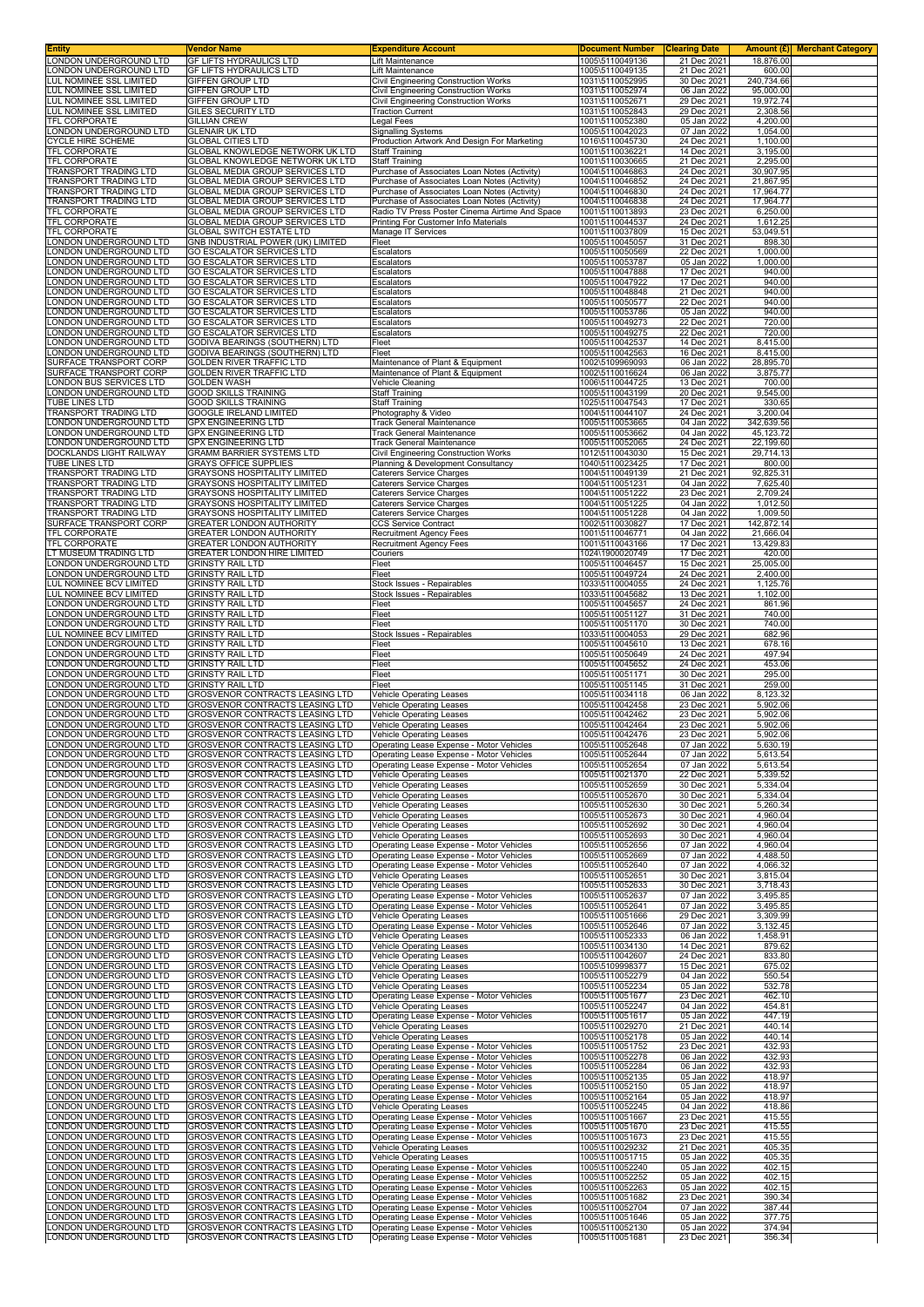| LONDON UNDERGROUND LTD                                                                                                                                                                                                                   | Vendor Name                                                                | <b>Expenditure Account</b>                                                           | <b>Document Number</b>                                | <b>Clearing Date</b>       | <b>Amount (£) Merchant Category</b> |  |
|------------------------------------------------------------------------------------------------------------------------------------------------------------------------------------------------------------------------------------------|----------------------------------------------------------------------------|--------------------------------------------------------------------------------------|-------------------------------------------------------|----------------------------|-------------------------------------|--|
| LONDON UNDERGROUND LTD                                                                                                                                                                                                                   | GROSVENOR CONTRACTS LEASING LTD<br>GROSVENOR CONTRACTS LEASING LTD         | <b>Vehicle Operating Leases</b><br>Operating Lease Expense - Motor Vehicles          | 1005\5110052235<br>1005\5110051634                    | 04 Jan 2022<br>05 Jan 2022 | 356.27<br>344.84                    |  |
| LONDON UNDERGROUND LTD                                                                                                                                                                                                                   | GROSVENOR CONTRACTS LEASING LTD                                            | Vehicle Operating Leases                                                             | 1005\5110029359                                       | 21 Dec 2021                | 344.78                              |  |
| LONDON UNDERGROUND LTD                                                                                                                                                                                                                   | GROSVENOR CONTRACTS LEASING LTD                                            | <b>Vehicle Operating Leases</b>                                                      | 1005\5110051615                                       | 05 Jan 2022                | 344.78                              |  |
| LONDON UNDERGROUND LTD                                                                                                                                                                                                                   | GROSVENOR CONTRACTS LEASING LTD                                            | Operating Lease Expense - Motor Vehicles                                             | 1005\5110052051                                       | 05 Jan 2022                | 325.62                              |  |
| LONDON UNDERGROUND LTD<br>LONDON UNDERGROUND LTD                                                                                                                                                                                         | GROSVENOR CONTRACTS LEASING LTD<br>GROSVENOR CONTRACTS LEASING LTD         | Operating Lease Expense - Motor Vehicles<br>Operating Lease Expense - Motor Vehicles | 1005\5110052340<br>1005\5110052236                    | 06 Jan 2022<br>05 Jan 2022 | 322.02<br>312.26                    |  |
| LONDON UNDERGROUND LTD                                                                                                                                                                                                                   | GROSVENOR CONTRACTS LEASING LTD                                            | Operating Lease Expense - Motor Vehicles                                             | 1005\5110052244                                       | 05 Jan 2022                | 312.26                              |  |
| LONDON UNDERGROUND LTD                                                                                                                                                                                                                   | GROSVENOR CONTRACTS LEASING LTD                                            | Operating Lease Expense - Motor Vehicles                                             | 1005\5110051679                                       | 23 Dec 2021                | 303.91                              |  |
| LONDON UNDERGROUND LTD                                                                                                                                                                                                                   | GROSVENOR CONTRACTS LEASING LTD                                            | Operating Lease Expense - Motor Vehicles                                             | 1005\5110052232                                       | 05 Jan 2022                | 301.85                              |  |
| LONDON UNDERGROUND LTD<br>LONDON UNDERGROUND LTD                                                                                                                                                                                         | GROSVENOR CONTRACTS LEASING LTD<br>GROSVENOR CONTRACTS LEASING LTD         | Operating Lease Expense - Motor Vehicles<br>Vehicle Operating Leases                 | 1005\5110052237<br>1005\5110052300                    | 05 Jan 2022<br>05 Jan 2022 | 301.85<br>297.08                    |  |
| LONDON UNDERGROUND LTD                                                                                                                                                                                                                   | GROSVENOR CONTRACTS LEASING LTD                                            | Operating Lease Expense - Motor Vehicles                                             | 1005\5110052274                                       | 05 Jan 2022                | 294.53                              |  |
| LONDON UNDERGROUND LTD                                                                                                                                                                                                                   | GROSVENOR CONTRACTS LEASING LTD                                            | <b>Vehicle Operating Leases</b>                                                      | 1005\5110029190                                       | 21 Dec 2021                | 287.49                              |  |
| LONDON UNDERGROUND LTD<br>LONDON UNDERGROUND LTD                                                                                                                                                                                         | <b>GROSVENOR CONTRACTS LEASING LTD</b>                                     | Vehicle Operating Leases                                                             | 1005\5110051645                                       | 05 Jan 2022                | 287.49                              |  |
| LONDON UNDERGROUND LTD                                                                                                                                                                                                                   | GROSVENOR CONTRACTS LEASING LTD<br>GROSVENOR CONTRACTS LEASING LTD         | Operating Lease Expense - Motor Vehicles<br>Operating Lease Expense - Motor Vehicles | 1005\5110052046<br>1005\5110052156                    | 05 Jan 2022<br>05 Jan 2022 | 281.72<br>277.14                    |  |
| LONDON UNDERGROUND LTD                                                                                                                                                                                                                   | GROSVENOR CONTRACTS LEASING LTD                                            | Operating Lease Expense - Motor Vehicles                                             | 1005\5110052176                                       | 05 Jan 2022                | 277.14                              |  |
| LONDON UNDERGROUND LTD                                                                                                                                                                                                                   | GROSVENOR CONTRACTS LEASING LTD                                            | Operating Lease Expense - Motor Vehicles                                             | 1005\5110051753                                       | 23 Dec 2021                | 273.63                              |  |
| LONDON UNDERGROUND LTD<br>LONDON UNDERGROUND LTD                                                                                                                                                                                         | GROSVENOR CONTRACTS LEASING LTD<br>GROSVENOR CONTRACTS LEASING LTD         | Operating Lease Expense - Motor Vehicles<br><b>Vehicle Operating Leases</b>          | 1005\5110052275<br>1005\5110052290                    | 05 Jan 2022<br>05 Jan 2022 | 267.90<br>266.06                    |  |
| LONDON UNDERGROUND LTD                                                                                                                                                                                                                   | GROSVENOR CONTRACTS LEASING LTD                                            | Operating Lease Expense - Motor Vehicles                                             | 1005\5110052272                                       | 05 Jan 2022                | 265.68                              |  |
| LONDON UNDERGROUND LTD                                                                                                                                                                                                                   | GROSVENOR CONTRACTS LEASING LTD                                            | Operating Lease Expense - Motor Vehicles                                             | 1005\5110051699                                       | 05 Jan 2022                | 264.80                              |  |
| LONDON UNDERGROUND LTD<br>TFL CORPORATE                                                                                                                                                                                                  | GROSVENOR CONTRACTS LEASING LTD                                            | Vehicle Operating Leases<br>Agency Fees Paid To Marketing Agencies                   | 1005\5110051625                                       | 05 Jan 2022                | 257.47<br>44,101.00                 |  |
| LONDON UNDERGROUND LTD                                                                                                                                                                                                                   | GROUNDWORK LONDON<br>GRUNDON WASTE MANAGEMENT LTD                          | Non Recyclable Waste Disposal/Refuse Collection                                      | 1001\5110039369<br>1005\5110046331                    | 20 Dec 2021<br>22 Dec 2021 | 43,975.19                           |  |
| LONDON UNDERGROUND LTD                                                                                                                                                                                                                   | GT ENGINEERING (MARKYATE) LTD                                              | <b>Signalling Systems</b>                                                            | 1005\5110051675                                       | 23 Dec 2021                | 4,800.00                            |  |
| SURFACE TRANSPORT CORP                                                                                                                                                                                                                   | <b>GTT-EMEA LIMITED</b>                                                    | <b>Telephony Fixed</b>                                                               | 1002\5110049224                                       | 30 Dec 2021                | 173,476.73                          |  |
| SURFACE TRANSPORT CORP<br>SURFACE TRANSPORT CORP                                                                                                                                                                                         | <b>GTT-EMEA LIMITED</b><br><b>GTT-EMEA LIMITED</b>                         | Radio Systems Equipment & Maintenance<br>Maintenance of Telecommunications Equipment | 1002\5110049114<br>1002\5110049242                    | 22 Dec 2021<br>21 Dec 2021 | 41,222.55<br>11,738.60              |  |
| SURFACE TRANSPORT CORP                                                                                                                                                                                                                   | <b>GTT-EMEA LIMITED</b>                                                    | <b>Traffic Signals</b>                                                               | 1002\5110054330                                       | 06 Jan 2022                | 11,699.77                           |  |
| LONDON BUS SERVICES LTD                                                                                                                                                                                                                  | <b>GTT-EMEA LIMITED</b>                                                    | Electrical & Electronic Engineering                                                  | 1006\5110049208                                       | 29 Dec 2021                | 8,408.79                            |  |
| <b>LONDON BUS SERVICES LTD</b>                                                                                                                                                                                                           | <b>GTT-EMEA LIMITED</b>                                                    | Electrical & Electronic Engineering                                                  | 1006\5110049070                                       | 29 Dec 2021                | 6,155.89                            |  |
| LONDON BUS SERVICES LTD<br>SURFACE TRANSPORT CORP                                                                                                                                                                                        | <b>GTT-EMEA LIMITED</b><br><b>GTT-EMEA LIMITED</b>                         | <b>Building Maintenance &amp; Repairs</b><br>Maintenance of Plant & Equipment        | 1006\5110049058<br>1002\5110053900                    | 23 Dec 2021<br>05 Jan 2022 | 4,132.26<br>3,500.00                |  |
| SURFACE TRANSPORT CORP                                                                                                                                                                                                                   | <b>GTT-EMEA LIMITED</b>                                                    | Maintenance of Telecommunications Equipment                                          | 1002\5110049238                                       | 21 Dec 2021                | 2,524.00                            |  |
| SURFACE TRANSPORT CORP                                                                                                                                                                                                                   | <b>GTT-EMEA LIMITED</b>                                                    | <b>Computer Software</b>                                                             | 1002\5110049212                                       | 21 Dec 2021                | 1,500.00                            |  |
| SURFACE TRANSPORT CORP<br>LONDON UNDERGROUND LTD                                                                                                                                                                                         | <b>GTT-EMEA LIMITED</b>                                                    | Computer Hardware                                                                    | 1002\5110036100                                       | 06 Jan 2022                | 1,450.00                            |  |
| <b>LONDON UNDERGROUND LTD</b>                                                                                                                                                                                                            | <b>GUARDSMAN ENGINEERING LTD</b><br><b>GUARDSMAN ENGINEERING LTD</b>       | Plant & Equipment Purchases<br>Plant & Equipment Purchases                           | 1005\5110044963<br>1005\5110044976                    | 31 Dec 2021<br>31 Dec 2021 | 2,230.00<br>1,888.00                |  |
| LONDON UNDERGROUND LTD                                                                                                                                                                                                                   | GUARDSMAN ENGINEERING LTD                                                  | Plant & Equipment Purchases                                                          | 1005\5110044951                                       | 31 Dec 2021                | 1,662.00                            |  |
| LONDON UNDERGROUND LTD                                                                                                                                                                                                                   | GUARDSMAN ENGINEERING LTD                                                  | Building Maintenance & Repairs                                                       | 1005\5110044937                                       | 31 Dec 2021                | 975.27                              |  |
| LONDON UNDERGROUND LTD<br>LONDON UNDERGROUND LTD                                                                                                                                                                                         | <b>GUARDSMAN ENGINEERING LTD</b><br><b>GUARDSMAN ENGINEERING LTD</b>       | <b>Building Maintenance &amp; Repairs</b><br>Plant & Equipment Purchases             | 1005\5110044954<br>1005\5110045202                    | 31 Dec 2021<br>04 Jan 2022 | 954.45<br>896.00                    |  |
| LONDON UNDERGROUND LTD                                                                                                                                                                                                                   | GUARDSMAN ENGINEERING LTD                                                  | <b>Building Maintenance &amp; Repairs</b>                                            | 1005\5110044969                                       | 31 Dec 2021                | 819.92                              |  |
| TFL CORPORATE                                                                                                                                                                                                                            | GUTTERIDGE HASKINS & DAVEY LIMITED                                         | Management & Support Consultancy                                                     | 1001\5110043621                                       | 29 Dec 2021                | 52,183.69                           |  |
| TFL CORPORATE<br>TFL CORPORATE                                                                                                                                                                                                           | GUTTERIDGE HASKINS & DAVEY LIMITED<br>GUTTERIDGE HASKINS & DAVEY LIMITED   | Management & Support Consultancy<br>Professional Engineering Services                | 1001\5110043836<br>1001\5110042490                    | 29 Dec 2021<br>22 Dec 2021 | 15,000.00<br>13,622.75              |  |
| RAIL FOR LONDON LIMITED                                                                                                                                                                                                                  | GUTTERIDGE HASKINS & DAVEY LIMITED                                         | Management & Support Consultancy                                                     | 1020\5110042967                                       | 24 Dec 2021                | 12,400.00                           |  |
| TFL CORPORATE                                                                                                                                                                                                                            | GUTTERIDGE HASKINS & DAVEY LIMITED                                         | Management & Support Consultancy                                                     | 1001\5110043738                                       | 23 Dec 2021                | 9,738.00                            |  |
| LONDON BUS SERVICES LTD<br>TRANSPORT TRADING LTD                                                                                                                                                                                         | <b>GUYS &amp; ST THOMAS NHS TRUST</b><br>GUY'S & ST THOMAS NHSFT RECEIPTS  | Radio Systems Equipment & Maintenance<br>Transys Control - TTL                       | 1006\5110042338<br>1004\1901681072                    | 13 Dec 2021<br>06 Jan 2022 | 9,656.64<br>467.50                  |  |
| LT MUSEUM TRADING LTD                                                                                                                                                                                                                    | GWCC                                                                       | LTM Purchase of Clothing & Accessories - Adults                                      | 1024\1900020629                                       | 14 Dec 2021                | 1,328.52                            |  |
| LT MUSEUM TRADING LTD                                                                                                                                                                                                                    | H P GIBSON & SONS LTD                                                      | LTM Purchase of Toys for Resale                                                      | 1024\1900020672                                       | 14 Dec 2021                | 1,928.21                            |  |
| LT MUSEUM TRADING LTD<br>LONDON UNDERGROUND LTD                                                                                                                                                                                          | <b>H P GIBSON &amp; SONS LTD</b><br><b>HA MARKS LTD</b>                    | LTM Purchase of Toys for Resale<br><b>Building Maintenance &amp; Repairs</b>         | 1024\1900020765<br>1005\5110054173                    | 31 Dec 2021<br>06 Jan 2022 | 493.48<br>105,055.31                |  |
| LONDON UNDERGROUND LTD                                                                                                                                                                                                                   | <b>HA MARKS LTD</b>                                                        | <b>Building Maintenance &amp; Repairs</b>                                            | 1005\5110054166                                       | 06 Jan 2022                | 55,515.12                           |  |
| LONDON UNDERGROUND LTD                                                                                                                                                                                                                   | <b>HA MARKS LTD</b>                                                        | <b>Building Maintenance &amp; Repairs</b>                                            | 1005\5110054208                                       | 06 Jan 2022                | 31,277.10                           |  |
| LONDON UNDERGROUND LTD<br>LT MUSEUM TRADING LTD                                                                                                                                                                                          | <b>HA MARKS LTD</b><br>HACHETTE UK DISTRIBUTION LIMITED                    | <b>Building Maintenance &amp; Repairs</b><br>Purchase of Books for Resale            | 1005\5110054204<br>1024\1900020702                    | 06 Jan 2022<br>31 Dec 2021 | 10,240.42<br>525.00                 |  |
| LT MUSEUM TRADING LTD                                                                                                                                                                                                                    | HACHETTE UK DISTRIBUTION LIMITED                                           | Purchase of Books for Resale                                                         | 1024\1900020486                                       | 14 Dec 2021                | 334.75                              |  |
| LT MUSEUM TRADING LTD                                                                                                                                                                                                                    | HACHETTE UK DISTRIBUTION LIMITED                                           | Purchase of Books for Resale                                                         | 1024\1900020651                                       | 31 Dec 2021                | 283.32                              |  |
| LT MUSEUM TRADING LTD<br>LONDON TRANSPORT MUSEUM                                                                                                                                                                                         | HACHETTE UK DISTRIBUTION LIMITED<br><b>HALL &amp; HALL DESIGN</b>          | Purchase of Books for Resale<br>Production Artwork And Design For Marketing          | 1024\1700000802<br>1011\5110047015                    | 14 Dec 2021<br>15 Dec 2021 | (259.80)<br>4,200.00                |  |
|                                                                                                                                                                                                                                          |                                                                            | Fleet                                                                                | 1033\5110047646                                       | 17 Dec 2021                | 2,948.10                            |  |
| LUL NOMINEE BCV LIMITED                                                                                                                                                                                                                  | HAMPSHIRE HOSE SERVICES LTD                                                |                                                                                      |                                                       |                            |                                     |  |
| LONDON UNDERGROUND LTD                                                                                                                                                                                                                   | HAMPSHIRE HOSE SERVICES LTD                                                | Fleet                                                                                | 1005\5110053557                                       | 04 Jan 2022                | 1,387.42                            |  |
| LONDON UNDERGROUND LTD                                                                                                                                                                                                                   | HAMPSHIRE HOSE SERVICES LTD                                                | Fleet                                                                                | 1005\5110047642                                       | 17 Dec 2021                | 606.00                              |  |
| LUL NOMINEE BCV LIMITED<br>LUL NOMINEE BCV LIMITED                                                                                                                                                                                       | HARMILL SYSTEMS LTD<br>HARMILL SYSTEMS LTD                                 | Equipment Repairs & Maintenance<br>Equipment Repairs & Maintenance                   | 1033\5110050975<br>1033\5110050922                    | 06 Jan 2022<br>05 Jan 2022 | 41,160.13<br>40.861.47              |  |
| LUL NOMINEE SSL LIMITED                                                                                                                                                                                                                  | HARMILL SYSTEMS LTD                                                        | Civil Engineering Construction Works                                                 | 1031\5110047024                                       | 15 Dec 2021                | 3,852.00                            |  |
| LONDON UNDERGROUND LTD                                                                                                                                                                                                                   | HARMILL SYSTEMS LTD                                                        | Maintenance of Plant & Equipment                                                     | 1005\5110047638                                       | 17 Dec 2021                | 2,147.00                            |  |
| LUL NOMINEE SSL LIMITED                                                                                                                                                                                                                  | HARMILL SYSTEMS LTD                                                        | Equipment Repairs & Maintenance                                                      | 1031\5110045784                                       | 06 Jan 2022                | 1,617.00                            |  |
| LUL NOMINEE BCV LIMITED<br>LUL NOMINEE SSL LIMITED                                                                                                                                                                                       | HARMILL SYSTEMS LTD<br>HARMILL SYSTEMS LTD                                 | Equipment Repairs & Maintenance<br>Equipment Repairs & Maintenance                   | 1033\5110045683<br>1031\5110045767                    | 17 Dec 2021<br>17 Dec 2021 | 993.00<br>735.00                    |  |
| LT MUSEUM TRADING LTD                                                                                                                                                                                                                    | HARPER COLLINS PUBLISHERS                                                  | Purchase of Books for Resale                                                         | 1024\1900020677                                       | 31 Dec 2021                | 1,367.88                            |  |
| LT MUSEUM TRADING LTD                                                                                                                                                                                                                    | HARPER COLLINS PUBLISHERS                                                  | Purchase of Books for Resale                                                         | 1024\1900020555                                       | 14 Dec 2021                | 939.32                              |  |
| TRANSPORT TRADING LTD<br>TRANSPORT TRADING LTD                                                                                                                                                                                           | HARRIS INSTALLATIONS SERVICES LTD<br>HARRIS INSTALLATIONS SERVICES LTD     | Office Accommodation Moves<br>Office Accommodation Moves                             | 1004\5110049680<br>1004\5110049684                    | 05 Jan 2022<br>22 Dec 2021 | 9,426.00<br>9,127.50                |  |
| <b>TRANSPORT TRADING LTD</b>                                                                                                                                                                                                             | HARRIS INSTALLATIONS SERVICES LTD                                          | Office Accommodation Moves                                                           | 1004\5110048631                                       | 22 Dec 2021                | 8,223.50                            |  |
| TRANSPORT TRADING LTD                                                                                                                                                                                                                    | HARRIS INSTALLATIONS SERVICES LTD                                          | Office Accommodation Moves                                                           | 1004\5110050832                                       | 05 Jan 2022                | 8,185.00                            |  |
| TRANSPORT TRADING LTD<br>TRANSPORT TRADING LTD                                                                                                                                                                                           | HARRIS INSTALLATIONS SERVICES LTD<br>HARRIS INSTALLATIONS SERVICES LTD     | Office Accommodation Moves<br>Office Accommodation Moves                             | 1004\5110049683<br>1004\5110049682                    | 05 Jan 2022<br>05 Jan 2022 | 7,106.80<br>6,625.00                |  |
| TRANSPORT TRADING LTD                                                                                                                                                                                                                    | HARRIS INSTALLATIONS SERVICES LTD                                          | Office Accommodation Moves                                                           | 1004\5110050831                                       | 05 Jan 2022                | 5,875.36                            |  |
| TRANSPORT TRADING LTD                                                                                                                                                                                                                    | HARRIS INSTALLATIONS SERVICES LTD                                          | Office Accommodation Moves                                                           | 1004\5110049685                                       | 22 Dec 2021                | 2,845.00                            |  |
| TRANSPORT TRADING LTD<br><b>TRANSPORT TRADING LTD</b>                                                                                                                                                                                    | HARRIS INSTALLATIONS SERVICES LTD<br>HARRIS INSTALLATIONS SERVICES LTD     | Office Accommodation Moves<br>Office Accommodation Moves                             | 1004\5110045002<br>1004\5110049686                    | 13 Dec 2021<br>22 Dec 2021 | 2,752.50<br>2,317.00                |  |
| TRANSPORT TRADING LTD                                                                                                                                                                                                                    | HARRIS INSTALLATIONS SERVICES LTD                                          | Office Accommodation Moves                                                           | 1004\5110045438                                       | 14 Dec 2021                | 1,651.00                            |  |
| TRANSPORT TRADING LTD                                                                                                                                                                                                                    | HARRIS INSTALLATIONS SERVICES LTD                                          | Office Accommodation Moves                                                           | 1004\5110049681                                       | 22 Dec 2021                | 1,338.00                            |  |
| TRANSPORT TRADING LTD<br>TRANSPORT TRADING LTD                                                                                                                                                                                           | HARRIS INSTALLATIONS SERVICES LTD<br>HARRIS INSTALLATIONS SERVICES LTD     | Office Accommodation Moves<br>Office Accommodation Moves                             | 1004\5110051245<br>1004\5110050827                    | 23 Dec 2021<br>05 Jan 2022 | 1,193.00<br>982.00                  |  |
| TRANSPORT TRADING LTD                                                                                                                                                                                                                    | HARRIS INSTALLATIONS SERVICES LTD                                          | Office Accommodation Moves                                                           | 1004\5110050829                                       | 05 Jan 2022                | 938.10                              |  |
| TRANSPORT TRADING LTD                                                                                                                                                                                                                    | HARRIS INSTALLATIONS SERVICES LTD                                          | Office Accommodation Moves                                                           | 1004\5110050830                                       | 05 Jan 2022                | 938.10                              |  |
| TRANSPORT TRADING LTD                                                                                                                                                                                                                    | HARRIS INSTALLATIONS SERVICES LTD<br>HARRIS INSTALLATIONS SERVICES LTD     | Office Accommodation Moves<br>Office Accommodation Moves                             | 1004\5110048629<br>1004\5110048630                    | 21 Dec 2021<br>21 Dec 2021 | 780.00<br>780.00                    |  |
| TRANSPORT TRADING LTD<br>TRANSPORT TRADING LTD                                                                                                                                                                                           | HARRIS INSTALLATIONS SERVICES LTD                                          | Office Accommodation Moves                                                           | 1004\5110049833                                       | 05 Jan 2022                | 780.00                              |  |
| TRANSPORT TRADING LTD                                                                                                                                                                                                                    | HARRIS INSTALLATIONS SERVICES LTD                                          | Office Accommodation Moves                                                           | 1004\5110047992                                       | 20 Dec 2021                | 712.00                              |  |
| TRANSPORT TRADING LTD<br>TRANSPORT TRADING LTD                                                                                                                                                                                           | HARRIS INSTALLATIONS SERVICES LTD<br>HARRIS INSTALLATIONS SERVICES LTD     | Office Accommodation Moves<br>Office Accommodation Moves                             | 1004\5110047993<br>1004\5110048174                    | 20 Dec 2021<br>20 Dec 2021 | 712.00<br>712.00                    |  |
| TRANSPORT TRADING LTD                                                                                                                                                                                                                    | HARRIS INSTALLATIONS SERVICES LTD                                          | Office Accommodation Moves                                                           | 1004\5110048633                                       | 21 Dec 2021                | 712.00                              |  |
|                                                                                                                                                                                                                                          | HARRIS INSTALLATIONS SERVICES LTD                                          | Office Accommodation Moves                                                           | 1004\5110049832                                       | 22 Dec 2021                | 712.00                              |  |
|                                                                                                                                                                                                                                          | HARRIS INSTALLATIONS SERVICES LTD<br>HARRIS INSTALLATIONS SERVICES LTD     | Office Accommodation Moves<br>Office Accommodation Moves                             | 1004\5110048192<br>1004\5110047990                    | 20 Dec 2021<br>20 Dec 2021 | 695.00<br>690.00                    |  |
|                                                                                                                                                                                                                                          | HARRIS INSTALLATIONS SERVICES LTD                                          | Office Accommodation Moves                                                           | 1004\5110046803                                       | 15 Dec 2021                | 569.00                              |  |
|                                                                                                                                                                                                                                          | HARRIS INSTALLATIONS SERVICES LTD                                          | Office Accommodation Moves<br>Office Accommodation Moves                             | 1010\5110047989                                       | 20 Dec 2021<br>15 Dec 2021 | 566.00<br>549.00                    |  |
|                                                                                                                                                                                                                                          | HARRIS INSTALLATIONS SERVICES LTD<br>HARRIS INSTALLATIONS SERVICES LTD     | Office Accommodation Moves                                                           | 1004\5110046801<br>1004\5110049834                    | 22 Dec 2021                | 548.00                              |  |
|                                                                                                                                                                                                                                          | HARRIS INSTALLATIONS SERVICES LTD                                          | Office Accommodation Moves                                                           | 1004\5110052582                                       | 29 Dec 2021                | 531.00                              |  |
| TRANSPORT TRADING LTD<br>TRANSPORT TRADING LTD<br>TRANSPORT TRADING LTD<br>TRANSPORT TRADING LTD<br><b>DIAL A RIDE</b><br><b>TRANSPORT TRADING LTD</b><br>TRANSPORT TRADING LTD<br>TRANSPORT TRADING LTD<br><b>TRANSPORT TRADING LTD</b> | HARRIS INSTALLATIONS SERVICES LTD                                          | Office Accommodation Moves                                                           | 1004\5110051155                                       | 23 Dec 2021                | 511.00                              |  |
|                                                                                                                                                                                                                                          | HARRIS INSTALLATIONS SERVICES LTD<br>HARRIS INSTALLATIONS SERVICES LTD     | Office Accommodation Moves<br>Office Accommodation Moves                             | 1004\5110046802<br>1004\5110051156                    | 15 Dec 2021<br>23 Dec 2021 | 510.00<br>499.00                    |  |
|                                                                                                                                                                                                                                          | HARRIS INSTALLATIONS SERVICES LTD                                          | Office Accommodation Moves                                                           | 1004\5110050828                                       | 22 Dec 2021                | 491.00                              |  |
| TRANSPORT TRADING LTD<br>TRANSPORT TRADING LTD<br>TRANSPORT TRADING LTD<br>LONDON UNDERGROUND LTD<br>TRANSPORT TRADING LTD                                                                                                               | HARRIS INSTALLATIONS SERVICES LTD<br>HARRIS INSTALLATIONS SERVICES LTD     | Office Accommodation Moves<br>Office Accommodation Moves                             | 1005\5110052581<br>1004\5110045590                    | 29 Dec 2021<br>14 Dec 2021 | 491.00<br>315.00                    |  |
| TFL CORPORATE                                                                                                                                                                                                                            | <b>HARRY LAIDLAW</b>                                                       | <b>Legal Fees</b>                                                                    | 1001\5110053005                                       | 05 Jan 2022                | 600.00                              |  |
|                                                                                                                                                                                                                                          | <b>HARRY LAIDLAW</b>                                                       | Legal Fees                                                                           | 1001\5110053020                                       | 05 Jan 2022                | 600.00                              |  |
| TFL CORPORATE<br>TFL CORPORATE<br>TFL CORPORATE<br>LONDON UNDERGROUND LTD                                                                                                                                                                | <b>HARRY LAIDLAW</b><br>HARWELL DRYING AND RESTORATION<br>HAYLEY GROUP PLC | <b>Legal Fees</b><br>Document Archive & Storage                                      | 1001\5110053037<br>1001\5110048276<br>1005\5110048188 | 05 Jan 2022<br>15 Dec 2021 | 600.00<br>715.00                    |  |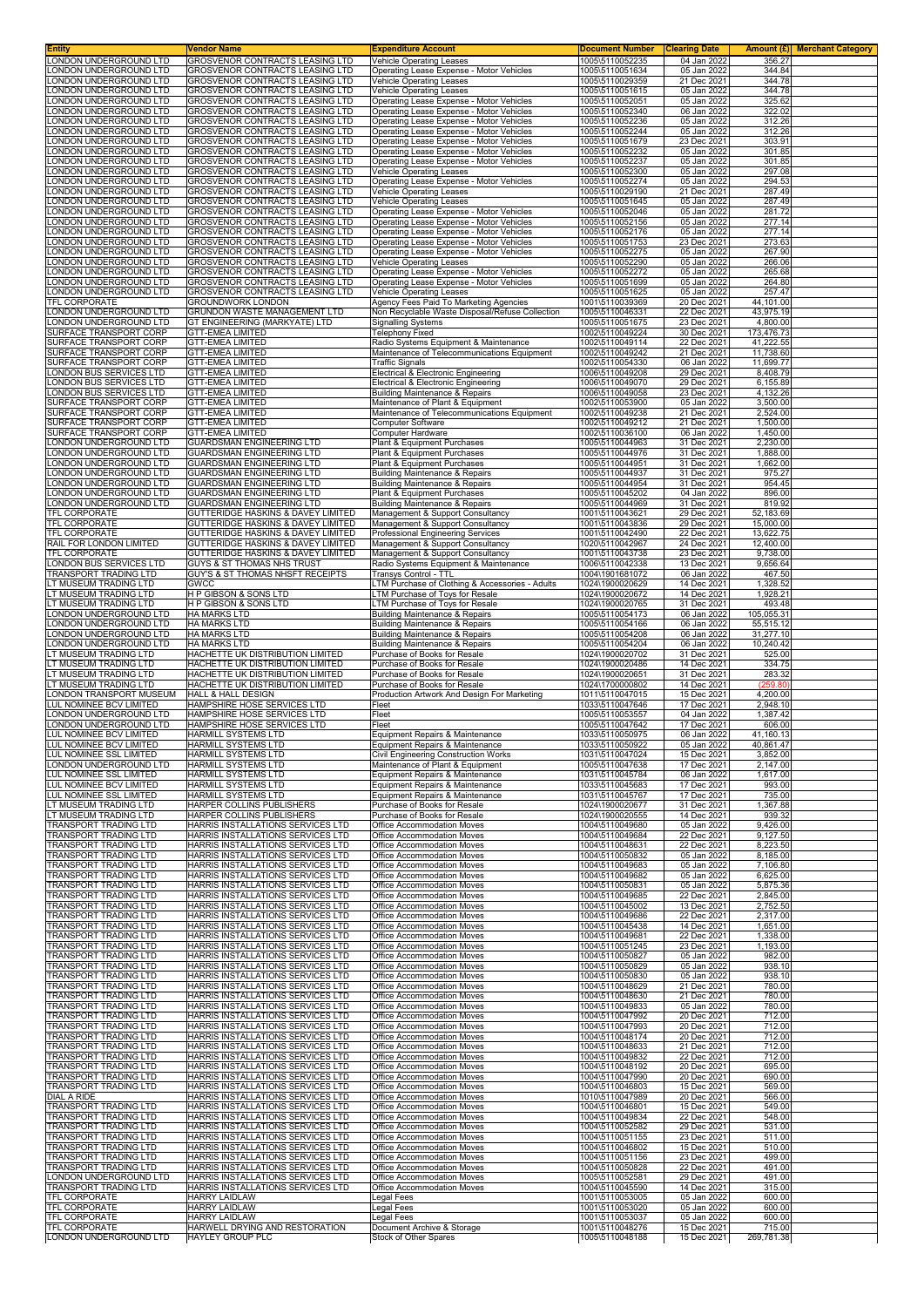| <b>Entity</b>                                            | Vendor Name                                        | <b>Expenditure Account</b>                                | <b>Document Number</b>             | <b>Clearing Date</b>       |                         | <b>Amount (£)</b> Merchant Category |
|----------------------------------------------------------|----------------------------------------------------|-----------------------------------------------------------|------------------------------------|----------------------------|-------------------------|-------------------------------------|
| LONDON UNDERGROUND LTD<br>LONDON UNDERGROUND LTD         | HAYLEY GROUP PLC<br><b>HAYLEY GROUP PLC</b>        | Stock of Other Spares<br>Uniforms                         | 1005\5110048186<br>1005\5110015599 | 15 Dec 2021<br>16 Dec 2021 | 123,491.80<br>93,360.60 |                                     |
| TUBE LINES LTD                                           | HAYLEY GROUP PLC                                   | Protective Clothing                                       | 1025\5110044303                    | 29 Dec 2021                | 44,729.56               |                                     |
| LONDON UNDERGROUND LTD<br>LUL NOMINEE SSL LIMITED        | <b>HAYLEY GROUP PLC</b><br>HAYLEY GROUP PLC        | Uniforms<br>Fleet                                         | 1005\5110015600                    | 16 Dec 2021<br>15 Dec 2021 | 42,444.54<br>32,175.00  |                                     |
| LUL NOMINEE SSL LIMITED                                  | <b>HAYLEY GROUP PLC</b>                            | Fleet                                                     | 1031\5110036877<br>1031\5110036298 | 14 Dec 2021                | 14,184.26               |                                     |
| TUBE LINES LTD                                           | HAYLEY GROUP PLC                                   | <b>Protective Clothing</b>                                | 1025\5110036331                    | 14 Dec 2021                | 12,568.18               |                                     |
| RAIL FOR LONDON LIMITED<br>LONDON UNDERGROUND LTD        | <b>HAYLEY GROUP PLC</b><br>HAYLEY GROUP PLC        | Civil Engineering Construction Works<br>Fleet             | 1020\5110035700<br>1005\5110040569 | 13 Dec 2021<br>22 Dec 2021 | 11,620.00<br>11,116.80  |                                     |
| LONDON UNDERGROUND LTD                                   | <b>HAYLEY GROUP PLC</b>                            | Fleet                                                     | 1005\5110046230                    | 05 Jan 2022                | 10,137.60               |                                     |
| LONDON UNDERGROUND LTD                                   | HAYLEY GROUP PLC                                   | Track General Maintenance                                 | 1005\5110036994                    | 15 Dec 2021                | 9,360.00                |                                     |
| LONDON UNDERGROUND LTD<br>LONDON UNDERGROUND LTD         | <b>HAYLEY GROUP PLC</b><br>HAYLEY GROUP PLC        | Maintenance Materials<br>Fleet                            | 1005\5110037449<br>1005\5110040571 | 15 Dec 2021<br>22 Dec 2021 | 7,550.06<br>6,960.00    |                                     |
| LONDON UNDERGROUND LTD                                   | <b>HAYLEY GROUP PLC</b>                            | Maintenance Materials                                     | 1005\5110046029                    | 05 Jan 2022                | 6,480.33                |                                     |
| LONDON UNDERGROUND LTD<br>LONDON UNDERGROUND LTD         | <b>HAYLEY GROUP PLC</b><br><b>HAYLEY GROUP PLC</b> | <b>Protective Clothing</b><br>Fleet                       | 1005\5110046209<br>1005\5110040568 | 05 Jan 2022<br>22 Dec 2021 | 6,222.85<br>5,414.40    |                                     |
| LONDON UNDERGROUND LTD                                   | HAYLEY GROUP PLC                                   | <b>Protective Clothing</b>                                | 1005\5110035738                    | 13 Dec 2021                | 4,851.75                |                                     |
| LONDON UNDERGROUND LTD                                   | <b>HAYLEY GROUP PLC</b>                            | Protective Clothing                                       | 1005\5110037958                    | 15 Dec 2021                | 4,405.00                |                                     |
| LONDON UNDERGROUND LTD<br>LONDON UNDERGROUND LTD         | <b>HAYLEY GROUP PLC</b><br>HAYLEY GROUP PLC        | Stock of Other Spares<br><b>Protective Clothing</b>       | 1005\5110048183<br>1005\5110037962 | 15 Dec 2021<br>15 Dec 2021 | 4,149.85<br>3,969.61    |                                     |
| LUL NOMINEE SSL LIMITED                                  | HAYLEY GROUP PLC                                   | <b>Signalling Systems</b>                                 | 1031\5110039225                    | 21 Dec 2021                | 3,949.00                |                                     |
| <b>LONDON UNDERGROUND LTD</b><br>LONDON UNDERGROUND LTD  | <b>HAYLEY GROUP PLC</b><br><b>HAYLEY GROUP PLC</b> | Fleet<br><b>Signalling Systems</b>                        | 1005\5110040462<br>1005\5110045981 | 22 Dec 2021<br>05 Jan 2022 | 3,780.00<br>3,733.74    |                                     |
| LONDON UNDERGROUND LTD                                   | HAYLEY GROUP PLC                                   | <b>Building Maintenance &amp; Repairs</b>                 | 1005\5110035736                    | 13 Dec 2021                | 3,701.10                |                                     |
| LONDON UNDERGROUND LTD                                   | HAYLEY GROUP PLC                                   | Maintenance Materials                                     | 1005\5110045983                    | 05 Jan 2022                | 3,618.30                |                                     |
| LONDON UNDERGROUND LTD<br>LONDON UNDERGROUND LTD         | <b>HAYLEY GROUP PLC</b><br><b>HAYLEY GROUP PLC</b> | Fleet<br>Fleet                                            | 1005\5110037428<br>1005\5110035808 | 15 Dec 2021<br>13 Dec 2021 | 3,400.00<br>3,367.10    |                                     |
| RAIL FOR LONDON LIMITED                                  | <b>HAYLEY GROUP PLC</b>                            | <b>Signalling Systems</b>                                 | 1020\5110039786                    | 22 Dec 2021                | 3,297.00                |                                     |
| LONDON UNDERGROUND LTD<br>LONDON UNDERGROUND LTD         | <b>HAYLEY GROUP PLC</b><br><b>HAYLEY GROUP PLC</b> | Fleet<br><b>Signalling Systems</b>                        | 1005\5110035690<br>1005\5110040451 | 13 Dec 2021<br>22 Dec 2021 | 3,200.00<br>3,194.19    |                                     |
| LONDON UNDERGROUND LTD                                   | HAYLEY GROUP PLC                                   | Fleet                                                     | 1005\5110046227                    | 05 Jan 2022                | 3,192.48                |                                     |
| LONDON UNDERGROUND LTD                                   | HAYLEY GROUP PLC                                   | <b>Signalling Systems</b>                                 | 1005\5110042218                    | 24 Dec 2021                | 3,132.77                |                                     |
| LONDON UNDERGROUND LTD<br>LONDON UNDERGROUND LTD         | <b>HAYLEY GROUP PLC</b><br>HAYLEY GROUP PLC        | <b>Signalling Systems</b><br>Fleet                        | 1005\5110036329<br>1005\5110035739 | 14 Dec 2021<br>13 Dec 2021 | 2,692.32<br>2,690.00    |                                     |
| LONDON UNDERGROUND LTD                                   | HAYLEY GROUP PLC                                   | Maintenance Materials                                     | 1005\5110048901                    | 16 Dec 2021                | 2,588.54                |                                     |
| LONDON UNDERGROUND LTD<br>LUL NOMINEE BCV LIMITED        | HAYLEY GROUP PLC<br><b>HAYLEY GROUP PLC</b>        | <b>Signalling Systems</b><br>Maintenance Materials        | 1005\5110046740<br>1033\5110041029 | 05 Jan 2022<br>22 Dec 2021 | 2,583.70<br>2,566.79    |                                     |
| LONDON UNDERGROUND LTD                                   | <b>HAYLEY GROUP PLC</b>                            | <b>Signalling Systems</b>                                 | 1005\5110044267                    | 29 Dec 2021                | 2,410.20                |                                     |
| LUL NOMINEE SSL LIMITED                                  | HAYLEY GROUP PLC                                   | Maintenance Materials                                     | 1031\5110039806                    | 22 Dec 2021                | 2,376.59                |                                     |
| LONDON UNDERGROUND LTD<br>LONDON UNDERGROUND LTD         | HAYLEY GROUP PLC<br>HAYLEY GROUP PLC               | Maintenance Materials<br>Fleet                            | 1005\5110036910<br>1005\5110046228 | 15 Dec 2021<br>05 Jan 2022 | 2,329.56<br>2,173.20    |                                     |
| LONDON UNDERGROUND LTD                                   | <b>HAYLEY GROUP PLC</b>                            | Fleet                                                     | 1005\5110047217                    | 05 Jan 2022                | 2,160.00                |                                     |
| TFL CORPORATE<br>LUL NOMINEE SSL LIMITED                 | HAYLEY GROUP PLC<br><b>HAYLEY GROUP PLC</b>        | Maintenance Materials<br>Fleet                            | 1001\5110047163<br>1031\5110036297 | 05 Jan 2022<br>14 Dec 2021 | 2,153.41<br>2,145.00    |                                     |
| LONDON UNDERGROUND LTD                                   | HAYLEY GROUP PLC                                   | <b>Protective Clothing</b>                                | 1005\5110036857                    | 15 Dec 2021                | 2,116.20                |                                     |
| LUL NOMINEE SSL LIMITED                                  | HAYLEY GROUP PLC                                   | Fleet                                                     | 1031\5110014464                    | 24 Dec 2021                | 2,084.00                |                                     |
| LONDON UNDERGROUND LTD<br>LUL NOMINEE BCV LIMITED        | HAYLEY GROUP PLC<br><b>HAYLEY GROUP PLC</b>        | Electrical Equipment Maintenance<br>Maintenance Materials | 1005\5110042201<br>1033\5110042862 | 24 Dec 2021<br>24 Dec 2021 | 2,002.60<br>2,000.00    |                                     |
| LONDON UNDERGROUND LTD                                   | HAYLEY GROUP PLC                                   | Maintenance of Plant & Equipment                          | 1005\5110045982                    | 05 Jan 2022                | 1,969.95                |                                     |
| LONDON UNDERGROUND LTD<br>LONDON UNDERGROUND LTD         | HAYLEY GROUP PLC<br><b>HAYLEY GROUP PLC</b>        | Fleet<br>Equipment Repairs & Maintenance                  | 1005\5110046229<br>1005\5110040463 | 05 Jan 2022<br>22 Dec 2021 | 1,832.05<br>1,741.23    |                                     |
| LONDON UNDERGROUND LTD                                   | <b>HAYLEY GROUP PLC</b>                            | Civil Engineering Construction Works                      | 1005\5110036448                    | 14 Dec 2021                | 1,672.16                |                                     |
| LUL NOMINEE BCV LIMITED                                  | <b>HAYLEY GROUP PLC</b>                            | Track General Maintenance                                 | 1033\5110035688                    | 13 Dec 2021                | 1,649.74                |                                     |
| LUL NOMINEE SSL LIMITED<br>LONDON UNDERGROUND LTD        | HAYLEY GROUP PLC<br><b>HAYLEY GROUP PLC</b>        | <b>Signalling Systems</b><br>Uniforms                     | 1031\5110035735<br>1005\5110044847 | 13 Dec 2021<br>31 Dec 2021 | 1,542.00<br>1,539.74    |                                     |
| LONDON UNDERGROUND LTD                                   | HAYLEY GROUP PLC                                   | Fleet                                                     | 1005\5110041643                    | 23 Dec 2021                | 1,496.32                |                                     |
| LONDON UNDERGROUND LTD<br>TUBE LINES LTD                 | HAYLEY GROUP PLC<br>HAYLEY GROUP PLC               | Fleet<br><b>Protective Clothing</b>                       | 1005\5110036911<br>1025\5110045962 | 15 Dec 2021<br>05 Jan 2022 | 1,493.00<br>1,480.00    |                                     |
| LONDON UNDERGROUND LTD                                   | HAYLEY GROUP PLC                                   | Protective Clothing                                       | 1005\5110040466                    | 22 Dec 2021                | 1,376.85                |                                     |
| LUL NOMINEE SSL LIMITED                                  | <b>HAYLEY GROUP PLC</b>                            | <b>Protective Clothing</b>                                | 1031\5110037969                    | 15 Dec 2021                | 1,364.60                |                                     |
| LONDON UNDERGROUND LTD<br>LONDON UNDERGROUND LTD         | HAYLEY GROUP PLC<br>HAYLEY GROUP PLC               | <b>Signalling Systems</b><br>Maintenance Materials        | 1005\5110044427<br>1005\5110042219 | 30 Dec 2021<br>24 Dec 2021 | 1,363.66<br>1,359.73    |                                     |
| LUL NOMINEE SSL LIMITED                                  | HAYLEY GROUP PLC                                   | <b>Protective Clothing</b>                                | 1031\5110037991                    | 15 Dec 2021                | 1,327.51                |                                     |
| LONDON UNDERGROUND LTD<br>LONDON UNDERGROUND LTD         | <b>HAYLEY GROUP PLC</b><br>HAYLEY GROUP PLC        | Fleet<br><b>Protective Clothing</b>                       | 1005\5110036449<br>1005\5110035663 | 14 Dec 2021<br>13 Dec 2021 | 1,316.00<br>1,315.85    |                                     |
| LONDON UNDERGROUND LTD                                   | HAYLEY GROUP PLC                                   | Fleet                                                     | 1005\5110042309                    | 24 Dec 2021                | 1,306.00                |                                     |
| LUL NOMINEE SSL LIMITED                                  | HAYLEY GROUP PLC                                   | <b>Signalling Systems</b>                                 | 1031\5110038627                    | 20 Dec 2021                | 1,257.28                |                                     |
| LONDON UNDERGROUND LTD<br>LONDON UNDERGROUND LTD         | HAYLEY GROUP PLC<br>HAYLEY GROUP PLC               | <b>Protective Clothing</b><br>Signalling Systems          | 1005\5110049467<br>1005\5110038709 | 17 Dec 2021<br>07 Jan 2022 | 1,219.30<br>1.205.10    |                                     |
| TFL CORPORATE                                            | <b>HAYLEY GROUP PLC</b>                            | Maintenance Materials                                     | 1001\5110037974                    | 15 Dec 2021                | 1,189.20                |                                     |
| LONDON UNDERGROUND LTD<br><b>LONDON UNDERGROUND LTD</b>  | HAYLEY GROUP PLC<br><b>HAYLEY GROUP PLC</b>        | <b>Protective Clothing</b><br><b>Protective Clothing</b>  | 1005\5110036893<br>1005\5110040979 | 15 Dec 2021<br>22 Dec 2021 | 1,170.79<br>1,136.81    |                                     |
| LONDON UNDERGROUND LTD                                   | HAYLEY GROUP PLC                                   | Protective Clothing                                       | 1005\5110042248                    | 24 Dec 2021                | 1,130.96                |                                     |
| LONDON UNDERGROUND LTD                                   | <b>HAYLEY GROUP PLC</b>                            | Fleet<br>Maintenance Materials                            | 1005\5110042163                    | 24 Dec 2021                | 1,120.00                |                                     |
| LONDON UNDERGROUND LTD<br>LUL NOMINEE SSL LIMITED        | HAYLEY GROUP PLC<br>HAYLEY GROUP PLC               | <b>Signalling Systems</b>                                 | 1005\5110045993<br>1031\5110038706 | 05 Jan 2022<br>20 Dec 2021 | 1,106.91<br>1,100.20    |                                     |
| LUL NOMINEE BCV LIMITED                                  | HAYLEY GROUP PLC                                   | <b>Protective Clothing</b>                                | 1033\5110036895                    | 15 Dec 2021                | 1,094.48                |                                     |
| LUL NOMINEE BCV LIMITED<br><b>LONDON UNDERGROUND LTD</b> | <b>HAYLEY GROUP PLC</b><br><b>HAYLEY GROUP PLC</b> | Fleet<br><b>Protective Clothing</b>                       | 1033\5110037966<br>1005\5110047129 | 15 Dec 2021<br>05 Jan 2022 | 1,092.90<br>1,074.94    |                                     |
| LONDON UNDERGROUND LTD                                   | HAYLEY GROUP PLC                                   | <b>Electrical Equipment Maintenance</b>                   | 1005\5110041021                    | 22 Dec 2021                | 1,074.89                |                                     |
| LONDON UNDERGROUND LTD<br>LONDON UNDERGROUND LTD         | HAYLEY GROUP PLC                                   | <b>Protective Clothing</b>                                | 1005\5110044799                    | 31 Dec 2021                | 1,042.12                |                                     |
| LONDON UNDERGROUND LTD                                   | HAYLEY GROUP PLC<br><b>HAYLEY GROUP PLC</b>        | Maintenance Materials<br><b>Protective Clothing</b>       | 1005\5110047169<br>1005\5110044790 | 05 Jan 2022<br>31 Dec 2021 | 1,027.00<br>994.25      |                                     |
| LONDON UNDERGROUND LTD                                   | HAYLEY GROUP PLC                                   | <b>Signalling Systems</b>                                 | 1005\5110046231                    | 05 Jan 2022                | 987.90                  |                                     |
| LONDON UNDERGROUND LTD<br>LUL NOMINEE BCV LIMITED        | <b>HAYLEY GROUP PLC</b><br>HAYLEY GROUP PLC        | <b>Protective Clothing</b><br>Maintenance Materials       | 1005\5110041006<br>1033\5110039807 | 22 Dec 2021<br>22 Dec 2021 | 976.51<br>966.84        |                                     |
| LONDON UNDERGROUND LTD                                   | HAYLEY GROUP PLC                                   | Fleet                                                     | 1005\5110039291                    | 21 Dec 2021                | 965.00                  |                                     |
| LONDON UNDERGROUND LTD<br>LONDON UNDERGROUND LTD         | HAYLEY GROUP PLC<br>HAYLEY GROUP PLC               | Equipment Repairs & Maintenance<br>Fleet                  | 1005\5110044904<br>1005\5110035809 | 31 Dec 2021<br>17 Dec 2021 | 951.59<br>950.00        |                                     |
| LONDON UNDERGROUND LTD                                   | HAYLEY GROUP PLC                                   | <b>Signalling Systems</b>                                 | 1005\5110042200                    | 24 Dec 2021                | 930.00                  |                                     |
| LONDON UNDERGROUND LTD                                   | HAYLEY GROUP PLC                                   | Protective Clothing                                       | 1005\5110038662<br>1005\5110036334 | 20 Dec 2021                | 923.81                  |                                     |
| LONDON UNDERGROUND LTD<br>LONDON RIVER SERVICES LTD      | HAYLEY GROUP PLC<br>HAYLEY GROUP PLC               | Fleet<br>Equipment Repairs & Maintenance                  | 1007\5110041616                    | 14 Dec 2021<br>23 Dec 2021 | 911.70<br>910.56        |                                     |
| LONDON RIVER SERVICES LTD                                | HAYLEY GROUP PLC                                   | Equipment Repairs & Maintenance                           | 1007\5110041638                    | 23 Dec 2021                | 910.56                  |                                     |
| LONDON UNDERGROUND LTD<br>LONDON UNDERGROUND LTD         | HAYLEY GROUP PLC<br>HAYLEY GROUP PLC               | Maintenance Materials<br>Fleet                            | 1005\5110046681<br>1005\5110040461 | 05 Jan 2022<br>22 Dec 2021 | 907.10<br>890.95        |                                     |
| LONDON RIVER SERVICES LTD                                | HAYLEY GROUP PLC                                   | Equipment Repairs & Maintenance                           | 1007\5110045357                    | 04 Jan 2022                | 862.50                  |                                     |
| LONDON UNDERGROUND LTD                                   | HAYLEY GROUP PLC                                   | Protective Clothing                                       | 1005\5110035667                    | 13 Dec 2021                | 853.93                  |                                     |
| RAIL FOR LONDON LIMITED<br>LONDON UNDERGROUND LTD        | <b>HAYLEY GROUP PLC</b><br>HAYLEY GROUP PLC        | Protective Clothing<br>Fleet                              | 1020\5110040467<br>1005\5110035733 | 22 Dec 2021<br>13 Dec 2021 | 852.28<br>851.25        |                                     |
| LONDON UNDERGROUND LTD                                   | <b>HAYLEY GROUP PLC</b>                            | <b>Electrical Equipment Maintenance</b>                   | 1005\5110042852                    | 24 Dec 2021                | 825.36                  |                                     |
| LUL NOMINEE SSL LIMITED<br>LONDON UNDERGROUND LTD        | HAYLEY GROUP PLC<br><b>HAYLEY GROUP PLC</b>        | <b>Signalling Systems</b><br><b>Protective Clothing</b>   | 1031\5110039764<br>1005\5110040958 | 22 Dec 2021<br>22 Dec 2021 | 806.00<br>804.60        |                                     |
| LONDON UNDERGROUND LTD                                   | <b>HAYLEY GROUP PLC</b>                            | <b>Protective Clothing</b>                                | 1005\5110042238                    | 24 Dec 2021                | 801.14                  |                                     |
| LUL NOMINEE SSL LIMITED<br>LUL NOMINEE BCV LIMITED       | <b>HAYLEY GROUP PLC</b><br>HAYLEY GROUP PLC        | Fleet<br>Maintenance Materials                            | 1031\5110040978<br>1033\5110045977 | 22 Dec 2021<br>05 Jan 2022 | 800.00<br>797.74        |                                     |
| TUBE LINES LTD                                           | HAYLEY GROUP PLC                                   | <b>Protective Clothing</b>                                | 1025\5110041026                    | 22 Dec 2021                | 791.90                  |                                     |
| LONDON UNDERGROUND LTD                                   | HAYLEY GROUP PLC                                   | <b>Protective Clothing</b>                                | 1005\5110042232                    | 24 Dec 2021                | 788.16                  |                                     |
| LONDON UNDERGROUND LTD<br>LONDON UNDERGROUND LTD         | HAYLEY GROUP PLC<br><b>HAYLEY GROUP PLC</b>        | Maintenance Materials<br>Fleet                            | 1005\5110036328<br>1005\5110036920 | 14 Dec 2021<br>15 Dec 2021 | 769.47<br>767.50        |                                     |
| LONDON UNDERGROUND LTD                                   | HAYLEY GROUP PLC                                   | <b>Protective Clothing</b>                                | 1005\5110040423                    | 22 Dec 2021                | 766.93                  |                                     |
| LONDON UNDERGROUND LTD<br>LONDON UNDERGROUND LTD         | HAYLEY GROUP PLC<br>HAYLEY GROUP PLC               | Track General Maintenance<br>Track General Maintenance    | 1005\5110036908<br>1005\5110037961 | 15 Dec 2021<br>15 Dec 2021 | 745.30<br>745.30        |                                     |
| RAIL FOR LONDON LIMITED                                  | HAYLEY GROUP PLC                                   | <b>Protective Clothing</b>                                | 1020\5110040340                    | 22 Dec 2021                | 740.38                  |                                     |
| LONDON UNDERGROUND LTD<br><b>LONDON UNDERGROUND LTD</b>  | HAYLEY GROUP PLC<br>HAYLEY GROUP PLC               | Maintenance Materials<br><b>Protective Clothing</b>       | 1005\5110044263<br>1005\5110036296 | 29 Dec 2021<br>14 Dec 2021 | 731.82<br>730.00        |                                     |
| LONDON UNDERGROUND LTD                                   | HAYLEY GROUP PLC                                   | Maintenance Materials                                     | 1005\5110042207                    | 24 Dec 2021                | 727.27                  |                                     |
| TUBE LINES LTD                                           | HAYLEY GROUP PLC                                   | Protective Clothing                                       | 1025\5110037433                    | 15 Dec 2021                | 714.70                  |                                     |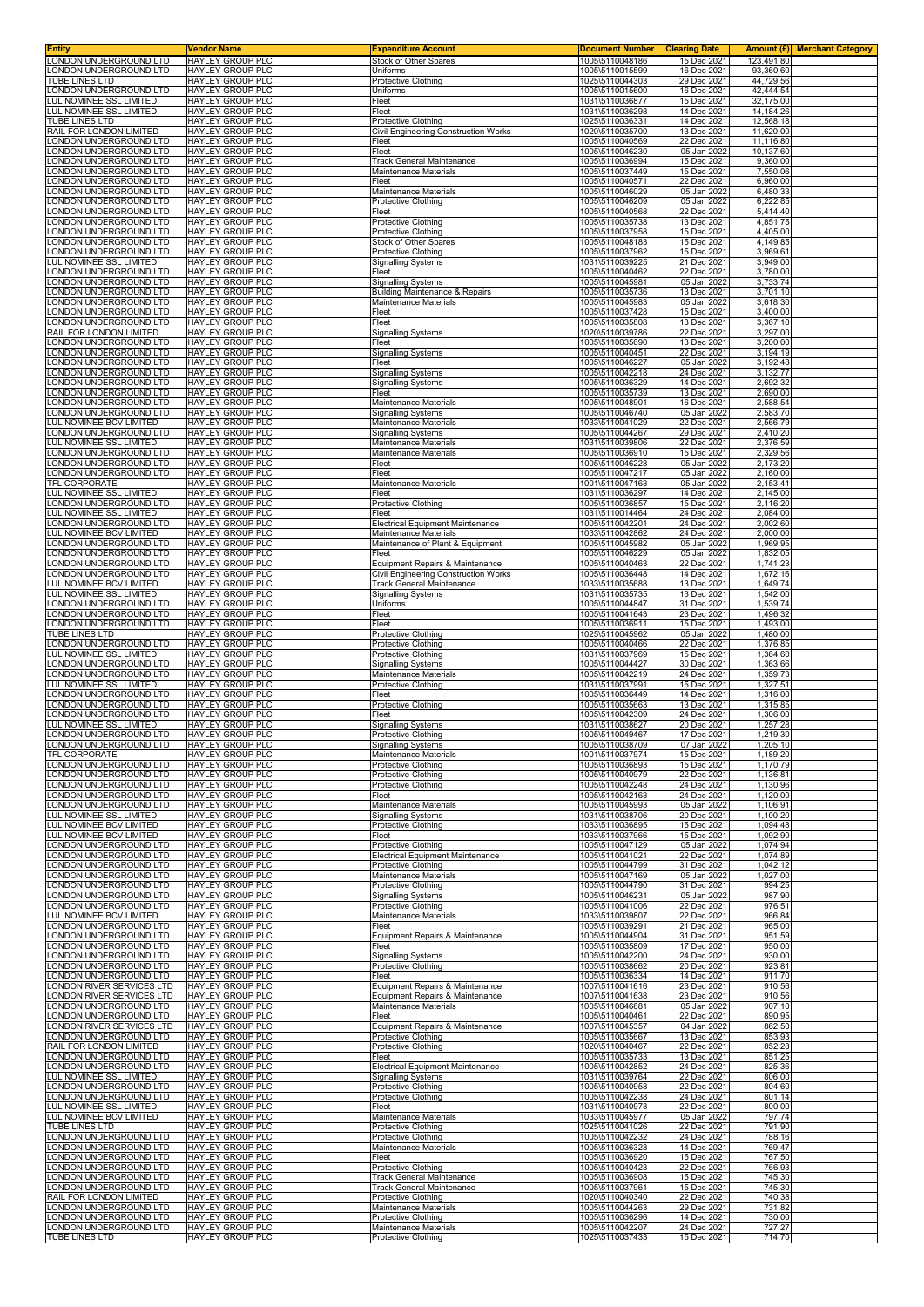| <b>Entity</b><br>TUBE LINES LTD                     | Vendor Name<br><b>HAYLEY GROUP PLC</b>             | <b>Expenditure Account</b><br><b>Protective Clothing</b>              | <b>Document Number</b><br>1025\5110037434 | <b>Clearing Date</b><br>15 Dec 2021 | 714.70           | <b>Amount (£) Merchant Category</b> |
|-----------------------------------------------------|----------------------------------------------------|-----------------------------------------------------------------------|-------------------------------------------|-------------------------------------|------------------|-------------------------------------|
| LONDON UNDERGROUND LTD                              | <b>HAYLEY GROUP PLC</b>                            | <b>Protective Clothing</b>                                            | 1005\5110037975                           | 15 Dec 2021                         | 704.60           |                                     |
| LUL NOMINEE SSL LIMITED                             | HAYLEY GROUP PLC                                   | Maintenance Materials                                                 | 1031\5110037968                           | 15 Dec 2021                         | 704.54           |                                     |
| LUL NOMINEE BCV LIMITED<br>LONDON UNDERGROUND LTD   | <b>HAYLEY GROUP PLC</b><br>HAYLEY GROUP PLC        | Protective Clothing<br><b>Signalling Systems</b>                      | 1033\5110035657<br>1005\5110044849        | 13 Dec 2021<br>31 Dec 2021          | 684.43<br>676.96 |                                     |
| LONDON UNDERGROUND LTD                              | HAYLEY GROUP PLC                                   | Protective Clothing                                                   | 1005\5110044326                           | 29 Dec 2021                         | 675.20           |                                     |
| LUL NOMINEE BCV LIMITED<br>TFL CORPORATE            | HAYLEY GROUP PLC<br><b>HAYLEY GROUP PLC</b>        | Maintenance Materials<br><b>Protective Clothing</b>                   | 1033\5110040448<br>1001\5110042227        | 22 Dec 2021                         | 672.00           |                                     |
| LUL NOMINEE SSL LIMITED                             | HAYLEY GROUP PLC                                   | <b>Protective Clothing</b>                                            | 1031\5110047172                           | 24 Dec 2021<br>05 Jan 2022          | 660.37<br>658.64 |                                     |
| LONDON UNDERGROUND LTD                              | HAYLEY GROUP PLC                                   | Plant & Equipment Purchases                                           | 1005\5110039808                           | 22 Dec 2021                         | 654.90           |                                     |
| LONDON UNDERGROUND LTD<br>LONDON RIVER SERVICES LTD | HAYLEY GROUP PLC<br>HAYLEY GROUP PLC               | <b>Protective Clothing</b><br>Protective Clothing                     | 1005\5110040413<br>1007\5110041000        | 22 Dec 2021<br>22 Dec 2021          | 649.74<br>637.42 |                                     |
| LONDON UNDERGROUND LTD                              | HAYLEY GROUP PLC                                   | Lifts & Esca Stock                                                    | 1005\5110035807                           | 13 Dec 2021                         | 635.97           |                                     |
| LUL NOMINEE BCV LIMITED                             | HAYLEY GROUP PLC                                   | <b>Track General Maintenance</b>                                      | 1033\5110035692                           | 13 Dec 2021                         | 634.82           |                                     |
| LONDON UNDERGROUND LTD<br>TFL CORPORATE             | HAYLEY GROUP PLC<br><b>HAYLEY GROUP PLC</b>        | Equipment Repairs & Maintenance<br>Maintenance Materials              | 1005\5110037976<br>1001\5110044846        | 15 Dec 2021<br>31 Dec 2021          | 629.82<br>625.00 |                                     |
| TFL CORPORATE                                       | HAYLEY GROUP PLC                                   | Maintenance Materials                                                 | 1001\5110037446                           | 15 Dec 2021                         | 622.39           |                                     |
| TUBE LINES LTD<br>LONDON UNDERGROUND LTD            | <b>HAYLEY GROUP PLC</b><br>HAYLEY GROUP PLC        | <b>Protective Clothing</b><br>Protective Clothing                     | 1025\5110039750<br>1005\5110039689        | 22 Dec 2021<br>22 Dec 2021          | 609.00<br>600.21 |                                     |
| LONDON UNDERGROUND LTD                              | HAYLEY GROUP PLC                                   | Lifts & Esca Stock                                                    | 1005\5110044442                           | 29 Dec 2021                         | 594.97           |                                     |
| LONDON UNDERGROUND LTD                              | HAYLEY GROUP PLC                                   | Fleet                                                                 | 1005\5110040570                           | 22 Dec 2021                         | 594.10           |                                     |
| LONDON UNDERGROUND LTD<br>LONDON UNDERGROUND LTD    | HAYLEY GROUP PLC<br><b>HAYLEY GROUP PLC</b>        | Equipment Repairs & Maintenance<br><b>Protective Clothing</b>         | 1005\5110037452<br>1005\5110035655        | 15 Dec 2021<br>13 Dec 2021          | 556.90<br>556.60 |                                     |
| LONDON UNDERGROUND LTD                              | HAYLEY GROUP PLC                                   | <b>Protective Clothing</b>                                            | 1005\5110037970                           | 15 Dec 2021                         | 549.72           |                                     |
| LUL NOMINEE BCV LIMITED<br>LUL NOMINEE BCV LIMITED  | HAYLEY GROUP PLC<br>HAYLEY GROUP PLC               | Protective Clothing<br><b>Protective Clothing</b>                     | 1033\5110036300<br>1033\5110036306        | 14 Dec 2021<br>14 Dec 2021          | 540.09<br>540.09 |                                     |
| LONDON UNDERGROUND LTD                              | HAYLEY GROUP PLC                                   | Fleet                                                                 | 1005\5110044905                           | 31 Dec 2021                         | 534.68           |                                     |
| LONDON UNDERGROUND LTD                              | HAYLEY GROUP PLC                                   | Protective Clothing                                                   | 1005\5110044795                           | 31 Dec 2021                         | 533.31           |                                     |
| LONDON UNDERGROUND LTD<br>LONDON UNDERGROUND LTD    | <b>HAYLEY GROUP PLC</b><br><b>HAYLEY GROUP PLC</b> | <b>Signalling Systems</b><br>Fleet                                    | 1005\5110036878<br>1005\5110042854        | 15 Dec 2021<br>24 Dec 2021          | 531.00<br>530.00 |                                     |
| LONDON UNDERGROUND LTD                              | HAYLEY GROUP PLC                                   | <b>Protective Clothing</b>                                            | 1005\5110037912                           | 15 Dec 2021                         | 522.73           |                                     |
| LONDON UNDERGROUND LTD<br>LONDON UNDERGROUND LTD    | HAYLEY GROUP PLC<br>HAYLEY GROUP PLC               | Fleet<br>Maintenance Materials                                        | 1005\5110035730<br>1005\5110042855        | 13 Dec 2021<br>24 Dec 2021          | 514.60<br>514.14 |                                     |
| LONDON UNDERGROUND LTD                              | HAYLEY GROUP PLC                                   | Protective Clothing                                                   | 1005\5110044280                           | 29 Dec 2021                         | 512.01           |                                     |
| LUL NOMINEE SSL LIMITED                             | <b>HAYLEY GROUP PLC</b>                            | Electrical Equipment Maintenance                                      | 1031\5110035737                           | 13 Dec 2021                         | 511.35           |                                     |
| RAIL FOR LONDON LIMITED<br>TFL CORPORATE            | HAYLEY GROUP PLC<br>HAYLEY GROUP PLC               | <b>Civil Engineering Construction Works</b><br>Protective Clothing    | 1020\5110041630<br>1001\5110039681        | 23 Dec 2021<br>22 Dec 2021          | 510.40<br>510.00 |                                     |
| LONDON UNDERGROUND LTD                              | HAYLEY GROUP PLC                                   | Protective Clothing                                                   | 1005\5110046225                           | 05 Jan 2022                         | 505.91           |                                     |
| LONDON UNDERGROUND LTD<br>LONDON UNDERGROUND LTD    | HAYLEY GROUP PLC<br>HAYLEY GROUP PLC               | <b>Protective Clothing</b><br><b>Signalling Systems</b>               | 1005\5110041636<br>1005\5110039230        | 23 Dec 2021<br>21 Dec 2021          | 504.64<br>503.80 |                                     |
| LONDON UNDERGROUND LTD                              | <b>HAYLEY GROUP PLC</b>                            | Protective Clothing                                                   | 1005\5110036327                           | 14 Dec 2021                         | 501.33           |                                     |
| LONDON UNDERGROUND LTD                              | HAYLEY GROUP PLC<br><b>HAYLEY GROUP PLC</b>        | <b>Protective Clothing</b>                                            | 1005\5110041653                           | 23 Dec 2021                         | 494.17           |                                     |
| LONDON UNDERGROUND LTD<br>LONDON UNDERGROUND LTD    | HAYLEY GROUP PLC                                   | Protective Clothing<br>Electrical Equipment Maintenance               | 1005\5110035671<br>1005\5110037978        | 13 Dec 2021<br>15 Dec 2021          | 490.23<br>488.64 |                                     |
| LONDON UNDERGROUND LTD                              | HAYLEY GROUP PLC                                   | <b>Signalling Systems</b>                                             | 1005\5110041031                           | 22 Dec 2021                         | 482.95           |                                     |
| LONDON RIVER SERVICES LTD<br>LONDON UNDERGROUND LTD | HAYLEY GROUP PLC<br>HAYLEY GROUP PLC               | Protective Clothing<br>Protective Clothing                            | 1007\5110040948<br>1005\5110045340        | 22 Dec 2021<br>04 Jan 2022          | 481.70<br>476.60 |                                     |
| LONDON UNDERGROUND LTD                              | <b>HAYLEY GROUP PLC</b>                            | Uniforms                                                              | 1005\5110037973                           | 15 Dec 2021                         | 475.38           |                                     |
| LONDON UNDERGROUND LTD<br>LONDON UNDERGROUND LTD    | HAYLEY GROUP PLC<br>HAYLEY GROUP PLC               | Fleet<br><b>Protective Clothing</b>                                   | 1005\5110036441<br>1005\5110039765        | 14 Dec 2021<br>22 Dec 2021          | 473.48<br>470.45 |                                     |
| LONDON UNDERGROUND LTD                              | HAYLEY GROUP PLC                                   | Lifts & Esca Stock                                                    | 1005\5110047223                           | 05 Jan 2022                         | 460.91           |                                     |
| LUL NOMINEE SSL LIMITED                             | HAYLEY GROUP PLC                                   | Protective Clothing                                                   | 1031\5110044812                           | 31 Dec 2021                         | 457.35           |                                     |
| LONDON UNDERGROUND LTD<br>TUBE LINES LTD            | HAYLEY GROUP PLC<br><b>HAYLEY GROUP PLC</b>        | <b>Protective Clothing</b><br><b>Protective Clothing</b>              | 1005\5110040420<br>1025\5110037435        | 22 Dec 2021<br>15 Dec 2021          | 450.00<br>450.00 |                                     |
| LONDON UNDERGROUND LTD                              | HAYLEY GROUP PLC                                   | Plant & Equipment Purchases                                           | 1005\5110041020                           | 22 Dec 2021                         | 450.00           |                                     |
| LONDON UNDERGROUND LTD<br>LONDON UNDERGROUND LTD    | HAYLEY GROUP PLC<br>HAYLEY GROUP PLC               | Maintenance of Plant & Equipment                                      | 1005\5110036332<br>1005\5110037929        | 14 Dec 2021<br>15 Dec 2021          | 448.85<br>444.10 |                                     |
| LONDON UNDERGROUND LTD                              | <b>HAYLEY GROUP PLC</b>                            | <b>Protective Clothing</b><br>Fleet                                   | 1005\5110041088                           | 22 Dec 2021                         | 444.00           |                                     |
| LONDON UNDERGROUND LTD                              | HAYLEY GROUP PLC                                   | Protective Clothing                                                   | 1005\5110044325                           | 29 Dec 2021                         | 442.09           |                                     |
| LONDON UNDERGROUND LTD<br>LONDON UNDERGROUND LTD    | <b>HAYLEY GROUP PLC</b><br>HAYLEY GROUP PLC        | Fleet<br>Fleet                                                        | 1005\5110038669<br>1005\5110038710        | 20 Dec 2021<br>20 Dec 2021          | 441.40<br>441.00 |                                     |
| LUL NOMINEE BCV LIMITED                             | HAYLEY GROUP PLC                                   | Protective Clothing                                                   | 1033\5110039783                           | 22 Dec 2021                         | 439.38           |                                     |
| LUL NOMINEE SSL LIMITED<br>LUL NOMINEE BCV LIMITED  | <b>HAYLEY GROUP PLC</b><br><b>HAYLEY GROUP PLC</b> | Fleet<br><b>Protective Clothing</b>                                   | 1031\5110046226<br>1033\5110039222        | 05 Jan 2022<br>21 Dec 2021          | 438.50<br>437.79 |                                     |
| LONDON UNDERGROUND LTD                              | <b>HAYLEY GROUP PLC</b>                            | Maintenance Materials                                                 | 1005\5110046680                           | 05 Jan 2022                         | 435.80           |                                     |
| TFL CORPORATE                                       | HAYLEY GROUP PLC                                   | Protective Clothing                                                   | 1001\5110039763                           | 22 Dec 2021                         | 434.54           |                                     |
| LONDON UNDERGROUND LTD<br>LONDON UNDERGROUND LTD    | HAYLEY GROUP PLC<br><b>HAYLEY GROUP PLC</b>        | Building Maintenance & Repairs<br>Protective Clothing                 | 1005\5110046006<br>1005\5110039245        | 05 Jan 2022<br>21 Dec 2021          | 433.41<br>431.35 |                                     |
| LONDON UNDERGROUND LTD                              | <b>HAYLEY GROUP PLC</b>                            | <b>Heet</b>                                                           | 1005\5110041719                           | 23 Dec 2021                         | 431.28           |                                     |
| TUBE LINES LTD<br>LONDON UNDERGROUND LTD            | HAYLEY GROUP PLC<br>HAYLEY GROUP PLC               | Protective Clothing<br><b>Signalling Systems</b>                      | 1025\5110041027<br>1005\5110036909        | 22 Dec 2021<br>15 Dec 2021          | 430.68<br>429.54 |                                     |
| LUL NOMINEE BCV LIMITED                             | <b>HAYLEY GROUP PLC</b>                            | Protective Clothing                                                   | 1033\5110046075                           | 05 Jan 2022                         | 425.90           |                                     |
| RAIL FOR LONDON LIMITED<br>LONDON UNDERGROUND LTD   | HAYLEY GROUP PLC<br><b>HAYLEY GROUP PLC</b>        | Protective Clothing<br><b>Protective Clothing</b>                     | 1020\5110036882                           | 15 Dec 2021                         | 425.57           |                                     |
| RAIL FOR LONDON LIMITED                             | HAYLEY GROUP PLC                                   | <b>Fleet Stock</b>                                                    | 1005\5110040947<br>1020\5110035705        | 22 Dec 2021<br>13 Dec 2021          | 424.16<br>423.50 |                                     |
| LONDON UNDERGROUND LTD                              | HAYLEY GROUP PLC                                   | Fleet                                                                 | 1005\5110042203                           | 24 Dec 2021                         | 422.05           |                                     |
| LUL NOMINEE BCV LIMITED<br>RAIL FOR LONDON LIMITED  | HAYLEY GROUP PLC<br><b>HAYLEY GROUP PLC</b>        | <b>Protective Clothing</b><br><b>Track General Maintenance</b>        | 1033\5110049360<br>1020\5110049438        | 17 Dec 2021<br>17 Dec 2021          | 420.81<br>420.00 |                                     |
| LONDON UNDERGROUND LTD                              | <b>HAYLEY GROUP PLC</b>                            | Equipment Repairs & Maintenance                                       | 1005\5110038672                           | 20 Dec 2021                         | 409.02           |                                     |
| LONDON UNDERGROUND LTD<br>LONDON UNDERGROUND LTD    | HAYLEY GROUP PLC<br>HAYLEY GROUP PLC               | <b>Protective Clothing</b><br><b>Electrical Equipment Maintenance</b> | 1005\5110036323<br>1005\5110047174        | 14 Dec 2021<br>05 Jan 2022          | 405.07<br>404.11 |                                     |
| LUL NOMINEE SSL LIMITED                             | HAYLEY GROUP PLC                                   | <b>Protective Clothing</b>                                            | 1031\5110036865                           | 15 Dec 2021                         | 402.96           |                                     |
| LONDON UNDERGROUND LTD                              | <b>HAYLEY GROUP PLC</b>                            | <b>Protective Clothing</b>                                            | 1005\5110045959                           | 05 Jan 2022                         | 400.45           |                                     |
| LONDON UNDERGROUND LTD<br>LONDON UNDERGROUND LTD    | HAYLEY GROUP PLC<br><b>HAYLEY GROUP PLC</b>        | Protective Clothing<br>Maintenance Materials                          | 1005\5110046685<br>1005\5110047155        | 05 Jan 2022<br>05 Jan 2022          | 398.34<br>395.55 |                                     |
| TUBE LINES LTD                                      | <b>HAYLEY GROUP PLC</b>                            | Protective Clothing                                                   | 1025\5110041669                           | 23 Dec 2021                         | 394.77           |                                     |
| LONDON UNDERGROUND LTD<br>LONDON UNDERGROUND LTD    | HAYLEY GROUP PLC<br>HAYLEY GROUP PLC               | Fleet<br>Fleet                                                        | 1005\5110040565<br>1005\5110045387        | 22 Dec 2021<br>04 Jan 2022          | 394.24<br>394.20 |                                     |
| RAIL FOR LONDON LIMITED                             | HAYLEY GROUP PLC                                   | Protective Clothing                                                   | 1020\5110051125                           | 22 Dec 2021                         | 393.18           |                                     |
| LONDON UNDERGROUND LTD<br>LONDON UNDERGROUND LTD    | HAYLEY GROUP PLC<br>HAYLEY GROUP PLC               | Protective Clothing<br>Protective Clothing                            | 1005\5110045990<br>1005\5110038600        | 05 Jan 2022<br>20 Dec 2021          | 392.87<br>385.23 |                                     |
| LONDON UNDERGROUND LTD                              | <b>HAYLEY GROUP PLC</b>                            | <b>Signalling Systems</b>                                             | 1005\5110042923                           | 07 Jan 2022                         | 379.30           |                                     |
| TUBE LINES LTD                                      | HAYLEY GROUP PLC                                   | Protective Clothing                                                   | 1025\5110049441                           | 17 Dec 2021                         | 378.72           |                                     |
| LONDON UNDERGROUND LTD<br>LONDON UNDERGROUND LTD    | HAYLEY GROUP PLC<br>HAYLEY GROUP PLC               | Protective Clothing<br><b>Protective Clothing</b>                     | 1005\5110044429<br>1005\5110037988        | 30 Dec 2021<br>15 Dec 2021          | 378.49<br>375.07 |                                     |
| RAIL FOR LONDON LIMITED                             | HAYLEY GROUP PLC                                   | Maintenance Materials                                                 | 1020\5110036915                           | 15 Dec 2021                         | 368.58           |                                     |
| TUBE LINES LTD<br>LUL NOMINEE BCV LIMITED           | HAYLEY GROUP PLC<br>HAYLEY GROUP PLC               | Protective Clothing<br>Maintenance Materials                          | 1025\5110039753<br>1033\5110045381        | 22 Dec 2021<br>04 Jan 2022          | 368.16<br>364.00 |                                     |
| LONDON UNDERGROUND LTD                              | HAYLEY GROUP PLC                                   | Maintenance Materials                                                 | 1005\5110036330                           | 14 Dec 2021                         | 363.64           |                                     |
| LONDON UNDERGROUND LTD<br>LUL NOMINEE BCV LIMITED   | HAYLEY GROUP PLC<br>HAYLEY GROUP PLC               | Protective Clothing<br><b>Protective Clothing</b>                     | 1005\5110038610<br>1033\5110036862        | 20 Dec 2021<br>15 Dec 2021          | 359.10<br>357.76 |                                     |
| LONDON UNDERGROUND LTD                              | HAYLEY GROUP PLC                                   | <b>Protective Clothing</b>                                            | 1005\5110044348                           | 29 Dec 2021                         | 356.25           |                                     |
| LONDON UNDERGROUND LTD                              | <b>HAYLEY GROUP PLC</b>                            | Protective Clothing                                                   | 1005\5110041637                           | 23 Dec 2021                         | 352.53           |                                     |
| LONDON UNDERGROUND LTD<br>LONDON UNDERGROUND LTD    | <b>HAYLEY GROUP PLC</b><br>HAYLEY GROUP PLC        | Maintenance Materials<br>Maintenance Materials                        | 1005\5110042204<br>1005\5110035731        | 24 Dec 2021<br>13 Dec 2021          | 351.80<br>350.15 |                                     |
| LONDON UNDERGROUND LTD                              | HAYLEY GROUP PLC                                   | Protective Clothing                                                   | 1005\5110037425                           | 15 Dec 2021                         | 345.50           |                                     |
| LUL NOMINEE BCV LIMITED<br>LUL NOMINEE BCV LIMITED  | <b>HAYLEY GROUP PLC</b><br>HAYLEY GROUP PLC        | Maintenance Materials<br><b>Protective Clothing</b>                   | 1033\5110046677<br>1033\5110038619        | 05 Jan 2022<br>20 Dec 2021          | 344.32<br>342.00 |                                     |
| LONDON UNDERGROUND LTD                              | HAYLEY GROUP PLC                                   | Protective Clothing                                                   | 1005\5110039772                           | 22 Dec 2021                         | 340.91           |                                     |
| LONDON UNDERGROUND LTD<br>LUL NOMINEE BCV LIMITED   | <b>HAYLEY GROUP PLC</b><br>HAYLEY GROUP PLC        | Protective Clothing<br>Maintenance Materials                          | 1005\5110046105<br>1033\5110037972        | 05 Jan 2022<br>15 Dec 2021          | 336.79<br>336.75 |                                     |
| LONDON UNDERGROUND LTD                              | HAYLEY GROUP PLC                                   | <b>Protective Clothing</b>                                            | 1005\5110044909                           | 31 Dec 2021                         | 329.46           |                                     |
| LONDON UNDERGROUND LTD                              | HAYLEY GROUP PLC                                   | <b>Protective Clothing</b>                                            | 1005\5110044293                           | 29 Dec 2021                         | 329.07           |                                     |
| LUL NOMINEE SSL LIMITED<br>RAIL FOR LONDON LIMITED  | HAYLEY GROUP PLC<br>HAYLEY GROUP PLC               | <b>Signalling Systems</b><br>Maintenance Materials                    | 1031\5110036879<br>1020\5110037957        | 15 Dec 2021<br>15 Dec 2021          | 327.00<br>327.00 |                                     |
| LUL NOMINEE BCV LIMITED                             | HAYLEY GROUP PLC                                   | Maintenance Materials                                                 | 1033\5110040447                           | 22 Dec 2021                         | 322.50           |                                     |
| LONDON UNDERGROUND LTD<br>LUL NOMINEE SSL LIMITED   | <b>HAYLEY GROUP PLC</b><br>HAYLEY GROUP PLC        | <b>Protective Clothing</b><br>Protective Clothing                     | 1005\5110045395<br>1031\5110036916        | 04 Jan 2022<br>15 Dec 2021          | 321.19<br>318.40 |                                     |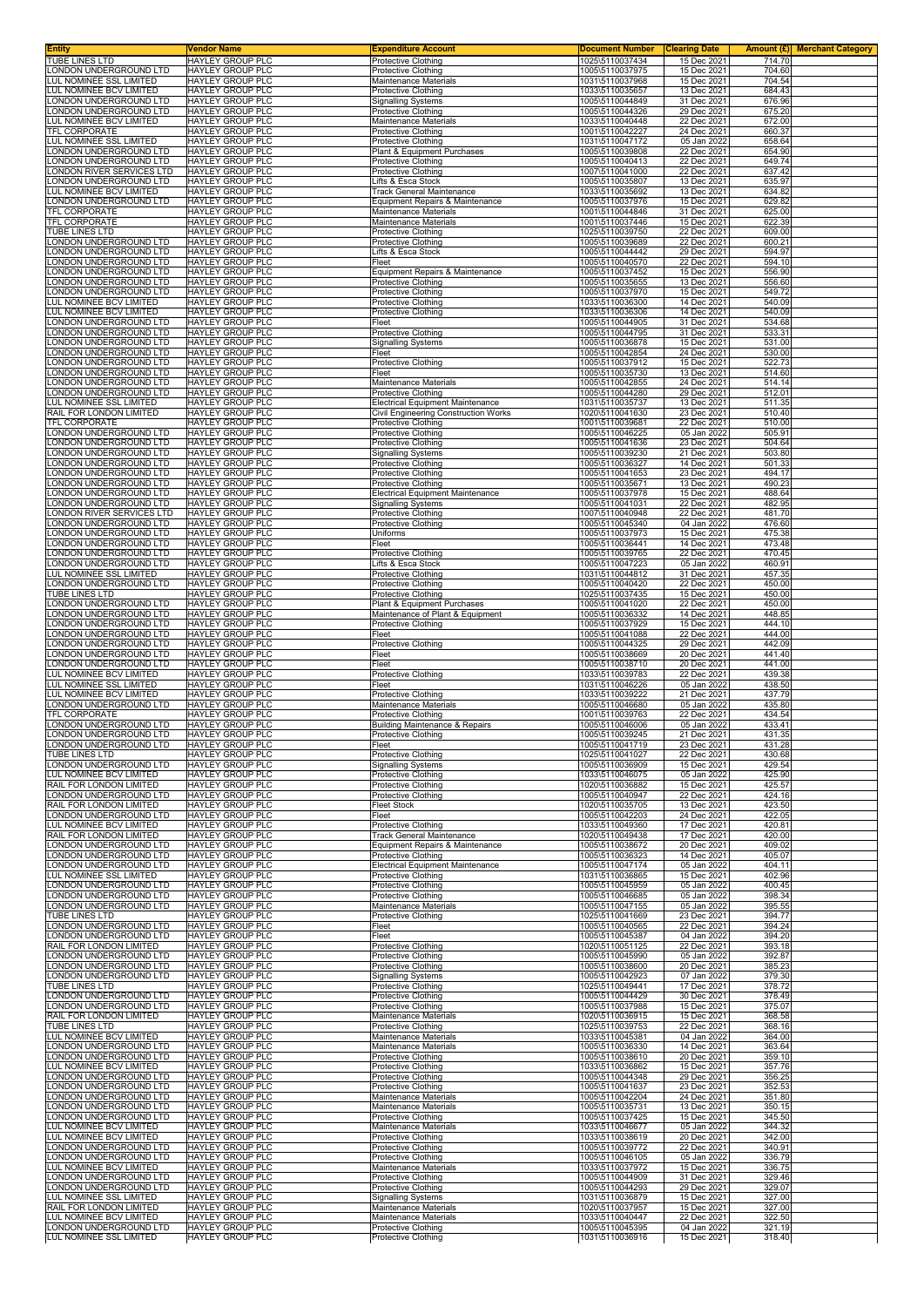| Entity<br>LONDON UNDERGROUND LTD                       | Vendor Name<br><b>HAYLEY GROUP PLC</b>                    | <b>Expenditure Account</b><br>Fleet                                              | <b>Document Number</b><br>1005\5110042161 | <b>Clearing Date</b><br>24 Dec 2021 | Amount (£) Merchant Category<br>316.00 |
|--------------------------------------------------------|-----------------------------------------------------------|----------------------------------------------------------------------------------|-------------------------------------------|-------------------------------------|----------------------------------------|
| ONDON UNDERGROUND LTD.                                 | <b>HAYLEY GROUP PLC</b>                                   | Equipment Repairs & Maintenance                                                  | 1005\5110042223                           | 24 Dec 2021                         | 315.30                                 |
| ONDON UNDERGROUND LTD                                  | HAYLEY GROUP PLC                                          | <b>Protective Clothing</b>                                                       | 1005\5110047134                           | 05 Jan 2022                         | 312.72                                 |
| ONDON UNDERGROUND LTD<br>ONDON UNDERGROUND LTD         | <b>HAYLEY GROUP PLC</b><br><b>HAYLEY GROUP PLC</b>        | <b>Protective Clothing</b><br>Lift Maintenance                                   | 1005\5110036861<br>1005\5110049440        | 15 Dec 2021<br>17 Dec 2021          | 312.08<br>311.43                       |
| ONDON UNDERGROUND LTD                                  | HAYLEY GROUP PLC                                          | Protective Clothing                                                              | 1005\5110040421                           | 22 Dec 2021                         | 310.03                                 |
| ONDON UNDERGROUND LTD<br>ONDON UNDERGROUND LTD         | HAYLEY GROUP PLC<br><b>HAYLEY GROUP PLC</b>               | Protective Clothing                                                              | 1005\5110039694<br>1005\5110039720        | 22 Dec 2021<br>22 Dec 2021          | 309.47<br>303.73                       |
| RAIL FOR LONDON LIMITED                                | HAYLEY GROUP PLC                                          | Protective Clothing<br><b>Protective Clothing</b>                                | 1020\5110046003                           | 05 Jan 2022                         | 302.84                                 |
| LUL NOMINEE BCV LIMITED                                | <b>HAYLEY GROUP PLC</b>                                   | Maintenance Materials                                                            | 1033\5110045385                           | 04 Jan 2022                         | 299.32                                 |
| ONDON UNDERGROUND LTD<br>ONDON UNDERGROUND LTD         | <b>HAYLEY GROUP PLC</b><br>HAYLEY GROUP PLC               | Protective Clothing<br>Maintenance Materials                                     | 1005\5110037995<br>1005\5110042213        | 15 Dec 2021<br>24 Dec 2021          | 295.59<br>295.50                       |
| ONDON UNDERGROUND LTD                                  | HAYLEY GROUP PLC                                          | Protective Clothing                                                              | 1005\5110035682                           | 13 Dec 2021                         | 292.38                                 |
| ONDON UNDERGROUND LTD<br>ONDON UNDERGROUND LTD         | <b>HAYLEY GROUP PLC</b><br>HAYLEY GROUP PLC               | <b>Protective Clothing</b><br>Maintenance Materials                              | 1005\5110044309<br>1005\5110041642        | 29 Dec 2021<br>23 Dec 2021          | 291.67<br>290.72                       |
| ONDON UNDERGROUND LTD                                  | <b>HAYLEY GROUP PLC</b>                                   | <b>Protective Clothing</b>                                                       | 1005\5110039790                           | 22 Dec 2021                         | 284.92                                 |
| ONDON UNDERGROUND LTD                                  | <b>HAYLEY GROUP PLC</b>                                   | Protective Clothing                                                              | 1005\5110042244                           | 24 Dec 2021                         | 284.77                                 |
| ONDON UNDERGROUND LTD<br>ONDON UNDERGROUND LTD         | HAYLEY GROUP PLC<br>HAYLEY GROUP PLC                      | Maintenance Materials<br>Protective Clothing                                     | 1005\5110046034<br>1005\5110042172        | 05 Jan 2022<br>24 Dec 2021          | 284.16<br>284.09                       |
| ONDON UNDERGROUND LTD                                  | <b>HAYLEY GROUP PLC</b>                                   | <b>Protective Clothing</b>                                                       | 1005\5110042177                           | 24 Dec 2021                         | 284.09                                 |
| ONDON UNDERGROUND LTD<br>ONDON UNDERGROUND LTD         | HAYLEY GROUP PLC<br><b>HAYLEY GROUP PLC</b>               | Maintenance Materials<br><b>Signalling Systems</b>                               | 1005\5110035734<br>1005\5110042196        | 13 Dec 2021<br>24 Dec 2021          | 282.19<br>282.00                       |
| ONDON UNDERGROUND LTD                                  | <b>HAYLEY GROUP PLC</b>                                   | <b>Signalling Systems</b>                                                        | 1005\5110042197                           | 24 Dec 2021                         | 282.00                                 |
| ONDON UNDERGROUND LTD                                  | HAYLEY GROUP PLC                                          | Signalling Systems                                                               | 1005\5110042198                           | 24 Dec 2021                         | 282.00<br>280.68                       |
| ONDON UNDERGROUND LTD<br>UL NOMINEE BCV LIMITED        | HAYLEY GROUP PLC<br>HAYLEY GROUP PLC                      | <b>Protective Clothing</b><br>Maintenance Materials                              | 1005\5110041645<br>1033\5110041017        | 23 Dec 2021<br>22 Dec 2021          | 277.24                                 |
| TUBE LINES LTD                                         | HAYLEY GROUP PLC                                          | Equipment Repairs & Maintenance                                                  | 1025\5110042205                           | 24 Dec 2021                         | 276.14                                 |
| ONDON UNDERGROUND LTD<br>ONDON RIVER SERVICES LTD      | HAYLEY GROUP PLC<br><b>HAYLEY GROUP PLC</b>               | Fleet<br>Management & Support Consultancy                                        | 1005\5110041720<br>1007\5110047149        | 23 Dec 2021<br>05 Jan 2022          | 276.00<br>275.10                       |
| RAIL FOR LONDON LIMITED                                | <b>HAYLEY GROUP PLC</b>                                   | Civil Engineering Construction Works                                             | 1020\5110035702                           | 13 Dec 2021                         | 274.24                                 |
| ONDON UNDERGROUND LTD<br>ONDON UNDERGROUND LTD         | HAYLEY GROUP PLC<br><b>HAYLEY GROUP PLC</b>               | Equipment Repairs & Maintenance<br><b>Protective Clothing</b>                    | 1005\5110042208<br>1005\5110044824        | 24 Dec 2021<br>31 Dec 2021          | 273.86<br>273.67                       |
| LUL NOMINEE BCV LIMITED                                | <b>HAYLEY GROUP PLC</b>                                   | <b>Protective Clothing</b>                                                       | 1033\5110035656                           | 13 Dec 2021                         | 273.62                                 |
| <b>UL NOMINEE SSL LIMITED</b>                          | <b>HAYLEY GROUP PLC</b>                                   | Maintenance Materials                                                            | 1031\5110044264                           | 29 Dec 2021                         | 272.72                                 |
| ONDON UNDERGROUND LTD<br>ONDON UNDERGROUND LTD         | <b>HAYLEY GROUP PLC</b><br><b>HAYLEY GROUP PLC</b>        | Protective Clothing<br>Protective Clothing                                       | 1005\5110040418<br>1005\5110036312        | 22 Dec 2021<br>14 Dec 2021          | 272.41<br>270.05                       |
| ONDON UNDERGROUND LTD                                  | HAYLEY GROUP PLC                                          | Protective Clothing                                                              | 1005\5110036320                           | 14 Dec 2021                         | 270.05                                 |
| ONDON UNDERGROUND LTD<br>LUL NOMINEE BCV LIMITED       | HAYLEY GROUP PLC<br>HAYLEY GROUP PLC                      | Protective Clothing<br><b>Protective Clothing</b>                                | 1005\5110036324<br>1033\5110036301        | 14 Dec 2021<br>14 Dec 2021          | 270.05<br>270.05                       |
| TFL CORPORATE                                          | HAYLEY GROUP PLC                                          | <b>Protective Clothing</b>                                                       | 1001\5110046122                           | 05 Jan 2022                         | 269.09                                 |
| LUL NOMINEE SSL LIMITED                                | <b>HAYLEY GROUP PLC</b>                                   | Protective Clothing                                                              | 1031\5110047171                           | 05 Jan 2022                         | 268.62                                 |
| ONDON UNDERGROUND LTD<br>ONDON UNDERGROUND LTD         | <b>HAYLEY GROUP PLC</b><br>HAYLEY GROUP PLC               | Protective Clothing<br><b>Protective Clothing</b>                                | 1005\5110036901<br>1005\5110040395        | 15 Dec 2021<br>22 Dec 2021          | 266.69<br>262.88                       |
| ONDON UNDERGROUND LTD                                  | <b>HAYLEY GROUP PLC</b>                                   | Protective Clothing                                                              | 1005\5110046052                           | 05 Jan 2022                         | 262.11                                 |
| RAIL FOR LONDON LIMITED<br>ONDON UNDERGROUND LTD       | HAYLEY GROUP PLC<br><b>HAYLEY GROUP PLC</b>               | <b>Fleet Stock</b><br>Protective Clothing                                        | 1020\5110035707<br>1005\5110045373        | 13 Dec 2021<br>04 Jan 2022          | 261.60<br>257.76                       |
| ONDON UNDERGROUND LTD                                  | <b>HAYLEY GROUP PLC</b>                                   | Protective Clothing                                                              | 1005\5110046072                           | 05 Jan 2022                         | 256.64                                 |
| LUL NOMINEE BCV LIMITED                                | <b>HAYLEY GROUP PLC</b>                                   | Protective Clothing                                                              | 1033\5110035740                           | 13 Dec 2021                         | 255.60                                 |
| <b>UL NOMINEE BCV LIMITED</b><br>ONDON UNDERGROUND LTD | HAYLEY GROUP PLC<br>HAYLEY GROUP PLC                      | Track General Maintenance<br>Protective Clothing                                 | 1033\5110046675<br>1005\5110038613        | 05 Jan 2022<br>20 Dec 2021          | 254.72<br>254.26                       |
| ONDON UNDERGROUND LTD                                  | HAYLEY GROUP PLC                                          | <b>Protective Clothing</b>                                                       | 1005\5110050228                           | 22 Dec 2021                         | (400.00)                               |
| ONDON UNDERGROUND LTD.<br>ONDON UNDERGROUND LTD        | <b>HAYLEY GROUP PLC</b><br><b>HAYLEY GROUP PLC</b>        | <b>Protective Clothing</b><br>Stock of General Supplies                          | 1005\5110048423<br>1005\5110048714        | 21 Dec 2021<br>16 Dec 2021          | (1,062.60)<br>(2,801.01)               |
| <b>TFL CORPORATE</b>                                   | HAYS ACCOUNTANCY PERSONNEL                                | Agency Staff                                                                     | 1001\5110038181                           | 20 Dec 2021                         | 2,269.95                               |
| TFL CORPORATE                                          | HCA INTERNATIONAL LTD                                     | <b>Medical Reports</b>                                                           | 1001\1900081138                           | 20 Dec 2021                         | 925.00                                 |
| TFL CORPORATE<br>TFL CORPORATE                         | HCA INTERNATIONAL LTD<br>HCL TECHNOLOGIES UK LTD          | <b>Medical Reports</b><br>Computer Software                                      | 1001\1900080181<br>1001\5110044658        | 22 Dec 2021<br>24 Dec 2021          | 725.00<br>14,230.00                    |
| TFL CORPORATE                                          | HCL TECHNOLOGIES UK LTD                                   | Computer Software                                                                | 1001\5110044659                           | 24 Dec 2021                         | 11,668.05                              |
| TFL CORPORATE<br>ONDON RIVER SERVICES LTD              | HCL TECHNOLOGIES UK LTD<br>HCL TECHNOLOGIES UK LTD        | Computer Software<br>Computer Software                                           | 1001\5110044702<br>1007\5110044661        | 22 Dec 2021<br>22 Dec 2021          | 7,792.50<br>1,057.50                   |
| TFL CORPORATE                                          | <b>HEATHER PHILLIPSON</b>                                 | Art And Poetry Installations And Programmes                                      | 1001\5110049640                           | 22 Dec 2021                         | 250.00                                 |
| <b>FRANSPORT TRADING LTD</b>                           | <b>HEATHROW EXPRESS</b>                                   | JFT Suspense - TTL                                                               | 1004\1901680890                           | 22 Dec 2021                         | 607,349.11                             |
| ONDON UNDERGROUND LTD<br>LUL NOMINEE BCV LIMITED       | HEGENSCHEIDT-MFD GMBH<br>HEGENSCHEIDT-MFD GMBH            | Maintenance Materials<br>Maintenance Materials                                   | 1005\5110046312<br>1033\5110044150        | 07 Jan 2022<br>31 Dec 2021          | 2,300.00<br>756.00                     |
| ONDON UNDERGROUND LTD                                  | HEIGHTSAFE SYSTEMS LTD                                    | <b>Building Maintenance &amp; Repairs</b>                                        | 1005\5110050613                           | 21 Dec 2021                         | 5,005.00                               |
| TFL CORPORATE<br>TFL CORPORATE                         | <b>HELEN DICKENS</b><br><b>HELEN DICKENS</b>              | <b>Staff Training</b><br><b>Staff Training</b>                                   | 1001\5110050427<br>1001\5110050681        | 22 Dec 2021<br>22 Dec 2021          | 700.00<br>350.00                       |
| ONDON UNDERGROUND LTD                                  | HENRY WILLIAMS LTD                                        | Fleet                                                                            | 1005\5110043999                           | 29 Dec 2021                         | 9,497.50                               |
| SURFACE TRANSPORT CORP                                 | HERBERT SMITH LLP                                         | Legal Fees                                                                       | 1002\5110048085                           | 24 Dec 2021                         | 16,000.00                              |
| LONDON TRANSPORT MUSEUM<br>LUL NOMINEE SSL LIMITED     | <b>HERITAGE RAILWAY ASSOCIATION</b><br>HERTS TOOL COMPANY | <b>Professional Subscriptions</b><br><b>Civil Engineering Construction Works</b> | 1011\5110054177<br>1031\5110050397        | 06 Jan 2022<br>21 Dec 2021          | 1,000.00<br>13,436.10                  |
| RAIL FOR LONDON LIMITED                                | HES SALES LTD                                             | <b>Protective Clothing</b>                                                       | 1020\5110047352                           | 15 Dec 2021                         | 408.62                                 |
| LUL NOMINEE BCV LIMITED<br>LUL NOMINEE SSL LIMITED     | HILTI (GB) LTD<br>HIMA-SELLA LTD                          | Equipment Repairs & Maintenance<br>Stock Issues - Repairables                    | 1033\5110040873<br>1031\5110043093        | 22 Dec 2021<br>14 Dec 2021          | 628.24<br>1,444.00                     |
| ONDON UNDERGROUND LTD                                  | HIMA-SELLA LTD                                            | Fleet                                                                            | 1005\5110043096                           | 14 Dec 2021                         | 807.80                                 |
| ONDON UNDERGROUND LTD                                  | <b>HIMA-SELLA LTD</b>                                     | Fleet                                                                            | 1005\5110047932                           | 22 Dec 2021                         | 386.00                                 |
| LUL NOMINEE SSL LIMITED<br>ONDON UNDERGROUND LTD       | HINDLE GROUP LTD<br><b>HIREMECH LTD</b>                   | <b>Signalling Systems</b><br>Fleet                                               | 1031\5110038537<br>1005\5110051904        | 15 Dec 2021<br>24 Dec 2021          | 1,599.00<br>1,300.00                   |
| ONDON TRANSPORT MUSEUM                                 | <b>HIREMECH LTD</b>                                       | Equipment Hire & Rental                                                          | 1011\5110048233                           | 17 Dec 2021                         | 858.00                                 |
| ONDON TRANSPORT MUSEUM<br>RAIL FOR LONDON LIMITED      | <b>HIREMECH LTD</b><br><b>HIREMECH LTD</b>                | Equipment Hire & Rental<br>Maintenance Materials                                 | 1011\5110048549<br>1020\5110048059        | 23 Dec 2021<br>15 Dec 2021          | 858.00<br>693.33                       |
| RAIL FOR LONDON LIMITED                                | <b>HIREMECH LTD</b>                                       | Maintenance Materials                                                            | 1020\5110048465                           | 16 Dec 2021                         | 693.33                                 |
| LONDON UNDERGROUND LTD<br>LONDON UNDERGROUND LTD       | <b>HIREMECH LTD</b><br><b>HIREMECH LTD</b>                | <b>Electrical Equipment Maintenance</b><br>Vehicle Operating Leases              | 1005\5110048091<br>1005\5110048086        | 15 Dec 2021<br>22 Dec 2021          | 563.33<br>563.33                       |
| ONDON UNDERGROUND LTD                                  | <b>HIREMECH LTD</b>                                       | <b>Vehicle Operating Leases</b>                                                  | 1005\5110048102                           | 22 Dec 2021                         | 563.33                                 |
| ONDON UNDERGROUND LTD                                  | <b>HIREMECH LTD</b>                                       | Vehicle Operating Leases                                                         | 1005\5110048459                           | 22 Dec 2021                         | 563.33                                 |
| ONDON UNDERGROUND LTD<br>ONDON UNDERGROUND LTD         | HIREMECH LTD<br><b>HIREMECH LTD</b>                       | <b>Vehicle Operating Leases</b><br>Vehicle Operating Leases                      | 1005\5110048463<br>1005\5110048470        | 17 Dec 2021<br>22 Dec 2021          | 563.33<br>563.33                       |
| ONDON UNDERGROUND LTD                                  | <b>HIREMECH LTD</b>                                       | Plant & Equipment Rental/Hire                                                    | 1005\5110048095                           | 15 Dec 2021                         | 563.33                                 |
| ONDON UNDERGROUND LTD<br>ONDON UNDERGROUND LTD         | <b>HIREMECH LTD</b><br>HIREMECH LTD                       | Plant & Equipment Rental/Hire<br>Equipment Hire & Rental                         | 1005\5110048515<br>1005\5110047884        | 16 Dec 2021<br>15 Dec 2021          | 563.33<br>520.00                       |
| ONDON UNDERGROUND LTD                                  | <b>HIREMECH LTD</b>                                       | Equipment Hire & Rental                                                          | 1005\5110048509                           | 16 Dec 2021                         | 520.00                                 |
| ONDON UNDERGROUND LTD                                  | HIREMECH LTD                                              | Maintenance Materials                                                            | 1005\5110048071                           | 15 Dec 2021                         | 498.33                                 |
| ONDON UNDERGROUND LTD<br>ONDON UNDERGROUND LTD         | <b>HIREMECH LTD</b><br><b>HIREMECH LTD</b>                | Maintenance Materials<br><b>Maintenance Materials</b>                            | 1005\5110048092<br>1005\5110048495        | 15 Dec 2021<br>16 Dec 2021          | 498.33<br>498.33                       |
| ONDON UNDERGROUND LTD                                  | <b>HIREMECH LTD</b>                                       | Maintenance Materials                                                            | 1005\5110048497                           | 16 Dec 2021                         | 498.33                                 |
| ONDON TRANSPORT MUSEUM<br>ONDON TRANSPORT MUSEUM       | <b>HIREMECH LTD</b><br><b>HIREMECH LTD</b>                | Equipment Hire & Rental<br>Equipment Hire & Rental                               | 1011\5110048056<br>1011\5110048547        | 16 Dec 2021<br>17 Dec 2021          | 463.66<br>463.66                       |
| ONDON UNDERGROUND LTD                                  | <b>HIREMECH LTD</b>                                       | Vehicle Operating Leases                                                         | 1005\5110048096                           | 21 Dec 2021                         | 368.33                                 |
| ONDON UNDERGROUND LTD<br>ONDON UNDERGROUND LTD         | <b>HIREMECH LTD</b><br><b>HIREMECH LTD</b>                | Vehicle Operating Leases<br><b>Vehicle Operating Leases</b>                      | 1005\5110048099<br>1005\5110048100        | 21 Dec 2021<br>22 Dec 2021          | 368.33<br>368.33                       |
| ONDON UNDERGROUND LTD                                  | <b>HIREMECH LTD</b>                                       | <b>Vehicle Operating Leases</b>                                                  | 1005\5110048467                           | 21 Dec 2021                         | 368.33                                 |
| ONDON UNDERGROUND LTD                                  | HIREMECH LTD                                              | <b>Vehicle Operating Leases</b>                                                  | 1005\5110048542                           | 22 Dec 2021                         | 368.33                                 |
| ONDON UNDERGROUND LTD<br><b>UL NOMINEE SSL LIMITED</b> | <b>HIREMECH LTD</b><br>HITACHI ENERGY UK LIMITED          | <b>Vehicle Operating Leases</b><br><b>Traction Current</b>                       | 1005\5110048544<br>1031\5110052305        | 21 Dec 2021<br>06 Jan 2022          | 368.33<br>52,640.56                    |
| UL NOMINEE SSL LIMITED                                 | HITACHI ENERGY UK LIMITED                                 | <b>Traction Current</b>                                                          | 1031\5110052299                           | 24 Dec 2021                         | 8,330.50                               |
| LONDON UNDERGROUND LTD<br>LONDON UNDERGROUND LTD       | HITACHI ENERGY UK LIMITED<br>HOCHTIEF UK CONSTRUCTION LTD | <b>MR Construction Costs</b><br>Retentions Control Account > 1Year               | 1005\5110054091<br>1005\5110050905        | 06 Jan 2022<br>22 Dec 2021          | 2,272.10<br>934,692.13                 |
| RAIL FOR LONDON LIMITED                                | HOCHTIEF UK CONSTRUCTION LTD                              | Civil Engineering Construction Works                                             | 1020\5110049699                           | 22 Dec 2021                         | 533,750.00                             |
| LONDON UNDERGROUND LTD                                 | HOCHTIEF UK CONSTRUCTION LTD                              | <b>MR Construction Costs</b>                                                     | 1005\5110050889                           | 22 Dec 2021                         | 226,118.87                             |
| LUL NOMINEE SSL LIMITED<br>LUL NOMINEE SSL LIMITED     | HOLBRO ENGINEERING LTD<br><b>HOLBRO ENGINEERING LTD</b>   | Fleet<br><b>Signalling Systems</b>                                               | 1031\5110047038<br>1031\5110052089        | 13 Dec 2021<br>24 Dec 2021          | 14,500.00<br>5,884.20                  |
| LUL NOMINEE SSL LIMITED                                | HOLBRO ENGINEERING LTD                                    | <b>Signalling Systems</b>                                                        | 1031\5110050433                           | 21 Dec 2021                         | 4,962.00                               |
| LUL NOMINEE SSL LIMITED<br>ONDON UNDERGROUND LTD       | HOLBRO ENGINEERING LTD<br>HOLBRO ENGINEERING LTD          | <b>Signalling Systems</b><br>Fleet                                               | 1031\5110050435<br>1005\5110047035        | 21 Dec 2021<br>13 Dec 2021          | 4,800.00<br>1,917.00                   |
| UL NOMINEE SSL LIMITED                                 | HOLBRO ENGINEERING LTD                                    | <b>Signalling Systems</b>                                                        | 1031\5110047041                           | 13 Dec 2021                         | 1,540.00                               |
|                                                        |                                                           |                                                                                  |                                           |                                     |                                        |
| LUL NOMINEE SSL LIMITED<br>LONDON TRANSPORT MUSEUM     | HOLBRO ENGINEERING LTD<br><b>HOLLY ZARNECKI</b>           | <b>Signalling Systems</b><br>Management & Support Consultancy                    | 1031\5110050440<br>1011\5110041172        | 21 Dec 2021<br>22 Dec 2021          | 500.00<br>630.00                       |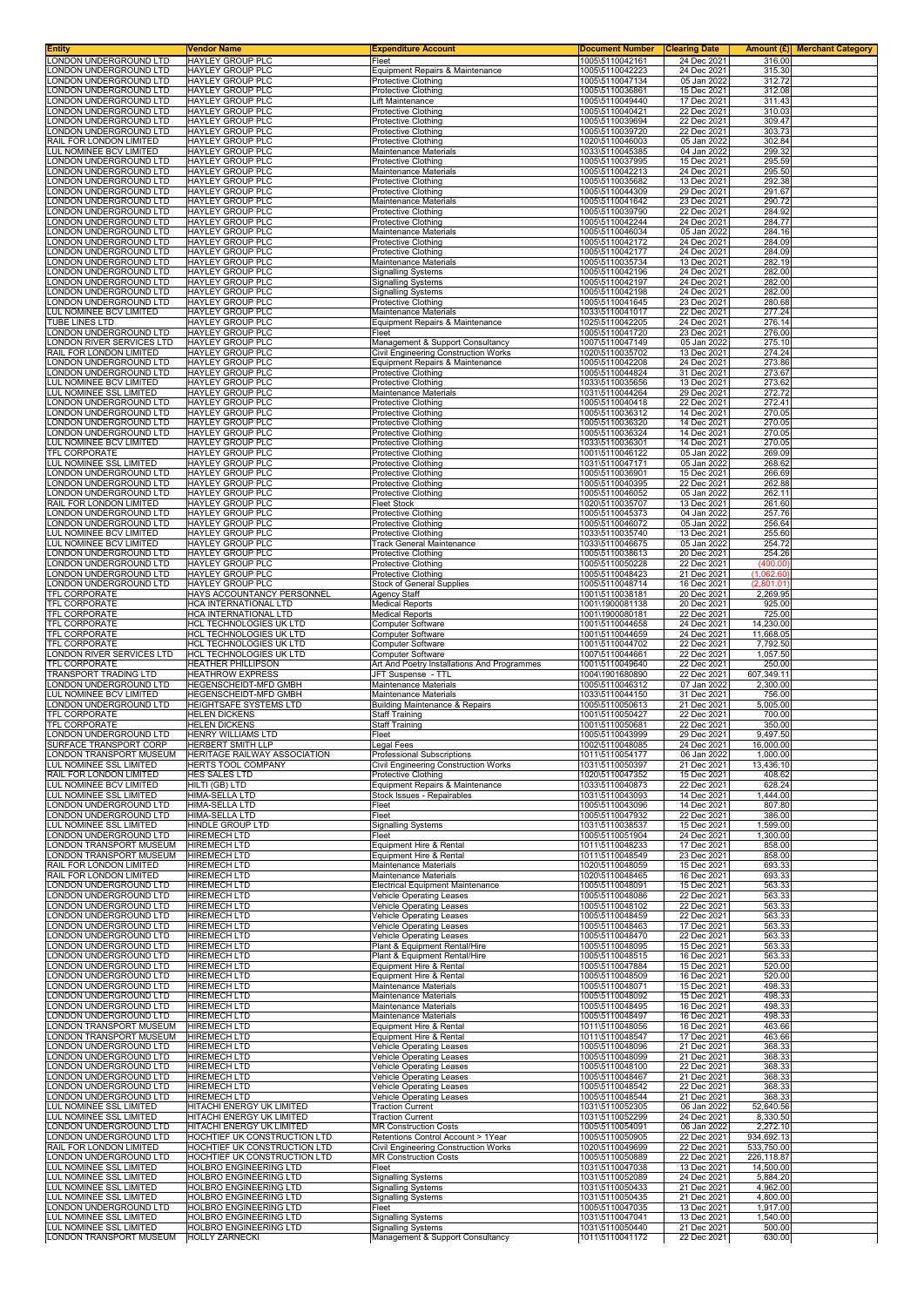| <b>Entity</b>                                        | Vendor Name                                                            | <b>Expenditure Account</b>                                                         | <b>Document Number</b>             | <b>Clearing Date</b>       |                         | Amount (£) Merchant Category |
|------------------------------------------------------|------------------------------------------------------------------------|------------------------------------------------------------------------------------|------------------------------------|----------------------------|-------------------------|------------------------------|
| LONDON TRANSPORT MUSEUM<br>LONDON UNDERGROUND LTD    | <b>HOLLY ZARNECKI</b><br><b>HOLOPHANE EUROPE LTD</b>                   | Management & Support Consultancy<br><b>Signalling Systems</b>                      | 1011\5110041155<br>1005\5110034097 | 22 Dec 2021<br>07 Jan 2022 | 405.00<br>2,352.00      |                              |
| LONDON UNDERGROUND LTD                               | HOLOPHANE EUROPE LTD                                                   | <b>Signalling Systems</b>                                                          | 1005\5110038277                    | 07 Jan 2022                | 2,352.00                |                              |
| TUBE LINES LTD<br><b>TUBE LINES LTD</b>              | HONEYWELL BUILDING SOLUTIONS<br>HONEYWELL BUILDING SOLUTIONS           | <b>Electrical Equipment Maintenance</b><br><b>Electrical Equipment Maintenance</b> | 1025\5109982146<br>1025\5109998403 | 06 Jan 2022<br>06 Jan 2022 | 4,065.97<br>4,065.97    |                              |
| TUBE LINES LTD                                       | HONEYWELL BUILDING SOLUTIONS                                           | <b>Electrical Equipment Maintenance</b>                                            | 1025\5110016616                    | 06 Jan 2022                | 4,065.97                |                              |
| TUBE LINES LTD                                       | HONEYWELL BUILDING SOLUTIONS                                           | <b>Electrical Equipment Maintenance</b>                                            | 1025\5110029486<br>1025\5110040858 | 06 Jan 2022                | 4,065.97                |                              |
| TUBE LINES LTD<br>LONDON UNDERGROUND LTD             | HONEYWELL BUILDING SOLUTIONS<br>HOPPECKE INDUSTRIAL BATTERIES          | <b>Electrical Equipment Maintenance</b><br>Fleet                                   | 1005\5110051981                    | 06 Jan 2022<br>04 Jan 2022 | 4,065.97<br>5,000.00    |                              |
| LT MUSEUM TRADING LTD                                | HORNBY HOBBIES LTD                                                     | LTM Purchase of Toys for Resale                                                    | 1024\1900020616                    | 22 Dec 2021                | 1,322.78                |                              |
| LONDON UNDERGROUND LTD<br>LONDON UNDERGROUND LTD     | HOSPITAL SATURDAY FUND<br>HOSPITAL SAVING ASSOCIATION                  | Payroll Intercompany Suspense Account<br>Payroll Intercompany Suspense Account     | 1005\1900222094<br>1005\1900222096 | 20 Dec 2021<br>20 Dec 2021 | (2, 449.11)<br>(271.21) |                              |
| RAIL FOR LONDON LIMITED                              | HOUGHTON INTERNATIONAL                                                 | Maintenance Materials                                                              | 1020\5110045645                    | 29 Dec 2021                | 4,322.57                |                              |
| RAIL FOR LONDON LIMITED<br>RAIL FOR LONDON LIMITED   | HOUGHTON INTERNATIONAL<br><b>HOUGHTON INTERNATIONAL</b>                | Maintenance Materials<br>Maintenance Materials                                     | 1020\5110045647<br>1020\5110045650 | 29 Dec 2021<br>29 Dec 2021 | 4,322.57<br>4,322.57    |                              |
| RAIL FOR LONDON LIMITED                              | HOUGHTON INTERNATIONAL                                                 | Maintenance Materials                                                              | 1020\5110045653                    | 29 Dec 2021                | 4,322.57                |                              |
| RAIL FOR LONDON LIMITED                              | <b>HOUGHTON INTERNATIONAL</b>                                          | Maintenance Materials                                                              | 1020\5110045643                    | 29 Dec 2021                | 3,207.91                |                              |
| LONDON UNDERGROUND LTD<br>LONDON UNDERGROUND LTD     | HOWELLS RAILWAY PRODUCTS LTD<br>HOWELLS RAILWAY PRODUCTS LTD           | <b>Signalling Systems</b><br><b>Signalling Systems</b>                             | 1005\5110040881<br>1005\5110046636 | 22 Dec 2021<br>29 Dec 2021 | 5,800.00<br>3,050.00    |                              |
| LUL NOMINEE SSL LIMITED                              | HOWELLS RAILWAY PRODUCTS LTD                                           | <b>Signalling Systems</b>                                                          | 1031\5110036773                    | 14 Dec 2021                | 2,520.00                |                              |
| LUL NOMINEE SSL LIMITED                              | HOWELLS RAILWAY PRODUCTS LTD<br>HOWELLS RAILWAY PRODUCTS LTD           | <b>Signalling Systems</b>                                                          | 1031\5110040931                    | 15 Dec 2021                | 1,080.00                |                              |
| LONDON UNDERGROUND LTD<br>TRANSPORT TRADING LTD      | <b>HOWES BAILIFFS LIMITED</b>                                          | Track General Maintenance<br>Property Management Fees                              | 1005\5110040846<br>1004\5110045880 | 15 Dec 2021<br>16 Dec 2021 | 920.00<br>500.00        |                              |
| TFL CORPORATE                                        | HP INC UK LTD                                                          | Manage IT Services                                                                 | 1001\5110014510                    | 24 Dec 2021                | 69,088.11               |                              |
| TFL CORPORATE<br>TUBE LINES LTD                      | HP INC UK LTD<br><b>HSS HIRE</b>                                       | Manage IT Services<br><b>Staff Training</b>                                        | 1001\5110034114<br>1025\5110047596 | 06 Jan 2022<br>07 Jan 2022 | 4,116.82<br>596.00      |                              |
| TUBE LINES LTD                                       | <b>HSS HIRE</b>                                                        | <b>Staff Training</b>                                                              | 1025\5110038534                    | 17 Dec 2021                | 385.00                  |                              |
| TUBE LINES LTD                                       | <b>HSS HIRE</b>                                                        | <b>Staff Training</b>                                                              | 1025\5110042758                    | 24 Dec 2021                | 385.00                  |                              |
| TUBE LINES LTD<br>TUBE LINES LTD                     | <b>HSS HIRE</b><br><b>HSS HIRE</b>                                     | <b>Staff Training</b><br><b>Staff Training</b>                                     | 1025\5110044993<br>1025\5110047602 | 30 Dec 2021<br>07 Jan 2022 | 385.00<br>385.00        |                              |
| <b>TUBE LINES LTD</b>                                | <b>HSS HIRE</b>                                                        | <b>Staff Training</b>                                                              | 1025\5110037341                    | 15 Dec 2021                | 298.00                  |                              |
| TUBE LINES LTD<br>LUL NOMINEE SSL LIMITED            | <b>HSS HIRE</b><br>HUBER & SUHNER (UK) LTD                             | <b>Staff Training</b><br>Fleet                                                     | 1025\5110044986<br>1031\5110042508 | 30 Dec 2021<br>24 Dec 2021 | 298.00<br>3,020.72      |                              |
| LUL NOMINEE BCV LIMITED                              | HUBER & SUHNER (UK) LTD                                                | Maintenance Materials                                                              | 1033\5110045000                    | 31 Dec 2021                | 499.86                  |                              |
| SURFACE TRANSPORT CORP                               | HUNTRESS SEARCH LTD                                                    | Passenger Surveys                                                                  | 1002\5110039927                    | 22 Dec 2021                | 2,706.81<br>2.040.54    |                              |
| SURFACE TRANSPORT CORP<br>SURFACE TRANSPORT CORP     | HUNTRESS SEARCH LTD<br>HUNTRESS SEARCH LTD                             | Passenger Surveys<br>Passenger Surveys                                             | 1002\5110037238<br>1002\5110042971 | 15 Dec 2021<br>29 Dec 2021 | 1,160.65                |                              |
| SURFACE TRANSPORT CORP                               | HUNTRESS SEARCH LTD                                                    | Passenger Surveys                                                                  | 1002\5110046443                    | 05 Jan 2022                | 782.57                  |                              |
| RAIL FOR LONDON LIMITED<br>SURFACE TRANSPORT CORP    | HYDAC TECHNOLOGY LTD<br>HYDER CONSULTING (UK) LTD                      | <b>Signalling Systems</b><br>Management & Support Consultancy                      | 1020\5110051534<br>1002\5110036551 | 23 Dec 2021<br>22 Dec 2021 | 944.26<br>105, 155.95   |                              |
| DOCKLANDS LIGHT RAILWAY                              | HYDER CONSULTING (UK) LTD                                              | Professional Engineering Services                                                  | 1012\5110046283                    | 22 Dec 2021                | 74,092.62               |                              |
| LONDON UNDERGROUND LTD                               | HYDER CONSULTING (UK) LTD                                              | Professional Engineering Services                                                  | 1005\5110040003                    | 22 Dec 2021                | 27,000.00               |                              |
| TRANSPORT TRADING LTD<br>TFL CORPORATE               | <b>HYDER CONSULTING (UK) LTD</b><br><b>HYDER CONSULTING (UK) LTD</b>   | Management & Support Consultancy<br>Professional Engineering Services              | 1004\5110040664<br>1001\5110042484 | 22 Dec 2021<br>22 Dec 2021 | 12,800.00<br>12,000.00  |                              |
| TFL CORPORATE                                        | HYDER CONSULTING (UK) LTD                                              | Professional Engineering Services                                                  | 1001\5110045864                    | 14 Dec 2021                | 12,000.00               |                              |
| TFL CORPORATE<br>TFL CORPORATE                       | HYDER CONSULTING (UK) LTD<br>HYDER CONSULTING (UK) LTD                 | Management & Support Consultancy<br>Management & Support Consultancy               | 1001\5110046250<br>1001\5110041822 | 04 Jan 2022<br>22 Dec 2021 | 11,700.00<br>11,500.00  |                              |
| TFL CORPORATE                                        | HYDER CONSULTING (UK) LTD                                              | Management & Support Consultancy                                                   | 1001\5110042488                    | 22 Dec 2021                | 11,486.16               |                              |
| TFL CORPORATE                                        | HYDER CONSULTING (UK) LTD                                              | Management & Support Consultancy                                                   | 1001\5110041788                    | 22 Dec 2021                | 11,200.00               |                              |
| TFL CORPORATE<br>TFL CORPORATE                       | HYDER CONSULTING (UK) LTD<br>HYDER CONSULTING (UK) LTD                 | Management & Support Consultancy<br>Management & Support Consultancy               | 1001\5110029473<br>1001\5110042492 | 15 Dec 2021<br>22 Dec 2021 | 11,115.00<br>11,100.00  |                              |
| TFL CORPORATE                                        | HYDER CONSULTING (UK) LTD                                              | Management & Support Consultancy                                                   | 1001\5110029479                    | 15 Dec 2021                | 11,087.34               |                              |
| TFL CORPORATE<br>TFL CORPORATE                       | HYDER CONSULTING (UK) LTD<br><b>HYDER CONSULTING (UK) LTD</b>          | Management & Support Consultancy<br>Professional Engineering Services              | 1001\5110037606<br>1001\5110042479 | 15 Dec 2021<br>22 Dec 2021 | 10,875.00<br>10,875.00  |                              |
| TFL CORPORATE                                        | HYDER CONSULTING (UK) LTD                                              | Professional Engineering Services                                                  | 1001\5110042481                    | 22 Dec 2021                | 9,888.00                |                              |
| <b>TFL CORPORATE</b>                                 | HYDER CONSULTING (UK) LTD                                              | Management & Support Consultancy                                                   | 1001\5110037611                    | 15 Dec 2021                | 9,405.00                |                              |
| TFL CORPORATE<br>DOCKLANDS LIGHT RAILWAY             | HYDER CONSULTING (UK) LTD<br>HYDER CONSULTING (UK) LTD                 | Management & Support Consultancy<br>Professional Engineering Services              | 1001\5110035531<br>1012\5110044478 | 15 Dec 2021<br>17 Dec 2021 | 9,200.00<br>8,792.66    |                              |
| TFL CORPORATE                                        | HYDER CONSULTING (UK) LTD                                              | Management & Support Consultancy                                                   | 1001\5110041824                    | 22 Dec 2021                | 8,415.00                |                              |
| TFL CORPORATE<br>SURFACE TRANSPORT CORP              | HYDER CONSULTING (UK) LTD<br><b>HYDER CONSULTING (UK) LTD</b>          | Management & Support Consultancy<br>Planning & Development Consultancy             | 1001\5110041819<br>1002\5110046975 | 22 Dec 2021<br>22 Dec 2021 | 7,250.00<br>1.683.36    |                              |
| SURFACE TRANSPORT CORP                               | HYDER CONSULTING (UK) LTD                                              | Planning & Development Consultancy                                                 | 1002\5110042494                    | 24 Dec 2021                | 961.92                  |                              |
| LONDON RIVER SERVICES LTD                            | HYDRAQUIP HOSE & HYDRAULICS                                            | Protective Clothing                                                                | 1007\5110046963                    | 14 Dec 2021                | 1,160.00                |                              |
| TUBE LINES LTD<br>LONDON UNDERGROUND LTD             | <b>HYDRAQUIP HOSE &amp; HYDRAULICS</b><br>I M KELLY RAIL LTD           | Equipment Repairs & Maintenance<br>Fleet                                           | 1025\5110040777<br>1005\5110046999 | 15 Dec 2021<br>05 Jan 2022 | 910.00<br>1,154.00      |                              |
| LUL NOMINEE BCV LIMITED                              | I M KELLY RAIL LTD                                                     | Fleet                                                                              | 1033\5110041963                    | 23 Dec 2021                | 294.93                  |                              |
| LUL NOMINEE BCV LIMITED<br>LUL NOMINEE BCV LIMITED   | I M KELLY RAIL LTD<br>I M KELLY RAIL LTD                               | Fleet<br>Fleet                                                                     | 1033\5110041965<br>1033\5110044929 | 23 Dec 2021<br>29 Dec 2021 | 291.67<br>283.47        |                              |
| LUL NOMINEE BCV LIMITED                              | I M KELLY RAIL LTD                                                     | <b>Heet</b>                                                                        | 1033\5110044931                    | 29 Dec 2021                | 283.33                  |                              |
| LONDON UNDERGROUND LTD                               | I M KELLY RAIL LTD                                                     | Fleet                                                                              | 1005\5110044935                    | 29 Dec 2021                | 269.79                  |                              |
| TUBE LINES LTD<br>RAIL FOR LONDON LIMITED            | <b>ICOMERA UK LTD</b><br><b>ICOMERA UK LTD</b>                         | Manage IT Services<br>Computer Hardware                                            | 1025\5110049316<br>1020\5110049314 | 21 Dec 2021<br>21 Dec 2021 | 16,900.00<br>13,000.00  |                              |
| LONDON UNDERGROUND LTD                               | <b>ICON POLYMER LTD</b>                                                | Fleet                                                                              | 1005\5110045035                    | 31 Dec 2021                | 2,220.80                |                              |
| LONDON UNDERGROUND LTD                               | <b>ICON POLYMER LTD</b>                                                | Fleet<br>VCS Repayments & Commission                                               | 1005\5110045041                    | 31 Dec 2021                | 1,943.20                |                              |
| VICTORIA COACH STATN LTD<br>VICTORIA COACH STATN LTD | <b>IDBUS</b><br><b>IDBUS</b>                                           | VCS Repayments & Commission                                                        | 1008\1900004599<br>1008\1700000394 | 30 Dec 2021<br>30 Dec 2021 | 1,674.20<br>(541.95)    |                              |
| TFL CORPORATE                                        | <b>IMECHE</b>                                                          | <b>Staff Training</b>                                                              | 1001\3000040545                    | 17 Dec 2021                | 534.60                  | 8699                         |
| LONDON UNDERGROUND LTD<br>LONDON UNDERGROUND LTD     | <b>IMI NORGREN LTD</b><br><b>IMI NORGREN LTD</b>                       | Fleet<br>Fleet                                                                     | 1005\5110040620<br>1005\5110040281 | 22 Dec 2021<br>22 Dec 2021 | 2,185.20<br>622.55      |                              |
| TRANSPORT TRADING LTD                                | <b>IMPRESS PRINT SERVICES LTD</b>                                      | Marketing Exhibitions & Events                                                     | 1004\5110047900                    | 24 Dec 2021                | 1,690.65                |                              |
| LONDON TRANSPORT MUSEUM<br>LONDON TRANSPORT MUSEUM   | <b>IMPRESS PRINT SERVICES LTD</b>                                      | Production Artwork And Design For Marketing                                        | 1011\5110047915                    | 15 Dec 2021                | 1,495.00                |                              |
| LONDON TRANSPORT MUSEUM                              | <b>IMPRESS PRINT SERVICES LTD</b><br><b>IMPRESS PRINT SERVICES LTD</b> | Stationery<br>Production Artwork And Design For Marketing                          | 1011\5110047887<br>1011\5110047904 | 17 Dec 2021<br>15 Dec 2021 | 598.00<br>255.00        |                              |
| LONDON TRANSPORT MUSEUM                              | <b>IMPRINT GROUP</b>                                                   | Advertising                                                                        | 1011\5110051736                    | 23 Dec 2021                | 557.00                  |                              |
| SURFACE TRANSPORT CORP<br>LONDON UNDERGROUND LTD     | INDRA SISTEMAS S.A.-BRANCH IN UK<br><b>INDUST-RAIL LTD</b>             | Software Maintenance<br>Fleet                                                      | 1002\5110038233<br>1005\5110046777 | 15 Dec 2021<br>05 Jan 2022 | 24,681.01<br>425.00     |                              |
| TFL CORPORATE                                        | INDUSTRIAL TRAINING SERVICES LTD                                       | <b>Staff Training</b>                                                              | 1001\5110045794                    | 15 Dec 2021                | 1,395.00                |                              |
| TFL CORPORATE<br>TFL CORPORATE                       | INDUSTRIAL TRAINING SERVICES LTD<br>INDUSTRIAL TRAINING SERVICES LTD   | <b>Staff Training</b><br><b>Staff Training</b>                                     | 1001\5110044747<br>1001\5110050918 | 13 Dec 2021<br>22 Dec 2021 | 930.00<br>465.00        |                              |
| LONDON UNDERGROUND LTD                               | <b>INFINITIVE GROUP</b>                                                | Costs of Disp Inv Prop - TTL Planning                                              | 1005\5110042706                    | 24 Dec 2021                | 650.00                  |                              |
| RAIL FOR LONDON LIMITED                              | <b>INFOSYS LIMITED</b>                                                 | <b>IT Consultancy</b>                                                              | 1020\5110048716                    | 06 Jan 2022                | 7,590.00<br>700.00      |                              |
| TFL CORPORATE<br>SURFACE TRANSPORT CORP              | INFRASTRUCTURE TRAINING SERV. LTD<br>INITIATE CONSULTING LTD           | <b>Staff Training</b><br>Planning & Development Consultancy                        | 1001\5110041230<br>1002\5110039113 | 22 Dec 2021<br>14 Dec 2021 | 11,000.00               |                              |
| TFL CORPORATE                                        | INITIATE CONSULTING LTD                                                | Management & Support Consultancy                                                   | 1001\5110039110                    | 14 Dec 2021                | 10,687.50               |                              |
| TRANSPORT TRADING LTD<br>LONDON UNDERGROUND LTD      | <b>INITIATE CONSULTING LTD</b><br>INITIATE CONSULTING LTD              | Contractors<br>Planning & Development Consultancy                                  | 1004\5110041392<br>1005\5110041378 | 14 Dec 2021<br>14 Dec 2021 | 9,815.48<br>7,370.00    |                              |
| TFL CORPORATE                                        | <b>INITIATE CONSULTING LTD</b>                                         | Planning & Development Consultancy                                                 | 1001\5110041436                    | 14 Dec 2021                | 3,300.00                |                              |
| TFL CORPORATE                                        | INITIATE CONSULTING LTD                                                | Professional Engineering Services                                                  | 1001\5110039120                    | 14 Dec 2021                | 3,000.00                |                              |
| TRANSPORT TRADING LTD<br>RAIL FOR LONDON LIMITED     | INITIATE CONSULTING LTD<br>INLINE TRACK WELDING LTD                    | Management & Support Consultancy<br>Professional Engineering Services              | 1004\5110039106<br>1020\5110050912 | 14 Dec 2021<br>30 Dec 2021 | 1,925.00<br>8,650.00    |                              |
| RAIL FOR LONDON LIMITED                              | <b>INLINE TRACK WELDING LTD</b>                                        | <b>Professional Engineering Services</b>                                           | 1020\5110050868                    | 30 Dec 2021                | 7,115.00                |                              |
| RAIL FOR LONDON LIMITED<br>SURFACE TRANSPORT CORP    | <b>INLINE TRACK WELDING LTD</b><br><b>INRIX UK LTD</b>                 | Professional Engineering Services<br>Computer Software                             | 1020\5110046927<br>1002\5110014564 | 06 Jan 2022<br>14 Dec 2021 | 3,045.00<br>13,000.00   |                              |
| TFL CORPORATE                                        | <b>INSIGHT DIRECT UK LIMITED</b>                                       | Software Maintenance                                                               | 1001\5110041488                    | 22 Dec 2021                | 4,284.00                |                              |
| TFL CORPORATE<br>TFL CORPORATE                       | <b>INSIGHT DIRECT UK LIMITED</b><br>INSIGHT EXECUTIVE GROUP LIMITED    | Professional Engineering Services                                                  | 1001\5110048595<br>1001\5110043900 | 06 Jan 2022<br>16 Dec 2021 | 2,520.00<br>14,250.00   |                              |
| TFL CORPORATE                                        | INSIGHT EXECUTIVE GROUP LIMITED                                        | Management & Support Consultancy<br>Management & Support Consultancy               | 1001\5110045817                    | 13 Dec 2021                | 9,800.00                |                              |
| TFL CORPORATE                                        | INSIGHT EXECUTIVE GROUP LIMITED                                        | Management & Support Consultancy                                                   | 1001\5110045821                    | 13 Dec 2021                | 6,877.50                |                              |
| TFL CORPORATE<br>TFL CORPORATE                       | INSIGHT EXECUTIVE GROUP LIMITED<br>INSIGHT EXECUTIVE GROUP LIMITED     | Management & Support Consultancy<br>Management & Support Consultancy               | 1001\5110049073<br>1001\5110049072 | 20 Dec 2021<br>20 Dec 2021 | 6,250.00<br>6,125.00    |                              |
| TFL CORPORATE                                        | INSIGHT EXECUTIVE GROUP LIMITED                                        | Management & Support Consultancy                                                   | 1001\5110039487                    | 07 Jan 2022                | 4,000.00                |                              |
| TFL CORPORATE<br>TFL CORPORATE                       | INSIGHT EXECUTIVE GROUP LIMITED<br>INSIGHT EXECUTIVE GROUP LIMITED     | Management & Support Consultancy<br>Management & Support Consultancy               | 1001\5110043414<br>1001\5110045804 | 07 Jan 2022<br>07 Jan 2022 | 4,000.00<br>4,000.00    |                              |
| TFL CORPORATE                                        | INSIGHT EXECUTIVE GROUP LIMITED                                        | Management & Support Consultancy                                                   | 1001\5110049082                    | 07 Jan 2022                | 4,000.00                |                              |
| TFL CORPORATE                                        | INSIGHT EXECUTIVE GROUP LIMITED                                        | Management & Support Consultancy                                                   | 1001\5110051683                    | 07 Jan 2022                | 4,000.00                |                              |
| TFL CORPORATE<br>TFL CORPORATE                       | INSIGHT EXECUTIVE GROUP LIMITED<br>INSIGHT EXECUTIVE GROUP LIMITED     | Management & Support Consultancy<br>Management & Support Consultancy               | 1001\5110043411<br>1001\5110051674 | 16 Dec 2021<br>23 Dec 2021 | 3,750.00<br>3,500.00    |                              |
| TFL CORPORATE                                        | INSIGHT EXECUTIVE GROUP LIMITED                                        | Management & Support Consultancy                                                   | 1001\5110051654                    | 05 Jan 2022                | 3,125.00                |                              |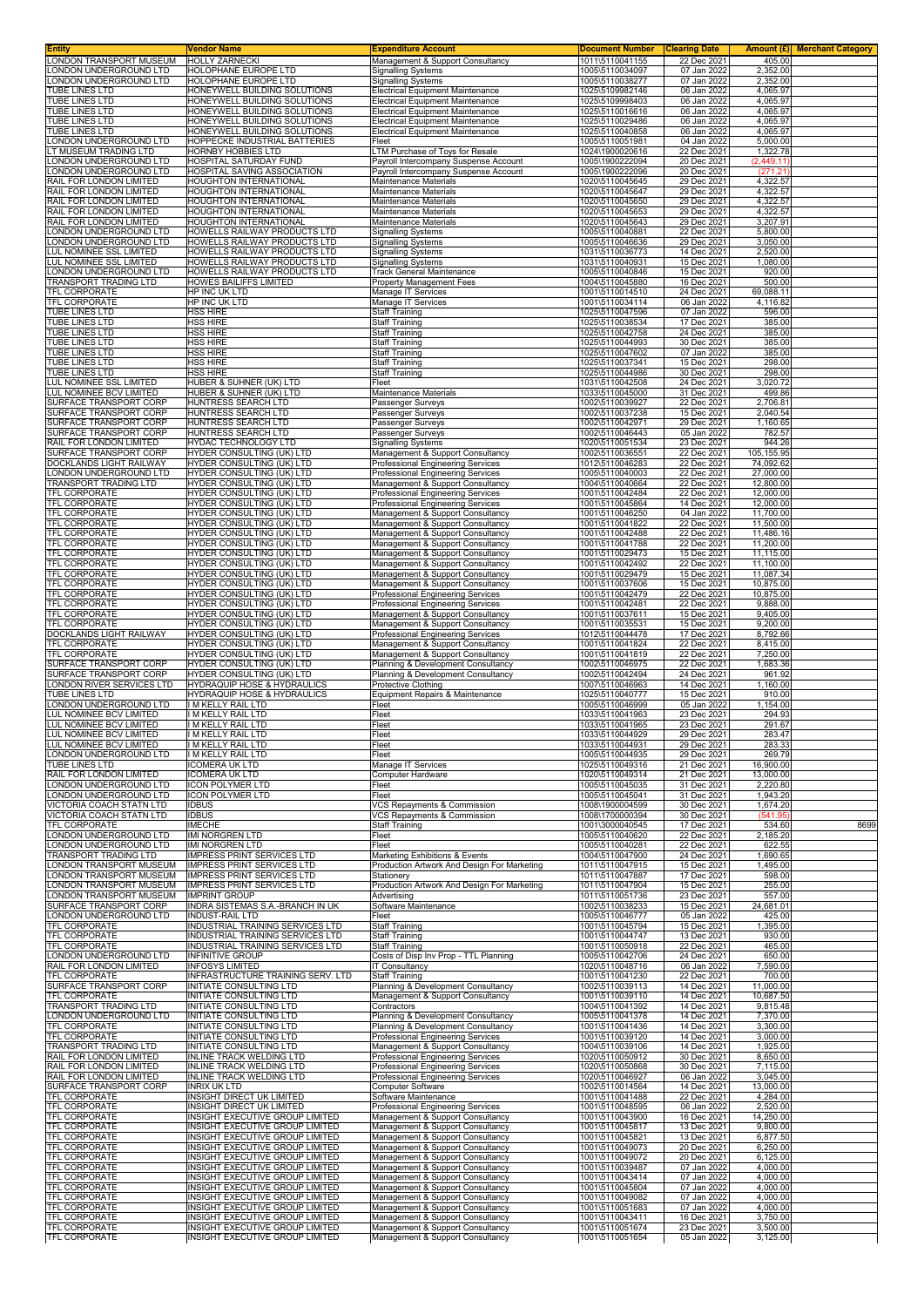| Entity                                                 | Vendor Name                                                         | <b>Expenditure Account</b>                                                            | <b>Document Number</b>             | <b>Clearing Date</b>       |                          | <b>Amount (£)</b> Merchant Category |
|--------------------------------------------------------|---------------------------------------------------------------------|---------------------------------------------------------------------------------------|------------------------------------|----------------------------|--------------------------|-------------------------------------|
| TFL CORPORATE<br>TFL CORPORATE                         | INSIGHT EXECUTIVE GROUP LIMITED<br>INSIGHT EXECUTIVE GROUP LIMITED  | Management & Support Consultancy<br>Management & Support Consultancy                  | 1001\5110043389<br>1001\5110051657 | 16 Dec 2021<br>23 Dec 2021 | 3,125.00<br>3,125.00     |                                     |
| SURFACE TRANSPORT CORP                                 | INSIGHT EXECUTIVE GROUP LIMITED                                     | Contractors                                                                           | 1002\5110043388                    | 21 Dec 2021                | 3,112.88                 |                                     |
| <b>TFL CORPORATE</b>                                   | INSIGHT EXECUTIVE GROUP LIMITED                                     | Management & Support Consultancy                                                      | 1001\5110045813                    | 13 Dec 2021                | 3,000.00                 |                                     |
| TFL CORPORATE                                          | INSIGHT EXECUTIVE GROUP LIMITED                                     | Management & Support Consultancy                                                      | 1001\5110051671                    | 23 Dec 2021                | 2,751.00                 |                                     |
| TFL CORPORATE<br>TFL CORPORATE                         | INSIGHT EXECUTIVE GROUP LIMITED<br>INSIGHT EXECUTIVE GROUP LIMITED  | Management & Support Consultancy<br>Management & Support Consultancy                  | 1001\5110039439<br>1001\5110039491 | 07 Jan 2022<br>07 Jan 2022 | 2,750.00<br>2,750.00     |                                     |
| TFL CORPORATE                                          | <b>INSIGHT EXECUTIVE GROUP LIMITED</b>                              | Management & Support Consultancy                                                      | 1001\5110043393                    | 07 Jan 2022                | 2,750.00                 |                                     |
| TFL CORPORATE                                          | INSIGHT EXECUTIVE GROUP LIMITED                                     | Management & Support Consultancy                                                      | 1001\5110043404                    | 07 Jan 2022                | 2,750.00                 |                                     |
| TFL CORPORATE                                          | INSIGHT EXECUTIVE GROUP LIMITED                                     | Management & Support Consultancy                                                      | 1001\5110045803                    | 07 Jan 2022                | 2,750.00                 |                                     |
| TFL CORPORATE<br>TFL CORPORATE                         | INSIGHT EXECUTIVE GROUP LIMITED<br>INSIGHT EXECUTIVE GROUP LIMITED  | Management & Support Consultancy<br>Management & Support Consultancy                  | 1001\5110045806<br>1001\5110051668 | 07 Jan 2022<br>07 Jan 2022 | 2,750.00<br>2,750.00     |                                     |
| TFL CORPORATE                                          | INSIGHT EXECUTIVE GROUP LIMITED                                     | Management & Support Consultancy                                                      | 1001\5110051685                    | 07 Jan 2022                | 2,750.00                 |                                     |
| TFL CORPORATE                                          | INSIGHT EXECUTIVE GROUP LIMITED                                     | Management & Support Consultancy                                                      | 1001\5110049074                    | 07 Jan 2022                | 2,200.00                 |                                     |
| TFL CORPORATE<br>SURFACE TRANSPORT CORP                | INSIGHT EXECUTIVE GROUP LIMITED<br>INSIGHT EXECUTIVE GROUP LIMITED  | Management & Support Consultancy<br>Contractors                                       | 1001\5110049141<br>1002\5110048882 | 07 Jan 2022<br>23 Dec 2021 | 2,200.00<br>2,075.25     |                                     |
| SURFACE TRANSPORT CORP                                 | INSIGHT EXECUTIVE GROUP LIMITED                                     | Contractors                                                                           | 1002\5110051665                    | 05 Jan 2022                | 2,075.25                 |                                     |
| TFL CORPORATE                                          | INSIGHT EXECUTIVE GROUP LIMITED                                     | Management & Support Consultancy                                                      | 1001\5110045824                    | 13 Dec 2021                | 2,075.25                 |                                     |
| TFL CORPORATE                                          | INSIGHT EXECUTIVE GROUP LIMITED                                     | Management & Support Consultancy                                                      | 1001\5110049140<br>1002\5110054234 | 20 Dec 2021                | 2,063.25                 |                                     |
| SURFACE TRANSPORT CORP<br>TFL CORPORATE                | INSIGHT EXECUTIVE GROUP LIMITED<br><b>INST CIVIL ENGINEERS</b>      | Contractors<br>Publications & Periodicals                                             | 1001\5110050549                    | 07 Jan 2022<br>23 Dec 2021 | 691.75<br>9,000.00       |                                     |
| DOCKLANDS LIGHT RAILWAY                                | INSTALLATION TECHNOLOGY LTD                                         | Maintenance of Telecommunications Equipment                                           | 1012\5110045557                    | 13 Dec 2021                | 4,947.90                 |                                     |
| ONDON UNDERGROUND LTD                                  | <b>INSTANT</b>                                                      | Civil Engineering Construction Works                                                  | 1005\5110045724                    | 06 Jan 2022                | 1,564.96                 |                                     |
| ONDON UNDERGROUND LTD.<br>ONDON UNDERGROUND LTD        | INSTARMAC GROUP LIMITED<br><b>INSTARMAC GROUP LIMITED</b>           | <b>Track General Maintenance</b><br>Track General Maintenance                         | 1005\5110045847<br>1005\5110045848 | 13 Dec 2021<br>13 Dec 2021 | 3,186.40<br>3,186.40     |                                     |
| ONDON UNDERGROUND LTD                                  | <b>INSTARMAC GROUP LIMITED</b>                                      | <b>Track General Maintenance</b>                                                      | 1005\5110046842                    | 13 Dec 2021                | 3,186.40                 |                                     |
| ONDON UNDERGROUND LTD.                                 | <b>INSTARMAC GROUP LIMITED</b>                                      | <b>Track General Maintenance</b>                                                      | 1005\5110048261                    | 17 Dec 2021                | 3,186.40                 |                                     |
| ONDON UNDERGROUND LTD                                  | <b>INSTARMAC GROUP LIMITED</b>                                      | Track General Maintenance                                                             | 1005\5110048265                    | 17 Dec 2021                | 3,186.40                 |                                     |
| ONDON UNDERGROUND LTD<br>ONDON UNDERGROUND LTD         | <b>INSTARMAC GROUP LIMITED</b><br><b>INSTARMAC GROUP LIMITED</b>    | <b>Track General Maintenance</b><br><b>Track General Maintenance</b>                  | 1005\5110048825<br>1005\5110049290 | 20 Dec 2021<br>21 Dec 2021 | 3,186.40<br>3,186.40     |                                     |
| ONDON UNDERGROUND LTD                                  | <b>INSTARMAC GROUP LIMITED</b>                                      | Track General Maintenance                                                             | 1005\5110049291                    | 21 Dec 2021                | 3,186.40                 |                                     |
| ONDON UNDERGROUND LTD                                  | <b>INSTARMAC GROUP LIMITED</b>                                      | Track General Maintenance                                                             | 1005\5110050550                    | 22 Dec 2021                | 3,186.40                 |                                     |
| ONDON UNDERGROUND LTD                                  | <b>INSTARMAC GROUP LIMITED</b><br><b>INTEGRATED ELECTRONICS LTD</b> | <b>Track General Maintenance</b>                                                      | 1005\5110048827                    | 20 Dec 2021                | 1.365.60                 |                                     |
| ONDON UNDERGROUND LTD<br>DOCKLANDS LIGHT RAILWAY       | INTERACTIVE WEB SOLUTIONS LTD                                       | Maintenance Materials<br>Civil Engineering Construction Works                         | 1005\5110047987<br>1012\5110027204 | 15 Dec 2021<br>24 Dec 2021 | 3,612.90<br>600.00       |                                     |
| LUL NOMINEE BCV LIMITED                                | INTERFLEET TECHNOLOGY LIMITED                                       | Maintenance Materials                                                                 | 1033\5110036619                    | 14 Dec 2021                | 65,309.24                |                                     |
| <b>TFL CORPORATE</b>                                   | INTERFLEET TECHNOLOGY LIMITED                                       | Management & Support Consultancy                                                      | 1001\5110041832                    | 23 Dec 2021                | 36,031.60                |                                     |
| TFL CORPORATE<br>DOCKLANDS LIGHT RAILWAY               | INTERFLEET TECHNOLOGY LIMITED<br>INTERFLEET TECHNOLOGY LIMITED      | Management & Support Consultancy<br>Professional Engineering Services                 | 1001\5110042773<br>1012\5110045662 | 29 Dec 2021<br>04 Jan 2022 | 20,975.00<br>16,072.75   |                                     |
| TFL CORPORATE                                          | INTERFLEET TECHNOLOGY LIMITED                                       | Management & Support Consultancy                                                      | 1001\5110042772                    | 29 Dec 2021                | 11,500.00                |                                     |
| <b>TFL CORPORATE</b>                                   | INTERFLEET TECHNOLOGY LIMITED                                       | Management & Support Consultancy                                                      | 1001\5110043409                    | 29 Dec 2021                | 10,407.04                |                                     |
| TFL CORPORATE<br>TFL CORPORATE                         | INTERFLEET TECHNOLOGY LIMITED<br>INTERFLEET TECHNOLOGY LIMITED      | Management & Support Consultancy<br>Management & Support Consultancy                  | 1001\5110037030<br>1001\5110039562 | 15 Dec 2021<br>22 Dec 2021 | 9,307.86<br>9,008.00     |                                     |
| TFL CORPORATE                                          | INTERFLEET TECHNOLOGY LIMITED                                       | Management & Support Consultancy                                                      | 1001\5110043395                    | 29 Dec 2021                | 8,960.96                 |                                     |
| RAIL FOR LONDON LIMITED                                | INTERFLEET TECHNOLOGY LIMITED                                       | Management & Support Consultancy                                                      | 1020\5110042613                    | 24 Dec 2021                | 4,206.13                 |                                     |
| TFL CORPORATE                                          | INTERFLEET TECHNOLOGY LIMITED<br><b>INTEROUTE NETWORK LTD</b>       | Management & Support Consultancy                                                      | 1001\5110039456                    | 21 Dec 2021                | 2,231.25<br>190,537.51   |                                     |
| SURFACE TRANSPORT CORP<br>SURFACE TRANSPORT CORP       | <b>INTEROUTE NETWORK LTD</b>                                        | <b>Telephony Fixed</b><br><b>Telephony Fixed</b>                                      | 1002\5110023675<br>1002\5110036097 | 14 Dec 2021<br>14 Dec 2021 | 179,691.30               |                                     |
| SURFACE TRANSPORT CORP                                 | <b>INTEROUTE NETWORK LTD</b>                                        | <b>Telephony Fixed</b>                                                                | 1002\5110036060                    | 14 Dec 2021                | 116,358.84               |                                     |
| ONDON RIVER SERVICES LTD<br>SURFACE TRANSPORT CORP     | <b>INTEROUTE NETWORK LTD</b><br><b>INTEROUTE NETWORK LTD</b>        | <b>Building Maintenance &amp; Repairs</b>                                             | 1007\5110023563                    | 14 Dec 2021                | 1,194.57                 |                                     |
| SURFACE TRANSPORT CORP                                 | <b>INTEROUTE NETWORK LTD</b>                                        | <b>Telephony Fixed</b><br><b>Telephony Fixed</b>                                      | 1002\5110043956<br>1002\5110039361 | 14 Dec 2021<br>14 Dec 2021 | (1,553.47)<br>(3,500.00) |                                     |
| SURFACE TRANSPORT CORP                                 | <b>INTEROUTE NETWORK LTD</b>                                        | <b>Telephony Fixed</b>                                                                | 1002\5110025860                    | 14 Dec 2021                | (3,719.73)               |                                     |
| SURFACE TRANSPORT CORP                                 | <b>INTEROUTE NETWORK LTD</b>                                        | <b>Telephony Fixed</b>                                                                | 1002\5110037845                    | 14 Dec 2021                | (4,810.79)               |                                     |
| <b>SURFACE TRANSPORT CORP</b><br>TUBE LINES LTD        | <b>INTEROUTE NETWORK LTD</b><br><b>INTERTRAIN UK LTD</b>            | <b>Telephony Fixed</b><br><b>Staff Training</b>                                       | 1002\5110036797<br>1025\5110041268 | 14 Dec 2021<br>22 Dec 2021 | (15,600.00)<br>382.80    |                                     |
| <b>TUBE LINES LTD</b>                                  | <b>INTERTRAIN UK LTD</b>                                            | <b>Staff Training</b>                                                                 | 1025\5110044493                    | 29 Dec 2021                | 382.80                   |                                     |
| TFL CORPORATE                                          | <b>INVESTIGO</b>                                                    | Management & Support Consultancy                                                      | 1001\5110047518                    | 14 Dec 2021                | 33,250.00                |                                     |
| TFL CORPORATE<br><b>TFL CORPORATE</b>                  | <b>INVESTIGO</b><br><b>INVESTIGO</b>                                | Management & Support Consultancy<br>Management & Support Consultancy                  | 1001\5110052643<br>1001\5110047457 | 04 Jan 2022<br>15 Dec 2021 | 11,210.00<br>10,500.00   |                                     |
| TFL CORPORATE                                          | <b>INVESTIGO</b>                                                    | Management & Support Consultancy                                                      | 1001\5110047434                    | 14 Dec 2021                | 9,375.00                 |                                     |
| TFL CORPORATE<br>TRANSPORT TRADING LTD                 | <b>INVESTIGO</b><br><b>INVESTIGO</b>                                | Management & Support Consultancy<br>Management & Support Consultancy                  | 1001\5110052645<br>1004\5110052625 | 29 Dec 2021<br>31 Dec 2021 | 5,250.00<br>4,455.00     |                                     |
| TFL CORPORATE                                          | <b>INVESTIGO</b>                                                    | Management & Support Consultancy                                                      | 1001\5110052664                    | 29 Dec 2021                | 3,562.50                 |                                     |
| <b>TFL CORPORATE</b>                                   | <b>INVESTIGO</b>                                                    | Management & Support Consultancy                                                      | 1001\5110050052                    | 05 Jan 2022                | 3,500.00                 |                                     |
| <b>TFL CORPORATE</b><br>TFL CORPORATE                  | <b>INVESTIGO</b><br><b>INVESTIGO</b>                                | Management & Support Consultancy<br>Management & Support Consultancy                  | 1001\5110047360<br>1001\5110047362 | 14 Dec 2021<br>14 Dec 2021 | 3,125.00<br>3.125.00     |                                     |
| <b>TFL CORPORATE</b>                                   | INVESTIGO                                                           | Management & Support Consultancy                                                      | 1001\5110047431                    | 14 Dec 2021                | 3,125.00                 |                                     |
| IFL CORPORATE                                          | <b>INVESTIGO</b>                                                    | Management & Support Consultancy                                                      | 1001\5110047432                    | 14 Dec 2021                | 3,125.00                 |                                     |
| TFL CORPORATE<br>TFL CORPORATE                         | <b>INVESTIGO</b><br><b>INVESTIGO</b>                                | Management & Support Consultancy<br>Management & Support Consultancy                  | 1001\5110047459<br>1001\5110047471 | 14 Dec 2021<br>14 Dec 2021 | 3,125.00<br>3,125.00     |                                     |
| TFL CORPORATE                                          | <b>INVESTIGO</b>                                                    | Management & Support Consultancy                                                      | 1001\5110052652                    | 29 Dec 2021                | 3,125.00                 |                                     |
| TFL CORPORATE                                          | <b>INVESTIGO</b>                                                    | Management & Support Consultancy                                                      | 1001\5110052667                    | 29 Dec 2021                | 3,125.00                 |                                     |
| TFL CORPORATE<br><b>TFL CORPORATE</b>                  | <b>INVESTIGO</b><br><b>INVESTIGO</b>                                | Management & Support Consultancy                                                      | 1001\5110047447<br>1001\5110047519 | 14 Dec 2021<br>14 Dec 2021 | 3,000.00<br>2,625.00     |                                     |
| TFL CORPORATE                                          | <b>INVESTIGO</b>                                                    | Management & Support Consultancy<br>Planning & Development Consultancy                | 1001\5110047014                    | 13 Dec 2021                | 2,300.00                 |                                     |
| TFL CORPORATE                                          | <b>INVESTIGO</b>                                                    | Planning & Development Consultancy                                                    | 1001\5110052628                    | 04 Jan 2022                | 2,300.00                 |                                     |
| <b>TFL CORPORATE</b><br>TFL CORPORATE                  | <b>IPSOS MORI</b><br><b>IPSOS MORI</b>                              | <b>Customer Research And Counts</b><br><b>Customer Research And Counts</b>            | 1001\5110037778<br>1001\5110037141 | 15 Dec 2021<br>15 Dec 2021 | 163,735.00<br>158,436.00 |                                     |
| TFL CORPORATE                                          | <b>IPSOS MORI</b>                                                   | Customer Research And Counts                                                          | 1001\5110037175                    | 15 Dec 2021                | 42,573.00                |                                     |
| RAIL FOR LONDON LIMITED                                | <b>IPSOS MORI</b>                                                   | Contractors                                                                           | 1020\5110037733                    | 15 Dec 2021                | 30,500.00                |                                     |
| RAIL FOR LONDON LIMITED<br>TFL CORPORATE               | <b>IPSOS MORI</b><br><b>IPSOS MORI</b>                              | <b>Financial Statement Audit Fees</b><br><b>Customer Research And Counts</b>          | 1020\5110037728<br>1001\5110040093 | 15 Dec 2021<br>22 Dec 2021 | 19,746.00<br>18,071.00   |                                     |
| TFL CORPORATE                                          | <b>IPSOS MORI</b>                                                   | <b>Customer Research And Counts</b>                                                   | 1001\5110040091                    | 22 Dec 2021                | 18,071.00                |                                     |
| TFL CORPORATE                                          | <b>IPSOS MORI</b>                                                   | <b>Customer Research And Counts</b>                                                   | 1001\5110040094                    | 22 Dec 2021                | 18,071.00                |                                     |
| RAIL FOR LONDON LIMITED<br>RAIL FOR LONDON LIMITED     | <b>IPSOS MORI</b><br><b>IPSOS MORI</b>                              | Research For Marketing Campaigns And Activities<br>Planning & Development Consultancy | 1020\5110037735<br>1020\5110037731 | 15 Dec 2021<br>15 Dec 2021 | 13,450.00<br>11,598.00   |                                     |
| CYCLE HIRE SCHEME                                      | IRIS LONDON LTD                                                     | Planning & Development Consultancy                                                    | 1016\5110040593                    | 22 Dec 2021                | 8,100.00                 |                                     |
| ONDON UNDERGROUND LTD                                  | <b>IRSE ENTERPRISES LIMITED</b>                                     | <b>Signalling Systems</b>                                                             | 1005\5110042123                    | 24 Dec 2021                | 10,000.00                |                                     |
| ONDON UNDERGROUND LTD<br><b>UL NOMINEE BCV LIMITED</b> | <b>ISS LTD</b><br>ITT HOLDINGS CZECH REPUBLIC S.R.O.                | Professional Engineering Services<br>Fleet                                            | 1005\5110043679<br>1033\5110038858 | 29 Dec 2021<br>23 Dec 2021 | 350.00<br>70,530.00      |                                     |
| <b>UL NOMINEE SSL LIMITED</b>                          | ITT HOLDINGS CZECH REPUBLIC S.R.O.                                  | Fleet                                                                                 | 1031\5110039184                    | 22 Dec 2021                | 18,533.12                |                                     |
| ONDON UNDERGROUND LTD                                  | ITT HOLDINGS CZECH REPUBLIC S.R.O.                                  | Fleet                                                                                 | 1005\5110039185                    | 22 Dec 2021                | 8,969.40                 |                                     |
| ONDON UNDERGROUND LTD<br>ONDON UNDERGROUND LTD         | ITT HOLDINGS CZECH REPUBLIC S.R.O.<br><b>ITW ENVOPAK</b>            | Fleet                                                                                 | 1005\5110039183<br>1005\5110046932 | 22 Dec 2021<br>05 Jan 2022 | 7,948.00<br>1,271.20     |                                     |
| LUL NOMINEE BCV LIMITED                                | J J HARDY & SONS LTD                                                | Cash Handling & Processing<br><b>Signalling Systems</b>                               | 1033\5110042531                    | 24 Dec 2021                | 4,144.50                 |                                     |
| LUL NOMINEE BCV LIMITED                                | J J HARDY & SONS LTD                                                | <b>Signalling Systems</b>                                                             | 1033\5110046327                    | 05 Jan 2022                | 4,144.50                 |                                     |
| LONDON UNDERGROUND LTD<br>LUL NOMINEE BCV LIMITED      | J J HARDY & SONS LTD<br>J J HARDY & SONS LTD                        | Fleet<br><b>Signalling Systems</b>                                                    | 1005\5110036538<br>1033\5110042555 | 14 Dec 2021<br>24 Dec 2021 | 1,450.00<br>746.01       |                                     |
| RAIL FOR LONDON LIMITED                                | <b>J MURPHY &amp; SONS LTD</b>                                      | Professional Engineering Services                                                     | 1020\5110042369                    | 24 Dec 2021                | 275.00                   |                                     |
| TFL CORPORATE                                          | J REGAN SECURITY SERVICES LTD                                       | Professional Engineering Services                                                     | 1001\5110048892                    | 20 Dec 2021                | 1,445.00                 |                                     |
| TFL CORPORATE<br>LT MUSEUM TRADING LTD                 | J REGAN SECURITY SERVICES LTD<br>JACK SAYERS PRODUCTS LTD           | Professional Engineering Services<br>LTM Warehousing & Packaging                      | 1001\5110052634<br>1024\5110051175 | 29 Dec 2021<br>23 Dec 2021 | 726.00<br>1,125.00       |                                     |
| TFL CORPORATE                                          | <b>JACOBS U.K LIMITED</b>                                           | Management & Support Consultancy                                                      | 1001\5110040708                    | 22 Dec 2021                | 9,600.00                 |                                     |
| ONDON UNDERGROUND LTD                                  | JAFCO TOOLS LTD                                                     | Maintenance Materials                                                                 | 1005\5110037205                    | 15 Dec 2021                | 308.00                   |                                     |
| TFL CORPORATE<br>LUL NOMINEE SSL LIMITED               | JAMES HALLAM LTD<br>JAMES WALKER UK LTD                             | Staff Medical Insurance & Treatment<br>Fleet                                          | 1001\1900081137<br>1031\5110038347 | 20 Dec 2021<br>15 Dec 2021 | 2,991.60<br>294.00       |                                     |
| TRANSPORT TRADING LTD                                  | JANE STUART-SMITH SOLICITOR                                         | Legal Fees                                                                            | 1004\1901680434                    | 16 Dec 2021                | 350.00                   |                                     |
| TFL CORPORATE                                          | JCT CONSULTANCY LTD                                                 | <b>Staff Training</b>                                                                 | 1001\5110050505                    | 22 Dec 2021                | 1,485.00                 |                                     |
| LT MUSEUM TRADING LTD<br>ONDON UNDERGROUND LTD         | <b>JELLYCAT LIMITED</b><br><b>JETWAY ASSOCIATES LTD</b>             | LTM Purchase of Toys for Resale<br>Fleet                                              | 1024\1900020753<br>1005\5110040594 | 31 Dec 2021<br>21 Dec 2021 | 277.20<br>3,642.00       |                                     |
| ONDON UNDERGROUND LTD                                  | JETWAY ASSOCIATES LTD                                               | Fleet                                                                                 | 1005\5110045766                    | 24 Dec 2021                | 1,865.50                 |                                     |
| ONDON UNDERGROUND LTD                                  | JETWAY ASSOCIATES LTD                                               | Fleet                                                                                 | 1005\5110045904                    | 24 Dec 2021                | 1,865.50                 |                                     |
| ONDON UNDERGROUND LTD<br>RAIL FOR LONDON LIMITED       | JETWAY ASSOCIATES LTD<br><b>JEWSON LTD</b>                          | Fleet<br>Maintenance Materials                                                        | 1005\5110040596<br>1020\5110046878 | 22 Dec 2021<br>05 Jan 2022 | 791.52<br>692.15         |                                     |
| RAIL FOR LONDON LIMITED                                | <b>JEWSON LTD</b>                                                   | Maintenance Materials                                                                 | 1020\5110037106                    | 14 Dec 2021                | 333.42                   |                                     |
| RAIL FOR LONDON LIMITED                                | <b>JEWSON LTD</b>                                                   | Maintenance Materials                                                                 | 1020\5110039412                    | 20 Dec 2021                | 283.61                   |                                     |
| RAIL FOR LONDON LIMITED                                | <b>JEWSON LTD</b>                                                   | Maintenance Materials                                                                 | 1020\5110048053                    | 20 Dec 2021                | (287.50)                 |                                     |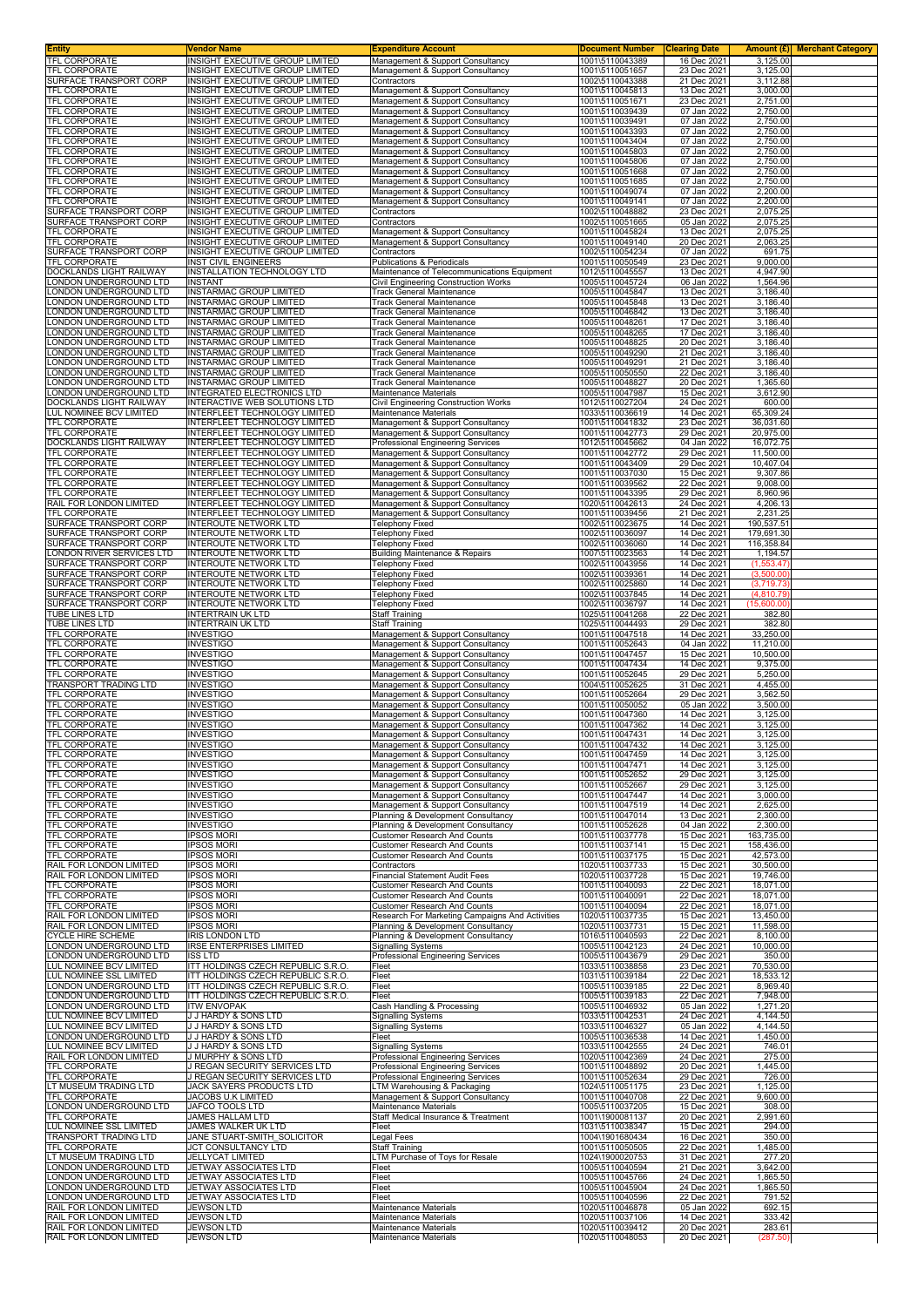| <b>Entity</b>                                                                                                                                                                                                                                                                                                                                    | Vendor Name                                                                | <b>Expenditure Account</b>                                                               | <b>Document Number</b>                                | <b>Clearing Date</b>                      |                                     | <b>Amount (£)</b> Merchant Category |
|--------------------------------------------------------------------------------------------------------------------------------------------------------------------------------------------------------------------------------------------------------------------------------------------------------------------------------------------------|----------------------------------------------------------------------------|------------------------------------------------------------------------------------------|-------------------------------------------------------|-------------------------------------------|-------------------------------------|-------------------------------------|
| LONDON UNDERGROUND LTD<br>LONDON UNDERGROUND LTD                                                                                                                                                                                                                                                                                                 | JNG CONSTRUCTION & ENGINEERING<br>JNG CONSTRUCTION & ENGINEERING           | Planning & Development Consultancy<br><b>MR Construction Costs</b>                       | 1005\5110046274<br>1005\5110048719                    | 22 Dec 2021<br>16 Dec 2021                | 36.897.68<br>20,140.51              |                                     |
| LONDON UNDERGROUND LTD                                                                                                                                                                                                                                                                                                                           | JNG CONSTRUCTION & ENGINEERING                                             | Civil Engineering Construction Works                                                     | 1005\5110052077                                       | 06 Jan 2022                               | 9,056.85                            |                                     |
| <b>TUBE LINES LTD</b><br>TUBE LINES LTD                                                                                                                                                                                                                                                                                                          | JNG CONSTRUCTION & ENGINEERING<br>JNG CONSTRUCTION & ENGINEERING           | <b>Civil Engineering Construction Works</b><br>Civil Engineering Construction Works      | 1040\5110045826<br>1040\5110018793                    | 14 Dec 2021<br>21 Dec 2021                | 5,766.77<br>2.429.77                |                                     |
| TUBE LINES LTD                                                                                                                                                                                                                                                                                                                                   | JNG CONSTRUCTION & ENGINEERING                                             | Civil Engineering Construction Works                                                     | 1040\5110048260                                       | 05 Jan 2022                               | 2,039.20                            |                                     |
| LONDON UNDERGROUND LTD                                                                                                                                                                                                                                                                                                                           | JNG CONSTRUCTION & ENGINEERING                                             | Civil Engineering Construction Works                                                     | 1005\5110043129                                       | 13 Dec 2021                               | 1,887.50                            |                                     |
| TUBE LINES LTD<br>TUBE LINES LTD                                                                                                                                                                                                                                                                                                                 | JNG CONSTRUCTION & ENGINEERING<br>JNG CONSTRUCTION & ENGINEERING           | Civil Engineering Construction Works<br><b>Civil Engineering Construction Works</b>      | 1040\5110030629<br>1040\5110041735                    | 21 Dec 2021<br>22 Dec 2021                | 972.52<br>940.74                    |                                     |
| LONDON UNDERGROUND LTD                                                                                                                                                                                                                                                                                                                           | JNG CONSTRUCTION & ENGINEERING                                             | <b>Civil Engineering Construction Works</b>                                              | 1005\5110048732                                       | 20 Dec 2021                               | 500.57                              |                                     |
| TUBE LINES LTD<br>LT MUSEUM TRADING LTD                                                                                                                                                                                                                                                                                                          | JNG CONSTRUCTION & ENGINEERING<br>JOHN ADAMS LEISURE LTD                   | Civil Engineering Construction Works<br>LTM Purchase of Toys for Resale                  | 1040\5110048754<br>1024\1900020751                    | 06 Jan 2022<br>31 Dec 2021                | 369.86<br>416.00                    |                                     |
| LONDON UNDERGROUND LTD                                                                                                                                                                                                                                                                                                                           | JOHN COBB CONSULTING LTD                                                   | <b>Building Maintenance &amp; Repairs</b>                                                | 1005\5110043122                                       | 05 Jan 2022                               | 40,440.00                           |                                     |
| LONDON UNDERGROUND LTD<br>LONDON UNDERGROUND LTD                                                                                                                                                                                                                                                                                                 | JOHN COBB CONSULTING LTD<br>JOHN COBB CONSULTING LTD                       | <b>Building Maintenance &amp; Repairs</b><br><b>Building Maintenance &amp; Repairs</b>   | 1005\5110054170<br>1005\5110054226                    | 06 Jan 2022<br>07 Jan 2022                | 1,500.00<br>1,000.00                |                                     |
| LUL NOMINEE SSL LIMITED                                                                                                                                                                                                                                                                                                                          | JOINTING TECHNOLOGIES                                                      | <b>Traction Current</b>                                                                  | 1031\5110040639                                       | 20 Dec 2021                               | 4,332.44                            |                                     |
| LUL NOMINEE SSL LIMITED<br>LONDON UNDERGROUND LTD                                                                                                                                                                                                                                                                                                | JOINTING TECHNOLOGIES<br>JONES LANG LASALLE                                | Maintenance Materials                                                                    | 1031\5110042487<br>1005\5110042433                    | 24 Dec 2021<br>24 Dec 2021                | 278.40                              |                                     |
| LONDON UNDERGROUND LTD                                                                                                                                                                                                                                                                                                                           | JONES LANG LASALLE                                                         | Planning & Development Consultancy<br>Planning & Development Consultancy                 | 1005\5110047505                                       | 24 Dec 2021                               | 22,974.33<br>2,500.00               |                                     |
| TRANSPORT TRADING LTD                                                                                                                                                                                                                                                                                                                            | <b>JOURNEYCALL LTD</b>                                                     | Ticket & Pass Production                                                                 | 1004\5110049969                                       | 20 Dec 2021                               | 147,703.05                          |                                     |
| TRANSPORT TRADING LTD<br><b>CYCLE HIRE SCHEME</b>                                                                                                                                                                                                                                                                                                | JOURNEYCALL LTD<br><b>JOURNEYCALL LTD</b>                                  | Ticket & Pass Production<br><b>Ticket &amp; Pass Production</b>                          | 1004\5110051957<br>1016\5110049944                    | 06 Jan 2022<br>24 Dec 2021                | 143,707.12<br>38,053.64             |                                     |
| <b>CYCLE HIRE SCHEME</b>                                                                                                                                                                                                                                                                                                                         | JOURNEYCALL LTD                                                            | Ticket & Pass Production                                                                 | 1016\5110051961                                       | 06 Jan 2022                               | 30,393.10                           |                                     |
| TRANSPORT TRADING LTD<br>TRANSPORT TRADING LTD                                                                                                                                                                                                                                                                                                   | JOURNEYCALL LTD<br>JOURNEYCALL LTD                                         | Ticket & Pass Production<br>Ticket & Pass Production                                     | 1004\5110051960<br>1004\5110050019                    | 06 Jan 2022<br>20 Dec 2021                | 28,704.50<br>15,933.50              |                                     |
| TRANSPORT TRADING LTD                                                                                                                                                                                                                                                                                                                            | JOURNEYCALL LTD                                                            | Ticket & Pass Production                                                                 | 1004\5110039959                                       | 20 Dec 2021                               | (1,581.03)                          |                                     |
| <b>CYCLE HIRE SCHEME</b><br>LONDON UNDERGROUND LTD                                                                                                                                                                                                                                                                                               | JOURNEYCALL LTD<br>JUNGHEINRICH UK LTD                                     | Ticket & Pass Production<br><b>Building Maintenance &amp; Repairs</b>                    | 1016\5110039953<br>1005\5110036003                    | 24 Dec 2021<br>29 Dec 2021                | (3,315.39)<br>753.36                |                                     |
| LT MUSEUM TRADING LTD                                                                                                                                                                                                                                                                                                                            | JUST TRADE (UK) LTD.                                                       | LTM Purchase of Gifts for Resale                                                         | 1024\1900020746                                       | 31 Dec 2021                               | 475.30                              |                                     |
| LT MUSEUM TRADING LTD<br>LONDON UNDERGROUND LTD                                                                                                                                                                                                                                                                                                  | JUST TRADE (UK) LTD.<br><b>K&amp;M IMPRESSIONS LIMITED</b>                 | LTM Purchase of Gifts for Resale<br>Stationery                                           | 1024\1900020750<br>1005\5110053789                    | 31 Dec 2021<br>05 Jan 2022                | 271.60<br>570.00                    |                                     |
| TFL CORPORATE                                                                                                                                                                                                                                                                                                                                    | KAIROS COMMUNITY TRUST                                                     | <b>Staff Welfare Benefits</b>                                                            | 1001\5110051141                                       | 22 Dec 2021                               | 6,570.00                            |                                     |
| <b>TFL CORPORATE</b>                                                                                                                                                                                                                                                                                                                             | <b>KALLIDUS LIMITED</b>                                                    | <b>Staff Training</b>                                                                    | 1001\5110048832                                       | 21 Dec 2021                               | 989.00                              |                                     |
| LONDON TRANSPORT MUSEUM<br>LONDON TRANSPORT MUSEUM                                                                                                                                                                                                                                                                                               | <b>KATE AYLING</b><br><b>KATE AYLING</b>                                   | Agency Staff<br>Agency Staff                                                             | 1011\5110049698<br>1011\5110053021                    | 22 Dec 2021<br>30 Dec 2021                | 960.00<br>960.00                    |                                     |
| LONDON TRANSPORT MUSEUM                                                                                                                                                                                                                                                                                                                          | KATHERINE TAYLOR HUNTER                                                    | Management & Support Consultancy                                                         | 1011\5110051040                                       | 05 Jan 2022                               | 1,800.00                            |                                     |
| LONDON TRANSPORT MUSEUM<br>LONDON TRANSPORT MUSEUM                                                                                                                                                                                                                                                                                               | KATHERINE TAYLOR HUNTER<br>KATHERINE TAYLOR HUNTER                         | Management & Support Consultancy<br>Management & Support Consultancy                     | 1011\5110046357<br>1011\5110046366                    | 14 Dec 2021<br>14 Dec 2021                | 1,450.00<br>1,100.00                |                                     |
| <b>LONDON TRANSPORT MUSEUM</b>                                                                                                                                                                                                                                                                                                                   | KATHERINE TAYLOR HUNTER                                                    | Management & Support Consultancy                                                         | 1011\5110051043                                       | 22 Dec 2021                               | 900.00                              |                                     |
| LONDON TRANSPORT MUSEUM<br>SURFACE TRANSPORT CORP                                                                                                                                                                                                                                                                                                | KATHERINE TAYLOR HUNTER<br><b>KC &amp; ASSOCIATES LTD</b>                  | Management & Support Consultancy<br>Contracted Services - Highway Bridges                | 1011\5110046351<br>1002\5110044612                    | 14 Dec 2021<br>29 Dec 2021                | 570.00<br>9,718.50                  |                                     |
| SURFACE TRANSPORT CORP                                                                                                                                                                                                                                                                                                                           | <b>KC &amp; ASSOCIATES LTD</b>                                             | Contracted Services - Highway Bridges                                                    | 1002\5110044613                                       | 29 Dec 2021                               | 8,835.00                            |                                     |
| SURFACE TRANSPORT CORP                                                                                                                                                                                                                                                                                                                           | <b>KC &amp; ASSOCIATES LTD</b>                                             | Contracted Services - Highway Bridges                                                    | 1002\5110039554                                       | 22 Dec 2021                               | 5,600.00                            |                                     |
| SURFACE TRANSPORT CORP<br>SURFACE TRANSPORT CORP                                                                                                                                                                                                                                                                                                 | <b>KC &amp; ASSOCIATES LTD</b><br><b>KC &amp; ASSOCIATES LTD</b>           | Contracted Services - Highway Bridges<br>Maintenance of Plant & Equipment                | 1002\5110039588<br>1002\5110036682                    | 22 Dec 2021<br>15 Dec 2021                | 5,600.00<br>2,800.00                |                                     |
| LT MUSEUM TRADING LTD                                                                                                                                                                                                                                                                                                                            | KEEP CALM AND CARRY ON BEV. CO LTD                                         | LTM Purchase of Gifts for Resale                                                         | 1024\1900020650                                       | 14 Dec 2021                               | 640.00                              |                                     |
| LONDON UNDERGROUND LTD<br>LONDON UNDERGROUND LTD                                                                                                                                                                                                                                                                                                 | KELLY INTEGRATED TRANS SERV LTD<br>KELLY INTEGRATED TRANS SERV LTD         | <b>Signalling Systems</b><br><b>Signalling Systems</b>                                   | 1005\5110044646<br>1005\5110052072                    | 22 Dec 2021<br>24 Dec 2021                | 20,197.08<br>19,841.76              |                                     |
| LONDON UNDERGROUND LTD                                                                                                                                                                                                                                                                                                                           | KELLY INTEGRATED TRANS SERV LTD                                            | <b>Signalling Systems</b>                                                                | 1005\5110044650                                       | 22 Dec 2021                               | 10,400.60                           |                                     |
| LONDON UNDERGROUND LTD<br><b>TUBE LINES LTD</b>                                                                                                                                                                                                                                                                                                  | KELLY INTEGRATED TRANS SERV LTD<br><b>KELTBRAY LIMITED</b>                 | <b>Signalling Systems</b><br>Planning & Development Consultancy                          | 1005\5110044644<br>1040\5110043076                    | 22 Dec 2021<br>24 Dec 2021                | 1,904.00<br>500.00                  |                                     |
| SURFACE TRANSPORT CORP                                                                                                                                                                                                                                                                                                                           | <b>KELTIC LTD</b>                                                          | Uniforms                                                                                 | 1002\5110049725                                       | 21 Dec 2021                               | 379.70                              |                                     |
| TFL CORPORATE                                                                                                                                                                                                                                                                                                                                    | KELWAY (UK)                                                                | Computer Software                                                                        | 1001\5110035967                                       | 13 Dec 2021                               | 30,967.80                           |                                     |
| <b>TFL CORPORATE</b><br>TFL CORPORATE                                                                                                                                                                                                                                                                                                            | KELWAY (UK)<br>KELWAY (UK)                                                 | Software Maintenance<br>Software Maintenance                                             | 1001\5110037224<br>1001\5110036700                    | 15 Dec 2021<br>14 Dec 2021                | 18,947.76<br>6,195.96               |                                     |
| SURFACE TRANSPORT CORP                                                                                                                                                                                                                                                                                                                           | <b>KELWAY (UK)</b>                                                         | Software Maintenance                                                                     | 1002\5110035969                                       | 13 Dec 2021                               | 2,317.02                            |                                     |
| TUBE LINES LTD<br>TUBE LINES LTD                                                                                                                                                                                                                                                                                                                 | <b>KENTEC TRAINING LTD</b><br><b>KENTEC TRAINING LTD</b>                   | <b>Staff Training</b><br><b>Staff Training</b>                                           | 1025\5110048772<br>1025\5110051758                    | 20 Dec 2021<br>06 Jan 2022                | 750.00<br>375.00                    |                                     |
| DOCKLANDS LIGHT RAILWAY                                                                                                                                                                                                                                                                                                                          | KEOLIS AMEY DOCKLANDS LIMITED                                              | Franchise/Concession Fixed Fee                                                           | 1012\5110049952                                       | 23 Dec 2021                               | 7,237,605.88                        |                                     |
| DOCKLANDS LIGHT RAILWAY<br>LT MUSEUM TRADING LTD                                                                                                                                                                                                                                                                                                 | KEOLIS AMEY DOCKLANDS LIMITED<br><b>KEYCRAFT LTD</b>                       | Professional Engineering Services<br>LTM Purchase of Toys for Resale                     | 1012\5110045475<br>1024\1900020564                    | 16 Dec 2021<br>15 Dec 2021                | 117,384.94<br>1,108.80              |                                     |
| LUL NOMINEE SSL LIMITED                                                                                                                                                                                                                                                                                                                          | KEYWAYS SECURITY SYSTEMS LTD                                               | <b>Traction Current</b>                                                                  | 1031\5110047114                                       | 29 Dec 2021                               | 2,318.50                            |                                     |
| LUL NOMINEE BCV LIMITED<br>LUL NOMINEE BCV LIMITED                                                                                                                                                                                                                                                                                               | <b>KGJ PRICE LTD</b><br><b>KGJ PRICE LTD</b>                               | Track General Maintenance<br>Fleet                                                       | 1033\5110047025<br>1033\5110047023                    | 15 Dec 2021<br>15 Dec 2021                | 11,715.66<br>6,360.00               |                                     |
| LUL NOMINEE BCV LIMITED                                                                                                                                                                                                                                                                                                                          | <b>KGJ PRICE LTD</b>                                                       | Fleet                                                                                    | 1033\5110047117                                       | 15 Dec 2021                               | 2,075.00                            |                                     |
| LUL NOMINEE BCV LIMITED<br>RAIL FOR LONDON LIMITED                                                                                                                                                                                                                                                                                               | <b>KGJ PRICE LTD</b>                                                       | <b>Track General Maintenance</b><br><b>Fleet Stock</b>                                   | 1033\5110047116                                       | 15 Dec 2021                               | 1,181.79                            |                                     |
| SURFACE TRANSPORT CORP                                                                                                                                                                                                                                                                                                                           | KIEPE ELECTRIC GMBH<br>KIER HIGHWAYS LTD T/A TARMACKIER JV                 | <b>Building Maintenance &amp; Repairs</b>                                                | 1020\5110038246<br>1002\5110052678                    | 07 Jan 2022<br>05 Jan 2022                | 373.02<br>1,111,210.05              |                                     |
| SURFACE TRANSPORT CORP                                                                                                                                                                                                                                                                                                                           | KIER HIGHWAYS LTD T/A TARMACKIER JV                                        | Building Maintenance & Repairs                                                           | 1002\5110051983                                       | 05 Jan 2022 I                             | 1,026,999.96                        |                                     |
| SURFACE TRANSPORT CORP<br>LONDON BUS SERVICES LTD                                                                                                                                                                                                                                                                                                | KIER HIGHWAYS LTD T/A TARMACKIER JV<br>KIER HIGHWAYS LTD T/A TARMACKIER JV | Civil Engineering Construction Works<br><b>Building Maintenance &amp; Repairs</b>        | 1002\5110051946<br>1006\5110051973                    | 05 Jan 2022<br>05 Jan 2022                | 204,515.91<br>22,065.66             |                                     |
| LONDON BUS SERVICES LTD                                                                                                                                                                                                                                                                                                                          | KIER HIGHWAYS LTD T/A TARMACKIER JV                                        | <b>Building Maintenance &amp; Repairs</b>                                                | 1006\5110052676                                       | 05 Jan 2022                               | 6,190.13                            |                                     |
| SURFACE TRANSPORT CORP<br>LT MUSEUM TRADING LTD                                                                                                                                                                                                                                                                                                  | KIER HIGHWAYS LTD T/A TARMACKIER JV<br>KING AND MCGAW LTD                  | Civil Engineering Construction Works<br>LTM Purchase of Posters & Print Prods for Resale | 1002\5110052703<br>1024\1900020652                    | 05 Jan 2022<br>14 Dec 2021                | 1,933.16<br>2,214.75                |                                     |
| LUL NOMINEE BCV LIMITED                                                                                                                                                                                                                                                                                                                          | <b>KINGSBEECH LTD</b>                                                      | <b>Building Maintenance &amp; Repairs</b>                                                | 1033\5110049605                                       | 21 Dec 2021                               | 6,517.71                            |                                     |
| LUL NOMINEE BCV LIMITED<br>LUL NOMINEE BCV LIMITED                                                                                                                                                                                                                                                                                               | <b>KINGSBEECH LTD</b><br>KINGSBEECH LTD                                    | Maintenance Materials<br><b>Maintenance Materials</b>                                    | 1033\5110046565<br>1033\5110046567                    | 16 Dec 2021<br>16 Dec 2021                | 6,090.00<br>6,090.00                |                                     |
| TUBE LINES LTD                                                                                                                                                                                                                                                                                                                                   | KINGSBEECH LTD                                                             | <b>Traction Current</b>                                                                  | 1025\5110049063                                       | 30 Dec 2021                               | 6,015.77                            |                                     |
| <b>TUBE LINES LTD</b><br>LUL NOMINEE BCV LIMITED                                                                                                                                                                                                                                                                                                 | <b>KINGSBEECH LTD</b>                                                      | Protective Clothing                                                                      | 1025\5110046564<br>1033\5110046957                    | 06 Jan 2022<br>15 Dec 2021                | 2,264.00<br>1,876.91                |                                     |
| TFL CORPORATE                                                                                                                                                                                                                                                                                                                                    | KINGSBEECH LTD<br>KINGSBEECH LTD                                           | <b>Track General Maintenance</b><br>Maintenance Materials                                | 1001\5110046411                                       | 14 Dec 2021                               | 1,704.40                            |                                     |
| LONDON UNDERGROUND LTD<br>LUL NOMINEE SSL LIMITED                                                                                                                                                                                                                                                                                                | <b>KINGSBEECH LTD</b>                                                      | Maintenance Materials<br><b>Signalling Systems</b>                                       | 1005\5110047346<br>1031\5110049104                    | 15 Dec 2021                               | 1,668.50<br>1,615.68                |                                     |
| LUL NOMINEE BCV LIMITED                                                                                                                                                                                                                                                                                                                          | KINGSBEECH LTD<br>KINGSBEECH LTD                                           | <b>Track General Maintenance</b>                                                         | 1033\5110049065                                       | 07 Jan 2022<br>21 Dec 2021                | 1,162.88                            |                                     |
| LONDON UNDERGROUND LTD                                                                                                                                                                                                                                                                                                                           | <b>KINGSBEECH LTD</b>                                                      | Equipment Repairs & Maintenance                                                          | 1005\5110049858                                       | 22 Dec 2021                               | 1,137.00                            |                                     |
| LONDON UNDERGROUND LTD<br>TUBE LINES LTD                                                                                                                                                                                                                                                                                                         | KINGSBEECH LTD<br>KINGSBEECH LTD                                           | Fleet<br><b>Protective Clothing</b>                                                      | 1005\5110047916<br>1025\5110047890                    | 17 Dec 2021<br>17 Dec 2021                | 701.00<br>590.90                    |                                     |
| LONDON UNDERGROUND LTD                                                                                                                                                                                                                                                                                                                           | KINGSBEECH LTD                                                             | Fleet                                                                                    | 1005\5110050942                                       | 31 Dec 2021                               | 565.50                              |                                     |
| LONDON UNDERGROUND LTD<br>LONDON UNDERGROUND LTD                                                                                                                                                                                                                                                                                                 | KINGSBEECH LTD<br>KINGSBEECH LTD                                           | Plant & Equipment Purchases<br>Fleet                                                     | 1005\5110051115<br>1005\5110050521                    | 23 Dec 2021<br>05 Jan 2022                | 549.09<br>400.00                    |                                     |
| TUBE LINES LTD                                                                                                                                                                                                                                                                                                                                   | KINGSBEECH LTD                                                             | <b>Electrical Equipment Maintenance</b>                                                  | 1025\5110045508                                       | 14 Dec 2021                               | 396.70                              |                                     |
| LUL NOMINEE BCV LIMITED<br>LONDON UNDERGROUND LTD                                                                                                                                                                                                                                                                                                | KINGSBEECH LTD<br>KINGSBEECH LTD                                           | Equipment Repairs & Maintenance<br>Equipment Repairs & Maintenance                       | 1033\5110049326<br>1005\5110049799                    | 22 Dec 2021<br>22 Dec 2021                | 330.00<br>325.00                    |                                     |
| TUBE LINES LTD                                                                                                                                                                                                                                                                                                                                   | KINGSBEECH LTD                                                             | Protective Clothing                                                                      | 1025\5110045511                                       | 13 Dec 2021                               | 302.28                              |                                     |
| LUL NOMINEE SSL LIMITED<br>TFL CORPORATE                                                                                                                                                                                                                                                                                                         | <b>KINGSBEECH LTD</b><br>KJ TAIT ENGINEERS                                 | Fleet<br>Professional Engineering Services                                               | 1031\5110049323<br>1001\5110051459                    | 07 Jan 2022<br>23 Dec 2021                | 259.58<br>4,060.00                  |                                     |
| LUL NOMINEE SSL LIMITED                                                                                                                                                                                                                                                                                                                          | KN NETWORK SERVICES LTD                                                    | Civil Engineering Construction Works                                                     | 1031\5110039530                                       | 20 Dec 2021                               | 128,656.91                          |                                     |
| LONDON UNDERGROUND LTD<br>LONDON UNDERGROUND LTD                                                                                                                                                                                                                                                                                                 | KN NETWORK SERVICES LTD<br>KN NETWORK SERVICES LTD                         | <b>MR Construction Costs</b><br><b>MR Construction Costs</b>                             | 1005\5110004550<br>1005\5110047395                    | 13 Dec 2021<br>29 Dec 2021                | 50,193.26<br>23,694.95              |                                     |
| LUL NOMINEE SSL LIMITED                                                                                                                                                                                                                                                                                                                          |                                                                            | Professional Engineering Services                                                        | 1031\5110053788                                       | 06 Jan 2022                               | 13,294.45                           |                                     |
|                                                                                                                                                                                                                                                                                                                                                  | KN NETWORK SERVICES LTD                                                    |                                                                                          |                                                       |                                           |                                     |                                     |
|                                                                                                                                                                                                                                                                                                                                                  | KN NETWORK SERVICES LTD                                                    | Professional Engineering Services                                                        | 1031\5110053791                                       | 06 Jan 2022                               | 2,307.41                            |                                     |
|                                                                                                                                                                                                                                                                                                                                                  | KNORR-BREMSE RAIL LTD<br>KNORR-BREMSE RAIL LTD                             | Building Maintenance & Repairs<br><b>Signalling Systems</b>                              | 1025\5110036800<br>1005\5110041755                    | 15 Dec 2021<br>21 Dec 2021                | 226,102.94<br>119,923.80            |                                     |
|                                                                                                                                                                                                                                                                                                                                                  | KNORR-BREMSE RAIL LTD                                                      | Fleet                                                                                    | 1031\5110036922                                       | 13 Dec 2021                               | 33,468.80                           |                                     |
|                                                                                                                                                                                                                                                                                                                                                  | KNORR-BREMSE RAIL LTD<br>KNORR-BREMSE RAIL LTD                             | Fleet<br>Fleet                                                                           | 1031\5110040482<br>1031\5110037997                    | 21 Dec 2021<br>14 Dec 2021                | 27,214.46<br>26,147.50              |                                     |
|                                                                                                                                                                                                                                                                                                                                                  | KNORR-BREMSE RAIL LTD                                                      | Fleet                                                                                    | 1031\5110041083                                       | 22 Dec 2021                               | 22,800.62                           |                                     |
|                                                                                                                                                                                                                                                                                                                                                  | KNORR-BREMSE RAIL LTD                                                      | <b>Signalling Systems</b>                                                                | 1031\5110041110                                       | 22 Dec 2021                               | 22,560.00                           |                                     |
|                                                                                                                                                                                                                                                                                                                                                  | KNORR-BREMSE RAIL LTD<br>KNORR-BREMSE RAIL LTD                             | Fleet<br>Fleet                                                                           | 1031\5110043506<br>1031\5110043581                    | 24 Dec 2021<br>24 Dec 2021                | 21,932.28<br>20,554.80              |                                     |
|                                                                                                                                                                                                                                                                                                                                                  | KNORR-BREMSE RAIL LTD                                                      | Fleet                                                                                    | 1031\5110047317                                       | 05 Jan 2022                               | 19,818.89                           |                                     |
| LUL NOMINEE SSL LIMITED<br>TUBE LINES LTD<br>LONDON UNDERGROUND LTD<br>LUL NOMINEE SSL LIMITED<br>LUL NOMINEE SSL LIMITED<br>LUL NOMINEE SSL LIMITED<br>LUL NOMINEE SSL LIMITED<br>LUL NOMINEE SSL LIMITED<br>LUL NOMINEE SSL LIMITED<br>LUL NOMINEE SSL LIMITED<br>LUL NOMINEE SSL LIMITED<br>LONDON UNDERGROUND LTD<br>LUL NOMINEE SSL LIMITED | KNORR-BREMSE RAIL LTD<br>KNORR-BREMSE RAIL LTD                             | Fleet<br>Fleet                                                                           | 1005\5110037713<br>1031\5110046692                    | 15 Dec 2021<br>31 Dec 2021                | 18,350.00<br>17,444.70              |                                     |
| LUL NOMINEE SSL LIMITED                                                                                                                                                                                                                                                                                                                          | KNORR-BREMSE RAIL LTD                                                      | Fleet                                                                                    | 1031\5110035801                                       | 13 Dec 2021                               | 17,357.35                           |                                     |
| LONDON UNDERGROUND LTD<br>LUL NOMINEE SSL LIMITED<br>LUL NOMINEE SSL LIMITED                                                                                                                                                                                                                                                                     | KNORR-BREMSE RAIL LTD<br>KNORR-BREMSE RAIL LTD<br>KNORR-BREMSE RAIL LTD    | Fleet<br>Fleet<br>Fleet                                                                  | 1005\5110036445<br>1031\5110036442<br>1031\5110036444 | 14 Dec 2021<br>14 Dec 2021<br>14 Dec 2021 | 15,438.94<br>13,120.23<br>12,534.72 |                                     |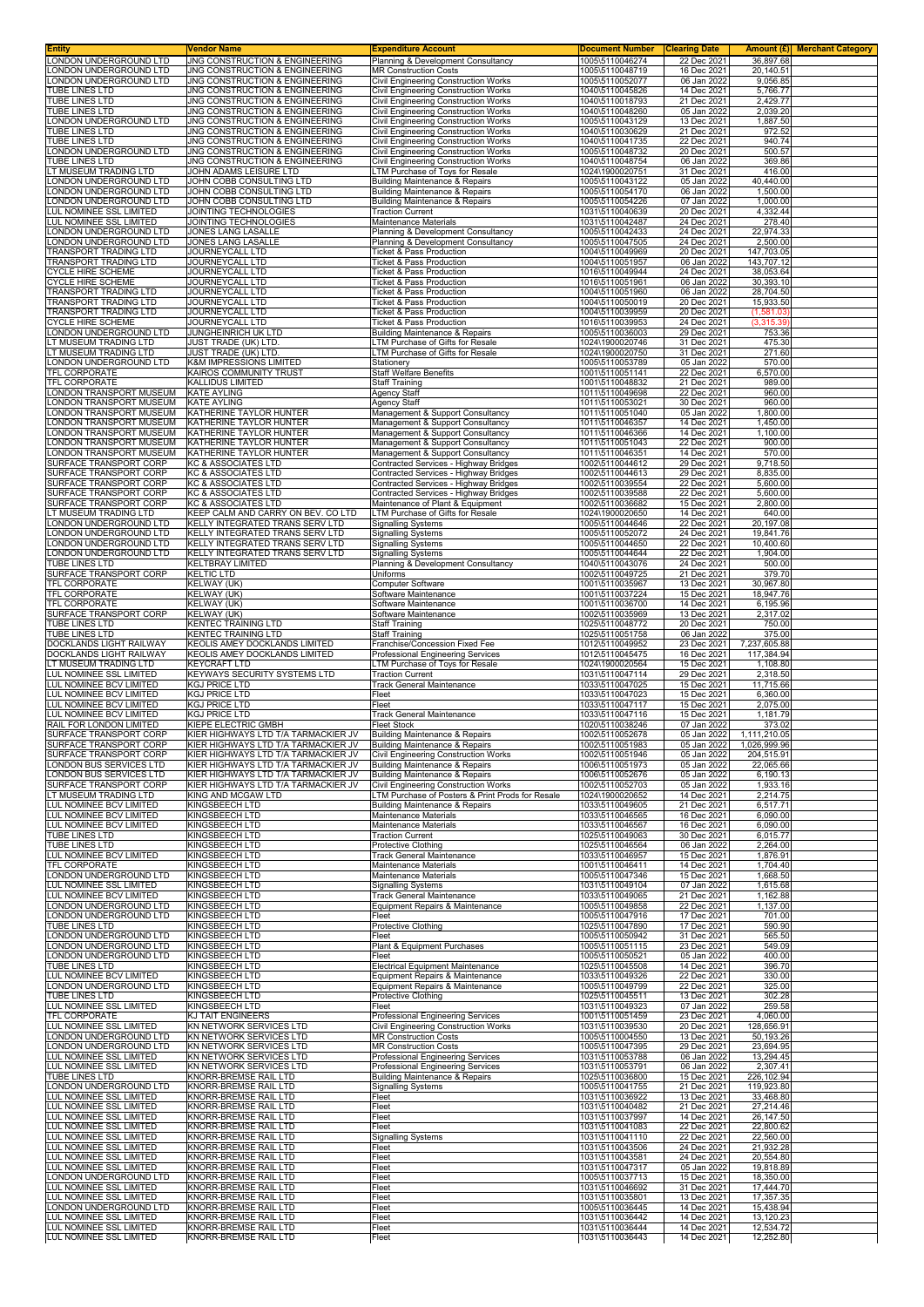| ONDON UNDERGROUND LTD                                          | <b>√endor Name</b><br>KNORR-BREMSE RAIL LTD                  | <b>Expenditure Account</b><br>Fleet                    | <b>Document Number</b><br>1005\5110036446 | <b>Clearing Date</b><br>14 Dec 2021 | Amount $(E)$<br>10,945.57 |
|----------------------------------------------------------------|--------------------------------------------------------------|--------------------------------------------------------|-------------------------------------------|-------------------------------------|---------------------------|
| <b>LUL NOMINEE SSL LIMITED</b>                                 | KNORR-BREMSE RAIL LTD                                        | Fleet                                                  | 1031\5110041673                           | 23 Dec 2021                         | 10,789.20                 |
| LUL NOMINEE SSL LIMITED                                        | KNORR-BREMSE RAIL LTD                                        | Fleet                                                  | 1031\5110047337                           | 05 Jan 2022                         | 10,459.00                 |
| <b>LUL NOMINEE SSL LIMITED</b><br>ONDON UNDERGROUND LTD        | KNORR-BREMSE RAIL LTD<br>KNORR-BREMSE RAIL LTD               | Signalling Systems<br>Fleet                            | 1031\5110047338<br>1005\5110041804        | 05 Jan 2022<br>24 Dec 2021          | 10,195.02<br>9,845.00     |
| <b>UL NOMINEE SSL LIMITED</b>                                  | KNORR-BREMSE RAIL LTD                                        | Fleet                                                  | 1031\5110037529                           | 15 Dec 2021                         | 7,620.30                  |
| <b>UL NOMINEE SSL LIMITED</b>                                  | KNORR-BREMSE RAIL LTD<br><b>KNORR-BREMSE RAIL LTD</b>        | Fleet                                                  | 1031\5110044906<br>1031\5110037533        | 31 Dec 2021<br>15 Dec 2021          | 7,092.80                  |
| <b>UL NOMINEE SSL LIMITED</b><br><b>UL NOMINEE SSL LIMITED</b> | KNORR-BREMSE RAIL LTD                                        | Fleet<br>Fleet                                         | 1031\5110046408                           | 05 Jan 2022                         | 6,215.44<br>5,565.28      |
| LUL NOMINEE SSL LIMITED                                        | KNORR-BREMSE RAIL LTD                                        | Fleet                                                  | 1031\5110046409                           | 05 Jan 2022                         | 5,565.28                  |
| ONDON UNDERGROUND LTD<br>UL NOMINEE SSL LIMITED                | KNORR-BREMSE RAIL LTD<br>KNORR-BREMSE RAIL LTD               | Fleet<br>Signalling Systems                            | 1005\5110045431<br>1031\5110041034        | 04 Jan 2022<br>22 Dec 2021          | 5,375.00<br>4,808.40      |
| UL NOMINEE BCV LIMITED                                         | KNORR-BREMSE RAIL LTD                                        | Fleet                                                  | 1033\5110040728                           | 22 Dec 2021                         | 4,802.00                  |
| ONDON UNDERGROUND LTD.<br><b>UL NOMINEE SSL LIMITED</b>        | KNORR-BREMSE RAIL LTD<br>KNORR-BREMSE RAIL LTD               | Fleet<br>Fleet                                         | 1005\5110040563<br>1031\5110041803        | 23 Dec 2021<br>24 Dec 2021          | 4,714.30<br>4,571.48      |
| <b>UL NOMINEE SSL LIMITED</b>                                  | KNORR-BREMSE RAIL LTD                                        | <b>Signalling Systems</b>                              | 1031\5110037457                           | 14 Dec 2021                         | 4,472.58                  |
| ONDON UNDERGROUND LTD<br><b>UL NOMINEE SSL LIMITED</b>         | KNORR-BREMSE RAIL LTD<br>KNORR-BREMSE RAIL LTD               | Fleet<br>Fleet                                         | 1005\5110042304<br>1031\5110041802        | 24 Dec 2021<br>24 Dec 2021          | 4,358.79<br>4,138.40      |
| <b>UL NOMINEE SSL LIMITED</b>                                  | KNORR-BREMSE RAIL LTD                                        | Fleet                                                  | 1031\5110039825                           | 20 Dec 2021                         | 4,024.80                  |
| <b>UL NOMINEE SSL LIMITED</b>                                  | <b>KNORR-BREMSE RAIL LTD</b><br><b>KNORR-BREMSE RAIL LTD</b> | Fleet                                                  | 1031\5110046134                           | 31 Dec 2021                         | 4,024.80                  |
| ONDON UNDERGROUND LTD<br><b>UL NOMINEE SSL LIMITED</b>         | KNORR-BREMSE RAIL LTD                                        | Fleet<br>Signalling Systems                            | 1005\5110038137<br>1031\5110037458        | 15 Dec 2021<br>14 Dec 2021          | 4,012.60<br>3,954.60      |
| LUL NOMINEE SSL LIMITED                                        | KNORR-BREMSE RAIL LTD                                        | Signalling Systems                                     | 1031\5110040484                           | 21 Dec 2021                         | 3,646.00                  |
| LUL NOMINEE SSL LIMITED<br>ONDON UNDERGROUND LTD               | KNORR-BREMSE RAIL LTD<br>KNORR-BREMSE RAIL LTD               | Fleet<br>Maintenance Materials                         | 1031\5110041082<br>1005\5110038116        | 22 Dec 2021<br>20 Dec 2021          | 3,346.88<br>3,292.27      |
| UL NOMINEE SSL LIMITED                                         | KNORR-BREMSE RAIL LTD                                        | Fleet                                                  | 1031\5110037532                           | 15 Dec 2021                         | 3,107.72                  |
| RAIL FOR LONDON LIMITED<br>ONDON UNDERGROUND LTD               | KNORR-BREMSE RAIL LTD<br>KNORR-BREMSE RAIL LTD               | Maintenance Materials<br>Fleet                         | 1020\5110041107<br>1005\5110043507        | 22 Dec 2021<br>24 Dec 2021          | 2,996.32<br>2,663.00      |
| <b>UL NOMINEE SSL LIMITED</b>                                  | KNORR-BREMSE RAIL LTD                                        | Fleet                                                  | 1031\5110041033                           | 22 Dec 2021                         | 2,598.35                  |
| LUL NOMINEE SSL LIMITED<br><b>UL NOMINEE SSL LIMITED</b>       | KNORR-BREMSE RAIL LTD<br>KNORR-BREMSE RAIL LTD               | <b>Signalling Systems</b><br>Fleet                     | 1031\5110039823<br>1031\5110047318        | 20 Dec 2021<br>05 Jan 2022          | 2,502.00<br>2.436.92      |
| RAIL FOR LONDON LIMITED                                        | KNORR-BREMSE RAIL LTD                                        | <b>Maintenance Materials</b>                           | 1020\5110041108                           | 22 Dec 2021                         | 2,423.15                  |
| LUL NOMINEE SSL LIMITED                                        | KNORR-BREMSE RAIL LTD<br>KNORR-BREMSE RAIL LTD               | Fleet                                                  | 1031\5110041209                           | 22 Dec 2021<br>22 Dec 2021          | 2,186.36                  |
| RAIL FOR LONDON LIMITED<br>RAIL FOR LONDON LIMITED             | KNORR-BREMSE RAIL LTD                                        | Maintenance Materials<br>Maintenance Materials         | 1020\5110041105<br>1020\5110041106        | 22 Dec 2021                         | 2,177.64<br>2,177.27      |
| <b>UL NOMINEE SSL LIMITED</b>                                  | KNORR-BREMSE RAIL LTD                                        | <b>Signalling Systems</b>                              | 1031\5110037463                           | 14 Dec 2021                         | 2,149.00                  |
| UL NOMINEE SSL LIMITED<br>LUL NOMINEE SSL LIMITED              | KNORR-BREMSE RAIL LTD<br>KNORR-BREMSE RAIL LTD               | <b>Signalling Systems</b><br><b>Signalling Systems</b> | 1031\5110036993<br>1031\5110042869        | 13 Dec 2021<br>23 Dec 2021          | 2,136.00<br>2,096.80      |
| ONDON UNDERGROUND LTD                                          | <b>KNORR-BREMSE RAIL LTD</b>                                 | Fleet                                                  | 1005\5110036588                           | 14 Dec 2021                         | 1,805.33                  |
| ONDON UNDERGROUND LTD<br><b>LUL NOMINEE SSL LIMITED</b>        | KNORR-BREMSE RAIL LTD<br>KNORR-BREMSE RAIL LTD               | Fleet<br>Fleet                                         | 1005\5110047711<br>1031\5110037530        | 14 Dec 2021<br>15 Dec 2021          | 1,734.75<br>1,653.20      |
| UL NOMINEE SSL LIMITED                                         | KNORR-BREMSE RAIL LTD                                        | Signalling Systems                                     | 1031\5110036992                           | 13 Dec 2021                         | 1,557.60                  |
| ONDON UNDERGROUND LTD                                          | KNORR-BREMSE RAIL LTD                                        | Fleet                                                  | 1005\5110043585                           | 24 Dec 2021                         | 1,468.79                  |
| <b>UL NOMINEE SSL LIMITED</b><br>ONDON UNDERGROUND LTD         | KNORR-BREMSE RAIL LTD<br><b>KNORR-BREMSE RAIL LTD</b>        | Signalling Systems<br>Fleet                            | 1031\5110042866<br>1005\5110034258        | 23 Dec 2021<br>07 Jan 2022          | 1,457.50<br>1,438.32      |
| ONDON UNDERGROUND LTD                                          | KNORR-BREMSE RAIL LTD                                        | Fleet                                                  | 1005\5110041352                           | 23 Dec 2021                         | 1,436.49                  |
| ONDON UNDERGROUND LTD<br>ONDON UNDERGROUND LTD                 | KNORR-BREMSE RAIL LTD<br>KNORR-BREMSE RAIL LTD               | Fleet<br>Fleet                                         | 1005\5110041354<br>1005\5110046223        | 23 Dec 2021<br>05 Jan 2022          | 1,436.49<br>1,436.49      |
| ONDON UNDERGROUND LTD.                                         | KNORR-BREMSE RAIL LTD                                        | Fleet                                                  | 1005\5110040564                           | 21 Dec 2021                         | 1,359.70                  |
| <b>UL NOMINEE SSL LIMITED</b><br>ONDON UNDERGROUND LTD         | KNORR-BREMSE RAIL LTD<br>KNORR-BREMSE RAIL LTD               | Fleet<br>Fleet                                         | 1031\5110036593<br>1005\5110041356        | 14 Dec 2021<br>23 Dec 2021          | 1,342.91<br>1,314.99      |
| LUL NOMINEE SSL LIMITED                                        | KNORR-BREMSE RAIL LTD                                        | Fleet                                                  | 1031\5110039828                           | 20 Dec 2021                         | 1,311.13                  |
| <b>LUL NOMINEE SSL LIMITED</b><br>ONDON UNDERGROUND LTD        | KNORR-BREMSE RAIL LTD<br>KNORR-BREMSE RAIL LTD               | <b>Signalling Systems</b><br>Fleet                     | 1031\5110040481<br>1005\5110042303        | 21 Dec 2021<br>24 Dec 2021          | 1,287.50<br>1,270.66      |
| <b>LUL NOMINEE SSL LIMITED</b>                                 | KNORR-BREMSE RAIL LTD                                        | Signalling Systems                                     | 1031\5110044434                           | 29 Dec 2021                         | 1,232.50                  |
| UL NOMINEE SSL LIMITED                                         | KNORR-BREMSE RAIL LTD                                        | Fleet                                                  | 1031\5110037459                           | 14 Dec 2021                         | 1,206.50                  |
| <b>LUL NOMINEE BCV LIMITED</b><br>LUL NOMINEE SSL LIMITED      | KNORR-BREMSE RAIL LTD<br>KNORR-BREMSE RAIL LTD               | Fleet<br><b>Signalling Systems</b>                     | 1033\5110042873<br>1031\5110042867        | 23 Dec 2021<br>23 Dec 2021          | 1,169.75<br>1,123.00      |
| ONDON UNDERGROUND LTD                                          | KNORR-BREMSE RAIL LTD                                        | Fleet                                                  | 1005\5110041357                           | 23 Dec 2021                         | 1,034.78                  |
|                                                                | KNORR-BREMSE RAIL LTD                                        | Fleet                                                  | 1031\5110040469                           | 21 Dec 2021                         | 984.06                    |
| <b>LUL NOMINEE SSL LIMITED</b>                                 |                                                              |                                                        |                                           |                                     |                           |
| ONDON UNDERGROUND LTD<br>UL NOMINEE SSL LIMITED                | KNORR-BREMSE RAIL LTD<br>KNORR-BREMSE RAIL LTD               | Fleet<br>Fleet                                         | 1005\5110043586<br>1031\5110038097        | 24 Dec 2021<br>15 Dec 2021          | 948.97<br>939.00          |
| <b>LUL NOMINEE BCV LIMITED</b>                                 | KNORR-BREMSE RAIL LTD                                        | Electrical & Electronic Engineering                    | 1033\5110045641                           | 24 Dec 2021                         | 887.58                    |
| ONDON UNDERGROUND LTD<br><b>LUL NOMINEE SSL LIMITED</b>        | KNORR-BREMSE RAIL LTD<br>KNORR-BREMSE RAIL LTD               | Fleet<br>Signalling Systems                            | 1005\5110043582<br>1031\5110040471        | 29 Dec 2021<br>21 Dec 2021          | 859.95<br>828.59          |
| LUL NOMINEE SSL LIMITED                                        | KNORR-BREMSE RAIL LTD                                        | Fleet                                                  | 1031\5110037455                           | 14 Dec 2021                         | 696.90                    |
| <b>LUL NOMINEE SSL LIMITED</b><br>ONDON UNDERGROUND LTD        | KNORR-BREMSE RAIL LTD<br>KNORR-BREMSE RAIL LTD               | Fleet<br>Fleet                                         | 1031\5110037456<br>1005\5110038139        | 14 Dec 2021<br>20 Dec 2021          | 696.90<br>690.15          |
| LONDON UNDERGROUND LTD                                         | KNORR-BREMSE RAIL LTD                                        | Fleet                                                  | 1005\5110040562                           | 23 Dec 2021                         | 685.85                    |
| ONDON UNDERGROUND LTD.<br>LUL NOMINEE SSL LIMITED              | KNORR-BREMSE RAIL LTD<br>KNORR-BREMSE RAIL LTD               | Fleet                                                  | 1005\5110042921                           | 23 Dec 2021                         | 667.84                    |
| ONDON UNDERGROUND LTD                                          | KNORR-BREMSE RAIL LTD                                        | Fleet<br>Fleet                                         | 1031\5110042863<br>1005\5110041875        | 22 Dec 2021<br>07 Jan 2022          | 666.66<br>664.95          |
| ONDON UNDERGROUND LTD                                          | KNORR-BREMSE RAIL LTD                                        | Fleet                                                  | 1005\5110041879                           | 07 Jan 2022                         | 664.95                    |
| ONDON UNDERGROUND LTD<br>ONDON UNDERGROUND LTD                 | KNORR-BREMSE RAIL LTD<br>KNORR-BREMSE RAIL LTD               | Fleet<br>Fleet                                         | 1005\5110041880<br>1005\5110041881        | 07 Jan 2022<br>07 Jan 2022          | 664.95<br>664.95          |
| UL NOMINEE SSL LIMITED                                         | KNORR-BREMSE RAIL LTD                                        | <b>Signalling Systems</b>                              | 1031\5110036991                           | 13 Dec 2021                         | 658.50                    |
| LUL NOMINEE SSL LIMITED<br>LUL NOMINEE SSL LIMITED             | KNORR-BREMSE RAIL LTD<br>KNORR-BREMSE RAIL LTD               | <b>Signalling Systems</b><br><b>Signalling Systems</b> | 1031\5110047233<br>1031\5110047213        | 05 Jan 2022<br>05 Jan 2022          | 653.45<br>649.04          |
| ONDON UNDERGROUND LTD                                          | KNORR-BREMSE RAIL LTD                                        | Fleet                                                  | 1005\5110038098                           | 15 Dec 2021                         | 586.24                    |
| ONDON UNDERGROUND LTD.<br>ONDON UNDERGROUND LTD                | KNORR-BREMSE RAIL LTD<br>KNORR-BREMSE RAIL LTD               | Fleet<br>Fleet                                         | 1005\5110038099<br>1005\5110038100        | 15 Dec 2021<br>15 Dec 2021          | 586.24<br>586.24          |
| ONDON UNDERGROUND LTD                                          | KNORR-BREMSE RAIL LTD                                        | Fleet                                                  | 1005\5110041085                           | 23 Dec 2021                         | 586.24                    |
| ONDON UNDERGROUND LTD<br>ONDON UNDERGROUND LTD                 | KNORR-BREMSE RAIL LTD<br>KNORR-BREMSE RAIL LTD               | Fleet<br>Fleet                                         | 1005\5110041086<br>1005\5110044435        | 23 Dec 2021<br>29 Dec 2021          | 586.24<br>586.24          |
| ONDON UNDERGROUND LTD                                          | KNORR-BREMSE RAIL LTD                                        | Fleet                                                  | 1005\5110044436                           | 29 Dec 2021                         | 586.24                    |
| UL NOMINEE SSL LIMITED<br>ONDON UNDERGROUND LTD                | KNORR-BREMSE RAIL LTD<br>KNORR-BREMSE RAIL LTD               | <b>Signalling Systems</b><br>Fleet                     | 1031\5110037460<br>1005\5110040486        | 14 Dec 2021<br>23 Dec 2021          | 585.00<br>559.60          |
| <b>UL NOMINEE BCV LIMITED</b>                                  | KNORR-BREMSE RAIL LTD                                        | Fleet                                                  | 1033\5110042874                           | 23 Dec 2021                         | 544.27                    |
| LUL NOMINEE BCV LIMITED<br>RAIL FOR LONDON LIMITED             | KNORR-BREMSE RAIL LTD<br>KNORR-BREMSE RAIL LTD               | Fleet<br>Maintenance Materials                         | 1033\5110043512<br>1020\5110045656        | 24 Dec 2021<br>24 Dec 2021          | 544.27<br>530.91          |
| LONDON UNDERGROUND LTD                                         | KNORR-BREMSE RAIL LTD                                        | Fleet                                                  | 1005\5110041700                           | 23 Dec 2021                         | 511.50                    |
| ONDON UNDERGROUND LTD                                          | KNORR-BREMSE RAIL LTD                                        | Fleet                                                  | 1005\5110041701                           | 23 Dec 2021                         | 511.50                    |
| ONDON UNDERGROUND LTD<br>ONDON UNDERGROUND LTD                 | KNORR-BREMSE RAIL LTD<br>KNORR-BREMSE RAIL LTD               | Fleet<br>Fleet                                         | 1005\5110041702<br>1005\5110041703        | 23 Dec 2021<br>23 Dec 2021          | 511.50<br>511.50          |
| ONDON UNDERGROUND LTD                                          | KNORR-BREMSE RAIL LTD                                        | Fleet                                                  | 1005\5110041704                           | 23 Dec 2021                         | 511.50                    |
| ONDON UNDERGROUND LTD<br>ONDON UNDERGROUND LTD                 | KNORR-BREMSE RAIL LTD<br>KNORR-BREMSE RAIL LTD               | Fleet<br>Fleet                                         | 1005\5110041705<br>1005\5110041706        | 23 Dec 2021<br>23 Dec 2021          | 511.50<br>511.50          |
| ONDON UNDERGROUND LTD                                          | KNORR-BREMSE RAIL LTD                                        | Fleet                                                  | 1005\5110041707                           | 23 Dec 2021                         | 511.50                    |
| ONDON UNDERGROUND LTD<br>ONDON UNDERGROUND LTD                 | KNORR-BREMSE RAIL LTD<br>KNORR-BREMSE RAIL LTD               | Fleet<br>Fleet                                         | 1005\5110041708<br>1005\5110041709        | 23 Dec 2021<br>23 Dec 2021          | 511.50<br>511.50          |
| ONDON UNDERGROUND LTD.                                         | KNORR-BREMSE RAIL LTD                                        | Fleet                                                  | 1005\5110041710                           | 23 Dec 2021                         | 511.50                    |
| ONDON UNDERGROUND LTD<br>ONDON UNDERGROUND LTD                 | KNORR-BREMSE RAIL LTD<br>KNORR-BREMSE RAIL LTD               | Fleet<br>Fleet                                         | 1005\5110041711<br>1005\5110041712        | 23 Dec 2021<br>23 Dec 2021          | 511.50<br>511.50          |
| ONDON UNDERGROUND LTD                                          | KNORR-BREMSE RAIL LTD                                        | Fleet                                                  | 1005\5110041713                           | 23 Dec 2021                         | 511.50                    |
| ONDON UNDERGROUND LTD.<br>ONDON UNDERGROUND LTD                | KNORR-BREMSE RAIL LTD<br>KNORR-BREMSE RAIL LTD               | Fleet<br>Fleet                                         | 1005\5110041714<br>1005\5110041715        | 23 Dec 2021<br>23 Dec 2021          | 511.50<br>511.50          |
| ONDON UNDERGROUND LTD                                          | KNORR-BREMSE RAIL LTD                                        | Fleet                                                  | 1005\5110041716                           | 23 Dec 2021                         | 511.50                    |
| ONDON UNDERGROUND LTD                                          | <b>KNORR-BREMSE RAIL LTD</b>                                 | Fleet                                                  | 1005\5110041717                           | 23 Dec 2021                         | 511.50                    |
| ONDON UNDERGROUND LTD<br>ONDON UNDERGROUND LTD                 | KNORR-BREMSE RAIL LTD<br>KNORR-BREMSE RAIL LTD               | Fleet<br>Fleet                                         | 1005\5110041878<br>1005\5110042920        | 07 Jan 2022<br>23 Dec 2021          | 511.50<br>511.50          |
| <b>LUL NOMINEE BCV LIMITED</b>                                 | KNORR-BREMSE RAIL LTD                                        | <b>Signalling Systems</b>                              | 1033\5110046224                           | 06 Jan 2022                         | 506.16                    |
| <b>UL NOMINEE SSL LIMITED</b><br><b>UL NOMINEE SSL LIMITED</b> | KNORR-BREMSE RAIL LTD<br>KNORR-BREMSE RAIL LTD               | <b>Signalling Systems</b><br>Fleet                     | 1031\5110042868<br>1031\5110040478        | 23 Dec 2021<br>21 Dec 2021          | 502.35<br>466.50          |
| LUL NOMINEE SSL LIMITED                                        | KNORR-BREMSE RAIL LTD                                        | <b>Signalling Systems</b>                              | 1031\5110037464                           | 14 Dec 2021                         | 440.40                    |
| LUL NOMINEE SSL LIMITED<br>LUL NOMINEE SSL LIMITED             | KNORR-BREMSE RAIL LTD<br>KNORR-BREMSE RAIL LTD               | Signalling Systems<br>Signalling Systems               | 1031\5110041109<br>1031\5110047175        | 22 Dec 2021<br>05 Jan 2022          | 439.40<br>429.94          |
| ONDON UNDERGROUND LTD<br>LUL NOMINEE SSL LIMITED               | <b>KNORR-BREMSE RAIL LTD</b><br>KNORR-BREMSE RAIL LTD        | Fleet<br>Fleet                                         | 1005\5110037531<br>1031\5110039822        | 15 Dec 2021<br>20 Dec 2021          | 416.34<br>406.47          |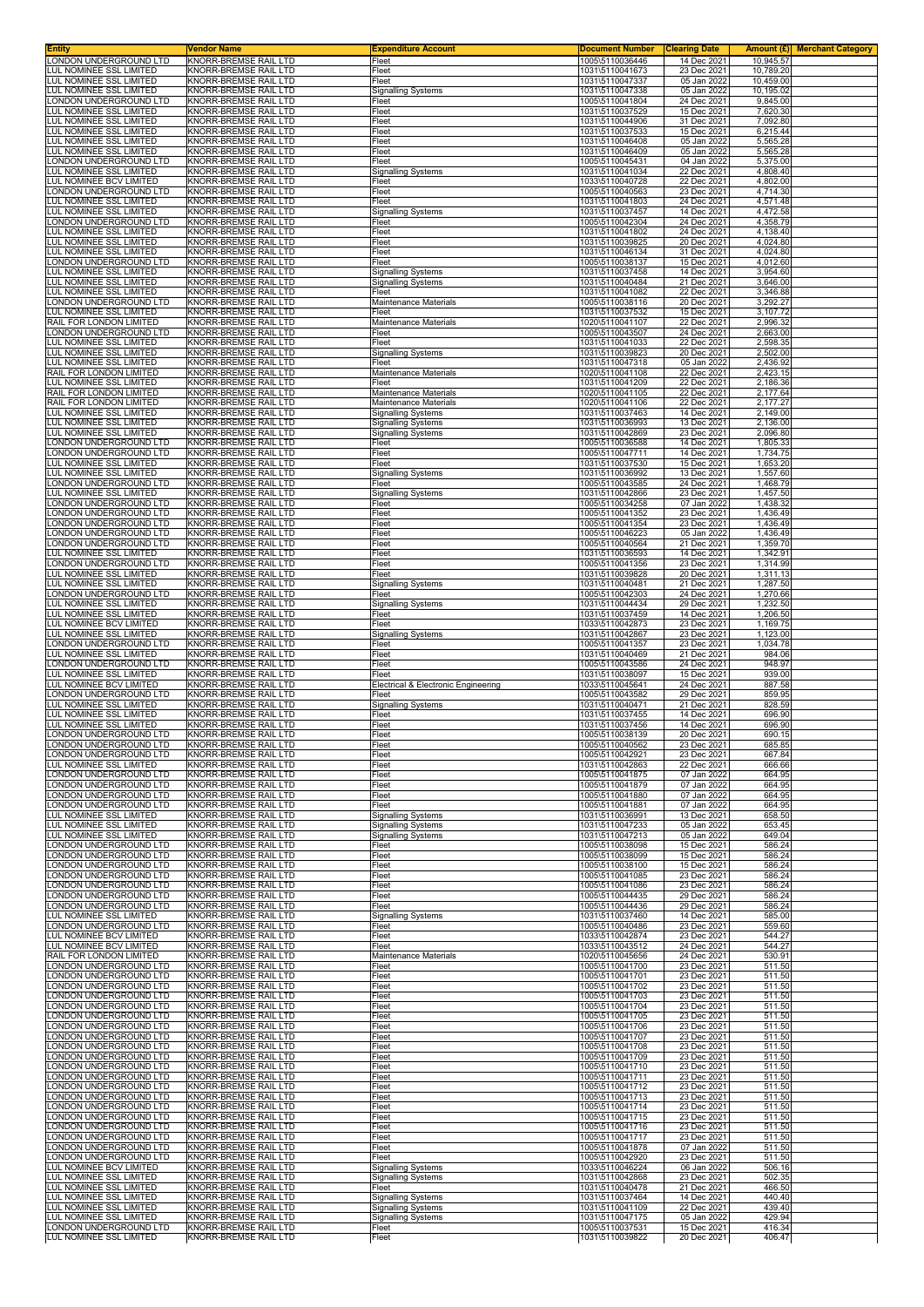| <b>Entity</b>                                             | <b>Vendor Name</b><br>KNORR-BREMSE RAIL LTD                                | <b>Expenditure Account</b><br><b>Signalling Systems</b>                     | <b>Document Number</b>             | <b>Clearing Date</b>       | Amount (£) <br><b>Merchant Category</b><br>390.93 |
|-----------------------------------------------------------|----------------------------------------------------------------------------|-----------------------------------------------------------------------------|------------------------------------|----------------------------|---------------------------------------------------|
| LUL NOMINEE BCV LIMITED<br>LUL NOMINEE BCV LIMITED        | KNORR-BREMSE RAIL LTD                                                      | Fleet                                                                       | 1033\5110043583<br>1033\5110043508 | 29 Dec 2021<br>24 Dec 2021 | 324.16                                            |
| LUL NOMINEE BCV LIMITED                                   | KNORR-BREMSE RAIL LTD                                                      | Fleet                                                                       | 1033\5110043513                    | 24 Dec 2021                | 324.16                                            |
| LONDON UNDERGROUND LTD<br>LUL NOMINEE SSL LIMITED         | <b>KNORR-BREMSE RAIL LTD</b><br>KNORR-BREMSE RAIL LTD                      | Fleet<br>Fleet                                                              | 1005\5110043584<br>1031\5110041087 | 24 Dec 2021<br>22 Dec 2021 | 318.12<br>288.48                                  |
| LUL NOMINEE SSL LIMITED                                   | KNORR-BREMSE RAIL LTD                                                      | <b>Signalling Systems</b>                                                   | 1031\5110041036                    | 22 Dec 2021                | 279.20                                            |
| LUL NOMINEE SSL LIMITED                                   | KNORR-BREMSE RAIL LTD<br><b>KNORR-BREMSE RAIL LTD</b>                      | Fleet                                                                       | 1031\5110046135                    | 31 Dec 2021<br>31 Dec 2021 | 279.00<br>271.00                                  |
| LUL NOMINEE BCV LIMITED<br>LUL NOMINEE BCV LIMITED        | <b>KNORR-BREMSE RAIL LTD</b>                                               | Plant & Equipment Purchases<br>Fleet                                        | 1033\5110046691<br>1033\5110039829 | 20 Dec 2021                | 250.00                                            |
| ONDON UNDERGROUND LTD                                     | KNORR-BREMSE RAIL LTD                                                      | Maintenance Materials                                                       | 1005\1700017152                    | 23 Dec 2021                | (8, 236.73)                                       |
| ONDON UNDERGROUND LTD<br>ONDON UNDERGROUND LTD            | <b>KNORR-BREMSE RAIL LTD</b><br><b>KONE PLC</b>                            | <b>Maintenance Materials</b><br>Escalators                                  | 1005\1700017153<br>1005\5110049630 | 24 Dec 2021<br>22 Dec 2021 | (12, 544.61)<br>477,249.00                        |
| ONDON UNDERGROUND LTD                                     | <b>KONE PLC</b>                                                            | Lift Maintenance                                                            | 1005\5110046503                    | 30 Dec 2021                | 142,300.65                                        |
| ONDON UNDERGROUND LTD.<br>ONDON UNDERGROUND LTD           | <b>KONE PLC</b><br><b>KONE PLC</b>                                         | <b>MR Construction Costs</b><br><b>MR Construction Costs</b>                | 1005\5110048909<br>1005\5110050391 | 24 Dec 2021<br>21 Dec 2021 | 43,988.93<br>20,969.41                            |
| ONDON UNDERGROUND LTD                                     | <b>KONE PLC</b>                                                            | Lift Maintenance                                                            | 1005\5110049603                    | 07 Jan 2022                | 7,418.33                                          |
| TRANSPORT TRADING LTD                                     | KONE PLC                                                                   | Lift Maintenance                                                            | 1004\5110042927                    | 29 Dec 2021                | 6,368.79                                          |
| LONDON UNDERGROUND LTD<br>ONDON UNDERGROUND LTD           | KONE PLC<br>KONECRANES DEMAG UK LTD                                        | <b>Building Maintenance &amp; Repairs</b><br>Plant & Equipment Purchases    | 1005\5110045186<br>1005\5110038409 | 29 Dec 2021<br>15 Dec 2021 | 980.46<br>2,706.00                                |
| LUL NOMINEE SSL LIMITED                                   | KONECRANES DEMAG UK LTD                                                    | Maintenance Materials                                                       | 1031\5110042413                    | 24 Dec 2021                | 1,082.78                                          |
| TFL CORPORATE<br>LUL NOMINEE BCV LIMITED                  | <b>KOREC</b><br>KPK (SHEET METAL) LTD                                      | <b>MR Construction Costs</b><br>Track General Maintenance                   | 1001\5110042424<br>1033\5110045484 | 24 Dec 2021<br>04 Jan 2022 | 2,731.00<br>5,535.60                              |
| LUL NOMINEE BCV LIMITED                                   | KPK (SHEET METAL) LTD                                                      | Track General Maintenance                                                   | 1033\5110037592                    | 15 Dec 2021                | 2,993.43                                          |
| LUL NOMINEE BCV LIMITED                                   | KPK (SHEET METAL) LTD                                                      | Track General Maintenance                                                   | 1033\5110039035                    | 20 Dec 2021                | 2,367.50                                          |
| LUL NOMINEE BCV LIMITED<br>LUL NOMINEE BCV LIMITED        | KPK (SHEET METAL) LTD<br>KPK (SHEET METAL) LTD                             | <b>Track General Maintenance</b><br><b>Track General Maintenance</b>        | 1033\5110045446<br>1033\5110040228 | 04 Jan 2022<br>22 Dec 2021 | 2,116.00<br>2,069.70                              |
| LUL NOMINEE BCV LIMITED                                   | KPK (SHEET METAL) LTD                                                      | <b>Track General Maintenance</b>                                            | 1033\5110040171                    | 22 Dec 2021                | 1,894.20                                          |
| LUL NOMINEE BCV LIMITED<br>LUL NOMINEE BCV LIMITED        | KPK (SHEET METAL) LTD<br>KPK (SHEET METAL) LTD                             | Track General Maintenance<br>Track General Maintenance                      | 1033\5110036554<br>1033\5110045481 | 14 Dec 2021<br>04 Jan 2022 | 1,828.99<br>1,768.64                              |
| LUL NOMINEE BCV LIMITED                                   | KPK (SHEET METAL) LTD                                                      | Track General Maintenance                                                   | 1033\5110038566                    | 20 Dec 2021                | 1.297.61                                          |
| LUL NOMINEE BCV LIMITED                                   | KPK (SHEET METAL) LTD                                                      | Track General Maintenance<br>Maintenance Materials                          | 1033\5110045476                    | 04 Jan 2022                | 1,157.64                                          |
| LUL NOMINEE BCV LIMITED<br>LUL NOMINEE BCV LIMITED        | KPK (SHEET METAL) LTD<br>KPK (SHEET METAL) LTD                             | <b>Track General Maintenance</b>                                            | 1033\5110042535<br>1033\5110040225 | 24 Dec 2021<br>22 Dec 2021 | 971.20<br>822.25                                  |
| LUL NOMINEE BCV LIMITED                                   | KPK (SHEET METAL) LTD                                                      | Maintenance Materials                                                       | 1033\5110039049                    | 21 Dec 2021                | 783.36                                            |
| LUL NOMINEE BCV LIMITED<br>LUL NOMINEE BCV LIMITED        | KPK (SHEET METAL) LTD<br>KPK (SHEET METAL) LTD                             | Track General Maintenance<br>Track General Maintenance                      | 1033\5110040219<br>1033\5110044108 | 22 Dec 2021<br>29 Dec 2021 | 411.00<br>371.00                                  |
| LUL NOMINEE BCV LIMITED                                   | KPK (SHEET METAL) LTD                                                      | <b>Track General Maintenance</b>                                            | 1033\5110039038                    | 21 Dec 2021                | 316.30                                            |
| LUL NOMINEE BCV LIMITED<br><b>LUL NOMINEE SSL LIMITED</b> | KPK (SHEET METAL) LTD<br><b>KPK (SHEET METAL) LTD</b>                      | <b>Track General Maintenance</b>                                            | 1033\5110036549                    | 14 Dec 2021                | 280.20                                            |
| LUL NOMINEE SSL LIMITED                                   | KWD KUPPLUNGSWERK DRESDEN GMBH                                             | Fleet<br>Fleet                                                              | 1031\5110042467<br>1031\5110037699 | 24 Dec 2021<br>07 Jan 2022 | 279.00<br>8,220.17                                |
| LUL NOMINEE SSL LIMITED                                   | KWD KUPPLUNGSWERK DRESDEN GMBH                                             | Stock Issues - Repairables                                                  | 1031\5109969649                    | 29 Dec 2021                | 4,774.93                                          |
| LONDON UNDERGROUND LTD<br>ONDON UNDERGROUND LTD           | L. S. INTERNATIONAL LIMITED<br>L. S. INTERNATIONAL LIMITED                 | Uniforms<br>Uniforms                                                        | 1005\5110043178<br>1005\5110041415 | 20 Dec 2021<br>06 Jan 2022 | 2,669.76<br>2,391.66                              |
| ONDON UNDERGROUND LTD                                     | L. S. INTERNATIONAL LIMITED                                                | Uniforms                                                                    | 1005\5110045070                    | 14 Dec 2021                | 1,242.18                                          |
| LUL NOMINEE SSL LIMITED                                   | L C SWITCHGEAR LTD                                                         | Electrical & Electronic Engineering                                         | 1031\5110037756                    | 15 Dec 2021                | 53,760.55                                         |
| LUL NOMINEE SSL LIMITED<br>ONDON UNDERGROUND LTD          | L C SWITCHGEAR LTD<br>L.B FOSTER RAIL TECHNOLOGIES(UK)LTD                  | Civil Engineering Construction Works<br>Fleet                               | 1031\5110040168<br>1005\5110045523 | 22 Dec 2021<br>29 Dec 2021 | 525.08<br>37,450.00                               |
| LUL NOMINEE BCV LIMITED                                   | L.B FOSTER RAIL TECHNOLOGIES(UK)LTD                                        | Fleet                                                                       | 1033\5110045516                    | 29 Dec 2021                | 10,600.00                                         |
| ONDON UNDERGROUND LTD<br>ONDON UNDERGROUND LTD            | L.B FOSTER RAIL TECHNOLOGIES(UK)LTD<br>L.B FOSTER RAIL TECHNOLOGIES(UK)LTD | <b>Track General Maintenance</b><br>Fleet                                   | 1005\5110038423<br>1005\5110045467 | 17 Dec 2021<br>29 Dec 2021 | 8,218.00<br>6,360.00                              |
| ONDON UNDERGROUND LTD                                     | L.B FOSTER RAIL TECHNOLOGIES(UK)LTD                                        | Fleet                                                                       | 1005\5110045472                    | 29 Dec 2021                | 6,360.00                                          |
| ONDON UNDERGROUND LTD                                     | L.B FOSTER RAIL TECHNOLOGIES(UK)LTD                                        | Track General Maintenance                                                   | 1005\5110042418                    | 24 Dec 2021                | 1,500.00                                          |
| ONDON UNDERGROUND LTD<br>RAIL FOR LONDON LIMITED          | L.B FOSTER RAIL TECHNOLOGIES(UK)LTD<br>L.B FOSTER RAIL TECHNOLOGIES(UK)LTD | Track General Maintenance<br><b>Track General Maintenance</b>               | 1005\5110041800<br>1020\5110045520 | 22 Dec 2021<br>29 Dec 2021 | 1,000.00<br>328.20                                |
| TFL CORPORATE                                             | LANEGRAHAM SOLICITORS                                                      | Legal Fees                                                                  | 1001\1900081142                    | 17 Dec 2021                | 420.00                                            |
| LONDON UNDERGROUND LTD<br>LONDON UNDERGROUND LTD          | LANES GROUP PLC<br><b>LANES GROUP PLC</b>                                  | Building Maintenance & Repairs<br><b>Building Maintenance &amp; Repairs</b> | 1005\5110037163<br>1005\5110049400 | 15 Dec 2021<br>05 Jan 2022 | 1,097,919.57<br>1,012,685.05                      |
| ONDON UNDERGROUND LTD.                                    | LANES GROUP PLC                                                            | <b>Civil Engineering Construction Works</b>                                 | 1005\5110050343                    | 06 Jan 2022                | 124,211.55                                        |
| LONDON UNDERGROUND LTD                                    | LANES GROUP PLC                                                            | Civil Engineering Construction Works                                        | 1005\5110050346                    | 06 Jan 2022                | 55,852.95                                         |
| ONDON UNDERGROUND LTD<br>RAIL FOR LONDON LIMITED          | LANES GROUP PLC<br>LANES GROUP PLC                                         | Civil Engineering Construction Works<br>Management & Support Consultancy    | 1005\5110039050<br>1020\5110013749 | 15 Dec 2021<br>13 Dec 2021 | 42,249.94<br>27,255.42                            |
| LONDON UNDERGROUND LTD                                    | LANES GROUP PLC                                                            | <b>Building Maintenance &amp; Repairs</b>                                   | 1005\5110039653                    | 13 Dec 2021                | 25,251.01                                         |
| RAIL FOR LONDON LIMITED<br>RAIL FOR LONDON LIMITED        | LANES GROUP PLC<br><b>LANES GROUP PLC</b>                                  | Property Management Fees<br><b>Property Management Fees</b>                 | 1020\5110045085<br>1020\5110049405 | 31 Dec 2021<br>05 Jan 2022 | 15,259.85<br>15,259.85                            |
| ONDON UNDERGROUND LTD                                     | LANES GROUP PLC                                                            | <b>Building Maintenance &amp; Repairs</b>                                   | 1005\5110045092                    | 31 Dec 2021                | 10,210.79                                         |
| ONDON UNDERGROUND LTD                                     | LANES GROUP PLC                                                            | <b>Building Maintenance &amp; Repairs</b>                                   | 1005\5110046890                    | 13 Dec 2021                | 8,869.72                                          |
| ONDON UNDERGROUND LTD<br>TUBE LINES LTD                   | <b>LANES GROUP PLC</b><br>LANES GROUP PLC                                  | Civil Engineering Construction Works<br>Professional Engineering Services   | 1005\5110050341<br>1025\5110038458 | 06 Jan 2022<br>15 Dec 2021 | 7,376.49<br>4,973.25                              |
| TUBE LINES LTD                                            | LANES GROUP PLC                                                            | Building Maintenance & Repairs                                              | 1025\5110044966                    | 15 Dec 2021                | 4.931.90                                          |
| TUBE LINES LTD<br>LONDON UNDERGROUND LTD                  | LANES GROUP PLC<br>LANES GROUP PLC                                         | Building Maintenance & Repairs<br>Building Maintenance & Repairs            | 1025\5110049406<br>1005\5110021818 | 17 Dec 2021<br>16 Dec 2021 | 4,931.90<br>3,185.26                              |
| LONDON UNDERGROUND LTD                                    | LANES GROUP PLC                                                            | Civil Engineering Construction Works                                        | 1005\5110050344                    | 06 Jan 2022                | 2,665.88                                          |
| LUL NOMINEE BCV LIMITED                                   | <b>LANES GROUP PLC</b>                                                     | Equipment Repairs & Maintenance                                             | 1033\5110038413                    | 15 Dec 2021                | 2,310.17                                          |
| LUL NOMINEE SSL LIMITED<br>LONDON UNDERGROUND LTD         | LANES GROUP PLC<br><b>LANES GROUP PLC</b>                                  | Electrical & Electronic Engineering<br>Civil Engineering Construction Works | 1031\5110047880<br>1005\5110050345 | 31 Dec 2021<br>06 Jan 2022 | 1,472.17<br>1,305.45                              |
| LUL NOMINEE SSL LIMITED                                   | LANES GROUP PLC                                                            | <b>Civil Engineering Construction Works</b>                                 | 1031\5110041806                    | 23 Dec 2021                | 1,142.83                                          |
| RAIL FOR LONDON LIMITED<br>LONDON UNDERGROUND LTD         | LANES GROUP PLC<br>LANES GROUP PLC                                         | <b>Property Management Fees</b><br>Heating & Lighting                       | 1020\5110039525<br>1005\5110047868 | 21 Dec 2021<br>05 Jan 2022 | 1,016.43<br>662.02                                |
| RAIL FOR LONDON LIMITED                                   | LANES GROUP PLC                                                            | Professional Engineering Services                                           | 1020\5110052384                    | 31 Dec 2021                | (3,466.68)                                        |
| LONDON UNDERGROUND LTD                                    | LAVAZZA PROFESSIONAL UK LTD                                                | Vending Machine Supplies & Rental<br>Vending Machine Supplies & Rental      | 1005\1900221449                    | 20 Dec 2021<br>20 Dec 2021 | 6,303.26                                          |
| LONDON UNDERGROUND LTD<br>TFL CORPORATE                   | LAVAZZA PROFESSIONAL UK LTD<br>LAVAZZA PROFESSIONAL UK LTD                 | Vending Machine Supplies & Rental                                           | 1005\1900221450<br>1001\1900080168 | 20 Dec 2021                | 4,306.49<br>595.86                                |
| TFL CORPORATE                                             | LAVAZZA PROFESSIONAL UK LTD                                                | Vending Machine Supplies & Rental                                           | 1001\1900080170                    | 20 Dec 2021                | 589.16                                            |
| TRANSPORT TRADING LTD<br><b>TRANSPORT TRADING LTD</b>     | LAVAZZA PROFESSIONAL UK LTD<br>LAVAZZA PROFESSIONAL UK LTD                 | Vending Machine Supplies & Rental<br>Vending Machine Supplies & Rental      | 1004\1901680333<br>1004\1901680335 | 20 Dec 2021<br>20 Dec 2021 | 516.41<br>497.48                                  |
| TFL CORPORATE                                             | LAVAZZA PROFESSIONAL UK LTD                                                | Vending Machine Supplies & Rental                                           | 1001\1900080169                    | 20 Dec 2021                | 496.63                                            |
| TRANSPORT TRADING LTD<br>TFL CORPORATE                    | LAVAZZA PROFESSIONAL UK LTD<br>LAVAZZA PROFESSIONAL UK LTD                 | Vending Machine Supplies & Rental<br>Vending Machine Supplies & Rental      | 1004\1901680334<br>1001\1900080167 | 20 Dec 2021<br>20 Dec 2021 | 366.03<br>339.10                                  |
| TUBE LINES LTD                                            | LAVAZZA PROFESSIONAL UK LTD                                                | Vending Machine Supplies & Rental                                           | 1025\1900000951                    | 20 Dec 2021                | 336.07                                            |
| TFL CORPORATE<br>TFL CORPORATE                            | LAVENDER INTERNATIONAL NDT<br>LAVENDER INTERNATIONAL NDT                   | <b>Staff Training</b><br>Staff Training                                     | 1001\5110041923<br>1001\5110039197 | 24 Dec 2021<br>21 Dec 2021 | 2,954.00<br>458.00                                |
| TFL CORPORATE                                             | LAVENDER INTERNATIONAL NDT                                                 | Staff Training                                                              | 1001\5110039196                    | 21 Dec 2021                | 359.00                                            |
| LONDON UNDERGROUND LTD                                    | LAWRENCE INDUSTRIES LTD                                                    | Fleet                                                                       | 1005\5110041471                    | 22 Dec 2021                | 17,728.00                                         |
| ONDON UNDERGROUND LTD<br>LONDON UNDERGROUND LTD           | LAWRENCE INDUSTRIES LTD<br><b>LAWRENCE INDUSTRIES LTD</b>                  | Fleet<br>Fleet                                                              | 1005\5110040271<br>1005\5110040272 | 22 Dec 2021<br>22 Dec 2021 | 15,512.00<br>13,296.00                            |
| LONDON UNDERGROUND LTD                                    | LAWRENCE INDUSTRIES LTD                                                    | Fleet                                                                       | 1005\5110040277                    | 21 Dec 2021                | 9,088.00                                          |
| ONDON UNDERGROUND LTD<br>LUL NOMINEE BCV LIMITED          | LAWRENCE INDUSTRIES LTD<br>LAWSONS (WHETSTONE) LTD                         | Fleet<br>Track General Maintenance                                          | 1005\5110043194<br>1033\5110038315 | 24 Dec 2021<br>15 Dec 2021 | 1,612.80<br>4,553.57                              |
| LUL NOMINEE BCV LIMITED                                   | LAWSONS (WHETSTONE) LTD                                                    | Maintenance Materials                                                       | 1033\5110037228                    | 15 Dec 2021                | 799.00                                            |
| TFL CORPORATE                                             | LENDLEASE JACOBS JOINT VENTURE                                             | Management & Support Consultancy                                            | 1001\5110046765                    | 29 Dec 2021                | 121,951.55                                        |
| TFL CORPORATE<br>RAIL FOR LONDON LIMITED                  | LENDLEASE JACOBS JOINT VENTURE<br>LENDLEASE JACOBS JOINT VENTURE           | Management & Support Consultancy<br>Civil Engineering Construction Works    | 1001\5110038234<br>1020\5110046375 | 14 Dec 2021<br>29 Dec 2021 | 60,414.14<br>17,221.68                            |
| TUBE LINES LTD                                            | LENDLEASE JACOBS JOINT VENTURE                                             | Contractors                                                                 | 1025\5110038254                    | 14 Dec 2021                | 11,812.60                                         |
| <b>TUBE LINES LTD</b><br>TUBE LINES LTD                   | LENDLEASE JACOBS JOINT VENTURE<br>LENDLEASE JACOBS JOINT VENTURE           | Contractors<br>Contractors                                                  | 1025\5110046788<br>1040\5110036573 | 05 Jan 2022<br>14 Dec 2021 | 11,812.60<br>10,000.00                            |
| TRANSPORT TRADING LTD                                     | LENDLEASE JACOBS JOINT VENTURE                                             | Contractors                                                                 | 1004\5110046416                    | 29 Dec 2021                | 9,600.00                                          |
| TUBE LINES LTD                                            | LENDLEASE JACOBS JOINT VENTURE                                             | Contractors                                                                 | 1040\5110046562                    | 29 Dec 2021                | 9,408.00                                          |
| TUBE LINES LTD<br>LUL NOMINEE SSL LIMITED                 | LENDLEASE JACOBS JOINT VENTURE<br>LENDLEASE JACOBS JOINT VENTURE           | Contractors<br>Civil Engineering Construction Works                         | 1040\5110046561<br>1031\5110046778 | 29 Dec 2021<br>05 Jan 2022 | 7,357.35<br>4,831.10                              |
| LONDON UNDERGROUND LTD                                    | LEO TEXTILES LIMITED                                                       | Uniforms                                                                    | 1005\5110043777                    | 22 Dec 2021                | 2,372.50                                          |
| ONDON UNDERGROUND LTD<br>LONDON UNDERGROUND LTD           | LEO TEXTILES LIMITED<br>LEVITT BERNSTEIN ASSOCIATES LIMITED                | Uniforms<br>Planning & Development Consultancy                              | 1005\5109986741<br>1005\5110053458 | 24 Dec 2021<br>05 Jan 2022 | 347.50<br>3,000.00                                |
| TFL CORPORATE                                             | LEXIS NEXIS UK                                                             | Publications & Periodicals                                                  | 1001\5110044949                    | 13 Dec 2021                | 8,206.00                                          |
| TRANSPORT TRADING LTD                                     | LEXIS NEXIS UK                                                             | <b>Publications &amp; Periodicals</b>                                       | 1004\5110054197                    | 06 Jan 2022                | 1,234.00                                          |
| TRANSPORT TRADING LTD<br>LONDON UNDERGROUND LTD           | LEXIS NEXIS UK<br>LH-PLC                                                   | Publications & Periodicals<br>Fleet                                         | 1004\5110054199<br>1005\5110037180 | 06 Jan 2022<br>14 Dec 2021 | 1,143.00<br>2,545.00                              |
| ONDON UNDERGROUND LTD                                     | LH-PLC                                                                     | Fleet                                                                       | 1005\5110039356                    | 21 Dec 2021                | 2,545.00                                          |
| LONDON UNDERGROUND LTD                                    | LH-PLC                                                                     | Fleet                                                                       | 1005\5110042559                    | 24 Dec 2021                | 2,545.00                                          |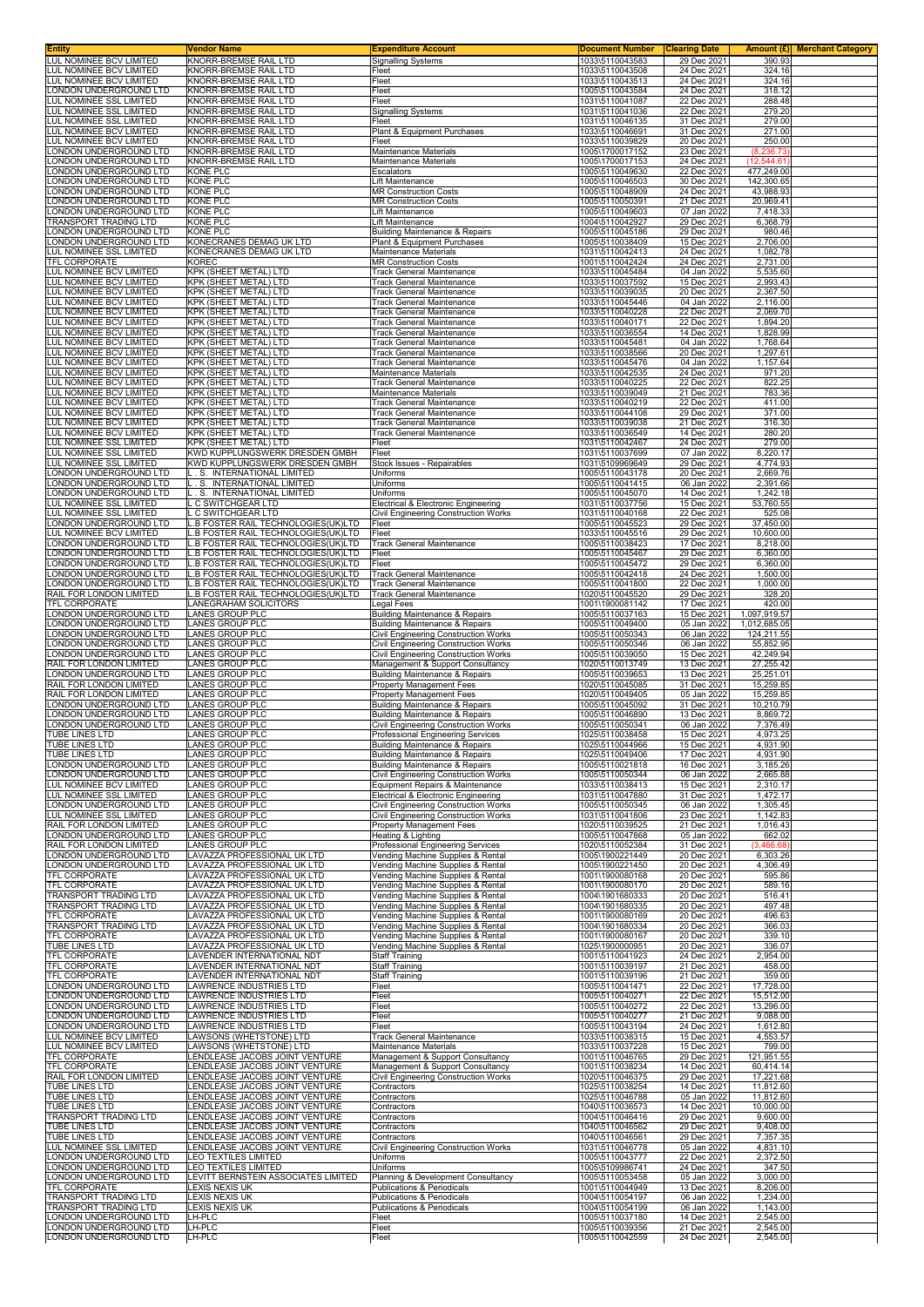| <b>Entity</b>                                         | Vendor Name                                                                                                          | <b>Expenditure Account</b>                                                                       | Document Number                    | <b>Clearing Date</b>       |                               | <b>Amount (£)</b> Merchant Category |
|-------------------------------------------------------|----------------------------------------------------------------------------------------------------------------------|--------------------------------------------------------------------------------------------------|------------------------------------|----------------------------|-------------------------------|-------------------------------------|
| LONDON UNDERGROUND LTD<br>TRANSPORT TRADING LTD       | LH-PLC<br>LILA SAVANI T/A L+B NEWS                                                                                   | Fleet<br>Transys Control - TTL                                                                   | 1005\5110047529<br>1004\1901681073 | 05 Jan 2022<br>06 Jan 2022 | 2,545.00<br>1.000.00          |                                     |
| LONDON UNDERGROUND LTD                                | LINDE MH UK LIMITED                                                                                                  | Maintenance Materials                                                                            | 1005\5110053162                    | 05 Jan 2022                | 801.71                        |                                     |
| LONDON UNDERGROUND LTD<br>LONDON UNDERGROUND LTD      | LINDE MH UK LIMITED<br>LINDE MH UK LIMITED                                                                           | Equipment Repairs & Maintenance<br>Maintenance Materials                                         | 1005\5110053460<br>1005\5110053457 | 06 Jan 2022<br>05 Jan 2022 | 652.05<br>386.40              |                                     |
| LONDON UNDERGROUND LTD                                | <b>LINKS SIGNS LTD</b>                                                                                               | Civil Engineering Construction Works                                                             | 1005\5110046546                    | 15 Dec 2021                | 21,790.00                     |                                     |
| LONDON RIVER SERVICES LTD                             | LLOYD'S REGISTER EMEA                                                                                                | <b>Building Maintenance &amp; Repairs</b>                                                        | 1007\5110043717                    | 29 Dec 2021                | 4,940.00                      |                                     |
| TFL CORPORATE<br>RAIL FOR LONDON LIMITED              | LLOYDS REGISTER RAIL LTD<br>LLOYDS REGISTER RAIL LTD                                                                 | Management & Support Consultancy<br>Civil Engineering Construction Works                         | 1001\5110044548<br>1020\5110037722 | 29 Dec 2021<br>16 Dec 2021 | 13,104.91<br>6,684.51         |                                     |
| TFL CORPORATE                                         | LOGIKAL                                                                                                              | Professional Engineering Services                                                                | 1001\5110054437                    | 07 Jan 2022                | 4,950.00                      |                                     |
| LONDON BUS SERVICES LTD                               | LOGISTICS UK                                                                                                         | Management & Support Consultancy                                                                 | 1006\5110044940                    | 22 Dec 2021                | 3,644.25                      |                                     |
| LONDON BUS SERVICES LTD<br>TRANSPORT TRADING LTD      | LOGISTICS UK<br>LONDON BOROUGH HACKNEY                                                                               | Management & Support Consultancy<br>Rates                                                        | 1006\5110044936<br>1004\1901681128 | 22 Dec 2021<br>06 Jan 2022 | 3,193.20<br>3,123.00          |                                     |
| TRANSPORT TRADING LTD                                 | LONDON BOROUGH OF BARNET                                                                                             | Rates                                                                                            | 1004\1901681091                    | 06 Jan 2022                | 3,750.00                      |                                     |
| TRANSPORT TRADING LTD<br><b>TRANSPORT TRADING LTD</b> | LONDON BOROUGH OF BRENT<br>LONDON BOROUGH OF BRENT                                                                   | Rates<br>Rates                                                                                   | 1004\1901681094<br>1004\1901681092 | 06 Jan 2022<br>06 Jan 2022 | 9,310.00<br>4,229.00          |                                     |
| TRANSPORT TRADING LTD                                 | LONDON BOROUGH OF BRENT                                                                                              | Rates                                                                                            | 1004\1901681093                    | 06 Jan 2022                | 3,763.00                      |                                     |
| <b>TRANSPORT TRADING LTD</b>                          | ONDON BOROUGH OF BRENT                                                                                               | Rates                                                                                            | 1004\1901680744                    | 14 Dec 2021                | 1,589.30                      |                                     |
| TRANSPORT TRADING LTD<br>TRANSPORT TRADING LTD        | LONDON BOROUGH OF BROMLEY<br>LONDON BOROUGH OF BROMLEY                                                               | Rates<br>Rates                                                                                   | 1004\1901681098<br>1004\1901681097 | 06 Jan 2022<br>06 Jan 2022 | 3,558.00<br>3,200.00          |                                     |
| TRANSPORT TRADING LTD                                 | LONDON BOROUGH OF BROMLEY                                                                                            | Rates                                                                                            | 1004\1901681096                    | 06 Jan 2022                | 3,148.00                      |                                     |
| TRANSPORT TRADING LTD<br>TRANSPORT TRADING LTD        | LONDON BOROUGH OF CAMDEN<br>LONDON BOROUGH OF CAMDEN                                                                 | Rates<br>Rates                                                                                   | 1004\1901681100<br>1004\1901681101 | 06 Jan 2022<br>06 Jan 2022 | 75,544.00<br>9,097.00         |                                     |
| TRANSPORT TRADING LTD                                 | LONDON BOROUGH OF CAMDEN                                                                                             | Rates                                                                                            | 1004\1901681099                    | 06 Jan 2022                | 2,790.00                      |                                     |
| <b>CYCLE HIRE SCHEME</b><br>TRANSPORT TRADING LTD     | ONDON BOROUGH OF CAMDEN<br>LONDON BOROUGH OF CAMDEN                                                                  | <b>Borough Services</b><br>Rates                                                                 | 1016\5110045150<br>1004\1901680747 | 29 Dec 2021<br>14 Dec 2021 | 2,768.36<br>2,176.57          |                                     |
| TRANSPORT TRADING LTD                                 | LONDON BOROUGH OF CAMDEN                                                                                             | Rates                                                                                            | 1004\1901680745                    | 14 Dec 2021                | 1,316.31                      |                                     |
| TRANSPORT TRADING LTD                                 | LONDON BOROUGH OF CAMDEN                                                                                             | Rates                                                                                            | 1004\1901680746                    | 14 Dec 2021                | 511.86                        |                                     |
| <b>TRANSPORT TRADING LTD</b><br>TRANSPORT TRADING LTD | LONDON BOROUGH OF CROYDON<br>LONDON BOROUGH OF CROYDON                                                               | Rates<br>Rates                                                                                   | 1004\1901681079<br>1004\1901681078 | 06 Jan 2022<br>06 Jan 2022 | 106,400.00<br>4,548.00        |                                     |
| <b>CYCLE HIRE SCHEME</b>                              | LONDON BOROUGH OF EALING                                                                                             | <b>Borough Services</b>                                                                          | 1016\5110047552                    | 05 Jan 2022                | 6,362.91                      |                                     |
| TRANSPORT TRADING LTD<br>TRANSPORT TRADING LTD        | LONDON BOROUGH OF ENFIELD<br>LONDON BOROUGH OF GREENWICH                                                             | Rates<br>Rates                                                                                   | 1004\1901681119<br>1004\1901681164 | 06 Jan 2022<br>06 Jan 2022 | 5,985.00<br>236,208.00        |                                     |
| <b>TRANSPORT TRADING LTD</b>                          | LONDON BOROUGH OF GREENWICH                                                                                          | Rates                                                                                            | 1004\1901681166                    | 06 Jan 2022                | 16,093.00                     |                                     |
| TRANSPORT TRADING LTD                                 | LONDON BOROUGH OF GREENWICH                                                                                          | Rates                                                                                            | 1004\1901681167                    | 06 Jan 2022                | 4,522.00                      |                                     |
| TRANSPORT TRADING LTD<br>TRANSPORT TRADING LTD        | LONDON BOROUGH OF GREENWICH<br>LONDON BOROUGH OF HAMM& FULHAM                                                        | Rates<br>Rates                                                                                   | 1004\1901681165<br>1004\1901681131 | 06 Jan 2022<br>06 Jan 2022 | 2,841.00<br>16,758.00         |                                     |
| TRANSPORT TRADING LTD                                 | LONDON BOROUGH OF HAMM& FULHAM                                                                                       | Rates                                                                                            | 1004\1901681129                    | 06 Jan 2022                | 13,978.00                     |                                     |
| TRANSPORT TRADING LTD<br>TRANSPORT TRADING LTD        | LONDON BOROUGH OF HAMM& FULHAM<br>LONDON BOROUGH OF HARINGEY                                                         | Rates<br>Rates                                                                                   | 1004\1901681130<br>1004\1901681132 | 06 Jan 2022<br>06 Jan 2022 | 10,693.00<br>3,481.00         |                                     |
| TRANSPORT TRADING LTD                                 | LONDON BOROUGH OF HARROW                                                                                             | Rates                                                                                            | 1004\1901680907                    | 21 Dec 2021                | 18,662.49                     |                                     |
| TRANSPORT TRADING LTD<br>SURFACE TRANSPORT CORP       | LONDON BOROUGH OF HAVERING<br>LONDON BOROUGH OF HILLINGDON                                                           | Rates                                                                                            | 1004\1901681133<br>1002\1900069721 | 06 Jan 2022<br>13 Dec 2021 | 3,317.00<br>790,843.53        |                                     |
| SURFACE TRANSPORT CORP                                | LONDON BOROUGH OF HILLINGDON                                                                                         | Borough Services - Claim Against Pr Yr Accrual<br>Borough Services - Claim Against Pr Yr Accrual | 1002\1900068836                    | 13 Dec 2021                | 420,486.47                    |                                     |
| TFL CORPORATE                                         | LONDON BOROUGH OF HILLINGDON                                                                                         | Borough Services - Claim Against Pr Yr Accrual                                                   | 1001\1900072651                    | 13 Dec 2021                | 15,845.49                     |                                     |
| TRANSPORT TRADING LTD<br>TRANSPORT TRADING LTD        | LONDON BOROUGH OF HOUNSLOW<br>LONDON BOROUGH OF ISLINGTON                                                            | Rates<br>Rates                                                                                   | 1004\1901681163<br>1004\1901681152 | 06 Jan 2022<br>06 Jan 2022 | 2,611.00<br>51,072.00         |                                     |
| TRANSPORT TRADING LTD                                 | LONDON BOROUGH OF ISLINGTON                                                                                          | Rates                                                                                            | 1004\1901681149                    | 06 Jan 2022                | 9,363.00                      |                                     |
| TRANSPORT TRADING LTD                                 | LONDON BOROUGH OF ISLINGTON                                                                                          | Rates                                                                                            | 1004\1901681148<br>1004\1901681151 | 06 Jan 2022                | 5,479.00                      |                                     |
| TRANSPORT TRADING LTD<br>TRANSPORT TRADING LTD        | LONDON BOROUGH OF ISLINGTON<br>LONDON BOROUGH OF ISLINGTON                                                           | Rates<br>Rates                                                                                   | 1004\1901681150                    | 06 Jan 2022<br>06 Jan 2022 | 4,947.00<br>3,558.00          |                                     |
| TRANSPORT TRADING LTD                                 | LONDON BOROUGH OF LAMBETH                                                                                            | Rates                                                                                            | 1004\1901681158                    | 06 Jan 2022                | 15,561.00                     |                                     |
| <b>CYCLE HIRE SCHEME</b><br>TRANSPORT TRADING LTD     | LONDON BOROUGH OF LAMBETH<br>LONDON BOROUGH OF LAMBETH                                                               | <b>Borough Services</b><br>Rates                                                                 | 1016\5110048891<br>1004\1901681157 | 16 Dec 2021<br>06 Jan 2022 | 13,537.50<br>6,703.00         |                                     |
| TRANSPORT TRADING LTD                                 | LONDON BOROUGH OF LAMBETH                                                                                            | Rates                                                                                            | 1004\1901681159                    | 06 Jan 2022                | 2,662.00                      |                                     |
| <b>CYCLE HIRE SCHEME</b>                              | LONDON BOROUGH OF LAMBETH                                                                                            | <b>Borough Services</b>                                                                          | 1016\5110048887                    | 17 Dec 2021                | 1,232.81                      |                                     |
| <b>CYCLE HIRE SCHEME</b><br><b>CYCLE HIRE SCHEME</b>  | LONDON BOROUGH OF LAMBETH<br>LONDON BOROUGH OF LAMBETH                                                               | <b>Borough Services</b><br><b>Borough Services</b>                                               | 1016\5110046404<br>1016\5110046402 | 22 Dec 2021<br>22 Dec 2021 | 1,103.05<br>865.61            |                                     |
| SURFACE TRANSPORT CORP                                | LONDON BOROUGH OF LEWISHAM                                                                                           | Borough Services - Claim Against Pr Yr Accrual                                                   | 1002\1900069894                    | 13 Dec 2021                | 954,635.16                    |                                     |
| <b>TRANSPORT TRADING LTD</b><br>TRANSPORT TRADING LTD | LONDON BOROUGH OF LEWISHAM<br>LONDON BOROUGH OF LEWISHAM                                                             | Rates<br>Rates                                                                                   | 1004\1901681161<br>1004\1901681160 | 06 Jan 2022<br>06 Jan 2022 | 135,660.00<br>4,734.00        |                                     |
| TRANSPORT TRADING LTD                                 | LONDON BOROUGH OF MERTON                                                                                             | Rates                                                                                            | 1004\1901681162                    | 06 Jan 2022                | 4,974.00                      |                                     |
| TRANSPORT TRADING LTD<br><b>TRANSPORT TRADING LTD</b> | LONDON BOROUGH OF NEWHAM<br>LONDON BOROUGH OF NEWHAM                                                                 | Rates<br>Rates                                                                                   | 1004\1901681083<br>1004\1901681081 | 06 Jan 2022<br>06 Jan 2022 | 332,500.00<br>15,827.00       |                                     |
| <b>TRANSPORT TRADING LTD</b>                          | LONDON BOROUGH OF NEWHAM                                                                                             | Rates                                                                                            | 1004\1901681085                    | 06 Jan 2022                | 11,650.00                     |                                     |
| <b>TRANSPORT TRADING LTD</b>                          | LONDON BOROUGH OF NEWHAM                                                                                             | Rates                                                                                            | 1004\1901681082                    | 06 Jan 2022                | 11,118.00                     |                                     |
| TRANSPORT TRADING LTD<br><b>TRANSPORT TRADING LTD</b> | LONDON BOROUGH OF NEWHAM<br>LONDON BOROUGH OF NEWHAM                                                                 | Rates<br>Rates                                                                                   | 1004\1901681080<br>1004\1901681090 | 06 Jan 2022<br>06 Jan 2022 | 10,799.00<br>8,014.00         |                                     |
| TRANSPORT TRADING LTD                                 | LONDON BOROUGH OF NEWHAM                                                                                             | Rates                                                                                            | 1004\1901681084                    | 06 Jan 2022                | 7,182.00                      |                                     |
| TRANSPORT TRADING LTD<br><b>TRANSPORT TRADING LTD</b> | LONDON BOROUGH OF NEWHAM<br>LONDON BOROUGH OF NEWHAM                                                                 | Rates<br>Rates                                                                                   | 1004\1901681089<br>1004\1901681088 | 06 Jan 2022<br>06 Jan 2022 | 6,650.00<br>6,490.00          |                                     |
| TRANSPORT TRADING LTD                                 | LONDON BOROUGH OF NEWHAM                                                                                             | Rates                                                                                            | 1004\1901681086                    | 06 Jan 2022                | 4,841.00                      |                                     |
| <b>TRANSPORT TRADING LTD</b>                          | LONDON BOROUGH OF NEWHAM                                                                                             | Rates                                                                                            | 1004\1901681087                    | 06 Jan 2022                | 4,841.00                      |                                     |
| <b>TRANSPORT TRADING LTD</b><br>TRANSPORT TRADING LTD | LONDON BOROUGH OF REDBRIDGE<br>LONDON BOROUGH OF SOUTHWARK                                                           | Rates<br>Rates                                                                                   | 1004\1901681095<br>1004\1901681113 | 06 Jan 2022<br>06 Jan 2022 | 23,899.27<br>601,692.00       |                                     |
| TRANSPORT TRADING LTD                                 | LONDON BOROUGH OF SOUTHWARK                                                                                          | Rates                                                                                            | 1004\1901681118                    | 06 Jan 2022                | 25,669.00                     |                                     |
| TRANSPORT TRADING LTD<br>TRANSPORT TRADING LTD        | LONDON BOROUGH OF SOUTHWARK<br>LONDON BOROUGH OF SOUTHWARK                                                           | Rates<br>Rates                                                                                   | 1004\1901681112<br>1004\1901681117 | 06 Jan 2022<br>06 Jan 2022 | 11,810.00<br>10,586.00        |                                     |
| <b>TRANSPORT TRADING LTD</b>                          | LONDON BOROUGH OF SOUTHWARK                                                                                          | Rates                                                                                            | 1004\1901681115                    | 06 Jan 2022                | 5,532.00                      |                                     |
| TRANSPORT TRADING LTD                                 | LONDON BOROUGH OF SOUTHWARK                                                                                          | Rates                                                                                            | 1004\1901681114                    | 06 Jan 2022                | 3,302.00                      |                                     |
| TRANSPORT TRADING LTD<br><b>TRANSPORT TRADING LTD</b> | LONDON BOROUGH OF SOUTHWARK<br>LONDON BOROUGH OF TOWER HAMLETS                                                       | Rates<br>Rates                                                                                   | 1004\1901681116<br>1004\1901681121 | 06 Jan 2022<br>06 Jan 2022 | 2,918.00<br>18,620.00         |                                     |
| <b>TRANSPORT TRADING LTD</b>                          | LONDON BOROUGH OF TOWER HAMLETS                                                                                      | Rates                                                                                            | 1004\1901681124                    | 06 Jan 2022                | 5,852.00                      |                                     |
| TRANSPORT TRADING LTD<br>TRANSPORT TRADING LTD        | LONDON BOROUGH OF TOWER HAMLETS<br>LONDON BOROUGH OF TOWER HAMLETS                                                   | Rates<br>Rates                                                                                   | 1004\1901681120<br>1004\1901681125 | 06 Jan 2022<br>06 Jan 2022 | 5,054.00<br>4,149.00          |                                     |
| TRANSPORT TRADING LTD                                 | LONDON BOROUGH OF TOWER HAMLETS                                                                                      | Rates                                                                                            | 1004\1901681122                    | 06 Jan 2022                | 3,379.00                      |                                     |
| TRANSPORT TRADING LTD<br>TRANSPORT TRADING LTD        | LONDON BOROUGH OF TOWER HAMLETS<br>LONDON BOROUGH OF WALTHAM FOREST                                                  | Rates<br>Rates                                                                                   | 1004\1901681123<br>1004\1901681126 | 06 Jan 2022<br>06 Jan 2022 | 2,918.00<br>8,778.00          |                                     |
| TRANSPORT TRADING LTD                                 | LONDON BOROUGH OF WALTHAM FOREST Rates                                                                               |                                                                                                  | 1004\1901681127                    | 06 Jan 2022                | 2,688.00                      |                                     |
| TFL CORPORATE                                         | LONDON BRIDGE ASSOCIATES LTD                                                                                         | Management & Support Consultancy                                                                 | 1001\5110048218                    | 17 Dec 2021                | 4,800.00                      |                                     |
| LONDON BUS SERVICES LTD<br>LONDON BUS SERVICES LTD    | LONDON CENTRAL BUS COMPANY LTD<br>LONDON CENTRAL BUS COMPANY LTD                                                     | <b>Bus Contract Payments</b><br><b>Bus Contract Payments</b>                                     | 1006\1900046691<br>1006\1900046723 | 24 Dec 2021<br>07 Jan 2022 | 10,295,827.14<br>3,326,857.96 |                                     |
| LONDON BUS SERVICES LTD                               | LONDON CENTRAL BUS COMPANY LTD                                                                                       | <b>Bus Contract Payments</b>                                                                     | 1006\1900046676                    | 24 Dec 2021                | (384.79                       |                                     |
| SURFACE TRANSPORT CORP<br>LONDON BUS SERVICES LTD     | LONDON COUNCILS<br>LONDON GENERAL TRANSPORT SERVICES   Bus Contract Payments                                         | <b>Taxicard Funding</b>                                                                          | 1002\1900070640<br>1006\1900046692 | 22 Dec 2021<br>24 Dec 2021 | 598,936.00<br>11,961,261.85   |                                     |
| LONDON BUS SERVICES LTD                               | LONDON GENERAL TRANSPORT SERVICES Bus Contract Payments                                                              |                                                                                                  | 1006\1900046724                    | 07 Jan 2022                | 3,859,280.75                  |                                     |
| LONDON BUS SERVICES LTD<br>LONDON BUS SERVICES LTD    | LONDON GENERAL TRANSPORT SERVICES Bus Contract Payments<br>LONDON GENERAL TRANSPORT SERVICES   Bus Contract Payments |                                                                                                  | 1006\1900046707<br>1006\1900046677 | 06 Jan 2022<br>24 Dec 2021 | 189,725.45<br>66,522.04       |                                     |
| TFL CORPORATE                                         | LONDON LEGACY DEVELOPMENT CORPORA Seconded Staff - Non Group                                                         |                                                                                                  | 1001\5110049994                    | 05 Jan 2022                | 15,112.73                     |                                     |
| RAIL FOR LONDON LIMITED                               | LONDON RAIL LEASING LIMITED                                                                                          | Vehicle Operating Leases                                                                         | 1020\5110051637                    | 29 Dec 2021                | 3,608,931.24                  |                                     |
| LONDON BUS SERVICES LTD<br>LONDON BUS SERVICES LTD    | LONDON SOVEREIGN LTD<br>LONDON SOVEREIGN LTD                                                                         | <b>Bus Contract Payments</b><br><b>Bus Contract Payments</b>                                     | 1006\1900046693<br>1006\1900046725 | 24 Dec 2021<br>07 Jan 2022 | 2,579,750.94<br>820,089.53    |                                     |
| LONDON BUS SERVICES LTD                               | LONDON SOVEREIGN LTD                                                                                                 | <b>Bus Contract Payments</b>                                                                     | 1006\1900046708                    | 06 Jan 2022                | 14,338.15                     |                                     |
| LONDON BUS SERVICES LTD<br>LONDON BUS SERVICES LTD    | LONDON SOVEREIGN LTD<br>LONDON TRANSIT LIMITED                                                                       | <b>Bus Contract Payments</b><br><b>Bus Contract Payments</b>                                     | 1006\1900046678<br>1006\1900046694 | 24 Dec 2021<br>24 Dec 2021 | 10,515.60<br>1,777,458.10     |                                     |
| LT MUSEUM TRADING LTD                                 | LONDON UNDERGROUND                                                                                                   | Purchase of Books for Resale                                                                     | 1024\1900020575                    | 31 Dec 2021                | 399.60                        |                                     |
| LONDON BUS SERVICES LTD                               | LONDON UNITED BUSWAYS                                                                                                | <b>Bus Contract Payments</b>                                                                     | 1006\1900046695                    | 24 Dec 2021                | 10,417,516.34                 |                                     |
| LONDON BUS SERVICES LTD<br>LONDON BUS SERVICES LTD    | LONDON UNITED BUSWAYS<br>LONDON UNITED BUSWAYS                                                                       | <b>Bus Contract Payments</b><br><b>Bus Contract Payments</b>                                     | 1006\1900046726<br>1006\1900046709 | 07 Jan 2022<br>06 Jan 2022 | 2,719,733.90<br>60,786.77     |                                     |
| LONDON BUS SERVICES LTD                               | LONDON UNITED BUSWAYS                                                                                                | <b>Bus Contract Payments</b>                                                                     | 1006\1900046679                    | 24 Dec 2021                | 2,692.84                      |                                     |
| LT MUSEUM TRADING LTD<br>LONDON UNDERGROUND LTD       | LONDONIST LTD<br>LPA CHANNEL ELECTRIC LTD                                                                            | Advertising<br>Fleet                                                                             | 1024\5110039034<br>1005\5110044748 | 14 Dec 2021<br>06 Jan 2022 | 3,650.00<br>3,865.75          |                                     |
| LUL NOMINEE BCV LIMITED                               | LPA EXCIL ELECTRONICS                                                                                                | Fleet                                                                                            | 1033\5110044927                    | 24 Dec 2021                | 4,832.16                      |                                     |
| LUL NOMINEE SSL LIMITED<br>LUL NOMINEE BCV LIMITED    | LPC COMPONENTS LTD<br><b>LTG RAIL</b>                                                                                | <b>Signalling Systems</b><br>Fleet                                                               | 1031\5110046277<br>1033\5110037745 | 15 Dec 2021<br>17 Dec 2021 | 2,028.50<br>5,373.31          |                                     |
| LONDON UNDERGROUND LTD                                | LUCCHINI UK LTD                                                                                                      | Fleet                                                                                            | 1005\5110042615                    | 24 Dec 2021                | 34,599.00                     |                                     |
| LONDON UNDERGROUND LTD<br>LONDON UNDERGROUND LTD      | LUCCHINI UK LTD<br>LUCCHINI UK LTD                                                                                   | Fleet<br>Fleet                                                                                   | 1005\5110042617<br>1005\5110039046 | 24 Dec 2021<br>13 Dec 2021 | 33,215.04<br>20,759.40        |                                     |
|                                                       |                                                                                                                      |                                                                                                  |                                    |                            |                               |                                     |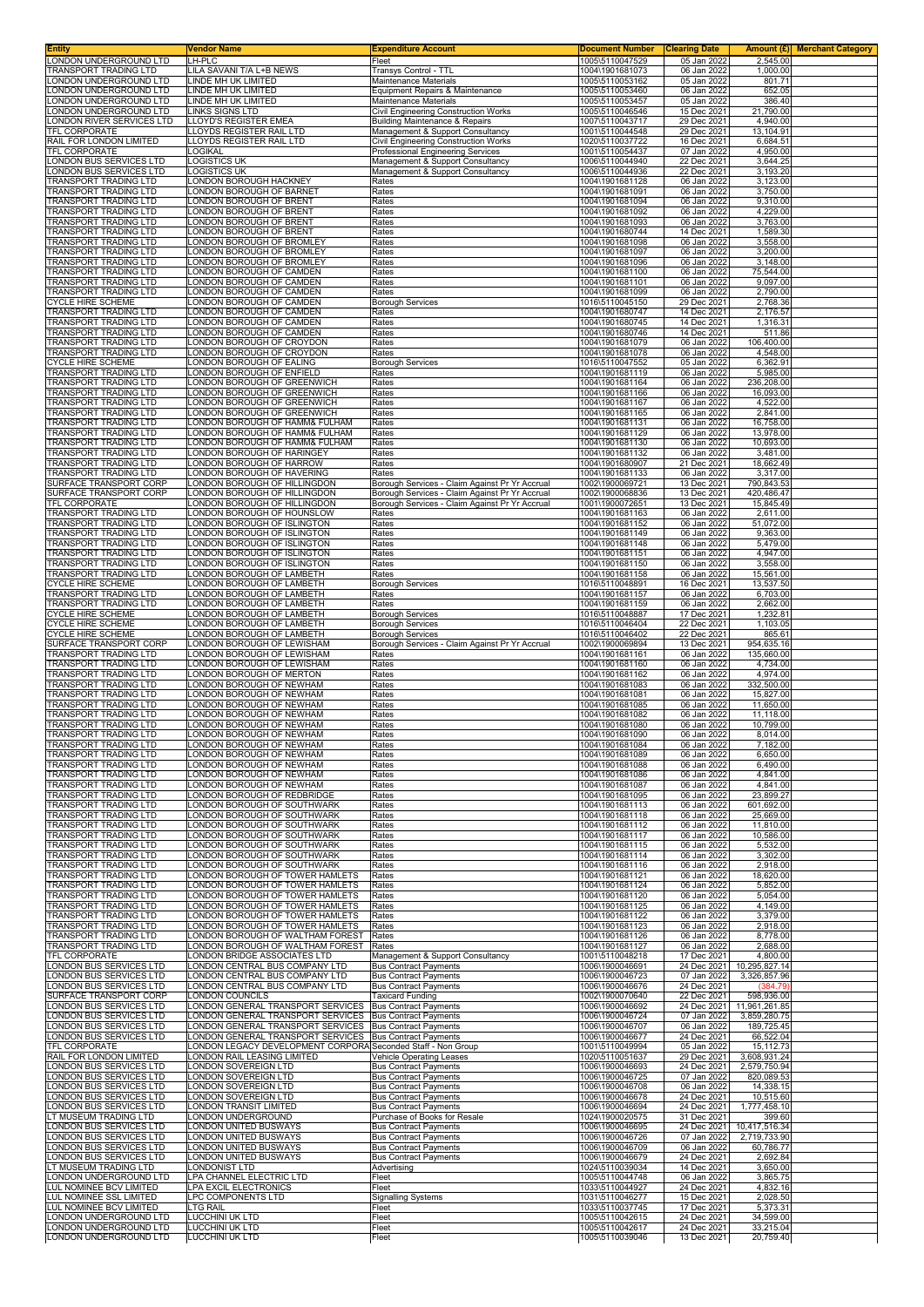| Entity                                                   | Vendor Name                                                    | <b>Expenditure Account</b>                                                                       | <b>Document Number</b>             | <b>Clearing Date</b>       | Amount (£) Merchant Category |
|----------------------------------------------------------|----------------------------------------------------------------|--------------------------------------------------------------------------------------------------|------------------------------------|----------------------------|------------------------------|
| LONDON UNDERGROUND LTD<br>LUL NOMINEE SSL LIMITED        | LUCCHINI UK LTD<br>LUCCHINI UK LTD                             | Fleet<br><b>Signalling Systems</b>                                                               | 1005\5110041790<br>1031\5110042630 | 15 Dec 2021<br>22 Dec 2021 | 17.991.48<br>5,133.00        |
| LONDON UNDERGROUND LTD                                   | LUCCHINI UK LTD                                                | Fleet                                                                                            | 1005\5110041792                    | 15 Dec 2021                | 1,720.64                     |
| <b>TFL CORPORATE</b><br>RAIL FOR LONDON LIMITED          | <b>LUCY MEREDITH</b><br>LUMEN TECHNOLOGIES UK LIMITED          | Legal Fees                                                                                       | 1001\5110052405<br>1020\5110044029 | 05 Jan 2022<br>29 Dec 2021 | 500.00<br>616.02             |
| DOCKLANDS LIGHT RAILWAY                                  | MACE MACRO LTD                                                 | Radio Systems Equipment & Maintenance<br>Professional Engineering Services                       | 1012\5110041397                    | 13 Dec 2021                | 374,118.60                   |
| SURFACE TRANSPORT CORP                                   | MACLEOD SIMMONDS LTD                                           | Contracted Services - Roads                                                                      | 1002\5110051229                    | 22 Dec 2021                | 5,223.50                     |
| SURFACE TRANSPORT CORP<br>TFL CORPORATE                  | MACLEOD SIMMONDS LTD<br>MALCOLM HOLLIS LLP                     | Contracted Services - Roads<br>Planning & Development Consultancy                                | 1002\5110044476<br>1001\5110053461 | 13 Dec 2021<br>05 Jan 2022 | 1,604.00<br>4,700.00         |
| <b>TUBE LINES LTD</b>                                    | MALCOLM HOLLIS LLP                                             | <b>Building Maintenance &amp; Repairs</b>                                                        | 1040\5110043012                    | 15 Dec 2021                | 1,600.00                     |
| TUBE LINES LTD                                           | MALCOLM HOLLIS LLP                                             | Building Maintenance & Repairs                                                                   | 1040\5110049111                    | 17 Dec 2021                | 1,600.00                     |
| ONDON UNDERGROUND LTD<br>ONDON UNDERGROUND LTD           | <b>MANDATA LTD</b><br>MANN + HUMMEL VOKES-AIR LIMITED          | Vehicle Operating Leases<br>Fleet                                                                | 1005\5110011075<br>1005\5110041289 | 24 Dec 2021<br>22 Dec 2021 | 2,175.60<br>813.00           |
| LUL NOMINEE SSL LIMITED                                  | MANTEC ENGINEERING LTD                                         | Fleet                                                                                            | 1031\5110046320                    | 13 Dec 2021                | 47,700.00                    |
| LUL NOMINEE SSL LIMITED<br><b>UL NOMINEE SSL LIMITED</b> | <b>MANTEC ENGINEERING LTD</b><br><b>MANTEC ENGINEERING LTD</b> | <b>Signalling Systems</b><br><b>Signalling Systems</b>                                           | 1031\5110046313<br>1031\5110046317 | 13 Dec 2021<br>13 Dec 2021 | 1,172.00<br>1,172.00         |
| LONDON UNDERGROUND LTD                                   | <b>MARACOM LIMITED</b>                                         | <b>Building Maintenance &amp; Repairs</b>                                                        | 1005\5110047558                    | 14 Dec 2021                | 8,070.42                     |
| ONDON UNDERGROUND LTD                                    | <b>MARACOM LIMITED</b>                                         | <b>Building Maintenance &amp; Repairs</b>                                                        | 1005\5110045692                    | 13 Dec 2021                | 4,072.58                     |
| TFL CORPORATE<br>PUBLIC CARRIAGE OFFICE                  | MARSH SERVICES LTD<br><b>MARSTON HOLDINGS</b>                  | Management & Support Consultancy<br>Computer Software                                            | 1001\5110051039<br>1003\5110037757 | 05 Jan 2022<br>06 Jan 2022 | 95,000.00<br>254,627.00      |
| TFL CORPORATE                                            | <b>MARTIN AUSTIN</b>                                           | <b>Staff Training</b>                                                                            | 1001\5110049722                    | 22 Dec 2021                | 700.00                       |
| TFL CORPORATE<br>TFL CORPORATE                           | <b>MARTIN AUSTIN</b><br>MATCHTECH GROUP PLC                    | <b>Staff Training</b><br>Agency Staff                                                            | 1001\5110049721<br>1001\5110038182 | 22 Dec 2021<br>20 Dec 2021 | 350.00<br>4,350.00           |
| ONDON UNDERGROUND LTD                                    | MATISA (U.K.) LTD                                              | Equipment Repairs & Maintenance                                                                  | 1005\5110040234                    | 22 Dec 2021                | 9,478.75                     |
| ONDON UNDERGROUND LTD<br>TFL CORPORATE                   | MATISA (U.K.) LTD<br>MATRIX DIAGNOSTICS LTD                    | Fleet<br>Management & Support Consultancy                                                        | 1005\5110040240<br>1001\5110053495 | 22 Dec 2021<br>06 Jan 2022 | 4,350.80<br>5,710.00         |
| TFL CORPORATE                                            | <b>MATRIX DIAGNOSTICS LTD</b>                                  | Management & Support Consultancy                                                                 | 1001\5110048672                    | 16 Dec 2021                | 614.00                       |
| LT MUSEUM TRADING LTD<br>ONDON TRANSPORT MUSEUM          | MATRIX SECURITY & TRAINING CONS LTD<br><b>MAX FORDHAM LLP</b>  | <b>Staff Training</b><br>Management & Support Consultancy                                        | 1024\5110051589<br>1011\5110040789 | 23 Dec 2021<br>16 Dec 2021 | 475.00<br>2,275.00           |
| ONDON TRANSPORT MUSEUM.                                  | <b>MAX FORDHAM LLP</b>                                         | Management & Support Consultancy                                                                 | 1011\5110053053                    | 30 Dec 2021                | 2,275.00                     |
| ONDON TRANSPORT MUSEUM<br>PUBLIC CARRIAGE OFFICE         | MAX FORDHAM LLP<br>MAYA LESTER QC                              | Management & Support Consultancy                                                                 | 1011\5110053057<br>1003\5110052860 | 05 Jan 2022                | 1,925.00<br>48,655.76        |
| SURFACE TRANSPORT CORP                                   | <b>MAYBO LTD</b>                                               | Legal Fees<br><b>Staff Training</b>                                                              | 1002\5110053471                    | 30 Dec 2021<br>04 Jan 2022 | 5,960.00                     |
| ONDON UNDERGROUND LTD                                    | <b>MC ELECTRONICS LTD</b>                                      | Maintenance Materials                                                                            | 1005\5110038403                    | 15 Dec 2021                | 1,637.50                     |
| ONDON UNDERGROUND LTD<br>ONDON UNDERGROUND LTD           | MCALPINE GRANT ILCO<br>MCGINLEY SUPPORT SERVICES LTD           | Maintenance of Plant & Equipment<br><b>Track General Maintenance</b>                             | 1005\5110041202<br>1005\5110049389 | 22 Dec 2021<br>22 Dec 2021 | 358.00<br>229,247.42         |
| ONDON UNDERGROUND LTD                                    | MCGINLEY SUPPORT SERVICES LTD                                  | Track General Maintenance                                                                        | 1005\5110049386                    | 22 Dec 2021                | 18,571.20                    |
| <b>UL NOMINEE SSL LIMITED</b><br>TUBE LINES LTD          | MCGINLEY SUPPORT SERVICES LTD<br>MCGINLEY SUPPORT SERVICES LTD | Civil Engineering Construction Works<br>Building Maintenance & Repairs                           | 1031\5110051446<br>1025\5110046843 | 04 Jan 2022<br>15 Dec 2021 | 14,096.52<br>2,100.00        |
| ONDON UNDERGROUND LTD                                    | MCNEALY BROWN LTD                                              | <b>Escalators</b>                                                                                | 1005\5110041349                    | 22 Dec 2021                | 6,512.19                     |
| LT MUSEUM TRADING LTD<br>LT MUSEUM TRADING LTD           | <b>MCS ELECTRICS</b><br><b>MCS ELECTRICS</b>                   | <b>Building Maintenance &amp; Repairs</b><br><b>Building Maintenance &amp; Repairs</b>           | 1024\5110047586<br>1024\5110047582 | 14 Dec 2021<br>14 Dec 2021 | 428.56<br>273.80             |
| TFL CORPORATE                                            | MEDIAEDGE                                                      | Radio TV Press Poster Cinema Airtime And Space                                                   | 1001\5110042725                    | 15 Dec 2021                | 128,557.48                   |
| SURFACE TRANSPORT CORP                                   | <b>MEDIAEDGE</b>                                               | Radio TV Press Poster Cinema Airtime And Space                                                   | 1002\5110038811                    | 21 Dec 2021                | 122, 143. 72                 |
| TFL CORPORATE<br>TFL CORPORATE                           | <b>MEDIAEDGE</b><br><b>MEDIAEDGE</b>                           | Agency Fees Paid To Marketing Agencies<br>Radio TV Press Poster Cinema Airtime And Space         | 1001\5110049931<br>1001\5110049898 | 31 Dec 2021<br>31 Dec 2021 | 109,187.67<br>101,687.64     |
| TFL CORPORATE                                            | <b>MEDIAEDGE</b>                                               | Radio TV Press Poster Cinema Airtime And Space                                                   | 1001\5110042740                    | 15 Dec 2021                | 96,443.85                    |
| SURFACE TRANSPORT CORP<br>TFL CORPORATE                  | <b>MEDIAEDGE</b><br><b>MEDIAEDGE</b>                           | Radio TV Press Poster Cinema Airtime And Space<br>Radio TV Press Poster Cinema Airtime And Space | 1002\5110028687<br>1001\5110038832 | 17 Dec 2021<br>15 Dec 2021 | 81,010.64<br>79,613.71       |
| TFL CORPORATE                                            | MEDIAEDGE                                                      | Social Media And Digital Advertising Space                                                       | 1001\5110049945                    | 31 Dec 2021                | 73,771.71                    |
| TFL CORPORATE                                            | <b>MEDIAEDGE</b><br><b>MEDIAEDGE</b>                           | Radio TV Press Poster Cinema Airtime And Space                                                   | 1001\5110049949                    | 31 Dec 2021                | 68,256.04<br>53,501.00       |
| CYCLE HIRE SCHEME<br>TFL CORPORATE                       | <b>MEDIAEDGE</b>                                               | Agency Fees Paid To Marketing Agencies<br>Social Media And Digital Advertising Space             | 1016\5110051015<br>1001\5110042737 | 04 Jan 2022<br>21 Dec 2021 | 51,428.45                    |
| TFL CORPORATE                                            | <b>MEDIAEDGE</b>                                               | Radio TV Press Poster Cinema Airtime And Space                                                   | 1001\5110049915                    | 31 Dec 2021                | 50,000.15                    |
| TFL CORPORATE<br>TFL CORPORATE                           | <b>MEDIAEDGE</b><br>MEDIAEDGE                                  | Radio TV Press Poster Cinema Airtime And Space<br>Radio TV Press Poster Cinema Airtime And Space | 1001\5110042757<br>1001\5110042363 | 15 Dec 2021<br>21 Dec 2021 | 47,084.89<br>45,566.02       |
| TFL CORPORATE                                            | <b>MEDIAEDGE</b>                                               | Radio TV Press Poster Cinema Airtime And Space                                                   | 1001\5110051105                    | 04 Jan 2022                | 41,378.53                    |
| TFL CORPORATE<br>TFL CORPORATE                           | MEDIAEDGE<br>MEDIAEDGE                                         | Radio TV Press Poster Cinema Airtime And Space<br>Radio TV Press Poster Cinema Airtime And Space | 1001\5110049916<br>1001\5110042427 | 31 Dec 2021<br>15 Dec 2021 | 34,188.00<br>34,169.28       |
| TFL CORPORATE                                            | <b>MEDIAEDGE</b>                                               | Social Media And Digital Advertising Space                                                       | 1001\5110051083                    | 04 Jan 2022                | 33,331.03                    |
| <b>TFL CORPORATE</b><br>TFL CORPORATE                    | MEDIAEDGE<br>MEDIAEDGE                                         | Radio TV Press Poster Cinema Airtime And Space<br>Radio TV Press Poster Cinema Airtime And Space | 1001\5110049928<br>1001\5110049918 | 31 Dec 2021<br>31 Dec 2021 | 30,835.02<br>30,034.99       |
| TFL CORPORATE                                            | <b>MEDIAEDGE</b>                                               | Radio TV Press Poster Cinema Airtime And Space                                                   | 1001\5110051237                    | 04 Jan 2022                | 28,949.21                    |
| <b>DOCKLANDS LIGHT RAILWAY</b>                           | <b>MEDIAEDGE</b>                                               | Radio TV Press Poster Cinema Airtime And Space                                                   | 1012\5110042760                    | 15 Dec 2021                | 26,619.57                    |
| ONDON UNDERGROUND LTD<br><b>TFL CORPORATE</b>            | <b>MEDIAEDGE</b><br><b>MEDIAEDGE</b>                           | Social Media And Digital Advertising Space<br>Social Media And Digital Advertising Space         | 1005\5110049922<br>1001\5110051191 | 31 Dec 2021<br>04 Jan 2022 | 25,999.73<br>25,642.93       |
| TFL CORPORATE                                            | <b>MEDIAEDGE</b>                                               | Radio TV Press Poster Cinema Airtime And Space                                                   | 1001\5110051046                    | 04 Jan 2022                | 25,415.48                    |
| TFL CORPORATE<br>IFL CORPORATE                           | MEDIAEDGE<br>MEDIAEDGE                                         | Radio TV Press Poster Cinema Airtime And Space<br>Social Media And Digital Advertising Space     | 1001\5110051053<br>1001\5110051119 | 04 Jan 2022<br>04 Jan 2022 | 25,415.48<br>25,193.28       |
| TFL CORPORATE                                            | <b>MEDIAEDGE</b>                                               | Radio TV Press Poster Cinema Airtime And Space                                                   | 1001\5110051085                    | 04 Jan 2022                | 24,595.63                    |
| TFL CORPORATE<br>TFL CORPORATE                           | <b>MEDIAEDGE</b><br><b>MEDIAEDGE</b>                           | Radio TV Press Poster Cinema Airtime And Space<br>Radio TV Press Poster Cinema Airtime And Space | 1001\5110051093<br>1001\5110042423 | 04 Jan 2022<br>15 Dec 2021 | 24,595.63<br>19,555.09       |
| TFL CORPORATE                                            | <b>MEDIAEDGE</b>                                               | Social Media And Digital Advertising Space                                                       | 1001\5110051056                    | 04 Jan 2022                | 19,096.09                    |
| TFL CORPORATE                                            | <b>MEDIAEDGE</b>                                               | Social Media And Digital Advertising Space                                                       | 1001\5110051183                    | 04 Jan 2022                | 17,493.44                    |
| TFL CORPORATE<br>TFL CORPORATE                           | MEDIAEDGE<br><b>MEDIAEDGE</b>                                  | Radio TV Press Poster Cinema Airtime And Space<br>Radio TV Press Poster Cinema Airtime And Space | 1001\5110050037<br>1001\5110049933 | 31 Dec 2021<br>31 Dec 2021 | 16,993.61<br>16,797.94       |
| TFL CORPORATE                                            | <b>MEDIAEDGE</b>                                               | Production Artwork And Design For Marketing                                                      | 1001\5110051063                    | 04 Jan 2022                | 16,457.19                    |
| TFL CORPORATE<br>TFL CORPORATE                           | <b>MEDIAEDGE</b><br><b>MEDIAEDGE</b>                           | Agency Fees Paid To Marketing Agencies<br>Radio TV Press Poster Cinema Airtime And Space         | 1001\5110049904<br>1001\5110051057 | 31 Dec 2021<br>04 Jan 2022 | 15,355.00<br>13,943.36       |
| SURFACE TRANSPORT CORP                                   | <b>MEDIAEDGE</b>                                               | Radio TV Press Poster Cinema Airtime And Space                                                   | 1002\5110038815                    | 21 Dec 2021                | 12,118.20                    |
| ONDON UNDERGROUND LTD<br>TFL CORPORATE                   | <b>MEDIAEDGE</b><br><b>MEDIAEDGE</b>                           | Social Media And Digital Advertising Space<br>Radio TV Press Poster Cinema Airtime And Space     | 1005\5110042707<br>1001\5110049925 | 15 Dec 2021<br>31 Dec 2021 | 11,883.33<br>11,527.00       |
| SURFACE TRANSPORT CORP                                   | <b>MEDIAEDGE</b>                                               | Radio TV Press Poster Cinema Airtime And Space                                                   | 1002\5110038805                    | 21 Dec 2021                | 11,385.93                    |
| TFL CORPORATE<br>TFL CORPORATE                           | <b>MEDIAEDGE</b><br><b>MEDIAEDGE</b>                           | Social Media And Digital Advertising Space<br>Radio TV Press Poster Cinema Airtime And Space     | 1001\5110051075<br>1001\5110051030 | 04 Jan 2022<br>04 Jan 2022 | 10,998.99<br>10,635.63       |
| TFL CORPORATE                                            | <b>MEDIAEDGE</b>                                               | Radio TV Press Poster Cinema Airtime And Space                                                   | 1001\5110042764                    | 15 Dec 2021                | 10,635.61                    |
| TFL CORPORATE<br>TFL CORPORATE                           | MEDIAEDGE<br>MEDIAEDGE                                         | Radio TV Press Poster Cinema Airtime And Space<br>Social Media And Digital Advertising Space     | 1001\5110042722<br>1001\5110049948 | 15 Dec 2021<br>31 Dec 2021 | 10,632.07<br>8,571.37        |
| TFL CORPORATE                                            | MEDIAEDGE                                                      | Radio TV Press Poster Cinema Airtime And Space                                                   | 1001\5110051172                    | 04 Jan 2022                | 6,000.30                     |
| TFL CORPORATE<br>TFL CORPORATE                           | MEDIAEDGE<br><b>MEDIAEDGE</b>                                  | Radio TV Press Poster Cinema Airtime And Space<br>Radio TV Press Poster Cinema Airtime And Space | 1001\5110051101<br>1001\5110051110 | 04 Jan 2022<br>04 Jan 2022 | 5,937.03<br>5,108.92         |
| TFL CORPORATE                                            | <b>MEDIAEDGE</b>                                               | Radio TV Press Poster Cinema Airtime And Space                                                   | 1001\5110042731                    | 15 Dec 2021                | 3,616.12                     |
| TFL CORPORATE                                            | MEDIAEDGE                                                      | Social Media And Digital Advertising Space                                                       | 1001\5110051241                    | 04 Jan 2022                | 3,496.47                     |
| TFL CORPORATE<br>TFL CORPORATE                           | <b>MEDIAEDGE</b><br><b>MEDIAEDGE</b>                           | Production Artwork And Design For Marketing<br>Radio TV Press Poster Cinema Airtime And Space    | 1001\5110051066<br>1001\5110051174 | 04 Jan 2022<br>04 Jan 2022 | 2,725.35<br>2,557.76         |
| TFL CORPORATE                                            | <b>MEDIAEDGE</b>                                               | Social Media And Digital Advertising Space                                                       | 1001\5110042708                    | 15 Dec 2021                | 2,383.68                     |
| SURFACE TRANSPORT CORP<br>TFL CORPORATE                  | <b>MEDIAEDGE</b><br><b>MEDIAEDGE</b>                           | Radio TV Press Poster Cinema Airtime And Space<br>Radio TV Press Poster Cinema Airtime And Space | 1002\5110038788<br>1001\5110042712 | 17 Dec 2021<br>15 Dec 2021 | 1,814.31<br>1,460.32         |
| ONDON UNDERGROUND LTD                                    | <b>MEDIAEDGE</b>                                               | Social Media And Digital Advertising Space                                                       | 1005\5110051107                    | 04 Jan 2022                | 1,392.93                     |
| SURFACE TRANSPORT CORP<br>TFL CORPORATE                  | <b>MEDIAEDGE</b><br><b>MEDIAEDGE</b>                           | Radio TV Press Poster Cinema Airtime And Space<br>Radio TV Press Poster Cinema Airtime And Space | 1002\5110038808<br>1001\5110049951 | 17 Dec 2021<br>31 Dec 2021 | 1,261.26<br>1,050.00         |
| SURFACE TRANSPORT CORP                                   | <b>MEDIAEDGE</b>                                               | Radio TV Press Poster Cinema Airtime And Space                                                   | 1002\5110038822                    | 17 Dec 2021                | 686.83                       |
| ONDON UNDERGROUND LTD<br>SURFACE TRANSPORT CORP          | <b>MEDIAEDGE</b><br><b>MEDIAEDGE</b>                           | Social Media And Digital Advertising Space<br>Radio TV Press Poster Cinema Airtime And Space     | 1005\5110049911<br>1002\5110042766 | 31 Dec 2021<br>17 Dec 2021 | 540.00<br>(457.35)           |
| TFL CORPORATE                                            | <b>MEDIAEDGE</b>                                               | Marketing Strategy And Consultancy                                                               | 1001\5110053163                    | 31 Dec 2021                | (24, 595.63)                 |
| TFL CORPORATE<br>SURFACE TRANSPORT CORP                  | <b>MEDIAEDGE</b>                                               | Radio TV Press Poster Cinema Airtime And Space                                                   | 1001\5110052214                    | 31 Dec 2021                | (25, 415.48)                 |
| ONDON UNDERGROUND LTD                                    | <b>MEDIAEDGE</b><br>MEDWAY SLING COMPANY MKT LTD               | Radio TV Press Poster Cinema Airtime And Space<br>Fleet                                          | 1002\5110042753<br>1005\5110053156 | 17 Dec 2021<br>30 Dec 2021 | (57, 436.59)<br>1,730.00     |
| ONDON UNDERGROUND LTD                                    | MENDIP MEDIA GROUP LTD                                         | Management & Support Consultancy                                                                 | 1005\5110024456                    | 15 Dec 2021                | 366.44                       |
| ONDON UNDERGROUND LTD<br>ONDON UNDERGROUND LTD           | MENDIP MEDIA GROUP LTD<br>MENDIP MEDIA GROUP LTD               | Management & Support Consultancy<br>Management & Support Consultancy                             | 1005\5110048097<br>1005\5110024441 | 04 Jan 2022<br>15 Dec 2021 | 346.08<br>325.72             |
| ONDON UNDERGROUND LTD                                    | MENDIP MEDIA GROUP LTD                                         | Management & Support Consultancy                                                                 | 1005\5110048060                    | 15 Dec 2021                | 325.72                       |
| ONDON UNDERGROUND LTD<br>ONDON UNDERGROUND LTD           | MENDIP MEDIA GROUP LTD<br>MENDIP MEDIA GROUP LTD               | Management & Support Consultancy<br>Management & Support Consultancy                             | 1005\5110048072<br>1005\5110048106 | 15 Dec 2021<br>15 Dec 2021 | 325.72<br>325.72             |
| ONDON UNDERGROUND LTD                                    | MENDIP MEDIA GROUP LTD                                         | Management & Support Consultancy                                                                 | 1005\5110048101                    | 15 Dec 2021                | 270.00                       |
| ONDON UNDERGROUND LTD<br>ONDON UNDERGROUND LTD           | <b>MEP LTD</b><br><b>MEP LTD</b>                               | Fleet<br>Fleet                                                                                   | 1005\5110045273<br>1005\5110042733 | 29 Dec 2021<br>24 Dec 2021 | 2,081.00<br>2,044.75         |
| DIAL A RIDE                                              | MERCEDES-BENZ UK LTD                                           | Vehicle Repairs & Maintenance                                                                    | 1010\5110035912                    | 13 Dec 2021                | 818.00                       |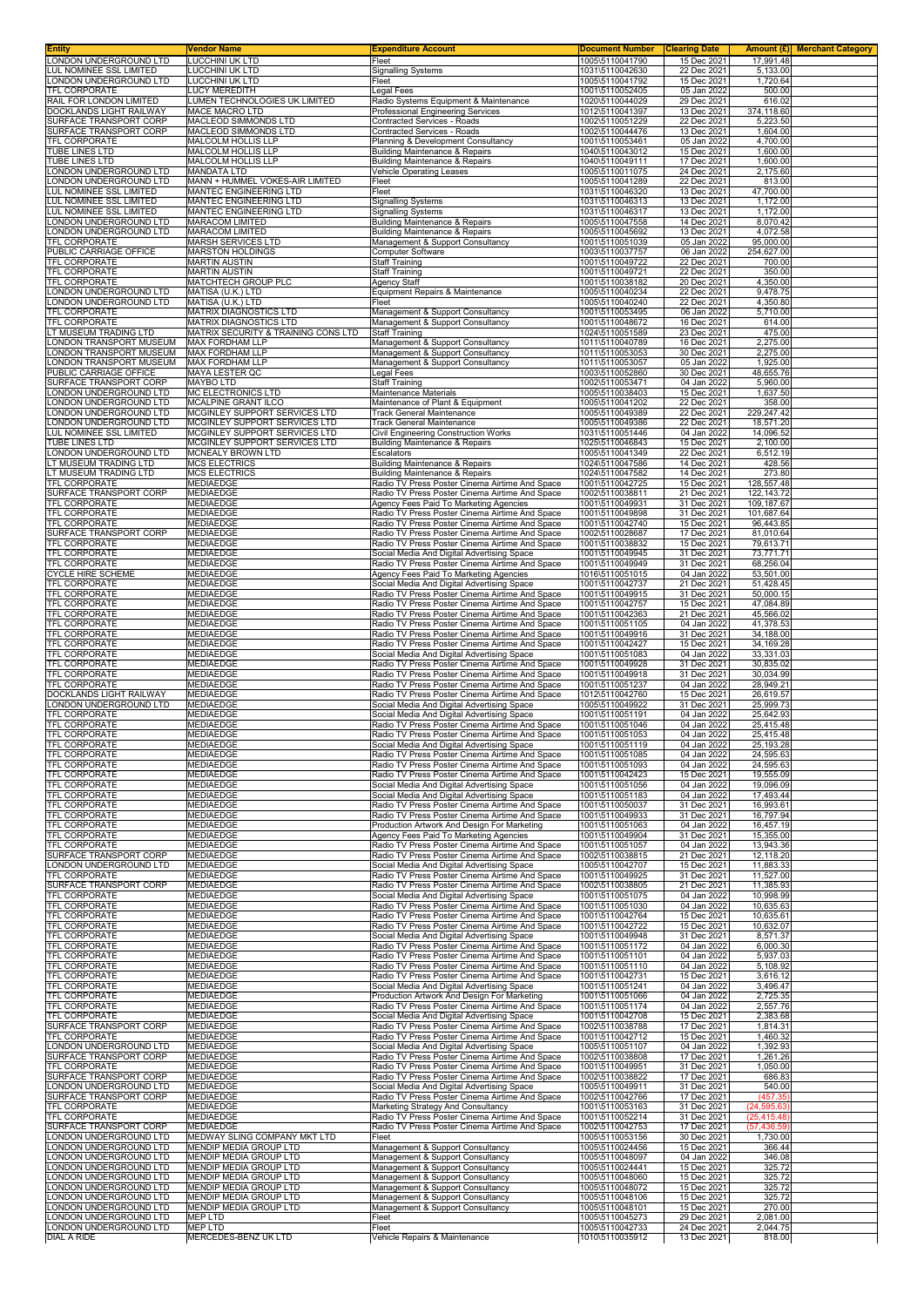| Entity                                                               | Vendor Name                          | <b>Expenditure Account</b>                                                           | <b>Document Number</b>             | <b>Clearing Date</b>       | Amount $(E)$             | <b>Merchant Category</b> |
|----------------------------------------------------------------------|--------------------------------------|--------------------------------------------------------------------------------------|------------------------------------|----------------------------|--------------------------|--------------------------|
| LONDON UNDERGROUND LTD                                               | <b>MERMEC UK LIMITED</b>             | Maintenance Materials                                                                | 1005\5110041507                    | 23 Dec 2021                | 14,985.58                |                          |
| LONDON UNDERGROUND LTD                                               | MERSEN UK TEESSIDE LIMITED           | <b>Maintenance Materials</b>                                                         | 1005\5110038493                    | 20 Dec 2021                | 93,110.99                |                          |
| LUL NOMINEE SSL LIMITED                                              | MERSEN UK TEESSIDE LIMITED           | Electrical Equipment Maintenance                                                     | 1031\5110040617                    | 22 Dec 2021                | 1,752.50                 |                          |
| LUL NOMINEE SSL LIMITED                                              | MERSEN UK TEESSIDE LIMITED           | Stock of Signals and Electricals                                                     | 1031\5110037261                    | 15 Dec 2021                | 1,338.17                 |                          |
| <b>DIAL A RIDE</b>                                                   | MERTON COMMUNITY TRANSPORT           | <b>Operator Costs</b>                                                                | 1010\5110051560                    | 06 Jan 2022                | 19.841.87                |                          |
| TFL CORPORATE                                                        | <b>MET OFFICE</b>                    | Equipment Hire & Rental                                                              | 1001\5110047361                    | 14 Dec 2021                | 452.91                   |                          |
| TFL CORPORATE                                                        | METHODS BUSINESS & DIGITAL TECH LTD  | Management & Support Consultancy                                                     | 1001\5110048009                    | 17 Dec 2021                | 15,290.00                |                          |
| TFL CORPORATE                                                        | METHODS BUSINESS & DIGITAL TECH LTD  | Management & Support Consultancy                                                     | 1001\5110052847                    | 04 Jan 2022                | 15.290.00                |                          |
| TFL CORPORATE                                                        | METHODS BUSINESS & DIGITAL TECH LTD  | Management & Support Consultancy                                                     | 1001\5110048002                    | 17 Dec 2021                | 14,595.00                |                          |
| TFL CORPORATE                                                        | METHODS BUSINESS & DIGITAL TECH LTD  | Management & Support Consultancy                                                     | 1001\5110048006                    | 17 Dec 2021                | 14,595.00                |                          |
| SURFACE TRANSPORT CORP                                               | METIS                                | Professional Engineering Services                                                    | 1002\5110049631                    | 22 Dec 2021                | 21,232.33                |                          |
| SURFACE TRANSPORT CORP                                               | METIS                                | Professional Engineering Services                                                    | 1002\5110049984                    | 22 Dec 2021                | 4,317.17                 |                          |
| TFL CORPORATE                                                        | <b>METIS</b>                         | Management & Support Consultancy                                                     | 1001\5110042315                    | 22 Dec 2021                | 3,700.00                 |                          |
| TFL CORPORATE                                                        | <b>METIS</b>                         | Management & Support Consultancy                                                     | 1001\5110053529                    | 05 Jan 2022                | 3,700.00                 |                          |
| SURFACE TRANSPORT CORP                                               | <b>METIS</b>                         | Professional Engineering Services                                                    | 1002\5110033697                    | 22 Dec 2021                | (4, 594.33)              |                          |
| ONDON BUS SERVICES LTD                                               | <b>METROBUS LIMITED</b>              | <b>Bus Contract Payments</b>                                                         | 1006\1900046696                    | 24 Dec 2021<br>07 Jan 2022 | 3,980,132.27             |                          |
| ONDON BUS SERVICES LTD<br>ONDON BUS SERVICES LTD                     | METROBUS LIMITED<br>METROBUS LIMITED | <b>Bus Contract Payments</b><br><b>Bus Contract Payments</b>                         | 1006\1900046727<br>1006\1900046680 | 24 Dec 2021                | 1,287,419.94<br>9,500.00 |                          |
| ONDON BUS SERVICES LTD                                               | METROLINE TRAVEL LTD                 | <b>Bus Contract Payments</b>                                                         | 1006\1900046697                    | 24 Dec 2021                | 15,622,987.39            |                          |
| ONDON BUS SERVICES LTD                                               | METROLINE TRAVEL LTD                 | <b>Bus Contract Payments</b>                                                         | 1006\1900046728                    | 07 Jan 2022                | 5,003,399.90             |                          |
| LONDON BUS SERVICES LTD                                              | METROLINE TRAVEL LTD                 | <b>Bus Contract Payments</b>                                                         | 1006\1900046710                    | 06 Jan 2022                | 122,745.59               |                          |
| ONDON UNDERGROUND LTD                                                | METROLINE TRAVEL LTD                 | Rail Replacement Service Costs                                                       | 1005\5110040156                    | 21 Dec 2021                | 51,920.73                |                          |
| ONDON UNDERGROUND LTD                                                | METROLINE TRAVEL LTD                 | Rail Replacement Service Costs                                                       | 1005\5110043887                    | 24 Dec 2021                | 40,054.16                |                          |
| ONDON BUS SERVICES LTD                                               | METROLINE TRAVEL LTD                 | <b>Bus Contract Payments</b>                                                         | 1006\1900046681                    | 24 Dec 2021                | 33,668.92                |                          |
| ONDON BUS SERVICES LTD                                               | METROLINE WEST LTD                   | <b>Bus Contract Payments</b>                                                         | 1006\1900046698                    | 24 Dec 2021                | 3,785,224.66             |                          |
| ONDON BUS SERVICES LTD                                               | <b>METROLINE WEST LTD</b>            | <b>Bus Contract Payments</b>                                                         | 1006\1900046729                    | 07 Jan 2022                | 1,231,227.43             |                          |
| SURFACE TRANSPORT CORP                                               | METROPOLITAN POLICE                  | <b>MPS Employment Costs SM</b>                                                       | 1002\5110049191                    | 05 Jan 2022                | 7,534,504.05             |                          |
| SURFACE TRANSPORT CORP                                               | <b>METROPOLITAN POLICE</b>           | MPS Employment Costs SM                                                              | 1002\5110049195                    | 05 Jan 2022                | 383,226.12               |                          |
| LUL NOMINEE BCV LIMITED                                              | MH SOUTHERN & CO LTD                 | Maintenance Materials                                                                | 1033\5110046768                    | 31 Dec 2021                | 1,778.99                 |                          |
| ONDON UNDERGROUND LTD                                                | <b>MICAM LTD</b>                     | Maintenance Materials                                                                | 1005\5110040114                    | 14 Dec 2021                | 275.00                   |                          |
| ONDON UNDERGROUND LTD                                                | <b>MICROMOTIVE</b>                   | Track General Maintenance                                                            | 1005\5110053169                    | 30 Dec 2021                | 1,006.00                 |                          |
| ONDON BUS SERVICES LTD<br>ONDON BUS SERVICES LTD                     | <b>MICROVAST GMBH</b>                | Vehicle Repairs & Maintenance                                                        | 1006\5110053993                    | 07 Jan 2022                | 95,683.05                |                          |
| LONDON BUS SERVICES LTD                                              | MICROVAST GMBH<br>MICROVAST GMBH     | Vehicle Repairs & Maintenance<br>Vehicle Repairs & Maintenance                       | 1006\5110055269<br>1006\5110055270 | 07 Jan 2022<br>07 Jan 2022 | 38,213.64<br>38,213.64   |                          |
| ONDON BUS SERVICES LTD                                               | MILLBROOK PROVING GROUND LTD         | Vehicle Repairs & Maintenance                                                        | 1006\5110039018                    | 16 Dec 2021                | 50,180.00                |                          |
| ONDON UNDERGROUND LTD                                                | MILLCROFT SERVICES PLC               | Escalators                                                                           | 1005\5110049808                    | 22 Dec 2021                | 6,590.00                 |                          |
| LUL NOMINEE SSL LIMITED                                              | MILLCROFT SERVICES PLC               | Civil Engineering Construction Works                                                 | 1031\5110045480                    | 22 Dec 2021                | 5,456.36                 |                          |
| TRANSPORT TRADING LTD                                                | MILLCROFT SERVICES PLC               | <b>Building Maintenance &amp; Repairs</b>                                            | 1004\5110050042                    | 30 Dec 2021                | 1,400.00                 |                          |
| LONDON UNDERGROUND LTD                                               | MILWAUKEE COMPOSITES INC.            | Maintenance Materials                                                                | 1005\5110026827                    | 24 Dec 2021                | 16,700.00                |                          |
| ONDON UNDERGROUND LTD                                                | MILWAUKEE COMPOSITES INC             | Maintenance Materials                                                                | 1005\5110050619                    | 24 Dec 2021                | 9,833.68                 |                          |
| LONDON UNDERGROUND LTD                                               | MILWAUKEE COMPOSITES INC.            | Maintenance Materials                                                                | 1005\5110031137                    | 24 Dec 2021                | 8,350.00                 |                          |
| TFL CORPORATE                                                        | MISS A HENRY                         | Professional & Academic Fees - Employees                                             | 1001\3000040579                    | 17 Dec 2021                | 399.00                   |                          |
| TFL CORPORATE<br><b>TUBE LINES LTD</b>                               | <b>MISS A KHAN</b><br>MISS AL JEZEPH | Professional & Academic Fees - Employees                                             | 1001\3000040716<br>1040\3000000170 | 31 Dec 2021<br>07 Jan 2022 | 332.00<br>539.00         |                          |
| TFL CORPORATE                                                        | MISS C HUGHES                        | Professional & Academic Fees - Employees<br>Professional & Academic Fees - Employees | 1001\3000040518                    | 17 Dec 2021                | 393.50                   |                          |
| TFL CORPORATE                                                        | MISS E OLORUNFEMI                    | Professional & Academic Fees - Employees                                             | 1001\3000040739                    | 07 Jan 2022                | 470.22                   |                          |
| TRANSPORT TRADING LTD                                                | MISS FJ WILSON                       | Professional & Academic Fees - Employees                                             | 1004\3000007155                    | 07 Jan 2022                | 539.00                   |                          |
| LONDON TRANSPORT MUSEUM                                              | <b>MISS G ZHANG</b>                  | Professional & Academic Fees - Employees                                             | 1011\3000004505                    | 07 Jan 2022                | 400.00                   |                          |
| TFL CORPORATE                                                        | MISS JR PENN                         | Professional & Academic Fees - Employees                                             | 1001\3000040674                    | 24 Dec 2021                | 299.72                   |                          |
| ONDON UNDERGROUND LTD                                                | MISS M OGDEN                         | Professional & Academic Fees - Employees                                             | 1005\3000094025                    | 17 Dec 2021                | 409.22                   |                          |
| LONDON BUS SERVICES LTD                                              | MISS RA BIRRELI                      | Professional & Academic Fees - Employees                                             | 1006\3000006995                    | 17 Dec 2021                | 321.00                   |                          |
| TUBE LINES LTD                                                       | MISS S LAI-PAT-FONG                  | Professional & Academic Fees - Employees                                             | 1040\3000000163                    | 24 Dec 2021                | 425.00                   |                          |
| <b>TFL CORPORATE</b>                                                 | MISS S PATEI                         | Professional & Academic Fees - Employees                                             | 1001\3000040746                    | 07 Jan 2022                | 253.72                   |                          |
| TFL CORPORATE                                                        | MISS S SONECHA                       | Professional & Academic Fees - Employees                                             | 1001\3000040797                    | 07 Jan 2022                | 306.00                   |                          |
| RAIL FOR LONDON LIMITED                                              | MISS SABA NAQSHBANDI                 | Legal Fees                                                                           | 1020\5110053413                    | 05 Jan 2022                | 1,000.00                 |                          |
| RAIL FOR LONDON LIMITED                                              | MISS SABA NAQSHBANDI                 | Legal Fees                                                                           | 1020\5110053414                    | 05 Jan 2022                | 750.00                   |                          |
| <b>TRANSPORT TRADING LTD</b>                                         | MISTRESS CHARLES                     | Staff Medical Insurance & Treatment                                                  | 1004\1901680952                    | 24 Dec 2021                | 300.00                   |                          |
| LONDON BUS SERVICES LTD                                              | MITIE CLEANING & ENVIRONMENTAL       | <b>Building Maintenance &amp; Repairs</b>                                            | 1006\5110041157                    | 22 Dec 2021                | 129,395.74               |                          |
| LONDON BUS SERVICES LTD                                              | MITIE CLEANING & ENVIRONMENTAL       | Maps, Timetables & Fare Information                                                  | 1006\5110037002                    | 15 Dec 2021                | 24,740.27                |                          |
|                                                                      |                                      |                                                                                      |                                    |                            |                          |                          |
| ONDON BUS SERVICES LTD                                               | MITIE CLEANING & ENVIRONMENTAL       | <b>Building Maintenance &amp; Repairs</b>                                            | 1006\5110043109                    | 24 Dec 2021                | 16,073.73                |                          |
| ONDON BUS SERVICES LTD                                               | MITIE CLEANING & ENVIRONMENTAL       | Maps, Timetables & Fare Information                                                  | 1006\5110037014                    | 15 Dec 2021                | 10,770.86                |                          |
| ONDON RIVER SERVICES LTD                                             | MITIE CLEANING & ENVIRONMENTAL       | <b>Building Maintenance &amp; Repairs</b>                                            | 1007\5110042742                    | 24 Dec 2021                | 8,619.33                 |                          |
| ONDON BUS SERVICES LTD                                               | MITIE CLEANING & ENVIRONMENTAL       | Maps, Timetables & Fare Information                                                  | 1006\5110037003                    | 15 Dec 2021                | 8,278.51                 |                          |
| ONDON BUS SERVICES LTD                                               | MITIE CLEANING & ENVIRONMENTAL       | Management & Support Consultancy                                                     | 1006\5110041987                    | 24 Dec 2021                | 7,187.25                 |                          |
| ONDON BUS SERVICES LTD                                               | MITIE CLEANING & ENVIRONMENTAL       | Maps, Timetables & Fare Information                                                  | 1006\5110037012                    | 15 Dec 2021                | 3,918.68                 |                          |
| ONDON BUS SERVICES LTD                                               | MITIE CLEANING & ENVIRONMENTAL       | Maps, Timetables & Fare Information                                                  | 1006\5110037010                    | 15 Dec 2021                | 3,881.47                 |                          |
| SURFACE TRANSPORT CORP                                               | MITIE CLEANING & ENVIRONMENTAL       | Road Maintenance                                                                     | 1002\5110042693                    | 24 Dec 2021                | 3.083.38                 |                          |
| ONDON BUS SERVICES LTD                                               | MITIE CLEANING & ENVIRONMENTAL       | <b>Building Maintenance &amp; Repairs</b>                                            | 1006\5110036539                    | 14 Dec 2021                | 2,999.87                 |                          |
| LONDON BUS SERVICES LTD                                              | MITIE CLEANING & ENVIRONMENTAL       | Maps, Timetables & Fare Information                                                  | 1006\5110037007                    | 15 Dec 2021                | 2,528.32                 |                          |
| LONDON UNDERGROUND LTD                                               | MITIE FM LIMITED                     | Security Services (Guards)                                                           | 1005\5110047696                    | 20 Dec 2021                | 718,764.05               |                          |
| TRANSPORT TRADING LTD                                                | MITIE FM LIMITED                     | Security Services (Guards)                                                           | 1004\5110047685                    | 20 Dec 2021                | 415,099.66               |                          |
| TUBE LINES LTD                                                       | MITIE FM LIMITED                     | Security Services (Guards)                                                           | 1025\5110047683                    | 20 Dec 2021                | 218,873.86               |                          |
| RAIL FOR LONDON LIMITED                                              | MITIE FM LIMITED                     | Security Services (Guards)                                                           | 1020\5110047697                    | 20 Dec 2021                | 61,024.74                |                          |
| LONDON TRANSPORT MUSEUM                                              | MITIE FM LIMITED                     | Security Services (Guards)                                                           | 1011\5110047636                    | 20 Dec 2021                | 34,017.24                |                          |
| <b>TUBE LINES LTD</b>                                                | MITIE FM LIMITED                     | Security Services (Guards)                                                           | 1025\5110047694                    | 20 Dec 2021                | 20,792.31                |                          |
| <b>TUBE LINES LTD</b>                                                | MITIE FM LIMITED                     | Security Services (Guards)                                                           | 1025\5110047679                    | 20 Dec 2021                | 17,083.02                |                          |
| LUL NOMINEE BCV LIMITED                                              | MITIE FM LIMITED                     | Security Services (Guards)                                                           | 1033\5110047688                    | 20 Dec 2021                | 10,398.30                |                          |
|                                                                      | MITIE FM LIMITED                     | Security Services (Guards)                                                           | 1025\5110047692                    | 20 Dec 2021                | 10,398.08                |                          |
| TUBE LINES LTD<br>PUBLIC CARRIAGE OFFICE<br>VICTORIA COACH STATN LTD | MITIE FM LIMITED<br>MITIE FM LIMITED | Security Services (Guards)<br>Security Services (Guards)                             | 1003\5110047686<br>1008\5110049355 | 20 Dec 2021<br>17 Dec 2021 | 8,159.07<br>7,056.03     |                          |
| LONDON UNDERGROUND LTD                                               | MITIE FM LIMITED                     | Security Services (Guards)                                                           | 1005\5110047690                    | 20 Dec 2021                | 5,199.04                 |                          |
| LONDON RIVER SERVICES LTD                                            | MITIE FM LIMITED                     | Security Services (Guards)                                                           | 1007\5110047681                    | 20 Dec 2021                | 5,020.70                 |                          |
| <b>TUBE LINES LTD</b>                                                | MITIE FM LIMITED                     | Security Services (Guards)                                                           | 1025\5110047644                    | 20 Dec 2021                | 3,827.20                 |                          |
| LONDON UNDERGROUND LTD                                               | MITIE FM LIMITED                     | Security Services (Guards)                                                           | 1005\5110049377                    | 17 Dec 2021                | 1,004.71                 |                          |
| LT MUSEUM TRADING LTD                                                | MITIE FM LIMITED                     | Security Services (Guards)                                                           | 1024\5110049363                    | 17 Dec 2021                | 968.81                   |                          |
| LONDON TRANSPORT MUSEUM                                              | MITIE FM LIMITED                     | Security Services (Guards)                                                           | 1011\5110049373                    | 05 Jan 2022                | 877.11                   |                          |
| LONDON UNDERGROUND LTD                                               | MITIE FM LIMITED                     | Security Services (Guards)                                                           | 1005\5110047687                    | 20 Dec 2021                | 829.26                   |                          |
| ONDON UNDERGROUND LTD                                                | MITIE FM LIMITED                     | Security Services (Guards)                                                           | 1005\5110049358                    | 17 Dec 2021                | 255.16                   |                          |
| LUL NOMINEE SSL LIMITED                                              | MITSUBISHI ELECTRIC EUROPE BV        | Fleet                                                                                | 1031\5110044157                    | 31 Dec 2021                | 24,212.50                |                          |
| LONDON UNDERGROUND LTD                                               | MITSUBISHI ELECTRIC EUROPE BV        | Fleet                                                                                | 1005\5110047383                    | 07 Jan 2022                | 4,200.00                 |                          |
| LUL NOMINEE SSL LIMITED                                              | MITSUBISHI ELECTRIC EUROPE BV        | Stock Issues - Repairables                                                           | 1031\5109992843                    | 14 Dec 2021                | 660.00                   |                          |
| ONDON UNDERGROUND LTD                                                | MODULAR DISTRIBUTION SYSTEMS         | Lifts & Esca Stock                                                                   | 1005\5110047094                    | 29 Dec 2021                | 25,817.57                |                          |
| ONDON UNDERGROUND LTD                                                | MODULAR DISTRIBUTION SYSTEMS         | Lifts & Esca Stock                                                                   | 1005\5110041498                    | 22 Dec 2021                | 21,182.28                |                          |
| ONDON UNDERGROUND LTD                                                | MODULAR DISTRIBUTION SYSTEMS         | Lifts & Escalators stock issues                                                      | 1005\5110047467                    | 05 Jan 2022                | 14,121.52                |                          |
| LONDON UNDERGROUND LTD                                               | MODULAR DISTRIBUTION SYSTEMS         | Lifts & Escalators stock issues                                                      | 1005\5110041578                    | 22 Dec 2021                | 9,078.12                 |                          |
| LONDON UNDERGROUND LTD                                               | MODULAR DISTRIBUTION SYSTEMS         | Lifts & Esca Stock                                                                   | 1005\5110047111                    | 29 Dec 2021                | 6,052.08                 |                          |
| ONDON UNDERGROUND LTD                                                | MODULAR DISTRIBUTION SYSTEMS         | Lifts & Escalators stock issues                                                      | 1005\5110047112                    | 29 Dec 2021                | 6,052.08                 |                          |
| ONDON UNDERGROUND LTD                                                | MODULAR DISTRIBUTION SYSTEMS         | Lifts & Esca Stock                                                                   | 1005\5110047110                    | 05 Jan 2022                | 4,330.00                 |                          |
| LONDON UNDERGROUND LTD                                               | MODULAR DISTRIBUTION SYSTEMS         | Lifts & Esca Stock                                                                   | 1005\5110047113                    | 05 Jan 2022                | 4,330.00                 |                          |
| LONDON UNDERGROUND LTD                                               | MODULAR DISTRIBUTION SYSTEMS         | Lifts & Esca Stock                                                                   | 1005\5110047107                    | 05 Jan 2022                | 3,907.50                 |                          |
| LONDON UNDERGROUND LTD                                               | MODULAR DISTRIBUTION SYSTEMS         | Lifts & Esca Stock                                                                   | 1005\5110047108                    | 05 Jan 2022                | 1,614.00                 |                          |
|                                                                      | MONO EUROPE LTD                      | Furniture & Equipment                                                                | 1005\5110047507                    | 15 Dec 2021                | 856.83                   |                          |
| LONDON UNDERGROUND LTD<br>LONDON UNDERGROUND LTD<br>TFL CORPORATE    | MONO EUROPE LTD<br>MONO EUROPE LTD   | Office Accommodation Moves<br>Office Accommodation Moves                             | 1005\5110048822<br>1001\5110047509 | 20 Dec 2021<br>15 Dec 2021 | 816.94<br>811.94         |                          |
| <b>TFL CORPORATE</b>                                                 | MONO EUROPE LTD                      | Office Accommodation Moves                                                           | 1001\5110051611                    | 23 Dec 2021                | 811.94                   |                          |
| SURFACE TRANSPORT CORP                                               | MONO EUROPE LTD                      | Office Accommodation Moves                                                           | 1002\5110050486                    | 22 Dec 2021                | 811.94                   |                          |
|                                                                      | MONO EUROPE LTD                      | Office Accommodation Moves                                                           | 1004\5110051616                    | 23 Dec 2021                | 764.01                   |                          |
| TRANSPORT TRADING LTD<br>TFL CORPORATE<br>TFL CORPORATE              | MONO EUROPE LTD<br>MONO EUROPE LTD   | Furniture & Equipment<br>Office Accommodation Moves                                  | 1001\5110047430<br>1001\5110051613 | 15 Dec 2021<br>23 Dec 2021 | 759.01<br>712.78         |                          |
| TFL CORPORATE                                                        | MONO EUROPE LTD                      | Office Accommodation Moves                                                           | 1001\5110051618                    | 23 Dec 2021                | 433.70                   |                          |
| LUL NOMINEE SSL LIMITED                                              | MORETON DAIRY LTD                    | Maintenance Materials                                                                | 1031\5110039660                    | 13 Dec 2021                | 1,071.00                 |                          |
| RAIL FOR LONDON LIMITED                                              | MORGAN SINDALL PLC                   | Civil Engineering Construction Works                                                 | 1020\5110049343                    | 29 Dec 2021                | 4,455,531.08             |                          |
| SURFACE TRANSPORT CORP                                               | MORGAN SINDALL PLC                   | Contracted Services - Roads                                                          | 1002\5110039644                    | 17 Dec 2021                | 1,610,735.16             |                          |
| LONDON UNDERGROUND LTD                                               | MORGAN SINDALL PLC                   | <b>MR Construction Costs</b>                                                         | 1005\5110044704                    | 14 Dec 2021                | 73,675.38                |                          |
| LUL NOMINEE BCV LIMITED                                              | MORGANITE ELECTRICAL CARBON LTD      | <b>Signalling Systems</b>                                                            | 1033\5110039423                    | 21 Dec 2021                | 46,320.00                |                          |
| LUL NOMINEE BCV LIMITED                                              | MORGANITE ELECTRICAL CARBON LTD      | <b>Track General Maintenance</b>                                                     | 1033\5110045210                    | 14 Dec 2021                | 18,202.50                |                          |
| LONDON UNDERGROUND LTD                                               | MORGANITE ELECTRICAL CARBON LTD      | Fleet                                                                                | 1005\5110046901                    | 05 Jan 2022                | 11,580.00                |                          |
| LUL NOMINEE BCV LIMITED                                              | MORGANITE ELECTRICAL CARBON LTD      | <b>Signalling Systems</b>                                                            | 1033\5110035881                    | 13 Dec 2021                | 11,580.00                |                          |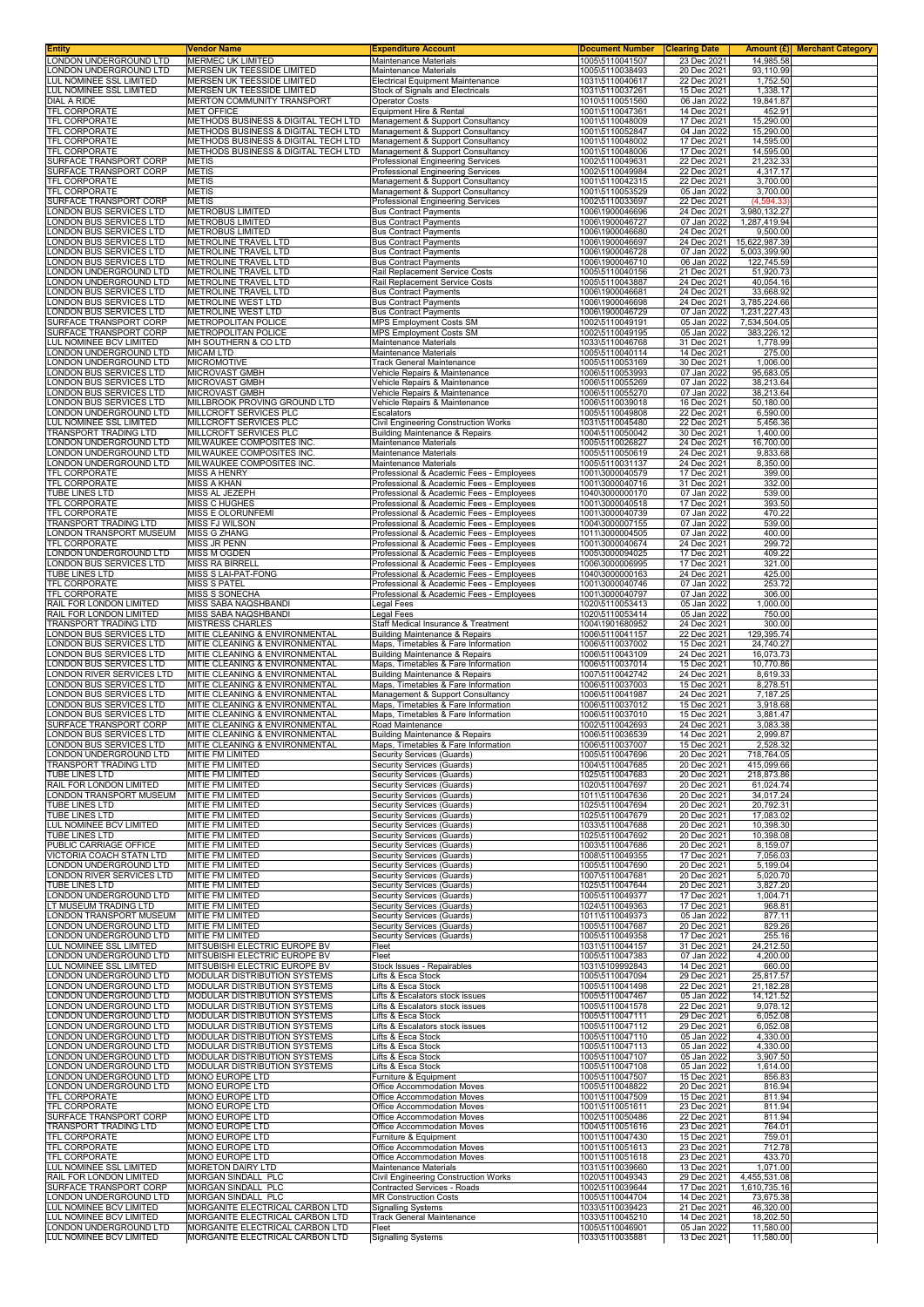| <b>Entity</b>                                             | Vendor Name                                                        | <b>Expenditure Account</b>                                                           | <b>Document Number</b>             | <b>Clearing Date</b>       |                          | Amount (£) Merchant Category |
|-----------------------------------------------------------|--------------------------------------------------------------------|--------------------------------------------------------------------------------------|------------------------------------|----------------------------|--------------------------|------------------------------|
| LUL NOMINEE BCV LIMITED<br>LONDON UNDERGROUND LTD         | MORGANITE ELECTRICAL CARBON LTD<br>MORGANITE ELECTRICAL CARBON LTD | Track General Maintenance<br>Equipment Repairs & Maintenance                         | 1033\5110041267<br>1005\5110045667 | 22 Dec 2021<br>15 Dec 2021 | 7,780.50<br>2,680.00     |                              |
| LUL NOMINEE SSL LIMITED                                   | MORGANITE ELECTRICAL CARBON LTD                                    | <b>Signalling Systems</b>                                                            | 1031\5110035890                    | 13 Dec 2021                | 1,683.75                 |                              |
| LONDON UNDERGROUND LTD<br>LUL NOMINEE SSL LIMITED         | MORGANITE ELECTRICAL CARBON LTD<br>MORGANITE ELECTRICAL CARBON LTD | Equipment Repairs & Maintenance<br>Fleet                                             | 1005\5110037254                    | 15 Dec 2021<br>22 Dec 2021 | 1,675.00<br>465.00       |                              |
| LUL NOMINEE SSL LIMITED                                   | MORGANITE ELECTRICAL CARBON LTD                                    | Maintenance Materials                                                                | 1031\5110040265<br>1031\5110040605 | 22 Dec 2021                | 414.29                   |                              |
| LUL NOMINEE SSL LIMITED                                   | MORGANITE ELECTRICAL CARBON LTD                                    | Maintenance Materials                                                                | 1031\5110040216                    | 22 Dec 2021                | 311.00                   |                              |
| LUL NOMINEE SSL LIMITED<br>DIAL A RIDE                    | MORGANITE ELECTRICAL CARBON LTD<br>MORRISH & CO. SOLICITORS        | Maintenance Materials<br>Legal Fees                                                  | 1031\5110040217<br>1010\1900012358 | 22 Dec 2021<br>14 Dec 2021 | 311.00<br>420.00         |                              |
| LONDON UNDERGROUND LTD                                    | MORSON HUMAN RESOURCES LTD                                         | Track General Maintenance                                                            | 1005\5110050674                    | 05 Jan 2022                | 1,698,125.45             |                              |
| LONDON UNDERGROUND LTD                                    | MORSON HUMAN RESOURCES LTD                                         | <b>Track General Maintenance</b>                                                     | 1005\5110051439                    | 05 Jan 2022                | 240,620.50               |                              |
| LONDON UNDERGROUND LTD<br>LONDON UNDERGROUND LTD          | MORSON HUMAN RESOURCES LTD<br>MORSON HUMAN RESOURCES LTD           | Track General Maintenance<br><b>MR Construction Costs</b>                            | 1005\5110047624<br>1005\5110044467 | 14 Dec 2021<br>22 Dec 2021 | 233,593.94<br>100,755.46 |                              |
| LONDON UNDERGROUND LTD                                    | MORSON HUMAN RESOURCES LTD                                         | <b>MR Construction Costs</b>                                                         | 1005\5110049993                    | 20 Dec 2021                | 91,382.70                |                              |
| TUBE LINES LTD<br><b>TUBE LINES LTD</b>                   | MORSON HUMAN RESOURCES LTD<br>MORSON HUMAN RESOURCES LTD           | Management & Support Consultancy<br>Management & Support Consultancy                 | 1025\5110046349<br>1025\5110044450 | 05 Jan 2022<br>29 Dec 2021 | 75,080.22<br>34,459.99   |                              |
| RAIL FOR LONDON LIMITED                                   | MORSON HUMAN RESOURCES LTD                                         | Management & Support Consultancy                                                     | 1020\5110040048                    | 22 Dec 2021                | 29,862.62                |                              |
| TUBE LINES LTD                                            | MORSON HUMAN RESOURCES LTD                                         | Management & Support Consultancy                                                     | 1025\5110044452                    | 29 Dec 2021                | 28,791.22                |                              |
| RAIL FOR LONDON LIMITED<br>LONDON UNDERGROUND LTD         | MORSON HUMAN RESOURCES LTD<br>MORSON HUMAN RESOURCES LTD           | Management & Support Consultancy<br><b>Traction Current</b>                          | 1020\5110037253<br>1005\5110051441 | 15 Dec 2021<br>23 Dec 2021 | 28,578.04<br>28,343.24   |                              |
| LONDON UNDERGROUND LTD                                    | MORSON HUMAN RESOURCES LTD                                         | Track General Maintenance                                                            | 1005\5110047623                    | 31 Dec 2021                | 27,070.00                |                              |
| RAIL FOR LONDON LIMITED<br>RAIL FOR LONDON LIMITED        | <b>MORSON HUMAN RESOURCES LTD</b><br>MORSON HUMAN RESOURCES LTD    | Management & Support Consultancy<br>Management & Support Consultancy                 | 1020\5110039916<br>1020\5110037248 | 22 Dec 2021<br>15 Dec 2021 | 26,024.66<br>24,917.77   |                              |
| LONDON UNDERGROUND LTD                                    | MORSON HUMAN RESOURCES LTD                                         | Track General Maintenance                                                            | 1005\5110051437                    | 05 Jan 2022                | 10,195.16                |                              |
| RAIL FOR LONDON LIMITED                                   | MORSON HUMAN RESOURCES LTD                                         | Management & Support Consultancy                                                     | 1020\5110043294                    | 29 Dec 2021                | 9,268.32                 |                              |
| LONDON UNDERGROUND LTD<br>LONDON UNDERGROUND LTD          | MORSON HUMAN RESOURCES LTD<br>MORSON HUMAN RESOURCES LTD           | <b>Electrical Equipment Maintenance</b><br><b>Electrical Equipment Maintenance</b>   | 1005\5110048710<br>1005\5110048715 | 22 Dec 2021<br>16 Dec 2021 | 8,100.00<br>8,100.00     |                              |
| TUBE LINES LTD                                            | MORSON HUMAN RESOURCES LTD                                         | Management & Support Consultancy                                                     | 1025\5110037251                    | 20 Dec 2021                | 8,087.31                 |                              |
| <b>TUBE LINES LTD</b><br><b>TFL CORPORATE</b>             | <b>MORSON HUMAN RESOURCES LTD</b><br>MORSON HUMAN RESOURCES LTD    | Management & Support Consultancy<br>Agency Staff                                     | 1025\5110050342<br>1001\5110038184 | 22 Dec 2021<br>20 Dec 2021 | 8,087.31<br>7,988.10     |                              |
| LONDON UNDERGROUND LTD                                    | MORSON HUMAN RESOURCES LTD                                         | <b>Electrical Equipment Maintenance</b>                                              | 1005\5110048707                    | 16 Dec 2021                | 7,695.00                 |                              |
| <b>LONDON UNDERGROUND LTD</b>                             | MORSON HUMAN RESOURCES LTD                                         | <b>Electrical Equipment Maintenance</b>                                              | 1005\5110048718                    | 16 Dec 2021                | 7,695.00                 |                              |
| RAIL FOR LONDON LIMITED<br>LONDON UNDERGROUND LTD         | MORSON HUMAN RESOURCES LTD<br>MORSON HUMAN RESOURCES LTD           | Management & Support Consultancy<br>Track General Maintenance                        | 1020\5110037256<br>1005\5110051449 | 15 Dec 2021<br>05 Jan 2022 | 7,575.00<br>6,773.96     |                              |
| RAIL FOR LONDON LIMITED                                   | MORSON HUMAN RESOURCES LTD                                         | Management & Support Consultancy                                                     | 1020\5110040069                    | 22 Dec 2021                | 6,616.89                 |                              |
| TUBE LINES LTD<br>LONDON UNDERGROUND LTD                  | MORSON HUMAN RESOURCES LTD<br>MORSON HUMAN RESOURCES LTD           | Management & Support Consultancy<br><b>Electrical Equipment Maintenance</b>          | 1025\5110053348<br>1005\5110046386 | 06 Jan 2022<br>05 Jan 2022 | 6,616.89<br>6,562.50     |                              |
| LONDON UNDERGROUND LTD                                    | MORSON HUMAN RESOURCES LTD                                         | Agency Staff                                                                         | 1005\5110038185                    | 20 Dec 2021                | 6,555.32                 |                              |
| LONDON UNDERGROUND LTD                                    | MORSON HUMAN RESOURCES LTD                                         | Track General Maintenance                                                            | 1005\5110047584                    | 14 Dec 2021                | 5,595.88                 |                              |
| LONDON UNDERGROUND LTD<br>TUBE LINES LTD                  | MORSON HUMAN RESOURCES LTD<br>MORSON HUMAN RESOURCES LTD           | <b>Electrical Equipment Maintenance</b><br>Management & Support Consultancy          | 1005\5110046390<br>1025\5110053263 | 05 Jan 2022<br>05 Jan 2022 | 5,536.35<br>5,146.47     |                              |
| RAIL FOR LONDON LIMITED                                   | MORSON HUMAN RESOURCES LTD                                         | Management & Support Consultancy                                                     | 1020\5110040065                    | 22 Dec 2021                | 4,694.05                 |                              |
| RAIL FOR LONDON LIMITED<br>RAIL FOR LONDON LIMITED        | MORSON HUMAN RESOURCES LTD<br>MORSON HUMAN RESOURCES LTD           | Management & Support Consultancy<br>Management & Support Consultancy                 | 1020\5110037255<br>1020\5110043300 | 15 Dec 2021<br>29 Dec 2021 | 3,755.24<br>3,755.24     |                              |
| TUBE LINES LTD                                            | MORSON HUMAN RESOURCES LTD                                         | Management & Support Consultancy                                                     | 1025\5110050348                    | 22 Dec 2021                | 3,386.64                 |                              |
| TUBE LINES LTD                                            | MORSON HUMAN RESOURCES LTD                                         | Management & Support Consultancy                                                     | 1025\5110053341                    | 06 Jan 2022                | 2,940.84                 |                              |
| TFL CORPORATE<br>LONDON UNDERGROUND LTD                   | MORSON HUMAN RESOURCES LTD<br>MORSON HUMAN RESOURCES LTD           | Agency Staff<br>Miscellaneous Finance Expenses                                       | 1001\5110038183<br>1005\1900222577 | 20 Dec 2021<br>31 Dec 2021 | 1,250.20<br>1,209.07     |                              |
| LONDON UNDERGROUND LTD                                    | MORSON HUMAN RESOURCES LTD                                         | Agency Staff                                                                         | 1005\5110038186                    | 20 Dec 2021                | 638.38                   |                              |
| LONDON UNDERGROUND LTD<br>TFL CORPORATE                   | MORSON HUMAN RESOURCES LTD<br>MORSON HUMAN RESOURCES LTD           | Agency Staff<br><b>Agency Staff</b>                                                  | 1005\5110038188<br>1001\5110044506 | 20 Dec 2021<br>31 Dec 2021 | 593.67<br>576.90         |                              |
| LONDON UNDERGROUND LTD                                    | MORSON HUMAN RESOURCES LTD                                         | <b>Agency Staff</b>                                                                  | 1005\5110038187                    | 20 Dec 2021                | 525.49                   |                              |
| LONDON UNDERGROUND LTD                                    | MORSON HUMAN RESOURCES LTD                                         | Professional Engineering Services                                                    | 1005\5110037266                    | 15 Dec 2021                | 376.00                   |                              |
| LONDON UNDERGROUND LTD<br>TFL CORPORATE                   | MORSON HUMAN RESOURCES LTD<br>MORSON PROJECTS LIMITED              | Professional Engineering Services<br>Management & Support Consultancy                | 1005\5110046418<br>1001\5110045751 | 05 Jan 2022<br>14 Dec 2021 | 376.00<br>19,368.00      |                              |
| LT MUSEUM TRADING LTD                                     | MORTONS MEDIA LTD                                                  | Advertising                                                                          | 1024\5110042692                    | 14 Dec 2021                | 1,000.00                 |                              |
| LT MUSEUM TRADING LTD<br>LT MUSEUM TRADING LTD            | MOSAIC FULFILMENT SOLUTIONS<br>MOSAIC FULFILMENT SOLUTIONS         | Postage<br>LTM Warehousing & Packaging                                               | 1024\5110050504<br>1024\5110050472 | 24 Dec 2021<br>24 Dec 2021 | 13,816.50<br>8,488.08    |                              |
| LONDON UNDERGROUND LTD                                    | MOTIVAIR COMPRESSORS LTD                                           | Maintenance of Plant & Equipment                                                     | 1005\5110048144                    | 17 Dec 2021                | 1,807.96                 |                              |
| LONDON UNDERGROUND LTD                                    | MOTIVAIR COMPRESSORS LTD                                           | Maintenance Materials                                                                | 1005\5110048155                    | 15 Dec 2021                | 675.00                   |                              |
| LONDON UNDERGROUND LTD<br>LONDON UNDERGROUND LTD          | MOTIVAIR COMPRESSORS LTD<br>MOTIVAIR COMPRESSORS LTD               | <b>Signalling Systems</b><br>Maintenance of Plant & Equipment                        | 1005\5110052180<br>1005\5110048154 | 24 Dec 2021<br>17 Dec 2021 | 458.00<br>378.30         |                              |
| LUL NOMINEE BCV LIMITED                                   | MOTIVAIR COMPRESSORS LTD                                           | Equipment Repairs & Maintenance                                                      | 1033\5110053035                    | 30 Dec 2021                | 340.46                   |                              |
| <b>LUL NOMINEE BCV LIMITED</b><br>LUL NOMINEE SSL LIMITED | MOTIVAIR COMPRESSORS LTD<br>MOTIVAIR COMPRESSORS LTD               | Maintenance Materials<br>Equipment Repairs & Maintenance                             | 1033\5110048158<br>1031\5110053038 | 15 Dec 2021<br>30 Dec 2021 | 322.00<br>270.02         |                              |
| LONDON UNDERGROUND LTD                                    | MOTIVAIR COMPRESSORS LTD                                           | <b>Track General Maintenance</b>                                                     | 1005\5110048148                    | 17 Dec 2021                | 252.42                   |                              |
| SURFACE TRANSPORT CORP                                    | <b>MOTOROLA SOLUTIONS LTD</b>                                      | Computer Hardware                                                                    | 1002\5110044750                    | 31 Dec 2021                | 26,146.64                |                              |
| SURFACE TRANSPORT CORP<br>RAIL FOR LONDON LIMITED         | MOTOROLA SOLUTIONS LTD<br>MOTT MACDONALD LIMITED                   | Computer Hardware<br>Management & Support Consultancy                                | 1002\5110046908<br>1020\5110043312 | 05 Jan 2022<br>29 Dec 2021 | 25,021.00<br>963,593.44  |                              |
| RAIL FOR LONDON LIMITED                                   | MOTT MACDONALD LIMITED                                             | Management & Support Consultancy                                                     | 1020\5110036676                    | 14 Dec 2021                | 931,988.53               |                              |
| RAIL FOR LONDON LIMITED<br>RAIL FOR LONDON LIMITED        | <b>MOTT MACDONALD LIMITED</b><br>MOTT MACDONALD LIMITED            | Management & Support Consultancy<br>Management & Support Consultancy                 | 1020\5110041511<br>1020\5110043307 | 23 Dec 2021<br>29 Dec 2021 | 52,687.26<br>51,300.00   |                              |
| RAIL FOR LONDON LIMITED                                   | MOTT MACDONALD LIMITED                                             | Management & Support Consultancy                                                     | 1020\5110036674                    | 14 Dec 2021                | 44,650.00                |                              |
| TFL CORPORATE                                             | MOTT MACDONALD LIMITED                                             | Professional Engineering Services                                                    | 1001\5110038400                    | 15 Dec 2021                | 41,238.33                |                              |
| TFL CORPORATE<br>RAIL FOR LONDON LIMITED                  | MOTT MACDONALD LIMITED<br>MOTT MACDONALD LIMITED                   | Management & Support Consultancy<br>Management & Support Consultancy                 | 1001\5110042604<br>1020\5110038935 | 24 Dec 2021<br>20 Dec 2021 | 35,150.00<br>33, 167. 75 |                              |
| TFL CORPORATE                                             | MOTT MACDONALD LIMITED                                             | Management & Support Consultancy                                                     | 1001\5110039190                    | 21 Dec 2021                | 21,250.00                |                              |
| RAIL FOR LONDON LIMITED<br>DOCKLANDS LIGHT RAILWAY        | MOTT MACDONALD LIMITED<br>MOTT MACDONALD LIMITED                   | Transport Planning Consultancy & Services<br>Professional Engineering Services       | 1020\5110041793<br>1012\5110038957 | 22 Dec 2021<br>20 Dec 2021 | 20,959.43<br>16,402.14   |                              |
| TFL CORPORATE                                             | MOTT MACDONALD LIMITED                                             | Management & Support Consultancy                                                     | 1001\5110039598                    | 22 Dec 2021                | 11,672.90                |                              |
| TRANSPORT TRADING LTD                                     | MOTT MACDONALD LIMITED<br>MOTT MACDONALD LIMITED                   | Planning & Development Consultancy                                                   | 1004\5110042042                    | 15 Dec 2021                | 10,669.71                |                              |
| RAIL FOR LONDON LIMITED<br><b>TFL CORPORATE</b>           | <b>MOTT MACDONALD LIMITED</b>                                      | <b>Property Consultancy</b><br>Management & Support Consultancy                      | 1020\5110042107<br>1001\5110039608 | 24 Dec 2021<br>22 Dec 2021 | 10,450.00<br>10,149.85   |                              |
| LONDON UNDERGROUND LTD                                    | MOTT MACDONALD LIMITED                                             | Planning & Development Consultancy                                                   | 1005\5110051211                    | 04 Jan 2022                | 10,049.55                |                              |
| DOCKLANDS LIGHT RAILWAY<br>TUBE LINES LTD                 | MOTT MACDONALD LIMITED<br>MOTT MACDONALD LIMITED                   | Professional Engineering Services<br>Planning & Development Consultancy              | 1012\5110046899<br>1040\5110042034 | 05 Jan 2022<br>15 Dec 2021 | 9,914.99<br>9,500.00     |                              |
| LONDON UNDERGROUND LTD                                    | MOTT MACDONALD LIMITED                                             | Planning & Development Consultancy                                                   | 1005\5110048522                    | 22 Dec 2021                | 8,768.00                 |                              |
| LONDON UNDERGROUND LTD<br>TFL CORPORATE                   | MOTT MACDONALD LIMITED<br><b>MOTT MACDONALD LIMITED</b>            | Planning & Development Consultancy<br>Management & Support Consultancy               | 1005\5110051206<br>1001\5110043595 | 04 Jan 2022<br>24 Dec 2021 | 8,664.00<br>8,500.00     |                              |
| LONDON UNDERGROUND LTD                                    | MOTT MACDONALD LIMITED                                             | Costs of Disp Inv Prop - TTL Planning                                                | 1005\5110027460                    | 17 Dec 2021                | 7,837.50                 |                              |
| LONDON UNDERGROUND LTD                                    | MOTT MACDONALD LIMITED                                             | Planning & Development Consultancy                                                   | 1005\5110048525                    | 16 Dec 2021                | 5,788.87                 |                              |
| LONDON UNDERGROUND LTD<br>DOCKLANDS LIGHT RAILWAY         | MOTT MACDONALD LIMITED<br>MOTT MACDONALD LIMITED                   | Planning & Development Consultancy<br>Professional Engineering Services              | 1005\5110049188<br>1012\5110042373 | 29 Dec 2021<br>24 Dec 2021 | 5,788.87<br>4,916.44     |                              |
| DOCKLANDS LIGHT RAILWAY                                   | MOTT MACDONALD LIMITED                                             | Professional Engineering Services                                                    | 1012\5110038949                    | 20 Dec 2021                | 4,440.66                 |                              |
| SURFACE TRANSPORT CORP<br>RAIL FOR LONDON LIMITED         | MOTT MACDONALD LIMITED<br>MOTT MACDONALD LIMITED                   | <b>Engineering Feasibility Studies</b><br>Civil Engineering Construction Works       | 1002\5109981895<br>1020\5110040599 | 16 Dec 2021<br>22 Dec 2021 | 4,318.67<br>2,701.98     |                              |
| LONDON UNDERGROUND LTD                                    | MOTT MACDONALD LIMITED                                             | Planning & Development Consultancy                                                   | 1005\5110049184                    | 29 Dec 2021                | 2,192.00                 |                              |
| LUL NOMINEE BCV LIMITED<br>TFL CORPORATE                  | <b>MOUNTRATH RESI ASS</b><br>MR A CADER                            | <b>MR Construction Costs</b><br>Professional & Academic Fees - Employees             | 1033\1900007066<br>1001\3000040789 | 06 Jan 2022<br>07 Jan 2022 | 30,000.00<br>488.72      |                              |
| TFL CORPORATE                                             | MR A CORNELL                                                       | Professional & Academic Fees - Employees                                             | 1001\3000040719                    | 31 Dec 2021                | 360.20                   |                              |
| TFL CORPORATE                                             | MR A GUDGIN                                                        | Professional & Academic Fees - Employees                                             | 1001\3000040738                    | 07 Jan 2022                | 367.22                   |                              |
| TFL CORPORATE<br>TRANSPORT TRADING LTD                    | MR A J HEATH<br><b>MR A KEEPAX</b>                                 | Professional & Academic Fees - Employees<br>Professional & Academic Fees - Employees | 1001\3000040538<br>1004\3000007158 | 17 Dec 2021<br>07 Jan 2022 | 383.90<br>539.00         |                              |
| RAIL FOR LONDON LIMITED                                   | <b>MR A MCINTOSH</b>                                               | Professional & Academic Fees - Employees                                             | 1020\3000004299                    | 24 Dec 2021                | 306.00                   |                              |
| <b>TFL CORPORATE</b><br>LONDON UNDERGROUND LTD            | MR AE MBOYO<br>MR AJ BOOTH                                         | Professional & Academic Fees - Employees<br>Staff Awards & Commendations             | 1001\3000040567<br>1005\3000094045 | 17 Dec 2021<br>24 Dec 2021 | 539.00<br>250.00         |                              |
| LONDON UNDERGROUND LTD                                    | MR AK DAY                                                          | Minor Staff Expenses                                                                 | 1005\3000094104                    | 07 Jan 2022                | 257.40                   |                              |
| TFL CORPORATE                                             | <b>MR AO LOUIS</b>                                                 | Professional & Academic Fees - Employees                                             | 1001\3000040809                    | 07 Jan 2022                | 390.92                   |                              |
| TFL CORPORATE<br>TFL CORPORATE                            | MR B MAKWANA<br>MR BJ HAYWOOD                                      | Professional & Academic Fees - Employees<br>Professional & Academic Fees - Employees | 1001\3000040630<br>1001\3000040788 | 24 Dec 2021<br>07 Jan 2022 | 539.00<br>362.22         |                              |
| LONDON UNDERGROUND LTD                                    | <b>MR BJ LANGHAM</b>                                               | Professional & Academic Fees - Employees                                             | 1005\3000094034                    | 24 Dec 2021                | 299.72                   |                              |
| <b>TUBE LINES LTD</b><br>TFL CORPORATE                    | MR BJ TATE<br><b>MR C FROST</b>                                    | Professional & Academic Fees - Employees<br>Professional & Academic Fees - Employees | 1040\3000000168<br>1001\3000040549 | 07 Jan 2022<br>17 Dec 2021 | 539.00<br>379.00         |                              |
| TFL CORPORATE                                             | <b>MR C MCMAHON</b>                                                | Professional & Academic Fees - Employees                                             | 1001\3000040740                    | 07 Jan 2022                | 299.72                   |                              |
| TFL CORPORATE<br>TFL CORPORATE                            | <b>MR C MILES</b><br>MR C RICHARDSON                               | Professional & Academic Fees - Employees<br>Professional & Academic Fees - Employees | 1001\3000040539<br>1001\3000040566 | 17 Dec 2021<br>17 Dec 2021 | 367.22<br>321.00         |                              |
| TFL CORPORATE                                             | MR C WELFORD                                                       | Professional & Academic Fees - Employees                                             | 1001\3000040603                    | 24 Dec 2021                | 299.72                   |                              |
| TUBE LINES LTD                                            | <b>MR C WISBY</b>                                                  | Professional & Academic Fees - Employees                                             | 1040\3000000169                    | 07 Jan 2022                | 294.00                   |                              |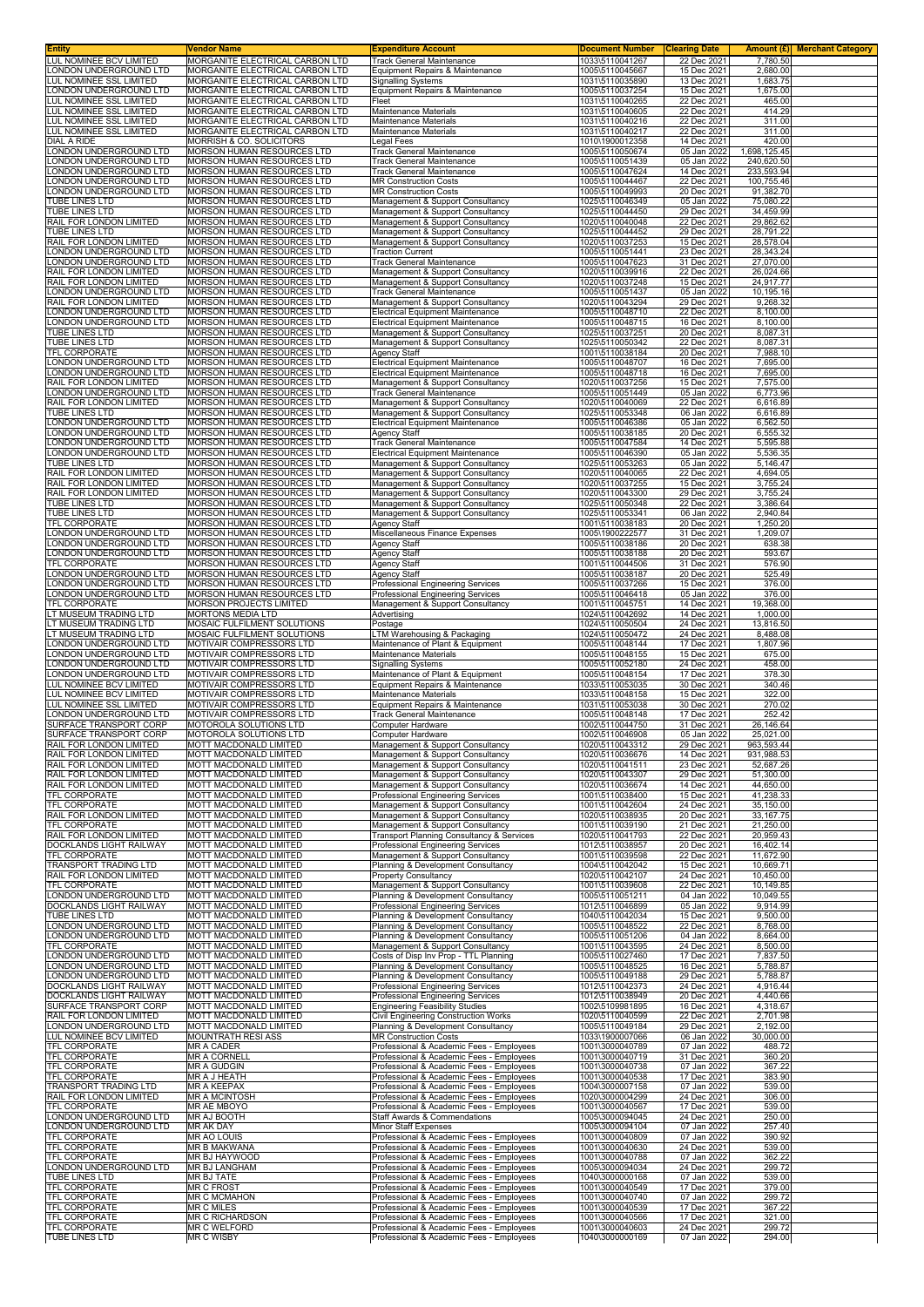| TFL CORPORATE                                                                                                                                                                                                   | Vendor Name<br>MR CJ VAZQUEZ TRAVIESO                                     | <b>Expenditure Account</b><br>Professional & Academic Fees - Employees               | <b>Document Number</b><br>1001\3000040799 | <b>Clearing Date</b><br>07 Jan 2022 | Amount (£) Merchant Category<br>367.22 |  |
|-----------------------------------------------------------------------------------------------------------------------------------------------------------------------------------------------------------------|---------------------------------------------------------------------------|--------------------------------------------------------------------------------------|-------------------------------------------|-------------------------------------|----------------------------------------|--|
| TFL CORPORATE                                                                                                                                                                                                   | <b>MR CS ATKINS</b>                                                       | Professional & Academic Fees - Employees                                             | 1001\3000040655                           | 24 Dec 2021                         | 405.72                                 |  |
| <b>TUBE LINES LTD</b>                                                                                                                                                                                           | <b>MR CS HENMAN</b>                                                       | Professional & Academic Fees - Employees                                             | 1040\3000000162                           | 24 Dec 2021                         | 539.00                                 |  |
| <b>TFL CORPORATE</b>                                                                                                                                                                                            | MR D GLENDENNING                                                          | Professional & Academic Fees - Employees                                             | 1001\3000040563                           | 17 Dec 2021                         | 367.22                                 |  |
| <b>TFL CORPORATE</b>                                                                                                                                                                                            | <b>MR D KNIGHT</b>                                                        | Professional & Academic Fees - Employees                                             | 1001\3000040635                           | 24 Dec 2021                         | 400.00                                 |  |
| TRANSPORT TRADING LTD                                                                                                                                                                                           | MR D M O'CONNOR                                                           | Professional & Academic Fees - Employees                                             | 1004\3000007161                           | 07 Jan 2022                         | 539.00                                 |  |
| LONDON UNDERGROUND LTD                                                                                                                                                                                          | <b>MR D MARSH</b>                                                         | Professional & Academic Fees - Employees                                             | 1005\3000094184                           | 07 Jan 2022                         | 349.72                                 |  |
| TFL CORPORATE                                                                                                                                                                                                   | <b>MR D MCEWAN</b>                                                        | Professional & Academic Fees - Employees                                             | 1001\3000040586                           | 17 Dec 2021                         | 295.00                                 |  |
| TFL CORPORATE                                                                                                                                                                                                   | MR DA RUGGIRELLO                                                          | <b>Staff Training</b>                                                                | 1001\3000040695                           | 24 Dec 2021                         | 1,000.00                               |  |
| TUBE LINES LTD                                                                                                                                                                                                  | MR DD GARMAN                                                              | Professional & Academic Fees - Employees                                             | 1040\3000000160                           | 17 Dec 2021                         | 539.00                                 |  |
| LONDON UNDERGROUND LTD                                                                                                                                                                                          | <b>MR DD MABBETT</b>                                                      | Staff Awards & Commendations                                                         | 1005\3000094119                           | 07 Jan 2022                         | 486.94                                 |  |
| LONDON UNDERGROUND LTD                                                                                                                                                                                          | MR DG LUCAS                                                               | Staff Awards & Commendations                                                         | 1005\3000094035                           | 24 Dec 2021                         | 250.00                                 |  |
| TUBE LINES LTD                                                                                                                                                                                                  | MR DL JOHN                                                                | Professional & Academic Fees - Employees                                             | 1040\3000000167                           | 31 Dec 2021                         | 539.00                                 |  |
| LONDON UNDERGROUND LTD                                                                                                                                                                                          | MR DR SMITH                                                               | Professional & Academic Fees - Employees                                             | 1005\3000093985                           | 17 Dec 2021                         | 360.90                                 |  |
| LONDON UNDERGROUND LTD                                                                                                                                                                                          | <b>MR DS THOMAS</b>                                                       | <b>Staff Awards &amp; Commendations</b>                                              | 1005\3000094080                           | 31 Dec 2021                         | 250.00                                 |  |
| TFL CORPORATE                                                                                                                                                                                                   | <b>MR E CHAMBERS</b>                                                      | Professional & Academic Fees - Employees                                             | 1001\3000040547                           | 17 Dec 2021                         | 294.00                                 |  |
| <b>TFL CORPORATE</b>                                                                                                                                                                                            | <b>MR EA KODJIE</b>                                                       | Professional & Academic Fees - Employees                                             | 1001\3000040573                           | 17 Dec 2021                         | 539.00                                 |  |
| LONDON UNDERGROUND LTD                                                                                                                                                                                          | <b>MR FJ MALLIA</b>                                                       | Staff Awards & Commendations                                                         | 1005\3000094081                           | 31 Dec 2021                         | 250.00                                 |  |
| LONDON UNDERGROUND LTD                                                                                                                                                                                          | MR FP BRADLEY                                                             | Professional & Academic Fees - Employees                                             | 1005\3000094029                           | 17 Dec 2021                         | 294.00                                 |  |
| TFL CORPORATE                                                                                                                                                                                                   | <b>MR G KUMAR</b>                                                         | Professional & Academic Fees - Employees                                             | 1001\3000040686                           | 24 Dec 2021                         | 505.72                                 |  |
| TFL CORPORATE                                                                                                                                                                                                   | <b>MR G REESAUL</b>                                                       | Professional & Academic Fees - Employees                                             | 1001\3000040696                           | 24 Dec 2021                         | 515.22                                 |  |
| TFL CORPORATE                                                                                                                                                                                                   | MR GC HOOD                                                                | Professional & Academic Fees - Employees                                             | 1001\3000040682                           | 24 Dec 2021                         | 367.22                                 |  |
| TRANSPORT TRADING LTD                                                                                                                                                                                           | MR H G PATEL                                                              | Transys Control - TTL                                                                | 1004\1901680754                           | 15 Dec 2021                         | 2,383.22                               |  |
| TRANSPORT TRADING LTD                                                                                                                                                                                           | <b>MR HN YOUNGER</b>                                                      | Professional & Academic Fees - Employees                                             | 1004\3000007151                           | 17 Dec 2021                         | 539.00                                 |  |
| TFL CORPORATE<br><b>TRANSPORT TRADING LTD</b>                                                                                                                                                                   | <b>MR HR TAYLOR</b>                                                       | Professional & Academic Fees - Employees                                             | 1001\3000040737                           | 07 Jan 2022                         | 299.72                                 |  |
| TFL CORPORATE                                                                                                                                                                                                   | <b>MRIGRANT</b><br><b>MR I IBRAHIM</b>                                    | Professional & Academic Fees - Employees<br>Professional & Academic Fees - Employees | 1004\3000007159<br>1001\3000040649        | 07 Jan 2022<br>24 Dec 2021          | 539.00<br>270.00                       |  |
| TFL CORPORATE                                                                                                                                                                                                   | MR I PERRE                                                                | Professional & Academic Fees - Employees                                             | 1001\3000040768                           | 07 Jan 2022                         | 324.72                                 |  |
| <b>TFL CORPORATE</b>                                                                                                                                                                                            | <b>MR IM GILBERT</b>                                                      | Professional & Academic Fees - Employees                                             | 1001\3000040520                           | 17 Dec 2021                         | 539.00                                 |  |
| TFL CORPORATE                                                                                                                                                                                                   | <b>MR J BATCHELOR</b>                                                     | Professional & Academic Fees - Employees                                             | 1001\3000040560                           | 17 Dec 2021                         | 253.72                                 |  |
| TFL CORPORATE                                                                                                                                                                                                   | MR J ELLIOTT                                                              | Professional & Academic Fees - Employees                                             | 1001\3000040648                           | 24 Dec 2021                         | 367.22                                 |  |
| <b>TFL CORPORATE</b>                                                                                                                                                                                            | <b>MR J WARE</b>                                                          | <b>Hotel Accommodation</b>                                                           | 1001\3000040757                           | 07 Jan 2022                         | 253.35                                 |  |
| <b>TFL CORPORATE</b>                                                                                                                                                                                            | MR J YOUNG-CASS                                                           | Professional & Academic Fees - Employees                                             | 1001\3000040633                           | 24 Dec 2021                         | 298.00                                 |  |
| LONDON UNDERGROUND LTD                                                                                                                                                                                          | MR JC DELANY                                                              | Staff Awards & Commendations                                                         | 1005\3000094041                           | 24 Dec 2021                         | 250.00                                 |  |
| TFL CORPORATE                                                                                                                                                                                                   | MR JE FELTHAM                                                             | Professional & Academic Fees - Employees                                             | 1001\3000040652                           | 24 Dec 2021                         | 299.72                                 |  |
| LONDON UNDERGROUND LTD                                                                                                                                                                                          | <b>MR JF MENDES</b>                                                       | Professional & Academic Fees - Employees                                             | 1005\3000094114                           | 07 Jan 2022                         | 499.72                                 |  |
| <b>TUBE LINES LTD</b>                                                                                                                                                                                           | <b>MR JH BURT</b>                                                         | Professional & Academic Fees - Employees                                             | 1040\3000000171                           | 07 Jan 2022                         | 539.00                                 |  |
| LONDON UNDERGROUND LTD                                                                                                                                                                                          | MR JH WITNEY                                                              | <b>Staff Awards &amp; Commendations</b>                                              | 1005\3000094132                           | 07 Jan 2022                         | 250.00                                 |  |
| TUBE LINES LTD                                                                                                                                                                                                  | <b>MR JJ ROBERTS</b>                                                      | Professional & Academic Fees - Employees                                             | 1040\3000000161                           | 17 Dec 2021                         | 258.00                                 |  |
| TFL CORPORATE                                                                                                                                                                                                   | <b>MR JM THIRLBY</b>                                                      | Professional & Academic Fees - Employees                                             | 1001\3000040786                           | 07 Jan 2022                         | 306.00                                 |  |
| TFL CORPORATE                                                                                                                                                                                                   | MR JR COLLINS                                                             | Professional & Academic Fees - Employees                                             | 1001\3000040781                           | 07 Jan 2022                         | 306.00                                 |  |
| <b>TFL CORPORATE</b>                                                                                                                                                                                            | <b>MR K KITANOSONO</b>                                                    | Professional & Academic Fees - Employees                                             | 1001\3000040694                           | 24 Dec 2021                         | 270.00                                 |  |
| TFL CORPORATE                                                                                                                                                                                                   | <b>MR KK CHAN</b>                                                         | Professional & Academic Fees - Employees                                             | 1001\3000040526                           | 17 Dec 2021                         | 367.22                                 |  |
| <b>TFL CORPORATE</b>                                                                                                                                                                                            | <b>MR KK GHARATYA</b>                                                     | Professional & Academic Fees - Employees                                             | 1001\3000040613                           | 24 Dec 2021                         | 346.72                                 |  |
| TFL CORPORATE                                                                                                                                                                                                   | <b>MR L FERNANDES</b>                                                     | Professional & Academic Fees - Employees                                             | 1001\3000040571                           | 17 Dec 2021                         | 253.72                                 |  |
| TFL CORPORATE                                                                                                                                                                                                   | MR L RUDDERHAM                                                            | Professional & Academic Fees - Employees                                             | 1001\3000040771                           | 07 Jan 2022                         | 539.00                                 |  |
| TFL CORPORATE                                                                                                                                                                                                   | MR L THORPE                                                               | Professional & Academic Fees - Employees                                             | 1001\3000040690                           | 24 Dec 2021                         | 298.00                                 |  |
| <b>TUBE LINES LTD</b>                                                                                                                                                                                           | <b>MR M ASTLEY</b>                                                        | Professional & Academic Fees - Employees                                             | 1040\3000000166                           | 31 Dec 2021                         | 306.00                                 |  |
| TUBE LINES LTD                                                                                                                                                                                                  | <b>MR M HARRIS</b>                                                        | Professional & Academic Fees - Employees                                             | 1040\3000000159                           | 17 Dec 2021                         | 539.00                                 |  |
| TFL CORPORATE                                                                                                                                                                                                   | MR M JETHWA                                                               | Professional & Academic Fees - Employees                                             | 1001\3000040756                           | 07 Jan 2022                         | 367.22                                 |  |
| TFL CORPORATE                                                                                                                                                                                                   | <b>MR M KITCHING</b>                                                      | Professional & Academic Fees - Employees                                             | 1001\3000040614                           | 24 Dec 2021                         | 281.72                                 |  |
| TFL CORPORATE                                                                                                                                                                                                   | MR M SCOTT-ROBINSON                                                       | Professional & Academic Fees - Employees                                             | 1001\3000040541                           | 17 Dec 2021                         | 253.72                                 |  |
| TFL CORPORATE                                                                                                                                                                                                   | MR M SIMMONDS                                                             | Professional & Academic Fees - Employees                                             | 1001\3000040558                           | 17 Dec 2021                         | 367.22                                 |  |
| TFL CORPORATE                                                                                                                                                                                                   | <b>MR M SIMS</b>                                                          | Professional & Academic Fees - Employees                                             | 1001\3000040533                           | 17 Dec 2021                         | 253.72                                 |  |
| TFL CORPORATE                                                                                                                                                                                                   | <b>MR M VOSPER</b>                                                        | Professional & Academic Fees - Employees                                             | 1001\3000040767                           | 07 Jan 2022                         | 306.00                                 |  |
| TFL CORPORATE                                                                                                                                                                                                   | <b>MR MI BRETT</b>                                                        | Professional & Academic Fees - Employees                                             | 1001\3000040777                           | 07 Jan 2022                         | 360.90                                 |  |
| TFL CORPORATE                                                                                                                                                                                                   | <b>MR MM PITROLA</b>                                                      | Professional & Academic Fees - Employees                                             | 1001\3000040819                           | 07 Jan 2022                         | 299.72                                 |  |
| SURFACE TRANSPORT CORP                                                                                                                                                                                          | <b>MR N LAWRENCE</b>                                                      | Professional & Academic Fees - Employees                                             | 1002\3000027905                           | 17 Dec 2021                         | 658.00                                 |  |
| TRANSPORT TRADING LTD                                                                                                                                                                                           | MR N S BUDDI & MR Z A S BUDI                                              | Transys Control - TTL                                                                | 1004\1901681074                           | 06 Jan 2022                         | 4,000.00                               |  |
| TFL CORPORATE                                                                                                                                                                                                   | <b>MR N SOAL</b>                                                          | Professional & Academic Fees - Employees                                             | 1001\3000040734                           | 07 Jan 2022                         | 270.00                                 |  |
| LONDON UNDERGROUND LTD                                                                                                                                                                                          | <b>MR NC LYSEIGHT</b>                                                     | Staff Awards & Commendations                                                         | 1005\3000094084                           | 31 Dec 2021                         | 250.00                                 |  |
| LONDON UNDERGROUND LTD<br>TFL CORPORATE                                                                                                                                                                         | MR NJ SHAW                                                                | Staff Awards & Commendations                                                         | 1005\3000094037<br>1001\3000040803        | 24 Dec 2021<br>07 Jan 2022          | 250.00<br>298.00                       |  |
| <b>TFL CORPORATE</b>                                                                                                                                                                                            | <b>MR NJ SMITH</b><br><b>MR OW SMITH</b>                                  | Professional & Academic Fees - Employees<br>Professional & Academic Fees - Employees | 1001\3000040692                           | 24 Dec 2021                         | 298.00                                 |  |
|                                                                                                                                                                                                                 |                                                                           |                                                                                      |                                           |                                     |                                        |  |
| TFL CORPORATE                                                                                                                                                                                                   | <b>MR P BRYCE</b>                                                         | Professional & Academic Fees - Employees                                             | 1001\3000040647                           | 24 Dec 2021                         | 658.00                                 |  |
| LONDON UNDERGROUND LTD                                                                                                                                                                                          | MR P DOWNHAM                                                              | Professional & Academic Fees - Employees                                             | 1005\3000094151                           | 07 Jan 2022                         | 349.72                                 |  |
| TRANSPORT TRADING LTD                                                                                                                                                                                           | MR P DOYLE                                                                | Professional & Academic Fees - Employees                                             | 1004\3000007157                           | 07 Jan 2022                         | 539.00                                 |  |
| TFL CORPORATE                                                                                                                                                                                                   | MR PC GOMEZ CASTILLO                                                      | Professional & Academic Fees - Employees                                             | 1001\3000040780                           | 07 Jan 2022                         | 301.72                                 |  |
| <b>IFL CORPORATE</b>                                                                                                                                                                                            | <b>MR PI HUTCHINGS</b>                                                    | Professional & Academic Fees - Emplovees                                             | 1001\3000040778                           | 07 Jan 2022                         | 294.00                                 |  |
| TRANSPORT TRADING LTD<br>TFL CORPORATE                                                                                                                                                                          | <b>MR PJ WATERKAMP</b><br><b>MR R BACCHUS</b>                             | Professional & Academic Fees - Employees                                             | 1004\3000007153<br>1001\3000040570        | 24 Dec 2021                         | 294.00                                 |  |
| LONDON UNDERGROUND LTD                                                                                                                                                                                          | <b>MR R DAVIES</b>                                                        | Professional & Academic Fees - Employees<br>Staff Awards & Commendations             | 1005\3000093984                           | 17 Dec 2021<br>17 Dec 2021          | 539.00<br>500.00                       |  |
| <b>TFL CORPORATE</b>                                                                                                                                                                                            | MR R MWANAHIBA                                                            | Professional & Academic Fees - Employees                                             | 1001\3000040673                           | 24 Dec 2021                         | 548.00                                 |  |
| TFL CORPORATE                                                                                                                                                                                                   | <b>MR RA MITCHELL</b>                                                     | Professional & Academic Fees - Employees                                             | 1001\3000040730                           | 07 Jan 2022                         | 539.00                                 |  |
| LONDON UNDERGROUND LTD<br>TRANSPORT TRADING LTD                                                                                                                                                                 | MR RA SOBERS<br>MR RAJESH THAKOR T/A KINGS CROSS PO Transys Control - TTL | Professional & Academic Fees - Employees                                             | 1005\3000094026<br>1004\1901681077        | 17 Dec 2021<br>06 Jan 2022          | 367.22<br>4,000.00                     |  |
| TRANSPORT TRADING LTD                                                                                                                                                                                           | <b>IMR RAMESHBHAI &amp; MRS MINAXI PATEL</b>                              | Transys Control - TTL                                                                | 1004\1901681075                           | 06 Jan 2022                         | 1,000.00                               |  |
| TFL CORPORATE                                                                                                                                                                                                   | <b>MR RM FRITH</b>                                                        | Professional & Academic Fees - Employees                                             | 1001\3000040550                           | 17 Dec 2021                         | 299.72                                 |  |
| TFL CORPORATE                                                                                                                                                                                                   | <b>MR RM GARNER</b>                                                       | Professional & Academic Fees - Employees                                             | 1001\3000040564                           | 17 Dec 2021                         | 253.72                                 |  |
| <b>TFL CORPORATE</b>                                                                                                                                                                                            | MR RS FIONDA                                                              | Professional & Academic Fees - Employees                                             | 1001\3000040800                           | 07 Jan 2022                         | 298.00                                 |  |
| TFL CORPORATE                                                                                                                                                                                                   | <b>MR S HARIA</b>                                                         | Professional & Academic Fees - Employees                                             | 1001\3000040760                           | 07 Jan 2022                         | 270.00                                 |  |
| <b>TFL CORPORATE</b><br>TFL CORPORATE                                                                                                                                                                           | MR S JOHNSON<br><b>MR S TRINDER</b>                                       | Professional & Academic Fees - Employees<br><b>Staff Awards &amp; Commendations</b>  | 1001\3000040772                           | 07 Jan 2022                         | 367.22<br>250.00                       |  |
| LONDON UNDERGROUND LTD                                                                                                                                                                                          | <b>MR S WAKEFIELD</b>                                                     | <b>Staff Awards &amp; Commendations</b>                                              | 1001\3000040752<br>1005\3000094040        | 07 Jan 2022<br>24 Dec 2021          | 250.00                                 |  |
| LONDON UNDERGROUND LTD                                                                                                                                                                                          | <b>MR SC HAXTON</b>                                                       | Staff Travel (Business Fares)                                                        | 1005\3000094071                           | 24 Dec 2021                         | 532.50                                 |  |
| TUBE LINES LTD                                                                                                                                                                                                  | <b>MR SH KEARNS</b>                                                       | Uniforms                                                                             | 1025\3000000756                           | 24 Dec 2021                         | 3,103.95                               |  |
| TFL CORPORATE                                                                                                                                                                                                   | MR SJ GILL                                                                | Professional & Academic Fees - Employees                                             | 1001\3000040521                           | 17 Dec 2021                         | 367.22                                 |  |
| TFL CORPORATE                                                                                                                                                                                                   | MR SP BOWLES                                                              | Professional & Academic Fees - Employees                                             | 1001\3000040720                           | 31 Dec 2021                         | 257.00                                 |  |
| TFL CORPORATE                                                                                                                                                                                                   | <b>MR ST BRENNAN</b>                                                      | Professional & Academic Fees - Employees                                             | 1001\3000040744                           | 07 Jan 2022                         | 253.72                                 |  |
| TRANSPORT TRADING LTD                                                                                                                                                                                           | MR SUKIRKANTH GANESHALINGAM                                               | Transys Control - TTL                                                                | 1004\1901681076                           | 06 Jan 2022                         | 1,000.00                               |  |
| TFL CORPORATE                                                                                                                                                                                                   | MR T ARAVINTHAN                                                           | Professional & Academic Fees - Employees                                             | 1001\3000040749                           | 07 Jan 2022                         | 461.22                                 |  |
| TFL CORPORATE                                                                                                                                                                                                   | <b>MR T BRENNAN</b>                                                       | Professional & Academic Fees - Employees                                             | 1001\3000040551                           | 17 Dec 2021                         | 253.72                                 |  |
| TFL CORPORATE                                                                                                                                                                                                   | MR TT ARIANPOUR                                                           | Professional & Academic Fees - Employees                                             | 1001\3000040676                           | 24 Dec 2021                         | 470.22                                 |  |
| TFL CORPORATE                                                                                                                                                                                                   | MR V VAGHELA                                                              | Professional & Academic Fees - Employees                                             | 1001\3000040710                           | 31 Dec 2021                         | 270.00                                 |  |
| TFL CORPORATE                                                                                                                                                                                                   | <b>MR W BUTLER</b>                                                        | Professional & Academic Fees - Employees                                             | 1001\3000040762                           | 07 Jan 2022                         | 306.00                                 |  |
| TFL CORPORATE                                                                                                                                                                                                   | MRI SOFTWARE EMEA LIMITED                                                 | Software Maintenance                                                                 | 1001\5110049943                           | 06 Jan 2022                         | 61,266.00                              |  |
| TRANSPORT TRADING LTD                                                                                                                                                                                           | MRS AC ROBINSON                                                           | Professional & Academic Fees - Employees                                             | 1004\3000007154                           | 31 Dec 2021                         | 539.00                                 |  |
| <b>TFL CORPORATE</b>                                                                                                                                                                                            | MRS AW KOPYTO                                                             | Professional & Academic Fees - Employees                                             | 1001\3000040689                           | 24 Dec 2021                         | 367.22                                 |  |
| TFL CORPORATE                                                                                                                                                                                                   | <b>MRS B BROOKER</b>                                                      | Professional & Academic Fees - Employees                                             | 1001\3000040580                           | 17 Dec 2021                         | 321.00                                 |  |
| TFL CORPORATE                                                                                                                                                                                                   | MRS E CLARK                                                               | Professional & Academic Fees - Employees                                             | 1001\3000040714                           | 31 Dec 2021                         | 400.00                                 |  |
| TFL CORPORATE                                                                                                                                                                                                   | MRS ES CLARKE-THOMPSON                                                    | Professional & Academic Fees - Employees                                             | 1001\3000040581                           | 17 Dec 2021                         | 280.00                                 |  |
| TFL CORPORATE                                                                                                                                                                                                   | MRS HG COOPER                                                             | Professional & Academic Fees - Employees                                             | 1001\3000040723                           | 07 Jan 2022                         | 299.72                                 |  |
| TFL CORPORATE                                                                                                                                                                                                   | MRS JS COLLIER                                                            | Professional & Academic Fees - Employees                                             | 1001\3000040741                           | 07 Jan 2022                         | 270.00                                 |  |
|                                                                                                                                                                                                                 | MRS PARAMESWARY SRIRANGARASA<br><b>MRS R SHARMA-PATEL</b>                 | Transys Control - TTL<br>Professional & Academic Fees - Employees                    | 1004\1901680931<br>1001\3000040681        | 22 Dec 2021<br>24 Dec 2021          | 3,302.94<br>548.00                     |  |
|                                                                                                                                                                                                                 | MRS S LODGE                                                               | Professional & Academic Fees - Employees                                             | 1001\3000040524                           | 17 Dec 2021                         | 306.00                                 |  |
|                                                                                                                                                                                                                 | <b>MRS Y OWOYEMI</b><br><b>MS C CORRIGAN</b>                              | Professional & Academic Fees - Employees<br>Professional & Academic Fees - Employees | 1002\3000027917<br>1040\3000000165        | 24 Dec 2021<br>31 Dec 2021          | 367.22<br>306.00                       |  |
|                                                                                                                                                                                                                 | MS D E SURRIDGE<br>MS HL NGUYEN                                           | Professional & Academic Fees - Employees<br>Professional & Academic Fees - Employees | 1040\3000000164<br>1001\3000040713        | 24 Dec 2021<br>31 Dec 2021          | 270.00<br>306.00                       |  |
|                                                                                                                                                                                                                 | MS L CHOONG                                                               | Professional & Academic Fees - Employees                                             | 1001\3000040624                           | 24 Dec 2021                         | 367.22                                 |  |
| TRANSPORT TRADING LTD<br>TFL CORPORATE<br>TFL CORPORATE<br>SURFACE TRANSPORT CORP<br>TUBE LINES LTD<br>TUBE LINES LTD<br><b>TFL CORPORATE</b><br>TFL CORPORATE<br>TRANSPORT TRADING LTD<br><b>TFL CORPORATE</b> | <b>MS M GREAVES</b><br><b>MS M KAKOURATOU</b>                             | Professional & Academic Fees - Employees<br>Professional & Academic Fees - Employees | 1004\3000007160<br>1001\3000040711        | 07 Jan 2022<br>31 Dec 2021          | 539.00<br>367.22                       |  |
| TFL CORPORATE                                                                                                                                                                                                   | <b>MS R AYITTEY</b>                                                       | Professional & Academic Fees - Employees                                             | 1001\3000040601                           | 24 Dec 2021                         | 297.00                                 |  |
| TFL CORPORATE                                                                                                                                                                                                   | <b>MS RA YORKE</b>                                                        | Professional & Academic Fees - Employees                                             | 1001\3000040654                           | 24 Dec 2021                         | 321.00                                 |  |
| TFL CORPORATE                                                                                                                                                                                                   | <b>MS RE URBANI</b>                                                       | Professional & Academic Fees - Employees                                             | 1001\3000040582                           | 17 Dec 2021                         | 367.22                                 |  |
| TFL CORPORATE                                                                                                                                                                                                   | <b>MS TF D'ALMEIDA</b>                                                    | Professional & Academic Fees - Employees                                             | 1001\3000040632                           | 24 Dec 2021                         | 270.00                                 |  |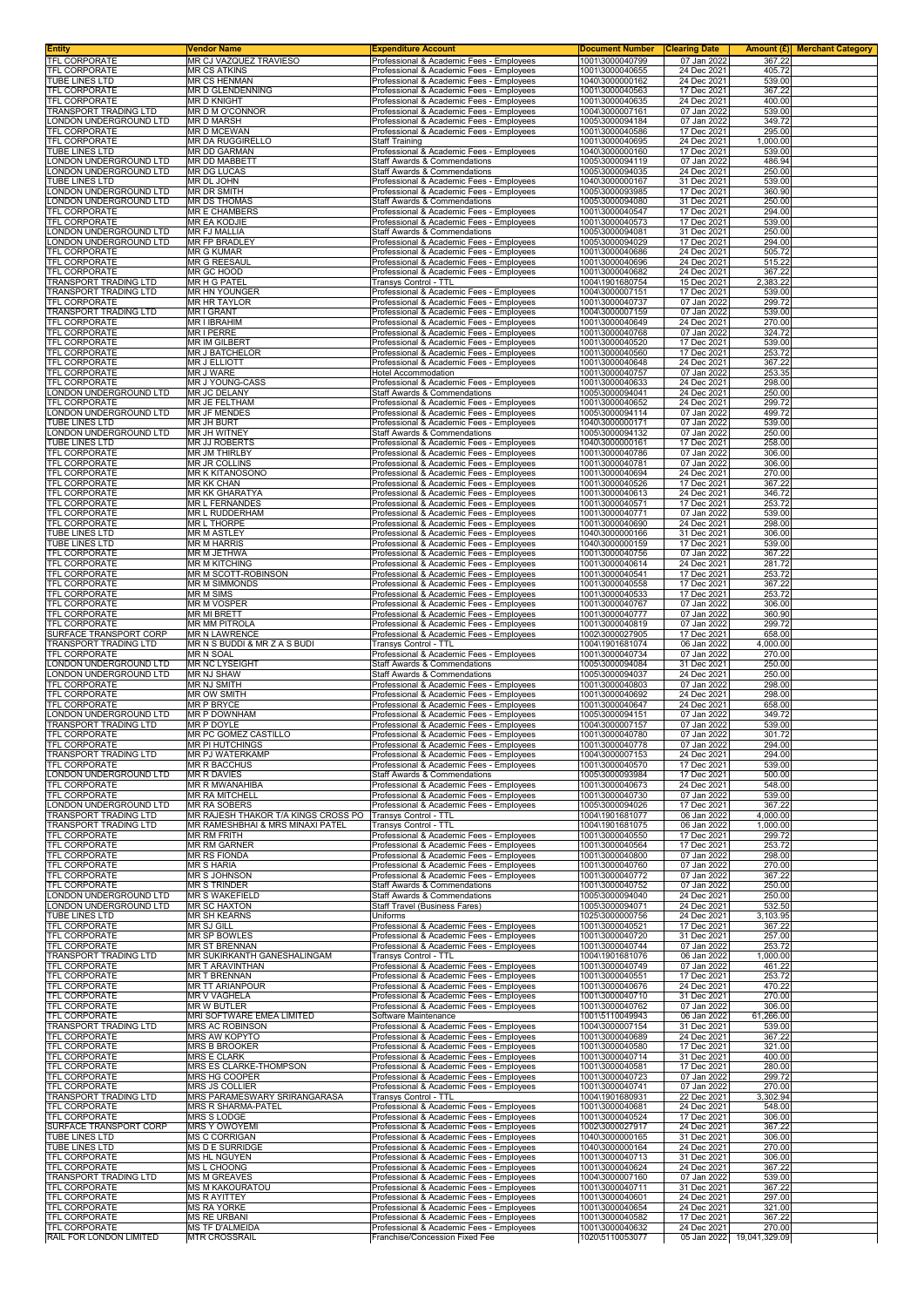| Entity                                             | Vendor Name                                             | <b>Expenditure Account</b>                                                                               | <b>Document Number</b>             | <b>Clearing Date</b>       |                          | Amount (£) Merchant Category |
|----------------------------------------------------|---------------------------------------------------------|----------------------------------------------------------------------------------------------------------|------------------------------------|----------------------------|--------------------------|------------------------------|
| PUBLIC CARRIAGE OFFICE<br>LONDON TRANSPORT MUSEUM  | MUHAMMAD AMJID#<br>MUSEUMAND (THE NCHM)                 | Licence Fee Refunds<br>Art And Poetry Installations And Programmes                                       | 1003\1900045160<br>1011\5110045655 | 20 Dec 2021<br>23 Dec 2021 | 2,592.00<br>1,800.00     |                              |
| LONDON UNDERGROUND LTD                             | MUSGROVE LTD                                            | Fleet                                                                                                    | 1005\5110037027                    | 14 Dec 2021                | 9,976.32                 |                              |
| LONDON UNDERGROUND LTD<br>LUL NOMINEE BCV LIMITED  | MUSGROVE LTD<br>MUSGROVE LTD                            | Fleet<br>Fleet                                                                                           | 1005\5110043101<br>1033\5110043105 | 24 Dec 2021<br>24 Dec 2021 | 4,480.00<br>2,983.92     |                              |
| LUL NOMINEE BCV LIMITED                            | MUSGROVE LTD                                            | Fleet                                                                                                    | 1033\5110043104                    | 24 Dec 2021                | 2,955.96                 |                              |
| LONDON UNDERGROUND LTD                             | MUSGROVE LTD                                            | Maintenance Materials                                                                                    | 1005\5110038943                    | 20 Dec 2021                | 1,170.00                 |                              |
| LUL NOMINEE SSL LIMITED<br>SURFACE TRANSPORT CORP  | <b>MUSGROVE LTD</b><br>MVA CONSULTANCY GROUP            | <b>Signalling Systems</b><br>Transport Planning Consultancy & Services                                   | 1031\5110043099<br>1002\5110045911 | 24 Dec 2021<br>29 Dec 2021 | 360.00<br>25,717.00      |                              |
| VICTORIA COACH STATN LTD                           | NATIONAL EXPRESS LTD                                    | VCS Repayments & Commission                                                                              | 1008\1900004597                    | 05 Jan 2022                | 69,430.72                |                              |
| LONDON UNDERGROUND LTD                             | NATIVE LAND LTD                                         | Planning & Development Consultancy                                                                       | 1005\5110033495                    | 22 Dec 2021                | 194,433.19               |                              |
| LONDON UNDERGROUND LTD<br>TFL CORPORATE            | NATIVE LAND LTD<br>NCC GROUP SECURITY SERVICES LTD      | Planning & Development Consultancy<br>IT Consultancy                                                     | 1005\5110033678<br>1001\5110037598 | 22 Dec 2021<br>15 Dec 2021 | 31,250.00<br>1,500.00    |                              |
| DOCKLANDS LIGHT RAILWAY                            | <b>NCC SERVICES LIMITED</b>                             | Civil Engineering Construction Works                                                                     | 1012\5110045311                    | 15 Dec 2021                | 1,530.00                 |                              |
| LONDON UNDERGROUND LTD<br>TUBE LINES LTD           | <b>NCCT LTD</b><br><b>NCP SERVICES LTD</b>              | Fire and Safety Equipment<br>Property Management Fees                                                    | 1005\5110053150<br>1040\5110046453 | 06 Jan 2022<br>05 Jan 2022 | 14,618.08<br>130,783.94  |                              |
| TUBE LINES LTD                                     | <b>NCP SERVICES LTD</b>                                 | Property Management Fees                                                                                 | 1040\5110044483                    | 24 Dec 2021                | 129,547.00               |                              |
| <b>TUBE LINES LTD</b><br><b>TUBE LINES LTD</b>     | NCP SERVICES LTD                                        | Property Management Fees                                                                                 | 1040\5110044503                    | 24 Dec 2021<br>24 Dec 2021 | 126,075.69<br>23,958.93  |                              |
| TUBE LINES LTD                                     | NCP SERVICES LTD<br><b>NCP SERVICES LTD</b>             | Property Management Fees<br>Property Management Fees                                                     | 1040\5110044501<br>1040\5110044510 | 24 Dec 2021                | 23,958.93                |                              |
| TUBE LINES LTD                                     | <b>NCP SERVICES LTD</b>                                 | Property Management Fees                                                                                 | 1040\5110046452                    | 05 Jan 2022                | 23,958.93                |                              |
| TUBE LINES LTD<br><b>TUBE LINES LTD</b>            | <b>NCP SERVICES LTD</b><br><b>NCP SERVICES LTD</b>      | <b>Property Management Fees</b><br>Property Management Fees                                              | 1040\5110044517<br>1040\5110044542 | 24 Dec 2021<br>24 Dec 2021 | 15,000.00<br>15,000.00   |                              |
| TUBE LINES LTD                                     | <b>NCP SERVICES LTD</b>                                 | Property Management Fees                                                                                 | 1040\5110046451                    | 05 Jan 2022                | 15,000.00                |                              |
| TUBE LINES LTD<br><b>TUBE LINES LTD</b>            | <b>NCP SERVICES LTD</b><br><b>NCP SERVICES LTD</b>      | Property Management Fees<br>Property Management Fees                                                     | 1040\5110044544<br>1040\5110046450 | 24 Dec 2021<br>05 Jan 2022 | 11,296.83<br>11,296.83   |                              |
| TUBE LINES LTD                                     | <b>NCP SERVICES LTD</b>                                 | Property Management Fees                                                                                 | 1040\5110044481                    | 24 Dec 2021                | 10,236.09                |                              |
| <b>TUBE LINES LTD</b>                              | NCP SERVICES LTD                                        | Property Management Fees                                                                                 | 1040\5110044540<br>1040\5110044479 | 24 Dec 2021                | 4,625.78                 |                              |
| <b>TUBE LINES LTD</b><br>TUBE LINES LTD            | <b>NCP SERVICES LTD</b><br><b>NCP SERVICES LTD</b>      | <b>Property Management Fees</b><br>Property Management Fees                                              | 1040\5110044482                    | 24 Dec 2021<br>24 Dec 2021 | 4,448.37<br>3,846.00     |                              |
| <b>TUBE LINES LTD</b>                              | NCP SERVICES LTD                                        | Property Management Fees                                                                                 | 1040\5110044484                    | 24 Dec 2021                | 3,846.00                 |                              |
| <b>TUBE LINES LTD</b><br>TUBE LINES LTD            | <b>NCP SERVICES LTD</b><br><b>NCP SERVICES LTD</b>      | <b>Property Management Fees</b><br><b>Property Management Fees</b>                                       | 1040\5110046449<br>1040\5110046448 | 05 Jan 2022<br>05 Jan 2022 | 3,846.00<br>3,444.56     |                              |
| LONDON UNDERGROUND LTD                             | <b>NEDERMAN LTD</b>                                     | Plant & Equipment Purchases                                                                              | 1005\5110039097                    | 21 Dec 2021                | 1,791.60                 |                              |
| LONDON UNDERGROUND LTD                             | NEEDS LTD                                               | Fleet<br>Vehicle Repairs & Maintenance                                                                   | 1005\5110046292                    | 29 Dec 2021<br>22 Dec 2021 | 1,164.40                 |                              |
| LONDON BUS SERVICES LTD<br>LONDON BUS SERVICES LTD | <b>NEL HYDROGEN A/S</b><br><b>NEL HYDROGEN A/S</b>      | Vehicle Repairs & Maintenance                                                                            | 1006\5110038930<br>1006\5110041954 | 30 Dec 2021                | 32,466.92<br>6,059.00    |                              |
| TFL CORPORATE                                      | <b>NETWORK RAIL</b>                                     | National Rail Fixed Track Access Charges                                                                 | 1001\5110043338                    | 24 Dec 2021                | 4,631,571.53             |                              |
| LONDON UNDERGROUND LTD<br>LONDON UNDERGROUND LTD   | <b>NETWORK RAIL</b><br><b>NETWORK RAIL</b>              | <b>Traction Current</b><br><b>Traction Current</b>                                                       | 1005\5110041128<br>1005\5110041168 | 22 Dec 2021<br>22 Dec 2021 | 100,727.57<br>96,673.99  |                              |
| LONDON UNDERGROUND LTD                             | <b>NETWORK RAIL</b>                                     | <b>Traction Current</b>                                                                                  | 1005\5110041186                    | 22 Dec 2021                | 93,059.95                |                              |
| RAIL FOR LONDON LIMITED<br>LONDON UNDERGROUND LTD  | <b>NETWORK RAIL</b><br><b>NETWORK RAIL</b>              | Civil Engineering Construction Works<br><b>Traction Current</b>                                          | 1020\5110045818<br>1005\5110041188 | 05 Jan 2022<br>22 Dec 2021 | 89,342.40<br>84,924.75   |                              |
| LONDON UNDERGROUND LTD                             | <b>NETWORK RAIL</b>                                     | <b>Signalling Systems</b>                                                                                | 1005\5110039076                    | 20 Dec 2021                | 75,453.25                |                              |
| LONDON UNDERGROUND LTD                             | <b>NETWORK RAIL</b>                                     | <b>Signalling Systems</b>                                                                                | 1005\5110045489                    | 05 Jan 2022                | 67,095.03                |                              |
| RAIL FOR LONDON LIMITED<br>RAIL FOR LONDON LIMITED | <b>NETWORK RAIL</b><br><b>NETWORK RAIL</b>              | Civil Engineering Construction Works<br><b>Building Maintenance &amp; Repairs</b>                        | 1020\5110045820<br>1020\5110042493 | 05 Jan 2022<br>24 Dec 2021 | 65,786.68<br>61,113.69   |                              |
| RAIL FOR LONDON LIMITED                            | <b>NETWORK RAIL</b>                                     | <b>Civil Engineering Construction Works</b>                                                              | 1020\5110045822                    | 05 Jan 2022                | 51,850.16                |                              |
| LONDON UNDERGROUND LTD<br>RAIL FOR LONDON LIMITED  | <b>NETWORK RAIL</b><br><b>NETWORK RAIL</b>              | <b>Traction Current</b><br>Professional Engineering Services                                             | 1005\5110041180<br>1020\5110043978 | 22 Dec 2021<br>29 Dec 2021 | 50,735.29<br>45,460.00   |                              |
| LONDON UNDERGROUND LTD                             | <b>NETWORK RAIL</b>                                     | National Rail Long Term Charges                                                                          | 1005\5110043227                    | 22 Dec 2021                | 43,219.37                |                              |
| LONDON UNDERGROUND LTD                             | <b>NETWORK RAIL</b>                                     | National Rail Fixed Track Access Charges                                                                 | 1005\5110041164<br>1020\5110039029 | 22 Dec 2021                | 41,429.15<br>35,939.52   |                              |
| RAIL FOR LONDON LIMITED<br>LONDON UNDERGROUND LTD  | <b>NETWORK RAIL</b><br><b>NETWORK RAIL</b>              | Maintenance of Plant & Equipment<br>National Rail Fixed Track Access Charges                             | 1005\5110041189                    | 15 Dec 2021<br>22 Dec 2021 | 35,918.41                |                              |
| LONDON UNDERGROUND LTD                             | NETWORK RAIL                                            | National Rail Fixed Track Access Charges                                                                 | 1005\5110041160                    | 22 Dec 2021                | 35,369.66                |                              |
| LONDON UNDERGROUND LTD<br>LONDON UNDERGROUND LTD   | <b>NETWORK RAIL</b><br><b>NETWORK RAIL</b>              | <b>Traction Current</b><br>National Rail Fixed Track Access Charges                                      | 1005\5110041165<br>1005\5110041126 | 22 Dec 2021<br>22 Dec 2021 | 35,281.80<br>31,182.77   |                              |
| LONDON UNDERGROUND LTD                             | <b>NETWORK RAIL</b>                                     | National Rail Fixed Track Access Charges                                                                 | 1005\5110041135                    | 22 Dec 2021                | 27,506.45                |                              |
| LONDON UNDERGROUND LTD<br>LONDON UNDERGROUND LTD   | <b>NETWORK RAIL</b><br><b>NETWORK RAIL</b>              | National Rail Long Term Charges<br>National Rail Long Term Charges                                       | 1005\5110043264<br>1005\5110043281 | 22 Dec 2021<br>22 Dec 2021 | 26,344.87<br>26,344.87   |                              |
| RAIL FOR LONDON LIMITED                            | <b>NETWORK RAIL</b>                                     | <b>Building Maintenance &amp; Repairs</b>                                                                | 1020\5110045278                    | 04 Jan 2022                | 24,634.16                |                              |
| SURFACE TRANSPORT CORP<br>LONDON UNDERGROUND LTD   | <b>NETWORK RAIL</b><br><b>NETWORK RAIL</b>              | Road Maintenance<br><b>Traction Current</b>                                                              | 1002\5110048874<br>1005\5110041178 | 16 Dec 2021<br>22 Dec 2021 | 17,140.63<br>15,172.73   |                              |
| LONDON UNDERGROUND LTD                             | <b>NETWORK RAIL</b>                                     | National Rail Fixed Track Access Charges                                                                 | 1005\5110041170                    | 22 Dec 2021                | 13,230.46                |                              |
| LONDON UNDERGROUND LTD                             | <b>NETWORK RAIL</b>                                     | National Rail Performance Charges                                                                        | 1005\5110046993                    | 05 Jan 2022                | 12,584.00                |                              |
| LONDON UNDERGROUND LTD<br>LONDON UNDERGROUND LTD   | <b>NETWORK RAIL</b><br><b>NETWORK RAIL</b>              | National Rail Long Term Charges<br>National Rail Long Term Charges                                       | 1005\5110042924<br>1005\5110043273 | 22 Dec 2021<br>22 Dec 2021 | 12,392.33<br>10,788.73   |                              |
| SURFACE TRANSPORT CORP                             | <b>NETWORK RAIL</b>                                     | Contracted Services - Highway Bridges                                                                    | 1002\5110039433                    | 06 Jan 2022                | 10,600.00                |                              |
| LONDON UNDERGROUND LTD<br>SURFACE TRANSPORT CORP   | NE I WORK RAII<br><b>NETWORK RAIL</b>                   | I raction Current<br>Road Maintenance                                                                    | 1005\5110041138<br>1002\5110051001 | 22 Dec 2021<br>22 Dec 2021 | 9,962.47<br>9,750.00     |                              |
| LONDON UNDERGROUND LTD                             | <b>NETWORK RAIL</b>                                     | National Rail Long Term Charges                                                                          | 1005\5110042925                    | 22 Dec 2021                | 9,104.90                 |                              |
| LONDON UNDERGROUND LTD<br>LONDON UNDERGROUND LTD   | <b>NETWORK RAIL</b><br><b>NETWORK RAIL</b>              | National Rail Long Term Charges<br>National Rail Long Term Charges                                       | 1005\5110042926<br>1005\5110043234 | 22 Dec 2021<br>22 Dec 2021 | 9,104.90<br>9,104.90     |                              |
| LONDON UNDERGROUND LTD                             | <b>NETWORK RAIL</b>                                     | Electricity                                                                                              | 1005\5110053539                    | 04 Jan 2022                | 8,318.78                 |                              |
| LONDON UNDERGROUND LTD                             | <b>NETWORK RAIL</b>                                     | National Rail Variable Track Access Charges                                                              | 1005\5110040759                    | 22 Dec 2021                | 8,214.75                 |                              |
| LONDON UNDERGROUND LTD<br>LONDON UNDERGROUND LTD   | <b>NETWORK RAIL</b><br><b>NETWORK RAIL</b>              | National Rail Fixed Track Access Charges<br>National Rail Long Term Charges                              | 1005\5110042482<br>1005\5110043249 | 24 Dec 2021<br>22 Dec 2021 | 7,898.31<br>6,730.45     |                              |
| LONDON UNDERGROUND LTD                             | <b>NETWORK RAIL</b>                                     | National Rail Long Term Charges                                                                          | 1005\5110043259                    | 22 Dec 2021                | 6,040.17                 |                              |
| LONDON UNDERGROUND LTD<br>LONDON UNDERGROUND LTD   | <b>NETWORK RAIL</b><br><b>NETWORK RAIL</b>              | National Rail Long Term Charges<br>National Rail Long Term Charges                                       | 1005\5110043231<br>1005\5110043220 | 22 Dec 2021<br>22 Dec 2021 | 4,496.10<br>4,423.50     |                              |
| LONDON UNDERGROUND LTD                             | <b>NETWORK RAIL</b>                                     | National Rail Long Term Charges                                                                          | 1005\5110043236                    | 22 Dec 2021                | 4,423.50                 |                              |
| LONDON UNDERGROUND LTD<br>LONDON UNDERGROUND LTD   | <b>NETWORK RAIL</b><br><b>NETWORK RAIL</b>              | National Rail Long Term Charges<br>Electricity                                                           | 1005\5110043262<br>1005\5110043474 | 22 Dec 2021<br>22 Dec 2021 | 4,423.50<br>4,091.16     |                              |
| LONDON UNDERGROUND LTD                             | NETWORK RAIL                                            | National Rail Fixed Track Access Charges                                                                 | 1005\5110041132                    | 22 Dec 2021                | 3,369.52                 |                              |
| LONDON UNDERGROUND LTD                             | <b>NETWORK RAIL</b>                                     | <b>Traction Current</b>                                                                                  | 1005\5110041141                    | 22 Dec 2021                | 3,032.88                 |                              |
| LONDON UNDERGROUND LTD<br>RAIL FOR LONDON LIMITED  | NETWORK RAIL<br><b>NETWORK RAIL</b>                     | <b>Traction Current</b><br><b>Building Maintenance &amp; Repairs</b>                                     | 1005\5110041193<br>1020\5110038937 | 22 Dec 2021<br>20 Dec 2021 | 3,032.88<br>2,865.33     |                              |
| LONDON BUS SERVICES LTD                            | <b>NETWORK RAIL</b>                                     | Building Maintenance & Repairs                                                                           | 1006\5110039431                    | 13 Dec 2021                | 1,018.98                 |                              |
| LUL NOMINEE BCV LIMITED<br>LONDON BUS SERVICES LTD | <b>NETWORK RAIL</b><br><b>NETWORK RAIL</b>              | <b>MR Construction Costs</b><br>Building Maintenance & Repairs                                           | 1033\5110034709<br>1006\5110043260 | 14 Dec 2021<br>22 Dec 2021 | 975.66<br>909.72         |                              |
| LONDON UNDERGROUND LTD                             | <b>NETWORK RAIL</b>                                     | Electricity                                                                                              | 1005\5110043475                    | 22 Dec 2021                | 563.46                   |                              |
| TRANSPORT TRADING LTD<br>TRANSPORT TRADING LTD     | <b>NETWORK RAIL</b><br><b>NETWORK RAIL</b>              | Electricity<br>Electricity                                                                               | 1004\5110038970<br>1004\5110043479 | 13 Dec 2021<br>22 Dec 2021 | 427.88<br>382.04         |                              |
| LONDON UNDERGROUND LTD                             | NETWORK RAIL                                            | Stock of Other Spares                                                                                    | 1005\5110047349                    | 20 Dec 2021                | (4, 718.43)              |                              |
| RAIL FOR LONDON LIMITED                            | <b>NETWORK RAIL</b>                                     | Planning & Development Consultancy                                                                       | 1020\5110046748                    | 15 Dec 2021                | (8,669.21)               |                              |
| TFL CORPORATE<br>TRANSPORT TRADING LTD             | NEWAY TRAINING SOLUTIONS LTD<br>NEWBRIDGE ADVISORS      | Staff Training<br>Planning & Development Consultancy                                                     | 1001\5110046784<br>1004\5110051614 | 13 Dec 2021<br>23 Dec 2021 | 250.00<br>15,043.00      |                              |
| TFL CORPORATE                                      | NEWBRIDGE ADVISORS                                      | Other Professional Fees                                                                                  | 1001\5110053980                    | 06 Jan 2022                | 5,400.00                 |                              |
| SURFACE TRANSPORT CORP<br>SURFACE TRANSPORT CORP   | <b>NEWSQUEST (LONDON) LTD</b><br>NEWSQUEST (LONDON) LTD | Statutory Ads Notices Communications & Consultatio<br>Statutory Ads Notices Communications & Consultatio | 1002\5110029343<br>1002\5110048499 | 29 Dec 2021<br>16 Dec 2021 | 510.00<br>510.00         |                              |
| SURFACE TRANSPORT CORP                             | NEWSQUEST (LONDON) LTD                                  | Statutory Ads Notices Communications & Consultatio                                                       | 1002\5110030468                    | 29 Dec 2021                | 450.00                   |                              |
| LONDON TRANSPORT MUSEUM<br>DOCKLANDS LIGHT RAILWAY | NOEL HAYDEN SEND CONSULTANCY<br>NOMAD DIGITAL LTD       | Management & Support Consultancy<br>Civil Engineering Construction Works                                 | 1011\5110046361<br>1012\5110048274 | 04 Jan 2022<br>05 Jan 2022 | 1,600.00<br>4,108.00     |                              |
| LUL NOMINEE BCV LIMITED                            | NORA FLOORING SYSTEMS UK LTD                            | Maintenance Materials                                                                                    | 1033\5110036603                    | 14 Dec 2021                | 13,559.59                |                              |
| <b>TFL CORPORATE</b>                               | NORMAN DISNEY & YOUNG                                   | Professional Engineering Services                                                                        | 1001\5110049085                    | 21 Dec 2021                | 7,900.00                 |                              |
| RAIL FOR LONDON LIMITED<br>SURFACE TRANSPORT CORP  | NORTHSTAR CONSULTANCY<br>NOTTING HILL GENESIS           | Contractors<br>Other Joint Funding Contributions                                                         | 1020\5110046379<br>1002\1900070656 | 14 Dec 2021<br>05 Jan 2022 | 37,487.50<br>36,135.62   |                              |
| TRANSPORT TRADING LTD                              | NOVACROFT DIRECT LTD                                    | Ticket & Pass Production                                                                                 | 1004\5110049411                    | 20 Dec 2021                | 280,072.61               |                              |
| TRANSPORT TRADING LTD<br>TRANSPORT TRADING LTD     | NOVACROFT DIRECT LTD<br>NOVACROFT DIRECT LTD            | Ticket & Pass Production<br><b>Ticket &amp; Pass Production</b>                                          | 1004\5110050688<br>1004\5110050358 | 21 Dec 2021<br>21 Dec 2021 | 245,816.71<br>180,587.36 |                              |
| TRANSPORT TRADING LTD                              | NOVACROFT DIRECT LTD                                    | Ticket & Pass Production                                                                                 | 1004\5110049340                    | 20 Dec 2021                | 175,532.18               |                              |
| TRANSPORT TRADING LTD<br>TRANSPORT TRADING LTD     | NOVACROFT DIRECT LTD<br>NOVACROFT DIRECT LTD            | Ticket & Pass Production<br>Ticket & Pass Production                                                     | 1004\5110049401<br>1004\5110050352 | 20 Dec 2021<br>21 Dec 2021 | 58,557.46<br>53,846.10   |                              |
| TRANSPORT TRADING LTD                              | NOVACROFT DIRECT LTD                                    | <b>Ticket &amp; Pass Production</b>                                                                      | 1004\5110050692                    | 21 Dec 2021                | 45,446.56                |                              |
| TRANSPORT TRADING LTD                              | NOVACROFT DIRECT LTD                                    | Ticket & Pass Production                                                                                 | 1004\5110049419                    | 20 Dec 2021                | 27,000.00                |                              |
| TRANSPORT TRADING LTD<br>TRANSPORT TRADING LTD     | NOVACROFT DIRECT LTD<br>NOVACROFT DIRECT LTD            | Ticket & Pass Production<br><b>Ticket &amp; Pass Production</b>                                          | 1004\5110050437<br>1004\5110049430 | 21 Dec 2021<br>20 Dec 2021 | 27,000.00<br>25,910.40   |                              |
| TRANSPORT TRADING LTD                              | NOVACROFT DIRECT LTD                                    | Ticket & Pass Production                                                                                 | 1004\5110050495                    | 21 Dec 2021                | 24,450.30                |                              |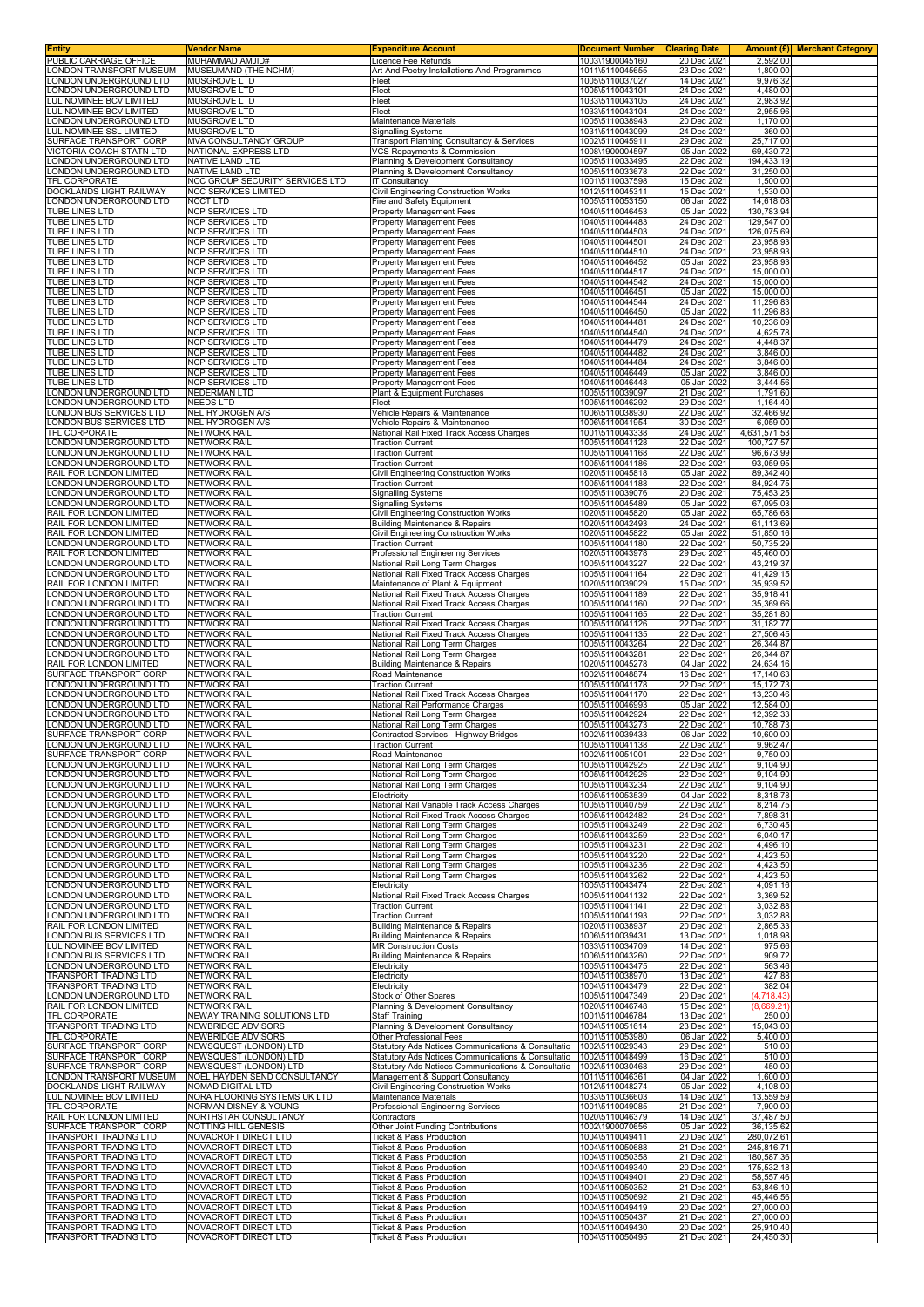| <b>Entity</b>                                                | <b>Vendor Name</b>                           | <b>Expenditure Account</b>                                                 | <b>Document Number</b>             | <b>Clearing Date</b>       | Amount (£) Merchant Category |
|--------------------------------------------------------------|----------------------------------------------|----------------------------------------------------------------------------|------------------------------------|----------------------------|------------------------------|
| <b>TRANSPORT TRADING LTD</b><br>TRANSPORT TRADING LTD        | NOVACROFT DIRECT LTD<br>NOVACROFT DIRECT LTD | <b>Ticket &amp; Pass Production</b><br><b>Ticket &amp; Pass Production</b> | 1004\5110049412<br>1004\5110049391 | 20 Dec 2021<br>20 Dec 2021 | 24,053.69<br>20,872.84       |
| TRANSPORT TRADING LTD                                        | NOVACROFT DIRECT LTD                         | <b>Ticket &amp; Pass Production</b>                                        | 1004\5110049413                    | 20 Dec 2021                | 17,231.65                    |
| <b>TRANSPORT TRADING LTD</b>                                 | NOVACROFT DIRECT LTD                         | <b>Ticket &amp; Pass Production</b>                                        | 1004\5110049428                    | 20 Dec 2021                | 12,558.48                    |
| TRANSPORT TRADING LTD                                        | NOVACROFT DIRECT LTD                         | <b>Ticket &amp; Pass Production</b>                                        | 1004\5110050355<br>1004\5110050687 | 21 Dec 2021                | 11,612.25                    |
| TRANSPORT TRADING LTD<br>TRANSPORT TRADING LTD               | NOVACROFT DIRECT LTD<br>NOVACROFT DIRECT LTD | <b>Ticket &amp; Pass Production</b><br><b>Ticket &amp; Pass Production</b> | 1004\5110050434                    | 21 Dec 2021<br>21 Dec 2021 | 11,448.65<br>11,405.92       |
| TRANSPORT TRADING LTD                                        | NOVACROFT DIRECT LTD                         | <b>Ticket &amp; Pass Production</b>                                        | 1004\5110049393                    | 20 Dec 2021                | 8,181.00                     |
| TRANSPORT TRADING LTD<br>TRANSPORT TRADING LTD               | NOVACROFT DIRECT LTD                         | Ticket & Pass Production<br><b>Ticket &amp; Pass Production</b>            | 1004\5110050442<br>1004\5110049348 | 21 Dec 2021<br>20 Dec 2021 | 8,181.00<br>4,278.40         |
| TRANSPORT TRADING LTD                                        | NOVACROFT DIRECT LTD<br>NOVACROFT DIRECT LTD | <b>Ticket &amp; Pass Production</b>                                        | 1004\5110049415                    | 20 Dec 2021                | 3,000.00                     |
| TRANSPORT TRADING LTD                                        | NOVACROFT DIRECT LTD                         | <b>Ticket &amp; Pass Production</b>                                        | 1004\5110050360                    | 21 Dec 2021                | 3,000.00                     |
| TRANSPORT TRADING LTD                                        | NOVACROFT DIRECT LTD                         | Ticket & Pass Production                                                   | 1004\5110050356                    | 21 Dec 2021                | 2,371.20                     |
| TRANSPORT TRADING LTD<br>TRANSPORT TRADING LTD               | NOVACROFT DIRECT LTD<br>NOVACROFT DIRECT LTD | <b>Ticket &amp; Pass Production</b><br>Ticket & Pass Production            | 1004\5110049417<br>1004\5110050443 | 20 Dec 2021<br>21 Dec 2021 | 793.71<br>676.52             |
| <b>TRANSPORT TRADING LTD</b>                                 | NOVACROFT DIRECT LTD                         | <b>Ticket &amp; Pass Production</b>                                        | 1004\5110050357                    | 21 Dec 2021                | 673.60                       |
| <b>TRANSPORT TRADING LTD</b><br><b>TRANSPORT TRADING LTD</b> | NOVACROFT DIRECT LTD                         | Ticket & Pass Production<br><b>Ticket &amp; Pass Production</b>            | 1004\5110049423                    | 20 Dec 2021<br>20 Dec 2021 | 643.20                       |
| TRANSPORT TRADING LTD                                        | NOVACROFT DIRECT LTD<br>NOVACROFT DIRECT LTD | <b>Ticket &amp; Pass Production</b>                                        | 1004\5110049427<br>1004\5110050380 | 21 Dec 2021                | 427.00<br>280.00             |
| TUBE LINES LTD                                               | NPOWER LTD                                   | Electricity                                                                | 1040\1900000561                    | 17 Dec 2021                | 724.87                       |
| TFL CORPORATE                                                | <b>NSAR LIMITED</b><br><b>NSK UK LTD</b>     | Management & Support Consultancy                                           | 1001\5109986724<br>1031\5110051553 | 20 Dec 2021<br>23 Dec 2021 | 6,853.33                     |
| LUL NOMINEE SSL LIMITED<br>LUL NOMINEE SSL LIMITED           | <b>NSK UK LTD</b>                            | <b>Signalling Systems</b><br>Fleet                                         | 1031\5110051576                    | 23 Dec 2021                | 12,315.00<br>356.00          |
| PUBLIC CARRIAGE OFFICE                                       | <b>NSL LIMITED</b>                           | <b>PCO Outsourced Services</b>                                             | 1003\5110046272                    | 24 Dec 2021                | 347,619.87                   |
| PUBLIC CARRIAGE OFFICE<br>PUBLIC CARRIAGE OFFICE             | <b>NSL LIMITED</b><br><b>NSL LIMITED</b>     | PCO Outsourced Services                                                    | 1003\5110054424<br>1003\5110048816 | 07 Jan 2022                | 249,685.01                   |
| PUBLIC CARRIAGE OFFICE                                       | <b>NSL LIMITED</b>                           | PCO Outsourced Services<br><b>PCO Outsourced Services</b>                  | 1003\5110046273                    | 24 Dec 2021<br>24 Dec 2021 | 7,022.64<br>6,255.12         |
| PUBLIC CARRIAGE OFFICE                                       | <b>NSL LIMITED</b>                           | PCO Outsourced Services                                                    | 1003\5110045175                    | 21 Dec 2021                | 6,178.05                     |
| PUBLIC CARRIAGE OFFICE<br>PUBLIC CARRIAGE OFFICE             | <b>NSL LIMITED</b><br><b>NSL LIMITED</b>     | PCO Outsourced Services<br>PCO Outsourced Services                         | 1003\5110048775<br>1003\5110048814 | 24 Dec 2021<br>24 Dec 2021 | 1,915.30<br>1,492.14         |
| PUBLIC CARRIAGE OFFICE                                       | <b>NSL LIMITED</b>                           | <b>PCO Outsourced Services</b>                                             | 1003\5110048432                    | 24 Dec 2021                | 1,373.66                     |
| <b>PUBLIC CARRIAGE OFFICE</b>                                | <b>NSL LIMITED</b>                           | PCO Outsourced Services                                                    | 1003\5110048776                    | 24 Dec 2021                | 1,303.01                     |
| PUBLIC CARRIAGE OFFICE                                       | <b>NSL LIMITED</b>                           | PCO Outsourced Services                                                    | 1003\5110048818                    | 05 Jan 2022                | 1,160.00                     |
| PUBLIC CARRIAGE OFFICE<br>SURFACE TRANSPORT CORP             | <b>NSL LIMITED</b><br>O2 UK LTD              | PCO Outsourced Services<br>Computer Hardware                               | 1003\5110048777<br>1002\5110040604 | 24 Dec 2021<br>22 Dec 2021 | 356.78<br>28,140.00          |
| TFL CORPORATE                                                | O2 UK LTD                                    | Telephony Mobile                                                           | 1001\5110037289                    | 15 Dec 2021                | 19,150.00                    |
| SURFACE TRANSPORT CORP                                       | O2 UK LTD                                    | <b>Telephony Mobile</b>                                                    | 1002\1900070597                    | 16 Dec 2021                | 18,620.27                    |
| ONDON UNDERGROUND LTD.<br>SURFACE TRANSPORT CORP             | O2 UK LTD<br>O2 UK LTD                       | Radio Pagers<br><b>Telephony Mobile</b>                                    | 1005\1900222109<br>1002\1900070592 | 20 Dec 2021<br>16 Dec 2021 | 9,795.94<br>9,411.54         |
| SURFACE TRANSPORT CORP                                       | O2 UK LTD                                    | Software Maintenance                                                       | 1002\5110036080                    | 14 Dec 2021                | 8,286.00                     |
| <b>TRANSPORT TRADING LTD</b><br>RAIL FOR LONDON LIMITED      | O2 UK LTD                                    | <b>Telephony Mobile</b>                                                    | 1004\1901680758<br>1020\1900006573 | 16 Dec 2021                | 6,092.26                     |
| TUBE LINES LTD                                               | O2 UK LTD<br>O2 UK LTD                       | Telephony Mobile<br><b>Telephony Mobile</b>                                | 1025\1900000975                    | 16 Dec 2021<br>16 Dec 2021 | 5,740.07<br>5,078.10         |
| SURFACE TRANSPORT CORP                                       | O2 UK LTD                                    | <b>Telephony Mobile</b>                                                    | 1002\1900070594                    | 16 Dec 2021                | 4,464.14                     |
| LONDON UNDERGROUND LTD                                       | O2 UK LTD                                    | <b>Telephony Mobile</b>                                                    | 1005\1900222079                    | 16 Dec 2021                | 4,459.54                     |
| LONDON UNDERGROUND LTD<br>ONDON UNDERGROUND LTD              | O2 UK LTD<br>O2 UK LTD                       | <b>Telephony Mobile</b><br>Telephony Mobile                                | 1005\1900222059<br>1005\1900222078 | 16 Dec 2021<br>16 Dec 2021 | 4,398.90<br>4,324.93         |
| TFL CORPORATE                                                | O2 UK LTD                                    | Telephony Mobile                                                           | 1001\1900082073                    | 16 Dec 2021                | 4,244.11                     |
| LONDON UNDERGROUND LTD                                       | O2 UK LTD                                    | Telephony Mobile                                                           | 1005\1900222052                    | 16 Dec 2021                | 4,230.06                     |
| SURFACE TRANSPORT CORP<br>LONDON UNDERGROUND LTD             | O2 UK LTD<br>O2 UK LTD                       | <b>Telephony Mobile</b><br>Telephony Mobile                                | 1002\1900070591<br>1005\1900222077 | 16 Dec 2021<br>16 Dec 2021 | 4,222.04<br>4,218.22         |
| TFL CORPORATE                                                | O2 UK LTD                                    | Telephony Mobile                                                           | 1001\1900082077                    | 16 Dec 2021                | 4,209.97                     |
| SURFACE TRANSPORT CORP                                       | O2 UK LTD                                    | <b>Telephony Mobile</b>                                                    | 1002\1900070595                    | 16 Dec 2021                | 4,203.81                     |
| TFL CORPORATE<br>ONDON UNDERGROUND LTD                       | O2 UK LTD<br>O <sub>2</sub> UK LTD           | Telephony Mobile<br>Telephony Mobile                                       | 1001\1900082079<br>1005\1900222069 | 16 Dec 2021<br>16 Dec 2021 | 4,198.33<br>4,197.41         |
| LONDON UNDERGROUND LTD                                       | O2 UK LTD                                    | <b>Telephony Mobile</b>                                                    | 1005\1900222051                    | 16 Dec 2021                | 4,196.43                     |
| <b>TFL CORPORATE</b>                                         | O2 UK LTD                                    | <b>Telephony Mobile</b>                                                    | 1001\1900082078                    | 16 Dec 2021                | 4,196.09                     |
| SURFACE TRANSPORT CORP<br>LONDON UNDERGROUND LTD             | O2 UK LTD<br>O2 UK LTD                       | Telephony Mobile<br><b>Telephony Mobile</b>                                | 1002\1900070590<br>1005\1900222060 | 16 Dec 2021<br>16 Dec 2021 | 4,195.74<br>4,195.48         |
| SURFACE TRANSPORT CORP                                       | O2 UK LTD                                    | <b>Telephony Mobile</b>                                                    | 1002\1900070589                    | 16 Dec 2021                | 4,192.07                     |
| SURFACE TRANSPORT CORP                                       | O2 UK LTD                                    | Telephony Mobile                                                           | 1002\1900070593                    | 16 Dec 2021                | 4,191.93                     |
| ONDON UNDERGROUND LTD<br>ONDON UNDERGROUND LTD               | O2 UK LTD<br>O2 UK LTD                       | <b>Telephony Mobile</b><br><b>Telephony Mobile</b>                         | 1005\1900222066<br>1005\1900222063 | 16 Dec 2021<br>16 Dec 2021 | 4,191.91<br>4,191.73         |
| ONDON UNDERGROUND LTD                                        | O2 UK LTD                                    | Telephony Mobile                                                           | 1005\1900222061                    | 16 Dec 2021                | 4,191.70                     |
| ONDON UNDERGROUND LTD                                        | O2 UK LTD<br><b>O2 UK LTD</b>                | <b>Telephony Mobile</b>                                                    | 1005\1900222054                    | 16 Dec 2021                | 4,191.60                     |
| SURFACE TRANSPORT CORP<br>ONDON UNDERGROUND LTD              | O2 UK LTD                                    | <b>Telephony Mobile</b><br><b>Telephony Mobile</b>                         | 1002\1900070596<br>1005\1900222074 | 16 Dec 2021<br>16 Dec 2021 | 4,190.32<br>4,187.92         |
| LONDON UNDERGROUND LTD                                       | O2 UK LTD                                    | <b>Telephony Mobile</b>                                                    | 1005\1900222070                    | 16 Dec 2021                | 4,183.68                     |
| LONDON UNDERGROUND LTD                                       | O2 UK LTD                                    | l elephony Mobile                                                          | 1005\1900222073                    | 16 Dec 2021                | 4.183.12<br>4,176.04         |
| TFL CORPORATE<br>LONDON UNDERGROUND LTD                      | O <sub>2</sub> UK LTD<br>O2 UK LTD           | <b>Telephony Mobile</b><br><b>Telephony Mobile</b>                         | 1001\1900082071<br>1005\1900222057 | 16 Dec 2021<br>16 Dec 2021 | 4,174.29                     |
| LONDON UNDERGROUND LTD                                       | O <sub>2</sub> UK LTD                        | <b>Telephony Mobile</b>                                                    | 1005\1900222080                    | 16 Dec 2021                | 4,171.14                     |
| LONDON UNDERGROUND LTD<br>LONDON UNDERGROUND LTD             | O2 UK LTD                                    | Telephony Mobile                                                           | 1005\1900222064                    | 16 Dec 2021                | 4,169.86<br>4,168.98         |
| ONDON UNDERGROUND LTD                                        | O2 UK LTD<br>O2 UK LTD                       | <b>Telephony Mobile</b><br><b>Telephony Mobile</b>                         | 1005\1900222068<br>1005\1900222055 | 16 Dec 2021<br>16 Dec 2021 | 4,168.56                     |
| ONDON UNDERGROUND LTD                                        | O <sub>2</sub> UK LTD                        | <b>Telephony Mobile</b>                                                    | 1005\1900222072                    | 16 Dec 2021                | 4,166.11                     |
| ONDON UNDERGROUND LTD<br>ONDON UNDERGROUND LTD               | O <sub>2</sub> UK LTD<br>O2 UK LTD           | <b>Telephony Mobile</b><br><b>Telephony Mobile</b>                         | 1005\1900222065<br>1005\1900222081 | 16 Dec 2021<br>16 Dec 2021 | 4,166.05<br>4,165.65         |
| ONDON UNDERGROUND LTD                                        | O2 UK LTD                                    | <b>Telephony Mobile</b>                                                    | 1005\1900222071                    | 16 Dec 2021                | 4,164.12                     |
| ONDON UNDERGROUND LTD.                                       | O <sub>2</sub> UK LTD                        | Telephony Mobile                                                           | 1005\1900222056                    | 16 Dec 2021                | 4,158.33                     |
| TFL CORPORATE<br>TFL CORPORATE                               | O2 UK LTD<br>O <sub>2</sub> UK LTD           | <b>Telephony Mobile</b><br><b>Telephony Mobile</b>                         | 1001\1900082076<br>1001\1900082075 | 16 Dec 2021<br>16 Dec 2021 | 4,155.69<br>4,154.81         |
| TFL CORPORATE                                                | O2 UK LTD                                    | Telephony Mobile                                                           | 1001\1900082074                    | 16 Dec 2021                | 4,153.82                     |
| LONDON UNDERGROUND LTD                                       | O <sub>2</sub> UK LTD                        | Telephony Mobile                                                           | 1005\1900222082                    | 16 Dec 2021                | 4,144.71                     |
| LONDON UNDERGROUND LTD<br>LONDON UNDERGROUND LTD             | O2 UK LTD<br>O2 UK LTD                       | <b>Telephony Mobile</b><br>Telephony Mobile                                | 1005\1900222075<br>1005\1900222076 | 16 Dec 2021<br>16 Dec 2021 | 4,142.98<br>4,140.99         |
| TFL CORPORATE                                                | O2 UK LTD                                    | <b>Telephony Mobile</b>                                                    | 1001\1900082072                    | 16 Dec 2021                | 4,138.96                     |
| LONDON UNDERGROUND LTD                                       | O2 UK LTD                                    | <b>Telephony Mobile</b>                                                    | 1005\1900222062                    | 16 Dec 2021                | 4,135.04                     |
| TFL CORPORATE<br>LONDON UNDERGROUND LTD                      | O2 UK LTD<br>O2 UK LTD                       | <b>Telephony Mobile</b><br><b>Telephony Mobile</b>                         | 1001\1900082070<br>1005\1900222067 | 16 Dec 2021<br>16 Dec 2021 | 4,125.79<br>4,119.90         |
| LONDON UNDERGROUND LTD                                       | O2 UK LTD                                    | <b>Telephony Mobile</b>                                                    | 1005\1900222053                    | 16 Dec 2021                | 4,109.12                     |
| TFL CORPORATE                                                | O2 UK LTD                                    | <b>Telephony Mobile</b>                                                    | 1001\1900082069                    | 16 Dec 2021                | 4,025.26                     |
| TFL CORPORATE<br>DIAL A RIDE                                 | O2 UK LTD<br>O2 UK LTD                       | <b>Telephony Mobile</b><br><b>Telephony Mobile</b>                         | 1001\1900082068<br>1010\1900012362 | 16 Dec 2021<br>16 Dec 2021 | 3,885.88<br>3,817.47         |
| SURFACE TRANSPORT CORP                                       | O2 UK LTD                                    | <b>Telephony Mobile</b>                                                    | 1002\5110037291                    | 15 Dec 2021                | 3,627.00                     |
| PUBLIC CARRIAGE OFFICE                                       | O2 UK LTD                                    | <b>Telephony Mobile</b>                                                    | 1003\1900045159                    | 16 Dec 2021                | 3,217.33                     |
| LONDON BUS SERVICES LTD<br>TRANSPORT TRADING LTD             | O2 UK LTD<br>O2 UK LTD                       | <b>Telephony Mobile</b><br>Telephony Mobile                                | 1006\1900046644<br>1004\1901680776 | 16 Dec 2021<br>16 Dec 2021 | 3,084.02<br>3,042.00         |
| TRANSPORT TRADING LTD                                        | O2 UK LTD                                    | <b>Telephony Mobile</b>                                                    | 1004\1901680780                    | 16 Dec 2021                | 3,018.00                     |
| TRANSPORT TRADING LTD                                        | O2 UK LTD                                    | <b>Telephony Mobile</b>                                                    | 1004\1901680760                    | 16 Dec 2021                | 2,994.00                     |
| TRANSPORT TRADING LTD<br>TRANSPORT TRADING LTD               | O2 UK LTD<br>O2 UK LTD                       | Telephony Mobile<br><b>Telephony Mobile</b>                                | 1004\1901680761<br>1004\1901680762 | 16 Dec 2021<br>16 Dec 2021 | 2,994.00<br>2,994.00         |
| TRANSPORT TRADING LTD                                        | O <sub>2</sub> UK LTD                        | <b>Telephony Mobile</b>                                                    | 1004\1901680764                    | 16 Dec 2021                | 2,994.00                     |
| TRANSPORT TRADING LTD                                        | O <sub>2</sub> UK LTD                        | <b>Telephony Mobile</b>                                                    | 1004\1901680765                    | 16 Dec 2021                | 2,994.00                     |
| TRANSPORT TRADING LTD<br>TRANSPORT TRADING LTD               | O2 UK LTD<br>O2 UK LTD                       | Telephony Mobile<br><b>Telephony Mobile</b>                                | 1004\1901680766<br>1004\1901680767 | 16 Dec 2021<br>16 Dec 2021 | 2,994.00<br>2,994.00         |
| TRANSPORT TRADING LTD                                        | O2 UK LTD                                    | Telephony Mobile                                                           | 1004\1901680769                    | 16 Dec 2021                | 2,994.00                     |
| TRANSPORT TRADING LTD                                        | O2 UK LTD                                    | Telephony Mobile                                                           | 1004\1901680770                    | 16 Dec 2021                | 2,994.00                     |
| TRANSPORT TRADING LTD<br>TRANSPORT TRADING LTD               | O2 UK LTD<br>O2 UK LTD                       | <b>Telephony Mobile</b><br>Telephony Mobile                                | 1004\1901680771<br>1004\1901680772 | 16 Dec 2021<br>16 Dec 2021 | 2,994.00<br>2,994.00         |
| TRANSPORT TRADING LTD                                        | O2 UK LTD                                    | Telephony Mobile                                                           | 1004\1901680773                    | 16 Dec 2021                | 2,994.00                     |
| TRANSPORT TRADING LTD<br>TRANSPORT TRADING LTD               | O2 UK LTD                                    | Telephony Mobile                                                           | 1004\1901680774                    | 16 Dec 2021                | 2,994.00<br>2,994.00         |
| TRANSPORT TRADING LTD                                        | O2 UK LTD<br>O <sub>2</sub> UK LTD           | <b>Telephony Mobile</b><br>Telephony Mobile                                | 1004\1901680775<br>1004\1901680777 | 16 Dec 2021<br>16 Dec 2021 | 2,994.00                     |
| TRANSPORT TRADING LTD                                        | O2 UK LTD                                    | Telephony Mobile                                                           | 1004\1901680778                    | 16 Dec 2021                | 2,994.00                     |
| TRANSPORT TRADING LTD<br>TRANSPORT TRADING LTD               | O2 UK LTD                                    | <b>Telephony Mobile</b>                                                    | 1004\1901680779<br>1004\1901680781 | 16 Dec 2021                | 2,994.00                     |
| TRANSPORT TRADING LTD                                        | O2 UK LTD<br>O2 UK LTD                       | Telephony Mobile<br><b>Telephony Mobile</b>                                | 1004\1901680782                    | 16 Dec 2021<br>16 Dec 2021 | 2,994.00<br>2,994.00         |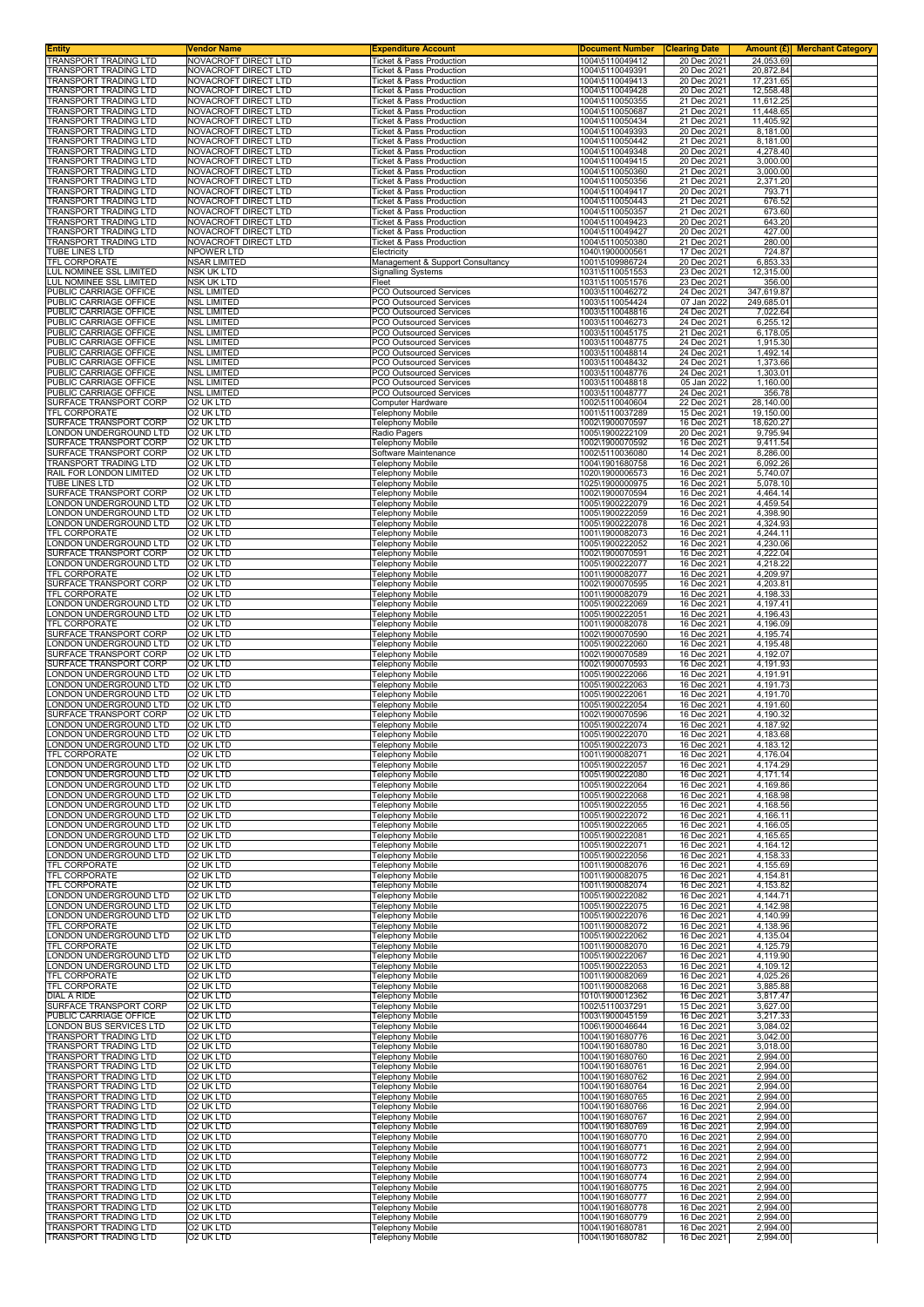| Entity                                                | Vendor Name                                            | <b>Expenditure Account</b>                                                 | <b>Document Number</b>             | <b>Clearing Date</b>       |                       | Amount (£) Merchant Category |
|-------------------------------------------------------|--------------------------------------------------------|----------------------------------------------------------------------------|------------------------------------|----------------------------|-----------------------|------------------------------|
| TRANSPORT TRADING LTD<br>TRANSPORT TRADING LTD        | 02 UK LTD<br>02 UK LTD                                 | <b>Telephony Mobile</b><br><b>Telephony Mobile</b>                         | 1004\1901680783<br>1004\1901680784 | 16 Dec 2021<br>16 Dec 2021 | 2,994.00<br>2.994.00  |                              |
| TRANSPORT TRADING LTD                                 | 02 UK LTD                                              | <b>Telephony Mobile</b>                                                    | 1004\1901680785                    | 16 Dec 2021                | 2,994.00              |                              |
| TRANSPORT TRADING LTD<br>TRANSPORT TRADING LTD        | 02 UK LTD<br>O2 UK LTD                                 | <b>Telephony Mobile</b><br><b>Telephony Mobile</b>                         | 1004\1901680786<br>1004\1901680787 | 16 Dec 2021<br>16 Dec 2021 | 2,994.00<br>2,994.00  |                              |
| TRANSPORT TRADING LTD                                 | 02 UK LTD                                              | Telephony Mobile                                                           | 1004\1901680788                    | 16 Dec 2021                | 2,994.00              |                              |
| TRANSPORT TRADING LTD                                 | 02 UK LTD                                              | <b>Telephony Mobile</b>                                                    | 1004\1901680789                    | 16 Dec 2021                | 2,994.00<br>2.994.00  |                              |
| TRANSPORT TRADING LTD<br>TRANSPORT TRADING LTD        | 02 UK LTD<br>02 UK LTD                                 | <b>Telephony Mobile</b><br><b>Telephony Mobile</b>                         | 1004\1901680790<br>1004\1901680791 | 16 Dec 2021<br>16 Dec 2021 | 2,994.00              |                              |
| TRANSPORT TRADING LTD                                 | O2 UK LTD                                              | <b>Telephony Mobile</b>                                                    | 1004\1901680792                    | 16 Dec 2021                | 2,994.00              |                              |
| TRANSPORT TRADING LTD<br>TRANSPORT TRADING LTD        | O2 UK LTD<br>02 UK LTD                                 | Telephony Mobile<br><b>Telephony Mobile</b>                                | 1004\1901680793<br>1004\1901680794 | 16 Dec 2021<br>16 Dec 2021 | 2,994.00<br>2,994.00  |                              |
| TRANSPORT TRADING LTD                                 | 02 UK LTD                                              | <b>Telephony Mobile</b>                                                    | 1004\1901680795                    | 16 Dec 2021                | 2,994.00              |                              |
| TRANSPORT TRADING LTD<br>TRANSPORT TRADING LTD        | 02 UK LTD<br>02 UK LTD                                 | <b>Telephony Mobile</b><br><b>Telephony Mobile</b>                         | 1004\1901680796<br>1004\1901680797 | 16 Dec 2021<br>16 Dec 2021 | 2,994.00<br>2,994.00  |                              |
| TRANSPORT TRADING LTD                                 | 02 UK LTD                                              | <b>Telephony Mobile</b>                                                    | 1004\1901680798                    | 16 Dec 2021                | 2,994.00              |                              |
| <b>TRANSPORT TRADING LTD</b>                          | O2 UK LTD                                              | <b>Telephony Mobile</b>                                                    | 1004\1901680800                    | 16 Dec 2021                | 2,982.00              |                              |
| TRANSPORT TRADING LTD<br>ONDON BUS SERVICES LTD       | 02 UK LTD<br>02 UK LTD                                 | <b>Telephony Mobile</b><br><b>Telephony Mobile</b>                         | 1004\1901680799<br>1006\5110040603 | 16 Dec 2021<br>22 Dec 2021 | 2,976.00<br>2,968.00  |                              |
| SURFACE TRANSPORT CORP                                | 02 UK LTD                                              | Computer Hardware                                                          | 1002\5110040023                    | 22 Dec 2021                | 2,936.45              |                              |
| ONDON BUS SERVICES LTD<br>ONDON BUS SERVICES LTD      | O2 UK LTD<br><b>O2 UK LTD</b>                          | <b>Telephony Mobile</b><br><b>Telephony Mobile</b>                         | 1006\1900046643<br>1006\1900046647 | 16 Dec 2021<br>16 Dec 2021 | 2,616.40<br>2,521.74  |                              |
| SURFACE TRANSPORT CORP                                | O2 UK LTD                                              | Computer Hardware                                                          | 1002\5110044730                    | 29 Dec 2021                | 2,377.20              |                              |
| ONDON BUS SERVICES LTD<br>ONDON BUS SERVICES LTD      | 02 UK LTD<br>02 UK LTD                                 | Telephony Mobile<br><b>Telephony Mobile</b>                                | 1006\1900046646<br>1006\1900046648 | 16 Dec 2021<br>16 Dec 2021 | 2,326.00<br>2,255.84  |                              |
| SURFACE TRANSPORT CORP                                | 02 UK LTD                                              | Computer Hardware                                                          | 1002\5110040033                    | 22 Dec 2021                | 2,226.98              |                              |
| ONDON BUS SERVICES LTD.                               | 02 UK LTD                                              | <b>Telephony Mobile</b>                                                    | 1006\5110037579                    | 15 Dec 2021                | 2,226.00              |                              |
| ONDON BUS SERVICES LTD<br>ONDON BUS SERVICES LTD      | 02 UK LTD<br>02 UK LTD                                 | <b>Telephony Mobile</b><br><b>Telephony Mobile</b>                         | 1006\5110038377<br>1006\1900046645 | 16 Dec 2021<br>16 Dec 2021 | 2,226.00<br>2,206.95  |                              |
| RAIL FOR LONDON LIMITED                               | O2 UK LTD                                              | <b>Telephony Mobile</b>                                                    | 1020\1900006574                    | 16 Dec 2021                | 2,171.36              |                              |
| LONDON UNDERGROUND LTD<br>TFL CORPORATE               | 02 UK LTD<br>02 UK LTD                                 | <b>Telephony Mobile</b><br><b>Telephony Mobile</b>                         | 1005\1900222083<br>1001\1900082080 | 16 Dec 2021<br>16 Dec 2021 | 2,170.21<br>2,156.03  |                              |
| TUBE LINES LTD                                        | 02 UK LTD                                              | <b>Telephony Mobile</b>                                                    | 1040\1900000603                    | 16 Dec 2021                | 1,825.29              |                              |
| LONDON BUS SERVICES LTD                               | 02 UK LTD                                              | <b>Telephony Mobile</b>                                                    | 1006\1900046649                    | 16 Dec 2021                | 1,520.00              |                              |
| TFL CORPORATE<br>DOCKLANDS LIGHT RAILWAY              | 02 UK LTD<br>02 UK LTD                                 | Radio Pagers<br><b>Telephony Mobile</b>                                    | 1001\1900082098<br>1012\1900005255 | 20 Dec 2021<br>16 Dec 2021 | 1,075.47<br>1,017.51  |                              |
| ONDON BUS SERVICES LTD                                | 02 UK LTD                                              | Radio Pagers                                                               | 1006\1900046670                    | 20 Dec 2021                | 1,000.56              |                              |
| ONDON RIVER SERVICES LTD.<br>ONDON BUS SERVICES LTD   | 02 UK LTD<br>02 UK LTD                                 | Telephony Mobile<br><b>Telephony Mobile</b>                                | 1007\1900003002<br>1006\1900046659 | 16 Dec 2021<br>16 Dec 2021 | 841.84<br>802.18      |                              |
| ONDON BUS SERVICES LTD                                | 02 UK LTD                                              | <b>Telephony Mobile</b>                                                    | 1006\1900046650                    | 16 Dec 2021                | 798.40                |                              |
| ONDON BUS SERVICES LTD                                | 02 UK LTD                                              | <b>Telephony Mobile</b>                                                    | 1006\1900046651                    | 16 Dec 2021                | 798.40                |                              |
| ONDON BUS SERVICES LTD<br>ONDON BUS SERVICES LTD      | 02 UK LTD<br>02 UK LTD                                 | <b>Telephony Mobile</b><br><b>Telephony Mobile</b>                         | 1006\1900046653<br>1006\1900046654 | 16 Dec 2021<br>16 Dec 2021 | 798.40<br>798.40      |                              |
| ONDON BUS SERVICES LTD                                | 02 UK LTD                                              | <b>Telephony Mobile</b>                                                    | 1006\1900046655                    | 16 Dec 2021                | 798.40                |                              |
| ONDON BUS SERVICES LTD<br>ONDON BUS SERVICES LTD      | O2 UK LTD<br>02 UK LTD                                 | <b>Telephony Mobile</b><br><b>Telephony Mobile</b>                         | 1006\1900046656<br>1006\1900046657 | 16 Dec 2021<br>16 Dec 2021 | 798.40<br>798.40      |                              |
| ONDON BUS SERVICES LTD                                | O2 UK LTD                                              | <b>Telephony Mobile</b>                                                    | 1006\1900046658                    | 16 Dec 2021                | 798.40                |                              |
| ONDON BUS SERVICES LTD                                | O2 UK LTD                                              | <b>Telephony Mobile</b>                                                    | 1006\1900046660                    | 16 Dec 2021                | 798.40                |                              |
| ONDON BUS SERVICES LTD<br>ONDON BUS SERVICES LTD      | O2 UK LTD<br>02 UK LTD                                 | Telephony Mobile<br><b>Telephony Mobile</b>                                | 1006\1900046661<br>1006\1900046662 | 16 Dec 2021<br>16 Dec 2021 | 798.40<br>798.40      |                              |
| ONDON BUS SERVICES LTD                                | 02 UK LTD                                              | <b>Telephony Mobile</b>                                                    | 1006\1900046663                    | 16 Dec 2021                | 798.40                |                              |
| ONDON BUS SERVICES LTD<br>ONDON BUS SERVICES LTD      | 02 UK LTD<br>02 UK LTD                                 | <b>Telephony Mobile</b><br><b>Telephony Mobile</b>                         | 1006\1900046664<br>1006\1900046665 | 16 Dec 2021<br>16 Dec 2021 | 798.40<br>798.40      |                              |
| ONDON BUS SERVICES LTD                                | 02 UK LTD                                              | <b>Telephony Mobile</b>                                                    | 1006\1900046667                    | 16 Dec 2021                | 798.40                |                              |
| ONDON BUS SERVICES LTD                                | 02 UK LTD                                              | <b>Telephony Mobile</b>                                                    | 1006\1900046652                    | 16 Dec 2021                | 795.38                |                              |
| ONDON BUS SERVICES LTD<br>TUBE LINES LTD              | 02 UK LTD<br>02 UK LTD                                 | Telephony Mobile<br><b>Telephony Mobile</b>                                | 1006\1900046666<br>1025\1900000976 | 16 Dec 2021<br>16 Dec 2021 | 789.34<br>748.10      |                              |
| LONDON TRANSPORT MUSEUM                               | O2 UK LTD                                              | <b>Telephony Mobile</b>                                                    | 1011\1900014699                    | 16 Dec 2021                | 563.15                |                              |
| VICTORIA COACH STATN LTD<br>LONDON BUS SERVICES LTD   | 02 UK LTD<br>O2 UK LTD                                 | <b>Telephony Mobile</b><br><b>Telephony Mobile</b>                         | 1008\1900004596<br>1006\1900046668 | 16 Dec 2021<br>16 Dec 2021 | 538.66<br>468.80      |                              |
| TFL CORPORATE                                         | 02 UK LTD                                              | <b>Telephony Mobile</b>                                                    | 1001\5110040292                    | 22 Dec 2021                | 316.60                |                              |
| SURFACE TRANSPORT CORP                                | 02 UK LTD                                              | Radio Pagers                                                               | 1002\1900070605                    | 20 Dec 2021                | 315.00                |                              |
| TRANSPORT TRADING LTD<br>LUL NOMINEE SSL LIMITED      | 02 UK LTD<br>OCL RAIL LTD                              | Telephony Mobile<br><b>Civil Engineering Construction Works</b>            | 1004\1901680759<br>1031\5110048175 | 16 Dec 2021<br>17 Dec 2021 | 302.40<br>26,391.08   |                              |
| ONDON UNDERGROUND LTD                                 | OLDHAM ENGINEERING LTD                                 | Fleet                                                                      | 1005\5110043271                    | 31 Dec 2021                | 41,832.00             |                              |
| ONDON UNDERGROUND LTD<br>LUL NOMINEE SSL LIMITED      | <b>OLF INSULATORS</b><br>O'MAHONY CONTRACTORS LTD      | Track General Maintenance<br>Civil Engineering Construction Works          | 1005\5110045835<br>1031\5110036646 | 24 Dec 2021<br>14 Dec 2021 | 22,000.00<br>3,737.75 |                              |
| LUL NOMINEE SSL LIMITED                               | O'MAHONY CONTRACTORS LTD                               | <b>Civil Engineering Construction Works</b>                                | 1031\5110035916                    | 14 Dec 2021                | 294.00                |                              |
| IFL CORPORATE<br>LONDON BUS SERVICES LTD              | OMOLOLU IHOMAS                                         | Legal Fees                                                                 | 1001\5110053462                    | 05 Jan 2022                | 250.00                |                              |
| LONDON BUS SERVICES LTD                               | ON TOWER UK LIMITED<br>ON TOWER UK LIMITED             | Electrical & Electronic Engineering<br>Electrical & Electronic Engineering | 1006\5110052360<br>1006\5110052364 | 24 Dec 2021<br>24 Dec 2021 | 110,658.00<br>803.95  |                              |
| TRANSPORT TRADING LTD                                 | ONE TIME SUPPLIER - FARES                              | Fares Refund Control (TTL Only)                                            | 1004\1101003850                    | 23 Dec 2021                | 2,708.00              |                              |
| TRANSPORT TRADING LTD<br>TRANSPORT TRADING LTD        | ONE TIME SUPPLIER - FARES<br>ONE TIME SUPPLIER - FARES | Fares Refund Control (TTL Only)<br>Fares Refund Control (TTL Only)         | 1004\1101003674<br>1004\1101003118 | 22 Dec 2021<br>20 Dec 2021 | 2,630.05<br>2,510.00  |                              |
| TRANSPORT TRADING LTD                                 | ONE TIME SUPPLIER - FARES                              | Fares Refund Control (TTL Only)                                            | 1004\1101003851                    | 23 Dec 2021                | 2,487.00              |                              |
| TRANSPORT TRADING LTD                                 | ONE TIME SUPPLIER - FARES                              | Fares Refund Control (TTL Only)                                            | 1004\1101006240                    | 05 Jan 2022                | 2,444.80              |                              |
| TRANSPORT TRADING LTD<br>TRANSPORT TRADING LTD        | ONE TIME SUPPLIER - FARES<br>ONE TIME SUPPLIER - FARES | Fares Refund Control (TTL Only)<br>Fares Refund Control (TTL Only)         | 1004\1101003994<br>1004\1101006424 | 23 Dec 2021<br>06 Jan 2022 | 2,444.20<br>2,375.00  |                              |
| <b>TRANSPORT TRADING LTD</b>                          | ONE TIME SUPPLIER - FARES                              | Fares Refund Control (TTL Only)                                            | 1004\1101006223                    | 05 Jan 2022                | 2,324.40              |                              |
| TRANSPORT TRADING LTD<br>TRANSPORT TRADING LTD        | ONE TIME SUPPLIER - FARES<br>ONE TIME SUPPLIER - FARES | Fares Refund Control (TTL Only)<br>Fares Refund Control (TTL Only)         | 1004\1101004157<br>1004\1101006253 | 24 Dec 2021<br>05 Jan 2022 | 2,266.05<br>2,254.05  |                              |
| TRANSPORT TRADING LTD                                 | ONE TIME SUPPLIER - FARES                              | Fares Refund Control (TTL Only)                                            | 1004\1101003315                    | 21 Dec 2021                | 2,248.00              |                              |
| TRANSPORT TRADING LTD<br>TRANSPORT TRADING LTD        | ONE TIME SUPPLIER - FARES<br>ONE TIME SUPPLIER - FARES | Fares Refund Control (TTL Only)<br>Fares Refund Control (TTL Only)         | 1004\1101006222<br>1004\1101003154 | 05 Jan 2022<br>21 Dec 2021 | 2,211.85<br>2,184.20  |                              |
| <b>TRANSPORT TRADING LTD</b>                          | ONE TIME SUPPLIER - FARES                              | Fares Refund Control (TTL Only)                                            | 1004\1101006255                    | 05 Jan 2022                | 2,076.00              |                              |
| TRANSPORT TRADING LTD                                 | ONE TIME SUPPLIER - FARES                              | Fares Refund Control (TTL Only)                                            | 1004\1101006853                    | 07 Jan 2022                | 2,055.30              |                              |
| TRANSPORT TRADING LTD<br>TRANSPORT TRADING LTD        | ONE TIME SUPPLIER - FARES<br>ONE TIME SUPPLIER - FARES | Fares Refund Control (TTL Only)<br>Fares Refund Control (TTL Only)         | 1004\1101006118<br>1004\1101003220 | 05 Jan 2022<br>21 Dec 2021 | 2,046.65<br>1,971.35  |                              |
| TRANSPORT TRADING LTD                                 | ONE TIME SUPPLIER - FARES                              | Fares Refund Control (TTL Only)                                            | 1004\1101001234                    | 14 Dec 2021                | 1,961.20              |                              |
| TRANSPORT TRADING LTD<br>TRANSPORT TRADING LTD        | ONE TIME SUPPLIER - FARES<br>ONE TIME SUPPLIER - FARES | Fares Refund Control (TTL Only)<br>Fares Refund Control (TTL Only)         | 1004\1101000715<br>1004\1101002811 | 13 Dec 2021<br>20 Dec 2021 | 1,905.70<br>1,867.10  |                              |
| TRANSPORT TRADING LTD                                 | ONE TIME SUPPLIER - FARES                              | Fares Refund Control (TTL Only)                                            | 1004\1101002810                    | 20 Dec 2021                | 1,845.10              |                              |
| TRANSPORT TRADING LTD                                 | ONE TIME SUPPLIER - FARES                              | Fares Refund Control (TTL Only)                                            | 1004\1101002327                    | 17 Dec 2021                | 1,788.30              |                              |
| TRANSPORT TRADING LTD<br>TRANSPORT TRADING LTD        | ONE TIME SUPPLIER - FARES<br>ONE TIME SUPPLIER - FARES | Fares Refund Control (TTL Only)<br>Fares Refund Control (TTL Only)         | 1004\1101000578<br>1004\1101006850 | 13 Dec 2021<br>07 Jan 2022 | 1,760.70<br>1,735.30  |                              |
| TRANSPORT TRADING LTD                                 | ONE TIME SUPPLIER - FARES                              | Fares Refund Control (TTL Only)                                            | 1004\1101002015                    | 16 Dec 2021                | 1,721.15              |                              |
| TRANSPORT TRADING LTD<br><b>TRANSPORT TRADING LTD</b> | ONE TIME SUPPLIER - FARES<br>ONE TIME SUPPLIER - FARES | Fares Refund Control (TTL Only)<br>Fares Refund Control (TTL Only)         | 1004\1101006417<br>1004\1101000789 | 06 Jan 2022<br>13 Dec 2021 | 1,680.81<br>1,677.35  |                              |
| TRANSPORT TRADING LTD                                 | ONE TIME SUPPLIER - FARES                              | Fares Refund Control (TTL Only)                                            | 1004\1101006830                    | 07 Jan 2022                | 1,639.30              |                              |
| TRANSPORT TRADING LTD                                 | ONE TIME SUPPLIER - FARES                              | Fares Refund Control (TTL Only)                                            | 1004\1101006248                    | 05 Jan 2022                | 1,557.90              |                              |
| TRANSPORT TRADING LTD<br>TRANSPORT TRADING LTD        | ONE TIME SUPPLIER - FARES<br>ONE TIME SUPPLIER - FARES | Fares Refund Control (TTL Only)<br>Fares Refund Control (TTL Only)         | 1004\1101004294<br>1004\1101005396 | 24 Dec 2021<br>31 Dec 2021 | 1,538.70<br>1,493.00  |                              |
| TRANSPORT TRADING LTD                                 | ONE TIME SUPPLIER - FARES                              | Fares Refund Control (TTL Only)                                            | 1004\1101002701                    | 20 Dec 2021                | 1,488.00              |                              |
| TRANSPORT TRADING LTD<br>TRANSPORT TRADING LTD        | ONE TIME SUPPLIER - FARES<br>ONE TIME SUPPLIER - FARES | Fares Refund Control (TTL Only)<br>Fares Refund Control (TTL Only)         | 1004\1101005053<br>1004\1101002347 | 30 Dec 2021<br>17 Dec 2021 | 1,480.00<br>1,467.90  |                              |
| TRANSPORT TRADING LTD                                 | ONE TIME SUPPLIER - FARES                              | Fares Refund Control (TTL Only)                                            | 1004\1101005822                    | 04 Jan 2022                | 1,460.20              |                              |
| TRANSPORT TRADING LTD                                 | ONE TIME SUPPLIER - FARES<br>ONE TIME SUPPLIER - FARES | Fares Refund Control (TTL Only)                                            | 1004\1101003352                    | 21 Dec 2021                | 1,457.05              |                              |
| TRANSPORT TRADING LTD<br>TRANSPORT TRADING LTD        | ONE TIME SUPPLIER - FARES                              | Fares Refund Control (TTL Only)<br>Fares Refund Control (TTL Only)         | 1004\1101000833<br>1004\1101004200 | 13 Dec 2021<br>24 Dec 2021 | 1,445.40<br>1,402.20  |                              |
| TRANSPORT TRADING LTD                                 | ONE TIME SUPPLIER - FARES                              | Fares Refund Control (TTL Only)                                            | 1004\1101002648                    | 20 Dec 2021                | 1,387.50              |                              |
| TRANSPORT TRADING LTD                                 |                                                        | Fares Refund Control (TTL Only)                                            | 1004\1101000380                    | 13 Dec 2021                | 1,380.30              |                              |
|                                                       | ONE TIME SUPPLIER - FARES                              |                                                                            |                                    |                            |                       |                              |
| TRANSPORT TRADING LTD<br>TRANSPORT TRADING LTD        | ONE TIME SUPPLIER - FARES<br>ONE TIME SUPPLIER - FARES | Fares Refund Control (TTL Only)<br>Fares Refund Control (TTL Only)         | 1004\1101001741<br>1004\1101000298 | 16 Dec 2021<br>13 Dec 2021 | 1,368.40<br>1,290.70  |                              |
| TRANSPORT TRADING LTD                                 | ONE TIME SUPPLIER - FARES                              | Fares Refund Control (TTL Only)                                            | 1004\1101005213                    | 31 Dec 2021                | 1,264.50              |                              |
| TRANSPORT TRADING LTD<br>TRANSPORT TRADING LTD        | ONE TIME SUPPLIER - FARES<br>ONE TIME SUPPLIER - FARES | Fares Refund Control (TTL Only)<br>Fares Refund Control (TTL Only)         | 1004\1101002815<br>1004\1101005633 | 20 Dec 2021<br>03 Jan 2022 | 1,249.65<br>1,245.80  |                              |
| TRANSPORT TRADING LTD<br>TRANSPORT TRADING LTD        | ONE TIME SUPPLIER - FARES<br>ONE TIME SUPPLIER - FARES | Fares Refund Control (TTL Only)<br>Fares Refund Control (TTL Only)         | 1004\1101002116<br>1004\1101001585 | 17 Dec 2021<br>15 Dec 2021 | 1,231.65<br>1,189.30  |                              |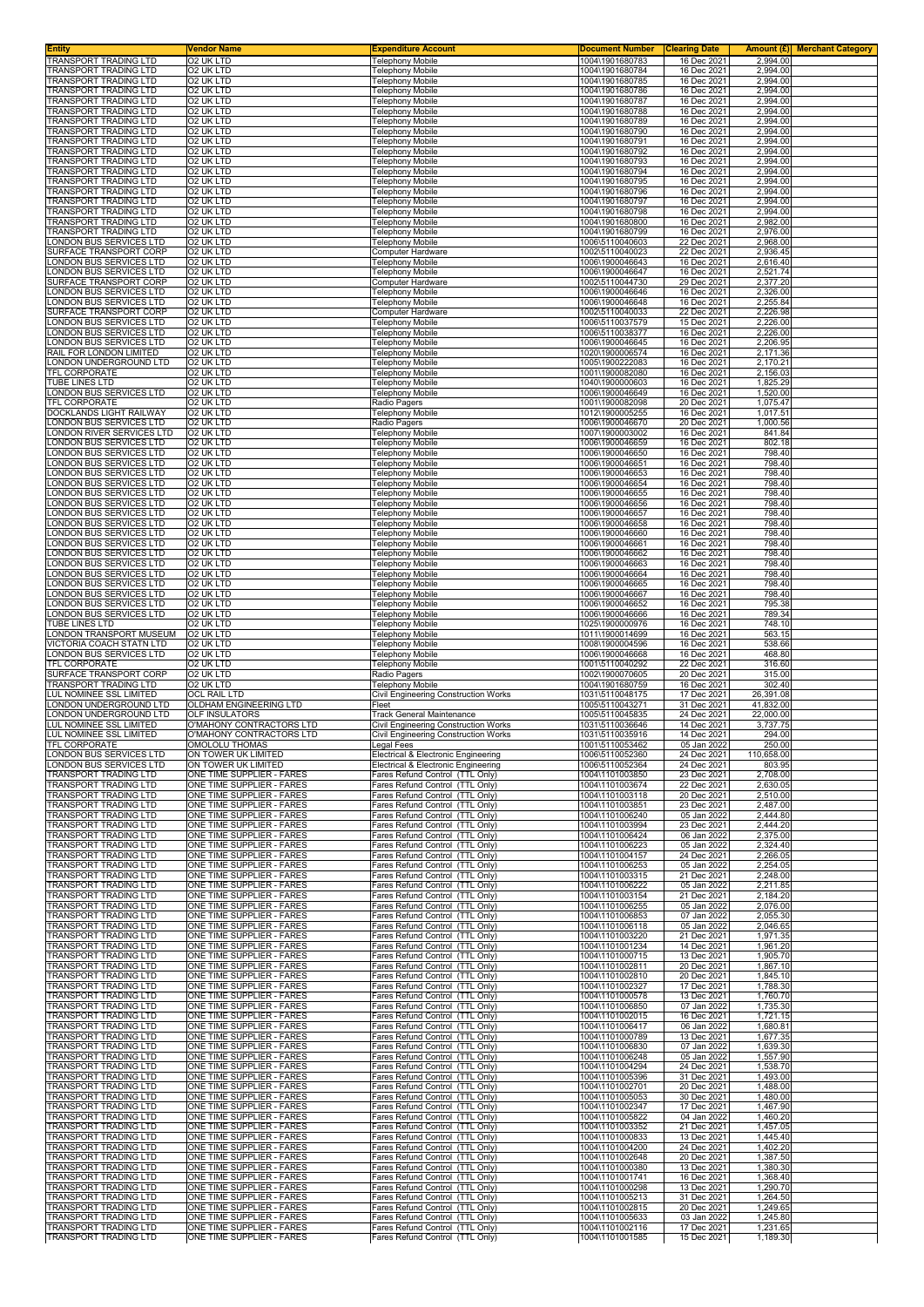| Entity                                                | Vendor Name                                                              | <b>Expenditure Account</b>                                                   | Document Number                    | <b>Clearing Date</b>       |                         | <b>Amount (£)</b> Merchant Category |
|-------------------------------------------------------|--------------------------------------------------------------------------|------------------------------------------------------------------------------|------------------------------------|----------------------------|-------------------------|-------------------------------------|
| TRANSPORT TRADING LTD<br>TRANSPORT TRADING LTD        | ONE TIME SUPPLIER - FARES<br>ONE TIME SUPPLIER - FARES                   | Fares Refund Control (TTL Only)<br>Fares Refund Control (TTL Only)           | 1004\1101002292<br>1004\1101006922 | 17 Dec 2021<br>07 Jan 2022 | 1,178.17<br>1,159.00    |                                     |
| TRANSPORT TRADING LTD                                 | ONE TIME SUPPLIER - FARES                                                | Fares Refund Control (TTL Only)                                              | 1004\1101006035                    | 05 Jan 2022                | 1,149.90                |                                     |
| TRANSPORT TRADING LTD<br>TRANSPORT TRADING LTD        | ONE TIME SUPPLIER - FARES<br>ONE TIME SUPPLIER - FARES                   | Fares Refund Control (TTL Only)<br>Fares Refund Control (TTL Only)           | 1004\1101002985<br>1004\1101003496 | 20 Dec 2021<br>22 Dec 2021 | 1,138.50<br>1,138.40    |                                     |
| TRANSPORT TRADING LTD                                 | ONE TIME SUPPLIER - FARES                                                | Fares Refund Control (TTL Only)                                              | 1004\1101003668                    | 22 Dec 2021                | 1,130.62                |                                     |
| TRANSPORT TRADING LTD<br>TRANSPORT TRADING LTD        | ONE TIME SUPPLIER - FARES<br>ONE TIME SUPPLIER - FARES                   | Fares Refund Control (TTL Only)                                              | 1004\1101006179<br>1004\1101003786 | 05 Jan 2022                | 1,078.50<br>1.077.10    |                                     |
| TRANSPORT TRADING LTD                                 | ONE TIME SUPPLIER - FARES                                                | Fares Refund Control (TTL Only)<br>Fares Refund Control (TTL Only)           | 1004\1101006573                    | 23 Dec 2021<br>06 Jan 2022 | 1,039.50                |                                     |
| TRANSPORT TRADING LTD                                 | ONE TIME SUPPLIER - FARES                                                | Fares Refund Control (TTL Only)                                              | 1004\1101000360                    | 13 Dec 2021                | 1,037.25                |                                     |
| TRANSPORT TRADING LTD<br>TRANSPORT TRADING LTD        | ONE TIME SUPPLIER - FARES<br>ONE TIME SUPPLIER - FARES                   | Fares Refund Control (TTL Only)<br>Fares Refund Control (TTL Only)           | 1004\1101006405<br>1004\1101005570 | 06 Jan 2022<br>03 Jan 2022 | 1,021.90<br>1,006.20    |                                     |
| TRANSPORT TRADING LTD                                 | ONE TIME SUPPLIER - FARES                                                | Fares Refund Control (TTL Only)                                              | 1004\1101002413                    | 17 Dec 2021                | 1,001.55                |                                     |
| TRANSPORT TRADING LTD<br>TRANSPORT TRADING LTD        | ONE TIME SUPPLIER - FARES<br>ONE TIME SUPPLIER - FARES                   | Fares Refund Control (TTL Only)<br>Fares Refund Control (TTL Only)           | 1004\1101002057<br>1004\1101006212 | 16 Dec 2021<br>05 Jan 2022 | 1,000.75<br>997.45      |                                     |
| TRANSPORT TRADING LTD                                 | ONE TIME SUPPLIER - FARES                                                | Fares Refund Control (TTL Only)                                              | 1004\1101002622                    | 20 Dec 2021                | 968.35                  |                                     |
| TRANSPORT TRADING LTD<br>TRANSPORT TRADING LTD        | ONE TIME SUPPLIER - FARES                                                | Fares Refund Control (TTL Only)                                              | 1004\1101000237                    | 13 Dec 2021                | 956.60                  |                                     |
| TRANSPORT TRADING LTD                                 | ONE TIME SUPPLIER - FARES<br>ONE TIME SUPPLIER - FARES                   | Fares Refund Control (TTL Only)<br>Fares Refund Control (TTL Only)           | 1004\1101001487<br>1004\1101000488 | 15 Dec 2021<br>13 Dec 2021 | 941.20<br>922.00        |                                     |
| TRANSPORT TRADING LTD                                 | ONE TIME SUPPLIER - FARES                                                | Fares Refund Control (TTL Only)                                              | 1004\1101004626                    | 28 Dec 2021                | 910.15                  |                                     |
| TRANSPORT TRADING LTD<br>TRANSPORT TRADING LTD        | ONE TIME SUPPLIER - FARES<br>ONE TIME SUPPLIER - FARES                   | Fares Refund Control (TTL Only)<br>Fares Refund Control (TTL Only)           | 1004\1101001210<br>1004\1101005194 | 14 Dec 2021<br>31 Dec 2021 | 857.10<br>805.85        |                                     |
| <b>TRANSPORT TRADING LTD</b>                          | ONE TIME SUPPLIER - FARES                                                | Fares Refund Control (TTL Only)                                              | 1004\1101006700                    | 06 Jan 2022                | 791.92                  |                                     |
| TRANSPORT TRADING LTD<br>TRANSPORT TRADING LTD        | ONE TIME SUPPLIER - FARES<br>ONE TIME SUPPLIER - FARES                   | Fares Refund Control (TTL Only)<br>Fares Refund Control (TTL Only)           | 1004\1101001853<br>1004\1101001207 | 16 Dec 2021<br>14 Dec 2021 | 787.40<br>778.10        |                                     |
| TRANSPORT TRADING LTD                                 | ONE TIME SUPPLIER - FARES                                                | Fares Refund Control (TTL Only)                                              | 1004\1101003903                    | 23 Dec 2021                | 760.80                  |                                     |
| TRANSPORT TRADING LTD                                 | ONE TIME SUPPLIER - FARES                                                | Fares Refund Control (TTL Only)                                              | 1004\1101000437                    | 13 Dec 2021                | 715.90                  |                                     |
| TRANSPORT TRADING LTD<br>TRANSPORT TRADING LTD        | ONE TIME SUPPLIER - FARES<br>ONE TIME SUPPLIER - FARES                   | Fares Refund Control (TTL Only)<br>Fares Refund Control (TTL Only)           | 1004\1101001045<br>1004\1101003672 | 14 Dec 2021<br>22 Dec 2021 | 713.29<br>712.55        |                                     |
| TRANSPORT TRADING LTD                                 | ONE TIME SUPPLIER - FARES                                                | Fares Refund Control (TTL Only)                                              | 1004\1101006665                    | 06 Jan 2022                | 671.41                  |                                     |
| TRANSPORT TRADING LTD<br>TRANSPORT TRADING LTD        | ONE TIME SUPPLIER - FARES<br>ONE TIME SUPPLIER - FARES                   | Fares Refund Control (TTL Only)<br>Fares Refund Control (TTL Only)           | 1004\1101004208<br>1004\1101004408 | 24 Dec 2021<br>27 Dec 2021 | 662.70<br>637.10        |                                     |
| TRANSPORT TRADING LTD                                 | ONE TIME SUPPLIER - FARES                                                | Fares Refund Control (TTL Only)                                              | 1004\1101001641                    | 15 Dec 2021                | 597.50                  |                                     |
| TRANSPORT TRADING LTD                                 | ONE TIME SUPPLIER - FARES<br>ONE TIME SUPPLIER - FARES                   | Fares Refund Control (TTL Only)                                              | 1004\1101003107                    | 20 Dec 2021<br>30 Dec 2021 | 594.50                  |                                     |
| TRANSPORT TRADING LTD<br>TRANSPORT TRADING LTD        | ONE TIME SUPPLIER - FARES                                                | Fares Refund Control (TTL Only)<br>Fares Refund Control (TTL Only)           | 1004\1101005045<br>1004\1101002772 | 20 Dec 2021                | 594.50<br>592.20        |                                     |
| TRANSPORT TRADING LTD                                 | ONE TIME SUPPLIER - FARES                                                | Fares Refund Control (TTL Only)                                              | 1004\1101005114                    | 31 Dec 2021                | 561.05                  |                                     |
| TRANSPORT TRADING LTD<br>TRANSPORT TRADING LTD        | ONE TIME SUPPLIER - FARES<br>ONE TIME SUPPLIER - FARES                   | Fares Refund Control (TTL Only)<br>Fares Refund Control (TTL Only)           | 1004\1101002459<br>1004\1101003388 | 17 Dec 2021<br>21 Dec 2021 | 552.70<br>548.70        |                                     |
| TRANSPORT TRADING LTD                                 | ONE TIME SUPPLIER - FARES                                                | Fares Refund Control (TTL Only)                                              | 1004\1101006162                    | 05 Jan 2022                | 544.40                  |                                     |
| TRANSPORT TRADING LTD<br>TRANSPORT TRADING LTD        | ONE TIME SUPPLIER - FARES<br>ONE TIME SUPPLIER - FARES                   | Fares Refund Control (TTL Only)<br>Fares Refund Control (TTL Only)           | 1004\1101003966<br>1004\1101001165 | 23 Dec 2021<br>14 Dec 2021 | 539.80<br>516.24        |                                     |
| <b>TRANSPORT TRADING LTD</b>                          | ONE TIME SUPPLIER - FARES                                                | Fares Refund Control (TTL Only)                                              | 1004\1101002549                    | 20 Dec 2021                | 513.75                  |                                     |
| TRANSPORT TRADING LTD                                 | ONE TIME SUPPLIER - FARES                                                | Fares Refund Control (TTL Only)                                              | 1004\1101007018                    | 07 Jan 2022                | 501.20                  |                                     |
| TRANSPORT TRADING LTD<br>TRANSPORT TRADING LTD        | ONE TIME SUPPLIER - FARES<br>ONE TIME SUPPLIER - FARES                   | Fares Refund Control (TTL Only)<br>Fares Refund Control (TTL Only)           | 1004\1101003566<br>1004\1101003291 | 22 Dec 2021<br>21 Dec 2021 | 473.15<br>444.50        |                                     |
| TRANSPORT TRADING LTD                                 | ONE TIME SUPPLIER - FARES                                                | Fares Refund Control (TTL Only)                                              | 1004\1101002038                    | 16 Dec 2021                | 417.50                  |                                     |
| TRANSPORT TRADING LTD<br>TRANSPORT TRADING LTD        | ONE TIME SUPPLIER - FARES<br>ONE TIME SUPPLIER - FARES                   | Fares Refund Control (TTL Only)<br>Fares Refund Control (TTL Only)           | 1004\1101006629<br>1004\1101001924 | 06 Jan 2022<br>16 Dec 2021 | 414.74<br>391.40        |                                     |
| TRANSPORT TRADING LTD                                 | ONE TIME SUPPLIER - FARES                                                | Fares Refund Control (TTL Only)                                              | 1004\1101001380                    | 15 Dec 2021                | 381.65                  |                                     |
| TRANSPORT TRADING LTD                                 | ONE TIME SUPPLIER - FARES                                                | Fares Refund Control (TTL Only)                                              | 1004\1101002613                    | 20 Dec 2021                | 372.90                  |                                     |
| TRANSPORT TRADING LTD<br>TRANSPORT TRADING LTD        | ONE TIME SUPPLIER - FARES<br>ONE TIME SUPPLIER - FARES                   | Fares Refund Control (TTL Only)<br>Fares Refund Control (TTL Only)           | 1004\1101004132<br>1004\1101005844 | 24 Dec 2021<br>04 Jan 2022 | 370.60<br>370.60        |                                     |
| TRANSPORT TRADING LTD                                 | ONE TIME SUPPLIER - FARES                                                | Fares Refund Control (TTL Only)                                              | 1004\1101004488                    | 27 Dec 2021                | 368.20                  |                                     |
| TRANSPORT TRADING LTD<br>TRANSPORT TRADING LTD        | ONE TIME SUPPLIER - FARES<br>ONE TIME SUPPLIER - FARES                   | Fares Refund Control (TTL Only)<br>Fares Refund Control (TTL Only)           | 1004\1101005808<br>1004\1101006705 | 04 Jan 2022<br>06 Jan 2022 | 354.50<br>350.30        |                                     |
| TRANSPORT TRADING LTD                                 | ONE TIME SUPPLIER - FARES                                                | Fares Refund Control (TTL Only)                                              | 1004\1101004810                    | 29 Dec 2021                | 341.90                  |                                     |
| TRANSPORT TRADING LTD<br>TRANSPORT TRADING LTD        | ONE TIME SUPPLIER - FARES<br>ONE TIME SUPPLIER - FARES                   | Fares Refund Control (TTL Only)<br>Fares Refund Control (TTL Only)           | 1004\1101000757<br>1004\1101006814 | 13 Dec 2021<br>07 Jan 2022 | 339.55<br>333.80        |                                     |
| TRANSPORT TRADING LTD                                 | ONE TIME SUPPLIER - FARES                                                | Fares Refund Control (TTL Only)                                              | 1004\1101006031                    | 05 Jan 2022                | 313.65                  |                                     |
| TRANSPORT TRADING LTD                                 | ONE TIME SUPPLIER - FARES                                                | Fares Refund Control (TTL Only)                                              | 1004\1101002584                    | 20 Dec 2021                | 304.30                  |                                     |
| TRANSPORT TRADING LTD<br>TRANSPORT TRADING LTD        | ONE TIME SUPPLIER - FARES<br>ONE TIME SUPPLIER - FARES                   | Fares Refund Control (TTL Only)<br>Fares Refund Control (TTL Only)           | 1004\1101002278<br>1004\1101006610 | 17 Dec 2021<br>06 Jan 2022 | 299.45<br>297.35        |                                     |
| TRANSPORT TRADING LTD                                 | ONE TIME SUPPLIER - FARES                                                | Fares Refund Control (TTL Only)                                              | 1004\1101001762                    | 16 Dec 2021                | 297.30                  |                                     |
| <b>TRANSPORT TRADING LTD</b><br>TRANSPORT TRADING LTD | ONE TIME SUPPLIER - FARES<br>ONE TIME SUPPLIER - FARES                   | Fares Refund Control (TTL Only)<br>Fares Refund Control (TTL Only)           | 1004\1101000400<br>1004\1101005162 | 13 Dec 2021<br>31 Dec 2021 | 289.75<br>281.40        |                                     |
| TRANSPORT TRADING LTD                                 | ONE TIME SUPPLIER - FARES                                                | Fares Refund Control (TTL Only)                                              | 1004\1101004987                    | 30 Dec 2021                | 280.70                  |                                     |
| <b>TRANSPORT TRADING LTD</b><br>TRANSPORT TRADING LTD | ONE TIME SUPPLIER - FARES<br>UNE TIME SUPPLIER - FARES                   | Fares Refund Control (TTL Only)<br>Fares Refund Control (I I L Only)         | 1004\1101000886<br>1004\1101001790 | 13 Dec 2021<br>16 Dec 2021 | 274.38                  |                                     |
| TRANSPORT TRADING LTD                                 | ONE TIME SUPPLIER - FARES                                                | Fares Refund Control (TTL Only)                                              | 1004\1101002516                    | 20 Dec 2021                | 272.60<br>269.75        |                                     |
| TRANSPORT TRADING LTD                                 | ONE TIME SUPPLIER - FARES                                                | Fares Refund Control (TTL Only)                                              | 1004\1101004138                    | 24 Dec 2021<br>30 Dec 2021 | 268.70                  |                                     |
| TRANSPORT TRADING LTD<br>TRANSPORT TRADING LTD        | ONE TIME SUPPLIER - FARES<br>ONE TIME SUPPLIER - FARES                   | Fares Refund Control (TTL Only)<br>Fares Refund Control (TTL Only)           | 1004\1101004857<br>1004\1101003371 | 21 Dec 2021                | 265.00<br>264.55        |                                     |
| TRANSPORT TRADING LTD                                 | ONE TIME SUPPLIER - FARES                                                | Fares Refund Control (TTL Only)                                              | 1004\1101004860                    | 30 Dec 2021                | 262.30                  |                                     |
| <b>TRANSPORT TRADING LTD</b><br>TRANSPORT TRADING LTD | ONE TIME SUPPLIER - FARES<br>ONE TIME SUPPLIER - FARES                   | Fares Refund Control (TTL Only)<br>Fares Refund Control (TTL Only)           | 1004\1101006100<br>1004\1101003431 | 05 Jan 2022<br>21 Dec 2021 | 260.00<br>259.80        |                                     |
| TRANSPORT TRADING LTD                                 | ONE TIME SUPPLIER - FARES                                                | Fares Refund Control (TTL Only)                                              | 1004\1101000783                    | 13 Dec 2021                | 255.50                  |                                     |
| TRANSPORT TRADING LTD<br>TRANSPORT TRADING LTD        | ONE TIME SUPPLIER - FARES<br>ONE TIME SUPPLIER - FARES                   | Fares Refund Control (TTL Only)<br>Fares Refund Control (TTL Only)           | 1004\1101004801<br>1004\1101006047 | 29 Dec 2021<br>05 Jan 2022 | 254.85<br>254.60        |                                     |
| TRANSPORT TRADING LTD                                 | ONE TIME SUPPLIER - FARES                                                | Fares Refund Control (TTL Only)                                              | 1004\1101005955                    | 04 Jan 2022                | 253.90                  |                                     |
| TRANSPORT TRADING LTD                                 | ONE TIME SUPPLIER - FARES                                                | Fares Refund Control (TTL Only)                                              | 1004\1101005800                    | 04 Jan 2022                | 251.70                  |                                     |
| TRANSPORT TRADING LTD<br>TRANSPORT TRADING LTD        | ONE TIME SUPPLIER - FARES<br>ONE TIME SUPPLIER - FARES                   | Fares Refund Control (TTL Only)<br>Fares Refund Control (TTL Only)           | 1004\1101001993<br>1004\1101006866 | 16 Dec 2021<br>07 Jan 2022 | 251.40<br>250.76        |                                     |
| TRANSPORT TRADING LTD                                 | ONE TIME SUPPLIER - FARES                                                | Fares Refund Control (TTL Only)                                              | 1004\1101002663                    | 20 Dec 2021                | 250.40                  |                                     |
| LONDON UNDERGROUND LTD<br>LONDON UNDERGROUND LTD      | ONE TRANSPORT LIMITED<br>ONE TRANSPORT LIMITED                           | Travel to/from work (Unsocial Hours)<br>Travel to/from work (Unsocial Hours) | 1005\5110048804<br>1005\5110048797 | 16 Dec 2021<br>16 Dec 2021 | 338,111.10<br>50,620.27 |                                     |
| LONDON UNDERGROUND LTD                                | ONE TRANSPORT LIMITED                                                    | Travel to/from work (Unsocial Hours)                                         | 1005\5110048802                    | 16 Dec 2021                | 41,782.76               |                                     |
| ONDON UNDERGROUND LTD<br>LONDON UNDERGROUND LTD       | ONE TRANSPORT LIMITED<br>ONE TRANSPORT LIMITED                           | Travel to/from work (Unsocial Hours)<br>Travel to/from work (Unsocial Hours) | 1005\5110048773<br>1005\5110048791 | 16 Dec 2021<br>16 Dec 2021 | 18,692.10<br>4,120.95   |                                     |
| LONDON UNDERGROUND LTD                                | ONE TRANSPORT LIMITED                                                    | Travel to/from work (Unsocial Hours)                                         | 1005\5110048793                    | 16 Dec 2021                | 1,702.03                |                                     |
| TFL CORPORATE                                         | OPEN TEXT UK LTD<br>OPEN TEXT UK LTD                                     | Computer Hardware                                                            | 1001\5110046316                    | 05 Jan 2022                | 3,449.94                |                                     |
| TUBE LINES LTD<br>TFL CORPORATE                       | OPEN UNIVERSITY                                                          | Software Maintenance<br><b>Staff Training</b>                                | 1025\5110046318<br>1001\5110036139 | 05 Jan 2022<br>14 Dec 2021 | 3,116.53<br>1,475.00    |                                     |
| TRANSPORT TRADING LTD                                 | OPTIMA CONTRACTING LIMITED                                               | Office Accommodation Moves                                                   | 1004\5110040840                    | 22 Dec 2021                | 9,842.00                |                                     |
| LUL NOMINEE BCV LIMITED<br>CYCLE HIRE SCHEME          | ORBITAL FASTENERS LTD<br>ORCADES MARINE                                  | <b>Track General Maintenance</b><br>Management & Support Consultancy         | 1033\5110045695<br>1016\5110047966 | 13 Dec 2021<br>15 Dec 2021 | 344.01<br>12,815.00     |                                     |
| DIAL A RIDE                                           | ORWAK PHS GROUP                                                          | Non Recyclable Waste Disposal/Refuse Collection                              | 1010\5110052850                    | 31 Dec 2021                | 525.00                  |                                     |
| LONDON UNDERGROUND LTD<br>DOCKLANDS LIGHT RAILWAY     | OSBORNE INFRASTRUCTURE LIMITED<br>OTB ENGINEERING LTD                    | Civil Engineering Construction Works<br>Civil Engineering Construction Works | 1005\5110053301<br>1012\5110046935 | 31 Dec 2021<br>07 Jan 2022 | 17,182.70<br>31,560.00  |                                     |
| RAIL FOR LONDON LIMITED                               | OTB ENGINEERING LTD                                                      | Professional Engineering Services                                            | 1020\5110046937                    | 15 Dec 2021                | 2,850.00                |                                     |
| LUL NOMINEE SSL LIMITED<br>LUL NOMINEE SSL LIMITED    | OTE PRECISION ENGINEERING (UK) LTD<br>OTE PRECISION ENGINEERING (UK) LTD | Fleet<br>Fleet                                                               | 1031\5110050863<br>1031\5110050869 | 22 Dec 2021<br>29 Dec 2021 | 2,975.00<br>2,975.00    |                                     |
| LUL NOMINEE SSL LIMITED                               | OTE PRECISION ENGINEERING (UK) LTD                                       | <b>Signalling Systems</b>                                                    | 1031\5110050860                    | 22 Dec 2021                | 2,400.00                |                                     |
| LUL NOMINEE SSL LIMITED                               | OTE PRECISION ENGINEERING (UK) LTD                                       | <b>Signalling Systems</b>                                                    | 1031\5110039339                    | 13 Dec 2021                | 1,200.00                |                                     |
| LUL NOMINEE SSL LIMITED<br>LUL NOMINEE SSL LIMITED    | OTE PRECISION ENGINEERING (UK) LTD<br>OTE PRECISION ENGINEERING (UK) LTD | <b>Signalling Systems</b><br><b>Signalling Systems</b>                       | 1031\5110039330<br>1031\5110050861 | 15 Dec 2021<br>29 Dec 2021 | 851.55<br>600.00        |                                     |
| LUL NOMINEE SSL LIMITED                               | OTE PRECISION ENGINEERING (UK) LTD                                       | <b>Signalling Systems</b>                                                    | 1031\5110050876                    | 04 Jan 2022                | 364.95                  |                                     |
| LONDON UNDERGROUND LTD<br>TUBE LINES LTD              | OTIS LIMITED<br>OTIS LIMITED                                             | Escalators<br><b>Building Maintenance &amp; Repairs</b>                      | 1005\5110050801<br>1025\5110050807 | 21 Dec 2021<br>23 Dec 2021 | 196,286.02<br>47,896.50 |                                     |
| LONDON UNDERGROUND LTD                                | <b>OTIS LIMITED</b>                                                      | Escalators                                                                   | 1005\5110050802                    | 05 Jan 2022                | 321.73                  |                                     |
| SURFACE TRANSPORT CORP<br>LONDON UNDERGROUND LTD      | otm (uk) ltd<br>OVE ARUP & PARTNERS LTD                                  | Production Artwork And Design For Marketing<br>Contractors                   | 1002\5110052746<br>1005\5110039075 | 29 Dec 2021<br>20 Dec 2021 | 3,690.00<br>46,570.00   |                                     |
| LUL NOMINEE SSL LIMITED                               | OVE ARUP & PARTNERS LTD                                                  | Civil Engineering Construction Works                                         | 1031\5110040720                    | 22 Dec 2021                | 23,502.95               |                                     |
| RAIL FOR LONDON LIMITED                               | OVE ARUP & PARTNERS LTD                                                  | Management & Support Consultancy                                             | 1020\5110040021                    | 22 Dec 2021                | 20,236.00               |                                     |
| TFL CORPORATE<br>TUBE LINES LTD                       | OVE ARUP & PARTNERS LTD<br>OVE ARUP & PARTNERS LTD                       | Planning & Development Consultancy<br>Management & Support Consultancy       | 1001\5110041941<br>1025\5110040037 | 23 Dec 2021<br>22 Dec 2021 | 16,842.48<br>16,290.00  |                                     |
| TUBE LINES LTD                                        | OVE ARUP & PARTNERS LTD                                                  | Management & Support Consultancy                                             | 1025\5110040030                    | 22 Dec 2021                | 13,167.00               |                                     |
| TFL CORPORATE                                         | OVE ARUP & PARTNERS LTD                                                  | Management & Support Consultancy                                             | 1001\5110039324                    | 15 Dec 2021                | 5,225.00                |                                     |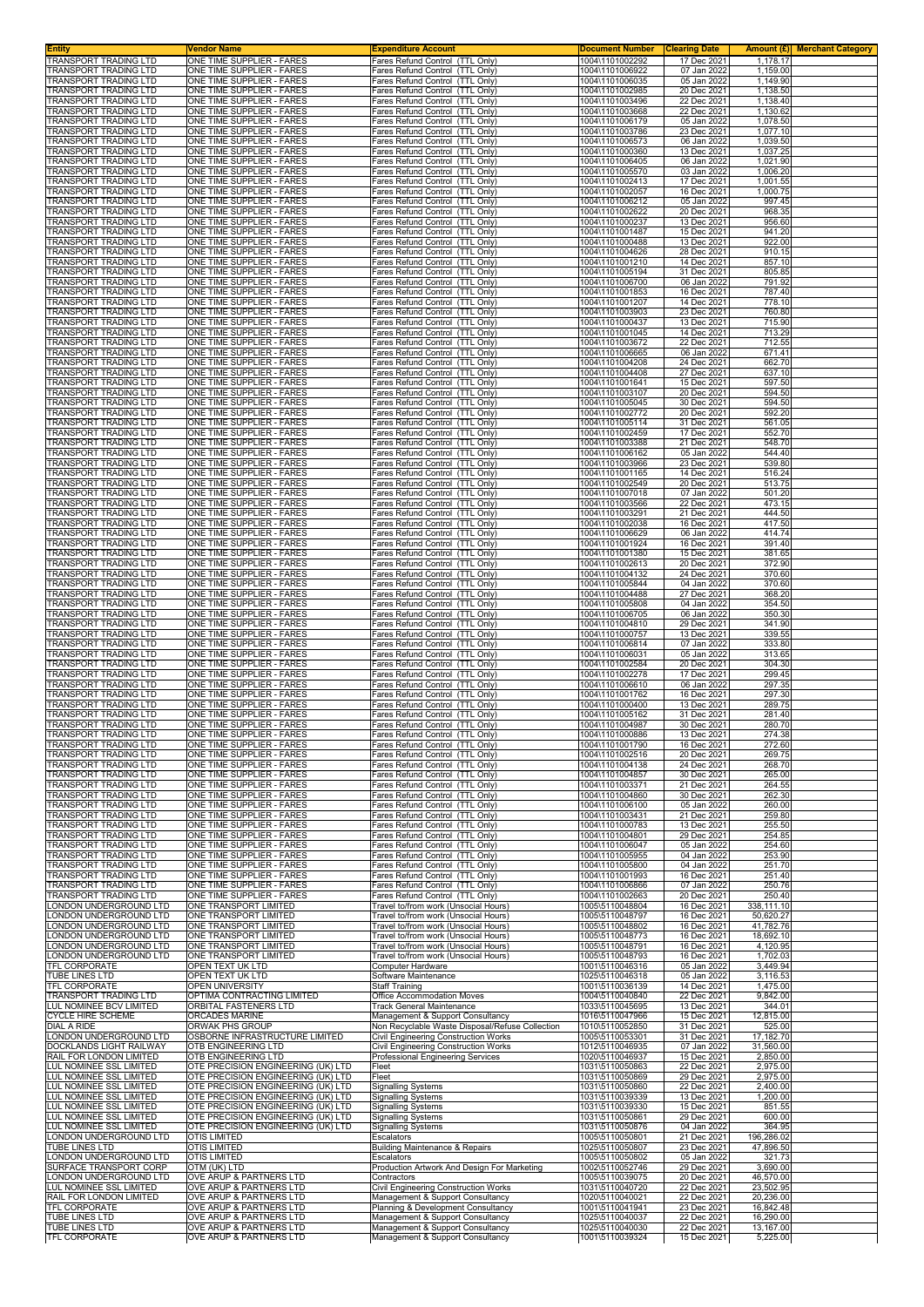| <b>Entity</b><br>TUBE LINES LTD | Vendor Name<br>OVE ARUP & PARTNERS LTD | <b>Expenditure Account</b><br>Management & Support Consultancy | <b>Document Number</b><br>1025\5110040034 | <b>Clearing Date</b><br>22 Dec 2021 | 2,640.00   | <b>Amount (£)</b> Merchant Category |
|---------------------------------|----------------------------------------|----------------------------------------------------------------|-------------------------------------------|-------------------------------------|------------|-------------------------------------|
| <b>VICTORIA COACH STATN LTD</b> | OYSTER SALES SERVICE                   | VCS Repayments & Commission                                    | 1008\5110045073                           | 29 Dec 2021                         | 870.71     |                                     |
| VICTORIA COACH STATN LTD        | OYSTER SALES SERVICE                   | VCS Repayments & Commission                                    | 1008\5110039033                           | 16 Dec 2021                         | 801.79     |                                     |
| VICTORIA COACH STATN LTD        | OYSTER SALES SERVICE                   | VCS Repayments & Commission                                    | 1008\5110041833                           | 22 Dec 2021                         | 775.99     |                                     |
| VICTORIA COACH STATN LTD        | OYSTER SALES SERVICE                   | <b>VCS Repayments &amp; Commission</b>                         | 1008\5110048161                           | 06 Jan 2022                         | 722.14     |                                     |
| <b>TRANSPORT TRADING LTD</b>    | PA CONSULTING SERVICES LTD             | IT Consultancy                                                 | 1004\5110036594                           | 14 Dec 2021                         | 295,942.50 |                                     |
| <b>TRANSPORT TRADING LTD</b>    | PA CONSULTING SERVICES LTD             | IT Consultancy                                                 | 1004\5110042456                           | 14 Dec 2021                         | 295,942.50 |                                     |
| TUBE LINES LTD                  | PA CONSULTING SERVICES LTD             | Planning & Development Consultancy                             | 1040\5110037820                           | 15 Dec 2021                         | 18,940.00  |                                     |
| TUBE LINES LTD                  | PA CONSULTING SERVICES LTD             | Planning & Development Consultancy                             | 1040\5110037825                           | 15 Dec 2021                         | 18,940.00  |                                     |
| LONDON UNDERGROUND LTD          | PABLON TOOLS LTD                       | Heating & Lighting                                             | 1005\5110053198                           | 30 Dec 2021                         | 2,730.40   |                                     |
| ONDON UNDERGROUND LTD           | PABLON TOOLS LTD                       | <b>Building Maintenance &amp; Repairs</b>                      | 1005\5110053197                           | 30 Dec 2021                         | 1,986.64   |                                     |
| ONDON UNDERGROUND LTD           | PABLON TOOLS LTD                       | <b>Building Maintenance &amp; Repairs</b>                      | 1005\5110050638                           | 21 Dec 2021                         | 1,162.80   |                                     |
| ONDON UNDERGROUND LTD           | PABLON TOOLS LTD                       | Lift Maintenance                                               | 1005\5110050641                           | 21 Dec 2021                         | 950.64     |                                     |
| ONDON UNDERGROUND LTD.          | PABLON TOOLS LTD                       | Heating & Lighting                                             | 1005\5110050636                           | 21 Dec 2021                         | 832.60     |                                     |
| ONDON UNDERGROUND LTD           | PABLON TOOLS LTD                       | <b>Signalling Systems</b>                                      | 1005\5110053199                           | 30 Dec 2021                         | 440.00     |                                     |
| ONDON UNDERGROUND LTD           | PABLON TOOLS LTD                       | Lift Maintenance                                               | 1005\5110053196                           | 30 Dec 2021                         | 256.62     |                                     |
| ONDON UNDERGROUND LTD           | PANASONIC MARKETING EUROPE GMBH        | <b>Contracted Services Buildings</b>                           | 1005\5110041847                           | 31 Dec 2021                         | 543,116.60 |                                     |
| ONDON UNDERGROUND LTD           | PANDROL UK LTD                         | Fleet                                                          | 1005\5110041783                           | 22 Dec 2021                         | 17,160.00  |                                     |
| ONDON UNDERGROUND LTD           | PANDROL UK LTD                         | Track General Maintenance                                      | 1005\5110043452                           | 24 Dec 2021                         | 13,100.00  |                                     |
| LONDON UNDERGROUND LTD          | PANDROL UK LTD                         | Track General Maintenance                                      | 1005\5110043453                           | 24 Dec 2021                         | 4,900.00   |                                     |
| LONDON UNDERGROUND LTD          | PANDROL UK LTD                         | Track General Maintenance                                      | 1005\5110041780                           | 22 Dec 2021                         | 1,250.00   |                                     |
| DOCKLANDS LIGHT RAILWAY         | PARKSIDE SAFETY SERVICES LIMITED       | IT Consultancy                                                 | 1012\5110045277                           | 14 Dec 2021                         | 1,370.00   |                                     |
| LUL NOMINEE BCV LIMITED         | PARKSIDE STEEL (STOCKHOLDERS)          | Track General Maintenance                                      | 1033\5110045551                           | 04 Jan 2022                         | 4,248.80   |                                     |
| LUL NOMINEE BCV LIMITED         | PARKSIDE STEEL (STOCKHOLDERS)          | Track General Maintenance                                      | 1033\5110037575                           | 15 Dec 2021                         | 1,142.40   |                                     |
| LUL NOMINEE BCV LIMITED         | PARKSIDE STEEL (STOCKHOLDERS)          | Track General Maintenance                                      | 1033\5110046783                           | 05 Jan 2022                         | 802.62     |                                     |
| LUL NOMINEE BCV LIMITED         | PARKSIDE STEEL (STOCKHOLDERS)          | <b>Track General Maintenance</b>                               | 1033\5110045553                           | 04 Jan 2022                         | 766.56     |                                     |
| TUBE LINES LTD                  | PARKSIDE STEEL (STOCKHOLDERS)          | Equipment Repairs & Maintenance                                | 1025\5110036579                           | 14 Dec 2021                         | 645.70     |                                     |
| LUL NOMINEE BCV LIMITED         | PARKSIDE STEEL (STOCKHOLDERS)          | Track General Maintenance                                      | 1033\5110045550                           | 04 Jan 2022                         | 574.92     |                                     |
| LUL NOMINEE BCV LIMITED         | PARKSIDE STEEL (STOCKHOLDERS)          | <b>Track General Maintenance</b>                               | 1033\5110045548                           | 04 Jan 2022                         | 560.00     |                                     |
| LUL NOMINEE BCV LIMITED         | PARKSIDE STEEL (STOCKHOLDERS)          | Track General Maintenance                                      | 1033\5110046774                           | 05 Jan 2022                         | 408.00     |                                     |
| LONDON UNDERGROUND LTD          | PARKSIDE STEEL (STOCKHOLDERS)          | Maintenance Materials                                          | 1005\5110045525                           | 04 Jan 2022                         | 326.00     |                                     |
| RAIL FOR LONDON LIMITED         | PAUL MACARTHUR LTD T/A SCCS            | <b>MR Construction Costs</b>                                   | 1020\5110042786                           | 17 Dec 2021                         | 2,100.00   |                                     |
| RAIL FOR LONDON LIMITED         | PAUL MACARTHUR LTD T/A SCCS            | Maintenance of Plant & Equipment                               | 1020\5110052627                           | 04 Jan 2022                         | 1,395.00   |                                     |
| RAIL FOR LONDON LIMITED         | PAUL MACARTHUR LTD T/A SCCS            | <b>MR Construction Costs</b>                                   | 1020\5110051219                           | 04 Jan 2022                         | (450.00)   |                                     |
| LT MUSEUM TRADING LTD           | PAVILION RATTAN LIMITED                | Purchase of Furniture for Resale                               | 1024\1900020638                           | 23 Dec 2021                         | 3,254.10   |                                     |
| LT MUSEUM TRADING LTD           | PAVILION RATTAN LIMITED                | Purchase of Furniture for Resale                               | 1024\1900020777                           | 31 Dec 2021                         | 910.00     |                                     |
| LT MUSEUM TRADING LTD           | PAVILION RATTAN LIMITED                | Purchase of Furniture for Resale                               | 1024\1900020721                           | 23 Dec 2021                         | 745.00     |                                     |
| T MUSEUM TRADING LTD            | PAVILION RATTAN LIMITED                | Purchase of Furniture for Resale                               | 1024\1900020720                           | 23 Dec 2021                         | 495.00     |                                     |
| LT MUSEUM TRADING LTD           | PAVILION RATTAN LIMITED                | Purchase of Furniture for Resale                               | 1024\1900020711                           | 23 Dec 2021                         | 344.00     |                                     |
| LT MUSEUM TRADING LTD           | PAVILION RATTAN LIMITED                | Purchase of Furniture for Resale                               | 1024\1900020715                           | 23 Dec 2021                         | 344.00     |                                     |
| <b>TRANSPORT TRADING LTD</b>    | PAYCOMPLETE UK LTD                     | Cash Handling & Processing                                     | 1004\5110042991                           | 29 Dec 2021                         | 35,198.05  |                                     |
| TRANSPORT TRADING LTD           | PAYCOMPLETE UK LTD                     | Cash Handling & Processing                                     | 1004\5110042993                           | 29 Dec 2021                         | 35,198.05  |                                     |
| LUL NOMINEE SSL LIMITED         | PB DESIGN & DEVELOPMENTS LIMITED       | Maintenance Materials                                          | 1031\5110044574                           | 14 Dec 2021                         | 44,022.00  |                                     |
| LUL NOMINEE SSL LIMITED         | PB DESIGN & DEVELOPMENTS LIMITED       | Maintenance Materials                                          | 1031\5110029268                           | 22 Dec 2021                         | 22,915.00  |                                     |
| LUL NOMINEE SSL LIMITED         | PB DESIGN & DEVELOPMENTS LIMITED       | Maintenance Materials                                          | 1031\5110044572                           | 14 Dec 2021                         | 7,781.00   |                                     |
| TFL CORPORATE                   | PBE EUROPE LIMITED                     | <b>Building Maintenance &amp; Repairs</b>                      | 1001\5110050568                           | 22 Dec 2021                         | 1,005.02   |                                     |
| LONDON UNDERGROUND LTD          | PCG ASSOCIATES LIMITED                 | <b>Signalling Systems</b>                                      | 1005\5110051920                           | 24 Dec 2021                         | 95,989.60  |                                     |
| RAIL FOR LONDON LIMITED         | PCG ASSOCIATES LIMITED                 | Management & Support Consultancy                               | 1020\5110051214                           | 24 Dec 2021                         | 28,025.00  |                                     |
| RAIL FOR LONDON LIMITED         | PCG ASSOCIATES LIMITED                 | Management & Support Consultancy                               | 1020\5110046875                           | 15 Dec 2021                         | 22,300.00  |                                     |
| RAIL FOR LONDON LIMITED         | PCG ASSOCIATES LIMITED                 | Management & Support Consultancy                               | 1020\5110049410                           | 22 Dec 2021                         | 16,970.00  |                                     |
| RAIL FOR LONDON LIMITED         | PCG ASSOCIATES LIMITED                 | Management & Support Consultancy                               | 1020\5110051906                           | 24 Dec 2021                         | 13,000.00  |                                     |
| RAIL FOR LONDON LIMITED         | PCG ASSOCIATES LIMITED                 | Professional Engineering Services                              | 1020\5110046884                           | 15 Dec 2021                         | 12,000.00  |                                     |
| RAIL FOR LONDON LIMITED         | PCG ASSOCIATES LIMITED                 | Professional Engineering Services                              | 1020\5110051208                           | 05 Jan 2022                         | 12,000.00  |                                     |
| TFL CORPORATE                   | PCG ASSOCIATES LIMITED                 | Management & Support Consultancy                               | 1001\5110051210                           | 04 Jan 2022                         | 10,000.00  |                                     |
| TFL CORPORATE                   | PCG ASSOCIATES LIMITED                 | Management & Support Consultancy                               | 1001\5110046882                           | 15 Dec 2021                         | 7,500.00   |                                     |
| <b>LONDON UNDERGROUND LTD</b>   | PCG ASSOCIATES LIMITED                 | <b>Signalling Systems</b>                                      | 1005\5110051924                           | 24 Dec 2021                         | 6,300.00   |                                     |
| LONDON UNDERGROUND LTD          | PCG ASSOCIATES LIMITED                 | <b>Signalling Systems</b>                                      | 1005\5110051917                           | 24 Dec 2021                         | 4,698.00   |                                     |
| SURFACE TRANSPORT CORP          | <b>PCUBED LTD</b>                      | Software Maintenance                                           | 1002\5110047893                           | 24 Dec 2021                         | 15,000.00  |                                     |
| TFL CORPORATE                   | PEI GENESIS LTD                        | Maintenance Materials                                          | 1001\5110040610                           | 04 Jan 2022                         | 2,944.66   |                                     |
| SURFACE TRANSPORT CORP          | PELL FRISCHMANN CONSULTANTS LTD        | Professional Engineering Services                              | 1002\5110043026                           | 22 Dec 2021                         | 32,838.90  |                                     |
| LT MUSEUM TRADING LTD           | PEN AND SWORD BOOKS LTD                | Purchase of Books for Resale                                   | 1024\1900020561                           | 14 Dec 2021                         | 342.50     |                                     |
| TFL CORPORATE                   | PENDERAL'S OAK                         | <b>Minor Staff Expenses</b>                                    | 1001\1900082059                           | 21 Dec 2021                         | 300.00     |                                     |
| LONDON UNDERGROUND LTD          | PERCY LANE PRODUCTS                    | Fleet                                                          | 1005\5110051603                           | 23 Dec 2021                         | 2,654.45   |                                     |
| LONDON UNDERGROUND LTD          | PES GROUP LTD                          | Fleet                                                          | 1005\5110029275                           | 23 Dec 2021                         | 4,520.25   |                                     |
| TRANSPORT TRADING LTD           | PETER COLEMAN ARCHITECTS LTD           | Planning & Development Consultancy                             | 1004\5110039040                           | 20 Dec 2021                         | 800.00     |                                     |
| TRANSPORT TRADING LTD           | PETER COLEMAN ARCHITECTS LTD           | Planning & Development Consultancy                             | 1004\5110054256                           | 06 Jan 2022                         | 400.00     |                                     |
| LONDON RIVER SERVICES LTD       | PH CLEANING SERVICES                   | Building Maintenance & Repairs                                 | 1007\5110029589                           | 21 Dec 2021                         | 3,537.70   |                                     |
| LONDON RIVER SERVICES LTD       | PH CLEANING SERVICES                   | <b>Building Maintenance &amp; Repairs</b>                      | 1007\5110042378                           | 22 Dec 2021                         | 3,537.70   |                                     |
| LONDON RIVER SERVICES LTD       | IPH CLEANING SERVICES                  | Building Maintenance & Repairs                                 | 1007\5110053499                           | 07 Jan 2022                         | 3.537.70   |                                     |
| TFL CORPORATE                   | PHOENIX HEALTHCARE PRODUCTS            | Medical & First Aid Materials                                  | 1001\5110049633                           | 22 Dec 2021                         | 290.00     |                                     |
| TFL CORPORATE                   | PHOENIX MOTORCYCLE TRAINING LIMITED    | External Events Roads Shows And Face To Face                   | 1001\5110048166                           | 20 Dec 2021                         | 1,280.00   |                                     |
| TFL CORPORATE                   | PHOENIX MOTORCYCLE TRAINING LIMITED    | External Events Roads Shows And Face To Face                   | 1001\5110048168                           | 20 Dec 2021                         | 810.00     |                                     |
| LONDON UNDERGROUND LTD          | PHOENIX VAN TRUCK & TRAILER MAINTEN    | Vehicle Repairs & Maintenance                                  | 1005\5110044608                           | 22 Dec 2021                         | 2,994.24   |                                     |
| LONDON UNDERGROUND LTD          | PHOENIX VAN TRUCK & TRAILER MAINTEN    | Vehicle Repairs & Maintenance                                  | 1005\5110052347                           | 24 Dec 2021                         | 1,859.84   |                                     |
| ONDON UNDERGROUND LTD           | PHOENIX VAN TRUCK & TRAILER MAINTEN    | Vehicle Repairs & Maintenance                                  | 1005\5110042756                           | 15 Dec 2021                         | 916.58     |                                     |
| ONDON UNDERGROUND LTD           | PHOENIX VAN TRUCK & TRAILER MAINTEN    | Vehicle Repairs & Maintenance                                  | 1005\5110052734                           | 29 Dec 2021                         | 874.46     |                                     |
| ONDON UNDERGROUND LTD           | PHOENIX VAN TRUCK & TRAILER MAINTEN    | Vehicle Repairs & Maintenance                                  | 1005\5110039143                           | 13 Dec 2021                         | 385.00     |                                     |
| ONDON UNDERGROUND LTD           | PHOENIX VAN TRUCK & TRAILER MAINTEN    | Vehicle Repairs & Maintenance                                  | 1005\5110041773                           | 23 Dec 2021                         | 385.00     |                                     |
| ONDON UNDERGROUND LTD           | PHOENIX VAN TRUCK & TRAILER MAINTEN    | Vehicle Repairs & Maintenance                                  | 1005\5110045149                           | 31 Dec 2021                         | 385.00     |                                     |
| ONDON UNDERGROUND LTD           | PHOENIX VAN TRUCK & TRAILER MAINTEN    | Vehicle Repairs & Maintenance                                  | 1005\5110050573                           | 31 Dec 2021                         | 385.00     |                                     |
| ONDON UNDERGROUND LTD           | PHOENIX VAN TRUCK & TRAILER MAINTEN    | Vehicle Repairs & Maintenance                                  | 1005\5110051721                           | 23 Dec 2021                         | 385.00     |                                     |
| <b>LONDON UNDERGROUND LTD</b>   | PHOENIX VAN TRUCK & TRAILER MAINTEN    | Vehicle Repairs & Maintenance                                  | 1005\5110051723                           | 23 Dec 2021                         | 385.00     |                                     |
| LONDON UNDERGROUND LTD          | PHOENIX VAN TRUCK & TRAILER MAINTEN    | Vehicle Repairs & Maintenance                                  | 1005\5110052341                           | 24 Dec 2021                         | 385.00     |                                     |
| LONDON UNDERGROUND LTD          | PHOENIX VAN TRUCK & TRAILER MAINTEN    | Vehicle Repairs & Maintenance                                  | 1005\5110052344                           | 24 Dec 2021                         | 385.00     |                                     |
| LONDON UNDERGROUND LTD          | PHOENIX VAN TRUCK & TRAILER MAINTEN    | Vehicle Repairs & Maintenance                                  | 1005\5110052730                           | 29 Dec 2021                         | 385.00     |                                     |
| ONDON UNDERGROUND LTD           | PHOENIX VAN TRUCK & TRAILER MAINTEN    | Vehicle Repairs & Maintenance                                  | 1005\5110052735                           | 29 Dec 2021                         | 385.00     |                                     |
| TFL CORPORATE                   | <b>PICK EVERARD</b>                    | Professional Engineering Services                              | 1001\5110036279                           | 13 Dec 2021                         | 18,729.60  |                                     |
| LONDON UNDERGROUND LTD          | <b>PID SYSTEMS LTD</b>                 | <b>Component Repairs Sub Contracted</b>                        | 1005\5110054340                           | 06 Jan 2022                         | 513.71     |                                     |
| LONDON BUS SERVICES LTD         | <b>PINDAR CREATIVE</b>                 | Management & Support Consultancy                               | 1006\5110036569                           | 14 Dec 2021                         | 17,105.00  |                                     |
| TFL CORPORATE                   | PINDAR CREATIVE                        | Non Permanent Signage And Way Finding                          | 1001\5110045061                           | 31 Dec 2021                         | 8,849.04   |                                     |
| SURFACE TRANSPORT CORP          | PINDAR CREATIVE                        | Design & Production Of Maps & Timetable Publicity              | 1002\5110036024                           | 13 Dec 2021                         | 1,725.00   |                                     |
| TFL CORPORATE                   | PINDAR CREATIVE                        | Design & Production Of Maps & Timetable Publicity              | 1001\5110040730                           | 22 Dec 2021                         | 1,350.00   |                                     |
| TFL CORPORATE                   | PINDAR CREATIVE                        | Design & Production Of Maps & Timetable Publicity              | 1001\5110039164                           | 21 Dec 2021                         | 700.00     |                                     |
| SURFACE TRANSPORT CORP          | PINSENTS MASONS                        | Legal Fees                                                     | 1002\5110049654                           | 24 Dec 2021                         | 11,092.85  |                                     |
| SURFACE TRANSPORT CORP          | <b>PINSENTS MASONS</b>                 | Legal Fees                                                     | 1002\5110051024                           | 22 Dec 2021                         | 3,412.00   |                                     |
| LONDON UNDERGROUND LTD          | <b>PIRTEK</b>                          | Fleet                                                          | 1005\5110047669                           | 05 Jan 2022                         | 5,760.00   |                                     |
| LUL NOMINEE BCV LIMITED         | <b>PIRTEK</b>                          | Fleet                                                          | 1033\5110042037                           | 15 Dec 2021                         | 3,040.00   |                                     |
| LUL NOMINEE SSL LIMITED         | <b>PIRTEK</b>                          | Maintenance Materials                                          | 1031\5110039319                           | 20 Dec 2021                         | 971.60     |                                     |
| LUL NOMINEE BCV LIMITED         | <b>PIRTEK</b>                          | Fleet                                                          | 1033\5110042040                           | 15 Dec 2021                         | 855.96     |                                     |
| LONDON UNDERGROUND LTD          | <b>PIRTEK</b>                          | Fleet                                                          | 1005\5110042041                           | 23 Dec 2021                         | 504.22     |                                     |
| LONDON UNDERGROUND LTD          | <b>PIRTEK</b>                          | Maintenance Materials                                          | 1005\5110047673                           | 31 Dec 2021                         | 289.10     |                                     |
| LONDON UNDERGROUND LTD          | PIRTEK WATFORD LTD                     | Maintenance Materials                                          | 1005\5110054492                           | 07 Jan 2022                         | 2,132.32   |                                     |
| ONDON UNDERGROUND LTD           | <b>PIRTEK WATFORD LTD</b>              | Maintenance Materials                                          | 1005\5110047871                           | 15 Dec 2021                         | 1,002.14   |                                     |
| ONDON UNDERGROUND LTD           | <b>PIRTEK WATFORD LTD</b>              | Maintenance Materials                                          | 1005\5110052763                           | 29 Dec 2021                         | 814.67     |                                     |
| ONDON UNDERGROUND LTD           | <b>PIRTEK WATFORD LTD</b>              | Fleet                                                          | 1005\5110054665                           | 07 Jan 2022                         | 294.12     |                                     |
| LONDON UNDERGROUND LTD          | PIRTEK WATFORD LTD                     | Maintenance Materials                                          | 1005\5110054488                           | 07 Jan 2022                         | 252.86     |                                     |
| TUBE LINES LTD                  | PLASSER UK LTD                         | Equipment Repairs & Maintenance                                | 1025\5110049988                           | 21 Dec 2021                         | 62,667.01  |                                     |
| TUBE LINES LTD                  | PLASSER UK LTD                         | Equipment Repairs & Maintenance                                | 1025\5110046363                           | 05 Jan 2022                         | 4,382.36   |                                     |
| TUBE LINES LTD                  | PLASSER UK LTD                         | Equipment Repairs & Maintenance                                | 1025\5110046378                           | 05 Jan 2022                         | 3,580.93   |                                     |
| <b>TUBE LINES LTD</b>           | PLASSER UK LTD                         | Equipment Repairs & Maintenance                                | 1025\5110046374                           | 05 Jan 2022                         | 2,067.88   |                                     |
| TUBE LINES LTD                  | PLASSER UK LTD                         | Equipment Repairs & Maintenance                                | 1025\5110037190                           | 15 Dec 2021                         | 1,589.90   |                                     |
| LONDON UNDERGROUND LTD          | PLASSER UK LTD                         | Fleet                                                          | 1005\5110041821                           | 22 Dec 2021                         | 1,525.32   |                                     |
| TUBE LINES LTD                  | PLASSER UK LTD                         | Equipment Repairs & Maintenance                                | 1025\5110037188                           | 15 Dec 2021                         | 1,022.90   |                                     |
| TUBE LINES LTD                  | <b>PLASSER UK LTD</b>                  | Equipment Repairs & Maintenance                                | 1025\5110037181                           | 15 Dec 2021                         | 979.16     |                                     |
| TUBE LINES LTD                  | PLASSER UK LTD                         | Equipment Repairs & Maintenance                                | 1025\5110037186                           | 15 Dec 2021                         | 831.22     |                                     |
| LONDON UNDERGROUND LTD          | PLASSER UK LTD                         | Fleet                                                          | 1005\5110042368                           | 24 Dec 2021                         | 567.50     |                                     |
| LONDON UNDERGROUND LTD          | PLASSER UK LTD                         | Fleet                                                          | 1005\5110038520                           | 15 Dec 2021                         | 516.04     |                                     |
| TUBE LINES LTD                  | PLASSER UK LTD                         | Equipment Repairs & Maintenance                                | 1025\5110037176                           | 15 Dec 2021                         | 459.74     |                                     |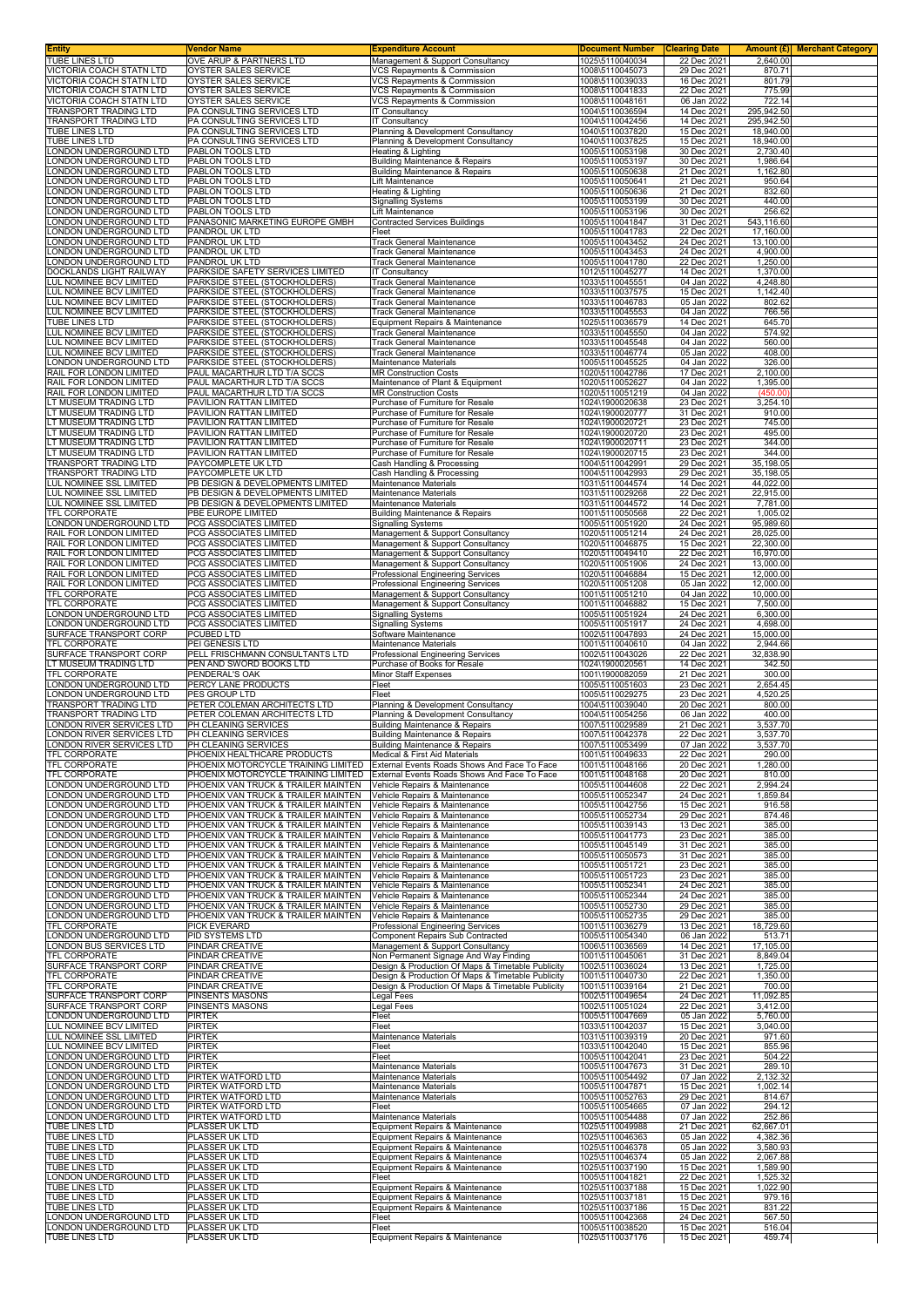| <b>Entity</b>                                                    | Vendor Name                                                    | <b>Expenditure Account</b>                                               | <b>Document Number</b>             | <b>Clearing Date</b>       | Amount (£) Merchant Category |
|------------------------------------------------------------------|----------------------------------------------------------------|--------------------------------------------------------------------------|------------------------------------|----------------------------|------------------------------|
| TUBE LINES LTD                                                   | <b>PLASSER UK LTD</b>                                          | Equipment Repairs & Maintenance                                          | 1025\5110037183                    | 15 Dec 2021                | 352.68                       |
| TUBE LINES LTD                                                   | PLASSER UK LTD                                                 | Equipment Repairs & Maintenance                                          | 1025\5110046382                    | 05 Jan 2022                | 284.52                       |
| TUBE LINES LTD                                                   | PLASSER UK LTD                                                 | Equipment Repairs & Maintenance                                          | 1025\5110046376                    | 05 Jan 2022                | 253.60                       |
| T MUSEUM TRADING LTD                                             | PLATFORM 5 PUBLISHING LTD                                      | Purchase of Books for Resale                                             | 1024\1900020694                    | 04 Jan 2022                | 459.55                       |
| DOCKLANDS LIGHT RAILWAY                                          | POD-TRAK LTD                                                   | Civil Engineering Construction Works                                     | 1012\5110047878                    | 17 Dec 2021                | 71,294.42                    |
| DOCKLANDS LIGHT RAILWAY                                          | POD-TRAK LTD                                                   | Civil Engineering Construction Works                                     | 1012\5110029816                    | 04 Jan 2022                | 13,535.88                    |
| <b>TRANSPORT TRADING LTD</b>                                     | POINT TO POINT                                                 | Couriers                                                                 | 1004\5110053941                    | 05 Jan 2022                | 7,150.90                     |
| ONDON UNDERGROUND LTD                                            | PORTAKABIN LTD                                                 | <b>Track General Maintenance</b>                                         | 1005\5110040754                    | 29 Dec 2021                | 2,773.12                     |
| ONDON UNDERGROUND LTD                                            | PORTAKABIN LTD                                                 | Track General Maintenance                                                | 1005\5110042503                    | 29 Dec 2021                | 2,689.25                     |
| ONDON UNDERGROUND LTD                                            | PORTAKABIN LTD                                                 | <b>Track General Maintenance</b>                                         | 1005\5110042498                    | 29 Dec 2021                | 2,172.37                     |
| ONDON UNDERGROUND LTD                                            | PORTAKABIN LTD                                                 | <b>Track General Maintenance</b>                                         | 1005\5110051152                    | 22 Dec 2021                | 2,172.37                     |
| ONDON UNDERGROUND LTD                                            | PORTAKABIN LTD                                                 | Maintenance of Plant & Equipment                                         | 1005\5110040765                    | 29 Dec 2021                | 572.00                       |
| ONDON UNDERGROUND LTD                                            | PORTAKABIN LTD                                                 | <b>Building Maintenance &amp; Repairs</b>                                | 1005\5110040752                    | 23 Dec 2021                | 455.00                       |
| TFL CORPORATE                                                    | POSITIVELIVES LTD                                              | <b>Staff Training</b>                                                    | 1001\5110051180                    | 29 Dec 2021                | 1,300.00                     |
| TUBE LINES LTD                                                   | POSITIVELIVES LTD                                              | Management & Support Consultancy                                         | 1040\5110051232                    | 29 Dec 2021                | 650.00                       |
| ONDON UNDERGROUND LTD                                            | POSITIVELIVES LTD                                              | <b>Track General Maintenance</b>                                         | 1005\5110051192                    | 29 Dec 2021                | 650.00                       |
| TRANSPORT TRADING LTD                                            | POST OFFICE LTD                                                | <b>Ticket &amp; Pass Production</b>                                      | 1004\5110034101                    | 24 Dec 2021                | 61,680.00                    |
| <b>FRANSPORT TRADING LTD</b>                                     | POST OFFICE LTD                                                | <b>Ticket &amp; Pass Production</b>                                      | 1004\5110013798                    | 24 Dec 2021                | 57,124.00                    |
| TRANSPORT TRADING LTD                                            | POST OFFICE LTD                                                | <b>Ticket &amp; Pass Production</b>                                      | 1004\5110042451                    | 04 Jan 2022                | 22,684.00                    |
| TRANSPORT TRADING LTD                                            | POST OFFICE LTD                                                | <b>Ticket &amp; Pass Production</b>                                      | 1004\5110032926                    | 22 Dec 2021                | 20,079.50                    |
| TRANSPORT TRADING LTD                                            | POST OFFICE LTD                                                | Ticket & Pass Production                                                 | 1004\5110019886                    | 22 Dec 2021                | 17,081.75                    |
| TRANSPORT TRADING LTD                                            | POST OFFICE LTD                                                | <b>Ticket &amp; Pass Production</b>                                      | 1004\5110044153                    | 29 Dec 2021                | 15,492.75                    |
| ONDON UNDERGROUND LTD                                            | POWERDAY PLC                                                   | Vehicle Repairs & Maintenance                                            | 1005\5110043800                    | 24 Dec 2021                | 10,903.20                    |
| ONDON UNDERGROUND LTD.                                           | POWERNETICS TECHNOLOGIES LTD                                   | Fleet                                                                    | 1005\5110051771                    | 23 Dec 2021                | 10,350.00                    |
| ONDON UNDERGROUND LTD                                            | PRECISION CHAINS LTD                                           | Lifts & Esca Stock                                                       | 1005\5110043328                    | 24 Dec 2021                | 18,900.00                    |
| ONDON UNDERGROUND LTD                                            | PRECISION CHAINS LTD                                           | Lifts & Esca Stock                                                       | 1005\5110043968                    | 29 Dec 2021                | 4,750.00                     |
| <b>TFL CORPORATE</b>                                             | PRINCE WILLAIM HENRY_FOOD & DRINK                              | <b>Minor Staff Expenses</b>                                              | 1001\1900074743                    | 15 Dec 2021                | 300.00                       |
| ONDON UNDERGROUND LTD                                            | PRISTINE CONDITION LTD                                         | External Events Roads Shows And Face To Face                             | 1005\5110050036                    | 22 Dec 2021                | 1,390.00                     |
| ONDON UNDERGROUND LTD                                            | PRISTINE CONDITION LTD                                         | <b>Staff Training</b>                                                    | 1005\5110046846                    | 15 Dec 2021                | 745.00                       |
| ONDON UNDERGROUND LTD                                            | PRISTINE CONDITION LTD                                         | External Events Roads Shows And Face To Face                             | 1005\5110048262                    | 17 Dec 2021                | 745.00                       |
| TFL CORPORATE                                                    | PROBRAND LTD                                                   | Software Maintenance                                                     | 1001\5110042667                    | 24 Dec 2021                | 128,936.89                   |
| ONDON UNDERGROUND LTD                                            | PROBRAND LTD                                                   | Computer Software                                                        | 1005\5110036518                    | 14 Dec 2021                | 115,575.12                   |
| ONDON UNDERGROUND LTD                                            | PROBRAND LTD                                                   | Computer Software                                                        | 1005\5110047100                    | 05 Jan 2022                | 115,575.12                   |
| ONDON UNDERGROUND LTD                                            | PROBRAND LTD                                                   | Track General Maintenance                                                | 1005\5110047101                    | 16 Dec 2021                | 55,739.82                    |
| <b>TFL CORPORATE</b>                                             | PROBRAND LTD                                                   | Software Maintenance                                                     | 1001\5110036709                    | 14 Dec 2021                | 51,857.43                    |
| ONDON UNDERGROUND LTD                                            | PROBRAND LTD                                                   | Software Maintenance                                                     | 1005\5110042681                    | 24 Dec 2021                | 48,809.29                    |
| SURFACE TRANSPORT CORP                                           | PROBRAND LTD                                                   | Professional Engineering Services                                        | 1002\5110040705                    | 22 Dec 2021                | 45,576.42                    |
| TFL CORPORATE                                                    | PROBRAND LTD                                                   | Software Maintenance                                                     | 1001\5110040261                    | 22 Dec 2021                | 40,438.07                    |
| TFL CORPORATE                                                    | PROBRAND LTD                                                   | Software Maintenance                                                     | 1001\5110036713                    | 14 Dec 2021                | 38.918.72                    |
| ONDON UNDERGROUND LTD                                            | PROBRAND LTD                                                   | <b>Signalling Systems</b>                                                | 1005\5110047487                    | 15 Dec 2021                | 32,972.50                    |
| TRANSPORT TRADING LTD                                            | PROBRAND LTD                                                   | Software Maintenance                                                     | 1004\5110036492                    | 14 Dec 2021                | 27,695.00                    |
| ONDON UNDERGROUND LTD                                            | PROBRAND LTD                                                   | <b>Signalling Systems</b>                                                | 1005\5110047531                    | 15 Dec 2021                | 25,898.75                    |
| TUBE LINES LTD                                                   | PROBRAND LTD                                                   | Software Maintenance                                                     | 1025\5110040734                    | 22 Dec 2021                | 13,905.00                    |
| <b>TFL CORPORATE</b>                                             | PROBRAND LTD                                                   | Software Maintenance                                                     | 1001\5110047522                    | 05 Jan 2022                | 11,090.00                    |
| TFL CORPORATE                                                    | PROBRAND LTD                                                   | Planning & Development Consultancy                                       | 1001\5110037703                    | 15 Dec 2021                | 7,950.00                     |
| ONDON UNDERGROUND LTD                                            | PROBRAND LTD                                                   | <b>Signalling Systems</b>                                                | 1005\5110047503                    | 07 Jan 2022                | 7,647.50                     |
| TUBE LINES LTD                                                   | <b>PROBRAND LTD</b>                                            | Software Maintenance                                                     | 1025\5110040717                    | 22 Dec 2021                | 6,180.00                     |
| <b>TFL CORPORATE</b>                                             | PROBRAND LTD                                                   | Planning & Development Consultancy                                       | 1001\5110047587                    | 05 Jan 2022                | 5,300.00                     |
| <b>TUBE LINES LTD</b>                                            | PROBRAND LTD                                                   | Software Maintenance                                                     | 1025\5110040748                    | 22 Dec 2021                | 4,635.00                     |
| ONDON BUS SERVICES LTD                                           | PROBRAND LTD                                                   | Electrical & Electronic Engineering                                      | 1006\5110047490                    | 05 Jan 2022                | 3,794.07                     |
| RAIL FOR LONDON LIMITED                                          | PROBRAND LTD                                                   | Computer Software                                                        | 1020\5110047588                    | 16 Dec 2021                | 3,625.00                     |
| TUBE LINES LTD                                                   | PROBRAND LTD                                                   | Software Maintenance                                                     | 1025\5110047502                    | 16 Dec 2021                | 3,093.00                     |
| T MUSEUM TRADING LTD                                             | PROBRAND LTD                                                   | Software Maintenance                                                     | 1024\5110047585                    | 16 Dec 2021                | 3,047.50                     |
| ONDON UNDERGROUND LTD                                            | PROBRAND LTD                                                   | Signalling Systems                                                       | 1005\5110052653                    | 29 Dec 2021                | 1,608.20                     |
| ONDON UNDERGROUND LTD                                            | PROBRAND LTD                                                   | Computer Hardware                                                        | 1005\5110040725                    | 22 Dec 2021                | 856.84                       |
| SURFACE TRANSPORT CORP                                           | PROCESS SERVERS LIMITED                                        | Legal Fees                                                               | 1002\1900070567                    | 15 Dec 2021                | 32,868.00                    |
| SURFACE TRANSPORT CORP                                           | PROCESS SERVERS LIMITED                                        | Legal Fees                                                               | 1002\1900070568                    | 15 Dec 2021                | 32,619.00                    |
| SURFACE TRANSPORT CORP                                           | PROCESS SERVERS LIMITED                                        | <b>Legal Fees</b>                                                        | 1002\1900070569                    | 15 Dec 2021                | 32,619.00                    |
| DOCKLANDS LIGHT RAILWAY                                          | PROGRESS RAIL SERVICES UK LTD                                  | Maintenance Materials                                                    | 1012\5110043183                    | 23 Dec 2021                | 49,753.00                    |
| DOCKLANDS LIGHT RAILWAY                                          | PROGRESS RAIL SERVICES UK LTD                                  |                                                                          | 1012\5110043127                    | 23 Dec 2021                | 34,812.00                    |
| LUL NOMINEE BCV LIMITED                                          | PROGRESS RAIL SERVICES UK LTD                                  | Civil Engineering Construction Works<br><b>Track General Maintenance</b> | 1033\5110043102                    | 23 Dec 2021                | 16,421.68                    |
| DOCKLANDS LIGHT RAILWAY                                          | PROGRESS RAIL SERVICES UK LTD                                  | Civil Engineering Construction Works                                     | 1012\5110043168                    | 23 Dec 2021                | 11,302.00                    |
| DOCKLANDS LIGHT RAILWAY                                          | PROGRESS RAIL SERVICES UK LTD                                  | Maintenance Materials                                                    | 1012\5110043160                    | 23 Dec 2021                | 11,224.00                    |
| LUL NOMINEE BCV LIMITED                                          | PROGRESS RAIL SERVICES UK LTD                                  | <b>Track General Maintenance</b>                                         | 1033\5110038456                    | 15 Dec 2021                | 11,190.84                    |
| ONDON UNDERGROUND LTD                                            | PROGRESS RAIL SERVICES UK LTD                                  | <b>Track General Maintenance</b>                                         | 1005\5110038433                    | 15 Dec 2021                | 9,600.00                     |
| ONDON UNDERGROUND LTD                                            | PROGRESS RAIL SERVICES UK LTD                                  | Track General Maintenance                                                | 1005\5110038428                    | 15 Dec 2021                | 8,840.20                     |
| LUL NOMINEE BCV LIMITED                                          | PROGRESS RAIL SERVICES UK LTD                                  | <b>Track General Maintenance</b>                                         | 1033\5110038477                    | 15 Dec 2021                | 7,100.00                     |
| ONDON UNDERGROUND LTD                                            | PROGRESS RAIL SERVICES UK LTD                                  | <b>Track General Maintenance</b>                                         | 1005\5110038429                    | 15 Dec 2021                | 6,104.60                     |
| UL NOMINEE BCV LIMITED.                                          | PROGRESS RAIL SERVICES UK LTD                                  | Track General Maintenance                                                | 1033\5110038462                    | 15 Dec 2021                | 5,328.00                     |
| DOCKLANDS LIGHT RAILWAY                                          | PROGRESS RAIL SERVICES UK LTD                                  | Maintenance Materials                                                    | 1012\5110043164                    | 23 Dec 2021                | 5,323.00                     |
| ONDON UNDERGROUND LTD                                            | PROGRESS RAIL SERVICES UK LTD                                  | Track General Maintenance                                                | 1005\5110038424                    | 15 Dec 2021                | 5,000.00                     |
| ONDON UNDERGROUND LTD                                            | PROGRESS RAIL SERVICES UK LTD                                  | Track General Maintenance                                                | 1005\5110038435                    | 15 Dec 2021                | 3,996.00                     |
| LUL NOMINEE BCV LIMITED                                          | PROGRESS RAIL SERVICES UK LTD                                  | Track General Maintenance                                                | 1033\5110038484                    | 15 Dec 2021                | 3,315.26                     |
| LUL NOMINEE BCV LIMITED                                          | PROGRESS RAIL SERVICES UK LTD                                  | Fleet                                                                    | 1033\5110038459                    | 15 Dec 2021                | 3,200.00                     |
| ONDON UNDERGROUND LTD                                            | PROGRESS RAIL SERVICES UK LTD                                  | Track General Maintenance                                                | 1005\5110050390                    | 05 Jan 2022                | 3,162.84                     |
| ONDON UNDERGROUND LTD                                            | PROGRESS RAIL SERVICES UK LTD                                  | <b>Signalling Systems</b>                                                | 1005\5110050849                    | 22 Dec 2021                | 2,635.30                     |
| LUL NOMINEE BCV LIMITED                                          | PROGRESS RAIL SERVICES UK LTD                                  | <b>Track General Maintenance</b>                                         | 1033\5110038482                    | 15 Dec 2021                | 2,176.52                     |
| LUL NOMINEE BCV LIMITED                                          | PROGRESS RAIL SERVICES UK LTD                                  | <b>Track General Maintenance</b>                                         | 1033\5110038455                    | 15 Dec 2021                | 2,007.86                     |
| LUL NOMINEE BCV LIMITED                                          | PROGRESS RAIL SERVICES UK LTD                                  | <b>Track General Maintenance</b>                                         | 1033\5110038471                    | 15 Dec 2021                | 1,943.52                     |
| ONDON UNDERGROUND LTD                                            | PROGRESS RAIL SERVICES UK LTD                                  | <b>Track General Maintenance</b>                                         | 1005\5110038434                    | 15 Dec 2021                | 1,900.00                     |
| ONDON UNDERGROUND LTD                                            | PROGRESS RAIL SERVICES UK LTD                                  | Track General Maintenance                                                | 1005\5110038431                    | 15 Dec 2021                | 1,880.00                     |
| ONDON UNDERGROUND LTD<br>ONDON UNDERGROUND LTD                   | PROGRESS RAIL SERVICES UK LTD<br>PROGRESS RAIL SERVICES UK LTD | <b>Track General Maintenance</b>                                         | 1005\5110043107                    | 23 Dec 2021                | 1,876.05                     |
| LUL NOMINEE BCV LIMITED                                          | PROGRESS RAIL SERVICES UK LTD                                  | <b>Track General Maintenance</b><br><b>Track General Maintenance</b>     | 1005\5110043094<br>1033\5110038457 | 22 Dec 2021<br>15 Dec 2021 | 1,722.00<br>1,630.09         |
| DOCKLANDS LIGHT RAILWAY                                          | PROGRESS RAIL SERVICES UK LTD                                  | Maintenance Materials<br><b>Track General Maintenance</b>                | 1012\5110043132<br>1033\5110038487 | 24 Dec 2021                | 1,210.00                     |
| <b>LUL NOMINEE BCV LIMITED</b><br><b>LUL NOMINEE BCV LIMITED</b> | PROGRESS RAIL SERVICES UK LTD<br>PROGRESS RAIL SERVICES UK LTD | Track General Maintenance                                                | 1033\5110038492                    | 15 Dec 2021<br>15 Dec 2021 | 1,153.47<br>1,143.45         |
| ONDON UNDERGROUND LTD                                            | PROGRESS RAIL SERVICES UK LTD                                  | Track General Maintenance                                                | 1005\5110038426<br>1012\5110043195 | 15 Dec 2021                | 807.25                       |
| DOCKLANDS LIGHT RAILWAY                                          | PROGRESS RAIL SERVICES UK LTD                                  | Civil Engineering Construction Works                                     | 1005\5110038430                    | 22 Dec 2021                | 742.00                       |
| ONDON UNDERGROUND LTD                                            | PROGRESS RAIL SERVICES UK LTD                                  | <b>Track General Maintenance</b>                                         |                                    | 15 Dec 2021                | 413.68                       |
| LUL NOMINEE BCV LIMITED                                          | PROGRESS RAIL SERVICES UK LTD                                  | <b>Track General Maintenance</b>                                         | 1033\5110038466                    | 15 Dec 2021                | 407.00                       |
| ONDON UNDERGROUND LTD                                            | PROGRESS RAIL SERVICES UK LTD                                  | <b>Track General Maintenance</b>                                         | 1005\5110038432                    | 15 Dec 2021                | 372.00                       |
| ONDON UNDERGROUND LTD                                            | PROGRESS RAIL SERVICES UK LTD                                  | Track General Maintenance                                                | 1005\5110038427                    | 15 Dec 2021                | 352.00                       |
| <b>UL NOMINEE BCV LIMITED</b>                                    | PROGRESS RAIL SERVICES UK LTD                                  | Track General Maintenance                                                | 1033\5110038469                    | 15 Dec 2021                | 346.00                       |
| LUL NOMINEE BCV LIMITED                                          | PROGRESS RAIL SERVICES UK LTD                                  | <b>Track General Maintenance</b>                                         | 1033\5110038490                    | 15 Dec 2021                | 255.75                       |
| LUL NOMINEE SSL LIMITED                                          | PROMEX LTD                                                     | Fleet                                                                    | 1031\5110049621                    | 21 Dec 2021                | 19,484.54                    |
| LUL NOMINEE BCV LIMITED                                          | PROMEX LTD                                                     | Maintenance Materials                                                    | 1033\5110049624                    | 22 Dec 2021                | 9,150.00                     |
| LUL NOMINEE BCV LIMITED                                          | <b>PROMEX LTD</b>                                              | Maintenance Materials                                                    | 1033\5110049627                    | 22 Dec 2021                | 574.56                       |
| LUL NOMINEE SSL LIMITED                                          | PRV ENGINEERING LTD                                            | Fleet                                                                    | 1031\5110047510                    | 04 Jan 2022                | 5,130.00                     |
| ONDON UNDERGROUND LTD                                            | PRV ENGINEERING LTD                                            | Equipment Repairs & Maintenance                                          | 1005\5110041544                    | 06 Jan 2022                | 3,420.00                     |
| ONDON UNDERGROUND LTD                                            | PRV ENGINEERING LTD                                            | Equipment Repairs & Maintenance                                          | 1005\5110041540                    | 22 Dec 2021                | 1,660.00                     |
| <b>UL NOMINEE SSL LIMITED</b>                                    | PRV ENGINEERING LTD                                            | Fleet                                                                    | 1031\5110041535                    | 22 Dec 2021                | 953.00                       |
| LUL NOMINEE SSL LIMITED                                          | PRV ENGINEERING LTD                                            | Fleet                                                                    | 1031\5110047476                    | 04 Jan 2022                | 642.00                       |
| LUL NOMINEE BCV LIMITED                                          | PRV ENGINEERING LTD                                            | Fleet                                                                    | 1033\5109990147                    | 14 Dec 2021                | 550.00                       |
| LUL NOMINEE SSL LIMITED                                          | PRV ENGINEERING LTD                                            | Fleet                                                                    | 1031\5110041547                    | 22 Dec 2021                | 382.50                       |
| <b>UL NOMINEE SSL LIMITED</b>                                    | PRV ENGINEERING LTD                                            | Fleet                                                                    | 1031\5110047479                    | 04 Jan 2022                | 321.00                       |
| ONDON UNDERGROUND LTD                                            | PSV GLASS - (ABL HOLDING) LTD                                  | Fleet                                                                    | 1005\5110047409                    | 05 Jan 2022                | 6,752.00                     |
| ONDON UNDERGROUND LTD                                            | PSV GLASS - (ABL HOLDING) LTD                                  | Fleet                                                                    | 1005\5110047537                    | 06 Jan 2022                | 1,688.00                     |
| RAIL FOR LONDON LIMITED                                          | PSV GLASS - (ABL HOLDING) LTD                                  | Management & Support Consultancy                                         | 1020\5110041468                    | 22 Dec 2021                | 535.00                       |
| ONDON UNDERGROUND LTD                                            | PSV GLASS - (ABL HOLDING) LTD                                  | Fleet                                                                    | 1005\5110037771                    | 15 Dec 2021                | 475.20                       |
| <b><i>FEL CORPORATE</i></b>                                      | PSYCH HEALTH SOLUTIONS LTD                                     | <b>Medical Reports</b>                                                   | 1001\1900081149                    | 20 Dec 2021                | 4,900.00                     |
| ONDON UNDERGROUND LTD                                            | PTSG ACCESS AND SAFETY LTD                                     | <b>Building Maintenance &amp; Repairs</b>                                | 1005\5110003483                    | 23 Dec 2021                | 7,763.40                     |
| ONDON UNDERGROUND LTD                                            | PULLMAN RAIL LTD                                               | Fleet                                                                    | 1005\5110043049                    | 16 Dec 2021                | 9,889.10                     |
| ONDON UNDERGROUND LTD.                                           | PULLMAN RAIL LTD                                               | Fleet                                                                    | 1005\5110043196                    | 06 Jan 2022                | 9,663.19                     |
| ONDON UNDERGROUND LTD                                            | PULLMAN RAIL LTD                                               | Fleet                                                                    | 1005\5110049835                    | 06 Jan 2022                | 8,335.76                     |
| ONDON UNDERGROUND LTD                                            | PULLMAN RAIL LTD                                               | Fleet                                                                    | 1005\5110049914                    | 06 Jan 2022                | 8,289.38                     |
| ONDON UNDERGROUND LTD                                            | PULLMAN RAIL LTD                                               | Fleet                                                                    | 1005\5110049844                    | 06 Jan 2022                | 7,826.90                     |
| LONDON UNDERGROUND LTD                                           | PULLMAN RAIL LTD                                               | Fleet                                                                    | 1005\5110054178                    | 06 Jan 2022                | 7,527.37                     |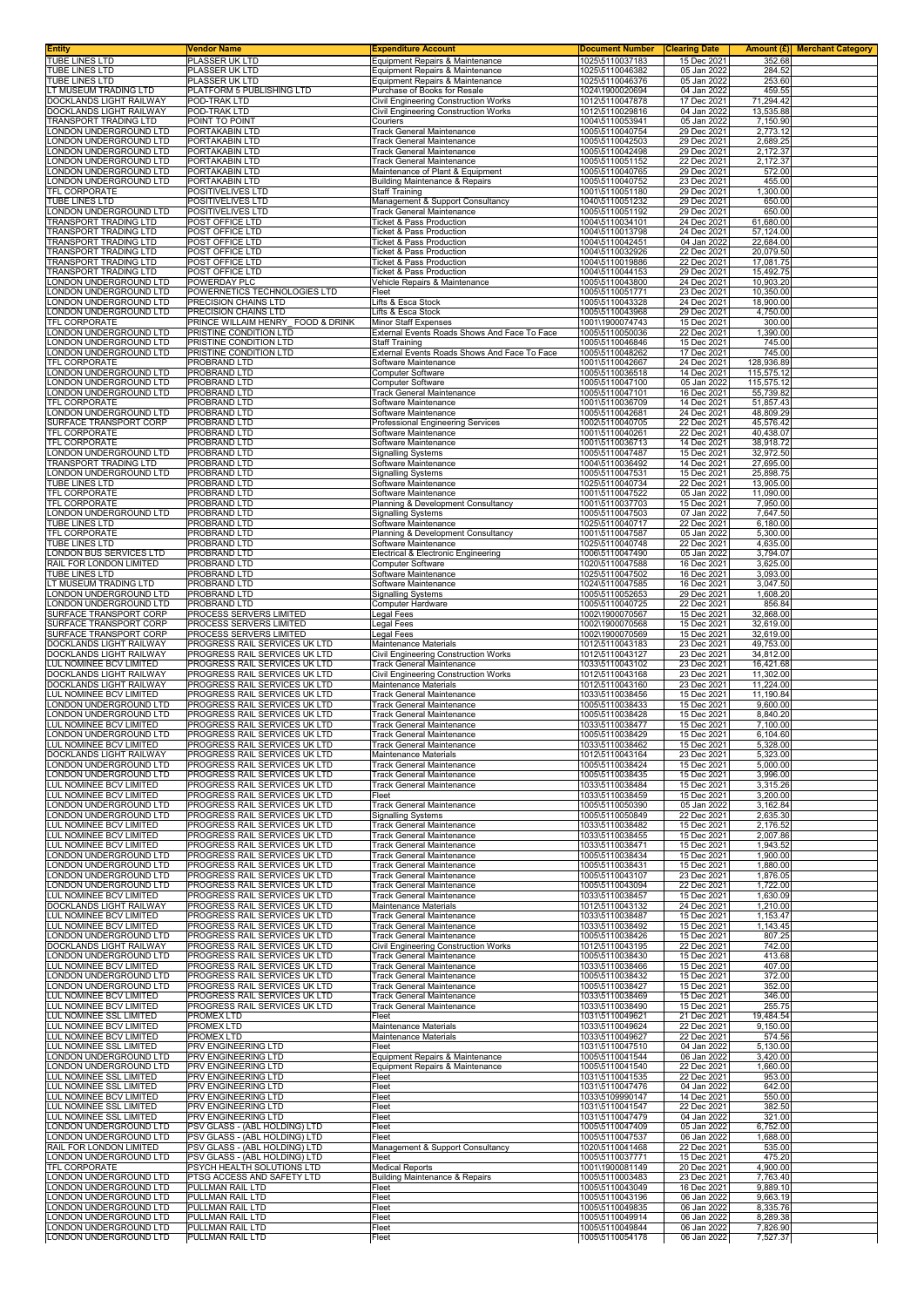| Entity                                                | Vendor Name                                                     | <b>Expenditure Account</b>                                                                             | <b>Document Number</b>             | <b>Clearing Date</b>       |                        | <b>Amount (£)</b> Merchant Category |
|-------------------------------------------------------|-----------------------------------------------------------------|--------------------------------------------------------------------------------------------------------|------------------------------------|----------------------------|------------------------|-------------------------------------|
| ONDON UNDERGROUND LTD<br>ONDON UNDERGROUND LTD        | PULLMAN RAIL LTD<br>PULLMAN RAIL LTD                            | Fleet<br>Fleet                                                                                         | 1005\5110049718<br>1005\5110052304 | 06 Jan 2022<br>06 Jan 2022 | 7,508.08<br>7,046.47   |                                     |
| ONDON UNDERGROUND LTD                                 | PULLMAN RAIL LTD                                                | Fleet                                                                                                  | 1005\5110049841                    | 06 Jan 2022                | 6,495.60               |                                     |
| ONDON UNDERGROUND LTD<br>ONDON UNDERGROUND LTD        | PULLMAN RAIL LTD<br>PULLMAN RAIL LTD                            | Fleet<br>Fleet                                                                                         | 1005\5110049843<br>1005\5110052074 | 06 Jan 2022<br>06 Jan 2022 | 6,181.23<br>5.077.17   |                                     |
| ONDON UNDERGROUND LTD                                 | PULLMAN RAIL LTD                                                | Fleet                                                                                                  | 1005\5110052311                    | 06 Jan 2022                | 5,044.69               |                                     |
| ONDON UNDERGROUND LTD                                 | PULLMAN RAIL LTD                                                | Fleet                                                                                                  | 1005\5110047368                    | 14 Dec 2021                | 1,065.00               |                                     |
| ONDON UNDERGROUND LTD<br>ONDON UNDERGROUND LTD        | PULLMAN RAIL LTD<br>PULLMAN RAIL LTD                            | Fleet<br>Fleet                                                                                         | 1005\5110047374<br>1005\5110047379 | 14 Dec 2021<br>14 Dec 2021 | 1,065.00<br>1,065.00   |                                     |
| ONDON UNDERGROUND LTD                                 | PULLMAN RAIL LTD                                                | Fleet                                                                                                  | 1005\5110047413                    | 14 Dec 2021                | 1,065.00               |                                     |
| ONDON UNDERGROUND LTD<br>ONDON UNDERGROUND LTD        | PULLMAN RAIL LTD<br>PULLMAN RAIL LTD                            | Fleet<br>Fleet                                                                                         | 1005\5110047579<br>1005\5110022298 | 14 Dec 2021<br>06 Jan 2022 | 1,065.00<br>1,031.00   |                                     |
| ONDON UNDERGROUND LTD                                 | PULLMAN RAIL LTD                                                | Fleet                                                                                                  | 1005\5110022302                    | 06 Jan 2022                | 1,031.00               |                                     |
| ONDON UNDERGROUND LTD.<br>ONDON UNDERGROUND LTD       | PULLMAN RAIL LTD<br>PULLMAN RAIL LTD                            | Fleet<br>Fleet                                                                                         | 1005\5110020584<br>1005\5110049727 | 06 Jan 2022<br>21 Dec 2021 | 981.42<br>946.00       |                                     |
| ONDON UNDERGROUND LTD                                 | PULLMAN RAIL LTD                                                | Fleet                                                                                                  | 1005\5110049728                    | 21 Dec 2021                | 946.00                 |                                     |
| ONDON UNDERGROUND LTD<br>ONDON UNDERGROUND LTD        | PULLMAN RAIL LTD<br>PULLMAN RAIL LTD                            | Fleet                                                                                                  | 1005\5110049829                    | 21 Dec 2021                | 946.00                 |                                     |
| ONDON UNDERGROUND LTD                                 | PULLMAN RAIL LTD                                                | Fleet<br>Fleet                                                                                         | 1005\5110049830<br>1005\5110049831 | 21 Dec 2021<br>21 Dec 2021 | 946.00<br>946.00       |                                     |
| ONDON UNDERGROUND LTD                                 | PULLMAN RAIL LTD                                                | Fleet                                                                                                  | 1005\5110049836                    | 21 Dec 2021                | 946.00                 |                                     |
| ONDON UNDERGROUND LTD<br>ONDON UNDERGROUND LTD        | PULLMAN RAIL LTD<br>PULLMAN RAIL LTD                            | Fleet<br>Fleet                                                                                         | 1005\5110049837<br>1005\5110049838 | 21 Dec 2021<br>21 Dec 2021 | 946.00<br>946.00       |                                     |
| ONDON UNDERGROUND LTD                                 | PULLMAN RAIL LTD                                                | Fleet                                                                                                  | 1005\5110049839                    | 21 Dec 2021                | 946.00                 |                                     |
| ONDON UNDERGROUND LTD.<br>ONDON UNDERGROUND LTD       | PULLMAN RAIL LTD<br>PULLMAN RAIL LTD                            | Fleet<br>Fleet                                                                                         | 1005\5110049840<br>1005\5110049842 | 21 Dec 2021<br>21 Dec 2021 | 946.00<br>946.00       |                                     |
| ONDON UNDERGROUND LTD                                 | PULLMAN RAIL LTD                                                | Fleet                                                                                                  | 1005\5110049930                    | 21 Dec 2021                | 946.00                 |                                     |
| ONDON UNDERGROUND LTD.<br>ONDON UNDERGROUND LTD       | PULLMAN RAIL LTD<br>PULLMAN RAIL LTD                            | Fleet<br>Fleet                                                                                         | 1005\5110052285<br>1005\5110052286 | 24 Dec 2021<br>24 Dec 2021 | 946.00<br>946.00       |                                     |
| ONDON UNDERGROUND LTD                                 | <b>PULLMAN RAIL LTD</b>                                         | Fleet                                                                                                  | 1005\5110052288                    | 24 Dec 2021                | 946.00                 |                                     |
| ONDON UNDERGROUND LTD                                 | PULLMAN RAIL LTD                                                | Fleet                                                                                                  | 1005\5110052289<br>1005\5110052291 | 24 Dec 2021                | 946.00                 |                                     |
| ONDON UNDERGROUND LTD<br>ONDON UNDERGROUND LTD        | PULLMAN RAIL LTD<br>PULLMAN RAIL LTD                            | Fleet<br>Fleet                                                                                         | 1005\5110052293                    | 24 Dec 2021<br>24 Dec 2021 | 946.00<br>946.00       |                                     |
| ONDON UNDERGROUND LTD                                 | PULLMAN RAIL LTD                                                | Fleet                                                                                                  | 1005\5110052294                    | 24 Dec 2021                | 946.00                 |                                     |
| ONDON UNDERGROUND LTD<br>ONDON UNDERGROUND LTD        | PULLMAN RAIL LTD<br>PULLMAN RAIL LTD                            | Fleet<br>Fleet                                                                                         | 1005\5110052296<br>1005\5110052297 | 24 Dec 2021<br>24 Dec 2021 | 946.00<br>946.00       |                                     |
| ONDON UNDERGROUND LTD                                 | PULLMAN RAIL LTD                                                | Fleet                                                                                                  | 1005\5110052298                    | 24 Dec 2021                | 946.00                 |                                     |
| ONDON UNDERGROUND LTD<br>ONDON UNDERGROUND LTD        | PULLMAN RAIL LTD<br>PULLMAN RAIL LTD                            | Fleet<br>Fleet                                                                                         | 1005\5110052301<br>1005\5110052318 | 24 Dec 2021<br>24 Dec 2021 | 946.00<br>946.00       |                                     |
| <b>TFL CORPORATE</b>                                  | PULSE MEDIA LIMITED                                             | Design & Production Of Maps & Timetable Publicity                                                      | 1001\5110053253                    | 07 Jan 2022                | 2,500.00               |                                     |
| TFL CORPORATE                                         | PULSE MEDIA LIMITED                                             | Design & Production Of Maps & Timetable Publicity                                                      | 1001\5110053273                    | 06 Jan 2022                | 2,250.00               |                                     |
| TFL CORPORATE<br>TFL CORPORATE                        | PULSE MEDIA LIMITED<br>PULSE MEDIA LIMITED                      | Design & Production Of Maps & Timetable Publicity<br>Design & Production Of Maps & Timetable Publicity | 1001\5110053241<br>1001\5110053242 | 06 Jan 2022<br>06 Jan 2022 | 1,718.75<br>1,593.75   |                                     |
| <b>TFL CORPORATE</b>                                  | PULSE MEDIA LIMITED                                             | Design & Production Of Maps & Timetable Publicity                                                      | 1001\5110053272                    | 06 Jan 2022                | 1,562.50               |                                     |
| TFL CORPORATE<br>TFL CORPORATE                        | PULSE MEDIA LIMITED<br>PULSE MEDIA LIMITED                      | Design & Production Of Maps & Timetable Publicity<br>Design & Production Of Maps & Timetable Publicity | 1001\5110053271<br>1001\5110053235 | 06 Jan 2022<br>06 Jan 2022 | 1,125.00<br>937.50     |                                     |
| TFL CORPORATE                                         | PULSE MEDIA LIMITED                                             | Design & Production Of Maps & Timetable Publicity                                                      | 1001\5110053238                    | 06 Jan 2022                | 843.75                 |                                     |
| TFL CORPORATE                                         | PULSE MEDIA LIMITED<br>PULSE MEDIA LIMITED                      | Design & Production Of Maps & Timetable Publicity<br>Design & Production Of Maps & Timetable Publicity | 1001\5110053269<br>1001\5110053274 | 06 Jan 2022<br>06 Jan 2022 | 843.75<br>593.75       |                                     |
| TFL CORPORATE<br>TFL CORPORATE                        | PULSE MEDIA LIMITED                                             | Design & Production Of Maps & Timetable Publicity                                                      | 1001\5110053173                    | 06 Jan 2022                | 562.50                 |                                     |
| TFL CORPORATE                                         | PULSE MEDIA LIMITED                                             | Design & Production Of Maps & Timetable Publicity                                                      | 1001\5110053240                    | 06 Jan 2022                | 562.50                 |                                     |
| TFL CORPORATE<br>TFL CORPORATE                        | PULSE MEDIA LIMITED<br>PULSE MEDIA LIMITED                      | Design & Production Of Maps & Timetable Publicity<br>Design & Production Of Maps & Timetable Publicity | 1001\5110053267<br>1001\5110053268 | 06 Jan 2022<br>06 Jan 2022 | 562.50<br>437.50       |                                     |
| TFL CORPORATE                                         | PULSE MEDIA LIMITED                                             | Design & Production Of Maps & Timetable Publicity                                                      | 1001\5110053226                    | 06 Jan 2022                | 406.25                 |                                     |
| TFL CORPORATE<br>TFL CORPORATE                        | PULSE MEDIA LIMITED<br>PULSE MEDIA LIMITED                      | Design & Production Of Maps & Timetable Publicity<br>Design & Production Of Maps & Timetable Publicity | 1001\5110053228<br>1001\5110053279 | 06 Jan 2022<br>06 Jan 2022 | 375.00<br>281.25       |                                     |
| TFL CORPORATE                                         | PULSE MEDIA LIMITED                                             | Design & Production Of Maps & Timetable Publicity                                                      | 1001\5110053270                    | 06 Jan 2022                | 250.00                 |                                     |
| SURFACE TRANSPORT CORP                                | PW AUTOMOTIVE TRAINING LTD                                      | Vehicle Repairs & Maintenance                                                                          | 1002\5110025695                    | 15 Dec 2021                | 689.20                 |                                     |
| TFL CORPORATE<br>TFL CORPORATE                        | QA IT SERVICE LTD<br>QA IT SERVICE LTD                          | <b>Staff Training</b><br><b>Staff Training</b>                                                         | 1001\5110047376<br>1001\5110037605 | 29 Dec 2021<br>15 Dec 2021 | 2,396.00<br>2,086.20   |                                     |
| TFL CORPORATE                                         | QA IT SERVICE LTD                                               | <b>Staff Training</b>                                                                                  | 1001\5110037718                    | 15 Dec 2021                | 2,086.20               |                                     |
| TFL CORPORATE<br>TFL CORPORATE                        | QA IT SERVICE LTD<br>QA IT SERVICE LTD                          | <b>Staff Training</b><br><b>Staff Training</b>                                                         | 1001\5110042649<br>1001\5110037608 | 24 Dec 2021<br>15 Dec 2021 | 1,855.00<br>1,699.00   |                                     |
| TFL CORPORATE                                         | QA IT SERVICE LTD                                               | <b>Staff Training</b>                                                                                  | 1001\5110050439                    | 22 Dec 2021                | 1,699.00               |                                     |
| <b>TFL CORPORATE</b><br>TFL CORPORATE                 | QA IT SERVICE LTD<br>QA IT SERVICE LTD                          | <b>Staff Training</b><br><b>Staff Training</b>                                                         | 1001\5110038543<br>1001\5110042648 | 15 Dec 2021<br>24 Dec 2021 | 1,396.00<br>1,342.50   |                                     |
| SURFACE TRANSPORT CORP                                | QA IT SERVICE LTD                                               | <b>Staff Training</b>                                                                                  | 1002\5110050925                    | 23 Dec 2021                | 1,310.00               |                                     |
| <b>FRANSPORT TRADING LTD</b><br>TRANSPORT TRADING LTD | <b>QUADIENT UK LTD</b><br><b>QUADIENT UK LTD</b>                | Postage                                                                                                | 1004\5110053779<br>1004\5110051768 | 05 Jan 2022<br>23 Dec 2021 | 12.174.60<br>10,455.17 |                                     |
| IRANSPORT TRADING LTD                                 | QUADIEN I UK LI D                                               | Postage<br>Postage                                                                                     | 1004\5110053784                    | 05 Jan 2022                | 8,272.98               |                                     |
| TRANSPORT TRADING LTD                                 | <b>QUADIENT UK LTD</b>                                          | Postage                                                                                                | 1004\5110051701                    | 23 Dec 2021                | 7,152.30               |                                     |
| DIAL A RIDE<br><b>TRANSPORT TRADING LTD</b>           | <b>QUADIENT UK LTD</b><br><b>QUADIENT UK LTD</b>                | Postage<br>Postage                                                                                     | 1010\5110049385<br>1004\5110046968 | 07 Jan 2022<br>29 Dec 2021 | 1,014.06<br>801.87     |                                     |
| ONDON UNDERGROUND LTD                                 | <b>QUATTRO LTD</b>                                              | <b>Vehicle Operating Leases</b>                                                                        | 1005\5110021794                    | 16 Dec 2021                | 150,775.48             |                                     |
| ONDON UNDERGROUND LTD<br>ONDON UNDERGROUND LTD        | <b>QUATTRO LTD</b><br><b>QUATTRO LTD</b>                        | <b>Vehicle Operating Leases</b><br>Vehicle Operating Leases                                            | 1005\5110043319<br>1005\5110021263 | 17 Dec 2021<br>15 Dec 2021 | 93,432.35<br>65,797.30 |                                     |
| ONDON UNDERGROUND LTD                                 | <b>QUATTRO LTD</b>                                              | <b>Vehicle Operating Leases</b>                                                                        | 1005\5110031646                    | 15 Dec 2021                | 63,451.61              |                                     |
| RAIL FOR LONDON LIMITED<br>RAIL FOR LONDON LIMITED    | <b>QUATTRO LTD</b><br><b>QUATTRO LTD</b>                        | Management & Support Consultancy<br>Management & Support Consultancy                                   | 1020\5110036276<br>1020\5110045288 | 13 Dec 2021<br>31 Dec 2021 | 5,096.00<br>5,096.00   |                                     |
| RAIL FOR LONDON LIMITED                               | <b>QUATTRO LTD</b>                                              | Management & Support Consultancy                                                                       | 1020\5110038946                    | 20 Dec 2021                | 4,706.00               |                                     |
| RAIL FOR LONDON LIMITED<br>RAIL FOR LONDON LIMITED    | <b>QUATTRO LTD</b><br><b>QUATTRO LTD</b>                        | Management & Support Consultancy                                                                       | 1020\5110038506                    | 20 Dec 2021<br>29 Dec 2021 | 4.116.00               |                                     |
| RAIL FOR LONDON LIMITED                               | <b>QUATTRO LTD</b>                                              | Management & Support Consultancy<br>Management & Support Consultancy                                   | 1020\5110044970<br>1020\5110045294 | 31 Dec 2021                | 3,520.00<br>2,942.00   |                                     |
| RAIL FOR LONDON LIMITED                               | <b>QUATTRO LTD</b>                                              | Management & Support Consultancy                                                                       | 1020\5110036668                    | 14 Dec 2021                | 1,863.00               |                                     |
| RAIL FOR LONDON LIMITED<br>DOCKLANDS LIGHT RAILWAY    | <b>QUATTRO LTD</b><br><b>QUATTRO LTD</b>                        | Management & Support Consultancy<br>Civil Engineering Construction Works                               | 1020\5110042791<br>1012\5110053063 | 24 Dec 2021<br>04 Jan 2022 | 1,570.00<br>1,570.00   |                                     |
| RAIL FOR LONDON LIMITED                               | <b>QUATTRO LTD</b>                                              | Management & Support Consultancy                                                                       | 1020\5110045291                    | 31 Dec 2021                | 1,477.10               |                                     |
| RAIL FOR LONDON LIMITED<br>RAIL FOR LONDON LIMITED    | <b>QUATTRO LTD</b><br><b>QUATTRO LTD</b>                        | Management & Support Consultancy<br>Management & Support Consultancy                                   | 1020\5110036670<br>1020\5110039611 | 14 Dec 2021<br>21 Dec 2021 | 1,415.00<br>1,415.00   |                                     |
| RAIL FOR LONDON LIMITED                               | <b>QUATTRO LTD</b>                                              | Management & Support Consultancy                                                                       | 1020\5110042782                    | 24 Dec 2021                | 1,415.00               |                                     |
| RAIL FOR LONDON LIMITED<br>RAIL FOR LONDON LIMITED    | <b>QUATTRO LTD</b><br><b>QUATTRO LTD</b>                        | Management & Support Consultancy<br>Management & Support Consultancy                                   | 1020\5110042623<br>1020\5110045290 | 24 Dec 2021<br>31 Dec 2021 | 1,189.00<br>518.00     |                                     |
| RAIL FOR LONDON LIMITED                               | <b>QUATTRO LTD</b>                                              | Management & Support Consultancy                                                                       | 1020\5110037597                    | 15 Dec 2021                | 400.00                 |                                     |
| RAIL FOR LONDON LIMITED<br>TRANSPORT TRADING LTD      | <b>QUATTRO LTD</b><br>QUAY OFFICE FURNISHERS LTD                | Management & Support Consultancy<br>Furniture & Equipment                                              | 1020\5110044973<br>1004\5110048281 | 29 Dec 2021<br>20 Dec 2021 | 400.00<br>3,695.00     |                                     |
| ONDON UNDERGROUND LTD                                 | <b>QUAY OFFICE FURNISHERS LTD</b>                               | Furniture & Equipment                                                                                  | 1005\5110049215                    | 22 Dec 2021                | 995.00                 |                                     |
| ONDON UNDERGROUND LTD                                 | QUAY OFFICE FURNISHERS LTD                                      | Furniture & Equipment                                                                                  | 1005\5110048283                    | 20 Dec 2021                | 947.00                 |                                     |
| TRANSPORT TRADING LTD<br>TRANSPORT TRADING LTD        | QUAY OFFICE FURNISHERS LTD<br>QUAY OFFICE FURNISHERS LTD        | Office Accommodation Moves<br>Furniture & Equipment                                                    | 1004\5110050637<br>1004\5110052118 | 22 Dec 2021<br>29 Dec 2021 | 890.00<br>790.00       |                                     |
| ONDON UNDERGROUND LTD                                 | QUAY OFFICE FURNISHERS LTD                                      | Furniture & Equipment                                                                                  | 1005\5110048187                    | 20 Dec 2021                | 780.00                 |                                     |
| PUBLIC CARRIAGE OFFICE<br>ONDON UNDERGROUND LTD       | QUAY OFFICE FURNISHERS LTD<br>QUAY OFFICE FURNISHERS LTD        | Furniture & Equipment<br>Furniture & Equipment                                                         | 1003\5110047080<br>1005\5110045495 | 15 Dec 2021<br>13 Dec 2021 | 750.00<br>665.00       |                                     |
| TRANSPORT TRADING LTD                                 | <b>QUAY OFFICE FURNISHERS LTD</b>                               | Furniture & Equipment                                                                                  | 1004\5110048917                    | 21 Dec 2021                | 658.00                 |                                     |
| SURFACE TRANSPORT CORP<br>TRANSPORT TRADING LTD       | QUAY OFFICE FURNISHERS LTD<br>QUAY OFFICE FURNISHERS LTD        | Furniture & Equipment<br>Furniture & Equipment                                                         | 1002\5110047084<br>1004\5110047654 | 15 Dec 2021<br>17 Dec 2021 | 585.00<br>585.00       |                                     |
| TRANSPORT TRADING LTD                                 | <b>QUAY OFFICE FURNISHERS LTD</b>                               | Furniture & Equipment                                                                                  | 1004\5110052117                    | 29 Dec 2021                | 585.00                 |                                     |
| <b>FRANSPORT TRADING LTD</b>                          | QUAY OFFICE FURNISHERS LTD                                      | Furniture & Equipment                                                                                  | 1004\5110052121                    | 29 Dec 2021                | 580.00                 |                                     |
| PUBLIC CARRIAGE OFFICE<br>TRANSPORT TRADING LTD       | <b>QUAY OFFICE FURNISHERS LTD</b><br>QUAY OFFICE FURNISHERS LTD | Furniture & Equipment<br>Furniture & Equipment                                                         | 1003\5110047079<br>1004\5110045494 | 15 Dec 2021<br>13 Dec 2021 | 575.00<br>525.00       |                                     |
| TRANSPORT TRADING LTD                                 | QUAY OFFICE FURNISHERS LTD                                      | Building Maintenance & Repairs                                                                         | 1004\5110051218                    | 23 Dec 2021                | 480.00                 |                                     |
| ONDON UNDERGROUND LTD<br>ONDON UNDERGROUND LTD        | QUAY OFFICE FURNISHERS LTD<br>QUAY OFFICE FURNISHERS LTD        | Furniture & Equipment<br>Furniture & Equipment                                                         | 1005\5110049216<br>1005\5110048286 | 22 Dec 2021<br>20 Dec 2021 | 470.00<br>410.00       |                                     |
| SURFACE TRANSPORT CORP                                | QUAY OFFICE FURNISHERS LTD                                      | Furniture & Equipment                                                                                  | 1002\5110048252                    | 20 Dec 2021                | 265.00                 |                                     |
| TRANSPORT TRADING LTD<br>ONDON UNDERGROUND LTD        | QUILL CONSTRUCTION LIMITED<br>QUOIN BUILDING CONSULTANTS LTD    | Building Maintenance & Repairs<br><b>MR Construction Costs</b>                                         | 1004\5110053969                    | 05 Jan 2022                | 668.30<br>750.00       |                                     |
| ONDON UNDERGROUND LTD                                 | R S CLARE & CO LTD                                              | Track General Maintenance                                                                              | 1005\5110054116<br>1005\5110036627 | 06 Jan 2022<br>14 Dec 2021 | 19,056.00              |                                     |
| ONDON UNDERGROUND LTD                                 | R S CLARE & CO LTD                                              | Track General Maintenance                                                                              | 1005\5110042447                    | 24 Dec 2021                | 19,056.00              |                                     |
| ONDON UNDERGROUND LTD<br>LONDON UNDERGROUND LTD       | R S CLARE & CO LTD<br>R S CLARE & CO LTD                        | Vehicle Parts Gas Oil & Lubricants<br>Vehicle Parts Gas Oil & Lubricants                               | 1005\5110045747<br>1005\5110045749 | 04 Jan 2022<br>04 Jan 2022 | 15,840.00<br>15,840.00 |                                     |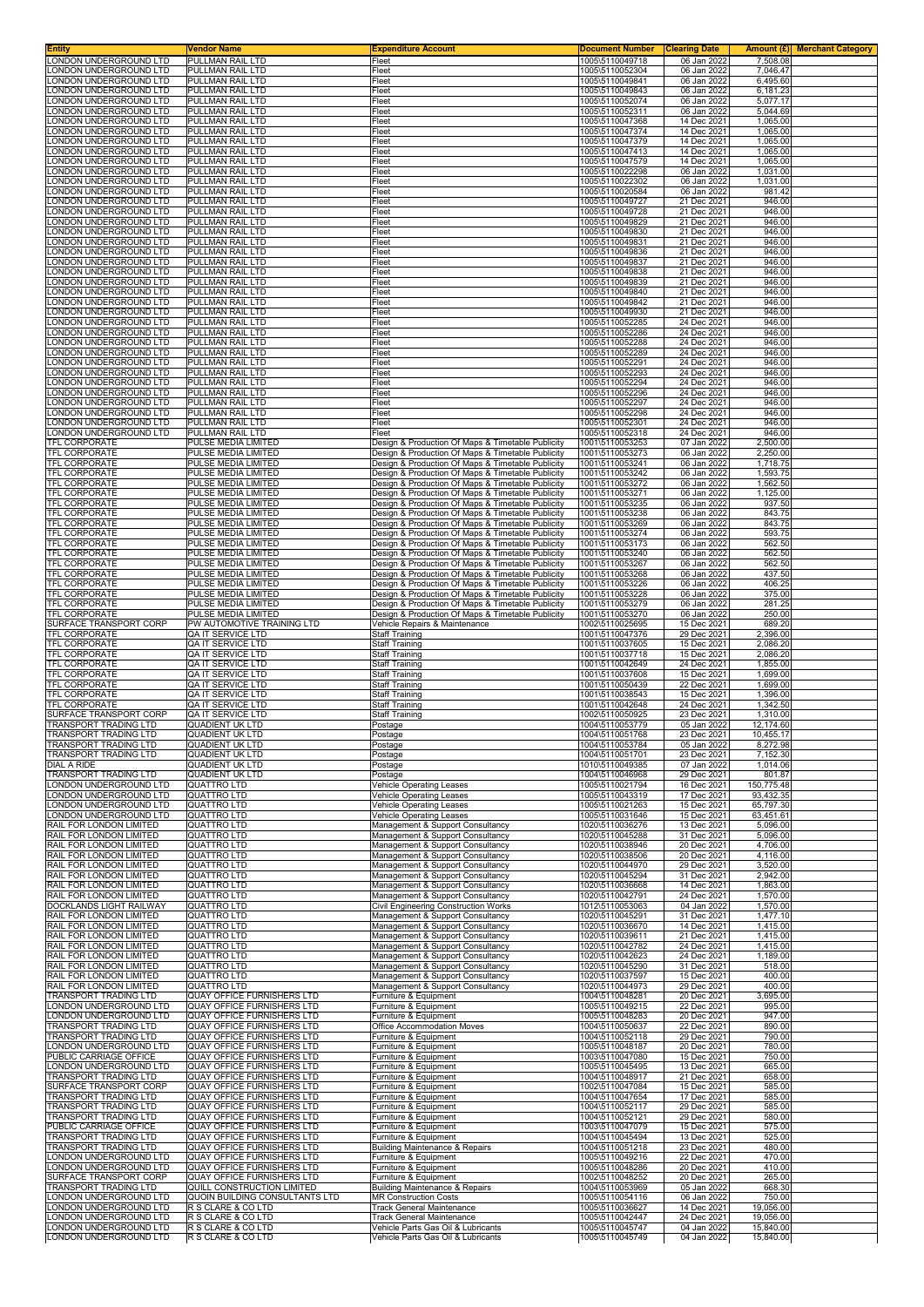| Entity                                           | Vendor Name                                                        | <b>Expenditure Account</b>                                 | <b>Document Number</b>             | <b>Clearing Date</b>       | Amount (£)             | <b>Merchant Category</b> |
|--------------------------------------------------|--------------------------------------------------------------------|------------------------------------------------------------|------------------------------------|----------------------------|------------------------|--------------------------|
| LONDON UNDERGROUND LTD                           | R S CLARE & CO LTD                                                 | <b>Signalling Systems</b>                                  | 1005\5110044624                    | 29 Dec 2021                | 323.80                 |                          |
| TFL CORPORATE                                    | <b>RACKSPACE LTD</b>                                               | Manage IT Services                                         | 1001\5110045283                    | 15 Dec 2021                | 24,397.36              |                          |
| TFL CORPORATE                                    | RACKSPACE LTD                                                      | Manage IT Services                                         | 1001\5110045289                    | 29 Dec 2021                | 24,397.36              |                          |
| <b>TFL CORPORATE</b>                             | RACKSPACE LTD                                                      | Manage IT Services                                         | 1001\5110045445                    | 29 Dec 2021                | 8,867.00               |                          |
| <b>TFL CORPORATE</b>                             | RACKSPACE LTD                                                      | Manage IT Services                                         | 1001\5110045453                    | 15 Dec 2021                | 8,867.00               |                          |
| UL NOMINEE SSL LIMITED                           | RAIL DOOR SOLUTIONS LTD                                            | Stock Issues - Repairables                                 | 1031\5110050588                    | 22 Dec 2021                | 11,754.00              |                          |
| UL NOMINEE SSL LIMITED                           | RAIL DOOR SOLUTIONS LTD                                            | Stock Issues - Repairables                                 | 1031\5110050603                    | 22 Dec 2021                | 9,142.00               |                          |
| ONDON UNDERGROUND LTD                            | RAIL DOOR SOLUTIONS LTD                                            | Fleet                                                      | 1005\5110050592                    | 22 Dec 2021                | 1,925.94               |                          |
| ONDON UNDERGROUND LTD                            | RAIL DOOR SOLUTIONS LTD                                            | Fleet                                                      | 1005\5110050597                    | 22 Dec 2021                | 1,925.94               |                          |
| ONDON UNDERGROUND LTD                            | RAIL DOOR SOLUTIONS LTD                                            | Fleet                                                      | 1005\5110050999                    | 22 Dec 2021                | 1,925.94               |                          |
| UL NOMINEE SSL LIMITED                           | RAIL DOOR SOLUTIONS LTD                                            | Stock Issues - Repairables                                 | 1031\5110050589                    | 22 Dec 2021                | 1,306.00               |                          |
| <b>FL CORPORATE</b>                              | RAIL RS3 LTD                                                       | Management & Support Consultancy                           | 1001\5110036547                    | 14 Dec 2021                | 10,000.00              |                          |
| <b>FRANSPORT TRADING LTD</b>                     | RAIL SETTLEMENT PLAN                                               | Rail Settlement Plan - PAYG Creditor                       | 1004\1901680898                    | 23 Dec 2021                | 56,120,157.21          |                          |
| <b>FRANSPORT TRADING LTD</b>                     | RAIL SETTLEMENT PLAN                                               | Rail Settlement Plan - PAYG Creditor                       | 1004\1901680899                    | 23 Dec 2021                | 3,144,676.54           |                          |
| T MUSEUM TRADING LTD                             | RAINBOW DESIGNS LTD                                                | LTM Purchase of Toys for Resale                            | 1024\1900020692                    | 14 Dec 2021                | 1,463.41               |                          |
| <b>DOCKLANDS LIGHT RAILWAY</b>                   | RAMBOLL UK LTD                                                     | Civil Engineering Construction Works                       | 1012\5110039397                    | 21 Dec 2021                | 55,874.30              |                          |
| UL NOMINEE SSL LIMITED                           | RAMBOLL UK LTD                                                     | Civil Engineering Construction Works                       | 1031\5110045177                    | 31 Dec 2021                | 895.05                 |                          |
| ONDON UNDERGROUND LTD                            | RAWLEY PLANT LTD                                                   | Maintenance Materials                                      | 1005\5110053870                    | 05 Jan 2022                | 1,284.29               |                          |
| ONDON UNDERGROUND LTD                            | RAWLEY PLANT LTD                                                   | Maintenance Materials                                      | 1005\5110053872                    | 05 Jan 2022                | 1,284.29               |                          |
| ONDON UNDERGROUND LTD                            | RAWLEY PLANT LTD                                                   | Equipment Repairs & Maintenance                            | 1005\5110053873                    | 05 Jan 2022                | 265.72                 |                          |
| SURFACE TRANSPORT CORP                           | REACH PUBLISHING SERVICES LIMITED                                  | Statutory Ads Notices Communications & Consultatio         | 1002\5110048820                    | 07 Jan 2022                | 869.40                 |                          |
| SURFACE TRANSPORT CORP                           | REACH PUBLISHING SERVICES LIMITED                                  | Statutory Ads Notices Communications & Consultatio         | 1002\5110036543                    | 13 Dec 2021                | 604.80                 |                          |
| SURFACE TRANSPORT CORP                           | REACH PUBLISHING SERVICES LIMITED                                  | Statutory Ads Notices Communications & Consultatio         | 1002\5110039631                    | 17 Dec 2021                | 604.80                 |                          |
| SURFACE TRANSPORT CORP                           | REACH PUBLISHING SERVICES LIMITED                                  | Statutory Ads Notices Communications & Consultatio         | 1002\5110039646                    | 17 Dec 2021                | 567.00                 |                          |
| <b>SURFACE TRANSPORT CORP</b>                    | REACH PUBLISHING SERVICES LIMITED                                  | Statutory Ads Notices Communications & Consultatio         | 1002\5110042635                    | 22 Dec 2021                | 567.00                 |                          |
| SURFACE TRANSPORT CORP                           | REACH PUBLISHING SERVICES LIMITED                                  | Statutory Ads Notices Communications & Consultatio         | 1002\5110042633                    | 22 Dec 2021                | 529.20                 |                          |
| TUBE LINES LTD                                   | REALSERVICE LIMITED                                                | <b>Property Management Fees</b>                            | 1040\5110037800                    | 15 Dec 2021                | 7,862.50               |                          |
| TUBE LINES LTD                                   | REALSERVICE LIMITED                                                | Property Management Fees                                   | 1040\5110045077                    | 29 Dec 2021                | 5,613.75               |                          |
| <b>TFL CORPORATE</b>                             | <b>REBECCA THOMAS</b>                                              | Legal Fees                                                 | 1001\5110046256                    | 14 Dec 2021                | 900.00                 |                          |
| TFL CORPORATE                                    | RED WILSON ASSOCIATES LTD                                          | Management & Support Consultancy                           | 1001\5110042502                    | 24 Dec 2021                | 7,779.00               |                          |
| SURFACE TRANSPORT CORP                           | REDSPEED INTERNATIONAL LTD                                         | Maintenance of Plant & Equipment                           | 1002\5110047020                    | 05 Jan 2022                | 133,272.60             |                          |
| SURFACE TRANSPORT CORP                           | REDSPEED INTERNATIONAL LTD                                         | Maintenance of Plant & Equipment                           | 1002\5110047019                    | 05 Jan 2022                | 63,670.52              |                          |
| SURFACE TRANSPORT CORP                           | REDSPEED INTERNATIONAL LTD                                         | Maintenance of Plant & Equipment                           | 1002\5110047022                    | 05 Jan 2022                | 14,921.89              |                          |
| SURFACE TRANSPORT CORP<br>SURFACE TRANSPORT CORP | REDSPEED INTERNATIONAL LTD                                         | Maintenance of Plant & Equipment                           | 1002\5110038259                    | 15 Dec 2021                | 14,060.25              |                          |
| SURFACE TRANSPORT CORP                           | REDSPEED INTERNATIONAL LTD<br>REDSPEED INTERNATIONAL LTD           | Maintenance of Plant & Equipment<br><b>Traffic Signals</b> | 1002\5110041796<br>1002\5110041808 | 22 Dec 2021<br>29 Dec 2021 | 11,765.30<br>11,042.30 |                          |
| SURFACE TRANSPORT CORP                           | REDSPEED INTERNATIONAL LTD                                         | <b>Traffic Signals</b>                                     | 1002\5110038270                    | 15 Dec 2021                | 10,226.25              |                          |
| SURFACE TRANSPORT CORP                           | REDSPEED INTERNATIONAL LTD                                         | <b>Traffic Signals</b>                                     | 1002\5110047701                    | 05 Jan 2022                | 10,226.25              |                          |
| SURFACE TRANSPORT CORP                           | REDSPEED INTERNATIONAL LTD                                         | Maintenance of Plant & Equipment                           | 1002\5110041799                    | 22 Dec 2021                | 9,164.25               |                          |
| SURFACE TRANSPORT CORP                           | REDSPEED INTERNATIONAL LTD                                         | Maintenance of Plant & Equipment                           | 1002\5110041810                    | 22 Dec 2021                | 9,131.25               |                          |
| SURFACE TRANSPORT CORP                           | REDSPEED INTERNATIONAL LTD                                         | <b>Traffic Signals</b>                                     | 1002\5110045521                    | 04 Jan 2022                | 9,002.25               |                          |
| SURFACE TRANSPORT CORP                           | REDSPEED INTERNATIONAL LTD                                         | Maintenance of Plant & Equipment                           | 1002\5110041809                    | 22 Dec 2021                | 8,669.25               |                          |
| SURFACE TRANSPORT CORP                           | REDSPEED INTERNATIONAL LTD                                         | Maintenance of Plant & Equipment                           | 1002\5110038240                    | 14 Dec 2021                | 7,802.25               |                          |
| SURFACE TRANSPORT CORP                           | REDSPEED INTERNATIONAL LTD                                         | <b>Traffic Signals</b>                                     | 1002\5110045527                    | 29 Dec 2021                | 7,478.25               |                          |
| SURFACE TRANSPORT CORP                           | REDSPEED INTERNATIONAL LTD                                         | Maintenance of Plant & Equipment                           | 1002\5110041805                    | 22 Dec 2021                | 7,478.25               |                          |
| SURFACE TRANSPORT CORP                           | REDSPEED INTERNATIONAL LTD                                         | Maintenance of Plant & Equipment                           | 1002\5110045517                    | 29 Dec 2021                | 7,478.25               |                          |
| SURFACE TRANSPORT CORP                           | REDSPEED INTERNATIONAL LTD                                         | Maintenance of Plant & Equipment                           | 1002\5110041818                    | 23 Dec 2021                | 7,097.45               |                          |
| SURFACE TRANSPORT CORP                           | REDSPEED INTERNATIONAL LTD                                         | Maintenance of Plant & Equipment                           | 1002\5110041801                    | 22 Dec 2021                | 6,594.50               |                          |
| SURFACE TRANSPORT CORP                           | REDSPEED INTERNATIONAL LTD                                         | <b>Traffic Signals</b>                                     | 1002\5110045524                    | 29 Dec 2021                | 4,733.50               |                          |
| SURFACE TRANSPORT CORP                           | REDSPEED INTERNATIONAL LTD                                         | <b>Traffic Signals</b>                                     | 1002\5110038245                    | 15 Dec 2021                | 3,660.00               |                          |
| SURFACE TRANSPORT CORP                           | REDSPEED INTERNATIONAL LTD                                         | <b>Traffic Signals</b>                                     | 1002\5110038250                    | 15 Dec 2021                | 3,354.83               |                          |
| SURFACE TRANSPORT CORP                           | REDSPEED INTERNATIONAL LTD                                         | <b>Traffic Signals</b>                                     | 1002\5110047704                    | 05 Jan 2022                | 3,210.00               |                          |
| SURFACE TRANSPORT CORP                           | REDSPEED INTERNATIONAL LTD                                         | <b>Traffic Signals</b>                                     | 1002\5110045539                    | 29 Dec 2021                | 1,998.00               |                          |
| SURFACE TRANSPORT CORP                           | REDSPEED INTERNATIONAL LTD                                         | Maintenance of Plant & Equipment                           | 1002\5110041811                    | 22 Dec 2021                | 1,757.70               |                          |
| SURFACE TRANSPORT CORP<br>SURFACE TRANSPORT CORP | REDSPEED INTERNATIONAL LTD<br>REDSPEED INTERNATIONAL LTD           | <b>Traffic Signals</b>                                     | 1002\5110041823<br>1002\5110046542 | 22 Dec 2021<br>14 Dec 2021 | 1,201.25<br>1,201.25   |                          |
| SURFACE TRANSPORT CORP                           | REDSPEED INTERNATIONAL LTD                                         | <b>Traffic Signals</b><br><b>Traffic Signals</b>           | 1002\5110047702                    | 05 Jan 2022                | 1,201.25               |                          |
| SURFACE TRANSPORT CORP                           | REDSPEED INTERNATIONAL LTD                                         | <b>Traffic Signals</b>                                     | 1002\5110038288                    | 14 Dec 2021                | 1,200.00               |                          |
| SURFACE TRANSPORT CORP                           | REDSPEED INTERNATIONAL LTD                                         | <b>Traffic Signals</b>                                     | 1002\5110053048                    | 30 Dec 2021                | 607.50                 |                          |
| SURFACE TRANSPORT CORP                           | REDSPEED INTERNATIONAL LTD<br>REDSPEED INTERNATIONAL LTD           | <b>Traffic Signals</b><br><b>Traffic Signals</b>           | 1002\5110053055<br>1002\5110038264 | 05 Jan 2022<br>13 Dec 2021 | 607.50<br>315.00       |                          |
| SURFACE TRANSPORT CORP<br>SURFACE TRANSPORT CORP | REDSPEED INTERNATIONAL LTD                                         | <b>Traffic Signals</b>                                     | 1002\5110038290                    | 14 Dec 2021                | 255.00                 |                          |
| <b>TFL CORPORATE</b>                             | REED SPECIALIST RECRUITMENT LTD                                    | <b>Recruitment Expenses</b>                                | 1001\5110046433                    | 05 Jan 2022                | 11,779.02              |                          |
| <b>TFL CORPORATE</b>                             | REED SPECIALIST RECRUITMENT LTD                                    | <b>Agency Staff</b>                                        | 1001\1900082419                    | 29 Dec 2021                | 6,942.84               |                          |
| <b>FEL CORPORATE</b>                             | REED SPECIALIST RECRUITMENT LTD                                    | Agency Staff                                               | 1001\1900081920                    | 22 Dec 2021                | 6,377.45               |                          |
| TFL CORPORATE                                    | REED SPECIALIST RECRUITMENT LTD                                    | Agency Staff                                               | 1001\1900082494                    | 29 Dec 2021                | 6,287.28               |                          |
| <b>TFL CORPORATE</b>                             | REED SPECIALIST RECRUITMENT LTD                                    | Agency Staff                                               | 1001\1900082550                    | 29 Dec 2021                | 6,287.28               |                          |
| TFL CORPORATE                                    | REED SPECIALIST RECRUITMENT LTD                                    | Agency Staff                                               | 1001\1900082194                    | 29 Dec 2021                | 6,260.23               |                          |
| TFL CORPORATE                                    | REED SPECIALIST RECRUITMENT LTD                                    | Agency Staff                                               | 1001\1900080588                    | 15 Dec 2021                | 6,242.20               |                          |
| TFL CORPORATE                                    | REED SPECIALIST RECRUITMENT LTD                                    | <b>Agency Staff</b>                                        | 1001\1900080604                    | 15 Dec 2021                | 6,190.31               |                          |
| TFL CORPORATE                                    | REED SPECIALIST RECRUITMENT LTD                                    | <b>Agency Staff</b>                                        | 1001\1900080489                    | 15 Dec 2021                | 5,785.70               |                          |
| <b>TFL CORPORATE</b>                             | REED SPECIALIST RECRUITMENT LTD                                    | Agency Staff                                               | 1001\1900082531                    | 29 Dec 2021                | 5,785.70               |                          |
| TFL CORPORATE                                    | REED SPECIALIST RECRUITMENT LTD                                    | <b>Agency Staff</b>                                        | 1001\1900083075                    | 05 Jan 2022                | 5,785.70               |                          |
| TFL CORPORATE                                    | REED SPECIALIST RECRUITMENT LTD                                    | Agency Staff                                               | 1001\1900082016                    | 22 Dec 2021                | 5,500.63               |                          |
| TFL CORPORATE                                    | REED SPECIALIST RECRUITMENT LTD                                    | <b>Agency Staff</b>                                        | 1001\1900080550                    | 15 Dec 2021                | 5,491.05               |                          |
| TFL CORPORATE                                    | REED SPECIALIST RECRUITMENT LTD                                    | <b>Agency Staff</b>                                        | 1001\1900081488                    | 22 Dec 2021                | 5,491.05               |                          |
| TFL CORPORATE                                    | REED SPECIALIST RECRUITMENT LTD                                    | <b>Agency Staff</b>                                        | 1001\1900082499                    | 29 Dec 2021                | 5,491.05               |                          |
| TFL CORPORATE                                    | REED SPECIALIST RECRUITMENT LTD                                    | <b>Agency Staff</b>                                        | 1001\1900083369                    | 05 Jan 2022                | 5,491.05               |                          |
| TFL CORPORATE                                    | REED SPECIALIST RECRUITMENT LTD                                    | <b>Agency Staff</b>                                        | 1001\1900080512                    | 15 Dec 2021                | 5,421.12               |                          |
| TFL CORPORATE                                    | REED SPECIALIST RECRUITMENT LTD                                    | <b>Agency Staff</b>                                        | 1001\1900081345                    | 22 Dec 2021                | 5,421.12               |                          |
| TFL CORPORATE                                    | REED SPECIALIST RECRUITMENT LTD                                    | <b>Agency Staff</b>                                        | 1001\1900083851                    | 05 Jan 2022                | 5,421.12               |                          |
| TFL CORPORATE                                    | REED SPECIALIST RECRUITMENT LTD                                    | <b>Agency Staff</b>                                        | 1001\1900080547                    | 15 Dec 2021                | 5,368.12               |                          |
| TFL CORPORATE                                    | REED SPECIALIST RECRUITMENT LTD                                    | <b>Agency Staff</b>                                        | 1001\1900081554                    | 22 Dec 2021                | 5,368.12               |                          |
| <b>TFL CORPORATE</b>                             | REED SPECIALIST RECRUITMENT LTD                                    | Agency Staff                                               | 1001\1900083210                    | 05 Jan 2022                | 5,368.12               |                          |
| TFL CORPORATE                                    | REED SPECIALIST RECRUITMENT LTD                                    | Agency Staff                                               | 1001\1900082155                    | 29 Dec 2021                | 5,190.55               |                          |
| TFL CORPORATE                                    | REED SPECIALIST RECRUITMENT LTD                                    | <b>Agency Staff</b>                                        | 1001\1900083203                    | 05 Jan 2022                | 5,190.55               |                          |
| TFL CORPORATE                                    | REED SPECIALIST RECRUITMENT LTD                                    | Agency Staff                                               | 1001\1900080521                    | 15 Dec 2021                | 5,084.33               |                          |
| TFL CORPORATE                                    | REED SPECIALIST RECRUITMENT LTD                                    | <b>Agency Staff</b>                                        | 1001\1900080566                    | 15 Dec 2021                | 5,084.33               |                          |
| TFL CORPORATE                                    | REED SPECIALIST RECRUITMENT LTD                                    | <b>Agency Staff</b>                                        | 1001\1900081480                    | 22 Dec 2021                | 5,084.33               |                          |
| TFL CORPORATE                                    | REED SPECIALIST RECRUITMENT LTD                                    | Agency Staff                                               | 1001\1900082407                    | 29 Dec 2021                | 5,084.33               |                          |
| TFL CORPORATE                                    | REED SPECIALIST RECRUITMENT LTD                                    | <b>Agency Staff</b>                                        | 1001\1900083347                    | 05 Jan 2022                | 5,084.33               |                          |
| TFL CORPORATE                                    | REED SPECIALIST RECRUITMENT LTD                                    | Agency Staff                                               | 1001\1900080648                    | 15 Dec 2021                | 5,035.70               |                          |
| TFL CORPORATE                                    | REED SPECIALIST RECRUITMENT LTD                                    | Agency Staff                                               | 1001\1900081997                    | 22 Dec 2021                | 5,035.70               |                          |
| TFL CORPORATE                                    | REED SPECIALIST RECRUITMENT LTD                                    | Agency Staff                                               | 1001\1900082390                    | 29 Dec 2021                | 5,035.70               |                          |
| TFL CORPORATE                                    | REED SPECIALIST RECRUITMENT LTD                                    | <b>Agency Staff</b>                                        | 1001\1900083220                    | 05 Jan 2022                | 5,035.70               |                          |
| TFL CORPORATE<br>TFL CORPORATE                   | REED SPECIALIST RECRUITMENT LTD<br>REED SPECIALIST RECRUITMENT LTD | Agency Staff                                               | 1001\1900081095<br>1001\1900081096 | 15 Dec 2021<br>15 Dec 2021 | 4,910.70<br>4,910.70   |                          |
| TFL CORPORATE                                    | REED SPECIALIST RECRUITMENT LTD                                    | Agency Staff<br>Agency Staff                               | 1001\1900081097                    | 15 Dec 2021                | 4,910.70               |                          |
| TFL CORPORATE                                    | REED SPECIALIST RECRUITMENT LTD                                    | Agency Staff                                               | 1001\1900080813                    | 15 Dec 2021                | 4,785.70               |                          |
| TFL CORPORATE                                    | REED SPECIALIST RECRUITMENT LTD                                    | Agency Staff                                               | 1001\1900080814                    | 15 Dec 2021                | 4,785.70               |                          |
| TFL CORPORATE                                    | REED SPECIALIST RECRUITMENT LTD                                    | <b>Agency Staff</b>                                        | 1001\1900081990                    | 22 Dec 2021                | 4,785.70               |                          |
| TFL CORPORATE                                    | REED SPECIALIST RECRUITMENT LTD                                    | <b>Agency Staff</b>                                        | 1001\1900082227                    | 29 Dec 2021                | 4,785.70               |                          |
| TFL CORPORATE                                    | REED SPECIALIST RECRUITMENT LTD                                    | Agency Staff                                               | 1001\1900083120                    | 05 Jan 2022                | 4,785.70               |                          |
| TFL CORPORATE                                    | REED SPECIALIST RECRUITMENT LTD                                    | <b>Agency Staff</b>                                        | 1001\1900082555                    | 29 Dec 2021                | 4,603.11               |                          |
| TFL CORPORATE                                    | REED SPECIALIST RECRUITMENT LTD                                    | Agency Staff                                               | 1001\1900083572                    | 05 Jan 2022                | 4,603.11               |                          |
| TFL CORPORATE                                    | REED SPECIALIST RECRUITMENT LTD                                    | <b>Agency Staff</b>                                        | 1001\1900080579                    | 15 Dec 2021                | 4,552.15               |                          |
| <b>TFL CORPORATE</b>                             | REED SPECIALIST RECRUITMENT LTD                                    | <b>Agency Staff</b>                                        | 1001\1900080581                    | 15 Dec 2021                | 4,552.15               |                          |
| TFL CORPORATE                                    | REED SPECIALIST RECRUITMENT LTD                                    | Agency Staff                                               | 1001\1900080583                    | 15 Dec 2021                | 4,552.15               |                          |
| TFL CORPORATE                                    | REED SPECIALIST RECRUITMENT LTD                                    | Agency Staff                                               | 1001\1900083320                    | 05 Jan 2022                | 4,552.15               |                          |
| TFL CORPORATE                                    | REED SPECIALIST RECRUITMENT LTD                                    | <b>Agency Staff</b>                                        | 1001\1900083321                    | 05 Jan 2022                | 4,552.15               |                          |
| TFL CORPORATE                                    | REED SPECIALIST RECRUITMENT LTD                                    | Agency Staff                                               | 1001\1900081517                    | 22 Dec 2021                | 4,535.70               |                          |
| TFL CORPORATE                                    | REED SPECIALIST RECRUITMENT LTD                                    | Agency Staff                                               | 1001\1900082134                    | 29 Dec 2021                | 4,535.70               |                          |
| TFL CORPORATE                                    | REED SPECIALIST RECRUITMENT LTD                                    | <b>Agency Staff</b>                                        | 1001\1900083678                    | 05 Jan 2022                | 4,486.63               |                          |
| TFL CORPORATE                                    | REED SPECIALIST RECRUITMENT LTD                                    | <b>Agency Staff</b>                                        | 1001\1900080734                    | 15 Dec 2021                | 4,370.52               |                          |
| TFL CORPORATE                                    | REED SPECIALIST RECRUITMENT LTD                                    | Agency Staff                                               | 1001\1900080780                    | 15 Dec 2021                | 4,370.52               |                          |
| TFL CORPORATE                                    | REED SPECIALIST RECRUITMENT LTD                                    | Agency Staff                                               | 1001\1900081781                    | 22 Dec 2021                | 4,370.52               |                          |
| TFL CORPORATE                                    | REED SPECIALIST RECRUITMENT LTD                                    | Agency Staff                                               | 1001\1900082559                    | 29 Dec 2021                | 4,370.52               |                          |
| TFL CORPORATE                                    | REED SPECIALIST RECRUITMENT LTD                                    | Agency Staff                                               | 1001\1900083110                    | 05 Jan 2022                | 4,370.52               |                          |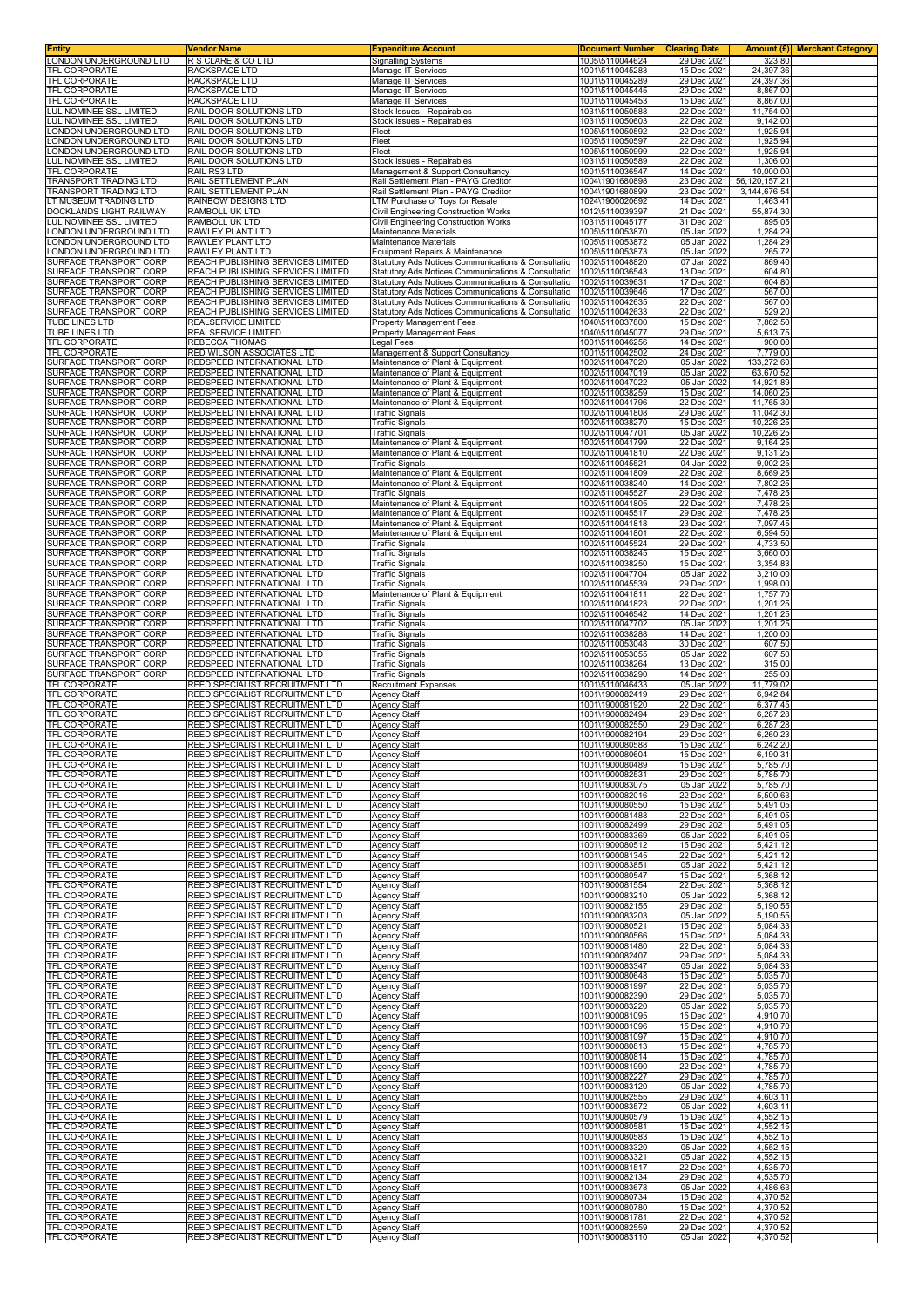| <b>Entity</b>                                  | Vendor Name                                                                      | <b>Expenditure Account</b>                 | <b>Document Number</b>             | <b>Clearing Date</b>       |                      | <b>Amount (£)</b> Merchant Category |
|------------------------------------------------|----------------------------------------------------------------------------------|--------------------------------------------|------------------------------------|----------------------------|----------------------|-------------------------------------|
| TFL CORPORATE<br><b>TFL CORPORATE</b>          | REED SPECIALIST RECRUITMENT LTD<br><b>REED SPECIALIST RECRUITMENT LTD</b>        | <b>Agency Staff</b><br><b>Agency Staff</b> | 1001\1900080995<br>1001\1900081870 | 15 Dec 2021<br>22 Dec 2021 | 4,175.54<br>4,175.54 |                                     |
| <b>TFL CORPORATE</b>                           | REED SPECIALIST RECRUITMENT LTD                                                  | Agency Staff                               | 1001\1900082687                    | 29 Dec 2021                | 4,175.54             |                                     |
| <b>TFL CORPORATE</b><br>TFL CORPORATE          | REED SPECIALIST RECRUITMENT LTD<br>REED SPECIALIST RECRUITMENT LTD               | <b>Agency Staff</b>                        | 1001\1900083471                    | 05 Jan 2022<br>15 Dec 2021 | 4,175.54             |                                     |
| TFL CORPORATE                                  | REED SPECIALIST RECRUITMENT LTD                                                  | Agency Staff<br>Agency Staff               | 1001\1900080665<br>1001\1900080729 | 15 Dec 2021                | 4,035.70<br>4,035.70 |                                     |
| TFL CORPORATE<br><b>TFL CORPORATE</b>          | REED SPECIALIST RECRUITMENT LTD<br>REED SPECIALIST RECRUITMENT LTD               | <b>Agency Staff</b>                        | 1001\1900080731                    | 15 Dec 2021                | 4,035.70             |                                     |
| TFL CORPORATE                                  | REED SPECIALIST RECRUITMENT LTD                                                  | Agency Staff<br>Agency Staff               | 1001\1900081288<br>1001\1900082006 | 22 Dec 2021<br>22 Dec 2021 | 4,035.70<br>4,035.70 |                                     |
| TFL CORPORATE                                  | REED SPECIALIST RECRUITMENT LTD                                                  | Agency Staff                               | 1001\1900082144                    | 29 Dec 2021                | 4,035.70             |                                     |
| TFL CORPORATE<br>TFL CORPORATE                 | REED SPECIALIST RECRUITMENT LTD<br>REED SPECIALIST RECRUITMENT LTD               | Agency Staff<br>Agency Staff               | 1001\1900082912<br>1001\1900082914 | 29 Dec 2021<br>29 Dec 2021 | 4,035.70<br>4,035.70 |                                     |
| TFL CORPORATE                                  | REED SPECIALIST RECRUITMENT LTD                                                  | Agency Staff                               | 1001\1900082974                    | 29 Dec 2021                | 4,035.70             |                                     |
| TFL CORPORATE<br>TFL CORPORATE                 | REED SPECIALIST RECRUITMENT LTD<br>REED SPECIALIST RECRUITMENT LTD               | <b>Agency Staff</b><br><b>Agency Staff</b> | 1001\1900083036<br>1001\1900083422 | 05 Jan 2022<br>05 Jan 2022 | 4,035.70<br>4,035.70 |                                     |
| TFL CORPORATE                                  | REED SPECIALIST RECRUITMENT LTD                                                  | Agency Staff                               | 1001\1900083429                    | 05 Jan 2022                | 4,035.70             |                                     |
| TFL CORPORATE<br><b>TFL CORPORATE</b>          | REED SPECIALIST RECRUITMENT LTD<br>REED SPECIALIST RECRUITMENT LTD               | Agency Staff<br><b>Agency Staff</b>        | 1001\1900080527<br>1001\1900081385 | 15 Dec 2021<br>22 Dec 2021 | 3,967.53<br>3,967.53 |                                     |
| TFL CORPORATE                                  | REED SPECIALIST RECRUITMENT LTD                                                  | Agency Staff                               | 1001\1900082417                    | 29 Dec 2021                | 3,967.53             |                                     |
| TFL CORPORATE                                  | REED SPECIALIST RECRUITMENT LTD                                                  | <b>Agency Staff</b>                        | 1001\1900083365                    | 05 Jan 2022                | 3,967.53             |                                     |
| TFL CORPORATE<br>TFL CORPORATE                 | REED SPECIALIST RECRUITMENT LTD<br>REED SPECIALIST RECRUITMENT LTD               | Agency Staff<br><b>Agency Staff</b>        | 1001\1900080769<br>1001\1900080767 | 15 Dec 2021<br>15 Dec 2021 | 3,910.76<br>3,910.70 |                                     |
| TFL CORPORATE                                  | REED SPECIALIST RECRUITMENT LTD                                                  | <b>Agency Staff</b>                        | 1001\1900081472                    | 22 Dec 2021                | 3,910.70             |                                     |
| TFL CORPORATE<br>TFL CORPORATE                 | REED SPECIALIST RECRUITMENT LTD<br>REED SPECIALIST RECRUITMENT LTD               | Agency Staff<br>Agency Staff               | 1001\1900082945<br>1001\1900083315 | 29 Dec 2021<br>05 Jan 2022 | 3,910.70<br>3,910.70 |                                     |
| TFL CORPORATE                                  | REED SPECIALIST RECRUITMENT LTD                                                  | <b>Agency Staff</b>                        | 1001\1900080754                    | 15 Dec 2021                | 3,780.70             |                                     |
| TFL CORPORATE<br><b>TFL CORPORATE</b>          | REED SPECIALIST RECRUITMENT LTD<br>REED SPECIALIST RECRUITMENT LTD               | <b>Agency Staff</b><br>Agency Staff        | 1001\1900082852<br>1001\1900083078 | 29 Dec 2021<br>05 Jan 2022 | 3,780.70<br>3,780.70 |                                     |
| TFL CORPORATE                                  | REED SPECIALIST RECRUITMENT LTD                                                  | <b>Agency Staff</b>                        | 1001\1900083475                    | 05 Jan 2022                | 3,759.98             |                                     |
| TFL CORPORATE<br>TFL CORPORATE                 | REED SPECIALIST RECRUITMENT LTD<br>REED SPECIALIST RECRUITMENT LTD               | Agency Staff<br>Agency Staff               | 1001\1900083182<br>1001\1900081202 | 05 Jan 2022<br>22 Dec 2021 | 3,689.98<br>3,682.49 |                                     |
| <b>TFL CORPORATE</b>                           | REED SPECIALIST RECRUITMENT LTD                                                  | <b>Agency Staff</b>                        | 1001\1900080418                    | 15 Dec 2021                | 3,628.56             |                                     |
| TFL CORPORATE                                  | REED SPECIALIST RECRUITMENT LTD                                                  | <b>Agency Staff</b>                        | 1001\1900080700                    | 15 Dec 2021                | 3,552.15             |                                     |
| TFL CORPORATE<br>LONDON UNDERGROUND LTD        | REED SPECIALIST RECRUITMENT LTD<br>REED SPECIALIST RECRUITMENT LTD               | Agency Staff<br>Agency Staff               | 1001\1900082007<br>1005\1900221533 | 22 Dec 2021<br>15 Dec 2021 | 3,552.15<br>3,535.70 |                                     |
| ONDON UNDERGROUND LTD.                         | REED SPECIALIST RECRUITMENT LTD                                                  | <b>Agency Staff</b>                        | 1005\1900221877                    | 22 Dec 2021                | 3,535.70             |                                     |
| ONDON UNDERGROUND LTD<br>ONDON UNDERGROUND LTD | REED SPECIALIST RECRUITMENT LTD<br>REED SPECIALIST RECRUITMENT LTD               | <b>Agency Staff</b><br>Agency Staff        | 1005\1900222142<br>1005\1900222536 | 29 Dec 2021<br>05 Jan 2022 | 3,535.70<br>3,535.70 |                                     |
| TFL CORPORATE                                  | REED SPECIALIST RECRUITMENT LTD                                                  | <b>Agency Staff</b>                        | 1001\1900080472                    | 15 Dec 2021                | 3,492.84             |                                     |
| <b>TFL CORPORATE</b><br>TFL CORPORATE          | REED SPECIALIST RECRUITMENT LTD<br>REED SPECIALIST RECRUITMENT LTD               | Agency Staff<br>Agency Staff               | 1001\1900080473<br>1001\1900081547 | 15 Dec 2021<br>22 Dec 2021 | 3,492.84<br>3,492.84 |                                     |
| <b>TFL CORPORATE</b>                           | REED SPECIALIST RECRUITMENT LTD                                                  | Agency Staff                               | 1001\1900081809                    | 22 Dec 2021                | 3,417.88             |                                     |
| TFL CORPORATE                                  | REED SPECIALIST RECRUITMENT LTD                                                  | Agency Staff                               | 1001\1900081810                    | 22 Dec 2021                | 3,417.88             |                                     |
| TFL CORPORATE<br>TFL CORPORATE                 | REED SPECIALIST RECRUITMENT LTD<br>REED SPECIALIST RECRUITMENT LTD               | <b>Agency Staff</b><br><b>Agency Staff</b> | 1001\1900081813<br>1001\1900081815 | 22 Dec 2021<br>22 Dec 2021 | 3,417.88<br>3,417.88 |                                     |
| TFL CORPORATE                                  | REED SPECIALIST RECRUITMENT LTD                                                  | Agency Staff                               | 1001\1900081817                    | 22 Dec 2021                | 3,417.88             |                                     |
| TFL CORPORATE<br><b>TFL CORPORATE</b>          | REED SPECIALIST RECRUITMENT LTD<br>REED SPECIALIST RECRUITMENT LTD               | Agency Staff<br><b>Agency Staff</b>        | 1001\1900081819<br>1001\1900081821 | 22 Dec 2021<br>22 Dec 2021 | 3,417.88<br>3,417.88 |                                     |
| TFL CORPORATE                                  | REED SPECIALIST RECRUITMENT LTD                                                  | Agency Staff                               | 1001\1900081823                    | 22 Dec 2021                | 3,417.88             |                                     |
| TFL CORPORATE<br>TFL CORPORATE                 | REED SPECIALIST RECRUITMENT LTD<br>REED SPECIALIST RECRUITMENT LTD               | Agency Staff<br><b>Agency Staff</b>        | 1001\1900082594<br>1001\1900082848 | 29 Dec 2021<br>29 Dec 2021 | 3,417.88<br>3,417.88 |                                     |
| TFL CORPORATE                                  | <b>REED SPECIALIST RECRUITMENT LTD</b>                                           | Agency Staff                               | 1001\1900083302                    | 05 Jan 2022                | 3,417.88             |                                     |
| TFL CORPORATE                                  | REED SPECIALIST RECRUITMENT LTD                                                  | Agency Staff                               | 1001\1900080548                    | 15 Dec 2021                | 3,412.48             |                                     |
| TFL CORPORATE<br>TFL CORPORATE                 | REED SPECIALIST RECRUITMENT LTD<br>REED SPECIALIST RECRUITMENT LTD               | <b>Agency Staff</b><br>Agency Staff        | 1001\1900080486<br>1001\1900080491 | 15 Dec 2021<br>15 Dec 2021 | 3,285.70<br>3,285.70 |                                     |
| TFL CORPORATE                                  | REED SPECIALIST RECRUITMENT LTD                                                  | Agency Staff                               | 1001\1900080492                    | 15 Dec 2021                | 3,285.70             |                                     |
| TFL CORPORATE<br>TFL CORPORATE                 | REED SPECIALIST RECRUITMENT LTD<br>REED SPECIALIST RECRUITMENT LTD               | <b>Agency Staff</b><br><b>Agency Staff</b> | 1001\1900080577<br>1001\1900080788 | 15 Dec 2021<br>15 Dec 2021 | 3,285.70<br>3,285.70 |                                     |
| TFL CORPORATE                                  | REED SPECIALIST RECRUITMENT LTD                                                  | Agency Staff                               | 1001\1900081118                    | 15 Dec 2021                | 3,285.70             |                                     |
| TFL CORPORATE<br>TFL CORPORATE                 | REED SPECIALIST RECRUITMENT LTD<br>REED SPECIALIST RECRUITMENT LTD               | Agency Staff                               | 1001\1900081659<br>1001\1900081692 | 22 Dec 2021<br>22 Dec 2021 | 3,285.70<br>3,285.70 |                                     |
| TFL CORPORATE                                  | REED SPECIALIST RECRUITMENT LTD                                                  | Agency Staff<br>Agency Staff               | 1001\1900082114                    | 29 Dec 2021                | 3,285.70             |                                     |
| <b>TFL CORPORATE</b>                           | REED SPECIALIST RECRUITMENT LTD                                                  | Agency Staff                               | 1001\1900082195                    | 29 Dec 2021                | 3,285.70             |                                     |
| TFL CORPORATE<br><b>TFL CORPORATE</b>          | <b>REED SPECIALIST RECRUITMENT LTD</b><br>REED SPECIALIST RECRUITMENT LTD        | <b>Agency Staff</b><br>Agency Staff        | 1001\1900082211<br>1001\1900082459 | 29 Dec 2021<br>29 Dec 2021 | 3,285.70<br>3,285.70 |                                     |
| TFL CORPORATE                                  | REED SPECIALIST RECRUITMENT LTD                                                  | Agency Staff                               | 1001\1900082515                    | 29 Dec 2021                | 3,285.70             |                                     |
| TFL CORPORATE<br>TFL CORPORATE                 | REED SPECIALIST RECRUITMENT LTD<br>REED SPECIALIST RECRUITMENT LTD               | Agency Staff<br><b>Agency Staff</b>        | 1001\1900083132<br>1001\1900083651 | 05 Jan 2022<br>05 Jan 2022 | 3,285.70<br>3,285.70 |                                     |
| <b>IFL CORPORATE</b>                           | REED SPECIALIST RECRUITMENT LTD                                                  | Agency Staff                               | 1001\1900083809                    | 05 Jan 2022                | 3,285.70             |                                     |
| TFL CORPORATE<br><b>TFL CORPORATE</b>          | <b>REED SPECIALIST RECRUITMENT LTD</b><br>REED SPECIALIST RECRUITMENT LTD        | <b>Agency Staff</b><br><b>Agency Staff</b> | 1001\1900083800<br>1001\1900082359 | 05 Jan 2022<br>29 Dec 2021 | 3,238.48<br>3,231.76 |                                     |
| <b>TFL CORPORATE</b>                           | REED SPECIALIST RECRUITMENT LTD                                                  | Agency Staff                               | 1001\1900082455                    | 29 Dec 2021                | 3,231.76             |                                     |
| TFL CORPORATE                                  | REED SPECIALIST RECRUITMENT LTD                                                  | Agency Staff                               | 1001\1900082456                    | 29 Dec 2021                | 3,231.76             |                                     |
| <b>TFL CORPORATE</b><br>LONDON UNDERGROUND LTD | REED SPECIALIST RECRUITMENT LTD<br>REED SPECIALIST RECRUITMENT LTD               | Agency Staff<br>Agency Staff               | 1001\1900083371<br>1005\1900222137 | 05 Jan 2022<br>29 Dec 2021 | 3,231.76<br>3,196.32 |                                     |
| TFL CORPORATE                                  | <b>REED SPECIALIST RECRUITMENT LTD</b>                                           | <b>Agency Staff</b>                        | 1001\1900081592                    | 22 Dec 2021                | 3,188.71             |                                     |
| <b>TFL CORPORATE</b><br>TFL CORPORATE          | <b>REED SPECIALIST RECRUITMENT LTD</b><br>REED SPECIALIST RECRUITMENT LTD        | <b>Agency Staff</b><br>Agency Staff        | 1001\1900083051<br>1001\1900083408 | 05 Jan 2022<br>05 Jan 2022 | 3,188.71<br>3,187.45 |                                     |
| <b>TFL CORPORATE</b>                           | <b>REED SPECIALIST RECRUITMENT LTD</b>                                           | <b>Agency Staff</b>                        | 1001\1900080474                    | 15 Dec 2021                | 3,162.84             |                                     |
| <b>TFL CORPORATE</b><br>TFL CORPORATE          | <b>REED SPECIALIST RECRUITMENT LTD</b><br>REED SPECIALIST RECRUITMENT LTD        | <b>Agency Staff</b><br><b>Agency Staff</b> | 1001\1900081546<br>1001\1900082330 | 22 Dec 2021<br>29 Dec 2021 | 3,162.84<br>3,162.84 |                                     |
| TFL CORPORATE                                  | REED SPECIALIST RECRUITMENT LTD                                                  | <b>Agency Staff</b>                        | 1001\1900082565                    | 29 Dec 2021                | 3,100.70             |                                     |
| TFL CORPORATE<br><b>TFL CORPORATE</b>          | <b>REED SPECIALIST RECRUITMENT LTD</b><br>REED SPECIALIST RECRUITMENT LTD        | <b>Agency Staff</b><br>Agency Staff        | 1001\1900083720<br>1001\1900080258 | 05 Jan 2022<br>15 Dec 2021 | 3,100.70<br>3,059.98 |                                     |
| TFL CORPORATE                                  | REED SPECIALIST RECRUITMENT LTD                                                  | Agency Staff                               | 1001\1900081590                    | 22 Dec 2021                | 3,059.98             |                                     |
| TFL CORPORATE                                  | <b>REED SPECIALIST RECRUITMENT LTD</b>                                           | Agency Staff                               | 1001\1900080288<br>1001\1900080478 | 15 Dec 2021                | 3,035.70             |                                     |
| TFL CORPORATE<br><b>TFL CORPORATE</b>          | REED SPECIALIST RECRUITMENT LTD<br>REED SPECIALIST RECRUITMENT LTD               | Agency Staff<br>Agency Staff               | 1001\1900080479                    | 15 Dec 2021<br>15 Dec 2021 | 3,035.70<br>3,035.70 |                                     |
| TFL CORPORATE                                  | <b>REED SPECIALIST RECRUITMENT LTD</b>                                           | <b>Agency Staff</b>                        | 1001\1900080642                    | 15 Dec 2021                | 3,035.70             |                                     |
| TFL CORPORATE<br>TFL CORPORATE                 | REED SPECIALIST RECRUITMENT LTD<br>REED SPECIALIST RECRUITMENT LTD               | Agency Staff<br>Agency Staff               | 1001\1900080670<br>1001\1900080701 | 15 Dec 2021<br>15 Dec 2021 | 3,035.70<br>3,035.70 |                                     |
| TFL CORPORATE                                  | <b>REED SPECIALIST RECRUITMENT LTD</b>                                           | <b>Agency Staff</b>                        | 1001\1900080760                    | 15 Dec 2021                | 3,035.70             |                                     |
| TFL CORPORATE<br>TFL CORPORATE                 | REED SPECIALIST RECRUITMENT LTD<br>REED SPECIALIST RECRUITMENT LTD               | <b>Agency Staff</b><br><b>Agency Staff</b> | 1001\1900081022<br>1001\1900081102 | 15 Dec 2021<br>15 Dec 2021 | 3,035.70<br>3,035.70 |                                     |
| TFL CORPORATE                                  | <b>REED SPECIALIST RECRUITMENT LTD</b>                                           | <b>Agency Staff</b>                        | 1001\1900081120                    | 15 Dec 2021                | 3,035.70             |                                     |
| TFL CORPORATE<br>TFL CORPORATE                 | REED SPECIALIST RECRUITMENT LTD<br>REED SPECIALIST RECRUITMENT LTD               | Agency Staff<br>Agency Staff               | 1001\1900081364<br>1001\1900081461 | 22 Dec 2021<br>22 Dec 2021 | 3,035.70<br>3,035.70 |                                     |
| <b>TFL CORPORATE</b>                           | REED SPECIALIST RECRUITMENT LTD                                                  | Agency Staff                               | 1001\1900081465                    | 22 Dec 2021                | 3,035.70             |                                     |
| TFL CORPORATE                                  | REED SPECIALIST RECRUITMENT LTD                                                  | Agency Staff                               | 1001\1900081714                    | 22 Dec 2021                | 3,035.70             |                                     |
| TFL CORPORATE<br>TFL CORPORATE                 | REED SPECIALIST RECRUITMENT LTD<br><b>REED SPECIALIST RECRUITMENT LTD</b>        | Agency Staff<br><b>Agency Staff</b>        | 1001\1900081762<br>1001\1900081927 | 22 Dec 2021<br>22 Dec 2021 | 3,035.70<br>3,035.70 |                                     |
| TFL CORPORATE                                  | REED SPECIALIST RECRUITMENT LTD                                                  | <b>Agency Staff</b>                        | 1001\1900082396                    | 29 Dec 2021                | 3,035.70             |                                     |
| TFL CORPORATE<br>TFL CORPORATE                 | REED SPECIALIST RECRUITMENT LTD<br>REED SPECIALIST RECRUITMENT LTD               | Agency Staff<br><b>Agency Staff</b>        | 1001\1900082524<br>1001\1900082527 | 29 Dec 2021<br>29 Dec 2021 | 3,035.70<br>3,035.70 |                                     |
| <b>TFL CORPORATE</b>                           | <b>REED SPECIALIST RECRUITMENT LTD</b>                                           | Agency Staff                               | 1001\1900082563                    | 29 Dec 2021                | 3,035.70             |                                     |
| TFL CORPORATE<br>TFL CORPORATE                 | REED SPECIALIST RECRUITMENT LTD<br>REED SPECIALIST RECRUITMENT LTD               | <b>Agency Staff</b><br><b>Agency Staff</b> | 1001\1900082646<br>1001\1900082845 | 29 Dec 2021<br>29 Dec 2021 | 3,035.70<br>3,035.70 |                                     |
| TFL CORPORATE                                  | REED SPECIALIST RECRUITMENT LTD                                                  | Agency Staff                               | 1001\1900082846                    | 29 Dec 2021                | 3,035.70             |                                     |
| TFL CORPORATE                                  | REED SPECIALIST RECRUITMENT LTD                                                  | <b>Agency Staff</b>                        | 1001\1900082934                    | 29 Dec 2021                | 3,035.70             |                                     |
| TFL CORPORATE<br>TFL CORPORATE                 | REED SPECIALIST RECRUITMENT LTD<br><b>REED SPECIALIST RECRUITMENT LTD</b>        | Agency Staff<br><b>Agency Staff</b>        | 1001\1900083030<br>1001\1900083189 | 05 Jan 2022<br>05 Jan 2022 | 3,035.70<br>3,035.70 |                                     |
| TFL CORPORATE                                  | REED SPECIALIST RECRUITMENT LTD                                                  | Agency Staff                               | 1001\1900083224                    | 05 Jan 2022                | 3,035.70             |                                     |
| TFL CORPORATE<br>TFL CORPORATE                 | <b>REED SPECIALIST RECRUITMENT LTD</b><br><b>REED SPECIALIST RECRUITMENT LTD</b> | <b>Agency Staff</b><br><b>Agency Staff</b> | 1001\1900083278<br>1001\1900083652 | 05 Jan 2022<br>05 Jan 2022 | 3,035.70<br>3,035.70 |                                     |
| TFL CORPORATE                                  | REED SPECIALIST RECRUITMENT LTD                                                  | Agency Staff                               | 1001\1900081506                    | 22 Dec 2021                | 3,024.56             |                                     |
| <b>TFL CORPORATE</b><br><b>TFL CORPORATE</b>   | REED SPECIALIST RECRUITMENT LTD<br>REED SPECIALIST RECRUITMENT LTD               | <b>Agency Staff</b><br>Agency Staff        | 1001\1900083085<br>1001\1900080803 | 05 Jan 2022<br>15 Dec 2021 | 3,003.98<br>2,950.70 |                                     |
| TFL CORPORATE                                  | REED SPECIALIST RECRUITMENT LTD                                                  | Agency Staff                               | 1001\1900082029                    | 22 Dec 2021                | 2,950.70             |                                     |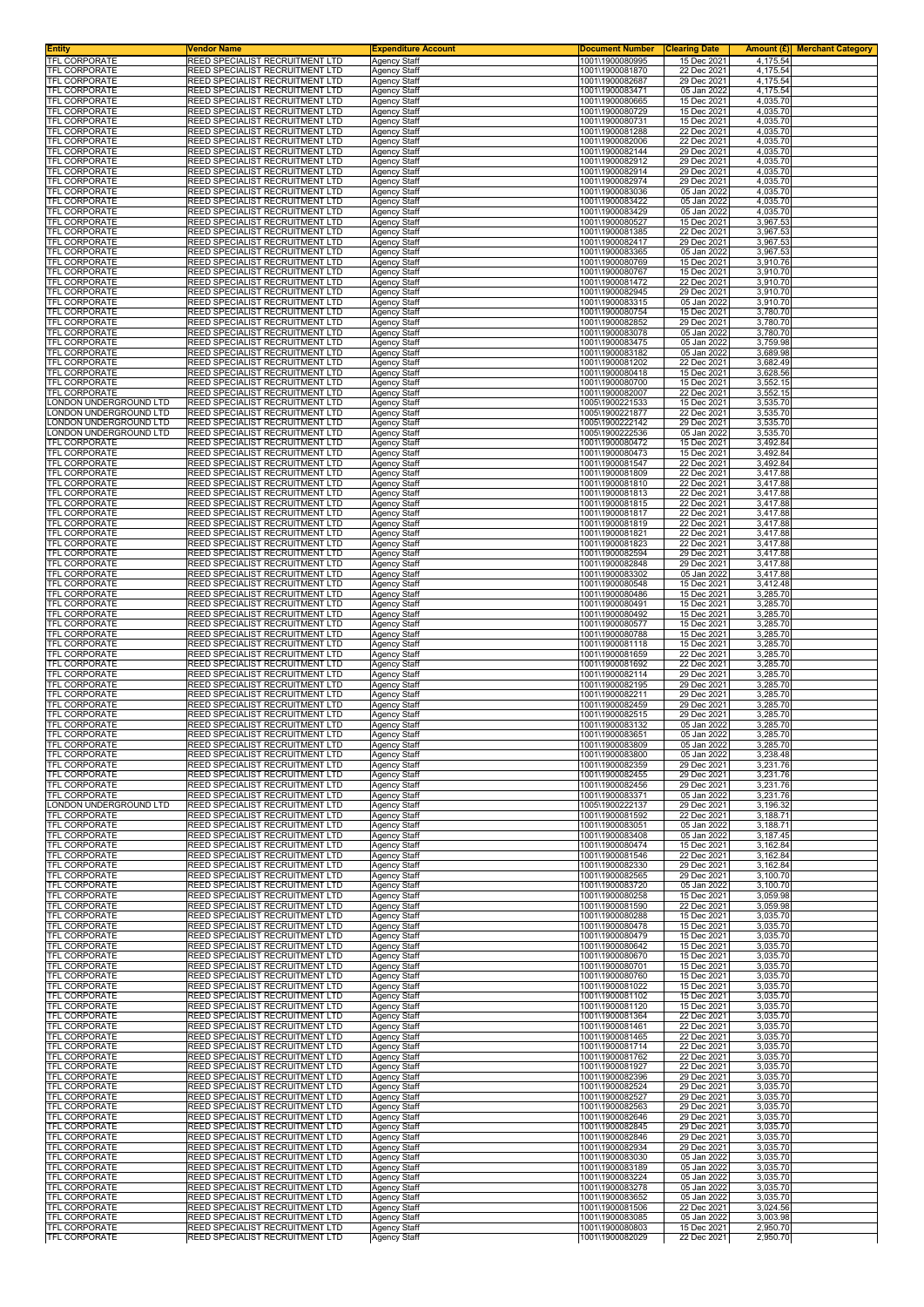| <b>Entity</b><br>TFL CORPORATE               | <b>Vendor Name</b><br>REED SPECIALIST RECRUITMENT LTD                     | <b>Expenditure Account</b>                 | <b>Document Number</b>             | <b>Clearing Date</b>       |                      | <b>Amount (£)</b> Merchant Category |
|----------------------------------------------|---------------------------------------------------------------------------|--------------------------------------------|------------------------------------|----------------------------|----------------------|-------------------------------------|
| <b>TFL CORPORATE</b>                         | <b>REED SPECIALIST RECRUITMENT LTD</b>                                    | <b>Agency Staff</b><br><b>Agency Staff</b> | 1001\1900083345<br>1001\1900080811 | 05 Jan 2022<br>15 Dec 2021 | 2,950.70<br>2,933.07 |                                     |
| <b>TFL CORPORATE</b><br><b>TFL CORPORATE</b> | REED SPECIALIST RECRUITMENT LTD                                           | Agency Staff                               | 1001\1900081961<br>1001\1900082418 | 22 Dec 2021                | 2,933.07             |                                     |
| TFL CORPORATE                                | REED SPECIALIST RECRUITMENT LTD<br><b>REED SPECIALIST RECRUITMENT LTD</b> | <b>Agency Staff</b><br>Agency Staff        | 1001\1900083348                    | 29 Dec 2021<br>05 Jan 2022 | 2,933.07<br>2,933.07 |                                     |
| TFL CORPORATE                                | REED SPECIALIST RECRUITMENT LTD                                           | Agency Staff                               | 1001\1900081668                    | 22 Dec 2021                | 2,927.12             |                                     |
| TFL CORPORATE<br><b>TFL CORPORATE</b>        | REED SPECIALIST RECRUITMENT LTD<br>REED SPECIALIST RECRUITMENT LTD        | <b>Agency Staff</b><br>Agency Staff        | 1001\1900080221<br>1001\1900080250 | 15 Dec 2021<br>15 Dec 2021 | 2,910.70<br>2,910.70 |                                     |
| TFL CORPORATE                                | REED SPECIALIST RECRUITMENT LTD                                           | Agency Staff                               | 1001\1900080271                    | 15 Dec 2021                | 2,910.70             |                                     |
| TFL CORPORATE<br>TFL CORPORATE               | REED SPECIALIST RECRUITMENT LTD<br>REED SPECIALIST RECRUITMENT LTD        | Agency Staff<br>Agency Staff               | 1001\1900080388<br>1001\1900080389 | 15 Dec 2021<br>15 Dec 2021 | 2,910.70<br>2,910.70 |                                     |
| TFL CORPORATE                                | REED SPECIALIST RECRUITMENT LTD                                           | Agency Staff                               | 1001\1900080391                    | 15 Dec 2021                | 2,910.70             |                                     |
| TFL CORPORATE<br>TFL CORPORATE               | REED SPECIALIST RECRUITMENT LTD<br>REED SPECIALIST RECRUITMENT LTD        | Agency Staff<br><b>Agency Staff</b>        | 1001\1900080405<br>1001\1900080976 | 15 Dec 2021<br>15 Dec 2021 | 2,910.70<br>2,910.70 |                                     |
| TFL CORPORATE                                | REED SPECIALIST RECRUITMENT LTD                                           | <b>Agency Staff</b>                        | 1001\1900081125                    | 15 Dec 2021                | 2,910.70<br>2,910.70 |                                     |
| TFL CORPORATE<br>TFL CORPORATE               | REED SPECIALIST RECRUITMENT LTD<br>REED SPECIALIST RECRUITMENT LTD        | Agency Staff<br>Agency Staff               | 1001\1900081197<br>1001\1900081241 | 22 Dec 2021<br>22 Dec 2021 | 2,910.70             |                                     |
| <b>TFL CORPORATE</b><br>TFL CORPORATE        | REED SPECIALIST RECRUITMENT LTD<br>REED SPECIALIST RECRUITMENT LTD        | <b>Agency Staff</b>                        | 1001\1900081424<br>1001\1900081511 | 22 Dec 2021<br>22 Dec 2021 | 2,910.70<br>2,910.70 |                                     |
| TFL CORPORATE                                | REED SPECIALIST RECRUITMENT LTD                                           | Agency Staff<br><b>Agency Staff</b>        | 1001\1900081574                    | 22 Dec 2021                | 2,910.70             |                                     |
| TFL CORPORATE<br>TFL CORPORATE               | REED SPECIALIST RECRUITMENT LTD<br>REED SPECIALIST RECRUITMENT LTD        | Agency Staff<br><b>Agency Staff</b>        | 1001\1900081746<br>1001\1900082131 | 22 Dec 2021<br>29 Dec 2021 | 2,910.70<br>2,910.70 |                                     |
| TFL CORPORATE                                | REED SPECIALIST RECRUITMENT LTD                                           | <b>Agency Staff</b>                        | 1001\1900082206                    | 29 Dec 2021                | 2,910.70             |                                     |
| TFL CORPORATE<br>TFL CORPORATE               | REED SPECIALIST RECRUITMENT LTD<br>REED SPECIALIST RECRUITMENT LTD        | Agency Staff<br>Agency Staff               | 1001\1900082221<br>1001\1900082249 | 29 Dec 2021<br>29 Dec 2021 | 2,910.70<br>2,910.70 |                                     |
| TFL CORPORATE                                | REED SPECIALIST RECRUITMENT LTD                                           | <b>Agency Staff</b>                        | 1001\1900082251                    | 29 Dec 2021                | 2,910.70             |                                     |
| TFL CORPORATE<br><b>TFL CORPORATE</b>        | REED SPECIALIST RECRUITMENT LTD<br>REED SPECIALIST RECRUITMENT LTD        | <b>Agency Staff</b><br>Agency Staff        | 1001\1900082291<br>1001\1900082532 | 29 Dec 2021<br>29 Dec 2021 | 2,910.70<br>2,910.70 |                                     |
| TFL CORPORATE                                | REED SPECIALIST RECRUITMENT LTD                                           | <b>Agency Staff</b>                        | 1001\1900082788                    | 29 Dec 2021                | 2,910.70             |                                     |
| TFL CORPORATE<br>TFL CORPORATE               | REED SPECIALIST RECRUITMENT LTD<br>REED SPECIALIST RECRUITMENT LTD        | Agency Staff<br>Agency Staff               | 1001\1900083281<br>1001\1900083559 | 05 Jan 2022<br>05 Jan 2022 | 2,910.70<br>2,910.70 |                                     |
| <b>TFL CORPORATE</b>                         | REED SPECIALIST RECRUITMENT LTD                                           | <b>Agency Staff</b>                        | 1001\1900080775                    | 15 Dec 2021                | 2,909.45             |                                     |
| <b>TFL CORPORATE</b><br><b>TFL CORPORATE</b> | REED SPECIALIST RECRUITMENT LTD<br>REED SPECIALIST RECRUITMENT LTD        | <b>Agency Staff</b><br>Agency Staff        | 1001\1900081913<br>1001\1900083770 | 22 Dec 2021<br>05 Jan 2022 | 2,909.45<br>2,909.45 |                                     |
| TFL CORPORATE                                | REED SPECIALIST RECRUITMENT LTD                                           | Agency Staff                               | 1001\1900080925                    | 15 Dec 2021                | 2,898.30             |                                     |
| <b>TFL CORPORATE</b><br><b>TFL CORPORATE</b> | REED SPECIALIST RECRUITMENT LTD<br>REED SPECIALIST RECRUITMENT LTD        | <b>Agency Staff</b><br><b>Agency Staff</b> | 1001\1900081975<br>1001\1900082680 | 22 Dec 2021<br>29 Dec 2021 | 2,898.30<br>2,898.30 |                                     |
| TFL CORPORATE                                | REED SPECIALIST RECRUITMENT LTD                                           | Agency Staff                               | 1001\1900080806                    | 15 Dec 2021                | 2,892.84             |                                     |
| TFL CORPORATE<br>TFL CORPORATE               | REED SPECIALIST RECRUITMENT LTD<br>REED SPECIALIST RECRUITMENT LTD        | <b>Agency Staff</b><br>Agency Staff        | 1001\1900083087<br>1001\1900080311 | 05 Jan 2022<br>15 Dec 2021 | 2,875.20<br>2,857.14 |                                     |
| <b>TFL CORPORATE</b>                         | REED SPECIALIST RECRUITMENT LTD                                           | Agency Staff                               | 1001\1900081327                    | 22 Dec 2021                | 2,857.14             |                                     |
| <b>TFL CORPORATE</b><br><b>TFL CORPORATE</b> | REED SPECIALIST RECRUITMENT LTD<br>REED SPECIALIST RECRUITMENT LTD        | Agency Staff<br>Agency Staff               | 1001\1900082423<br>1001\1900083341 | 29 Dec 2021<br>05 Jan 2022 | 2,857.14<br>2,841.72 |                                     |
| <b>TFL CORPORATE</b>                         | REED SPECIALIST RECRUITMENT LTD                                           | <b>Agency Staff</b>                        | 1001\1900083342                    | 05 Jan 2022                | 2.841.72             |                                     |
| TFL CORPORATE<br>TFL CORPORATE               | REED SPECIALIST RECRUITMENT LTD<br>REED SPECIALIST RECRUITMENT LTD        | <b>Agency Staff</b><br>Agency Staff        | 1001\1900081313<br>1001\1900081314 | 22 Dec 2021<br>22 Dec 2021 | 2,837.10<br>2,837.10 |                                     |
| TFL CORPORATE                                | REED SPECIALIST RECRUITMENT LTD                                           | Agency Staff                               | 1001\1900081315                    | 22 Dec 2021                | 2,837.10             |                                     |
| <b>TFL CORPORATE</b><br>TFL CORPORATE        | REED SPECIALIST RECRUITMENT LTD<br>REED SPECIALIST RECRUITMENT LTD        | <b>Agency Staff</b><br>Agency Staff        | 1001\1900081316<br>1001\1900082816 | 22 Dec 2021<br>29 Dec 2021 | 2,837.10<br>2,837.10 |                                     |
| TFL CORPORATE<br>TFL CORPORATE               | REED SPECIALIST RECRUITMENT LTD<br>REED SPECIALIST RECRUITMENT LTD        | Agency Staff<br><b>Agency Staff</b>        | 1001\1900080330<br>1001\1900081337 | 15 Dec 2021<br>22 Dec 2021 | 2,822.00<br>2,822.00 |                                     |
| TFL CORPORATE                                | <b>REED SPECIALIST RECRUITMENT LTD</b>                                    | Agency Staff                               | 1001\1900082539                    | 29 Dec 2021                | 2,822.00             |                                     |
| TFL CORPORATE<br>TFL CORPORATE               | REED SPECIALIST RECRUITMENT LTD<br>REED SPECIALIST RECRUITMENT LTD        | Agency Staff<br><b>Agency Staff</b>        | 1001\1900083352<br>1001\1900080812 | 05 Jan 2022<br>15 Dec 2021 | 2,822.00<br>2,808.91 |                                     |
| TFL CORPORATE                                | REED SPECIALIST RECRUITMENT LTD                                           | Agency Staff                               | 1001\1900081451                    | 22 Dec 2021                | 2,808.91             |                                     |
| TFL CORPORATE<br>TFL CORPORATE               | REED SPECIALIST RECRUITMENT LTD<br>REED SPECIALIST RECRUITMENT LTD        | Agency Staff<br><b>Agency Staff</b>        | 1001\1900082733<br>1001\1900083122 | 29 Dec 2021<br>05 Jan 2022 | 2,808.91<br>2,808.91 |                                     |
| TFL CORPORATE                                | REED SPECIALIST RECRUITMENT LTD                                           | Agency Staff                               | 1001\1900081992                    | 22 Dec 2021                | 2,792.21             |                                     |
| TFL CORPORATE<br>TFL CORPORATE               | REED SPECIALIST RECRUITMENT LTD<br>REED SPECIALIST RECRUITMENT LTD        | Agency Staff<br>Agency Staff               | 1001\1900080790<br>1001\1900080277 | 15 Dec 2021<br>15 Dec 2021 | 2,790.63<br>2,785.70 |                                     |
| TFL CORPORATE<br>TFL CORPORATE               | REED SPECIALIST RECRUITMENT LTD<br>REED SPECIALIST RECRUITMENT LTD        | Agency Staff                               | 1001\1900080278<br>1001\1900080279 | 15 Dec 2021<br>15 Dec 2021 | 2,785.70<br>2,785.70 |                                     |
| <b>TFL CORPORATE</b>                         | REED SPECIALIST RECRUITMENT LTD                                           | Agency Staff<br>Agency Staff               | 1001\1900080328                    | 15 Dec 2021                | 2,785.70             |                                     |
| TFL CORPORATE<br><b>TFL CORPORATE</b>        | <b>REED SPECIALIST RECRUITMENT LTD</b><br>REED SPECIALIST RECRUITMENT LTD | <b>Agency Staff</b><br>Agency Staff        | 1001\1900080370<br>1001\1900080398 | 15 Dec 2021<br>15 Dec 2021 | 2,785.70<br>2,785.70 |                                     |
| TFL CORPORATE                                | REED SPECIALIST RECRUITMENT LTD                                           | Agency Staff                               | 1001\1900080420                    | 15 Dec 2021                | 2,785.70             |                                     |
| TFL CORPORATE<br>TFL CORPORATE               | REED SPECIALIST RECRUITMENT LTD<br>REED SPECIALIST RECRUITMENT LTD        | Agency Staff<br><b>Agency Staff</b>        | 1001\1900080431<br>1001\1900080640 | 15 Dec 2021<br>15 Dec 2021 | 2,785.70<br>2,785.70 |                                     |
| <b>IFL CORPORATE</b>                         | REED SPECIALIST RECRUITMENT LTD                                           | Agency Staff                               | 1001\1900080937                    | 15 Dec 2021                | 2,785.70             |                                     |
| TFL CORPORATE<br>TFL CORPORATE               | <b>REED SPECIALIST RECRUITMENT LTD</b><br>REED SPECIALIST RECRUITMENT LTD | <b>Agency Staff</b><br><b>Agency Staff</b> | 1001\1900081056<br>1001\1900081063 | 15 Dec 2021<br>15 Dec 2021 | 2,785.70<br>2,785.70 |                                     |
| TFL CORPORATE<br>TFL CORPORATE               | REED SPECIALIST RECRUITMENT LTD<br>REED SPECIALIST RECRUITMENT LTD        | Agency Staff<br>Agency Staff               | 1001\1900081211<br>1001\1900081215 | 22 Dec 2021<br>22 Dec 2021 | 2,785.70<br>2,785.70 |                                     |
| TFL CORPORATE                                | REED SPECIALIST RECRUITMENT LTD                                           | Agency Staff                               | 1001\1900081245                    | 22 Dec 2021                | 2,785.70             |                                     |
| TFL CORPORATE<br>TFL CORPORATE               | REED SPECIALIST RECRUITMENT LTD<br><b>REED SPECIALIST RECRUITMENT LTD</b> | Agency Staff<br><b>Agency Staff</b>        | 1001\1900081302<br>1001\1900081350 | 22 Dec 2021<br>22 Dec 2021 | 2,785.70<br>2,785.70 |                                     |
| TFL CORPORATE                                | <b>REED SPECIALIST RECRUITMENT LTD</b>                                    | Agency Staff                               | 1001\1900081476                    | 22 Dec 2021                | 2,785.70             |                                     |
| TFL CORPORATE<br><b>TFL CORPORATE</b>        | REED SPECIALIST RECRUITMENT LTD<br>REED SPECIALIST RECRUITMENT LTD        | Agency Staff<br><b>Agency Staff</b>        | 1001\1900081505<br>1001\1900081508 | 22 Dec 2021<br>22 Dec 2021 | 2,785.70<br>2,785.70 |                                     |
| <b>TFL CORPORATE</b>                         | <b>REED SPECIALIST RECRUITMENT LTD</b>                                    | Agency Staff                               | 1001\1900081515                    | 22 Dec 2021                | 2,785.70             |                                     |
| TFL CORPORATE<br><b>TFL CORPORATE</b>        | REED SPECIALIST RECRUITMENT LTD<br>REED SPECIALIST RECRUITMENT LTD        | <b>Agency Staff</b><br><b>Agency Staff</b> | 1001\1900081577<br>1001\1900081578 | 22 Dec 2021<br>22 Dec 2021 | 2,785.70<br>2,785.70 |                                     |
| TFL CORPORATE<br>TFL CORPORATE               | <b>REED SPECIALIST RECRUITMENT LTD</b><br>REED SPECIALIST RECRUITMENT LTD | <b>Agency Staff</b>                        | 1001\1900081885                    | 22 Dec 2021                | 2,785.70             |                                     |
| TFL CORPORATE                                | REED SPECIALIST RECRUITMENT LTD                                           | Agency Staff<br>Agency Staff               | 1001\1900081894<br>1001\1900082136 | 22 Dec 2021<br>29 Dec 2021 | 2,785.70<br>2,785.70 |                                     |
| TFL CORPORATE<br>TFL CORPORATE               | <b>REED SPECIALIST RECRUITMENT LTD</b><br>REED SPECIALIST RECRUITMENT LTD | Agency Staff<br>Agency Staff               | 1001\1900082176<br>1001\1900082178 | 29 Dec 2021<br>29 Dec 2021 | 2,785.70<br>2,785.70 |                                     |
| <b>TFL CORPORATE</b>                         | REED SPECIALIST RECRUITMENT LTD                                           | <b>Agency Staff</b>                        | 1001\1900082204                    | 29 Dec 2021                | 2,785.70             |                                     |
| TFL CORPORATE<br>TFL CORPORATE               | <b>REED SPECIALIST RECRUITMENT LTD</b><br>REED SPECIALIST RECRUITMENT LTD | <b>Agency Staff</b><br>Agency Staff        | 1001\1900082257<br>1001\1900082314 | 29 Dec 2021<br>29 Dec 2021 | 2,785.70<br>2,785.70 |                                     |
| TFL CORPORATE                                | REED SPECIALIST RECRUITMENT LTD                                           | Agency Staff                               | 1001\1900082320                    | 29 Dec 2021                | 2,785.70             |                                     |
| <b>TFL CORPORATE</b><br>TFL CORPORATE        | <b>REED SPECIALIST RECRUITMENT LTD</b><br>REED SPECIALIST RECRUITMENT LTD | <b>Agency Staff</b><br><b>Agency Staff</b> | 1001\1900082391<br>1001\1900082397 | 29 Dec 2021<br>29 Dec 2021 | 2,785.70<br>2,785.70 |                                     |
| TFL CORPORATE                                | REED SPECIALIST RECRUITMENT LTD                                           | Agency Staff                               | 1001\1900082533                    | 29 Dec 2021                | 2,785.70             |                                     |
| TFL CORPORATE<br>TFL CORPORATE               | <b>REED SPECIALIST RECRUITMENT LTD</b><br>REED SPECIALIST RECRUITMENT LTD | <b>Agency Staff</b><br>Agency Staff        | 1001\1900082540<br>1001\1900082760 | 29 Dec 2021<br>29 Dec 2021 | 2,785.70<br>2,785.70 |                                     |
| TFL CORPORATE<br><b>TFL CORPORATE</b>        | REED SPECIALIST RECRUITMENT LTD<br>REED SPECIALIST RECRUITMENT LTD        | Agency Staff<br>Agency Staff               | 1001\1900082971<br>1001\1900083028 | 29 Dec 2021<br>05 Jan 2022 | 2,785.70<br>2,785.70 |                                     |
| TFL CORPORATE                                | REED SPECIALIST RECRUITMENT LTD                                           | Agency Staff                               | 1001\1900083068                    | 05 Jan 2022                | 2,785.70             |                                     |
| TFL CORPORATE<br>TFL CORPORATE               | REED SPECIALIST RECRUITMENT LTD<br><b>REED SPECIALIST RECRUITMENT LTD</b> | Agency Staff<br><b>Agency Staff</b>        | 1001\1900083080<br>1001\1900083205 | 05 Jan 2022<br>05 Jan 2022 | 2,785.70<br>2,785.70 |                                     |
| TFL CORPORATE                                | REED SPECIALIST RECRUITMENT LTD                                           | Agency Staff                               | 1001\1900083221                    | 05 Jan 2022                | 2,785.70             |                                     |
| TFL CORPORATE<br>TFL CORPORATE               | REED SPECIALIST RECRUITMENT LTD<br>REED SPECIALIST RECRUITMENT LTD        | Agency Staff<br>Agency Staff               | 1001\1900083354<br>1001\1900083376 | 05 Jan 2022<br>05 Jan 2022 | 2,785.70<br>2,785.70 |                                     |
| <b>TFL CORPORATE</b>                         | <b>REED SPECIALIST RECRUITMENT LTD</b>                                    | Agency Staff                               | 1001\1900083556                    | 05 Jan 2022                | 2,785.70             |                                     |
| TFL CORPORATE<br>TFL CORPORATE               | REED SPECIALIST RECRUITMENT LTD<br>REED SPECIALIST RECRUITMENT LTD        | <b>Agency Staff</b><br><b>Agency Staff</b> | 1001\1900083661<br>1001\1900083716 | 05 Jan 2022<br>05 Jan 2022 | 2,785.70<br>2,785.70 |                                     |
| TFL CORPORATE<br>TFL CORPORATE               | REED SPECIALIST RECRUITMENT LTD<br>REED SPECIALIST RECRUITMENT LTD        | Agency Staff<br><b>Agency Staff</b>        | 1001\1900083718<br>1001\1900083745 | 05 Jan 2022<br>05 Jan 2022 | 2,785.70<br>2,785.70 |                                     |
| TFL CORPORATE                                | REED SPECIALIST RECRUITMENT LTD                                           | Agency Staff                               | 1001\1900083861                    | 05 Jan 2022                | 2,785.70             |                                     |
| TFL CORPORATE<br>TFL CORPORATE               | REED SPECIALIST RECRUITMENT LTD<br>REED SPECIALIST RECRUITMENT LTD        | <b>Agency Staff</b><br>Agency Staff        | 1001\1900083867<br>1001\1900082229 | 05 Jan 2022<br>29 Dec 2021 | 2,785.70<br>2,775.84 |                                     |
| TFL CORPORATE                                | <b>REED SPECIALIST RECRUITMENT LTD</b>                                    | <b>Agency Staff</b>                        | 1001\1900081099                    | 15 Dec 2021                | 2,774.28             |                                     |
| TFL CORPORATE<br>TFL CORPORATE               | <b>REED SPECIALIST RECRUITMENT LTD</b><br>REED SPECIALIST RECRUITMENT LTD | <b>Agency Staff</b><br>Agency Staff        | 1001\1900082027<br>1001\1900082500 | 22 Dec 2021<br>29 Dec 2021 | 2,774.28<br>2,774.28 |                                     |
| <b>TFL CORPORATE</b>                         | REED SPECIALIST RECRUITMENT LTD                                           | <b>Agency Staff</b>                        | 1001\1900083526                    | 05 Jan 2022                | 2,774.28             |                                     |
| <b>TFL CORPORATE</b><br>TFL CORPORATE        | REED SPECIALIST RECRUITMENT LTD<br>REED SPECIALIST RECRUITMENT LTD        | Agency Staff<br>Agency Staff               | 1001\1900080480<br>1001\1900081184 | 15 Dec 2021<br>22 Dec 2021 | 2,770.08<br>2,770.08 |                                     |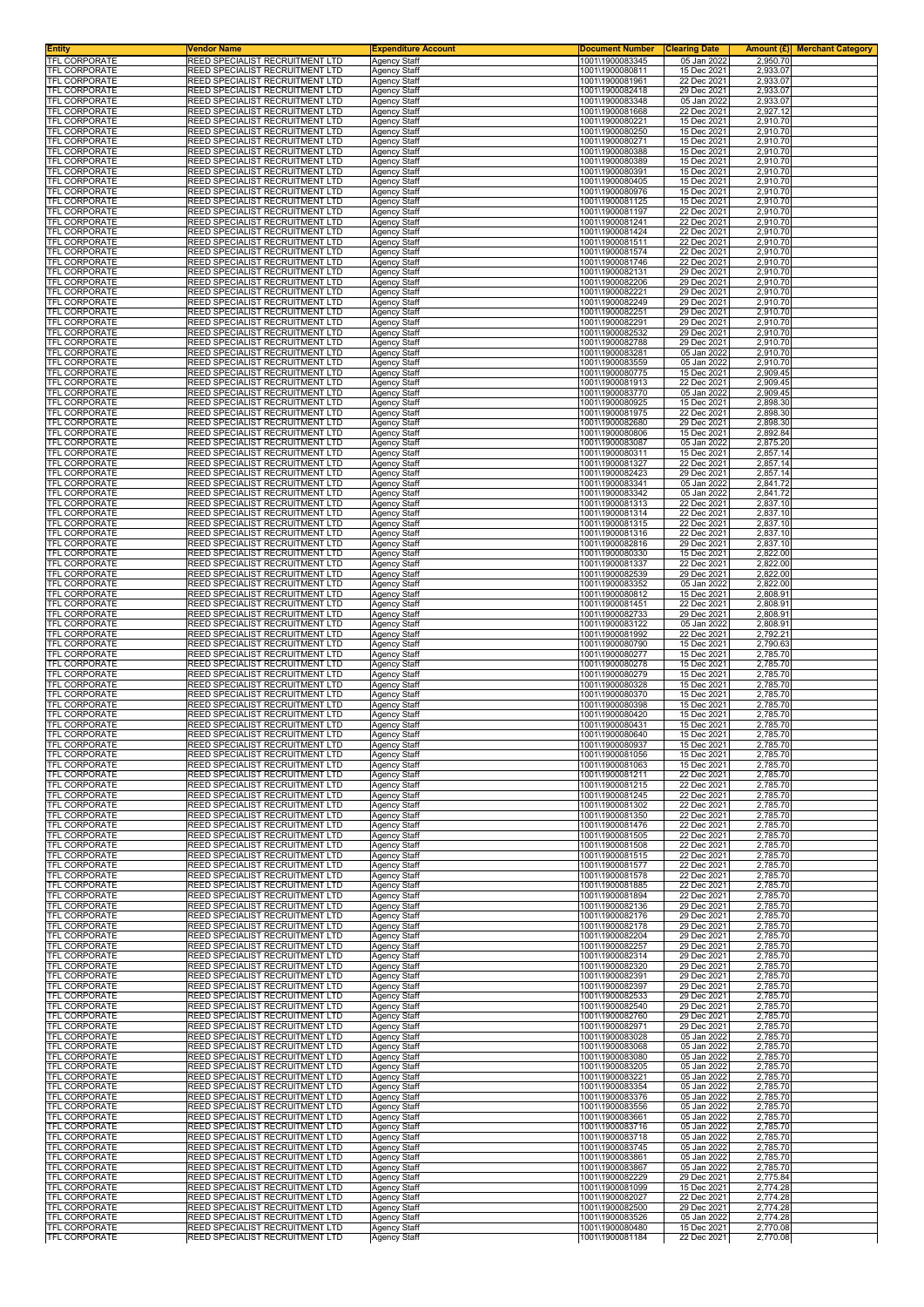| <b>TFL CORPORATE</b><br><b>REED SPECIALIST RECRUITMENT LTD</b><br><b>Agency Staff</b><br>1001\1900081748<br>22 Dec 2021<br>2,770.08<br>REED SPECIALIST RECRUITMENT LTD<br>29 Dec 2021<br>2,770.08<br>Agency Staff<br>1001\1900082239<br>REED SPECIALIST RECRUITMENT LTD<br>1001\1900083230<br>05 Jan 2022<br>2,770.08<br><b>Agency Staff</b><br>REED SPECIALIST RECRUITMENT LTD<br>Agency Staff<br>1001\1900081427<br>22 Dec 2021<br>2.766.84<br>REED SPECIALIST RECRUITMENT LTD<br>1001\1900081428<br>22 Dec 2021<br>2,766.84<br>Agency Staff<br>REED SPECIALIST RECRUITMENT LTD<br>22 Dec 2021<br>2,766.84<br><b>Agency Staff</b><br>1001\1900081593<br>REED SPECIALIST RECRUITMENT LTD<br>1001\1900082143<br>29 Dec 2021<br>Agency Staff<br>2,766.84<br>REED SPECIALIST RECRUITMENT LTD<br>1001\1900082220<br>29 Dec 2021<br>2,766.84<br>Agency Staff<br>REED SPECIALIST RECRUITMENT LTD<br>1001\1900082764<br>29 Dec 2021<br>2,766.84<br>Agency Staff<br>TFL CORPORATE<br>REED SPECIALIST RECRUITMENT LTD<br>1001\1900082962<br>29 Dec 2021<br>Agency Staff<br>2,766.84<br>REED SPECIALIST RECRUITMENT LTD<br>1001\1900083050<br>05 Jan 2022<br>2,766.84<br>Agency Staff<br>1001\1900083072<br>05 Jan 2022<br>REED SPECIALIST RECRUITMENT LTD<br>Agency Staff<br>2,766.84<br>REED SPECIALIST RECRUITMENT LTD<br>1001\1900080412<br>15 Dec 2021<br>2,761.87<br><b>Agency Staff</b><br>REED SPECIALIST RECRUITMENT LTD<br>1001\1900080735<br>15 Dec 2021<br>2,760.66<br>Agency Staff<br>REED SPECIALIST RECRUITMENT LTD<br>1001\1900080736<br>15 Dec 2021<br>2,760.66<br>Agency Staff<br>REED SPECIALIST RECRUITMENT LTD<br>1001\1900083107<br>05 Jan 2022<br>2,760.66<br>Agency Staff<br>REED SPECIALIST RECRUITMENT LTD<br>1001\1900083108<br>05 Jan 2022<br>2,760.66<br>Agency Staff<br>REED SPECIALIST RECRUITMENT LTD<br>1001\1900083109<br>05 Jan 2022<br>2,760.66<br>Agency Staff<br>2,750.86<br>REED SPECIALIST RECRUITMENT LTD<br><b>Agency Staff</b><br>1001\1900083179<br>05 Jan 2022<br>2,742.84<br>REED SPECIALIST RECRUITMENT LTD<br>Agency Staff<br>1001\1900080816<br>15 Dec 2021<br>REED SPECIALIST RECRUITMENT LTD<br><b>Agency Staff</b><br>1001\1900081625<br>22 Dec 2021<br>2,742.84<br>2,742.84<br>TFL CORPORATE<br>REED SPECIALIST RECRUITMENT LTD<br>1001\1900082404<br>29 Dec 2021<br><b>Agency Staff</b><br>REED SPECIALIST RECRUITMENT LTD<br>Agency Staff<br>1001\1900083788<br>05 Jan 2022<br>2,742.84<br>REED SPECIALIST RECRUITMENT LTD<br>Agency Staff<br>1001\1900083790<br>05 Jan 2022<br>2,742.84<br>REED SPECIALIST RECRUITMENT LTD<br><b>Agency Staff</b><br>1001\1900080755<br>15 Dec 2021<br>2,735.70<br>2,735.70<br>REED SPECIALIST RECRUITMENT LTD<br>Agency Staff<br>1001\1900080756<br>15 Dec 2021<br>REED SPECIALIST RECRUITMENT LTD<br>2,735.70<br>Agency Staff<br>1001\1900081507<br>22 Dec 2021<br>REED SPECIALIST RECRUITMENT LTD<br>2,735.70<br>1001\1900082850<br>29 Dec 2021<br><b>Agency Staff</b><br>REED SPECIALIST RECRUITMENT LTD<br>Agency Staff<br>1001\1900083077<br>05 Jan 2022<br>2,735.70<br>REED SPECIALIST RECRUITMENT LTD<br>1001\1900080779<br>2,733.18<br>TFL CORPORATE<br><b>Agency Staff</b><br>15 Dec 2021<br>22 Dec 2021<br>2,733.18<br>REED SPECIALIST RECRUITMENT LTD<br><b>Agency Staff</b><br>1001\1900081981<br>REED SPECIALIST RECRUITMENT LTD<br>2,732.76<br><b>Agency Staff</b><br>1001\1900080400<br>15 Dec 2021<br>REED SPECIALIST RECRUITMENT LTD<br>1001\1900082127<br>29 Dec 2021<br>2,732.76<br>Agency Staff<br>REED SPECIALIST RECRUITMENT LTD<br>Agency Staff<br>1001\1900080439<br>15 Dec 2021<br>2,728.27<br>REED SPECIALIST RECRUITMENT LTD<br>1001\1900080440<br>2,728.27<br><b>TFL CORPORATE</b><br><b>Agency Staff</b><br>15 Dec 2021<br><b>TFL CORPORATE</b><br>REED SPECIALIST RECRUITMENT LTD<br>1001\1900080441<br>15 Dec 2021<br>Agency Staff<br>2,728.27<br>REED SPECIALIST RECRUITMENT LTD<br><b>Agency Staff</b><br>1001\1900080442<br>15 Dec 2021<br>2,725.36<br>REED SPECIALIST RECRUITMENT LTD<br>1001\1900080303<br><b>Agency Staff</b><br>15 Dec 2021<br>2,718.04<br>REED SPECIALIST RECRUITMENT LTD<br>1001\1900083758<br>05 Jan 2022<br>2,689.10<br>Agency Staff<br>REED SPECIALIST RECRUITMENT LTD<br>1001\1900081031<br>15 Dec 2021<br>2,685.70<br>Agency Staff<br>22 Dec 2021<br>REED SPECIALIST RECRUITMENT LTD<br>1001\1900081602<br>2,685.70<br>Agency Staff<br>REED SPECIALIST RECRUITMENT LTD<br>1001\1900081983<br>22 Dec 2021<br>2,685.70<br>Agency Staff<br>REED SPECIALIST RECRUITMENT LTD<br>1001\1900081425<br>22 Dec 2021<br>2,682.84<br><b>Agency Staff</b><br>29 Dec 2021<br>2,682.84<br>REED SPECIALIST RECRUITMENT LTD<br>1001\1900082560<br><b>Agency Staff</b><br>REED SPECIALIST RECRUITMENT LTD<br>1001\1900081397<br>22 Dec 2021<br>2,680.20<br>Agency Staff<br>REED SPECIALIST RECRUITMENT LTD<br>1001\1900081398<br>22 Dec 2021<br>2,680.20<br>Agency Staff<br>REED SPECIALIST RECRUITMENT LTD<br>1001\1900082769<br>29 Dec 2021<br>2,680.20<br><b>Agency Staff</b><br>REED SPECIALIST RECRUITMENT LTD<br>Agency Staff<br>1001\1900080404<br>15 Dec 2021<br>2,675.70<br>REED SPECIALIST RECRUITMENT LTD<br>Agency Staff<br>1001\1900082514<br>29 Dec 2021<br>2,675.70<br>REED SPECIALIST RECRUITMENT LTD<br><b>Agency Staff</b><br>1001\1900083340<br>05 Jan 2022<br>2,675.70<br><b>REED SPECIALIST RECRUITMENT LTD</b><br>Agency Staff<br>1001\1900082003<br>22 Dec 2021<br>2,674.98<br>2,674.98<br>REED SPECIALIST RECRUITMENT LTD<br>1001\1900082960<br>29 Dec 2021<br>Agency Staff<br>REED SPECIALIST RECRUITMENT LTD<br>1001\1900081987<br>2,670.72<br>22 Dec 2021<br><b>Agency Staff</b><br>REED SPECIALIST RECRUITMENT LTD<br>Agency Staff<br>1001\1900082188<br>29 Dec 2021<br>2,670.72<br>REED SPECIALIST RECRUITMENT LTD<br>1001\1900083284<br>05 Jan 2022<br>2,670.72<br>Agency Staff<br>REED SPECIALIST RECRUITMENT LTD<br>05 Jan 2022<br>2,670.72<br><b>Agency Staff</b><br>1001\1900083711<br>LONDON RIVER SERVICES LTD<br><b>REED SPECIALIST RECRUITMENT LTD</b><br>2,668.08<br>Agency Staff<br>1007\1900002968<br>15 Dec 2021<br>REED SPECIALIST RECRUITMENT LTD<br>1001\1900080801<br>15 Dec 2021<br>2,666.00<br>Agency Staff<br>1001\1900080787<br>2,663.59<br>REED SPECIALIST RECRUITMENT LTD<br>Agency Staff<br>15 Dec 2021<br>22 Dec 2021<br><b>REED SPECIALIST RECRUITMENT LTD</b><br>Agency Staff<br>1001\1900081359<br>2,663.59<br>REED SPECIALIST RECRUITMENT LTD<br>29 Dec 2021<br>Agency Staff<br>1001\1900082116<br>2,663.59<br>REED SPECIALIST RECRUITMENT LTD<br>Agency Staff<br>1001\1900083723<br>05 Jan 2022<br>2,663.59<br>REED SPECIALIST RECRUITMENT LTD<br>2,663.59<br>LONDON UNDERGROUND LTD<br><b>Agency Staff</b><br>1005\1900221510<br>15 Dec 2021<br>ONDON UNDERGROUND LTD<br>REED SPECIALIST RECRUITMENT LTD<br>1005\1900222432<br>05 Jan 2022<br>2,663.59<br>Agency Staff<br>REED SPECIALIST RECRUITMENT LTD<br>1001\1900080307<br>15 Dec 2021<br>2,660.70<br>Agency Staff<br>1001\1900080308<br>REED SPECIALIST RECRUITMENT LTD<br><b>Agency Staff</b><br>15 Dec 2021<br>2,660.70<br>REED SPECIALIST RECRUITMENT LTD<br>1001\1900080682<br>2,660.70<br><b>Agency Staff</b><br>15 Dec 2021<br><b>IFL CORPORATE</b><br>REED SPECIALIST RECRUITMENT LTD<br>Agency Staff<br>1001\1900080684<br>15 Dec 2021<br>2,660.70<br><b>REED SPECIALIST RECRUITMENT LTD</b><br>1001\1900081078<br>15 Dec 2021<br>2,660.70<br><b>Agency Staff</b><br>REED SPECIALIST RECRUITMENT LTD<br>1001\1900081951<br>22 Dec 2021<br>2,660.70<br><b>Agency Staff</b><br>REED SPECIALIST RECRUITMENT LTD<br>Agency Staff<br>1001\1900082183<br>29 Dec 2021<br>2,660.70<br>REED SPECIALIST RECRUITMENT LTD<br>Agency Staff<br>1001\1900082184<br>29 Dec 2021<br>2,660.70<br>REED SPECIALIST RECRUITMENT LTD<br>Agency Staff<br>1001\1900082275<br>29 Dec 2021<br>2,660.70<br>REED SPECIALIST RECRUITMENT LTD<br>Agency Staff<br>1001\1900082276<br>29 Dec 2021<br>2,660.70<br>29 Dec 2021<br>2,660.70<br><b>REED SPECIALIST RECRUITMENT LTD</b><br><b>Agency Staff</b><br>1001\1900082716<br><b>REED SPECIALIST RECRUITMENT LTD</b><br><b>Agency Staff</b><br>1001\1900083086<br>05 Jan 2022<br>2,660.70<br>2,660.70<br>REED SPECIALIST RECRUITMENT LTD<br>Agency Staff<br>1001\1900083476<br>05 Jan 2022<br>REED SPECIALIST RECRUITMENT LTD<br>1001\1900082333<br>29 Dec 2021<br>2,655.30<br><b>Agency Staff</b><br><b>REED SPECIALIST RECRUITMENT LTD</b><br><b>Agency Staff</b><br>1001\1900080596<br>15 Dec 2021<br>2,646.48<br>REED SPECIALIST RECRUITMENT LTD<br><b>Agency Staff</b><br>1001\1900082414<br>29 Dec 2021<br>2,646.48<br>2,639.25<br>REED SPECIALIST RECRUITMENT LTD<br>1001\1900080630<br>15 Dec 2021<br><b>Agency Staff</b><br><b>REED SPECIALIST RECRUITMENT LTD</b><br>1001\1900081377<br>2,639.25<br><b>Agency Staff</b><br>22 Dec 2021<br>REED SPECIALIST RECRUITMENT LTD<br>1001\1900083311<br>05 Jan 2022<br>2,639.25<br>Agency Staff<br>REED SPECIALIST RECRUITMENT LTD<br>Agency Staff<br>1001\1900080210<br>15 Dec 2021<br>2,635.70<br><b>REED SPECIALIST RECRUITMENT LTD</b><br>Agency Staff<br>1001\1900080339<br>15 Dec 2021<br>2,635.70<br>REED SPECIALIST RECRUITMENT LTD<br>Agency Staff<br>1001\1900080850<br>15 Dec 2021<br>2,635.70<br>REED SPECIALIST RECRUITMENT LTD<br><b>Agency Staff</b><br>1001\1900081019<br>15 Dec 2021<br>2,635.70<br>2,635.70<br><b>REED SPECIALIST RECRUITMENT LTD</b><br><b>Agency Staff</b><br>1001\1900081292<br>22 Dec 2021<br>REED SPECIALIST RECRUITMENT LTD<br>1001\1900081456<br>22 Dec 2021<br>2,635.70<br>Agency Staff<br>REED SPECIALIST RECRUITMENT LTD<br>1001\1900081619<br>22 Dec 2021<br>2,635.70<br>Agency Staff<br><b>REED SPECIALIST RECRUITMENT LTD</b><br>1001\1900082225<br>29 Dec 2021<br>2,635.70<br><b>Agency Staff</b><br>REED SPECIALIST RECRUITMENT LTD<br><b>Agency Staff</b><br>1001\1900082358<br>29 Dec 2021<br>2,635.70<br>REED SPECIALIST RECRUITMENT LTD<br>Agency Staff<br>1001\1900082923<br>29 Dec 2021<br>2,635.70<br><b>REED SPECIALIST RECRUITMENT LTD</b><br>1001\1900083447<br>05 Jan 2022<br>2,635.70<br><b>Agency Staff</b><br>REED SPECIALIST RECRUITMENT LTD<br>1001\1900081614<br>22 Dec 2021<br>2,628.84<br>Agency Staff<br>REED SPECIALIST RECRUITMENT LTD<br>Agency Staff<br>1001\1900082128<br>29 Dec 2021<br>2,628.84<br>REED SPECIALIST RECRUITMENT LTD<br>1001\1900083728<br>05 Jan 2022<br>2,628.84<br>Agency Staff<br>REED SPECIALIST RECRUITMENT LTD<br>Agency Staff<br>1001\1900081100<br>15 Dec 2021<br>2,622.84<br>REED SPECIALIST RECRUITMENT LTD<br>Agency Staff<br>1001\1900081679<br>22 Dec 2021<br>2,622.84<br>2,622.84<br>29 Dec 2021<br><b>REED SPECIALIST RECRUITMENT LTD</b><br><b>Agency Staff</b><br>1001\1900082197<br><b>REED SPECIALIST RECRUITMENT LTD</b><br>1001\1900082932<br>29 Dec 2021<br>2,622.84<br>Agency Staff<br>2,622.84<br>REED SPECIALIST RECRUITMENT LTD<br>Agency Staff<br>1001\1900083697<br>05 Jan 2022<br>1001\1900082770<br>2,621.69<br>REED SPECIALIST RECRUITMENT LTD<br>29 Dec 2021<br>Agency Staff<br><b>REED SPECIALIST RECRUITMENT LTD</b><br>Agency Staff<br>1001\1900083418<br>05 Jan 2022<br>2,621.69<br>REED SPECIALIST RECRUITMENT LTD<br><b>Agency Staff</b><br>1001\1900083679<br>05 Jan 2022<br>2,621.69<br>REED SPECIALIST RECRUITMENT LTD<br>1001\1900080602<br>2,619.87<br><b>Agency Staff</b><br>15 Dec 2021<br>REED SPECIALIST RECRUITMENT LTD<br>2,619.87<br>Agency Staff<br>1001\1900081381<br>22 Dec 2021<br>REED SPECIALIST RECRUITMENT LTD<br><b>Agency Staff</b><br>1001\1900082659<br>29 Dec 2021<br>2,619.87<br>REED SPECIALIST RECRUITMENT LTD<br>Agency Staff<br>1001\1900082894<br>29 Dec 2021<br>2,614.00<br>REED SPECIALIST RECRUITMENT LTD<br>1001\1900083698<br>2,614.00<br><b>Agency Staff</b><br>05 Jan 2022<br>REED SPECIALIST RECRUITMENT LTD<br>1001\1900082122<br>29 Dec 2021<br>2,612.88<br>Agency Staff<br><b>REED SPECIALIST RECRUITMENT LTD</b><br><b>Agency Staff</b><br>1001\1900083382<br>05 Jan 2022<br>2,612.88<br><b>REED SPECIALIST RECRUITMENT LTD</b><br><b>Agency Staff</b><br>1001\1900083748<br>05 Jan 2022<br>2,612.88<br>REED SPECIALIST RECRUITMENT LTD<br>1001\1900081335<br>22 Dec 2021<br>2,611.20<br>Agency Staff<br>1001\1900081336<br>2,611.20<br>REED SPECIALIST RECRUITMENT LTD<br>22 Dec 2021<br><b>Agency Staff</b><br>REED SPECIALIST RECRUITMENT LTD | <b>Entity</b> | <b>Vendor Name</b>              | <b>Expenditure Account</b> | <b>Document Number</b> | <b>Clearing Date</b> |          | <b>Amount (£)</b> Merchant Category |
|-------------------------------------------------------------------------------------------------------------------------------------------------------------------------------------------------------------------------------------------------------------------------------------------------------------------------------------------------------------------------------------------------------------------------------------------------------------------------------------------------------------------------------------------------------------------------------------------------------------------------------------------------------------------------------------------------------------------------------------------------------------------------------------------------------------------------------------------------------------------------------------------------------------------------------------------------------------------------------------------------------------------------------------------------------------------------------------------------------------------------------------------------------------------------------------------------------------------------------------------------------------------------------------------------------------------------------------------------------------------------------------------------------------------------------------------------------------------------------------------------------------------------------------------------------------------------------------------------------------------------------------------------------------------------------------------------------------------------------------------------------------------------------------------------------------------------------------------------------------------------------------------------------------------------------------------------------------------------------------------------------------------------------------------------------------------------------------------------------------------------------------------------------------------------------------------------------------------------------------------------------------------------------------------------------------------------------------------------------------------------------------------------------------------------------------------------------------------------------------------------------------------------------------------------------------------------------------------------------------------------------------------------------------------------------------------------------------------------------------------------------------------------------------------------------------------------------------------------------------------------------------------------------------------------------------------------------------------------------------------------------------------------------------------------------------------------------------------------------------------------------------------------------------------------------------------------------------------------------------------------------------------------------------------------------------------------------------------------------------------------------------------------------------------------------------------------------------------------------------------------------------------------------------------------------------------------------------------------------------------------------------------------------------------------------------------------------------------------------------------------------------------------------------------------------------------------------------------------------------------------------------------------------------------------------------------------------------------------------------------------------------------------------------------------------------------------------------------------------------------------------------------------------------------------------------------------------------------------------------------------------------------------------------------------------------------------------------------------------------------------------------------------------------------------------------------------------------------------------------------------------------------------------------------------------------------------------------------------------------------------------------------------------------------------------------------------------------------------------------------------------------------------------------------------------------------------------------------------------------------------------------------------------------------------------------------------------------------------------------------------------------------------------------------------------------------------------------------------------------------------------------------------------------------------------------------------------------------------------------------------------------------------------------------------------------------------------------------------------------------------------------------------------------------------------------------------------------------------------------------------------------------------------------------------------------------------------------------------------------------------------------------------------------------------------------------------------------------------------------------------------------------------------------------------------------------------------------------------------------------------------------------------------------------------------------------------------------------------------------------------------------------------------------------------------------------------------------------------------------------------------------------------------------------------------------------------------------------------------------------------------------------------------------------------------------------------------------------------------------------------------------------------------------------------------------------------------------------------------------------------------------------------------------------------------------------------------------------------------------------------------------------------------------------------------------------------------------------------------------------------------------------------------------------------------------------------------------------------------------------------------------------------------------------------------------------------------------------------------------------------------------------------------------------------------------------------------------------------------------------------------------------------------------------------------------------------------------------------------------------------------------------------------------------------------------------------------------------------------------------------------------------------------------------------------------------------------------------------------------------------------------------------------------------------------------------------------------------------------------------------------------------------------------------------------------------------------------------------------------------------------------------------------------------------------------------------------------------------------------------------------------------------------------------------------------------------------------------------------------------------------------------------------------------------------------------------------------------------------------------------------------------------------------------------------------------------------------------------------------------------------------------------------------------------------------------------------------------------------------------------------------------------------------------------------------------------------------------------------------------------------------------------------------------------------------------------------------------------------------------------------------------------------------------------------------------------------------------------------------------------------------------------------------------------------------------------------------------------------------------------------------------------------------------------------------------------------------------------------------------------------------------------------------------------------------------------------------------------------------------------------------------------------------------------------------------------------------------------------------------------------------------------------------------------------------------------------------------------------------------------------------------------------------------------------------------------------------------------------------------------------------------------------------------------------------------------------------------------------------------------------------------------------------------------------------------------------------------------------------------------------------------------------------------------------------------------------------------------------------------------------------------------------------------------------------------------------------------------------------------------------------------------------------------------------------------------------------------------------------------------------------------------------------------------------------------------------------------------------------------------------------------------------------------------------------------------------------------------------------------------------------------------------------------------------------------------------------------------------------------------------------------------------------------------------------------------------------------------------------------------------------------------------------------------------------------------------------------------------------------------------------------------------------------------------------------------------------------------------------------------------------------------------------------------------------------------------------------------------------------------------------------------------------------------------------------------------------------------------------------------------------------------------------------------------------------------------------------------------------------------------------------------------------------------------------------------------------------------------------------------------------------------------------------------------------------------------------------------------------------------------------------------------------------------------------------------------------------------------------------------------------------------------------------------------------------------------------------------------------------------------------------------------------------------------------------------------------------------------------------------------------------------------------------------------------------------------------------------------------------------------------------------------------------------------------------------------------------------------------------------------------------------------------------------------------------------------------------------------------------------------------------------------------------------------------------------------------------------------|---------------|---------------------------------|----------------------------|------------------------|----------------------|----------|-------------------------------------|
| <b>TFL CORPORATE</b><br><b>TFL CORPORATE</b><br>TFL CORPORATE<br>TFL CORPORATE<br>TFL CORPORATE<br><b>TFL CORPORATE</b><br>TFL CORPORATE<br>TFL CORPORATE<br>TFL CORPORATE<br>TFL CORPORATE<br>TFL CORPORATE<br>TFL CORPORATE<br>TFL CORPORATE<br>TFL CORPORATE<br><b>TFL CORPORATE</b><br>TFL CORPORATE<br>TFL CORPORATE<br>TFL CORPORATE<br>TFL CORPORATE<br>TFL CORPORATE<br>TFL CORPORATE<br>TFL CORPORATE<br>TFL CORPORATE<br><b>TFL CORPORATE</b><br>TFL CORPORATE<br>TFL CORPORATE<br><b>TFL CORPORATE</b><br>TFL CORPORATE<br><b>TFL CORPORATE</b><br>TFL CORPORATE<br>TFL CORPORATE<br>TFL CORPORATE<br><b>TFL CORPORATE</b><br><b>TFL CORPORATE</b><br><b>TFL CORPORATE</b><br><b>TFL CORPORATE</b><br>TFL CORPORATE<br>TFL CORPORATE<br>TFL CORPORATE<br>TFL CORPORATE<br><b>TFL CORPORATE</b><br>TFL CORPORATE<br>TFL CORPORATE<br>TFL CORPORATE<br>TFL CORPORATE<br>TFL CORPORATE<br>TFL CORPORATE<br>TFL CORPORATE<br>TFL CORPORATE<br>TFL CORPORATE<br>TFL CORPORATE<br>TFL CORPORATE<br>TFL CORPORATE<br>TFL CORPORATE<br><b>TFL CORPORATE</b><br>TFL CORPORATE<br>TFL CORPORATE<br>TFL CORPORATE<br>TFL CORPORATE<br>TFL CORPORATE<br>TFL CORPORATE<br><b>TFL CORPORATE</b><br>TFL CORPORATE<br>TFL CORPORATE<br>TFL CORPORATE<br>TFL CORPORATE<br><b>TFL CORPORATE</b><br><b>TFL CORPORATE</b><br>TFL CORPORATE<br>TFL CORPORATE<br>TFL CORPORATE<br>TFL CORPORATE<br>TFL CORPORATE<br>TFL CORPORATE<br>TFL CORPORATE<br><b>TFL CORPORATE</b><br>TFL CORPORATE<br>TFL CORPORATE<br>TFL CORPORATE<br>TFL CORPORATE<br>TFL CORPORATE<br>TFL CORPORATE<br>TFL CORPORATE<br>TFL CORPORATE<br>TFL CORPORATE<br><b>TFL CORPORATE</b><br>TFL CORPORATE<br>TFL CORPORATE<br>TFL CORPORATE<br>TFL CORPORATE<br>TFL CORPORATE<br>TFL CORPORATE<br><b>TFL CORPORATE</b><br>TFL CORPORATE<br>TFL CORPORATE<br>TFL CORPORATE<br>TFL CORPORATE<br>TFL CORPORATE<br>TFL CORPORATE<br>TFL CORPORATE<br>TFL CORPORATE<br>TFL CORPORATE<br>TFL CORPORATE<br><b>TFL CORPORATE</b><br><b>TFL CORPORATE</b>                                                                                                                                                                                                                                                                                                                                                                                                                                                                                                                                                                                                                                                                                                                                                                                                                                                                                                                                                                                                                                                                                                                                                                                                                                                                                                                                                                                                                                                                                                                                                                                                                                                                                                                                                                                                                                                                                                                                                                                                                                                                                                                                                                                                                                                                                                                                                                                                                                                                                                                                                                                                                                                                                                                                                                                                                                                                                                                                                                                                                                                                                                                                                                                                                                                                                                                                                                                                                                                                                                                                                                                                                                                                                                                                                                                                                                                                                                                                                                                                                                                                                                                                                                                                                                                                                                                                                                                                                                                                                                                                                                                                                                                                                                                                                                                                                                                                                                                                                                                                                                                                                                                                                                                                                                                                                                                                                                                                                                                                                                                                                                                                                                                                                                                                                                                                                                                                                                                                                                                                                                                                                                                                                                                                                                                                                                                                                                                                                                                                                                                                                                                                                                                                                                                                                                                                                                                                                                                                                                                                                                                                                                                                                                                                                                                                                                                                                                                                                                                                                                                                                                                                                                                                                                                                                                                                                                                                                                                                                                                                                                                                                                                                                                                                                                                                                                                                                                                                                                                                                                                                                                                                                                                                                                                                                                                                                                                                                                                                                                                                                                                                                                                                                                                                                                                                                                                                                                                                                                                                                                                                                                                                                                                                                                                                                                                                                                                                                                                                                                                                                                                                                                                                                                                                                                                                                                                                              | TFL CORPORATE | REED SPECIALIST RECRUITMENT LTD | <b>Agency Staff</b>        | 1001\1900081467        | 22 Dec 2021          | 2,770.08 |                                     |
|                                                                                                                                                                                                                                                                                                                                                                                                                                                                                                                                                                                                                                                                                                                                                                                                                                                                                                                                                                                                                                                                                                                                                                                                                                                                                                                                                                                                                                                                                                                                                                                                                                                                                                                                                                                                                                                                                                                                                                                                                                                                                                                                                                                                                                                                                                                                                                                                                                                                                                                                                                                                                                                                                                                                                                                                                                                                                                                                                                                                                                                                                                                                                                                                                                                                                                                                                                                                                                                                                                                                                                                                                                                                                                                                                                                                                                                                                                                                                                                                                                                                                                                                                                                                                                                                                                                                                                                                                                                                                                                                                                                                                                                                                                                                                                                                                                                                                                                                                                                                                                                                                                                                                                                                                                                                                                                                                                                                                                                                                                                                                                                                                                                                                                                                                                                                                                                                                                                                                                                                                                                                                                                                                                                                                                                                                                                                                                                                                                                                                                                                                                                                                                                                                                                                                                                                                                                                                                                                                                                                                                                                                                                                                                                                                                                                                                                                                                                                                                                                                                                                                                                                                                                                                                                                                                                                                                                                                                                                                                                                                                                                                                                                                                                                                                                                                                                                                                                                                                                                                                                                                                                                                                                                                                                                                                                                                                                                                                                                                                                                                                                                                                                                                                                                                                                                                                                                                                                                                                                                                                                                                                                                                                                                                                                                                                                                                                                                                                                                                                                                                                                                                                                                                                                                                                                                                                                                                                                                                                                                                                                                                                                                                                                                                                                                                                                                                                                                                                                                                                                                                                                                                                                                                                                                                                                                                                                                                                                                                                                                                                                                                                                                                                                                                                                                                                                                                                                                                                                                                                                                                                                                                                                                                                                                                                                                                                                                                       |               |                                 |                            |                        |                      |          |                                     |
|                                                                                                                                                                                                                                                                                                                                                                                                                                                                                                                                                                                                                                                                                                                                                                                                                                                                                                                                                                                                                                                                                                                                                                                                                                                                                                                                                                                                                                                                                                                                                                                                                                                                                                                                                                                                                                                                                                                                                                                                                                                                                                                                                                                                                                                                                                                                                                                                                                                                                                                                                                                                                                                                                                                                                                                                                                                                                                                                                                                                                                                                                                                                                                                                                                                                                                                                                                                                                                                                                                                                                                                                                                                                                                                                                                                                                                                                                                                                                                                                                                                                                                                                                                                                                                                                                                                                                                                                                                                                                                                                                                                                                                                                                                                                                                                                                                                                                                                                                                                                                                                                                                                                                                                                                                                                                                                                                                                                                                                                                                                                                                                                                                                                                                                                                                                                                                                                                                                                                                                                                                                                                                                                                                                                                                                                                                                                                                                                                                                                                                                                                                                                                                                                                                                                                                                                                                                                                                                                                                                                                                                                                                                                                                                                                                                                                                                                                                                                                                                                                                                                                                                                                                                                                                                                                                                                                                                                                                                                                                                                                                                                                                                                                                                                                                                                                                                                                                                                                                                                                                                                                                                                                                                                                                                                                                                                                                                                                                                                                                                                                                                                                                                                                                                                                                                                                                                                                                                                                                                                                                                                                                                                                                                                                                                                                                                                                                                                                                                                                                                                                                                                                                                                                                                                                                                                                                                                                                                                                                                                                                                                                                                                                                                                                                                                                                                                                                                                                                                                                                                                                                                                                                                                                                                                                                                                                                                                                                                                                                                                                                                                                                                                                                                                                                                                                                                                                                                                                                                                                                                                                                                                                                                                                                                                                                                                                                                                                       |               |                                 |                            |                        |                      |          |                                     |
|                                                                                                                                                                                                                                                                                                                                                                                                                                                                                                                                                                                                                                                                                                                                                                                                                                                                                                                                                                                                                                                                                                                                                                                                                                                                                                                                                                                                                                                                                                                                                                                                                                                                                                                                                                                                                                                                                                                                                                                                                                                                                                                                                                                                                                                                                                                                                                                                                                                                                                                                                                                                                                                                                                                                                                                                                                                                                                                                                                                                                                                                                                                                                                                                                                                                                                                                                                                                                                                                                                                                                                                                                                                                                                                                                                                                                                                                                                                                                                                                                                                                                                                                                                                                                                                                                                                                                                                                                                                                                                                                                                                                                                                                                                                                                                                                                                                                                                                                                                                                                                                                                                                                                                                                                                                                                                                                                                                                                                                                                                                                                                                                                                                                                                                                                                                                                                                                                                                                                                                                                                                                                                                                                                                                                                                                                                                                                                                                                                                                                                                                                                                                                                                                                                                                                                                                                                                                                                                                                                                                                                                                                                                                                                                                                                                                                                                                                                                                                                                                                                                                                                                                                                                                                                                                                                                                                                                                                                                                                                                                                                                                                                                                                                                                                                                                                                                                                                                                                                                                                                                                                                                                                                                                                                                                                                                                                                                                                                                                                                                                                                                                                                                                                                                                                                                                                                                                                                                                                                                                                                                                                                                                                                                                                                                                                                                                                                                                                                                                                                                                                                                                                                                                                                                                                                                                                                                                                                                                                                                                                                                                                                                                                                                                                                                                                                                                                                                                                                                                                                                                                                                                                                                                                                                                                                                                                                                                                                                                                                                                                                                                                                                                                                                                                                                                                                                                                                                                                                                                                                                                                                                                                                                                                                                                                                                                                                                                                       |               |                                 |                            |                        |                      |          |                                     |
|                                                                                                                                                                                                                                                                                                                                                                                                                                                                                                                                                                                                                                                                                                                                                                                                                                                                                                                                                                                                                                                                                                                                                                                                                                                                                                                                                                                                                                                                                                                                                                                                                                                                                                                                                                                                                                                                                                                                                                                                                                                                                                                                                                                                                                                                                                                                                                                                                                                                                                                                                                                                                                                                                                                                                                                                                                                                                                                                                                                                                                                                                                                                                                                                                                                                                                                                                                                                                                                                                                                                                                                                                                                                                                                                                                                                                                                                                                                                                                                                                                                                                                                                                                                                                                                                                                                                                                                                                                                                                                                                                                                                                                                                                                                                                                                                                                                                                                                                                                                                                                                                                                                                                                                                                                                                                                                                                                                                                                                                                                                                                                                                                                                                                                                                                                                                                                                                                                                                                                                                                                                                                                                                                                                                                                                                                                                                                                                                                                                                                                                                                                                                                                                                                                                                                                                                                                                                                                                                                                                                                                                                                                                                                                                                                                                                                                                                                                                                                                                                                                                                                                                                                                                                                                                                                                                                                                                                                                                                                                                                                                                                                                                                                                                                                                                                                                                                                                                                                                                                                                                                                                                                                                                                                                                                                                                                                                                                                                                                                                                                                                                                                                                                                                                                                                                                                                                                                                                                                                                                                                                                                                                                                                                                                                                                                                                                                                                                                                                                                                                                                                                                                                                                                                                                                                                                                                                                                                                                                                                                                                                                                                                                                                                                                                                                                                                                                                                                                                                                                                                                                                                                                                                                                                                                                                                                                                                                                                                                                                                                                                                                                                                                                                                                                                                                                                                                                                                                                                                                                                                                                                                                                                                                                                                                                                                                                                                                                       |               |                                 |                            |                        |                      |          |                                     |
|                                                                                                                                                                                                                                                                                                                                                                                                                                                                                                                                                                                                                                                                                                                                                                                                                                                                                                                                                                                                                                                                                                                                                                                                                                                                                                                                                                                                                                                                                                                                                                                                                                                                                                                                                                                                                                                                                                                                                                                                                                                                                                                                                                                                                                                                                                                                                                                                                                                                                                                                                                                                                                                                                                                                                                                                                                                                                                                                                                                                                                                                                                                                                                                                                                                                                                                                                                                                                                                                                                                                                                                                                                                                                                                                                                                                                                                                                                                                                                                                                                                                                                                                                                                                                                                                                                                                                                                                                                                                                                                                                                                                                                                                                                                                                                                                                                                                                                                                                                                                                                                                                                                                                                                                                                                                                                                                                                                                                                                                                                                                                                                                                                                                                                                                                                                                                                                                                                                                                                                                                                                                                                                                                                                                                                                                                                                                                                                                                                                                                                                                                                                                                                                                                                                                                                                                                                                                                                                                                                                                                                                                                                                                                                                                                                                                                                                                                                                                                                                                                                                                                                                                                                                                                                                                                                                                                                                                                                                                                                                                                                                                                                                                                                                                                                                                                                                                                                                                                                                                                                                                                                                                                                                                                                                                                                                                                                                                                                                                                                                                                                                                                                                                                                                                                                                                                                                                                                                                                                                                                                                                                                                                                                                                                                                                                                                                                                                                                                                                                                                                                                                                                                                                                                                                                                                                                                                                                                                                                                                                                                                                                                                                                                                                                                                                                                                                                                                                                                                                                                                                                                                                                                                                                                                                                                                                                                                                                                                                                                                                                                                                                                                                                                                                                                                                                                                                                                                                                                                                                                                                                                                                                                                                                                                                                                                                                                                                                       |               |                                 |                            |                        |                      |          |                                     |
|                                                                                                                                                                                                                                                                                                                                                                                                                                                                                                                                                                                                                                                                                                                                                                                                                                                                                                                                                                                                                                                                                                                                                                                                                                                                                                                                                                                                                                                                                                                                                                                                                                                                                                                                                                                                                                                                                                                                                                                                                                                                                                                                                                                                                                                                                                                                                                                                                                                                                                                                                                                                                                                                                                                                                                                                                                                                                                                                                                                                                                                                                                                                                                                                                                                                                                                                                                                                                                                                                                                                                                                                                                                                                                                                                                                                                                                                                                                                                                                                                                                                                                                                                                                                                                                                                                                                                                                                                                                                                                                                                                                                                                                                                                                                                                                                                                                                                                                                                                                                                                                                                                                                                                                                                                                                                                                                                                                                                                                                                                                                                                                                                                                                                                                                                                                                                                                                                                                                                                                                                                                                                                                                                                                                                                                                                                                                                                                                                                                                                                                                                                                                                                                                                                                                                                                                                                                                                                                                                                                                                                                                                                                                                                                                                                                                                                                                                                                                                                                                                                                                                                                                                                                                                                                                                                                                                                                                                                                                                                                                                                                                                                                                                                                                                                                                                                                                                                                                                                                                                                                                                                                                                                                                                                                                                                                                                                                                                                                                                                                                                                                                                                                                                                                                                                                                                                                                                                                                                                                                                                                                                                                                                                                                                                                                                                                                                                                                                                                                                                                                                                                                                                                                                                                                                                                                                                                                                                                                                                                                                                                                                                                                                                                                                                                                                                                                                                                                                                                                                                                                                                                                                                                                                                                                                                                                                                                                                                                                                                                                                                                                                                                                                                                                                                                                                                                                                                                                                                                                                                                                                                                                                                                                                                                                                                                                                                                                                       |               |                                 |                            |                        |                      |          |                                     |
|                                                                                                                                                                                                                                                                                                                                                                                                                                                                                                                                                                                                                                                                                                                                                                                                                                                                                                                                                                                                                                                                                                                                                                                                                                                                                                                                                                                                                                                                                                                                                                                                                                                                                                                                                                                                                                                                                                                                                                                                                                                                                                                                                                                                                                                                                                                                                                                                                                                                                                                                                                                                                                                                                                                                                                                                                                                                                                                                                                                                                                                                                                                                                                                                                                                                                                                                                                                                                                                                                                                                                                                                                                                                                                                                                                                                                                                                                                                                                                                                                                                                                                                                                                                                                                                                                                                                                                                                                                                                                                                                                                                                                                                                                                                                                                                                                                                                                                                                                                                                                                                                                                                                                                                                                                                                                                                                                                                                                                                                                                                                                                                                                                                                                                                                                                                                                                                                                                                                                                                                                                                                                                                                                                                                                                                                                                                                                                                                                                                                                                                                                                                                                                                                                                                                                                                                                                                                                                                                                                                                                                                                                                                                                                                                                                                                                                                                                                                                                                                                                                                                                                                                                                                                                                                                                                                                                                                                                                                                                                                                                                                                                                                                                                                                                                                                                                                                                                                                                                                                                                                                                                                                                                                                                                                                                                                                                                                                                                                                                                                                                                                                                                                                                                                                                                                                                                                                                                                                                                                                                                                                                                                                                                                                                                                                                                                                                                                                                                                                                                                                                                                                                                                                                                                                                                                                                                                                                                                                                                                                                                                                                                                                                                                                                                                                                                                                                                                                                                                                                                                                                                                                                                                                                                                                                                                                                                                                                                                                                                                                                                                                                                                                                                                                                                                                                                                                                                                                                                                                                                                                                                                                                                                                                                                                                                                                                                                                                       |               |                                 |                            |                        |                      |          |                                     |
|                                                                                                                                                                                                                                                                                                                                                                                                                                                                                                                                                                                                                                                                                                                                                                                                                                                                                                                                                                                                                                                                                                                                                                                                                                                                                                                                                                                                                                                                                                                                                                                                                                                                                                                                                                                                                                                                                                                                                                                                                                                                                                                                                                                                                                                                                                                                                                                                                                                                                                                                                                                                                                                                                                                                                                                                                                                                                                                                                                                                                                                                                                                                                                                                                                                                                                                                                                                                                                                                                                                                                                                                                                                                                                                                                                                                                                                                                                                                                                                                                                                                                                                                                                                                                                                                                                                                                                                                                                                                                                                                                                                                                                                                                                                                                                                                                                                                                                                                                                                                                                                                                                                                                                                                                                                                                                                                                                                                                                                                                                                                                                                                                                                                                                                                                                                                                                                                                                                                                                                                                                                                                                                                                                                                                                                                                                                                                                                                                                                                                                                                                                                                                                                                                                                                                                                                                                                                                                                                                                                                                                                                                                                                                                                                                                                                                                                                                                                                                                                                                                                                                                                                                                                                                                                                                                                                                                                                                                                                                                                                                                                                                                                                                                                                                                                                                                                                                                                                                                                                                                                                                                                                                                                                                                                                                                                                                                                                                                                                                                                                                                                                                                                                                                                                                                                                                                                                                                                                                                                                                                                                                                                                                                                                                                                                                                                                                                                                                                                                                                                                                                                                                                                                                                                                                                                                                                                                                                                                                                                                                                                                                                                                                                                                                                                                                                                                                                                                                                                                                                                                                                                                                                                                                                                                                                                                                                                                                                                                                                                                                                                                                                                                                                                                                                                                                                                                                                                                                                                                                                                                                                                                                                                                                                                                                                                                                                                                                       |               |                                 |                            |                        |                      |          |                                     |
|                                                                                                                                                                                                                                                                                                                                                                                                                                                                                                                                                                                                                                                                                                                                                                                                                                                                                                                                                                                                                                                                                                                                                                                                                                                                                                                                                                                                                                                                                                                                                                                                                                                                                                                                                                                                                                                                                                                                                                                                                                                                                                                                                                                                                                                                                                                                                                                                                                                                                                                                                                                                                                                                                                                                                                                                                                                                                                                                                                                                                                                                                                                                                                                                                                                                                                                                                                                                                                                                                                                                                                                                                                                                                                                                                                                                                                                                                                                                                                                                                                                                                                                                                                                                                                                                                                                                                                                                                                                                                                                                                                                                                                                                                                                                                                                                                                                                                                                                                                                                                                                                                                                                                                                                                                                                                                                                                                                                                                                                                                                                                                                                                                                                                                                                                                                                                                                                                                                                                                                                                                                                                                                                                                                                                                                                                                                                                                                                                                                                                                                                                                                                                                                                                                                                                                                                                                                                                                                                                                                                                                                                                                                                                                                                                                                                                                                                                                                                                                                                                                                                                                                                                                                                                                                                                                                                                                                                                                                                                                                                                                                                                                                                                                                                                                                                                                                                                                                                                                                                                                                                                                                                                                                                                                                                                                                                                                                                                                                                                                                                                                                                                                                                                                                                                                                                                                                                                                                                                                                                                                                                                                                                                                                                                                                                                                                                                                                                                                                                                                                                                                                                                                                                                                                                                                                                                                                                                                                                                                                                                                                                                                                                                                                                                                                                                                                                                                                                                                                                                                                                                                                                                                                                                                                                                                                                                                                                                                                                                                                                                                                                                                                                                                                                                                                                                                                                                                                                                                                                                                                                                                                                                                                                                                                                                                                                                                                                                       |               |                                 |                            |                        |                      |          |                                     |
|                                                                                                                                                                                                                                                                                                                                                                                                                                                                                                                                                                                                                                                                                                                                                                                                                                                                                                                                                                                                                                                                                                                                                                                                                                                                                                                                                                                                                                                                                                                                                                                                                                                                                                                                                                                                                                                                                                                                                                                                                                                                                                                                                                                                                                                                                                                                                                                                                                                                                                                                                                                                                                                                                                                                                                                                                                                                                                                                                                                                                                                                                                                                                                                                                                                                                                                                                                                                                                                                                                                                                                                                                                                                                                                                                                                                                                                                                                                                                                                                                                                                                                                                                                                                                                                                                                                                                                                                                                                                                                                                                                                                                                                                                                                                                                                                                                                                                                                                                                                                                                                                                                                                                                                                                                                                                                                                                                                                                                                                                                                                                                                                                                                                                                                                                                                                                                                                                                                                                                                                                                                                                                                                                                                                                                                                                                                                                                                                                                                                                                                                                                                                                                                                                                                                                                                                                                                                                                                                                                                                                                                                                                                                                                                                                                                                                                                                                                                                                                                                                                                                                                                                                                                                                                                                                                                                                                                                                                                                                                                                                                                                                                                                                                                                                                                                                                                                                                                                                                                                                                                                                                                                                                                                                                                                                                                                                                                                                                                                                                                                                                                                                                                                                                                                                                                                                                                                                                                                                                                                                                                                                                                                                                                                                                                                                                                                                                                                                                                                                                                                                                                                                                                                                                                                                                                                                                                                                                                                                                                                                                                                                                                                                                                                                                                                                                                                                                                                                                                                                                                                                                                                                                                                                                                                                                                                                                                                                                                                                                                                                                                                                                                                                                                                                                                                                                                                                                                                                                                                                                                                                                                                                                                                                                                                                                                                                                                                                       |               |                                 |                            |                        |                      |          |                                     |
|                                                                                                                                                                                                                                                                                                                                                                                                                                                                                                                                                                                                                                                                                                                                                                                                                                                                                                                                                                                                                                                                                                                                                                                                                                                                                                                                                                                                                                                                                                                                                                                                                                                                                                                                                                                                                                                                                                                                                                                                                                                                                                                                                                                                                                                                                                                                                                                                                                                                                                                                                                                                                                                                                                                                                                                                                                                                                                                                                                                                                                                                                                                                                                                                                                                                                                                                                                                                                                                                                                                                                                                                                                                                                                                                                                                                                                                                                                                                                                                                                                                                                                                                                                                                                                                                                                                                                                                                                                                                                                                                                                                                                                                                                                                                                                                                                                                                                                                                                                                                                                                                                                                                                                                                                                                                                                                                                                                                                                                                                                                                                                                                                                                                                                                                                                                                                                                                                                                                                                                                                                                                                                                                                                                                                                                                                                                                                                                                                                                                                                                                                                                                                                                                                                                                                                                                                                                                                                                                                                                                                                                                                                                                                                                                                                                                                                                                                                                                                                                                                                                                                                                                                                                                                                                                                                                                                                                                                                                                                                                                                                                                                                                                                                                                                                                                                                                                                                                                                                                                                                                                                                                                                                                                                                                                                                                                                                                                                                                                                                                                                                                                                                                                                                                                                                                                                                                                                                                                                                                                                                                                                                                                                                                                                                                                                                                                                                                                                                                                                                                                                                                                                                                                                                                                                                                                                                                                                                                                                                                                                                                                                                                                                                                                                                                                                                                                                                                                                                                                                                                                                                                                                                                                                                                                                                                                                                                                                                                                                                                                                                                                                                                                                                                                                                                                                                                                                                                                                                                                                                                                                                                                                                                                                                                                                                                                                                                                                       |               |                                 |                            |                        |                      |          |                                     |
|                                                                                                                                                                                                                                                                                                                                                                                                                                                                                                                                                                                                                                                                                                                                                                                                                                                                                                                                                                                                                                                                                                                                                                                                                                                                                                                                                                                                                                                                                                                                                                                                                                                                                                                                                                                                                                                                                                                                                                                                                                                                                                                                                                                                                                                                                                                                                                                                                                                                                                                                                                                                                                                                                                                                                                                                                                                                                                                                                                                                                                                                                                                                                                                                                                                                                                                                                                                                                                                                                                                                                                                                                                                                                                                                                                                                                                                                                                                                                                                                                                                                                                                                                                                                                                                                                                                                                                                                                                                                                                                                                                                                                                                                                                                                                                                                                                                                                                                                                                                                                                                                                                                                                                                                                                                                                                                                                                                                                                                                                                                                                                                                                                                                                                                                                                                                                                                                                                                                                                                                                                                                                                                                                                                                                                                                                                                                                                                                                                                                                                                                                                                                                                                                                                                                                                                                                                                                                                                                                                                                                                                                                                                                                                                                                                                                                                                                                                                                                                                                                                                                                                                                                                                                                                                                                                                                                                                                                                                                                                                                                                                                                                                                                                                                                                                                                                                                                                                                                                                                                                                                                                                                                                                                                                                                                                                                                                                                                                                                                                                                                                                                                                                                                                                                                                                                                                                                                                                                                                                                                                                                                                                                                                                                                                                                                                                                                                                                                                                                                                                                                                                                                                                                                                                                                                                                                                                                                                                                                                                                                                                                                                                                                                                                                                                                                                                                                                                                                                                                                                                                                                                                                                                                                                                                                                                                                                                                                                                                                                                                                                                                                                                                                                                                                                                                                                                                                                                                                                                                                                                                                                                                                                                                                                                                                                                                                                                                                       |               |                                 |                            |                        |                      |          |                                     |
|                                                                                                                                                                                                                                                                                                                                                                                                                                                                                                                                                                                                                                                                                                                                                                                                                                                                                                                                                                                                                                                                                                                                                                                                                                                                                                                                                                                                                                                                                                                                                                                                                                                                                                                                                                                                                                                                                                                                                                                                                                                                                                                                                                                                                                                                                                                                                                                                                                                                                                                                                                                                                                                                                                                                                                                                                                                                                                                                                                                                                                                                                                                                                                                                                                                                                                                                                                                                                                                                                                                                                                                                                                                                                                                                                                                                                                                                                                                                                                                                                                                                                                                                                                                                                                                                                                                                                                                                                                                                                                                                                                                                                                                                                                                                                                                                                                                                                                                                                                                                                                                                                                                                                                                                                                                                                                                                                                                                                                                                                                                                                                                                                                                                                                                                                                                                                                                                                                                                                                                                                                                                                                                                                                                                                                                                                                                                                                                                                                                                                                                                                                                                                                                                                                                                                                                                                                                                                                                                                                                                                                                                                                                                                                                                                                                                                                                                                                                                                                                                                                                                                                                                                                                                                                                                                                                                                                                                                                                                                                                                                                                                                                                                                                                                                                                                                                                                                                                                                                                                                                                                                                                                                                                                                                                                                                                                                                                                                                                                                                                                                                                                                                                                                                                                                                                                                                                                                                                                                                                                                                                                                                                                                                                                                                                                                                                                                                                                                                                                                                                                                                                                                                                                                                                                                                                                                                                                                                                                                                                                                                                                                                                                                                                                                                                                                                                                                                                                                                                                                                                                                                                                                                                                                                                                                                                                                                                                                                                                                                                                                                                                                                                                                                                                                                                                                                                                                                                                                                                                                                                                                                                                                                                                                                                                                                                                                                                                                       |               |                                 |                            |                        |                      |          |                                     |
|                                                                                                                                                                                                                                                                                                                                                                                                                                                                                                                                                                                                                                                                                                                                                                                                                                                                                                                                                                                                                                                                                                                                                                                                                                                                                                                                                                                                                                                                                                                                                                                                                                                                                                                                                                                                                                                                                                                                                                                                                                                                                                                                                                                                                                                                                                                                                                                                                                                                                                                                                                                                                                                                                                                                                                                                                                                                                                                                                                                                                                                                                                                                                                                                                                                                                                                                                                                                                                                                                                                                                                                                                                                                                                                                                                                                                                                                                                                                                                                                                                                                                                                                                                                                                                                                                                                                                                                                                                                                                                                                                                                                                                                                                                                                                                                                                                                                                                                                                                                                                                                                                                                                                                                                                                                                                                                                                                                                                                                                                                                                                                                                                                                                                                                                                                                                                                                                                                                                                                                                                                                                                                                                                                                                                                                                                                                                                                                                                                                                                                                                                                                                                                                                                                                                                                                                                                                                                                                                                                                                                                                                                                                                                                                                                                                                                                                                                                                                                                                                                                                                                                                                                                                                                                                                                                                                                                                                                                                                                                                                                                                                                                                                                                                                                                                                                                                                                                                                                                                                                                                                                                                                                                                                                                                                                                                                                                                                                                                                                                                                                                                                                                                                                                                                                                                                                                                                                                                                                                                                                                                                                                                                                                                                                                                                                                                                                                                                                                                                                                                                                                                                                                                                                                                                                                                                                                                                                                                                                                                                                                                                                                                                                                                                                                                                                                                                                                                                                                                                                                                                                                                                                                                                                                                                                                                                                                                                                                                                                                                                                                                                                                                                                                                                                                                                                                                                                                                                                                                                                                                                                                                                                                                                                                                                                                                                                                                                                       |               |                                 |                            |                        |                      |          |                                     |
|                                                                                                                                                                                                                                                                                                                                                                                                                                                                                                                                                                                                                                                                                                                                                                                                                                                                                                                                                                                                                                                                                                                                                                                                                                                                                                                                                                                                                                                                                                                                                                                                                                                                                                                                                                                                                                                                                                                                                                                                                                                                                                                                                                                                                                                                                                                                                                                                                                                                                                                                                                                                                                                                                                                                                                                                                                                                                                                                                                                                                                                                                                                                                                                                                                                                                                                                                                                                                                                                                                                                                                                                                                                                                                                                                                                                                                                                                                                                                                                                                                                                                                                                                                                                                                                                                                                                                                                                                                                                                                                                                                                                                                                                                                                                                                                                                                                                                                                                                                                                                                                                                                                                                                                                                                                                                                                                                                                                                                                                                                                                                                                                                                                                                                                                                                                                                                                                                                                                                                                                                                                                                                                                                                                                                                                                                                                                                                                                                                                                                                                                                                                                                                                                                                                                                                                                                                                                                                                                                                                                                                                                                                                                                                                                                                                                                                                                                                                                                                                                                                                                                                                                                                                                                                                                                                                                                                                                                                                                                                                                                                                                                                                                                                                                                                                                                                                                                                                                                                                                                                                                                                                                                                                                                                                                                                                                                                                                                                                                                                                                                                                                                                                                                                                                                                                                                                                                                                                                                                                                                                                                                                                                                                                                                                                                                                                                                                                                                                                                                                                                                                                                                                                                                                                                                                                                                                                                                                                                                                                                                                                                                                                                                                                                                                                                                                                                                                                                                                                                                                                                                                                                                                                                                                                                                                                                                                                                                                                                                                                                                                                                                                                                                                                                                                                                                                                                                                                                                                                                                                                                                                                                                                                                                                                                                                                                                                                                                       |               |                                 |                            |                        |                      |          |                                     |
|                                                                                                                                                                                                                                                                                                                                                                                                                                                                                                                                                                                                                                                                                                                                                                                                                                                                                                                                                                                                                                                                                                                                                                                                                                                                                                                                                                                                                                                                                                                                                                                                                                                                                                                                                                                                                                                                                                                                                                                                                                                                                                                                                                                                                                                                                                                                                                                                                                                                                                                                                                                                                                                                                                                                                                                                                                                                                                                                                                                                                                                                                                                                                                                                                                                                                                                                                                                                                                                                                                                                                                                                                                                                                                                                                                                                                                                                                                                                                                                                                                                                                                                                                                                                                                                                                                                                                                                                                                                                                                                                                                                                                                                                                                                                                                                                                                                                                                                                                                                                                                                                                                                                                                                                                                                                                                                                                                                                                                                                                                                                                                                                                                                                                                                                                                                                                                                                                                                                                                                                                                                                                                                                                                                                                                                                                                                                                                                                                                                                                                                                                                                                                                                                                                                                                                                                                                                                                                                                                                                                                                                                                                                                                                                                                                                                                                                                                                                                                                                                                                                                                                                                                                                                                                                                                                                                                                                                                                                                                                                                                                                                                                                                                                                                                                                                                                                                                                                                                                                                                                                                                                                                                                                                                                                                                                                                                                                                                                                                                                                                                                                                                                                                                                                                                                                                                                                                                                                                                                                                                                                                                                                                                                                                                                                                                                                                                                                                                                                                                                                                                                                                                                                                                                                                                                                                                                                                                                                                                                                                                                                                                                                                                                                                                                                                                                                                                                                                                                                                                                                                                                                                                                                                                                                                                                                                                                                                                                                                                                                                                                                                                                                                                                                                                                                                                                                                                                                                                                                                                                                                                                                                                                                                                                                                                                                                                                                                                       |               |                                 |                            |                        |                      |          |                                     |
|                                                                                                                                                                                                                                                                                                                                                                                                                                                                                                                                                                                                                                                                                                                                                                                                                                                                                                                                                                                                                                                                                                                                                                                                                                                                                                                                                                                                                                                                                                                                                                                                                                                                                                                                                                                                                                                                                                                                                                                                                                                                                                                                                                                                                                                                                                                                                                                                                                                                                                                                                                                                                                                                                                                                                                                                                                                                                                                                                                                                                                                                                                                                                                                                                                                                                                                                                                                                                                                                                                                                                                                                                                                                                                                                                                                                                                                                                                                                                                                                                                                                                                                                                                                                                                                                                                                                                                                                                                                                                                                                                                                                                                                                                                                                                                                                                                                                                                                                                                                                                                                                                                                                                                                                                                                                                                                                                                                                                                                                                                                                                                                                                                                                                                                                                                                                                                                                                                                                                                                                                                                                                                                                                                                                                                                                                                                                                                                                                                                                                                                                                                                                                                                                                                                                                                                                                                                                                                                                                                                                                                                                                                                                                                                                                                                                                                                                                                                                                                                                                                                                                                                                                                                                                                                                                                                                                                                                                                                                                                                                                                                                                                                                                                                                                                                                                                                                                                                                                                                                                                                                                                                                                                                                                                                                                                                                                                                                                                                                                                                                                                                                                                                                                                                                                                                                                                                                                                                                                                                                                                                                                                                                                                                                                                                                                                                                                                                                                                                                                                                                                                                                                                                                                                                                                                                                                                                                                                                                                                                                                                                                                                                                                                                                                                                                                                                                                                                                                                                                                                                                                                                                                                                                                                                                                                                                                                                                                                                                                                                                                                                                                                                                                                                                                                                                                                                                                                                                                                                                                                                                                                                                                                                                                                                                                                                                                                                                                       |               |                                 |                            |                        |                      |          |                                     |
|                                                                                                                                                                                                                                                                                                                                                                                                                                                                                                                                                                                                                                                                                                                                                                                                                                                                                                                                                                                                                                                                                                                                                                                                                                                                                                                                                                                                                                                                                                                                                                                                                                                                                                                                                                                                                                                                                                                                                                                                                                                                                                                                                                                                                                                                                                                                                                                                                                                                                                                                                                                                                                                                                                                                                                                                                                                                                                                                                                                                                                                                                                                                                                                                                                                                                                                                                                                                                                                                                                                                                                                                                                                                                                                                                                                                                                                                                                                                                                                                                                                                                                                                                                                                                                                                                                                                                                                                                                                                                                                                                                                                                                                                                                                                                                                                                                                                                                                                                                                                                                                                                                                                                                                                                                                                                                                                                                                                                                                                                                                                                                                                                                                                                                                                                                                                                                                                                                                                                                                                                                                                                                                                                                                                                                                                                                                                                                                                                                                                                                                                                                                                                                                                                                                                                                                                                                                                                                                                                                                                                                                                                                                                                                                                                                                                                                                                                                                                                                                                                                                                                                                                                                                                                                                                                                                                                                                                                                                                                                                                                                                                                                                                                                                                                                                                                                                                                                                                                                                                                                                                                                                                                                                                                                                                                                                                                                                                                                                                                                                                                                                                                                                                                                                                                                                                                                                                                                                                                                                                                                                                                                                                                                                                                                                                                                                                                                                                                                                                                                                                                                                                                                                                                                                                                                                                                                                                                                                                                                                                                                                                                                                                                                                                                                                                                                                                                                                                                                                                                                                                                                                                                                                                                                                                                                                                                                                                                                                                                                                                                                                                                                                                                                                                                                                                                                                                                                                                                                                                                                                                                                                                                                                                                                                                                                                                                                                                                       |               |                                 |                            |                        |                      |          |                                     |
|                                                                                                                                                                                                                                                                                                                                                                                                                                                                                                                                                                                                                                                                                                                                                                                                                                                                                                                                                                                                                                                                                                                                                                                                                                                                                                                                                                                                                                                                                                                                                                                                                                                                                                                                                                                                                                                                                                                                                                                                                                                                                                                                                                                                                                                                                                                                                                                                                                                                                                                                                                                                                                                                                                                                                                                                                                                                                                                                                                                                                                                                                                                                                                                                                                                                                                                                                                                                                                                                                                                                                                                                                                                                                                                                                                                                                                                                                                                                                                                                                                                                                                                                                                                                                                                                                                                                                                                                                                                                                                                                                                                                                                                                                                                                                                                                                                                                                                                                                                                                                                                                                                                                                                                                                                                                                                                                                                                                                                                                                                                                                                                                                                                                                                                                                                                                                                                                                                                                                                                                                                                                                                                                                                                                                                                                                                                                                                                                                                                                                                                                                                                                                                                                                                                                                                                                                                                                                                                                                                                                                                                                                                                                                                                                                                                                                                                                                                                                                                                                                                                                                                                                                                                                                                                                                                                                                                                                                                                                                                                                                                                                                                                                                                                                                                                                                                                                                                                                                                                                                                                                                                                                                                                                                                                                                                                                                                                                                                                                                                                                                                                                                                                                                                                                                                                                                                                                                                                                                                                                                                                                                                                                                                                                                                                                                                                                                                                                                                                                                                                                                                                                                                                                                                                                                                                                                                                                                                                                                                                                                                                                                                                                                                                                                                                                                                                                                                                                                                                                                                                                                                                                                                                                                                                                                                                                                                                                                                                                                                                                                                                                                                                                                                                                                                                                                                                                                                                                                                                                                                                                                                                                                                                                                                                                                                                                                                                                                       |               |                                 |                            |                        |                      |          |                                     |
|                                                                                                                                                                                                                                                                                                                                                                                                                                                                                                                                                                                                                                                                                                                                                                                                                                                                                                                                                                                                                                                                                                                                                                                                                                                                                                                                                                                                                                                                                                                                                                                                                                                                                                                                                                                                                                                                                                                                                                                                                                                                                                                                                                                                                                                                                                                                                                                                                                                                                                                                                                                                                                                                                                                                                                                                                                                                                                                                                                                                                                                                                                                                                                                                                                                                                                                                                                                                                                                                                                                                                                                                                                                                                                                                                                                                                                                                                                                                                                                                                                                                                                                                                                                                                                                                                                                                                                                                                                                                                                                                                                                                                                                                                                                                                                                                                                                                                                                                                                                                                                                                                                                                                                                                                                                                                                                                                                                                                                                                                                                                                                                                                                                                                                                                                                                                                                                                                                                                                                                                                                                                                                                                                                                                                                                                                                                                                                                                                                                                                                                                                                                                                                                                                                                                                                                                                                                                                                                                                                                                                                                                                                                                                                                                                                                                                                                                                                                                                                                                                                                                                                                                                                                                                                                                                                                                                                                                                                                                                                                                                                                                                                                                                                                                                                                                                                                                                                                                                                                                                                                                                                                                                                                                                                                                                                                                                                                                                                                                                                                                                                                                                                                                                                                                                                                                                                                                                                                                                                                                                                                                                                                                                                                                                                                                                                                                                                                                                                                                                                                                                                                                                                                                                                                                                                                                                                                                                                                                                                                                                                                                                                                                                                                                                                                                                                                                                                                                                                                                                                                                                                                                                                                                                                                                                                                                                                                                                                                                                                                                                                                                                                                                                                                                                                                                                                                                                                                                                                                                                                                                                                                                                                                                                                                                                                                                                                                                                       |               |                                 |                            |                        |                      |          |                                     |
|                                                                                                                                                                                                                                                                                                                                                                                                                                                                                                                                                                                                                                                                                                                                                                                                                                                                                                                                                                                                                                                                                                                                                                                                                                                                                                                                                                                                                                                                                                                                                                                                                                                                                                                                                                                                                                                                                                                                                                                                                                                                                                                                                                                                                                                                                                                                                                                                                                                                                                                                                                                                                                                                                                                                                                                                                                                                                                                                                                                                                                                                                                                                                                                                                                                                                                                                                                                                                                                                                                                                                                                                                                                                                                                                                                                                                                                                                                                                                                                                                                                                                                                                                                                                                                                                                                                                                                                                                                                                                                                                                                                                                                                                                                                                                                                                                                                                                                                                                                                                                                                                                                                                                                                                                                                                                                                                                                                                                                                                                                                                                                                                                                                                                                                                                                                                                                                                                                                                                                                                                                                                                                                                                                                                                                                                                                                                                                                                                                                                                                                                                                                                                                                                                                                                                                                                                                                                                                                                                                                                                                                                                                                                                                                                                                                                                                                                                                                                                                                                                                                                                                                                                                                                                                                                                                                                                                                                                                                                                                                                                                                                                                                                                                                                                                                                                                                                                                                                                                                                                                                                                                                                                                                                                                                                                                                                                                                                                                                                                                                                                                                                                                                                                                                                                                                                                                                                                                                                                                                                                                                                                                                                                                                                                                                                                                                                                                                                                                                                                                                                                                                                                                                                                                                                                                                                                                                                                                                                                                                                                                                                                                                                                                                                                                                                                                                                                                                                                                                                                                                                                                                                                                                                                                                                                                                                                                                                                                                                                                                                                                                                                                                                                                                                                                                                                                                                                                                                                                                                                                                                                                                                                                                                                                                                                                                                                                                                                       |               |                                 |                            |                        |                      |          |                                     |
|                                                                                                                                                                                                                                                                                                                                                                                                                                                                                                                                                                                                                                                                                                                                                                                                                                                                                                                                                                                                                                                                                                                                                                                                                                                                                                                                                                                                                                                                                                                                                                                                                                                                                                                                                                                                                                                                                                                                                                                                                                                                                                                                                                                                                                                                                                                                                                                                                                                                                                                                                                                                                                                                                                                                                                                                                                                                                                                                                                                                                                                                                                                                                                                                                                                                                                                                                                                                                                                                                                                                                                                                                                                                                                                                                                                                                                                                                                                                                                                                                                                                                                                                                                                                                                                                                                                                                                                                                                                                                                                                                                                                                                                                                                                                                                                                                                                                                                                                                                                                                                                                                                                                                                                                                                                                                                                                                                                                                                                                                                                                                                                                                                                                                                                                                                                                                                                                                                                                                                                                                                                                                                                                                                                                                                                                                                                                                                                                                                                                                                                                                                                                                                                                                                                                                                                                                                                                                                                                                                                                                                                                                                                                                                                                                                                                                                                                                                                                                                                                                                                                                                                                                                                                                                                                                                                                                                                                                                                                                                                                                                                                                                                                                                                                                                                                                                                                                                                                                                                                                                                                                                                                                                                                                                                                                                                                                                                                                                                                                                                                                                                                                                                                                                                                                                                                                                                                                                                                                                                                                                                                                                                                                                                                                                                                                                                                                                                                                                                                                                                                                                                                                                                                                                                                                                                                                                                                                                                                                                                                                                                                                                                                                                                                                                                                                                                                                                                                                                                                                                                                                                                                                                                                                                                                                                                                                                                                                                                                                                                                                                                                                                                                                                                                                                                                                                                                                                                                                                                                                                                                                                                                                                                                                                                                                                                                                                                                                       |               |                                 |                            |                        |                      |          |                                     |
|                                                                                                                                                                                                                                                                                                                                                                                                                                                                                                                                                                                                                                                                                                                                                                                                                                                                                                                                                                                                                                                                                                                                                                                                                                                                                                                                                                                                                                                                                                                                                                                                                                                                                                                                                                                                                                                                                                                                                                                                                                                                                                                                                                                                                                                                                                                                                                                                                                                                                                                                                                                                                                                                                                                                                                                                                                                                                                                                                                                                                                                                                                                                                                                                                                                                                                                                                                                                                                                                                                                                                                                                                                                                                                                                                                                                                                                                                                                                                                                                                                                                                                                                                                                                                                                                                                                                                                                                                                                                                                                                                                                                                                                                                                                                                                                                                                                                                                                                                                                                                                                                                                                                                                                                                                                                                                                                                                                                                                                                                                                                                                                                                                                                                                                                                                                                                                                                                                                                                                                                                                                                                                                                                                                                                                                                                                                                                                                                                                                                                                                                                                                                                                                                                                                                                                                                                                                                                                                                                                                                                                                                                                                                                                                                                                                                                                                                                                                                                                                                                                                                                                                                                                                                                                                                                                                                                                                                                                                                                                                                                                                                                                                                                                                                                                                                                                                                                                                                                                                                                                                                                                                                                                                                                                                                                                                                                                                                                                                                                                                                                                                                                                                                                                                                                                                                                                                                                                                                                                                                                                                                                                                                                                                                                                                                                                                                                                                                                                                                                                                                                                                                                                                                                                                                                                                                                                                                                                                                                                                                                                                                                                                                                                                                                                                                                                                                                                                                                                                                                                                                                                                                                                                                                                                                                                                                                                                                                                                                                                                                                                                                                                                                                                                                                                                                                                                                                                                                                                                                                                                                                                                                                                                                                                                                                                                                                                                                                       |               |                                 |                            |                        |                      |          |                                     |
|                                                                                                                                                                                                                                                                                                                                                                                                                                                                                                                                                                                                                                                                                                                                                                                                                                                                                                                                                                                                                                                                                                                                                                                                                                                                                                                                                                                                                                                                                                                                                                                                                                                                                                                                                                                                                                                                                                                                                                                                                                                                                                                                                                                                                                                                                                                                                                                                                                                                                                                                                                                                                                                                                                                                                                                                                                                                                                                                                                                                                                                                                                                                                                                                                                                                                                                                                                                                                                                                                                                                                                                                                                                                                                                                                                                                                                                                                                                                                                                                                                                                                                                                                                                                                                                                                                                                                                                                                                                                                                                                                                                                                                                                                                                                                                                                                                                                                                                                                                                                                                                                                                                                                                                                                                                                                                                                                                                                                                                                                                                                                                                                                                                                                                                                                                                                                                                                                                                                                                                                                                                                                                                                                                                                                                                                                                                                                                                                                                                                                                                                                                                                                                                                                                                                                                                                                                                                                                                                                                                                                                                                                                                                                                                                                                                                                                                                                                                                                                                                                                                                                                                                                                                                                                                                                                                                                                                                                                                                                                                                                                                                                                                                                                                                                                                                                                                                                                                                                                                                                                                                                                                                                                                                                                                                                                                                                                                                                                                                                                                                                                                                                                                                                                                                                                                                                                                                                                                                                                                                                                                                                                                                                                                                                                                                                                                                                                                                                                                                                                                                                                                                                                                                                                                                                                                                                                                                                                                                                                                                                                                                                                                                                                                                                                                                                                                                                                                                                                                                                                                                                                                                                                                                                                                                                                                                                                                                                                                                                                                                                                                                                                                                                                                                                                                                                                                                                                                                                                                                                                                                                                                                                                                                                                                                                                                                                                                                                       |               |                                 |                            |                        |                      |          |                                     |
|                                                                                                                                                                                                                                                                                                                                                                                                                                                                                                                                                                                                                                                                                                                                                                                                                                                                                                                                                                                                                                                                                                                                                                                                                                                                                                                                                                                                                                                                                                                                                                                                                                                                                                                                                                                                                                                                                                                                                                                                                                                                                                                                                                                                                                                                                                                                                                                                                                                                                                                                                                                                                                                                                                                                                                                                                                                                                                                                                                                                                                                                                                                                                                                                                                                                                                                                                                                                                                                                                                                                                                                                                                                                                                                                                                                                                                                                                                                                                                                                                                                                                                                                                                                                                                                                                                                                                                                                                                                                                                                                                                                                                                                                                                                                                                                                                                                                                                                                                                                                                                                                                                                                                                                                                                                                                                                                                                                                                                                                                                                                                                                                                                                                                                                                                                                                                                                                                                                                                                                                                                                                                                                                                                                                                                                                                                                                                                                                                                                                                                                                                                                                                                                                                                                                                                                                                                                                                                                                                                                                                                                                                                                                                                                                                                                                                                                                                                                                                                                                                                                                                                                                                                                                                                                                                                                                                                                                                                                                                                                                                                                                                                                                                                                                                                                                                                                                                                                                                                                                                                                                                                                                                                                                                                                                                                                                                                                                                                                                                                                                                                                                                                                                                                                                                                                                                                                                                                                                                                                                                                                                                                                                                                                                                                                                                                                                                                                                                                                                                                                                                                                                                                                                                                                                                                                                                                                                                                                                                                                                                                                                                                                                                                                                                                                                                                                                                                                                                                                                                                                                                                                                                                                                                                                                                                                                                                                                                                                                                                                                                                                                                                                                                                                                                                                                                                                                                                                                                                                                                                                                                                                                                                                                                                                                                                                                                                                                                       |               |                                 |                            |                        |                      |          |                                     |
|                                                                                                                                                                                                                                                                                                                                                                                                                                                                                                                                                                                                                                                                                                                                                                                                                                                                                                                                                                                                                                                                                                                                                                                                                                                                                                                                                                                                                                                                                                                                                                                                                                                                                                                                                                                                                                                                                                                                                                                                                                                                                                                                                                                                                                                                                                                                                                                                                                                                                                                                                                                                                                                                                                                                                                                                                                                                                                                                                                                                                                                                                                                                                                                                                                                                                                                                                                                                                                                                                                                                                                                                                                                                                                                                                                                                                                                                                                                                                                                                                                                                                                                                                                                                                                                                                                                                                                                                                                                                                                                                                                                                                                                                                                                                                                                                                                                                                                                                                                                                                                                                                                                                                                                                                                                                                                                                                                                                                                                                                                                                                                                                                                                                                                                                                                                                                                                                                                                                                                                                                                                                                                                                                                                                                                                                                                                                                                                                                                                                                                                                                                                                                                                                                                                                                                                                                                                                                                                                                                                                                                                                                                                                                                                                                                                                                                                                                                                                                                                                                                                                                                                                                                                                                                                                                                                                                                                                                                                                                                                                                                                                                                                                                                                                                                                                                                                                                                                                                                                                                                                                                                                                                                                                                                                                                                                                                                                                                                                                                                                                                                                                                                                                                                                                                                                                                                                                                                                                                                                                                                                                                                                                                                                                                                                                                                                                                                                                                                                                                                                                                                                                                                                                                                                                                                                                                                                                                                                                                                                                                                                                                                                                                                                                                                                                                                                                                                                                                                                                                                                                                                                                                                                                                                                                                                                                                                                                                                                                                                                                                                                                                                                                                                                                                                                                                                                                                                                                                                                                                                                                                                                                                                                                                                                                                                                                                                                                                       |               |                                 |                            |                        |                      |          |                                     |
|                                                                                                                                                                                                                                                                                                                                                                                                                                                                                                                                                                                                                                                                                                                                                                                                                                                                                                                                                                                                                                                                                                                                                                                                                                                                                                                                                                                                                                                                                                                                                                                                                                                                                                                                                                                                                                                                                                                                                                                                                                                                                                                                                                                                                                                                                                                                                                                                                                                                                                                                                                                                                                                                                                                                                                                                                                                                                                                                                                                                                                                                                                                                                                                                                                                                                                                                                                                                                                                                                                                                                                                                                                                                                                                                                                                                                                                                                                                                                                                                                                                                                                                                                                                                                                                                                                                                                                                                                                                                                                                                                                                                                                                                                                                                                                                                                                                                                                                                                                                                                                                                                                                                                                                                                                                                                                                                                                                                                                                                                                                                                                                                                                                                                                                                                                                                                                                                                                                                                                                                                                                                                                                                                                                                                                                                                                                                                                                                                                                                                                                                                                                                                                                                                                                                                                                                                                                                                                                                                                                                                                                                                                                                                                                                                                                                                                                                                                                                                                                                                                                                                                                                                                                                                                                                                                                                                                                                                                                                                                                                                                                                                                                                                                                                                                                                                                                                                                                                                                                                                                                                                                                                                                                                                                                                                                                                                                                                                                                                                                                                                                                                                                                                                                                                                                                                                                                                                                                                                                                                                                                                                                                                                                                                                                                                                                                                                                                                                                                                                                                                                                                                                                                                                                                                                                                                                                                                                                                                                                                                                                                                                                                                                                                                                                                                                                                                                                                                                                                                                                                                                                                                                                                                                                                                                                                                                                                                                                                                                                                                                                                                                                                                                                                                                                                                                                                                                                                                                                                                                                                                                                                                                                                                                                                                                                                                                                                                                       |               |                                 |                            |                        |                      |          |                                     |
|                                                                                                                                                                                                                                                                                                                                                                                                                                                                                                                                                                                                                                                                                                                                                                                                                                                                                                                                                                                                                                                                                                                                                                                                                                                                                                                                                                                                                                                                                                                                                                                                                                                                                                                                                                                                                                                                                                                                                                                                                                                                                                                                                                                                                                                                                                                                                                                                                                                                                                                                                                                                                                                                                                                                                                                                                                                                                                                                                                                                                                                                                                                                                                                                                                                                                                                                                                                                                                                                                                                                                                                                                                                                                                                                                                                                                                                                                                                                                                                                                                                                                                                                                                                                                                                                                                                                                                                                                                                                                                                                                                                                                                                                                                                                                                                                                                                                                                                                                                                                                                                                                                                                                                                                                                                                                                                                                                                                                                                                                                                                                                                                                                                                                                                                                                                                                                                                                                                                                                                                                                                                                                                                                                                                                                                                                                                                                                                                                                                                                                                                                                                                                                                                                                                                                                                                                                                                                                                                                                                                                                                                                                                                                                                                                                                                                                                                                                                                                                                                                                                                                                                                                                                                                                                                                                                                                                                                                                                                                                                                                                                                                                                                                                                                                                                                                                                                                                                                                                                                                                                                                                                                                                                                                                                                                                                                                                                                                                                                                                                                                                                                                                                                                                                                                                                                                                                                                                                                                                                                                                                                                                                                                                                                                                                                                                                                                                                                                                                                                                                                                                                                                                                                                                                                                                                                                                                                                                                                                                                                                                                                                                                                                                                                                                                                                                                                                                                                                                                                                                                                                                                                                                                                                                                                                                                                                                                                                                                                                                                                                                                                                                                                                                                                                                                                                                                                                                                                                                                                                                                                                                                                                                                                                                                                                                                                                                                                                       |               |                                 |                            |                        |                      |          |                                     |
|                                                                                                                                                                                                                                                                                                                                                                                                                                                                                                                                                                                                                                                                                                                                                                                                                                                                                                                                                                                                                                                                                                                                                                                                                                                                                                                                                                                                                                                                                                                                                                                                                                                                                                                                                                                                                                                                                                                                                                                                                                                                                                                                                                                                                                                                                                                                                                                                                                                                                                                                                                                                                                                                                                                                                                                                                                                                                                                                                                                                                                                                                                                                                                                                                                                                                                                                                                                                                                                                                                                                                                                                                                                                                                                                                                                                                                                                                                                                                                                                                                                                                                                                                                                                                                                                                                                                                                                                                                                                                                                                                                                                                                                                                                                                                                                                                                                                                                                                                                                                                                                                                                                                                                                                                                                                                                                                                                                                                                                                                                                                                                                                                                                                                                                                                                                                                                                                                                                                                                                                                                                                                                                                                                                                                                                                                                                                                                                                                                                                                                                                                                                                                                                                                                                                                                                                                                                                                                                                                                                                                                                                                                                                                                                                                                                                                                                                                                                                                                                                                                                                                                                                                                                                                                                                                                                                                                                                                                                                                                                                                                                                                                                                                                                                                                                                                                                                                                                                                                                                                                                                                                                                                                                                                                                                                                                                                                                                                                                                                                                                                                                                                                                                                                                                                                                                                                                                                                                                                                                                                                                                                                                                                                                                                                                                                                                                                                                                                                                                                                                                                                                                                                                                                                                                                                                                                                                                                                                                                                                                                                                                                                                                                                                                                                                                                                                                                                                                                                                                                                                                                                                                                                                                                                                                                                                                                                                                                                                                                                                                                                                                                                                                                                                                                                                                                                                                                                                                                                                                                                                                                                                                                                                                                                                                                                                                                                                                                       |               |                                 |                            |                        |                      |          |                                     |
|                                                                                                                                                                                                                                                                                                                                                                                                                                                                                                                                                                                                                                                                                                                                                                                                                                                                                                                                                                                                                                                                                                                                                                                                                                                                                                                                                                                                                                                                                                                                                                                                                                                                                                                                                                                                                                                                                                                                                                                                                                                                                                                                                                                                                                                                                                                                                                                                                                                                                                                                                                                                                                                                                                                                                                                                                                                                                                                                                                                                                                                                                                                                                                                                                                                                                                                                                                                                                                                                                                                                                                                                                                                                                                                                                                                                                                                                                                                                                                                                                                                                                                                                                                                                                                                                                                                                                                                                                                                                                                                                                                                                                                                                                                                                                                                                                                                                                                                                                                                                                                                                                                                                                                                                                                                                                                                                                                                                                                                                                                                                                                                                                                                                                                                                                                                                                                                                                                                                                                                                                                                                                                                                                                                                                                                                                                                                                                                                                                                                                                                                                                                                                                                                                                                                                                                                                                                                                                                                                                                                                                                                                                                                                                                                                                                                                                                                                                                                                                                                                                                                                                                                                                                                                                                                                                                                                                                                                                                                                                                                                                                                                                                                                                                                                                                                                                                                                                                                                                                                                                                                                                                                                                                                                                                                                                                                                                                                                                                                                                                                                                                                                                                                                                                                                                                                                                                                                                                                                                                                                                                                                                                                                                                                                                                                                                                                                                                                                                                                                                                                                                                                                                                                                                                                                                                                                                                                                                                                                                                                                                                                                                                                                                                                                                                                                                                                                                                                                                                                                                                                                                                                                                                                                                                                                                                                                                                                                                                                                                                                                                                                                                                                                                                                                                                                                                                                                                                                                                                                                                                                                                                                                                                                                                                                                                                                                                                                                       |               |                                 |                            |                        |                      |          |                                     |
|                                                                                                                                                                                                                                                                                                                                                                                                                                                                                                                                                                                                                                                                                                                                                                                                                                                                                                                                                                                                                                                                                                                                                                                                                                                                                                                                                                                                                                                                                                                                                                                                                                                                                                                                                                                                                                                                                                                                                                                                                                                                                                                                                                                                                                                                                                                                                                                                                                                                                                                                                                                                                                                                                                                                                                                                                                                                                                                                                                                                                                                                                                                                                                                                                                                                                                                                                                                                                                                                                                                                                                                                                                                                                                                                                                                                                                                                                                                                                                                                                                                                                                                                                                                                                                                                                                                                                                                                                                                                                                                                                                                                                                                                                                                                                                                                                                                                                                                                                                                                                                                                                                                                                                                                                                                                                                                                                                                                                                                                                                                                                                                                                                                                                                                                                                                                                                                                                                                                                                                                                                                                                                                                                                                                                                                                                                                                                                                                                                                                                                                                                                                                                                                                                                                                                                                                                                                                                                                                                                                                                                                                                                                                                                                                                                                                                                                                                                                                                                                                                                                                                                                                                                                                                                                                                                                                                                                                                                                                                                                                                                                                                                                                                                                                                                                                                                                                                                                                                                                                                                                                                                                                                                                                                                                                                                                                                                                                                                                                                                                                                                                                                                                                                                                                                                                                                                                                                                                                                                                                                                                                                                                                                                                                                                                                                                                                                                                                                                                                                                                                                                                                                                                                                                                                                                                                                                                                                                                                                                                                                                                                                                                                                                                                                                                                                                                                                                                                                                                                                                                                                                                                                                                                                                                                                                                                                                                                                                                                                                                                                                                                                                                                                                                                                                                                                                                                                                                                                                                                                                                                                                                                                                                                                                                                                                                                                                                                                       |               |                                 |                            |                        |                      |          |                                     |
|                                                                                                                                                                                                                                                                                                                                                                                                                                                                                                                                                                                                                                                                                                                                                                                                                                                                                                                                                                                                                                                                                                                                                                                                                                                                                                                                                                                                                                                                                                                                                                                                                                                                                                                                                                                                                                                                                                                                                                                                                                                                                                                                                                                                                                                                                                                                                                                                                                                                                                                                                                                                                                                                                                                                                                                                                                                                                                                                                                                                                                                                                                                                                                                                                                                                                                                                                                                                                                                                                                                                                                                                                                                                                                                                                                                                                                                                                                                                                                                                                                                                                                                                                                                                                                                                                                                                                                                                                                                                                                                                                                                                                                                                                                                                                                                                                                                                                                                                                                                                                                                                                                                                                                                                                                                                                                                                                                                                                                                                                                                                                                                                                                                                                                                                                                                                                                                                                                                                                                                                                                                                                                                                                                                                                                                                                                                                                                                                                                                                                                                                                                                                                                                                                                                                                                                                                                                                                                                                                                                                                                                                                                                                                                                                                                                                                                                                                                                                                                                                                                                                                                                                                                                                                                                                                                                                                                                                                                                                                                                                                                                                                                                                                                                                                                                                                                                                                                                                                                                                                                                                                                                                                                                                                                                                                                                                                                                                                                                                                                                                                                                                                                                                                                                                                                                                                                                                                                                                                                                                                                                                                                                                                                                                                                                                                                                                                                                                                                                                                                                                                                                                                                                                                                                                                                                                                                                                                                                                                                                                                                                                                                                                                                                                                                                                                                                                                                                                                                                                                                                                                                                                                                                                                                                                                                                                                                                                                                                                                                                                                                                                                                                                                                                                                                                                                                                                                                                                                                                                                                                                                                                                                                                                                                                                                                                                                                                                                       |               |                                 |                            |                        |                      |          |                                     |
|                                                                                                                                                                                                                                                                                                                                                                                                                                                                                                                                                                                                                                                                                                                                                                                                                                                                                                                                                                                                                                                                                                                                                                                                                                                                                                                                                                                                                                                                                                                                                                                                                                                                                                                                                                                                                                                                                                                                                                                                                                                                                                                                                                                                                                                                                                                                                                                                                                                                                                                                                                                                                                                                                                                                                                                                                                                                                                                                                                                                                                                                                                                                                                                                                                                                                                                                                                                                                                                                                                                                                                                                                                                                                                                                                                                                                                                                                                                                                                                                                                                                                                                                                                                                                                                                                                                                                                                                                                                                                                                                                                                                                                                                                                                                                                                                                                                                                                                                                                                                                                                                                                                                                                                                                                                                                                                                                                                                                                                                                                                                                                                                                                                                                                                                                                                                                                                                                                                                                                                                                                                                                                                                                                                                                                                                                                                                                                                                                                                                                                                                                                                                                                                                                                                                                                                                                                                                                                                                                                                                                                                                                                                                                                                                                                                                                                                                                                                                                                                                                                                                                                                                                                                                                                                                                                                                                                                                                                                                                                                                                                                                                                                                                                                                                                                                                                                                                                                                                                                                                                                                                                                                                                                                                                                                                                                                                                                                                                                                                                                                                                                                                                                                                                                                                                                                                                                                                                                                                                                                                                                                                                                                                                                                                                                                                                                                                                                                                                                                                                                                                                                                                                                                                                                                                                                                                                                                                                                                                                                                                                                                                                                                                                                                                                                                                                                                                                                                                                                                                                                                                                                                                                                                                                                                                                                                                                                                                                                                                                                                                                                                                                                                                                                                                                                                                                                                                                                                                                                                                                                                                                                                                                                                                                                                                                                                                                                                                       |               |                                 |                            |                        |                      |          |                                     |
|                                                                                                                                                                                                                                                                                                                                                                                                                                                                                                                                                                                                                                                                                                                                                                                                                                                                                                                                                                                                                                                                                                                                                                                                                                                                                                                                                                                                                                                                                                                                                                                                                                                                                                                                                                                                                                                                                                                                                                                                                                                                                                                                                                                                                                                                                                                                                                                                                                                                                                                                                                                                                                                                                                                                                                                                                                                                                                                                                                                                                                                                                                                                                                                                                                                                                                                                                                                                                                                                                                                                                                                                                                                                                                                                                                                                                                                                                                                                                                                                                                                                                                                                                                                                                                                                                                                                                                                                                                                                                                                                                                                                                                                                                                                                                                                                                                                                                                                                                                                                                                                                                                                                                                                                                                                                                                                                                                                                                                                                                                                                                                                                                                                                                                                                                                                                                                                                                                                                                                                                                                                                                                                                                                                                                                                                                                                                                                                                                                                                                                                                                                                                                                                                                                                                                                                                                                                                                                                                                                                                                                                                                                                                                                                                                                                                                                                                                                                                                                                                                                                                                                                                                                                                                                                                                                                                                                                                                                                                                                                                                                                                                                                                                                                                                                                                                                                                                                                                                                                                                                                                                                                                                                                                                                                                                                                                                                                                                                                                                                                                                                                                                                                                                                                                                                                                                                                                                                                                                                                                                                                                                                                                                                                                                                                                                                                                                                                                                                                                                                                                                                                                                                                                                                                                                                                                                                                                                                                                                                                                                                                                                                                                                                                                                                                                                                                                                                                                                                                                                                                                                                                                                                                                                                                                                                                                                                                                                                                                                                                                                                                                                                                                                                                                                                                                                                                                                                                                                                                                                                                                                                                                                                                                                                                                                                                                                                                                                       |               |                                 |                            |                        |                      |          |                                     |
|                                                                                                                                                                                                                                                                                                                                                                                                                                                                                                                                                                                                                                                                                                                                                                                                                                                                                                                                                                                                                                                                                                                                                                                                                                                                                                                                                                                                                                                                                                                                                                                                                                                                                                                                                                                                                                                                                                                                                                                                                                                                                                                                                                                                                                                                                                                                                                                                                                                                                                                                                                                                                                                                                                                                                                                                                                                                                                                                                                                                                                                                                                                                                                                                                                                                                                                                                                                                                                                                                                                                                                                                                                                                                                                                                                                                                                                                                                                                                                                                                                                                                                                                                                                                                                                                                                                                                                                                                                                                                                                                                                                                                                                                                                                                                                                                                                                                                                                                                                                                                                                                                                                                                                                                                                                                                                                                                                                                                                                                                                                                                                                                                                                                                                                                                                                                                                                                                                                                                                                                                                                                                                                                                                                                                                                                                                                                                                                                                                                                                                                                                                                                                                                                                                                                                                                                                                                                                                                                                                                                                                                                                                                                                                                                                                                                                                                                                                                                                                                                                                                                                                                                                                                                                                                                                                                                                                                                                                                                                                                                                                                                                                                                                                                                                                                                                                                                                                                                                                                                                                                                                                                                                                                                                                                                                                                                                                                                                                                                                                                                                                                                                                                                                                                                                                                                                                                                                                                                                                                                                                                                                                                                                                                                                                                                                                                                                                                                                                                                                                                                                                                                                                                                                                                                                                                                                                                                                                                                                                                                                                                                                                                                                                                                                                                                                                                                                                                                                                                                                                                                                                                                                                                                                                                                                                                                                                                                                                                                                                                                                                                                                                                                                                                                                                                                                                                                                                                                                                                                                                                                                                                                                                                                                                                                                                                                                                                                                       |               |                                 |                            |                        |                      |          |                                     |
|                                                                                                                                                                                                                                                                                                                                                                                                                                                                                                                                                                                                                                                                                                                                                                                                                                                                                                                                                                                                                                                                                                                                                                                                                                                                                                                                                                                                                                                                                                                                                                                                                                                                                                                                                                                                                                                                                                                                                                                                                                                                                                                                                                                                                                                                                                                                                                                                                                                                                                                                                                                                                                                                                                                                                                                                                                                                                                                                                                                                                                                                                                                                                                                                                                                                                                                                                                                                                                                                                                                                                                                                                                                                                                                                                                                                                                                                                                                                                                                                                                                                                                                                                                                                                                                                                                                                                                                                                                                                                                                                                                                                                                                                                                                                                                                                                                                                                                                                                                                                                                                                                                                                                                                                                                                                                                                                                                                                                                                                                                                                                                                                                                                                                                                                                                                                                                                                                                                                                                                                                                                                                                                                                                                                                                                                                                                                                                                                                                                                                                                                                                                                                                                                                                                                                                                                                                                                                                                                                                                                                                                                                                                                                                                                                                                                                                                                                                                                                                                                                                                                                                                                                                                                                                                                                                                                                                                                                                                                                                                                                                                                                                                                                                                                                                                                                                                                                                                                                                                                                                                                                                                                                                                                                                                                                                                                                                                                                                                                                                                                                                                                                                                                                                                                                                                                                                                                                                                                                                                                                                                                                                                                                                                                                                                                                                                                                                                                                                                                                                                                                                                                                                                                                                                                                                                                                                                                                                                                                                                                                                                                                                                                                                                                                                                                                                                                                                                                                                                                                                                                                                                                                                                                                                                                                                                                                                                                                                                                                                                                                                                                                                                                                                                                                                                                                                                                                                                                                                                                                                                                                                                                                                                                                                                                                                                                                                                                                       |               |                                 |                            |                        |                      |          |                                     |
|                                                                                                                                                                                                                                                                                                                                                                                                                                                                                                                                                                                                                                                                                                                                                                                                                                                                                                                                                                                                                                                                                                                                                                                                                                                                                                                                                                                                                                                                                                                                                                                                                                                                                                                                                                                                                                                                                                                                                                                                                                                                                                                                                                                                                                                                                                                                                                                                                                                                                                                                                                                                                                                                                                                                                                                                                                                                                                                                                                                                                                                                                                                                                                                                                                                                                                                                                                                                                                                                                                                                                                                                                                                                                                                                                                                                                                                                                                                                                                                                                                                                                                                                                                                                                                                                                                                                                                                                                                                                                                                                                                                                                                                                                                                                                                                                                                                                                                                                                                                                                                                                                                                                                                                                                                                                                                                                                                                                                                                                                                                                                                                                                                                                                                                                                                                                                                                                                                                                                                                                                                                                                                                                                                                                                                                                                                                                                                                                                                                                                                                                                                                                                                                                                                                                                                                                                                                                                                                                                                                                                                                                                                                                                                                                                                                                                                                                                                                                                                                                                                                                                                                                                                                                                                                                                                                                                                                                                                                                                                                                                                                                                                                                                                                                                                                                                                                                                                                                                                                                                                                                                                                                                                                                                                                                                                                                                                                                                                                                                                                                                                                                                                                                                                                                                                                                                                                                                                                                                                                                                                                                                                                                                                                                                                                                                                                                                                                                                                                                                                                                                                                                                                                                                                                                                                                                                                                                                                                                                                                                                                                                                                                                                                                                                                                                                                                                                                                                                                                                                                                                                                                                                                                                                                                                                                                                                                                                                                                                                                                                                                                                                                                                                                                                                                                                                                                                                                                                                                                                                                                                                                                                                                                                                                                                                                                                                                                                                       |               |                                 |                            |                        |                      |          |                                     |
|                                                                                                                                                                                                                                                                                                                                                                                                                                                                                                                                                                                                                                                                                                                                                                                                                                                                                                                                                                                                                                                                                                                                                                                                                                                                                                                                                                                                                                                                                                                                                                                                                                                                                                                                                                                                                                                                                                                                                                                                                                                                                                                                                                                                                                                                                                                                                                                                                                                                                                                                                                                                                                                                                                                                                                                                                                                                                                                                                                                                                                                                                                                                                                                                                                                                                                                                                                                                                                                                                                                                                                                                                                                                                                                                                                                                                                                                                                                                                                                                                                                                                                                                                                                                                                                                                                                                                                                                                                                                                                                                                                                                                                                                                                                                                                                                                                                                                                                                                                                                                                                                                                                                                                                                                                                                                                                                                                                                                                                                                                                                                                                                                                                                                                                                                                                                                                                                                                                                                                                                                                                                                                                                                                                                                                                                                                                                                                                                                                                                                                                                                                                                                                                                                                                                                                                                                                                                                                                                                                                                                                                                                                                                                                                                                                                                                                                                                                                                                                                                                                                                                                                                                                                                                                                                                                                                                                                                                                                                                                                                                                                                                                                                                                                                                                                                                                                                                                                                                                                                                                                                                                                                                                                                                                                                                                                                                                                                                                                                                                                                                                                                                                                                                                                                                                                                                                                                                                                                                                                                                                                                                                                                                                                                                                                                                                                                                                                                                                                                                                                                                                                                                                                                                                                                                                                                                                                                                                                                                                                                                                                                                                                                                                                                                                                                                                                                                                                                                                                                                                                                                                                                                                                                                                                                                                                                                                                                                                                                                                                                                                                                                                                                                                                                                                                                                                                                                                                                                                                                                                                                                                                                                                                                                                                                                                                                                                                                                       |               |                                 |                            |                        |                      |          |                                     |
|                                                                                                                                                                                                                                                                                                                                                                                                                                                                                                                                                                                                                                                                                                                                                                                                                                                                                                                                                                                                                                                                                                                                                                                                                                                                                                                                                                                                                                                                                                                                                                                                                                                                                                                                                                                                                                                                                                                                                                                                                                                                                                                                                                                                                                                                                                                                                                                                                                                                                                                                                                                                                                                                                                                                                                                                                                                                                                                                                                                                                                                                                                                                                                                                                                                                                                                                                                                                                                                                                                                                                                                                                                                                                                                                                                                                                                                                                                                                                                                                                                                                                                                                                                                                                                                                                                                                                                                                                                                                                                                                                                                                                                                                                                                                                                                                                                                                                                                                                                                                                                                                                                                                                                                                                                                                                                                                                                                                                                                                                                                                                                                                                                                                                                                                                                                                                                                                                                                                                                                                                                                                                                                                                                                                                                                                                                                                                                                                                                                                                                                                                                                                                                                                                                                                                                                                                                                                                                                                                                                                                                                                                                                                                                                                                                                                                                                                                                                                                                                                                                                                                                                                                                                                                                                                                                                                                                                                                                                                                                                                                                                                                                                                                                                                                                                                                                                                                                                                                                                                                                                                                                                                                                                                                                                                                                                                                                                                                                                                                                                                                                                                                                                                                                                                                                                                                                                                                                                                                                                                                                                                                                                                                                                                                                                                                                                                                                                                                                                                                                                                                                                                                                                                                                                                                                                                                                                                                                                                                                                                                                                                                                                                                                                                                                                                                                                                                                                                                                                                                                                                                                                                                                                                                                                                                                                                                                                                                                                                                                                                                                                                                                                                                                                                                                                                                                                                                                                                                                                                                                                                                                                                                                                                                                                                                                                                                                                                                       |               |                                 |                            |                        |                      |          |                                     |
|                                                                                                                                                                                                                                                                                                                                                                                                                                                                                                                                                                                                                                                                                                                                                                                                                                                                                                                                                                                                                                                                                                                                                                                                                                                                                                                                                                                                                                                                                                                                                                                                                                                                                                                                                                                                                                                                                                                                                                                                                                                                                                                                                                                                                                                                                                                                                                                                                                                                                                                                                                                                                                                                                                                                                                                                                                                                                                                                                                                                                                                                                                                                                                                                                                                                                                                                                                                                                                                                                                                                                                                                                                                                                                                                                                                                                                                                                                                                                                                                                                                                                                                                                                                                                                                                                                                                                                                                                                                                                                                                                                                                                                                                                                                                                                                                                                                                                                                                                                                                                                                                                                                                                                                                                                                                                                                                                                                                                                                                                                                                                                                                                                                                                                                                                                                                                                                                                                                                                                                                                                                                                                                                                                                                                                                                                                                                                                                                                                                                                                                                                                                                                                                                                                                                                                                                                                                                                                                                                                                                                                                                                                                                                                                                                                                                                                                                                                                                                                                                                                                                                                                                                                                                                                                                                                                                                                                                                                                                                                                                                                                                                                                                                                                                                                                                                                                                                                                                                                                                                                                                                                                                                                                                                                                                                                                                                                                                                                                                                                                                                                                                                                                                                                                                                                                                                                                                                                                                                                                                                                                                                                                                                                                                                                                                                                                                                                                                                                                                                                                                                                                                                                                                                                                                                                                                                                                                                                                                                                                                                                                                                                                                                                                                                                                                                                                                                                                                                                                                                                                                                                                                                                                                                                                                                                                                                                                                                                                                                                                                                                                                                                                                                                                                                                                                                                                                                                                                                                                                                                                                                                                                                                                                                                                                                                                                                                                                                       |               |                                 |                            |                        |                      |          |                                     |
|                                                                                                                                                                                                                                                                                                                                                                                                                                                                                                                                                                                                                                                                                                                                                                                                                                                                                                                                                                                                                                                                                                                                                                                                                                                                                                                                                                                                                                                                                                                                                                                                                                                                                                                                                                                                                                                                                                                                                                                                                                                                                                                                                                                                                                                                                                                                                                                                                                                                                                                                                                                                                                                                                                                                                                                                                                                                                                                                                                                                                                                                                                                                                                                                                                                                                                                                                                                                                                                                                                                                                                                                                                                                                                                                                                                                                                                                                                                                                                                                                                                                                                                                                                                                                                                                                                                                                                                                                                                                                                                                                                                                                                                                                                                                                                                                                                                                                                                                                                                                                                                                                                                                                                                                                                                                                                                                                                                                                                                                                                                                                                                                                                                                                                                                                                                                                                                                                                                                                                                                                                                                                                                                                                                                                                                                                                                                                                                                                                                                                                                                                                                                                                                                                                                                                                                                                                                                                                                                                                                                                                                                                                                                                                                                                                                                                                                                                                                                                                                                                                                                                                                                                                                                                                                                                                                                                                                                                                                                                                                                                                                                                                                                                                                                                                                                                                                                                                                                                                                                                                                                                                                                                                                                                                                                                                                                                                                                                                                                                                                                                                                                                                                                                                                                                                                                                                                                                                                                                                                                                                                                                                                                                                                                                                                                                                                                                                                                                                                                                                                                                                                                                                                                                                                                                                                                                                                                                                                                                                                                                                                                                                                                                                                                                                                                                                                                                                                                                                                                                                                                                                                                                                                                                                                                                                                                                                                                                                                                                                                                                                                                                                                                                                                                                                                                                                                                                                                                                                                                                                                                                                                                                                                                                                                                                                                                                                                                                       |               |                                 |                            |                        |                      |          |                                     |
|                                                                                                                                                                                                                                                                                                                                                                                                                                                                                                                                                                                                                                                                                                                                                                                                                                                                                                                                                                                                                                                                                                                                                                                                                                                                                                                                                                                                                                                                                                                                                                                                                                                                                                                                                                                                                                                                                                                                                                                                                                                                                                                                                                                                                                                                                                                                                                                                                                                                                                                                                                                                                                                                                                                                                                                                                                                                                                                                                                                                                                                                                                                                                                                                                                                                                                                                                                                                                                                                                                                                                                                                                                                                                                                                                                                                                                                                                                                                                                                                                                                                                                                                                                                                                                                                                                                                                                                                                                                                                                                                                                                                                                                                                                                                                                                                                                                                                                                                                                                                                                                                                                                                                                                                                                                                                                                                                                                                                                                                                                                                                                                                                                                                                                                                                                                                                                                                                                                                                                                                                                                                                                                                                                                                                                                                                                                                                                                                                                                                                                                                                                                                                                                                                                                                                                                                                                                                                                                                                                                                                                                                                                                                                                                                                                                                                                                                                                                                                                                                                                                                                                                                                                                                                                                                                                                                                                                                                                                                                                                                                                                                                                                                                                                                                                                                                                                                                                                                                                                                                                                                                                                                                                                                                                                                                                                                                                                                                                                                                                                                                                                                                                                                                                                                                                                                                                                                                                                                                                                                                                                                                                                                                                                                                                                                                                                                                                                                                                                                                                                                                                                                                                                                                                                                                                                                                                                                                                                                                                                                                                                                                                                                                                                                                                                                                                                                                                                                                                                                                                                                                                                                                                                                                                                                                                                                                                                                                                                                                                                                                                                                                                                                                                                                                                                                                                                                                                                                                                                                                                                                                                                                                                                                                                                                                                                                                                                                                       |               |                                 |                            |                        |                      |          |                                     |
|                                                                                                                                                                                                                                                                                                                                                                                                                                                                                                                                                                                                                                                                                                                                                                                                                                                                                                                                                                                                                                                                                                                                                                                                                                                                                                                                                                                                                                                                                                                                                                                                                                                                                                                                                                                                                                                                                                                                                                                                                                                                                                                                                                                                                                                                                                                                                                                                                                                                                                                                                                                                                                                                                                                                                                                                                                                                                                                                                                                                                                                                                                                                                                                                                                                                                                                                                                                                                                                                                                                                                                                                                                                                                                                                                                                                                                                                                                                                                                                                                                                                                                                                                                                                                                                                                                                                                                                                                                                                                                                                                                                                                                                                                                                                                                                                                                                                                                                                                                                                                                                                                                                                                                                                                                                                                                                                                                                                                                                                                                                                                                                                                                                                                                                                                                                                                                                                                                                                                                                                                                                                                                                                                                                                                                                                                                                                                                                                                                                                                                                                                                                                                                                                                                                                                                                                                                                                                                                                                                                                                                                                                                                                                                                                                                                                                                                                                                                                                                                                                                                                                                                                                                                                                                                                                                                                                                                                                                                                                                                                                                                                                                                                                                                                                                                                                                                                                                                                                                                                                                                                                                                                                                                                                                                                                                                                                                                                                                                                                                                                                                                                                                                                                                                                                                                                                                                                                                                                                                                                                                                                                                                                                                                                                                                                                                                                                                                                                                                                                                                                                                                                                                                                                                                                                                                                                                                                                                                                                                                                                                                                                                                                                                                                                                                                                                                                                                                                                                                                                                                                                                                                                                                                                                                                                                                                                                                                                                                                                                                                                                                                                                                                                                                                                                                                                                                                                                                                                                                                                                                                                                                                                                                                                                                                                                                                                                                                                       |               |                                 |                            |                        |                      |          |                                     |
|                                                                                                                                                                                                                                                                                                                                                                                                                                                                                                                                                                                                                                                                                                                                                                                                                                                                                                                                                                                                                                                                                                                                                                                                                                                                                                                                                                                                                                                                                                                                                                                                                                                                                                                                                                                                                                                                                                                                                                                                                                                                                                                                                                                                                                                                                                                                                                                                                                                                                                                                                                                                                                                                                                                                                                                                                                                                                                                                                                                                                                                                                                                                                                                                                                                                                                                                                                                                                                                                                                                                                                                                                                                                                                                                                                                                                                                                                                                                                                                                                                                                                                                                                                                                                                                                                                                                                                                                                                                                                                                                                                                                                                                                                                                                                                                                                                                                                                                                                                                                                                                                                                                                                                                                                                                                                                                                                                                                                                                                                                                                                                                                                                                                                                                                                                                                                                                                                                                                                                                                                                                                                                                                                                                                                                                                                                                                                                                                                                                                                                                                                                                                                                                                                                                                                                                                                                                                                                                                                                                                                                                                                                                                                                                                                                                                                                                                                                                                                                                                                                                                                                                                                                                                                                                                                                                                                                                                                                                                                                                                                                                                                                                                                                                                                                                                                                                                                                                                                                                                                                                                                                                                                                                                                                                                                                                                                                                                                                                                                                                                                                                                                                                                                                                                                                                                                                                                                                                                                                                                                                                                                                                                                                                                                                                                                                                                                                                                                                                                                                                                                                                                                                                                                                                                                                                                                                                                                                                                                                                                                                                                                                                                                                                                                                                                                                                                                                                                                                                                                                                                                                                                                                                                                                                                                                                                                                                                                                                                                                                                                                                                                                                                                                                                                                                                                                                                                                                                                                                                                                                                                                                                                                                                                                                                                                                                                                                                                       |               |                                 |                            |                        |                      |          |                                     |
|                                                                                                                                                                                                                                                                                                                                                                                                                                                                                                                                                                                                                                                                                                                                                                                                                                                                                                                                                                                                                                                                                                                                                                                                                                                                                                                                                                                                                                                                                                                                                                                                                                                                                                                                                                                                                                                                                                                                                                                                                                                                                                                                                                                                                                                                                                                                                                                                                                                                                                                                                                                                                                                                                                                                                                                                                                                                                                                                                                                                                                                                                                                                                                                                                                                                                                                                                                                                                                                                                                                                                                                                                                                                                                                                                                                                                                                                                                                                                                                                                                                                                                                                                                                                                                                                                                                                                                                                                                                                                                                                                                                                                                                                                                                                                                                                                                                                                                                                                                                                                                                                                                                                                                                                                                                                                                                                                                                                                                                                                                                                                                                                                                                                                                                                                                                                                                                                                                                                                                                                                                                                                                                                                                                                                                                                                                                                                                                                                                                                                                                                                                                                                                                                                                                                                                                                                                                                                                                                                                                                                                                                                                                                                                                                                                                                                                                                                                                                                                                                                                                                                                                                                                                                                                                                                                                                                                                                                                                                                                                                                                                                                                                                                                                                                                                                                                                                                                                                                                                                                                                                                                                                                                                                                                                                                                                                                                                                                                                                                                                                                                                                                                                                                                                                                                                                                                                                                                                                                                                                                                                                                                                                                                                                                                                                                                                                                                                                                                                                                                                                                                                                                                                                                                                                                                                                                                                                                                                                                                                                                                                                                                                                                                                                                                                                                                                                                                                                                                                                                                                                                                                                                                                                                                                                                                                                                                                                                                                                                                                                                                                                                                                                                                                                                                                                                                                                                                                                                                                                                                                                                                                                                                                                                                                                                                                                                                                                                       |               |                                 |                            |                        |                      |          |                                     |
|                                                                                                                                                                                                                                                                                                                                                                                                                                                                                                                                                                                                                                                                                                                                                                                                                                                                                                                                                                                                                                                                                                                                                                                                                                                                                                                                                                                                                                                                                                                                                                                                                                                                                                                                                                                                                                                                                                                                                                                                                                                                                                                                                                                                                                                                                                                                                                                                                                                                                                                                                                                                                                                                                                                                                                                                                                                                                                                                                                                                                                                                                                                                                                                                                                                                                                                                                                                                                                                                                                                                                                                                                                                                                                                                                                                                                                                                                                                                                                                                                                                                                                                                                                                                                                                                                                                                                                                                                                                                                                                                                                                                                                                                                                                                                                                                                                                                                                                                                                                                                                                                                                                                                                                                                                                                                                                                                                                                                                                                                                                                                                                                                                                                                                                                                                                                                                                                                                                                                                                                                                                                                                                                                                                                                                                                                                                                                                                                                                                                                                                                                                                                                                                                                                                                                                                                                                                                                                                                                                                                                                                                                                                                                                                                                                                                                                                                                                                                                                                                                                                                                                                                                                                                                                                                                                                                                                                                                                                                                                                                                                                                                                                                                                                                                                                                                                                                                                                                                                                                                                                                                                                                                                                                                                                                                                                                                                                                                                                                                                                                                                                                                                                                                                                                                                                                                                                                                                                                                                                                                                                                                                                                                                                                                                                                                                                                                                                                                                                                                                                                                                                                                                                                                                                                                                                                                                                                                                                                                                                                                                                                                                                                                                                                                                                                                                                                                                                                                                                                                                                                                                                                                                                                                                                                                                                                                                                                                                                                                                                                                                                                                                                                                                                                                                                                                                                                                                                                                                                                                                                                                                                                                                                                                                                                                                                                                                                                                       |               |                                 |                            |                        |                      |          |                                     |
|                                                                                                                                                                                                                                                                                                                                                                                                                                                                                                                                                                                                                                                                                                                                                                                                                                                                                                                                                                                                                                                                                                                                                                                                                                                                                                                                                                                                                                                                                                                                                                                                                                                                                                                                                                                                                                                                                                                                                                                                                                                                                                                                                                                                                                                                                                                                                                                                                                                                                                                                                                                                                                                                                                                                                                                                                                                                                                                                                                                                                                                                                                                                                                                                                                                                                                                                                                                                                                                                                                                                                                                                                                                                                                                                                                                                                                                                                                                                                                                                                                                                                                                                                                                                                                                                                                                                                                                                                                                                                                                                                                                                                                                                                                                                                                                                                                                                                                                                                                                                                                                                                                                                                                                                                                                                                                                                                                                                                                                                                                                                                                                                                                                                                                                                                                                                                                                                                                                                                                                                                                                                                                                                                                                                                                                                                                                                                                                                                                                                                                                                                                                                                                                                                                                                                                                                                                                                                                                                                                                                                                                                                                                                                                                                                                                                                                                                                                                                                                                                                                                                                                                                                                                                                                                                                                                                                                                                                                                                                                                                                                                                                                                                                                                                                                                                                                                                                                                                                                                                                                                                                                                                                                                                                                                                                                                                                                                                                                                                                                                                                                                                                                                                                                                                                                                                                                                                                                                                                                                                                                                                                                                                                                                                                                                                                                                                                                                                                                                                                                                                                                                                                                                                                                                                                                                                                                                                                                                                                                                                                                                                                                                                                                                                                                                                                                                                                                                                                                                                                                                                                                                                                                                                                                                                                                                                                                                                                                                                                                                                                                                                                                                                                                                                                                                                                                                                                                                                                                                                                                                                                                                                                                                                                                                                                                                                                                                                                       |               |                                 |                            |                        |                      |          |                                     |
|                                                                                                                                                                                                                                                                                                                                                                                                                                                                                                                                                                                                                                                                                                                                                                                                                                                                                                                                                                                                                                                                                                                                                                                                                                                                                                                                                                                                                                                                                                                                                                                                                                                                                                                                                                                                                                                                                                                                                                                                                                                                                                                                                                                                                                                                                                                                                                                                                                                                                                                                                                                                                                                                                                                                                                                                                                                                                                                                                                                                                                                                                                                                                                                                                                                                                                                                                                                                                                                                                                                                                                                                                                                                                                                                                                                                                                                                                                                                                                                                                                                                                                                                                                                                                                                                                                                                                                                                                                                                                                                                                                                                                                                                                                                                                                                                                                                                                                                                                                                                                                                                                                                                                                                                                                                                                                                                                                                                                                                                                                                                                                                                                                                                                                                                                                                                                                                                                                                                                                                                                                                                                                                                                                                                                                                                                                                                                                                                                                                                                                                                                                                                                                                                                                                                                                                                                                                                                                                                                                                                                                                                                                                                                                                                                                                                                                                                                                                                                                                                                                                                                                                                                                                                                                                                                                                                                                                                                                                                                                                                                                                                                                                                                                                                                                                                                                                                                                                                                                                                                                                                                                                                                                                                                                                                                                                                                                                                                                                                                                                                                                                                                                                                                                                                                                                                                                                                                                                                                                                                                                                                                                                                                                                                                                                                                                                                                                                                                                                                                                                                                                                                                                                                                                                                                                                                                                                                                                                                                                                                                                                                                                                                                                                                                                                                                                                                                                                                                                                                                                                                                                                                                                                                                                                                                                                                                                                                                                                                                                                                                                                                                                                                                                                                                                                                                                                                                                                                                                                                                                                                                                                                                                                                                                                                                                                                                                                                                       |               |                                 |                            |                        |                      |          |                                     |
|                                                                                                                                                                                                                                                                                                                                                                                                                                                                                                                                                                                                                                                                                                                                                                                                                                                                                                                                                                                                                                                                                                                                                                                                                                                                                                                                                                                                                                                                                                                                                                                                                                                                                                                                                                                                                                                                                                                                                                                                                                                                                                                                                                                                                                                                                                                                                                                                                                                                                                                                                                                                                                                                                                                                                                                                                                                                                                                                                                                                                                                                                                                                                                                                                                                                                                                                                                                                                                                                                                                                                                                                                                                                                                                                                                                                                                                                                                                                                                                                                                                                                                                                                                                                                                                                                                                                                                                                                                                                                                                                                                                                                                                                                                                                                                                                                                                                                                                                                                                                                                                                                                                                                                                                                                                                                                                                                                                                                                                                                                                                                                                                                                                                                                                                                                                                                                                                                                                                                                                                                                                                                                                                                                                                                                                                                                                                                                                                                                                                                                                                                                                                                                                                                                                                                                                                                                                                                                                                                                                                                                                                                                                                                                                                                                                                                                                                                                                                                                                                                                                                                                                                                                                                                                                                                                                                                                                                                                                                                                                                                                                                                                                                                                                                                                                                                                                                                                                                                                                                                                                                                                                                                                                                                                                                                                                                                                                                                                                                                                                                                                                                                                                                                                                                                                                                                                                                                                                                                                                                                                                                                                                                                                                                                                                                                                                                                                                                                                                                                                                                                                                                                                                                                                                                                                                                                                                                                                                                                                                                                                                                                                                                                                                                                                                                                                                                                                                                                                                                                                                                                                                                                                                                                                                                                                                                                                                                                                                                                                                                                                                                                                                                                                                                                                                                                                                                                                                                                                                                                                                                                                                                                                                                                                                                                                                                                                                                                       |               |                                 |                            |                        |                      |          |                                     |
|                                                                                                                                                                                                                                                                                                                                                                                                                                                                                                                                                                                                                                                                                                                                                                                                                                                                                                                                                                                                                                                                                                                                                                                                                                                                                                                                                                                                                                                                                                                                                                                                                                                                                                                                                                                                                                                                                                                                                                                                                                                                                                                                                                                                                                                                                                                                                                                                                                                                                                                                                                                                                                                                                                                                                                                                                                                                                                                                                                                                                                                                                                                                                                                                                                                                                                                                                                                                                                                                                                                                                                                                                                                                                                                                                                                                                                                                                                                                                                                                                                                                                                                                                                                                                                                                                                                                                                                                                                                                                                                                                                                                                                                                                                                                                                                                                                                                                                                                                                                                                                                                                                                                                                                                                                                                                                                                                                                                                                                                                                                                                                                                                                                                                                                                                                                                                                                                                                                                                                                                                                                                                                                                                                                                                                                                                                                                                                                                                                                                                                                                                                                                                                                                                                                                                                                                                                                                                                                                                                                                                                                                                                                                                                                                                                                                                                                                                                                                                                                                                                                                                                                                                                                                                                                                                                                                                                                                                                                                                                                                                                                                                                                                                                                                                                                                                                                                                                                                                                                                                                                                                                                                                                                                                                                                                                                                                                                                                                                                                                                                                                                                                                                                                                                                                                                                                                                                                                                                                                                                                                                                                                                                                                                                                                                                                                                                                                                                                                                                                                                                                                                                                                                                                                                                                                                                                                                                                                                                                                                                                                                                                                                                                                                                                                                                                                                                                                                                                                                                                                                                                                                                                                                                                                                                                                                                                                                                                                                                                                                                                                                                                                                                                                                                                                                                                                                                                                                                                                                                                                                                                                                                                                                                                                                                                                                                                                                                                       |               |                                 |                            |                        |                      |          |                                     |
|                                                                                                                                                                                                                                                                                                                                                                                                                                                                                                                                                                                                                                                                                                                                                                                                                                                                                                                                                                                                                                                                                                                                                                                                                                                                                                                                                                                                                                                                                                                                                                                                                                                                                                                                                                                                                                                                                                                                                                                                                                                                                                                                                                                                                                                                                                                                                                                                                                                                                                                                                                                                                                                                                                                                                                                                                                                                                                                                                                                                                                                                                                                                                                                                                                                                                                                                                                                                                                                                                                                                                                                                                                                                                                                                                                                                                                                                                                                                                                                                                                                                                                                                                                                                                                                                                                                                                                                                                                                                                                                                                                                                                                                                                                                                                                                                                                                                                                                                                                                                                                                                                                                                                                                                                                                                                                                                                                                                                                                                                                                                                                                                                                                                                                                                                                                                                                                                                                                                                                                                                                                                                                                                                                                                                                                                                                                                                                                                                                                                                                                                                                                                                                                                                                                                                                                                                                                                                                                                                                                                                                                                                                                                                                                                                                                                                                                                                                                                                                                                                                                                                                                                                                                                                                                                                                                                                                                                                                                                                                                                                                                                                                                                                                                                                                                                                                                                                                                                                                                                                                                                                                                                                                                                                                                                                                                                                                                                                                                                                                                                                                                                                                                                                                                                                                                                                                                                                                                                                                                                                                                                                                                                                                                                                                                                                                                                                                                                                                                                                                                                                                                                                                                                                                                                                                                                                                                                                                                                                                                                                                                                                                                                                                                                                                                                                                                                                                                                                                                                                                                                                                                                                                                                                                                                                                                                                                                                                                                                                                                                                                                                                                                                                                                                                                                                                                                                                                                                                                                                                                                                                                                                                                                                                                                                                                                                                                                                                       |               |                                 |                            |                        |                      |          |                                     |
| TFL CORPORATE                                                                                                                                                                                                                                                                                                                                                                                                                                                                                                                                                                                                                                                                                                                                                                                                                                                                                                                                                                                                                                                                                                                                                                                                                                                                                                                                                                                                                                                                                                                                                                                                                                                                                                                                                                                                                                                                                                                                                                                                                                                                                                                                                                                                                                                                                                                                                                                                                                                                                                                                                                                                                                                                                                                                                                                                                                                                                                                                                                                                                                                                                                                                                                                                                                                                                                                                                                                                                                                                                                                                                                                                                                                                                                                                                                                                                                                                                                                                                                                                                                                                                                                                                                                                                                                                                                                                                                                                                                                                                                                                                                                                                                                                                                                                                                                                                                                                                                                                                                                                                                                                                                                                                                                                                                                                                                                                                                                                                                                                                                                                                                                                                                                                                                                                                                                                                                                                                                                                                                                                                                                                                                                                                                                                                                                                                                                                                                                                                                                                                                                                                                                                                                                                                                                                                                                                                                                                                                                                                                                                                                                                                                                                                                                                                                                                                                                                                                                                                                                                                                                                                                                                                                                                                                                                                                                                                                                                                                                                                                                                                                                                                                                                                                                                                                                                                                                                                                                                                                                                                                                                                                                                                                                                                                                                                                                                                                                                                                                                                                                                                                                                                                                                                                                                                                                                                                                                                                                                                                                                                                                                                                                                                                                                                                                                                                                                                                                                                                                                                                                                                                                                                                                                                                                                                                                                                                                                                                                                                                                                                                                                                                                                                                                                                                                                                                                                                                                                                                                                                                                                                                                                                                                                                                                                                                                                                                                                                                                                                                                                                                                                                                                                                                                                                                                                                                                                                                                                                                                                                                                                                                                                                                                                                                                                                                                                                                                                         |               |                                 |                            |                        |                      |          |                                     |
|                                                                                                                                                                                                                                                                                                                                                                                                                                                                                                                                                                                                                                                                                                                                                                                                                                                                                                                                                                                                                                                                                                                                                                                                                                                                                                                                                                                                                                                                                                                                                                                                                                                                                                                                                                                                                                                                                                                                                                                                                                                                                                                                                                                                                                                                                                                                                                                                                                                                                                                                                                                                                                                                                                                                                                                                                                                                                                                                                                                                                                                                                                                                                                                                                                                                                                                                                                                                                                                                                                                                                                                                                                                                                                                                                                                                                                                                                                                                                                                                                                                                                                                                                                                                                                                                                                                                                                                                                                                                                                                                                                                                                                                                                                                                                                                                                                                                                                                                                                                                                                                                                                                                                                                                                                                                                                                                                                                                                                                                                                                                                                                                                                                                                                                                                                                                                                                                                                                                                                                                                                                                                                                                                                                                                                                                                                                                                                                                                                                                                                                                                                                                                                                                                                                                                                                                                                                                                                                                                                                                                                                                                                                                                                                                                                                                                                                                                                                                                                                                                                                                                                                                                                                                                                                                                                                                                                                                                                                                                                                                                                                                                                                                                                                                                                                                                                                                                                                                                                                                                                                                                                                                                                                                                                                                                                                                                                                                                                                                                                                                                                                                                                                                                                                                                                                                                                                                                                                                                                                                                                                                                                                                                                                                                                                                                                                                                                                                                                                                                                                                                                                                                                                                                                                                                                                                                                                                                                                                                                                                                                                                                                                                                                                                                                                                                                                                                                                                                                                                                                                                                                                                                                                                                                                                                                                                                                                                                                                                                                                                                                                                                                                                                                                                                                                                                                                                                                                                                                                                                                                                                                                                                                                                                                                                                                                                                                                                                       |               |                                 |                            |                        |                      |          |                                     |
|                                                                                                                                                                                                                                                                                                                                                                                                                                                                                                                                                                                                                                                                                                                                                                                                                                                                                                                                                                                                                                                                                                                                                                                                                                                                                                                                                                                                                                                                                                                                                                                                                                                                                                                                                                                                                                                                                                                                                                                                                                                                                                                                                                                                                                                                                                                                                                                                                                                                                                                                                                                                                                                                                                                                                                                                                                                                                                                                                                                                                                                                                                                                                                                                                                                                                                                                                                                                                                                                                                                                                                                                                                                                                                                                                                                                                                                                                                                                                                                                                                                                                                                                                                                                                                                                                                                                                                                                                                                                                                                                                                                                                                                                                                                                                                                                                                                                                                                                                                                                                                                                                                                                                                                                                                                                                                                                                                                                                                                                                                                                                                                                                                                                                                                                                                                                                                                                                                                                                                                                                                                                                                                                                                                                                                                                                                                                                                                                                                                                                                                                                                                                                                                                                                                                                                                                                                                                                                                                                                                                                                                                                                                                                                                                                                                                                                                                                                                                                                                                                                                                                                                                                                                                                                                                                                                                                                                                                                                                                                                                                                                                                                                                                                                                                                                                                                                                                                                                                                                                                                                                                                                                                                                                                                                                                                                                                                                                                                                                                                                                                                                                                                                                                                                                                                                                                                                                                                                                                                                                                                                                                                                                                                                                                                                                                                                                                                                                                                                                                                                                                                                                                                                                                                                                                                                                                                                                                                                                                                                                                                                                                                                                                                                                                                                                                                                                                                                                                                                                                                                                                                                                                                                                                                                                                                                                                                                                                                                                                                                                                                                                                                                                                                                                                                                                                                                                                                                                                                                                                                                                                                                                                                                                                                                                                                                                                                                                                       |               |                                 |                            |                        |                      |          |                                     |
|                                                                                                                                                                                                                                                                                                                                                                                                                                                                                                                                                                                                                                                                                                                                                                                                                                                                                                                                                                                                                                                                                                                                                                                                                                                                                                                                                                                                                                                                                                                                                                                                                                                                                                                                                                                                                                                                                                                                                                                                                                                                                                                                                                                                                                                                                                                                                                                                                                                                                                                                                                                                                                                                                                                                                                                                                                                                                                                                                                                                                                                                                                                                                                                                                                                                                                                                                                                                                                                                                                                                                                                                                                                                                                                                                                                                                                                                                                                                                                                                                                                                                                                                                                                                                                                                                                                                                                                                                                                                                                                                                                                                                                                                                                                                                                                                                                                                                                                                                                                                                                                                                                                                                                                                                                                                                                                                                                                                                                                                                                                                                                                                                                                                                                                                                                                                                                                                                                                                                                                                                                                                                                                                                                                                                                                                                                                                                                                                                                                                                                                                                                                                                                                                                                                                                                                                                                                                                                                                                                                                                                                                                                                                                                                                                                                                                                                                                                                                                                                                                                                                                                                                                                                                                                                                                                                                                                                                                                                                                                                                                                                                                                                                                                                                                                                                                                                                                                                                                                                                                                                                                                                                                                                                                                                                                                                                                                                                                                                                                                                                                                                                                                                                                                                                                                                                                                                                                                                                                                                                                                                                                                                                                                                                                                                                                                                                                                                                                                                                                                                                                                                                                                                                                                                                                                                                                                                                                                                                                                                                                                                                                                                                                                                                                                                                                                                                                                                                                                                                                                                                                                                                                                                                                                                                                                                                                                                                                                                                                                                                                                                                                                                                                                                                                                                                                                                                                                                                                                                                                                                                                                                                                                                                                                                                                                                                                                                                                       |               |                                 |                            |                        |                      |          |                                     |
|                                                                                                                                                                                                                                                                                                                                                                                                                                                                                                                                                                                                                                                                                                                                                                                                                                                                                                                                                                                                                                                                                                                                                                                                                                                                                                                                                                                                                                                                                                                                                                                                                                                                                                                                                                                                                                                                                                                                                                                                                                                                                                                                                                                                                                                                                                                                                                                                                                                                                                                                                                                                                                                                                                                                                                                                                                                                                                                                                                                                                                                                                                                                                                                                                                                                                                                                                                                                                                                                                                                                                                                                                                                                                                                                                                                                                                                                                                                                                                                                                                                                                                                                                                                                                                                                                                                                                                                                                                                                                                                                                                                                                                                                                                                                                                                                                                                                                                                                                                                                                                                                                                                                                                                                                                                                                                                                                                                                                                                                                                                                                                                                                                                                                                                                                                                                                                                                                                                                                                                                                                                                                                                                                                                                                                                                                                                                                                                                                                                                                                                                                                                                                                                                                                                                                                                                                                                                                                                                                                                                                                                                                                                                                                                                                                                                                                                                                                                                                                                                                                                                                                                                                                                                                                                                                                                                                                                                                                                                                                                                                                                                                                                                                                                                                                                                                                                                                                                                                                                                                                                                                                                                                                                                                                                                                                                                                                                                                                                                                                                                                                                                                                                                                                                                                                                                                                                                                                                                                                                                                                                                                                                                                                                                                                                                                                                                                                                                                                                                                                                                                                                                                                                                                                                                                                                                                                                                                                                                                                                                                                                                                                                                                                                                                                                                                                                                                                                                                                                                                                                                                                                                                                                                                                                                                                                                                                                                                                                                                                                                                                                                                                                                                                                                                                                                                                                                                                                                                                                                                                                                                                                                                                                                                                                                                                                                                                                                                       |               |                                 |                            |                        |                      |          |                                     |
|                                                                                                                                                                                                                                                                                                                                                                                                                                                                                                                                                                                                                                                                                                                                                                                                                                                                                                                                                                                                                                                                                                                                                                                                                                                                                                                                                                                                                                                                                                                                                                                                                                                                                                                                                                                                                                                                                                                                                                                                                                                                                                                                                                                                                                                                                                                                                                                                                                                                                                                                                                                                                                                                                                                                                                                                                                                                                                                                                                                                                                                                                                                                                                                                                                                                                                                                                                                                                                                                                                                                                                                                                                                                                                                                                                                                                                                                                                                                                                                                                                                                                                                                                                                                                                                                                                                                                                                                                                                                                                                                                                                                                                                                                                                                                                                                                                                                                                                                                                                                                                                                                                                                                                                                                                                                                                                                                                                                                                                                                                                                                                                                                                                                                                                                                                                                                                                                                                                                                                                                                                                                                                                                                                                                                                                                                                                                                                                                                                                                                                                                                                                                                                                                                                                                                                                                                                                                                                                                                                                                                                                                                                                                                                                                                                                                                                                                                                                                                                                                                                                                                                                                                                                                                                                                                                                                                                                                                                                                                                                                                                                                                                                                                                                                                                                                                                                                                                                                                                                                                                                                                                                                                                                                                                                                                                                                                                                                                                                                                                                                                                                                                                                                                                                                                                                                                                                                                                                                                                                                                                                                                                                                                                                                                                                                                                                                                                                                                                                                                                                                                                                                                                                                                                                                                                                                                                                                                                                                                                                                                                                                                                                                                                                                                                                                                                                                                                                                                                                                                                                                                                                                                                                                                                                                                                                                                                                                                                                                                                                                                                                                                                                                                                                                                                                                                                                                                                                                                                                                                                                                                                                                                                                                                                                                                                                                                                                                                       |               |                                 |                            |                        |                      |          |                                     |
|                                                                                                                                                                                                                                                                                                                                                                                                                                                                                                                                                                                                                                                                                                                                                                                                                                                                                                                                                                                                                                                                                                                                                                                                                                                                                                                                                                                                                                                                                                                                                                                                                                                                                                                                                                                                                                                                                                                                                                                                                                                                                                                                                                                                                                                                                                                                                                                                                                                                                                                                                                                                                                                                                                                                                                                                                                                                                                                                                                                                                                                                                                                                                                                                                                                                                                                                                                                                                                                                                                                                                                                                                                                                                                                                                                                                                                                                                                                                                                                                                                                                                                                                                                                                                                                                                                                                                                                                                                                                                                                                                                                                                                                                                                                                                                                                                                                                                                                                                                                                                                                                                                                                                                                                                                                                                                                                                                                                                                                                                                                                                                                                                                                                                                                                                                                                                                                                                                                                                                                                                                                                                                                                                                                                                                                                                                                                                                                                                                                                                                                                                                                                                                                                                                                                                                                                                                                                                                                                                                                                                                                                                                                                                                                                                                                                                                                                                                                                                                                                                                                                                                                                                                                                                                                                                                                                                                                                                                                                                                                                                                                                                                                                                                                                                                                                                                                                                                                                                                                                                                                                                                                                                                                                                                                                                                                                                                                                                                                                                                                                                                                                                                                                                                                                                                                                                                                                                                                                                                                                                                                                                                                                                                                                                                                                                                                                                                                                                                                                                                                                                                                                                                                                                                                                                                                                                                                                                                                                                                                                                                                                                                                                                                                                                                                                                                                                                                                                                                                                                                                                                                                                                                                                                                                                                                                                                                                                                                                                                                                                                                                                                                                                                                                                                                                                                                                                                                                                                                                                                                                                                                                                                                                                                                                                                                                                                                                                                       |               |                                 |                            |                        |                      |          |                                     |
|                                                                                                                                                                                                                                                                                                                                                                                                                                                                                                                                                                                                                                                                                                                                                                                                                                                                                                                                                                                                                                                                                                                                                                                                                                                                                                                                                                                                                                                                                                                                                                                                                                                                                                                                                                                                                                                                                                                                                                                                                                                                                                                                                                                                                                                                                                                                                                                                                                                                                                                                                                                                                                                                                                                                                                                                                                                                                                                                                                                                                                                                                                                                                                                                                                                                                                                                                                                                                                                                                                                                                                                                                                                                                                                                                                                                                                                                                                                                                                                                                                                                                                                                                                                                                                                                                                                                                                                                                                                                                                                                                                                                                                                                                                                                                                                                                                                                                                                                                                                                                                                                                                                                                                                                                                                                                                                                                                                                                                                                                                                                                                                                                                                                                                                                                                                                                                                                                                                                                                                                                                                                                                                                                                                                                                                                                                                                                                                                                                                                                                                                                                                                                                                                                                                                                                                                                                                                                                                                                                                                                                                                                                                                                                                                                                                                                                                                                                                                                                                                                                                                                                                                                                                                                                                                                                                                                                                                                                                                                                                                                                                                                                                                                                                                                                                                                                                                                                                                                                                                                                                                                                                                                                                                                                                                                                                                                                                                                                                                                                                                                                                                                                                                                                                                                                                                                                                                                                                                                                                                                                                                                                                                                                                                                                                                                                                                                                                                                                                                                                                                                                                                                                                                                                                                                                                                                                                                                                                                                                                                                                                                                                                                                                                                                                                                                                                                                                                                                                                                                                                                                                                                                                                                                                                                                                                                                                                                                                                                                                                                                                                                                                                                                                                                                                                                                                                                                                                                                                                                                                                                                                                                                                                                                                                                                                                                                                                                                       |               |                                 |                            |                        |                      |          |                                     |
|                                                                                                                                                                                                                                                                                                                                                                                                                                                                                                                                                                                                                                                                                                                                                                                                                                                                                                                                                                                                                                                                                                                                                                                                                                                                                                                                                                                                                                                                                                                                                                                                                                                                                                                                                                                                                                                                                                                                                                                                                                                                                                                                                                                                                                                                                                                                                                                                                                                                                                                                                                                                                                                                                                                                                                                                                                                                                                                                                                                                                                                                                                                                                                                                                                                                                                                                                                                                                                                                                                                                                                                                                                                                                                                                                                                                                                                                                                                                                                                                                                                                                                                                                                                                                                                                                                                                                                                                                                                                                                                                                                                                                                                                                                                                                                                                                                                                                                                                                                                                                                                                                                                                                                                                                                                                                                                                                                                                                                                                                                                                                                                                                                                                                                                                                                                                                                                                                                                                                                                                                                                                                                                                                                                                                                                                                                                                                                                                                                                                                                                                                                                                                                                                                                                                                                                                                                                                                                                                                                                                                                                                                                                                                                                                                                                                                                                                                                                                                                                                                                                                                                                                                                                                                                                                                                                                                                                                                                                                                                                                                                                                                                                                                                                                                                                                                                                                                                                                                                                                                                                                                                                                                                                                                                                                                                                                                                                                                                                                                                                                                                                                                                                                                                                                                                                                                                                                                                                                                                                                                                                                                                                                                                                                                                                                                                                                                                                                                                                                                                                                                                                                                                                                                                                                                                                                                                                                                                                                                                                                                                                                                                                                                                                                                                                                                                                                                                                                                                                                                                                                                                                                                                                                                                                                                                                                                                                                                                                                                                                                                                                                                                                                                                                                                                                                                                                                                                                                                                                                                                                                                                                                                                                                                                                                                                                                                                                                                       |               |                                 |                            |                        |                      |          |                                     |
|                                                                                                                                                                                                                                                                                                                                                                                                                                                                                                                                                                                                                                                                                                                                                                                                                                                                                                                                                                                                                                                                                                                                                                                                                                                                                                                                                                                                                                                                                                                                                                                                                                                                                                                                                                                                                                                                                                                                                                                                                                                                                                                                                                                                                                                                                                                                                                                                                                                                                                                                                                                                                                                                                                                                                                                                                                                                                                                                                                                                                                                                                                                                                                                                                                                                                                                                                                                                                                                                                                                                                                                                                                                                                                                                                                                                                                                                                                                                                                                                                                                                                                                                                                                                                                                                                                                                                                                                                                                                                                                                                                                                                                                                                                                                                                                                                                                                                                                                                                                                                                                                                                                                                                                                                                                                                                                                                                                                                                                                                                                                                                                                                                                                                                                                                                                                                                                                                                                                                                                                                                                                                                                                                                                                                                                                                                                                                                                                                                                                                                                                                                                                                                                                                                                                                                                                                                                                                                                                                                                                                                                                                                                                                                                                                                                                                                                                                                                                                                                                                                                                                                                                                                                                                                                                                                                                                                                                                                                                                                                                                                                                                                                                                                                                                                                                                                                                                                                                                                                                                                                                                                                                                                                                                                                                                                                                                                                                                                                                                                                                                                                                                                                                                                                                                                                                                                                                                                                                                                                                                                                                                                                                                                                                                                                                                                                                                                                                                                                                                                                                                                                                                                                                                                                                                                                                                                                                                                                                                                                                                                                                                                                                                                                                                                                                                                                                                                                                                                                                                                                                                                                                                                                                                                                                                                                                                                                                                                                                                                                                                                                                                                                                                                                                                                                                                                                                                                                                                                                                                                                                                                                                                                                                                                                                                                                                                                                                                       |               |                                 |                            |                        |                      |          |                                     |
|                                                                                                                                                                                                                                                                                                                                                                                                                                                                                                                                                                                                                                                                                                                                                                                                                                                                                                                                                                                                                                                                                                                                                                                                                                                                                                                                                                                                                                                                                                                                                                                                                                                                                                                                                                                                                                                                                                                                                                                                                                                                                                                                                                                                                                                                                                                                                                                                                                                                                                                                                                                                                                                                                                                                                                                                                                                                                                                                                                                                                                                                                                                                                                                                                                                                                                                                                                                                                                                                                                                                                                                                                                                                                                                                                                                                                                                                                                                                                                                                                                                                                                                                                                                                                                                                                                                                                                                                                                                                                                                                                                                                                                                                                                                                                                                                                                                                                                                                                                                                                                                                                                                                                                                                                                                                                                                                                                                                                                                                                                                                                                                                                                                                                                                                                                                                                                                                                                                                                                                                                                                                                                                                                                                                                                                                                                                                                                                                                                                                                                                                                                                                                                                                                                                                                                                                                                                                                                                                                                                                                                                                                                                                                                                                                                                                                                                                                                                                                                                                                                                                                                                                                                                                                                                                                                                                                                                                                                                                                                                                                                                                                                                                                                                                                                                                                                                                                                                                                                                                                                                                                                                                                                                                                                                                                                                                                                                                                                                                                                                                                                                                                                                                                                                                                                                                                                                                                                                                                                                                                                                                                                                                                                                                                                                                                                                                                                                                                                                                                                                                                                                                                                                                                                                                                                                                                                                                                                                                                                                                                                                                                                                                                                                                                                                                                                                                                                                                                                                                                                                                                                                                                                                                                                                                                                                                                                                                                                                                                                                                                                                                                                                                                                                                                                                                                                                                                                                                                                                                                                                                                                                                                                                                                                                                                                                                                                                                                       |               |                                 |                            |                        |                      |          |                                     |
|                                                                                                                                                                                                                                                                                                                                                                                                                                                                                                                                                                                                                                                                                                                                                                                                                                                                                                                                                                                                                                                                                                                                                                                                                                                                                                                                                                                                                                                                                                                                                                                                                                                                                                                                                                                                                                                                                                                                                                                                                                                                                                                                                                                                                                                                                                                                                                                                                                                                                                                                                                                                                                                                                                                                                                                                                                                                                                                                                                                                                                                                                                                                                                                                                                                                                                                                                                                                                                                                                                                                                                                                                                                                                                                                                                                                                                                                                                                                                                                                                                                                                                                                                                                                                                                                                                                                                                                                                                                                                                                                                                                                                                                                                                                                                                                                                                                                                                                                                                                                                                                                                                                                                                                                                                                                                                                                                                                                                                                                                                                                                                                                                                                                                                                                                                                                                                                                                                                                                                                                                                                                                                                                                                                                                                                                                                                                                                                                                                                                                                                                                                                                                                                                                                                                                                                                                                                                                                                                                                                                                                                                                                                                                                                                                                                                                                                                                                                                                                                                                                                                                                                                                                                                                                                                                                                                                                                                                                                                                                                                                                                                                                                                                                                                                                                                                                                                                                                                                                                                                                                                                                                                                                                                                                                                                                                                                                                                                                                                                                                                                                                                                                                                                                                                                                                                                                                                                                                                                                                                                                                                                                                                                                                                                                                                                                                                                                                                                                                                                                                                                                                                                                                                                                                                                                                                                                                                                                                                                                                                                                                                                                                                                                                                                                                                                                                                                                                                                                                                                                                                                                                                                                                                                                                                                                                                                                                                                                                                                                                                                                                                                                                                                                                                                                                                                                                                                                                                                                                                                                                                                                                                                                                                                                                                                                                                                                                                                       |               |                                 |                            |                        |                      |          |                                     |
|                                                                                                                                                                                                                                                                                                                                                                                                                                                                                                                                                                                                                                                                                                                                                                                                                                                                                                                                                                                                                                                                                                                                                                                                                                                                                                                                                                                                                                                                                                                                                                                                                                                                                                                                                                                                                                                                                                                                                                                                                                                                                                                                                                                                                                                                                                                                                                                                                                                                                                                                                                                                                                                                                                                                                                                                                                                                                                                                                                                                                                                                                                                                                                                                                                                                                                                                                                                                                                                                                                                                                                                                                                                                                                                                                                                                                                                                                                                                                                                                                                                                                                                                                                                                                                                                                                                                                                                                                                                                                                                                                                                                                                                                                                                                                                                                                                                                                                                                                                                                                                                                                                                                                                                                                                                                                                                                                                                                                                                                                                                                                                                                                                                                                                                                                                                                                                                                                                                                                                                                                                                                                                                                                                                                                                                                                                                                                                                                                                                                                                                                                                                                                                                                                                                                                                                                                                                                                                                                                                                                                                                                                                                                                                                                                                                                                                                                                                                                                                                                                                                                                                                                                                                                                                                                                                                                                                                                                                                                                                                                                                                                                                                                                                                                                                                                                                                                                                                                                                                                                                                                                                                                                                                                                                                                                                                                                                                                                                                                                                                                                                                                                                                                                                                                                                                                                                                                                                                                                                                                                                                                                                                                                                                                                                                                                                                                                                                                                                                                                                                                                                                                                                                                                                                                                                                                                                                                                                                                                                                                                                                                                                                                                                                                                                                                                                                                                                                                                                                                                                                                                                                                                                                                                                                                                                                                                                                                                                                                                                                                                                                                                                                                                                                                                                                                                                                                                                                                                                                                                                                                                                                                                                                                                                                                                                                                                                                                                       |               |                                 |                            |                        |                      |          |                                     |
|                                                                                                                                                                                                                                                                                                                                                                                                                                                                                                                                                                                                                                                                                                                                                                                                                                                                                                                                                                                                                                                                                                                                                                                                                                                                                                                                                                                                                                                                                                                                                                                                                                                                                                                                                                                                                                                                                                                                                                                                                                                                                                                                                                                                                                                                                                                                                                                                                                                                                                                                                                                                                                                                                                                                                                                                                                                                                                                                                                                                                                                                                                                                                                                                                                                                                                                                                                                                                                                                                                                                                                                                                                                                                                                                                                                                                                                                                                                                                                                                                                                                                                                                                                                                                                                                                                                                                                                                                                                                                                                                                                                                                                                                                                                                                                                                                                                                                                                                                                                                                                                                                                                                                                                                                                                                                                                                                                                                                                                                                                                                                                                                                                                                                                                                                                                                                                                                                                                                                                                                                                                                                                                                                                                                                                                                                                                                                                                                                                                                                                                                                                                                                                                                                                                                                                                                                                                                                                                                                                                                                                                                                                                                                                                                                                                                                                                                                                                                                                                                                                                                                                                                                                                                                                                                                                                                                                                                                                                                                                                                                                                                                                                                                                                                                                                                                                                                                                                                                                                                                                                                                                                                                                                                                                                                                                                                                                                                                                                                                                                                                                                                                                                                                                                                                                                                                                                                                                                                                                                                                                                                                                                                                                                                                                                                                                                                                                                                                                                                                                                                                                                                                                                                                                                                                                                                                                                                                                                                                                                                                                                                                                                                                                                                                                                                                                                                                                                                                                                                                                                                                                                                                                                                                                                                                                                                                                                                                                                                                                                                                                                                                                                                                                                                                                                                                                                                                                                                                                                                                                                                                                                                                                                                                                                                                                                                                                                                                       |               |                                 |                            |                        |                      |          |                                     |
|                                                                                                                                                                                                                                                                                                                                                                                                                                                                                                                                                                                                                                                                                                                                                                                                                                                                                                                                                                                                                                                                                                                                                                                                                                                                                                                                                                                                                                                                                                                                                                                                                                                                                                                                                                                                                                                                                                                                                                                                                                                                                                                                                                                                                                                                                                                                                                                                                                                                                                                                                                                                                                                                                                                                                                                                                                                                                                                                                                                                                                                                                                                                                                                                                                                                                                                                                                                                                                                                                                                                                                                                                                                                                                                                                                                                                                                                                                                                                                                                                                                                                                                                                                                                                                                                                                                                                                                                                                                                                                                                                                                                                                                                                                                                                                                                                                                                                                                                                                                                                                                                                                                                                                                                                                                                                                                                                                                                                                                                                                                                                                                                                                                                                                                                                                                                                                                                                                                                                                                                                                                                                                                                                                                                                                                                                                                                                                                                                                                                                                                                                                                                                                                                                                                                                                                                                                                                                                                                                                                                                                                                                                                                                                                                                                                                                                                                                                                                                                                                                                                                                                                                                                                                                                                                                                                                                                                                                                                                                                                                                                                                                                                                                                                                                                                                                                                                                                                                                                                                                                                                                                                                                                                                                                                                                                                                                                                                                                                                                                                                                                                                                                                                                                                                                                                                                                                                                                                                                                                                                                                                                                                                                                                                                                                                                                                                                                                                                                                                                                                                                                                                                                                                                                                                                                                                                                                                                                                                                                                                                                                                                                                                                                                                                                                                                                                                                                                                                                                                                                                                                                                                                                                                                                                                                                                                                                                                                                                                                                                                                                                                                                                                                                                                                                                                                                                                                                                                                                                                                                                                                                                                                                                                                                                                                                                                                                                                                       |               |                                 |                            |                        |                      |          |                                     |
|                                                                                                                                                                                                                                                                                                                                                                                                                                                                                                                                                                                                                                                                                                                                                                                                                                                                                                                                                                                                                                                                                                                                                                                                                                                                                                                                                                                                                                                                                                                                                                                                                                                                                                                                                                                                                                                                                                                                                                                                                                                                                                                                                                                                                                                                                                                                                                                                                                                                                                                                                                                                                                                                                                                                                                                                                                                                                                                                                                                                                                                                                                                                                                                                                                                                                                                                                                                                                                                                                                                                                                                                                                                                                                                                                                                                                                                                                                                                                                                                                                                                                                                                                                                                                                                                                                                                                                                                                                                                                                                                                                                                                                                                                                                                                                                                                                                                                                                                                                                                                                                                                                                                                                                                                                                                                                                                                                                                                                                                                                                                                                                                                                                                                                                                                                                                                                                                                                                                                                                                                                                                                                                                                                                                                                                                                                                                                                                                                                                                                                                                                                                                                                                                                                                                                                                                                                                                                                                                                                                                                                                                                                                                                                                                                                                                                                                                                                                                                                                                                                                                                                                                                                                                                                                                                                                                                                                                                                                                                                                                                                                                                                                                                                                                                                                                                                                                                                                                                                                                                                                                                                                                                                                                                                                                                                                                                                                                                                                                                                                                                                                                                                                                                                                                                                                                                                                                                                                                                                                                                                                                                                                                                                                                                                                                                                                                                                                                                                                                                                                                                                                                                                                                                                                                                                                                                                                                                                                                                                                                                                                                                                                                                                                                                                                                                                                                                                                                                                                                                                                                                                                                                                                                                                                                                                                                                                                                                                                                                                                                                                                                                                                                                                                                                                                                                                                                                                                                                                                                                                                                                                                                                                                                                                                                                                                                                                                                                       |               |                                 |                            |                        |                      |          |                                     |
|                                                                                                                                                                                                                                                                                                                                                                                                                                                                                                                                                                                                                                                                                                                                                                                                                                                                                                                                                                                                                                                                                                                                                                                                                                                                                                                                                                                                                                                                                                                                                                                                                                                                                                                                                                                                                                                                                                                                                                                                                                                                                                                                                                                                                                                                                                                                                                                                                                                                                                                                                                                                                                                                                                                                                                                                                                                                                                                                                                                                                                                                                                                                                                                                                                                                                                                                                                                                                                                                                                                                                                                                                                                                                                                                                                                                                                                                                                                                                                                                                                                                                                                                                                                                                                                                                                                                                                                                                                                                                                                                                                                                                                                                                                                                                                                                                                                                                                                                                                                                                                                                                                                                                                                                                                                                                                                                                                                                                                                                                                                                                                                                                                                                                                                                                                                                                                                                                                                                                                                                                                                                                                                                                                                                                                                                                                                                                                                                                                                                                                                                                                                                                                                                                                                                                                                                                                                                                                                                                                                                                                                                                                                                                                                                                                                                                                                                                                                                                                                                                                                                                                                                                                                                                                                                                                                                                                                                                                                                                                                                                                                                                                                                                                                                                                                                                                                                                                                                                                                                                                                                                                                                                                                                                                                                                                                                                                                                                                                                                                                                                                                                                                                                                                                                                                                                                                                                                                                                                                                                                                                                                                                                                                                                                                                                                                                                                                                                                                                                                                                                                                                                                                                                                                                                                                                                                                                                                                                                                                                                                                                                                                                                                                                                                                                                                                                                                                                                                                                                                                                                                                                                                                                                                                                                                                                                                                                                                                                                                                                                                                                                                                                                                                                                                                                                                                                                                                                                                                                                                                                                                                                                                                                                                                                                                                                                                                                                                       |               |                                 |                            |                        |                      |          |                                     |
|                                                                                                                                                                                                                                                                                                                                                                                                                                                                                                                                                                                                                                                                                                                                                                                                                                                                                                                                                                                                                                                                                                                                                                                                                                                                                                                                                                                                                                                                                                                                                                                                                                                                                                                                                                                                                                                                                                                                                                                                                                                                                                                                                                                                                                                                                                                                                                                                                                                                                                                                                                                                                                                                                                                                                                                                                                                                                                                                                                                                                                                                                                                                                                                                                                                                                                                                                                                                                                                                                                                                                                                                                                                                                                                                                                                                                                                                                                                                                                                                                                                                                                                                                                                                                                                                                                                                                                                                                                                                                                                                                                                                                                                                                                                                                                                                                                                                                                                                                                                                                                                                                                                                                                                                                                                                                                                                                                                                                                                                                                                                                                                                                                                                                                                                                                                                                                                                                                                                                                                                                                                                                                                                                                                                                                                                                                                                                                                                                                                                                                                                                                                                                                                                                                                                                                                                                                                                                                                                                                                                                                                                                                                                                                                                                                                                                                                                                                                                                                                                                                                                                                                                                                                                                                                                                                                                                                                                                                                                                                                                                                                                                                                                                                                                                                                                                                                                                                                                                                                                                                                                                                                                                                                                                                                                                                                                                                                                                                                                                                                                                                                                                                                                                                                                                                                                                                                                                                                                                                                                                                                                                                                                                                                                                                                                                                                                                                                                                                                                                                                                                                                                                                                                                                                                                                                                                                                                                                                                                                                                                                                                                                                                                                                                                                                                                                                                                                                                                                                                                                                                                                                                                                                                                                                                                                                                                                                                                                                                                                                                                                                                                                                                                                                                                                                                                                                                                                                                                                                                                                                                                                                                                                                                                                                                                                                                                                                                                       |               |                                 |                            |                        |                      |          |                                     |
|                                                                                                                                                                                                                                                                                                                                                                                                                                                                                                                                                                                                                                                                                                                                                                                                                                                                                                                                                                                                                                                                                                                                                                                                                                                                                                                                                                                                                                                                                                                                                                                                                                                                                                                                                                                                                                                                                                                                                                                                                                                                                                                                                                                                                                                                                                                                                                                                                                                                                                                                                                                                                                                                                                                                                                                                                                                                                                                                                                                                                                                                                                                                                                                                                                                                                                                                                                                                                                                                                                                                                                                                                                                                                                                                                                                                                                                                                                                                                                                                                                                                                                                                                                                                                                                                                                                                                                                                                                                                                                                                                                                                                                                                                                                                                                                                                                                                                                                                                                                                                                                                                                                                                                                                                                                                                                                                                                                                                                                                                                                                                                                                                                                                                                                                                                                                                                                                                                                                                                                                                                                                                                                                                                                                                                                                                                                                                                                                                                                                                                                                                                                                                                                                                                                                                                                                                                                                                                                                                                                                                                                                                                                                                                                                                                                                                                                                                                                                                                                                                                                                                                                                                                                                                                                                                                                                                                                                                                                                                                                                                                                                                                                                                                                                                                                                                                                                                                                                                                                                                                                                                                                                                                                                                                                                                                                                                                                                                                                                                                                                                                                                                                                                                                                                                                                                                                                                                                                                                                                                                                                                                                                                                                                                                                                                                                                                                                                                                                                                                                                                                                                                                                                                                                                                                                                                                                                                                                                                                                                                                                                                                                                                                                                                                                                                                                                                                                                                                                                                                                                                                                                                                                                                                                                                                                                                                                                                                                                                                                                                                                                                                                                                                                                                                                                                                                                                                                                                                                                                                                                                                                                                                                                                                                                                                                                                                                                                                       |               |                                 |                            |                        |                      |          |                                     |
|                                                                                                                                                                                                                                                                                                                                                                                                                                                                                                                                                                                                                                                                                                                                                                                                                                                                                                                                                                                                                                                                                                                                                                                                                                                                                                                                                                                                                                                                                                                                                                                                                                                                                                                                                                                                                                                                                                                                                                                                                                                                                                                                                                                                                                                                                                                                                                                                                                                                                                                                                                                                                                                                                                                                                                                                                                                                                                                                                                                                                                                                                                                                                                                                                                                                                                                                                                                                                                                                                                                                                                                                                                                                                                                                                                                                                                                                                                                                                                                                                                                                                                                                                                                                                                                                                                                                                                                                                                                                                                                                                                                                                                                                                                                                                                                                                                                                                                                                                                                                                                                                                                                                                                                                                                                                                                                                                                                                                                                                                                                                                                                                                                                                                                                                                                                                                                                                                                                                                                                                                                                                                                                                                                                                                                                                                                                                                                                                                                                                                                                                                                                                                                                                                                                                                                                                                                                                                                                                                                                                                                                                                                                                                                                                                                                                                                                                                                                                                                                                                                                                                                                                                                                                                                                                                                                                                                                                                                                                                                                                                                                                                                                                                                                                                                                                                                                                                                                                                                                                                                                                                                                                                                                                                                                                                                                                                                                                                                                                                                                                                                                                                                                                                                                                                                                                                                                                                                                                                                                                                                                                                                                                                                                                                                                                                                                                                                                                                                                                                                                                                                                                                                                                                                                                                                                                                                                                                                                                                                                                                                                                                                                                                                                                                                                                                                                                                                                                                                                                                                                                                                                                                                                                                                                                                                                                                                                                                                                                                                                                                                                                                                                                                                                                                                                                                                                                                                                                                                                                                                                                                                                                                                                                                                                                                                                                                                                                                       |               |                                 |                            |                        |                      |          |                                     |
|                                                                                                                                                                                                                                                                                                                                                                                                                                                                                                                                                                                                                                                                                                                                                                                                                                                                                                                                                                                                                                                                                                                                                                                                                                                                                                                                                                                                                                                                                                                                                                                                                                                                                                                                                                                                                                                                                                                                                                                                                                                                                                                                                                                                                                                                                                                                                                                                                                                                                                                                                                                                                                                                                                                                                                                                                                                                                                                                                                                                                                                                                                                                                                                                                                                                                                                                                                                                                                                                                                                                                                                                                                                                                                                                                                                                                                                                                                                                                                                                                                                                                                                                                                                                                                                                                                                                                                                                                                                                                                                                                                                                                                                                                                                                                                                                                                                                                                                                                                                                                                                                                                                                                                                                                                                                                                                                                                                                                                                                                                                                                                                                                                                                                                                                                                                                                                                                                                                                                                                                                                                                                                                                                                                                                                                                                                                                                                                                                                                                                                                                                                                                                                                                                                                                                                                                                                                                                                                                                                                                                                                                                                                                                                                                                                                                                                                                                                                                                                                                                                                                                                                                                                                                                                                                                                                                                                                                                                                                                                                                                                                                                                                                                                                                                                                                                                                                                                                                                                                                                                                                                                                                                                                                                                                                                                                                                                                                                                                                                                                                                                                                                                                                                                                                                                                                                                                                                                                                                                                                                                                                                                                                                                                                                                                                                                                                                                                                                                                                                                                                                                                                                                                                                                                                                                                                                                                                                                                                                                                                                                                                                                                                                                                                                                                                                                                                                                                                                                                                                                                                                                                                                                                                                                                                                                                                                                                                                                                                                                                                                                                                                                                                                                                                                                                                                                                                                                                                                                                                                                                                                                                                                                                                                                                                                                                                                                                                                       |               |                                 |                            |                        |                      |          |                                     |
|                                                                                                                                                                                                                                                                                                                                                                                                                                                                                                                                                                                                                                                                                                                                                                                                                                                                                                                                                                                                                                                                                                                                                                                                                                                                                                                                                                                                                                                                                                                                                                                                                                                                                                                                                                                                                                                                                                                                                                                                                                                                                                                                                                                                                                                                                                                                                                                                                                                                                                                                                                                                                                                                                                                                                                                                                                                                                                                                                                                                                                                                                                                                                                                                                                                                                                                                                                                                                                                                                                                                                                                                                                                                                                                                                                                                                                                                                                                                                                                                                                                                                                                                                                                                                                                                                                                                                                                                                                                                                                                                                                                                                                                                                                                                                                                                                                                                                                                                                                                                                                                                                                                                                                                                                                                                                                                                                                                                                                                                                                                                                                                                                                                                                                                                                                                                                                                                                                                                                                                                                                                                                                                                                                                                                                                                                                                                                                                                                                                                                                                                                                                                                                                                                                                                                                                                                                                                                                                                                                                                                                                                                                                                                                                                                                                                                                                                                                                                                                                                                                                                                                                                                                                                                                                                                                                                                                                                                                                                                                                                                                                                                                                                                                                                                                                                                                                                                                                                                                                                                                                                                                                                                                                                                                                                                                                                                                                                                                                                                                                                                                                                                                                                                                                                                                                                                                                                                                                                                                                                                                                                                                                                                                                                                                                                                                                                                                                                                                                                                                                                                                                                                                                                                                                                                                                                                                                                                                                                                                                                                                                                                                                                                                                                                                                                                                                                                                                                                                                                                                                                                                                                                                                                                                                                                                                                                                                                                                                                                                                                                                                                                                                                                                                                                                                                                                                                                                                                                                                                                                                                                                                                                                                                                                                                                                                                                                                                                       |               |                                 |                            |                        |                      |          |                                     |
|                                                                                                                                                                                                                                                                                                                                                                                                                                                                                                                                                                                                                                                                                                                                                                                                                                                                                                                                                                                                                                                                                                                                                                                                                                                                                                                                                                                                                                                                                                                                                                                                                                                                                                                                                                                                                                                                                                                                                                                                                                                                                                                                                                                                                                                                                                                                                                                                                                                                                                                                                                                                                                                                                                                                                                                                                                                                                                                                                                                                                                                                                                                                                                                                                                                                                                                                                                                                                                                                                                                                                                                                                                                                                                                                                                                                                                                                                                                                                                                                                                                                                                                                                                                                                                                                                                                                                                                                                                                                                                                                                                                                                                                                                                                                                                                                                                                                                                                                                                                                                                                                                                                                                                                                                                                                                                                                                                                                                                                                                                                                                                                                                                                                                                                                                                                                                                                                                                                                                                                                                                                                                                                                                                                                                                                                                                                                                                                                                                                                                                                                                                                                                                                                                                                                                                                                                                                                                                                                                                                                                                                                                                                                                                                                                                                                                                                                                                                                                                                                                                                                                                                                                                                                                                                                                                                                                                                                                                                                                                                                                                                                                                                                                                                                                                                                                                                                                                                                                                                                                                                                                                                                                                                                                                                                                                                                                                                                                                                                                                                                                                                                                                                                                                                                                                                                                                                                                                                                                                                                                                                                                                                                                                                                                                                                                                                                                                                                                                                                                                                                                                                                                                                                                                                                                                                                                                                                                                                                                                                                                                                                                                                                                                                                                                                                                                                                                                                                                                                                                                                                                                                                                                                                                                                                                                                                                                                                                                                                                                                                                                                                                                                                                                                                                                                                                                                                                                                                                                                                                                                                                                                                                                                                                                                                                                                                                                                                                       |               |                                 |                            |                        |                      |          |                                     |
|                                                                                                                                                                                                                                                                                                                                                                                                                                                                                                                                                                                                                                                                                                                                                                                                                                                                                                                                                                                                                                                                                                                                                                                                                                                                                                                                                                                                                                                                                                                                                                                                                                                                                                                                                                                                                                                                                                                                                                                                                                                                                                                                                                                                                                                                                                                                                                                                                                                                                                                                                                                                                                                                                                                                                                                                                                                                                                                                                                                                                                                                                                                                                                                                                                                                                                                                                                                                                                                                                                                                                                                                                                                                                                                                                                                                                                                                                                                                                                                                                                                                                                                                                                                                                                                                                                                                                                                                                                                                                                                                                                                                                                                                                                                                                                                                                                                                                                                                                                                                                                                                                                                                                                                                                                                                                                                                                                                                                                                                                                                                                                                                                                                                                                                                                                                                                                                                                                                                                                                                                                                                                                                                                                                                                                                                                                                                                                                                                                                                                                                                                                                                                                                                                                                                                                                                                                                                                                                                                                                                                                                                                                                                                                                                                                                                                                                                                                                                                                                                                                                                                                                                                                                                                                                                                                                                                                                                                                                                                                                                                                                                                                                                                                                                                                                                                                                                                                                                                                                                                                                                                                                                                                                                                                                                                                                                                                                                                                                                                                                                                                                                                                                                                                                                                                                                                                                                                                                                                                                                                                                                                                                                                                                                                                                                                                                                                                                                                                                                                                                                                                                                                                                                                                                                                                                                                                                                                                                                                                                                                                                                                                                                                                                                                                                                                                                                                                                                                                                                                                                                                                                                                                                                                                                                                                                                                                                                                                                                                                                                                                                                                                                                                                                                                                                                                                                                                                                                                                                                                                                                                                                                                                                                                                                                                                                                                                                                                       |               |                                 |                            |                        |                      |          |                                     |
|                                                                                                                                                                                                                                                                                                                                                                                                                                                                                                                                                                                                                                                                                                                                                                                                                                                                                                                                                                                                                                                                                                                                                                                                                                                                                                                                                                                                                                                                                                                                                                                                                                                                                                                                                                                                                                                                                                                                                                                                                                                                                                                                                                                                                                                                                                                                                                                                                                                                                                                                                                                                                                                                                                                                                                                                                                                                                                                                                                                                                                                                                                                                                                                                                                                                                                                                                                                                                                                                                                                                                                                                                                                                                                                                                                                                                                                                                                                                                                                                                                                                                                                                                                                                                                                                                                                                                                                                                                                                                                                                                                                                                                                                                                                                                                                                                                                                                                                                                                                                                                                                                                                                                                                                                                                                                                                                                                                                                                                                                                                                                                                                                                                                                                                                                                                                                                                                                                                                                                                                                                                                                                                                                                                                                                                                                                                                                                                                                                                                                                                                                                                                                                                                                                                                                                                                                                                                                                                                                                                                                                                                                                                                                                                                                                                                                                                                                                                                                                                                                                                                                                                                                                                                                                                                                                                                                                                                                                                                                                                                                                                                                                                                                                                                                                                                                                                                                                                                                                                                                                                                                                                                                                                                                                                                                                                                                                                                                                                                                                                                                                                                                                                                                                                                                                                                                                                                                                                                                                                                                                                                                                                                                                                                                                                                                                                                                                                                                                                                                                                                                                                                                                                                                                                                                                                                                                                                                                                                                                                                                                                                                                                                                                                                                                                                                                                                                                                                                                                                                                                                                                                                                                                                                                                                                                                                                                                                                                                                                                                                                                                                                                                                                                                                                                                                                                                                                                                                                                                                                                                                                                                                                                                                                                                                                                                                                                                                                       |               |                                 |                            |                        |                      |          |                                     |
|                                                                                                                                                                                                                                                                                                                                                                                                                                                                                                                                                                                                                                                                                                                                                                                                                                                                                                                                                                                                                                                                                                                                                                                                                                                                                                                                                                                                                                                                                                                                                                                                                                                                                                                                                                                                                                                                                                                                                                                                                                                                                                                                                                                                                                                                                                                                                                                                                                                                                                                                                                                                                                                                                                                                                                                                                                                                                                                                                                                                                                                                                                                                                                                                                                                                                                                                                                                                                                                                                                                                                                                                                                                                                                                                                                                                                                                                                                                                                                                                                                                                                                                                                                                                                                                                                                                                                                                                                                                                                                                                                                                                                                                                                                                                                                                                                                                                                                                                                                                                                                                                                                                                                                                                                                                                                                                                                                                                                                                                                                                                                                                                                                                                                                                                                                                                                                                                                                                                                                                                                                                                                                                                                                                                                                                                                                                                                                                                                                                                                                                                                                                                                                                                                                                                                                                                                                                                                                                                                                                                                                                                                                                                                                                                                                                                                                                                                                                                                                                                                                                                                                                                                                                                                                                                                                                                                                                                                                                                                                                                                                                                                                                                                                                                                                                                                                                                                                                                                                                                                                                                                                                                                                                                                                                                                                                                                                                                                                                                                                                                                                                                                                                                                                                                                                                                                                                                                                                                                                                                                                                                                                                                                                                                                                                                                                                                                                                                                                                                                                                                                                                                                                                                                                                                                                                                                                                                                                                                                                                                                                                                                                                                                                                                                                                                                                                                                                                                                                                                                                                                                                                                                                                                                                                                                                                                                                                                                                                                                                                                                                                                                                                                                                                                                                                                                                                                                                                                                                                                                                                                                                                                                                                                                                                                                                                                                                                                                       |               |                                 |                            |                        |                      |          |                                     |
|                                                                                                                                                                                                                                                                                                                                                                                                                                                                                                                                                                                                                                                                                                                                                                                                                                                                                                                                                                                                                                                                                                                                                                                                                                                                                                                                                                                                                                                                                                                                                                                                                                                                                                                                                                                                                                                                                                                                                                                                                                                                                                                                                                                                                                                                                                                                                                                                                                                                                                                                                                                                                                                                                                                                                                                                                                                                                                                                                                                                                                                                                                                                                                                                                                                                                                                                                                                                                                                                                                                                                                                                                                                                                                                                                                                                                                                                                                                                                                                                                                                                                                                                                                                                                                                                                                                                                                                                                                                                                                                                                                                                                                                                                                                                                                                                                                                                                                                                                                                                                                                                                                                                                                                                                                                                                                                                                                                                                                                                                                                                                                                                                                                                                                                                                                                                                                                                                                                                                                                                                                                                                                                                                                                                                                                                                                                                                                                                                                                                                                                                                                                                                                                                                                                                                                                                                                                                                                                                                                                                                                                                                                                                                                                                                                                                                                                                                                                                                                                                                                                                                                                                                                                                                                                                                                                                                                                                                                                                                                                                                                                                                                                                                                                                                                                                                                                                                                                                                                                                                                                                                                                                                                                                                                                                                                                                                                                                                                                                                                                                                                                                                                                                                                                                                                                                                                                                                                                                                                                                                                                                                                                                                                                                                                                                                                                                                                                                                                                                                                                                                                                                                                                                                                                                                                                                                                                                                                                                                                                                                                                                                                                                                                                                                                                                                                                                                                                                                                                                                                                                                                                                                                                                                                                                                                                                                                                                                                                                                                                                                                                                                                                                                                                                                                                                                                                                                                                                                                                                                                                                                                                                                                                                                                                                                                                                                                                                                       |               |                                 |                            |                        |                      |          |                                     |
|                                                                                                                                                                                                                                                                                                                                                                                                                                                                                                                                                                                                                                                                                                                                                                                                                                                                                                                                                                                                                                                                                                                                                                                                                                                                                                                                                                                                                                                                                                                                                                                                                                                                                                                                                                                                                                                                                                                                                                                                                                                                                                                                                                                                                                                                                                                                                                                                                                                                                                                                                                                                                                                                                                                                                                                                                                                                                                                                                                                                                                                                                                                                                                                                                                                                                                                                                                                                                                                                                                                                                                                                                                                                                                                                                                                                                                                                                                                                                                                                                                                                                                                                                                                                                                                                                                                                                                                                                                                                                                                                                                                                                                                                                                                                                                                                                                                                                                                                                                                                                                                                                                                                                                                                                                                                                                                                                                                                                                                                                                                                                                                                                                                                                                                                                                                                                                                                                                                                                                                                                                                                                                                                                                                                                                                                                                                                                                                                                                                                                                                                                                                                                                                                                                                                                                                                                                                                                                                                                                                                                                                                                                                                                                                                                                                                                                                                                                                                                                                                                                                                                                                                                                                                                                                                                                                                                                                                                                                                                                                                                                                                                                                                                                                                                                                                                                                                                                                                                                                                                                                                                                                                                                                                                                                                                                                                                                                                                                                                                                                                                                                                                                                                                                                                                                                                                                                                                                                                                                                                                                                                                                                                                                                                                                                                                                                                                                                                                                                                                                                                                                                                                                                                                                                                                                                                                                                                                                                                                                                                                                                                                                                                                                                                                                                                                                                                                                                                                                                                                                                                                                                                                                                                                                                                                                                                                                                                                                                                                                                                                                                                                                                                                                                                                                                                                                                                                                                                                                                                                                                                                                                                                                                                                                                                                                                                                                                                                       |               |                                 |                            |                        |                      |          |                                     |
|                                                                                                                                                                                                                                                                                                                                                                                                                                                                                                                                                                                                                                                                                                                                                                                                                                                                                                                                                                                                                                                                                                                                                                                                                                                                                                                                                                                                                                                                                                                                                                                                                                                                                                                                                                                                                                                                                                                                                                                                                                                                                                                                                                                                                                                                                                                                                                                                                                                                                                                                                                                                                                                                                                                                                                                                                                                                                                                                                                                                                                                                                                                                                                                                                                                                                                                                                                                                                                                                                                                                                                                                                                                                                                                                                                                                                                                                                                                                                                                                                                                                                                                                                                                                                                                                                                                                                                                                                                                                                                                                                                                                                                                                                                                                                                                                                                                                                                                                                                                                                                                                                                                                                                                                                                                                                                                                                                                                                                                                                                                                                                                                                                                                                                                                                                                                                                                                                                                                                                                                                                                                                                                                                                                                                                                                                                                                                                                                                                                                                                                                                                                                                                                                                                                                                                                                                                                                                                                                                                                                                                                                                                                                                                                                                                                                                                                                                                                                                                                                                                                                                                                                                                                                                                                                                                                                                                                                                                                                                                                                                                                                                                                                                                                                                                                                                                                                                                                                                                                                                                                                                                                                                                                                                                                                                                                                                                                                                                                                                                                                                                                                                                                                                                                                                                                                                                                                                                                                                                                                                                                                                                                                                                                                                                                                                                                                                                                                                                                                                                                                                                                                                                                                                                                                                                                                                                                                                                                                                                                                                                                                                                                                                                                                                                                                                                                                                                                                                                                                                                                                                                                                                                                                                                                                                                                                                                                                                                                                                                                                                                                                                                                                                                                                                                                                                                                                                                                                                                                                                                                                                                                                                                                                                                                                                                                                                                                                                       |               |                                 |                            |                        |                      |          |                                     |
| TFL CORPORATE<br>REED SPECIALIST RECRUITMENT LTD<br>1001\1900080254<br>Agency Staff<br>15 Dec 2021<br>2,602.35                                                                                                                                                                                                                                                                                                                                                                                                                                                                                                                                                                                                                                                                                                                                                                                                                                                                                                                                                                                                                                                                                                                                                                                                                                                                                                                                                                                                                                                                                                                                                                                                                                                                                                                                                                                                                                                                                                                                                                                                                                                                                                                                                                                                                                                                                                                                                                                                                                                                                                                                                                                                                                                                                                                                                                                                                                                                                                                                                                                                                                                                                                                                                                                                                                                                                                                                                                                                                                                                                                                                                                                                                                                                                                                                                                                                                                                                                                                                                                                                                                                                                                                                                                                                                                                                                                                                                                                                                                                                                                                                                                                                                                                                                                                                                                                                                                                                                                                                                                                                                                                                                                                                                                                                                                                                                                                                                                                                                                                                                                                                                                                                                                                                                                                                                                                                                                                                                                                                                                                                                                                                                                                                                                                                                                                                                                                                                                                                                                                                                                                                                                                                                                                                                                                                                                                                                                                                                                                                                                                                                                                                                                                                                                                                                                                                                                                                                                                                                                                                                                                                                                                                                                                                                                                                                                                                                                                                                                                                                                                                                                                                                                                                                                                                                                                                                                                                                                                                                                                                                                                                                                                                                                                                                                                                                                                                                                                                                                                                                                                                                                                                                                                                                                                                                                                                                                                                                                                                                                                                                                                                                                                                                                                                                                                                                                                                                                                                                                                                                                                                                                                                                                                                                                                                                                                                                                                                                                                                                                                                                                                                                                                                                                                                                                                                                                                                                                                                                                                                                                                                                                                                                                                                                                                                                                                                                                                                                                                                                                                                                                                                                                                                                                                                                                                                                                                                                                                                                                                                                                                                                                                                                                                                                                                                                                        |               |                                 | Agency Staff               | 1001\1900080253        | 15 Dec 2021          | 2,602.35 |                                     |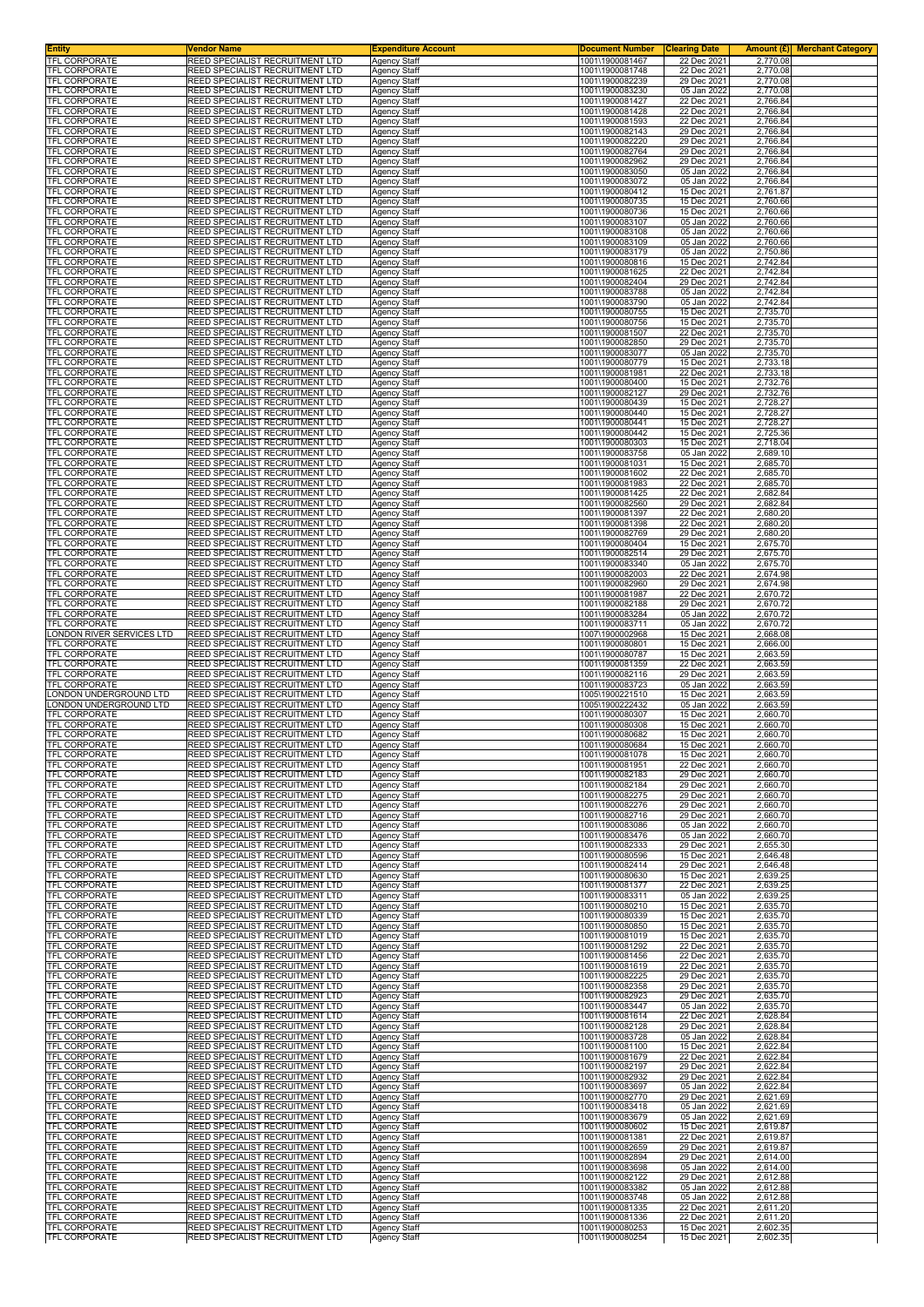| <b>Entity</b><br>TFL CORPORATE                        | <b>Vendor Name</b><br>REED SPECIALIST RECRUITMENT LTD              | <b>Expenditure Account</b>                 | <b>Document Number</b>             | <b>Clearing Date</b>       | <b>Amount (£) Merchant Category</b> |
|-------------------------------------------------------|--------------------------------------------------------------------|--------------------------------------------|------------------------------------|----------------------------|-------------------------------------|
| <b>TFL CORPORATE</b>                                  | REED SPECIALIST RECRUITMENT LTD                                    | Agency Staff<br><b>Agency Staff</b>        | 1001\1900082928<br>1001\1900080241 | 29 Dec 2021<br>15 Dec 2021 | 2,600.99<br>2,592.84                |
| <b>TFL CORPORATE</b>                                  | REED SPECIALIST RECRUITMENT LTD                                    | <b>Agency Staff</b>                        | 1001\1900080464                    | 15 Dec 2021                | 2,592.84                            |
| <b>TFL CORPORATE</b><br>TFL CORPORATE                 | REED SPECIALIST RECRUITMENT LTD<br>REED SPECIALIST RECRUITMENT LTD | <b>Agency Staff</b><br>Agency Staff        | 1001\1900081551<br>1001\1900082142 | 22 Dec 2021<br>29 Dec 2021 | 2,592.84<br>2,592.84                |
| TFL CORPORATE                                         | REED SPECIALIST RECRUITMENT LTD                                    | <b>Agency Staff</b>                        | 1001\1900082317                    | 29 Dec 2021                | 2,592.84                            |
| TFL CORPORATE<br><b>TFL CORPORATE</b>                 | REED SPECIALIST RECRUITMENT LTD<br>REED SPECIALIST RECRUITMENT LTD | <b>Agency Staff</b>                        | 1001\1900083037<br>1001\1900083214 | 05 Jan 2022<br>05 Jan 2022 | 2,592.84<br>2,592.84                |
| TFL CORPORATE                                         | REED SPECIALIST RECRUITMENT LTD                                    | <b>Agency Staff</b><br><b>Agency Staff</b> | 1001\1900080593                    | 15 Dec 2021                | 2,591.00                            |
| TFL CORPORATE                                         | REED SPECIALIST RECRUITMENT LTD                                    | Agency Staff                               | 1001\1900081848                    | 22 Dec 2021                | 2,591.00                            |
| TFL CORPORATE<br>TFL CORPORATE                        | REED SPECIALIST RECRUITMENT LTD<br>REED SPECIALIST RECRUITMENT LTD | <b>Agency Staff</b><br><b>Agency Staff</b> | 1001\1900083360<br>1001\1900083410 | 05 Jan 2022<br>05 Jan 2022 | 2,591.00<br>2,591.00                |
| RAIL FOR LONDON LIMITED                               | REED SPECIALIST RECRUITMENT LTD                                    | Agency Staff                               | 1020\1900006584                    | 29 Dec 2021                | 2,591.00                            |
| RAIL FOR LONDON LIMITED<br>TFL CORPORATE              | REED SPECIALIST RECRUITMENT LTD<br>REED SPECIALIST RECRUITMENT LTD | <b>Agency Staff</b>                        | 1020\1900006595<br>1001\1900081116 | 05 Jan 2022<br>15 Dec 2021 | 2,591.00<br>2,590.62                |
| TFL CORPORATE                                         | REED SPECIALIST RECRUITMENT LTD                                    | <b>Agency Staff</b><br>Agency Staff        | 1001\1900081892                    | 22 Dec 2021                | 2,590.62                            |
| TFL CORPORATE                                         | REED SPECIALIST RECRUITMENT LTD                                    | Agency Staff                               | 1001\1900082840                    | 29 Dec 2021                | 2,590.62                            |
| TFL CORPORATE<br>TFL CORPORATE                        | REED SPECIALIST RECRUITMENT LTD<br>REED SPECIALIST RECRUITMENT LTD | <b>Agency Staff</b><br><b>Agency Staff</b> | 1001\1900083739<br>1001\1900080556 | 05 Jan 2022<br>15 Dec 2021 | 2,590.62<br>2,573.55                |
| TFL CORPORATE                                         | REED SPECIALIST RECRUITMENT LTD                                    | <b>Agency Staff</b>                        | 1001\1900082035                    | 22 Dec 2021                | 2,572.00                            |
| TFL CORPORATE<br>TFL CORPORATE                        | REED SPECIALIST RECRUITMENT LTD<br>REED SPECIALIST RECRUITMENT LTD | <b>Agency Staff</b><br><b>Agency Staff</b> | 1001\1900082585<br>1001\1900083312 | 29 Dec 2021<br>05 Jan 2022 | 2,572.00<br>2,572.00                |
| TFL CORPORATE                                         | REED SPECIALIST RECRUITMENT LTD                                    | <b>Agency Staff</b>                        | 1001\1900081286                    | 22 Dec 2021                | 2,562.84                            |
| TFL CORPORATE<br>TFL CORPORATE                        | REED SPECIALIST RECRUITMENT LTD<br>REED SPECIALIST RECRUITMENT LTD | <b>Agency Staff</b><br><b>Agency Staff</b> | 1001\1900080387<br>1001\1900080656 | 15 Dec 2021<br>15 Dec 2021 | 2,553.70<br>2,553.70                |
| TFL CORPORATE                                         | REED SPECIALIST RECRUITMENT LTD                                    | <b>Agency Staff</b>                        | 1001\1900081193                    | 22 Dec 2021                | 2,553.70                            |
| TFL CORPORATE<br><b>TFL CORPORATE</b>                 | REED SPECIALIST RECRUITMENT LTD<br>REED SPECIALIST RECRUITMENT LTD | <b>Agency Staff</b>                        | 1001\1900081886<br>1001\1900082248 | 22 Dec 2021<br>29 Dec 2021 | 2,553.70                            |
| TFL CORPORATE                                         | REED SPECIALIST RECRUITMENT LTD                                    | <b>Agency Staff</b><br><b>Agency Staff</b> | 1001\1900082405                    | 29 Dec 2021                | 2,553.70<br>2,553.70                |
| TFL CORPORATE                                         | REED SPECIALIST RECRUITMENT LTD                                    | <b>Agency Staff</b>                        | 1001\1900083167                    | 05 Jan 2022                | 2,553.70                            |
| TFL CORPORATE<br><b>TFL CORPORATE</b>                 | REED SPECIALIST RECRUITMENT LTD<br>REED SPECIALIST RECRUITMENT LTD | <b>Agency Staff</b><br><b>Agency Staff</b> | 1001\1900083219<br>1001\1900081393 | 05 Jan 2022<br>22 Dec 2021 | 2,553.70<br>2,551.34                |
| TFL CORPORATE                                         | REED SPECIALIST RECRUITMENT LTD                                    | <b>Agency Staff</b>                        | 1001\1900081448                    | 22 Dec 2021                | 2,544.52                            |
| TFL CORPORATE<br>TFL CORPORATE                        | REED SPECIALIST RECRUITMENT LTD<br>REED SPECIALIST RECRUITMENT LTD | <b>Agency Staff</b><br>Agency Staff        | 1001\1900081449<br>1001\1900083759 | 22 Dec 2021<br>05 Jan 2022 | 2,544.52<br>2,544.52                |
| <b>TFL CORPORATE</b>                                  | REED SPECIALIST RECRUITMENT LTD                                    | <b>Agency Staff</b>                        | 1001\1900082022                    | 22 Dec 2021                | 2,537.38                            |
| <b>TFL CORPORATE</b>                                  | REED SPECIALIST RECRUITMENT LTD                                    | <b>Agency Staff</b>                        | 1001\1900082244                    | 29 Dec 2021                | 2,536.27                            |
| TFL CORPORATE<br>TFL CORPORATE                        | REED SPECIALIST RECRUITMENT LTD<br>REED SPECIALIST RECRUITMENT LTD | <b>Agency Staff</b><br><b>Agency Staff</b> | 1001\1900080353<br>1001\1900080374 | 15 Dec 2021<br>15 Dec 2021 | 2,535.70<br>2,535.70                |
| <b>TFL CORPORATE</b>                                  | REED SPECIALIST RECRUITMENT LTD                                    | <b>Agency Staff</b>                        | 1001\1900080956                    | 15 Dec 2021                | 2,535.70                            |
| TFL CORPORATE<br><b>TFL CORPORATE</b>                 | REED SPECIALIST RECRUITMENT LTD<br>REED SPECIALIST RECRUITMENT LTD | Agency Staff                               | 1001\1900081274<br>1001\1900081295 | 22 Dec 2021<br>22 Dec 2021 | 2,535.70<br>2,535.70                |
| <b>TFL CORPORATE</b>                                  | REED SPECIALIST RECRUITMENT LTD                                    | Agency Staff<br><b>Agency Staff</b>        | 1001\1900081304                    | 22 Dec 2021                | 2,535.70                            |
| TFL CORPORATE                                         | REED SPECIALIST RECRUITMENT LTD                                    | <b>Agency Staff</b>                        | 1001\1900081918                    | 22 Dec 2021                | 2,535.70                            |
| TFL CORPORATE<br>TFL CORPORATE                        | REED SPECIALIST RECRUITMENT LTD<br>REED SPECIALIST RECRUITMENT LTD | <b>Agency Staff</b><br><b>Agency Staff</b> | 1001\1900082133<br>1001\1900082156 | 29 Dec 2021<br>29 Dec 2021 | 2,535.70<br>2,535.70                |
| TFL CORPORATE                                         | REED SPECIALIST RECRUITMENT LTD                                    | Agency Staff                               | 1001\1900082376                    | 29 Dec 2021                | 2,535.70                            |
| <b>TFL CORPORATE</b><br>TFL CORPORATE                 | REED SPECIALIST RECRUITMENT LTD<br>REED SPECIALIST RECRUITMENT LTD | <b>Agency Staff</b><br><b>Agency Staff</b> | 1001\1900083228<br>1001\1900083425 | 05 Jan 2022<br>05 Jan 2022 | 2,535.70<br>2,535.70                |
| TFL CORPORATE                                         | REED SPECIALIST RECRUITMENT LTD                                    | Agency Staff                               | 1001\1900083776                    | 05 Jan 2022                | 2,535.70                            |
| TFL CORPORATE                                         | REED SPECIALIST RECRUITMENT LTD                                    | <b>Agency Staff</b>                        | 1001\1900083780                    | 05 Jan 2022                | 2,535.70                            |
| TFL CORPORATE<br>TFL CORPORATE                        | REED SPECIALIST RECRUITMENT LTD<br>REED SPECIALIST RECRUITMENT LTD | <b>Agency Staff</b><br><b>Agency Staff</b> | 1001\1900083084<br>1001\1900081789 | 05 Jan 2022<br>22 Dec 2021 | 2,517.66<br>2,514.27                |
| TFL CORPORATE                                         | REED SPECIALIST RECRUITMENT LTD                                    | <b>Agency Staff</b>                        | 1001\1900082223                    | 29 Dec 2021                | 2,514.27                            |
| TFL CORPORATE<br>TFL CORPORATE                        | REED SPECIALIST RECRUITMENT LTD<br>REED SPECIALIST RECRUITMENT LTD | <b>Agency Staff</b><br><b>Agency Staff</b> | 1001\1900080283<br>1001\1900081657 | 15 Dec 2021<br>22 Dec 2021 | 2,504.84<br>2,504.84                |
| TFL CORPORATE                                         | REED SPECIALIST RECRUITMENT LTD                                    | <b>Agency Staff</b>                        | 1001\1900080997                    | 15 Dec 2021                | 2,502.84                            |
| TFL CORPORATE<br>TFL CORPORATE                        | REED SPECIALIST RECRUITMENT LTD<br>REED SPECIALIST RECRUITMENT LTD | <b>Agency Staff</b>                        | 1001\1900081475<br>1001\1900082164 | 22 Dec 2021<br>29 Dec 2021 | 2,486.75                            |
| TFL CORPORATE                                         | REED SPECIALIST RECRUITMENT LTD                                    | <b>Agency Staff</b><br><b>Agency Staff</b> | 1001\1900082541                    | 29 Dec 2021                | 2,486.75<br>2,486.75                |
| TFL CORPORATE                                         | REED SPECIALIST RECRUITMENT LTD                                    | Agency Staff                               | 1001\1900083125                    | 05 Jan 2022                | 2,486.75                            |
| TFL CORPORATE<br>TFL CORPORATE                        | REED SPECIALIST RECRUITMENT LTD<br>REED SPECIALIST RECRUITMENT LTD | <b>Agency Staff</b><br><b>Agency Staff</b> | 1001\1900083357<br>1001\1900081562 | 05 Jan 2022<br>22 Dec 2021 | 2,486.75<br>2,480.56                |
| TUBE LINES LTD                                        | REED SPECIALIST RECRUITMENT LTD                                    | <b>Agency Staff</b>                        | 1040\1900000538                    | 15 Dec 2021                | 2,467.61                            |
| TUBE LINES LTD<br>TUBE LINES LTD                      | REED SPECIALIST RECRUITMENT LTD<br>REED SPECIALIST RECRUITMENT LTD | <b>Agency Staff</b><br>Agency Staff        | 1040\1900000593<br>1040\1900000634 | 22 Dec 2021<br>29 Dec 2021 | 2,467.61<br>2,467.61                |
| TUBE LINES LTD                                        | REED SPECIALIST RECRUITMENT LTD                                    | <b>Agency Staff</b>                        | 1040\1900000660                    | 05 Jan 2022                | 2,467.61                            |
| TFL CORPORATE                                         | REED SPECIALIST RECRUITMENT LTD<br>REED SPECIALIST RECRUITMENT LTD | <b>Agency Staff</b>                        | 1001\1900083706                    | 05 Jan 2022                | 2,456.85<br>2.447.50                |
| <b>IFL CORPORATE</b><br><b>TFL CORPORATE</b>          | REED SPECIALIST RECRUITMENT LTD                                    | Agency Staff<br><b>Agency Staff</b>        | 1001\1900080487<br>1001\1900081033 | 15 Dec 2021<br>15 Dec 2021 | 2,447.50                            |
| <b>TFL CORPORATE</b>                                  | REED SPECIALIST RECRUITMENT LTD                                    | <b>Agency Staff</b>                        | 1001\1900081035                    | 15 Dec 2021                | 2,447.50                            |
| TFL CORPORATE<br>TFL CORPORATE                        | REED SPECIALIST RECRUITMENT LTD<br>REED SPECIALIST RECRUITMENT LTD | Agency Staff<br><b>Agency Staff</b>        | 1001\1900081037<br>1001\1900080773 | 15 Dec 2021<br>15 Dec 2021 | 2,447.50<br>2,447.25                |
| TFL CORPORATE                                         | REED SPECIALIST RECRUITMENT LTD                                    | <b>Agency Staff</b>                        | 1001\1900081324                    | 22 Dec 2021                | 2,447.25                            |
| TFL CORPORATE                                         | REED SPECIALIST RECRUITMENT LTD                                    | Agency Staff                               | 1001\1900082863<br>1001\1900083753 | 29 Dec 2021<br>05 Jan 2022 | 2,447.25<br>2,447.25                |
| TFL CORPORATE<br>TFL CORPORATE                        | REED SPECIALIST RECRUITMENT LTD<br>REED SPECIALIST RECRUITMENT LTD | <b>Agency Staff</b><br><b>Agency Staff</b> | 1001\1900080273                    | 15 Dec 2021                | 2,442.84                            |
| TFL CORPORATE                                         | REED SPECIALIST RECRUITMENT LTD                                    | <b>Agency Staff</b>                        | 1001\1900081023                    | 15 Dec 2021                | 2,442.84                            |
| <b>TFL CORPORATE</b><br><b>TFL CORPORATE</b>          | REED SPECIALIST RECRUITMENT LTD<br>REED SPECIALIST RECRUITMENT LTD | <b>Agency Staff</b><br>Agency Staff        | 1001\1900081354<br>1001\1900081572 | 22 Dec 2021<br>22 Dec 2021 | 2,442.84<br>2,442.84                |
| TFL CORPORATE                                         | REED SPECIALIST RECRUITMENT LTD                                    | <b>Agency Staff</b>                        | 1001\1900082566                    | 29 Dec 2021                | 2,442.84                            |
| <b>TFL CORPORATE</b><br>TFL CORPORATE                 | REED SPECIALIST RECRUITMENT LTD<br>REED SPECIALIST RECRUITMENT LTD | <b>Agency Staff</b><br><b>Agency Staff</b> | 1001\1900082742<br>1001\1900083473 | 29 Dec 2021<br>05 Jan 2022 | 2,442.84<br>2,442.84                |
| TFL CORPORATE                                         | REED SPECIALIST RECRUITMENT LTD                                    | <b>Agency Staff</b>                        | 1001\1900083803                    | 05 Jan 2022                | 2,442.84                            |
| TFL CORPORATE<br><b>TFL CORPORATE</b>                 | REED SPECIALIST RECRUITMENT LTD<br>REED SPECIALIST RECRUITMENT LTD | Agency Staff<br><b>Agency Staff</b>        | 1001\1900081061<br>1001\1900081889 | 15 Dec 2021<br>22 Dec 2021 | 2,435.70<br>2,435.70                |
| TFL CORPORATE                                         | REED SPECIALIST RECRUITMENT LTD                                    | Agency Staff                               | 1001\1900082948                    | 29 Dec 2021                | 2,435.70                            |
| <b>TFL CORPORATE</b><br>TFL CORPORATE                 | REED SPECIALIST RECRUITMENT LTD<br>REED SPECIALIST RECRUITMENT LTD | <b>Agency Staff</b><br><b>Agency Staff</b> | 1001\1900083865<br>1001\1900081362 | 05 Jan 2022<br>22 Dec 2021 | 2,435.70<br>2,431.56                |
| TFL CORPORATE                                         | REED SPECIALIST RECRUITMENT LTD                                    | <b>Agency Staff</b>                        | 1001\1900081678                    | 22 Dec 2021                | 2,428.56                            |
| TFL CORPORATE                                         | REED SPECIALIST RECRUITMENT LTD                                    | Agency Staff                               | 1001\1900082335                    | 29 Dec 2021                | 2,428.56                            |
| <b>TFL CORPORATE</b><br>TFL CORPORATE                 | REED SPECIALIST RECRUITMENT LTD<br>REED SPECIALIST RECRUITMENT LTD | <b>Agency Staff</b><br><b>Agency Staff</b> | 1001\1900080585<br>1001\1900081055 | 15 Dec 2021<br>15 Dec 2021 | 2,418.50<br>2,418.50                |
| TFL CORPORATE                                         | REED SPECIALIST RECRUITMENT LTD                                    | <b>Agency Staff</b>                        | 1001\1900082162                    | 29 Dec 2021                | 2,418.50                            |
| TFL CORPORATE<br>TFL CORPORATE                        | REED SPECIALIST RECRUITMENT LTD<br>REED SPECIALIST RECRUITMENT LTD | <b>Agency Staff</b><br><b>Agency Staff</b> | 1001\1900082163<br>1001\1900082409 | 29 Dec 2021<br>29 Dec 2021 | 2,418.50<br>2,418.50                |
| TFL CORPORATE                                         | REED SPECIALIST RECRUITMENT LTD                                    | Agency Staff                               | 1001\1900083823                    | 05 Jan 2022                | 2,415.21                            |
| <b>TFL CORPORATE</b>                                  | REED SPECIALIST RECRUITMENT LTD                                    | <b>Agency Staff</b>                        | 1001\1900080805                    | 15 Dec 2021                | 2,410.70<br>2,410.70                |
| TFL CORPORATE<br>TFL CORPORATE                        | REED SPECIALIST RECRUITMENT LTD<br>REED SPECIALIST RECRUITMENT LTD | <b>Agency Staff</b><br><b>Agency Staff</b> | 1001\1900080808<br>1001\1900083636 | 15 Dec 2021<br>05 Jan 2022 | 2,410.70                            |
| TFL CORPORATE                                         | REED SPECIALIST RECRUITMENT LTD                                    | <b>Agency Staff</b>                        | 1001\1900083637                    | 05 Jan 2022                | 2,410.70                            |
| TFL CORPORATE<br>TFL CORPORATE                        | REED SPECIALIST RECRUITMENT LTD<br>REED SPECIALIST RECRUITMENT LTD | <b>Agency Staff</b><br>Agency Staff        | 1001\1900083638<br>1001\1900080247 | 05 Jan 2022<br>15 Dec 2021 | 2,410.70<br>2,409.77                |
| TRANSPORT TRADING LTD                                 | REED SPECIALIST RECRUITMENT LTD                                    | <b>Agency Staff</b>                        | 1004\1901680523                    | 15 Dec 2021                | 2,402.14                            |
| <b>TRANSPORT TRADING LTD</b><br>TRANSPORT TRADING LTD | REED SPECIALIST RECRUITMENT LTD<br>REED SPECIALIST RECRUITMENT LTD | Agency Staff<br><b>Agency Staff</b>        | 1004\1901680665<br>1004\1901680882 | 22 Dec 2021<br>29 Dec 2021 | 2,402.14<br>2,402.14                |
| TRANSPORT TRADING LTD                                 | REED SPECIALIST RECRUITMENT LTD                                    | <b>Agency Staff</b>                        | 1004\1901680958                    | 05 Jan 2022                | 2,402.14                            |
| TFL CORPORATE                                         | REED SPECIALIST RECRUITMENT LTD                                    | <b>Agency Staff</b>                        | 1001\1900080304                    | 15 Dec 2021                | 2,396.00                            |
| TFL CORPORATE<br>TFL CORPORATE                        | REED SPECIALIST RECRUITMENT LTD<br>REED SPECIALIST RECRUITMENT LTD | <b>Agency Staff</b><br><b>Agency Staff</b> | 1001\1900081498<br>1001\1900082186 | 22 Dec 2021<br>29 Dec 2021 | 2,396.00<br>2,396.00                |
| TFL CORPORATE                                         | REED SPECIALIST RECRUITMENT LTD                                    | <b>Agency Staff</b>                        | 1001\1900080509                    | 15 Dec 2021                | 2,391.71                            |
| TFL CORPORATE<br>TFL CORPORATE                        | REED SPECIALIST RECRUITMENT LTD<br>REED SPECIALIST RECRUITMENT LTD | <b>Agency Staff</b><br><b>Agency Staff</b> | 1001\1900080530<br>1001\1900080959 | 15 Dec 2021<br>15 Dec 2021 | 2,391.71<br>2,391.71                |
| TFL CORPORATE                                         | REED SPECIALIST RECRUITMENT LTD                                    | <b>Agency Staff</b>                        | 1001\1900081371                    | 22 Dec 2021                | 2,391.71                            |
| TFL CORPORATE<br><b>TFL CORPORATE</b>                 | REED SPECIALIST RECRUITMENT LTD<br>REED SPECIALIST RECRUITMENT LTD | Agency Staff                               | 1001\1900081902<br>1001\1900082458 | 22 Dec 2021<br>29 Dec 2021 | 2,391.71<br>2,391.71                |
| <b>TFL CORPORATE</b>                                  | REED SPECIALIST RECRUITMENT LTD                                    | Agency Staff<br>Agency Staff               | 1001\1900082810                    | 29 Dec 2021                | 2,391.71                            |
| TFL CORPORATE                                         | REED SPECIALIST RECRUITMENT LTD                                    | Agency Staff                               | 1001\1900083171                    | 05 Jan 2022                | 2,391.71                            |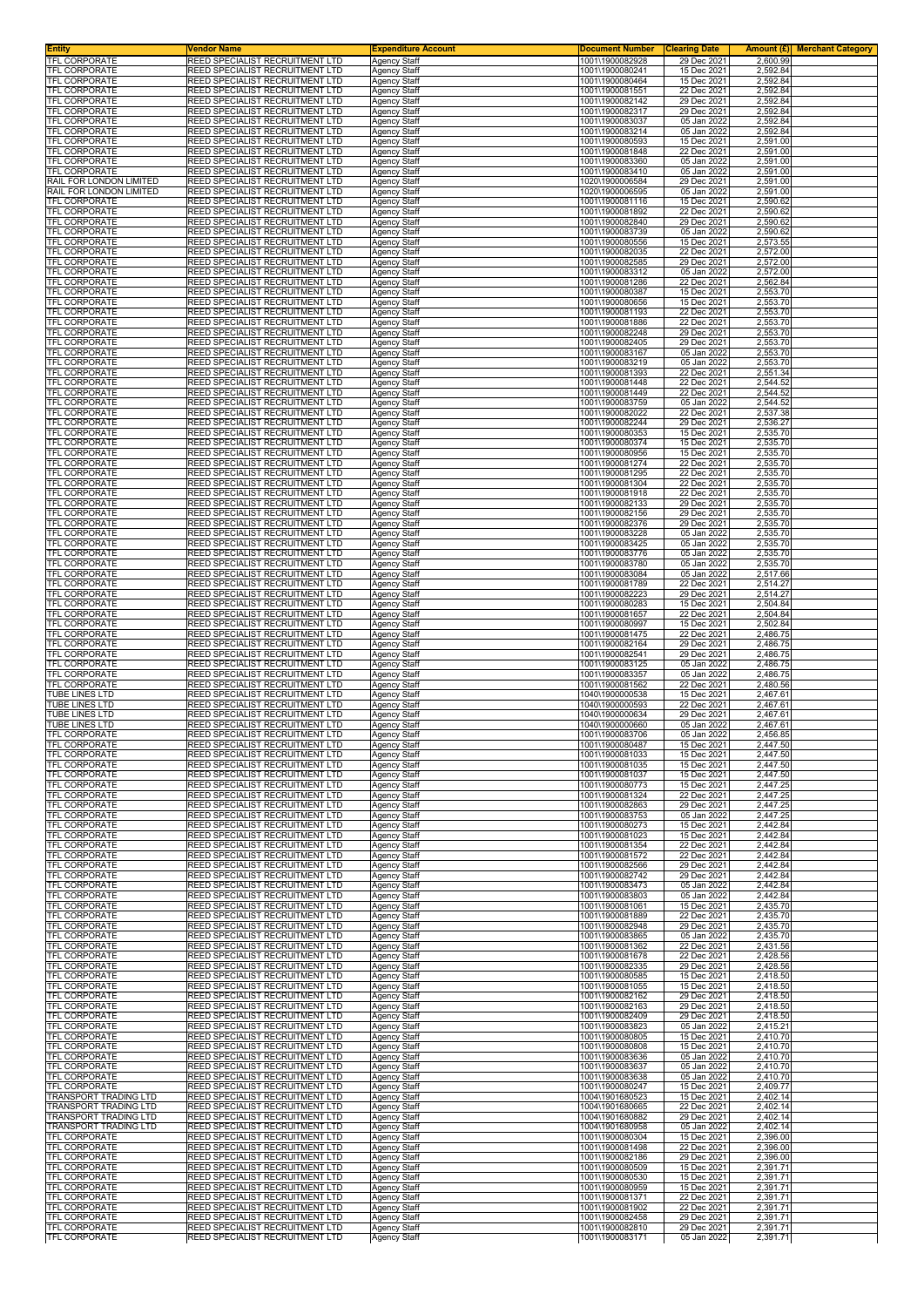| <b>Entity</b><br><b>TUBE LINES LTD</b>                | Vendor Name<br>REED SPECIALIST RECRUITMENT LTD                     | <b>Expenditure Account</b>                 | <b>Document Number</b><br>1040\1900000620 | <b>Clearing Date</b><br>29 Dec 2021 | <b>Amount (£) Merchant Category</b><br>2,391.71 |
|-------------------------------------------------------|--------------------------------------------------------------------|--------------------------------------------|-------------------------------------------|-------------------------------------|-------------------------------------------------|
| TUBE LINES LTD                                        | REED SPECIALIST RECRUITMENT LTD                                    | <b>Agency Staff</b><br>Agency Staff        | 1040\1900000652                           | 05 Jan 2022                         | 2,391.71                                        |
| TFL CORPORATE                                         | REED SPECIALIST RECRUITMENT LTD                                    | Agency Staff                               | 1001\1900081532                           | 22 Dec 2021                         | 2,387.36                                        |
| TFL CORPORATE<br>TFL CORPORATE                        | REED SPECIALIST RECRUITMENT LTD<br>REED SPECIALIST RECRUITMENT LTD | Agency Staff<br>Agency Staff               | 1001\1900080312<br>1001\1900081482        | 15 Dec 2021<br>22 Dec 2021          | 2,382.80<br>2,382.80                            |
| TFL CORPORATE                                         | REED SPECIALIST RECRUITMENT LTD                                    | Agency Staff                               | 1001\1900083461                           | 05 Jan 2022                         | 2,380.95                                        |
| <b>TRANSPORT TRADING LTD</b><br>TRANSPORT TRADING LTD | REED SPECIALIST RECRUITMENT LTD<br>REED SPECIALIST RECRUITMENT LTD | Agency Staff<br>Agency Staff               | 1004\1901680511<br>1004\1901680664        | 15 Dec 2021<br>22 Dec 2021          | 2,376.95<br>2,376.95                            |
| TRANSPORT TRADING LTD                                 | REED SPECIALIST RECRUITMENT LTD                                    | Agency Staff                               | 1004\1901680843                           | 29 Dec 2021                         | 2,376.95                                        |
| TRANSPORT TRADING LTD                                 | REED SPECIALIST RECRUITMENT LTD                                    | Agency Staff                               | 1004\1901680881                           | 29 Dec 2021                         | 2,376.95                                        |
| TFL CORPORATE<br>TFL CORPORATE                        | REED SPECIALIST RECRUITMENT LTD<br>REED SPECIALIST RECRUITMENT LTD | Agency Staff<br>Agency Staff               | 1001\1900082290<br>1001\1900081966        | 29 Dec 2021<br>22 Dec 2021          | 2,376.77<br>2,375.16                            |
| TFL CORPORATE                                         | REED SPECIALIST RECRUITMENT LTD                                    | Agency Staff                               | 1001\1900082862                           | 29 Dec 2021                         | 2,375.16                                        |
| RAIL FOR LONDON LIMITED<br>RAIL FOR LONDON LIMITED    | REED SPECIALIST RECRUITMENT LTD<br>REED SPECIALIST RECRUITMENT LTD | <b>Agency Staff</b><br>Agency Staff        | 1020\1900006546<br>1020\1900006569        | 15 Dec 2021<br>22 Dec 2021          | 2,361.00<br>2,361.00                            |
| RAIL FOR LONDON LIMITED                               | REED SPECIALIST RECRUITMENT LTD                                    | Agency Staff                               | 1020\1900006577                           | 29 Dec 2021                         | 2,361.00                                        |
| RAIL FOR LONDON LIMITED<br>TFL CORPORATE              | REED SPECIALIST RECRUITMENT LTD<br>REED SPECIALIST RECRUITMENT LTD | <b>Agency Staff</b>                        | 1020\1900006580<br>1001\1900080451        | 29 Dec 2021<br>15 Dec 2021          | 2,361.00<br>2,360.70                            |
| TFL CORPORATE                                         | REED SPECIALIST RECRUITMENT LTD                                    | Agency Staff<br>Agency Staff               | 1001\1900081268                           | 22 Dec 2021                         | 2,360.70                                        |
| TFL CORPORATE                                         | REED SPECIALIST RECRUITMENT LTD                                    | Agency Staff                               | 1001\1900082316                           | 29 Dec 2021                         | 2,360.70                                        |
| TFL CORPORATE<br><b>TFL CORPORATE</b>                 | REED SPECIALIST RECRUITMENT LTD<br>REED SPECIALIST RECRUITMENT LTD | <b>Agency Staff</b><br><b>Agency Staff</b> | 1001\1900083257<br>1001\1900082536        | 05 Jan 2022<br>29 Dec 2021          | 2,360.70<br>2,360.56                            |
| TFL CORPORATE                                         | REED SPECIALIST RECRUITMENT LTD                                    | Agency Staff                               | 1001\1900080206                           | 15 Dec 2021                         | 2,359.80                                        |
| <b>TFL CORPORATE</b><br><b>TFL CORPORATE</b>          | REED SPECIALIST RECRUITMENT LTD<br>REED SPECIALIST RECRUITMENT LTD | Agency Staff<br>Agency Staff               | 1001\1900080207<br>1001\1900080315        | 15 Dec 2021<br>15 Dec 2021          | 2,359.80<br>2,359.80                            |
| <b>TFL CORPORATE</b>                                  | REED SPECIALIST RECRUITMENT LTD                                    | <b>Agency Staff</b>                        | 1001\1900080317                           | 15 Dec 2021                         | 2,359.80                                        |
| TFL CORPORATE<br>TFL CORPORATE                        | REED SPECIALIST RECRUITMENT LTD<br>REED SPECIALIST RECRUITMENT LTD | Agency Staff<br>Agency Staff               | 1001\1900080778<br>1001\1900081053        | 15 Dec 2021<br>15 Dec 2021          | 2,359.80<br>2,359.80                            |
| TFL CORPORATE                                         | REED SPECIALIST RECRUITMENT LTD                                    | <b>Agency Staff</b>                        | 1001\1900081410                           | 22 Dec 2021                         | 2,359.80                                        |
| TFL CORPORATE<br>TFL CORPORATE                        | REED SPECIALIST RECRUITMENT LTD<br>REED SPECIALIST RECRUITMENT LTD | Agency Staff<br>Agency Staff               | 1001\1900081430<br>1001\1900081712        | 22 Dec 2021<br>22 Dec 2021          | 2,359.80<br>2,359.80                            |
| TFL CORPORATE                                         | REED SPECIALIST RECRUITMENT LTD                                    | Agency Staff                               | 1001\1900081721                           | 22 Dec 2021                         | 2,359.80                                        |
| TFL CORPORATE                                         | REED SPECIALIST RECRUITMENT LTD                                    | <b>Agency Staff</b>                        | 1001\1900081779                           | 22 Dec 2021                         | 2,359.80                                        |
| TFL CORPORATE<br>TFL CORPORATE                        | REED SPECIALIST RECRUITMENT LTD<br>REED SPECIALIST RECRUITMENT LTD | Agency Staff<br>Agency Staff               | 1001\1900082167<br>1001\1900082171        | 29 Dec 2021<br>29 Dec 2021          | 2,359.80<br>2,359.80                            |
| TFL CORPORATE                                         | REED SPECIALIST RECRUITMENT LTD                                    | <b>Agency Staff</b>                        | 1001\1900082216                           | 29 Dec 2021                         | 2,359.80                                        |
| TFL CORPORATE<br>TFL CORPORATE                        | REED SPECIALIST RECRUITMENT LTD<br>REED SPECIALIST RECRUITMENT LTD | Agency Staff<br>Agency Staff               | 1001\1900082812<br>1001\1900082814        | 29 Dec 2021<br>29 Dec 2021          | 2,359.80<br>2,359.80                            |
| TFL CORPORATE                                         | REED SPECIALIST RECRUITMENT LTD                                    | <b>Agency Staff</b>                        | 1001\1900082901                           | 29 Dec 2021                         | 2,359.80                                        |
| <b>TFL CORPORATE</b><br>TFL CORPORATE                 | REED SPECIALIST RECRUITMENT LTD<br>REED SPECIALIST RECRUITMENT LTD | Agency Staff<br>Agency Staff               | 1001\1900082940<br>1001\1900083131        | 29 Dec 2021<br>05 Jan 2022          | 2,359.80<br>2,359.80                            |
| <b>TFL CORPORATE</b>                                  | REED SPECIALIST RECRUITMENT LTD                                    | Agency Staff                               | 1001\1900083346                           | 05 Jan 2022                         | 2,359.80                                        |
| TFL CORPORATE                                         | REED SPECIALIST RECRUITMENT LTD                                    | Agency Staff                               | 1001\1900083756                           | 05 Jan 2022                         | 2,359.80                                        |
| TFL CORPORATE<br>TFL CORPORATE                        | REED SPECIALIST RECRUITMENT LTD<br>REED SPECIALIST RECRUITMENT LTD | Agency Staff<br>Agency Staff               | 1001\1900083855<br>1001\1900083870        | 05 Jan 2022<br>05 Jan 2022          | 2,359.80<br>2,359.80                            |
| TFL CORPORATE                                         | REED SPECIALIST RECRUITMENT LTD                                    | Agency Staff                               | 1001\1900082569                           | 29 Dec 2021                         | 2,359.52                                        |
| TFL CORPORATE<br><b>TFL CORPORATE</b>                 | REED SPECIALIST RECRUITMENT LTD<br>REED SPECIALIST RECRUITMENT LTD | Agency Staff<br>Agency Staff               | 1001\1900082855<br>1001\1900082856        | 29 Dec 2021<br>29 Dec 2021          | 2,357.00<br>2,357.00                            |
| <b>TFL CORPORATE</b>                                  | REED SPECIALIST RECRUITMENT LTD                                    | Agency Staff                               | 1001\1900083836                           | 05 Jan 2022                         | 2,357.00                                        |
| TFL CORPORATE<br>TFL CORPORATE                        | REED SPECIALIST RECRUITMENT LTD<br>REED SPECIALIST RECRUITMENT LTD | Agency Staff<br><b>Agency Staff</b>        | 1001\1900082725<br>1001\1900080213        | 29 Dec 2021<br>15 Dec 2021          | 2,349.27<br>2,344.70                            |
| TFL CORPORATE                                         | REED SPECIALIST RECRUITMENT LTD                                    | Agency Staff                               | 1001\1900080329                           | 15 Dec 2021                         | 2,344.70                                        |
| TFL CORPORATE                                         | REED SPECIALIST RECRUITMENT LTD                                    | Agency Staff                               | 1001\1900080722                           | 15 Dec 2021                         | 2,344.70                                        |
| TFL CORPORATE<br>TFL CORPORATE                        | REED SPECIALIST RECRUITMENT LTD<br>REED SPECIALIST RECRUITMENT LTD | Agency Staff<br>Agency Staff               | 1001\1900080724<br>1001\1900081477        | 15 Dec 2021<br>22 Dec 2021          | 2,344.70<br>2,344.70                            |
| TFL CORPORATE                                         | REED SPECIALIST RECRUITMENT LTD                                    | Agency Staff                               | 1001\1900081844                           | 22 Dec 2021                         | 2,344.70                                        |
| <b>TFL CORPORATE</b><br>TFL CORPORATE                 | REED SPECIALIST RECRUITMENT LTD<br>REED SPECIALIST RECRUITMENT LTD | <b>Agency Staff</b><br>Agency Staff        | 1001\1900081939<br>1001\1900081942        | 22 Dec 2021<br>22 Dec 2021          | 2,344.70<br>2,344.70                            |
| TFL CORPORATE                                         | REED SPECIALIST RECRUITMENT LTD                                    | Agency Staff                               | 1001\1900081945                           | 22 Dec 2021                         | 2,344.70                                        |
| TFL CORPORATE<br>TFL CORPORATE                        | REED SPECIALIST RECRUITMENT LTD<br>REED SPECIALIST RECRUITMENT LTD | Agency Staff<br>Agency Staff               | 1001\1900081949<br>1001\1900081976        | 22 Dec 2021<br>22 Dec 2021          | 2,344.70<br>2,344.70                            |
| TFL CORPORATE                                         | REED SPECIALIST RECRUITMENT LTD                                    | Agency Staff                               | 1001\1900082437                           | 29 Dec 2021                         | 2,344.70                                        |
| TFL CORPORATE                                         | REED SPECIALIST RECRUITMENT LTD<br>REED SPECIALIST RECRUITMENT LTD | Agency Staff                               | 1001\1900082905<br>1001\1900083296        | 29 Dec 2021                         | 2,344.70                                        |
| <b>TFL CORPORATE</b><br><b>TFL CORPORATE</b>          | REED SPECIALIST RECRUITMENT LTD                                    | <b>Agency Staff</b><br>Agency Staff        | 1001\1900080291                           | 05 Jan 2022<br>15 Dec 2021          | 2,344.70<br>2,342.00                            |
| <b>TFL CORPORATE</b>                                  | REED SPECIALIST RECRUITMENT LTD                                    | Agency Staff                               | 1001\1900080523                           | 15 Dec 2021                         | 2,342.00                                        |
| TFL CORPORATE<br>TFL CORPORATE                        | REED SPECIALIST RECRUITMENT LTD<br>REED SPECIALIST RECRUITMENT LTD | Agency Staff<br><b>Agency Staff</b>        | 1001\1900080535<br>1001\1900080536        | 15 Dec 2021<br>15 Dec 2021          | 2,342.00<br>2,342.00                            |
| <b>IFL CORPORATE</b>                                  | REED SPECIALIST RECRUITMENT LTD                                    | Agency Staff                               | 1001\1900080595                           | 15 Dec 2021                         | 2,342.00                                        |
| <b>TFL CORPORATE</b><br><b>TFL CORPORATE</b>          | REED SPECIALIST RECRUITMENT LTD<br>REED SPECIALIST RECRUITMENT LTD | <b>Agency Staff</b><br>Agency Staff        | 1001\1900080597<br>1001\1900080643        | 15 Dec 2021<br>15 Dec 2021          | 2,342.00<br>2,342.00                            |
| TFL CORPORATE                                         | REED SPECIALIST RECRUITMENT LTD                                    | Agency Staff                               | 1001\1900080645                           | 15 Dec 2021                         | 2,342.00                                        |
| <b>TFL CORPORATE</b><br>TFL CORPORATE                 | REED SPECIALIST RECRUITMENT LTD<br>REED SPECIALIST RECRUITMENT LTD | <b>Agency Staff</b><br>Agency Staff        | 1001\1900080691<br>1001\1900080730        | 15 Dec 2021<br>15 Dec 2021          | 2,342.00<br>2,342.00                            |
| TFL CORPORATE                                         | REED SPECIALIST RECRUITMENT LTD                                    | Agency Staff                               | 1001\1900081111                           | 15 Dec 2021                         | 2,342.00                                        |
| TFL CORPORATE                                         | REED SPECIALIST RECRUITMENT LTD                                    | <b>Agency Staff</b>                        | 1001\1900081468<br>1001\1900081661        | 22 Dec 2021                         | 2,342.00<br>2,342.00                            |
| TFL CORPORATE<br>TFL CORPORATE                        | REED SPECIALIST RECRUITMENT LTD<br>REED SPECIALIST RECRUITMENT LTD | Agency Staff<br><b>Agency Staff</b>        | 1001\1900081680                           | 22 Dec 2021<br>22 Dec 2021          | 2,342.00                                        |
| <b>TFL CORPORATE</b>                                  | REED SPECIALIST RECRUITMENT LTD                                    | Agency Staff                               | 1001\1900081771                           | 22 Dec 2021                         | 2,342.00                                        |
| <b>TFL CORPORATE</b><br>TFL CORPORATE                 | REED SPECIALIST RECRUITMENT LTD<br>REED SPECIALIST RECRUITMENT LTD | <b>Agency Staff</b><br>Agency Staff        | 1001\1900081773<br>1001\1900081840        | 22 Dec 2021<br>22 Dec 2021          | 2,342.00<br>2,342.00                            |
| TFL CORPORATE                                         | REED SPECIALIST RECRUITMENT LTD                                    | <b>Agency Staff</b>                        | 1001\1900081911                           | 22 Dec 2021                         | 2,342.00                                        |
| <b>TFL CORPORATE</b><br>TFL CORPORATE                 | REED SPECIALIST RECRUITMENT LTD<br>REED SPECIALIST RECRUITMENT LTD | <b>Agency Staff</b><br>Agency Staff        | 1001\1900081962<br>1001\1900082009        | 22 Dec 2021<br>22 Dec 2021          | 2,342.00<br>2,342.00                            |
| <b>TFL CORPORATE</b>                                  | REED SPECIALIST RECRUITMENT LTD                                    | <b>Agency Staff</b>                        | 1001\1900082011                           | 22 Dec 2021                         | 2,342.00                                        |
| <b>TFL CORPORATE</b><br>TFL CORPORATE                 | REED SPECIALIST RECRUITMENT LTD<br>REED SPECIALIST RECRUITMENT LTD | Agency Staff<br>Agency Staff               | 1001\1900082031<br>1001\1900082040        | 22 Dec 2021<br>22 Dec 2021          | 2.342.00<br>2,342.00                            |
| TFL CORPORATE                                         | REED SPECIALIST RECRUITMENT LTD                                    | <b>Agency Staff</b>                        | 1001\1900082041                           | 22 Dec 2021                         | 2,342.00                                        |
| <b>TFL CORPORATE</b><br>TFL CORPORATE                 | REED SPECIALIST RECRUITMENT LTD<br>REED SPECIALIST RECRUITMENT LTD | <b>Agency Staff</b>                        | 1001\1900082411<br>1001\1900082416        | 29 Dec 2021<br>29 Dec 2021          | 2,342.00<br>2,342.00                            |
| TFL CORPORATE                                         | REED SPECIALIST RECRUITMENT LTD                                    | Agency Staff<br>Agency Staff               | 1001\1900082440                           | 29 Dec 2021                         | 2,342.00                                        |
| <b>TFL CORPORATE</b>                                  | REED SPECIALIST RECRUITMENT LTD                                    | <b>Agency Staff</b>                        | 1001\1900082490                           | 29 Dec 2021                         | 2,342.00                                        |
| TFL CORPORATE<br>TFL CORPORATE                        | REED SPECIALIST RECRUITMENT LTD<br>REED SPECIALIST RECRUITMENT LTD | <b>Agency Staff</b><br>Agency Staff        | 1001\1900082491<br>1001\1900082504        | 29 Dec 2021<br>29 Dec 2021          | 2,342.00<br>2,342.00                            |
| TFL CORPORATE                                         | REED SPECIALIST RECRUITMENT LTD                                    | <b>Agency Staff</b>                        | 1001\1900082507                           | 29 Dec 2021                         | 2,342.00                                        |
| TFL CORPORATE<br>TFL CORPORATE                        | REED SPECIALIST RECRUITMENT LTD<br>REED SPECIALIST RECRUITMENT LTD | Agency Staff<br>Agency Staff               | 1001\1900082508<br>1001\1900082509        | 29 Dec 2021<br>29 Dec 2021          | 2,342.00<br>2,342.00                            |
| <b>TFL CORPORATE</b>                                  | REED SPECIALIST RECRUITMENT LTD                                    | <b>Agency Staff</b>                        | 1001\1900082510                           | 29 Dec 2021                         | 2,342.00                                        |
| TFL CORPORATE<br>TFL CORPORATE                        | REED SPECIALIST RECRUITMENT LTD<br>REED SPECIALIST RECRUITMENT LTD | Agency Staff<br>Agency Staff               | 1001\1900082521<br>1001\1900082543        | 29 Dec 2021<br>29 Dec 2021          | 2,342.00<br>2,342.00                            |
| TFL CORPORATE                                         | REED SPECIALIST RECRUITMENT LTD                                    | <b>Agency Staff</b>                        | 1001\1900082573                           | 29 Dec 2021                         | 2,342.00                                        |
| TFL CORPORATE                                         | REED SPECIALIST RECRUITMENT LTD                                    | Agency Staff                               | 1001\1900082576                           | 29 Dec 2021                         | 2,342.00                                        |
| TFL CORPORATE<br><b>TFL CORPORATE</b>                 | REED SPECIALIST RECRUITMENT LTD<br>REED SPECIALIST RECRUITMENT LTD | Agency Staff<br><b>Agency Staff</b>        | 1001\1900082580<br>1001\1900082582        | 29 Dec 2021<br>29 Dec 2021          | 2,342.00<br>2,342.00                            |
| <b>TFL CORPORATE</b>                                  | REED SPECIALIST RECRUITMENT LTD                                    | Agency Staff                               | 1001\1900082873                           | 29 Dec 2021                         | 2,342.00                                        |
| TFL CORPORATE<br>TFL CORPORATE                        | REED SPECIALIST RECRUITMENT LTD<br>REED SPECIALIST RECRUITMENT LTD | Agency Staff<br><b>Agency Staff</b>        | 1001\1900082874<br>1001\1900082878        | 29 Dec 2021<br>29 Dec 2021          | 2,342.00<br>2,342.00                            |
| TFL CORPORATE                                         | REED SPECIALIST RECRUITMENT LTD                                    | Agency Staff                               | 1001\1900082893                           | 29 Dec 2021                         | 2,342.00                                        |
| TFL CORPORATE<br><b>TFL CORPORATE</b>                 | REED SPECIALIST RECRUITMENT LTD<br>REED SPECIALIST RECRUITMENT LTD | Agency Staff<br><b>Agency Staff</b>        | 1001\1900083265<br>1001\1900083325        | 05 Jan 2022<br>05 Jan 2022          | 2,342.00<br>2,342.00                            |
| TFL CORPORATE                                         | REED SPECIALIST RECRUITMENT LTD                                    | <b>Agency Staff</b>                        | 1001\1900083329                           | 05 Jan 2022                         | 2,342.00                                        |
| TFL CORPORATE                                         | REED SPECIALIST RECRUITMENT LTD                                    | Agency Staff                               | 1001\1900083334                           | 05 Jan 2022                         | 2,342.00                                        |
| TFL CORPORATE<br><b>TFL CORPORATE</b>                 | REED SPECIALIST RECRUITMENT LTD<br>REED SPECIALIST RECRUITMENT LTD | <b>Agency Staff</b><br><b>Agency Staff</b> | 1001\1900083336<br>1001\1900083344        | 05 Jan 2022<br>05 Jan 2022          | 2,342.00<br>2,342.00                            |
| TFL CORPORATE                                         | REED SPECIALIST RECRUITMENT LTD                                    | Agency Staff                               | 1001\1900083396                           | 05 Jan 2022                         | 2,342.00                                        |
| <b>TFL CORPORATE</b><br><b>TFL CORPORATE</b>          | REED SPECIALIST RECRUITMENT LTD<br>REED SPECIALIST RECRUITMENT LTD | <b>Agency Staff</b><br>Agency Staff        | 1001\1900083402<br>1001\1900083634        | 05 Jan 2022<br>05 Jan 2022          | 2,342.00<br>2,342.00                            |
| TFL CORPORATE                                         | REED SPECIALIST RECRUITMENT LTD                                    | <b>Agency Staff</b>                        | 1001\1900083647                           | 05 Jan 2022                         | 2,342.00                                        |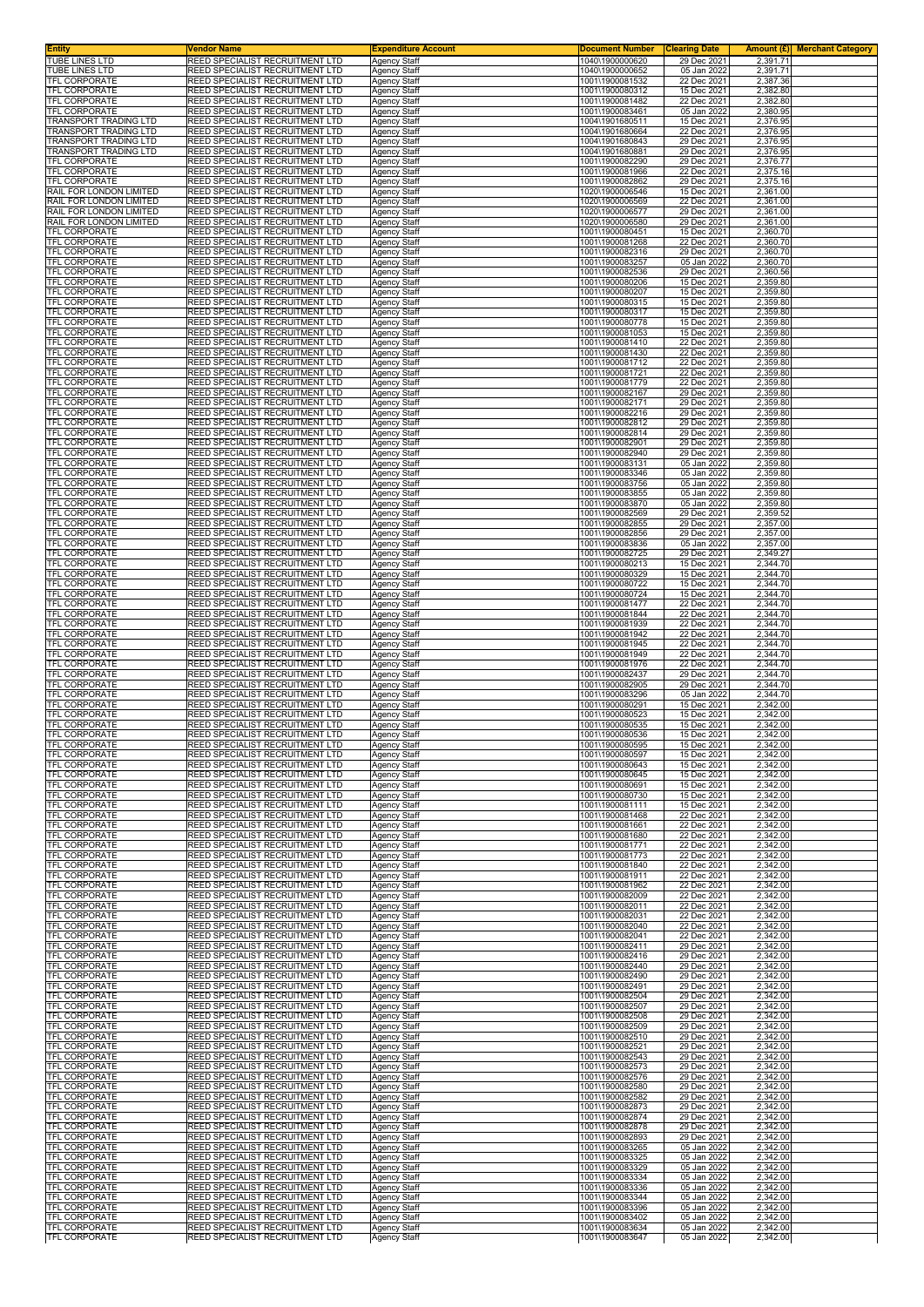| <b>Entity</b><br>TFL CORPORATE               | <b>Vendor Name</b><br>REED SPECIALIST RECRUITMENT LTD                     | <b>Expenditure Account</b>                 | <b>Document Number</b><br>1001\1900083673 | <b>Clearing Date</b>       |                      | <b>Amount (£)</b> Merchant Category |
|----------------------------------------------|---------------------------------------------------------------------------|--------------------------------------------|-------------------------------------------|----------------------------|----------------------|-------------------------------------|
| <b>TFL CORPORATE</b>                         | <b>REED SPECIALIST RECRUITMENT LTD</b>                                    | Agency Staff<br><b>Agency Staff</b>        | 1001\1900083693                           | 05 Jan 2022<br>05 Jan 2022 | 2,342.00<br>2,342.00 |                                     |
| <b>TFL CORPORATE</b><br><b>TFL CORPORATE</b> | REED SPECIALIST RECRUITMENT LTD                                           | Agency Staff                               | 1001\1900080411<br>1001\1900081203        | 15 Dec 2021                | 2,336.95             |                                     |
| TFL CORPORATE                                | REED SPECIALIST RECRUITMENT LTD<br><b>REED SPECIALIST RECRUITMENT LTD</b> | <b>Agency Staff</b><br>Agency Staff        | 1001\1900082268                           | 22 Dec 2021<br>29 Dec 2021 | 2,336.95<br>2,336.95 |                                     |
| TFL CORPORATE                                | REED SPECIALIST RECRUITMENT LTD                                           | Agency Staff                               | 1001\1900083160                           | 05 Jan 2022                | 2,336.95             |                                     |
| TFL CORPORATE<br><b>TFL CORPORATE</b>        | REED SPECIALIST RECRUITMENT LTD<br>REED SPECIALIST RECRUITMENT LTD        | <b>Agency Staff</b><br>Agency Staff        | 1001\1900080300<br>1001\1900081492        | 15 Dec 2021<br>22 Dec 2021 | 2,333.65<br>2,333.65 |                                     |
| TFL CORPORATE                                | REED SPECIALIST RECRUITMENT LTD                                           | Agency Staff                               | 1001\1900082570                           | 29 Dec 2021                | 2,333.65             |                                     |
| TFL CORPORATE<br>TFL CORPORATE               | REED SPECIALIST RECRUITMENT LTD<br>REED SPECIALIST RECRUITMENT LTD        | Agency Staff<br>Agency Staff               | 1001\1900083680<br>1001\1900080321        | 05 Jan 2022<br>15 Dec 2021 | 2,333.65<br>2,333.00 |                                     |
| TFL CORPORATE                                | REED SPECIALIST RECRUITMENT LTD                                           | Agency Staff                               | 1001\1900080567                           | 15 Dec 2021                | 2,333.00             |                                     |
| TFL CORPORATE<br>TFL CORPORATE               | REED SPECIALIST RECRUITMENT LTD<br>REED SPECIALIST RECRUITMENT LTD        | Agency Staff<br><b>Agency Staff</b>        | 1001\1900082030<br>1001\1900080495        | 22 Dec 2021<br>15 Dec 2021 | 2,333.00<br>2,329.87 |                                     |
| TFL CORPORATE                                | REED SPECIALIST RECRUITMENT LTD                                           | Agency Staff                               | 1001\1900080554<br>1001\1900081899        | 15 Dec 2021<br>22 Dec 2021 | 2,329.87<br>2,329.87 |                                     |
| TFL CORPORATE<br>TFL CORPORATE               | REED SPECIALIST RECRUITMENT LTD<br>REED SPECIALIST RECRUITMENT LTD        | Agency Staff<br>Agency Staff               | 1001\1900083025                           | 05 Jan 2022                | 2,329.87             |                                     |
| TFL CORPORATE<br>TFL CORPORATE               | REED SPECIALIST RECRUITMENT LTD<br>REED SPECIALIST RECRUITMENT LTD        | <b>Agency Staff</b>                        | 1001\1900081194<br>1001\1900081608        | 22 Dec 2021<br>22 Dec 2021 | 2,328.56<br>2,328.56 |                                     |
| TFL CORPORATE                                | REED SPECIALIST RECRUITMENT LTD                                           | Agency Staff<br><b>Agency Staff</b>        | 1001\1900082109                           | 29 Dec 2021                | 2,327.56             |                                     |
| TFL CORPORATE<br>TFL CORPORATE               | REED SPECIALIST RECRUITMENT LTD<br>REED SPECIALIST RECRUITMENT LTD        | Agency Staff<br>Agency Staff               | 1001\1900080265<br>1001\1900081584        | 15 Dec 2021<br>22 Dec 2021 | 2,326.20<br>2,326.20 |                                     |
| TFL CORPORATE                                | REED SPECIALIST RECRUITMENT LTD                                           | <b>Agency Staff</b>                        | 1001\1900080574                           | 15 Dec 2021                | 2,322.15             |                                     |
| TFL CORPORATE<br>TFL CORPORATE               | REED SPECIALIST RECRUITMENT LTD<br>REED SPECIALIST RECRUITMENT LTD        | Agency Staff<br>Agency Staff               | 1001\1900082487<br>1001\1900082781        | 29 Dec 2021<br>29 Dec 2021 | 2,322.15<br>2,322.15 |                                     |
| TFL CORPORATE                                | REED SPECIALIST RECRUITMENT LTD                                           | <b>Agency Staff</b>                        | 1001\1900081553                           | 22 Dec 2021                | 2,319.44             |                                     |
| TFL CORPORATE<br><b>TFL CORPORATE</b>        | REED SPECIALIST RECRUITMENT LTD<br>REED SPECIALIST RECRUITMENT LTD        | <b>Agency Staff</b><br>Agency Staff        | 1001\1900082140<br>1001\1900081835        | 29 Dec 2021<br>22 Dec 2021 | 2,319.44<br>2,319.30 |                                     |
| TFL CORPORATE                                | REED SPECIALIST RECRUITMENT LTD                                           | <b>Agency Staff</b>                        | 1001\1900082429                           | 29 Dec 2021                | 2,319.30             |                                     |
| TFL CORPORATE<br>TFL CORPORATE               | REED SPECIALIST RECRUITMENT LTD<br>REED SPECIALIST RECRUITMENT LTD        | Agency Staff<br>Agency Staff               | 1001\1900083398<br>1001\1900081008        | 05 Jan 2022<br>15 Dec 2021 | 2,319.30<br>2,318.40 |                                     |
| <b>TFL CORPORATE</b>                         | REED SPECIALIST RECRUITMENT LTD                                           | <b>Agency Staff</b>                        | 1001\1900081688                           | 22 Dec 2021                | 2,318.40             |                                     |
| <b>TFL CORPORATE</b><br><b>TFL CORPORATE</b> | REED SPECIALIST RECRUITMENT LTD<br>REED SPECIALIST RECRUITMENT LTD        | <b>Agency Staff</b><br>Agency Staff        | 1001\1900082452<br>1001\1900082754        | 29 Dec 2021<br>29 Dec 2021 | 2,318.40<br>2,318.40 |                                     |
| TFL CORPORATE                                | REED SPECIALIST RECRUITMENT LTD                                           | Agency Staff                               | 1001\1900082427                           | 29 Dec 2021                | 2,313.50             |                                     |
| <b>TFL CORPORATE</b><br><b>TFL CORPORATE</b> | REED SPECIALIST RECRUITMENT LTD<br>REED SPECIALIST RECRUITMENT LTD        | Agency Staff<br><b>Agency Staff</b>        | 1001\1900083417<br>1001\1900081964        | 05 Jan 2022<br>22 Dec 2021 | 2,313.50<br>2,311.68 |                                     |
| TFL CORPORATE                                | REED SPECIALIST RECRUITMENT LTD                                           | Agency Staff                               | 1001\1900082930                           | 29 Dec 2021                | 2,311.68             |                                     |
| TFL CORPORATE<br>TFL CORPORATE               | REED SPECIALIST RECRUITMENT LTD<br>REED SPECIALIST RECRUITMENT LTD        | <b>Agency Staff</b><br>Agency Staff        | 1001\1900080578<br>1001\1900081384        | 15 Dec 2021<br>22 Dec 2021 | 2,310.28<br>2,310.28 |                                     |
| <b>TFL CORPORATE</b>                         | REED SPECIALIST RECRUITMENT LTD                                           | Agency Staff                               | 1001\1900082498                           | 29 Dec 2021                | 2,310.28             |                                     |
| <b>TFL CORPORATE</b><br><b>TFL CORPORATE</b> | REED SPECIALIST RECRUITMENT LTD<br>REED SPECIALIST RECRUITMENT LTD        | Agency Staff<br>Agency Staff               | 1001\1900083270<br>1001\1900080282        | 05 Jan 2022<br>15 Dec 2021 | 2,310.28<br>2,309.35 |                                     |
| <b>TFL CORPORATE</b>                         | REED SPECIALIST RECRUITMENT LTD                                           | <b>Agency Staff</b>                        | 1001\1900081656                           | 22 Dec 2021                | 2,309.35             |                                     |
| TFL CORPORATE<br>TFL CORPORATE               | REED SPECIALIST RECRUITMENT LTD<br>REED SPECIALIST RECRUITMENT LTD        | <b>Agency Staff</b><br>Agency Staff        | 1001\1900082847<br>1001\1900083826        | 29 Dec 2021<br>05 Jan 2022 | 2,309.35<br>2,309.35 |                                     |
| TFL CORPORATE<br><b>TFL CORPORATE</b>        | REED SPECIALIST RECRUITMENT LTD<br>REED SPECIALIST RECRUITMENT LTD        | Agency Staff<br><b>Agency Staff</b>        | 1001\1900080211<br>1001\1900080214        | 15 Dec 2021<br>15 Dec 2021 | 2,308.40<br>2,308.40 |                                     |
| TFL CORPORATE                                | REED SPECIALIST RECRUITMENT LTD                                           | Agency Staff                               | 1001\1900080218                           | 15 Dec 2021                | 2,308.40             |                                     |
| TFL CORPORATE<br>TFL CORPORATE               | REED SPECIALIST RECRUITMENT LTD<br>REED SPECIALIST RECRUITMENT LTD        | Agency Staff<br><b>Agency Staff</b>        | 1001\1900080219<br>1001\1900080248        | 15 Dec 2021<br>15 Dec 2021 | 2,308.40<br>2,308.40 |                                     |
| TFL CORPORATE                                | <b>REED SPECIALIST RECRUITMENT LTD</b>                                    | Agency Staff                               | 1001\1900080259                           | 15 Dec 2021                | 2,308.40             |                                     |
| TFL CORPORATE<br>TFL CORPORATE               | REED SPECIALIST RECRUITMENT LTD<br>REED SPECIALIST RECRUITMENT LTD        | Agency Staff<br><b>Agency Staff</b>        | 1001\1900080270<br>1001\1900080272        | 15 Dec 2021<br>15 Dec 2021 | 2,308.40<br>2,308.40 |                                     |
| TFL CORPORATE                                | REED SPECIALIST RECRUITMENT LTD                                           | Agency Staff                               | 1001\1900080284                           | 15 Dec 2021                | 2,308.40             |                                     |
| TFL CORPORATE<br>TFL CORPORATE               | REED SPECIALIST RECRUITMENT LTD<br>REED SPECIALIST RECRUITMENT LTD        | Agency Staff<br><b>Agency Staff</b>        | 1001\1900080285<br>1001\1900080289        | 15 Dec 2021<br>15 Dec 2021 | 2,308.40<br>2,308.40 |                                     |
| TFL CORPORATE<br>TFL CORPORATE               | REED SPECIALIST RECRUITMENT LTD<br>REED SPECIALIST RECRUITMENT LTD        | Agency Staff                               | 1001\1900080335<br>1001\1900080338        | 15 Dec 2021<br>15 Dec 2021 | 2,308.40<br>2,308.40 |                                     |
| TFL CORPORATE                                | REED SPECIALIST RECRUITMENT LTD                                           | Agency Staff<br>Agency Staff               | 1001\1900080346                           | 15 Dec 2021                | 2,308.40             |                                     |
| TFL CORPORATE<br>TFL CORPORATE               | REED SPECIALIST RECRUITMENT LTD<br>REED SPECIALIST RECRUITMENT LTD        | Agency Staff<br>Agency Staff               | 1001\1900080357<br>1001\1900080358        | 15 Dec 2021<br>15 Dec 2021 | 2,308.40<br>2,308.40 |                                     |
| <b>TFL CORPORATE</b>                         | REED SPECIALIST RECRUITMENT LTD                                           | Agency Staff                               | 1001\1900080369                           | 15 Dec 2021                | 2,308.40             |                                     |
| TFL CORPORATE<br><b>TFL CORPORATE</b>        | <b>REED SPECIALIST RECRUITMENT LTD</b><br>REED SPECIALIST RECRUITMENT LTD | <b>Agency Staff</b><br>Agency Staff        | 1001\1900080376<br>1001\1900080379        | 15 Dec 2021<br>15 Dec 2021 | 2,308.40<br>2,308.40 |                                     |
| TFL CORPORATE                                | REED SPECIALIST RECRUITMENT LTD                                           | Agency Staff                               | 1001\1900080385                           | 15 Dec 2021                | 2,308.40             |                                     |
| TFL CORPORATE<br>TFL CORPORATE               | REED SPECIALIST RECRUITMENT LTD<br>REED SPECIALIST RECRUITMENT LTD        | Agency Staff<br><b>Agency Staff</b>        | 1001\1900080386<br>1001\1900080393        | 15 Dec 2021<br>15 Dec 2021 | 2,308.40<br>2,308.40 |                                     |
| <b>IFL CORPORATE</b><br>TFL CORPORATE        | REED SPECIALIST RECRUITMENT LTD<br><b>REED SPECIALIST RECRUITMENT LTD</b> | Agency Staff<br><b>Agency Staff</b>        | 1001\1900080399<br>1001\1900080410        | 15 Dec 2021<br>15 Dec 2021 | 2,308.40<br>2,308.40 |                                     |
| <b>TFL CORPORATE</b>                         | REED SPECIALIST RECRUITMENT LTD                                           | <b>Agency Staff</b>                        | 1001\1900080426                           | 15 Dec 2021                | 2,308.40             |                                     |
| TFL CORPORATE<br><b>TFL CORPORATE</b>        | REED SPECIALIST RECRUITMENT LTD<br>REED SPECIALIST RECRUITMENT LTD        | Agency Staff<br>Agency Staff               | 1001\1900080427<br>1001\1900080428        | 15 Dec 2021<br>15 Dec 2021 | 2,308.40<br>2,308.40 |                                     |
| TFL CORPORATE                                | REED SPECIALIST RECRUITMENT LTD                                           | Agency Staff                               | 1001\1900080434                           | 15 Dec 2021                | 2,308.40             |                                     |
| TFL CORPORATE<br>TFL CORPORATE               | REED SPECIALIST RECRUITMENT LTD<br><b>REED SPECIALIST RECRUITMENT LTD</b> | Agency Staff<br><b>Agency Staff</b>        | 1001\1900080460<br>1001\1900080470        | 15 Dec 2021<br>15 Dec 2021 | 2,308.40<br>2,308.40 |                                     |
| TFL CORPORATE                                | <b>REED SPECIALIST RECRUITMENT LTD</b>                                    | <b>Agency Staff</b>                        | 1001\1900080471                           | 15 Dec 2021                | 2,308.40             |                                     |
| TFL CORPORATE<br><b>TFL CORPORATE</b>        | REED SPECIALIST RECRUITMENT LTD<br>REED SPECIALIST RECRUITMENT LTD        | Agency Staff<br><b>Agency Staff</b>        | 1001\1900080475<br>1001\1900080503        | 15 Dec 2021<br>15 Dec 2021 | 2,308.40<br>2,308.40 |                                     |
| <b>TFL CORPORATE</b>                         | <b>REED SPECIALIST RECRUITMENT LTD</b>                                    | Agency Staff                               | 1001\1900080506                           | 15 Dec 2021                | 2,308.40             |                                     |
| TFL CORPORATE<br>TFL CORPORATE               | REED SPECIALIST RECRUITMENT LTD<br>REED SPECIALIST RECRUITMENT LTD        | <b>Agency Staff</b><br><b>Agency Staff</b> | 1001\1900080525<br>1001\1900080537        | 15 Dec 2021<br>15 Dec 2021 | 2,308.40<br>2,308.40 |                                     |
| TFL CORPORATE                                | <b>REED SPECIALIST RECRUITMENT LTD</b>                                    | <b>Agency Staff</b>                        | 1001\1900080541                           | 15 Dec 2021                | 2,308.40             |                                     |
| TFL CORPORATE<br>TFL CORPORATE               | REED SPECIALIST RECRUITMENT LTD<br>REED SPECIALIST RECRUITMENT LTD        | Agency Staff<br>Agency Staff               | 1001\1900080543<br>1001\1900080545        | 15 Dec 2021<br>15 Dec 2021 | 2,308.40<br>2,308.40 |                                     |
| TFL CORPORATE<br>TFL CORPORATE               | <b>REED SPECIALIST RECRUITMENT LTD</b><br>REED SPECIALIST RECRUITMENT LTD | Agency Staff<br>Agency Staff               | 1001\1900080565<br>1001\1900080568        | 15 Dec 2021<br>15 Dec 2021 | 2,308.40<br>2,308.40 |                                     |
| <b>TFL CORPORATE</b>                         | REED SPECIALIST RECRUITMENT LTD                                           | <b>Agency Staff</b>                        | 1001\1900080570                           | 15 Dec 2021                | 2,308.40             |                                     |
| TFL CORPORATE<br>TFL CORPORATE               | <b>REED SPECIALIST RECRUITMENT LTD</b><br>REED SPECIALIST RECRUITMENT LTD | <b>Agency Staff</b><br>Agency Staff        | 1001\1900080571<br>1001\1900080572        | 15 Dec 2021<br>15 Dec 2021 | 2,308.40<br>2,308.40 |                                     |
| TFL CORPORATE                                | REED SPECIALIST RECRUITMENT LTD                                           | Agency Staff                               | 1001\1900080573                           | 15 Dec 2021                | 2,308.40             |                                     |
| TFL CORPORATE<br>TFL CORPORATE               | <b>REED SPECIALIST RECRUITMENT LTD</b><br>REED SPECIALIST RECRUITMENT LTD | <b>Agency Staff</b><br><b>Agency Staff</b> | 1001\1900080575<br>1001\1900080576        | 15 Dec 2021<br>15 Dec 2021 | 2,308.40<br>2,308.40 |                                     |
| TFL CORPORATE                                | REED SPECIALIST RECRUITMENT LTD                                           | Agency Staff                               | 1001\1900080582                           | 15 Dec 2021                | 2,308.40             |                                     |
| TFL CORPORATE<br>TFL CORPORATE               | <b>REED SPECIALIST RECRUITMENT LTD</b><br>REED SPECIALIST RECRUITMENT LTD | <b>Agency Staff</b><br>Agency Staff        | 1001\1900080584<br>1001\1900080608        | 15 Dec 2021<br>15 Dec 2021 | 2,308.40<br>2,308.40 |                                     |
| TFL CORPORATE<br><b>TFL CORPORATE</b>        | REED SPECIALIST RECRUITMENT LTD<br>REED SPECIALIST RECRUITMENT LTD        | Agency Staff                               | 1001\1900080610<br>1001\1900080612        | 15 Dec 2021<br>15 Dec 2021 | 2,308.40<br>2,308.40 |                                     |
| TFL CORPORATE                                | REED SPECIALIST RECRUITMENT LTD                                           | Agency Staff<br>Agency Staff               | 1001\1900080613                           | 15 Dec 2021                | 2,308.40             |                                     |
| TFL CORPORATE<br>TFL CORPORATE               | REED SPECIALIST RECRUITMENT LTD<br><b>REED SPECIALIST RECRUITMENT LTD</b> | Agency Staff<br><b>Agency Staff</b>        | 1001\1900080614<br>1001\1900080619        | 15 Dec 2021<br>15 Dec 2021 | 2,308.40<br>2,308.40 |                                     |
| TFL CORPORATE                                | REED SPECIALIST RECRUITMENT LTD                                           | Agency Staff                               | 1001\1900080634                           | 15 Dec 2021                | 2,308.40             |                                     |
| TFL CORPORATE<br>TFL CORPORATE               | REED SPECIALIST RECRUITMENT LTD<br>REED SPECIALIST RECRUITMENT LTD        | Agency Staff<br>Agency Staff               | 1001\1900080635<br>1001\1900080657        | 15 Dec 2021<br>15 Dec 2021 | 2,308.40<br>2,308.40 |                                     |
| <b>TFL CORPORATE</b>                         | <b>REED SPECIALIST RECRUITMENT LTD</b>                                    | Agency Staff                               | 1001\1900080660                           | 15 Dec 2021                | 2,308.40             |                                     |
| TFL CORPORATE<br>TFL CORPORATE               | REED SPECIALIST RECRUITMENT LTD<br>REED SPECIALIST RECRUITMENT LTD        | <b>Agency Staff</b><br><b>Agency Staff</b> | 1001\1900080661<br>1001\1900080667        | 15 Dec 2021<br>15 Dec 2021 | 2,308.40<br>2,308.40 |                                     |
| TFL CORPORATE<br>TFL CORPORATE               | REED SPECIALIST RECRUITMENT LTD<br>REED SPECIALIST RECRUITMENT LTD        | Agency Staff<br><b>Agency Staff</b>        | 1001\1900080669<br>1001\1900080671        | 15 Dec 2021<br>15 Dec 2021 | 2,308.40<br>2,308.40 |                                     |
| TFL CORPORATE                                | REED SPECIALIST RECRUITMENT LTD                                           | Agency Staff                               | 1001\1900080679                           | 15 Dec 2021                | 2,308.40             |                                     |
| TFL CORPORATE<br>TFL CORPORATE               | REED SPECIALIST RECRUITMENT LTD<br>REED SPECIALIST RECRUITMENT LTD        | <b>Agency Staff</b><br>Agency Staff        | 1001\1900080688<br>1001\1900080693        | 15 Dec 2021<br>15 Dec 2021 | 2,308.40<br>2,308.40 |                                     |
| TFL CORPORATE                                | <b>REED SPECIALIST RECRUITMENT LTD</b>                                    | <b>Agency Staff</b>                        | 1001\1900080703                           | 15 Dec 2021                | 2,308.40             |                                     |
| TFL CORPORATE<br>TFL CORPORATE               | <b>REED SPECIALIST RECRUITMENT LTD</b><br>REED SPECIALIST RECRUITMENT LTD | <b>Agency Staff</b><br>Agency Staff        | 1001\1900080706<br>1001\1900080707        | 15 Dec 2021<br>15 Dec 2021 | 2,308.40<br>2,308.40 |                                     |
| <b>TFL CORPORATE</b><br><b>TFL CORPORATE</b> | REED SPECIALIST RECRUITMENT LTD                                           | <b>Agency Staff</b>                        | 1001\1900080710<br>1001\1900080713        | 15 Dec 2021                | 2,308.40             |                                     |
| TFL CORPORATE                                | REED SPECIALIST RECRUITMENT LTD<br>REED SPECIALIST RECRUITMENT LTD        | Agency Staff<br>Agency Staff               | 1001\1900080718                           | 15 Dec 2021<br>15 Dec 2021 | 2,308.40<br>2,308.40 |                                     |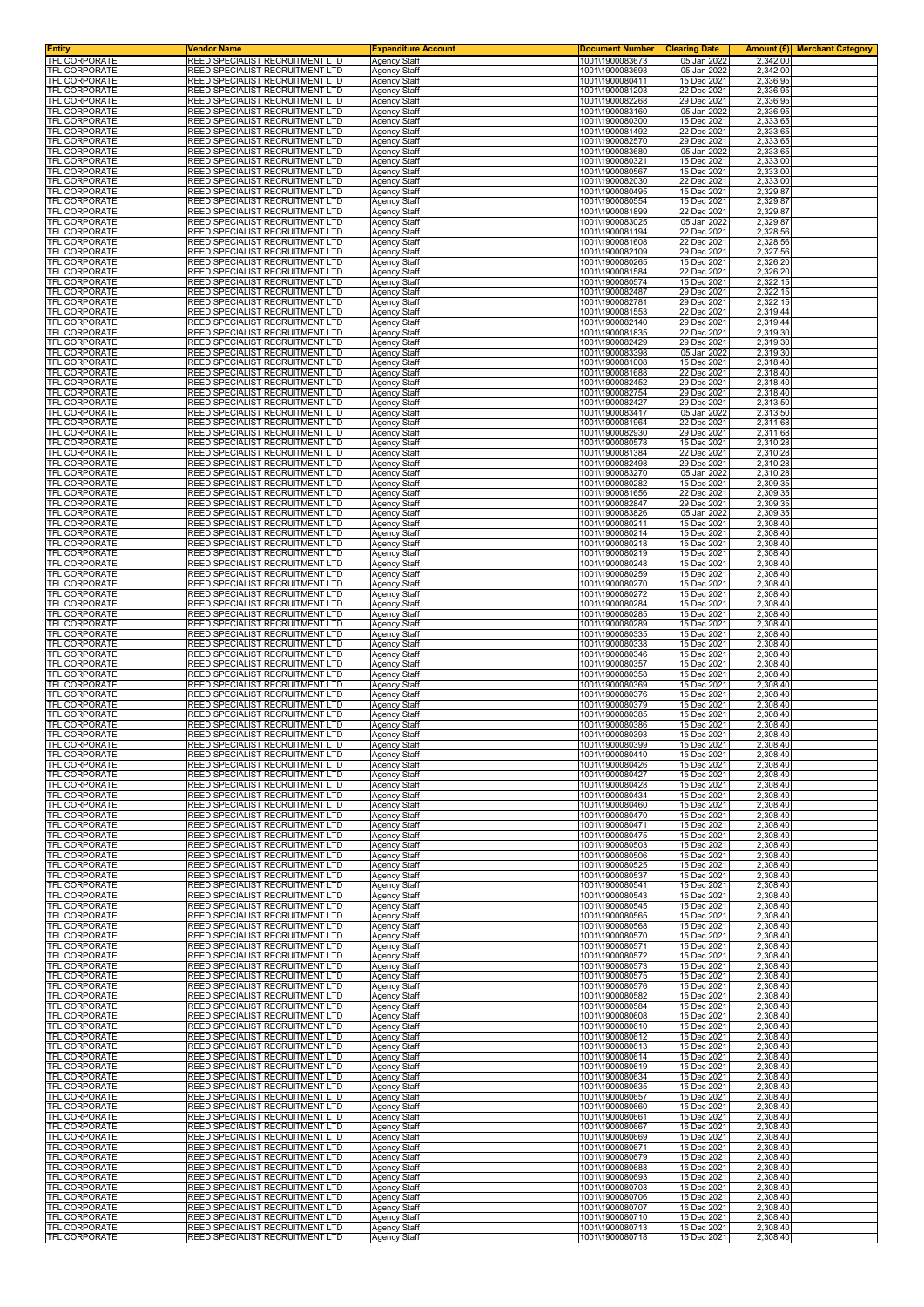| Entity<br><b>TFL CORPORATE</b>               | Vendor Name<br>REED SPECIALIST RECRUITMENT LTD                     | <b>Expenditure Account</b>                 | <b>Document Number</b>             | <b>Clearing Date</b>       | Amount (£) <br><b>Merchant Category</b> |
|----------------------------------------------|--------------------------------------------------------------------|--------------------------------------------|------------------------------------|----------------------------|-----------------------------------------|
| TFL CORPORATE                                | REED SPECIALIST RECRUITMENT LTD                                    | <b>Agency Staff</b><br>Agency Staff        | 1001\1900080720<br>1001\1900080723 | 15 Dec 2021<br>15 Dec 2021 | 2,308.40<br>2,308.40                    |
| TFL CORPORATE                                | REED SPECIALIST RECRUITMENT LTD                                    | Agency Staff                               | 1001\1900080733                    | 15 Dec 2021                | 2,308.40                                |
| TFL CORPORATE<br>TFL CORPORATE               | REED SPECIALIST RECRUITMENT LTD<br>REED SPECIALIST RECRUITMENT LTD | Agency Staff<br>Agency Staff               | 1001\1900080757<br>1001\1900080761 | 15 Dec 2021<br>15 Dec 2021 | 2,308.40<br>2,308.40                    |
| TFL CORPORATE                                | REED SPECIALIST RECRUITMENT LTD                                    | Agency Staff                               | 1001\1900080776                    | 15 Dec 2021                | 2,308.40                                |
| TFL CORPORATE                                | REED SPECIALIST RECRUITMENT LTD<br>REED SPECIALIST RECRUITMENT LTD | Agency Staff                               | 1001\1900080785<br>1001\1900080786 | 15 Dec 2021<br>15 Dec 2021 | 2,308.40                                |
| TFL CORPORATE<br>TFL CORPORATE               | REED SPECIALIST RECRUITMENT LTD                                    | Agency Staff<br>Agency Staff               | 1001\1900080789                    | 15 Dec 2021                | 2,308.40<br>2,308.40                    |
| TFL CORPORATE                                | REED SPECIALIST RECRUITMENT LTD                                    | Agency Staff                               | 1001\1900080802                    | 15 Dec 2021                | 2,308.40                                |
| TFL CORPORATE<br>TFL CORPORATE               | REED SPECIALIST RECRUITMENT LTD<br>REED SPECIALIST RECRUITMENT LTD | Agency Staff<br>Agency Staff               | 1001\1900080815<br>1001\1900080821 | 15 Dec 2021<br>15 Dec 2021 | 2,308.40<br>2,308.40                    |
| TFL CORPORATE                                | REED SPECIALIST RECRUITMENT LTD                                    | Agency Staff                               | 1001\1900080934                    | 15 Dec 2021                | 2,308.40                                |
| TFL CORPORATE<br>TFL CORPORATE               | REED SPECIALIST RECRUITMENT LTD<br>REED SPECIALIST RECRUITMENT LTD | <b>Agency Staff</b>                        | 1001\1900080940<br>1001\1900080945 | 15 Dec 2021<br>15 Dec 2021 | 2,308.40<br>2,308.40                    |
| <b>TFL CORPORATE</b>                         | REED SPECIALIST RECRUITMENT LTD                                    | Agency Staff<br>Agency Staff               | 1001\1900080947                    | 15 Dec 2021                | 2,308.40                                |
| TFL CORPORATE                                | REED SPECIALIST RECRUITMENT LTD                                    | <b>Agency Staff</b>                        | 1001\1900080951                    | 15 Dec 2021                | 2,308.40                                |
| TFL CORPORATE<br>TFL CORPORATE               | REED SPECIALIST RECRUITMENT LTD<br>REED SPECIALIST RECRUITMENT LTD | Agency Staff<br>Agency Staff               | 1001\1900080973<br>1001\1900081020 | 15 Dec 2021<br>15 Dec 2021 | 2,308.40<br>2,308.40                    |
| <b>TFL CORPORATE</b>                         | REED SPECIALIST RECRUITMENT LTD                                    | Agency Staff                               | 1001\1900081025                    | 15 Dec 2021                | 2,308.40                                |
| TFL CORPORATE<br>TFL CORPORATE               | REED SPECIALIST RECRUITMENT LTD<br>REED SPECIALIST RECRUITMENT LTD | Agency Staff<br><b>Agency Staff</b>        | 1001\1900081042<br>1001\1900081044 | 15 Dec 2021<br>15 Dec 2021 | 2,308.40<br>2,308.40                    |
| <b>TFL CORPORATE</b>                         | REED SPECIALIST RECRUITMENT LTD                                    | Agency Staff                               | 1001\1900081072                    | 15 Dec 2021                | 2,308.40                                |
| <b>TFL CORPORATE</b><br><b>TFL CORPORATE</b> | REED SPECIALIST RECRUITMENT LTD<br>REED SPECIALIST RECRUITMENT LTD | Agency Staff<br>Agency Staff               | 1001\1900081075<br>1001\1900081076 | 15 Dec 2021<br>15 Dec 2021 | 2,308.40<br>2,308.40                    |
| <b>TFL CORPORATE</b>                         | REED SPECIALIST RECRUITMENT LTD                                    | <b>Agency Staff</b>                        | 1001\1900081079                    | 15 Dec 2021                | 2,308.40                                |
| TFL CORPORATE<br>TFL CORPORATE               | REED SPECIALIST RECRUITMENT LTD<br>REED SPECIALIST RECRUITMENT LTD | <b>Agency Staff</b>                        | 1001\1900081080<br>1001\1900081082 | 15 Dec 2021<br>15 Dec 2021 | 2,308.40<br>2,308.40                    |
| TFL CORPORATE                                | REED SPECIALIST RECRUITMENT LTD                                    | Agency Staff<br><b>Agency Staff</b>        | 1001\1900081083                    | 15 Dec 2021                | 2,308.40                                |
| TFL CORPORATE                                | REED SPECIALIST RECRUITMENT LTD                                    | Agency Staff                               | 1001\1900081084                    | 15 Dec 2021                | 2,308.40                                |
| TFL CORPORATE<br>TFL CORPORATE               | REED SPECIALIST RECRUITMENT LTD<br>REED SPECIALIST RECRUITMENT LTD | Agency Staff<br><b>Agency Staff</b>        | 1001\1900081091<br>1001\1900081098 | 15 Dec 2021<br>15 Dec 2021 | 2,308.40<br>2,308.40                    |
| TFL CORPORATE                                | REED SPECIALIST RECRUITMENT LTD                                    | <b>Agency Staff</b>                        | 1001\1900081129                    | 15 Dec 2021                | 2,308.40                                |
| TFL CORPORATE<br>TFL CORPORATE               | REED SPECIALIST RECRUITMENT LTD<br>REED SPECIALIST RECRUITMENT LTD | Agency Staff<br>Agency Staff               | 1001\1900081192<br>1001\1900081198 | 22 Dec 2021<br>22 Dec 2021 | 2,308.40<br>2,308.40                    |
| TFL CORPORATE                                | REED SPECIALIST RECRUITMENT LTD                                    | Agency Staff                               | 1001\1900081200                    | 22 Dec 2021                | 2,308.40                                |
| TFL CORPORATE                                | REED SPECIALIST RECRUITMENT LTD                                    | Agency Staff                               | 1001\1900081204                    | 22 Dec 2021                | 2,308.40                                |
| TFL CORPORATE<br>TFL CORPORATE               | REED SPECIALIST RECRUITMENT LTD<br>REED SPECIALIST RECRUITMENT LTD | Agency Staff<br><b>Agency Staff</b>        | 1001\1900081207<br>1001\1900081208 | 22 Dec 2021<br>22 Dec 2021 | 2,308.40<br>2,308.40                    |
| TFL CORPORATE                                | REED SPECIALIST RECRUITMENT LTD                                    | Agency Staff                               | 1001\1900081218                    | 22 Dec 2021                | 2,308.40                                |
| TFL CORPORATE<br><b>TFL CORPORATE</b>        | REED SPECIALIST RECRUITMENT LTD<br>REED SPECIALIST RECRUITMENT LTD | Agency Staff<br>Agency Staff               | 1001\1900081221<br>1001\1900081223 | 22 Dec 2021<br>22 Dec 2021 | 2,308.40<br>2,308.40                    |
| TFL CORPORATE                                | REED SPECIALIST RECRUITMENT LTD                                    | Agency Staff                               | 1001\1900081224                    | 22 Dec 2021                | 2,308.40                                |
| TFL CORPORATE                                | REED SPECIALIST RECRUITMENT LTD                                    | Agency Staff                               | 1001\1900081225                    | 22 Dec 2021                | 2,308.40                                |
| TFL CORPORATE<br>TFL CORPORATE               | REED SPECIALIST RECRUITMENT LTD<br>REED SPECIALIST RECRUITMENT LTD | Agency Staff<br>Agency Staff               | 1001\1900081244<br>1001\1900081246 | 22 Dec 2021<br>22 Dec 2021 | 2,308.40<br>2,308.40                    |
| TFL CORPORATE                                | REED SPECIALIST RECRUITMENT LTD                                    | Agency Staff                               | 1001\1900081247                    | 22 Dec 2021                | 2,308.40                                |
| <b>TFL CORPORATE</b><br><b>TFL CORPORATE</b> | REED SPECIALIST RECRUITMENT LTD<br>REED SPECIALIST RECRUITMENT LTD | Agency Staff<br>Agency Staff               | 1001\1900081264<br>1001\1900081290 | 22 Dec 2021<br>22 Dec 2021 | 2,308.40<br>2,308.40                    |
| TFL CORPORATE                                | REED SPECIALIST RECRUITMENT LTD                                    | Agency Staff                               | 1001\1900081291                    | 22 Dec 2021                | 2,308.40                                |
| TFL CORPORATE                                | REED SPECIALIST RECRUITMENT LTD                                    | <b>Agency Staff</b>                        | 1001\1900081294                    | 22 Dec 2021                | 2,308.40                                |
| TFL CORPORATE<br>TFL CORPORATE               | REED SPECIALIST RECRUITMENT LTD<br>REED SPECIALIST RECRUITMENT LTD | Agency Staff<br>Agency Staff               | 1001\1900081296<br>1001\1900081299 | 22 Dec 2021<br>22 Dec 2021 | 2,308.40<br>2,308.40                    |
| TFL CORPORATE                                | REED SPECIALIST RECRUITMENT LTD                                    | Agency Staff                               | 1001\1900081300                    | 22 Dec 2021                | 2,308.40                                |
| TFL CORPORATE<br>TFL CORPORATE               | REED SPECIALIST RECRUITMENT LTD<br>REED SPECIALIST RECRUITMENT LTD | Agency Staff                               | 1001\1900081301<br>1001\1900081311 | 22 Dec 2021<br>22 Dec 2021 | 2,308.40<br>2,308.40                    |
| <b>TFL CORPORATE</b>                         | REED SPECIALIST RECRUITMENT LTD                                    | Agency Staff<br><b>Agency Staff</b>        | 1001\1900081341                    | 22 Dec 2021                | 2,308.40                                |
| TFL CORPORATE                                | REED SPECIALIST RECRUITMENT LTD                                    | Agency Staff                               | 1001\1900081343                    | 22 Dec 2021                | 2,308.40                                |
| TFL CORPORATE<br>TFL CORPORATE               | REED SPECIALIST RECRUITMENT LTD<br>REED SPECIALIST RECRUITMENT LTD | Agency Staff<br>Agency Staff               | 1001\1900081369<br>1001\1900081408 | 22 Dec 2021<br>22 Dec 2021 | 2,308.40<br>2,308.40                    |
| TFL CORPORATE                                | REED SPECIALIST RECRUITMENT LTD                                    | Agency Staff                               | 1001\1900081413                    | 22 Dec 2021                | 2,308.40                                |
| TFL CORPORATE<br>TFL CORPORATE               | REED SPECIALIST RECRUITMENT LTD<br>REED SPECIALIST RECRUITMENT LTD | Agency Staff<br>Agency Staff               | 1001\1900081421<br>1001\1900081422 | 22 Dec 2021<br>22 Dec 2021 | 2,308.40<br>2,308.40                    |
| <b>TFL CORPORATE</b>                         | REED SPECIALIST RECRUITMENT LTD                                    | <b>Agency Staff</b>                        | 1001\1900081452                    | 22 Dec 2021                | 2,308.40                                |
| <b>TFL CORPORATE</b><br><b>TFL CORPORATE</b> | REED SPECIALIST RECRUITMENT LTD<br>REED SPECIALIST RECRUITMENT LTD | Agency Staff                               | 1001\1900081466<br>1001\1900081474 | 22 Dec 2021<br>22 Dec 2021 | 2,308.40<br>2,308.40                    |
| TFL CORPORATE                                | REED SPECIALIST RECRUITMENT LTD                                    | Agency Staff<br>Agency Staff               | 1001\1900081503                    | 22 Dec 2021                | 2,308.40                                |
| TFL CORPORATE                                | REED SPECIALIST RECRUITMENT LTD                                    | Agency Staff                               | 1001\1900081512                    | 22 Dec 2021                | 2,308.40                                |
| <b>IFL CORPORATE</b><br><b>TFL CORPORATE</b> | REED SPECIALIST RECRUITMENT LTD<br>REED SPECIALIST RECRUITMENT LTD | Agency Staff<br><b>Agency Staff</b>        | 1001\1900081518<br>1001\1900081524 | 22 Dec 2021<br>22 Dec 2021 | 2.308.40<br>2,308.40                    |
| <b>TFL CORPORATE</b>                         | REED SPECIALIST RECRUITMENT LTD                                    | Agency Staff                               | 1001\1900081541                    | 22 Dec 2021                | 2,308.40                                |
| TFL CORPORATE<br><b>TFL CORPORATE</b>        | REED SPECIALIST RECRUITMENT LTD<br>REED SPECIALIST RECRUITMENT LTD | Agency Staff<br><b>Agency Staff</b>        | 1001\1900081543<br>1001\1900081555 | 22 Dec 2021<br>22 Dec 2021 | 2,308.40<br>2,308.40                    |
| TFL CORPORATE                                | REED SPECIALIST RECRUITMENT LTD                                    | Agency Staff                               | 1001\1900081559                    | 22 Dec 2021                | 2,308.40                                |
| TFL CORPORATE                                | REED SPECIALIST RECRUITMENT LTD                                    | Agency Staff                               | 1001\1900081573                    | 22 Dec 2021                | 2,308.40                                |
| TFL CORPORATE<br>TFL CORPORATE               | REED SPECIALIST RECRUITMENT LTD<br>REED SPECIALIST RECRUITMENT LTD | <b>Agency Staff</b><br>Agency Staff        | 1001\1900081579<br>1001\1900081581 | 22 Dec 2021<br>22 Dec 2021 | 2,308.40<br>2,308.40                    |
| TFL CORPORATE                                | REED SPECIALIST RECRUITMENT LTD                                    | <b>Agency Staff</b>                        | 1001\1900081589                    | 22 Dec 2021                | 2,308.40                                |
| TFL CORPORATE<br><b>TFL CORPORATE</b>        | REED SPECIALIST RECRUITMENT LTD<br>REED SPECIALIST RECRUITMENT LTD | Agency Staff<br>Agency Staff               | 1001\1900081594<br>1001\1900081597 | 22 Dec 2021<br>22 Dec 2021 | 2,308.40<br>2,308.40                    |
| TFL CORPORATE                                | REED SPECIALIST RECRUITMENT LTD                                    | Agency Staff                               | 1001\1900081601                    | 22 Dec 2021                | 2,308.40                                |
| TFL CORPORATE<br><b>TFL CORPORATE</b>        | REED SPECIALIST RECRUITMENT LTD<br>REED SPECIALIST RECRUITMENT LTD | <b>Agency Staff</b><br><b>Agency Staff</b> | 1001\1900081607<br>1001\1900081610 | 22 Dec 2021<br>22 Dec 2021 | 2,308.40<br>2,308.40                    |
| TFL CORPORATE                                | REED SPECIALIST RECRUITMENT LTD                                    | Agency Staff                               | 1001\1900081611                    | 22 Dec 2021                | 2,308.40                                |
| <b>TFL CORPORATE</b>                         | REED SPECIALIST RECRUITMENT LTD                                    | <b>Agency Staff</b>                        | 1001\1900081612                    | 22 Dec 2021                | 2,308.40                                |
| <b>TFL CORPORATE</b><br>TFL CORPORATE        | REED SPECIALIST RECRUITMENT LTD<br>REED SPECIALIST RECRUITMENT LTD | Agency Staff<br>Agency Staff               | 1001\1900081615<br>1001\1900081682 | 22 Dec 2021<br>22 Dec 2021 | 2,308.40<br>2,308.40                    |
| TFL CORPORATE                                | REED SPECIALIST RECRUITMENT LTD                                    | <b>Agency Staff</b>                        | 1001\1900081703                    | 22 Dec 2021                | 2,308.40                                |
| <b>TFL CORPORATE</b><br>TFL CORPORATE        | REED SPECIALIST RECRUITMENT LTD<br>REED SPECIALIST RECRUITMENT LTD | <b>Agency Staff</b><br>Agency Staff        | 1001\1900081707<br>1001\1900081729 | 22 Dec 2021<br>22 Dec 2021 | 2,308.40<br>2,308.40                    |
| TFL CORPORATE                                | REED SPECIALIST RECRUITMENT LTD                                    | Agency Staff                               | 1001\1900081733                    | 22 Dec 2021                | 2,308.40                                |
| <b>TFL CORPORATE</b><br>TFL CORPORATE        | REED SPECIALIST RECRUITMENT LTD<br>REED SPECIALIST RECRUITMENT LTD | <b>Agency Staff</b><br>Agency Staff        | 1001\1900081750<br>1001\1900081754 | 22 Dec 2021<br>22 Dec 2021 | 2,308.40<br>2,308.40                    |
| TFL CORPORATE                                | REED SPECIALIST RECRUITMENT LTD                                    | Agency Staff                               | 1001\1900081757                    | 22 Dec 2021                | 2,308.40                                |
| TFL CORPORATE<br>TFL CORPORATE               | REED SPECIALIST RECRUITMENT LTD<br>REED SPECIALIST RECRUITMENT LTD | <b>Agency Staff</b>                        | 1001\1900081760<br>1001\1900081769 | 22 Dec 2021<br>22 Dec 2021 | 2,308.40<br>2,308.40                    |
| TFL CORPORATE                                | REED SPECIALIST RECRUITMENT LTD                                    | Agency Staff<br>Agency Staff               | 1001\1900081793                    | 22 Dec 2021                | 2,308.40                                |
| <b>TFL CORPORATE</b>                         | REED SPECIALIST RECRUITMENT LTD                                    | <b>Agency Staff</b>                        | 1001\1900081797                    | 22 Dec 2021                | 2,308.40                                |
| TFL CORPORATE<br>TFL CORPORATE               | REED SPECIALIST RECRUITMENT LTD<br>REED SPECIALIST RECRUITMENT LTD | Agency Staff<br>Agency Staff               | 1001\1900081859<br>1001\1900081871 | 22 Dec 2021<br>22 Dec 2021 | 2,308.40<br>2,308.40                    |
| TFL CORPORATE                                | REED SPECIALIST RECRUITMENT LTD                                    | <b>Agency Staff</b>                        | 1001\1900081880                    | 22 Dec 2021                | 2,308.40                                |
| TFL CORPORATE<br>TFL CORPORATE               | REED SPECIALIST RECRUITMENT LTD<br>REED SPECIALIST RECRUITMENT LTD | Agency Staff<br>Agency Staff               | 1001\1900081884<br>1001\1900081905 | 22 Dec 2021<br>22 Dec 2021 | 2,308.40<br>2,308.40                    |
| <b>TFL CORPORATE</b>                         | REED SPECIALIST RECRUITMENT LTD                                    | <b>Agency Staff</b>                        | 1001\1900081915                    | 22 Dec 2021                | 2,308.40                                |
| <b>TFL CORPORATE</b>                         | REED SPECIALIST RECRUITMENT LTD                                    | Agency Staff                               | 1001\1900081924                    | 22 Dec 2021                | 2,308.40                                |
| TFL CORPORATE<br>TFL CORPORATE               | REED SPECIALIST RECRUITMENT LTD<br>REED SPECIALIST RECRUITMENT LTD | Agency Staff<br><b>Agency Staff</b>        | 1001\1900081928<br>1001\1900081929 | 22 Dec 2021<br>22 Dec 2021 | 2,308.40<br>2,308.40                    |
| TFL CORPORATE                                | REED SPECIALIST RECRUITMENT LTD                                    | Agency Staff                               | 1001\1900081938                    | 22 Dec 2021                | 2,308.40                                |
| TFL CORPORATE<br><b>TFL CORPORATE</b>        | REED SPECIALIST RECRUITMENT LTD<br>REED SPECIALIST RECRUITMENT LTD | Agency Staff<br><b>Agency Staff</b>        | 1001\1900081947<br>1001\1900081948 | 22 Dec 2021<br>22 Dec 2021 | 2,308.40<br>2,308.40                    |
| TFL CORPORATE                                | REED SPECIALIST RECRUITMENT LTD                                    | <b>Agency Staff</b>                        | 1001\1900081993                    | 22 Dec 2021                | 2,308.40                                |
| TFL CORPORATE<br>TFL CORPORATE               | REED SPECIALIST RECRUITMENT LTD<br>REED SPECIALIST RECRUITMENT LTD | Agency Staff<br><b>Agency Staff</b>        | 1001\1900082018<br>1001\1900082020 | 22 Dec 2021<br>22 Dec 2021 | 2,308.40<br>2,308.40                    |
| <b>TFL CORPORATE</b>                         | REED SPECIALIST RECRUITMENT LTD                                    | <b>Agency Staff</b>                        | 1001\1900082023                    | 22 Dec 2021                | 2,308.40                                |
| TFL CORPORATE                                | REED SPECIALIST RECRUITMENT LTD                                    | Agency Staff                               | 1001\1900082024                    | 22 Dec 2021                | 2,308.40                                |
| <b>TFL CORPORATE</b><br><b>TFL CORPORATE</b> | REED SPECIALIST RECRUITMENT LTD<br>REED SPECIALIST RECRUITMENT LTD | <b>Agency Staff</b><br>Agency Staff        | 1001\1900082102<br>1001\1900082129 | 29 Dec 2021<br>29 Dec 2021 | 2,308.40<br>2,308.40                    |
| TFL CORPORATE                                | REED SPECIALIST RECRUITMENT LTD                                    | <b>Agency Staff</b>                        | 1001\1900082130                    | 29 Dec 2021                | 2,308.40                                |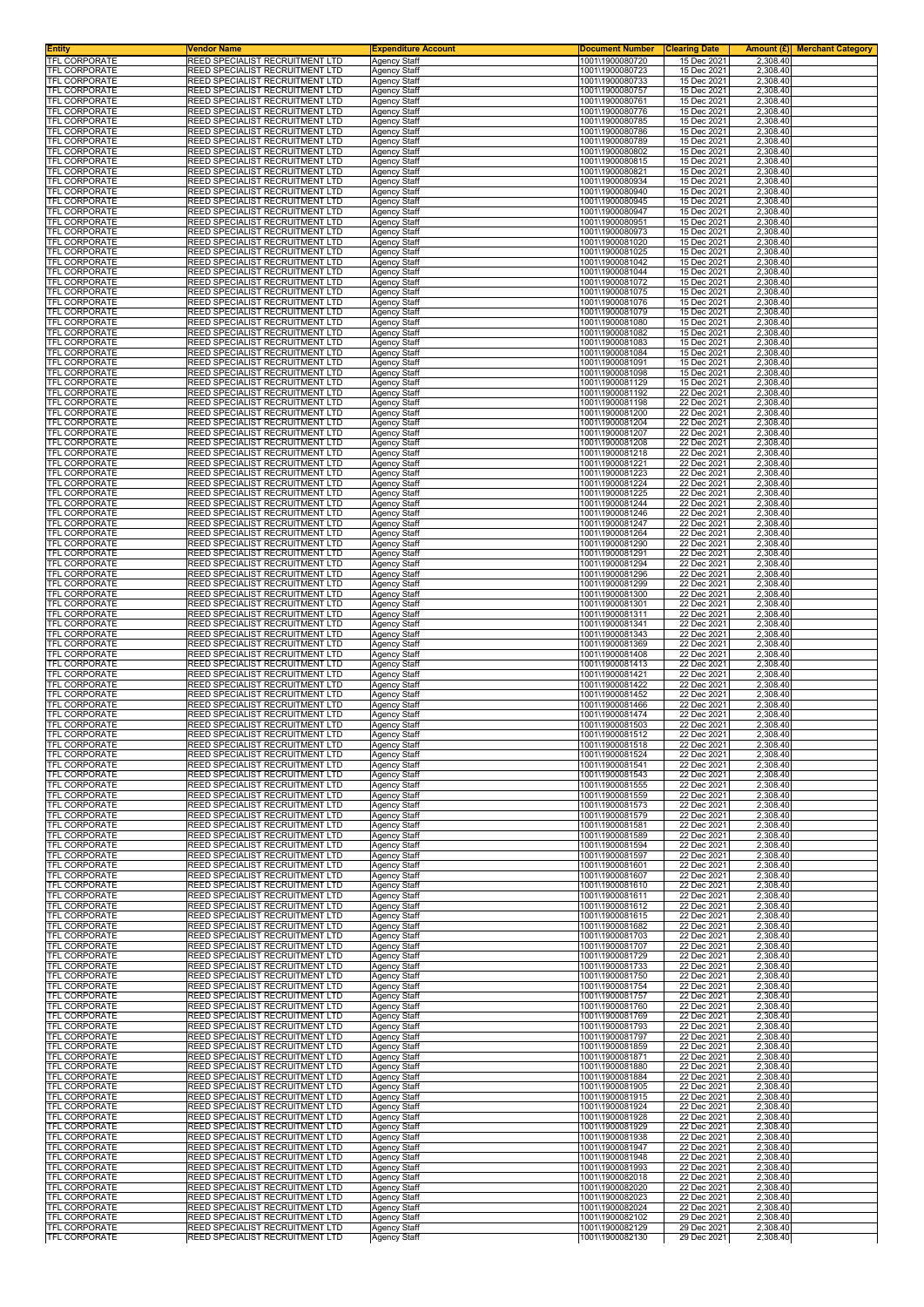| <b>Entity</b><br>TFL CORPORATE               | Vendor Name<br>REED SPECIALIST RECRUITMENT LTD                            | <b>Expenditure Account</b>                 | <b>Document Number</b>             | <b>Clearing Date</b>       |                      | <b>Amount (£)</b> Merchant Category |
|----------------------------------------------|---------------------------------------------------------------------------|--------------------------------------------|------------------------------------|----------------------------|----------------------|-------------------------------------|
| <b>TFL CORPORATE</b>                         | <b>REED SPECIALIST RECRUITMENT LTD</b>                                    | <b>Agency Staff</b><br><b>Agency Staff</b> | 1001\1900082138<br>1001\1900082149 | 29 Dec 2021<br>29 Dec 2021 | 2,308.40<br>2,308.40 |                                     |
| <b>TFL CORPORATE</b>                         | REED SPECIALIST RECRUITMENT LTD                                           | Agency Staff                               | 1001\1900082157                    | 29 Dec 2021                | 2,308.40             |                                     |
| <b>TFL CORPORATE</b><br>TFL CORPORATE        | REED SPECIALIST RECRUITMENT LTD<br>REED SPECIALIST RECRUITMENT LTD        | <b>Agency Staff</b><br>Agency Staff        | 1001\1900082177<br>1001\1900082179 | 29 Dec 2021<br>29 Dec 2021 | 2,308.40<br>2,308.40 |                                     |
| TFL CORPORATE                                | REED SPECIALIST RECRUITMENT LTD                                           | Agency Staff                               | 1001\1900082198                    | 29 Dec 2021                | 2,308.40             |                                     |
| TFL CORPORATE<br><b>TFL CORPORATE</b>        | REED SPECIALIST RECRUITMENT LTD<br>REED SPECIALIST RECRUITMENT LTD        | <b>Agency Staff</b><br>Agency Staff        | 1001\1900082203<br>1001\1900082213 | 29 Dec 2021<br>29 Dec 2021 | 2,308.40<br>2,308.40 |                                     |
| TFL CORPORATE                                | REED SPECIALIST RECRUITMENT LTD                                           | Agency Staff                               | 1001\1900082219                    | 29 Dec 2021                | 2,308.40             |                                     |
| TFL CORPORATE<br>TFL CORPORATE               | REED SPECIALIST RECRUITMENT LTD<br>REED SPECIALIST RECRUITMENT LTD        | Agency Staff<br>Agency Staff               | 1001\1900082228<br>1001\1900082233 | 29 Dec 2021<br>29 Dec 2021 | 2,308.40<br>2,308.40 |                                     |
| TFL CORPORATE                                | REED SPECIALIST RECRUITMENT LTD                                           | Agency Staff                               | 1001\1900082235                    | 29 Dec 2021                | 2,308.40             |                                     |
| TFL CORPORATE<br>TFL CORPORATE               | REED SPECIALIST RECRUITMENT LTD<br>REED SPECIALIST RECRUITMENT LTD        | Agency Staff<br><b>Agency Staff</b>        | 1001\1900082245<br>1001\1900082246 | 29 Dec 2021<br>29 Dec 2021 | 2,308.40<br>2,308.40 |                                     |
| TFL CORPORATE                                | REED SPECIALIST RECRUITMENT LTD                                           | <b>Agency Staff</b>                        | 1001\1900082247<br>1001\1900082258 | 29 Dec 2021<br>29 Dec 2021 | 2,308.40<br>2,308.40 |                                     |
| TFL CORPORATE<br>TFL CORPORATE               | REED SPECIALIST RECRUITMENT LTD<br>REED SPECIALIST RECRUITMENT LTD        | Agency Staff<br>Agency Staff               | 1001\1900082263                    | 29 Dec 2021                | 2,308.40             |                                     |
| <b>TFL CORPORATE</b><br>TFL CORPORATE        | REED SPECIALIST RECRUITMENT LTD<br>REED SPECIALIST RECRUITMENT LTD        | <b>Agency Staff</b>                        | 1001\1900082264<br>1001\1900082267 | 29 Dec 2021<br>29 Dec 2021 | 2,308.40<br>2,308.40 |                                     |
| TFL CORPORATE                                | REED SPECIALIST RECRUITMENT LTD                                           | Agency Staff<br><b>Agency Staff</b>        | 1001\1900082271                    | 29 Dec 2021                | 2,308.40             |                                     |
| TFL CORPORATE<br>TFL CORPORATE               | REED SPECIALIST RECRUITMENT LTD<br>REED SPECIALIST RECRUITMENT LTD        | Agency Staff<br><b>Agency Staff</b>        | 1001\1900082272<br>1001\1900082280 | 29 Dec 2021<br>29 Dec 2021 | 2,308.40<br>2,308.40 |                                     |
| TFL CORPORATE                                | REED SPECIALIST RECRUITMENT LTD                                           | <b>Agency Staff</b>                        | 1001\1900082282                    | 29 Dec 2021                | 2,308.40             |                                     |
| TFL CORPORATE<br>TFL CORPORATE               | REED SPECIALIST RECRUITMENT LTD<br>REED SPECIALIST RECRUITMENT LTD        | Agency Staff<br>Agency Staff               | 1001\1900082284<br>1001\1900082287 | 29 Dec 2021<br>29 Dec 2021 | 2,308.40<br>2,308.40 |                                     |
| TFL CORPORATE                                | REED SPECIALIST RECRUITMENT LTD                                           | <b>Agency Staff</b>                        | 1001\1900082292                    | 29 Dec 2021                | 2,308.40             |                                     |
| TFL CORPORATE<br><b>TFL CORPORATE</b>        | REED SPECIALIST RECRUITMENT LTD<br>REED SPECIALIST RECRUITMENT LTD        | <b>Agency Staff</b><br>Agency Staff        | 1001\1900082324<br>1001\1900082328 | 29 Dec 2021<br>29 Dec 2021 | 2,308.40<br>2,308.40 |                                     |
| TFL CORPORATE                                | REED SPECIALIST RECRUITMENT LTD                                           | <b>Agency Staff</b>                        | 1001\1900082329                    | 29 Dec 2021                | 2,308.40             |                                     |
| TFL CORPORATE<br>TFL CORPORATE               | REED SPECIALIST RECRUITMENT LTD<br>REED SPECIALIST RECRUITMENT LTD        | Agency Staff<br>Agency Staff               | 1001\1900082331<br>1001\1900082332 | 29 Dec 2021<br>29 Dec 2021 | 2.308.40<br>2,308.40 |                                     |
| <b>TFL CORPORATE</b>                         | REED SPECIALIST RECRUITMENT LTD                                           | <b>Agency Staff</b>                        | 1001\1900082337                    | 29 Dec 2021                | 2,308.40             |                                     |
| <b>TFL CORPORATE</b><br><b>TFL CORPORATE</b> | REED SPECIALIST RECRUITMENT LTD<br>REED SPECIALIST RECRUITMENT LTD        | <b>Agency Staff</b><br>Agency Staff        | 1001\1900082351<br>1001\1900082353 | 29 Dec 2021<br>29 Dec 2021 | 2,308.40<br>2,308.40 |                                     |
| TFL CORPORATE                                | REED SPECIALIST RECRUITMENT LTD                                           | Agency Staff                               | 1001\1900082354                    | 29 Dec 2021                | 2,308.40             |                                     |
| <b>TFL CORPORATE</b><br><b>TFL CORPORATE</b> | REED SPECIALIST RECRUITMENT LTD<br>REED SPECIALIST RECRUITMENT LTD        | <b>Agency Staff</b><br><b>Agency Staff</b> | 1001\1900082357<br>1001\1900082360 | 29 Dec 2021<br>29 Dec 2021 | 2,308.40<br>2,308.40 |                                     |
| TFL CORPORATE                                | REED SPECIALIST RECRUITMENT LTD                                           | Agency Staff                               | 1001\1900082388                    | 29 Dec 2021                | 2,308.40             |                                     |
| TFL CORPORATE<br>TFL CORPORATE               | REED SPECIALIST RECRUITMENT LTD<br>REED SPECIALIST RECRUITMENT LTD        | <b>Agency Staff</b><br>Agency Staff        | 1001\1900082389<br>1001\1900082399 | 29 Dec 2021<br>29 Dec 2021 | 2,308.40<br>2,308.40 |                                     |
| <b>TFL CORPORATE</b>                         | REED SPECIALIST RECRUITMENT LTD                                           | Agency Staff                               | 1001\1900082442                    | 29 Dec 2021                | 2,308.40             |                                     |
| <b>TFL CORPORATE</b><br><b>TFL CORPORATE</b> | REED SPECIALIST RECRUITMENT LTD<br>REED SPECIALIST RECRUITMENT LTD        | Agency Staff<br>Agency Staff               | 1001\1900082474<br>1001\1900082523 | 29 Dec 2021<br>29 Dec 2021 | 2,308.40<br>2,308.40 |                                     |
| TFL CORPORATE                                | REED SPECIALIST RECRUITMENT LTD                                           | <b>Agency Staff</b>                        | 1001\1900082542                    | 29 Dec 2021                | 2,308.40             |                                     |
| TFL CORPORATE<br>TFL CORPORATE               | REED SPECIALIST RECRUITMENT LTD<br>REED SPECIALIST RECRUITMENT LTD        | <b>Agency Staff</b><br>Agency Staff        | 1001\1900082561<br>1001\1900082592 | 29 Dec 2021<br>29 Dec 2021 | 2,308.40<br>2,308.40 |                                     |
| TFL CORPORATE<br><b>TFL CORPORATE</b>        | REED SPECIALIST RECRUITMENT LTD<br>REED SPECIALIST RECRUITMENT LTD        | Agency Staff<br><b>Agency Staff</b>        | 1001\1900082593<br>1001\1900082650 | 29 Dec 2021<br>29 Dec 2021 | 2,308.40<br>2,308.40 |                                     |
| TFL CORPORATE                                | REED SPECIALIST RECRUITMENT LTD                                           | Agency Staff                               | 1001\1900082652                    | 29 Dec 2021                | 2,308.40             |                                     |
| TFL CORPORATE<br>TFL CORPORATE               | REED SPECIALIST RECRUITMENT LTD<br>REED SPECIALIST RECRUITMENT LTD        | Agency Staff<br><b>Agency Staff</b>        | 1001\1900082711<br>1001\1900082714 | 29 Dec 2021<br>29 Dec 2021 | 2,308.40<br>2,308.40 |                                     |
| TFL CORPORATE                                | <b>REED SPECIALIST RECRUITMENT LTD</b>                                    | Agency Staff                               | 1001\1900082715                    | 29 Dec 2021                | 2,308.40             |                                     |
| TFL CORPORATE<br>TFL CORPORATE               | REED SPECIALIST RECRUITMENT LTD<br>REED SPECIALIST RECRUITMENT LTD        | Agency Staff<br><b>Agency Staff</b>        | 1001\1900082718<br>1001\1900082719 | 29 Dec 2021<br>29 Dec 2021 | 2,308.40<br>2,308.40 |                                     |
| TFL CORPORATE                                | REED SPECIALIST RECRUITMENT LTD                                           | Agency Staff                               | 1001\1900082722                    | 29 Dec 2021                | 2,308.40             |                                     |
| TFL CORPORATE<br>TFL CORPORATE               | REED SPECIALIST RECRUITMENT LTD<br>REED SPECIALIST RECRUITMENT LTD        | Agency Staff<br><b>Agency Staff</b>        | 1001\1900082723<br>1001\1900082726 | 29 Dec 2021<br>29 Dec 2021 | 2,308.40<br>2,308.40 |                                     |
| TFL CORPORATE<br>TFL CORPORATE               | REED SPECIALIST RECRUITMENT LTD<br>REED SPECIALIST RECRUITMENT LTD        | Agency Staff                               | 1001\1900082731<br>1001\1900082732 | 29 Dec 2021<br>29 Dec 2021 | 2,308.40<br>2,308.40 |                                     |
| TFL CORPORATE                                | REED SPECIALIST RECRUITMENT LTD                                           | Agency Staff<br>Agency Staff               | 1001\1900082741                    | 29 Dec 2021                | 2,308.40             |                                     |
| TFL CORPORATE<br>TFL CORPORATE               | REED SPECIALIST RECRUITMENT LTD<br>REED SPECIALIST RECRUITMENT LTD        | Agency Staff<br>Agency Staff               | 1001\1900082757<br>1001\1900082758 | 29 Dec 2021<br>29 Dec 2021 | 2,308.40<br>2,308.40 |                                     |
| <b>TFL CORPORATE</b>                         | REED SPECIALIST RECRUITMENT LTD                                           | Agency Staff                               | 1001\1900082761                    | 29 Dec 2021                | 2,308.40             |                                     |
| TFL CORPORATE<br><b>TFL CORPORATE</b>        | <b>REED SPECIALIST RECRUITMENT LTD</b><br>REED SPECIALIST RECRUITMENT LTD | <b>Agency Staff</b><br>Agency Staff        | 1001\1900082780<br>1001\1900082782 | 29 Dec 2021<br>29 Dec 2021 | 2,308.40<br>2,308.40 |                                     |
| TFL CORPORATE                                | REED SPECIALIST RECRUITMENT LTD                                           | Agency Staff                               | 1001\1900082784                    | 29 Dec 2021                | 2,308.40             |                                     |
| TFL CORPORATE<br>TFL CORPORATE               | REED SPECIALIST RECRUITMENT LTD<br>REED SPECIALIST RECRUITMENT LTD        | Agency Staff<br><b>Agency Staff</b>        | 1001\1900082794<br>1001\1900082795 | 29 Dec 2021<br>29 Dec 2021 | 2,308.40<br>2,308.40 |                                     |
| <b>IFL CORPORATE</b><br>TFL CORPORATE        | REED SPECIALIST RECRUITMENT LTD<br><b>REED SPECIALIST RECRUITMENT LTD</b> | Agency Staff<br><b>Agency Staff</b>        | 1001\1900082801<br>1001\1900082806 | 29 Dec 2021<br>29 Dec 2021 | 2,308.40<br>2,308.40 |                                     |
| TFL CORPORATE                                | REED SPECIALIST RECRUITMENT LTD                                           | <b>Agency Staff</b>                        | 1001\1900082817                    | 29 Dec 2021                | 2,308.40             |                                     |
| TFL CORPORATE<br><b>TFL CORPORATE</b>        | REED SPECIALIST RECRUITMENT LTD<br>REED SPECIALIST RECRUITMENT LTD        | Agency Staff<br>Agency Staff               | 1001\1900082819<br>1001\1900082833 | 29 Dec 2021<br>29 Dec 2021 | 2,308.40<br>2,308.40 |                                     |
| TFL CORPORATE                                | REED SPECIALIST RECRUITMENT LTD                                           | Agency Staff                               | 1001\1900082885                    | 29 Dec 2021                | 2,308.40             |                                     |
| TFL CORPORATE<br>TFL CORPORATE               | REED SPECIALIST RECRUITMENT LTD<br><b>REED SPECIALIST RECRUITMENT LTD</b> | Agency Staff<br><b>Agency Staff</b>        | 1001\1900082889<br>1001\1900082890 | 29 Dec 2021<br>29 Dec 2021 | 2,308.40<br>2,308.40 |                                     |
| TFL CORPORATE                                | <b>REED SPECIALIST RECRUITMENT LTD</b>                                    | <b>Agency Staff</b>                        | 1001\1900082900                    | 29 Dec 2021                | 2,308.40             |                                     |
| TFL CORPORATE<br><b>TFL CORPORATE</b>        | REED SPECIALIST RECRUITMENT LTD<br>REED SPECIALIST RECRUITMENT LTD        | Agency Staff<br><b>Agency Staff</b>        | 1001\1900082904<br>1001\1900082929 | 29 Dec 2021<br>29 Dec 2021 | 2,308.40<br>2,308.40 |                                     |
| <b>TFL CORPORATE</b>                         | <b>REED SPECIALIST RECRUITMENT LTD</b>                                    | <b>Agency Staff</b>                        | 1001\1900082965                    | 29 Dec 2021                | 2,308.40             |                                     |
| TFL CORPORATE<br>TFL CORPORATE               | REED SPECIALIST RECRUITMENT LTD<br>REED SPECIALIST RECRUITMENT LTD        | <b>Agency Staff</b><br><b>Agency Staff</b> | 1001\1900082970<br>1001\1900082972 | 29 Dec 2021<br>29 Dec 2021 | 2,308.40<br>2,308.40 |                                     |
| TFL CORPORATE                                | <b>REED SPECIALIST RECRUITMENT LTD</b>                                    | <b>Agency Staff</b>                        | 1001\1900082977                    | 29 Dec 2021                | 2,308.40             |                                     |
| TFL CORPORATE<br>TFL CORPORATE               | REED SPECIALIST RECRUITMENT LTD<br>REED SPECIALIST RECRUITMENT LTD        | Agency Staff<br>Agency Staff               | 1001\1900082982<br>1001\1900082983 | 29 Dec 2021<br>29 Dec 2021 | 2,308.40<br>2,308.40 |                                     |
| TFL CORPORATE<br>TFL CORPORATE               | <b>REED SPECIALIST RECRUITMENT LTD</b><br>REED SPECIALIST RECRUITMENT LTD | Agency Staff<br>Agency Staff               | 1001\1900082992<br>1001\1900083029 | 29 Dec 2021<br>05 Jan 2022 | 2,308.40<br>2,308.40 |                                     |
| <b>TFL CORPORATE</b>                         | REED SPECIALIST RECRUITMENT LTD                                           | <b>Agency Staff</b>                        | 1001\1900083046                    | 05 Jan 2022                | 2,308.40             |                                     |
| TFL CORPORATE<br>TFL CORPORATE               | <b>REED SPECIALIST RECRUITMENT LTD</b><br>REED SPECIALIST RECRUITMENT LTD | <b>Agency Staff</b><br>Agency Staff        | 1001\1900083062<br>1001\1900083063 | 05 Jan 2022<br>05 Jan 2022 | 2,308.40<br>2,308.40 |                                     |
| TFL CORPORATE                                | REED SPECIALIST RECRUITMENT LTD                                           | Agency Staff                               | 1001\1900083064                    | 05 Jan 2022                | 2,308.40             |                                     |
| TFL CORPORATE<br>TFL CORPORATE               | <b>REED SPECIALIST RECRUITMENT LTD</b><br>REED SPECIALIST RECRUITMENT LTD | <b>Agency Staff</b><br><b>Agency Staff</b> | 1001\1900083071<br>1001\1900083079 | 05 Jan 2022<br>05 Jan 2022 | 2,308.40<br>2,308.40 |                                     |
| TFL CORPORATE                                | REED SPECIALIST RECRUITMENT LTD                                           | Agency Staff                               | 1001\1900083095                    | 05 Jan 2022                | 2,308.40             |                                     |
| TFL CORPORATE<br>TFL CORPORATE               | <b>REED SPECIALIST RECRUITMENT LTD</b><br>REED SPECIALIST RECRUITMENT LTD | <b>Agency Staff</b><br>Agency Staff        | 1001\1900083099<br>1001\1900083100 | 05 Jan 2022<br>05 Jan 2022 | 2,308.40<br>2,308.40 |                                     |
| TFL CORPORATE<br><b>TFL CORPORATE</b>        | REED SPECIALIST RECRUITMENT LTD<br>REED SPECIALIST RECRUITMENT LTD        | Agency Staff<br>Agency Staff               | 1001\1900083102<br>1001\1900083111 | 05 Jan 2022<br>05 Jan 2022 | 2,308.40<br>2,308.40 |                                     |
| TFL CORPORATE                                | REED SPECIALIST RECRUITMENT LTD                                           | Agency Staff                               | 1001\1900083112                    | 05 Jan 2022                | 2,308.40             |                                     |
| TFL CORPORATE<br>TFL CORPORATE               | REED SPECIALIST RECRUITMENT LTD<br><b>REED SPECIALIST RECRUITMENT LTD</b> | Agency Staff<br><b>Agency Staff</b>        | 1001\1900083113<br>1001\1900083118 | 05 Jan 2022<br>05 Jan 2022 | 2,308.40<br>2,308.40 |                                     |
| TFL CORPORATE                                | REED SPECIALIST RECRUITMENT LTD                                           | Agency Staff                               | 1001\1900083121                    | 05 Jan 2022                | 2,308.40             |                                     |
| TFL CORPORATE<br>TFL CORPORATE               | REED SPECIALIST RECRUITMENT LTD<br>REED SPECIALIST RECRUITMENT LTD        | Agency Staff<br>Agency Staff               | 1001\1900083136<br>1001\1900083147 | 05 Jan 2022<br>05 Jan 2022 | 2,308.40<br>2,308.40 |                                     |
| <b>TFL CORPORATE</b>                         | <b>REED SPECIALIST RECRUITMENT LTD</b>                                    | Agency Staff                               | 1001\1900083155                    | 05 Jan 2022                | 2,308.40             |                                     |
| TFL CORPORATE<br>TFL CORPORATE               | REED SPECIALIST RECRUITMENT LTD<br>REED SPECIALIST RECRUITMENT LTD        | <b>Agency Staff</b><br><b>Agency Staff</b> | 1001\1900083157<br>1001\1900083159 | 05 Jan 2022<br>05 Jan 2022 | 2,308.40<br>2,308.40 |                                     |
| TFL CORPORATE<br>TFL CORPORATE               | REED SPECIALIST RECRUITMENT LTD<br>REED SPECIALIST RECRUITMENT LTD        | Agency Staff<br><b>Agency Staff</b>        | 1001\1900083166<br>1001\1900083172 | 05 Jan 2022<br>05 Jan 2022 | 2,308.40<br>2,308.40 |                                     |
| TFL CORPORATE                                | REED SPECIALIST RECRUITMENT LTD                                           | Agency Staff                               | 1001\1900083173                    | 05 Jan 2022                | 2,308.40             |                                     |
| TFL CORPORATE<br>TFL CORPORATE               | REED SPECIALIST RECRUITMENT LTD<br>REED SPECIALIST RECRUITMENT LTD        | <b>Agency Staff</b><br>Agency Staff        | 1001\1900083174<br>1001\1900083176 | 05 Jan 2022<br>05 Jan 2022 | 2,308.40<br>2,308.40 |                                     |
| TFL CORPORATE                                | <b>REED SPECIALIST RECRUITMENT LTD</b>                                    | <b>Agency Staff</b>                        | 1001\1900083181                    | 05 Jan 2022                | 2,308.40             |                                     |
| TFL CORPORATE<br>TFL CORPORATE               | <b>REED SPECIALIST RECRUITMENT LTD</b><br>REED SPECIALIST RECRUITMENT LTD | <b>Agency Staff</b><br>Agency Staff        | 1001\1900083185<br>1001\1900083186 | 05 Jan 2022<br>05 Jan 2022 | 2,308.40<br>2,308.40 |                                     |
| <b>TFL CORPORATE</b><br><b>TFL CORPORATE</b> | REED SPECIALIST RECRUITMENT LTD                                           | <b>Agency Staff</b>                        | 1001\1900083190<br>1001\1900083212 | 05 Jan 2022                | 2,308.40             |                                     |
| TFL CORPORATE                                | REED SPECIALIST RECRUITMENT LTD<br>REED SPECIALIST RECRUITMENT LTD        | Agency Staff<br>Agency Staff               | 1001\1900083229                    | 05 Jan 2022<br>05 Jan 2022 | 2,308.40<br>2,308.40 |                                     |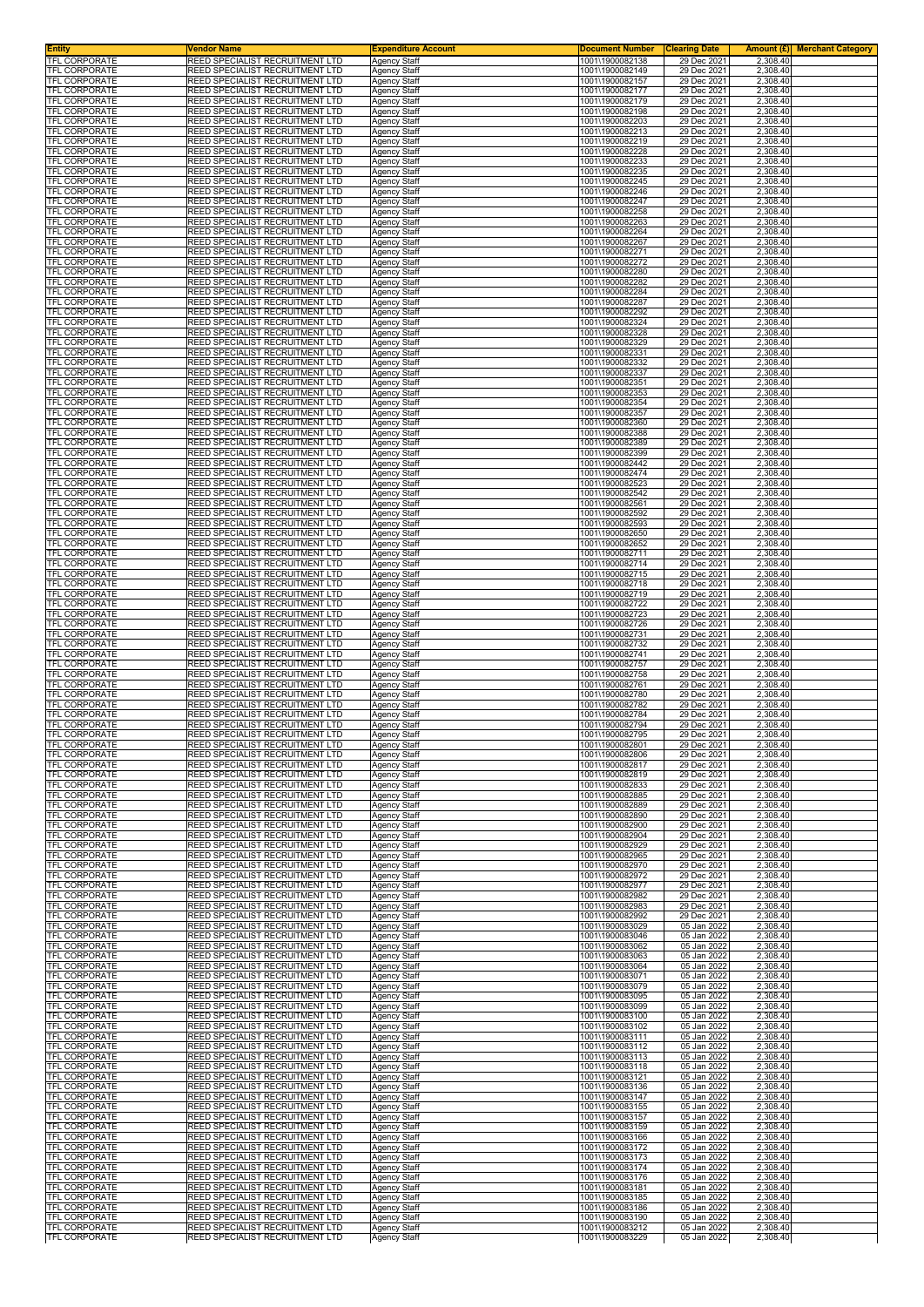| <b>Entity</b><br>TFL CORPORATE               | <b>Vendor Name</b><br>REED SPECIALIST RECRUITMENT LTD                     | <b>Expenditure Account</b>                 | <b>Document Number</b>             | <b>Clearing Date</b>       |                      | <b>Amount (£)</b> Merchant Category |
|----------------------------------------------|---------------------------------------------------------------------------|--------------------------------------------|------------------------------------|----------------------------|----------------------|-------------------------------------|
| <b>TFL CORPORATE</b>                         | <b>REED SPECIALIST RECRUITMENT LTD</b>                                    | <b>Agency Staff</b><br><b>Agency Staff</b> | 1001\1900083254<br>1001\1900083255 | 05 Jan 2022<br>05 Jan 2022 | 2,308.40<br>2,308.40 |                                     |
| <b>TFL CORPORATE</b><br><b>TFL CORPORATE</b> | REED SPECIALIST RECRUITMENT LTD                                           | Agency Staff                               | 1001\1900083276                    | 05 Jan 2022                | 2,308.40             |                                     |
| TFL CORPORATE                                | REED SPECIALIST RECRUITMENT LTD<br>REED SPECIALIST RECRUITMENT LTD        | <b>Agency Staff</b><br>Agency Staff        | 1001\1900083288<br>1001\1900083306 | 05 Jan 2022<br>05 Jan 2022 | 2,308.40<br>2,308.40 |                                     |
| TFL CORPORATE                                | REED SPECIALIST RECRUITMENT LTD                                           | Agency Staff                               | 1001\1900083308                    | 05 Jan 2022                | 2,308.40             |                                     |
| TFL CORPORATE<br><b>TFL CORPORATE</b>        | REED SPECIALIST RECRUITMENT LTD<br>REED SPECIALIST RECRUITMENT LTD        | <b>Agency Staff</b><br>Agency Staff        | 1001\1900083358<br>1001\1900083366 | 05 Jan 2022<br>05 Jan 2022 | 2,308.40<br>2,308.40 |                                     |
| TFL CORPORATE                                | REED SPECIALIST RECRUITMENT LTD                                           | Agency Staff                               | 1001\1900083413                    | 05 Jan 2022                | 2,308.40             |                                     |
| TFL CORPORATE<br>TFL CORPORATE               | REED SPECIALIST RECRUITMENT LTD<br>REED SPECIALIST RECRUITMENT LTD        | Agency Staff<br>Agency Staff               | 1001\1900083430<br>1001\1900083449 | 05 Jan 2022<br>05 Jan 2022 | 2,308.40<br>2,308.40 |                                     |
| TFL CORPORATE                                | REED SPECIALIST RECRUITMENT LTD                                           | Agency Staff                               | 1001\1900083455                    | 05 Jan 2022                | 2,308.40             |                                     |
| TFL CORPORATE<br>TFL CORPORATE               | REED SPECIALIST RECRUITMENT LTD<br>REED SPECIALIST RECRUITMENT LTD        | Agency Staff<br><b>Agency Staff</b>        | 1001\1900083464<br>1001\1900083477 | 05 Jan 2022<br>05 Jan 2022 | 2,308.40<br>2,308.40 |                                     |
| TFL CORPORATE                                | REED SPECIALIST RECRUITMENT LTD                                           | <b>Agency Staff</b>                        | 1001\1900083492<br>1001\1900083494 | 05 Jan 2022                | 2,308.40<br>2,308.40 |                                     |
| TFL CORPORATE<br>TFL CORPORATE               | REED SPECIALIST RECRUITMENT LTD<br>REED SPECIALIST RECRUITMENT LTD        | Agency Staff<br>Agency Staff               | 1001\1900083498                    | 05 Jan 2022<br>05 Jan 2022 | 2,308.40             |                                     |
| TFL CORPORATE<br>TFL CORPORATE               | REED SPECIALIST RECRUITMENT LTD<br>REED SPECIALIST RECRUITMENT LTD        | <b>Agency Staff</b>                        | 1001\1900083504<br>1001\1900083508 | 05 Jan 2022<br>05 Jan 2022 | 2,308.40<br>2,308.40 |                                     |
| TFL CORPORATE                                | REED SPECIALIST RECRUITMENT LTD                                           | Agency Staff<br><b>Agency Staff</b>        | 1001\1900083509                    | 05 Jan 2022                | 2,308.40             |                                     |
| TFL CORPORATE<br>TFL CORPORATE               | REED SPECIALIST RECRUITMENT LTD<br>REED SPECIALIST RECRUITMENT LTD        | Agency Staff<br><b>Agency Staff</b>        | 1001\1900083512<br>1001\1900083514 | 05 Jan 2022<br>05 Jan 2022 | 2,308.40<br>2,308.40 |                                     |
| TFL CORPORATE                                | REED SPECIALIST RECRUITMENT LTD                                           | <b>Agency Staff</b>                        | 1001\1900083515                    | 05 Jan 2022                | 2,308.40             |                                     |
| TFL CORPORATE<br>TFL CORPORATE               | REED SPECIALIST RECRUITMENT LTD<br>REED SPECIALIST RECRUITMENT LTD        | Agency Staff<br>Agency Staff               | 1001\1900083516<br>1001\1900083522 | 05 Jan 2022<br>05 Jan 2022 | 2,308.40<br>2,308.40 |                                     |
| TFL CORPORATE                                | REED SPECIALIST RECRUITMENT LTD                                           | <b>Agency Staff</b>                        | 1001\1900083557                    | 05 Jan 2022                | 2,308.40             |                                     |
| TFL CORPORATE<br><b>TFL CORPORATE</b>        | REED SPECIALIST RECRUITMENT LTD<br>REED SPECIALIST RECRUITMENT LTD        | <b>Agency Staff</b><br>Agency Staff        | 1001\1900083580<br>1001\1900083587 | 05 Jan 2022<br>05 Jan 2022 | 2,308.40<br>2,308.40 |                                     |
| TFL CORPORATE                                | REED SPECIALIST RECRUITMENT LTD                                           | <b>Agency Staff</b>                        | 1001\1900083595                    | 05 Jan 2022                | 2,308.40             |                                     |
| TFL CORPORATE<br>TFL CORPORATE               | REED SPECIALIST RECRUITMENT LTD<br>REED SPECIALIST RECRUITMENT LTD        | Agency Staff<br>Agency Staff               | 1001\1900083601<br>1001\1900083602 | 05 Jan 2022<br>05 Jan 2022 | 2.308.40<br>2,308.40 |                                     |
| <b>TFL CORPORATE</b>                         | REED SPECIALIST RECRUITMENT LTD                                           | <b>Agency Staff</b>                        | 1001\1900083603                    | 05 Jan 2022                | 2,308.40             |                                     |
| <b>TFL CORPORATE</b><br><b>TFL CORPORATE</b> | REED SPECIALIST RECRUITMENT LTD<br>REED SPECIALIST RECRUITMENT LTD        | <b>Agency Staff</b><br>Agency Staff        | 1001\1900083604<br>1001\1900083614 | 05 Jan 2022<br>05 Jan 2022 | 2,308.40<br>2,308.40 |                                     |
| TFL CORPORATE                                | REED SPECIALIST RECRUITMENT LTD                                           | Agency Staff                               | 1001\1900083615                    | 05 Jan 2022                | 2,308.40             |                                     |
| <b>TFL CORPORATE</b><br><b>TFL CORPORATE</b> | REED SPECIALIST RECRUITMENT LTD<br>REED SPECIALIST RECRUITMENT LTD        | Agency Staff<br><b>Agency Staff</b>        | 1001\1900083618<br>1001\1900083632 | 05 Jan 2022<br>05 Jan 2022 | 2,308.40<br>2,308.40 |                                     |
| TFL CORPORATE                                | REED SPECIALIST RECRUITMENT LTD                                           | Agency Staff                               | 1001\1900083633                    | 05 Jan 2022                | 2,308.40             |                                     |
| TFL CORPORATE<br>TFL CORPORATE               | REED SPECIALIST RECRUITMENT LTD<br>REED SPECIALIST RECRUITMENT LTD        | <b>Agency Staff</b><br>Agency Staff        | 1001\1900083694<br>1001\1900083743 | 05 Jan 2022<br>05 Jan 2022 | 2,308.40<br>2,308.40 |                                     |
| <b>TFL CORPORATE</b>                         | REED SPECIALIST RECRUITMENT LTD                                           | Agency Staff                               | 1001\1900083757                    | 05 Jan 2022                | 2,308.40             |                                     |
| <b>TFL CORPORATE</b><br><b>TFL CORPORATE</b> | REED SPECIALIST RECRUITMENT LTD<br>REED SPECIALIST RECRUITMENT LTD        | Agency Staff<br>Agency Staff               | 1001\1900083765<br>1001\1900083767 | 05 Jan 2022<br>05 Jan 2022 | 2,308.40<br>2,308.40 |                                     |
| TFL CORPORATE                                | REED SPECIALIST RECRUITMENT LTD                                           | <b>Agency Staff</b>                        | 1001\1900083778                    | 05 Jan 2022                | 2,308.40             |                                     |
| TFL CORPORATE<br>TFL CORPORATE               | REED SPECIALIST RECRUITMENT LTD<br>REED SPECIALIST RECRUITMENT LTD        | <b>Agency Staff</b><br>Agency Staff        | 1001\1900083781<br>1001\1900083782 | 05 Jan 2022<br>05 Jan 2022 | 2,308.40<br>2,308.40 |                                     |
| TFL CORPORATE<br><b>TFL CORPORATE</b>        | REED SPECIALIST RECRUITMENT LTD<br>REED SPECIALIST RECRUITMENT LTD        | Agency Staff<br><b>Agency Staff</b>        | 1001\1900083797<br>1001\1900083798 | 05 Jan 2022<br>05 Jan 2022 | 2,308.40<br>2,308.40 |                                     |
| TFL CORPORATE                                | REED SPECIALIST RECRUITMENT LTD                                           | Agency Staff                               | 1001\1900083799                    | 05 Jan 2022                | 2,308.40             |                                     |
| TFL CORPORATE<br>TFL CORPORATE               | REED SPECIALIST RECRUITMENT LTD<br>REED SPECIALIST RECRUITMENT LTD        | Agency Staff<br><b>Agency Staff</b>        | 1001\1900083812<br>1001\1900083818 | 05 Jan 2022<br>05 Jan 2022 | 2,308.40<br>2,308.40 |                                     |
| TFL CORPORATE                                | <b>REED SPECIALIST RECRUITMENT LTD</b>                                    | Agency Staff                               | 1001\1900083822                    | 05 Jan 2022                | 2,308.40             |                                     |
| TFL CORPORATE<br>TFL CORPORATE               | REED SPECIALIST RECRUITMENT LTD<br>REED SPECIALIST RECRUITMENT LTD        | Agency Staff<br><b>Agency Staff</b>        | 1001\1900083825<br>1001\1900083831 | 05 Jan 2022<br>05 Jan 2022 | 2,308.40<br>2,308.40 |                                     |
| TFL CORPORATE                                | REED SPECIALIST RECRUITMENT LTD                                           | Agency Staff                               | 1001\1900083832                    | 05 Jan 2022                | 2,308.40             |                                     |
| TFL CORPORATE<br>TFL CORPORATE               | REED SPECIALIST RECRUITMENT LTD<br>REED SPECIALIST RECRUITMENT LTD        | Agency Staff<br><b>Agency Staff</b>        | 1001\1900083839<br>1001\1900083850 | 05 Jan 2022<br>05 Jan 2022 | 2,308.40<br>2,308.40 |                                     |
| TFL CORPORATE<br>TFL CORPORATE               | REED SPECIALIST RECRUITMENT LTD<br>REED SPECIALIST RECRUITMENT LTD        | Agency Staff                               | 1001\1900083854<br>1001\1900083876 | 05 Jan 2022<br>05 Jan 2022 | 2,308.40<br>2,308.40 |                                     |
| TFL CORPORATE                                | REED SPECIALIST RECRUITMENT LTD                                           | Agency Staff<br>Agency Staff               | 1001\1900083879                    | 05 Jan 2022                | 2,308.40             |                                     |
| TFL CORPORATE<br>TFL CORPORATE               | REED SPECIALIST RECRUITMENT LTD<br>REED SPECIALIST RECRUITMENT LTD        | Agency Staff<br>Agency Staff               | 1001\1900080615<br>1001\1900081921 | 15 Dec 2021<br>22 Dec 2021 | 2,308.20<br>2,308.20 |                                     |
| <b>TFL CORPORATE</b>                         | REED SPECIALIST RECRUITMENT LTD                                           | Agency Staff                               | 1001\1900082279                    | 29 Dec 2021                | 2,308.20             |                                     |
| TFL CORPORATE<br><b>TFL CORPORATE</b>        | <b>REED SPECIALIST RECRUITMENT LTD</b><br>REED SPECIALIST RECRUITMENT LTD | <b>Agency Staff</b><br>Agency Staff        | 1001\1900083258<br>1001\1900082339 | 05 Jan 2022<br>29 Dec 2021 | 2,308.20<br>2,307.90 |                                     |
| TFL CORPORATE                                | REED SPECIALIST RECRUITMENT LTD                                           | Agency Staff                               | 1001\1900083593                    | 05 Jan 2022                | 2,307.90             |                                     |
| TFL CORPORATE<br>TFL CORPORATE               | REED SPECIALIST RECRUITMENT LTD<br>REED SPECIALIST RECRUITMENT LTD        | Agency Staff<br><b>Agency Staff</b>        | 1001\1900080215<br>1001\1900080216 | 15 Dec 2021<br>15 Dec 2021 | 2,305.70<br>2,305.70 |                                     |
| <b>IFL CORPORATE</b><br>TFL CORPORATE        | REED SPECIALIST RECRUITMENT LTD<br><b>REED SPECIALIST RECRUITMENT LTD</b> | Agency Staff<br><b>Agency Staff</b>        | 1001\1900080220<br>1001\1900080224 | 15 Dec 2021<br>15 Dec 2021 | 2,305.70<br>2,305.70 |                                     |
| TFL CORPORATE                                | REED SPECIALIST RECRUITMENT LTD                                           | <b>Agency Staff</b>                        | 1001\1900080226                    | 15 Dec 2021                | 2,305.70             |                                     |
| TFL CORPORATE<br><b>TFL CORPORATE</b>        | REED SPECIALIST RECRUITMENT LTD<br>REED SPECIALIST RECRUITMENT LTD        | Agency Staff<br>Agency Staff               | 1001\1900080233<br>1001\1900080256 | 15 Dec 2021<br>15 Dec 2021 | 2,305.70<br>2,305.70 |                                     |
| TFL CORPORATE                                | REED SPECIALIST RECRUITMENT LTD                                           | Agency Staff                               | 1001\1900080257                    | 15 Dec 2021                | 2,305.70             |                                     |
| TFL CORPORATE<br>TFL CORPORATE               | REED SPECIALIST RECRUITMENT LTD<br><b>REED SPECIALIST RECRUITMENT LTD</b> | Agency Staff<br><b>Agency Staff</b>        | 1001\1900080286<br>1001\1900080294 | 15 Dec 2021<br>15 Dec 2021 | 2,305.70<br>2,305.70 |                                     |
| TFL CORPORATE                                | <b>REED SPECIALIST RECRUITMENT LTD</b>                                    | <b>Agency Staff</b>                        | 1001\1900080343                    | 15 Dec 2021                | 2,305.70             |                                     |
| TFL CORPORATE<br><b>TFL CORPORATE</b>        | REED SPECIALIST RECRUITMENT LTD<br>REED SPECIALIST RECRUITMENT LTD        | Agency Staff<br><b>Agency Staff</b>        | 1001\1900080347<br>1001\1900080350 | 15 Dec 2021<br>15 Dec 2021 | 2,305.70<br>2,305.70 |                                     |
| <b>TFL CORPORATE</b>                         | <b>REED SPECIALIST RECRUITMENT LTD</b>                                    | Agency Staff                               | 1001\1900080360                    | 15 Dec 2021                | 2,305.70             |                                     |
| TFL CORPORATE<br><b>TFL CORPORATE</b>        | REED SPECIALIST RECRUITMENT LTD<br>REED SPECIALIST RECRUITMENT LTD        | <b>Agency Staff</b><br><b>Agency Staff</b> | 1001\1900080362<br>1001\1900080372 | 15 Dec 2021<br>15 Dec 2021 | 2,305.70<br>2,305.70 |                                     |
| TFL CORPORATE<br>TFL CORPORATE               | <b>REED SPECIALIST RECRUITMENT LTD</b><br>REED SPECIALIST RECRUITMENT LTD | <b>Agency Staff</b>                        | 1001\1900080373<br>1001\1900080375 | 15 Dec 2021<br>15 Dec 2021 | 2,305.70<br>2,305.70 |                                     |
| TFL CORPORATE                                | REED SPECIALIST RECRUITMENT LTD                                           | Agency Staff<br>Agency Staff               | 1001\1900080378                    | 15 Dec 2021                | 2,305.70             |                                     |
| TFL CORPORATE<br>TFL CORPORATE               | <b>REED SPECIALIST RECRUITMENT LTD</b><br>REED SPECIALIST RECRUITMENT LTD | Agency Staff<br>Agency Staff               | 1001\1900080390<br>1001\1900080394 | 15 Dec 2021<br>15 Dec 2021 | 2,305.70<br>2,305.70 |                                     |
| <b>TFL CORPORATE</b>                         | REED SPECIALIST RECRUITMENT LTD                                           | Agency Staff                               | 1001\1900080406                    | 15 Dec 2021                | 2,305.70             |                                     |
| TFL CORPORATE<br>TFL CORPORATE               | <b>REED SPECIALIST RECRUITMENT LTD</b><br>REED SPECIALIST RECRUITMENT LTD | <b>Agency Staff</b><br>Agency Staff        | 1001\1900080408<br>1001\1900080414 | 15 Dec 2021<br>15 Dec 2021 | 2,305.70<br>2,305.70 |                                     |
| TFL CORPORATE                                | REED SPECIALIST RECRUITMENT LTD                                           | Agency Staff                               | 1001\1900080422                    | 15 Dec 2021                | 2,305.70             |                                     |
| TFL CORPORATE<br>TFL CORPORATE               | <b>REED SPECIALIST RECRUITMENT LTD</b><br>REED SPECIALIST RECRUITMENT LTD | <b>Agency Staff</b><br><b>Agency Staff</b> | 1001\1900080435<br>1001\1900080444 | 15 Dec 2021<br>15 Dec 2021 | 2,305.70<br>2,305.70 |                                     |
| TFL CORPORATE<br>TFL CORPORATE               | REED SPECIALIST RECRUITMENT LTD<br><b>REED SPECIALIST RECRUITMENT LTD</b> | Agency Staff<br><b>Agency Staff</b>        | 1001\1900080450<br>1001\1900080453 | 15 Dec 2021<br>15 Dec 2021 | 2,305.70<br>2,305.70 |                                     |
| TFL CORPORATE                                | REED SPECIALIST RECRUITMENT LTD                                           | Agency Staff                               | 1001\1900080455                    | 15 Dec 2021                | 2,305.70             |                                     |
| TFL CORPORATE<br><b>TFL CORPORATE</b>        | REED SPECIALIST RECRUITMENT LTD<br>REED SPECIALIST RECRUITMENT LTD        | Agency Staff<br>Agency Staff               | 1001\1900080456<br>1001\1900080457 | 15 Dec 2021<br>15 Dec 2021 | 2,305.70<br>2,305.70 |                                     |
| TFL CORPORATE                                | REED SPECIALIST RECRUITMENT LTD                                           | Agency Staff                               | 1001\1900080458                    | 15 Dec 2021                | 2,305.70             |                                     |
| TFL CORPORATE<br>TFL CORPORATE               | REED SPECIALIST RECRUITMENT LTD<br><b>REED SPECIALIST RECRUITMENT LTD</b> | Agency Staff<br><b>Agency Staff</b>        | 1001\1900080459<br>1001\1900080461 | 15 Dec 2021<br>15 Dec 2021 | 2,305.70<br>2,305.70 |                                     |
| TFL CORPORATE                                | REED SPECIALIST RECRUITMENT LTD                                           | Agency Staff                               | 1001\1900080466                    | 15 Dec 2021                | 2,305.70             |                                     |
| TFL CORPORATE<br>TFL CORPORATE               | REED SPECIALIST RECRUITMENT LTD<br>REED SPECIALIST RECRUITMENT LTD        | Agency Staff<br>Agency Staff               | 1001\1900080477<br>1001\1900080481 | 15 Dec 2021<br>15 Dec 2021 | 2,305.70<br>2,305.70 |                                     |
| <b>TFL CORPORATE</b><br>TFL CORPORATE        | <b>REED SPECIALIST RECRUITMENT LTD</b><br>REED SPECIALIST RECRUITMENT LTD | Agency Staff<br><b>Agency Staff</b>        | 1001\1900080482<br>1001\1900080515 | 15 Dec 2021<br>15 Dec 2021 | 2,305.70<br>2,305.70 |                                     |
| TFL CORPORATE                                | REED SPECIALIST RECRUITMENT LTD                                           | <b>Agency Staff</b>                        | 1001\1900080517                    | 15 Dec 2021                | 2,305.70             |                                     |
| TFL CORPORATE<br>TFL CORPORATE               | REED SPECIALIST RECRUITMENT LTD<br>REED SPECIALIST RECRUITMENT LTD        | Agency Staff<br><b>Agency Staff</b>        | 1001\1900080528<br>1001\1900080591 | 15 Dec 2021<br>15 Dec 2021 | 2,305.70<br>2,305.70 |                                     |
| TFL CORPORATE                                | REED SPECIALIST RECRUITMENT LTD                                           | Agency Staff                               | 1001\1900080616                    | 15 Dec 2021                | 2,305.70             |                                     |
| TFL CORPORATE<br>TFL CORPORATE               | REED SPECIALIST RECRUITMENT LTD<br>REED SPECIALIST RECRUITMENT LTD        | <b>Agency Staff</b><br>Agency Staff        | 1001\1900080618<br>1001\1900080624 | 15 Dec 2021<br>15 Dec 2021 | 2,305.70<br>2,305.70 |                                     |
| TFL CORPORATE                                | <b>REED SPECIALIST RECRUITMENT LTD</b>                                    | <b>Agency Staff</b>                        | 1001\1900080626                    | 15 Dec 2021                | 2,305.70             |                                     |
| TFL CORPORATE<br>TFL CORPORATE               | <b>REED SPECIALIST RECRUITMENT LTD</b><br>REED SPECIALIST RECRUITMENT LTD | <b>Agency Staff</b><br>Agency Staff        | 1001\1900080637<br>1001\1900080638 | 15 Dec 2021<br>15 Dec 2021 | 2,305.70<br>2,305.70 |                                     |
| <b>TFL CORPORATE</b><br><b>TFL CORPORATE</b> | REED SPECIALIST RECRUITMENT LTD<br>REED SPECIALIST RECRUITMENT LTD        | <b>Agency Staff</b>                        | 1001\1900080659<br>1001\1900080677 | 15 Dec 2021<br>15 Dec 2021 | 2,305.70<br>2,305.70 |                                     |
| TFL CORPORATE                                | REED SPECIALIST RECRUITMENT LTD                                           | Agency Staff<br>Agency Staff               | 1001\1900080678                    | 15 Dec 2021                | 2,305.70             |                                     |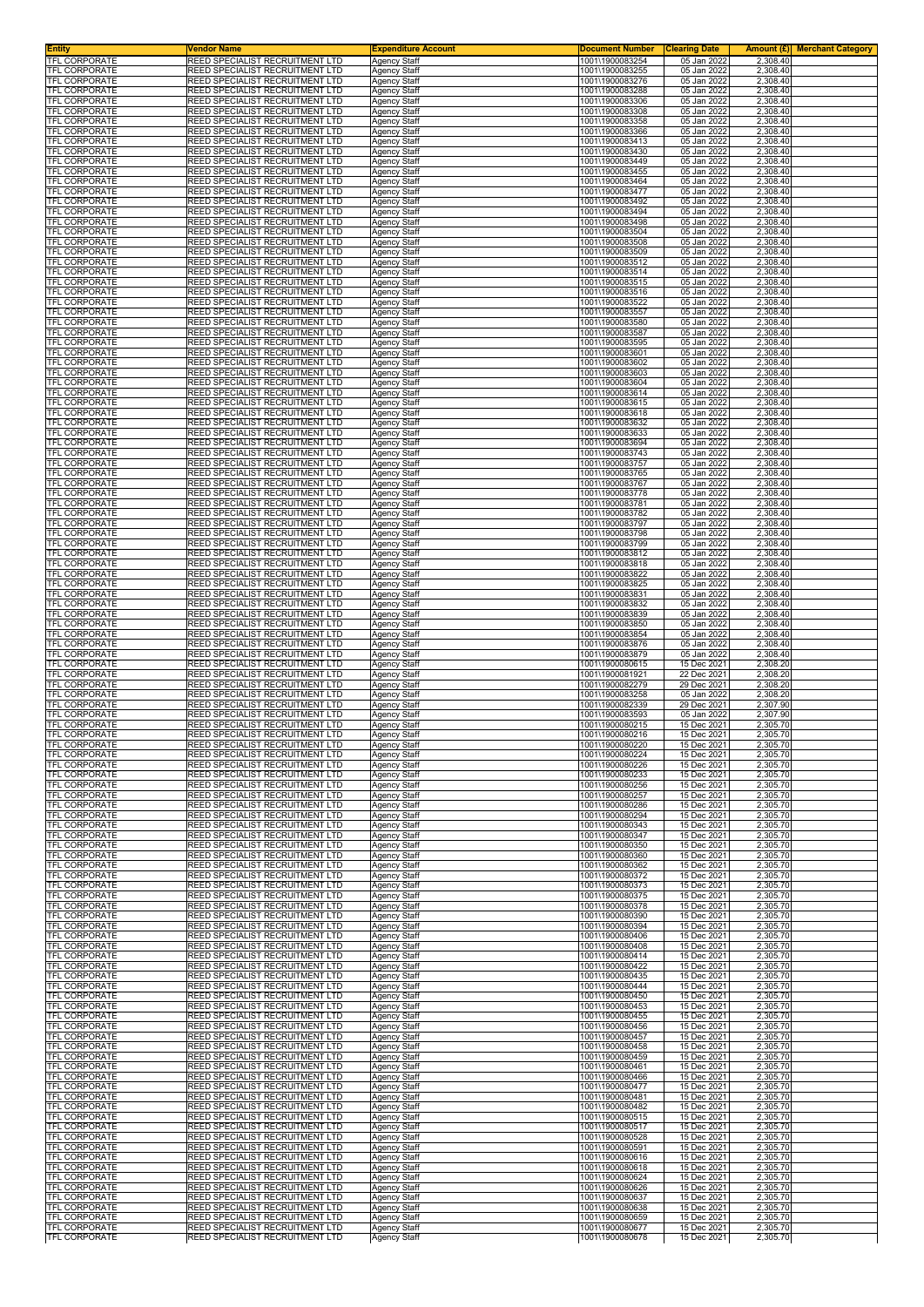| Entity<br><b>TFL CORPORATE</b>               | Vendor Name<br>REED SPECIALIST RECRUITMENT LTD                     | <b>Expenditure Account</b>                 | <b>Document Number</b><br>1001\1900080697 | <b>Clearing Date</b><br>15 Dec 2021 | Amount (£) <br><b>Merchant Category</b><br>2,305.70 |
|----------------------------------------------|--------------------------------------------------------------------|--------------------------------------------|-------------------------------------------|-------------------------------------|-----------------------------------------------------|
| TFL CORPORATE                                | REED SPECIALIST RECRUITMENT LTD                                    | <b>Agency Staff</b><br>Agency Staff        | 1001\1900080699                           | 15 Dec 2021                         | 2,305.70                                            |
| TFL CORPORATE                                | REED SPECIALIST RECRUITMENT LTD                                    | Agency Staff                               | 1001\1900080704                           | 15 Dec 2021                         | 2,305.70                                            |
| TFL CORPORATE<br>TFL CORPORATE               | REED SPECIALIST RECRUITMENT LTD<br>REED SPECIALIST RECRUITMENT LTD | <b>Agency Staff</b><br>Agency Staff        | 1001\1900080721<br>1001\1900080725        | 15 Dec 2021<br>15 Dec 2021          | 2,305.70<br>2,305.70                                |
| TFL CORPORATE                                | REED SPECIALIST RECRUITMENT LTD                                    | Agency Staff                               | 1001\1900080727                           | 15 Dec 2021                         | 2,305.70                                            |
| TFL CORPORATE                                | REED SPECIALIST RECRUITMENT LTD<br>REED SPECIALIST RECRUITMENT LTD | Agency Staff                               | 1001\1900080753<br>1001\1900080759        | 15 Dec 2021<br>15 Dec 2021          | 2,305.70                                            |
| TFL CORPORATE<br>TFL CORPORATE               | REED SPECIALIST RECRUITMENT LTD                                    | Agency Staff<br>Agency Staff               | 1001\1900080800                           | 15 Dec 2021                         | 2,305.70<br>2,305.70                                |
| TFL CORPORATE                                | REED SPECIALIST RECRUITMENT LTD                                    | Agency Staff                               | 1001\1900080822                           | 15 Dec 2021                         | 2,305.70                                            |
| TFL CORPORATE<br>TFL CORPORATE               | REED SPECIALIST RECRUITMENT LTD<br>REED SPECIALIST RECRUITMENT LTD | Agency Staff<br>Agency Staff               | 1001\1900080917<br>1001\1900080918        | 15 Dec 2021<br>15 Dec 2021          | 2,305.70<br>2,305.70                                |
| TFL CORPORATE                                | REED SPECIALIST RECRUITMENT LTD                                    | Agency Staff                               | 1001\1900080920                           | 15 Dec 2021                         | 2,305.70                                            |
| TFL CORPORATE<br>TFL CORPORATE               | REED SPECIALIST RECRUITMENT LTD<br>REED SPECIALIST RECRUITMENT LTD | <b>Agency Staff</b>                        | 1001\1900080946                           | 15 Dec 2021                         | 2,305.70                                            |
| <b>TFL CORPORATE</b>                         | REED SPECIALIST RECRUITMENT LTD                                    | Agency Staff<br>Agency Staff               | 1001\1900080955<br>1001\1900080994        | 15 Dec 2021<br>15 Dec 2021          | 2,305.70<br>2,305.70                                |
| TFL CORPORATE                                | REED SPECIALIST RECRUITMENT LTD                                    | <b>Agency Staff</b>                        | 1001\1900081011                           | 15 Dec 2021                         | 2,305.70                                            |
| TFL CORPORATE<br>TFL CORPORATE               | REED SPECIALIST RECRUITMENT LTD<br>REED SPECIALIST RECRUITMENT LTD | Agency Staff<br>Agency Staff               | 1001\1900081021<br>1001\1900081050        | 15 Dec 2021<br>15 Dec 2021          | 2,305.70<br>2,305.70                                |
| <b>TFL CORPORATE</b>                         | REED SPECIALIST RECRUITMENT LTD                                    | Agency Staff                               | 1001\1900081081                           | 15 Dec 2021                         | 2,305.70                                            |
| TFL CORPORATE                                | REED SPECIALIST RECRUITMENT LTD                                    | <b>Agency Staff</b>                        | 1001\1900081089                           | 15 Dec 2021<br>22 Dec 2021          | 2,305.70                                            |
| TFL CORPORATE<br>TFL CORPORATE               | REED SPECIALIST RECRUITMENT LTD<br>REED SPECIALIST RECRUITMENT LTD | <b>Agency Staff</b><br>Agency Staff        | 1001\1900081188<br>1001\1900081226        | 22 Dec 2021                         | 2,305.70<br>2,305.70                                |
| <b>TFL CORPORATE</b>                         | REED SPECIALIST RECRUITMENT LTD                                    | Agency Staff                               | 1001\1900081228                           | 22 Dec 2021                         | 2,305.70                                            |
| <b>TFL CORPORATE</b><br><b>TFL CORPORATE</b> | REED SPECIALIST RECRUITMENT LTD<br>REED SPECIALIST RECRUITMENT LTD | Agency Staff<br><b>Agency Staff</b>        | 1001\1900081238<br>1001\1900081242        | 22 Dec 2021<br>22 Dec 2021          | 2,305.70<br>2,305.70                                |
| TFL CORPORATE                                | REED SPECIALIST RECRUITMENT LTD                                    | <b>Agency Staff</b>                        | 1001\1900081257                           | 22 Dec 2021                         | 2,305.70                                            |
| TFL CORPORATE                                | REED SPECIALIST RECRUITMENT LTD                                    | Agency Staff                               | 1001\1900081258                           | 22 Dec 2021                         | 2,305.70                                            |
| TFL CORPORATE<br>TFL CORPORATE               | REED SPECIALIST RECRUITMENT LTD<br>REED SPECIALIST RECRUITMENT LTD | <b>Agency Staff</b><br>Agency Staff        | 1001\1900081263<br>1001\1900081265        | 22 Dec 2021<br>22 Dec 2021          | 2,305.70<br>2,305.70                                |
| TFL CORPORATE                                | REED SPECIALIST RECRUITMENT LTD                                    | Agency Staff                               | 1001\1900081269                           | 22 Dec 2021                         | 2,305.70                                            |
| TFL CORPORATE<br>TFL CORPORATE               | REED SPECIALIST RECRUITMENT LTD<br>REED SPECIALIST RECRUITMENT LTD | <b>Agency Staff</b><br><b>Agency Staff</b> | 1001\1900081276<br>1001\1900081279        | 22 Dec 2021<br>22 Dec 2021          | 2,305.70<br>2,305.70                                |
| TFL CORPORATE                                | REED SPECIALIST RECRUITMENT LTD                                    | Agency Staff                               | 1001\1900081281                           | 22 Dec 2021                         | 2,305.70                                            |
| TFL CORPORATE                                | REED SPECIALIST RECRUITMENT LTD                                    | Agency Staff                               | 1001\1900081282                           | 22 Dec 2021                         | 2,305.70                                            |
| <b>TFL CORPORATE</b><br>TFL CORPORATE        | REED SPECIALIST RECRUITMENT LTD<br>REED SPECIALIST RECRUITMENT LTD | <b>Agency Staff</b><br>Agency Staff        | 1001\1900081285<br>1001\1900081297        | 22 Dec 2021<br>22 Dec 2021          | 2,305.70<br>2,305.70                                |
| TFL CORPORATE                                | REED SPECIALIST RECRUITMENT LTD                                    | Agency Staff                               | 1001\1900081298                           | 22 Dec 2021                         | 2,305.70                                            |
| TFL CORPORATE<br><b>TFL CORPORATE</b>        | REED SPECIALIST RECRUITMENT LTD<br>REED SPECIALIST RECRUITMENT LTD | <b>Agency Staff</b><br>Agency Staff        | 1001\1900081303<br>1001\1900081306        | 22 Dec 2021<br>22 Dec 2021          | 2,305.70<br>2,305.70                                |
| TFL CORPORATE                                | REED SPECIALIST RECRUITMENT LTD                                    | Agency Staff                               | 1001\1900081307                           | 22 Dec 2021                         | 2,305.70                                            |
| <b>TFL CORPORATE</b>                         | REED SPECIALIST RECRUITMENT LTD<br>REED SPECIALIST RECRUITMENT LTD | Agency Staff                               | 1001\1900081399                           | 22 Dec 2021<br>22 Dec 2021          | 2,305.70                                            |
| TFL CORPORATE<br>TFL CORPORATE               | REED SPECIALIST RECRUITMENT LTD                                    | Agency Staff<br>Agency Staff               | 1001\1900081400<br>1001\1900081419        | 22 Dec 2021                         | 2,305.70<br>2,305.70                                |
| TFL CORPORATE                                | REED SPECIALIST RECRUITMENT LTD                                    | Agency Staff                               | 1001\1900081420                           | 22 Dec 2021                         | 2,305.70                                            |
| TFL CORPORATE<br>TFL CORPORATE               | REED SPECIALIST RECRUITMENT LTD<br>REED SPECIALIST RECRUITMENT LTD | Agency Staff<br>Agency Staff               | 1001\1900081423<br>1001\1900081426        | 22 Dec 2021<br>22 Dec 2021          | 2,305.70<br>2,305.70                                |
| <b>TFL CORPORATE</b>                         | REED SPECIALIST RECRUITMENT LTD                                    | Agency Staff                               | 1001\1900081429                           | 22 Dec 2021                         | 2,305.70                                            |
| <b>TFL CORPORATE</b>                         | REED SPECIALIST RECRUITMENT LTD                                    | Agency Staff                               | 1001\1900081438                           | 22 Dec 2021                         | 2,305.70                                            |
| TFL CORPORATE<br>TFL CORPORATE               | REED SPECIALIST RECRUITMENT LTD<br>REED SPECIALIST RECRUITMENT LTD | Agency Staff<br><b>Agency Staff</b>        | 1001\1900081440<br>1001\1900081443        | 22 Dec 2021<br>22 Dec 2021          | 2,305.70<br>2,305.70                                |
| TFL CORPORATE                                | REED SPECIALIST RECRUITMENT LTD                                    | Agency Staff                               | 1001\1900081444                           | 22 Dec 2021                         | 2,305.70                                            |
| TFL CORPORATE<br>TFL CORPORATE               | REED SPECIALIST RECRUITMENT LTD<br>REED SPECIALIST RECRUITMENT LTD | Agency Staff<br>Agency Staff               | 1001\1900081457<br>1001\1900081486        | 22 Dec 2021<br>22 Dec 2021          | 2,305.70<br>2,305.70                                |
| TFL CORPORATE                                | REED SPECIALIST RECRUITMENT LTD                                    | Agency Staff                               | 1001\1900081509                           | 22 Dec 2021                         | 2,305.70                                            |
| TFL CORPORATE                                | REED SPECIALIST RECRUITMENT LTD                                    | Agency Staff                               | 1001\1900081514                           | 22 Dec 2021                         | 2,305.70                                            |
| <b>TFL CORPORATE</b><br>TFL CORPORATE        | REED SPECIALIST RECRUITMENT LTD<br>REED SPECIALIST RECRUITMENT LTD | <b>Agency Staff</b><br>Agency Staff        | 1001\1900081529<br>1001\1900081535        | 22 Dec 2021<br>22 Dec 2021          | 2,305.70<br>2,305.70                                |
| TFL CORPORATE                                | REED SPECIALIST RECRUITMENT LTD                                    | Agency Staff                               | 1001\1900081536                           | 22 Dec 2021                         | 2,305.70                                            |
| TFL CORPORATE<br>TFL CORPORATE               | REED SPECIALIST RECRUITMENT LTD<br>REED SPECIALIST RECRUITMENT LTD | Agency Staff<br><b>Agency Staff</b>        | 1001\1900081539<br>1001\1900081550        | 22 Dec 2021<br>22 Dec 2021          | 2,305.70<br>2,305.70                                |
| TFL CORPORATE                                | REED SPECIALIST RECRUITMENT LTD                                    | Agency Staff                               | 1001\1900081569                           | 22 Dec 2021                         | 2,305.70                                            |
| TFL CORPORATE<br><b>TFL CORPORATE</b>        | REED SPECIALIST RECRUITMENT LTD<br>REED SPECIALIST RECRUITMENT LTD | Agency Staff<br>Agency Staff               | 1001\1900081591<br>1001\1900081624        | 22 Dec 2021<br>22 Dec 2021          | 2,305.70<br>2,305.70                                |
| <b>TFL CORPORATE</b>                         | REED SPECIALIST RECRUITMENT LTD                                    | Agency Staff                               | 1001\1900081660                           | 22 Dec 2021                         | 2,305.70                                            |
| <b>TFL CORPORATE</b>                         | REED SPECIALIST RECRUITMENT LTD                                    | Agency Staff                               | 1001\1900081683                           | 22 Dec 2021                         | 2,305.70                                            |
| TFL CORPORATE<br>TFL CORPORATE               | REED SPECIALIST RECRUITMENT LTD<br>REED SPECIALIST RECRUITMENT LTD | Agency Staff<br>Agency Staff               | 1001\1900081693<br>1001\1900081694        | 22 Dec 2021<br>22 Dec 2021          | 2,305.70<br>2,305.70                                |
| <b>IFL CORPORATE</b>                         | REED SPECIALIST RECRUITMENT LTD                                    | Agency Staff                               | 1001\1900081723                           | 22 Dec 2021                         | 2.305.70                                            |
| <b>TFL CORPORATE</b><br><b>TFL CORPORATE</b> | REED SPECIALIST RECRUITMENT LTD<br>REED SPECIALIST RECRUITMENT LTD | <b>Agency Staff</b>                        | 1001\1900081735<br>1001\1900081736        | 22 Dec 2021<br>22 Dec 2021          | 2,305.70<br>2,305.70                                |
| TFL CORPORATE                                | REED SPECIALIST RECRUITMENT LTD                                    | Agency Staff<br>Agency Staff               | 1001\1900081741                           | 22 Dec 2021                         | 2,305.70                                            |
| <b>TFL CORPORATE</b>                         | REED SPECIALIST RECRUITMENT LTD                                    | <b>Agency Staff</b>                        | 1001\1900081756                           | 22 Dec 2021                         | 2,305.70                                            |
| TFL CORPORATE<br>TFL CORPORATE               | REED SPECIALIST RECRUITMENT LTD<br>REED SPECIALIST RECRUITMENT LTD | Agency Staff<br>Agency Staff               | 1001\1900081798<br>1001\1900081837        | 22 Dec 2021<br>22 Dec 2021          | 2,305.70<br>2,305.70                                |
| TFL CORPORATE                                | REED SPECIALIST RECRUITMENT LTD                                    | <b>Agency Staff</b>                        | 1001\1900081839                           | 22 Dec 2021                         | 2,305.70                                            |
| TFL CORPORATE<br>TFL CORPORATE               | REED SPECIALIST RECRUITMENT LTD<br>REED SPECIALIST RECRUITMENT LTD | Agency Staff                               | 1001\1900081876<br>1001\1900081890        | 22 Dec 2021<br>22 Dec 2021          | 2,305.70<br>2,305.70                                |
| TFL CORPORATE                                | REED SPECIALIST RECRUITMENT LTD                                    | <b>Agency Staff</b><br>Agency Staff        | 1001\1900081895                           | 22 Dec 2021                         | 2,305.70                                            |
| <b>TFL CORPORATE</b>                         | REED SPECIALIST RECRUITMENT LTD                                    | Agency Staff                               | 1001\1900081897                           | 22 Dec 2021                         | 2,305.70                                            |
| TFL CORPORATE<br>TFL CORPORATE               | REED SPECIALIST RECRUITMENT LTD<br>REED SPECIALIST RECRUITMENT LTD | Agency Staff<br><b>Agency Staff</b>        | 1001\1900081908<br>1001\1900081916        | 22 Dec 2021<br>22 Dec 2021          | 2,305.70<br>2,305.70                                |
| <b>TFL CORPORATE</b>                         | REED SPECIALIST RECRUITMENT LTD                                    | <b>Agency Staff</b>                        | 1001\1900081926                           | 22 Dec 2021                         | 2,305.70                                            |
| TFL CORPORATE<br><b>TFL CORPORATE</b>        | REED SPECIALIST RECRUITMENT LTD<br>REED SPECIALIST RECRUITMENT LTD | Agency Staff<br><b>Agency Staff</b>        | 1001\1900081930<br>1001\1900081943        | 22 Dec 2021<br>22 Dec 2021          | 2,305.70<br>2,305.70                                |
| <b>TFL CORPORATE</b>                         | REED SPECIALIST RECRUITMENT LTD                                    | Agency Staff                               | 1001\1900081950                           | 22 Dec 2021                         | 2,305.70                                            |
| TFL CORPORATE                                | REED SPECIALIST RECRUITMENT LTD                                    | Agency Staff                               | 1001\1900081984                           | 22 Dec 2021                         | 2,305.70                                            |
| TFL CORPORATE<br><b>TFL CORPORATE</b>        | REED SPECIALIST RECRUITMENT LTD<br>REED SPECIALIST RECRUITMENT LTD | <b>Agency Staff</b><br><b>Agency Staff</b> | 1001\1900082015<br>1001\1900082046        | 22 Dec 2021<br>22 Dec 2021          | 2,305.70<br>2,305.70                                |
| TFL CORPORATE                                | REED SPECIALIST RECRUITMENT LTD                                    | Agency Staff                               | 1001\1900082117                           | 29 Dec 2021                         | 2,305.70                                            |
| TFL CORPORATE<br><b>TFL CORPORATE</b>        | REED SPECIALIST RECRUITMENT LTD<br>REED SPECIALIST RECRUITMENT LTD | Agency Staff<br><b>Agency Staff</b>        | 1001\1900082165<br>1001\1900082175        | 29 Dec 2021<br>29 Dec 2021          | 2,305.70<br>2,305.70                                |
| TFL CORPORATE                                | REED SPECIALIST RECRUITMENT LTD                                    | <b>Agency Staff</b>                        | 1001\1900082196                           | 29 Dec 2021                         | 2,305.70                                            |
| TFL CORPORATE                                | REED SPECIALIST RECRUITMENT LTD                                    | Agency Staff                               | 1001\1900082214                           | 29 Dec 2021                         | 2,305.70                                            |
| TFL CORPORATE<br>TFL CORPORATE               | REED SPECIALIST RECRUITMENT LTD<br>REED SPECIALIST RECRUITMENT LTD | Agency Staff<br>Agency Staff               | 1001\1900082217<br>1001\1900082218        | 29 Dec 2021<br>29 Dec 2021          | 2,305.70<br>2,305.70                                |
| TFL CORPORATE                                | REED SPECIALIST RECRUITMENT LTD                                    | Agency Staff                               | 1001\1900082224                           | 29 Dec 2021                         | 2,305.70                                            |
| <b>TFL CORPORATE</b><br>TFL CORPORATE        | REED SPECIALIST RECRUITMENT LTD<br>REED SPECIALIST RECRUITMENT LTD | <b>Agency Staff</b><br>Agency Staff        | 1001\1900082241<br>1001\1900082262        | 29 Dec 2021<br>29 Dec 2021          | 2,305.70<br>2,305.70                                |
| TFL CORPORATE                                | REED SPECIALIST RECRUITMENT LTD                                    | Agency Staff                               | 1001\1900082266                           | 29 Dec 2021                         | 2,305.70                                            |
| TFL CORPORATE                                | REED SPECIALIST RECRUITMENT LTD                                    | <b>Agency Staff</b>                        | 1001\1900082270                           | 29 Dec 2021                         | 2,305.70                                            |
| TFL CORPORATE<br>TFL CORPORATE               | REED SPECIALIST RECRUITMENT LTD<br>REED SPECIALIST RECRUITMENT LTD | Agency Staff<br>Agency Staff               | 1001\1900082274<br>1001\1900082278        | 29 Dec 2021<br>29 Dec 2021          | 2,305.70<br>2,305.70                                |
| <b>TFL CORPORATE</b>                         | REED SPECIALIST RECRUITMENT LTD                                    | <b>Agency Staff</b>                        | 1001\1900082293                           | 29 Dec 2021                         | 2,305.70                                            |
| <b>TFL CORPORATE</b><br>TFL CORPORATE        | REED SPECIALIST RECRUITMENT LTD<br>REED SPECIALIST RECRUITMENT LTD | Agency Staff<br>Agency Staff               | 1001\1900082301<br>1001\1900082302        | 29 Dec 2021<br>29 Dec 2021          | 2,305.70<br>2,305.70                                |
| TFL CORPORATE                                | REED SPECIALIST RECRUITMENT LTD                                    | <b>Agency Staff</b>                        | 1001\1900082303                           | 29 Dec 2021                         | 2,305.70                                            |
| TFL CORPORATE                                | REED SPECIALIST RECRUITMENT LTD                                    | Agency Staff                               | 1001\1900082304                           | 29 Dec 2021                         | 2,305.70                                            |
| TFL CORPORATE<br><b>TFL CORPORATE</b>        | REED SPECIALIST RECRUITMENT LTD<br>REED SPECIALIST RECRUITMENT LTD | Agency Staff<br>Agency Staff               | 1001\1900082313<br>1001\1900082321        | 29 Dec 2021<br>29 Dec 2021          | 2,305.70<br>2,305.70                                |
| TFL CORPORATE                                | REED SPECIALIST RECRUITMENT LTD                                    | <b>Agency Staff</b>                        | 1001\1900082322                           | 29 Dec 2021                         | 2,305.70                                            |
| TFL CORPORATE<br>TFL CORPORATE               | REED SPECIALIST RECRUITMENT LTD<br>REED SPECIALIST RECRUITMENT LTD | Agency Staff<br><b>Agency Staff</b>        | 1001\1900082323<br>1001\1900082325        | 29 Dec 2021<br>29 Dec 2021          | 2,305.70<br>2,305.70                                |
| <b>TFL CORPORATE</b>                         | REED SPECIALIST RECRUITMENT LTD                                    | <b>Agency Staff</b>                        | 1001\1900082336                           | 29 Dec 2021                         | 2,305.70                                            |
| TFL CORPORATE                                | REED SPECIALIST RECRUITMENT LTD                                    | Agency Staff                               | 1001\1900082338                           | 29 Dec 2021                         | 2,305.70                                            |
| <b>TFL CORPORATE</b><br><b>TFL CORPORATE</b> | REED SPECIALIST RECRUITMENT LTD<br>REED SPECIALIST RECRUITMENT LTD | <b>Agency Staff</b><br>Agency Staff        | 1001\1900082344<br>1001\1900082355        | 29 Dec 2021<br>29 Dec 2021          | 2,305.70<br>2,305.70                                |
| TFL CORPORATE                                | REED SPECIALIST RECRUITMENT LTD                                    | <b>Agency Staff</b>                        | 1001\1900082364                           | 29 Dec 2021                         | 2,305.70                                            |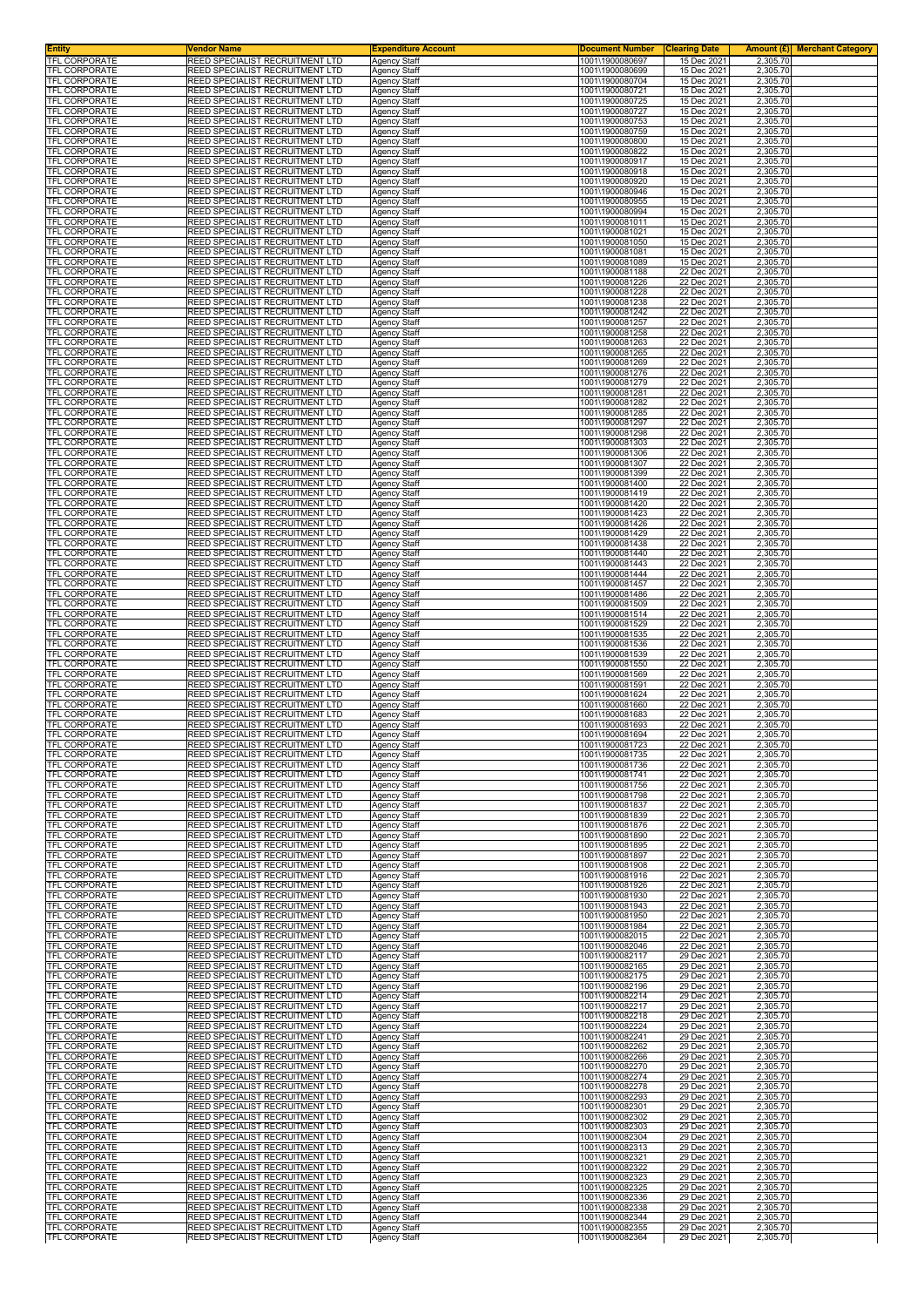| <b>Entity</b><br>TFL CORPORATE               | <b>Vendor Name</b><br>REED SPECIALIST RECRUITMENT LTD                     | <b>Expenditure Account</b>                 | <b>Document Number</b>             | <b>Clearing Date</b>       |                      | <b>Amount (£)</b> Merchant Category |
|----------------------------------------------|---------------------------------------------------------------------------|--------------------------------------------|------------------------------------|----------------------------|----------------------|-------------------------------------|
| <b>TFL CORPORATE</b>                         | <b>REED SPECIALIST RECRUITMENT LTD</b>                                    | <b>Agency Staff</b><br><b>Agency Staff</b> | 1001\1900082366<br>1001\1900082370 | 29 Dec 2021<br>29 Dec 2021 | 2,305.70<br>2,305.70 |                                     |
| <b>TFL CORPORATE</b>                         | REED SPECIALIST RECRUITMENT LTD                                           | Agency Staff                               | 1001\1900082371                    | 29 Dec 2021                | 2,305.70             |                                     |
| <b>TFL CORPORATE</b><br>TFL CORPORATE        | REED SPECIALIST RECRUITMENT LTD<br>REED SPECIALIST RECRUITMENT LTD        | <b>Agency Staff</b><br>Agency Staff        | 1001\1900082375<br>1001\1900082378 | 29 Dec 2021<br>29 Dec 2021 | 2,305.70<br>2,305.70 |                                     |
| TFL CORPORATE                                | REED SPECIALIST RECRUITMENT LTD                                           | Agency Staff                               | 1001\1900082379                    | 29 Dec 2021                | 2,305.70             |                                     |
| TFL CORPORATE<br><b>TFL CORPORATE</b>        | REED SPECIALIST RECRUITMENT LTD<br>REED SPECIALIST RECRUITMENT LTD        | <b>Agency Staff</b><br>Agency Staff        | 1001\1900082400<br>1001\1900082403 | 29 Dec 2021<br>29 Dec 2021 | 2,305.70<br>2,305.70 |                                     |
| TFL CORPORATE                                | REED SPECIALIST RECRUITMENT LTD                                           | Agency Staff                               | 1001\1900082422                    | 29 Dec 2021                | 2,305.70             |                                     |
| TFL CORPORATE<br>TFL CORPORATE               | REED SPECIALIST RECRUITMENT LTD<br>REED SPECIALIST RECRUITMENT LTD        | Agency Staff<br>Agency Staff               | 1001\1900082424<br>1001\1900082430 | 29 Dec 2021<br>29 Dec 2021 | 2,305.70<br>2,305.70 |                                     |
| TFL CORPORATE                                | REED SPECIALIST RECRUITMENT LTD                                           | Agency Staff                               | 1001\1900082472                    | 29 Dec 2021                | 2,305.70             |                                     |
| TFL CORPORATE<br>TFL CORPORATE               | REED SPECIALIST RECRUITMENT LTD<br>REED SPECIALIST RECRUITMENT LTD        | Agency Staff<br><b>Agency Staff</b>        | 1001\1900082481<br>1001\1900082493 | 29 Dec 2021<br>29 Dec 2021 | 2,305.70<br>2,305.70 |                                     |
| TFL CORPORATE                                | REED SPECIALIST RECRUITMENT LTD                                           | <b>Agency Staff</b>                        | 1001\1900082495<br>1001\1900082624 | 29 Dec 2021<br>29 Dec 2021 | 2,305.70             |                                     |
| TFL CORPORATE<br>TFL CORPORATE               | REED SPECIALIST RECRUITMENT LTD<br>REED SPECIALIST RECRUITMENT LTD        | Agency Staff<br>Agency Staff               | 1001\1900082640                    | 29 Dec 2021                | 2,305.70<br>2,305.70 |                                     |
| <b>TFL CORPORATE</b><br>TFL CORPORATE        | REED SPECIALIST RECRUITMENT LTD<br>REED SPECIALIST RECRUITMENT LTD        | <b>Agency Staff</b>                        | 1001\1900082641<br>1001\1900082642 | 29 Dec 2021<br>29 Dec 2021 | 2,305.70<br>2,305.70 |                                     |
| TFL CORPORATE                                | REED SPECIALIST RECRUITMENT LTD                                           | Agency Staff<br><b>Agency Staff</b>        | 1001\1900082644                    | 29 Dec 2021                | 2,305.70             |                                     |
| TFL CORPORATE<br>TFL CORPORATE               | REED SPECIALIST RECRUITMENT LTD<br>REED SPECIALIST RECRUITMENT LTD        | Agency Staff<br><b>Agency Staff</b>        | 1001\1900082648<br>1001\1900082655 | 29 Dec 2021<br>29 Dec 2021 | 2,305.70<br>2,305.70 |                                     |
| TFL CORPORATE                                | REED SPECIALIST RECRUITMENT LTD                                           | <b>Agency Staff</b>                        | 1001\1900082657                    | 29 Dec 2021                | 2,305.70             |                                     |
| TFL CORPORATE<br>TFL CORPORATE               | REED SPECIALIST RECRUITMENT LTD<br>REED SPECIALIST RECRUITMENT LTD        | Agency Staff<br>Agency Staff               | 1001\1900082658<br>1001\1900082707 | 29 Dec 2021<br>29 Dec 2021 | 2,305.70<br>2,305.70 |                                     |
| TFL CORPORATE                                | REED SPECIALIST RECRUITMENT LTD                                           | <b>Agency Staff</b>                        | 1001\1900082712                    | 29 Dec 2021                | 2,305.70             |                                     |
| TFL CORPORATE<br><b>TFL CORPORATE</b>        | REED SPECIALIST RECRUITMENT LTD<br>REED SPECIALIST RECRUITMENT LTD        | <b>Agency Staff</b><br>Agency Staff        | 1001\1900082717<br>1001\1900082727 | 29 Dec 2021<br>29 Dec 2021 | 2,305.70<br>2,305.70 |                                     |
| TFL CORPORATE                                | REED SPECIALIST RECRUITMENT LTD                                           | <b>Agency Staff</b>                        | 1001\1900082729                    | 29 Dec 2021                | 2,305.70             |                                     |
| TFL CORPORATE<br>TFL CORPORATE               | REED SPECIALIST RECRUITMENT LTD<br>REED SPECIALIST RECRUITMENT LTD        | Agency Staff<br>Agency Staff               | 1001\1900082730<br>1001\1900082737 | 29 Dec 2021<br>29 Dec 2021 | 2,305.70<br>2,305.70 |                                     |
| <b>TFL CORPORATE</b>                         | REED SPECIALIST RECRUITMENT LTD                                           | <b>Agency Staff</b>                        | 1001\1900082745                    | 29 Dec 2021                | 2,305.70             |                                     |
| <b>TFL CORPORATE</b><br><b>TFL CORPORATE</b> | REED SPECIALIST RECRUITMENT LTD<br>REED SPECIALIST RECRUITMENT LTD        | <b>Agency Staff</b><br>Agency Staff        | 1001\1900082750<br>1001\1900082763 | 29 Dec 2021<br>29 Dec 2021 | 2,305.70<br>2,305.70 |                                     |
| TFL CORPORATE                                | REED SPECIALIST RECRUITMENT LTD                                           | Agency Staff                               | 1001\1900082791                    | 29 Dec 2021                | 2,305.70             |                                     |
| <b>TFL CORPORATE</b><br><b>TFL CORPORATE</b> | REED SPECIALIST RECRUITMENT LTD<br>REED SPECIALIST RECRUITMENT LTD        | <b>Agency Staff</b><br><b>Agency Staff</b> | 1001\1900082805<br>1001\1900082807 | 29 Dec 2021<br>29 Dec 2021 | 2,305.70<br>2,305.70 |                                     |
| TFL CORPORATE                                | REED SPECIALIST RECRUITMENT LTD                                           | Agency Staff                               | 1001\1900082827                    | 29 Dec 2021                | 2,305.70             |                                     |
| TFL CORPORATE<br>TFL CORPORATE               | REED SPECIALIST RECRUITMENT LTD<br>REED SPECIALIST RECRUITMENT LTD        | <b>Agency Staff</b><br>Agency Staff        | 1001\1900082842<br>1001\1900082882 | 29 Dec 2021<br>29 Dec 2021 | 2,305.70<br>2,305.70 |                                     |
| <b>TFL CORPORATE</b>                         | REED SPECIALIST RECRUITMENT LTD                                           | Agency Staff                               | 1001\1900082886                    | 29 Dec 2021                | 2,305.70             |                                     |
| <b>TFL CORPORATE</b><br><b>TFL CORPORATE</b> | REED SPECIALIST RECRUITMENT LTD<br>REED SPECIALIST RECRUITMENT LTD        | Agency Staff<br>Agency Staff               | 1001\1900082887<br>1001\1900082888 | 29 Dec 2021<br>29 Dec 2021 | 2,305.70<br>2,305.70 |                                     |
| <b>TFL CORPORATE</b>                         | REED SPECIALIST RECRUITMENT LTD                                           | <b>Agency Staff</b>                        | 1001\1900082926                    | 29 Dec 2021                | 2,305.70             |                                     |
| TFL CORPORATE<br>TFL CORPORATE               | REED SPECIALIST RECRUITMENT LTD<br>REED SPECIALIST RECRUITMENT LTD        | <b>Agency Staff</b><br>Agency Staff        | 1001\1900082968<br>1001\1900082991 | 29 Dec 2021<br>29 Dec 2021 | 2,305.70<br>2,305.70 |                                     |
| TFL CORPORATE<br><b>TFL CORPORATE</b>        | REED SPECIALIST RECRUITMENT LTD<br>REED SPECIALIST RECRUITMENT LTD        | Agency Staff<br><b>Agency Staff</b>        | 1001\1900082993<br>1001\1900083039 | 29 Dec 2021<br>05 Jan 2022 | 2,305.70<br>2,305.70 |                                     |
| TFL CORPORATE                                | REED SPECIALIST RECRUITMENT LTD                                           | Agency Staff                               | 1001\1900083076                    | 05 Jan 2022                | 2,305.70             |                                     |
| TFL CORPORATE<br>TFL CORPORATE               | REED SPECIALIST RECRUITMENT LTD<br>REED SPECIALIST RECRUITMENT LTD        | Agency Staff<br><b>Agency Staff</b>        | 1001\1900083096<br>1001\1900083114 | 05 Jan 2022<br>05 Jan 2022 | 2,305.70<br>2,305.70 |                                     |
| TFL CORPORATE                                | <b>REED SPECIALIST RECRUITMENT LTD</b>                                    | Agency Staff                               | 1001\1900083123                    | 05 Jan 2022                | 2,305.70             |                                     |
| TFL CORPORATE<br>TFL CORPORATE               | REED SPECIALIST RECRUITMENT LTD<br>REED SPECIALIST RECRUITMENT LTD        | Agency Staff<br><b>Agency Staff</b>        | 1001\1900083126<br>1001\1900083137 | 05 Jan 2022<br>05 Jan 2022 | 2,305.70<br>2,305.70 |                                     |
| TFL CORPORATE                                | REED SPECIALIST RECRUITMENT LTD                                           | Agency Staff                               | 1001\1900083141                    | 05 Jan 2022                | 2,305.70             |                                     |
| TFL CORPORATE<br>TFL CORPORATE               | REED SPECIALIST RECRUITMENT LTD<br>REED SPECIALIST RECRUITMENT LTD        | Agency Staff<br><b>Agency Staff</b>        | 1001\1900083142<br>1001\1900083148 | 05 Jan 2022<br>05 Jan 2022 | 2,305.70<br>2,305.70 |                                     |
| TFL CORPORATE<br>TFL CORPORATE               | REED SPECIALIST RECRUITMENT LTD<br>REED SPECIALIST RECRUITMENT LTD        | Agency Staff                               | 1001\1900083164<br>1001\1900083168 | 05 Jan 2022                | 2,305.70             |                                     |
| TFL CORPORATE                                | REED SPECIALIST RECRUITMENT LTD                                           | Agency Staff<br>Agency Staff               | 1001\1900083191                    | 05 Jan 2022<br>05 Jan 2022 | 2,305.70<br>2,305.70 |                                     |
| TFL CORPORATE<br>TFL CORPORATE               | REED SPECIALIST RECRUITMENT LTD<br>REED SPECIALIST RECRUITMENT LTD        | Agency Staff<br>Agency Staff               | 1001\1900083195<br>1001\1900083199 | 05 Jan 2022<br>05 Jan 2022 | 2,305.70<br>2,305.70 |                                     |
| <b>TFL CORPORATE</b>                         | REED SPECIALIST RECRUITMENT LTD                                           | Agency Staff                               | 1001\1900083202                    | 05 Jan 2022                | 2,305.70             |                                     |
| TFL CORPORATE<br><b>TFL CORPORATE</b>        | <b>REED SPECIALIST RECRUITMENT LTD</b><br>REED SPECIALIST RECRUITMENT LTD | <b>Agency Staff</b><br>Agency Staff        | 1001\1900083206<br>1001\1900083207 | 05 Jan 2022<br>05 Jan 2022 | 2,305.70<br>2,305.70 |                                     |
| TFL CORPORATE                                | REED SPECIALIST RECRUITMENT LTD                                           | Agency Staff                               | 1001\1900083215                    | 05 Jan 2022                | 2,305.70             |                                     |
| TFL CORPORATE<br>TFL CORPORATE               | REED SPECIALIST RECRUITMENT LTD<br>REED SPECIALIST RECRUITMENT LTD        | Agency Staff<br><b>Agency Staff</b>        | 1001\1900083223<br>1001\1900083225 | 05 Jan 2022<br>05 Jan 2022 | 2,305.70<br>2,305.70 |                                     |
| <b>IFL CORPORATE</b><br>TFL CORPORATE        | REED SPECIALIST RECRUITMENT LTD<br><b>REED SPECIALIST RECRUITMENT LTD</b> | Agency Staff<br><b>Agency Staff</b>        | 1001\1900083226<br>1001\1900083234 | 05 Jan 2022<br>05 Jan 2022 | 2,305.70<br>2,305.70 |                                     |
| <b>TFL CORPORATE</b>                         | REED SPECIALIST RECRUITMENT LTD                                           | <b>Agency Staff</b>                        | 1001\1900083237                    | 05 Jan 2022                | 2,305.70             |                                     |
| TFL CORPORATE<br>TFL CORPORATE               | REED SPECIALIST RECRUITMENT LTD<br>REED SPECIALIST RECRUITMENT LTD        | Agency Staff<br>Agency Staff               | 1001\1900083238<br>1001\1900083246 | 05 Jan 2022<br>05 Jan 2022 | 2,305.70<br>2,305.70 |                                     |
| TFL CORPORATE                                | REED SPECIALIST RECRUITMENT LTD                                           | Agency Staff                               | 1001\1900083247                    | 05 Jan 2022                | 2,305.70             |                                     |
| TFL CORPORATE<br>TFL CORPORATE               | REED SPECIALIST RECRUITMENT LTD<br><b>REED SPECIALIST RECRUITMENT LTD</b> | Agency Staff<br><b>Agency Staff</b>        | 1001\1900083274<br>1001\1900083289 | 05 Jan 2022<br>05 Jan 2022 | 2,305.70<br>2,305.70 |                                     |
| TFL CORPORATE                                | <b>REED SPECIALIST RECRUITMENT LTD</b>                                    | <b>Agency Staff</b>                        | 1001\1900083290                    | 05 Jan 2022                | 2,305.70             |                                     |
| TFL CORPORATE<br><b>TFL CORPORATE</b>        | REED SPECIALIST RECRUITMENT LTD<br>REED SPECIALIST RECRUITMENT LTD        | Agency Staff<br><b>Agency Staff</b>        | 1001\1900083297<br>1001\1900083298 | 05 Jan 2022<br>05 Jan 2022 | 2,305.70<br>2,305.70 |                                     |
| <b>TFL CORPORATE</b>                         | <b>REED SPECIALIST RECRUITMENT LTD</b>                                    | <b>Agency Staff</b>                        | 1001\1900083322                    | 05 Jan 2022                | 2,305.70             |                                     |
| TFL CORPORATE<br><b>TFL CORPORATE</b>        | REED SPECIALIST RECRUITMENT LTD<br>REED SPECIALIST RECRUITMENT LTD        | <b>Agency Staff</b><br><b>Agency Staff</b> | 1001\1900083361<br>1001\1900083377 | 05 Jan 2022<br>05 Jan 2022 | 2,305.70<br>2,305.70 |                                     |
| TFL CORPORATE                                | <b>REED SPECIALIST RECRUITMENT LTD</b>                                    | <b>Agency Staff</b>                        | 1001\1900083399                    | 05 Jan 2022                | 2,305.70             |                                     |
| TFL CORPORATE<br>TFL CORPORATE               | REED SPECIALIST RECRUITMENT LTD<br>REED SPECIALIST RECRUITMENT LTD        | Agency Staff<br>Agency Staff               | 1001\1900083437<br>1001\1900083493 | 05 Jan 2022<br>05 Jan 2022 | 2,305.70<br>2,305.70 |                                     |
| TFL CORPORATE<br>TFL CORPORATE               | <b>REED SPECIALIST RECRUITMENT LTD</b><br>REED SPECIALIST RECRUITMENT LTD | Agency Staff<br>Agency Staff               | 1001\1900083495<br>1001\1900083496 | 05 Jan 2022<br>05 Jan 2022 | 2,305.70<br>2,305.70 |                                     |
| <b>TFL CORPORATE</b>                         | REED SPECIALIST RECRUITMENT LTD                                           | <b>Agency Staff</b>                        | 1001\1900083499                    | 05 Jan 2022                | 2,305.70             |                                     |
| TFL CORPORATE<br>TFL CORPORATE               | <b>REED SPECIALIST RECRUITMENT LTD</b><br>REED SPECIALIST RECRUITMENT LTD | <b>Agency Staff</b><br>Agency Staff        | 1001\1900083517<br>1001\1900083519 | 05 Jan 2022<br>05 Jan 2022 | 2,305.70<br>2,305.70 |                                     |
| TFL CORPORATE                                | REED SPECIALIST RECRUITMENT LTD                                           | Agency Staff                               | 1001\1900083560                    | 05 Jan 2022                | 2,305.70             |                                     |
| TFL CORPORATE<br>TFL CORPORATE               | <b>REED SPECIALIST RECRUITMENT LTD</b><br>REED SPECIALIST RECRUITMENT LTD | <b>Agency Staff</b><br><b>Agency Staff</b> | 1001\1900083565<br>1001\1900083566 | 05 Jan 2022<br>05 Jan 2022 | 2,305.70<br>2,305.70 |                                     |
| TFL CORPORATE                                | REED SPECIALIST RECRUITMENT LTD                                           | Agency Staff                               | 1001\1900083568                    | 05 Jan 2022                | 2,305.70             |                                     |
| TFL CORPORATE<br>TFL CORPORATE               | <b>REED SPECIALIST RECRUITMENT LTD</b><br>REED SPECIALIST RECRUITMENT LTD | <b>Agency Staff</b><br>Agency Staff        | 1001\1900083570<br>1001\1900083573 | 05 Jan 2022<br>05 Jan 2022 | 2,305.70<br>2,305.70 |                                     |
| TFL CORPORATE<br><b>TFL CORPORATE</b>        | REED SPECIALIST RECRUITMENT LTD<br>REED SPECIALIST RECRUITMENT LTD        | Agency Staff                               | 1001\1900083574<br>1001\1900083586 | 05 Jan 2022<br>05 Jan 2022 | 2,305.70<br>2,305.70 |                                     |
| TFL CORPORATE                                | REED SPECIALIST RECRUITMENT LTD                                           | Agency Staff<br>Agency Staff               | 1001\1900083588                    | 05 Jan 2022                | 2,305.70             |                                     |
| TFL CORPORATE<br>TFL CORPORATE               | REED SPECIALIST RECRUITMENT LTD<br><b>REED SPECIALIST RECRUITMENT LTD</b> | Agency Staff<br><b>Agency Staff</b>        | 1001\1900083589<br>1001\1900083608 | 05 Jan 2022<br>05 Jan 2022 | 2,305.70<br>2,305.70 |                                     |
| TFL CORPORATE                                | REED SPECIALIST RECRUITMENT LTD                                           | Agency Staff                               | 1001\1900083610                    | 05 Jan 2022                | 2,305.70             |                                     |
| TFL CORPORATE<br>TFL CORPORATE               | REED SPECIALIST RECRUITMENT LTD<br>REED SPECIALIST RECRUITMENT LTD        | Agency Staff<br>Agency Staff               | 1001\1900083612<br>1001\1900083619 | 05 Jan 2022<br>05 Jan 2022 | 2,305.70<br>2,305.70 |                                     |
| <b>TFL CORPORATE</b>                         | <b>REED SPECIALIST RECRUITMENT LTD</b>                                    | Agency Staff                               | 1001\1900083631                    | 05 Jan 2022                | 2,305.70             |                                     |
| TFL CORPORATE<br>TFL CORPORATE               | REED SPECIALIST RECRUITMENT LTD<br>REED SPECIALIST RECRUITMENT LTD        | <b>Agency Staff</b><br><b>Agency Staff</b> | 1001\1900083704<br>1001\1900083705 | 05 Jan 2022<br>05 Jan 2022 | 2,305.70<br>2,305.70 |                                     |
| TFL CORPORATE<br>TFL CORPORATE               | REED SPECIALIST RECRUITMENT LTD<br>REED SPECIALIST RECRUITMENT LTD        | Agency Staff<br><b>Agency Staff</b>        | 1001\1900083712<br>1001\1900083771 | 05 Jan 2022<br>05 Jan 2022 | 2,305.70<br>2,305.70 |                                     |
| TFL CORPORATE                                | REED SPECIALIST RECRUITMENT LTD                                           | Agency Staff                               | 1001\1900083774                    | 05 Jan 2022                | 2,305.70             |                                     |
| TFL CORPORATE<br>TFL CORPORATE               | REED SPECIALIST RECRUITMENT LTD<br>REED SPECIALIST RECRUITMENT LTD        | <b>Agency Staff</b><br>Agency Staff        | 1001\1900083791<br>1001\1900083807 | 05 Jan 2022<br>05 Jan 2022 | 2,305.70<br>2,305.70 |                                     |
| TFL CORPORATE                                | <b>REED SPECIALIST RECRUITMENT LTD</b>                                    | <b>Agency Staff</b>                        | 1001\1900083841                    | 05 Jan 2022                | 2,305.70             |                                     |
| TFL CORPORATE<br>TFL CORPORATE               | <b>REED SPECIALIST RECRUITMENT LTD</b><br>REED SPECIALIST RECRUITMENT LTD | <b>Agency Staff</b><br>Agency Staff        | 1001\1900083844<br>1001\1900083846 | 05 Jan 2022<br>05 Jan 2022 | 2,305.70<br>2,305.70 |                                     |
| <b>TFL CORPORATE</b><br><b>TFL CORPORATE</b> | REED SPECIALIST RECRUITMENT LTD                                           | <b>Agency Staff</b>                        | 1001\1900083848<br>1001\1900083853 | 05 Jan 2022                | 2,305.70             |                                     |
| TFL CORPORATE                                | REED SPECIALIST RECRUITMENT LTD<br>REED SPECIALIST RECRUITMENT LTD        | Agency Staff<br>Agency Staff               | 1001\1900083863                    | 05 Jan 2022<br>05 Jan 2022 | 2,305.70<br>2,305.70 |                                     |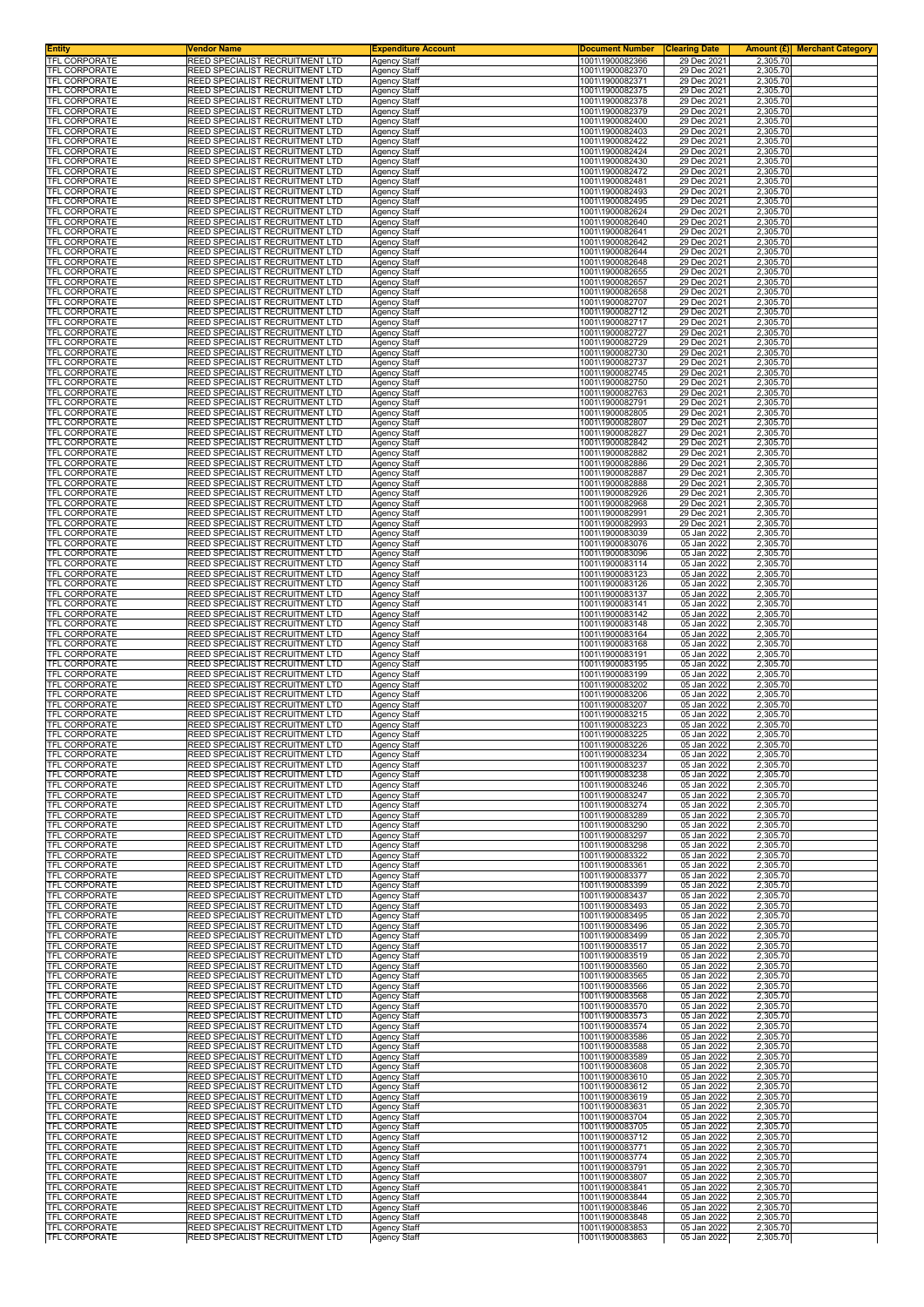| <b>Entity</b><br>TFL CORPORATE               | <b>Vendor Name</b><br>REED SPECIALIST RECRUITMENT LTD              | <b>Expenditure Account</b>                 | <b>Document Number</b>             | <b>Clearing Date</b>       | <b>Amount (£) Merchant Category</b> |
|----------------------------------------------|--------------------------------------------------------------------|--------------------------------------------|------------------------------------|----------------------------|-------------------------------------|
| <b>TFL CORPORATE</b>                         | REED SPECIALIST RECRUITMENT LTD                                    | Agency Staff<br><b>Agency Staff</b>        | 1001\1900083878<br>1001\1900083882 | 05 Jan 2022<br>05 Jan 2022 | 2,305.70<br>2,305.70                |
| <b>TFL CORPORATE</b>                         | REED SPECIALIST RECRUITMENT LTD                                    | <b>Agency Staff</b>                        | 1001\1900080322                    | 15 Dec 2021                | 2,305.65                            |
| <b>TFL CORPORATE</b><br>TFL CORPORATE        | REED SPECIALIST RECRUITMENT LTD<br>REED SPECIALIST RECRUITMENT LTD | <b>Agency Staff</b><br>Agency Staff        | 1001\1900081275<br>1001\1900081319 | 22 Dec 2021<br>22 Dec 2021 | 2,305.65<br>2,305.65                |
| TFL CORPORATE                                | REED SPECIALIST RECRUITMENT LTD                                    | <b>Agency Staff</b>                        | 1001\1900082374                    | 29 Dec 2021                | 2,305.65                            |
| TFL CORPORATE<br><b>TFL CORPORATE</b>        | REED SPECIALIST RECRUITMENT LTD<br>REED SPECIALIST RECRUITMENT LTD | <b>Agency Staff</b><br><b>Agency Staff</b> | 1001\1900082821<br>1001\1900083241 | 29 Dec 2021<br>05 Jan 2022 | 2,305.65<br>2,305.65                |
| TFL CORPORATE                                | REED SPECIALIST RECRUITMENT LTD                                    | <b>Agency Staff</b>                        | 1001\1900083537                    | 05 Jan 2022                | 2,305.65                            |
| TFL CORPORATE                                | REED SPECIALIST RECRUITMENT LTD                                    | Agency Staff                               | 1001\1900080228                    | 15 Dec 2021                | 2,304.85                            |
| TFL CORPORATE<br>TFL CORPORATE               | REED SPECIALIST RECRUITMENT LTD<br>REED SPECIALIST RECRUITMENT LTD | <b>Agency Staff</b><br><b>Agency Staff</b> | 1001\1900080267<br>1001\1900081582 | 15 Dec 2021<br>22 Dec 2021 | 2,304.85<br>2,304.85                |
| TFL CORPORATE                                | REED SPECIALIST RECRUITMENT LTD                                    | <b>Agency Staff</b>                        | 1001\1900082202                    | 29 Dec 2021                | 2,304.85                            |
| TFL CORPORATE<br>TFL CORPORATE               | REED SPECIALIST RECRUITMENT LTD<br>REED SPECIALIST RECRUITMENT LTD | <b>Agency Staff</b>                        | 1001\1900083024<br>1001\1900083031 | 05 Jan 2022<br>05 Jan 2022 | 2,304.85<br>2,304.85                |
| TFL CORPORATE                                | REED SPECIALIST RECRUITMENT LTD                                    | <b>Agency Staff</b><br>Agency Staff        | 1001\1900081106                    | 15 Dec 2021                | 2,303.50                            |
| TFL CORPORATE                                | REED SPECIALIST RECRUITMENT LTD                                    | Agency Staff                               | 1001\1900081479                    | 22 Dec 2021                | 2,303.50                            |
| <b>TFL CORPORATE</b><br>TFL CORPORATE        | REED SPECIALIST RECRUITMENT LTD<br>REED SPECIALIST RECRUITMENT LTD | <b>Agency Staff</b><br><b>Agency Staff</b> | 1001\1900082896<br>1001\1900083489 | 29 Dec 2021<br>05 Jan 2022 | 2,303.50<br>2,303.50                |
| TFL CORPORATE                                | REED SPECIALIST RECRUITMENT LTD                                    | <b>Agency Staff</b>                        | 1001\1900080681                    | 15 Dec 2021                | 2,303.30                            |
| TFL CORPORATE<br>TFL CORPORATE               | REED SPECIALIST RECRUITMENT LTD<br>REED SPECIALIST RECRUITMENT LTD | <b>Agency Staff</b><br><b>Agency Staff</b> | 1001\1900081206<br>1001\1900082265 | 22 Dec 2021<br>29 Dec 2021 | 2,303.30<br>2,303.30                |
| TFL CORPORATE                                | REED SPECIALIST RECRUITMENT LTD                                    | <b>Agency Staff</b>                        | 1001\1900083561                    | 05 Jan 2022                | 2,303.30                            |
| TFL CORPORATE                                | REED SPECIALIST RECRUITMENT LTD                                    | <b>Agency Staff</b>                        | 1001\1900083677                    | 05 Jan 2022                | 2,302.15                            |
| TFL CORPORATE<br>TFL CORPORATE               | REED SPECIALIST RECRUITMENT LTD<br>REED SPECIALIST RECRUITMENT LTD | <b>Agency Staff</b><br><b>Agency Staff</b> | 1001\1900080737<br>1001\1900080944 | 15 Dec 2021<br>15 Dec 2021 | 2,300.70<br>2,300.70                |
| TFL CORPORATE                                | REED SPECIALIST RECRUITMENT LTD                                    | <b>Agency Staff</b>                        | 1001\1900082238                    | 29 Dec 2021                | 2,300.70                            |
| <b>TFL CORPORATE</b><br>TFL CORPORATE        | REED SPECIALIST RECRUITMENT LTD<br>REED SPECIALIST RECRUITMENT LTD | <b>Agency Staff</b><br><b>Agency Staff</b> | 1001\1900082286<br>1001\1900083497 | 29 Dec 2021<br>05 Jan 2022 | 2,300.70<br>2,300.70                |
| TFL CORPORATE                                | REED SPECIALIST RECRUITMENT LTD                                    | <b>Agency Staff</b>                        | 1001\1900082958                    | 29 Dec 2021                | 2,292.84                            |
| TFL CORPORATE                                | REED SPECIALIST RECRUITMENT LTD                                    | <b>Agency Staff</b>                        | 1001\1900080676                    | 15 Dec 2021                | 2,292.50                            |
| <b>TFL CORPORATE</b><br>TFL CORPORATE        | REED SPECIALIST RECRUITMENT LTD<br>REED SPECIALIST RECRUITMENT LTD | <b>Agency Staff</b><br><b>Agency Staff</b> | 1001\1900081946<br>1001\1900082361 | 22 Dec 2021<br>29 Dec 2021 | 2,292.50<br>2,292.50                |
| TFL CORPORATE                                | REED SPECIALIST RECRUITMENT LTD                                    | <b>Agency Staff</b>                        | 1001\1900080314                    | 15 Dec 2021                | 2,289.76                            |
| TFL CORPORATE<br><b>TFL CORPORATE</b>        | REED SPECIALIST RECRUITMENT LTD<br>REED SPECIALIST RECRUITMENT LTD | Agency Staff                               | 1001\1900081437<br>1001\1900082166 | 22 Dec 2021<br>29 Dec 2021 | 2,289.76<br>2,289.76                |
| <b>TFL CORPORATE</b>                         | REED SPECIALIST RECRUITMENT LTD                                    | <b>Agency Staff</b><br><b>Agency Staff</b> | 1001\1900083858                    | 05 Jan 2022                | 2,289.76                            |
| TFL CORPORATE                                | REED SPECIALIST RECRUITMENT LTD                                    | <b>Agency Staff</b>                        | 1001\1900080212                    | 15 Dec 2021                | 2,285.70                            |
| TFL CORPORATE<br><b>TFL CORPORATE</b>        | REED SPECIALIST RECRUITMENT LTD<br>REED SPECIALIST RECRUITMENT LTD | <b>Agency Staff</b><br><b>Agency Staff</b> | 1001\1900080229<br>1001\1900080230 | 15 Dec 2021<br>15 Dec 2021 | 2,285.70<br>2,285.70                |
| TFL CORPORATE                                | REED SPECIALIST RECRUITMENT LTD                                    | Agency Staff                               | 1001\1900080232                    | 15 Dec 2021                | 2,285.70                            |
| <b>TFL CORPORATE</b><br><b>TFL CORPORATE</b> | REED SPECIALIST RECRUITMENT LTD<br>REED SPECIALIST RECRUITMENT LTD | Agency Staff<br><b>Agency Staff</b>        | 1001\1900080244<br>1001\1900080275 | 15 Dec 2021<br>15 Dec 2021 | 2,285.70<br>2,285.70                |
| <b>TFL CORPORATE</b>                         | REED SPECIALIST RECRUITMENT LTD                                    | <b>Agency Staff</b>                        | 1001\1900080287                    | 15 Dec 2021                | 2,285.70                            |
| TFL CORPORATE                                | REED SPECIALIST RECRUITMENT LTD                                    | <b>Agency Staff</b>                        | 1001\1900080340                    | 15 Dec 2021                | 2,285.70                            |
| TFL CORPORATE<br>TFL CORPORATE               | REED SPECIALIST RECRUITMENT LTD<br>REED SPECIALIST RECRUITMENT LTD | <b>Agency Staff</b><br>Agency Staff        | 1001\1900080380<br>1001\1900080381 | 15 Dec 2021<br>15 Dec 2021 | 2,285.70<br>2,285.70                |
| <b>TFL CORPORATE</b>                         | REED SPECIALIST RECRUITMENT LTD                                    | <b>Agency Staff</b>                        | 1001\1900080395                    | 15 Dec 2021                | 2,285.70                            |
| TFL CORPORATE<br>TFL CORPORATE               | REED SPECIALIST RECRUITMENT LTD<br>REED SPECIALIST RECRUITMENT LTD | <b>Agency Staff</b><br><b>Agency Staff</b> | 1001\1900080407<br>1001\1900080446 | 15 Dec 2021<br>15 Dec 2021 | 2,285.70<br>2,285.70                |
| TFL CORPORATE                                | REED SPECIALIST RECRUITMENT LTD                                    | <b>Agency Staff</b>                        | 1001\1900080497                    | 15 Dec 2021                | 2,285.70                            |
| TFL CORPORATE                                | REED SPECIALIST RECRUITMENT LTD                                    | <b>Agency Staff</b>                        | 1001\1900080532                    | 15 Dec 2021                | 2,285.70                            |
| TFL CORPORATE<br>TFL CORPORATE               | REED SPECIALIST RECRUITMENT LTD<br>REED SPECIALIST RECRUITMENT LTD | <b>Agency Staff</b><br><b>Agency Staff</b> | 1001\1900080539<br>1001\1900080542 | 15 Dec 2021<br>15 Dec 2021 | 2,285.70<br>2,285.70                |
| TFL CORPORATE                                | REED SPECIALIST RECRUITMENT LTD                                    | <b>Agency Staff</b>                        | 1001\1900080606                    | 15 Dec 2021                | 2,285.70                            |
| TFL CORPORATE<br>TFL CORPORATE               | REED SPECIALIST RECRUITMENT LTD<br>REED SPECIALIST RECRUITMENT LTD | <b>Agency Staff</b><br><b>Agency Staff</b> | 1001\1900080625<br>1001\1900080636 | 15 Dec 2021<br>15 Dec 2021 | 2,285.70<br>2,285.70                |
| TFL CORPORATE                                | REED SPECIALIST RECRUITMENT LTD                                    | <b>Agency Staff</b>                        | 1001\1900080658                    | 15 Dec 2021                | 2,285.70                            |
| TFL CORPORATE                                | REED SPECIALIST RECRUITMENT LTD                                    | <b>Agency Staff</b>                        | 1001\1900080662                    | 15 Dec 2021                | 2,285.70                            |
| TFL CORPORATE<br>TFL CORPORATE               | REED SPECIALIST RECRUITMENT LTD<br>REED SPECIALIST RECRUITMENT LTD | <b>Agency Staff</b><br>Agency Staff        | 1001\1900080690<br>1001\1900080712 | 15 Dec 2021<br>15 Dec 2021 | 2,285.70<br>2,285.70                |
| TFL CORPORATE                                | REED SPECIALIST RECRUITMENT LTD                                    | <b>Agency Staff</b>                        | 1001\1900080719                    | 15 Dec 2021                | 2,285.70                            |
| <b>TFL CORPORATE</b><br>TFL CORPORATE        | REED SPECIALIST RECRUITMENT LTD<br>REED SPECIALIST RECRUITMENT LTD | <b>Agency Staff</b>                        | 1001\1900080732<br>1001\1900080781 | 15 Dec 2021<br>15 Dec 2021 | 2,285.70<br>2,285.70                |
| <b>TFL CORPORATE</b>                         | REED SPECIALIST RECRUITMENT LTD                                    | <b>Agency Staff</b><br><b>Agency Staff</b> | 1001\1900080818                    | 15 Dec 2021                | 2,285.70                            |
| TFL CORPORATE                                | REED SPECIALIST RECRUITMENT LTD                                    | Agency Staff                               | 1001\1900080819                    | 15 Dec 2021                | 2,285.70                            |
| TFL CORPORATE<br>TFL CORPORATE               | REED SPECIALIST RECRUITMENT LTD<br>REED SPECIALIST RECRUITMENT LTD | <b>Agency Staff</b><br><b>Agency Staff</b> | 1001\1900080939<br>1001\1900080941 | 15 Dec 2021<br>15 Dec 2021 | 2,285.70<br>2,285.70                |
| <b>IFL CORPORATE</b>                         | REED SPECIALIST RECRUITMENT LTD                                    | Agency Staff                               | 1001\1900080957                    | 15 Dec 2021                | 2.285.70                            |
| <b>TFL CORPORATE</b><br><b>TFL CORPORATE</b> | REED SPECIALIST RECRUITMENT LTD<br>REED SPECIALIST RECRUITMENT LTD | <b>Agency Staff</b>                        | 1001\1900081043<br>1001\1900081066 | 15 Dec 2021<br>15 Dec 2021 | 2,285.70                            |
| TFL CORPORATE                                | REED SPECIALIST RECRUITMENT LTD                                    | <b>Agency Staff</b><br>Agency Staff        | 1001\1900081086                    | 15 Dec 2021                | 2,285.70<br>2,285.70                |
| TFL CORPORATE                                | REED SPECIALIST RECRUITMENT LTD                                    | <b>Agency Staff</b>                        | 1001\1900081123                    | 15 Dec 2021                | 2,285.70                            |
| TFL CORPORATE<br>TFL CORPORATE               | REED SPECIALIST RECRUITMENT LTD<br>REED SPECIALIST RECRUITMENT LTD | <b>Agency Staff</b><br><b>Agency Staff</b> | 1001\1900081196<br>1001\1900081199 | 22 Dec 2021<br>22 Dec 2021 | 2,285.70<br>2,285.70                |
| TFL CORPORATE                                | REED SPECIALIST RECRUITMENT LTD                                    | <b>Agency Staff</b>                        | 1001\1900081217                    | 22 Dec 2021                | 2,285.70                            |
| TFL CORPORATE                                | REED SPECIALIST RECRUITMENT LTD                                    | <b>Agency Staff</b>                        | 1001\1900081289                    | 22 Dec 2021                | 2,285.70                            |
| TFL CORPORATE<br><b>TFL CORPORATE</b>        | REED SPECIALIST RECRUITMENT LTD<br>REED SPECIALIST RECRUITMENT LTD | <b>Agency Staff</b><br><b>Agency Staff</b> | 1001\1900081293<br>1001\1900081340 | 22 Dec 2021<br>22 Dec 2021 | 2,285.70<br>2,285.70                |
| <b>TFL CORPORATE</b>                         | REED SPECIALIST RECRUITMENT LTD                                    | Agency Staff                               | 1001\1900081418                    | 22 Dec 2021                | 2,285.70                            |
| TFL CORPORATE<br><b>TFL CORPORATE</b>        | REED SPECIALIST RECRUITMENT LTD<br>REED SPECIALIST RECRUITMENT LTD | <b>Agency Staff</b><br><b>Agency Staff</b> | 1001\1900081458<br>1001\1900081464 | 22 Dec 2021<br>22 Dec 2021 | 2,285.70<br>2,285.70                |
| TFL CORPORATE                                | REED SPECIALIST RECRUITMENT LTD                                    | <b>Agency Staff</b>                        | 1001\1900081537                    | 22 Dec 2021                | 2,285.70                            |
| TFL CORPORATE<br>TFL CORPORATE               | REED SPECIALIST RECRUITMENT LTD<br>REED SPECIALIST RECRUITMENT LTD | <b>Agency Staff</b><br>Agency Staff        | 1001\1900081538<br>1001\1900081566 | 22 Dec 2021<br>22 Dec 2021 | 2,285.70<br>2,285.70                |
| <b>TFL CORPORATE</b>                         | REED SPECIALIST RECRUITMENT LTD                                    | <b>Agency Staff</b>                        | 1001\1900081596                    | 22 Dec 2021                | 2,285.70                            |
| TFL CORPORATE                                | REED SPECIALIST RECRUITMENT LTD                                    | Agency Staff                               | 1001\1900081617                    | 22 Dec 2021                | 2,285.70                            |
| <b>TFL CORPORATE</b><br>TFL CORPORATE        | REED SPECIALIST RECRUITMENT LTD<br>REED SPECIALIST RECRUITMENT LTD | <b>Agency Staff</b><br><b>Agency Staff</b> | 1001\1900081623<br>1001\1900081654 | 22 Dec 2021<br>22 Dec 2021 | 2,285.70<br>2,285.70                |
| TFL CORPORATE                                | REED SPECIALIST RECRUITMENT LTD                                    | <b>Agency Staff</b>                        | 1001\1900081662                    | 22 Dec 2021                | 2,285.70                            |
| TFL CORPORATE<br><b>TFL CORPORATE</b>        | REED SPECIALIST RECRUITMENT LTD<br>REED SPECIALIST RECRUITMENT LTD | Agency Staff<br><b>Agency Staff</b>        | 1001\1900081669<br>1001\1900081684 | 22 Dec 2021<br>22 Dec 2021 | 2,285.70<br>2,285.70                |
| TFL CORPORATE                                | REED SPECIALIST RECRUITMENT LTD                                    | <b>Agency Staff</b>                        | 1001\1900081699                    | 22 Dec 2021                | 2,285.70                            |
| TFL CORPORATE                                | REED SPECIALIST RECRUITMENT LTD                                    | <b>Agency Staff</b>                        | 1001\1900081710                    | 22 Dec 2021                | 2,285.70                            |
| TFL CORPORATE<br>TFL CORPORATE               | REED SPECIALIST RECRUITMENT LTD<br>REED SPECIALIST RECRUITMENT LTD | <b>Agency Staff</b><br><b>Agency Staff</b> | 1001\1900081734<br>1001\1900081740 | 22 Dec 2021<br>22 Dec 2021 | 2,285.70<br>2,285.70                |
| TFL CORPORATE                                | REED SPECIALIST RECRUITMENT LTD                                    | Agency Staff                               | 1001\1900081753                    | 22 Dec 2021                | 2,285.70                            |
| <b>TFL CORPORATE</b><br>TFL CORPORATE        | REED SPECIALIST RECRUITMENT LTD<br>REED SPECIALIST RECRUITMENT LTD | <b>Agency Staff</b><br><b>Agency Staff</b> | 1001\1900081787<br>1001\1900081802 | 22 Dec 2021<br>22 Dec 2021 | 2,285.70<br>2,285.70                |
| TFL CORPORATE                                | REED SPECIALIST RECRUITMENT LTD                                    | <b>Agency Staff</b>                        | 1001\1900081803                    | 22 Dec 2021                | 2,285.70                            |
| TFL CORPORATE                                | REED SPECIALIST RECRUITMENT LTD                                    | <b>Agency Staff</b>                        | 1001\1900081822                    | 22 Dec 2021                | 2,285.70                            |
| TFL CORPORATE<br>TFL CORPORATE               | REED SPECIALIST RECRUITMENT LTD<br>REED SPECIALIST RECRUITMENT LTD | <b>Agency Staff</b><br>Agency Staff        | 1001\1900081887<br>1001\1900081903 | 22 Dec 2021<br>22 Dec 2021 | 2,285.70<br>2,285.70                |
| TFL CORPORATE                                | REED SPECIALIST RECRUITMENT LTD                                    | <b>Agency Staff</b>                        | 1001\1900081906                    | 22 Dec 2021                | 2,285.70                            |
| TFL CORPORATE<br>TFL CORPORATE               | REED SPECIALIST RECRUITMENT LTD<br>REED SPECIALIST RECRUITMENT LTD | Agency Staff                               | 1001\1900081917<br>1001\1900081931 | 22 Dec 2021<br>22 Dec 2021 | 2,285.70<br>2,285.70                |
| TFL CORPORATE                                | REED SPECIALIST RECRUITMENT LTD                                    | <b>Agency Staff</b><br><b>Agency Staff</b> | 1001\1900081933                    | 22 Dec 2021                | 2,285.70                            |
| TFL CORPORATE                                | REED SPECIALIST RECRUITMENT LTD                                    | <b>Agency Staff</b>                        | 1001\1900081988                    | 22 Dec 2021                | 2,285.70                            |
| TFL CORPORATE<br>TFL CORPORATE               | REED SPECIALIST RECRUITMENT LTD<br>REED SPECIALIST RECRUITMENT LTD | <b>Agency Staff</b><br><b>Agency Staff</b> | 1001\1900081989<br>1001\1900082113 | 22 Dec 2021<br>29 Dec 2021 | 2,285.70<br>2,285.70                |
| TFL CORPORATE                                | REED SPECIALIST RECRUITMENT LTD                                    | <b>Agency Staff</b>                        | 1001\1900082126                    | 29 Dec 2021                | 2,285.70                            |
| TFL CORPORATE<br>TFL CORPORATE               | REED SPECIALIST RECRUITMENT LTD<br>REED SPECIALIST RECRUITMENT LTD | <b>Agency Staff</b><br><b>Agency Staff</b> | 1001\1900082158<br>1001\1900082159 | 29 Dec 2021<br>29 Dec 2021 | 2,285.70<br>2,285.70                |
| TFL CORPORATE                                | REED SPECIALIST RECRUITMENT LTD                                    | <b>Agency Staff</b>                        | 1001\1900082234                    | 29 Dec 2021                | 2,285.70                            |
| TFL CORPORATE                                | REED SPECIALIST RECRUITMENT LTD                                    | Agency Staff                               | 1001\1900082250                    | 29 Dec 2021                | 2,285.70                            |
| <b>TFL CORPORATE</b><br><b>TFL CORPORATE</b> | REED SPECIALIST RECRUITMENT LTD<br>REED SPECIALIST RECRUITMENT LTD | Agency Staff<br>Agency Staff               | 1001\1900082269<br>1001\1900082288 | 29 Dec 2021<br>29 Dec 2021 | 2,285.70<br>2,285.70                |
| TFL CORPORATE                                | REED SPECIALIST RECRUITMENT LTD                                    | Agency Staff                               | 1001\1900082294                    | 29 Dec 2021                | 2,285.70                            |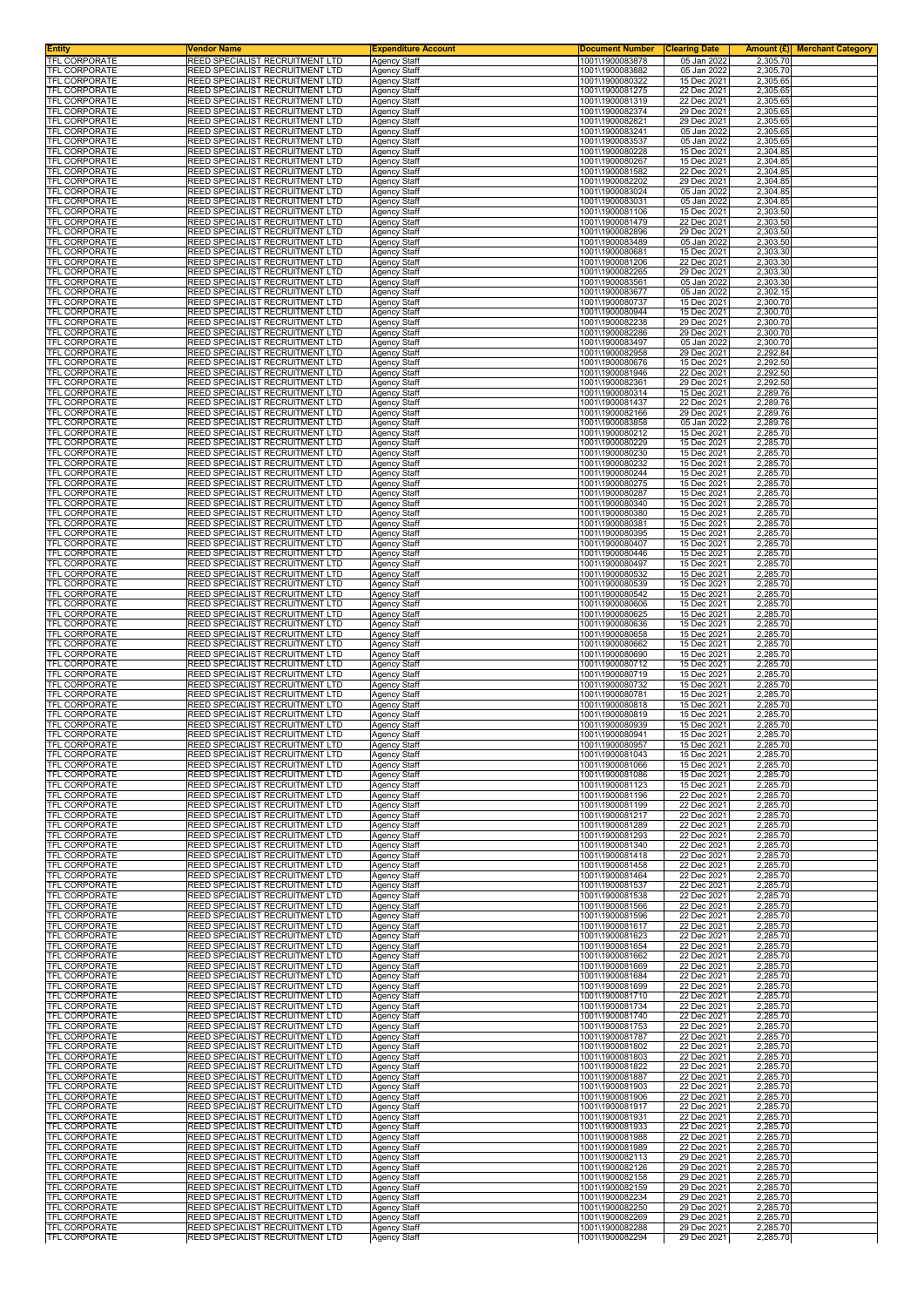| Entity<br><b>TFL CORPORATE</b>        | Vendor Name<br>REED SPECIALIST RECRUITMENT LTD                     | <b>Expenditure Account</b>                 | <b>Document Number</b>             | <b>Clearing Date</b>       | <b>Amount (£) Merchant Category</b> |
|---------------------------------------|--------------------------------------------------------------------|--------------------------------------------|------------------------------------|----------------------------|-------------------------------------|
| TFL CORPORATE                         | REED SPECIALIST RECRUITMENT LTD                                    | <b>Agency Staff</b><br><b>Agency Staff</b> | 1001\1900082295<br>1001\1900082319 | 29 Dec 2021<br>29 Dec 2021 | 2,285.70<br>2,285.70                |
| TFL CORPORATE                         | REED SPECIALIST RECRUITMENT LTD                                    | Agency Staff                               | 1001\1900082334<br>1001\1900082362 | 29 Dec 2021                | 2,285.70                            |
| TFL CORPORATE                         | REED SPECIALIST RECRUITMENT LTD                                    | Agency Staff                               | 1001\1900082368                    | 29 Dec 2021                | 2,285.70                            |
| TFL CORPORATE                         | REED SPECIALIST RECRUITMENT LTD                                    | Agency Staff                               |                                    | 29 Dec 2021                | 2,285.70                            |
| TFL CORPORATE                         | REED SPECIALIST RECRUITMENT LTD                                    | Agency Staff                               | 1001\1900082369                    | 29 Dec 2021                | 2,285.70                            |
| TFL CORPORATE                         | REED SPECIALIST RECRUITMENT LTD                                    | <b>Agency Staff</b>                        | 1001\1900082394                    | 29 Dec 2021                | 2,285.70                            |
| TFL CORPORATE                         | REED SPECIALIST RECRUITMENT LTD                                    | <b>Agency Staff</b>                        | 1001\1900082395                    | 29 Dec 2021                | 2,285.70                            |
| TFL CORPORATE                         | REED SPECIALIST RECRUITMENT LTD                                    | Agency Staff                               | 1001\1900082469                    | 29 Dec 2021                | 2,285.70                            |
| TFL CORPORATE                         | REED SPECIALIST RECRUITMENT LTD                                    | Agency Staff                               | 1001\1900082551                    | 29 Dec 2021                | 2,285.70                            |
| TFL CORPORATE                         | REED SPECIALIST RECRUITMENT LTD                                    | Agency Staff                               | 1001\1900082554                    | 29 Dec 2021                | 2,285.70                            |
| TFL CORPORATE                         | REED SPECIALIST RECRUITMENT LTD                                    | Agency Staff                               | 1001\1900082637                    | 29 Dec 2021                | 2,285.70                            |
| TFL CORPORATE                         | REED SPECIALIST RECRUITMENT LTD                                    | Agency Staff                               | 1001\1900082651                    | 29 Dec 2021                | 2,285.70                            |
| TFL CORPORATE                         | REED SPECIALIST RECRUITMENT LTD                                    | <b>Agency Staff</b>                        | 1001\1900082656                    | 29 Dec 2021                | 2,285.70                            |
| TFL CORPORATE<br><b>TFL CORPORATE</b> | REED SPECIALIST RECRUITMENT LTD                                    | Agency Staff                               | 1001\1900082674                    | 29 Dec 2021<br>29 Dec 2021 | 2,285.70                            |
| TFL CORPORATE                         | REED SPECIALIST RECRUITMENT LTD<br>REED SPECIALIST RECRUITMENT LTD | Agency Staff<br><b>Agency Staff</b>        | 1001\1900082724<br>1001\1900082755 | 29 Dec 2021                | 2,285.70<br>2,285.70                |
| TFL CORPORATE                         | REED SPECIALIST RECRUITMENT LTD                                    | Agency Staff                               | 1001\1900082762                    | 29 Dec 2021                | 2,285.70                            |
| TFL CORPORATE                         | REED SPECIALIST RECRUITMENT LTD                                    |                                            | 1001\1900082792                    | 29 Dec 2021                | 2,285.70                            |
| <b>TFL CORPORATE</b>                  | REED SPECIALIST RECRUITMENT LTD                                    | Agency Staff<br>Agency Staff               | 1001\1900082793                    | 29 Dec 2021                | 2,285.70                            |
| TFL CORPORATE                         | REED SPECIALIST RECRUITMENT LTD                                    | <b>Agency Staff</b>                        | 1001\1900082802                    | 29 Dec 2021                | 2,285.70                            |
| TFL CORPORATE                         | REED SPECIALIST RECRUITMENT LTD                                    |                                            | 1001\1900082803                    | 29 Dec 2021                | 2,285.70                            |
| <b>TFL CORPORATE</b>                  | REED SPECIALIST RECRUITMENT LTD                                    | Agency Staff<br>Agency Staff               | 1001\1900082825                    | 29 Dec 2021                | 2,285.70                            |
| <b>TFL CORPORATE</b>                  | REED SPECIALIST RECRUITMENT LTD                                    | Agency Staff                               | 1001\1900082834                    | 29 Dec 2021                | 2,285.70                            |
| <b>TFL CORPORATE</b>                  | REED SPECIALIST RECRUITMENT LTD                                    |                                            | 1001\1900082898                    | 29 Dec 2021                | 2,285.70                            |
| <b>TFL CORPORATE</b>                  | REED SPECIALIST RECRUITMENT LTD                                    | Agency Staff<br><b>Agency Staff</b>        | 1001\1900082922                    | 29 Dec 2021                | 2,285.70                            |
| TFL CORPORATE                         | REED SPECIALIST RECRUITMENT LTD                                    | <b>Agency Staff</b>                        | 1001\1900082933                    | 29 Dec 2021                | 2,285.70                            |
| TFL CORPORATE                         | REED SPECIALIST RECRUITMENT LTD                                    | Agency Staff                               | 1001\1900082950                    | 29 Dec 2021                | 2,285.70                            |
| TFL CORPORATE                         | REED SPECIALIST RECRUITMENT LTD                                    | <b>Agency Staff</b>                        | 1001\1900082953                    | 29 Dec 2021                | 2,285.70                            |
| TFL CORPORATE                         | REED SPECIALIST RECRUITMENT LTD                                    | Agency Staff                               | 1001\1900082990                    | 29 Dec 2021                | 2,285.70                            |
| TFL CORPORATE                         | REED SPECIALIST RECRUITMENT LTD                                    | Agency Staff                               | 1001\1900083026                    | 05 Jan 2022                | 2,285.70                            |
| TFL CORPORATE                         | REED SPECIALIST RECRUITMENT LTD                                    | <b>Agency Staff</b>                        | 1001\1900083033                    | 05 Jan 2022                | 2,285.70                            |
| TFL CORPORATE                         | REED SPECIALIST RECRUITMENT LTD                                    | <b>Agency Staff</b>                        | 1001\1900083034                    | 05 Jan 2022                | 2,285.70                            |
| TFL CORPORATE                         | REED SPECIALIST RECRUITMENT LTD                                    | Agency Staff                               | 1001\1900083038                    | 05 Jan 2022                | 2,285.70                            |
| TFL CORPORATE                         | REED SPECIALIST RECRUITMENT LTD                                    | Agency Staff                               | 1001\1900083149                    | 05 Jan 2022                | 2,285.70                            |
| <b>TFL CORPORATE</b>                  | REED SPECIALIST RECRUITMENT LTD                                    | Agency Staff                               | 1001\1900083161                    | 05 Jan 2022                | 2,285.70                            |
| TFL CORPORATE                         | REED SPECIALIST RECRUITMENT LTD                                    | Agency Staff                               | 1001\1900083177                    | 05 Jan 2022                | 2,285.70                            |
| TFL CORPORATE                         | REED SPECIALIST RECRUITMENT LTD                                    | Agency Staff                               | 1001\1900083188                    | 05 Jan 2022                | 2,285.70                            |
| TFL CORPORATE                         | REED SPECIALIST RECRUITMENT LTD                                    | <b>Agency Staff</b>                        | 1001\1900083197                    | 05 Jan 2022                | 2,285.70                            |
| <b>TFL CORPORATE</b>                  | REED SPECIALIST RECRUITMENT LTD                                    | Agency Staff                               | 1001\1900083427                    | 05 Jan 2022                | 2,285.70                            |
| TFL CORPORATE                         | REED SPECIALIST RECRUITMENT LTD                                    | Agency Staff                               | 1001\1900083431                    | 05 Jan 2022                | 2,285.70                            |
| <b>TFL CORPORATE</b>                  | REED SPECIALIST RECRUITMENT LTD                                    | Agency Staff                               | 1001\1900083433                    | 05 Jan 2022                | 2,285.70                            |
| TFL CORPORATE                         | REED SPECIALIST RECRUITMENT LTD                                    | Agency Staff                               | 1001\1900083446                    | 05 Jan 2022                | 2,285.70                            |
| TFL CORPORATE                         | REED SPECIALIST RECRUITMENT LTD                                    | Agency Staff                               | 1001\1900083483                    | 05 Jan 2022                | 2,285.70                            |
| TFL CORPORATE                         | REED SPECIALIST RECRUITMENT LTD                                    | Agency Staff                               | 1001\1900083506                    | 05 Jan 2022                | 2,285.70                            |
| TFL CORPORATE                         | REED SPECIALIST RECRUITMENT LTD                                    | Agency Staff                               | 1001\1900083511                    | 05 Jan 2022                | 2,285.70                            |
| TFL CORPORATE                         | REED SPECIALIST RECRUITMENT LTD                                    | Agency Staff                               | 1001\1900083528                    | 05 Jan 2022                | 2,285.70                            |
| <b>TFL CORPORATE</b>                  | REED SPECIALIST RECRUITMENT LTD                                    | Agency Staff                               | 1001\1900083597                    | 05 Jan 2022                | 2,285.70                            |
| <b>TFL CORPORATE</b>                  | REED SPECIALIST RECRUITMENT LTD                                    | Agency Staff                               | 1001\1900083599                    | 05 Jan 2022                | 2,285.70                            |
| TFL CORPORATE                         | REED SPECIALIST RECRUITMENT LTD                                    | Agency Staff                               | 1001\1900083616                    | 05 Jan 2022                | 2,285.70                            |
| TFL CORPORATE                         | REED SPECIALIST RECRUITMENT LTD                                    | <b>Agency Staff</b>                        | 1001\1900083617                    | 05 Jan 2022                | 2,285.70                            |
| TFL CORPORATE                         | REED SPECIALIST RECRUITMENT LTD                                    | Agency Staff                               | 1001\1900083620                    | 05 Jan 2022                | 2,285.70                            |
| TFL CORPORATE                         | REED SPECIALIST RECRUITMENT LTD                                    | Agency Staff                               | 1001\1900083622                    | 05 Jan 2022                | 2,285.70                            |
| TFL CORPORATE                         | REED SPECIALIST RECRUITMENT LTD                                    | Agency Staff                               | 1001\1900083649                    | 05 Jan 2022                | 2,285.70                            |
| TFL CORPORATE                         | REED SPECIALIST RECRUITMENT LTD                                    | Agency Staff                               | 1001\1900083650                    | 05 Jan 2022                | 2,285.70                            |
| TFL CORPORATE                         | REED SPECIALIST RECRUITMENT LTD                                    | Agency Staff                               | 1001\1900083727                    | 05 Jan 2022                | 2,285.70                            |
| <b>TFL CORPORATE</b>                  | REED SPECIALIST RECRUITMENT LTD                                    | <b>Agency Staff</b>                        | 1001\1900083733                    | 05 Jan 2022                | 2,285.70                            |
| TFL CORPORATE                         | REED SPECIALIST RECRUITMENT LTD                                    | Agency Staff                               | 1001\1900083779                    | 05 Jan 2022                | 2,285.70                            |
| TFL CORPORATE                         | REED SPECIALIST RECRUITMENT LTD                                    | Agency Staff                               | 1001\1900083824                    | 05 Jan 2022                | 2,285.70                            |
| TFL CORPORATE                         | REED SPECIALIST RECRUITMENT LTD                                    | Agency Staff                               | 1001\1900083845                    | 05 Jan 2022                | 2,285.70                            |
| TFL CORPORATE                         | REED SPECIALIST RECRUITMENT LTD<br>REED SPECIALIST RECRUITMENT LTD | Agency Staff                               | 1001\1900083852                    | 05 Jan 2022                | 2,285.70                            |
| TFL CORPORATE                         | REED SPECIALIST RECRUITMENT LTD                                    | Agency Staff                               | 1001\1900083880                    | 05 Jan 2022                | 2,285.70                            |
| TFL CORPORATE                         |                                                                    | Agency Staff                               | 1001\1900080594                    | 15 Dec 2021                | 2,282.45                            |
| <b>TFL CORPORATE</b>                  | REED SPECIALIST RECRUITMENT LTD                                    | <b>Agency Staff</b>                        | 1001\1900082012                    | 22 Dec 2021                | 2,282.45                            |
| <b>TFL CORPORATE</b>                  | REED SPECIALIST RECRUITMENT LTD                                    | Agency Staff                               | 1001\1900082492                    | 29 Dec 2021                | 2,282.45                            |
| <b>TFL CORPORATE</b>                  | REED SPECIALIST RECRUITMENT LTD                                    | Agency Staff                               | 1001\1900083359                    | 05 Jan 2022                | 2,282.45                            |
| TFL CORPORATE                         | REED SPECIALIST RECRUITMENT LTD                                    | Agency Staff                               | 1001\1900080383                    | 15 Dec 2021                | 2,277.65                            |
| TFL CORPORATE                         | REED SPECIALIST RECRUITMENT LTD                                    | <b>Agency Staff</b>                        | 1001\1900081185                    | 22 Dec 2021                | 2,277.65                            |
| <b>IFL CORPORATE</b>                  | REED SPECIALIST RECRUITMENT LTD                                    | Agency Staff                               | 1001\1900082242                    | 29 Dec 2021                | 2,277.65                            |
| TFL CORPORATE                         | REED SPECIALIST RECRUITMENT LTD                                    | <b>Agency Staff</b>                        | 1001\1900083165                    | 05 Jan 2022                | 2,277.65                            |
| <b>TFL CORPORATE</b>                  | REED SPECIALIST RECRUITMENT LTD                                    | Agency Staff                               | 1001\1900080246                    | 15 Dec 2021                | 2,277.30                            |
| TFL CORPORATE                         | REED SPECIALIST RECRUITMENT LTD                                    | Agency Staff                               | 1001\1900081214                    | 22 Dec 2021                | 2,277.30                            |
| <b>TFL CORPORATE</b>                  | REED SPECIALIST RECRUITMENT LTD                                    | <b>Agency Staff</b>                        | 1001\1900081616                    | 22 Dec 2021                | 2,277.30                            |
| TFL CORPORATE                         | REED SPECIALIST RECRUITMENT LTD                                    | Agency Staff                               | 1001\1900082969                    | 29 Dec 2021                | 2,277.30                            |
| TFL CORPORATE                         | REED SPECIALIST RECRUITMENT LTD                                    | Agency Staff                               | 1001\1900083061                    | 05 Jan 2022                | 2,277.30                            |
| TFL CORPORATE                         | REED SPECIALIST RECRUITMENT LTD                                    | <b>Agency Staff</b>                        | 1001\1900083783                    | 05 Jan 2022                | 2,277.30                            |
| TUBE LINES LTD                        | REED SPECIALIST RECRUITMENT LTD                                    | Agency Staff                               | 1040\1900000629                    | 29 Dec 2021                | 2,275.50                            |
| TUBE LINES LTD                        | REED SPECIALIST RECRUITMENT LTD                                    | <b>Agency Staff</b>                        | 1040\1900000661                    | 05 Jan 2022                | 2,275.50                            |
| TUBE LINES LTD                        | REED SPECIALIST RECRUITMENT LTD                                    | Agency Staff                               | 1040\1900000556                    | 15 Dec 2021                | 2,271.60                            |
| TUBE LINES LTD                        | REED SPECIALIST RECRUITMENT LTD                                    | Agency Staff                               | 1040\1900000572                    | 22 Dec 2021                | 2,271.60                            |
| TFL CORPORATE                         | REED SPECIALIST RECRUITMENT LTD                                    | Agency Staff                               | 1001\1900080938                    | 15 Dec 2021                | 2,270.70                            |
| <b>TFL CORPORATE</b>                  | REED SPECIALIST RECRUITMENT LTD                                    | <b>Agency Staff</b>                        | 1001\1900081934                    | 22 Dec 2021                | 2,270.70                            |
| <b>TFL CORPORATE</b>                  | REED SPECIALIST RECRUITMENT LTD                                    | Agency Staff                               | 1001\1900082483                    | 29 Dec 2021                | 2,270.70                            |
| TFL CORPORATE                         | REED SPECIALIST RECRUITMENT LTD                                    | Agency Staff                               | 1001\1900082975                    | 29 Dec 2021                | 2,270.70                            |
| <b>TFL CORPORATE</b>                  | REED SPECIALIST RECRUITMENT LTD                                    | <b>Agency Staff</b>                        | 1001\1900080716                    | 15 Dec 2021                | 2,266.60                            |
| <b>TFL CORPORATE</b>                  | REED SPECIALIST RECRUITMENT LTD                                    | Agency Staff                               | 1001\1900082590                    | 29 Dec 2021                | 2,266.60                            |
| ONDON UNDERGROUND LTD                 | REED SPECIALIST RECRUITMENT LTD                                    | Agency Staff                               | 1005\1900222507                    | 05 Jan 2022                | 2,266.60                            |
| ONDON UNDERGROUND LTD                 | REED SPECIALIST RECRUITMENT LTD                                    | <b>Agency Staff</b>                        | 1005\1900222510                    | 05 Jan 2022                | 2,266.60                            |
| TFL CORPORATE                         | REED SPECIALIST RECRUITMENT LTD                                    | <b>Agency Staff</b>                        | 1001\1900080513                    | 15 Dec 2021                | 2,260.43                            |
| TFL CORPORATE                         | REED SPECIALIST RECRUITMENT LTD                                    | Agency Staff                               | 1001\1900081376                    | 22 Dec 2021                | 2,260.43                            |
| TFL CORPORATE<br><b>TFL CORPORATE</b> | REED SPECIALIST RECRUITMENT LTD<br>REED SPECIALIST RECRUITMENT LTD | Agency Staff                               | 1001\1900082870<br>1001\1900083656 | 29 Dec 2021                | 2,260.43<br>2,260.43                |
| <b>TUBE LINES LTD</b>                 | REED SPECIALIST RECRUITMENT LTD                                    | <b>Agency Staff</b><br><b>Agency Staff</b> | 1040\1900000519                    | 05 Jan 2022<br>15 Dec 2021 | 2,260.31                            |
| TUBE LINES LTD                        | REED SPECIALIST RECRUITMENT LTD                                    | Agency Staff                               | 1040\1900000579                    | 22 Dec 2021                | 2,260.31                            |
| TUBE LINES LTD                        | REED SPECIALIST RECRUITMENT LTD                                    | <b>Agency Staff</b>                        | 1040\1900000614                    | 29 Dec 2021                | 2,260.31                            |
| TUBE LINES LTD                        | REED SPECIALIST RECRUITMENT LTD                                    | Agency Staff                               | 1040\1900000676                    | 05 Jan 2022                | 2,260.31                            |
| TFL CORPORATE                         | REED SPECIALIST RECRUITMENT LTD                                    | Agency Staff                               | 1001\1900080715                    | 15 Dec 2021                | 2,257.55                            |
| <b>TFL CORPORATE</b>                  | REED SPECIALIST RECRUITMENT LTD                                    | <b>Agency Staff</b>                        | 1001\1900081004                    | 15 Dec 2021                | 2,257.55                            |
| TFL CORPORATE                         | REED SPECIALIST RECRUITMENT LTD                                    | Agency Staff                               | 1001\1900081935                    | 22 Dec 2021                | 2,257.55                            |
| TFL CORPORATE                         | REED SPECIALIST RECRUITMENT LTD                                    | Agency Staff                               | 1001\1900081940                    | 22 Dec 2021                | 2,257.55                            |
| TFL CORPORATE                         | REED SPECIALIST RECRUITMENT LTD                                    | <b>Agency Staff</b>                        | 1001\1900082787                    | 29 Dec 2021                | 2,257.55                            |
| TFL CORPORATE                         | REED SPECIALIST RECRUITMENT LTD                                    | Agency Staff                               | 1001\1900082964                    | 29 Dec 2021                | 2,257.55                            |
| TFL CORPORATE                         | REED SPECIALIST RECRUITMENT LTD                                    | Agency Staff                               | 1001\1900083772                    | 05 Jan 2022                | 2,257.55                            |
| <b>TFL CORPORATE</b>                  | REED SPECIALIST RECRUITMENT LTD                                    | <b>Agency Staff</b>                        | 1001\1900083785                    | 05 Jan 2022                | 2,257.55                            |
| <b>TFL CORPORATE</b>                  | REED SPECIALIST RECRUITMENT LTD                                    | Agency Staff                               | 1001\1900083688                    | 05 Jan 2022                | 2,255.65                            |
| TFL CORPORATE                         | REED SPECIALIST RECRUITMENT LTD                                    | Agency Staff                               | 1001\1900080500                    | 15 Dec 2021                | 2,252.15                            |
| TFL CORPORATE                         | REED SPECIALIST RECRUITMENT LTD                                    | <b>Agency Staff</b>                        | 1001\1900082038                    | 22 Dec 2021                | 2,252.15                            |
| TFL CORPORATE                         | REED SPECIALIST RECRUITMENT LTD                                    | Agency Staff                               | 1001\1900082502                    | 29 Dec 2021                | 2,252.15                            |
| TFL CORPORATE                         | REED SPECIALIST RECRUITMENT LTD                                    | Agency Staff                               | 1001\1900080263                    | 15 Dec 2021                | 2,251.40                            |
| <b>TFL CORPORATE</b>                  | REED SPECIALIST RECRUITMENT LTD                                    | <b>Agency Staff</b>                        | 1001\1900080269                    | 15 Dec 2021                | 2,251.40                            |
| TFL CORPORATE                         | REED SPECIALIST RECRUITMENT LTD                                    | <b>Agency Staff</b>                        | 1001\1900080799                    | 15 Dec 2021                | 2,251.40                            |
| TFL CORPORATE                         | REED SPECIALIST RECRUITMENT LTD                                    | Agency Staff                               | 1001\1900081365                    | 22 Dec 2021                | 2,251.40                            |
| TFL CORPORATE                         | REED SPECIALIST RECRUITMENT LTD                                    | <b>Agency Staff</b>                        | 1001\1900081576                    | 22 Dec 2021                | 2,251.40                            |
| <b>TFL CORPORATE</b>                  | REED SPECIALIST RECRUITMENT LTD                                    | <b>Agency Staff</b>                        | 1001\1900081587                    | 22 Dec 2021                | 2,251.40                            |
| TFL CORPORATE                         | REED SPECIALIST RECRUITMENT LTD                                    | Agency Staff                               | 1001\1900082199                    | 29 Dec 2021                | 2,251.40                            |
| <b>TFL CORPORATE</b>                  | REED SPECIALIST RECRUITMENT LTD                                    | <b>Agency Staff</b>                        | 1001\1900082205                    | 29 Dec 2021                | 2,251.40                            |
| <b>TFL CORPORATE</b>                  | REED SPECIALIST RECRUITMENT LTD                                    | Agency Staff                               | 1001\1900082908                    | 29 Dec 2021                | 2,251.40                            |
| TFL CORPORATE                         | REED SPECIALIST RECRUITMENT LTD                                    | <b>Agency Staff</b>                        | 1001\1900083027                    | 05 Jan 2022                | 2,251.40                            |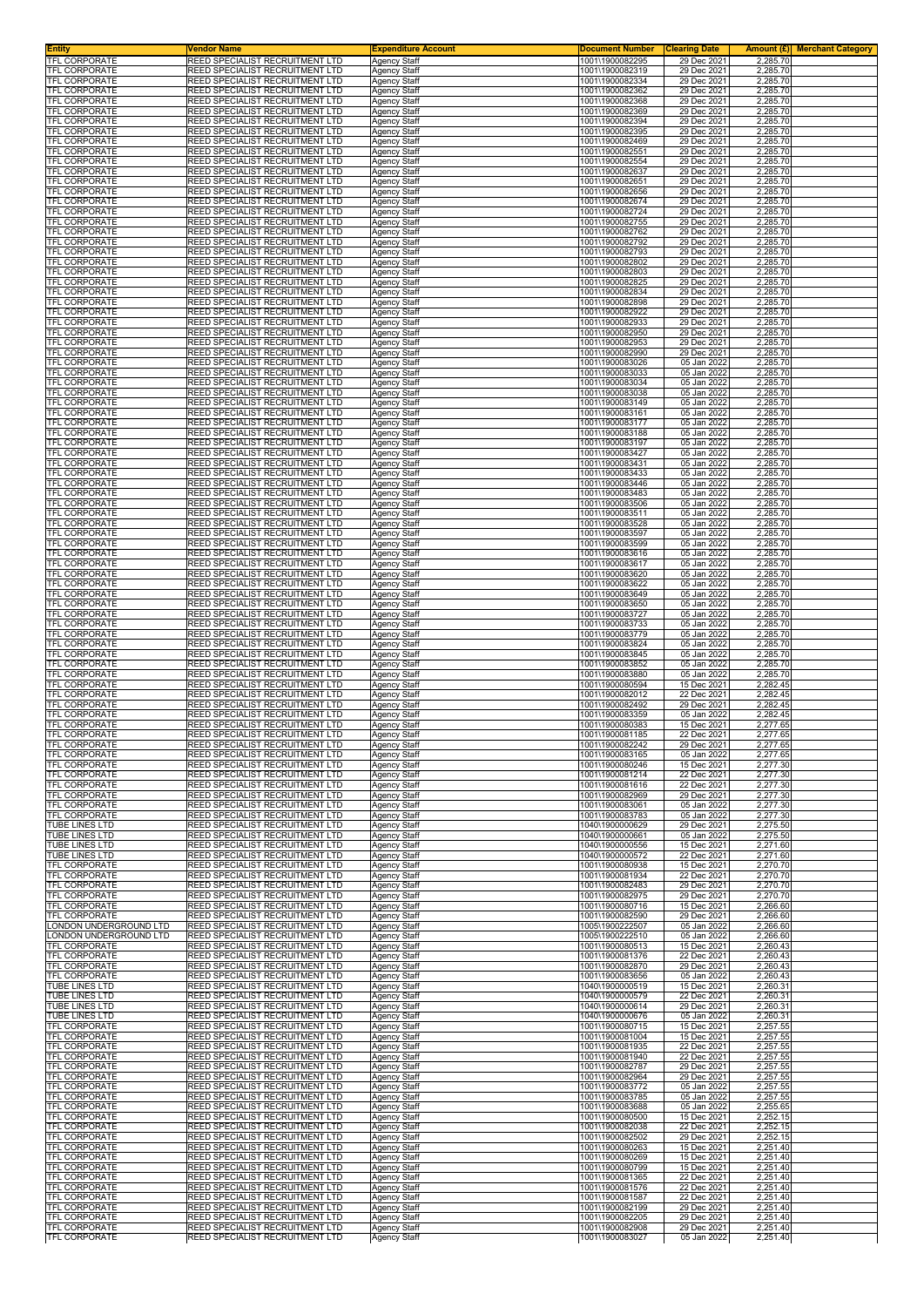| <b>Entity</b><br>TFL CORPORATE                     | <b>Vendor Name</b><br>REED SPECIALIST RECRUITMENT LTD              | <b>Expenditure Account</b>                 | <b>Document Number</b>             | <b>Clearing Date</b>       | <b>Amount (£)</b> Merchant Category |
|----------------------------------------------------|--------------------------------------------------------------------|--------------------------------------------|------------------------------------|----------------------------|-------------------------------------|
| <b>TFL CORPORATE</b>                               | REED SPECIALIST RECRUITMENT LTD                                    | Agency Staff<br><b>Agency Staff</b>        | 1001\1900083047<br>1001\1900083713 | 05 Jan 2022<br>05 Jan 2022 | 2,251.40<br>2,251.40                |
| <b>TFL CORPORATE</b>                               | REED SPECIALIST RECRUITMENT LTD                                    | <b>Agency Staff</b>                        | 1001\1900080364                    | 15 Dec 2021                | 2,251.00                            |
| <b>TFL CORPORATE</b><br>TFL CORPORATE              | REED SPECIALIST RECRUITMENT LTD<br>REED SPECIALIST RECRUITMENT LTD | <b>Agency Staff</b><br>Agency Staff        | 1001\1900081115<br>1001\1900081252 | 15 Dec 2021<br>22 Dec 2021 | 2,251.00<br>2,251.00                |
| TFL CORPORATE                                      | REED SPECIALIST RECRUITMENT LTD                                    | <b>Agency Staff</b>                        | 1001\1900081391                    | 22 Dec 2021                | 2,251.00                            |
| TFL CORPORATE<br><b>TFL CORPORATE</b>              | REED SPECIALIST RECRUITMENT LTD<br>REED SPECIALIST RECRUITMENT LTD | <b>Agency Staff</b><br><b>Agency Staff</b> | 1001\1900082383<br>1001\1900082584 | 29 Dec 2021<br>29 Dec 2021 | 2,251.00<br>2,251.00                |
| TFL CORPORATE                                      | REED SPECIALIST RECRUITMENT LTD                                    | <b>Agency Staff</b>                        | 1001\1900083685                    | 05 Jan 2022                | 2,251.00                            |
| TFL CORPORATE                                      | REED SPECIALIST RECRUITMENT LTD                                    | Agency Staff                               | 1001\1900080728                    | 15 Dec 2021                | 2,249.05                            |
| TFL CORPORATE<br>TFL CORPORATE                     | REED SPECIALIST RECRUITMENT LTD<br>REED SPECIALIST RECRUITMENT LTD | <b>Agency Staff</b><br>Agency Staff        | 1001\1900082877<br>1001\1900083726 | 29 Dec 2021<br>05 Jan 2022 | 2,249.05<br>2,249.05                |
| TFL CORPORATE                                      | REED SPECIALIST RECRUITMENT LTD                                    | <b>Agency Staff</b>                        | 1001\1900080745                    | 15 Dec 2021                | 2,247.65                            |
| TFL CORPORATE<br>TFL CORPORATE                     | REED SPECIALIST RECRUITMENT LTD<br>REED SPECIALIST RECRUITMENT LTD | <b>Agency Staff</b><br><b>Agency Staff</b> | 1001\1900081484<br>1001\1900081015 | 22 Dec 2021<br>15 Dec 2021 | 2,247.65<br>2,247.00                |
| TFL CORPORATE                                      | REED SPECIALIST RECRUITMENT LTD                                    | Agency Staff                               | 1001\1900081691                    | 22 Dec 2021                | 2,247.00                            |
| TFL CORPORATE                                      | REED SPECIALIST RECRUITMENT LTD<br>REED SPECIALIST RECRUITMENT LTD | <b>Agency Staff</b>                        | 1001\1900082115<br>1001\1900083810 | 29 Dec 2021                | 2,247.00                            |
| TFL CORPORATE<br>TFL CORPORATE                     | REED SPECIALIST RECRUITMENT LTD                                    | <b>Agency Staff</b><br><b>Agency Staff</b> | 1001\1900080529                    | 05 Jan 2022<br>15 Dec 2021 | 2,247.00<br>2,246.60                |
| TFL CORPORATE                                      | REED SPECIALIST RECRUITMENT LTD                                    | <b>Agency Staff</b>                        | 1001\1900082461                    | 29 Dec 2021                | 2,246.60                            |
| TFL CORPORATE<br>TFL CORPORATE                     | REED SPECIALIST RECRUITMENT LTD<br>REED SPECIALIST RECRUITMENT LTD | <b>Agency Staff</b><br><b>Agency Staff</b> | 1001\1900082462<br>1001\1900083450 | 29 Dec 2021<br>05 Jan 2022 | 2,246.60<br>2,246.60                |
| TFL CORPORATE                                      | REED SPECIALIST RECRUITMENT LTD                                    | <b>Agency Staff</b>                        | 1001\1900080430                    | 15 Dec 2021                | 2,245.70                            |
| TFL CORPORATE<br>TFL CORPORATE                     | REED SPECIALIST RECRUITMENT LTD<br>REED SPECIALIST RECRUITMENT LTD | <b>Agency Staff</b><br><b>Agency Staff</b> | 1001\1900081605<br>1001\1900082107 | 22 Dec 2021<br>29 Dec 2021 | 2,245.70<br>2,245.70                |
| TFL CORPORATE                                      | REED SPECIALIST RECRUITMENT LTD                                    | <b>Agency Staff</b>                        | 1001\1900083065                    | 05 Jan 2022                | 2,245.70                            |
| TFL CORPORATE<br><b>TFL CORPORATE</b>              | REED SPECIALIST RECRUITMENT LTD<br>REED SPECIALIST RECRUITMENT LTD | <b>Agency Staff</b>                        | 1001\1900080425<br>1001\1900081344 | 15 Dec 2021<br>22 Dec 2021 | 2,240.40<br>2,240.40                |
| TFL CORPORATE                                      | REED SPECIALIST RECRUITMENT LTD                                    | <b>Agency Staff</b><br><b>Agency Staff</b> | 1001\1900082987                    | 29 Dec 2021                | 2,240.40                            |
| TFL CORPORATE                                      | REED SPECIALIST RECRUITMENT LTD                                    | <b>Agency Staff</b>                        | 1001\1900083585                    | 05 Jan 2022                | 2,240.40                            |
| TFL CORPORATE<br><b>TFL CORPORATE</b>              | REED SPECIALIST RECRUITMENT LTD<br>REED SPECIALIST RECRUITMENT LTD | <b>Agency Staff</b><br><b>Agency Staff</b> | 1001\1900081048<br>1001\1900081879 | 15 Dec 2021<br>22 Dec 2021 | 2,239.60<br>2,239.60                |
| <b>TFL CORPORATE</b>                               | REED SPECIALIST RECRUITMENT LTD                                    | <b>Agency Staff</b>                        | 1001\1900082956                    | 29 Dec 2021                | 2,239.60                            |
| <b>TFL CORPORATE</b><br>TFL CORPORATE              | REED SPECIALIST RECRUITMENT LTD<br>REED SPECIALIST RECRUITMENT LTD | <b>Agency Staff</b><br>Agency Staff        | 1001\1900083881<br>1001\1900080326 | 05 Jan 2022<br>15 Dec 2021 | 2,239.60<br>2,238.08                |
| SURFACE TRANSPORT CORP                             | REED SPECIALIST RECRUITMENT LTD                                    | <b>Agency Staff</b>                        | 1002\1900070475                    | 15 Dec 2021                | 2,237.10                            |
| SURFACE TRANSPORT CORP                             | REED SPECIALIST RECRUITMENT LTD                                    | <b>Agency Staff</b>                        | 1002\1900070539                    | 22 Dec 2021                | 2,237.10                            |
| SURFACE TRANSPORT CORP<br>SURFACE TRANSPORT CORP   | REED SPECIALIST RECRUITMENT LTD<br>REED SPECIALIST RECRUITMENT LTD | <b>Agency Staff</b><br><b>Agency Staff</b> | 1002\1900070633<br>1002\1900070659 | 29 Dec 2021<br>05 Jan 2022 | 2,237.10<br>2,237.10                |
| TFL CORPORATE                                      | REED SPECIALIST RECRUITMENT LTD                                    | <b>Agency Staff</b>                        | 1001\1900080222                    | 15 Dec 2021                | 2,235.70                            |
| <b>TFL CORPORATE</b><br><b>TFL CORPORATE</b>       | REED SPECIALIST RECRUITMENT LTD<br>REED SPECIALIST RECRUITMENT LTD | Agency Staff                               | 1001\1900080384<br>1001\1900080409 | 15 Dec 2021<br>15 Dec 2021 | 2,235.70<br>2,235.70                |
| <b>TFL CORPORATE</b>                               | REED SPECIALIST RECRUITMENT LTD                                    | Agency Staff<br><b>Agency Staff</b>        | 1001\1900080961                    | 15 Dec 2021                | 2,235.70                            |
| <b>TFL CORPORATE</b>                               | REED SPECIALIST RECRUITMENT LTD                                    | <b>Agency Staff</b>                        | 1001\1900081190                    | 22 Dec 2021                | 2,235.70                            |
| TFL CORPORATE<br>TFL CORPORATE                     | REED SPECIALIST RECRUITMENT LTD<br>REED SPECIALIST RECRUITMENT LTD | <b>Agency Staff</b><br><b>Agency Staff</b> | 1001\1900081745<br>1001\1900081791 | 22 Dec 2021<br>22 Dec 2021 | 2,235.70<br>2,235.70                |
| TFL CORPORATE                                      | REED SPECIALIST RECRUITMENT LTD                                    | Agency Staff                               | 1001\1900082243                    | 29 Dec 2021                | 2,235.70                            |
| <b>TFL CORPORATE</b><br>TFL CORPORATE              | REED SPECIALIST RECRUITMENT LTD<br>REED SPECIALIST RECRUITMENT LTD | <b>Agency Staff</b><br><b>Agency Staff</b> | 1001\1900082643<br>1001\1900082695 | 29 Dec 2021<br>29 Dec 2021 | 2,235.70<br>2,235.70                |
| TFL CORPORATE                                      | REED SPECIALIST RECRUITMENT LTD                                    | <b>Agency Staff</b>                        | 1001\1900083479                    | 05 Jan 2022                | 2,235.70                            |
| TFL CORPORATE                                      | REED SPECIALIST RECRUITMENT LTD                                    | <b>Agency Staff</b>                        | 1001\1900083571                    | 05 Jan 2022                | 2,235.70                            |
| RAIL FOR LONDON LIMITED<br>RAIL FOR LONDON LIMITED | REED SPECIALIST RECRUITMENT LTD<br>REED SPECIALIST RECRUITMENT LTD | <b>Agency Staff</b><br><b>Agency Staff</b> | 1020\1900006563<br>1020\1900006582 | 22 Dec 2021<br>29 Dec 2021 | 2,235.70<br>2,235.70                |
| RAIL FOR LONDON LIMITED                            | REED SPECIALIST RECRUITMENT LTD                                    | <b>Agency Staff</b>                        | 1020\1900006592                    | 05 Jan 2022                | 2,235.70                            |
| TFL CORPORATE<br>TFL CORPORATE                     | REED SPECIALIST RECRUITMENT LTD<br>REED SPECIALIST RECRUITMENT LTD | <b>Agency Staff</b>                        | 1001\1900080245<br>1001\1900081353 | 15 Dec 2021<br>22 Dec 2021 | 2,229.42<br>2,229.42                |
| TFL CORPORATE                                      | REED SPECIALIST RECRUITMENT LTD                                    | <b>Agency Staff</b><br><b>Agency Staff</b> | 1001\1900083060                    | 05 Jan 2022                | 2,229.42                            |
| TFL CORPORATE                                      | REED SPECIALIST RECRUITMENT LTD                                    | <b>Agency Staff</b>                        | 1001\1900082534                    | 29 Dec 2021                | 2,228.56                            |
| TFL CORPORATE<br>TFL CORPORATE                     | REED SPECIALIST RECRUITMENT LTD<br>REED SPECIALIST RECRUITMENT LTD | <b>Agency Staff</b><br><b>Agency Staff</b> | 1001\1900082597<br>1001\1900083416 | 29 Dec 2021<br>05 Jan 2022 | 2,226.00<br>2,226.00                |
| TFL CORPORATE                                      | REED SPECIALIST RECRUITMENT LTD                                    | Agency Staff                               | 1001\1900082774                    | 29 Dec 2021                | 2,225.50                            |
| TFL CORPORATE<br><b>TFL CORPORATE</b>              | REED SPECIALIST RECRUITMENT LTD<br>REED SPECIALIST RECRUITMENT LTD | <b>Agency Staff</b><br><b>Agency Staff</b> | 1001\1900082837<br>1001\1900083485 | 29 Dec 2021<br>05 Jan 2022 | 2,225.50<br>2,225.50                |
| <b>TFL CORPORATE</b>                               | REED SPECIALIST RECRUITMENT LTD                                    | <b>Agency Staff</b>                        | 1001\1900083644                    | 05 Jan 2022                | 2,225.50                            |
| <b>TFL CORPORATE</b><br>TFL CORPORATE              | REED SPECIALIST RECRUITMENT LTD<br>REED SPECIALIST RECRUITMENT LTD | <b>Agency Staff</b>                        | 1001\1900080974<br>1001\1900081329 | 15 Dec 2021<br>22 Dec 2021 | 2,222.30<br>2,222.30                |
| TFL CORPORATE                                      | REED SPECIALIST RECRUITMENT LTD                                    | Agency Staff<br><b>Agency Staff</b>        | 1001\1900082160                    | 29 Dec 2021                | 2,222.30                            |
| TFL CORPORATE                                      | REED SPECIALIST RECRUITMENT LTD                                    | <b>Agency Staff</b>                        | 1001\1900083460                    | 05 Jan 2022                | 2,222.30                            |
| TUBE LINES LTD<br>TUBE LINES LTD                   | REED SPECIALIST RECRUITMENT LTD<br>REED SPECIALIST RECRUITMENT LTD | Agency Staff<br><b>Agency Staff</b>        | 1040\1900000542<br>1040\1900000552 | 15 Dec 2021<br>15 Dec 2021 | 2,222.30<br>2,222.30                |
| TUBE LINES LTD                                     | REED SPECIALIST RECRUITMENT LTD                                    | <b>Agency Staff</b>                        | 1040\1900000580                    | 22 Dec 2021                | 2,222.30                            |
| TUBE LINES LTD<br>TUBE LINES LTD                   | REED SPECIALIST RECRUITMENT LTD<br>REED SPECIALIST RECRUITMENT LTD | Agency Staff<br><b>Agency Staff</b>        | 1040\1900000581<br>1040\1900000638 | 22 Dec 2021<br>29 Dec 2021 | 2,222.30<br>2,222.30                |
| TUBE LINES LTD                                     | REED SPECIALIST RECRUITMENT LTD                                    | <b>Agency Staff</b>                        | 1040\1900000639                    | 29 Dec 2021                | 2,222.30                            |
| TUBE LINES LTD                                     | REED SPECIALIST RECRUITMENT LTD                                    | <b>Agency Staff</b>                        | 1040\1900000674                    | 05 Jan 2022                | 2,222.30                            |
| TUBE LINES LTD<br>TFL CORPORATE                    | REED SPECIALIST RECRUITMENT LTD<br>REED SPECIALIST RECRUITMENT LTD | <b>Agency Staff</b><br><b>Agency Staff</b> | 1040\1900000675<br>1001\1900080668 | 05 Jan 2022<br>15 Dec 2021 | 2,222.30<br>2,220.20                |
| TFL CORPORATE                                      | REED SPECIALIST RECRUITMENT LTD                                    | <b>Agency Staff</b>                        | 1001\1900080809                    | 15 Dec 2021                | 2,220.20                            |
| <b>TFL CORPORATE</b><br><b>TFL CORPORATE</b>       | REED SPECIALIST RECRUITMENT LTD<br>REED SPECIALIST RECRUITMENT LTD | <b>Agency Staff</b>                        | 1001\1900081481                    | 22 Dec 2021<br>22 Dec 2021 | 2,220.20                            |
| TFL CORPORATE                                      | REED SPECIALIST RECRUITMENT LTD                                    | Agency Staff<br><b>Agency Staff</b>        | 1001\1900081861<br>1001\1900082538 | 29 Dec 2021                | 2,220.20<br>2,220.20                |
| TFL CORPORATE                                      | REED SPECIALIST RECRUITMENT LTD                                    | <b>Agency Staff</b>                        | 1001\1900083261                    | 05 Jan 2022                | 2,220.20                            |
| TFL CORPORATE<br>TFL CORPORATE                     | REED SPECIALIST RECRUITMENT LTD<br>REED SPECIALIST RECRUITMENT LTD | <b>Agency Staff</b><br><b>Agency Staff</b> | 1001\1900083272<br>1001\1900080546 | 05 Jan 2022<br>15 Dec 2021 | 2,220.20<br>2,219.30                |
| <b>TFL CORPORATE</b>                               | REED SPECIALIST RECRUITMENT LTD                                    | Agency Staff                               | 1001\1900082034                    | 22 Dec 2021                | 2,219.30                            |
| <b>TFL CORPORATE</b><br>TFL CORPORATE              | REED SPECIALIST RECRUITMENT LTD<br>REED SPECIALIST RECRUITMENT LTD | <b>Agency Staff</b><br>Agency Staff        | 1001\1900082431<br>1001\1900083328 | 29 Dec 2021<br>05 Jan 2022 | 2,219.30<br>2,219.30                |
| TUBE LINES LTD                                     | REED SPECIALIST RECRUITMENT LTD                                    | <b>Agency Staff</b>                        | 1040\1900000531                    | 15 Dec 2021                | 2,218.77                            |
| TUBE LINES LTD<br>TUBE LINES LTD                   | REED SPECIALIST RECRUITMENT LTD<br>REED SPECIALIST RECRUITMENT LTD | <b>Agency Staff</b>                        | 1040\1900000577<br>1040\1900000618 | 22 Dec 2021<br>29 Dec 2021 | 2,218.77                            |
| TUBE LINES LTD                                     | REED SPECIALIST RECRUITMENT LTD                                    | <b>Agency Staff</b><br>Agency Staff        | 1040\1900000673                    | 05 Jan 2022                | 2,218.77<br>2,218.77                |
| <b>TFL CORPORATE</b>                               | REED SPECIALIST RECRUITMENT LTD                                    | <b>Agency Staff</b>                        | 1001\1900080600                    | 15 Dec 2021                | 2,216.58                            |
| TFL CORPORATE<br>TFL CORPORATE                     | REED SPECIALIST RECRUITMENT LTD<br>REED SPECIALIST RECRUITMENT LTD | <b>Agency Staff</b><br><b>Agency Staff</b> | 1001\1900081386<br>1001\1900080323 | 22 Dec 2021<br>15 Dec 2021 | 2,216.58<br>2,216.50                |
| TFL CORPORATE                                      | REED SPECIALIST RECRUITMENT LTD                                    | <b>Agency Staff</b>                        | 1001\1900081842                    | 22 Dec 2021                | 2,216.50                            |
| TFL CORPORATE<br>TFL CORPORATE                     | REED SPECIALIST RECRUITMENT LTD<br>REED SPECIALIST RECRUITMENT LTD | <b>Agency Staff</b><br>Agency Staff        | 1001\1900081986<br>1001\1900080664 | 22 Dec 2021<br>15 Dec 2021 | 2,216.50<br>2,213.15                |
| <b>TFL CORPORATE</b>                               | REED SPECIALIST RECRUITMENT LTD                                    | <b>Agency Staff</b>                        | 1001\1900080952                    | 15 Dec 2021                | 2,213.15                            |
| TFL CORPORATE                                      | REED SPECIALIST RECRUITMENT LTD                                    | <b>Agency Staff</b>                        | 1001\1900081229                    | 22 Dec 2021                | 2,213.15                            |
| TFL CORPORATE<br>TFL CORPORATE                     | REED SPECIALIST RECRUITMENT LTD<br>REED SPECIALIST RECRUITMENT LTD | <b>Agency Staff</b><br><b>Agency Staff</b> | 1001\1900081549<br>1001\1900082146 | 22 Dec 2021<br>29 Dec 2021 | 2,213.15<br>2,213.15                |
| TFL CORPORATE                                      | REED SPECIALIST RECRUITMENT LTD                                    | <b>Agency Staff</b>                        | 1001\1900082273                    | 29 Dec 2021                | 2,213.15                            |
| TFL CORPORATE<br>TFL CORPORATE                     | REED SPECIALIST RECRUITMENT LTD<br>REED SPECIALIST RECRUITMENT LTD | Agency Staff<br><b>Agency Staff</b>        | 1001\1900083216<br>1001\1900083309 | 05 Jan 2022<br>05 Jan 2022 | 2,213.15<br>2,213.15                |
| TFL CORPORATE                                      | REED SPECIALIST RECRUITMENT LTD                                    | Agency Staff                               | 1001\1900080709                    | 15 Dec 2021                | 2,213.00                            |
| TFL CORPORATE                                      | REED SPECIALIST RECRUITMENT LTD                                    | <b>Agency Staff</b>                        | 1001\1900080344                    | 15 Dec 2021                | 2,212.75                            |
| TFL CORPORATE<br>TFL CORPORATE                     | REED SPECIALIST RECRUITMENT LTD<br>REED SPECIALIST RECRUITMENT LTD | <b>Agency Staff</b><br><b>Agency Staff</b> | 1001\1900080476<br>1001\1900080644 | 15 Dec 2021<br>15 Dec 2021 | 2,212.75<br>2,212.75                |
| TFL CORPORATE                                      | REED SPECIALIST RECRUITMENT LTD                                    | <b>Agency Staff</b>                        | 1001\1900080758                    | 15 Dec 2021                | 2,212.75                            |
| TFL CORPORATE<br>TFL CORPORATE                     | REED SPECIALIST RECRUITMENT LTD<br>REED SPECIALIST RECRUITMENT LTD | <b>Agency Staff</b><br><b>Agency Staff</b> | 1001\1900080807<br>1001\1900080932 | 15 Dec 2021<br>15 Dec 2021 | 2,212.75<br>2,212.75                |
| TFL CORPORATE                                      | REED SPECIALIST RECRUITMENT LTD                                    | <b>Agency Staff</b>                        | 1001\1900081284                    | 22 Dec 2021                | 2,212.75                            |
| TFL CORPORATE                                      | REED SPECIALIST RECRUITMENT LTD                                    | <b>Agency Staff</b>                        | 1001\1900081305                    | 22 Dec 2021                | 2,212.75                            |
| TFL CORPORATE<br>TFL CORPORATE                     | REED SPECIALIST RECRUITMENT LTD<br>REED SPECIALIST RECRUITMENT LTD | <b>Agency Staff</b><br>Agency Staff        | 1001\1900081439<br>1001\1900081455 | 22 Dec 2021<br>22 Dec 2021 | 2,212.75<br>2,212.75                |
| <b>TFL CORPORATE</b>                               | REED SPECIALIST RECRUITMENT LTD                                    | Agency Staff                               | 1001\1900081510                    | 22 Dec 2021                | 2,212.75                            |
| <b>TFL CORPORATE</b><br>TFL CORPORATE              | REED SPECIALIST RECRUITMENT LTD<br>REED SPECIALIST RECRUITMENT LTD | Agency Staff                               | 1001\1900081540<br>1001\1900081706 | 22 Dec 2021<br>22 Dec 2021 | 2,212.75                            |
|                                                    |                                                                    | Agency Staff                               |                                    |                            | 2,212.75                            |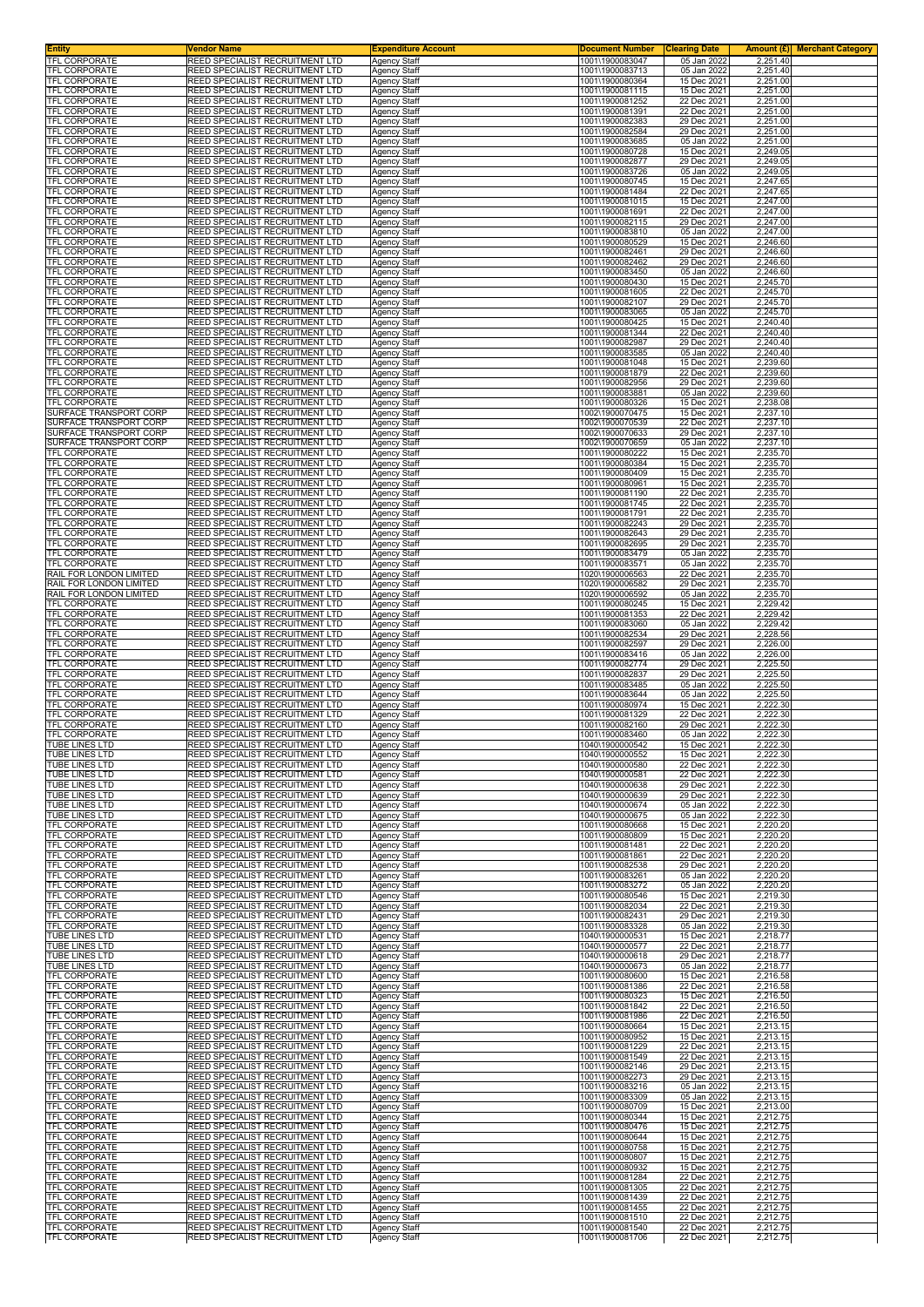| Entity<br><b>TFL CORPORATE</b>                     | Vendor Name<br>REED SPECIALIST RECRUITMENT LTD                     | <b>Expenditure Account</b>                 | <b>Document Number</b>             | <b>Clearing Date</b>       | Amount (£) <br><b>Merchant Category</b> |
|----------------------------------------------------|--------------------------------------------------------------------|--------------------------------------------|------------------------------------|----------------------------|-----------------------------------------|
| TFL CORPORATE                                      | REED SPECIALIST RECRUITMENT LTD                                    | <b>Agency Staff</b><br>Agency Staff        | 1001\1900081824<br>1001\1900082625 | 22 Dec 2021<br>29 Dec 2021 | 2,212.75<br>2,212.75                    |
| TFL CORPORATE                                      | REED SPECIALIST RECRUITMENT LTD                                    | Agency Staff                               | 1001\1900082903                    | 29 Dec 2021                | 2,212.75                                |
| TFL CORPORATE<br>TFL CORPORATE                     | REED SPECIALIST RECRUITMENT LTD<br>REED SPECIALIST RECRUITMENT LTD | <b>Agency Staff</b><br>Agency Staff        | 1001\1900082955<br>1001\1900082967 | 29 Dec 2021<br>29 Dec 2021 | 2,212.75<br>2,212.75                    |
| TFL CORPORATE                                      | REED SPECIALIST RECRUITMENT LTD                                    | Agency Staff                               | 1001\1900083187                    | 05 Jan 2022                | 2,212.75                                |
| TFL CORPORATE<br>TFL CORPORATE                     | REED SPECIALIST RECRUITMENT LTD<br>REED SPECIALIST RECRUITMENT LTD | Agency Staff<br>Agency Staff               | 1001\1900083607<br>1001\1900083624 | 05 Jan 2022<br>05 Jan 2022 | 2,212.75<br>2,212.75                    |
| TFL CORPORATE                                      | REED SPECIALIST RECRUITMENT LTD                                    | Agency Staff                               | 1001\1900083628                    | 05 Jan 2022                | 2,212.75                                |
| TFL CORPORATE<br>TFL CORPORATE                     | REED SPECIALIST RECRUITMENT LTD<br>REED SPECIALIST RECRUITMENT LTD | Agency Staff<br>Agency Staff               | 1001\1900083793<br>1001\1900083795 | 05 Jan 2022<br>05 Jan 2022 | 2,212.75<br>2,212.75                    |
| TFL CORPORATE                                      | REED SPECIALIST RECRUITMENT LTD                                    | Agency Staff                               | 1001\1900083808                    | 05 Jan 2022                | 2,212.75                                |
| TFL CORPORATE<br>TFL CORPORATE                     | REED SPECIALIST RECRUITMENT LTD<br>REED SPECIALIST RECRUITMENT LTD | Agency Staff<br><b>Agency Staff</b>        | 1001\1900083830<br>1001\1900083842 | 05 Jan 2022<br>05 Jan 2022 | 2,212.75<br>2,212.75                    |
| TFL CORPORATE                                      | REED SPECIALIST RECRUITMENT LTD                                    | Agency Staff                               | 1001\1900080249                    | 15 Dec 2021                | 2,210.70                                |
| <b>TFL CORPORATE</b><br>TFL CORPORATE              | REED SPECIALIST RECRUITMENT LTD<br>REED SPECIALIST RECRUITMENT LTD | Agency Staff<br><b>Agency Staff</b>        | 1001\1900080296<br>1001\1900080341 | 15 Dec 2021<br>15 Dec 2021 | 2,210.70<br>2,210.70                    |
| TFL CORPORATE                                      | REED SPECIALIST RECRUITMENT LTD                                    | Agency Staff                               | 1001\1900080351                    | 15 Dec 2021                | 2,210.70                                |
| TFL CORPORATE<br><b>TFL CORPORATE</b>              | REED SPECIALIST RECRUITMENT LTD<br>REED SPECIALIST RECRUITMENT LTD | Agency Staff<br>Agency Staff               | 1001\1900080352<br>1001\1900080675 | 15 Dec 2021<br>15 Dec 2021 | 2,210.70<br>2,210.70                    |
| TFL CORPORATE                                      | REED SPECIALIST RECRUITMENT LTD                                    | <b>Agency Staff</b>                        | 1001\1900080794                    | 15 Dec 2021                | 2,210.70                                |
| TFL CORPORATE<br><b>TFL CORPORATE</b>              | REED SPECIALIST RECRUITMENT LTD<br>REED SPECIALIST RECRUITMENT LTD | <b>Agency Staff</b><br>Agency Staff        | 1001\1900081034<br>1001\1900081277 | 15 Dec 2021<br>22 Dec 2021 | 2,210.70<br>2,210.70                    |
| <b>TFL CORPORATE</b>                               | REED SPECIALIST RECRUITMENT LTD                                    | Agency Staff                               | 1001\1900081278                    | 22 Dec 2021                | 2,210.70                                |
| <b>TFL CORPORATE</b><br><b>TFL CORPORATE</b>       | REED SPECIALIST RECRUITMENT LTD<br>REED SPECIALIST RECRUITMENT LTD | Agency Staff<br><b>Agency Staff</b>        | 1001\1900081287<br>1001\1900081441 | 22 Dec 2021<br>22 Dec 2021 | 2,210.70<br>2,210.70                    |
| TFL CORPORATE                                      | REED SPECIALIST RECRUITMENT LTD                                    | Agency Staff                               | 1001\1900081489                    | 22 Dec 2021                | 2,210.70                                |
| TFL CORPORATE<br>TFL CORPORATE                     | REED SPECIALIST RECRUITMENT LTD<br>REED SPECIALIST RECRUITMENT LTD | Agency Staff<br><b>Agency Staff</b>        | 1001\1900081604<br>1001\1900081609 | 22 Dec 2021<br>22 Dec 2021 | 2,210.70<br>2,210.70                    |
| TFL CORPORATE                                      | REED SPECIALIST RECRUITMENT LTD                                    | Agency Staff                               | 1001\1900081695                    | 22 Dec 2021                | 2,210.70                                |
| TFL CORPORATE<br>TFL CORPORATE                     | REED SPECIALIST RECRUITMENT LTD<br>REED SPECIALIST RECRUITMENT LTD | Agency Staff<br>Agency Staff               | 1001\1900081944<br>1001\1900082106 | 22 Dec 2021<br>29 Dec 2021 | 2,210.70<br>2,210.70                    |
| TFL CORPORATE                                      | REED SPECIALIST RECRUITMENT LTD                                    | <b>Agency Staff</b>                        | 1001\1900082193                    | 29 Dec 2021                | 2,210.70                                |
| TFL CORPORATE<br>TFL CORPORATE                     | REED SPECIALIST RECRUITMENT LTD<br>REED SPECIALIST RECRUITMENT LTD | Agency Staff<br>Agency Staff               | 1001\1900082363<br>1001\1900082372 | 29 Dec 2021<br>29 Dec 2021 | 2,210.70<br>2,210.70                    |
| <b>TFL CORPORATE</b>                               | REED SPECIALIST RECRUITMENT LTD                                    | Agency Staff                               | 1001\1900082432                    | 29 Dec 2021                | 2,210.70                                |
| TFL CORPORATE<br>TFL CORPORATE                     | REED SPECIALIST RECRUITMENT LTD<br>REED SPECIALIST RECRUITMENT LTD | Agency Staff<br>Agency Staff               | 1001\1900082433<br>1001\1900082434 | 29 Dec 2021<br>29 Dec 2021 | 2,210.70<br>2,210.70                    |
| TFL CORPORATE                                      | REED SPECIALIST RECRUITMENT LTD                                    | <b>Agency Staff</b>                        | 1001\1900082435                    | 29 Dec 2021                | 2,210.70                                |
| TFL CORPORATE<br>TFL CORPORATE                     | REED SPECIALIST RECRUITMENT LTD<br>REED SPECIALIST RECRUITMENT LTD | Agency Staff<br>Agency Staff               | 1001\1900082735<br>1001\1900082797 | 29 Dec 2021<br>29 Dec 2021 | 2,210.70<br>2,210.70                    |
| <b>TFL CORPORATE</b>                               | REED SPECIALIST RECRUITMENT LTD                                    | Agency Staff                               | 1001\1900082966                    | 29 Dec 2021                | 2,210.70                                |
| TFL CORPORATE<br>TFL CORPORATE                     | REED SPECIALIST RECRUITMENT LTD<br>REED SPECIALIST RECRUITMENT LTD | Agency Staff                               | 1001\1900082976<br>1001\1900083044 | 29 Dec 2021<br>05 Jan 2022 | 2,210.70<br>2,210.70                    |
| TFL CORPORATE                                      | REED SPECIALIST RECRUITMENT LTD                                    | Agency Staff<br>Agency Staff               | 1001\1900083066                    | 05 Jan 2022                | 2,210.70                                |
| TFL CORPORATE                                      | REED SPECIALIST RECRUITMENT LTD                                    | Agency Staff                               | 1001\1900083089                    | 05 Jan 2022                | 2,210.70                                |
| TFL CORPORATE<br><b>TFL CORPORATE</b>              | REED SPECIALIST RECRUITMENT LTD<br>REED SPECIALIST RECRUITMENT LTD | Agency Staff<br>Agency Staff               | 1001\1900083134<br>1001\1900083239 | 05 Jan 2022<br>05 Jan 2022 | 2,210.70<br>2,210.70                    |
| TFL CORPORATE                                      | REED SPECIALIST RECRUITMENT LTD                                    | Agency Staff                               | 1001\1900083240                    | 05 Jan 2022                | 2,210.70                                |
| <b>TFL CORPORATE</b><br>TFL CORPORATE              | REED SPECIALIST RECRUITMENT LTD<br>REED SPECIALIST RECRUITMENT LTD | Agency Staff<br><b>Agency Staff</b>        | 1001\1900083337<br>1001\1900083383 | 05 Jan 2022<br>05 Jan 2022 | 2,210.70<br>2,210.70                    |
| TFL CORPORATE                                      | REED SPECIALIST RECRUITMENT LTD                                    | Agency Staff                               | 1001\1900083384                    | 05 Jan 2022                | 2,210.70                                |
| TFL CORPORATE<br>TFL CORPORATE                     | REED SPECIALIST RECRUITMENT LTD<br>REED SPECIALIST RECRUITMENT LTD | Agency Staff<br>Agency Staff               | 1001\1900083605<br>1001\1900083766 | 05 Jan 2022<br>05 Jan 2022 | 2,210.70<br>2,210.70                    |
| TUBE LINES LTD                                     | REED SPECIALIST RECRUITMENT LTD                                    | Agency Staff                               | 1040\1900000530                    | 15 Dec 2021                | 2,209.94                                |
| TUBE LINES LTD<br><b>TUBE LINES LTD</b>            | REED SPECIALIST RECRUITMENT LTD<br>REED SPECIALIST RECRUITMENT LTD | Agency Staff<br><b>Agency Staff</b>        | 1040\1900000565<br>1040\1900000626 | 22 Dec 2021<br>29 Dec 2021 | 2,209.94<br>2,209.94                    |
| <b>TUBE LINES LTD</b>                              | REED SPECIALIST RECRUITMENT LTD                                    | Agency Staff                               | 1040\1900000654                    | 05 Jan 2022                | 2,209.94                                |
| TFL CORPORATE<br>TFL CORPORATE                     | REED SPECIALIST RECRUITMENT LTD<br>REED SPECIALIST RECRUITMENT LTD | Agency Staff<br>Agency Staff               | 1001\1900080251<br>1001\1900080252 | 15 Dec 2021<br>15 Dec 2021 | 2,208.55<br>2,208.55                    |
| TFL CORPORATE                                      | REED SPECIALIST RECRUITMENT LTD                                    | <b>Agency Staff</b>                        | 1001\1900080429                    | 15 Dec 2021                | 2,208.55                                |
| TFL CORPORATE<br>TFL CORPORATE                     | REED SPECIALIST RECRUITMENT LTD<br>REED SPECIALIST RECRUITMENT LTD | Agency Staff<br>Agency Staff               | 1001\1900083385<br>1001\1900083386 | 05 Jan 2022<br>05 Jan 2022 | 2,208.55<br>2,208.55                    |
| <b>TFL CORPORATE</b>                               | REED SPECIALIST RECRUITMENT LTD                                    | <b>Agency Staff</b>                        | 1001\1900083387                    | 05 Jan 2022                | 2,208.55                                |
| <b>TFL CORPORATE</b><br><b>TFL CORPORATE</b>       | REED SPECIALIST RECRUITMENT LTD<br>REED SPECIALIST RECRUITMENT LTD | Agency Staff<br>Agency Staff               | 1001\1900083388<br>1001\1900081109 | 05 Jan 2022<br>15 Dec 2021 | 2,208.55<br>2,208.10                    |
| TFL CORPORATE                                      | REED SPECIALIST RECRUITMENT LTD                                    | Agency Staff                               | 1001\1900081770                    | 22 Dec 2021                | 2,208.10                                |
| TFL CORPORATE<br><b>IFL CORPORATE</b>              | REED SPECIALIST RECRUITMENT LTD<br>REED SPECIALIST RECRUITMENT LTD | <b>Agency Staff</b><br>Agency Staff        | 1001\1900082512<br>1001\1900083674 | 29 Dec 2021<br>05 Jan 2022 | 2,208.10<br>2.208.10                    |
| <b>TFL CORPORATE</b><br><b>TFL CORPORATE</b>       | REED SPECIALIST RECRUITMENT LTD<br>REED SPECIALIST RECRUITMENT LTD | <b>Agency Staff</b>                        | 1001\1900081847                    | 22 Dec 2021                | 2,205.40                                |
| TFL CORPORATE                                      | REED SPECIALIST RECRUITMENT LTD                                    | Agency Staff<br>Agency Staff               | 1001\1900083326<br>1001\1900082693 | 05 Jan 2022<br>29 Dec 2021 | 2,205.40<br>2,200.70                    |
| <b>TFL CORPORATE</b>                               | REED SPECIALIST RECRUITMENT LTD                                    | <b>Agency Staff</b>                        | 1001\1900083513                    | 05 Jan 2022                | 2,200.70                                |
| TFL CORPORATE<br>TFL CORPORATE                     | REED SPECIALIST RECRUITMENT LTD<br>REED SPECIALIST RECRUITMENT LTD | Agency Staff<br>Agency Staff               | 1001\1900080403<br>1001\1900081212 | 15 Dec 2021<br>22 Dec 2021 | 2,198.20<br>2,198.20                    |
| TFL CORPORATE<br>TFL CORPORATE                     | REED SPECIALIST RECRUITMENT LTD<br>REED SPECIALIST RECRUITMENT LTD | <b>Agency Staff</b>                        | 1001\1900082261<br>1001\1900083156 | 29 Dec 2021<br>05 Jan 2022 | 2,198.20<br>2,198.20                    |
| TFL CORPORATE                                      | REED SPECIALIST RECRUITMENT LTD                                    | Agency Staff<br><b>Agency Staff</b>        | 1001\1900080217                    | 15 Dec 2021                | 2,195.70                                |
| TFL CORPORATE<br><b>TFL CORPORATE</b>              | REED SPECIALIST RECRUITMENT LTD<br>REED SPECIALIST RECRUITMENT LTD | <b>Agency Staff</b>                        | 1001\1900080223<br>1001\1900080361 | 15 Dec 2021<br>15 Dec 2021 | 2,195.70<br>2,195.70                    |
| TFL CORPORATE                                      | REED SPECIALIST RECRUITMENT LTD                                    | Agency Staff<br>Agency Staff               | 1001\1900081308                    | 22 Dec 2021                | 2,195.70                                |
| <b>TFL CORPORATE</b><br><b>TFL CORPORATE</b>       | REED SPECIALIST RECRUITMENT LTD<br>REED SPECIALIST RECRUITMENT LTD | <b>Agency Staff</b><br><b>Agency Staff</b> | 1001\1900081459<br>1001\1900081767 | 22 Dec 2021<br>22 Dec 2021 | 2,195.70<br>2,195.70                    |
| TFL CORPORATE                                      | REED SPECIALIST RECRUITMENT LTD                                    | Agency Staff                               | 1001\1900082377                    | 29 Dec 2021                | 2,195.70                                |
| <b>TFL CORPORATE</b><br><b>TFL CORPORATE</b>       | REED SPECIALIST RECRUITMENT LTD<br>REED SPECIALIST RECRUITMENT LTD | <b>Agency Staff</b><br>Agency Staff        | 1001\1900082809<br>1001\1900082831 | 29 Dec 2021<br>29 Dec 2021 | 2,195.70<br>2,195.70                    |
| TFL CORPORATE                                      | REED SPECIALIST RECRUITMENT LTD                                    | Agency Staff                               | 1001\1900083116                    | 05 Jan 2022                | 2,195.70                                |
| TFL CORPORATE<br>TFL CORPORATE                     | REED SPECIALIST RECRUITMENT LTD<br>REED SPECIALIST RECRUITMENT LTD | <b>Agency Staff</b><br><b>Agency Staff</b> | 1001\1900083119<br>1001\1900083245 | 05 Jan 2022<br>05 Jan 2022 | 2,195.70<br>2,195.70                    |
| TFL CORPORATE                                      | REED SPECIALIST RECRUITMENT LTD                                    | Agency Staff                               | 1001\1900083304                    | 05 Jan 2022                | 2,195.70                                |
| SURFACE TRANSPORT CORP<br>SURFACE TRANSPORT CORP   | REED SPECIALIST RECRUITMENT LTD<br>REED SPECIALIST RECRUITMENT LTD | Agency Staff<br><b>Agency Staff</b>        | 1002\1900070482<br>1002\1900070553 | 15 Dec 2021<br>22 Dec 2021 | 2,194.95<br>2,194.95                    |
| SURFACE TRANSPORT CORP                             | REED SPECIALIST RECRUITMENT LTD                                    | Agency Staff                               | 1002\1900070629                    | 29 Dec 2021                | 2,194.95                                |
| SURFACE TRANSPORT CORP<br>TFL CORPORATE            | REED SPECIALIST RECRUITMENT LTD<br>REED SPECIALIST RECRUITMENT LTD | Agency Staff<br><b>Agency Staff</b>        | 1002\1900070665<br>1001\1900080298 | 05 Jan 2022<br>15 Dec 2021 | 2,194.95<br>2,193.95                    |
| TFL CORPORATE                                      | REED SPECIALIST RECRUITMENT LTD                                    | Agency Staff                               | 1001\1900081073                    | 15 Dec 2021                | 2,193.95                                |
| TFL CORPORATE<br><b>TFL CORPORATE</b>              | REED SPECIALIST RECRUITMENT LTD<br>REED SPECIALIST RECRUITMENT LTD | Agency Staff<br><b>Agency Staff</b>        | 1001\1900081777<br>1001\1900081907 | 22 Dec 2021<br>22 Dec 2021 | 2,193.95<br>2,193.95                    |
| TFL CORPORATE                                      | REED SPECIALIST RECRUITMENT LTD                                    | Agency Staff                               | 1001\1900082673                    | 29 Dec 2021                | 2,193.95                                |
| TFL CORPORATE<br>TFL CORPORATE                     | REED SPECIALIST RECRUITMENT LTD<br>REED SPECIALIST RECRUITMENT LTD | Agency Staff<br><b>Agency Staff</b>        | 1001\1900082936<br>1001\1900083833 | 29 Dec 2021<br>05 Jan 2022 | 2,193.95<br>2,193.95                    |
| TFL CORPORATE                                      | REED SPECIALIST RECRUITMENT LTD                                    | Agency Staff                               | 1001\1900083847                    | 05 Jan 2022                | 2,193.95                                |
| TFL CORPORATE<br><b>TFL CORPORATE</b>              | REED SPECIALIST RECRUITMENT LTD<br>REED SPECIALIST RECRUITMENT LTD | Agency Staff<br><b>Agency Staff</b>        | 1001\1900080396<br>1001\1900080516 | 15 Dec 2021<br>15 Dec 2021 | 2,193.40<br>2,190.80                    |
| <b>TFL CORPORATE</b>                               | REED SPECIALIST RECRUITMENT LTD                                    | Agency Staff                               | 1001\1900082341                    | 29 Dec 2021                | 2,190.80                                |
| TFL CORPORATE<br>TFL CORPORATE                     | REED SPECIALIST RECRUITMENT LTD<br>REED SPECIALIST RECRUITMENT LTD | Agency Staff<br><b>Agency Staff</b>        | 1001\1900083192<br>1001\1900080261 | 05 Jan 2022<br>15 Dec 2021 | 2,190.80<br>2,189.90                    |
| TFL CORPORATE                                      | REED SPECIALIST RECRUITMENT LTD                                    | Agency Staff                               | 1001\1900081366                    | 22 Dec 2021                | 2,189.90                                |
| TFL CORPORATE<br><b>TFL CORPORATE</b>              | REED SPECIALIST RECRUITMENT LTD<br>REED SPECIALIST RECRUITMENT LTD | Agency Staff<br>Agency Staff               | 1001\1900082738<br>1001\1900083466 | 29 Dec 2021<br>05 Jan 2022 | 2,189.90<br>2,189.90                    |
| <b>TFL CORPORATE</b>                               | REED SPECIALIST RECRUITMENT LTD                                    | <b>Agency Staff</b>                        | 1001\1900082690                    | 29 Dec 2021                | 2,189.45                                |
| RAIL FOR LONDON LIMITED<br>RAIL FOR LONDON LIMITED | REED SPECIALIST RECRUITMENT LTD<br>REED SPECIALIST RECRUITMENT LTD | Agency Staff<br><b>Agency Staff</b>        | 1020\1900006566<br>1020\1900006579 | 22 Dec 2021<br>29 Dec 2021 | 2,188.50<br>2,188.50                    |
| RAIL FOR LONDON LIMITED                            | REED SPECIALIST RECRUITMENT LTD                                    | <b>Agency Staff</b>                        | 1020\1900006596                    | 05 Jan 2022                | 2,188.50                                |
| TFL CORPORATE<br>TFL CORPORATE                     | REED SPECIALIST RECRUITMENT LTD<br>REED SPECIALIST RECRUITMENT LTD | Agency Staff<br><b>Agency Staff</b>        | 1001\1900080401<br>1001\1900080798 | 15 Dec 2021<br>15 Dec 2021 | 2,185.70<br>2,185.70                    |
| <b>TFL CORPORATE</b>                               | REED SPECIALIST RECRUITMENT LTD                                    | Agency Staff                               | 1001\1900080923                    | 15 Dec 2021                | 2,185.70                                |
| TFL CORPORATE                                      | REED SPECIALIST RECRUITMENT LTD                                    | Agency Staff                               | 1001\1900080975                    | 15 Dec 2021                | 2,185.70                                |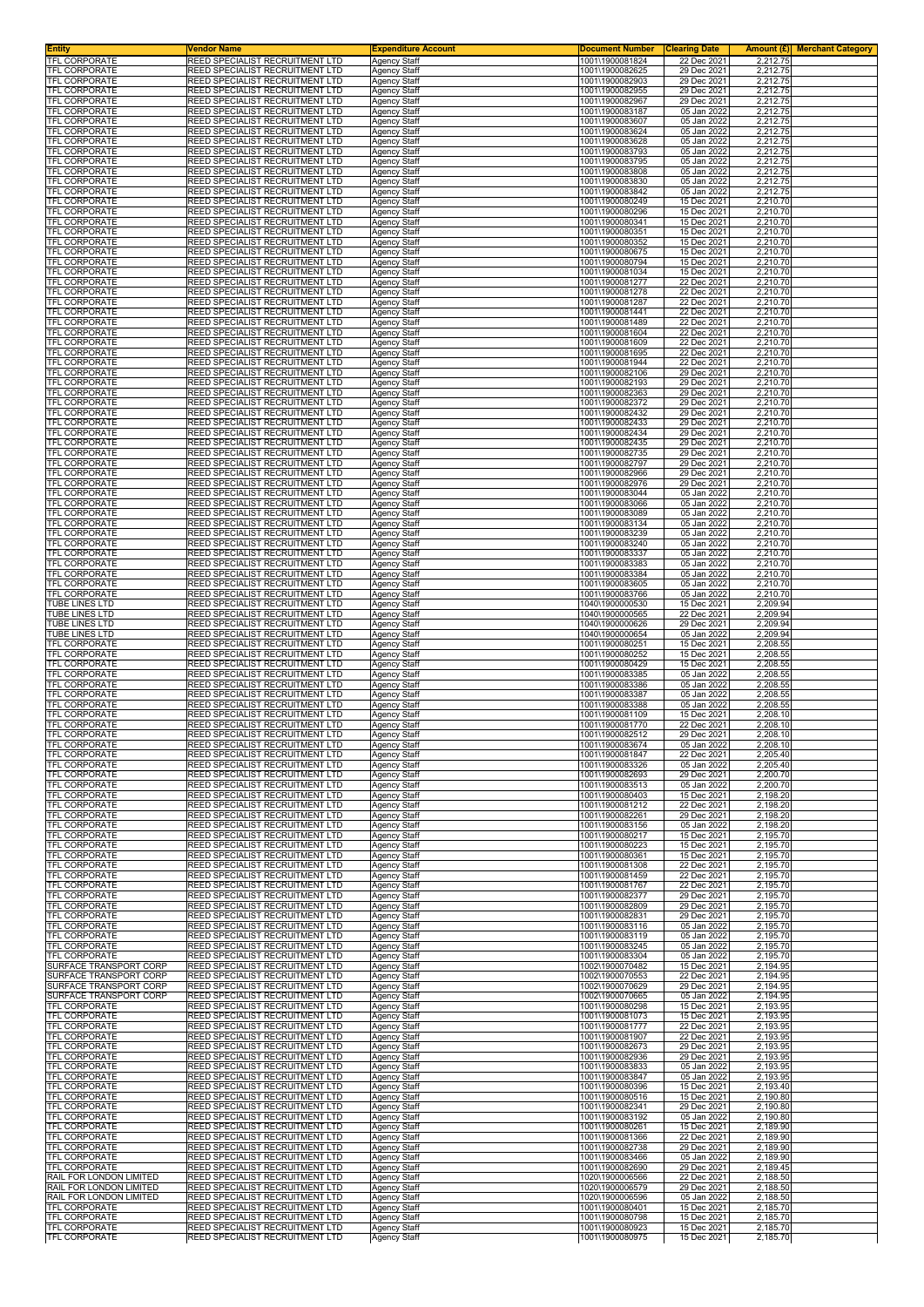| Entity<br><b>TFL CORPORATE</b>                 | Vendor Name<br>REED SPECIALIST RECRUITMENT LTD                     | <b>Expenditure Account</b>                 | <b>Document Number</b><br>1001\1900080985 | <b>Clearing Date</b><br>Amount (£) <br><b>Merchant Category</b><br>15 Dec 2021<br>2,185.70 |
|------------------------------------------------|--------------------------------------------------------------------|--------------------------------------------|-------------------------------------------|--------------------------------------------------------------------------------------------|
| TFL CORPORATE                                  | REED SPECIALIST RECRUITMENT LTD                                    | <b>Agency Staff</b><br><b>Agency Staff</b> | 1001\1900081064                           | 15 Dec 2021<br>2,185.70                                                                    |
| TFL CORPORATE                                  | REED SPECIALIST RECRUITMENT LTD                                    | Agency Staff                               | 1001\1900081580                           | 2,185.70<br>22 Dec 2021                                                                    |
| TFL CORPORATE<br>TFL CORPORATE                 | REED SPECIALIST RECRUITMENT LTD<br>REED SPECIALIST RECRUITMENT LTD | <b>Agency Staff</b><br>Agency Staff        | 1001\1900081698<br>1001\1900081898        | 22 Dec 2021<br>2,185.70<br>22 Dec 2021<br>2,185.70                                         |
| TFL CORPORATE                                  | REED SPECIALIST RECRUITMENT LTD                                    | Agency Staff                               | 1001\1900081967                           | 22 Dec 2021<br>2,185.70                                                                    |
| TFL CORPORATE                                  | REED SPECIALIST RECRUITMENT LTD<br>REED SPECIALIST RECRUITMENT LTD | <b>Agency Staff</b>                        | 1001\1900082346<br>1001\1900082471        | 29 Dec 2021<br>2,185.70<br>29 Dec 2021                                                     |
| TFL CORPORATE<br>TFL CORPORATE                 | REED SPECIALIST RECRUITMENT LTD                                    | Agency Staff<br>Agency Staff               | 1001\1900082668                           | 2,185.70<br>29 Dec 2021<br>2,185.70                                                        |
| TFL CORPORATE                                  | REED SPECIALIST RECRUITMENT LTD                                    | Agency Staff                               | 1001\1900082785                           | 29 Dec 2021<br>2,185.70                                                                    |
| TFL CORPORATE<br>TFL CORPORATE                 | REED SPECIALIST RECRUITMENT LTD<br>REED SPECIALIST RECRUITMENT LTD | Agency Staff<br>Agency Staff               | 1001\1900082865<br>1001\1900082909        | 29 Dec 2021<br>2,185.70<br>29 Dec 2021<br>2,185.70                                         |
| TFL CORPORATE                                  | REED SPECIALIST RECRUITMENT LTD                                    | Agency Staff                               | 1001\1900083555                           | 05 Jan 2022<br>2,185.70                                                                    |
| TFL CORPORATE<br>TFL CORPORATE                 | REED SPECIALIST RECRUITMENT LTD<br>REED SPECIALIST RECRUITMENT LTD | <b>Agency Staff</b>                        | 1001\1900083654<br>1001\1900083820        | 05 Jan 2022<br>2,185.70<br>05 Jan 2022<br>2,185.70                                         |
| <b>TFL CORPORATE</b>                           | REED SPECIALIST RECRUITMENT LTD                                    | Agency Staff<br>Agency Staff               | 1001\1900083859                           | 05 Jan 2022<br>2,185.70                                                                    |
| TFL CORPORATE                                  | REED SPECIALIST RECRUITMENT LTD                                    | <b>Agency Staff</b>                        | 1001\1900081749                           | 2,183.97<br>22 Dec 2021                                                                    |
| TFL CORPORATE<br>TFL CORPORATE                 | REED SPECIALIST RECRUITMENT LTD<br>REED SPECIALIST RECRUITMENT LTD | Agency Staff<br>Agency Staff               | 1001\1900080685<br>1001\1900081187        | 15 Dec 2021<br>2,183.00<br>22 Dec 2021<br>2,183.00                                         |
| <b>TFL CORPORATE</b>                           | REED SPECIALIST RECRUITMENT LTD                                    | Agency Staff                               | 1001\1900082236                           | 29 Dec 2021<br>2,183.00                                                                    |
| TFL CORPORATE<br>TFL CORPORATE                 | REED SPECIALIST RECRUITMENT LTD<br>REED SPECIALIST RECRUITMENT LTD | <b>Agency Staff</b><br><b>Agency Staff</b> | 1001\1900083162<br>1001\1900081003        | 05 Jan 2022<br>2,183.00<br>15 Dec 2021<br>2,181.46                                         |
| <b>TFL CORPORATE</b>                           | REED SPECIALIST RECRUITMENT LTD                                    | Agency Staff                               | 1001\1900081896                           | 22 Dec 2021<br>2,181.46                                                                    |
| <b>TFL CORPORATE</b><br><b>TFL CORPORATE</b>   | REED SPECIALIST RECRUITMENT LTD<br>REED SPECIALIST RECRUITMENT LTD | Agency Staff<br>Agency Staff               | 1001\1900083420<br>1001\1900082408        | 05 Jan 2022<br>2,181.46<br>29 Dec 2021<br>2,176.00                                         |
| <b>TFL CORPORATE</b>                           | REED SPECIALIST RECRUITMENT LTD                                    | <b>Agency Staff</b>                        | 1001\1900083355                           | 05 Jan 2022<br>2,176.00                                                                    |
| TFL CORPORATE                                  | REED SPECIALIST RECRUITMENT LTD<br>REED SPECIALIST RECRUITMENT LTD | <b>Agency Staff</b>                        | 1001\1900083356<br>1001\1900080302        | 05 Jan 2022<br>2,176.00<br>15 Dec 2021                                                     |
| TFL CORPORATE<br>TFL CORPORATE                 | REED SPECIALIST RECRUITMENT LTD                                    | Agency Staff<br><b>Agency Staff</b>        | 1001\1900081494                           | 2,175.80<br>22 Dec 2021<br>2,175.80                                                        |
| TFL CORPORATE                                  | REED SPECIALIST RECRUITMENT LTD                                    | Agency Staff                               | 1001\1900082190                           | 2,175.80<br>29 Dec 2021                                                                    |
| TFL CORPORATE<br>TFL CORPORATE                 | REED SPECIALIST RECRUITMENT LTD<br>REED SPECIALIST RECRUITMENT LTD | Agency Staff<br><b>Agency Staff</b>        | 1001\1900083749<br>1001\1900080239        | 2,175.80<br>05 Jan 2022<br>15 Dec 2021<br>2,173.70                                         |
| TFL CORPORATE                                  | REED SPECIALIST RECRUITMENT LTD                                    | <b>Agency Staff</b>                        | 1001\1900081620                           | 2,173.70<br>22 Dec 2021                                                                    |
| TFL CORPORATE<br>TFL CORPORATE                 | REED SPECIALIST RECRUITMENT LTD<br>REED SPECIALIST RECRUITMENT LTD | Agency Staff<br>Agency Staff               | 1001\1900081621<br>1001\1900082120        | 22 Dec 2021<br>2,173.70<br>29 Dec 2021<br>2,173.70                                         |
| <b>TFL CORPORATE</b>                           | REED SPECIALIST RECRUITMENT LTD                                    | <b>Agency Staff</b>                        | 1001\1900083049                           | 2,173.70<br>05 Jan 2022                                                                    |
| TFL CORPORATE                                  | REED SPECIALIST RECRUITMENT LTD                                    | Agency Staff                               | 1001\1900083057                           | 05 Jan 2022<br>2,173.70                                                                    |
| TFL CORPORATE<br>TFL CORPORATE                 | REED SPECIALIST RECRUITMENT LTD<br>REED SPECIALIST RECRUITMENT LTD | Agency Staff<br><b>Agency Staff</b>        | 1001\1900080483<br>1001\1900081533        | 2,173.20<br>15 Dec 2021<br>22 Dec 2021<br>2,173.20                                         |
| TFL CORPORATE                                  | REED SPECIALIST RECRUITMENT LTD                                    | Agency Staff                               | 1001\1900082709                           | 29 Dec 2021<br>2,173.20                                                                    |
| TFL CORPORATE<br><b>TFL CORPORATE</b>          | REED SPECIALIST RECRUITMENT LTD<br>REED SPECIALIST RECRUITMENT LTD | Agency Staff<br>Agency Staff               | 1001\1900083856<br>1001\1900081201        | 05 Jan 2022<br>2,173.20<br>2,171.60<br>22 Dec 2021                                         |
| TFL CORPORATE                                  | REED SPECIALIST RECRUITMENT LTD                                    | Agency Staff                               | 1001\1900082232                           | 29 Dec 2021<br>2,171.60                                                                    |
| TFL CORPORATE                                  | REED SPECIALIST RECRUITMENT LTD                                    | Agency Staff                               | 1001\1900080397                           | 15 Dec 2021<br>2,170.70                                                                    |
| TFL CORPORATE<br>TFL CORPORATE                 | REED SPECIALIST RECRUITMENT LTD<br>REED SPECIALIST RECRUITMENT LTD | Agency Staff<br>Agency Staff               | 1001\1900081243<br>1001\1900082256        | 2,170.70<br>22 Dec 2021<br>29 Dec 2021<br>2,170.70                                         |
| TFL CORPORATE                                  | REED SPECIALIST RECRUITMENT LTD                                    | Agency Staff                               | 1001\1900083154                           | 05 Jan 2022<br>2,170.70                                                                    |
| <b>TFL CORPORATE</b><br><b>TFL CORPORATE</b>   | REED SPECIALIST RECRUITMENT LTD<br>REED SPECIALIST RECRUITMENT LTD | Agency Staff<br>Agency Staff               | 1001\1900080518<br>1001\1900080983        | 2,165.80<br>15 Dec 2021<br>15 Dec 2021<br>2,165.80                                         |
| TFL CORPORATE                                  | REED SPECIALIST RECRUITMENT LTD                                    | Agency Staff                               | 1001\1900081280                           | 22 Dec 2021<br>2,165.80                                                                    |
| TFL CORPORATE                                  | REED SPECIALIST RECRUITMENT LTD                                    | <b>Agency Staff</b>                        | 1001\1900081351                           | 22 Dec 2021<br>2,165.80                                                                    |
| TFL CORPORATE<br>TFL CORPORATE                 | REED SPECIALIST RECRUITMENT LTD<br>REED SPECIALIST RECRUITMENT LTD | Agency Staff<br>Agency Staff               | 1001\1900081816<br>1001\1900082627        | 22 Dec 2021<br>2,165.80<br>29 Dec 2021<br>2,165.80                                         |
| TFL CORPORATE                                  | REED SPECIALIST RECRUITMENT LTD                                    | Agency Staff                               | 1001\1900082728                           | 29 Dec 2021<br>2,165.80                                                                    |
| TFL CORPORATE<br>TFL CORPORATE                 | REED SPECIALIST RECRUITMENT LTD<br>REED SPECIALIST RECRUITMENT LTD | Agency Staff<br>Agency Staff               | 1001\1900083067<br>1001\1900083541        | 05 Jan 2022<br>2,165.80<br>05 Jan 2022<br>2,165.80                                         |
| <b>TFL CORPORATE</b>                           | REED SPECIALIST RECRUITMENT LTD                                    | Agency Staff                               | 1001\1900082954                           | 29 Dec 2021<br>2,163.36                                                                    |
| TFL CORPORATE<br>TFL CORPORATE                 | REED SPECIALIST RECRUITMENT LTD<br>REED SPECIALIST RECRUITMENT LTD | Agency Staff                               | 1001\1900083875<br>1001\1900080443        | 05 Jan 2022<br>2,163.36<br>15 Dec 2021<br>2,160.70                                         |
| TFL CORPORATE                                  | REED SPECIALIST RECRUITMENT LTD                                    | Agency Staff<br>Agency Staff               | 1001\1900080452                           | 15 Dec 2021<br>2,160.70                                                                    |
| TFL CORPORATE                                  | REED SPECIALIST RECRUITMENT LTD                                    | Agency Staff                               | 1001\1900080484                           | 2,160.70<br>15 Dec 2021                                                                    |
| TFL CORPORATE<br>TFL CORPORATE                 | REED SPECIALIST RECRUITMENT LTD<br>REED SPECIALIST RECRUITMENT LTD | Agency Staff<br>Agency Staff               | 1001\1900080603<br>1001\1900080617        | 15 Dec 2021<br>2,160.70<br>15 Dec 2021<br>2,160.70                                         |
| <b>TFL CORPORATE</b>                           | REED SPECIALIST RECRUITMENT LTD                                    | Agency Staff                               | 1001\1900080717                           | 2,160.70<br>15 Dec 2021                                                                    |
| <b>TFL CORPORATE</b><br><b>TFL CORPORATE</b>   | REED SPECIALIST RECRUITMENT LTD<br>REED SPECIALIST RECRUITMENT LTD | Agency Staff<br>Agency Staff               | 1001\1900080921<br>1001\1900080964        | 15 Dec 2021<br>2,160.70<br>15 Dec 2021<br>2,160.70                                         |
| TFL CORPORATE                                  | REED SPECIALIST RECRUITMENT LTD                                    | Agency Staff                               | 1001\1900080990                           | 2,160.70<br>15 Dec 2021                                                                    |
| TFL CORPORATE<br><b>IFL CORPORATE</b>          | REED SPECIALIST RECRUITMENT LTD<br>REED SPECIALIST RECRUITMENT LTD | Agency Staff                               | 1001\1900081013<br>1001\1900081213        | 15 Dec 2021<br>2,160.70<br>22 Dec 2021<br>2,160.70                                         |
| <b>TFL CORPORATE</b>                           | REED SPECIALIST RECRUITMENT LTD                                    | Agency Staff<br><b>Agency Staff</b>        | 1001\1900081227                           | 22 Dec 2021<br>2,160.70                                                                    |
| <b>TFL CORPORATE</b>                           | REED SPECIALIST RECRUITMENT LTD                                    | Agency Staff                               | 1001\1900081267                           | 22 Dec 2021<br>2,160.70                                                                    |
| TFL CORPORATE<br><b>TFL CORPORATE</b>          | REED SPECIALIST RECRUITMENT LTD<br>REED SPECIALIST RECRUITMENT LTD | Agency Staff<br><b>Agency Staff</b>        | 1001\1900081382<br>1001\1900081530        | 22 Dec 2021<br>2,160.70<br>22 Dec 2021<br>2,160.70                                         |
| TFL CORPORATE                                  | REED SPECIALIST RECRUITMENT LTD                                    | Agency Staff                               | 1001\1900081531                           | 22 Dec 2021<br>2,160.70                                                                    |
| TFL CORPORATE<br>TFL CORPORATE                 | REED SPECIALIST RECRUITMENT LTD<br>REED SPECIALIST RECRUITMENT LTD | Agency Staff<br><b>Agency Staff</b>        | 1001\1900081690<br>1001\1900081727        | 22 Dec 2021<br>2,160.70<br>22 Dec 2021<br>2,160.70                                         |
| TFL CORPORATE                                  | REED SPECIALIST RECRUITMENT LTD                                    | Agency Staff                               | 1001\1900081795                           | 22 Dec 2021<br>2,160.70                                                                    |
| TFL CORPORATE<br><b>TFL CORPORATE</b>          | REED SPECIALIST RECRUITMENT LTD<br>REED SPECIALIST RECRUITMENT LTD | <b>Agency Staff</b><br><b>Agency Staff</b> | 1001\1900081804<br>1001\1900081834        | 22 Dec 2021<br>2,160.70<br>22 Dec 2021<br>2,160.70                                         |
| <b>TFL CORPORATE</b>                           | REED SPECIALIST RECRUITMENT LTD                                    | Agency Staff                               | 1001\1900082123                           | 29 Dec 2021<br>2.160.70                                                                    |
| TFL CORPORATE                                  | REED SPECIALIST RECRUITMENT LTD                                    | Agency Staff                               | 1001\1900082124                           | 29 Dec 2021<br>2,160.70                                                                    |
| <b>TFL CORPORATE</b><br><b>TFL CORPORATE</b>   | REED SPECIALIST RECRUITMENT LTD<br>REED SPECIALIST RECRUITMENT LTD | <b>Agency Staff</b><br><b>Agency Staff</b> | 1001\1900082342<br>1001\1900082343        | 29 Dec 2021<br>2,160.70<br>29 Dec 2021<br>2,160.70                                         |
| TFL CORPORATE                                  | REED SPECIALIST RECRUITMENT LTD                                    | Agency Staff                               | 1001\1900082537                           | 29 Dec 2021<br>2,160.70                                                                    |
| <b>TFL CORPORATE</b><br><b>TFL CORPORATE</b>   | REED SPECIALIST RECRUITMENT LTD<br>REED SPECIALIST RECRUITMENT LTD | Agency Staff<br>Agency Staff               | 1001\1900082660<br>1001\1900082786        | 29 Dec 2021<br>2,160.70<br>29 Dec 2021<br>2,160.70                                         |
| TFL CORPORATE                                  | REED SPECIALIST RECRUITMENT LTD                                    | Agency Staff                               | 1001\1900082800                           | 29 Dec 2021<br>2,160.70                                                                    |
| TFL CORPORATE<br><b>TFL CORPORATE</b>          | REED SPECIALIST RECRUITMENT LTD<br>REED SPECIALIST RECRUITMENT LTD | <b>Agency Staff</b><br><b>Agency Staff</b> | 1001\1900082804<br>1001\1900082913        | 29 Dec 2021<br>2,160.70<br>29 Dec 2021<br>2,160.70                                         |
| TFL CORPORATE                                  | REED SPECIALIST RECRUITMENT LTD                                    | Agency Staff                               | 1001\1900082927                           | 29 Dec 2021<br>2,160.70                                                                    |
| TFL CORPORATE<br><b>TFL CORPORATE</b>          | REED SPECIALIST RECRUITMENT LTD<br>REED SPECIALIST RECRUITMENT LTD | Agency Staff                               | 1001\1900083058<br>1001\1900083146        | 05 Jan 2022<br>2,160.70<br>05 Jan 2022<br>2,160.70                                         |
| TFL CORPORATE                                  | REED SPECIALIST RECRUITMENT LTD                                    | <b>Agency Staff</b><br>Agency Staff        | 1001\1900083150                           | 05 Jan 2022<br>2,160.70                                                                    |
| TFL CORPORATE                                  | REED SPECIALIST RECRUITMENT LTD                                    | Agency Staff                               | 1001\1900083178                           | 05 Jan 2022<br>2,160.70                                                                    |
| TFL CORPORATE<br>TFL CORPORATE                 | REED SPECIALIST RECRUITMENT LTD<br>REED SPECIALIST RECRUITMENT LTD | <b>Agency Staff</b><br>Agency Staff        | 1001\1900083193<br>1001\1900083194        | 05 Jan 2022<br>2,160.70<br>05 Jan 2022<br>2,160.70                                         |
| TFL CORPORATE                                  | REED SPECIALIST RECRUITMENT LTD                                    | Agency Staff                               | 1001\1900083201                           | 05 Jan 2022<br>2,160.70                                                                    |
| <b>TFL CORPORATE</b><br>TFL CORPORATE          | REED SPECIALIST RECRUITMENT LTD<br>REED SPECIALIST RECRUITMENT LTD | <b>Agency Staff</b><br>Agency Staff        | 1001\1900083457<br>1001\1900083488        | 05 Jan 2022<br>2,160.70<br>05 Jan 2022<br>2,160.70                                         |
| TFL CORPORATE                                  | REED SPECIALIST RECRUITMENT LTD                                    | Agency Staff                               | 1001\1900083653                           | 05 Jan 2022<br>2,160.70                                                                    |
| TFL CORPORATE                                  | REED SPECIALIST RECRUITMENT LTD                                    | <b>Agency Staff</b>                        | 1001\1900083784                           | 2,160.70<br>05 Jan 2022                                                                    |
| ONDON UNDERGROUND LTD<br>ONDON UNDERGROUND LTD | REED SPECIALIST RECRUITMENT LTD<br>REED SPECIALIST RECRUITMENT LTD | Agency Staff<br>Agency Staff               | 1005\1900221616<br>1005\1900221820        | 15 Dec 2021<br>2,160.70<br>22 Dec 2021<br>2,160.70                                         |
| ONDON UNDERGROUND LTD                          | REED SPECIALIST RECRUITMENT LTD                                    | <b>Agency Staff</b>                        | 1005\1900222533                           | 05 Jan 2022<br>2,160.70                                                                    |
| <b>TFL CORPORATE</b><br>TFL CORPORATE          | REED SPECIALIST RECRUITMENT LTD<br>REED SPECIALIST RECRUITMENT LTD | Agency Staff<br>Agency Staff               | 1001\1900080310<br>1001\1900081471        | 15 Dec 2021<br>2,159.30<br>22 Dec 2021<br>2,159.30                                         |
| TFL CORPORATE                                  | REED SPECIALIST RECRUITMENT LTD                                    | <b>Agency Staff</b>                        | 1001\1900082519                           | 29 Dec 2021<br>2,159.30                                                                    |
| TFL CORPORATE<br>TFL CORPORATE                 | REED SPECIALIST RECRUITMENT LTD<br>REED SPECIALIST RECRUITMENT LTD | Agency Staff<br>Agency Staff               | 1001\1900083091<br>1001\1900080953        | 05 Jan 2022<br>2,159.30<br>15 Dec 2021<br>2,157.65                                         |
| <b>TFL CORPORATE</b>                           | REED SPECIALIST RECRUITMENT LTD                                    | Agency Staff                               | 1001\1900081923                           | 22 Dec 2021<br>2,157.65                                                                    |
| TFL CORPORATE                                  | REED SPECIALIST RECRUITMENT LTD                                    | <b>Agency Staff</b>                        | 1001\1900082653                           | 29 Dec 2021<br>2,157.65                                                                    |
| TFL CORPORATE<br>TFL CORPORATE                 | REED SPECIALIST RECRUITMENT LTD<br>REED SPECIALIST RECRUITMENT LTD | Agency Staff<br><b>Agency Staff</b>        | 1001\1900083523<br>1001\1900082772        | 05 Jan 2022<br>2,157.65<br>29 Dec 2021<br>2,157.15                                         |
| <b>TFL CORPORATE</b>                           | REED SPECIALIST RECRUITMENT LTD                                    | <b>Agency Staff</b>                        | 1001\1900083550                           | 05 Jan 2022<br>2,157.15                                                                    |
| TFL CORPORATE<br><b>TFL CORPORATE</b>          | REED SPECIALIST RECRUITMENT LTD<br>REED SPECIALIST RECRUITMENT LTD | Agency Staff<br><b>Agency Staff</b>        | 1001\1900080702<br>1001\1900080986        | 15 Dec 2021<br>2,153.25<br>2,153.25<br>15 Dec 2021                                         |
| <b>TFL CORPORATE</b>                           | REED SPECIALIST RECRUITMENT LTD                                    | Agency Staff                               | 1001\1900081808                           | 22 Dec 2021<br>2,153.25                                                                    |
| TFL CORPORATE                                  | REED SPECIALIST RECRUITMENT LTD                                    | <b>Agency Staff</b>                        | 1001\1900081811                           | 22 Dec 2021<br>2,153.25                                                                    |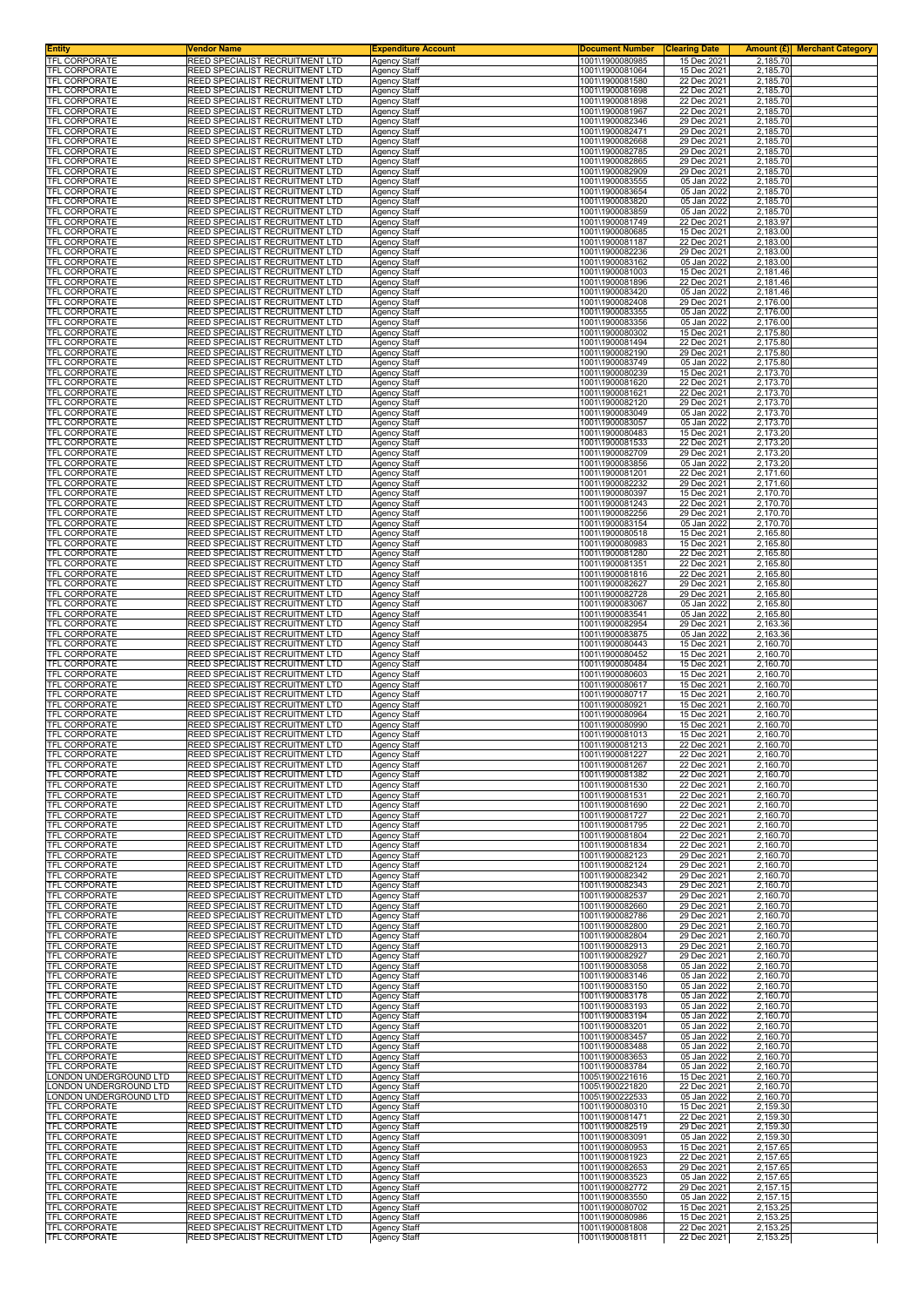| Entity<br><b>TFL CORPORATE</b>                | Vendor Name<br>REED SPECIALIST RECRUITMENT LTD                     | <b>Expenditure Account</b><br><b>Agency Staff</b> | <b>Document Number</b><br>1001\1900082516 | <b>Clearing Date</b><br>Amount $(E)$<br><b>Merchant Category</b><br>29 Dec 2021<br>2,153.25 |
|-----------------------------------------------|--------------------------------------------------------------------|---------------------------------------------------|-------------------------------------------|---------------------------------------------------------------------------------------------|
| TFL CORPORATE                                 | REED SPECIALIST RECRUITMENT LTD                                    | <b>Agency Staff</b>                               | 1001\1900082630                           | 29 Dec 2021<br>2,153.25                                                                     |
| TFL CORPORATE<br>TFL CORPORATE                | REED SPECIALIST RECRUITMENT LTD<br>REED SPECIALIST RECRUITMENT LTD | Agency Staff                                      | 1001\1900083266<br>1001\1900083486        | 05 Jan 2022<br>2,153.25<br>05 Jan 2022<br>2,153.25                                          |
| TFL CORPORATE                                 | REED SPECIALIST RECRUITMENT LTD                                    | Agency Staff<br>Agency Staff                      | 1001\1900083627                           | 05 Jan 2022<br>2,153.25                                                                     |
| TUBE LINES LTD                                | REED SPECIALIST RECRUITMENT LTD                                    | Agency Staff                                      | 1040\1900000541                           | 15 Dec 2021<br>2,152.54                                                                     |
| ONDON UNDERGROUND LTD<br>TFL CORPORATE        | REED SPECIALIST RECRUITMENT LTD<br>REED SPECIALIST RECRUITMENT LTD | <b>Agency Staff</b><br>Agency Staff               | 1005\1900222196<br>1001\1900080979        | 29 Dec 2021<br>2,150.69<br>15 Dec 2021<br>2,150.35                                          |
| TFL CORPORATE                                 | REED SPECIALIST RECRUITMENT LTD                                    | Agency Staff                                      | 1001\1900082748                           | 29 Dec 2021<br>2,150.35<br>2,150.20                                                         |
| TFL CORPORATE<br>TFL CORPORATE                | REED SPECIALIST RECRUITMENT LTD<br>REED SPECIALIST RECRUITMENT LTD | Agency Staff<br>Agency Staff                      | 1001\1900080447<br>1001\1900081342        | 15 Dec 2021<br>22 Dec 2021<br>2,150.20                                                      |
| TFL CORPORATE                                 | REED SPECIALIST RECRUITMENT LTD                                    | Agency Staff                                      | 1001\1900082348                           | 29 Dec 2021<br>2,150.20                                                                     |
| TFL CORPORATE<br>TFL CORPORATE                | REED SPECIALIST RECRUITMENT LTD<br>REED SPECIALIST RECRUITMENT LTD | Agency Staff<br><b>Agency Staff</b>               | 1001\1900083421<br>1001\1900080744        | 05 Jan 2022<br>2,150.20<br>15 Dec 2021<br>2,149.75                                          |
| TFL CORPORATE                                 | REED SPECIALIST RECRUITMENT LTD                                    | Agency Staff                                      | 1001\1900081328                           | 22 Dec 2021<br>2,149.75                                                                     |
| <b>TFL CORPORATE</b><br>TFL CORPORATE         | REED SPECIALIST RECRUITMENT LTD<br>REED SPECIALIST RECRUITMENT LTD | Agency Staff<br><b>Agency Staff</b>               | 1001\1900083069<br>1001\1900080309        | 05 Jan 2022<br>2,148.56<br>15 Dec 2021<br>2,145.70                                          |
| TFL CORPORATE                                 | REED SPECIALIST RECRUITMENT LTD                                    | Agency Staff                                      | 1001\1900082883                           | 29 Dec 2021<br>2,144.83                                                                     |
| TFL CORPORATE<br><b>TFL CORPORATE</b>         | REED SPECIALIST RECRUITMENT LTD<br>REED SPECIALIST RECRUITMENT LTD | Agency Staff<br>Agency Staff                      | 1001\1900083691<br>1001\1900081283        | 05 Jan 2022<br>2,144.83<br>22 Dec 2021<br>2,141.20                                          |
| TFL CORPORATE                                 | REED SPECIALIST RECRUITMENT LTD                                    | Agency Staff                                      | 1001\1900082365                           | 29 Dec 2021<br>2,141.20                                                                     |
| <b>TFL CORPORATE</b><br><b>TFL CORPORATE</b>  | REED SPECIALIST RECRUITMENT LTD<br>REED SPECIALIST RECRUITMENT LTD | <b>Agency Staff</b><br>Agency Staff               | 1001\1900083235<br>1001\1900083236        | 05 Jan 2022<br>2,141.20<br>05 Jan 2022<br>2,141.20                                          |
| <b>TFL CORPORATE</b>                          | REED SPECIALIST RECRUITMENT LTD                                    | Agency Staff                                      | 1001\1900082044                           | 22 Dec 2021<br>2,140.56                                                                     |
| <b>TFL CORPORATE</b><br><b>TFL CORPORATE</b>  | REED SPECIALIST RECRUITMENT LTD<br>REED SPECIALIST RECRUITMENT LTD | Agency Staff<br><b>Agency Staff</b>               | 1001\1900081121<br>1001\1900081776        | 15 Dec 2021<br>2,140.35<br>22 Dec 2021<br>2,140.35                                          |
| TFL CORPORATE                                 | REED SPECIALIST RECRUITMENT LTD                                    | Agency Staff                                      | 1001\1900082811                           | 29 Dec 2021<br>2,138.46                                                                     |
| TFL CORPORATE<br>TFL CORPORATE                | REED SPECIALIST RECRUITMENT LTD<br>REED SPECIALIST RECRUITMENT LTD | Agency Staff<br><b>Agency Staff</b>               | 1001\1900080981<br>1001\1900081352        | 15 Dec 2021<br>2,137.92<br>22 Dec 2021<br>2,137.92                                          |
| TFL CORPORATE                                 | REED SPECIALIST RECRUITMENT LTD                                    | Agency Staff                                      | 1001\1900082132                           | 2,137.92<br>29 Dec 2021                                                                     |
| TFL CORPORATE<br>TFL CORPORATE                | REED SPECIALIST RECRUITMENT LTD<br>REED SPECIALIST RECRUITMENT LTD | Agency Staff<br>Agency Staff                      | 1001\1900083474<br>1001\1900081772        | 05 Jan 2022<br>2,137.92<br>2,136.64<br>22 Dec 2021                                          |
| TFL CORPORATE                                 | REED SPECIALIST RECRUITMENT LTD                                    | Agency Staff                                      | 1001\1900080342                           | 15 Dec 2021<br>2,135.70                                                                     |
| TFL CORPORATE<br>TFL CORPORATE                | REED SPECIALIST RECRUITMENT LTD<br>REED SPECIALIST RECRUITMENT LTD | Agency Staff<br>Agency Staff                      | 1001\1900080611<br>1001\1900080749        | 15 Dec 2021<br>2,135.70<br>15 Dec 2021<br>2,135.70                                          |
| TFL CORPORATE                                 | REED SPECIALIST RECRUITMENT LTD                                    | Agency Staff                                      | 1001\1900080795                           | 2,135.70<br>15 Dec 2021                                                                     |
| TFL CORPORATE<br>TFL CORPORATE                | REED SPECIALIST RECRUITMENT LTD<br>REED SPECIALIST RECRUITMENT LTD | Agency Staff<br>Agency Staff                      | 1001\1900080810<br>1001\1900081114        | 15 Dec 2021<br>2,135.70<br>15 Dec 2021<br>2,135.70                                          |
| TFL CORPORATE                                 | REED SPECIALIST RECRUITMENT LTD                                    | Agency Staff                                      | 1001\1900081222                           | 2,135.70<br>22 Dec 2021                                                                     |
| <b>TFL CORPORATE</b><br>TFL CORPORATE         | REED SPECIALIST RECRUITMENT LTD<br>REED SPECIALIST RECRUITMENT LTD | Agency Staff<br>Agency Staff                      | 1001\1900081368<br>1001\1900081469        | 22 Dec 2021<br>2,135.70<br>22 Dec 2021<br>2,135.70                                          |
| <b>TFL CORPORATE</b>                          | REED SPECIALIST RECRUITMENT LTD                                    | Agency Staff                                      | 1001\1900081490                           | 2,135.70<br>22 Dec 2021                                                                     |
| TFL CORPORATE<br>TFL CORPORATE                | REED SPECIALIST RECRUITMENT LTD<br>REED SPECIALIST RECRUITMENT LTD | Agency Staff<br>Agency Staff                      | 1001\1900081528<br>1001\1900081716        | 22 Dec 2021<br>2,135.70<br>22 Dec 2021<br>2,135.70                                          |
| TFL CORPORATE                                 | REED SPECIALIST RECRUITMENT LTD                                    | Agency Staff                                      | 1001\1900081718                           | 22 Dec 2021<br>2,135.70                                                                     |
| TFL CORPORATE<br>TFL CORPORATE                | REED SPECIALIST RECRUITMENT LTD<br>REED SPECIALIST RECRUITMENT LTD | Agency Staff<br>Agency Staff                      | 1001\1900081719<br>1001\1900081720        | 22 Dec 2021<br>2,135.70<br>22 Dec 2021<br>2,135.70                                          |
| <b>TFL CORPORATE</b><br><b>TFL CORPORATE</b>  | REED SPECIALIST RECRUITMENT LTD                                    | Agency Staff                                      | 1001\1900081982                           | 22 Dec 2021<br>2,135.70                                                                     |
| TFL CORPORATE                                 | REED SPECIALIST RECRUITMENT LTD<br>REED SPECIALIST RECRUITMENT LTD | Agency Staff<br>Agency Staff                      | 1001\1900082110<br>1001\1900082283        | 29 Dec 2021<br>2,135.70<br>29 Dec 2021<br>2,135.70                                          |
| TFL CORPORATE                                 | REED SPECIALIST RECRUITMENT LTD                                    | <b>Agency Staff</b>                               | 1001\1900082667                           | 29 Dec 2021<br>2,135.70                                                                     |
| TFL CORPORATE<br>TFL CORPORATE                | REED SPECIALIST RECRUITMENT LTD<br>REED SPECIALIST RECRUITMENT LTD | Agency Staff<br>Agency Staff                      | 1001\1900082710<br>1001\1900082858        | 29 Dec 2021<br>2,135.70<br>29 Dec 2021<br>2,135.70                                          |
| TFL CORPORATE                                 | REED SPECIALIST RECRUITMENT LTD                                    | Agency Staff                                      | 1001\1900082859                           | 29 Dec 2021<br>2,135.70                                                                     |
| TFL CORPORATE<br>TFL CORPORATE                | REED SPECIALIST RECRUITMENT LTD<br>REED SPECIALIST RECRUITMENT LTD | Agency Staff<br>Agency Staff                      | 1001\1900082949<br>1001\1900083053        | 29 Dec 2021<br>2,135.70<br>2,135.70<br>05 Jan 2022                                          |
| <b>TFL CORPORATE</b><br><b>TFL CORPORATE</b>  | REED SPECIALIST RECRUITMENT LTD<br>REED SPECIALIST RECRUITMENT LTD | Agency Staff                                      | 1001\1900083468                           | 05 Jan 2022<br>2,135.70<br>05 Jan 2022                                                      |
| TFL CORPORATE                                 | REED SPECIALIST RECRUITMENT LTD                                    | Agency Staff<br>Agency Staff                      | 1001\1900083491<br>1001\1900083768        | 2,135.70<br>2,135.70<br>05 Jan 2022                                                         |
| TFL CORPORATE<br>ONDON UNDERGROUND LTD.       | REED SPECIALIST RECRUITMENT LTD<br>REED SPECIALIST RECRUITMENT LTD | Agency Staff<br>Agency Staff                      | 1001\1900083804<br>1005\1900221944        | 05 Jan 2022<br>2,135.70<br>22 Dec 2021<br>2,130.87                                          |
| TFL CORPORATE                                 | REED SPECIALIST RECRUITMENT LTD                                    | Agency Staff                                      | 1001\1900080751                           | 15 Dec 2021<br>2,126.00                                                                     |
| TFL CORPORATE<br>TFL CORPORATE                | REED SPECIALIST RECRUITMENT LTD<br>REED SPECIALIST RECRUITMENT LTD | Agency Staff<br><b>Agency Staff</b>               | 1001\1900081330<br>1001\1900082187        | 22 Dec 2021<br>2,126.00<br>2,126.00<br>29 Dec 2021                                          |
| <b>TFL CORPORATE</b>                          | REED SPECIALIST RECRUITMENT LTD                                    | Agency Staff                                      | 1001\1900081664                           | 22 Dec 2021<br>2,125.42                                                                     |
| <b>TFL CORPORATE</b><br>TFL CORPORATE         | REED SPECIALIST RECRUITMENT LTD<br>REED SPECIALIST RECRUITMENT LTD | Agency Staff<br>Agency Staff                      | 1001\1900080235<br>1001\1900081874        | 15 Dec 2021<br>2,125.10<br>2,125.10<br>22 Dec 2021                                          |
| TFL CORPORATE                                 | REED SPECIALIST RECRUITMENT LTD                                    | <b>Agency Staff</b>                               | 1001\1900083040                           | 2,125.10<br>05 Jan 2022                                                                     |
| <b>IFL CORPORATE</b><br><b>TUBE LINES LTD</b> | REED SPECIALIST RECRUITMENT LTD<br>REED SPECIALIST RECRUITMENT LTD | Agency Staff<br><b>Agency Staff</b>               | 1001\1900083106<br>1040\1900000595        | 05 Jan 2022<br>2,123.82<br>22 Dec 2021<br>2,123.10                                          |
| TUBE LINES LTD                                | REED SPECIALIST RECRUITMENT LTD                                    | Agency Staff                                      | 1040\1900000637                           | 29 Dec 2021<br>2,123.10                                                                     |
| TFL CORPORATE<br><b>TFL CORPORATE</b>         | REED SPECIALIST RECRUITMENT LTD<br>REED SPECIALIST RECRUITMENT LTD | Agency Staff<br><b>Agency Staff</b>               | 1001\1900082520<br>1001\1900083093        | 29 Dec 2021<br>2,120.83<br>2,120.83<br>05 Jan 2022                                          |
| TFL CORPORATE                                 | REED SPECIALIST RECRUITMENT LTD                                    | Agency Staff                                      | 1001\1900080599                           | 15 Dec 2021<br>2,119.30                                                                     |
| TFL CORPORATE<br>TFL CORPORATE                | REED SPECIALIST RECRUITMENT LTD<br>REED SPECIALIST RECRUITMENT LTD | Agency Staff<br><b>Agency Staff</b>               | 1001\1900082050<br>1001\1900082489        | 22 Dec 2021<br>2,119.30<br>29 Dec 2021<br>2,119.30                                          |
| TFL CORPORATE                                 | REED SPECIALIST RECRUITMENT LTD                                    | Agency Staff                                      | 1001\1900083324                           | 05 Jan 2022<br>2,119.30                                                                     |
| LONDON UNDERGROUND LTD<br>TFL CORPORATE       | REED SPECIALIST RECRUITMENT LTD<br>REED SPECIALIST RECRUITMENT LTD | <b>Agency Staff</b><br>Agency Staff               | 1005\1900222389<br>1001\1900081128        | 05 Jan 2022<br>2,115.90<br>15 Dec 2021<br>2,113.39                                          |
| TFL CORPORATE                                 | REED SPECIALIST RECRUITMENT LTD                                    | Agency Staff                                      | 1001\1900082698                           | 29 Dec 2021<br>2,113.39                                                                     |
| TFL CORPORATE<br><b>TFL CORPORATE</b>         | REED SPECIALIST RECRUITMENT LTD<br>REED SPECIALIST RECRUITMENT LTD | Agency Staff<br><b>Agency Staff</b>               | 1001\1900083623<br>1001\1900081040        | 05 Jan 2022<br>2,113.39<br>15 Dec 2021<br>2.111.00                                          |
| TFL CORPORATE                                 | REED SPECIALIST RECRUITMENT LTD                                    | Agency Staff                                      | 1001\1900081666                           | 22 Dec 2021<br>2,111.00                                                                     |
| TFL CORPORATE<br><b>TFL CORPORATE</b>         | REED SPECIALIST RECRUITMENT LTD<br>REED SPECIALIST RECRUITMENT LTD | Agency Staff<br><b>Agency Staff</b>               | 1001\1900082661<br>1001\1900083458        | 29 Dec 2021<br>2,111.00<br>05 Jan 2022<br>2,111.00                                          |
| <b>TFL CORPORATE</b>                          | REED SPECIALIST RECRUITMENT LTD                                    | Agency Staff                                      | 1001\1900080739                           | 15 Dec 2021<br>2,110.70                                                                     |
| TFL CORPORATE<br>TFL CORPORATE                | REED SPECIALIST RECRUITMENT LTD<br>REED SPECIALIST RECRUITMENT LTD | Agency Staff<br><b>Agency Staff</b>               | 1001\1900080772<br>1001\1900081309        | 15 Dec 2021<br>2,110.70<br>22 Dec 2021<br>2,110.70                                          |
| <b>TFL CORPORATE</b>                          | REED SPECIALIST RECRUITMENT LTD                                    | <b>Agency Staff</b>                               | 1001\1900081322                           | 22 Dec 2021<br>2,110.70                                                                     |
| TFL CORPORATE<br>TFL CORPORATE                | REED SPECIALIST RECRUITMENT LTD<br>REED SPECIALIST RECRUITMENT LTD | Agency Staff<br>Agency Staff                      | 1001\1900082829<br>1001\1900082944        | 29 Dec 2021<br>2,110.70<br>29 Dec 2021<br>2,110.70                                          |
| <b>TFL CORPORATE</b>                          | REED SPECIALIST RECRUITMENT LTD                                    | <b>Agency Staff</b>                               | 1001\1900083115                           | 2,110.70<br>05 Jan 2022                                                                     |
| TFL CORPORATE<br>TFL CORPORATE                | REED SPECIALIST RECRUITMENT LTD<br>REED SPECIALIST RECRUITMENT LTD | Agency Staff<br>Agency Staff                      | 1001\1900083864<br>1001\1900081952        | 05 Jan 2022<br>2,110.70<br>22 Dec 2021<br>2,110.23                                          |
| TFL CORPORATE                                 | REED SPECIALIST RECRUITMENT LTD                                    | <b>Agency Staff</b>                               | 1001\1900081862                           | 22 Dec 2021<br>2,105.20                                                                     |
| TFL CORPORATE<br>TFL CORPORATE                | REED SPECIALIST RECRUITMENT LTD<br>REED SPECIALIST RECRUITMENT LTD | Agency Staff<br>Agency Staff                      | 1001\1900082192<br>1001\1900083534        | 29 Dec 2021<br>2,105.20<br>05 Jan 2022<br>2,105.20                                          |
| <b>TFL CORPORATE</b>                          | REED SPECIALIST RECRUITMENT LTD                                    | <b>Agency Staff</b>                               | 1001\1900081070                           | 15 Dec 2021<br>2,103.92                                                                     |
| TFL CORPORATE<br><b>TFL CORPORATE</b>         | REED SPECIALIST RECRUITMENT LTD<br>REED SPECIALIST RECRUITMENT LTD | Agency Staff<br>Agency Staff                      | 1001\1900081108<br>1001\1900081686        | 15 Dec 2021<br>2,103.92<br>22 Dec 2021<br>2,103.92                                          |
| LONDON UNDERGROUND LTD<br>TFL CORPORATE       | REED SPECIALIST RECRUITMENT LTD<br>REED SPECIALIST RECRUITMENT LTD | <b>Agency Staff</b><br>Agency Staff               | 1005\1900221900<br>1001\1900081105        | 22 Dec 2021<br>2,102.32<br>15 Dec 2021<br>2,102.15                                          |
| TFL CORPORATE                                 | REED SPECIALIST RECRUITMENT LTD                                    | Agency Staff                                      | 1001\1900082047                           | 22 Dec 2021<br>2,102.15                                                                     |
| TFL CORPORATE<br><b>TFL CORPORATE</b>         | REED SPECIALIST RECRUITMENT LTD<br>REED SPECIALIST RECRUITMENT LTD | <b>Agency Staff</b><br>Agency Staff               | 1001\1900083629<br>1001\1900080462        | 2,102.15<br>05 Jan 2022<br>15 Dec 2021<br>2,100.70                                          |
| TFL CORPORATE                                 | REED SPECIALIST RECRUITMENT LTD                                    | Agency Staff                                      | 1001\1900081261                           | 22 Dec 2021<br>2,100.70                                                                     |
| TFL CORPORATE<br>TFL CORPORATE                | REED SPECIALIST RECRUITMENT LTD<br>REED SPECIALIST RECRUITMENT LTD | <b>Agency Staff</b><br>Agency Staff               | 1001\1900082327<br>1001\1900082552        | 29 Dec 2021<br>2,100.70<br>29 Dec 2021<br>2,100.70                                          |
| TFL CORPORATE                                 | REED SPECIALIST RECRUITMENT LTD                                    | Agency Staff                                      | 1001\1900083248                           | 05 Jan 2022<br>2,100.70                                                                     |
| <b>TFL CORPORATE</b><br>TFL CORPORATE         | REED SPECIALIST RECRUITMENT LTD<br>REED SPECIALIST RECRUITMENT LTD | Agency Staff<br>Agency Staff                      | 1001\1900083598<br>1001\1900080859        | 05 Jan 2022<br>2,100.70<br>2,099.15<br>15 Dec 2021                                          |
| <b>TFL CORPORATE</b>                          | REED SPECIALIST RECRUITMENT LTD                                    | Agency Staff                                      | 1001\1900081829                           | 22 Dec 2021<br>2,099.15                                                                     |
| TFL CORPORATE<br><b>TFL CORPORATE</b>         | REED SPECIALIST RECRUITMENT LTD<br>REED SPECIALIST RECRUITMENT LTD | <b>Agency Staff</b><br><b>Agency Staff</b>        | 1001\1900082681<br>1001\1900083625        | 29 Dec 2021<br>2,099.15<br>05 Jan 2022<br>2,099.15                                          |
| TFL CORPORATE<br><b>TFL CORPORATE</b>         | REED SPECIALIST RECRUITMENT LTD<br>REED SPECIALIST RECRUITMENT LTD | Agency Staff<br><b>Agency Staff</b>               | 1001\1900080331<br>1001\1900081478        | 15 Dec 2021<br>2,098.95<br>22 Dec 2021<br>2,098.95                                          |
| SURFACE TRANSPORT CORP                        | REED SPECIALIST RECRUITMENT LTD                                    | Agency Staff                                      | 1002\1900070488                           | 15 Dec 2021<br>2,098.80                                                                     |
| SURFACE TRANSPORT CORP                        | REED SPECIALIST RECRUITMENT LTD                                    | <b>Agency Staff</b>                               | 1002\1900070541                           | 22 Dec 2021<br>2,098.80                                                                     |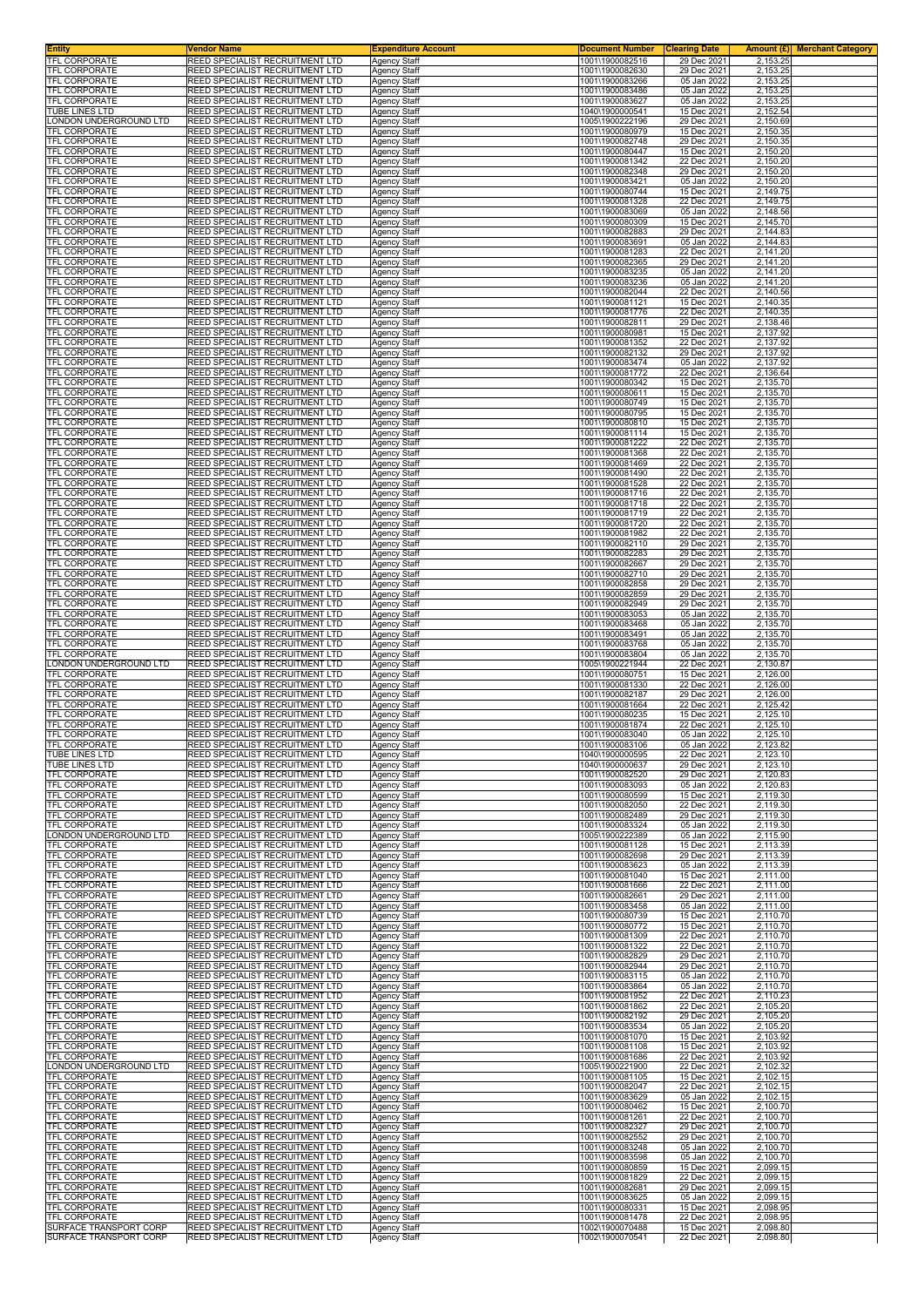| <b>Entity</b><br>SURFACE TRANSPORT CORP         | <b>√endor Name</b><br>REED SPECIALIST RECRUITMENT LTD              | <b>Expenditure Account</b>                 | <b>Document Number</b><br>1002\1900070674 | <b>Clearing Date</b><br>Amount (£) <br>05 Jan 2022<br>2,098.80 | <b>Merchant Category</b> |
|-------------------------------------------------|--------------------------------------------------------------------|--------------------------------------------|-------------------------------------------|----------------------------------------------------------------|--------------------------|
| <b>TFL CORPORATE</b>                            | REED SPECIALIST RECRUITMENT LTD                                    | Agency Staff<br>Agency Staff               | 1001\1900081030                           | 15 Dec 2021<br>2,098.05                                        |                          |
| TFL CORPORATE                                   | REED SPECIALIST RECRUITMENT LTD                                    | Agency Staff                               | 1001\1900081501                           | 22 Dec 2021<br>2,098.05                                        |                          |
| TFL CORPORATE<br><b>TFL CORPORATE</b>           | REED SPECIALIST RECRUITMENT LTD<br>REED SPECIALIST RECRUITMENT LTD | Agency Staff<br>Agency Staff               | 1001\1900082181<br>1001\1900080449        | 29 Dec 2021<br>2,098.05<br>15 Dec 2021<br>2,091.50             |                          |
| TFL CORPORATE                                   | REED SPECIALIST RECRUITMENT LTD                                    | Agency Staff                               | 1001\1900082311                           | 29 Dec 2021<br>2,091.50                                        |                          |
| TFL CORPORATE<br>TFL CORPORATE                  | REED SPECIALIST RECRUITMENT LTD<br>REED SPECIALIST RECRUITMENT LTD | Agency Staff<br>Agency Staff               | 1001\1900082312<br>1001\1900083198        | 29 Dec 2021<br>2,091.50<br>05 Jan 2022<br>2,091.50             |                          |
| TFL CORPORATE                                   | REED SPECIALIST RECRUITMENT LTD                                    | Agency Staff                               | 1001\1900082189                           | 29 Dec 2021<br>2,090.80                                        |                          |
| TFL CORPORATE<br><b>TFL CORPORATE</b>           | REED SPECIALIST RECRUITMENT LTD<br>REED SPECIALIST RECRUITMENT LTD | Agency Staff<br>Agency Staff               | 1001\1900083459<br>1001\1900080663        | 05 Jan 2022<br>2,090.80<br>15 Dec 2021<br>2,085.70             |                          |
| TFL CORPORATE                                   | REED SPECIALIST RECRUITMENT LTD                                    | Agency Staff                               | 1001\1900081009                           | 15 Dec 2021<br>2,085.70                                        |                          |
| TFL CORPORATE<br>TFL CORPORATE                  | REED SPECIALIST RECRUITMENT LTD<br>REED SPECIALIST RECRUITMENT LTD | Agency Staff<br>Agency Staff               | 1001\1900081014<br>1001\1900081094        | 15 Dec 2021<br>2,085.70<br>15 Dec 2021<br>2,085.70             |                          |
| TFL CORPORATE                                   | REED SPECIALIST RECRUITMENT LTD                                    | Agency Staff                               | 1001\1900081542                           | 22 Dec 2021<br>2,085.70                                        |                          |
| TFL CORPORATE<br>TFL CORPORATE                  | REED SPECIALIST RECRUITMENT LTD<br>REED SPECIALIST RECRUITMENT LTD | Agency Staff<br>Agency Staff               | 1001\1900081544<br>1001\1900081545        | 22 Dec 2021<br>2,085.70<br>2,085.70<br>22 Dec 2021             |                          |
| <b>TFL CORPORATE</b><br>TFL CORPORATE           | REED SPECIALIST RECRUITMENT LTD<br>REED SPECIALIST RECRUITMENT LTD | Agency Staff                               | 1001\1900081563<br>1001\1900081568        | 22 Dec 2021<br>2,085.70<br>22 Dec 2021<br>2,085.70             |                          |
| <b>TFL CORPORATE</b>                            | REED SPECIALIST RECRUITMENT LTD                                    | Agency Staff<br>Agency Staff               | 1001\1900081799                           | 22 Dec 2021<br>2,085.70                                        |                          |
| TFL CORPORATE<br>TFL CORPORATE                  | REED SPECIALIST RECRUITMENT LTD<br>REED SPECIALIST RECRUITMENT LTD | Agency Staff                               | 1001\1900081800<br>1001\1900081965        | 22 Dec 2021<br>2,085.70<br>22 Dec 2021<br>2,085.70             |                          |
| <b>TFL CORPORATE</b>                            | REED SPECIALIST RECRUITMENT LTD                                    | Agency Staff<br>Agency Staff               | 1001\1900082026                           | 22 Dec 2021<br>2,085.70                                        |                          |
| TFL CORPORATE<br>TFL CORPORATE                  | REED SPECIALIST RECRUITMENT LTD<br>REED SPECIALIST RECRUITMENT LTD | <b>Agency Staff</b>                        | 1001\1900082662<br>1001\1900082746        | 29 Dec 2021<br>2,085.70<br>29 Dec 2021<br>2,085.70             |                          |
| TFL CORPORATE                                   | REED SPECIALIST RECRUITMENT LTD                                    | Agency Staff<br>Agency Staff               | 1001\1900082751                           | 29 Dec 2021<br>2,085.70                                        |                          |
| <b>TFL CORPORATE</b><br>TFL CORPORATE           | REED SPECIALIST RECRUITMENT LTD<br>REED SPECIALIST RECRUITMENT LTD | Agency Staff<br>Agency Staff               | 1001\1900082891<br>1001\1900082921        | 29 Dec 2021<br>2,085.70<br>29 Dec 2021<br>2,085.70             |                          |
| <b>TFL CORPORATE</b>                            | REED SPECIALIST RECRUITMENT LTD                                    | <b>Agency Staff</b>                        | 1001\1900082989                           | 29 Dec 2021<br>2,085.70                                        |                          |
| <b>TFL CORPORATE</b><br><b>TFL CORPORATE</b>    | REED SPECIALIST RECRUITMENT LTD<br>REED SPECIALIST RECRUITMENT LTD | Agency Staff<br>Agency Staff               | 1001\1900083022<br>1001\1900083183        | 05 Jan 2022<br>2,085.70<br>2,085.70<br>05 Jan 2022             |                          |
| TFL CORPORATE                                   | REED SPECIALIST RECRUITMENT LTD                                    | <b>Agency Staff</b>                        | 1001\1900083184                           | 05 Jan 2022<br>2,085.70                                        |                          |
| TFL CORPORATE<br>TFL CORPORATE                  | REED SPECIALIST RECRUITMENT LTD<br>REED SPECIALIST RECRUITMENT LTD | Agency Staff<br>Agency Staff               | 1001\1900083286<br>1001\1900083368        | 05 Jan 2022<br>2,085.70<br>05 Jan 2022<br>2,085.70             |                          |
| TFL CORPORATE                                   | REED SPECIALIST RECRUITMENT LTD                                    | Agency Staff                               | 1001\1900083470                           | 05 Jan 2022<br>2,085.70                                        |                          |
| <b>TFL CORPORATE</b><br>TFL CORPORATE           | REED SPECIALIST RECRUITMENT LTD<br>REED SPECIALIST RECRUITMENT LTD | Agency Staff<br>Agency Staff               | 1001\1900083535<br>1001\1900083536        | 05 Jan 2022<br>2,085.70<br>05 Jan 2022<br>2,085.70             |                          |
| TFL CORPORATE                                   | REED SPECIALIST RECRUITMENT LTD                                    | Agency Staff                               | 1001\1900083577                           | 05 Jan 2022<br>2,085.70                                        |                          |
| <b>TFL CORPORATE</b><br><b>TFL CORPORATE</b>    | REED SPECIALIST RECRUITMENT LTD<br>REED SPECIALIST RECRUITMENT LTD | <b>Agency Staff</b><br>Agency Staff        | 1001\1900083796<br>1001\1900083821        | 05 Jan 2022<br>2,085.70<br>05 Jan 2022<br>2,085.70             |                          |
| <b>TUBE LINES LTD</b>                           | REED SPECIALIST RECRUITMENT LTD                                    | Agency Staff                               | 1040\1900000651                           | 05 Jan 2022<br>2,083.20                                        |                          |
| ONDON UNDERGROUND LTD<br>ONDON UNDERGROUND LTD  | REED SPECIALIST RECRUITMENT LTD<br>REED SPECIALIST RECRUITMENT LTD | Agency Staff<br>Agency Staff               | 1005\1900221847<br>1005\1900222130        | 2,079.45<br>22 Dec 2021<br>29 Dec 2021<br>2,079.45             |                          |
| ONDON UNDERGROUND LTD                           | REED SPECIALIST RECRUITMENT LTD                                    | Agency Staff                               | 1005\1900222394                           | 05 Jan 2022<br>2,079.45                                        |                          |
| TFL CORPORATE<br>TFL CORPORATE                  | REED SPECIALIST RECRUITMENT LTD<br>REED SPECIALIST RECRUITMENT LTD | Agency Staff<br>Agency Staff               | 1001\1900081085<br>1001\1900081462        | 15 Dec 2021<br>2,077.56<br>22 Dec 2021<br>2,077.56             |                          |
| TFL CORPORATE<br>TFL CORPORATE                  | REED SPECIALIST RECRUITMENT LTD<br>REED SPECIALIST RECRUITMENT LTD | Agency Staff<br>Agency Staff               | 1001\1900081548<br>1001\1900082100        | 22 Dec 2021<br>2,077.56<br>29 Dec 2021<br>2,077.56             |                          |
| TFL CORPORATE                                   | REED SPECIALIST RECRUITMENT LTD                                    | Agency Staff                               | 1001\1900083242                           | 05 Jan 2022<br>2,077.56                                        |                          |
| TFL CORPORATE<br>TFL CORPORATE                  | REED SPECIALIST RECRUITMENT LTD<br>REED SPECIALIST RECRUITMENT LTD | Agency Staff<br>Agency Staff               | 1001\1900083789<br>1001\1900081805        | 05 Jan 2022<br>2,077.56<br>22 Dec 2021<br>2,077.15             |                          |
| TFL CORPORATE                                   | REED SPECIALIST RECRUITMENT LTD                                    | Agency Staff                               | 1001\1900082636                           | 29 Dec 2021<br>2,077.15                                        |                          |
| TFL CORPORATE<br>TFL CORPORATE                  | REED SPECIALIST RECRUITMENT LTD<br>REED SPECIALIST RECRUITMENT LTD | Agency Staff<br>Agency Staff               | 1001\1900083648<br>1001\1900082947        | 05 Jan 2022<br>2,077.15<br>2,075.50<br>29 Dec 2021             |                          |
| <b>TFL CORPORATE</b>                            | REED SPECIALIST RECRUITMENT LTD                                    | Agency Staff                               | 1001\1900083735                           | 05 Jan 2022<br>2,075.50                                        |                          |
| <b>TFL CORPORATE</b><br>TFL CORPORATE           | REED SPECIALIST RECRUITMENT LTD<br>REED SPECIALIST RECRUITMENT LTD | Agency Staff<br><b>Agency Staff</b>        | 1001\1900080683<br>1001\1900081006        | 15 Dec 2021<br>2,075.13<br>15 Dec 2021<br>2,075.13             |                          |
| <b>TFL CORPORATE</b><br>TFL CORPORATE           | REED SPECIALIST RECRUITMENT LTD<br>REED SPECIALIST RECRUITMENT LTD | Agency Staff<br>Agency Staff               | 1001\1900081205<br>1001\1900081266        | 22 Dec 2021<br>2,075.13<br>22 Dec 2021<br>2,075.13             |                          |
| TFL CORPORATE                                   | REED SPECIALIST RECRUITMENT LTD                                    | Agency Staff                               | 1001\1900081595                           | 22 Dec 2021<br>2,075.13                                        |                          |
| <b>TFL CORPORATE</b><br>TFL CORPORATE           | REED SPECIALIST RECRUITMENT LTD<br>REED SPECIALIST RECRUITMENT LTD | Agency Staff<br>Agency Staff               | 1001\1900083510<br>1001\1900081567        | 05 Jan 2022<br>2,075.13<br>22 Dec 2021<br>2,074.37             |                          |
| <b>TFL CORPORATE</b>                            | REED SPECIALIST RECRUITMENT LTD                                    | Agency Staff                               | 1001\1900080943                           | 15 Dec 2021<br>2,073.84                                        |                          |
| <b>TFL CORPORATE</b><br><b>TFL CORPORATE</b>    | REED SPECIALIST RECRUITMENT LTD<br>REED SPECIALIST RECRUITMENT LTD | <b>Agency Staff</b><br>Agency Staff        | 1001\1900081932<br>1001\1900082237        | 2,073.84<br>22 Dec 2021<br>29 Dec 2021<br>2,073.84             |                          |
| TFL CORPORATE<br><b>TFL CORPORATE</b>           | REED SPECIALIST RECRUITMENT LTD<br>REED SPECIALIST RECRUITMENT LTD | Agency Staff                               | 1001\1900083671<br>1001\1900080782        | 05 Jan 2022<br>2,073.84<br>2,073.70<br>15 Dec 2021             |                          |
| TFL CORPORATE                                   | REED SPECIALIST RECRUITMENT LTD                                    | Agency Staff<br>Agency Staff               | 1001\1900082734                           | 2,073.70<br>29 Dec 2021                                        |                          |
| <b>IFL CORPORATE</b><br>TFL CORPORATE           | REED SPECIALIST RECRUITMENT LTD<br>REED SPECIALIST RECRUITMENT LTD | Agency Staff<br>Agency Staff               | 1001\1900083043<br>1001\1900080236        | 05 Jan 2022<br>2.073.70<br>15 Dec 2021<br>2,073.65             |                          |
| <b>TFL CORPORATE</b>                            | REED SPECIALIST RECRUITMENT LTD                                    | <b>Agency Staff</b>                        | 1001\1900081622                           | 22 Dec 2021<br>2,073.65                                        |                          |
| TFL CORPORATE<br><b>TFL CORPORATE</b>           | REED SPECIALIST RECRUITMENT LTD<br>REED SPECIALIST RECRUITMENT LTD | Agency Staff<br><b>Agency Staff</b>        | 1001\1900082119<br>1001\1900083041        | 29 Dec 2021<br>2,073.65<br>05 Jan 2022<br>2,073.65             |                          |
| TFL CORPORATE<br>TFL CORPORATE                  | REED SPECIALIST RECRUITMENT LTD<br>REED SPECIALIST RECRUITMENT LTD | Agency Staff<br>Agency Staff               | 1001\1900081041<br>1001\1900081667        | 15 Dec 2021<br>2,073.35<br>22 Dec 2021<br>2,073.35             |                          |
| <b>TFL CORPORATE</b>                            | REED SPECIALIST RECRUITMENT LTD                                    | <b>Agency Staff</b>                        | 1001\1900082931                           | 29 Dec 2021<br>2,073.35                                        |                          |
| TFL CORPORATE<br>TFL CORPORATE                  | REED SPECIALIST RECRUITMENT LTD<br>REED SPECIALIST RECRUITMENT LTD | Agency Staff<br>Agency Staff               | 1001\1900083840<br>1001\1900082415        | 05 Jan 2022<br>2,073.35<br>29 Dec 2021<br>2,072.80             |                          |
| TFL CORPORATE                                   | REED SPECIALIST RECRUITMENT LTD                                    | <b>Agency Staff</b>                        | 1001\1900082579                           | 29 Dec 2021<br>2,072.80                                        |                          |
| RAIL FOR LONDON LIMITED<br><b>TFL CORPORATE</b> | REED SPECIALIST RECRUITMENT LTD<br>REED SPECIALIST RECRUITMENT LTD | Agency Staff<br>Agency Staff               | 1020\1900006562<br>1001\1900080622        | 2,072.80<br>22 Dec 2021<br>15 Dec 2021<br>2,072.50             |                          |
| <b>TFL CORPORATE</b><br><b>TFL CORPORATE</b>    | REED SPECIALIST RECRUITMENT LTD<br>REED SPECIALIST RECRUITMENT LTD | <b>Agency Staff</b>                        | 1001\1900081744<br>1001\1900082139        | 22 Dec 2021<br>2,072.50                                        |                          |
| TFL CORPORATE                                   | REED SPECIALIST RECRUITMENT LTD                                    | Agency Staff<br>Agency Staff               | 1001\1900083792                           | 29 Dec 2021<br>2,072.50<br>05 Jan 2022<br>2,072.50             |                          |
| LONDON UNDERGROUND LTD<br>ONDON UNDERGROUND LTD | REED SPECIALIST RECRUITMENT LTD<br>REED SPECIALIST RECRUITMENT LTD | <b>Agency Staff</b><br>Agency Staff        | 1005\1900221632<br>1005\1900221988        | 2,072.00<br>15 Dec 2021<br>22 Dec 2021<br>2,072.00             |                          |
| ONDON UNDERGROUND LTD                           | REED SPECIALIST RECRUITMENT LTD                                    | Agency Staff                               | 1005\1900222488                           | 2,072.00<br>05 Jan 2022                                        |                          |
| TFL CORPORATE<br><b>TFL CORPORATE</b>           | REED SPECIALIST RECRUITMENT LTD<br>REED SPECIALIST RECRUITMENT LTD | <b>Agency Staff</b><br><b>Agency Staff</b> | 1001\1900083415<br>1001\1900080919        | 05 Jan 2022<br>2,071.60<br>15 Dec 2021<br>2,070.63             |                          |
| TFL CORPORATE                                   | REED SPECIALIST RECRUITMENT LTD                                    | Agency Staff                               | 1001\1900081186                           | 22 Dec 2021<br>2,070.63                                        |                          |
| TRANSPORT TRADING LTD<br>TRANSPORT TRADING LTD  | REED SPECIALIST RECRUITMENT LTD<br>REED SPECIALIST RECRUITMENT LTD | Agency Staff<br>Agency Staff               | 1004\1901680702<br>1004\1901680703        | 22 Dec 2021<br>2,068.94<br>22 Dec 2021<br>2,068.94             |                          |
| TRANSPORT TRADING LTD<br>TRANSPORT TRADING LTD  | REED SPECIALIST RECRUITMENT LTD<br>REED SPECIALIST RECRUITMENT LTD | Agency Staff<br>Agency Staff               | 1004\1901681010<br>1004\1901681012        | 05 Jan 2022<br>2,068.94<br>05 Jan 2022<br>2,068.94             |                          |
| ONDON UNDERGROUND LTD                           | REED SPECIALIST RECRUITMENT LTD                                    | <b>Agency Staff</b>                        | 1005\1900222390                           | 05 Jan 2022<br>2,068.88                                        |                          |
| TFL CORPORATE<br>TFL CORPORATE                  | REED SPECIALIST RECRUITMENT LTD<br>REED SPECIALIST RECRUITMENT LTD | Agency Staff<br>Agency Staff               | 1001\1900081039<br>1001\1900082857        | 15 Dec 2021<br>2,068.32<br>29 Dec 2021<br>2,068.32             |                          |
| TFL CORPORATE                                   | REED SPECIALIST RECRUITMENT LTD                                    | <b>Agency Staff</b>                        | 1001\1900083838                           | 2,068.32<br>05 Jan 2022                                        |                          |
| TFL CORPORATE<br>TFL CORPORATE                  | REED SPECIALIST RECRUITMENT LTD<br>REED SPECIALIST RECRUITMENT LTD | Agency Staff<br>Agency Staff               | 1001\1900080791<br>1001\1900081363        | 15 Dec 2021<br>2,066.75<br>22 Dec 2021<br>2,066.75             |                          |
| TFL CORPORATE                                   | REED SPECIALIST RECRUITMENT LTD<br>REED SPECIALIST RECRUITMENT LTD | <b>Agency Staff</b>                        | 1001\1900082209                           | 29 Dec 2021<br>2,066.75                                        |                          |
| TFL CORPORATE<br>TFL CORPORATE                  | REED SPECIALIST RECRUITMENT LTD                                    | Agency Staff<br>Agency Staff               | 1001\1900080293<br>1001\1900081470        | 15 Dec 2021<br>2,066.50<br>22 Dec 2021<br>2,066.50             |                          |
| LONDON UNDERGROUND LTD<br>TFL CORPORATE         | REED SPECIALIST RECRUITMENT LTD<br>REED SPECIALIST RECRUITMENT LTD | <b>Agency Staff</b><br>Agency Staff        | 1005\1900221547<br>1001\1900083764        | 15 Dec 2021<br>2,064.85<br>05 Jan 2022<br>2,063.25             |                          |
| TFL CORPORATE                                   | REED SPECIALIST RECRUITMENT LTD                                    | Agency Staff                               | 1001\1900081832                           | 22 Dec 2021<br>2,063.00                                        |                          |
| <b>TFL CORPORATE</b><br>TFL CORPORATE           | REED SPECIALIST RECRUITMENT LTD<br>REED SPECIALIST RECRUITMENT LTD | <b>Agency Staff</b><br>Agency Staff        | 1001\1900082575<br>1001\1900082853        | 29 Dec 2021<br>2,063.00<br>29 Dec 2021<br>2,063.00             |                          |
| TFL CORPORATE                                   | REED SPECIALIST RECRUITMENT LTD                                    | Agency Staff                               | 1001\1900083669                           | 05 Jan 2022<br>2,063.00                                        |                          |
| TFL CORPORATE<br><b>TFL CORPORATE</b>           | REED SPECIALIST RECRUITMENT LTD<br>REED SPECIALIST RECRUITMENT LTD | <b>Agency Staff</b><br>Agency Staff        | 1001\1900082753<br>1001\1900080970        | 29 Dec 2021<br>2,060.80<br>15 Dec 2021<br>2,060.70             |                          |
| TFL CORPORATE<br><b>TFL CORPORATE</b>           | REED SPECIALIST RECRUITMENT LTD                                    | Agency Staff                               | 1001\1900082253                           | 29 Dec 2021<br>2,057.13                                        |                          |
| <b>TFL CORPORATE</b>                            | REED SPECIALIST RECRUITMENT LTD<br>REED SPECIALIST RECRUITMENT LTD | <b>Agency Staff</b><br><b>Agency Staff</b> | 1001\1900082721<br>1001\1900080559        | 29 Dec 2021<br>2,057.13<br>15 Dec 2021<br>2,056.60             |                          |
| TFL CORPORATE<br><b>TFL CORPORATE</b>           | REED SPECIALIST RECRUITMENT LTD<br>REED SPECIALIST RECRUITMENT LTD | Agency Staff<br>Agency Staff               | 1001\1900080203<br>1001\1900081409        | 15 Dec 2021<br>2,056.00<br>2,056.00<br>22 Dec 2021             |                          |
| <b>TFL CORPORATE</b>                            | REED SPECIALIST RECRUITMENT LTD                                    | Agency Staff                               | 1001\1900082558                           | 29 Dec 2021<br>2,056.00                                        |                          |
| TFL CORPORATE                                   | REED SPECIALIST RECRUITMENT LTD                                    | Agency Staff                               | 1001\1900083287                           | 05 Jan 2022<br>2,056.00                                        |                          |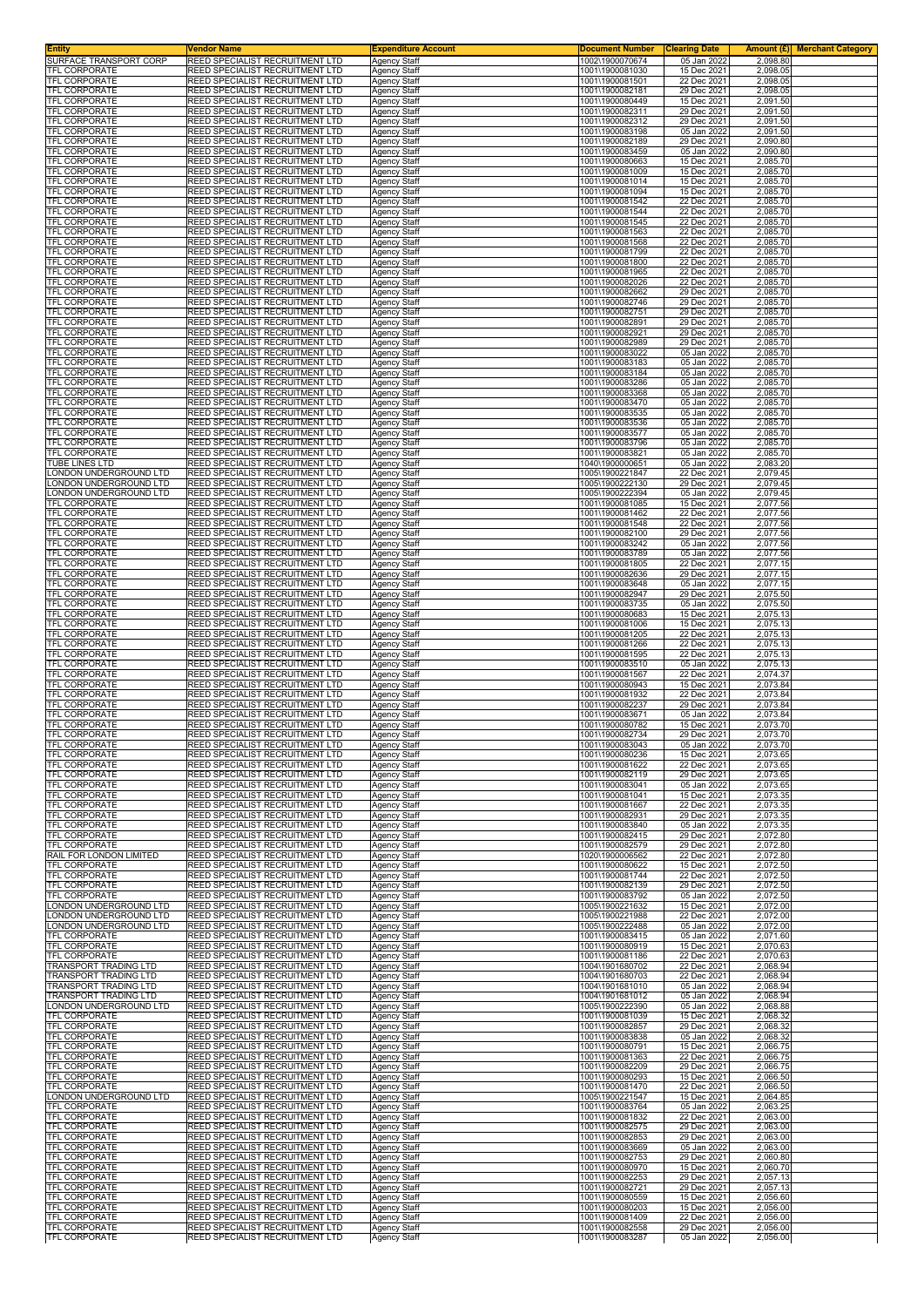| <b>Entity</b><br>TFL CORPORATE                 | Vendor Name<br>REED SPECIALIST RECRUITMENT LTD                                   | <b>Expenditure Account</b><br><b>Agency Staff</b> | <b>Document Number</b><br>1001\1900080609 | <b>Clearing Date</b><br>15 Dec 2021 | 2,055.70             | <b>Amount (£)</b> Merchant Category |
|------------------------------------------------|----------------------------------------------------------------------------------|---------------------------------------------------|-------------------------------------------|-------------------------------------|----------------------|-------------------------------------|
| <b>TFL CORPORATE</b>                           | <b>REED SPECIALIST RECRUITMENT LTD</b>                                           | <b>Agency Staff</b>                               | 1001\1900081220                           | 22 Dec 2021                         | 2,055.70             |                                     |
| <b>TFL CORPORATE</b><br>TFL CORPORATE          | REED SPECIALIST RECRUITMENT LTD<br>REED SPECIALIST RECRUITMENT LTD               | Agency Staff<br><b>Agency Staff</b>               | 1001\1900082285<br>1001\1900083175        | 29 Dec 2021<br>05 Jan 2022          | 2,055.70<br>2,055.70 |                                     |
| LONDON UNDERGROUND LTD                         | <b>REED SPECIALIST RECRUITMENT LTD</b>                                           | Agency Staff                                      | 1005\1900221654                           | 15 Dec 2021                         | 2,055.70             |                                     |
| ONDON UNDERGROUND LTD<br>ONDON UNDERGROUND LTD | REED SPECIALIST RECRUITMENT LTD<br>REED SPECIALIST RECRUITMENT LTD               | Agency Staff                                      | 1005\1900221818<br>1005\1900222271        | 22 Dec 2021<br>29 Dec 2021          | 2,055.70<br>2,055.70 |                                     |
| ONDON UNDERGROUND LTD                          | <b>REED SPECIALIST RECRUITMENT LTD</b>                                           | <b>Agency Staff</b><br>Agency Staff               | 1005\1900222532                           | 05 Jan 2022                         | 2,055.70             |                                     |
| <b>TFL CORPORATE</b><br>TFL CORPORATE          | REED SPECIALIST RECRUITMENT LTD<br>REED SPECIALIST RECRUITMENT LTD               | Agency Staff<br>Agency Staff                      | 1001\1900081858<br>1001\1900083738        | 22 Dec 2021<br>05 Jan 2022          | 2,052.15<br>2,052.15 |                                     |
| TFL CORPORATE                                  | REED SPECIALIST RECRUITMENT LTD                                                  | Agency Staff                                      | 1001\1900080558                           | 15 Dec 2021                         | 2,049.70             |                                     |
| TFL CORPORATE<br>TFL CORPORATE                 | REED SPECIALIST RECRUITMENT LTD<br>REED SPECIALIST RECRUITMENT LTD               | Agency Staff<br>Agency Staff                      | 1001\1900081404<br>1001\1900082820        | 22 Dec 2021<br>29 Dec 2021          | 2,049.70<br>2,049.70 |                                     |
| TFL CORPORATE                                  | REED SPECIALIST RECRUITMENT LTD                                                  | <b>Agency Staff</b>                               | 1001\1900083700                           | 05 Jan 2022                         | 2,049.70             |                                     |
| TFL CORPORATE<br>TUBE LINES LTD                | REED SPECIALIST RECRUITMENT LTD<br>REED SPECIALIST RECRUITMENT LTD               | <b>Agency Staff</b><br>Agency Staff               | 1001\1900083701<br>1040\1900000535        | 05 Jan 2022<br>15 Dec 2021          | 2,049.70<br>2,047.68 |                                     |
| TUBE LINES LTD                                 | REED SPECIALIST RECRUITMENT LTD                                                  | Agency Staff                                      | 1040\1900000569                           | 22 Dec 2021                         | 2,047.68             |                                     |
| TUBE LINES LTD<br>TUBE LINES LTD               | REED SPECIALIST RECRUITMENT LTD<br>REED SPECIALIST RECRUITMENT LTD               | <b>Agency Staff</b><br>Agency Staff               | 1040\1900000628<br>1040\1900000663        | 29 Dec 2021<br>05 Jan 2022          | 2,047.68<br>2,047.68 |                                     |
| TUBE LINES LTD                                 | REED SPECIALIST RECRUITMENT LTD                                                  | <b>Agency Staff</b>                               | 1040\1900000532                           | 15 Dec 2021                         | 2,047.36             |                                     |
| TUBE LINES LTD<br>TUBE LINES LTD               | REED SPECIALIST RECRUITMENT LTD<br>REED SPECIALIST RECRUITMENT LTD               | Agency Staff<br><b>Agency Staff</b>               | 1040\1900000613<br>1040\1900000656        | 29 Dec 2021<br>05 Jan 2022          | 2,047.36<br>2,047.36 |                                     |
| TUBE LINES LTD                                 | REED SPECIALIST RECRUITMENT LTD                                                  | Agency Staff                                      | 1040\1900000670                           | 05 Jan 2022                         | 2,047.36             |                                     |
| TFL CORPORATE<br>TFL CORPORATE                 | REED SPECIALIST RECRUITMENT LTD<br>REED SPECIALIST RECRUITMENT LTD               | Agency Staff<br>Agency Staff                      | 1001\1900080305<br>1001\1900083747        | 15 Dec 2021<br>05 Jan 2022          | 2,045.89<br>2,045.89 |                                     |
| LONDON UNDERGROUND LTD                         | <b>REED SPECIALIST RECRUITMENT LTD</b>                                           | <b>Agency Staff</b>                               | 1005\1900221522                           | 15 Dec 2021                         | 2,045.37             |                                     |
| TFL CORPORATE<br>TFL CORPORATE                 | REED SPECIALIST RECRUITMENT LTD<br>REED SPECIALIST RECRUITMENT LTD               | <b>Agency Staff</b><br>Agency Staff               | 1001\1900080522<br>1001\1900081126        | 15 Dec 2021<br>15 Dec 2021          | 2,044.80<br>2,044.80 |                                     |
| TFL CORPORATE<br>TFL CORPORATE                 | REED SPECIALIST RECRUITMENT LTD<br>REED SPECIALIST RECRUITMENT LTD               | <b>Agency Staff</b>                               | 1001\1900082406<br>1001\1900082485        | 29 Dec 2021<br>29 Dec 2021          | 2,044.80<br>2.044.80 |                                     |
| TFL CORPORATE                                  | REED SPECIALIST RECRUITMENT LTD                                                  | Agency Staff<br>Agency Staff                      | 1001\1900080950                           | 15 Dec 2021                         | 2,043.62             |                                     |
| <b>TFL CORPORATE</b><br><b>TFL CORPORATE</b>   | REED SPECIALIST RECRUITMENT LTD<br>REED SPECIALIST RECRUITMENT LTD               | <b>Agency Staff</b>                               | 1001\1900081232<br>1001\1900081732        | 22 Dec 2021                         | 2,043.62<br>2,043.62 |                                     |
| <b>TFL CORPORATE</b>                           | REED SPECIALIST RECRUITMENT LTD                                                  | <b>Agency Staff</b><br>Agency Staff               | 1001\1900081925                           | 22 Dec 2021<br>22 Dec 2021          | 2,043.62             |                                     |
| TFL CORPORATE<br><b>TFL CORPORATE</b>          | REED SPECIALIST RECRUITMENT LTD<br>REED SPECIALIST RECRUITMENT LTD               | Agency Staff<br><b>Agency Staff</b>               | 1001\1900082306<br>1001\1900082307        | 29 Dec 2021<br>29 Dec 2021          | 2,043.62<br>2,043.62 |                                     |
| TFL CORPORATE                                  | REED SPECIALIST RECRUITMENT LTD                                                  | <b>Agency Staff</b>                               | 1001\1900083144                           | 05 Jan 2022                         | 2,043.62             |                                     |
| TFL CORPORATE<br>TFL CORPORATE                 | REED SPECIALIST RECRUITMENT LTD<br>REED SPECIALIST RECRUITMENT LTD               | Agency Staff<br><b>Agency Staff</b>               | 1001\1900081054<br>1001\1900081339        | 15 Dec 2021<br>22 Dec 2021          | 2,039.82<br>2.039.82 |                                     |
| TFL CORPORATE                                  | REED SPECIALIST RECRUITMENT LTD                                                  | Agency Staff                                      | 1001\1900082002                           | 22 Dec 2021                         | 2,039.82             |                                     |
| <b>TFL CORPORATE</b><br><b>TFL CORPORATE</b>   | REED SPECIALIST RECRUITMENT LTD<br>REED SPECIALIST RECRUITMENT LTD               | Agency Staff<br>Agency Staff                      | 1001\1900082457<br>1001\1900080225        | 29 Dec 2021<br>15 Dec 2021          | 2,039.82<br>2,035.70 |                                     |
| TFL CORPORATE                                  | REED SPECIALIST RECRUITMENT LTD                                                  | Agency Staff                                      | 1001\1900080264                           | 15 Dec 2021                         | 2,035.70             |                                     |
| TFL CORPORATE<br>TFL CORPORATE                 | REED SPECIALIST RECRUITMENT LTD<br>REED SPECIALIST RECRUITMENT LTD               | <b>Agency Staff</b><br><b>Agency Staff</b>        | 1001\1900080354<br>1001\1900080356        | 15 Dec 2021<br>15 Dec 2021          | 2,035.70<br>2,035.70 |                                     |
| TFL CORPORATE<br>TFL CORPORATE                 | REED SPECIALIST RECRUITMENT LTD<br>REED SPECIALIST RECRUITMENT LTD               | Agency Staff                                      | 1001\1900080367<br>1001\1900080377        | 15 Dec 2021<br>15 Dec 2021          | 2,035.70<br>2,035.70 |                                     |
| <b>TFL CORPORATE</b>                           | REED SPECIALIST RECRUITMENT LTD                                                  | Agency Staff<br><b>Agency Staff</b>               | 1001\1900080382                           | 15 Dec 2021                         | 2,035.70             |                                     |
| TFL CORPORATE<br>TFL CORPORATE                 | REED SPECIALIST RECRUITMENT LTD<br>REED SPECIALIST RECRUITMENT LTD               | Agency Staff<br>Agency Staff                      | 1001\1900080493<br>1001\1900080508        | 15 Dec 2021<br>15 Dec 2021          | 2,035.70<br>2,035.70 |                                     |
| TFL CORPORATE                                  | REED SPECIALIST RECRUITMENT LTD                                                  | <b>Agency Staff</b>                               | 1001\1900080514                           | 15 Dec 2021                         | 2,035.70             |                                     |
| TFL CORPORATE<br>TFL CORPORATE                 | <b>REED SPECIALIST RECRUITMENT LTD</b><br>REED SPECIALIST RECRUITMENT LTD        | Agency Staff<br>Agency Staff                      | 1001\1900080553<br>1001\1900080580        | 15 Dec 2021<br>15 Dec 2021          | 2,035.70<br>2,035.70 |                                     |
| TFL CORPORATE                                  | REED SPECIALIST RECRUITMENT LTD                                                  | <b>Agency Staff</b>                               | 1001\1900080629                           | 15 Dec 2021                         | 2,035.70             |                                     |
| TFL CORPORATE<br>TFL CORPORATE                 | REED SPECIALIST RECRUITMENT LTD<br>REED SPECIALIST RECRUITMENT LTD               | Agency Staff<br>Agency Staff                      | 1001\1900080653<br>1001\1900080655        | 15 Dec 2021<br>15 Dec 2021          | 2,035.70<br>2,035.70 |                                     |
| TFL CORPORATE                                  | REED SPECIALIST RECRUITMENT LTD                                                  | <b>Agency Staff</b>                               | 1001\1900080695                           | 15 Dec 2021                         | 2,035.70             |                                     |
| TFL CORPORATE<br>TFL CORPORATE                 | REED SPECIALIST RECRUITMENT LTD<br>REED SPECIALIST RECRUITMENT LTD               | <b>Agency Staff</b><br>Agency Staff               | 1001\1900080711<br>1001\1900080741        | 15 Dec 2021<br>15 Dec 2021          | 2,035.70<br>2,035.70 |                                     |
| TFL CORPORATE                                  | REED SPECIALIST RECRUITMENT LTD                                                  | Agency Staff                                      | 1001\1900080797                           | 15 Dec 2021                         | 2,035.70             |                                     |
| TFL CORPORATE<br>TFL CORPORATE                 | REED SPECIALIST RECRUITMENT LTD<br>REED SPECIALIST RECRUITMENT LTD               | Agency Staff<br>Agency Staff                      | 1001\1900080854<br>1001\1900080936        | 15 Dec 2021<br>15 Dec 2021          | 2,035.70<br>2,035.70 |                                     |
| <b>TFL CORPORATE</b><br><b>TFL CORPORATE</b>   | REED SPECIALIST RECRUITMENT LTD<br><b>REED SPECIALIST RECRUITMENT LTD</b>        | Agency Staff<br><b>Agency Staff</b>               | 1001\1900080942<br>1001\1900081010        | 15 Dec 2021<br>15 Dec 2021          | 2,035.70<br>2,035.70 |                                     |
| <b>TFL CORPORATE</b>                           | REED SPECIALIST RECRUITMENT LTD                                                  | Agency Staff                                      | 1001\1900081036                           | 15 Dec 2021                         | 2,035.70             |                                     |
| TFL CORPORATE<br>TFL CORPORATE                 | REED SPECIALIST RECRUITMENT LTD<br>REED SPECIALIST RECRUITMENT LTD               | Agency Staff<br>Agency Staff                      | 1001\1900081047<br>1001\1900081062        | 15 Dec 2021<br>15 Dec 2021          | 2,035.70<br>2.035.70 |                                     |
| <b>TFL CORPORATE</b>                           | REED SPECIALIST RECRUITMENT LTD                                                  | <b>Agency Staff</b>                               | 1001\1900081107                           | 15 Dec 2021                         | 2,035.70             |                                     |
| <b>IFL CORPORATE</b><br>TFL CORPORATE          | REED SPECIALIST RECRUITMENT LTD<br><b>REED SPECIALIST RECRUITMENT LTD</b>        | Agency Staff<br><b>Agency Staff</b>               | 1001\1900081119<br>1001\1900081189        | 15 Dec 2021<br>22 Dec 2021          | 2,035.70<br>2,035.70 |                                     |
| TFL CORPORATE                                  | REED SPECIALIST RECRUITMENT LTD<br>REED SPECIALIST RECRUITMENT LTD               | <b>Agency Staff</b>                               | 1001\1900081236                           | 22 Dec 2021<br>22 Dec 2021          | 2,035.70<br>2,035.70 |                                     |
| TFL CORPORATE<br><b>TFL CORPORATE</b>          | REED SPECIALIST RECRUITMENT LTD                                                  | Agency Staff<br>Agency Staff                      | 1001\1900081248<br>1001\1900081272        | 22 Dec 2021                         | 2,035.70             |                                     |
| TFL CORPORATE<br>TFL CORPORATE                 | REED SPECIALIST RECRUITMENT LTD<br>REED SPECIALIST RECRUITMENT LTD               | Agency Staff<br>Agency Staff                      | 1001\1900081273<br>1001\1900081356        | 22 Dec 2021<br>22 Dec 2021          | 2,035.70<br>2,035.70 |                                     |
| TFL CORPORATE                                  | <b>REED SPECIALIST RECRUITMENT LTD</b>                                           | <b>Agency Staff</b>                               | 1001\1900081378                           | 22 Dec 2021                         | 2,035.70             |                                     |
| TFL CORPORATE<br>TFL CORPORATE                 | <b>REED SPECIALIST RECRUITMENT LTD</b><br>REED SPECIALIST RECRUITMENT LTD        | <b>Agency Staff</b><br>Agency Staff               | 1001\1900081446<br>1001\1900081453        | 22 Dec 2021<br>22 Dec 2021          | 2,035.70<br>2,035.70 |                                     |
| <b>TFL CORPORATE</b>                           | REED SPECIALIST RECRUITMENT LTD                                                  | <b>Agency Staff</b>                               | 1001\1900081454                           | 22 Dec 2021                         | 2,035.70             |                                     |
| <b>TFL CORPORATE</b><br>TFL CORPORATE          | <b>REED SPECIALIST RECRUITMENT LTD</b><br>REED SPECIALIST RECRUITMENT LTD        | Agency Staff<br><b>Agency Staff</b>               | 1001\1900081491<br>1001\1900081561        | 22 Dec 2021<br>22 Dec 2021          | 2,035.70<br>2,035.70 |                                     |
| TFL CORPORATE<br>TFL CORPORATE                 | REED SPECIALIST RECRUITMENT LTD<br><b>REED SPECIALIST RECRUITMENT LTD</b>        | <b>Agency Staff</b><br><b>Agency Staff</b>        | 1001\1900081570<br>1001\1900081575        | 22 Dec 2021                         | 2,035.70             |                                     |
| <b>TFL CORPORATE</b>                           | REED SPECIALIST RECRUITMENT LTD                                                  | Agency Staff                                      | 1001\1900081585                           | 22 Dec 2021<br>22 Dec 2021          | 2,035.70<br>2,035.70 |                                     |
| TFL CORPORATE<br>TFL CORPORATE                 | REED SPECIALIST RECRUITMENT LTD<br><b>REED SPECIALIST RECRUITMENT LTD</b>        | Agency Staff<br>Agency Staff                      | 1001\1900081586<br>1001\1900081697        | 22 Dec 2021<br>22 Dec 2021          | 2,035.70<br>2,035.70 |                                     |
| TFL CORPORATE                                  | REED SPECIALIST RECRUITMENT LTD                                                  | Agency Staff                                      | 1001\1900081705                           | 22 Dec 2021                         | 2,035.70             |                                     |
| <b>TFL CORPORATE</b><br>TFL CORPORATE          | REED SPECIALIST RECRUITMENT LTD<br><b>REED SPECIALIST RECRUITMENT LTD</b>        | <b>Agency Staff</b><br><b>Agency Staff</b>        | 1001\1900081708<br>1001\1900081724        | 22 Dec 2021<br>22 Dec 2021          | 2,035.70<br>2,035.70 |                                     |
| TFL CORPORATE                                  | REED SPECIALIST RECRUITMENT LTD                                                  | Agency Staff                                      | 1001\1900081726                           | 22 Dec 2021                         | 2,035.70             |                                     |
| TFL CORPORATE<br><b>TFL CORPORATE</b>          | REED SPECIALIST RECRUITMENT LTD<br><b>REED SPECIALIST RECRUITMENT LTD</b>        | Agency Staff<br><b>Agency Staff</b>               | 1001\1900081731<br>1001\1900081739        | 22 Dec 2021<br>22 Dec 2021          | 2,035.70<br>2,035.70 |                                     |
| TFL CORPORATE<br>TFL CORPORATE                 | REED SPECIALIST RECRUITMENT LTD<br>REED SPECIALIST RECRUITMENT LTD               | <b>Agency Staff</b>                               | 1001\1900081743<br>1001\1900081755        | 22 Dec 2021<br>22 Dec 2021          | 2,035.70<br>2,035.70 |                                     |
| TFL CORPORATE                                  | <b>REED SPECIALIST RECRUITMENT LTD</b>                                           | Agency Staff<br><b>Agency Staff</b>               | 1001\1900081765                           | 22 Dec 2021                         | 2,035.70             |                                     |
| TFL CORPORATE<br>TFL CORPORATE                 | REED SPECIALIST RECRUITMENT LTD<br>REED SPECIALIST RECRUITMENT LTD               | Agency Staff<br>Agency Staff                      | 1001\1900081801<br>1001\1900081836        | 22 Dec 2021<br>22 Dec 2021          | 2,035.70<br>2,035.70 |                                     |
| <b>TFL CORPORATE</b>                           | REED SPECIALIST RECRUITMENT LTD                                                  | Agency Staff                                      | 1001\1900081867                           | 22 Dec 2021                         | 2,035.70             |                                     |
| TFL CORPORATE<br>TFL CORPORATE                 | REED SPECIALIST RECRUITMENT LTD<br>REED SPECIALIST RECRUITMENT LTD               | Agency Staff<br>Agency Staff                      | 1001\1900081900<br>1001\1900081901        | 22 Dec 2021<br>22 Dec 2021          | 2,035.70<br>2,035.70 |                                     |
| TFL CORPORATE                                  | <b>REED SPECIALIST RECRUITMENT LTD</b>                                           | <b>Agency Staff</b>                               | 1001\1900081937                           | 22 Dec 2021                         | 2,035.70             |                                     |
| TFL CORPORATE<br>TFL CORPORATE                 | <b>REED SPECIALIST RECRUITMENT LTD</b><br>REED SPECIALIST RECRUITMENT LTD        | Agency Staff<br>Agency Staff                      | 1001\1900082005<br>1001\1900082025        | 22 Dec 2021<br>22 Dec 2021          | 2,035.70<br>2,035.70 |                                     |
| TFL CORPORATE<br><b>TFL CORPORATE</b>          | REED SPECIALIST RECRUITMENT LTD<br><b>REED SPECIALIST RECRUITMENT LTD</b>        | Agency Staff<br>Agency Staff                      | 1001\1900082191<br>1001\1900082200        | 29 Dec 2021<br>29 Dec 2021          | 2,035.70<br>2,035.70 |                                     |
| TFL CORPORATE                                  | REED SPECIALIST RECRUITMENT LTD                                                  | <b>Agency Staff</b>                               | 1001\1900082207                           | 29 Dec 2021                         | 2,035.70             |                                     |
| TFL CORPORATE<br>TFL CORPORATE                 | REED SPECIALIST RECRUITMENT LTD<br>REED SPECIALIST RECRUITMENT LTD               | <b>Agency Staff</b><br>Agency Staff               | 1001\1900082208<br>1001\1900082215        | 29 Dec 2021<br>29 Dec 2021          | 2,035.70<br>2,035.70 |                                     |
| TFL CORPORATE                                  | REED SPECIALIST RECRUITMENT LTD                                                  | <b>Agency Staff</b>                               | 1001\1900082226                           | 29 Dec 2021                         | 2,035.70             |                                     |
| TFL CORPORATE<br>TFL CORPORATE                 | REED SPECIALIST RECRUITMENT LTD<br>REED SPECIALIST RECRUITMENT LTD               | Agency Staff<br><b>Agency Staff</b>               | 1001\1900082231<br>1001\1900082254        | 29 Dec 2021<br>29 Dec 2021          | 2,035.70<br>2,035.70 |                                     |
| TFL CORPORATE                                  | REED SPECIALIST RECRUITMENT LTD                                                  | Agency Staff                                      | 1001\1900082255                           | 29 Dec 2021                         | 2,035.70             |                                     |
| TFL CORPORATE<br>TFL CORPORATE                 | <b>REED SPECIALIST RECRUITMENT LTD</b><br><b>REED SPECIALIST RECRUITMENT LTD</b> | <b>Agency Staff</b><br><b>Agency Staff</b>        | 1001\1900082259<br>1001\1900082281        | 29 Dec 2021<br>29 Dec 2021          | 2,035.70<br>2,035.70 |                                     |
| TFL CORPORATE<br><b>TFL CORPORATE</b>          | REED SPECIALIST RECRUITMENT LTD<br>REED SPECIALIST RECRUITMENT LTD               | Agency Staff<br><b>Agency Staff</b>               | 1001\1900082299<br>1001\1900082345        | 29 Dec 2021<br>29 Dec 2021          | 2,035.70<br>2,035.70 |                                     |
| <b>TFL CORPORATE</b>                           | REED SPECIALIST RECRUITMENT LTD                                                  | Agency Staff                                      | 1001\1900082381                           | 29 Dec 2021                         | 2,035.70             |                                     |
| TFL CORPORATE                                  | REED SPECIALIST RECRUITMENT LTD                                                  | Agency Staff                                      | 1001\1900082386                           | 29 Dec 2021                         | 2,035.70             |                                     |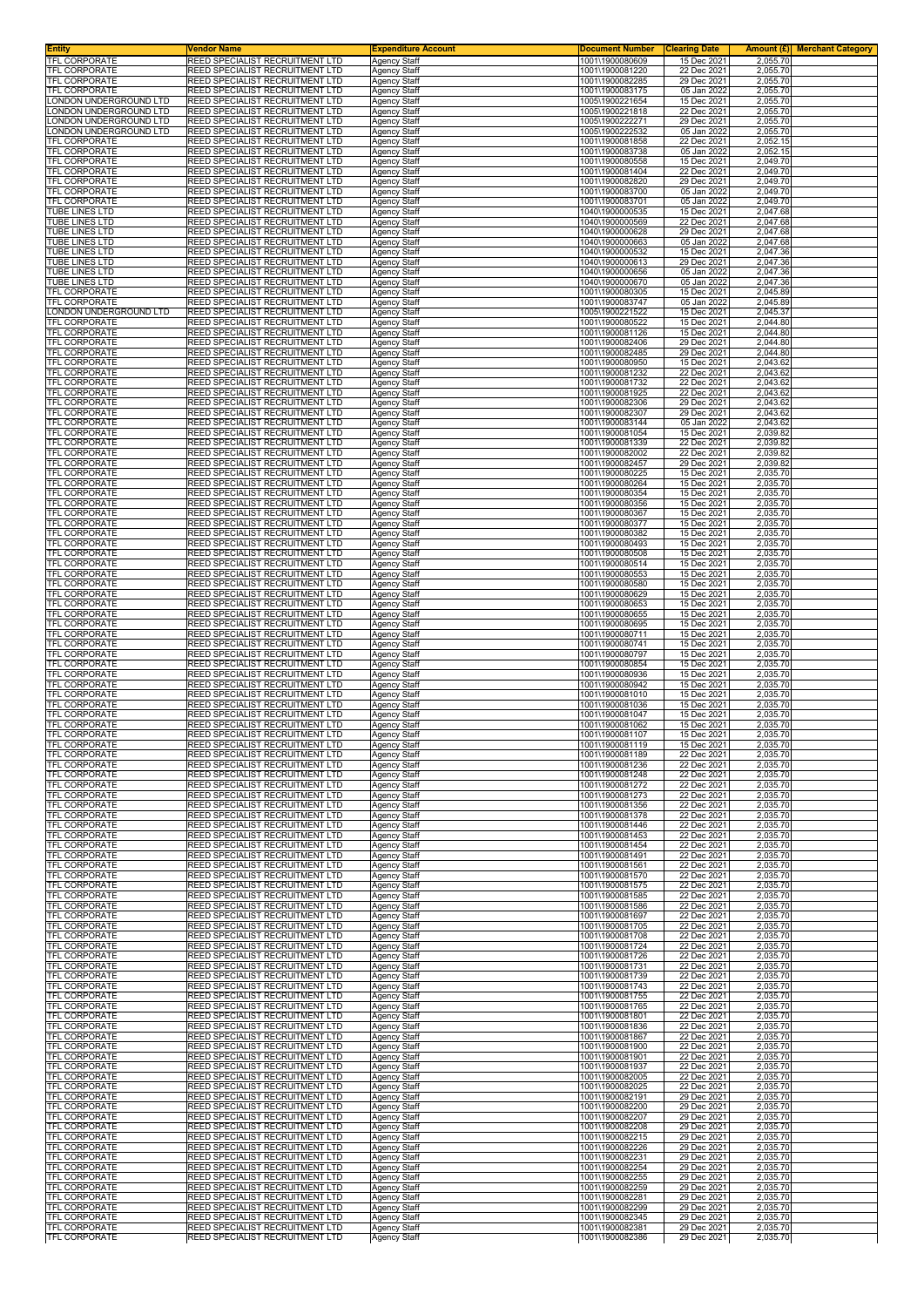| <b>Entity</b><br>TFL CORPORATE                   | <b>Vendor Name</b><br>REED SPECIALIST RECRUITMENT LTD                     | <b>Expenditure Account</b>                 | <b>Document Number</b>             | <b>Clearing Date</b>       | <b>Amount (£) Merchant Category</b> |
|--------------------------------------------------|---------------------------------------------------------------------------|--------------------------------------------|------------------------------------|----------------------------|-------------------------------------|
| <b>TFL CORPORATE</b>                             | REED SPECIALIST RECRUITMENT LTD                                           | Agency Staff<br><b>Agency Staff</b>        | 1001\1900082497<br>1001\1900082568 | 29 Dec 2021<br>29 Dec 2021 | 2,035.70<br>2,035.70                |
| <b>TFL CORPORATE</b>                             | REED SPECIALIST RECRUITMENT LTD                                           | <b>Agency Staff</b>                        | 1001\1900082629                    | 29 Dec 2021                | 2,035.70                            |
| <b>TFL CORPORATE</b><br>TFL CORPORATE            | REED SPECIALIST RECRUITMENT LTD<br>REED SPECIALIST RECRUITMENT LTD        | <b>Agency Staff</b>                        | 1001\1900082649<br>1001\1900082670 | 29 Dec 2021<br>29 Dec 2021 | 2,035.70                            |
| TFL CORPORATE                                    | REED SPECIALIST RECRUITMENT LTD                                           | Agency Staff<br><b>Agency Staff</b>        | 1001\1900082685                    | 29 Dec 2021                | 2,035.70<br>2,035.70                |
| TFL CORPORATE                                    | REED SPECIALIST RECRUITMENT LTD                                           | <b>Agency Staff</b>                        | 1001\1900082700                    | 29 Dec 2021                | 2,035.70                            |
| <b>TFL CORPORATE</b><br>TFL CORPORATE            | REED SPECIALIST RECRUITMENT LTD<br>REED SPECIALIST RECRUITMENT LTD        | <b>Agency Staff</b><br><b>Agency Staff</b> | 1001\1900082789<br>1001\1900082839 | 29 Dec 2021<br>29 Dec 2021 | 2,035.70<br>2,035.70                |
| TFL CORPORATE                                    | REED SPECIALIST RECRUITMENT LTD                                           | Agency Staff                               | 1001\1900082861                    | 29 Dec 2021                | 2,035.70                            |
| TFL CORPORATE                                    | REED SPECIALIST RECRUITMENT LTD                                           | <b>Agency Staff</b>                        | 1001\1900082867                    | 29 Dec 2021                | 2,035.70                            |
| TFL CORPORATE<br>TFL CORPORATE                   | REED SPECIALIST RECRUITMENT LTD<br>REED SPECIALIST RECRUITMENT LTD        | Agency Staff<br><b>Agency Staff</b>        | 1001\1900082897<br>1001\1900082907 | 29 Dec 2021<br>29 Dec 2021 | 2,035.70<br>2,035.70                |
| TFL CORPORATE                                    | REED SPECIALIST RECRUITMENT LTD                                           | <b>Agency Staff</b>                        | 1001\1900082910                    | 29 Dec 2021                | 2,035.70                            |
| TFL CORPORATE<br>TFL CORPORATE                   | REED SPECIALIST RECRUITMENT LTD<br>REED SPECIALIST RECRUITMENT LTD        | <b>Agency Staff</b><br>Agency Staff        | 1001\1900082916<br>1001\1900082963 | 29 Dec 2021<br>29 Dec 2021 | 2,035.70<br>2,035.70                |
| TFL CORPORATE                                    | REED SPECIALIST RECRUITMENT LTD                                           | <b>Agency Staff</b>                        | 1001\1900083023                    | 05 Jan 2022                | 2,035.70                            |
| <b>TFL CORPORATE</b>                             | REED SPECIALIST RECRUITMENT LTD<br>REED SPECIALIST RECRUITMENT LTD        | <b>Agency Staff</b>                        | 1001\1900083048<br>1001\1900083088 | 05 Jan 2022                | 2,035.70                            |
| TFL CORPORATE<br>TFL CORPORATE                   | REED SPECIALIST RECRUITMENT LTD                                           | <b>Agency Staff</b><br><b>Agency Staff</b> | 1001\1900083140                    | 05 Jan 2022<br>05 Jan 2022 | 2,035.70<br>2,035.70                |
| TFL CORPORATE                                    | REED SPECIALIST RECRUITMENT LTD                                           | <b>Agency Staff</b>                        | 1001\1900083152                    | 05 Jan 2022                | 2,035.70                            |
| TFL CORPORATE<br>TFL CORPORATE                   | REED SPECIALIST RECRUITMENT LTD<br>REED SPECIALIST RECRUITMENT LTD        | <b>Agency Staff</b><br><b>Agency Staff</b> | 1001\1900083153<br>1001\1900083163 | 05 Jan 2022<br>05 Jan 2022 | 2,035.70<br>2,035.70                |
| TFL CORPORATE                                    | REED SPECIALIST RECRUITMENT LTD                                           | <b>Agency Staff</b>                        | 1001\1900083180                    | 05 Jan 2022                | 2,035.70                            |
| TFL CORPORATE<br>TFL CORPORATE                   | REED SPECIALIST RECRUITMENT LTD<br>REED SPECIALIST RECRUITMENT LTD        | <b>Agency Staff</b><br><b>Agency Staff</b> | 1001\1900083196<br>1001\1900083252 | 05 Jan 2022<br>05 Jan 2022 | 2,035.70<br>2,035.70                |
| TFL CORPORATE                                    | REED SPECIALIST RECRUITMENT LTD                                           | <b>Agency Staff</b>                        | 1001\1900083367                    | 05 Jan 2022                | 2,035.70                            |
| <b>TFL CORPORATE</b>                             | REED SPECIALIST RECRUITMENT LTD                                           | <b>Agency Staff</b>                        | 1001\1900083443<br>1001\1900083469 | 05 Jan 2022                | 2,035.70                            |
| TFL CORPORATE<br>TFL CORPORATE                   | REED SPECIALIST RECRUITMENT LTD<br>REED SPECIALIST RECRUITMENT LTD        | <b>Agency Staff</b><br><b>Agency Staff</b> | 1001\1900083507                    | 05 Jan 2022<br>05 Jan 2022 | 2,035.70<br>2,035.70                |
| TFL CORPORATE                                    | REED SPECIALIST RECRUITMENT LTD                                           | <b>Agency Staff</b>                        | 1001\1900083553                    | 05 Jan 2022                | 2,035.70                            |
| <b>TFL CORPORATE</b><br>TFL CORPORATE            | REED SPECIALIST RECRUITMENT LTD<br>REED SPECIALIST RECRUITMENT LTD        | <b>Agency Staff</b><br><b>Agency Staff</b> | 1001\1900083558<br>1001\1900083563 | 05 Jan 2022<br>05 Jan 2022 | 2,035.70<br>2,035.70                |
| TFL CORPORATE                                    | REED SPECIALIST RECRUITMENT LTD                                           | <b>Agency Staff</b>                        | 1001\1900083564                    | 05 Jan 2022                | 2,035.70                            |
| TFL CORPORATE<br><b>TFL CORPORATE</b>            | REED SPECIALIST RECRUITMENT LTD<br>REED SPECIALIST RECRUITMENT LTD        | Agency Staff                               | 1001\1900083575<br>1001\1900083663 | 05 Jan 2022<br>05 Jan 2022 | 2,035.70                            |
| <b>TFL CORPORATE</b>                             | REED SPECIALIST RECRUITMENT LTD                                           | <b>Agency Staff</b><br><b>Agency Staff</b> | 1001\1900083710                    | 05 Jan 2022                | 2,035.70<br>2,035.70                |
| TFL CORPORATE                                    | REED SPECIALIST RECRUITMENT LTD                                           | <b>Agency Staff</b>                        | 1001\1900083717                    | 05 Jan 2022                | 2,035.70                            |
| TFL CORPORATE<br><b>TFL CORPORATE</b>            | REED SPECIALIST RECRUITMENT LTD<br>REED SPECIALIST RECRUITMENT LTD        | <b>Agency Staff</b><br><b>Agency Staff</b> | 1001\1900083755<br>1001\1900083801 | 05 Jan 2022<br>05 Jan 2022 | 2,035.70<br>2,035.70                |
| TFL CORPORATE                                    | REED SPECIALIST RECRUITMENT LTD                                           | Agency Staff                               | 1001\1900083802                    | 05 Jan 2022                | 2,035.70                            |
| <b>TFL CORPORATE</b>                             | REED SPECIALIST RECRUITMENT LTD                                           | Agency Staff                               | 1001\1900083806                    | 05 Jan 2022<br>05 Jan 2022 | 2,035.70                            |
| TFL CORPORATE<br><b>TFL CORPORATE</b>            | REED SPECIALIST RECRUITMENT LTD<br>REED SPECIALIST RECRUITMENT LTD        | <b>Agency Staff</b><br><b>Agency Staff</b> | 1001\1900083814<br>1001\1900083817 | 05 Jan 2022                | 2,035.70<br>2,035.70                |
| TFL CORPORATE                                    | REED SPECIALIST RECRUITMENT LTD                                           | <b>Agency Staff</b>                        | 1001\1900083837                    | 05 Jan 2022                | 2,035.70                            |
| TFL CORPORATE<br>TFL CORPORATE                   | REED SPECIALIST RECRUITMENT LTD<br>REED SPECIALIST RECRUITMENT LTD        | <b>Agency Staff</b><br>Agency Staff        | 1001\1900083849<br>1001\1900083883 | 05 Jan 2022<br>05 Jan 2022 | 2,035.70<br>2,035.70                |
| TUBE LINES LTD                                   | REED SPECIALIST RECRUITMENT LTD                                           | <b>Agency Staff</b>                        | 1040\1900000551                    | 15 Dec 2021                | 2,035.70                            |
| TUBE LINES LTD                                   | REED SPECIALIST RECRUITMENT LTD                                           | <b>Agency Staff</b>                        | 1040\1900000553                    | 15 Dec 2021                | 2,035.70                            |
| TUBE LINES LTD<br>TUBE LINES LTD                 | REED SPECIALIST RECRUITMENT LTD<br>REED SPECIALIST RECRUITMENT LTD        | <b>Agency Staff</b><br><b>Agency Staff</b> | 1040\1900000566<br>1040\1900000576 | 22 Dec 2021<br>22 Dec 2021 | 2,035.70<br>2,035.70                |
| TUBE LINES LTD                                   | REED SPECIALIST RECRUITMENT LTD                                           | <b>Agency Staff</b>                        | 1040\1900000627                    | 29 Dec 2021                | 2,035.70                            |
| TUBE LINES LTD<br>TUBE LINES LTD                 | REED SPECIALIST RECRUITMENT LTD<br>REED SPECIALIST RECRUITMENT LTD        | <b>Agency Staff</b><br>Agency Staff        | 1040\1900000641<br>1040\1900000662 | 29 Dec 2021<br>05 Jan 2022 | 2,035.70<br>2,035.70                |
| TUBE LINES LTD                                   | REED SPECIALIST RECRUITMENT LTD                                           | <b>Agency Staff</b>                        | 1040\1900000677                    | 05 Jan 2022                | 2,035.70                            |
| LONDON UNDERGROUND LTD                           | REED SPECIALIST RECRUITMENT LTD                                           | <b>Agency Staff</b>                        | 1005\1900222170                    | 29 Dec 2021                | 2,035.66                            |
| TFL CORPORATE<br>TFL CORPORATE                   | REED SPECIALIST RECRUITMENT LTD<br>REED SPECIALIST RECRUITMENT LTD        | <b>Agency Staff</b><br><b>Agency Staff</b> | 1001\1900080972<br>1001\1900081513 | 15 Dec 2021<br>22 Dec 2021 | 2,032.75<br>2,032.75                |
| TFL CORPORATE                                    | REED SPECIALIST RECRUITMENT LTD                                           | <b>Agency Staff</b>                        | 1001\1900082443                    | 29 Dec 2021                | 2,032.75                            |
| TFL CORPORATE<br>TFL CORPORATE                   | REED SPECIALIST RECRUITMENT LTD<br>REED SPECIALIST RECRUITMENT LTD        | <b>Agency Staff</b><br>Agency Staff        | 1001\1900082706<br>1001\1900083279 | 29 Dec 2021<br>05 Jan 2022 | 2,032.75<br>2,032.75                |
| TFL CORPORATE                                    | REED SPECIALIST RECRUITMENT LTD                                           | <b>Agency Staff</b>                        | 1001\1900082356                    | 29 Dec 2021                | 2,028.56                            |
| <b>TFL CORPORATE</b><br><b>TFL CORPORATE</b>     | REED SPECIALIST RECRUITMENT LTD<br>REED SPECIALIST RECRUITMENT LTD        | <b>Agency Staff</b><br><b>Agency Staff</b> | 1001\1900080978<br>1001\1900082451 | 15 Dec 2021<br>29 Dec 2021 | 2,026.30<br>2,026.30                |
| <b>TFL CORPORATE</b>                             | REED SPECIALIST RECRUITMENT LTD                                           | <b>Agency Staff</b>                        | 1001\1900082911                    | 29 Dec 2021                | 2,026.30                            |
| TFL CORPORATE                                    | REED SPECIALIST RECRUITMENT LTD                                           | Agency Staff                               | 1001\1900080980                    | 15 Dec 2021                | 2,025.70                            |
| TFL CORPORATE<br>TFL CORPORATE                   | REED SPECIALIST RECRUITMENT LTD<br>REED SPECIALIST RECRUITMENT LTD        | Agency Staff<br><b>Agency Staff</b>        | 1001\1900081038<br>1001\1900081442 | 15 Dec 2021<br>22 Dec 2021 | 2,025.70<br>2,025.70                |
| <b>IFL CORPORATE</b>                             | REED SPECIALIST RECRUITMENT LTD                                           | Agency Staff                               | 1001\1900081969                    | 22 Dec 2021                | 2.025.70                            |
| <b>TFL CORPORATE</b><br><b>TFL CORPORATE</b>     | REED SPECIALIST RECRUITMENT LTD<br>REED SPECIALIST RECRUITMENT LTD        | <b>Agency Staff</b>                        | 1001\1900082684<br>1001\1900082920 | 29 Dec 2021<br>29 Dec 2021 | 2,025.70<br>2,025.70                |
| TFL CORPORATE                                    | REED SPECIALIST RECRUITMENT LTD                                           | <b>Agency Staff</b><br>Agency Staff        | 1001\1900083725                    | 05 Jan 2022                | 2,025.70                            |
| <b>TFL CORPORATE</b>                             | REED SPECIALIST RECRUITMENT LTD                                           | <b>Agency Staff</b>                        | 1001\1900083805                    | 05 Jan 2022                | 2,025.70                            |
| TFL CORPORATE<br>TFL CORPORATE                   | REED SPECIALIST RECRUITMENT LTD<br>REED SPECIALIST RECRUITMENT LTD        | <b>Agency Staff</b><br><b>Agency Staff</b> | 1001\1900080421<br>1001\1900081985 | 15 Dec 2021<br>22 Dec 2021 | 2,023.75<br>2,023.75                |
| TFL CORPORATE                                    | REED SPECIALIST RECRUITMENT LTD                                           | <b>Agency Staff</b>                        | 1001\1900083786                    | 05 Jan 2022                | 2,023.75                            |
| TFL CORPORATE<br>TFL CORPORATE                   | REED SPECIALIST RECRUITMENT LTD<br>REED SPECIALIST RECRUITMENT LTD        | <b>Agency Staff</b><br><b>Agency Staff</b> | 1001\1900083787<br>1001\1900081018 | 05 Jan 2022<br>15 Dec 2021 | 2,023.75<br>2,023.00                |
| <b>TFL CORPORATE</b>                             | REED SPECIALIST RECRUITMENT LTD                                           | <b>Agency Staff</b>                        | 1001\1900081960                    | 22 Dec 2021                | 2,023.00                            |
| <b>TFL CORPORATE</b>                             | REED SPECIALIST RECRUITMENT LTD                                           | Agency Staff                               | 1001\1900083819                    | 05 Jan 2022                | 2,023.00                            |
| TFL CORPORATE<br>TFL CORPORATE                   | REED SPECIALIST RECRUITMENT LTD<br>REED SPECIALIST RECRUITMENT LTD        | <b>Agency Staff</b><br><b>Agency Staff</b> | 1001\1900080231<br>1001\1900082915 | 15 Dec 2021<br>29 Dec 2021 | 2,022.40<br>2,022.40                |
| RAIL FOR LONDON LIMITED                          | REED SPECIALIST RECRUITMENT LTD                                           | <b>Agency Staff</b>                        | 1020\1900006545                    | 15 Dec 2021                | 2,012.13                            |
| TFL CORPORATE<br>TFL CORPORATE                   | REED SPECIALIST RECRUITMENT LTD<br>REED SPECIALIST RECRUITMENT LTD        | <b>Agency Staff</b><br>Agency Staff        | 1001\1900081603<br>1001\1900081331 | 22 Dec 2021<br>22 Dec 2021 | 2,009.98<br>2,009.55                |
| <b>TFL CORPORATE</b>                             | <b>REED SPECIALIST RECRUITMENT LTD</b>                                    | <b>Agency Staff</b>                        | 1001\1900081332                    | 22 Dec 2021                | 2,009.55                            |
| TFL CORPORATE<br>TFL CORPORATE                   | REED SPECIALIST RECRUITMENT LTD<br>REED SPECIALIST RECRUITMENT LTD        | Agency Staff<br><b>Agency Staff</b>        | 1001\1900082526<br>1001\1900083098 | 29 Dec 2021<br>05 Jan 2022 | 2,009.55<br>2,009.55                |
| TFL CORPORATE                                    | REED SPECIALIST RECRUITMENT LTD                                           | <b>Agency Staff</b>                        | 1001\1900083083                    | 05 Jan 2022                | 2,007.37                            |
| TUBE LINES LTD                                   | REED SPECIALIST RECRUITMENT LTD                                           | <b>Agency Staff</b>                        | 1040\1900000554                    | 15 Dec 2021                | 2,005.20                            |
| TUBE LINES LTD<br>TUBE LINES LTD                 | REED SPECIALIST RECRUITMENT LTD<br>REED SPECIALIST RECRUITMENT LTD        | Agency Staff<br><b>Agency Staff</b>        | 1040\1900000574<br>1040\1900000617 | 22 Dec 2021<br>29 Dec 2021 | 2,005.20<br>2,005.20                |
| TUBE LINES LTD                                   | REED SPECIALIST RECRUITMENT LTD                                           | <b>Agency Staff</b>                        | 1040\1900000672                    | 05 Jan 2022                | 2,005.20                            |
| TUBE LINES LTD<br>TUBE LINES LTD                 | REED SPECIALIST RECRUITMENT LTD<br>REED SPECIALIST RECRUITMENT LTD        | <b>Agency Staff</b>                        | 1040\1900000524<br>1040\1900000568 | 15 Dec 2021<br>22 Dec 2021 | 2,000.90<br>2,000.90                |
| TUBE LINES LTD                                   | REED SPECIALIST RECRUITMENT LTD                                           | <b>Agency Staff</b><br><b>Agency Staff</b> | 1040\1900000632                    | 29 Dec 2021                | 2,000.90                            |
| TFL CORPORATE                                    | REED SPECIALIST RECRUITMENT LTD                                           | Agency Staff                               | 1001\1900082623                    | 29 Dec 2021                | 2,000.10                            |
| SURFACE TRANSPORT CORP<br>SURFACE TRANSPORT CORP | REED SPECIALIST RECRUITMENT LTD<br>REED SPECIALIST RECRUITMENT LTD        | <b>Agency Staff</b><br><b>Agency Staff</b> | 1002\1900070487<br>1002\1900070560 | 15 Dec 2021<br>22 Dec 2021 | 1,989.70<br>1,989.70                |
| SURFACE TRANSPORT CORP                           | REED SPECIALIST RECRUITMENT LTD                                           | <b>Agency Staff</b>                        | 1002\1900070620                    | 29 Dec 2021                | 1,989.70                            |
| SURFACE TRANSPORT CORP<br>TFL CORPORATE          | <b>REED SPECIALIST RECRUITMENT LTD</b><br>REED SPECIALIST RECRUITMENT LTD | <b>Agency Staff</b>                        | 1002\1900070627                    | 29 Dec 2021                | 1,989.70                            |
| TFL CORPORATE                                    | REED SPECIALIST RECRUITMENT LTD                                           | <b>Agency Staff</b><br>Agency Staff        | 1001\1900081195<br>1001\1900080327 | 22 Dec 2021<br>15 Dec 2021 | 1,989.63<br>1,989.40                |
| TFL CORPORATE                                    | REED SPECIALIST RECRUITMENT LTD                                           | <b>Agency Staff</b>                        | 1001\1900080281                    | 15 Dec 2021                | 1,981.21                            |
| <b>TFL CORPORATE</b><br>TFL CORPORATE            | REED SPECIALIST RECRUITMENT LTD<br>REED SPECIALIST RECRUITMENT LTD        | Agency Staff<br><b>Agency Staff</b>        | 1001\1900080607<br>1001\1900082849 | 15 Dec 2021<br>29 Dec 2021 | 1,981.21<br>1,981.21                |
| TFL CORPORATE                                    | REED SPECIALIST RECRUITMENT LTD                                           | <b>Agency Staff</b>                        | 1001\1900083828                    | 05 Jan 2022                | 1,981.21                            |
| TFL CORPORATE                                    | REED SPECIALIST RECRUITMENT LTD                                           | <b>Agency Staff</b>                        | 1001\1900080238                    | 15 Dec 2021                | 1,980.70                            |
| TFL CORPORATE<br>TFL CORPORATE                   | REED SPECIALIST RECRUITMENT LTD<br>REED SPECIALIST RECRUITMENT LTD        | <b>Agency Staff</b><br><b>Agency Staff</b> | 1001\1900080519<br>1001\1900080552 | 15 Dec 2021<br>15 Dec 2021 | 1,980.70<br>1,980.70                |
| TFL CORPORATE                                    | REED SPECIALIST RECRUITMENT LTD                                           | <b>Agency Staff</b>                        | 1001\1900081026                    | 15 Dec 2021                | 1,980.70                            |
| TFL CORPORATE<br>TFL CORPORATE                   | REED SPECIALIST RECRUITMENT LTD<br>REED SPECIALIST RECRUITMENT LTD        | <b>Agency Staff</b><br><b>Agency Staff</b> | 1001\1900081380<br>1001\1900081414 | 22 Dec 2021<br>22 Dec 2021 | 1,980.70<br>1,980.70                |
| TFL CORPORATE                                    | REED SPECIALIST RECRUITMENT LTD                                           | <b>Agency Staff</b>                        | 1001\1900081833                    | 22 Dec 2021                | 1,980.70                            |
| TFL CORPORATE<br><b>TFL CORPORATE</b>            | REED SPECIALIST RECRUITMENT LTD                                           | Agency Staff                               | 1001\1900082401                    | 29 Dec 2021                | 1,980.70                            |
| <b>TFL CORPORATE</b>                             | REED SPECIALIST RECRUITMENT LTD<br>REED SPECIALIST RECRUITMENT LTD        | Agency Staff<br>Agency Staff               | 1001\1900082428<br>1001\1900082589 | 29 Dec 2021<br>29 Dec 2021 | 1,980.70<br>1,980.70                |
| TFL CORPORATE                                    | REED SPECIALIST RECRUITMENT LTD                                           | Agency Staff                               | 1001\1900082739                    | 29 Dec 2021                | 1,980.70                            |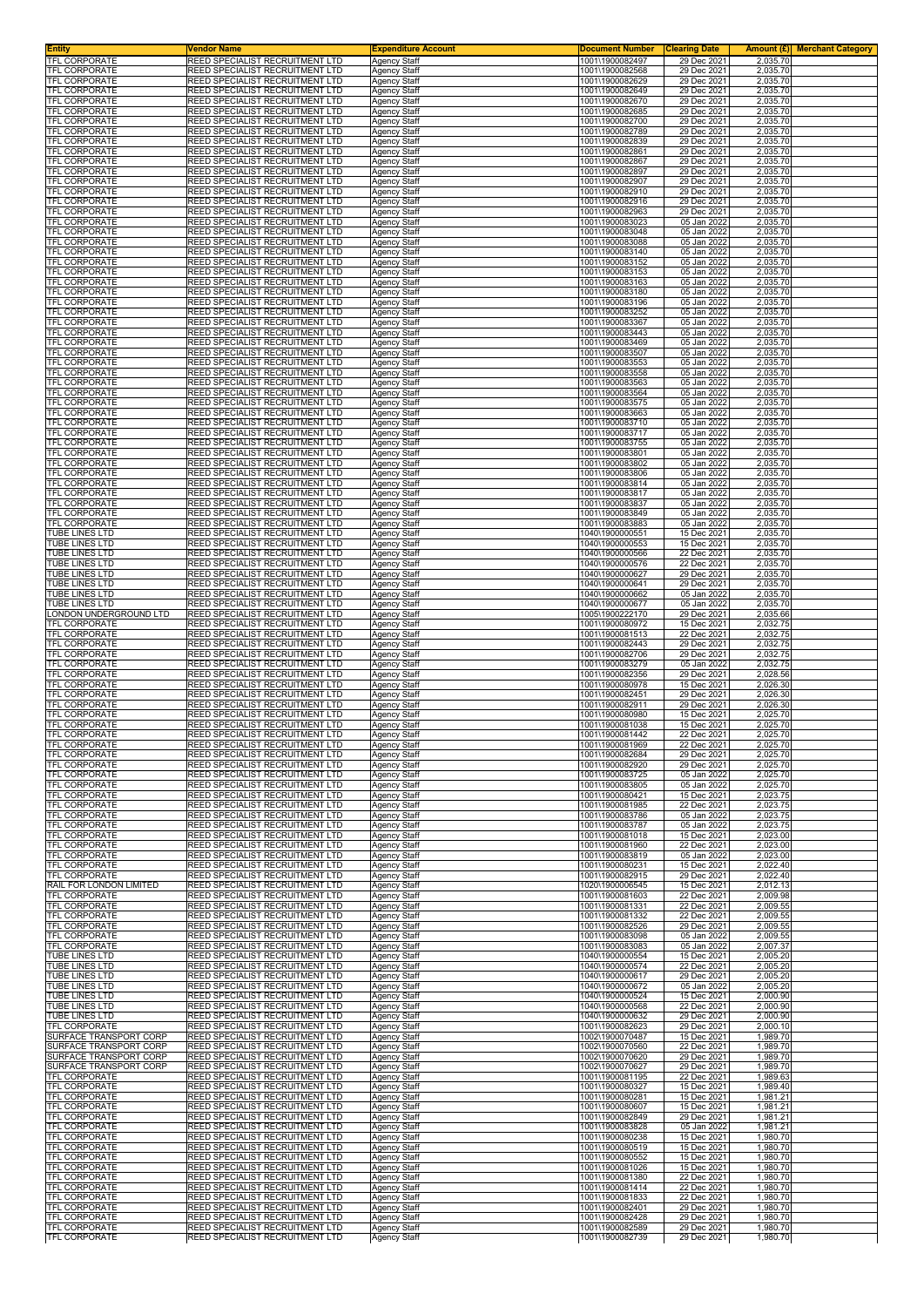| <b>Entity</b>                                    | <b>Vendor Name</b>                                                        | <b>Expenditure Account</b>                 | <b>Document Number</b>             | <b>Clearing Date</b>       | <b>Amount (£) Merchant Category</b> |
|--------------------------------------------------|---------------------------------------------------------------------------|--------------------------------------------|------------------------------------|----------------------------|-------------------------------------|
| TFL CORPORATE<br><b>TFL CORPORATE</b>            | REED SPECIALIST RECRUITMENT LTD<br>REED SPECIALIST RECRUITMENT LTD        | Agency Staff<br><b>Agency Staff</b>        | 1001\1900083262<br>1001\1900083379 | 05 Jan 2022<br>05 Jan 2022 | 1,980.70<br>1,980.70                |
| <b>TFL CORPORATE</b>                             | REED SPECIALIST RECRUITMENT LTD                                           | <b>Agency Staff</b>                        | 1001\1900083440                    | 05 Jan 2022                | 1,980.70                            |
| <b>TFL CORPORATE</b>                             | REED SPECIALIST RECRUITMENT LTD                                           | <b>Agency Staff</b>                        | 1001\1900083868<br>1001\1900080705 | 05 Jan 2022<br>15 Dec 2021 | 1,980.70                            |
| TFL CORPORATE<br>TFL CORPORATE                   | REED SPECIALIST RECRUITMENT LTD<br>REED SPECIALIST RECRUITMENT LTD        | Agency Staff<br><b>Agency Staff</b>        | 1001\1900081737                    | 22 Dec 2021                | 1,980.63<br>1,980.63                |
| TFL CORPORATE                                    | REED SPECIALIST RECRUITMENT LTD                                           | <b>Agency Staff</b>                        | 1001\1900080485                    | 15 Dec 2021                | 1,979.30                            |
| <b>TFL CORPORATE</b><br>TFL CORPORATE            | REED SPECIALIST RECRUITMENT LTD<br>REED SPECIALIST RECRUITMENT LTD        | <b>Agency Staff</b><br><b>Agency Staff</b> | 1001\1900083317<br>1001\1900083751 | 05 Jan 2022<br>05 Jan 2022 | 1,979.30<br>1,979.30                |
| TFL CORPORATE                                    | REED SPECIALIST RECRUITMENT LTD                                           | Agency Staff                               | 1001\1900081891                    | 22 Dec 2021                | 1,977.20                            |
| TFL CORPORATE<br>TFL CORPORATE                   | REED SPECIALIST RECRUITMENT LTD<br>REED SPECIALIST RECRUITMENT LTD        | <b>Agency Staff</b>                        | 1001\1900081893<br>1001\1900082315 | 22 Dec 2021<br>29 Dec 2021 | 1,977.20<br>1,977.20                |
| TFL CORPORATE                                    | REED SPECIALIST RECRUITMENT LTD                                           | <b>Agency Staff</b><br><b>Agency Staff</b> | 1001\1900083200                    | 05 Jan 2022                | 1,977.20                            |
| TFL CORPORATE                                    | REED SPECIALIST RECRUITMENT LTD                                           | <b>Agency Staff</b>                        | 1001\1900080402                    | 15 Dec 2021                | 1,976.45                            |
| TFL CORPORATE<br>TFL CORPORATE                   | REED SPECIALIST RECRUITMENT LTD<br>REED SPECIALIST RECRUITMENT LTD        | <b>Agency Staff</b><br>Agency Staff        | 1001\1900081936<br>1001\1900082260 | 22 Dec 2021<br>29 Dec 2021 | 1,976.45<br>1,976.45                |
| TFL CORPORATE                                    | REED SPECIALIST RECRUITMENT LTD                                           | Agency Staff                               | 1001\1900083301                    | 05 Jan 2022                | 1,976.45                            |
| <b>TFL CORPORATE</b><br>TFL CORPORATE            | REED SPECIALIST RECRUITMENT LTD<br>REED SPECIALIST RECRUITMENT LTD        | <b>Agency Staff</b><br><b>Agency Staff</b> | 1001\1900081016<br>1001\1900082747 | 15 Dec 2021<br>29 Dec 2021 | 1,975.70<br>1,975.70                |
| TFL CORPORATE                                    | REED SPECIALIST RECRUITMENT LTD                                           | <b>Agency Staff</b>                        | 1001\1900083746                    | 05 Jan 2022                | 1,975.70                            |
| TFL CORPORATE<br>TFL CORPORATE                   | REED SPECIALIST RECRUITMENT LTD<br>REED SPECIALIST RECRUITMENT LTD        | <b>Agency Staff</b><br><b>Agency Staff</b> | 1001\1900083689<br>1001\1900080488 | 05 Jan 2022<br>15 Dec 2021 | 1,970.62<br>1,966.13                |
| TFL CORPORATE                                    | REED SPECIALIST RECRUITMENT LTD                                           | <b>Agency Staff</b>                        | 1001\1900080633                    | 15 Dec 2021                | 1,966.13                            |
| TFL CORPORATE<br>TFL CORPORATE                   | REED SPECIALIST RECRUITMENT LTD<br>REED SPECIALIST RECRUITMENT LTD        | <b>Agency Staff</b><br><b>Agency Staff</b> | 1001\1900081774<br>1001\1900081786 | 22 Dec 2021<br>22 Dec 2021 | 1,966.13<br>1,966.13                |
| TFL CORPORATE                                    | REED SPECIALIST RECRUITMENT LTD                                           | <b>Agency Staff</b>                        | 1001\1900082420                    | 29 Dec 2021                | 1,966.13                            |
| TFL CORPORATE<br><b>TFL CORPORATE</b>            | REED SPECIALIST RECRUITMENT LTD                                           | <b>Agency Staff</b>                        | 1001\1900082868                    | 29 Dec 2021                | 1,966.13                            |
| TFL CORPORATE                                    | REED SPECIALIST RECRUITMENT LTD<br>REED SPECIALIST RECRUITMENT LTD        | <b>Agency Staff</b><br><b>Agency Staff</b> | 1001\1900083482<br>1001\1900083529 | 05 Jan 2022<br>05 Jan 2022 | 1,966.13<br>1,966.13                |
| TFL CORPORATE                                    | REED SPECIALIST RECRUITMENT LTD                                           | <b>Agency Staff</b>                        | 1001\1900080297                    | 15 Dec 2021                | 1,964.84                            |
| TFL CORPORATE<br><b>TFL CORPORATE</b>            | REED SPECIALIST RECRUITMENT LTD<br>REED SPECIALIST RECRUITMENT LTD        | <b>Agency Staff</b><br><b>Agency Staff</b> | 1001\1900081957<br>1001\1900080494 | 22 Dec 2021<br>15 Dec 2021 | 1,962.84<br>1,962.15                |
| TFL CORPORATE                                    | REED SPECIALIST RECRUITMENT LTD                                           | <b>Agency Staff</b>                        | 1001\1900083834                    | 05 Jan 2022                | 1,961.93                            |
| TFL CORPORATE<br>TFL CORPORATE                   | REED SPECIALIST RECRUITMENT LTD<br>REED SPECIALIST RECRUITMENT LTD        | <b>Agency Staff</b><br>Agency Staff        | 1001\1900080750<br>1001\1900081262 | 15 Dec 2021<br>22 Dec 2021 | 1,961.69<br>1,961.69                |
| <b>TFL CORPORATE</b>                             | REED SPECIALIST RECRUITMENT LTD                                           | <b>Agency Staff</b>                        | 1001\1900082326                    | 29 Dec 2021                | 1,961.69                            |
| <b>TFL CORPORATE</b>                             | REED SPECIALIST RECRUITMENT LTD                                           | <b>Agency Staff</b>                        | 1001\1900083243                    | 05 Jan 2022                | 1,961.69                            |
| TFL CORPORATE<br>TFL CORPORATE                   | REED SPECIALIST RECRUITMENT LTD<br>REED SPECIALIST RECRUITMENT LTD        | <b>Agency Staff</b><br><b>Agency Staff</b> | 1001\1900080935<br>1001\1900081752 | 15 Dec 2021<br>22 Dec 2021 | 1,961.56<br>1,961.56                |
| <b>TFL CORPORATE</b>                             | REED SPECIALIST RECRUITMENT LTD                                           | <b>Agency Staff</b>                        | 1001\1900083562                    | 05 Jan 2022                | 1,961.56                            |
| TFL CORPORATE<br><b>TFL CORPORATE</b>            | REED SPECIALIST RECRUITMENT LTD<br>REED SPECIALIST RECRUITMENT LTD        | Agency Staff<br>Agency Staff               | 1001\1900080652<br>1001\1900081251 | 15 Dec 2021<br>22 Dec 2021 | 1,960.70<br>1,960.70                |
| TFL CORPORATE                                    | REED SPECIALIST RECRUITMENT LTD                                           | <b>Agency Staff</b>                        | 1001\1900082384                    | 29 Dec 2021                | 1,960.70                            |
| TFL CORPORATE                                    | REED SPECIALIST RECRUITMENT LTD                                           | <b>Agency Staff</b>                        | 1001\1900083887                    | 05 Jan 2022                | 1,960.70                            |
| LONDON UNDERGROUND LTD<br>TFL CORPORATE          | <b>REED SPECIALIST RECRUITMENT LTD</b><br>REED SPECIALIST RECRUITMENT LTD | <b>Agency Staff</b><br><b>Agency Staff</b> | 1005\1900221534<br>1001\1900080949 | 15 Dec 2021<br>15 Dec 2021 | 1,952.45<br>1,946.00                |
| TFL CORPORATE                                    | REED SPECIALIST RECRUITMENT LTD                                           | Agency Staff                               | 1001\1900081233                    | 22 Dec 2021                | 1,946.00                            |
| TFL CORPORATE<br>TFL CORPORATE                   | REED SPECIALIST RECRUITMENT LTD<br>REED SPECIALIST RECRUITMENT LTD        | <b>Agency Staff</b><br><b>Agency Staff</b> | 1001\1900082798<br>1001\1900083436 | 29 Dec 2021<br>05 Jan 2022 | 1,946.00<br>1,946.00                |
| LONDON UNDERGROUND LTD                           | REED SPECIALIST RECRUITMENT LTD                                           | <b>Agency Staff</b>                        | 1005\1900222272                    | 29 Dec 2021                | 1,944.63                            |
| TFL CORPORATE                                    | REED SPECIALIST RECRUITMENT LTD                                           | <b>Agency Staff</b>                        | 1001\1900081249                    | 22 Dec 2021                | 1,944.40                            |
| TFL CORPORATE<br>TFL CORPORATE                   | REED SPECIALIST RECRUITMENT LTD<br>REED SPECIALIST RECRUITMENT LTD        | <b>Agency Staff</b><br><b>Agency Staff</b> | 1001\1900082598<br>1001\1900083549 | 29 Dec 2021<br>05 Jan 2022 | 1,944.40<br>1,944.40                |
| TFL CORPORATE                                    | REED SPECIALIST RECRUITMENT LTD                                           | <b>Agency Staff</b>                        | 1001\1900082879                    | 29 Dec 2021                | 1,944.35                            |
| TFL CORPORATE<br>TFL CORPORATE                   | REED SPECIALIST RECRUITMENT LTD<br>REED SPECIALIST RECRUITMENT LTD        | <b>Agency Staff</b><br><b>Agency Staff</b> | 1001\1900081051<br>1001\1900081882 | 15 Dec 2021<br>22 Dec 2021 | 1,942.08<br>1,942.08                |
| TFL CORPORATE                                    | REED SPECIALIST RECRUITMENT LTD                                           | <b>Agency Staff</b>                        | 1001\1900082937                    | 29 Dec 2021                | 1,942.08                            |
| TFL CORPORATE<br>TFL CORPORATE                   | REED SPECIALIST RECRUITMENT LTD<br>REED SPECIALIST RECRUITMENT LTD        | <b>Agency Staff</b><br><b>Agency Staff</b> | 1001\1900083640<br>1001\1900083873 | 05 Jan 2022<br>05 Jan 2022 | 1,942.08<br>1,942.08                |
| TFL CORPORATE                                    | REED SPECIALIST RECRUITMENT LTD                                           | <b>Agency Staff</b>                        | 1001\1900080365                    | 15 Dec 2021                | 1,940.70                            |
| TFL CORPORATE                                    | REED SPECIALIST RECRUITMENT LTD                                           | Agency Staff                               | 1001\1900080445                    | 15 Dec 2021                | 1.940.70                            |
| TFL CORPORATE<br><b>TFL CORPORATE</b>            | REED SPECIALIST RECRUITMENT LTD<br>REED SPECIALIST RECRUITMENT LTD        | <b>Agency Staff</b><br><b>Agency Staff</b> | 1001\1900081994<br>1001\1900081996 | 22 Dec 2021<br>22 Dec 2021 | 1,940.70<br>1,940.70                |
| <b>TFL CORPORATE</b>                             | REED SPECIALIST RECRUITMENT LTD                                           | <b>Agency Staff</b>                        | 1001\1900082347                    | 29 Dec 2021                | 1.940.70                            |
| <b>TFL CORPORATE</b><br>TFL CORPORATE            | REED SPECIALIST RECRUITMENT LTD<br>REED SPECIALIST RECRUITMENT LTD        | <b>Agency Staff</b><br>Agency Staff        | 1001\1900082385<br>1001\1900083592 | 29 Dec 2021<br>05 Jan 2022 | 1,940.70<br>1,940.70                |
| TFL CORPORATE                                    | <b>REED SPECIALIST RECRUITMENT LTD</b>                                    | Agency Staff                               | 1001\1900083606                    | 05 Jan 2022                | 1.940.70                            |
| TFL CORPORATE<br><b>IFL CORPORATE</b>            | REED SPECIALIST RECRUITMENT LTD<br>REED SPECIALIST RECRUITMENT LTD        | <b>Agency Staff</b>                        | 1001\1900082881<br>1001\1900082111 | 29 Dec 2021<br>29 Dec 2021 | 1,938.00<br>1,935.70                |
| <b>TFL CORPORATE</b>                             | REED SPECIALIST RECRUITMENT LTD                                           | Agency Staff<br><b>Agency Staff</b>        | 1001\1900082548                    | 29 Dec 2021                | 1,935.70                            |
| <b>TFL CORPORATE</b>                             | REED SPECIALIST RECRUITMENT LTD                                           | <b>Agency Staff</b>                        | 1001\1900082549                    | 29 Dec 2021                | 1,935.70                            |
| TFL CORPORATE<br><b>TFL CORPORATE</b>            | REED SPECIALIST RECRUITMENT LTD<br>REED SPECIALIST RECRUITMENT LTD        | Agency Staff<br><b>Agency Staff</b>        | 1001\1900082689<br>1001\1900083591 | 29 Dec 2021<br>05 Jan 2022 | 1,935.70<br>1,935.70                |
| TFL CORPORATE                                    | REED SPECIALIST RECRUITMENT LTD                                           | <b>Agency Staff</b>                        | 1001\1900081500                    | 22 Dec 2021                | 1,931.13                            |
| TFL CORPORATE<br>TFL CORPORATE                   | REED SPECIALIST RECRUITMENT LTD<br>REED SPECIALIST RECRUITMENT LTD        | <b>Agency Staff</b><br><b>Agency Staff</b> | 1001\1900080423<br>1001\1900080469 | 15 Dec 2021<br>15 Dec 2021 | 1,929.10<br>1,929.10                |
| TFL CORPORATE                                    | REED SPECIALIST RECRUITMENT LTD                                           | <b>Agency Staff</b>                        | 1001\1900080858                    | 15 Dec 2021                | 1,929.10                            |
| TFL CORPORATE<br><b>TFL CORPORATE</b>            | REED SPECIALIST RECRUITMENT LTD<br>REED SPECIALIST RECRUITMENT LTD        | <b>Agency Staff</b><br><b>Agency Staff</b> | 1001\1900081067<br>1001\1900081447 | 15 Dec 2021<br>22 Dec 2021 | 1,929.10<br>1,929.10                |
| <b>TFL CORPORATE</b>                             | REED SPECIALIST RECRUITMENT LTD                                           | Agency Staff                               | 1001\1900081560                    | 22 Dec 2021                | 1,929.10                            |
| TFL CORPORATE                                    | REED SPECIALIST RECRUITMENT LTD                                           | <b>Agency Staff</b>                        | 1001\1900081850                    | 22 Dec 2021                | 1,929.10                            |
| <b>TFL CORPORATE</b><br>TFL CORPORATE            | REED SPECIALIST RECRUITMENT LTD<br>REED SPECIALIST RECRUITMENT LTD        | <b>Agency Staff</b><br><b>Agency Staff</b> | 1001\1900081854<br>1001\1900081855 | 22 Dec 2021<br>22 Dec 2021 | 1,929.10<br>1,929.10                |
| TFL CORPORATE                                    | REED SPECIALIST RECRUITMENT LTD                                           | Agency Staff                               | 1001\1900081878                    | 22 Dec 2021                | 1,929.10                            |
| TFL CORPORATE<br><b>TFL CORPORATE</b>            | REED SPECIALIST RECRUITMENT LTD<br><b>REED SPECIALIST RECRUITMENT LTD</b> | Agency Staff<br><b>Agency Staff</b>        | 1001\1900081909<br>1001\1900082137 | 22 Dec 2021<br>29 Dec 2021 | 1,929.10<br>1,929.10                |
| TFL CORPORATE                                    | REED SPECIALIST RECRUITMENT LTD                                           | Agency Staff                               | 1001\1900082382                    | 29 Dec 2021                | 1,929.10                            |
| TFL CORPORATE<br>TFL CORPORATE                   | REED SPECIALIST RECRUITMENT LTD<br>REED SPECIALIST RECRUITMENT LTD        | <b>Agency Staff</b><br><b>Agency Staff</b> | 1001\1900082470<br>1001\1900082666 | 29 Dec 2021<br>29 Dec 2021 | 1,929.10<br>1,929.10                |
| TFL CORPORATE                                    | REED SPECIALIST RECRUITMENT LTD                                           | <b>Agency Staff</b>                        | 1001\1900082694                    | 29 Dec 2021                | 1,929.10                            |
| TFL CORPORATE<br><b>TFL CORPORATE</b>            | REED SPECIALIST RECRUITMENT LTD<br>REED SPECIALIST RECRUITMENT LTD        | Agency Staff                               | 1001\1900082697<br>1001\1900082988 | 29 Dec 2021<br>29 Dec 2021 | 1,929.10<br>1,929.10                |
| TFL CORPORATE                                    | REED SPECIALIST RECRUITMENT LTD                                           | <b>Agency Staff</b><br><b>Agency Staff</b> | 1001\1900083042                    | 05 Jan 2022                | 1,929.10                            |
| TFL CORPORATE                                    | REED SPECIALIST RECRUITMENT LTD                                           | Agency Staff                               | 1001\1900083218                    | 05 Jan 2022                | 1,929.10                            |
| TFL CORPORATE<br>TFL CORPORATE                   | REED SPECIALIST RECRUITMENT LTD<br>REED SPECIALIST RECRUITMENT LTD        | <b>Agency Staff</b><br><b>Agency Staff</b> | 1001\1900083500<br>1001\1900083502 | 05 Jan 2022<br>05 Jan 2022 | 1,929.10<br>1,929.10                |
| TFL CORPORATE                                    | REED SPECIALIST RECRUITMENT LTD                                           | Agency Staff                               | 1001\1900083886                    | 05 Jan 2022                | 1,929.10                            |
| <b>TFL CORPORATE</b><br>TFL CORPORATE            | REED SPECIALIST RECRUITMENT LTD<br>REED SPECIALIST RECRUITMENT LTD        | <b>Agency Staff</b><br><b>Agency Staff</b> | 1001\1900080318<br>1001\1900081323 | 15 Dec 2021<br>22 Dec 2021 | 1,929.05<br>1,929.05                |
| TFL CORPORATE                                    | REED SPECIALIST RECRUITMENT LTD                                           | <b>Agency Staff</b>                        | 1001\1900082172                    | 29 Dec 2021                | 1,929.05                            |
| TFL CORPORATE<br>TFL CORPORATE                   | REED SPECIALIST RECRUITMENT LTD<br>REED SPECIALIST RECRUITMENT LTD        | <b>Agency Staff</b>                        | 1001\1900083862                    | 05 Jan 2022                | 1,929.05                            |
| TFL CORPORATE                                    | REED SPECIALIST RECRUITMENT LTD                                           | <b>Agency Staff</b><br>Agency Staff        | 1001\1900080621<br>1001\1900081730 | 15 Dec 2021<br>22 Dec 2021 | 1,927.95<br>1,927.95                |
| TFL CORPORATE                                    | REED SPECIALIST RECRUITMENT LTD                                           | <b>Agency Staff</b>                        | 1001\1900082587                    | 29 Dec 2021                | 1,927.95                            |
| <b>TFL CORPORATE</b><br>LONDON UNDERGROUND LTD   | <b>REED SPECIALIST RECRUITMENT LTD</b><br>REED SPECIALIST RECRUITMENT LTD | Agency Staff<br><b>Agency Staff</b>        | 1001\1900083378<br>1005\1900221833 | 05 Jan 2022<br>22 Dec 2021 | 1,927.95<br>1,927.25                |
| LONDON UNDERGROUND LTD                           | REED SPECIALIST RECRUITMENT LTD                                           | <b>Agency Staff</b>                        | 1005\1900221885                    | 22 Dec 2021                | 1,927.25                            |
| LONDON UNDERGROUND LTD<br>LONDON UNDERGROUND LTD | REED SPECIALIST RECRUITMENT LTD<br>REED SPECIALIST RECRUITMENT LTD        | <b>Agency Staff</b><br><b>Agency Staff</b> | 1005\1900222208<br>1005\1900222240 | 29 Dec 2021<br>29 Dec 2021 | 1,927.25<br>1,927.25                |
| LONDON UNDERGROUND LTD                           | REED SPECIALIST RECRUITMENT LTD                                           | <b>Agency Staff</b>                        | 1005\1900222430                    | 05 Jan 2022                | 1,927.25                            |
| ONDON UNDERGROUND LTD                            | REED SPECIALIST RECRUITMENT LTD                                           | <b>Agency Staff</b>                        | 1005\1900222547                    | 05 Jan 2022                | 1,927.25                            |
| LONDON UNDERGROUND LTD<br>TFL CORPORATE          | REED SPECIALIST RECRUITMENT LTD<br>REED SPECIALIST RECRUITMENT LTD        | Agency Staff<br><b>Agency Staff</b>        | 1005\1900222567<br>1001\1900082528 | 05 Jan 2022<br>29 Dec 2021 | 1,927.25<br>1,926.80                |
| TFL CORPORATE                                    | REED SPECIALIST RECRUITMENT LTD                                           | <b>Agency Staff</b>                        | 1001\1900083101                    | 05 Jan 2022                | 1,926.80                            |
| TFL CORPORATE<br><b>TFL CORPORATE</b>            | REED SPECIALIST RECRUITMENT LTD<br>REED SPECIALIST RECRUITMENT LTD        | Agency Staff<br>Agency Staff               | 1001\1900080413<br>1001\1900081742 | 15 Dec 2021<br>22 Dec 2021 | 1,925.70<br>1,925.70                |
| <b>TFL CORPORATE</b>                             | REED SPECIALIST RECRUITMENT LTD                                           | Agency Staff                               | 1001\1900082790                    | 29 Dec 2021                | 1,925.70                            |
| TFL CORPORATE                                    | REED SPECIALIST RECRUITMENT LTD                                           | Agency Staff                               | 1001\1900083432                    | 05 Jan 2022                | 1,925.70                            |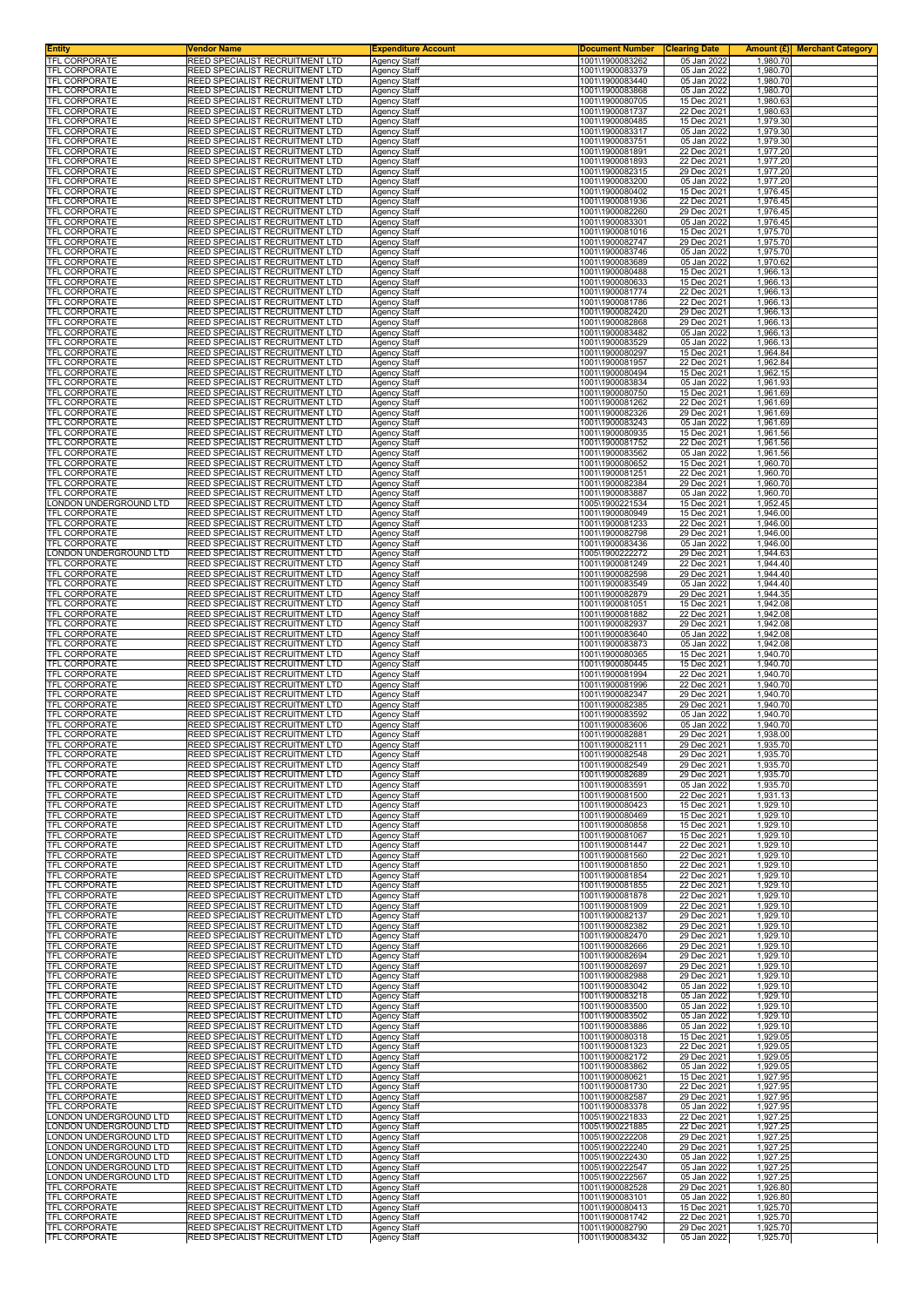| <b>Entity</b>                                    | Vendor Name                                                        | <b>Expenditure Account</b>                 | <b>Document Number</b>             | <b>Clearing Date</b>       | <b>Merchant Category</b><br>Amount (£) |
|--------------------------------------------------|--------------------------------------------------------------------|--------------------------------------------|------------------------------------|----------------------------|----------------------------------------|
| SURFACE TRANSPORT CORP<br>URFACE TRANSPORT CORP  | REED SPECIALIST RECRUITMENT LTD<br>REED SPECIALIST RECRUITMENT LTD | <b>Agency Staff</b><br><b>Agency Staff</b> | 1002\1900070638<br>1002\1900070671 | 29 Dec 2021<br>05 Jan 2022 | 1,925.50<br>1,925.50                   |
| ONDON UNDERGROUND LTD                            | REED SPECIALIST RECRUITMENT LTD                                    | Agency Staff                               | 1005\1900221550                    | 15 Dec 2021                | 1,919.05                               |
| SURFACE TRANSPORT CORP                           | REED SPECIALIST RECRUITMENT LTD<br>REED SPECIALIST RECRUITMENT LTD | Agency Staff                               | 1002\1900070491<br>1002\1900070547 | 15 Dec 2021<br>22 Dec 2021 | 1,916.50                               |
| URFACE TRANSPORT CORP<br>TFL CORPORATE           | REED SPECIALIST RECRUITMENT LTD                                    | Agency Staff<br>Agency Staff               | 1001\1900080922                    | 15 Dec 2021                | 1,916.50<br>1,911.85                   |
| TFL CORPORATE                                    | REED SPECIALIST RECRUITMENT LTD                                    | <b>Agency Staff</b>                        | 1001\1900081379                    | 22 Dec 2021                | 1,911.85                               |
| TFL CORPORATE<br><b>TFL CORPORATE</b>            | REED SPECIALIST RECRUITMENT LTD<br>REED SPECIALIST RECRUITMENT LTD | Agency Staff<br>Agency Staff               | 1001\1900082808<br>1001\1900083501 | 29 Dec 2021<br>05 Jan 2022 | 1,911.85<br>1,911.85                   |
| TFL CORPORATE                                    | REED SPECIALIST RECRUITMENT LTD                                    | Agency Staff                               | 1001\1900080454                    | 15 Dec 2021                | 1,910.70                               |
| TFL CORPORATE                                    | REED SPECIALIST RECRUITMENT LTD                                    | Agency Staff                               | 1001\1900080817                    | 15 Dec 2021                | 1,910.70                               |
| TFL CORPORATE<br>TFL CORPORATE                   | REED SPECIALIST RECRUITMENT LTD<br>REED SPECIALIST RECRUITMENT LTD | Agency Staff<br>Agency Staff               | 1001\1900081005<br>1001\1900081358 | 15 Dec 2021<br>22 Dec 2021 | 1,910.70<br>1,910.70                   |
| TFL CORPORATE                                    | REED SPECIALIST RECRUITMENT LTD                                    | <b>Agency Staff</b>                        | 1001\1900081768                    | 22 Dec 2021                | 1,910.70                               |
| TFL CORPORATE<br>TFL CORPORATE                   | REED SPECIALIST RECRUITMENT LTD<br>REED SPECIALIST RECRUITMENT LTD | <b>Agency Staff</b><br>Agency Staff        | 1001\1900081995<br>1001\1900081998 | 22 Dec 2021<br>22 Dec 2021 | 1,910.70<br>1,910.70                   |
| TFL CORPORATE                                    | REED SPECIALIST RECRUITMENT LTD                                    | <b>Agency Staff</b>                        | 1001\1900082318                    | 29 Dec 2021                | 1,910.70                               |
| TFL CORPORATE                                    | REED SPECIALIST RECRUITMENT LTD<br>REED SPECIALIST RECRUITMENT LTD | Agency Staff                               | 1001\1900082752                    | 29 Dec 2021                | 1,910.70                               |
| TFL CORPORATE<br><b>TFL CORPORATE</b>            | REED SPECIALIST RECRUITMENT LTD                                    | Agency Staff<br>Agency Staff               | 1001\1900082941<br>1001\1900083256 | 29 Dec 2021<br>05 Jan 2022 | 1,910.70<br>1,910.70                   |
| TFL CORPORATE                                    | REED SPECIALIST RECRUITMENT LTD                                    | <b>Agency Staff</b>                        | 1001\1900083444                    | 05 Jan 2022                | 1,910.70                               |
| TFL CORPORATE<br><b>TFL CORPORATE</b>            | REED SPECIALIST RECRUITMENT LTD<br>REED SPECIALIST RECRUITMENT LTD | Agency Staff<br>Agency Staff               | 1001\1900083596<br>1001\1900083769 | 05 Jan 2022<br>05 Jan 2022 | 1,910.70<br>1,910.70                   |
| TFL CORPORATE                                    | REED SPECIALIST RECRUITMENT LTD                                    | Agency Staff                               | 1001\1900080490                    | 15 Dec 2021                | 1,905.32                               |
| ONDON UNDERGROUND LTD<br>RANSPORT TRADING LTD    | REED SPECIALIST RECRUITMENT LTD<br>REED SPECIALIST RECRUITMENT LTD | Agency Staff<br><b>Agency Staff</b>        | 1005\1900222229<br>1004\1901681014 | 29 Dec 2021<br>05 Jan 2022 | 1,903.45<br>1,901.56                   |
| UBE LINES LTD                                    | REED SPECIALIST RECRUITMENT LTD                                    | <b>Agency Staff</b>                        | 1040\1900000653                    | 05 Jan 2022                | 1,898.88                               |
| ONDON UNDERGROUND LTD<br>ONDON UNDERGROUND LTD   | REED SPECIALIST RECRUITMENT LTD<br>REED SPECIALIST RECRUITMENT LTD | Agency Staff                               | 1005\1900221673<br>1005\1900221848 | 15 Dec 2021<br>22 Dec 2021 | 1,894.61<br>1,892.27                   |
| ONDON UNDERGROUND LTD                            | REED SPECIALIST RECRUITMENT LTD                                    | <b>Agency Staff</b><br>Agency Staff        | 1005\1900221870                    | 22 Dec 2021                | 1,892.27                               |
| <b>FEL CORPORATE</b>                             | REED SPECIALIST RECRUITMENT LTD                                    | Agency Staff                               | 1001\1900080363                    | 15 Dec 2021                | 1,890.63                               |
| <b>TFL CORPORATE</b><br><b>TFL CORPORATE</b>     | REED SPECIALIST RECRUITMENT LTD<br>REED SPECIALIST RECRUITMENT LTD | Agency Staff<br><b>Agency Staff</b>        | 1001\1900080262<br>1001\1900081701 | 15 Dec 2021<br>22 Dec 2021 | 1,887.55<br>1,887.55                   |
| TFL CORPORATE                                    | REED SPECIALIST RECRUITMENT LTD                                    | Agency Staff                               | 1001\1900082906                    | 29 Dec 2021                | 1,887.55                               |
| <b>TFL CORPORATE</b><br>TFL CORPORATE            | REED SPECIALIST RECRUITMENT LTD<br>REED SPECIALIST RECRUITMENT LTD | Agency Staff<br>Agency Staff               | 1001\1900083467<br>1001\1900080926 | 05 Jan 2022<br>15 Dec 2021 | 1,887.55<br>1,884.40                   |
| TFL CORPORATE                                    | REED SPECIALIST RECRUITMENT LTD                                    | Agency Staff                               | 1001\1900083715                    | 05 Jan 2022                | 1,884.12                               |
| ONDON UNDERGROUND LTD.<br>ONDON UNDERGROUND LTD  | REED SPECIALIST RECRUITMENT LTD<br>REED SPECIALIST RECRUITMENT LTD | Agency Staff<br><b>Agency Staff</b>        | 1005\1900221964<br>1005\1900222414 | 22 Dec 2021<br>05 Jan 2022 | 1,883.28<br>1,882.86                   |
| <b>TFL CORPORATE</b>                             | REED SPECIALIST RECRUITMENT LTD                                    | Agency Staff                               | 1001\1900081700                    | 22 Dec 2021                | 1,881.67                               |
| TFL CORPORATE                                    | REED SPECIALIST RECRUITMENT LTD                                    | Agency Staff                               | 1001\1900082460                    | 29 Dec 2021                | 1,879.56                               |
| TFL CORPORATE<br>TFL CORPORATE                   | REED SPECIALIST RECRUITMENT LTD<br>REED SPECIALIST RECRUITMENT LTD | Agency Staff<br>Agency Staff               | 1001\1900080306<br>1001\1900081499 | 15 Dec 2021<br>22 Dec 2021 | 1,878.14<br>1,878.14                   |
| TFL CORPORATE                                    | REED SPECIALIST RECRUITMENT LTD                                    | Agency Staff                               | 1001\1900082444                    | 29 Dec 2021                | 1,878.14                               |
| TFL CORPORATE<br>SURFACE TRANSPORT CORP          | REED SPECIALIST RECRUITMENT LTD<br>REED SPECIALIST RECRUITMENT LTD | Agency Staff<br>Agency Staff               | 1001\1900083282<br>1002\1900070506 | 05 Jan 2022<br>15 Dec 2021 | 1,878.14<br>1,877.00                   |
| SURFACE TRANSPORT CORP                           | REED SPECIALIST RECRUITMENT LTD                                    | Agency Staff                               | 1002\1900070537                    | 22 Dec 2021                | 1,877.00                               |
| SURFACE TRANSPORT CORP                           | REED SPECIALIST RECRUITMENT LTD                                    | Agency Staff                               | 1002\1900070610                    | 29 Dec 2021                | 1,877.00                               |
| SURFACE TRANSPORT CORP<br>ONDON UNDERGROUND LTD  | REED SPECIALIST RECRUITMENT LTD<br>REED SPECIALIST RECRUITMENT LTD | Agency Staff<br>Agency Staff               | 1002\1900070675<br>1005\1900222398 | 05 Jan 2022<br>05 Jan 2022 | 1,877.00<br>1,876.09                   |
| TFL CORPORATE                                    | REED SPECIALIST RECRUITMENT LTD                                    | <b>Agency Staff</b>                        | 1001\1900081310                    | 22 Dec 2021                | 1,875.76                               |
| TFL CORPORATE<br>TFL CORPORATE                   | REED SPECIALIST RECRUITMENT LTD<br>REED SPECIALIST RECRUITMENT LTD | Agency Staff<br>Agency Staff               | 1001\1900080448<br>1001\1900082349 | 15 Dec 2021<br>29 Dec 2021 | 1,874.80<br>1,874.80                   |
| TFL CORPORATE                                    | REED SPECIALIST RECRUITMENT LTD                                    | Agency Staff                               | 1001\1900080292                    | 15 Dec 2021                | 1,873.60                               |
| TFL CORPORATE                                    | REED SPECIALIST RECRUITMENT LTD<br>REED SPECIALIST RECRUITMENT LTD | Agency Staff                               | 1001\1900080498                    | 15 Dec 2021                | 1,873.60                               |
| TFL CORPORATE<br><b>TFL CORPORATE</b>            | REED SPECIALIST RECRUITMENT LTD                                    | Agency Staff<br><b>Agency Staff</b>        | 1001\1900080726<br>1001\1900082014 | 15 Dec 2021<br>22 Dec 2021 | 1,873.60<br>1,873.60                   |
| TFL CORPORATE                                    | REED SPECIALIST RECRUITMENT LTD                                    | Agency Staff                               | 1001\1900082036                    | 22 Dec 2021                | 1,873.60                               |
| TFL CORPORATE<br>TFL CORPORATE                   | REED SPECIALIST RECRUITMENT LTD<br>REED SPECIALIST RECRUITMENT LTD | Agency Staff<br>Agency Staff               | 1001\1900082441<br>1001\1900083333 | 29 Dec 2021<br>05 Jan 2022 | 1,873.60<br>1,873.60                   |
| SURFACE TRANSPORT CORP                           | REED SPECIALIST RECRUITMENT LTD                                    | Agency Staff                               | 1002\1900070552                    | 22 Dec 2021                | 1,872.00                               |
| SURFACE TRANSPORT CORP<br>SURFACE TRANSPORT CORP | REED SPECIALIST RECRUITMENT LTD<br>REED SPECIALIST RECRUITMENT LTD | Agency Staff<br>Agency Staff               | 1002\1900070637<br>1002\1900070666 | 29 Dec 2021<br>05 Jan 2022 | 1,872.00<br>1,872.00                   |
| ONDON UNDERGROUND LTD                            | REED SPECIALIST RECRUITMENT LTD                                    | <b>Agency Staff</b>                        | 1005\1900222278                    | 29 Dec 2021                | 1,869.39                               |
| TFL CORPORATE<br>TFL CORPORATE                   | REED SPECIALIST RECRUITMENT LTD<br>REED SPECIALIST RECRUITMENT LTD | Agency Staff                               | 1001\1900081029<br>1001\1900081681 | 15 Dec 2021<br>22 Dec 2021 | 1,867.50<br>1,867.50                   |
| TFL CORPORATE                                    | REED SPECIALIST RECRUITMENT LTD                                    | Agency Staff<br>Agency Staff               | 1001\1900082671                    | 29 Dec 2021                | 1,867.50                               |
| ONDON UNDERGROUND LTD                            | REED SPECIALIST RECRUITMENT LTD                                    | <b>Agency Staff</b>                        | 1005\1900221583                    | 15 Dec 2021                | 1,867.13                               |
| <b>IFL CORPORATE</b><br><b>TFL CORPORATE</b>     | REED SPECIALIST RECRUITMENT LTD<br>REED SPECIALIST RECRUITMENT LTD | Agency Staff<br><b>Agency Staff</b>        | 1001\1900081411<br>1001\1900083313 | 22 Dec 2021<br>05 Jan 2022 | 1.866.40<br>1,865.52                   |
| <b>TFL CORPORATE</b>                             | REED SPECIALIST RECRUITMENT LTD                                    | <b>Agency Staff</b>                        | 1001\1900081843                    | 22 Dec 2021                | 1,864.16                               |
| TFL CORPORATE<br><b>TFL CORPORATE</b>            | REED SPECIALIST RECRUITMENT LTD<br>REED SPECIALIST RECRUITMENT LTD | Agency Staff<br><b>Agency Staff</b>        | 1001\1900082426<br>1001\1900083708 | 29 Dec 2021<br>05 Jan 2022 | 1,864.16<br>1,863.76                   |
| LONDON UNDERGROUND LTD                           | REED SPECIALIST RECRUITMENT LTD                                    | Agency Staff                               | 1005\1900221975                    | 22 Dec 2021                | 1,863.10                               |
| TFL CORPORATE<br>TFL CORPORATE                   | REED SPECIALIST RECRUITMENT LTD<br>REED SPECIALIST RECRUITMENT LTD | Agency Staff<br><b>Agency Staff</b>        | 1001\1900082201<br>1001\1900083816 | 29 Dec 2021<br>05 Jan 2022 | 1,860.96<br>1,860.96                   |
| TFL CORPORATE                                    | REED SPECIALIST RECRUITMENT LTD                                    | Agency Staff                               | 1001\1900080996                    | 15 Dec 2021                | 1,857.85                               |
| TFL CORPORATE                                    | REED SPECIALIST RECRUITMENT LTD                                    | <b>Agency Staff</b>                        | 1001\1900081868                    | 22 Dec 2021                | 1,857.85                               |
| TFL CORPORATE<br><b>TFL CORPORATE</b>            | REED SPECIALIST RECRUITMENT LTD<br>REED SPECIALIST RECRUITMENT LTD | Agency Staff<br>Agency Staff               | 1001\1900082688<br>1001\1900083380 | 29 Dec 2021<br>05 Jan 2022 | 1,857.85<br>1,857.85                   |
| TFL CORPORATE                                    | REED SPECIALIST RECRUITMENT LTD                                    | Agency Staff                               | 1001\1900083472                    | 05 Jan 2022                | 1,857.85                               |
| TFL CORPORATE<br><b>TFL CORPORATE</b>            | REED SPECIALIST RECRUITMENT LTD<br>REED SPECIALIST RECRUITMENT LTD | <b>Agency Staff</b><br><b>Agency Staff</b> | 1001\1900080208<br>1001\1900081317 | 15 Dec 2021<br>22 Dec 2021 | 1,856.63<br>1,856.63                   |
| TFL CORPORATE                                    | REED SPECIALIST RECRUITMENT LTD                                    | Agency Staff                               | 1001\1900082480                    | 29 Dec 2021                | 1,856.63                               |
| <b>TFL CORPORATE</b><br><b>TFL CORPORATE</b>     | REED SPECIALIST RECRUITMENT LTD<br>REED SPECIALIST RECRUITMENT LTD | Agency Staff<br>Agency Staff               | 1001\1900083872<br>1001\1900083794 | 05 Jan 2022<br>05 Jan 2022 | 1,856.63<br>1,855.57                   |
| ONDON UNDERGROUND LTD                            | REED SPECIALIST RECRUITMENT LTD                                    | Agency Staff                               | 1005\1900221543                    | 15 Dec 2021                | 1,853.40                               |
| ONDON UNDERGROUND LTD<br>TFL CORPORATE           | REED SPECIALIST RECRUITMENT LTD<br>REED SPECIALIST RECRUITMENT LTD | <b>Agency Staff</b><br><b>Agency Staff</b> | 1005\1900221902<br>1001\1900082818 | 22 Dec 2021<br>29 Dec 2021 | 1,853.40<br>1,850.94                   |
| ONDON UNDERGROUND LTD                            | REED SPECIALIST RECRUITMENT LTD                                    | Agency Staff                               | 1005\1900222463                    | 05 Jan 2022                | 1,848.40                               |
| TFL CORPORATE                                    | REED SPECIALIST RECRUITMENT LTD                                    | Agency Staff                               | 1001\1900083310                    | 05 Jan 2022                | 1,847.48                               |
| TFL CORPORATE<br>TFL CORPORATE                   | REED SPECIALIST RECRUITMENT LTD<br>REED SPECIALIST RECRUITMENT LTD | <b>Agency Staff</b><br>Agency Staff        | 1001\1900080209<br>1001\1900080371 | 15 Dec 2021<br>15 Dec 2021 | 1,846.72<br>1,846.72                   |
| TFL CORPORATE                                    | REED SPECIALIST RECRUITMENT LTD                                    | Agency Staff                               | 1001\1900080524                    | 15 Dec 2021                | 1,846.72                               |
| TFL CORPORATE<br>TFL CORPORATE                   | REED SPECIALIST RECRUITMENT LTD<br>REED SPECIALIST RECRUITMENT LTD | <b>Agency Staff</b><br>Agency Staff        | 1001\1900081069<br>1001\1900081412 | 15 Dec 2021<br>22 Dec 2021 | 1,846.72<br>1,846.72                   |
| TFL CORPORATE                                    | REED SPECIALIST RECRUITMENT LTD                                    | Agency Staff                               | 1001\1900081796                    | 22 Dec 2021                | 1,846.72                               |
| <b>TFL CORPORATE</b><br>TFL CORPORATE            | REED SPECIALIST RECRUITMENT LTD<br>REED SPECIALIST RECRUITMENT LTD | <b>Agency Staff</b><br>Agency Staff        | 1001\1900081904<br>1001\1900082212 | 22 Dec 2021<br>29 Dec 2021 | 1,846.72<br>1,846.72                   |
| TFL CORPORATE                                    | REED SPECIALIST RECRUITMENT LTD                                    | Agency Staff                               | 1001\1900082553                    | 29 Dec 2021                | 1,846.72                               |
| TFL CORPORATE                                    | REED SPECIALIST RECRUITMENT LTD                                    | <b>Agency Staff</b>                        | 1001\1900082815                    | 29 Dec 2021                | 1,846.72                               |
| TFL CORPORATE<br>TFL CORPORATE                   | REED SPECIALIST RECRUITMENT LTD<br>REED SPECIALIST RECRUITMENT LTD | Agency Staff<br>Agency Staff               | 1001\1900083117<br>1001\1900083222 | 05 Jan 2022<br>05 Jan 2022 | 1,846.72<br>1,846.72                   |
| <b>TFL CORPORATE</b>                             | REED SPECIALIST RECRUITMENT LTD                                    | <b>Agency Staff</b>                        | 1001\1900083227                    | 05 Jan 2022                | 1,846.72                               |
| <b>TFL CORPORATE</b><br>TFL CORPORATE            | REED SPECIALIST RECRUITMENT LTD<br>REED SPECIALIST RECRUITMENT LTD | Agency Staff<br>Agency Staff               | 1001\1900083554<br>1001\1900081711 | 05 Jan 2022<br>22 Dec 2021 | 1,846.72<br>1,846.32                   |
| TFL CORPORATE                                    | REED SPECIALIST RECRUITMENT LTD                                    | <b>Agency Staff</b>                        | 1001\1900080348                    | 15 Dec 2021                | 1,844.56                               |
| TFL CORPORATE<br>TFL CORPORATE                   | REED SPECIALIST RECRUITMENT LTD<br>REED SPECIALIST RECRUITMENT LTD | Agency Staff<br>Agency Staff               | 1001\1900080467<br>1001\1900081255 | 15 Dec 2021<br>22 Dec 2021 | 1,844.56<br>1,844.56                   |
| <b>TFL CORPORATE</b>                             | REED SPECIALIST RECRUITMENT LTD                                    | Agency Staff                               | 1001\1900081460                    | 22 Dec 2021                | 1,844.56                               |
| TFL CORPORATE                                    | REED SPECIALIST RECRUITMENT LTD                                    | <b>Agency Staff</b>                        | 1001\1900081759                    | 22 Dec 2021                | 1,844.56                               |
| TFL CORPORATE<br>TFL CORPORATE                   | REED SPECIALIST RECRUITMENT LTD<br>REED SPECIALIST RECRUITMENT LTD | Agency Staff<br><b>Agency Staff</b>        | 1001\1900081919<br>1001\1900082373 | 22 Dec 2021<br>29 Dec 2021 | 1,844.56<br>1,844.56                   |
| <b>TFL CORPORATE</b>                             | REED SPECIALIST RECRUITMENT LTD                                    | <b>Agency Staff</b>                        | 1001\1900083103                    | 05 Jan 2022                | 1,844.56                               |
| TFL CORPORATE<br><b>TFL CORPORATE</b>            | REED SPECIALIST RECRUITMENT LTD<br>REED SPECIALIST RECRUITMENT LTD | Agency Staff<br><b>Agency Staff</b>        | 1001\1900083435<br>1001\1900083465 | 05 Jan 2022<br>05 Jan 2022 | 1,844.56<br>1,844.56                   |
| <b>TFL CORPORATE</b>                             | REED SPECIALIST RECRUITMENT LTD                                    | Agency Staff                               | 1001\1900083505                    | 05 Jan 2022                | 1,844.56                               |
| TFL CORPORATE                                    | REED SPECIALIST RECRUITMENT LTD                                    | Agency Staff                               | 1001\1900082210                    | 29 Dec 2021                | 1,843.88                               |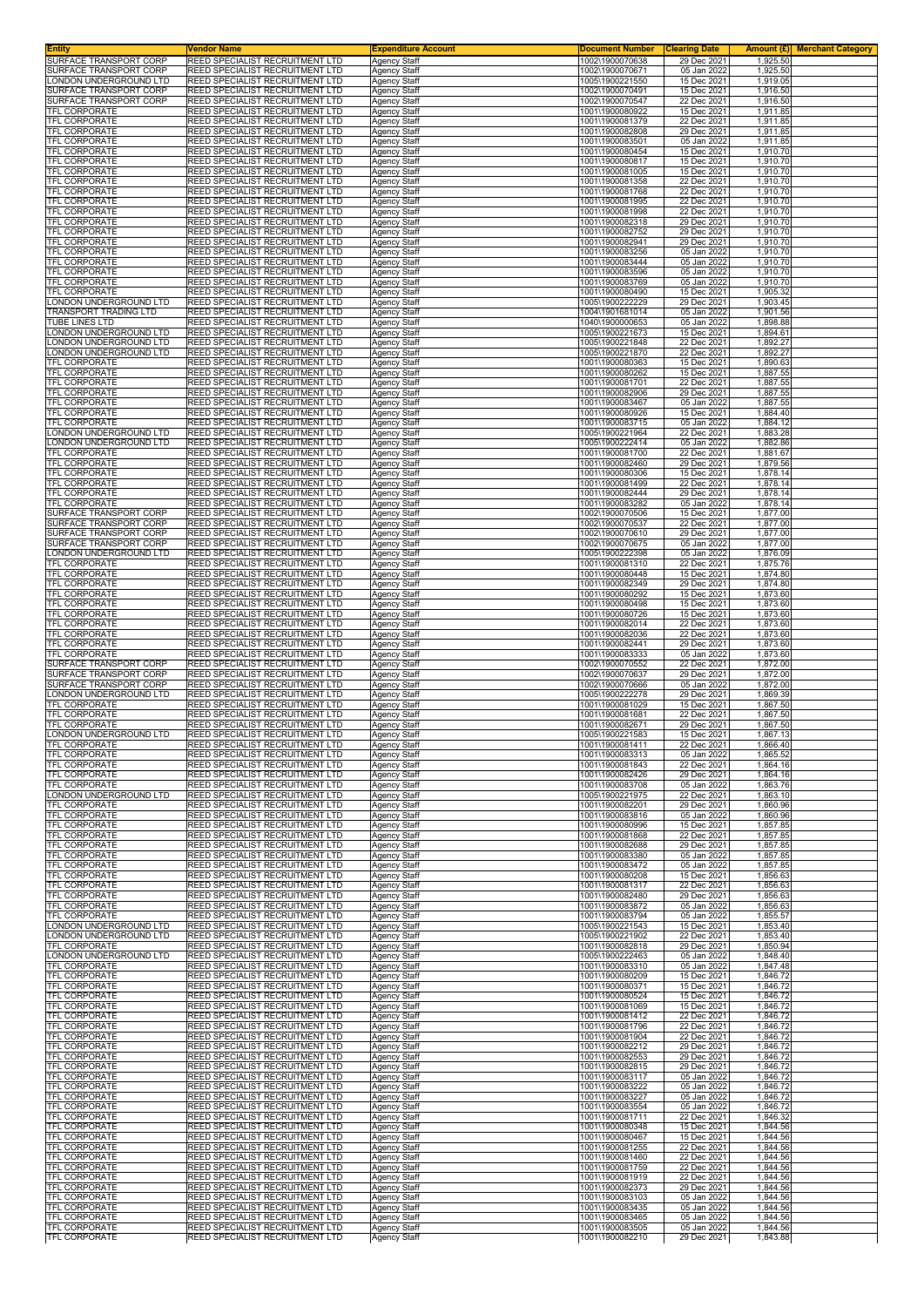| Entity<br>ONDON UNDERGROUND LTD                   | Vendor Name<br>REED SPECIALIST RECRUITMENT LTD                     | <b>Expenditure Account</b>                 | <b>Document Number</b><br>1005\1900221995 | <b>Clearing Date</b><br>22 Dec 2021 | <b>Amount (£)</b> Merchant Category<br>1,843.59 |
|---------------------------------------------------|--------------------------------------------------------------------|--------------------------------------------|-------------------------------------------|-------------------------------------|-------------------------------------------------|
| ONDON UNDERGROUND LTD.                            | REED SPECIALIST RECRUITMENT LTD                                    | <b>Agency Staff</b><br><b>Agency Staff</b> | 1005\1900221807                           | 22 Dec 2021                         | 1,843.37                                        |
| <b>TFL CORPORATE</b>                              | REED SPECIALIST RECRUITMENT LTD                                    | Agency Staff                               | 1001\1900083481                           | 05 Jan 2022                         | 1,842.93                                        |
| RAIL FOR LONDON LIMITED<br>SURFACE TRANSPORT CORP | REED SPECIALIST RECRUITMENT LTD<br>REED SPECIALIST RECRUITMENT LTD | <b>Agency Staff</b><br>Agency Staff        | 1020\1900006550<br>1002\1900070503        | 15 Dec 2021<br>15 Dec 2021          | 1,842.84<br>1,842.78                            |
| <b>SURFACE TRANSPORT CORP</b>                     | REED SPECIALIST RECRUITMENT LTD                                    | Agency Staff                               | 1002\1900070538                           | 22 Dec 2021                         | 1,842.78                                        |
| SURFACE TRANSPORT CORP<br>SURFACE TRANSPORT CORP  | REED SPECIALIST RECRUITMENT LTD<br>REED SPECIALIST RECRUITMENT LTD | <b>Agency Staff</b><br>Agency Staff        | 1002\1900070614<br>1002\1900070635        | 29 Dec 2021<br>29 Dec 2021          | 1,842.78<br>1,842.78                            |
| ONDON UNDERGROUND LTD                             | REED SPECIALIST RECRUITMENT LTD                                    | Agency Staff                               | 1005\1900221605                           | 15 Dec 2021<br>22 Dec 2021          | 1,842.00                                        |
| TFL CORPORATE<br>TFL CORPORATE                    | REED SPECIALIST RECRUITMENT LTD<br>REED SPECIALIST RECRUITMENT LTD | Agency Staff<br>Agency Staff               | 1001\1900081219<br>1001\1900080694        | 15 Dec 2021                         | 1,840.56<br>1,839.25                            |
| TFL CORPORATE                                     | REED SPECIALIST RECRUITMENT LTD                                    | <b>Agency Staff</b>                        | 1001\1900081387                           | 22 Dec 2021                         | 1,839.25                                        |
| TFL CORPORATE<br>TFL CORPORATE                    | REED SPECIALIST RECRUITMENT LTD<br>REED SPECIALIST RECRUITMENT LTD | <b>Agency Staff</b><br><b>Agency Staff</b> | 1001\1900082880<br>1001\1900083314        | 29 Dec 2021<br>05 Jan 2022          | 1,839.25<br>1,839.25                            |
| TFL CORPORATE                                     | REED SPECIALIST RECRUITMENT LTD                                    | <b>Agency Staff</b>                        | 1001\1900083690                           | 05 Jan 2022                         | 1,839.25                                        |
| TFL CORPORATE<br>TFL CORPORATE                    | REED SPECIALIST RECRUITMENT LTD<br>REED SPECIALIST RECRUITMENT LTD | Agency Staff<br><b>Agency Staff</b>        | 1001\1900080520<br>1001\1900080569        | 15 Dec 2021<br>15 Dec 2021          | 1,835.70<br>1,835.70                            |
| TFL CORPORATE                                     | REED SPECIALIST RECRUITMENT LTD                                    | Agency Staff                               | 1001\1900080623                           | 15 Dec 2021                         | 1,835.70                                        |
| TFL CORPORATE<br>TFL CORPORATE                    | REED SPECIALIST RECRUITMENT LTD<br>REED SPECIALIST RECRUITMENT LTD | <b>Agency Staff</b><br><b>Agency Staff</b> | 1001\1900081234<br>1001\1900081237        | 22 Dec 2021<br>22 Dec 2021          | 1,835.70<br>1,835.70                            |
| TFL CORPORATE                                     | REED SPECIALIST RECRUITMENT LTD                                    | <b>Agency Staff</b>                        | 1001\1900082028                           | 22 Dec 2021                         | 1,835.70                                        |
| TFL CORPORATE<br>TFL CORPORATE                    | REED SPECIALIST RECRUITMENT LTD<br>REED SPECIALIST RECRUITMENT LTD | Agency Staff<br><b>Agency Staff</b>        | 1001\1900082296<br>1001\1900082535        | 29 Dec 2021<br>29 Dec 2021          | 1,835.70<br>1,835.70                            |
| TFL CORPORATE                                     | REED SPECIALIST RECRUITMENT LTD                                    | Agency Staff                               | 1001\1900083259                           | 05 Jan 2022                         | 1,835.70                                        |
| TFL CORPORATE<br>SURFACE TRANSPORT CORP           | REED SPECIALIST RECRUITMENT LTD<br>REED SPECIALIST RECRUITMENT LTD | <b>Agency Staff</b><br><b>Agency Staff</b> | 1001\1900083487<br>1002\1900070476        | 05 Jan 2022<br>15 Dec 2021          | 1,835.70<br>1,835.70                            |
| TFL CORPORATE                                     | REED SPECIALIST RECRUITMENT LTD                                    | <b>Agency Staff</b>                        | 1001\1900080984                           | 15 Dec 2021                         | 1,833.19                                        |
| TFL CORPORATE<br><b>TFL CORPORATE</b>             | REED SPECIALIST RECRUITMENT LTD<br>REED SPECIALIST RECRUITMENT LTD | Agency Staff<br><b>Agency Staff</b>        | 1001\1900081814<br>1001\1900083484        | 22 Dec 2021<br>05 Jan 2022          | 1,833.19<br>1,833.19                            |
| ONDON UNDERGROUND LTD                             | REED SPECIALIST RECRUITMENT LTD                                    | Agency Staff                               | 1005\1900222145                           | 29 Dec 2021                         | 1,832.46                                        |
| ONDON UNDERGROUND LTD.<br>TFL CORPORATE           | REED SPECIALIST RECRUITMENT LTD<br>REED SPECIALIST RECRUITMENT LTD | <b>Agency Staff</b><br><b>Agency Staff</b> | 1005\1900222514<br>1001\1900081209        | 05 Jan 2022<br>22 Dec 2021          | 1,832.30<br>1,832.13                            |
| TFL CORPORATE                                     | REED SPECIALIST RECRUITMENT LTD                                    | <b>Agency Staff</b>                        | 1001\1900081271<br>1001\1900083135        | 22 Dec 2021                         | 1,828.56                                        |
| TFL CORPORATE<br>TFL CORPORATE                    | REED SPECIALIST RECRUITMENT LTD<br>REED SPECIALIST RECRUITMENT LTD | Agency Staff<br>Agency Staff               | 1001\1900083158                           | 05 Jan 2022<br>05 Jan 2022          | 1,828.56<br>1,828.56                            |
| <b>TFL CORPORATE</b>                              | REED SPECIALIST RECRUITMENT LTD                                    | Agency Staff                               | 1001\1900083462                           | 05 Jan 2022<br>05 Jan 2022          | 1,828.56                                        |
| TFL CORPORATE<br>TFL CORPORATE                    | REED SPECIALIST RECRUITMENT LTD<br>REED SPECIALIST RECRUITMENT LTD | <b>Agency Staff</b><br><b>Agency Staff</b> | 1001\1900083590<br>1001\1900080368        | 15 Dec 2021                         | 1,828.56<br>1,823.60                            |
| TFL CORPORATE<br><b>TFL CORPORATE</b>             | REED SPECIALIST RECRUITMENT LTD                                    | <b>Agency Staff</b>                        | 1001\1900081953                           | 22 Dec 2021                         | 1,823.60                                        |
| <b>TFL CORPORATE</b>                              | REED SPECIALIST RECRUITMENT LTD<br>REED SPECIALIST RECRUITMENT LTD | Agency Staff<br>Agency Staff               | 1001\1900082387<br>1001\1900083253        | 29 Dec 2021<br>05 Jan 2022          | 1,823.60<br>1,823.60                            |
| SURFACE TRANSPORT CORP<br>SURFACE TRANSPORT CORP  | REED SPECIALIST RECRUITMENT LTD<br>REED SPECIALIST RECRUITMENT LTD | <b>Agency Staff</b>                        | 1002\1900070486<br>1002\1900070548        | 15 Dec 2021<br>22 Dec 2021          | 1,822.00                                        |
| SURFACE TRANSPORT CORP                            | REED SPECIALIST RECRUITMENT LTD                                    | Agency Staff<br><b>Agency Staff</b>        | 1002\1900070615                           | 29 Dec 2021                         | 1,822.00<br>1,822.00                            |
| SURFACE TRANSPORT CORP<br>TFL CORPORATE           | REED SPECIALIST RECRUITMENT LTD<br>REED SPECIALIST RECRUITMENT LTD | <b>Agency Staff</b><br>Agency Staff        | 1002\1900070673<br>1001\1900082436        | 05 Jan 2022<br>29 Dec 2021          | 1,822.00<br>1,821.42                            |
| TFL CORPORATE                                     | REED SPECIALIST RECRUITMENT LTD                                    | Agency Staff                               | 1001\1900082008                           | 22 Dec 2021                         | 1,820.86                                        |
| RAIL FOR LONDON LIMITED<br>ONDON UNDERGROUND LTD. | REED SPECIALIST RECRUITMENT LTD<br>REED SPECIALIST RECRUITMENT LTD | <b>Agency Staff</b><br>Agency Staff        | 1020\1900006594<br>1005\1900221537        | 05 Jan 2022<br>15 Dec 2021          | 1,819.56<br>1,818.60                            |
| ONDON UNDERGROUND LTD                             | REED SPECIALIST RECRUITMENT LTD                                    | <b>Agency Staff</b>                        | 1005\1900221950                           | 22 Dec 2021                         | 1,818.60                                        |
| ONDON UNDERGROUND LTD.<br>ONDON UNDERGROUND LTD.  | REED SPECIALIST RECRUITMENT LTD<br>REED SPECIALIST RECRUITMENT LTD | <b>Agency Staff</b><br><b>Agency Staff</b> | 1005\1900222123<br>1005\1900222501        | 29 Dec 2021<br>05 Jan 2022          | 1,818.60<br>1,818.60                            |
| ONDON UNDERGROUND LTD                             | REED SPECIALIST RECRUITMENT LTD                                    | <b>Agency Staff</b>                        | 1005\1900221549                           | 15 Dec 2021                         | 1,818.45                                        |
| ONDON UNDERGROUND LTD<br>ONDON UNDERGROUND LTD.   | REED SPECIALIST RECRUITMENT LTD<br>REED SPECIALIST RECRUITMENT LTD | <b>Agency Staff</b><br>Agency Staff        | 1005\1900221585<br>1005\1900221653        | 15 Dec 2021<br>15 Dec 2021          | 1,818.45<br>1,818.45                            |
| ONDON UNDERGROUND LTD<br><b>TUBE LINES LTD</b>    | REED SPECIALIST RECRUITMENT LTD<br>REED SPECIALIST RECRUITMENT LTD | <b>Agency Staff</b>                        | 1005\1900221933<br>1040\1900000540        | 22 Dec 2021                         | 1,818.45<br>1,818.38                            |
| TUBE LINES LTD                                    | REED SPECIALIST RECRUITMENT LTD                                    | <b>Agency Staff</b><br><b>Agency Staff</b> | 1040\1900000564                           | 15 Dec 2021<br>22 Dec 2021          | 1,818.38                                        |
| TUBE LINES LTD<br><b>TUBE LINES LTD</b>           | REED SPECIALIST RECRUITMENT LTD<br>REED SPECIALIST RECRUITMENT LTD | Agency Staff<br>Agency Staff               | 1040\1900000622<br>1040\1900000664        | 29 Dec 2021<br>05 Jan 2022          | 1,818.38<br>1,818.38                            |
| ONDON UNDERGROUND LTD                             | REED SPECIALIST RECRUITMENT LTD                                    | Agency Staff                               | 1005\1900221938                           | 22 Dec 2021                         | 1,816.05                                        |
| TFL CORPORATE<br>TFL CORPORATE                    | REED SPECIALIST RECRUITMENT LTD<br>REED SPECIALIST RECRUITMENT LTD | <b>Agency Staff</b><br><b>Agency Staff</b> | 1001\1900081087<br>1001\1900081941        | 15 Dec 2021<br>22 Dec 2021          | 1,815.10<br>1,815.10                            |
| <b>TFL CORPORATE</b><br><b>TFL CORPORATE</b>      | REED SPECIALIST RECRUITMENT LTD<br>REED SPECIALIST RECRUITMENT LTD | <b>Agency Staff</b><br>Agency Staff        | 1001\1900082367<br>1001\1900083569        | 29 Dec 2021<br>05 Jan 2022          | 1,815.10<br>1,815.10                            |
| TFL CORPORATE                                     | REED SPECIALIST RECRUITMENT LTD                                    | Agency Staff                               | 1001\1900080804                           | 15 Dec 2021                         | 1,810.70                                        |
| TFL CORPORATE<br><b>TFL CORPORATE</b>             | REED SPECIALIST RECRUITMENT LTD<br>REED SPECIALIST RECRUITMENT LTD | <b>Agency Staff</b><br><b>Agency Staff</b> | 1001\1900081367<br>1001\1900082736        | 22 Dec 2021<br>29 Dec 2021          | 1,810.70<br>1,810.70                            |
| TFL CORPORATE                                     | REED SPECIALIST RECRUITMENT LTD                                    | Agency Staff                               | 1001\1900083045                           | 05 Jan 2022                         | 1.810.70                                        |
| TFL CORPORATE<br>TFL CORPORATE                    | REED SPECIALIST RECRUITMENT LTD<br>REED SPECIALIST RECRUITMENT LTD | <b>Agency Staff</b><br><b>Agency Staff</b> | 1001\1900080590<br>1001\1900082017        | 15 Dec 2021<br>22 Dec 2021          | 1,808.19<br>1,808.19                            |
| TFL CORPORATE<br>TFL CORPORATE                    | REED SPECIALIST RECRUITMENT LTD<br>REED SPECIALIST RECRUITMENT LTD | Agency Staff<br>Agency Staff               | 1001\1900082884<br>1001\1900083362        | 29 Dec 2021<br>05 Jan 2022          | 1,808.19<br>1,808.19                            |
| <b>TFL CORPORATE</b>                              | REED SPECIALIST RECRUITMENT LTD                                    | <b>Agency Staff</b>                        | 1001\1900080349                           | 15 Dec 2021                         | 1,805.23                                        |
| <b>TFL CORPORATE</b><br>TFL CORPORATE             | REED SPECIALIST RECRUITMENT LTD<br>REED SPECIALIST RECRUITMENT LTD | <b>Agency Staff</b><br><b>Agency Staff</b> | 1001\1900080960<br>1001\1900081758        | 15 Dec 2021<br>22 Dec 2021          | 1,805.23<br>1,805.23                            |
| TFL CORPORATE                                     | REED SPECIALIST RECRUITMENT LTD                                    | <b>Agency Staff</b>                        | 1001\1900081973                           | 22 Dec 2021                         | 1,805.23                                        |
| TFL CORPORATE<br>TFL CORPORATE                    | REED SPECIALIST RECRUITMENT LTD<br>REED SPECIALIST RECRUITMENT LTD | <b>Agency Staff</b><br><b>Agency Staff</b> | 1001\1900082692<br>1001\1900083567        | 29 Dec 2021<br>05 Jan 2022          | 1,805.23<br>1,805.23                            |
| TFL CORPORATE                                     | REED SPECIALIST RECRUITMENT LTD                                    | Agency Staff                               | 1001\1900083600                           | 05 Jan 2022                         | 1,805.23                                        |
| TFL CORPORATE<br>TFL CORPORATE                    | REED SPECIALIST RECRUITMENT LTD<br>REED SPECIALIST RECRUITMENT LTD | <b>Agency Staff</b><br><b>Agency Staff</b> | 1001\1900081049<br>1001\1900081881        | 15 Dec 2021<br>22 Dec 2021          | 1,802.80<br>1,802.80                            |
| TFL CORPORATE<br>TFL CORPORATE                    | REED SPECIALIST RECRUITMENT LTD<br>REED SPECIALIST RECRUITMENT LTD | <b>Agency Staff</b>                        | 1001\1900083374<br>1001\1900081333        | 05 Jan 2022<br>22 Dec 2021          | 1,802.80<br>1,802.15                            |
| <b>TFL CORPORATE</b>                              | REED SPECIALIST RECRUITMENT LTD                                    | Agency Staff<br><b>Agency Staff</b>        | 1001\1900082838                           | 29 Dec 2021                         | 1,802.15                                        |
| TFL CORPORATE<br>TFL CORPORATE                    | REED SPECIALIST RECRUITMENT LTD<br>REED SPECIALIST RECRUITMENT LTD | <b>Agency Staff</b><br><b>Agency Staff</b> | 1001\1900083736<br>1001\1900081113        | 05 Jan 2022<br>15 Dec 2021          | 1,802.15<br>1,800.80                            |
| TFL CORPORATE                                     | REED SPECIALIST RECRUITMENT LTD                                    | <b>Agency Staff</b>                        | 1001\1900083250                           | 05 Jan 2022                         | 1,800.80                                        |
| TFL CORPORATE<br><b>TFL CORPORATE</b>             | REED SPECIALIST RECRUITMENT LTD<br>REED SPECIALIST RECRUITMENT LTD | <b>Agency Staff</b><br>Agency Staff        | 1001\1900082938<br>1001\1900083750        | 29 Dec 2021<br>05 Jan 2022          | 1,798.13<br>1,798.13                            |
| LONDON UNDERGROUND LTD                            | REED SPECIALIST RECRUITMENT LTD                                    | Agency Staff                               | 1005\1900221675                           | 15 Dec 2021                         | 1,793.20                                        |
| ONDON UNDERGROUND LTD<br>ONDON UNDERGROUND LTD    | REED SPECIALIST RECRUITMENT LTD<br>REED SPECIALIST RECRUITMENT LTD | Agency Staff<br>Agency Staff               | 1005\1900222152<br>1005\1900222449        | 29 Dec 2021<br>05 Jan 2022          | 1,793.20<br>1,793.20                            |
| ONDON UNDERGROUND LTD                             | REED SPECIALIST RECRUITMENT LTD                                    | <b>Agency Staff</b>                        | 1005\1900222445                           | 05 Jan 2022                         | 1,793.05                                        |
| TFL CORPORATE<br>TFL CORPORATE                    | REED SPECIALIST RECRUITMENT LTD<br>REED SPECIALIST RECRUITMENT LTD | <b>Agency Staff</b><br>Agency Staff        | 1001\1900082704<br>1001\1900083490        | 29 Dec 2021<br>05 Jan 2022          | 1,792.15<br>1,792.15                            |
| TFL CORPORATE                                     | REED SPECIALIST RECRUITMENT LTD                                    | Agency Staff                               | 1001\1900080708                           | 15 Dec 2021<br>22 Dec 2021          | 1,791.98                                        |
| TFL CORPORATE<br>TFL CORPORATE                    | REED SPECIALIST RECRUITMENT LTD<br>REED SPECIALIST RECRUITMENT LTD | Agency Staff<br><b>Agency Staff</b>        | 1001\1900081183<br>1001\1900082240        | 29 Dec 2021                         | 1,791.98<br>1,791.98                            |
| TFL CORPORATE<br>TFL CORPORATE                    | REED SPECIALIST RECRUITMENT LTD<br>REED SPECIALIST RECRUITMENT LTD | <b>Agency Staff</b><br><b>Agency Staff</b> | 1001\1900083434<br>1001\1900080549        | 05 Jan 2022<br>15 Dec 2021          | 1,791.98<br>1,789.40                            |
| TFL CORPORATE                                     | REED SPECIALIST RECRUITMENT LTD                                    | Agency Staff                               | 1001\1900081778                           | 22 Dec 2021                         | 1,789.40                                        |
| TFL CORPORATE<br>ONDON UNDERGROUND LTD            | REED SPECIALIST RECRUITMENT LTD<br>REED SPECIALIST RECRUITMENT LTD | Agency Staff<br><b>Agency Staff</b>        | 1001\1900082699<br>1005\1900221508        | 29 Dec 2021<br>15 Dec 2021          | 1,789.40<br>1,788.50                            |
| ONDON UNDERGROUND LTD                             | REED SPECIALIST RECRUITMENT LTD                                    | Agency Staff                               | 1005\1900222541                           | 05 Jan 2022                         | 1,788.50                                        |
| TUBE LINES LTD<br><b>TUBE LINES LTD</b>           | REED SPECIALIST RECRUITMENT LTD<br>REED SPECIALIST RECRUITMENT LTD | <b>Agency Staff</b><br><b>Agency Staff</b> | 1040\1900000520<br>1040\1900000590        | 15 Dec 2021<br>22 Dec 2021          | 1,785.90<br>1,785.90                            |
| <b>TUBE LINES LTD</b>                             | REED SPECIALIST RECRUITMENT LTD                                    | <b>Agency Staff</b>                        | 1040\1900000621                           | 29 Dec 2021                         | 1,785.90                                        |
| TUBE LINES LTD<br>TFL CORPORATE                   | REED SPECIALIST RECRUITMENT LTD<br>REED SPECIALIST RECRUITMENT LTD | Agency Staff<br><b>Agency Staff</b>        | 1040\1900000650<br>1001\1900080355        | 05 Jan 2022<br>15 Dec 2021          | 1,785.90<br>1,785.70                            |
| TFL CORPORATE<br>TFL CORPORATE                    | REED SPECIALIST RECRUITMENT LTD<br>REED SPECIALIST RECRUITMENT LTD | Agency Staff<br>Agency Staff               | 1001\1900080692<br>1001\1900081065        | 15 Dec 2021<br>15 Dec 2021          | 1,785.70<br>1,785.70                            |
| TFL CORPORATE                                     | REED SPECIALIST RECRUITMENT LTD                                    | <b>Agency Staff</b>                        | 1001\1900081728                           | 22 Dec 2021                         | 1,785.70                                        |
| TFL CORPORATE<br>TFL CORPORATE                    | REED SPECIALIST RECRUITMENT LTD<br>REED SPECIALIST RECRUITMENT LTD | <b>Agency Staff</b><br><b>Agency Staff</b> | 1001\1900082252<br>1001\1900082310        | 29 Dec 2021<br>29 Dec 2021          | 1,785.70<br>1,785.70                            |
| TFL CORPORATE                                     | REED SPECIALIST RECRUITMENT LTD                                    | <b>Agency Staff</b>                        | 1001\1900082380                           | 29 Dec 2021                         | 1,785.70                                        |
| TFL CORPORATE<br>TFL CORPORATE                    | REED SPECIALIST RECRUITMENT LTD<br>REED SPECIALIST RECRUITMENT LTD | Agency Staff<br>Agency Staff               | 1001\1900083151<br>1001\1900083885        | 05 Jan 2022<br>05 Jan 2022          | 1,785.70<br>1,785.70                            |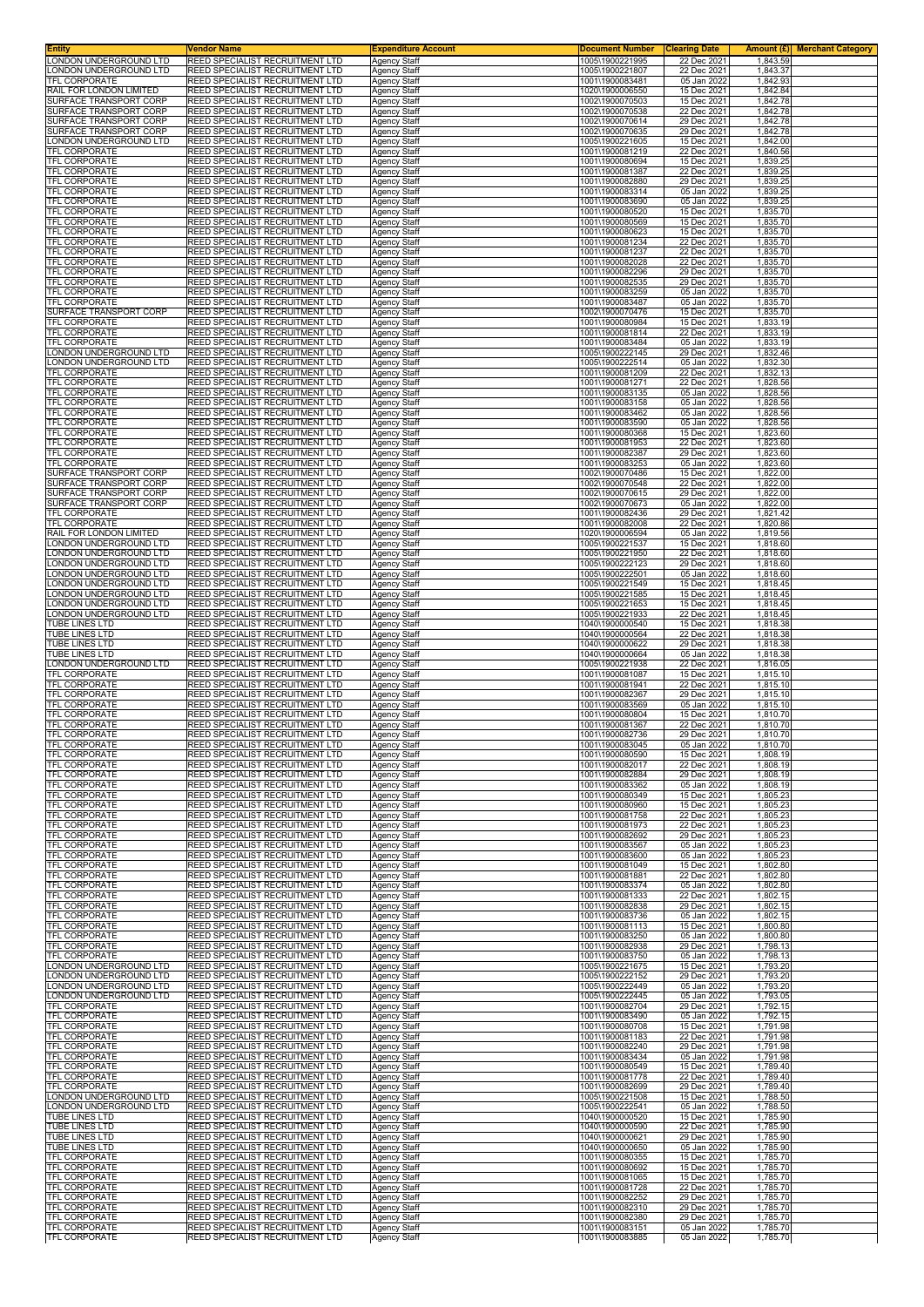| Entity<br>ONDON UNDERGROUND LTD                       | Vendor Name<br>REED SPECIALIST RECRUITMENT LTD                     | <b>Expenditure Account</b>                 | <b>Document Number</b><br>1005\1900221669 | <b>Clearing Date</b><br>15 Dec 2021 | Amount $(E)$<br><b>Merchant Category</b><br>1,785.70 |
|-------------------------------------------------------|--------------------------------------------------------------------|--------------------------------------------|-------------------------------------------|-------------------------------------|------------------------------------------------------|
| ONDON UNDERGROUND LTD.                                | REED SPECIALIST RECRUITMENT LTD                                    | <b>Agency Staff</b><br><b>Agency Staff</b> | 1005\1900221904                           | 22 Dec 2021                         | 1,785.70                                             |
| ONDON UNDERGROUND LTD                                 | REED SPECIALIST RECRUITMENT LTD                                    | Agency Staff                               | 1005\1900222268                           | 29 Dec 2021                         | 1,785.70                                             |
| ONDON UNDERGROUND LTD<br>TUBE LINES LTD               | REED SPECIALIST RECRUITMENT LTD<br>REED SPECIALIST RECRUITMENT LTD | <b>Agency Staff</b><br>Agency Staff        | 1005\1900222544<br>1040\1900000522        | 05 Jan 2022<br>15 Dec 2021          | 1,785.70<br>1,785.70                                 |
| TFL CORPORATE                                         | REED SPECIALIST RECRUITMENT LTD                                    | Agency Staff                               | 1001\1900081674                           | 22 Dec 2021                         | 1,780.24                                             |
| ONDON UNDERGROUND LTD                                 | REED SPECIALIST RECRUITMENT LTD<br>REED SPECIALIST RECRUITMENT LTD | <b>Agency Staff</b>                        | 1005\1900221635                           | 15 Dec 2021<br>29 Dec 2021          | 1,779.53                                             |
| ONDON RIVER SERVICES LTD.<br>ONDON RIVER SERVICES LTD | REED SPECIALIST RECRUITMENT LTD                                    | Agency Staff<br>Agency Staff               | 1007\1900003005<br>1007\1900003026        | 05 Jan 2022                         | 1,778.72<br>1,778.72                                 |
| TFL CORPORATE                                         | REED SPECIALIST RECRUITMENT LTD                                    | Agency Staff                               | 1001\1900080419                           | 15 Dec 2021                         | 1,778.55                                             |
| TFL CORPORATE<br>TFL CORPORATE                        | REED SPECIALIST RECRUITMENT LTD<br>REED SPECIALIST RECRUITMENT LTD | Agency Staff<br><b>Agency Staff</b>        | 1001\1900081516<br>1001\1900082135        | 22 Dec 2021<br>29 Dec 2021          | 1,778.55<br>1,778.55                                 |
| TFL CORPORATE                                         | REED SPECIALIST RECRUITMENT LTD                                    | <b>Agency Staff</b>                        | 1001\1900083204                           | 05 Jan 2022                         | 1,778.55                                             |
| TFL CORPORATE<br>TFL CORPORATE                        | REED SPECIALIST RECRUITMENT LTD<br>REED SPECIALIST RECRUITMENT LTD | <b>Agency Staff</b><br><b>Agency Staff</b> | 1001\1900082985<br>1001\1900083271        | 29 Dec 2021<br>05 Jan 2022          | 1,776.16<br>1,776.16                                 |
| <b>TFL CORPORATE</b>                                  | REED SPECIALIST RECRUITMENT LTD                                    | Agency Staff                               | 1001\1900083275                           | 05 Jan 2022                         | 1,776.16                                             |
| TFL CORPORATE                                         | REED SPECIALIST RECRUITMENT LTD                                    | <b>Agency Staff</b>                        | 1001\1900080967                           | 15 Dec 2021                         | 1,775.70                                             |
| TFL CORPORATE<br>TFL CORPORATE                        | REED SPECIALIST RECRUITMENT LTD<br>REED SPECIALIST RECRUITMENT LTD | Agency Staff<br><b>Agency Staff</b>        | 1001\1900080243<br>1001\1900081618        | 15 Dec 2021<br>22 Dec 2021          | 1,771.03<br>1,771.03                                 |
| TFL CORPORATE                                         | REED SPECIALIST RECRUITMENT LTD                                    | <b>Agency Staff</b>                        | 1001\1900082125                           | 29 Dec 2021                         | 1,771.03                                             |
| TFL CORPORATE<br>TUBE LINES LTD                       | REED SPECIALIST RECRUITMENT LTD<br>REED SPECIALIST RECRUITMENT LTD | <b>Agency Staff</b><br>Agency Staff        | 1001\1900083059<br>1040\1900000533        | 05 Jan 2022<br>15 Dec 2021          | 1,771.03<br>1,770.52                                 |
| TUBE LINES LTD                                        | REED SPECIALIST RECRUITMENT LTD                                    | <b>Agency Staff</b>                        | 1040\1900000575                           | 22 Dec 2021                         | 1,770.52                                             |
| TUBE LINES LTD<br>TUBE LINES LTD                      | REED SPECIALIST RECRUITMENT LTD<br>REED SPECIALIST RECRUITMENT LTD | <b>Agency Staff</b><br><b>Agency Staff</b> | 1040\1900000615<br>1040\1900000649        | 29 Dec 2021<br>05 Jan 2022          | 1,770.52<br>1,770.52                                 |
| SURFACE TRANSPORT CORP                                | REED SPECIALIST RECRUITMENT LTD                                    | <b>Agency Staff</b>                        | 1002\1900070479                           | 15 Dec 2021                         | 1,763.40                                             |
| SURFACE TRANSPORT CORP                                | REED SPECIALIST RECRUITMENT LTD                                    | <b>Agency Staff</b>                        | 1002\1900070504                           | 15 Dec 2021                         | 1,763.40                                             |
| SURFACE TRANSPORT CORP<br>SURFACE TRANSPORT CORP      | REED SPECIALIST RECRUITMENT LTD<br>REED SPECIALIST RECRUITMENT LTD | Agency Staff<br><b>Agency Staff</b>        | 1002\1900070508<br>1002\1900070555        | 15 Dec 2021<br>22 Dec 2021          | 1,763.40<br>1,763.40                                 |
| SURFACE TRANSPORT CORP                                | REED SPECIALIST RECRUITMENT LTD                                    | Agency Staff                               | 1002\1900070556                           | 22 Dec 2021                         | 1,763.40                                             |
| SURFACE TRANSPORT CORP<br>SURFACE TRANSPORT CORP      | REED SPECIALIST RECRUITMENT LTD<br>REED SPECIALIST RECRUITMENT LTD | <b>Agency Staff</b><br><b>Agency Staff</b> | 1002\1900070558<br>1002\1900070612        | 22 Dec 2021<br>29 Dec 2021          | 1,763.40<br>1,763.40                                 |
| SURFACE TRANSPORT CORP                                | REED SPECIALIST RECRUITMENT LTD                                    | <b>Agency Staff</b>                        | 1002\1900070625                           | 29 Dec 2021                         | 1.763.40                                             |
| SURFACE TRANSPORT CORP                                | REED SPECIALIST RECRUITMENT LTD                                    | Agency Staff                               | 1002\1900070630                           | 29 Dec 2021                         | 1,763.40                                             |
| SURFACE TRANSPORT CORP<br>SURFACE TRANSPORT CORP      | REED SPECIALIST RECRUITMENT LTD<br>REED SPECIALIST RECRUITMENT LTD | Agency Staff<br><b>Agency Staff</b>        | 1002\1900070636<br>1002\1900070663        | 29 Dec 2021<br>05 Jan 2022          | 1,763.40<br>1,763.40                                 |
| SURFACE TRANSPORT CORP                                | REED SPECIALIST RECRUITMENT LTD                                    | <b>Agency Staff</b>                        | 1002\1900070672                           | 05 Jan 2022                         | 1,763.40                                             |
| TFL CORPORATE<br>TFL CORPORATE                        | REED SPECIALIST RECRUITMENT LTD<br>REED SPECIALIST RECRUITMENT LTD | <b>Agency Staff</b><br><b>Agency Staff</b> | 1001\1900081127<br>1001\1900082571        | 15 Dec 2021<br>29 Dec 2021          | 1,755.20<br>1,755.20                                 |
| TFL CORPORATE                                         | REED SPECIALIST RECRUITMENT LTD                                    | Agency Staff                               | 1001\1900083668                           | 05 Jan 2022                         | 1,755.20                                             |
| ONDON UNDERGROUND LTD                                 | REED SPECIALIST RECRUITMENT LTD                                    | Agency Staff                               | 1005\1900221520                           | 15 Dec 2021                         | 1,752.00                                             |
| ONDON UNDERGROUND LTD<br>ONDON UNDERGROUND LTD        | REED SPECIALIST RECRUITMENT LTD<br>REED SPECIALIST RECRUITMENT LTD | <b>Agency Staff</b><br>Agency Staff        | 1005\1900221828<br>1005\1900222530        | 22 Dec 2021<br>05 Jan 2022          | 1,752.00<br>1,752.00                                 |
| ONDON UNDERGROUND LTD                                 | REED SPECIALIST RECRUITMENT LTD                                    | <b>Agency Staff</b>                        | 1005\1900222531                           | 05 Jan 2022                         | 1,752.00                                             |
| TFL CORPORATE<br>TFL CORPORATE                        | REED SPECIALIST RECRUITMENT LTD<br>REED SPECIALIST RECRUITMENT LTD | <b>Agency Staff</b>                        | 1001\1900081002<br>1001\1900081534        | 15 Dec 2021<br>22 Dec 2021          | 1,751.56<br>1,751.56                                 |
| TFL CORPORATE                                         | REED SPECIALIST RECRUITMENT LTD                                    | Agency Staff<br><b>Agency Staff</b>        | 1001\1900080316                           | 15 Dec 2021                         | 1,751.00                                             |
| TFL CORPORATE                                         | REED SPECIALIST RECRUITMENT LTD                                    | <b>Agency Staff</b>                        | 1001\1900080746                           | 15 Dec 2021                         | 1,751.00                                             |
| TFL CORPORATE<br>TFL CORPORATE                        | REED SPECIALIST RECRUITMENT LTD<br>REED SPECIALIST RECRUITMENT LTD | Agency Staff<br><b>Agency Staff</b>        | 1001\1900081435<br>1001\1900081485        | 22 Dec 2021<br>22 Dec 2021          | 1,751.00<br>1,751.00                                 |
| TFL CORPORATE                                         | REED SPECIALIST RECRUITMENT LTD                                    | <b>Agency Staff</b>                        | 1001\1900082445                           | 29 Dec 2021                         | 1,751.00                                             |
| TFL CORPORATE<br>TFL CORPORATE                        | REED SPECIALIST RECRUITMENT LTD<br>REED SPECIALIST RECRUITMENT LTD | <b>Agency Staff</b>                        | 1001\1900082447<br>1001\1900083124        | 29 Dec 2021<br>05 Jan 2022          | 1,751.00<br>1,751.00                                 |
| TFL CORPORATE                                         | REED SPECIALIST RECRUITMENT LTD                                    | <b>Agency Staff</b><br><b>Agency Staff</b> | 1001\1900082425                           | 29 Dec 2021                         | 1,748.56                                             |
| SURFACE TRANSPORT CORP                                | REED SPECIALIST RECRUITMENT LTD                                    | Agency Staff                               | 1002\1900070477                           | 15 Dec 2021                         | 1,748.05                                             |
| SURFACE TRANSPORT CORP<br>SURFACE TRANSPORT CORP      | REED SPECIALIST RECRUITMENT LTD<br>REED SPECIALIST RECRUITMENT LTD | <b>Agency Staff</b><br><b>Agency Staff</b> | 1002\1900070540<br>1002\1900070621        | 22 Dec 2021<br>29 Dec 2021          | 1,748.05<br>1,748.05                                 |
| SURFACE TRANSPORT CORP                                | REED SPECIALIST RECRUITMENT LTD                                    | <b>Agency Staff</b>                        | 1002\1900070622                           | 29 Dec 2021                         | 1,748.05                                             |
| ONDON UNDERGROUND LTD<br>ONDON UNDERGROUND LTD        | REED SPECIALIST RECRUITMENT LTD<br>REED SPECIALIST RECRUITMENT LTD | Agency Staff<br>Agency Staff               | 1005\1900221532<br>1005\1900221647        | 15 Dec 2021<br>15 Dec 2021          | 1,745.20<br>1,745.20                                 |
| ONDON UNDERGROUND LTD                                 | REED SPECIALIST RECRUITMENT LTD                                    | Agency Staff                               | 1005\1900221674                           | 15 Dec 2021                         | 1,745.20                                             |
| ONDON UNDERGROUND LTD.                                | REED SPECIALIST RECRUITMENT LTD                                    | <b>Agency Staff</b>                        | 1005\1900221803                           | 22 Dec 2021                         | 1,745.20                                             |
| ONDON UNDERGROUND LTD<br>ONDON UNDERGROUND LTD        | REED SPECIALIST RECRUITMENT LTD<br>REED SPECIALIST RECRUITMENT LTD | <b>Agency Staff</b><br><b>Agency Staff</b> | 1005\1900221805<br>1005\1900221856        | 22 Dec 2021<br>22 Dec 2021          | 1,745.20<br>1,745.20                                 |
| ONDON UNDERGROUND LTD                                 | REED SPECIALIST RECRUITMENT LTD                                    | Agency Staff                               | 1005\1900222140                           | 29 Dec 2021                         | 1,745.20                                             |
| ONDON UNDERGROUND LTD<br>ONDON UNDERGROUND LTD.       | REED SPECIALIST RECRUITMENT LTD<br>REED SPECIALIST RECRUITMENT LTD | Agency Staff<br>Agency Staff               | 1005\1900222149<br>1005\1900222402        | 29 Dec 2021<br>05 Jan 2022          | 1,745.20<br>1,745.20                                 |
| ONDON UNDERGROUND LTD                                 | REED SPECIALIST RECRUITMENT LTD                                    | <b>Agency Staff</b>                        | 1005\1900222406                           | 05 Jan 2022                         | 1,745.20                                             |
| LONDON UNDERGROUND LTD<br>ONDON UNDERGROUND LTD       | REED SPECIALIST RECRUITMENT LTD<br>REED SPECIALIST RECRUITMENT LTD | Agency Staff<br><b>Agency Staff</b>        | 1005\1900222410<br>1005\1900222411        | 05 Jan 2022<br>05 Jan 2022          | 1,745.20<br>1,745.20                                 |
| <b>TFL CORPORATE</b>                                  | REED SPECIALIST RECRUITMENT LTD                                    | <b>Agency Staff</b>                        | 1001\1900082350                           | 29 Dec 2021                         | 1,745.18                                             |
| TFL CORPORATE                                         | REED SPECIALIST RECRUITMENT LTD                                    | Agency Staff                               | 1001\1900081977                           | 22 Dec 2021                         | 1,744.00                                             |
| <b>TFL CORPORATE</b><br>TFL CORPORATE                 | REED SPECIALIST RECRUITMENT LTD<br>REED SPECIALIST RECRUITMENT LTD | Agency Staff<br><b>Agency Staff</b>        | 1001\1900083530<br>1001\1900081416        | 05 Jan 2022<br>22 Dec 2021          | 1,744.00<br>1,743.75                                 |
| <b>TFL CORPORATE</b>                                  | REED SPECIALIST RECRUITMENT LTD                                    | <b>Agency Staff</b>                        | 1001\1900081103                           | 15 Dec 2021                         | 1,743.25                                             |
| TFL CORPORATE<br>TFL CORPORATE                        | REED SPECIALIST RECRUITMENT LTD<br>REED SPECIALIST RECRUITMENT LTD | <b>Agency Staff</b><br><b>Agency Staff</b> | 1001\1900082048<br>1001\1900082777        | 22 Dec 2021<br>29 Dec 2021          | 1,743.25<br>1,743.25                                 |
| <b>TFL CORPORATE</b>                                  | REED SPECIALIST RECRUITMENT LTD                                    | <b>Agency Staff</b>                        | 1001\1900083630                           | 05 Jan 2022                         | 1,743.25                                             |
| ONDON UNDERGROUND LTD                                 | REED SPECIALIST RECRUITMENT LTD                                    | <b>Agency Staff</b>                        | 1005\1900221556                           | 15 Dec 2021                         | 1,742.05                                             |
| ONDON UNDERGROUND LTD<br>SURFACE TRANSPORT CORP       | REED SPECIALIST RECRUITMENT LTD<br>REED SPECIALIST RECRUITMENT LTD | Agency Staff<br><b>Agency Staff</b>        | 1005\1900222213<br>1002\1900070490        | 29 Dec 2021<br>15 Dec 2021          | 1,742.05<br>1,739.70                                 |
| SURFACE TRANSPORT CORP                                | REED SPECIALIST RECRUITMENT LTD                                    | <b>Agency Staff</b>                        | 1002\1900070549                           | 22 Dec 2021                         | 1,739.70                                             |
| SURFACE TRANSPORT CORP<br>TFL CORPORATE               | REED SPECIALIST RECRUITMENT LTD<br>REED SPECIALIST RECRUITMENT LTD | <b>Agency Staff</b><br>Agency Staff        | 1002\1900070554<br>1001\1900080240        | 22 Dec 2021<br>15 Dec 2021          | 1,739.70<br>1,738.96                                 |
| <b>TFL CORPORATE</b>                                  | REED SPECIALIST RECRUITMENT LTD                                    | Agency Staff                               | 1001\1900082121                           | 29 Dec 2021                         | 1,738.96                                             |
| TFL CORPORATE<br>TFL CORPORATE                        | REED SPECIALIST RECRUITMENT LTD<br>REED SPECIALIST RECRUITMENT LTD | Agency Staff<br><b>Agency Staff</b>        | 1001\1900080587<br>1001\1900082019        | 15 Dec 2021<br>22 Dec 2021          | 1,738.63<br>1,738.63                                 |
| TFL CORPORATE                                         | REED SPECIALIST RECRUITMENT LTD                                    | <b>Agency Staff</b>                        | 1001\1900082779                           | 29 Dec 2021                         | 1,738.63                                             |
| TFL CORPORATE                                         | REED SPECIALIST RECRUITMENT LTD                                    | <b>Agency Staff</b>                        | 1001\1900083695                           | 05 Jan 2022                         | 1,738.63                                             |
| TFL CORPORATE<br>TFL CORPORATE                        | REED SPECIALIST RECRUITMENT LTD<br>REED SPECIALIST RECRUITMENT LTD | Agency Staff<br>Agency Staff               | 1001\1900081374<br>1001\1900082866        | 22 Dec 2021<br>29 Dec 2021          | 1,735.70<br>1,735.70                                 |
| ONDON UNDERGROUND LTD                                 | REED SPECIALIST RECRUITMENT LTD                                    | <b>Agency Staff</b>                        | 1005\1900222147                           | 29 Dec 2021                         | 1,734.30                                             |
| ONDON UNDERGROUND LTD<br>TFL CORPORATE                | REED SPECIALIST RECRUITMENT LTD<br>REED SPECIALIST RECRUITMENT LTD | <b>Agency Staff</b><br>Agency Staff        | 1005\1900222372<br>1001\1900080783        | 05 Jan 2022<br>15 Dec 2021          | 1,734.30<br>1,732.64                                 |
| TFL CORPORATE                                         | REED SPECIALIST RECRUITMENT LTD                                    | <b>Agency Staff</b>                        | 1001\1900082759                           | 29 Dec 2021                         | 1,732.64                                             |
| TFL CORPORATE                                         | REED SPECIALIST RECRUITMENT LTD                                    | Agency Staff                               | 1001\1900080686                           | 15 Dec 2021                         | 1,728.56                                             |
| TFL CORPORATE<br>TFL CORPORATE                        | REED SPECIALIST RECRUITMENT LTD<br>REED SPECIALIST RECRUITMENT LTD | Agency Staff<br><b>Agency Staff</b>        | 1001\1900081383<br>1001\1900082277        | 22 Dec 2021<br>29 Dec 2021          | 1,728.56<br>1,728.56                                 |
| TFL CORPORATE                                         | REED SPECIALIST RECRUITMENT LTD                                    | Agency Staff                               | 1001\1900083299                           | 05 Jan 2022                         | 1,727.85                                             |
| TFL CORPORATE<br>TFL CORPORATE                        | REED SPECIALIST RECRUITMENT LTD<br>REED SPECIALIST RECRUITMENT LTD | <b>Agency Staff</b><br><b>Agency Staff</b> | 1001\1900081665<br>1001\1900083283        | 22 Dec 2021<br>05 Jan 2022          | 1,723.60<br>1,723.60                                 |
| LONDON UNDERGROUND LTD                                | REED SPECIALIST RECRUITMENT LTD                                    | Agency Staff                               | 1005\1900221850                           | 22 Dec 2021                         | 1,723.39                                             |
| ONDON UNDERGROUND LTD<br>TFL CORPORATE                | REED SPECIALIST RECRUITMENT LTD<br>REED SPECIALIST RECRUITMENT LTD | Agency Staff                               | 1005\1900222400<br>1001\1900080359        | 05 Jan 2022<br>15 Dec 2021          | 1,723.39<br>1,722.84                                 |
| TFL CORPORATE                                         | REED SPECIALIST RECRUITMENT LTD                                    | <b>Agency Staff</b><br>Agency Staff        | 1001\1900080796                           | 15 Dec 2021                         | 1,722.84                                             |
| TFL CORPORATE                                         | REED SPECIALIST RECRUITMENT LTD                                    | <b>Agency Staff</b>                        | 1001\1900081259                           | 22 Dec 2021                         | 1,722.84                                             |
| TFL CORPORATE<br>TFL CORPORATE                        | REED SPECIALIST RECRUITMENT LTD<br>REED SPECIALIST RECRUITMENT LTD | <b>Agency Staff</b><br><b>Agency Staff</b> | 1001\1900082352<br>1001\1900083244        | 29 Dec 2021<br>05 Jan 2022          | 1,722.84<br>1,722.84                                 |
| SURFACE TRANSPORT CORP                                | REED SPECIALIST RECRUITMENT LTD                                    | <b>Agency Staff</b>                        | 1002\1900070481                           | 15 Dec 2021                         | 1,720.75                                             |
| SURFACE TRANSPORT CORP<br>SURFACE TRANSPORT CORP      | REED SPECIALIST RECRUITMENT LTD<br>REED SPECIALIST RECRUITMENT LTD | <b>Agency Staff</b>                        | 1002\1900070485<br>1002\1900070535        | 15 Dec 2021<br>22 Dec 2021          | 1,720.75<br>1,720.75                                 |
| SURFACE TRANSPORT CORP                                | REED SPECIALIST RECRUITMENT LTD                                    | Agency Staff<br>Agency Staff               | 1002\1900070550                           | 22 Dec 2021                         | 1,720.75                                             |
| SURFACE TRANSPORT CORP                                | REED SPECIALIST RECRUITMENT LTD                                    | <b>Agency Staff</b>                        | 1002\1900070551                           | 22 Dec 2021                         | 1,720.75                                             |
| SURFACE TRANSPORT CORP<br>SURFACE TRANSPORT CORP      | REED SPECIALIST RECRUITMENT LTD<br>REED SPECIALIST RECRUITMENT LTD | <b>Agency Staff</b><br><b>Agency Staff</b> | 1002\1900070609<br>1002\1900070613        | 29 Dec 2021<br>29 Dec 2021          | 1,720.75<br>1,720.75                                 |
| SURFACE TRANSPORT CORP                                | REED SPECIALIST RECRUITMENT LTD                                    | <b>Agency Staff</b>                        | 1002\1900070628                           | 29 Dec 2021                         | 1,720.75                                             |
| SURFACE TRANSPORT CORP<br>SURFACE TRANSPORT CORP      | REED SPECIALIST RECRUITMENT LTD<br>REED SPECIALIST RECRUITMENT LTD | Agency Staff<br>Agency Staff               | 1002\1900070667<br>1002\1900070670        | 05 Jan 2022<br>05 Jan 2022          | 1,720.75<br>1,720.75                                 |
|                                                       |                                                                    |                                            |                                           |                                     |                                                      |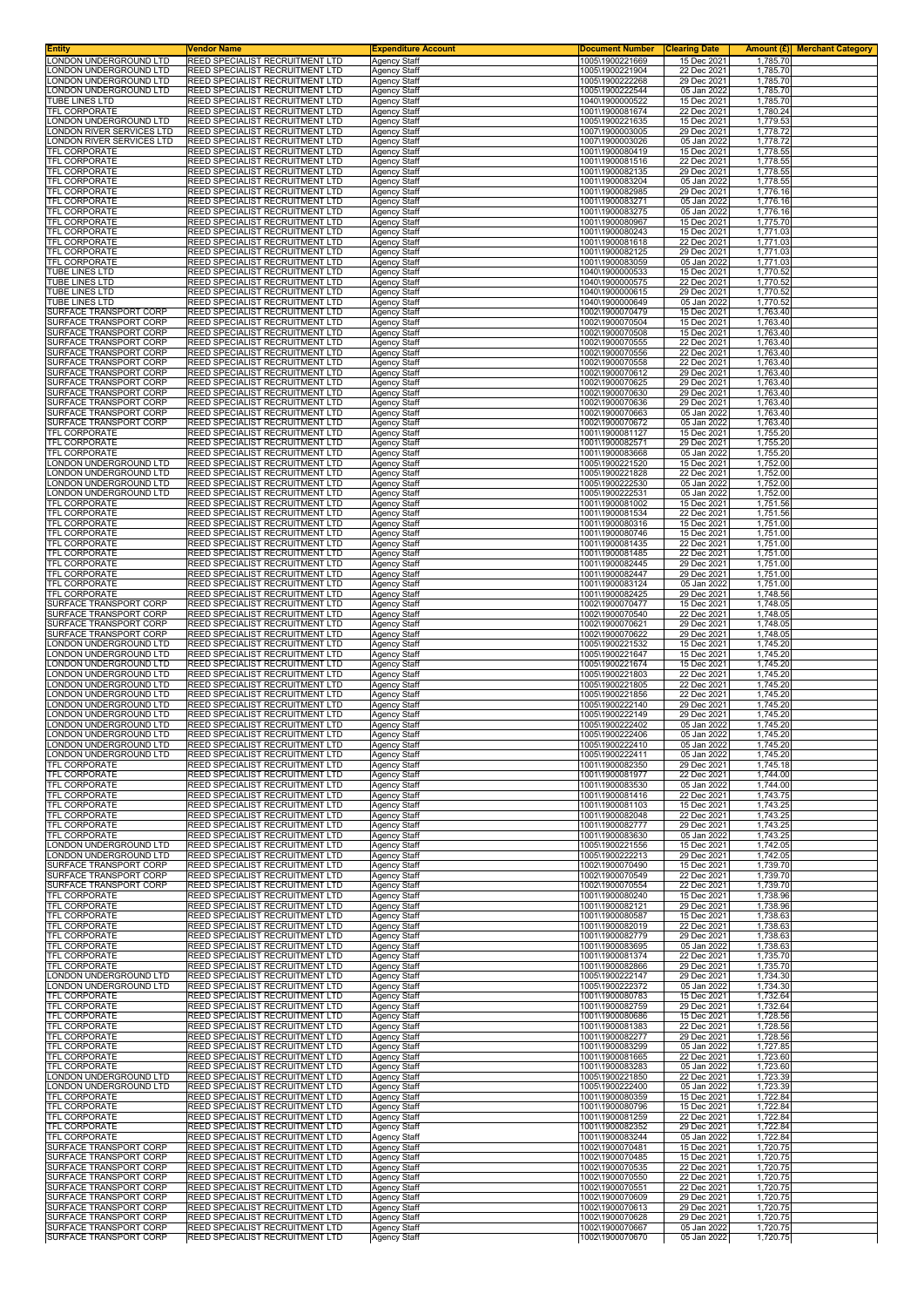| Entity<br>TFL CORPORATE                          | Vendor Name                                                        | <b>Expenditure Account</b>                 | <b>Document Number</b><br>1001\1900081968 | <b>Clearing Date</b>       | <b>Amount (£)</b> Merchant Category<br>1,720.28 |
|--------------------------------------------------|--------------------------------------------------------------------|--------------------------------------------|-------------------------------------------|----------------------------|-------------------------------------------------|
| <b>TFL CORPORATE</b>                             | REED SPECIALIST RECRUITMENT LTD<br>REED SPECIALIST RECRUITMENT LTD | Agency Staff<br><b>Agency Staff</b>        | 1001\1900082525                           | 22 Dec 2021<br>29 Dec 2021 | 1,719.65                                        |
| TFL CORPORATE<br><b>TFL CORPORATE</b>            | REED SPECIALIST RECRUITMENT LTD                                    | Agency Staff                               | 1001\1900083277                           | 05 Jan 2022                | 1,719.65                                        |
| TFL CORPORATE                                    | REED SPECIALIST RECRUITMENT LTD<br>REED SPECIALIST RECRUITMENT LTD | <b>Agency Staff</b><br>Agency Staff        | 1001\1900081077<br>1001\1900081763        | 15 Dec 2021<br>22 Dec 2021 | 1,719.56<br>1,719.56                            |
| TFL CORPORATE                                    | REED SPECIALIST RECRUITMENT LTD                                    | Agency Staff                               | 1001\1900081912                           | 22 Dec 2021                | 1,719.56                                        |
| <b>TFL CORPORATE</b><br><b>TFL CORPORATE</b>     | REED SPECIALIST RECRUITMENT LTD<br>REED SPECIALIST RECRUITMENT LTD | <b>Agency Staff</b><br>Agency Staff        | 1001\1900082392<br>1001\1900082984        | 29 Dec 2021<br>29 Dec 2021 | 1,719.56<br>1,719.56                            |
| TFL CORPORATE<br><b>TFL CORPORATE</b>            | REED SPECIALIST RECRUITMENT LTD<br>REED SPECIALIST RECRUITMENT LTD | Agency Staff                               | 1001\1900083424                           | 05 Jan 2022<br>05 Jan 2022 | 1,719.56                                        |
| TFL CORPORATE                                    | REED SPECIALIST RECRUITMENT LTD                                    | Agency Staff<br>Agency Staff               | 1001\1900083426<br>1001\1900082182        | 29 Dec 2021                | 1,719.56<br>1,716.56                            |
| ONDON UNDERGROUND LTD                            | REED SPECIALIST RECRUITMENT LTD                                    | <b>Agency Staff</b>                        | 1005\1900222363                           | 05 Jan 2022                | 1,710.64                                        |
| <b>TFL CORPORATE</b><br>TFL CORPORATE            | REED SPECIALIST RECRUITMENT LTD<br>REED SPECIALIST RECRUITMENT LTD | <b>Agency Staff</b><br><b>Agency Staff</b> | 1001\1900081090<br>1001\1900083583        | 15 Dec 2021<br>05 Jan 2022 | 1,708.56<br>1,708.56                            |
| ONDON UNDERGROUND LTD                            | REED SPECIALIST RECRUITMENT LTD                                    | Agency Staff                               | 1005\1900222435                           | 05 Jan 2022                | 1,707.76                                        |
| TUBE LINES LTD<br>RAIL FOR LONDON LIMITED        | REED SPECIALIST RECRUITMENT LTD<br>REED SPECIALIST RECRUITMENT LTD | Agency Staff<br><b>Agency Staff</b>        | 1040\1900000668<br>1020\1900006548        | 05 Jan 2022<br>15 Dec 2021 | 1,706.91<br>1,706.00                            |
| TFL CORPORATE<br>ONDON UNDERGROUND LTD           | REED SPECIALIST RECRUITMENT LTD<br>REED SPECIALIST RECRUITMENT LTD | Agency Staff<br><b>Agency Staff</b>        | 1001\1900082298<br>1005\1900222359        | 29 Dec 2021<br>05 Jan 2022 | 1,705.98<br>1,701.57                            |
| ONDON UNDERGROUND LTD.                           | REED SPECIALIST RECRUITMENT LTD                                    | <b>Agency Staff</b>                        | 1005\1900222453                           | 05 Jan 2022                | 1,701.57                                        |
| TFL CORPORATE<br><b>TFL CORPORATE</b>            | REED SPECIALIST RECRUITMENT LTD<br>REED SPECIALIST RECRUITMENT LTD | <b>Agency Staff</b>                        | 1001\1900080260<br>1001\1900081588        | 15 Dec 2021<br>22 Dec 2021 | 1,701.00<br>1,701.00                            |
| TFL CORPORATE                                    | REED SPECIALIST RECRUITMENT LTD                                    | Agency Staff<br><b>Agency Staff</b>        | 1001\1900082669                           | 29 Dec 2021                | 1,701.00                                        |
| TFL CORPORATE<br>TFL CORPORATE                   | REED SPECIALIST RECRUITMENT LTD<br>REED SPECIALIST RECRUITMENT LTD | Agency Staff<br><b>Agency Staff</b>        | 1001\1900082675<br>1001\1900082118        | 29 Dec 2021<br>29 Dec 2021 | 1,701.00<br>1,700.08                            |
| TUBE LINES LTD                                   | REED SPECIALIST RECRUITMENT LTD                                    | <b>Agency Staff</b>                        | 1040\1900000521                           | 15 Dec 2021                | 1,698.48                                        |
| TFL CORPORATE<br>TFL CORPORATE                   | REED SPECIALIST RECRUITMENT LTD<br>REED SPECIALIST RECRUITMENT LTD | <b>Agency Staff</b><br>Agency Staff        | 1001\1900080948<br>1001\1900081191        | 15 Dec 2021<br>22 Dec 2021 | 1,698.20<br>1,698.20                            |
| TFL CORPORATE                                    | REED SPECIALIST RECRUITMENT LTD                                    | <b>Agency Staff</b>                        | 1001\1900082796                           | 29 Dec 2021                | 1,698.20                                        |
| TFL CORPORATE<br>TFL CORPORATE                   | REED SPECIALIST RECRUITMENT LTD<br>REED SPECIALIST RECRUITMENT LTD | Agency Staff<br><b>Agency Staff</b>        | 1001\1900083609<br>1001\1900081685        | 05 Jan 2022<br>22 Dec 2021 | 1,698.20<br>1,697.60                            |
| TFL CORPORATE                                    | REED SPECIALIST RECRUITMENT LTD                                    | <b>Agency Staff</b>                        | 1001\1900081980                           | 22 Dec 2021                | 1,697.60                                        |
| TFL CORPORATE<br>TFL CORPORATE                   | REED SPECIALIST RECRUITMENT LTD<br>REED SPECIALIST RECRUITMENT LTD | <b>Agency Staff</b><br>Agency Staff        | 1001\1900083445<br>1001\1900081396        | 05 Jan 2022<br>22 Dec 2021 | 1.697.60<br>1,692.35                            |
| TFL CORPORATE                                    | REED SPECIALIST RECRUITMENT LTD                                    | Agency Staff                               | 1001\1900082836                           | 29 Dec 2021                | 1,692.35                                        |
| <b>TUBE LINES LTD</b><br><b>TUBE LINES LTD</b>   | REED SPECIALIST RECRUITMENT LTD<br>REED SPECIALIST RECRUITMENT LTD | Agency Staff<br><b>Agency Staff</b>        | 1040\1900000527<br>1040\1900000539        | 15 Dec 2021<br>15 Dec 2021 | 1,692.35<br>1,692.35                            |
| TUBE LINES LTD                                   | REED SPECIALIST RECRUITMENT LTD                                    | <b>Agency Staff</b>                        | 1040\1900000567                           | 22 Dec 2021                | 1,692.35                                        |
| <b>TUBE LINES LTD</b><br>TUBE LINES LTD          | REED SPECIALIST RECRUITMENT LTD<br>REED SPECIALIST RECRUITMENT LTD | <b>Agency Staff</b><br>Agency Staff        | 1040\1900000597<br>1040\1900000616        | 22 Dec 2021<br>29 Dec 2021 | 1.692.35<br>1,692.35                            |
| TUBE LINES LTD                                   | REED SPECIALIST RECRUITMENT LTD                                    | Agency Staff                               | 1040\1900000636                           | 29 Dec 2021                | 1,692.35                                        |
| TUBE LINES LTD<br>SURFACE TRANSPORT CORP         | REED SPECIALIST RECRUITMENT LTD<br>REED SPECIALIST RECRUITMENT LTD | <b>Agency Staff</b><br>Agency Staff        | 1040\1900000671<br>1002\1900070483        | 05 Jan 2022<br>15 Dec 2021 | 1,692.35<br>1,692.20                            |
| SURFACE TRANSPORT CORP                           | REED SPECIALIST RECRUITMENT LTD                                    | <b>Agency Staff</b>                        | 1002\1900070507                           | 15 Dec 2021                | 1,692.20                                        |
| SURFACE TRANSPORT CORP<br>SURFACE TRANSPORT CORP | REED SPECIALIST RECRUITMENT LTD<br>REED SPECIALIST RECRUITMENT LTD | <b>Agency Staff</b><br>Agency Staff        | 1002\1900070632<br>1002\1900070668        | 29 Dec 2021<br>05 Jan 2022 | 1,692.20<br>1,692.20                            |
| ONDON UNDERGROUND LTD<br>ONDON UNDERGROUND LTD   | REED SPECIALIST RECRUITMENT LTD<br>REED SPECIALIST RECRUITMENT LTD | Agency Staff<br>Agency Staff               | 1005\1900221650<br>1005\1900222275        | 15 Dec 2021<br>29 Dec 2021 | 1,690.56<br>1,690.56                            |
| ONDON UNDERGROUND LTD.                           | REED SPECIALIST RECRUITMENT LTD                                    | Agency Staff                               | 1005\1900222462                           | 05 Jan 2022                | 1,690.56                                        |
| <b>TFL CORPORATE</b><br>ONDON UNDERGROUND LTD    | REED SPECIALIST RECRUITMENT LTD<br>REED SPECIALIST RECRUITMENT LTD | <b>Agency Staff</b><br><b>Agency Staff</b> | 1001\1900082631<br>1005\1900221546        | 29 Dec 2021<br>15 Dec 2021 | 1,681.72<br>1,681.53                            |
| TFL CORPORATE                                    | REED SPECIALIST RECRUITMENT LTD                                    | <b>Agency Staff</b>                        | 1001\1900081112                           | 15 Dec 2021                | 1,681.50                                        |
| TFL CORPORATE<br>TFL CORPORATE                   | REED SPECIALIST RECRUITMENT LTD<br>REED SPECIALIST RECRUITMENT LTD | <b>Agency Staff</b><br><b>Agency Staff</b> | 1001\1900081670<br>1001\1900082835        | 22 Dec 2021<br>29 Dec 2021 | 1,681.50<br>1,681.50                            |
| TFL CORPORATE<br>ONDON UNDERGROUND LTD.          | REED SPECIALIST RECRUITMENT LTD<br>REED SPECIALIST RECRUITMENT LTD | Agency Staff<br><b>Agency Staff</b>        | 1001\1900083642<br>1005\1900222216        | 05 Jan 2022<br>29 Dec 2021 | 1,681.50<br>1,680.70                            |
| TFL CORPORATE                                    | REED SPECIALIST RECRUITMENT LTD                                    | <b>Agency Staff</b>                        | 1001\1900081254                           | 22 Dec 2021                | 1,680.56                                        |
| SURFACE TRANSPORT CORP<br>TFL CORPORATE          | REED SPECIALIST RECRUITMENT LTD<br>REED SPECIALIST RECRUITMENT LTD | <b>Agency Staff</b><br>Agency Staff        | 1002\1900070634<br>1001\1900081872        | 29 Dec 2021<br>22 Dec 2021 | 1,679.04<br>1,678.95                            |
| TFL CORPORATE                                    | REED SPECIALIST RECRUITMENT LTD                                    | Agency Staff                               | 1001\1900083857                           | 05 Jan 2022                | 1,678.95                                        |
| <b>TUBE LINES LTD</b><br>TUBE LINES LTD          | REED SPECIALIST RECRUITMENT LTD<br>REED SPECIALIST RECRUITMENT LTD | Agency Staff<br><b>Agency Staff</b>        | 1040\1900000555<br>1040\1900000598        | 15 Dec 2021<br>22 Dec 2021 | 1,676.10<br>1,676.10                            |
| TUBE LINES LTD<br>TUBE LINES LTD                 | REED SPECIALIST RECRUITMENT LTD<br>REED SPECIALIST RECRUITMENT LTD | <b>Agency Staff</b><br><b>Agency Staff</b> | 1040\1900000640<br>1040\1900000665        | 29 Dec 2021<br>05 Jan 2022 | 1,676.10<br>1,676.10                            |
| <b>TFL CORPORATE</b>                             | REED SPECIALIST RECRUITMENT LTD                                    | Agency Staff                               | 1001\1900081432                           | 22 Dec 2021                | 1,676.00                                        |
| TFL CORPORATE<br><b>TFL CORPORATE</b>            | REED SPECIALIST RECRUITMENT LTD<br>REED SPECIALIST RECRUITMENT LTD | Agency Staff<br>Agency Staff               | 1001\1900082448<br>1001\1900083129        | 29 Dec 2021<br>05 Jan 2022 | 1,676.00<br>1,676.00                            |
| <b>TFL CORPORATE</b><br>TFL CORPORATE            | REED SPECIALIST RECRUITMENT LTD<br>REED SPECIALIST RECRUITMENT LTD | <b>Agency Staff</b>                        | 1001\1900081046<br>1001\1900081256        | 15 Dec 2021                | 1,675.70<br>1.675.70                            |
| TFL CORPORATE                                    | REED SPECIALIST RECRUITMENT LTD                                    | Agency Staff<br><b>Agency Staff</b>        | 1001\1900082957                           | 22 Dec 2021<br>29 Dec 2021 | 1,675.70                                        |
| TFL CORPORATE<br>LONDON UNDERGROUND LTD          | REED SPECIALIST RECRUITMENT LTD<br>REED SPECIALIST RECRUITMENT LTD | <b>Agency Staff</b><br>Agency Staff        | 1001\1900083884<br>1005\1900222436        | 05 Jan 2022<br>05 Jan 2022 | 1,675.70<br>1,670.06                            |
| ONDON UNDERGROUND LTD                            | REED SPECIALIST RECRUITMENT LTD                                    | Agency Staff                               | 1005\1900222122                           | 29 Dec 2021                | 1,668.85                                        |
| ONDON UNDERGROUND LTD<br><b>TFL CORPORATE</b>    | REED SPECIALIST RECRUITMENT LTD<br>REED SPECIALIST RECRUITMENT LTD | <b>Agency Staff</b><br><b>Agency Staff</b> | 1005\1900222399<br>1001\1900081355        | 05 Jan 2022<br>22 Dec 2021 | 1,668.85<br>1,668.56                            |
| TFL CORPORATE                                    | REED SPECIALIST RECRUITMENT LTD<br>REED SPECIALIST RECRUITMENT LTD | <b>Agency Staff</b>                        | 1001\1900083578                           | 05 Jan 2022                | 1,668.56                                        |
| ONDON BUS SERVICES LTD<br>ONDON BUS SERVICES LTD | REED SPECIALIST RECRUITMENT LTD                                    | <b>Agency Staff</b><br><b>Agency Staff</b> | 1006\1900046602<br>1006\1900046603        | 15 Dec 2021<br>15 Dec 2021 | 1,662.50<br>1,662.50                            |
| ONDON BUS SERVICES LTD<br>ONDON BUS SERVICES LTD | REED SPECIALIST RECRUITMENT LTD<br>REED SPECIALIST RECRUITMENT LTD | Agency Staff<br>Agency Staff               | 1006\1900046640<br>1006\1900046671        | 22 Dec 2021<br>29 Dec 2021 | 1,662.50<br>1,662.50                            |
| ONDON BUS SERVICES LTD                           | REED SPECIALIST RECRUITMENT LTD                                    | <b>Agency Staff</b>                        | 1006\1900046703                           | 05 Jan 2022                | 1,662.50                                        |
| ONDON UNDERGROUND LTD<br>TFL CORPORATE           | REED SPECIALIST RECRUITMENT LTD<br>REED SPECIALIST RECRUITMENT LTD | <b>Agency Staff</b><br><b>Agency Staff</b> | 1005\1900222441<br>1001\1900081012        | 05 Jan 2022<br>15 Dec 2021 | 1,661.35<br>1,660.70                            |
| TFL CORPORATE                                    | REED SPECIALIST RECRUITMENT LTD                                    | Agency Staff                               | 1001\1900081361                           | 22 Dec 2021<br>29 Dec 2021 | 1,660.70                                        |
| TFL CORPORATE<br><b>TFL CORPORATE</b>            | REED SPECIALIST RECRUITMENT LTD<br>REED SPECIALIST RECRUITMENT LTD | <b>Agency Staff</b><br>Agency Staff        | 1001\1900082749<br>1001\1900083442        | 05 Jan 2022                | 1,660.70<br>1,660.70                            |
| TFL CORPORATE<br>ONDON UNDERGROUND LTD           | REED SPECIALIST RECRUITMENT LTD<br>REED SPECIALIST RECRUITMENT LTD | <b>Agency Staff</b><br><b>Agency Staff</b> | 1001\1900081445<br>1005\1900221809        | 22 Dec 2021<br>22 Dec 2021 | 1,658.96<br>1,657.94                            |
| ONDON UNDERGROUND LTD                            | REED SPECIALIST RECRUITMENT LTD                                    | <b>Agency Staff</b>                        | 1005\1900222279                           | 29 Dec 2021                | 1,657.60                                        |
| ONDON UNDERGROUND LTD<br>TFL CORPORATE           | REED SPECIALIST RECRUITMENT LTD<br>REED SPECIALIST RECRUITMENT LTD | Agency Staff<br>Agency Staff               | 1005\1900221915<br>1001\1900083662        | 22 Dec 2021<br>05 Jan 2022 | 1,654.19<br>1,653.25                            |
| TFL CORPORATE                                    | REED SPECIALIST RECRUITMENT LTD                                    | Agency Staff                               | 1001\1900082305                           | 29 Dec 2021                | 1,652.13                                        |
| ONDON TRANSPORT MUSEUM<br>TFL CORPORATE          | REED SPECIALIST RECRUITMENT LTD<br>REED SPECIALIST RECRUITMENT LTD | <b>Agency Staff</b><br><b>Agency Staff</b> | 1011\1900014747<br>1001\1900083532        | 05 Jan 2022<br>05 Jan 2022 | 1,651.36<br>1,651.20                            |
| TFL CORPORATE<br>TFL CORPORATE                   | REED SPECIALIST RECRUITMENT LTD<br>REED SPECIALIST RECRUITMENT LTD | <b>Agency Staff</b><br>Agency Staff        | 1001\1900083682<br>1001\1900082628        | 05 Jan 2022<br>29 Dec 2021 | 1,650.40<br>1,649.87                            |
| TFL CORPORATE                                    | REED SPECIALIST RECRUITMENT LTD                                    | Agency Staff                               | 1001\1900080742                           | 15 Dec 2021                | 1,649.80                                        |
| TFL CORPORATE<br>TFL CORPORATE                   | REED SPECIALIST RECRUITMENT LTD<br>REED SPECIALIST RECRUITMENT LTD | Agency Staff<br>Agency Staff               | 1001\1900081864<br>1001\1900082544        | 22 Dec 2021<br>29 Dec 2021 | 1,649.80<br>1,649.80                            |
| TFL CORPORATE                                    | REED SPECIALIST RECRUITMENT LTD                                    | <b>Agency Staff</b>                        | 1001\1900083760                           | 05 Jan 2022                | 1,649.80                                        |
| ONDON UNDERGROUND LTD<br>ONDON UNDERGROUND LTD   | REED SPECIALIST RECRUITMENT LTD<br>REED SPECIALIST RECRUITMENT LTD | <b>Agency Staff</b><br>Agency Staff        | 1005\1900221540<br>1005\1900221577        | 15 Dec 2021<br>15 Dec 2021 | 1,649.80<br>1,649.80                            |
| TFL CORPORATE<br>TFL CORPORATE                   | REED SPECIALIST RECRUITMENT LTD<br>REED SPECIALIST RECRUITMENT LTD | <b>Agency Staff</b><br><b>Agency Staff</b> | 1001\1900082702<br>1001\1900080234        | 29 Dec 2021<br>15 Dec 2021 | 1,648.71<br>1,648.64                            |
| TFL CORPORATE                                    | REED SPECIALIST RECRUITMENT LTD                                    | Agency Staff                               | 1001\1900081357                           | 22 Dec 2021                | 1,648.64                                        |
| TFL CORPORATE<br>ONDON UNDERGROUND LTD           | REED SPECIALIST RECRUITMENT LTD<br>REED SPECIALIST RECRUITMENT LTD | <b>Agency Staff</b><br><b>Agency Staff</b> | 1001\1900083813<br>1005\1900221612        | 05 Jan 2022<br>15 Dec 2021 | 1,648.64<br>1,647.04                            |
| ONDON UNDERGROUND LTD                            | REED SPECIALIST RECRUITMENT LTD                                    | <b>Agency Staff</b>                        | 1005\1900221660                           | 15 Dec 2021                | 1,646.98                                        |
| ONDON UNDERGROUND LTD<br>ONDON UNDERGROUND LTD   | REED SPECIALIST RECRUITMENT LTD<br>REED SPECIALIST RECRUITMENT LTD | Agency Staff<br><b>Agency Staff</b>        | 1005\1900221822<br>1005\1900222263        | 22 Dec 2021<br>29 Dec 2021 | 1,646.98<br>1,646.98                            |
| ONDON UNDERGROUND LTD<br>ONDON UNDERGROUND LTD   | REED SPECIALIST RECRUITMENT LTD<br>REED SPECIALIST RECRUITMENT LTD | Agency Staff<br>Agency Staff               | 1005\1900222550<br>1005\1900222443        | 05 Jan 2022<br>05 Jan 2022 | 1,646.98<br>1,643.61                            |
| ONDON UNDERGROUND LTD                            | REED SPECIALIST RECRUITMENT LTD                                    | <b>Agency Staff</b>                        | 1005\1900221631                           | 15 Dec 2021                | 1,643.25                                        |
| ONDON UNDERGROUND LTD.<br>ONDON UNDERGROUND LTD  | REED SPECIALIST RECRUITMENT LTD<br>REED SPECIALIST RECRUITMENT LTD | <b>Agency Staff</b><br><b>Agency Staff</b> | 1005\1900221883<br>1005\1900222273        | 22 Dec 2021<br>29 Dec 2021 | 1,643.25<br>1,643.25                            |
| ONDON UNDERGROUND LTD                            | REED SPECIALIST RECRUITMENT LTD                                    | Agency Staff                               | 1005\1900222487                           | 05 Jan 2022                | 1,643.25                                        |
| TFL CORPORATE<br>TFL CORPORATE                   | REED SPECIALIST RECRUITMENT LTD<br>REED SPECIALIST RECRUITMENT LTD | Agency Staff<br>Agency Staff               | 1001\1900080714<br>1001\1900080763        | 15 Dec 2021<br>15 Dec 2021 | 1,641.18<br>1,641.18                            |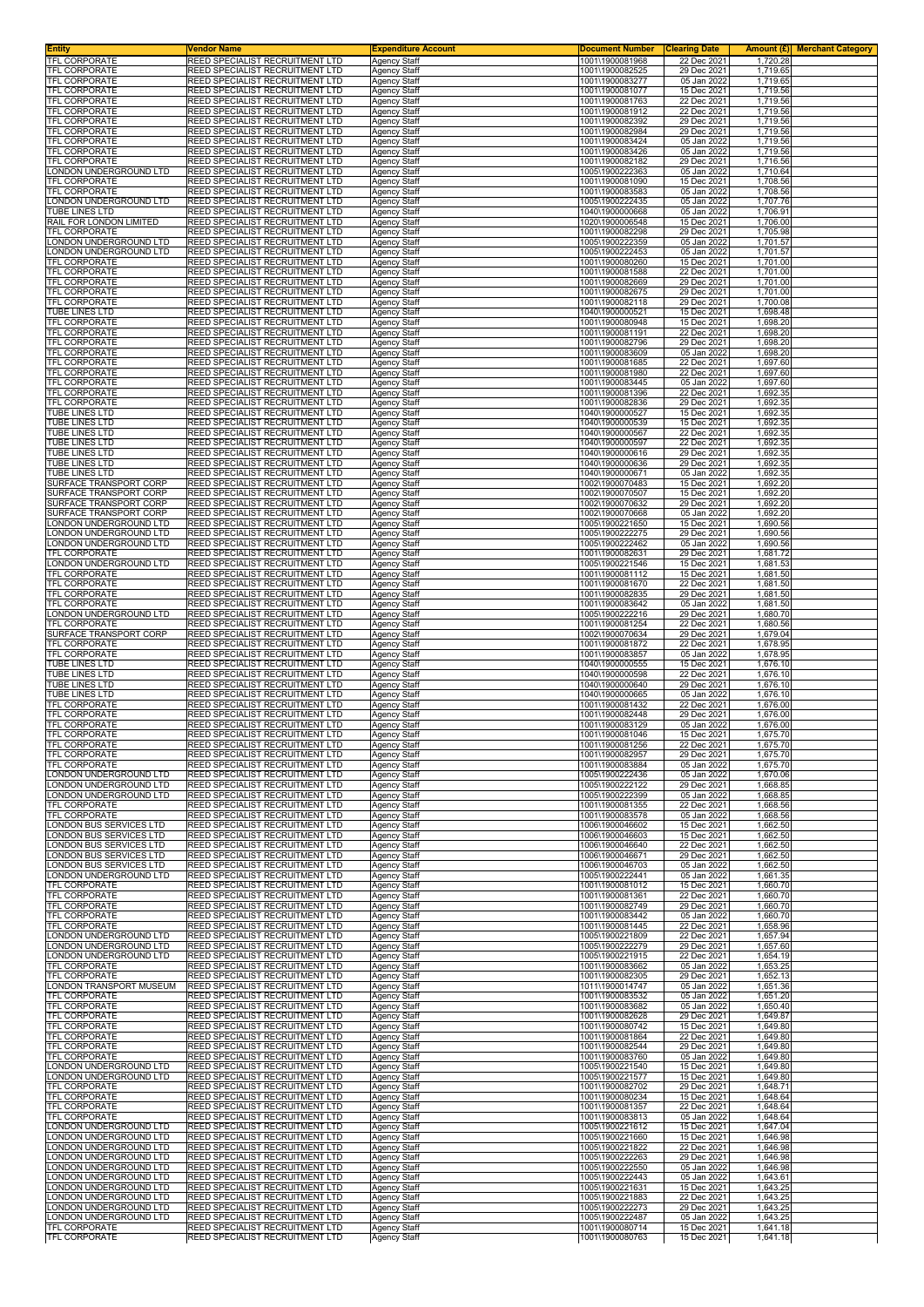| <b>Entity</b>                                    | Vendor Name                                                               | <b>Expenditure Account</b>                 | <b>Document Number</b>             | <b>Clearing Date</b>       | <b>Amount (£)</b> Merchant Category |
|--------------------------------------------------|---------------------------------------------------------------------------|--------------------------------------------|------------------------------------|----------------------------|-------------------------------------|
| TFL CORPORATE<br><b>TFL CORPORATE</b>            | REED SPECIALIST RECRUITMENT LTD<br><b>REED SPECIALIST RECRUITMENT LTD</b> | Agency Staff<br><b>Agency Staff</b>        | 1001\1900080765<br>1001\1900080777 | 15 Dec 2021<br>15 Dec 2021 | 1,641.18<br>1,641.18                |
| <b>TFL CORPORATE</b>                             | REED SPECIALIST RECRUITMENT LTD                                           | <b>Agency Staff</b>                        | 1001\1900081028                    | 15 Dec 2021                | 1,641.18                            |
| TFL CORPORATE<br>TFL CORPORATE                   | REED SPECIALIST RECRUITMENT LTD<br>REED SPECIALIST RECRUITMENT LTD        | Agency Staff<br>Agency Staff               | 1001\1900081045<br>1001\1900081231 | 15 Dec 2021<br>22 Dec 2021 | 1,641.18<br>1,641.18                |
| TFL CORPORATE                                    | REED SPECIALIST RECRUITMENT LTD                                           | <b>Agency Staff</b>                        | 1001\1900081239                    | 22 Dec 2021                | 1,641.18                            |
| TFL CORPORATE                                    | REED SPECIALIST RECRUITMENT LTD                                           | <b>Agency Staff</b>                        | 1001\1900081738                    | 22 Dec 2021                | 1,641.18                            |
| TFL CORPORATE<br><b>TFL CORPORATE</b>            | REED SPECIALIST RECRUITMENT LTD<br>REED SPECIALIST RECRUITMENT LTD        | <b>Agency Staff</b><br><b>Agency Staff</b> | 1001\1900081852<br>1001\1900081863 | 22 Dec 2021<br>22 Dec 2021 | 1,641.18<br>1,641.18                |
| TFL CORPORATE                                    | REED SPECIALIST RECRUITMENT LTD                                           | Agency Staff                               | 1001\1900082308                    | 29 Dec 2021                | 1,641.18                            |
| TFL CORPORATE<br>TFL CORPORATE                   | REED SPECIALIST RECRUITMENT LTD<br>REED SPECIALIST RECRUITMENT LTD        | <b>Agency Staff</b><br><b>Agency Staff</b> | 1001\1900082546<br>1001\1900082562 | 29 Dec 2021<br>29 Dec 2021 | 1,641.18<br>1,641.18                |
| TFL CORPORATE                                    | REED SPECIALIST RECRUITMENT LTD                                           | <b>Agency Staff</b>                        | 1001\1900082586                    | 29 Dec 2021                | 1,641.18                            |
| TFL CORPORATE<br><b>TFL CORPORATE</b>            | REED SPECIALIST RECRUITMENT LTD<br>REED SPECIALIST RECRUITMENT LTD        | <b>Agency Staff</b><br><b>Agency Staff</b> | 1001\1900082588<br>1001\1900083438 | 29 Dec 2021<br>05 Jan 2022 | 1,641.18<br>1,641.18                |
| <b>TFL CORPORATE</b>                             | REED SPECIALIST RECRUITMENT LTD                                           | Agency Staff                               | 1001\1900083451                    | 05 Jan 2022                | 1,641.18                            |
| TFL CORPORATE<br><b>TFL CORPORATE</b>            | REED SPECIALIST RECRUITMENT LTD                                           | <b>Agency Staff</b>                        | 1001\1900083456<br>1001\1900083478 | 05 Jan 2022                | 1,641.18                            |
| TFL CORPORATE                                    | REED SPECIALIST RECRUITMENT LTD<br>REED SPECIALIST RECRUITMENT LTD        | <b>Agency Staff</b><br><b>Agency Staff</b> | 1001\1900083518                    | 05 Jan 2022<br>05 Jan 2022 | 1,641.18<br>1,641.18                |
| LONDON UNDERGROUND LTD                           | REED SPECIALIST RECRUITMENT LTD                                           | Agency Staff                               | 1005\1900221880                    | 22 Dec 2021                | 1,641.18                            |
| TUBE LINES LTD<br>TFL CORPORATE                  | REED SPECIALIST RECRUITMENT LTD<br>REED SPECIALIST RECRUITMENT LTD        | <b>Agency Staff</b><br><b>Agency Staff</b> | 1040\1900000578<br>1001\1900080237 | 22 Dec 2021<br>15 Dec 2021 | 1,637.88<br>1,637.25                |
| TFL CORPORATE                                    | REED SPECIALIST RECRUITMENT LTD                                           | <b>Agency Staff</b>                        | 1001\1900081812                    | 22 Dec 2021                | 1,637.25                            |
| TFL CORPORATE<br>TFL CORPORATE                   | REED SPECIALIST RECRUITMENT LTD<br>REED SPECIALIST RECRUITMENT LTD        | <b>Agency Staff</b><br><b>Agency Staff</b> | 1001\1900082872<br>1001\1900080962 | 29 Dec 2021<br>15 Dec 2021 | 1,637.25<br>1,635.70                |
| TFL CORPORATE                                    | REED SPECIALIST RECRUITMENT LTD                                           | <b>Agency Staff</b>                        | 1001\1900081403                    | 22 Dec 2021                | 1,635.70                            |
| TFL CORPORATE<br><b>TFL CORPORATE</b>            | REED SPECIALIST RECRUITMENT LTD<br>REED SPECIALIST RECRUITMENT LTD        | <b>Agency Staff</b><br><b>Agency Staff</b> | 1001\1900081955<br>1001\1900081958 | 22 Dec 2021<br>22 Dec 2021 | 1,635.70<br>1,635.70                |
| TFL CORPORATE                                    | REED SPECIALIST RECRUITMENT LTD                                           | Agency Staff                               | 1001\1900082824                    | 29 Dec 2021                | 1,635.70                            |
| TFL CORPORATE                                    | REED SPECIALIST RECRUITMENT LTD                                           | Agency Staff                               | 1001\1900083538                    | 05 Jan 2022<br>15 Dec 2021 | 1,635.70                            |
| ONDON UNDERGROUND LTD.<br>ONDON UNDERGROUND LTD. | REED SPECIALIST RECRUITMENT LTD<br>REED SPECIALIST RECRUITMENT LTD        | <b>Agency Staff</b><br><b>Agency Staff</b> | 1005\1900221678<br>1005\1900221679 | 15 Dec 2021                | 1,635.70<br>1,635.70                |
| ONDON UNDERGROUND LTD                            | REED SPECIALIST RECRUITMENT LTD                                           | <b>Agency Staff</b>                        | 1005\1900221682                    | 15 Dec 2021                | 1,635.70                            |
| ONDON UNDERGROUND LTD<br>ONDON UNDERGROUND LTD   | REED SPECIALIST RECRUITMENT LTD<br>REED SPECIALIST RECRUITMENT LTD        | <b>Agency Staff</b><br><b>Agency Staff</b> | 1005\1900221826<br>1005\1900221862 | 22 Dec 2021<br>22 Dec 2021 | 1,635.70<br>1,635.70                |
| ONDON UNDERGROUND LTD.                           | REED SPECIALIST RECRUITMENT LTD                                           | <b>Agency Staff</b>                        | 1005\1900221863                    | 22 Dec 2021                | 1,635.70                            |
| ONDON UNDERGROUND LTD<br>ONDON UNDERGROUND LTD   | REED SPECIALIST RECRUITMENT LTD                                           | <b>Agency Staff</b>                        | 1005\1900222207                    | 29 Dec 2021                | 1,635.70                            |
| ONDON UNDERGROUND LTD                            | REED SPECIALIST RECRUITMENT LTD<br>REED SPECIALIST RECRUITMENT LTD        | <b>Agency Staff</b><br><b>Agency Staff</b> | 1005\1900222262<br>1005\1900222274 | 29 Dec 2021<br>29 Dec 2021 | 1,635.70<br>1,635.70                |
| ONDON UNDERGROUND LTD                            | REED SPECIALIST RECRUITMENT LTD                                           | <b>Agency Staff</b>                        | 1005\1900222494                    | 05 Jan 2022                | 1,635.70                            |
| ONDON UNDERGROUND LTD<br>ONDON UNDERGROUND LTD   | REED SPECIALIST RECRUITMENT LTD<br>REED SPECIALIST RECRUITMENT LTD        | Agency Staff<br>Agency Staff               | 1005\1900222495<br>1005\1900222546 | 05 Jan 2022<br>05 Jan 2022 | 1,635.70<br>1,635.70                |
| TFL CORPORATE                                    | REED SPECIALIST RECRUITMENT LTD                                           | <b>Agency Staff</b>                        | 1001\1900082925                    | 29 Dec 2021                | 1,634.93                            |
| LONDON UNDERGROUND LTD<br>TFL CORPORATE          | REED SPECIALIST RECRUITMENT LTD<br>REED SPECIALIST RECRUITMENT LTD        | <b>Agency Staff</b><br><b>Agency Staff</b> | 1005\1900221544<br>1001\1900080752 | 15 Dec 2021<br>15 Dec 2021 | 1,631.80<br>1,629.89                |
| TFL CORPORATE                                    | REED SPECIALIST RECRUITMENT LTD                                           | <b>Agency Staff</b>                        | 1001\1900081663                    | 22 Dec 2021                | 1,629.89                            |
| TFL CORPORATE                                    | REED SPECIALIST RECRUITMENT LTD<br>REED SPECIALIST RECRUITMENT LTD        | Agency Staff                               | 1001\1900082924<br>1005\1900221657 | 29 Dec 2021                | 1,629.89<br>1,629.51                |
| LONDON UNDERGROUND LTD<br>TFL CORPORATE          | REED SPECIALIST RECRUITMENT LTD                                           | <b>Agency Staff</b><br><b>Agency Staff</b> | 1001\1900080299                    | 15 Dec 2021<br>15 Dec 2021 | 1,628.56                            |
| TFL CORPORATE                                    | REED SPECIALIST RECRUITMENT LTD                                           | <b>Agency Staff</b>                        | 1001\1900080564                    | 15 Dec 2021                | 1,628.56                            |
| TFL CORPORATE<br>TFL CORPORATE                   | REED SPECIALIST RECRUITMENT LTD<br>REED SPECIALIST RECRUITMENT LTD        | <b>Agency Staff</b><br><b>Agency Staff</b> | 1001\1900081074<br>1001\1900082645 | 15 Dec 2021<br>29 Dec 2021 | 1,628.56<br>1,628.56                |
| TFL CORPORATE                                    | REED SPECIALIST RECRUITMENT LTD                                           | <b>Agency Staff</b>                        | 1001\1900082973                    | 29 Dec 2021                | 1,628.56                            |
| TFL CORPORATE<br>TFL CORPORATE                   | REED SPECIALIST RECRUITMENT LTD<br>REED SPECIALIST RECRUITMENT LTD        | <b>Agency Staff</b>                        | 1001\1900083503<br>1001\1900080641 | 05 Jan 2022<br>15 Dec 2021 | 1,628.56<br>1,627.15                |
| TFL CORPORATE                                    | REED SPECIALIST RECRUITMENT LTD                                           | <b>Agency Staff</b><br><b>Agency Staff</b> | 1001\1900081838                    | 22 Dec 2021                | 1,627.15                            |
| TFL CORPORATE                                    | REED SPECIALIST RECRUITMENT LTD                                           | <b>Agency Staff</b>                        | 1001\1900081910                    | 22 Dec 2021                | 1,627.15                            |
| TFL CORPORATE<br>TFL CORPORATE                   | REED SPECIALIST RECRUITMENT LTD<br>REED SPECIALIST RECRUITMENT LTD        | <b>Agency Staff</b><br><b>Agency Staff</b> | 1001\1900082577<br>1001\1900082599 | 29 Dec 2021<br>29 Dec 2021 | 1,627.15<br>1,627.15                |
| TFL CORPORATE                                    | REED SPECIALIST RECRUITMENT LTD                                           | <b>Agency Staff</b>                        | 1001\1900083393                    | 05 Jan 2022                | 1,627.15                            |
| TFL CORPORATE<br>TFL CORPORATE                   | REED SPECIALIST RECRUITMENT LTD<br>REED SPECIALIST RECRUITMENT LTD        | Agency Staff<br><b>Agency Staff</b>        | 1001\1900083400<br>1001\1900080764 | 05 Jan 2022<br>15 Dec 2021 | 1,627.15<br>1,621.94                |
| LONDON UNDERGROUND LTD                           | REED SPECIALIST RECRUITMENT LTD                                           | <b>Agency Staff</b>                        | 1005\1900221555                    | 15 Dec 2021                | 1,621.00                            |
| ONDON UNDERGROUND LTD.                           | REED SPECIALIST RECRUITMENT LTD                                           | <b>Agency Staff</b>                        | 1005\1900221615                    | 15 Dec 2021                | 1,621.00                            |
| ONDON UNDERGROUND LTD<br>ONDON UNDERGROUND LTD   | REED SPECIALIST RECRUITMENT LTD<br>REED SPECIALIST RECRUITMENT LTD        | <b>Agency Staff</b><br>Agency Staff        | 1005\1900221623<br>1005\1900222115 | 15 Dec 2021<br>29 Dec 2021 | 1,621.00<br>1,621.00                |
| ONDON UNDERGROUND LTD.                           | REED SPECIALIST RECRUITMENT LTD                                           | Agency Staff                               | 1005\1900222143                    | 29 Dec 2021                | 1,621.00                            |
| ONDON UNDERGROUND LTD<br>LONDON UNDERGROUND LTD  | REED SPECIALIST RECRUITMENT LTD<br>REED SPECIALIST RECRUITMENT LTD        | <b>Agency Staff</b><br>Agency Staff        | 1005\1900222277<br>1005\1900222370 | 29 Dec 2021<br>05 Jan 2022 | 1,621.00<br>1.621.00                |
| LONDON UNDERGROUND LTD                           | <b>REED SPECIALIST RECRUITMENT LTD</b>                                    | <b>Agency Staff</b>                        | 1005\1900222404                    | 05 Jan 2022                | 1,621.00                            |
| LONDON UNDERGROUND LTD<br>TFL CORPORATE          | REED SPECIALIST RECRUITMENT LTD<br>REED SPECIALIST RECRUITMENT LTD        | <b>Agency Staff</b><br>Agency Staff        | 1005\1900222442<br>1001\1900080748 | 05 Jan 2022<br>15 Dec 2021 | 1,621.00<br>1,620.00                |
| TFL CORPORATE                                    | REED SPECIALIST RECRUITMENT LTD                                           | <b>Agency Staff</b>                        | 1001\1900081117                    | 15 Dec 2021                | 1,620.00                            |
| TFL CORPORATE                                    | REED SPECIALIST RECRUITMENT LTD                                           | Agency Staff                               | 1001\1900081775                    | 22 Dec 2021                | 1,620.00                            |
| TFL CORPORATE<br>TFL CORPORATE                   | REED SPECIALIST RECRUITMENT LTD<br>REED SPECIALIST RECRUITMENT LTD        | Agency Staff<br><b>Agency Staff</b>        | 1001\1900081873<br>1001\1900082638 | 22 Dec 2021<br>29 Dec 2021 | 1,620.00<br>1,620.00                |
| TFL CORPORATE                                    | REED SPECIALIST RECRUITMENT LTD                                           | <b>Agency Staff</b>                        | 1001\1900082775                    | 29 Dec 2021                | 1,620.00                            |
| TFL CORPORATE<br><b>TFL CORPORATE</b>            | REED SPECIALIST RECRUITMENT LTD<br>REED SPECIALIST RECRUITMENT LTD        | <b>Agency Staff</b><br><b>Agency Staff</b> | 1001\1900083533<br>1001\1900083672 | 05 Jan 2022<br>05 Jan 2022 | 1,620.00<br>1,620.00                |
| LONDON UNDERGROUND LTD                           | <b>REED SPECIALIST RECRUITMENT LTD</b>                                    | Agency Staff                               | 1005\1900222157                    | 29 Dec 2021                | 1,619.39                            |
| TFL CORPORATE<br><b>TFL CORPORATE</b>            | REED SPECIALIST RECRUITMENT LTD<br>REED SPECIALIST RECRUITMENT LTD        | <b>Agency Staff</b><br><b>Agency Staff</b> | 1001\1900081017<br>1001\1900081338 | 15 Dec 2021<br>22 Dec 2021 | 1,618.40<br>1,618.40                |
| TFL CORPORATE                                    | REED SPECIALIST RECRUITMENT LTD                                           | <b>Agency Staff</b>                        | 1001\1900081687                    | 22 Dec 2021                | 1,618.40                            |
| TFL CORPORATE<br>TFL CORPORATE                   | REED SPECIALIST RECRUITMENT LTD<br>REED SPECIALIST RECRUITMENT LTD        | Agency Staff<br>Agency Staff               | 1001\1900082708<br>1001\1900082918 | 29 Dec 2021<br>29 Dec 2021 | 1,618.40<br>1,618.40                |
| TFL CORPORATE                                    | <b>REED SPECIALIST RECRUITMENT LTD</b>                                    | <b>Agency Staff</b>                        | 1001\1900082919                    | 29 Dec 2021                | 1,618.40                            |
| TFL CORPORATE                                    | REED SPECIALIST RECRUITMENT LTD                                           | Agency Staff                               | 1001\1900082952                    | 29 Dec 2021                | 1,618.40                            |
| TFL CORPORATE<br>TFL CORPORATE                   | REED SPECIALIST RECRUITMENT LTD<br>REED SPECIALIST RECRUITMENT LTD        | <b>Agency Staff</b><br><b>Agency Staff</b> | 1001\1900083295<br>1001\1900083372 | 05 Jan 2022<br>05 Jan 2022 | 1,618.40<br>1,618.40                |
| TFL CORPORATE                                    | REED SPECIALIST RECRUITMENT LTD                                           | <b>Agency Staff</b>                        | 1001\1900083373                    | 05 Jan 2022                | 1,618.40                            |
| TFL CORPORATE<br>TFL CORPORATE                   | REED SPECIALIST RECRUITMENT LTD<br>REED SPECIALIST RECRUITMENT LTD        | Agency Staff<br><b>Agency Staff</b>        | 1001\1900083815<br>1001\1900083835 | 05 Jan 2022<br>05 Jan 2022 | 1,618.40<br>1,618.40                |
| TFL CORPORATE                                    | REED SPECIALIST RECRUITMENT LTD                                           | <b>Agency Staff</b>                        | 1001\1900083871                    | 05 Jan 2022                | 1,618.40                            |
| TFL CORPORATE<br>TFL CORPORATE                   | REED SPECIALIST RECRUITMENT LTD<br>REED SPECIALIST RECRUITMENT LTD        | Agency Staff<br><b>Agency Staff</b>        | 1001\1900083722<br>1001\1900081071 | 05 Jan 2022<br>15 Dec 2021 | 1,617.92<br>1,615.88                |
| TFL CORPORATE                                    | REED SPECIALIST RECRUITMENT LTD                                           | <b>Agency Staff</b>                        | 1001\1900081709                    | 22 Dec 2021                | 1,615.53                            |
| TFL CORPORATE<br><b>TFL CORPORATE</b>            | REED SPECIALIST RECRUITMENT LTD<br>REED SPECIALIST RECRUITMENT LTD        | Agency Staff                               | 1001\1900080242                    | 15 Dec 2021<br>15 Dec 2021 | 1,614.90                            |
| TFL CORPORATE                                    | REED SPECIALIST RECRUITMENT LTD                                           | Agency Staff<br><b>Agency Staff</b>        | 1001\1900081122<br>1001\1900081655 | 22 Dec 2021                | 1,614.90<br>1,614.90                |
| TFL CORPORATE                                    | REED SPECIALIST RECRUITMENT LTD                                           | <b>Agency Staff</b>                        | 1001\1900081866                    | 22 Dec 2021                | 1,614.90                            |
| TFL CORPORATE<br>TFL CORPORATE                   | REED SPECIALIST RECRUITMENT LTD<br>REED SPECIALIST RECRUITMENT LTD        | <b>Agency Staff</b><br><b>Agency Staff</b> | 1001\1900082581<br>1001\1900082951 | 29 Dec 2021<br>29 Dec 2021 | 1,614.90<br>1,614.90                |
| TFL CORPORATE                                    | REED SPECIALIST RECRUITMENT LTD                                           | Agency Staff                               | 1001\1900083280                    | 05 Jan 2022                | 1,614.90                            |
| TFL CORPORATE<br><b>TFL CORPORATE</b>            | REED SPECIALIST RECRUITMENT LTD<br><b>REED SPECIALIST RECRUITMENT LTD</b> | <b>Agency Staff</b><br>Agency Staff        | 1001\1900083551<br>1001\1900083762 | 05 Jan 2022<br>05 Jan 2022 | 1,614.90<br>1,614.90                |
| LONDON UNDERGROUND LTD                           | REED SPECIALIST RECRUITMENT LTD                                           | <b>Agency Staff</b>                        | 1005\1900221531                    | 15 Dec 2021                | 1,614.31                            |
| LONDON UNDERGROUND LTD<br>LONDON UNDERGROUND LTD | REED SPECIALIST RECRUITMENT LTD<br>REED SPECIALIST RECRUITMENT LTD        | <b>Agency Staff</b><br><b>Agency Staff</b> | 1005\1900221812<br>1005\1900221837 | 22 Dec 2021<br>22 Dec 2021 | 1,614.31<br>1,614.31                |
| LONDON UNDERGROUND LTD                           | REED SPECIALIST RECRUITMENT LTD                                           | <b>Agency Staff</b>                        | 1005\1900222146                    | 29 Dec 2021                | 1,614.31                            |
| LONDON UNDERGROUND LTD                           | REED SPECIALIST RECRUITMENT LTD                                           | <b>Agency Staff</b>                        | 1005\1900222150                    | 29 Dec 2021                | 1,614.31                            |
| LONDON UNDERGROUND LTD<br>TFL CORPORATE          | REED SPECIALIST RECRUITMENT LTD<br>REED SPECIALIST RECRUITMENT LTD        | <b>Agency Staff</b><br>Agency Staff        | 1005\1900222409<br>1001\1900081991 | 05 Jan 2022<br>22 Dec 2021 | 1,614.31<br>1,613.99                |
| TFL CORPORATE                                    | REED SPECIALIST RECRUITMENT LTD                                           | <b>Agency Staff</b>                        | 1001\1900082145                    | 29 Dec 2021                | 1,613.99                            |
| TFL CORPORATE<br>TFL CORPORATE                   | REED SPECIALIST RECRUITMENT LTD<br>REED SPECIALIST RECRUITMENT LTD        | <b>Agency Staff</b><br>Agency Staff        | 1001\1900082647<br>1001\1900083734 | 29 Dec 2021<br>05 Jan 2022 | 1,613.99<br>1,613.99                |
| <b>TFL CORPORATE</b>                             | REED SPECIALIST RECRUITMENT LTD                                           | <b>Agency Staff</b>                        | 1001\1900083305                    | 05 Jan 2022                | 1,613.40                            |
| LONDON UNDERGROUND LTD<br>TFL CORPORATE          | <b>REED SPECIALIST RECRUITMENT LTD</b><br>REED SPECIALIST RECRUITMENT LTD | Agency Staff<br>Agency Staff               | 1005\1900221967<br>1001\1900081253 | 22 Dec 2021<br>22 Dec 2021 | 1,609.24<br>1,607.13                |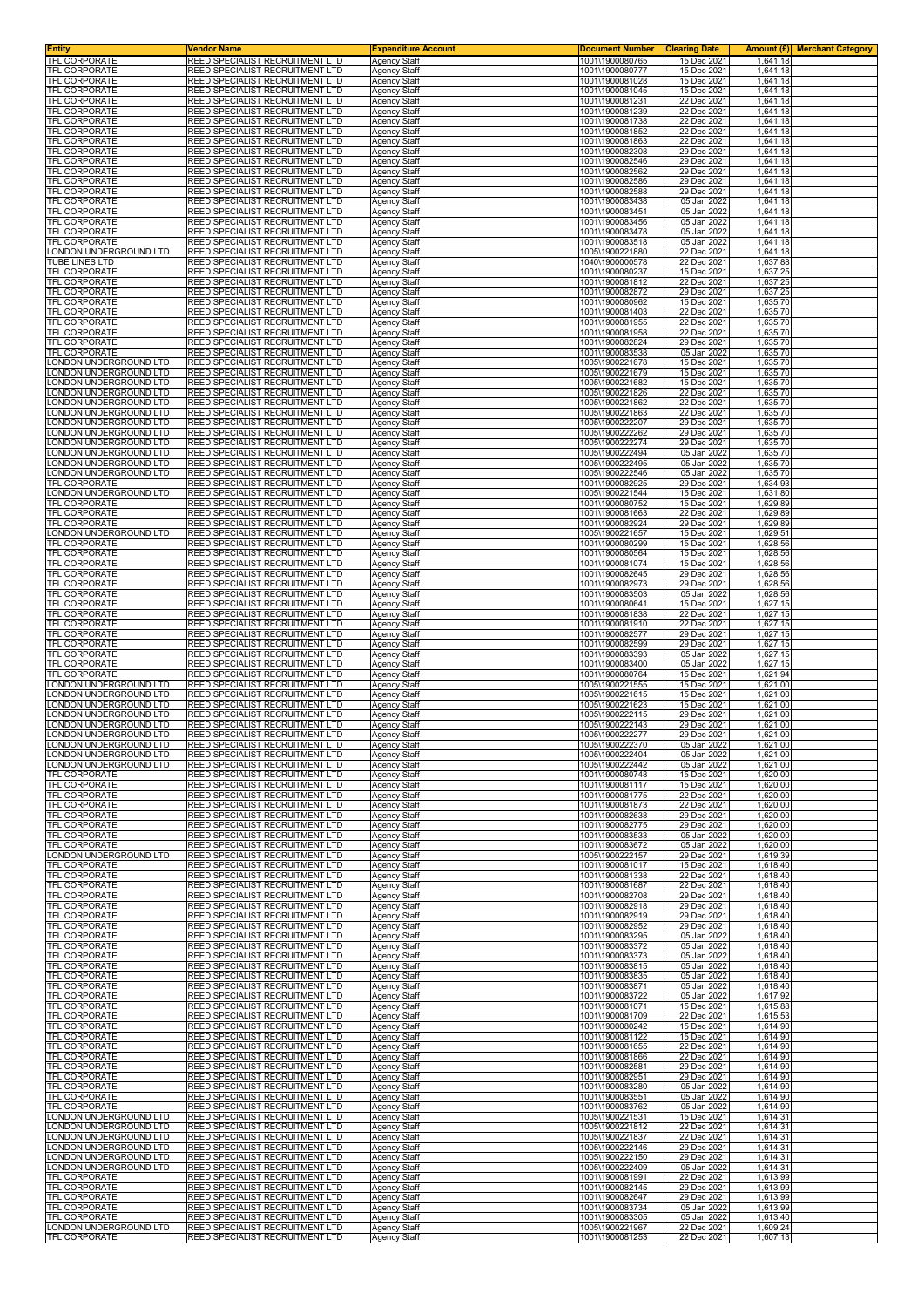| Entity                                 | Vendor Name                                                        | <b>Expenditure Account</b>          | <b>Document Number</b>             | <b>Clearing Date</b>       | <b>Amount (£) Merchant Category</b> |
|----------------------------------------|--------------------------------------------------------------------|-------------------------------------|------------------------------------|----------------------------|-------------------------------------|
| TFL CORPORATE                          | REED SPECIALIST RECRUITMENT LTD                                    | <b>Agency Staff</b>                 | 1001\1900080860                    | 15 Dec 2021                | 1,606.93                            |
| TFL CORPORATE                          | REED SPECIALIST RECRUITMENT LTD                                    | <b>Agency Staff</b>                 | 1001\1900081825                    | 22 Dec 2021                | 1,606.93                            |
| TFL CORPORATE                          | REED SPECIALIST RECRUITMENT LTD                                    | <b>Agency Staff</b>                 | 1001\1900082683                    | 29 Dec 2021                | 1,606.93                            |
| <b>TFL CORPORATE</b>                   | REED SPECIALIST RECRUITMENT LTD                                    | <b>Agency Staff</b>                 | 1001\1900083626                    | 05 Jan 2022                | 1,606.93                            |
| TFL CORPORATE                          | REED SPECIALIST RECRUITMENT LTD                                    | Agency Staff                        | 1001\1900083684<br>1005\1900222491 | 05 Jan 2022<br>05 Jan 2022 | 1,606.93                            |
| ONDON UNDERGROUND LTD<br>TFL CORPORATE | REED SPECIALIST RECRUITMENT LTD<br>REED SPECIALIST RECRUITMENT LTD | Agency Staff<br><b>Agency Staff</b> | 1001\1900080510                    | 15 Dec 2021                | 1,606.90<br>1,603.85                |
| TFL CORPORATE                          | REED SPECIALIST RECRUITMENT LTD                                    | Agency Staff                        | 1001\1900083692                    | 05 Jan 2022                | 1,603.85                            |
| LONDON UNDERGROUND LTD                 | REED SPECIALIST RECRUITMENT LTD                                    | Agency Staff                        | 1005\1900221677                    | 15 Dec 2021                | 1,603.41                            |
| TFL CORPORATE                          | REED SPECIALIST RECRUITMENT LTD                                    | Agency Staff                        | 1001\1900081027                    | 15 Dec 2021                | 1,602.84                            |
| TFL CORPORATE                          | REED SPECIALIST RECRUITMENT LTD                                    | Agency Staff                        | 1001\1900081875                    | 22 Dec 2021                | 1,602.84                            |
| <b>TFL CORPORATE</b>                   | REED SPECIALIST RECRUITMENT LTD                                    | Agency Staff                        | 1001\1900083699                    | 05 Jan 2022                | 1,602.83                            |
| TFL CORPORATE                          | REED SPECIALIST RECRUITMENT LTD                                    | <b>Agency Staff</b>                 | 1001\1900080927                    | 15 Dec 2021                | 1,600.08                            |
| TFL CORPORATE                          | REED SPECIALIST RECRUITMENT LTD                                    | <b>Agency Staff</b>                 | 1001\1900081828                    | 22 Dec 2021                | 1,600.08                            |
| TFL CORPORATE                          | REED SPECIALIST RECRUITMENT LTD                                    | Agency Staff                        | 1001\1900080924                    | 15 Dec 2021                | 1,597.76                            |
| TFL CORPORATE                          | REED SPECIALIST RECRUITMENT LTD                                    | Agency Staff                        | 1001\1900080931                    | 15 Dec 2021                | 1,597.76                            |
| TFL CORPORATE                          | REED SPECIALIST RECRUITMENT LTD                                    | Agency Staff                        | 1001\1900081782                    | 22 Dec 2021                | 1,597.76                            |
| TFL CORPORATE                          | REED SPECIALIST RECRUITMENT LTD                                    | Agency Staff                        | 1001\1900081788                    | 22 Dec 2021                | 1,597.76                            |
| TFL CORPORATE                          | REED SPECIALIST RECRUITMENT LTD                                    | <b>Agency Staff</b>                 | 1001\1900082765                    | 29 Dec 2021                | 1,597.76                            |
| TFL CORPORATE                          | REED SPECIALIST RECRUITMENT LTD                                    | <b>Agency Staff</b>                 | 1001\1900083655                    | 05 Jan 2022                | 1,597.76                            |
| TFL CORPORATE                          | REED SPECIALIST RECRUITMENT LTD                                    | <b>Agency Staff</b>                 | 1001\1900083659                    | 05 Jan 2022                | 1,597.76                            |
| TFL CORPORATE                          | REED SPECIALIST RECRUITMENT LTD                                    | Agency Staff                        | 1001\1900083406                    | 05 Jan 2022                | 1,590.25                            |
| TFL CORPORATE                          | REED SPECIALIST RECRUITMENT LTD                                    | Agency Staff                        | 1001\1900083407                    | 05 Jan 2022                | 1,590.25                            |
| TFL CORPORATE                          | REED SPECIALIST RECRUITMENT LTD                                    | Agency Staff                        | 1001\1900083542                    | 05 Jan 2022                | 1,590.25                            |
| TFL CORPORATE                          | REED SPECIALIST RECRUITMENT LTD                                    | <b>Agency Staff</b>                 | 1001\1900083543                    | 05 Jan 2022                | 1,590.25                            |
| TFL CORPORATE                          | REED SPECIALIST RECRUITMENT LTD                                    | <b>Agency Staff</b>                 | 1001\1900083544                    | 05 Jan 2022                | 1,590.25                            |
| TFL CORPORATE                          | REED SPECIALIST RECRUITMENT LTD                                    | <b>Agency Staff</b>                 | 1001\1900083545                    | 05 Jan 2022                | 1,590.25                            |
| TFL CORPORATE                          | REED SPECIALIST RECRUITMENT LTD                                    | Agency Staff                        | 1001\1900083546                    | 05 Jan 2022                | 1,590.25                            |
| TFL CORPORATE                          | REED SPECIALIST RECRUITMENT LTD                                    | Agency Staff                        | 1001\1900083547                    | 05 Jan 2022                | 1,590.25                            |
| TFL CORPORATE                          | REED SPECIALIST RECRUITMENT LTD                                    | Agency Staff                        | 1001\1900083548                    | 05 Jan 2022                | 1,590.25                            |
| ONDON UNDERGROUND LTD                  | REED SPECIALIST RECRUITMENT LTD                                    | <b>Agency Staff</b>                 | 1005\1900221948                    | 22 Dec 2021                | 1.589.52                            |
| TFL CORPORATE                          | REED SPECIALIST RECRUITMENT LTD                                    | <b>Agency Staff</b>                 | 1001\1900080424                    | 15 Dec 2021                | 1,585.70                            |
| TFL CORPORATE                          | REED SPECIALIST RECRUITMENT LTD                                    | <b>Agency Staff</b>                 | 1001\1900080666                    | 15 Dec 2021                | 1,585.70                            |
| <b>TFL CORPORATE</b>                   | REED SPECIALIST RECRUITMENT LTD                                    | Agency Staff                        | 1001\1900081401                    | 22 Dec 2021                | 1,585.70                            |
| TFL CORPORATE                          | REED SPECIALIST RECRUITMENT LTD                                    | Agency Staff                        | 1001\1900081402                    | 22 Dec 2021                | 1,585.70                            |
| TFL CORPORATE                          | REED SPECIALIST RECRUITMENT LTD                                    | Agency Staff                        | 1001\1900081556                    | 22 Dec 2021                | 1,585.70                            |
| <b>TFL CORPORATE</b>                   | REED SPECIALIST RECRUITMENT LTD                                    | Agency Staff                        | 1001\1900081557                    | 22 Dec 2021                | 1,585.70                            |
| TFL CORPORATE                          | REED SPECIALIST RECRUITMENT LTD                                    | Agency Staff                        | 1001\1900082453                    | 29 Dec 2021                | 1,585.70                            |
| TFL CORPORATE                          | REED SPECIALIST RECRUITMENT LTD                                    | <b>Agency Staff</b>                 | 1001\1900082454                    | 29 Dec 2021                | 1,585.70                            |
| TFL CORPORATE                          | REED SPECIALIST RECRUITMENT LTD                                    | Agency Staff                        | 1001\1900082826                    | 29 Dec 2021                | 1,585.70                            |
| <b>TFL CORPORATE</b>                   | REED SPECIALIST RECRUITMENT LTD                                    | Agency Staff                        | 1001\1900083208                    | 05 Jan 2022                | 1,585.70                            |
| TFL CORPORATE                          | REED SPECIALIST RECRUITMENT LTD                                    | Agency Staff                        | 1001\1900083209<br>1001\1900083702 | 05 Jan 2022<br>05 Jan 2022 | 1,585.70                            |
| TFL CORPORATE<br>TFL CORPORATE         | REED SPECIALIST RECRUITMENT LTD<br>REED SPECIALIST RECRUITMENT LTD | Agency Staff<br><b>Agency Staff</b> | 1001\1900080533                    | 15 Dec 2021                | 1,585.70<br>1,582.00                |
| TFL CORPORATE                          | REED SPECIALIST RECRUITMENT LTD                                    | Agency Staff                        | 1001\1900082043                    | 22 Dec 2021                | 1,582.00                            |
| TFL CORPORATE                          | REED SPECIALIST RECRUITMENT LTD                                    | Agency Staff                        | 1001\1900082511                    | 29 Dec 2021                | 1,582.00                            |
| ONDON UNDERGROUND LTD                  | REED SPECIALIST RECRUITMENT LTD                                    | Agency Staff                        | 1005\1900222114                    | 29 Dec 2021                | 1,580.65                            |
| ONDON UNDERGROUND LTD                  | REED SPECIALIST RECRUITMENT LTD                                    | Agency Staff                        | 1005\1900222276                    | 29 Dec 2021                | 1,580.65                            |
| ONDON UNDERGROUND LTD                  | REED SPECIALIST RECRUITMENT LTD                                    | Agency Staff                        | 1005\1900222181                    | 29 Dec 2021                | 1,572.96                            |
| ONDON UNDERGROUND LTD                  | REED SPECIALIST RECRUITMENT LTD                                    | <b>Agency Staff</b>                 | 1005\1900222395                    | 05 Jan 2022                | 1,572.96                            |
| TFL CORPORATE                          | REED SPECIALIST RECRUITMENT LTD                                    | <b>Agency Staff</b>                 | 1001\1900080538                    | 15 Dec 2021                | 1,572.00                            |
| TFL CORPORATE                          | REED SPECIALIST RECRUITMENT LTD                                    | Agency Staff                        | 1001\1900081388                    | 22 Dec 2021                | 1,572.00                            |
| TFL CORPORATE                          | REED SPECIALIST RECRUITMENT LTD                                    | Agency Staff                        | 1001\1900082503                    | 29 Dec 2021                | 1,572.00                            |
| <b>TFL CORPORATE</b>                   | REED SPECIALIST RECRUITMENT LTD                                    | Agency Staff                        | 1001\1900083330                    | 05 Jan 2022                | 1,572.00                            |
| TFL CORPORATE                          | REED SPECIALIST RECRUITMENT LTD                                    | Agency Staff                        | 1001\1900080793                    | 15 Dec 2021                | 1,570.10                            |
| TFL CORPORATE                          | REED SPECIALIST RECRUITMENT LTD                                    | Agency Staff                        | 1001\1900081571                    | 22 Dec 2021                | 1,570.10                            |
| TFL CORPORATE                          | REED SPECIALIST RECRUITMENT LTD                                    | <b>Agency Staff</b>                 | 1001\1900082744                    | 29 Dec 2021                | 1,570.10                            |
| TFL CORPORATE                          | REED SPECIALIST RECRUITMENT LTD                                    | <b>Agency Staff</b>                 | 1001\1900082783                    | 29 Dec 2021                | 1,569.25                            |
| LONDON UNDERGROUND LTD                 | REED SPECIALIST RECRUITMENT LTD                                    | Agency Staff                        | 1005\1900222228                    | 29 Dec 2021                | 1,568.68                            |
| TFL CORPORATE                          | REED SPECIALIST RECRUITMENT LTD                                    | Agency Staff                        | 1001\1900081979                    | 22 Dec 2021                | 1,566.30                            |
| TFL CORPORATE                          | REED SPECIALIST RECRUITMENT LTD                                    | <b>Agency Staff</b>                 | 1001\1900080674                    | 15 Dec 2021                | 1,565.90                            |
| TFL CORPORATE                          | REED SPECIALIST RECRUITMENT LTD                                    | Agency Staff                        | 1001\1900081525                    | 22 Dec 2021                | 1,565.90                            |
| TFL CORPORATE                          | REED SPECIALIST RECRUITMENT LTD                                    | Agency Staff                        | 1001\1900083453                    | 05 Jan 2022                | 1,565.90                            |
| TFL CORPORATE                          | REED SPECIALIST RECRUITMENT LTD                                    | <b>Agency Staff</b>                 | 1001\1900083454                    | 05 Jan 2022                | 1,565.90                            |
| <b>TFL CORPORATE</b>                   | REED SPECIALIST RECRUITMENT LTD                                    | Agency Staff                        | 1001\1900082037                    | 22 Dec 2021                | 1,563.00                            |
| TFL CORPORATE                          | REED SPECIALIST RECRUITMENT LTD                                    | Agency Staff                        | 1001\1900082875                    | 29 Dec 2021                | 1,563.00                            |
| TFL CORPORATE                          | REED SPECIALIST RECRUITMENT LTD                                    | <b>Agency Staff</b>                 | 1001\1900083687                    | 05 Jan 2022                | 1,563.00                            |
| TFL CORPORATE                          | REED SPECIALIST RECRUITMENT LTD                                    | Agency Staff                        | 1001\1900083338                    | 05 Jan 2022                | 1,562.23                            |
| IFL CORPORATE                          | REED SPECIALIST RECRUITMENT LTD                                    | Agency Staff                        | 1001\1900080501                    | 15 Dec 2021                | 1,562.13                            |
| TFL CORPORATE                          | REED SPECIALIST RECRUITMENT LTD                                    | <b>Agency Staff</b>                 | 1001\1900083169                    | 05 Jan 2022                | 1,562.13                            |
| TFL CORPORATE                          | REED SPECIALIST RECRUITMENT LTD                                    | <b>Agency Staff</b>                 | 1001\1900080792                    | 15 Dec 2021                | 1,560.70                            |
| <b>TFL CORPORATE</b>                   | REED SPECIALIST RECRUITMENT LTD                                    | Agency Staff                        | 1001\1900081845                    | 22 Dec 2021                | 1,560.70                            |
| TFL CORPORATE                          | REED SPECIALIST RECRUITMENT LTD                                    | <b>Agency Staff</b>                 | 1001\1900082773                    | 29 Dec 2021                | 1,560.70                            |
| TFL CORPORATE                          | REED SPECIALIST RECRUITMENT LTD                                    | Agency Staff                        | 1001\1900083397                    | 05 Jan 2022                | 1,560.70                            |
| ONDON UNDERGROUND LTD                  | REED SPECIALIST RECRUITMENT LTD                                    |                                     | 1005\1900222226                    | 29 Dec 2021                | 1,560.48                            |
| LONDON UNDERGROUND LTD                 | REED SPECIALIST RECRUITMENT LTD                                    | Agency Staff<br><b>Agency Staff</b> | 1005\1900221613                    | 15 Dec 2021                | 1,559.78                            |
| TFL CORPORATE                          | REED SPECIALIST RECRUITMENT LTD                                    | <b>Agency Staff</b>                 | 1001\1900082476                    | 29 Dec 2021                | 1,558.10                            |
| <b>TFL CORPORATE</b>                   | REED SPECIALIST RECRUITMENT LTD                                    | <b>Agency Staff</b>                 | 1001\1900082477                    | 29 Dec 2021                | 1,558.10                            |
| TFL CORPORATE                          | REED SPECIALIST RECRUITMENT LTD                                    | Agency Staff                        | 1001\1900082478                    | 29 Dec 2021                | 1,558.10                            |
| <b>TFL CORPORATE</b>                   | REED SPECIALIST RECRUITMENT LTD                                    | Agency Staff                        | 1001\1900083363                    | 05 Jan 2022                | 1,558.10                            |
| TFL CORPORATE                          | REED SPECIALIST RECRUITMENT LTD                                    | Agency Staff                        | 1001\1900080366                    | 15 Dec 2021                | 1,555.52                            |
| LONDON UNDERGROUND LTD                 | REED SPECIALIST RECRUITMENT LTD                                    | <b>Agency Staff</b>                 | 1005\1900222174                    | 29 Dec 2021                | 1,550.76                            |
| <b>TFL CORPORATE</b>                   | REED SPECIALIST RECRUITMENT LTD                                    | <b>Agency Staff</b>                 | 1001\1900080698                    | 15 Dec 2021                | 1.550.40                            |
| <b>TFL CORPORATE</b>                   | REED SPECIALIST RECRUITMENT LTD                                    | Agency Staff                        | 1001\1900083343                    | 05 Jan 2022                | 1,550.40                            |
| TFL CORPORATE                          | REED SPECIALIST RECRUITMENT LTD                                    | Agency Staff                        | 1001\1900081001                    | 15 Dec 2021                | 1,548.56                            |
| <b>TFL CORPORATE</b><br>TFL CORPORATE  | REED SPECIALIST RECRUITMENT LTD<br>REED SPECIALIST RECRUITMENT LTD | Agency Staff                        | 1001\1900081860                    | 22 Dec 2021<br>29 Dec 2021 | 1,548.56<br>1,548.56                |
| ONDON UNDERGROUND LTD                  | REED SPECIALIST RECRUITMENT LTD                                    | Agency Staff<br><b>Agency Staff</b> | 1001\1900082547<br>1005\1900221649 | 15 Dec 2021                | 1,548.40                            |
| ONDON UNDERGROUND LTD.                 | REED SPECIALIST RECRUITMENT LTD                                    | <b>Agency Staff</b>                 | 1005\1900221971                    | 22 Dec 2021                | 1,548.40                            |
| ONDON UNDERGROUND LTD                  | REED SPECIALIST RECRUITMENT LTD                                    | Agency Staff                        | 1005\1900222193                    | 29 Dec 2021                | 1,548.40                            |
| ONDON UNDERGROUND LTD                  | REED SPECIALIST RECRUITMENT LTD                                    | Agency Staff                        | 1005\1900222428                    | 05 Jan 2022                | 1,548.40                            |
| TFL CORPORATE                          | REED SPECIALIST RECRUITMENT LTD                                    | Agency Staff                        | 1001\1900080337                    | 15 Dec 2021                | 1,548.05                            |
| TFL CORPORATE                          | REED SPECIALIST RECRUITMENT LTD                                    | <b>Agency Staff</b>                 | 1001\1900081761                    | 22 Dec 2021                | 1,548.05                            |
| TFL CORPORATE                          | REED SPECIALIST RECRUITMENT LTD                                    | Agency Staff                        | 1001\1900082720                    | 29 Dec 2021                | 1,548.05                            |
| TFL CORPORATE                          | REED SPECIALIST RECRUITMENT LTD                                    | <b>Agency Staff</b>                 | 1001\1900083428                    | 05 Jan 2022                | 1,548.05                            |
| TFL CORPORATE                          | REED SPECIALIST RECRUITMENT LTD                                    | <b>Agency Staff</b>                 | 1001\1900080649                    | 15 Dec 2021                | 1,543.20                            |
| LONDON UNDERGROUND LTD                 | REED SPECIALIST RECRUITMENT LTD                                    | Agency Staff                        | 1005\1900222429                    | 05 Jan 2022                | 1,540.30                            |
| LONDON UNDERGROUND LTD                 | REED SPECIALIST RECRUITMENT LTD                                    | <b>Agency Staff</b>                 | 1005\1900221536                    | 15 Dec 2021                | 1,538.68                            |
| ONDON UNDERGROUND LTD                  | REED SPECIALIST RECRUITMENT LTD                                    | Agency Staff                        | 1005\1900221959                    | 22 Dec 2021                | 1,538.68                            |
| ONDON UNDERGROUND LTD                  | REED SPECIALIST RECRUITMENT LTD                                    | Agency Staff                        | 1005\1900222144                    | 29 Dec 2021                | 1,538.68                            |
| ONDON UNDERGROUND LTD.                 | REED SPECIALIST RECRUITMENT LTD                                    | <b>Agency Staff</b>                 | 1005\1900222451                    | 05 Jan 2022                | 1,538.68                            |
| TFL CORPORATE                          | REED SPECIALIST RECRUITMENT LTD                                    | <b>Agency Staff</b>                 | 1001\1900080499                    | 15 Dec 2021                | 1,535.70                            |
| TFL CORPORATE                          | REED SPECIALIST RECRUITMENT LTD                                    | <b>Agency Staff</b>                 | 1001\1900080651                    | 15 Dec 2021                | 1,535.70                            |
| TFL CORPORATE                          | REED SPECIALIST RECRUITMENT LTD                                    | Agency Staff                        | 1001\1900080766                    | 15 Dec 2021                | 1,535.70                            |
| TFL CORPORATE                          | REED SPECIALIST RECRUITMENT LTD                                    | Agency Staff                        | 1001\1900082412                    | 29 Dec 2021                | 1,535.70                            |
| TFL CORPORATE                          | REED SPECIALIST RECRUITMENT LTD                                    | <b>Agency Staff</b>                 | 1001\1900082438                    | 29 Dec 2021                | 1,535.70                            |
| ONDON UNDERGROUND LTD                  | REED SPECIALIST RECRUITMENT LTD                                    | <b>Agency Staff</b>                 | 1005\1900221681                    | 15 Dec 2021                | 1,535.70                            |
| LONDON UNDERGROUND LTD                 | REED SPECIALIST RECRUITMENT LTD                                    | Agency Staff                        | 1005\1900221865                    | 22 Dec 2021                | 1,535.70                            |
| LONDON UNDERGROUND LTD                 | REED SPECIALIST RECRUITMENT LTD                                    |                                     | 1005\1900222261                    | 29 Dec 2021                | 1,535.70                            |
| LONDON UNDERGROUND LTD                 | REED SPECIALIST RECRUITMENT LTD                                    | Agency Staff<br>Agency Staff        | 1005\1900222537                    | 05 Jan 2022                | 1,535.70                            |
| RAIL FOR LONDON LIMITED                | REED SPECIALIST RECRUITMENT LTD                                    | Agency Staff                        | 1020\1900006544                    | 15 Dec 2021                | 1,535.70                            |
| RAIL FOR LONDON LIMITED                | REED SPECIALIST RECRUITMENT LTD                                    | Agency Staff                        | 1020\1900006564                    | 22 Dec 2021                | 1,535.70                            |
| RAIL FOR LONDON LIMITED                | REED SPECIALIST RECRUITMENT LTD                                    | <b>Agency Staff</b>                 | 1020\1900006565                    | 22 Dec 2021                | 1,535.70                            |
| RAIL FOR LONDON LIMITED                | REED SPECIALIST RECRUITMENT LTD                                    | <b>Agency Staff</b>                 | 1020\1900006571                    | 22 Dec 2021                | 1,535.70                            |
| RAIL FOR LONDON LIMITED                | REED SPECIALIST RECRUITMENT LTD                                    | Agency Staff                        | 1020\1900006581                    | 29 Dec 2021                | 1,535.70                            |
| RAIL FOR LONDON LIMITED                | REED SPECIALIST RECRUITMENT LTD                                    | Agency Staff                        | 1020\1900006585                    | 29 Dec 2021                | 1,535.70                            |
| RAIL FOR LONDON LIMITED                | REED SPECIALIST RECRUITMENT LTD                                    | Agency Staff                        | 1020\1900006591                    | 05 Jan 2022                | 1,535.70                            |
| TFL CORPORATE                          | REED SPECIALIST RECRUITMENT LTD                                    | Agency Staff                        | 1001\1900080276                    | 15 Dec 2021                | 1,535.65                            |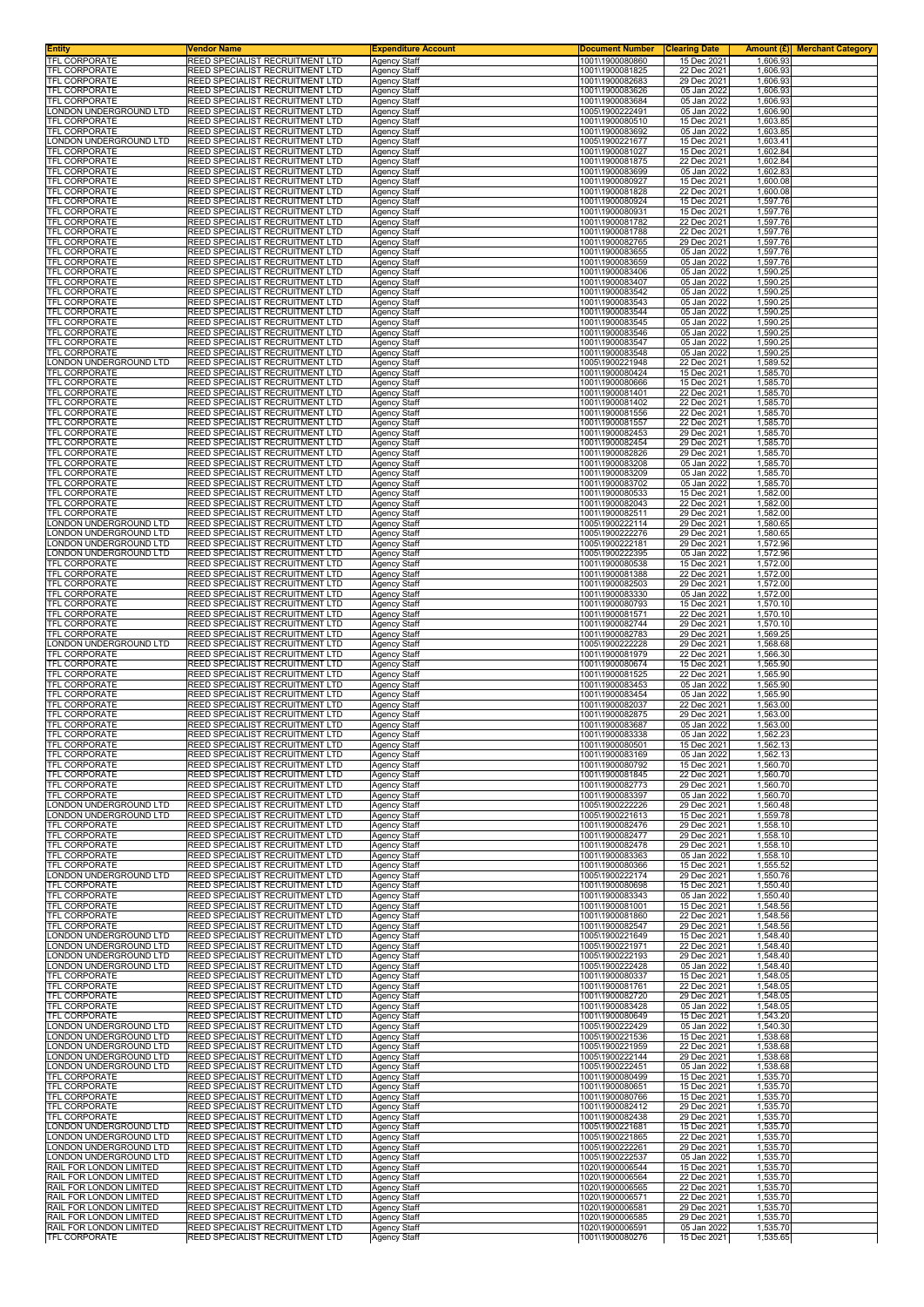| Entity                                                    | Vendor Name                                                        | <b>Expenditure Account</b>                 | <b>Document Number</b>             | <b>Clearing Date</b>       | Amount $(E)$<br><b>Merchant Category</b> |
|-----------------------------------------------------------|--------------------------------------------------------------------|--------------------------------------------|------------------------------------|----------------------------|------------------------------------------|
| TFL CORPORATE<br><b>TFL CORPORATE</b>                     | REED SPECIALIST RECRUITMENT LTD<br>REED SPECIALIST RECRUITMENT LTD | Agency Staff<br><b>Agency Staff</b>        | 1001\1900080504<br>1001\1900081431 | 15 Dec 2021<br>22 Dec 2021 | 1,535.65<br>1,535.65                     |
| TFL CORPORATE                                             | REED SPECIALIST RECRUITMENT LTD                                    | Agency Staff                               | 1001\1900081502                    | 22 Dec 2021                | 1,535.65                                 |
| <b>TFL CORPORATE</b><br>TFL CORPORATE                     | REED SPECIALIST RECRUITMENT LTD<br>REED SPECIALIST RECRUITMENT LTD | <b>Agency Staff</b>                        | 1001\1900082170<br>1001\1900082180 | 29 Dec 2021<br>29 Dec 2021 | 1,535.65                                 |
| TFL CORPORATE                                             | REED SPECIALIST RECRUITMENT LTD                                    | Agency Staff<br>Agency Staff               | 1001\1900083081                    | 05 Jan 2022                | 1,535.65<br>1,535.65                     |
| <b>TFL CORPORATE</b>                                      | REED SPECIALIST RECRUITMENT LTD                                    | <b>Agency Staff</b>                        | 1001\1900083130                    | 05 Jan 2022                | 1,535.65                                 |
| ONDON UNDERGROUND LTD<br>ONDON UNDERGROUND LTD            | REED SPECIALIST RECRUITMENT LTD<br>REED SPECIALIST RECRUITMENT LTD | Agency Staff<br>Agency Staff               | 1005\1900221846<br>1005\1900221514 | 22 Dec 2021<br>15 Dec 2021 | 1,530.93<br>1,527.05                     |
| ONDON UNDERGROUND LTD                                     | REED SPECIALIST RECRUITMENT LTD                                    | Agency Staff                               | 1005\1900221676                    | 15 Dec 2021                | 1,527.05                                 |
| ONDON UNDERGROUND LTD.                                    | REED SPECIALIST RECRUITMENT LTD                                    | Agency Staff                               | 1005\1900221835                    | 22 Dec 2021                | 1,527.05                                 |
| ONDON UNDERGROUND LTD<br>ONDON UNDERGROUND LTD.           | REED SPECIALIST RECRUITMENT LTD<br>REED SPECIALIST RECRUITMENT LTD | <b>Agency Staff</b><br><b>Agency Staff</b> | 1005\1900221849<br>1005\1900222131 | 22 Dec 2021<br>29 Dec 2021 | 1,527.05<br>1,527.05                     |
| ONDON UNDERGROUND LTD.                                    | REED SPECIALIST RECRUITMENT LTD                                    | <b>Agency Staff</b>                        | 1005\1900222132                    | 29 Dec 2021                | 1,527.05                                 |
| ONDON UNDERGROUND LTD<br>ONDON UNDERGROUND LTD            | REED SPECIALIST RECRUITMENT LTD<br>REED SPECIALIST RECRUITMENT LTD | Agency Staff<br>Agency Staff               | 1005\1900222356<br>1005\1900222373 | 05 Jan 2022<br>05 Jan 2022 | 1,527.05<br>1,527.05                     |
| ONDON UNDERGROUND LTD.                                    | REED SPECIALIST RECRUITMENT LTD                                    | <b>Agency Staff</b>                        | 1005\1900221875                    | 22 Dec 2021                | 1,523.24                                 |
| ONDON UNDERGROUND LTD<br><b>TFL CORPORATE</b>             | REED SPECIALIST RECRUITMENT LTD                                    | Agency Staff                               | 1005\1900222426                    | 05 Jan 2022                | 1,523.24                                 |
| TFL CORPORATE                                             | REED SPECIALIST RECRUITMENT LTD<br>REED SPECIALIST RECRUITMENT LTD | <b>Agency Staff</b><br><b>Agency Staff</b> | 1001\1900080820<br>1001\1900081856 | 15 Dec 2021<br>22 Dec 2021 | 1,522.70<br>1,522.70                     |
| TFL CORPORATE                                             | REED SPECIALIST RECRUITMENT LTD                                    | <b>Agency Staff</b>                        | 1001\1900082635                    | 29 Dec 2021                | 1,522.70                                 |
| <b>TFL CORPORATE</b><br>TFL CORPORATE                     | REED SPECIALIST RECRUITMENT LTD<br>REED SPECIALIST RECRUITMENT LTD | Agency Staff<br><b>Agency Staff</b>        | 1001\1900083527<br>1001\1900080336 | 05 Jan 2022<br>15 Dec 2021 | 1,522.70<br>1,521.42                     |
| ONDON UNDERGROUND LTD                                     | REED SPECIALIST RECRUITMENT LTD                                    | Agency Staff                               | 1005\1900222239                    | 29 Dec 2021                | 1,519.55                                 |
| TUBE LINES LTD                                            | REED SPECIALIST RECRUITMENT LTD                                    | <b>Agency Staff</b>                        | 1040\1900000529                    | 15 Dec 2021                | 1,519.12                                 |
| <b>TUBE LINES LTD</b><br>TUBE LINES LTD                   | REED SPECIALIST RECRUITMENT LTD<br>REED SPECIALIST RECRUITMENT LTD | <b>Agency Staff</b><br><b>Agency Staff</b> | 1040\1900000624<br>1040\1900000625 | 29 Dec 2021<br>29 Dec 2021 | 1,519.12<br>1,519.12                     |
| TFL CORPORATE                                             | REED SPECIALIST RECRUITMENT LTD                                    | Agency Staff                               | 1001\1900080586                    | 15 Dec 2021                | 1,517.60                                 |
| TFL CORPORATE<br>TFL CORPORATE                            | REED SPECIALIST RECRUITMENT LTD<br>REED SPECIALIST RECRUITMENT LTD | <b>Agency Staff</b><br>Agency Staff        | 1001\1900082021<br>1001\1900082496 | 22 Dec 2021<br>29 Dec 2021 | 1,517.60<br>1,517.60                     |
| TFL CORPORATE                                             | REED SPECIALIST RECRUITMENT LTD                                    | <b>Agency Staff</b>                        | 1001\1900083291                    | 05 Jan 2022                | 1,517.60                                 |
| TFL CORPORATE                                             | REED SPECIALIST RECRUITMENT LTD                                    | <b>Agency Staff</b>                        | 1001\1900080507                    | 15 Dec 2021                | 1,514.89                                 |
| ONDON UNDERGROUND LTD<br>TFL CORPORATE                    | REED SPECIALIST RECRUITMENT LTD<br>REED SPECIALIST RECRUITMENT LTD | <b>Agency Staff</b><br>Agency Staff        | 1005\1900221811<br>1001\1900081270 | 22 Dec 2021<br>22 Dec 2021 | 1,499.95<br>1,499.84                     |
| TFL CORPORATE                                             | REED SPECIALIST RECRUITMENT LTD                                    | Agency Staff                               | 1001\1900083448                    | 05 Jan 2022                | 1,494.00                                 |
| TRANSPORT TRADING LTD<br>TRANSPORT TRADING LTD            | REED SPECIALIST RECRUITMENT LTD<br>REED SPECIALIST RECRUITMENT LTD | Agency Staff<br><b>Agency Staff</b>        | 1004\1901680513<br>1004\1901680666 | 15 Dec 2021<br>22 Dec 2021 | 1,484.95<br>1,484.95                     |
| TRANSPORT TRADING LTD                                     | REED SPECIALIST RECRUITMENT LTD                                    | <b>Agency Staff</b>                        | 1004\1901680880                    | 29 Dec 2021                | 1,484.95                                 |
| TRANSPORT TRADING LTD                                     | REED SPECIALIST RECRUITMENT LTD                                    | <b>Agency Staff</b>                        | 1004\1901681013                    | 05 Jan 2022                | 1,484.95                                 |
| <b>TFL CORPORATE</b><br><b>TFL CORPORATE</b>              | REED SPECIALIST RECRUITMENT LTD<br>REED SPECIALIST RECRUITMENT LTD | Agency Staff<br>Agency Staff               | 1001\1900080511<br>1001\1900080551 | 15 Dec 2021<br>15 Dec 2021 | 1,479.44<br>1,479.44                     |
| TFL CORPORATE                                             | REED SPECIALIST RECRUITMENT LTD                                    | <b>Agency Staff</b>                        | 1001\1900080628                    | 15 Dec 2021                | 1,479.44                                 |
| TFL CORPORATE<br>TFL CORPORATE                            | REED SPECIALIST RECRUITMENT LTD<br>REED SPECIALIST RECRUITMENT LTD | Agency Staff<br><b>Agency Staff</b>        | 1001\1900081235<br>1001\1900081395 | 22 Dec 2021<br>22 Dec 2021 | 1,479.44<br>1,479.44                     |
| <b>TFL CORPORATE</b>                                      | REED SPECIALIST RECRUITMENT LTD                                    | <b>Agency Staff</b>                        | 1001\1900081831                    | 22 Dec 2021                | 1,479.44                                 |
| TFL CORPORATE                                             | REED SPECIALIST RECRUITMENT LTD                                    | Agency Staff                               | 1001\1900082004                    | 22 Dec 2021                | 1,479.44                                 |
| TFL CORPORATE<br>TFL CORPORATE                            | REED SPECIALIST RECRUITMENT LTD<br>REED SPECIALIST RECRUITMENT LTD | Agency Staff<br>Agency Staff               | 1001\1900082844<br>1001\1900082871 | 29 Dec 2021<br>29 Dec 2021 | 1,479.44<br>1,479.44                     |
| TFL CORPORATE                                             | REED SPECIALIST RECRUITMENT LTD                                    | Agency Staff                               | 1001\1900083394                    | 05 Jan 2022                | 1,479.44                                 |
| <b>TFL CORPORATE</b><br>TRANSPORT TRADING LTD             | REED SPECIALIST RECRUITMENT LTD<br>REED SPECIALIST RECRUITMENT LTD | <b>Agency Staff</b><br><b>Agency Staff</b> | 1001\1900083657<br>1004\1901680514 | 05 Jan 2022<br>15 Dec 2021 | 1,479.44<br>1,479.44                     |
| TRANSPORT TRADING LTD                                     | REED SPECIALIST RECRUITMENT LTD                                    | <b>Agency Staff</b>                        | 1004\1901680669                    | 22 Dec 2021                | 1,479.44                                 |
| TRANSPORT TRADING LTD                                     | REED SPECIALIST RECRUITMENT LTD                                    | <b>Agency Staff</b>                        | 1004\1901680823                    | 29 Dec 2021                | 1,479.44                                 |
| <b>FRANSPORT TRADING LTD</b><br>ONDON RIVER SERVICES LTD. | REED SPECIALIST RECRUITMENT LTD<br>REED SPECIALIST RECRUITMENT LTD | <b>Agency Staff</b><br>Agency Staff        | 1004\1901681009<br>1007\1900002982 | 05 Jan 2022<br>22 Dec 2021 | 1,479.44<br>1,479.44                     |
| ONDON RIVER SERVICES LTD.                                 | REED SPECIALIST RECRUITMENT LTD                                    | <b>Agency Staff</b>                        | 1007\1900003016                    | 29 Dec 2021                | 1,479.44                                 |
| ONDON RIVER SERVICES LTD.<br>ONDON UNDERGROUND LTD        | REED SPECIALIST RECRUITMENT LTD<br>REED SPECIALIST RECRUITMENT LTD | <b>Agency Staff</b><br><b>Agency Staff</b> | 1007\1900003031<br>1005\1900221808 | 05 Jan 2022<br>22 Dec 2021 | 1,479.44<br>1,479.39                     |
| ONDON UNDERGROUND LTD                                     | REED SPECIALIST RECRUITMENT LTD                                    | Agency Staff                               | 1005\1900221604                    | 15 Dec 2021                | 1,475.21                                 |
| TFL CORPORATE                                             | REED SPECIALIST RECRUITMENT LTD                                    | Agency Staff                               | 1001\1900080295                    | 15 Dec 2021                | 1,474.75                                 |
| <b>TFL CORPORATE</b><br>ONDON UNDERGROUND LTD             | REED SPECIALIST RECRUITMENT LTD<br>REED SPECIALIST RECRUITMENT LTD | Agency Staff<br><b>Agency Staff</b>        | 1001\1900081487<br>1005\1900221664 | 22 Dec 2021<br>15 Dec 2021 | 1,474.75<br>1,467.73                     |
| ONDON UNDERGROUND LTD.                                    | REED SPECIALIST RECRUITMENT LTD                                    | <b>Agency Staff</b>                        | 1005\1900221607                    | 15 Dec 2021                | 1,467.29                                 |
| ONDON UNDERGROUND LTD<br>ONDON UNDERGROUND LTD            | REED SPECIALIST RECRUITMENT LTD<br>REED SPECIALIST RECRUITMENT LTD | <b>Agency Staff</b><br>Agency Staff        | 1005\1900221867<br>1005\1900221878 | 22 Dec 2021<br>22 Dec 2021 | 1,467.29<br>1,467.29                     |
| ONDON UNDERGROUND LTD                                     | REED SPECIALIST RECRUITMENT LTD                                    | Agency Staff                               | 1005\1900221974                    | 22 Dec 2021                | 1,467.29                                 |
| ONDON UNDERGROUND LTD<br>ONDON UNDERGROUND LTD            | REED SPECIALIST RECRUITMENT LTD<br>REED SPECIALIST RECRUITMENT LTD | Agency Staff                               | 1005\1900221976<br>1005\1900221977 | 22 Dec 2021<br>22 Dec 2021 | 1,467.29<br>1,467.29                     |
| ONDON UNDERGROUND LTD.                                    | REED SPECIALIST RECRUITMENT LTD                                    | <b>Agency Staff</b><br>Agency Staff        | 1005\1900221992                    | 22 Dec 2021                | 1.467.29                                 |
| ONDON UNDERGROUND LTD.                                    | REED SPECIALIST RECRUITMENT LTD                                    | <b>Agency Staff</b>                        | 1005\1900221999                    | 22 Dec 2021                | 1,467.29                                 |
| ONDON UNDERGROUND LTD<br>ONDON UNDERGROUND LTD            | REED SPECIALIST RECRUITMENT LTD<br>REED SPECIALIST RECRUITMENT LTD | <b>Agency Staff</b><br>Agency Staff        | 1005\1900222161<br>1005\1900222197 | 29 Dec 2021<br>29 Dec 2021 | 1,467.29<br>1,467.29                     |
| ONDON UNDERGROUND LTD                                     | REED SPECIALIST RECRUITMENT LTD                                    | Agency Staff                               | 1005\1900222250                    | 29 Dec 2021                | 1,467.29                                 |
| ONDON UNDERGROUND LTD<br>ONDON UNDERGROUND LTD            | REED SPECIALIST RECRUITMENT LTD<br>REED SPECIALIST RECRUITMENT LTD | <b>Agency Staff</b>                        | 1005\1900222440<br>1005\1900222511 | 05 Jan 2022<br>05 Jan 2022 | 1,467.29<br>1,467.29                     |
| ONDON UNDERGROUND LTD                                     | REED SPECIALIST RECRUITMENT LTD                                    | <b>Agency Staff</b><br><b>Agency Staff</b> | 1005\1900221562                    | 15 Dec 2021                | 1,466.50                                 |
| ONDON UNDERGROUND LTD                                     | REED SPECIALIST RECRUITMENT LTD                                    | <b>Agency Staff</b>                        | 1005\1900221603                    | 15 Dec 2021                | 1,466.36                                 |
| LONDON UNDERGROUND LTD<br>ONDON UNDERGROUND LTD           | REED SPECIALIST RECRUITMENT LTD<br>REED SPECIALIST RECRUITMENT LTD | <b>Agency Staff</b><br>Agency Staff        | 1005\1900222221<br>1005\1900222557 | 29 Dec 2021<br>05 Jan 2022 | 1,466.36<br>1,466.36                     |
| TFL CORPORATE                                             | REED SPECIALIST RECRUITMENT LTD                                    | Agency Staff                               | 1001\1900082572                    | 29 Dec 2021                | 1,464.44                                 |
| <b>TFL CORPORATE</b><br>TFL CORPORATE                     | REED SPECIALIST RECRUITMENT LTD<br>REED SPECIALIST RECRUITMENT LTD | <b>Agency Staff</b><br><b>Agency Staff</b> | 1001\1900083395<br>1001\1900080204 | 05 Jan 2022<br>15 Dec 2021 | 1.464.44<br>1,460.70                     |
| TFL CORPORATE                                             | REED SPECIALIST RECRUITMENT LTD                                    | <b>Agency Staff</b>                        | 1001\1900081869                    | 22 Dec 2021                | 1,460.70                                 |
| TFL CORPORATE                                             | REED SPECIALIST RECRUITMENT LTD                                    | Agency Staff                               | 1001\1900082557<br>1001\1900083104 | 29 Dec 2021                | 1,460.70                                 |
| TFL CORPORATE<br>TFL CORPORATE                            | REED SPECIALIST RECRUITMENT LTD<br>REED SPECIALIST RECRUITMENT LTD | <b>Agency Staff</b><br>Agency Staff        | 1001\1900083740                    | 05 Jan 2022<br>05 Jan 2022 | 1,460.70<br>1,460.70                     |
| ONDON UNDERGROUND LTD                                     | REED SPECIALIST RECRUITMENT LTD                                    | Agency Staff                               | 1005\1900221841                    | 22 Dec 2021                | 1,460.00                                 |
| ONDON UNDERGROUND LTD<br>ONDON UNDERGROUND LTD.           | REED SPECIALIST RECRUITMENT LTD<br>REED SPECIALIST RECRUITMENT LTD | <b>Agency Staff</b><br><b>Agency Staff</b> | 1005\1900222540<br>1005\1900221538 | 05 Jan 2022<br>15 Dec 2021 | 1,460.00<br>1,459.60                     |
| ONDON UNDERGROUND LTD                                     | REED SPECIALIST RECRUITMENT LTD                                    | Agency Staff                               | 1005\1900221561                    | 15 Dec 2021                | 1,459.60                                 |
| LONDON UNDERGROUND LTD                                    | REED SPECIALIST RECRUITMENT LTD                                    | Agency Staff                               | 1005\1900221854                    | 22 Dec 2021                | 1,459.60                                 |
| ONDON UNDERGROUND LTD<br>ONDON UNDERGROUND LTD            | REED SPECIALIST RECRUITMENT LTD<br>REED SPECIALIST RECRUITMENT LTD | Agency Staff<br><b>Agency Staff</b>        | 1005\1900222118<br>1005\1900222162 | 29 Dec 2021<br>29 Dec 2021 | 1,459.60<br>1,459.60                     |
| ONDON UNDERGROUND LTD                                     | REED SPECIALIST RECRUITMENT LTD                                    | Agency Staff                               | 1005\1900222439                    | 05 Jan 2022                | 1,459.60                                 |
| TFL CORPORATE<br>TFL CORPORATE                            | REED SPECIALIST RECRUITMENT LTD<br>REED SPECIALIST RECRUITMENT LTD | <b>Agency Staff</b><br>Agency Staff        | 1001\1900080463<br>1001\1900080555 | 15 Dec 2021<br>15 Dec 2021 | 1,455.65<br>1,455.65                     |
| TFL CORPORATE                                             | REED SPECIALIST RECRUITMENT LTD                                    | Agency Staff                               | 1001\1900081260                    | 22 Dec 2021                | 1,455.65                                 |
| TFL CORPORATE<br>TFL CORPORATE                            | REED SPECIALIST RECRUITMENT LTD<br>REED SPECIALIST RECRUITMENT LTD | Agency Staff<br>Agency Staff               | 1001\1900081806<br>1001\1900082691 | 22 Dec 2021<br>29 Dec 2021 | 1,455.65<br>1,455.65                     |
| TFL CORPORATE                                             | REED SPECIALIST RECRUITMENT LTD                                    | <b>Agency Staff</b>                        | 1001\1900082768                    | 29 Dec 2021                | 1,455.65                                 |
| TFL CORPORATE                                             | REED SPECIALIST RECRUITMENT LTD                                    | <b>Agency Staff</b>                        | 1001\1900083405                    | 05 Jan 2022                | 1,455.65                                 |
| TFL CORPORATE<br>TFL CORPORATE                            | REED SPECIALIST RECRUITMENT LTD<br>REED SPECIALIST RECRUITMENT LTD | Agency Staff<br>Agency Staff               | 1001\1900083877<br>1001\1900080392 | 05 Jan 2022<br>15 Dec 2021 | 1,455.65<br>1,455.27                     |
| TFL CORPORATE                                             | REED SPECIALIST RECRUITMENT LTD                                    | <b>Agency Staff</b>                        | 1001\1900082479                    | 29 Dec 2021                | 1,455.27                                 |
| ONDON UNDERGROUND LTD<br>ONDON UNDERGROUND LTD            | REED SPECIALIST RECRUITMENT LTD<br>REED SPECIALIST RECRUITMENT LTD | Agency Staff<br><b>Agency Staff</b>        | 1005\1900222500<br>1005\1900221955 | 05 Jan 2022<br>22 Dec 2021 | 1,454.88<br>1,449.53                     |
| ONDON UNDERGROUND LTD                                     | REED SPECIALIST RECRUITMENT LTD                                    | <b>Agency Staff</b>                        | 1005\1900222173                    | 29 Dec 2021                | 1,449.53                                 |
| ONDON UNDERGROUND LTD                                     | REED SPECIALIST RECRUITMENT LTD                                    | <b>Agency Staff</b>                        | 1005\1900222446                    | 05 Jan 2022                | 1,449.53                                 |
| ONDON UNDERGROUND LTD<br>ONDON UNDERGROUND LTD            | REED SPECIALIST RECRUITMENT LTD<br>REED SPECIALIST RECRUITMENT LTD | Agency Staff<br><b>Agency Staff</b>        | 1005\1900221884<br>1005\1900222185 | 22 Dec 2021<br>29 Dec 2021 | 1,448.30<br>1,448.30                     |
| ONDON UNDERGROUND LTD                                     | REED SPECIALIST RECRUITMENT LTD                                    | Agency Staff                               | 1005\1900222385                    | 05 Jan 2022                | 1,448.30                                 |
| ONDON UNDERGROUND LTD<br>ONDON UNDERGROUND LTD            | REED SPECIALIST RECRUITMENT LTD<br>REED SPECIALIST RECRUITMENT LTD | Agency Staff<br><b>Agency Staff</b>        | 1005\1900222545<br>1005\1900222496 | 05 Jan 2022<br>05 Jan 2022 | 1,448.30<br>1,447.94                     |
| TFL CORPORATE                                             | REED SPECIALIST RECRUITMENT LTD                                    | <b>Agency Staff</b>                        | 1001\1900081704                    | 22 Dec 2021                | 1,446.27                                 |
| TFL CORPORATE                                             | REED SPECIALIST RECRUITMENT LTD                                    | Agency Staff                               | 1001\1900083665                    | 05 Jan 2022                | 1,446.19                                 |
| ONDON UNDERGROUND LTD<br>ONDON UNDERGROUND LTD            | REED SPECIALIST RECRUITMENT LTD<br>REED SPECIALIST RECRUITMENT LTD | Agency Staff<br>Agency Staff               | 1005\1900222257<br>1005\1900222520 | 29 Dec 2021<br>05 Jan 2022 | 1,445.33<br>1,445.33                     |
| LONDON UNDERGROUND LTD                                    | REED SPECIALIST RECRUITMENT LTD                                    | Agency Staff                               | 1005\1900221566                    | 15 Dec 2021                | 1,444.52                                 |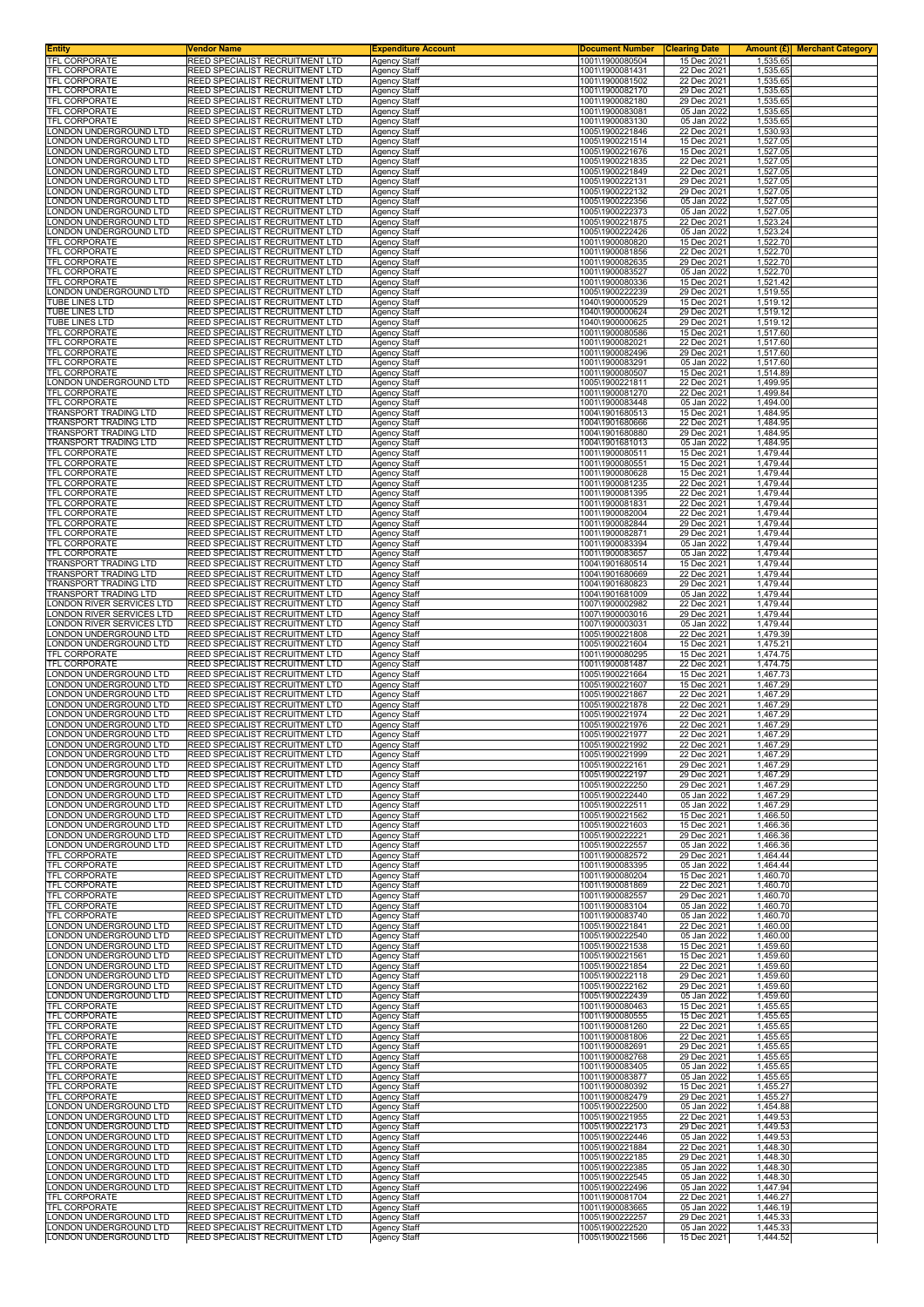| <b>Entity</b>                                     | Vendor Name                                                                      | <b>Expenditure Account</b>                 | <b>Document Number</b>             | <b>Clearing Date</b>       | <b>Merchant Category</b><br>Amount (£) |
|---------------------------------------------------|----------------------------------------------------------------------------------|--------------------------------------------|------------------------------------|----------------------------|----------------------------------------|
| LONDON UNDERGROUND LTD<br>ONDON UNDERGROUND LTD   | <b>REED SPECIALIST RECRUITMENT LTD</b><br><b>REED SPECIALIST RECRUITMENT LTD</b> | Agency Staff<br><b>Agency Staff</b>        | 1005\1900221922<br>1005\1900222267 | 22 Dec 2021<br>29 Dec 2021 | 1,444.52<br>1,444.52                   |
| TFL CORPORATE                                     | REED SPECIALIST RECRUITMENT LTD                                                  | <b>Agency Staff</b>                        | 1001\1900082676                    | 29 Dec 2021                | 1,444.19                               |
| LONDON UNDERGROUND LTD                            | REED SPECIALIST RECRUITMENT LTD<br><b>REED SPECIALIST RECRUITMENT LTD</b>        | <b>Agency Staff</b>                        | 1005\1900221600                    | 15 Dec 2021<br>22 Dec 2021 | 1,442.55                               |
| ONDON UNDERGROUND LTD<br>ONDON UNDERGROUND LTD    | REED SPECIALIST RECRUITMENT LTD                                                  | Agency Staff<br><b>Agency Staff</b>        | 1005\1900221824<br>1005\1900222215 | 29 Dec 2021                | 1,442.55<br>1,442.55                   |
| ONDON UNDERGROUND LTD.                            | REED SPECIALIST RECRUITMENT LTD                                                  | <b>Agency Staff</b>                        | 1005\1900222559                    | 05 Jan 2022                | 1,442.55                               |
| TRANSPORT TRADING LTD<br>LONDON UNDERGROUND LTD   | REED SPECIALIST RECRUITMENT LTD<br>REED SPECIALIST RECRUITMENT LTD               | <b>Agency Staff</b><br><b>Agency Staff</b> | 1004\1901680959<br>1005\1900222408 | 05 Jan 2022<br>05 Jan 2022 | 1.441.29<br>1,440.85                   |
| <b>TFL CORPORATE</b>                              | REED SPECIALIST RECRUITMENT LTD                                                  | Agency Staff                               | 1001\1900081405                    | 22 Dec 2021                | 1,439.62                               |
| TFL CORPORATE                                     | REED SPECIALIST RECRUITMENT LTD                                                  | <b>Agency Staff</b>                        | 1001\1900082767                    | 29 Dec 2021                | 1,438.82                               |
| LONDON UNDERGROUND LTD<br>TFL CORPORATE           | REED SPECIALIST RECRUITMENT LTD<br>REED SPECIALIST RECRUITMENT LTD               | Agency Staff<br>Agency Staff               | 1005\1900222522<br>1001\1900080784 | 05 Jan 2022<br>15 Dec 2021 | 1,437.92<br>1,435.70                   |
| TFL CORPORATE                                     | REED SPECIALIST RECRUITMENT LTD                                                  | <b>Agency Staff</b>                        | 1001\1900081606                    | 22 Dec 2021                | 1,435.70                               |
| TFL CORPORATE<br>TFL CORPORATE                    | REED SPECIALIST RECRUITMENT LTD<br>REED SPECIALIST RECRUITMENT LTD               | <b>Agency Staff</b><br>Agency Staff        | 1001\1900081792<br>1001\1900081794 | 22 Dec 2021<br>22 Dec 2021 | 1,435.70<br>1,435.70                   |
| TFL CORPORATE                                     | REED SPECIALIST RECRUITMENT LTD                                                  | Agency Staff                               | 1001\1900082105                    | 29 Dec 2021                | 1,435.70                               |
| TFL CORPORATE<br>TFL CORPORATE                    | REED SPECIALIST RECRUITMENT LTD<br>REED SPECIALIST RECRUITMENT LTD               | <b>Agency Staff</b>                        | 1001\1900082108<br>1001\1900082410 | 29 Dec 2021<br>29 Dec 2021 | 1,435.70<br>1,435.70                   |
| TFL CORPORATE                                     | REED SPECIALIST RECRUITMENT LTD                                                  | <b>Agency Staff</b><br>Agency Staff        | 1001\1900082413                    | 29 Dec 2021                | 1,435.70                               |
| TFL CORPORATE                                     | REED SPECIALIST RECRUITMENT LTD<br>REED SPECIALIST RECRUITMENT LTD               | <b>Agency Staff</b>                        | 1001\1900083730                    | 05 Jan 2022                | 1,435.70                               |
| TFL CORPORATE<br>LONDON UNDERGROUND LTD           | REED SPECIALIST RECRUITMENT LTD                                                  | <b>Agency Staff</b><br><b>Agency Staff</b> | 1001\1900083761<br>1005\1900221527 | 05 Jan 2022<br>15 Dec 2021 | 1,435.70<br>1,429.78                   |
| ONDON UNDERGROUND LTD                             | REED SPECIALIST RECRUITMENT LTD                                                  | <b>Agency Staff</b>                        | 1005\1900221895                    | 22 Dec 2021                | 1,429.78                               |
| ONDON UNDERGROUND LTD<br>ONDON UNDERGROUND LTD    | REED SPECIALIST RECRUITMENT LTD<br>REED SPECIALIST RECRUITMENT LTD               | <b>Agency Staff</b><br><b>Agency Staff</b> | 1005\1900222284<br>1005\1900222380 | 29 Dec 2021<br>05 Jan 2022 | 1,429.78<br>1,429.78                   |
| ONDON UNDERGROUND LTD.                            | REED SPECIALIST RECRUITMENT LTD                                                  | <b>Agency Staff</b>                        | 1005\1900221806                    | 22 Dec 2021                | 1,428.89                               |
| <b>TFL CORPORATE</b><br>TFL CORPORATE             | REED SPECIALIST RECRUITMENT LTD<br>REED SPECIALIST RECRUITMENT LTD               | <b>Agency Staff</b><br><b>Agency Staff</b> | 1001\1900082799<br>1001\1900083145 | 29 Dec 2021<br>05 Jan 2022 | 1,428.56<br>1,428.56                   |
| TFL CORPORATE                                     | REED SPECIALIST RECRUITMENT LTD                                                  | Agency Staff                               | 1001\1900083703                    | 05 Jan 2022                | 1,428.00                               |
| LONDON UNDERGROUND LTD                            | REED SPECIALIST RECRUITMENT LTD                                                  | <b>Agency Staff</b>                        | 1005\1900222156                    | 29 Dec 2021                | 1,426.73                               |
| LONDON UNDERGROUND LTD<br>ONDON UNDERGROUND LTD.  | REED SPECIALIST RECRUITMENT LTD<br>REED SPECIALIST RECRUITMENT LTD               | <b>Agency Staff</b><br><b>Agency Staff</b> | 1005\1900222251<br>1005\1900221888 | 29 Dec 2021<br>22 Dec 2021 | 1,426.73<br>1,426.32                   |
| TFL CORPORATE                                     | REED SPECIALIST RECRUITMENT LTD                                                  | <b>Agency Staff</b>                        | 1001\1900083268                    | 05 Jan 2022                | 1,425.84                               |
| TFL CORPORATE<br>TUBE LINES LTD                   | REED SPECIALIST RECRUITMENT LTD<br>REED SPECIALIST RECRUITMENT LTD               | <b>Agency Staff</b><br><b>Agency Staff</b> | 1001\1900083409<br>1040\1900000523 | 05 Jan 2022<br>15 Dec 2021 | 1,425.84<br>1,422.43                   |
| <b>TUBE LINES LTD</b>                             | REED SPECIALIST RECRUITMENT LTD                                                  | <b>Agency Staff</b>                        | 1040\1900000550                    | 15 Dec 2021                | 1,422.43                               |
| TUBE LINES LTD<br><b>TUBE LINES LTD</b>           | REED SPECIALIST RECRUITMENT LTD<br>REED SPECIALIST RECRUITMENT LTD               | <b>Agency Staff</b><br><b>Agency Staff</b> | 1040\1900000571<br>1040\1900000594 | 22 Dec 2021<br>22 Dec 2021 | 1,422.43<br>1,422.43                   |
| TUBE LINES LTD                                    | REED SPECIALIST RECRUITMENT LTD                                                  | <b>Agency Staff</b>                        | 1040\1900000633                    | 29 Dec 2021                | 1,422.43                               |
| TUBE LINES LTD                                    | REED SPECIALIST RECRUITMENT LTD                                                  | <b>Agency Staff</b>                        | 1040\1900000635                    | 29 Dec 2021                | 1,422.43                               |
| TUBE LINES LTD<br>ONDON UNDERGROUND LTD           | REED SPECIALIST RECRUITMENT LTD<br>REED SPECIALIST RECRUITMENT LTD               | Agency Staff<br><b>Agency Staff</b>        | 1040\1900000667<br>1005\1900221524 | 05 Jan 2022<br>15 Dec 2021 | 1,422.43<br>1,422.05                   |
| ONDON UNDERGROUND LTD                             | REED SPECIALIST RECRUITMENT LTD                                                  | <b>Agency Staff</b>                        | 1005\1900221525                    | 15 Dec 2021                | 1,422.05                               |
| LONDON UNDERGROUND LTD<br>ONDON UNDERGROUND LTD   | <b>REED SPECIALIST RECRUITMENT LTD</b><br>REED SPECIALIST RECRUITMENT LTD        | <b>Agency Staff</b><br><b>Agency Staff</b> | 1005\1900221526<br>1005\1900221528 | 15 Dec 2021<br>15 Dec 2021 | 1,422.05<br>1,422.05                   |
| ONDON UNDERGROUND LTD                             | REED SPECIALIST RECRUITMENT LTD                                                  | Agency Staff                               | 1005\1900221595                    | 15 Dec 2021                | 1,422.05                               |
| ONDON UNDERGROUND LTD                             | REED SPECIALIST RECRUITMENT LTD                                                  | <b>Agency Staff</b>                        | 1005\1900221596                    | 15 Dec 2021<br>15 Dec 2021 | 1,422.05                               |
| ONDON UNDERGROUND LTD<br>ONDON UNDERGROUND LTD    | REED SPECIALIST RECRUITMENT LTD<br>REED SPECIALIST RECRUITMENT LTD               | <b>Agency Staff</b><br><b>Agency Staff</b> | 1005\1900221598<br>1005\1900221670 | 15 Dec 2021                | 1,422.05<br>1,422.05                   |
| ONDON UNDERGROUND LTD.                            | REED SPECIALIST RECRUITMENT LTD                                                  | <b>Agency Staff</b>                        | 1005\1900221890                    | 22 Dec 2021                | 1,422.05                               |
| ONDON UNDERGROUND LTD<br>ONDON UNDERGROUND LTD    | REED SPECIALIST RECRUITMENT LTD<br>REED SPECIALIST RECRUITMENT LTD               | <b>Agency Staff</b><br><b>Agency Staff</b> | 1005\1900221891<br>1005\1900221897 | 22 Dec 2021<br>22 Dec 2021 | 1,422.05<br>1,422.05                   |
| ONDON UNDERGROUND LTD                             | REED SPECIALIST RECRUITMENT LTD                                                  | <b>Agency Staff</b>                        | 1005\1900221898                    | 22 Dec 2021                | 1,422.05                               |
| ONDON UNDERGROUND LTD<br>ONDON UNDERGROUND LTD    | REED SPECIALIST RECRUITMENT LTD<br>REED SPECIALIST RECRUITMENT LTD               | <b>Agency Staff</b><br><b>Agency Staff</b> | 1005\1900221912<br>1005\1900221913 | 22 Dec 2021<br>22 Dec 2021 | 1,422.05<br>1,422.05                   |
| ONDON UNDERGROUND LTD                             | REED SPECIALIST RECRUITMENT LTD                                                  | <b>Agency Staff</b>                        | 1005\1900221946                    | 22 Dec 2021                | 1,422.05                               |
| ONDON UNDERGROUND LTD.<br>ONDON UNDERGROUND LTD   | REED SPECIALIST RECRUITMENT LTD<br>REED SPECIALIST RECRUITMENT LTD               | <b>Agency Staff</b>                        | 1005\1900222129<br>1005\1900222223 | 29 Dec 2021<br>29 Dec 2021 | 1,422.05<br>1,422.05                   |
| ONDON UNDERGROUND LTD                             | REED SPECIALIST RECRUITMENT LTD                                                  | <b>Agency Staff</b><br><b>Agency Staff</b> | 1005\1900222283                    | 29 Dec 2021                | 1,422.05                               |
| ONDON UNDERGROUND LTD                             | REED SPECIALIST RECRUITMENT LTD                                                  | Agency Staff                               | 1005\1900222285                    | 29 Dec 2021                | 1,422.05                               |
| ONDON UNDERGROUND LTD<br>ONDON UNDERGROUND LTD    | REED SPECIALIST RECRUITMENT LTD<br>REED SPECIALIST RECRUITMENT LTD               | <b>Agency Staff</b><br><b>Agency Staff</b> | 1005\1900222286<br>1005\1900222287 | 29 Dec 2021<br>29 Dec 2021 | 1,422.05<br>1,422.05                   |
| ONDON UNDERGROUND LTD                             | REED SPECIALIST RECRUITMENT LTD                                                  | <b>Agency Staff</b>                        | 1005\1900222288                    | 29 Dec 2021                | 1,422.05                               |
| ONDON UNDERGROUND LTD<br>ONDON UNDERGROUND LTD    | REED SPECIALIST RECRUITMENT LTD<br>REED SPECIALIST RECRUITMENT LTD               | <b>Agency Staff</b><br>Agency Staff        | 1005\1900222289<br>1005\1900222379 | 29 Dec 2021<br>05 Jan 2022 | 1,422.05<br>1,422.05                   |
| ONDON UNDERGROUND LTD.                            | REED SPECIALIST RECRUITMENT LTD                                                  | Agency Staff                               | 1005\1900222381                    | 05 Jan 2022                | 1,422.05                               |
| ONDON UNDERGROUND LTD<br>LONDON UNDERGROUND LTD   | REED SPECIALIST RECRUITMENT LTD                                                  | <b>Agency Staff</b>                        | 1005\1900222382                    | 05 Jan 2022                | 1,422.05                               |
| LONDON UNDERGROUND LTD                            | REED SPECIALIST RECRUITMENT LTD<br><b>REED SPECIALIST RECRUITMENT LTD</b>        | Agency Staff<br><b>Agency Staff</b>        | 1005\1900222383<br>1005\1900222423 | 05 Jan 2022<br>05 Jan 2022 | 1,422.05<br>1,422.05                   |
| LONDON UNDERGROUND LTD                            | REED SPECIALIST RECRUITMENT LTD                                                  | <b>Agency Staff</b>                        | 1005\1900222497                    | 05 Jan 2022                | 1,422.05                               |
| LONDON UNDERGROUND LTD<br>LONDON UNDERGROUND LTD  | REED SPECIALIST RECRUITMENT LTD<br>REED SPECIALIST RECRUITMENT LTD               | Agency Staff<br>Agency Staff               | 1005\1900222498<br>1005\1900222499 | 05 Jan 2022<br>05 Jan 2022 | 1,422.05<br>1,422.05                   |
| TFL CORPORATE                                     | REED SPECIALIST RECRUITMENT LTD                                                  | Agency Staff                               | 1001\1900080993                    | 15 Dec 2021                | 1,417.82                               |
| TFL CORPORATE<br>TFL CORPORATE                    | REED SPECIALIST RECRUITMENT LTD<br>REED SPECIALIST RECRUITMENT LTD               | <b>Agency Staff</b><br><b>Agency Staff</b> | 1001\1900081715<br>1001\1900082449 | 22 Dec 2021<br>29 Dec 2021 | 1,417.82<br>1,417.82                   |
| TFL CORPORATE                                     | <b>REED SPECIALIST RECRUITMENT LTD</b>                                           | <b>Agency Staff</b>                        | 1001\1900082665                    | 29 Dec 2021                | 1,417.82                               |
| TFL CORPORATE<br>TFL CORPORATE                    | REED SPECIALIST RECRUITMENT LTD<br><b>REED SPECIALIST RECRUITMENT LTD</b>        | <b>Agency Staff</b><br><b>Agency Staff</b> | 1001\1900082596<br>1001\1900083412 | 29 Dec 2021<br>05 Jan 2022 | 1,416.57<br>1,416.57                   |
| LONDON UNDERGROUND LTD                            | <b>REED SPECIALIST RECRUITMENT LTD</b>                                           | Agency Staff                               | 1005\1900221889                    | 22 Dec 2021                | 1,415.95                               |
| ONDON UNDERGROUND LTD<br>LONDON UNDERGROUND LTD   | REED SPECIALIST RECRUITMENT LTD                                                  | <b>Agency Staff</b><br><b>Agency Staff</b> | 1005\1900221509                    | 15 Dec 2021                | 1,415.93                               |
| LONDON UNDERGROUND LTD                            | REED SPECIALIST RECRUITMENT LTD<br><b>REED SPECIALIST RECRUITMENT LTD</b>        | <b>Agency Staff</b>                        | 1005\1900221515<br>1005\1900221836 | 15 Dec 2021<br>22 Dec 2021 | 1,415.93<br>1,415.93                   |
| LONDON UNDERGROUND LTD                            | REED SPECIALIST RECRUITMENT LTD                                                  | Agency Staff                               | 1005\1900222151                    | 29 Dec 2021                | 1,415.93                               |
| LONDON UNDERGROUND LTD<br>ONDON UNDERGROUND LTD   | <b>REED SPECIALIST RECRUITMENT LTD</b><br>REED SPECIALIST RECRUITMENT LTD        | Agency Staff<br><b>Agency Staff</b>        | 1005\1900222209<br>1005\1900222238 | 29 Dec 2021<br>29 Dec 2021 | 1,415.93<br>1,415.93                   |
| LONDON UNDERGROUND LTD                            | REED SPECIALIST RECRUITMENT LTD                                                  | Agency Staff                               | 1005\1900222280                    | 29 Dec 2021                | 1,415.93                               |
| ONDON UNDERGROUND LTD<br>ONDON UNDERGROUND LTD.   | REED SPECIALIST RECRUITMENT LTD<br>REED SPECIALIST RECRUITMENT LTD               | <b>Agency Staff</b><br><b>Agency Staff</b> | 1005\1900222548<br>1005\1900222549 | 05 Jan 2022<br>05 Jan 2022 | 1,415.93<br>1,415.93                   |
| ONDON UNDERGROUND LTD                             | REED SPECIALIST RECRUITMENT LTD                                                  | Agency Staff                               | 1005\1900222565                    | 05 Jan 2022                | 1,415.93                               |
| ONDON UNDERGROUND LTD<br>ONDON UNDERGROUND LTD    | REED SPECIALIST RECRUITMENT LTD<br><b>REED SPECIALIST RECRUITMENT LTD</b>        | Agency Staff<br><b>Agency Staff</b>        | 1005\1900222573<br>1005\1900222128 | 05 Jan 2022<br>29 Dec 2021 | 1,415.93<br>1,414.70                   |
| LONDON UNDERGROUND LTD                            | REED SPECIALIST RECRUITMENT LTD                                                  | <b>Agency Staff</b>                        | 1005\1900222571                    | 05 Jan 2022                | 1,414.70                               |
| TFL CORPORATE                                     | REED SPECIALIST RECRUITMENT LTD                                                  | Agency Staff                               | 1001\1900081060                    | 15 Dec 2021                | 1,412.25                               |
| TFL CORPORATE<br>TFL CORPORATE                    | REED SPECIALIST RECRUITMENT LTD<br>REED SPECIALIST RECRUITMENT LTD               | <b>Agency Staff</b><br><b>Agency Staff</b> | 1001\1900081713<br>1001\1900083105 | 22 Dec 2021<br>05 Jan 2022 | 1,412.25<br>1,412.25                   |
| TFL CORPORATE                                     | REED SPECIALIST RECRUITMENT LTD                                                  | Agency Staff                               | 1001\1900082421                    | 29 Dec 2021                | 1,410.70                               |
| TFL CORPORATE<br>LONDON UNDERGROUND LTD           | REED SPECIALIST RECRUITMENT LTD<br>REED SPECIALIST RECRUITMENT LTD               | <b>Agency Staff</b><br>Agency Staff        | 1001\1900083285<br>1005\1900222182 | 05 Jan 2022<br>29 Dec 2021 | 1,410.70<br>1,409.17                   |
| RAIL FOR LONDON LIMITED                           | REED SPECIALIST RECRUITMENT LTD                                                  | <b>Agency Staff</b>                        | 1020\1900006578                    | 29 Dec 2021                | 1,407.80                               |
| RAIL FOR LONDON LIMITED<br>LONDON UNDERGROUND LTD | REED SPECIALIST RECRUITMENT LTD<br><b>REED SPECIALIST RECRUITMENT LTD</b>        | <b>Agency Staff</b><br><b>Agency Staff</b> | 1020\1900006598<br>1005\1900222183 | 05 Jan 2022<br>29 Dec 2021 | 1,407.80<br>1,406.45                   |
| TFL CORPORATE                                     | REED SPECIALIST RECRUITMENT LTD                                                  | Agency Staff                               | 1001\1900082010                    | 22 Dec 2021                | 1,405.20                               |
| TFL CORPORATE<br>TFL CORPORATE                    | REED SPECIALIST RECRUITMENT LTD<br><b>REED SPECIALIST RECRUITMENT LTD</b>        | <b>Agency Staff</b><br>Agency Staff        | 1001\1900082013<br>1001\1900082439 | 22 Dec 2021<br>29 Dec 2021 | 1,405.20<br>1,405.20                   |
| TFL CORPORATE                                     | REED SPECIALIST RECRUITMENT LTD                                                  | <b>Agency Staff</b>                        | 1001\1900082851                    | 29 Dec 2021                | 1,405.20                               |
| TFL CORPORATE<br>LONDON UNDERGROUND LTD           | REED SPECIALIST RECRUITMENT LTD<br>REED SPECIALIST RECRUITMENT LTD               | <b>Agency Staff</b>                        | 1001\1900083645                    | 05 Jan 2022                | 1,405.20                               |
| TFL CORPORATE                                     | REED SPECIALIST RECRUITMENT LTD                                                  | <b>Agency Staff</b><br><b>Agency Staff</b> | 1005\1900221599<br>1001\1900080989 | 15 Dec 2021<br>15 Dec 2021 | 1,404.82<br>1,404.16                   |
| TFL CORPORATE                                     | REED SPECIALIST RECRUITMENT LTD                                                  | <b>Agency Staff</b>                        | 1001\1900081504                    | 22 Dec 2021                | 1,404.16                               |
| TFL CORPORATE<br>TFL CORPORATE                    | REED SPECIALIST RECRUITMENT LTD<br>REED SPECIALIST RECRUITMENT LTD               | <b>Agency Staff</b><br>Agency Staff        | 1001\1900083707<br>1001\1900081790 | 05 Jan 2022<br>22 Dec 2021 | 1,400.19<br>1,398.12                   |
| TFL CORPORATE                                     | REED SPECIALIST RECRUITMENT LTD                                                  | <b>Agency Staff</b>                        | 1001\1900083411                    | 05 Jan 2022                | 1,398.12                               |
| LONDON UNDERGROUND LTD<br>LONDON UNDERGROUND LTD  | REED SPECIALIST RECRUITMENT LTD<br>REED SPECIALIST RECRUITMENT LTD               | <b>Agency Staff</b><br>Agency Staff        | 1005\1900222252<br>1005\1900221881 | 29 Dec 2021<br>22 Dec 2021 | 1,397.58<br>1,397.40                   |
| LONDON UNDERGROUND LTD                            | REED SPECIALIST RECRUITMENT LTD                                                  | <b>Agency Staff</b>                        | 1005\1900221634                    | 15 Dec 2021                | 1,395.88                               |
| LONDON UNDERGROUND LTD<br>LONDON UNDERGROUND LTD  | <b>REED SPECIALIST RECRUITMENT LTD</b><br>REED SPECIALIST RECRUITMENT LTD        | Agency Staff<br>Agency Staff               | 1005\1900222220<br>1005\1900222433 | 29 Dec 2021<br>05 Jan 2022 | 1,395.84<br>1,395.84                   |
|                                                   |                                                                                  |                                            |                                    |                            |                                        |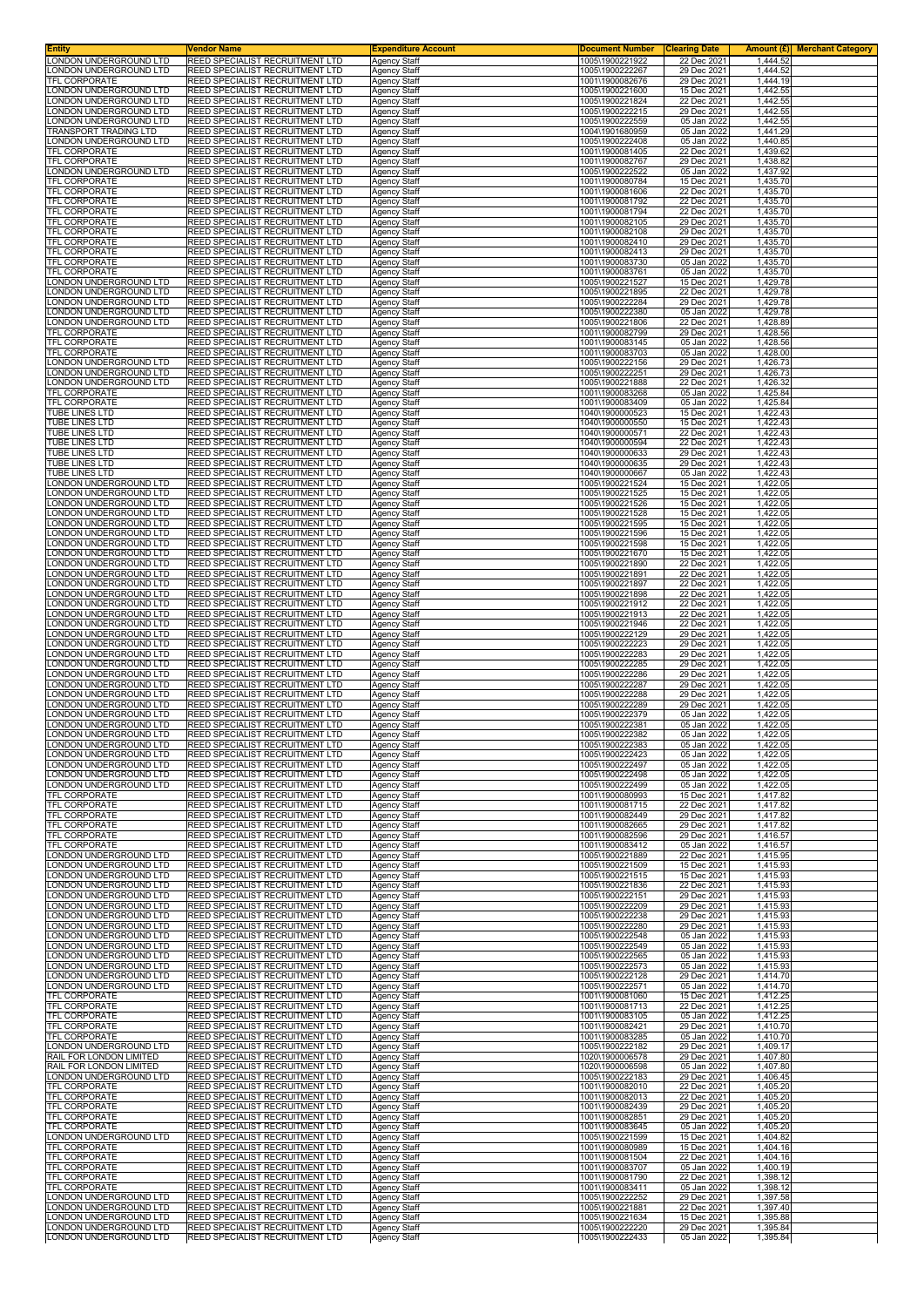| <b>Entity</b><br>TFL CORPORATE                    | Vendor Name<br>REED SPECIALIST RECRUITMENT LTD                            | <b>Expenditure Account</b><br><b>Agency Staff</b> | <b>Document Number</b><br>1001\1900081963 | <b>Clearing Date</b><br>22 Dec 2021 | 1,395.20             | <b>Amount (£) Merchant Category</b> |
|---------------------------------------------------|---------------------------------------------------------------------------|---------------------------------------------------|-------------------------------------------|-------------------------------------|----------------------|-------------------------------------|
| <b>TFL CORPORATE</b>                              | <b>REED SPECIALIST RECRUITMENT LTD</b>                                    | <b>Agency Staff</b>                               | 1001\1900080928                           | 15 Dec 2021                         | 1,394.00             |                                     |
| <b>TFL CORPORATE</b>                              | REED SPECIALIST RECRUITMENT LTD                                           | Agency Staff                                      | 1001\1900080526                           | 15 Dec 2021                         | 1,391.03             |                                     |
| TFL CORPORATE                                     | REED SPECIALIST RECRUITMENT LTD                                           | <b>Agency Staff</b>                               | 1001\1900081417                           | 22 Dec 2021                         | 1,391.03             |                                     |
| ONDON UNDERGROUND LTD                             | <b>REED SPECIALIST RECRUITMENT LTD</b>                                    | Agency Staff                                      | 1005\1900221909                           | 22 Dec 2021                         | 1,389.66             |                                     |
| ONDON UNDERGROUND LTD<br>ONDON RIVER SERVICES LTD | REED SPECIALIST RECRUITMENT LTD<br>REED SPECIALIST RECRUITMENT LTD        | Agency Staff                                      | 1005\1900222490                           | 05 Jan 2022<br>22 Dec 2021          | 1,389.66<br>1,388.10 |                                     |
| ONDON RIVER SERVICES LTD                          | <b>REED SPECIALIST RECRUITMENT LTD</b>                                    | <b>Agency Staff</b><br>Agency Staff               | 1007\1900002985<br>1007\1900003018        | 29 Dec 2021                         | 1,388.10             |                                     |
| ONDON UNDERGROUND LTD                             | REED SPECIALIST RECRUITMENT LTD                                           | Agency Staff                                      | 1005\1900221518                           | 15 Dec 2021                         | 1,386.17             |                                     |
| ONDON UNDERGROUND LTD                             | REED SPECIALIST RECRUITMENT LTD                                           | Agency Staff                                      | 1005\1900221638                           | 15 Dec 2021                         | 1,386.17             |                                     |
| ONDON UNDERGROUND LTD                             | <b>REED SPECIALIST RECRUITMENT LTD</b>                                    | Agency Staff                                      | 1005\1900222139                           | 29 Dec 2021                         | 1,386.17             |                                     |
| ONDON UNDERGROUND LTD                             | REED SPECIALIST RECRUITMENT LTD                                           | Agency Staff                                      | 1005\1900222236                           | 29 Dec 2021                         | 1,386.17             |                                     |
| TFL CORPORATE                                     | REED SPECIALIST RECRUITMENT LTD                                           | Agency Staff                                      | 1001\1900080313                           | 15 Dec 2021                         | 1,385.97             |                                     |
| TFL CORPORATE                                     | REED SPECIALIST RECRUITMENT LTD                                           | <b>Agency Staff</b>                               | 1001\1900081978                           | 22 Dec 2021                         | 1,385.97             |                                     |
| TFL CORPORATE                                     | REED SPECIALIST RECRUITMENT LTD                                           | <b>Agency Staff</b>                               | 1001\1900081088                           | 15 Dec 2021                         | 1,385.70             |                                     |
| TFL CORPORATE                                     | REED SPECIALIST RECRUITMENT LTD                                           | Agency Staff                                      | 1001\1900081600                           | 22 Dec 2021                         | 1,385.70             |                                     |
| TFL CORPORATE                                     | REED SPECIALIST RECRUITMENT LTD                                           | Agency Staff                                      | 1001\1900080598                           | 15 Dec 2021                         | 1,385.25             |                                     |
| TFL CORPORATE                                     | REED SPECIALIST RECRUITMENT LTD                                           | Agency Staff                                      | 1001\1900082049                           | 22 Dec 2021                         | 1,385.25             |                                     |
| TFL CORPORATE                                     | REED SPECIALIST RECRUITMENT LTD                                           | <b>Agency Staff</b>                               | 1001\1900082340                           | 29 Dec 2021                         | 1,385.04             |                                     |
| TFL CORPORATE                                     | REED SPECIALIST RECRUITMENT LTD                                           | <b>Agency Staff</b>                               | 1001\1900083133                           | 05 Jan 2022                         | 1,385.04             |                                     |
| TFL CORPORATE                                     | REED SPECIALIST RECRUITMENT LTD                                           | Agency Staff                                      | 1001\1900083211                           | 05 Jan 2022                         | 1,385.04             |                                     |
| TFL CORPORATE                                     | REED SPECIALIST RECRUITMENT LTD                                           | <b>Agency Staff</b>                               | 1001\1900083319                           | 05 Jan 2022                         | 1,385.04             |                                     |
| TFL CORPORATE                                     | REED SPECIALIST RECRUITMENT LTD                                           | <b>Agency Staff</b>                               | 1001\1900080301                           | 15 Dec 2021                         | 1,384.85             |                                     |
| TFL CORPORATE                                     | REED SPECIALIST RECRUITMENT LTD                                           | Agency Staff                                      | 1001\1900081493                           | 22 Dec 2021                         | 1,384.85             |                                     |
| TFL CORPORATE                                     | REED SPECIALIST RECRUITMENT LTD                                           | Agency Staff                                      | 1001\1900082860                           | 29 Dec 2021                         | 1,384.85             |                                     |
| TFL CORPORATE                                     | REED SPECIALIST RECRUITMENT LTD                                           | <b>Agency Staff</b>                               | 1001\1900083843                           | 05 Jan 2022                         | 1,384.85             |                                     |
| LONDON UNDERGROUND LTD                            | <b>REED SPECIALIST RECRUITMENT LTD</b>                                    | <b>Agency Staff</b>                               | 1005\1900221896                           | 22 Dec 2021                         | 1,383.80             |                                     |
| <b>TFL CORPORATE</b>                              | REED SPECIALIST RECRUITMENT LTD                                           | Agency Staff                                      | 1001\1900080998                           | 15 Dec 2021                         | 1,379.33             |                                     |
| TFL CORPORATE                                     | REED SPECIALIST RECRUITMENT LTD                                           | <b>Agency Staff</b>                               | 1001\1900082979                           | 29 Dec 2021                         | 1,379.33             |                                     |
| TFL CORPORATE                                     | REED SPECIALIST RECRUITMENT LTD                                           | Agency Staff                                      | 1001\1900083773                           | 05 Jan 2022                         | 1,379.33             |                                     |
| TFL CORPORATE                                     | REED SPECIALIST RECRUITMENT LTD                                           | Agency Staff                                      | 1001\1900081007                           | 15 Dec 2021                         | 1,379.27             |                                     |
| <b>TFL CORPORATE</b>                              | REED SPECIALIST RECRUITMENT LTD                                           | <b>Agency Staff</b>                               | 1001\1900081689                           | 22 Dec 2021                         | 1,379.27             |                                     |
| <b>TFL CORPORATE</b>                              | REED SPECIALIST RECRUITMENT LTD                                           | <b>Agency Staff</b>                               | 1001\1900082917                           | 29 Dec 2021                         | 1.379.27             |                                     |
| TFL CORPORATE                                     | REED SPECIALIST RECRUITMENT LTD                                           | Agency Staff                                      | 1001\1900083811                           | 05 Jan 2022                         | 1,379.27             |                                     |
| LONDON UNDERGROUND LTD                            | REED SPECIALIST RECRUITMENT LTD                                           | Agency Staff                                      | 1005\1900221588                           | 15 Dec 2021                         | 1,378.90             |                                     |
| ONDON UNDERGROUND LTD.                            | REED SPECIALIST RECRUITMENT LTD                                           | <b>Agency Staff</b>                               | 1005\1900221886                           | 22 Dec 2021                         | 1,378.90             |                                     |
| ONDON UNDERGROUND LTD                             | REED SPECIALIST RECRUITMENT LTD                                           | <b>Agency Staff</b>                               | 1005\1900222113                           | 29 Dec 2021                         | 1,378.90             |                                     |
| ONDON UNDERGROUND LTD                             | REED SPECIALIST RECRUITMENT LTD                                           | <b>Agency Staff</b>                               | 1005\1900222401                           | 05 Jan 2022                         | 1,378.90             |                                     |
| TFL CORPORATE                                     | <b>REED SPECIALIST RECRUITMENT LTD</b>                                    | <b>Agency Staff</b>                               | 1001\1900082150                           | 29 Dec 2021                         | 1,378.88             |                                     |
| TFL CORPORATE                                     | REED SPECIALIST RECRUITMENT LTD                                           | Agency Staff                                      | 1001\1900083054                           | 05 Jan 2022                         | 1,378.88             |                                     |
| TFL CORPORATE                                     | REED SPECIALIST RECRUITMENT LTD                                           | Agency Staff                                      | 1001\1900083752                           | 05 Jan 2022                         | 1,378.88             |                                     |
| SURFACE TRANSPORT CORP                            | REED SPECIALIST RECRUITMENT LTD                                           | Agency Staff                                      | 1002\1900070562                           | 22 Dec 2021                         | 1,376.60             |                                     |
| TFL CORPORATE                                     | REED SPECIALIST RECRUITMENT LTD                                           | Agency Staff                                      | 1001\1900080646                           | 15 Dec 2021                         | 1,375.65             |                                     |
| TFL CORPORATE                                     | REED SPECIALIST RECRUITMENT LTD                                           | <b>Agency Staff</b>                               | 1001\1900083375                           | 05 Jan 2022                         | 1,375.64             |                                     |
| TFL CORPORATE                                     | REED SPECIALIST RECRUITMENT LTD                                           | <b>Agency Staff</b>                               | 1001\1900081807                           | 22 Dec 2021                         | 1,374.40             |                                     |
| TFL CORPORATE                                     | REED SPECIALIST RECRUITMENT LTD                                           | Agency Staff                                      | 1001\1900082778                           | 29 Dec 2021                         | 1,374.40             |                                     |
| TFL CORPORATE                                     | REED SPECIALIST RECRUITMENT LTD                                           | Agency Staff                                      | 1001\1900083525                           | 05 Jan 2022                         | 1,374.40             |                                     |
| LONDON UNDERGROUND LTD                            | REED SPECIALIST RECRUITMENT LTD                                           | <b>Agency Staff</b>                               | 1005\1900222572                           | 05 Jan 2022                         | 1,374.28             |                                     |
| TFL CORPORATE                                     | REED SPECIALIST RECRUITMENT LTD                                           | Agency Staff                                      | 1001\1900080689                           | 15 Dec 2021                         | 1,372.40             |                                     |
| TFL CORPORATE                                     | REED SPECIALIST RECRUITMENT LTD                                           | <b>Agency Staff</b>                               | 1001\1900082042                           | 22 Dec 2021                         | 1,372.40             |                                     |
| TFL CORPORATE                                     | REED SPECIALIST RECRUITMENT LTD                                           | <b>Agency Staff</b>                               | 1001\1900082876                           | 29 Dec 2021                         | 1,372.40             |                                     |
| TFL CORPORATE                                     | <b>REED SPECIALIST RECRUITMENT LTD</b>                                    | Agency Staff                                      | 1001\1900083335                           | 05 Jan 2022                         | 1,372.40             |                                     |
| TFL CORPORATE                                     | REED SPECIALIST RECRUITMENT LTD                                           | Agency Staff                                      | 1001\1900083463                           | 05 Jan 2022                         | 1,371.42             |                                     |
| LONDON UNDERGROUND LTD                            | REED SPECIALIST RECRUITMENT LTD                                           | <b>Agency Staff</b>                               | 1005\1900221513                           | 15 Dec 2021                         | 1,370.25             |                                     |
| ONDON UNDERGROUND LTD                             | <b>REED SPECIALIST RECRUITMENT LTD</b>                                    | Agency Staff                                      | 1005\1900222281                           | 29 Dec 2021                         | 1,370.25             |                                     |
| LONDON UNDERGROUND LTD                            | REED SPECIALIST RECRUITMENT LTD                                           | Agency Staff                                      | 1005\1900222355                           | 05 Jan 2022                         | 1,370.25             |                                     |
| TFL CORPORATE                                     | REED SPECIALIST RECRUITMENT LTD                                           | <b>Agency Staff</b>                               | 1001\1900080290                           | 15 Dec 2021                         | 1,368.80             |                                     |
| TFL CORPORATE                                     | REED SPECIALIST RECRUITMENT LTD                                           | <b>Agency Staff</b>                               | 1001\1900081334                           | 22 Dec 2021                         | 1,368.80             |                                     |
| TFL CORPORATE                                     | REED SPECIALIST RECRUITMENT LTD                                           | Agency Staff                                      | 1001\1900082488                           | 29 Dec 2021                         | 1,368.80             |                                     |
| TFL CORPORATE                                     | REED SPECIALIST RECRUITMENT LTD                                           | Agency Staff                                      | 1001\1900082522                           | 29 Dec 2021                         | 1,368.80             |                                     |
| TFL CORPORATE                                     | REED SPECIALIST RECRUITMENT LTD                                           | Agency Staff                                      | 1001\1900083094                           | 05 Jan 2022                         | 1,368.80             |                                     |
| TFL CORPORATE                                     | REED SPECIALIST RECRUITMENT LTD                                           | Agency Staff                                      | 1001\1900083323                           | 05 Jan 2022                         | 1,368.80             |                                     |
| <b>TFL CORPORATE</b><br><b>TFL CORPORATE</b>      | REED SPECIALIST RECRUITMENT LTD                                           | <b>Agency Staff</b>                               | 1001\1900080255                           | 15 Dec 2021                         | 1,368.00             |                                     |
| <b>TFL CORPORATE</b>                              | <b>REED SPECIALIST RECRUITMENT LTD</b><br>REED SPECIALIST RECRUITMENT LTD | <b>Agency Staff</b><br>Agency Staff               | 1001\1900080415<br>1001\1900080416        | 15 Dec 2021<br>15 Dec 2021          | 1,368.00<br>1,368.00 |                                     |
| TFL CORPORATE                                     | REED SPECIALIST RECRUITMENT LTD                                           | Agency Staff                                      | 1001\1900080417                           | 15 Dec 2021                         | 1,368.00             |                                     |
| TFL CORPORATE                                     | REED SPECIALIST RECRUITMENT LTD                                           | Agency Staff                                      | 1001\1900080436                           | 15 Dec 2021                         | 1,368.00             |                                     |
| <b>TFL CORPORATE</b>                              | REED SPECIALIST RECRUITMENT LTD                                           | <b>Agency Staff</b>                               | 1001\1900080438                           | 15 Dec 2021                         | 1,368.00             |                                     |
| <b>IFL CORPORATE</b>                              | REED SPECIALIST RECRUITMENT LTD                                           | Agency Staff                                      | 1001\1900080465                           | 15 Dec 2021                         | 1,368.00             |                                     |
| TFL CORPORATE                                     | <b>REED SPECIALIST RECRUITMENT LTD</b>                                    | <b>Agency Staff</b>                               | 1001\1900081434                           | 22 Dec 2021                         | 1,368.00             |                                     |
| <b>TFL CORPORATE</b>                              | REED SPECIALIST RECRUITMENT LTD                                           | <b>Agency Staff</b>                               | 1001\1900081450                           | 22 Dec 2021                         | 1,368.00             |                                     |
| TFL CORPORATE                                     | REED SPECIALIST RECRUITMENT LTD                                           | Agency Staff                                      | 1001\1900081519                           | 22 Dec 2021                         | 1,368.00             |                                     |
| <b>TFL CORPORATE</b>                              | REED SPECIALIST RECRUITMENT LTD                                           | Agency Staff                                      | 1001\1900081520                           | 22 Dec 2021                         | 1,368.00             |                                     |
| TFL CORPORATE                                     | REED SPECIALIST RECRUITMENT LTD                                           | Agency Staff                                      | 1001\1900081521                           | 22 Dec 2021                         | 1,368.00             |                                     |
| TFL CORPORATE                                     | REED SPECIALIST RECRUITMENT LTD                                           | Agency Staff                                      | 1001\1900081527                           | 22 Dec 2021                         | 1,368.00             |                                     |
| TFL CORPORATE                                     | REED SPECIALIST RECRUITMENT LTD                                           | <b>Agency Staff</b>                               | 1001\1900081552                           | 22 Dec 2021                         | 1,368.00             |                                     |
| TFL CORPORATE                                     | <b>REED SPECIALIST RECRUITMENT LTD</b>                                    | <b>Agency Staff</b>                               | 1001\1900082112                           | 29 Dec 2021                         | 1,368.00             |                                     |
| TFL CORPORATE                                     | REED SPECIALIST RECRUITMENT LTD                                           | Agency Staff                                      | 1001\1900082141                           | 29 Dec 2021                         | 1,368.00             |                                     |
| <b>TFL CORPORATE</b>                              | REED SPECIALIST RECRUITMENT LTD                                           | <b>Agency Staff</b>                               | 1001\1900082151                           | 29 Dec 2021                         | 1,368.00             |                                     |
| <b>TFL CORPORATE</b>                              | <b>REED SPECIALIST RECRUITMENT LTD</b>                                    | <b>Agency Staff</b>                               | 1001\1900082152                           | 29 Dec 2021                         | 1,368.00             |                                     |
| TFL CORPORATE                                     | REED SPECIALIST RECRUITMENT LTD                                           | <b>Agency Staff</b>                               | 1001\1900082153                           | 29 Dec 2021                         | 1,368.00             |                                     |
| TFL CORPORATE                                     | REED SPECIALIST RECRUITMENT LTD                                           | <b>Agency Staff</b>                               | 1001\1900082154                           | 29 Dec 2021                         | 1,368.00             |                                     |
| TFL CORPORATE                                     | <b>REED SPECIALIST RECRUITMENT LTD</b>                                    | <b>Agency Staff</b>                               | 1001\1900082168                           | 29 Dec 2021                         | 1,368.00             |                                     |
| TFL CORPORATE                                     | REED SPECIALIST RECRUITMENT LTD                                           | Agency Staff                                      | 1001\1900082230                           | 29 Dec 2021                         | 1,368.00             |                                     |
| TFL CORPORATE                                     | REED SPECIALIST RECRUITMENT LTD                                           | Agency Staff                                      | 1001\1900083055                           | 05 Jan 2022                         | 1,368.00             |                                     |
| TFL CORPORATE                                     | <b>REED SPECIALIST RECRUITMENT LTD</b>                                    | <b>Agency Staff</b>                               | 1001\1900083213                           | 05 Jan 2022                         | 1,368.00             |                                     |
| TFL CORPORATE                                     | REED SPECIALIST RECRUITMENT LTD                                           | Agency Staff                                      | 1001\1900083370                           | 05 Jan 2022                         | 1,368.00             |                                     |
| <b>TFL CORPORATE</b>                              | REED SPECIALIST RECRUITMENT LTD                                           | Agency Staff                                      | 1001\1900083389                           | 05 Jan 2022                         | 1,368.00             |                                     |
| TFL CORPORATE                                     | <b>REED SPECIALIST RECRUITMENT LTD</b>                                    | <b>Agency Staff</b>                               | 1001\1900083391                           | 05 Jan 2022                         | 1,368.00             |                                     |
| TFL CORPORATE                                     | REED SPECIALIST RECRUITMENT LTD                                           | Agency Staff                                      | 1001\1900083392                           | 05 Jan 2022                         | 1,368.00             |                                     |
| TFL CORPORATE                                     | REED SPECIALIST RECRUITMENT LTD                                           | Agency Staff                                      | 1001\1900080999                           | 15 Dec 2021                         | 1,367.80             |                                     |
| TFL CORPORATE                                     | <b>REED SPECIALIST RECRUITMENT LTD</b>                                    | <b>Agency Staff</b>                               | 1001\1900081000                           | 15 Dec 2021                         | 1,367.80             |                                     |
| TFL CORPORATE                                     | REED SPECIALIST RECRUITMENT LTD                                           | <b>Agency Staff</b>                               | 1001\1900081346                           | 22 Dec 2021                         | 1,367.80             |                                     |
| TFL CORPORATE                                     | REED SPECIALIST RECRUITMENT LTD                                           | Agency Staff                                      | 1001\1900082980                           | 29 Dec 2021                         | 1,367.80             |                                     |
| TFL CORPORATE                                     | <b>REED SPECIALIST RECRUITMENT LTD</b>                                    | <b>Agency Staff</b>                               | 1001\1900082981                           | 29 Dec 2021                         | 1,367.80             |                                     |
| TFL CORPORATE                                     | REED SPECIALIST RECRUITMENT LTD                                           | Agency Staff                                      | 1001\1900083675                           | 05 Jan 2022                         | 1,367.80             |                                     |
| TFL CORPORATE                                     | REED SPECIALIST RECRUITMENT LTD                                           | Agency Staff                                      | 1001\1900083676                           | 05 Jan 2022                         | 1,367.80             |                                     |
| <b>TFL CORPORATE</b>                              | REED SPECIALIST RECRUITMENT LTD                                           | Agency Staff                                      | 1001\1900083775                           | 05 Jan 2022                         | 1,367.80             |                                     |
| TFL CORPORATE                                     | REED SPECIALIST RECRUITMENT LTD                                           | Agency Staff                                      | 1001\1900083777                           | 05 Jan 2022                         | 1,367.80             |                                     |
| TFL CORPORATE                                     | REED SPECIALIST RECRUITMENT LTD                                           | Agency Staff                                      | 1001\1900081526                           | 22 Dec 2021                         | 1,367.75             |                                     |
| TFL CORPORATE                                     | <b>REED SPECIALIST RECRUITMENT LTD</b>                                    | <b>Agency Staff</b>                               | 1001\1900082148                           | 29 Dec 2021                         | 1,367.75             |                                     |
| TFL CORPORATE                                     | REED SPECIALIST RECRUITMENT LTD                                           | Agency Staff                                      | 1001\1900083390                           | 05 Jan 2022                         | 1,367.75             |                                     |
| RAIL FOR LONDON LIMITED                           | REED SPECIALIST RECRUITMENT LTD                                           | Agency Staff                                      | 1020\1900006568                           | 22 Dec 2021                         | 1,365.20             |                                     |
| LONDON UNDERGROUND LTD                            | REED SPECIALIST RECRUITMENT LTD                                           | Agency Staff                                      | 1005\1900221629                           | 15 Dec 2021                         | 1,361.50             |                                     |
| ONDON UNDERGROUND LTD                             | <b>REED SPECIALIST RECRUITMENT LTD</b>                                    | Agency Staff                                      | 1005\1900221882                           | 22 Dec 2021                         | 1,361.50             |                                     |
| LONDON UNDERGROUND LTD                            | REED SPECIALIST RECRUITMENT LTD                                           | <b>Agency Staff</b>                               | 1005\1900222153                           | 29 Dec 2021                         | 1,361.50             |                                     |
| LONDON UNDERGROUND LTD                            | REED SPECIALIST RECRUITMENT LTD                                           | <b>Agency Staff</b>                               | 1005\1900222506                           | 05 Jan 2022                         | 1,361.50             |                                     |
| TUBE LINES LTD                                    | REED SPECIALIST RECRUITMENT LTD                                           | Agency Staff                                      | 1040\1900000528                           | 15 Dec 2021                         | 1,360.95             |                                     |
| TUBE LINES LTD                                    | REED SPECIALIST RECRUITMENT LTD                                           | <b>Agency Staff</b>                               | 1040\1900000592                           | 22 Dec 2021                         | 1,360.95             |                                     |
| TUBE LINES LTD                                    | REED SPECIALIST RECRUITMENT LTD                                           | Agency Staff                                      | 1040\1900000623                           | 29 Dec 2021                         | 1,360.95             |                                     |
| TUBE LINES LTD                                    | <b>REED SPECIALIST RECRUITMENT LTD</b>                                    | <b>Agency Staff</b>                               | 1040\1900000659                           | 05 Jan 2022                         | 1,360.95             |                                     |
| TFL CORPORATE                                     | REED SPECIALIST RECRUITMENT LTD                                           | <b>Agency Staff</b>                               | 1001\1900081058                           | 15 Dec 2021                         | 1,360.80             |                                     |
| TFL CORPORATE                                     | REED SPECIALIST RECRUITMENT LTD                                           | <b>Agency Staff</b>                               | 1001\1900081883                           | 22 Dec 2021                         | 1,360.80             |                                     |
| TFL CORPORATE                                     | <b>REED SPECIALIST RECRUITMENT LTD</b>                                    | <b>Agency Staff</b>                               | 1001\1900083419                           | 05 Jan 2022                         | 1,360.80             |                                     |
| TFL CORPORATE                                     | REED SPECIALIST RECRUITMENT LTD                                           | Agency Staff                                      | 1001\1900083439                           | 05 Jan 2022                         | 1,360.80             |                                     |
| <b>TFL CORPORATE</b>                              | REED SPECIALIST RECRUITMENT LTD                                           | <b>Agency Staff</b>                               | 1001\1900081784                           | 22 Dec 2021                         | 1,360.00             |                                     |
| <b>TFL CORPORATE</b>                              | REED SPECIALIST RECRUITMENT LTD                                           | Agency Staff                                      | 1001\1900082682                           | 29 Dec 2021                         | 1,360.00             |                                     |
| TFL CORPORATE                                     | REED SPECIALIST RECRUITMENT LTD                                           | Agency Staff                                      | 1001\1900083404                           | 05 Jan 2022                         | 1,360.00             |                                     |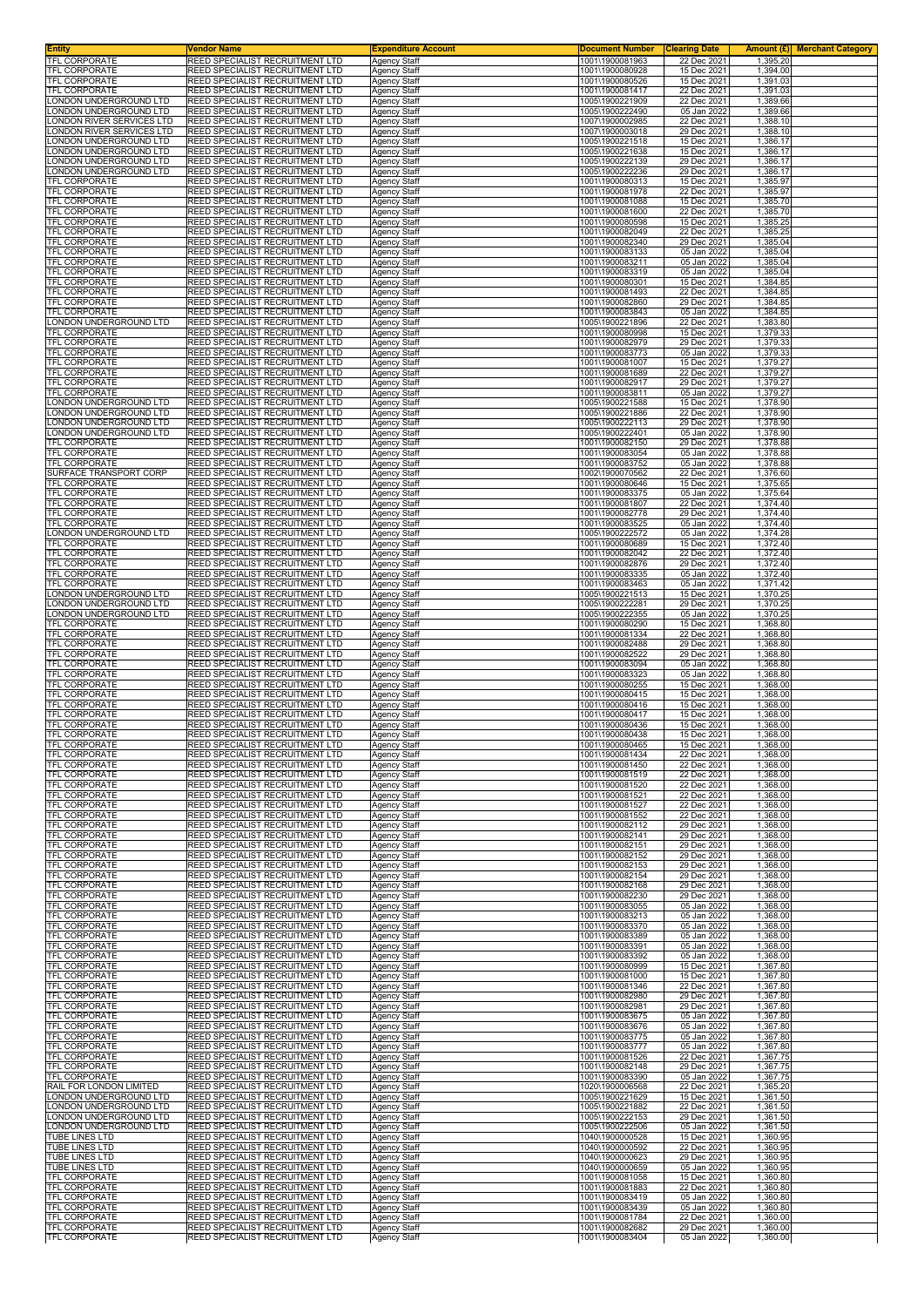| <b>Entity</b><br>TFL CORPORATE                       | Vendor Name<br>REED SPECIALIST RECRUITMENT LTD                            | <b>Expenditure Account</b><br>Agency Staff | <b>Document Number</b>             | <b>Clearing Date</b>       | Amount $(E)$<br><b>Merchant Category</b> |
|------------------------------------------------------|---------------------------------------------------------------------------|--------------------------------------------|------------------------------------|----------------------------|------------------------------------------|
| TUBE LINES LTD                                       | REED SPECIALIST RECRUITMENT LTD                                           | <b>Agency Staff</b>                        | 1001\1900083540<br>1040\1900000669 | 05 Jan 2022<br>05 Jan 2022 | 1,353.88<br>1,353.88                     |
| TFL CORPORATE                                        | REED SPECIALIST RECRUITMENT LTD                                           | <b>Agency Staff</b>                        | 1001\1900082104                    | 29 Dec 2021                | 1,353.50                                 |
| <b>TFL CORPORATE</b><br><b>TFL CORPORATE</b>         | REED SPECIALIST RECRUITMENT LTD<br><b>REED SPECIALIST RECRUITMENT LTD</b> | <b>Agency Staff</b><br>Agency Staff        | 1001\1900083763<br>1001\1900083249 | 05 Jan 2022<br>05 Jan 2022 | 1,353.50<br>1,350.60                     |
| LONDON UNDERGROUND LTD                               | REED SPECIALIST RECRUITMENT LTD                                           | <b>Agency Staff</b>                        | 1005\1900221996                    | 22 Dec 2021                | 1,349.51                                 |
| TFL CORPORATE<br><b>TFL CORPORATE</b>                | REED SPECIALIST RECRUITMENT LTD<br>REED SPECIALIST RECRUITMENT LTD        | <b>Agency Staff</b>                        | 1001\1900083414<br>1001\1900080672 | 05 Jan 2022                | 1,349.43                                 |
| TFL CORPORATE                                        | REED SPECIALIST RECRUITMENT LTD                                           | <b>Agency Staff</b><br><b>Agency Staff</b> | 1001\1900081522                    | 15 Dec 2021<br>22 Dec 2021 | 1,349.05<br>1,349.05                     |
| LONDON UNDERGROUND LTD                               | REED SPECIALIST RECRUITMENT LTD                                           | Agency Staff                               | 1005\1900221621                    | 15 Dec 2021                | 1,345.62                                 |
| ONDON UNDERGROUND LTD.<br>TFL CORPORATE              | REED SPECIALIST RECRUITMENT LTD<br>REED SPECIALIST RECRUITMENT LTD        | <b>Agency Staff</b><br><b>Agency Staff</b> | 1005\1900222354<br>1001\1900082942 | 05 Jan 2022<br>29 Dec 2021 | 1,345.62<br>1,343.16                     |
| TFL CORPORATE                                        | REED SPECIALIST RECRUITMENT LTD                                           | <b>Agency Staff</b>                        | 1001\1900080280                    | 15 Dec 2021                | 1,335.70                                 |
| TFL CORPORATE<br>TFL CORPORATE                       | REED SPECIALIST RECRUITMENT LTD<br>REED SPECIALIST RECRUITMENT LTD        | <b>Agency Staff</b><br><b>Agency Staff</b> | 1001\1900080502<br>1001\1900080557 | 15 Dec 2021<br>15 Dec 2021 | 1,335.70<br>1,335.70                     |
| <b>TFL CORPORATE</b>                                 | REED SPECIALIST RECRUITMENT LTD                                           | Agency Staff                               | 1001\1900080650                    | 15 Dec 2021                | 1,335.70                                 |
| TFL CORPORATE                                        | REED SPECIALIST RECRUITMENT LTD<br>REED SPECIALIST RECRUITMENT LTD        | Agency Staff                               | 1001\1900081230                    | 22 Dec 2021                | 1,335.70                                 |
| TFL CORPORATE<br>TFL CORPORATE                       | REED SPECIALIST RECRUITMENT LTD                                           | <b>Agency Staff</b><br><b>Agency Staff</b> | 1001\1900081250<br>1001\1900081613 | 22 Dec 2021<br>22 Dec 2021 | 1,335.70<br>1,335.70                     |
| TFL CORPORATE                                        | REED SPECIALIST RECRUITMENT LTD                                           | Agency Staff                               | 1001\1900081785                    | 22 Dec 2021                | 1,335.70                                 |
| TFL CORPORATE<br>TFL CORPORATE                       | REED SPECIALIST RECRUITMENT LTD<br>REED SPECIALIST RECRUITMENT LTD        | <b>Agency Staff</b><br><b>Agency Staff</b> | 1001\1900081970<br>1001\1900081971 | 22 Dec 2021<br>22 Dec 2021 | 1,335.70<br>1,335.70                     |
| TFL CORPORATE                                        | REED SPECIALIST RECRUITMENT LTD                                           | <b>Agency Staff</b>                        | 1001\1900082309                    | 29 Dec 2021                | 1,335.70                                 |
| TFL CORPORATE<br>TFL CORPORATE                       | REED SPECIALIST RECRUITMENT LTD<br>REED SPECIALIST RECRUITMENT LTD        | <b>Agency Staff</b><br><b>Agency Staff</b> | 1001\1900082529<br>1001\1900082530 | 29 Dec 2021<br>29 Dec 2021 | 1,335.70<br>1,335.70                     |
| TFL CORPORATE                                        | REED SPECIALIST RECRUITMENT LTD                                           | <b>Agency Staff</b>                        | 1001\1900082567                    | 29 Dec 2021                | 1,335.70                                 |
| TFL CORPORATE<br><b>TFL CORPORATE</b>                | REED SPECIALIST RECRUITMENT LTD<br>REED SPECIALIST RECRUITMENT LTD        | <b>Agency Staff</b><br><b>Agency Staff</b> | 1001\1900082756<br>1001\1900082869 | 29 Dec 2021<br>29 Dec 2021 | 1,335.70<br>1,335.70                     |
| TFL CORPORATE                                        | REED SPECIALIST RECRUITMENT LTD                                           | <b>Agency Staff</b>                        | 1001\1900082959                    | 29 Dec 2021                | 1,335.70                                 |
| TFL CORPORATE                                        | REED SPECIALIST RECRUITMENT LTD<br>REED SPECIALIST RECRUITMENT LTD        | Agency Staff                               | 1001\1900083170                    | 05 Jan 2022                | 1,335.70<br>1,335.70                     |
| TFL CORPORATE<br><b>TFL CORPORATE</b>                | REED SPECIALIST RECRUITMENT LTD                                           | <b>Agency Staff</b><br><b>Agency Staff</b> | 1001\1900083521<br>1001\1900083827 | 05 Jan 2022<br>05 Jan 2022 | 1,335.70                                 |
| TFL CORPORATE                                        | REED SPECIALIST RECRUITMENT LTD                                           | <b>Agency Staff</b>                        | 1001\1900083829                    | 05 Jan 2022                | 1,335.70                                 |
| TFL CORPORATE<br>TUBE LINES LTD                      | REED SPECIALIST RECRUITMENT LTD<br>REED SPECIALIST RECRUITMENT LTD        | <b>Agency Staff</b><br><b>Agency Staff</b> | 1001\1900083888<br>1040\1900000534 | 05 Jan 2022<br>15 Dec 2021 | 1,335.70<br>1,334.30                     |
| TUBE LINES LTD                                       | REED SPECIALIST RECRUITMENT LTD                                           | <b>Agency Staff</b>                        | 1040\1900000596                    | 22 Dec 2021                | 1,334.30                                 |
| ONDON RIVER SERVICES LTD<br>ONDON RIVER SERVICES LTD | REED SPECIALIST RECRUITMENT LTD<br>REED SPECIALIST RECRUITMENT LTD        | <b>Agency Staff</b><br><b>Agency Staff</b> | 1007\1900003004<br>1007\1900003030 | 29 Dec 2021<br>05 Jan 2022 | 1,334.03<br>1,334.03                     |
| ONDON UNDERGROUND LTD                                | REED SPECIALIST RECRUITMENT LTD                                           | <b>Agency Staff</b>                        | 1005\1900222148                    | 29 Dec 2021                | 1,333.35                                 |
| TFL CORPORATE                                        | REED SPECIALIST RECRUITMENT LTD                                           | <b>Agency Staff</b>                        | 1001\1900083267                    | 05 Jan 2022                | 1,332.74                                 |
| LONDON UNDERGROUND LTD<br>TFL CORPORATE              | REED SPECIALIST RECRUITMENT LTD<br>REED SPECIALIST RECRUITMENT LTD        | Agency Staff<br>Agency Staff               | 1005\1900221601<br>1001\1900080673 | 15 Dec 2021<br>15 Dec 2021 | 1,328.47<br>1,326.42                     |
| <b>TUBE LINES LTD</b>                                | REED SPECIALIST RECRUITMENT LTD                                           | <b>Agency Staff</b>                        | 1040\1900000537                    | 15 Dec 2021                | 1,324.43                                 |
| TUBE LINES LTD<br>LONDON UNDERGROUND LTD             | REED SPECIALIST RECRUITMENT LTD<br><b>REED SPECIALIST RECRUITMENT LTD</b> | <b>Agency Staff</b><br><b>Agency Staff</b> | 1040\1900000630<br>1005\1900221541 | 29 Dec 2021<br>15 Dec 2021 | 1,324.43<br>1,320.74                     |
| LONDON UNDERGROUND LTD                               | REED SPECIALIST RECRUITMENT LTD                                           | <b>Agency Staff</b>                        | 1005\1900221990                    | 22 Dec 2021                | 1,319.73                                 |
| TFL CORPORATE                                        | REED SPECIALIST RECRUITMENT LTD<br>REED SPECIALIST RECRUITMENT LTD        | Agency Staff                               | 1001\1900080468                    | 15 Dec 2021<br>22 Dec 2021 | 1,319.20                                 |
| TFL CORPORATE<br>TFL CORPORATE                       | REED SPECIALIST RECRUITMENT LTD                                           | <b>Agency Staff</b><br><b>Agency Staff</b> | 1001\1900081722<br>1001\1900082147 | 29 Dec 2021                | 1,319.20<br>1,319.20                     |
| TFL CORPORATE                                        | REED SPECIALIST RECRUITMENT LTD                                           | <b>Agency Staff</b>                        | 1001\1900083217                    | 05 Jan 2022                | 1,319.20                                 |
| SURFACE TRANSPORT CORP<br>SURFACE TRANSPORT CORP     | REED SPECIALIST RECRUITMENT LTD<br>REED SPECIALIST RECRUITMENT LTD        | <b>Agency Staff</b><br><b>Agency Staff</b> | 1002\1900070505<br>1002\1900070536 | 15 Dec 2021<br>22 Dec 2021 | 1,318.34<br>1,318.34                     |
| SURFACE TRANSPORT CORP                               | REED SPECIALIST RECRUITMENT LTD                                           | <b>Agency Staff</b>                        | 1002\1900070619                    | 29 Dec 2021                | 1,318.34                                 |
| SURFACE TRANSPORT CORP<br>ONDON UNDERGROUND LTD.     | REED SPECIALIST RECRUITMENT LTD<br><b>REED SPECIALIST RECRUITMENT LTD</b> | <b>Agency Staff</b><br><b>Agency Staff</b> | 1002\1900070661<br>1005\1900222460 | 05 Jan 2022<br>05 Jan 2022 | 1,318.34<br>1,317.58                     |
| ONDON UNDERGROUND LTD.                               | REED SPECIALIST RECRUITMENT LTD                                           | <b>Agency Staff</b>                        | 1005\1900221580                    | 15 Dec 2021                | 1,316.90                                 |
| LONDON UNDERGROUND LTD                               | REED SPECIALIST RECRUITMENT LTD                                           | <b>Agency Staff</b>                        | 1005\1900221899                    | 22 Dec 2021                | 1,308.29                                 |
| <b>TFL CORPORATE</b><br>LONDON UNDERGROUND LTD       | REED SPECIALIST RECRUITMENT LTD<br>REED SPECIALIST RECRUITMENT LTD        | <b>Agency Staff</b><br><b>Agency Staff</b> | 1001\1900081032<br>1005\1900222195 | 15 Dec 2021<br>29 Dec 2021 | 1,307.96<br>1,304.02                     |
| TFL CORPORATE                                        | REED SPECIALIST RECRUITMENT LTD                                           | <b>Agency Staff</b>                        | 1001\1900081068                    | 15 Dec 2021                | 1,296.70                                 |
| TFL CORPORATE<br>TFL CORPORATE                       | REED SPECIALIST RECRUITMENT LTD<br>REED SPECIALIST RECRUITMENT LTD        | Agency Staff<br><b>Agency Staff</b>        | 1001\1900081877<br>1001\1900082713 | 22 Dec 2021<br>29 Dec 2021 | 1,296.70<br>1,296.70                     |
| <b>TFL CORPORATE</b>                                 | REED SPECIALIST RECRUITMENT LTD                                           | <b>Agency Staff</b>                        | 1001\1900083251                    | 05 Jan 2022                | 1,296.70                                 |
| <b>TFL CORPORATE</b><br><b>TFL CORPORATE</b>         | REED SPECIALIST RECRUITMENT LTD<br>REED SPECIALIST RECRUITMENT LTD        | <b>Agency Staff</b><br><b>Agency Staff</b> | 1001\1900080560<br>1001\1900080620 | 15 Dec 2021<br>15 Dec 2021 | 1,296.42<br>1,296.42                     |
| TFL CORPORATE                                        | REED SPECIALIST RECRUITMENT LTD                                           | Agency Staff                               | 1001\1900082686                    | 29 Dec 2021                | 1,296.42                                 |
| TFL CORPORATE<br><b>TFL CORPORATE</b>                | <b>REED SPECIALIST RECRUITMENT LTD</b><br>REED SPECIALIST RECRUITMENT LTD | <b>Agency Staff</b>                        | 1001\1900083441<br>1001\1900083264 | 05 Jan 2022                | 1,296.42                                 |
| <b>IFL CORPORATE</b>                                 | REED SPECIALIST RECRUITMENT LTD                                           | <b>Agency Staff</b><br>Agency Staff        | 1001\1900081052                    | 05 Jan 2022<br>15 Dec 2021 | 1,296.00<br>1,294.72                     |
| TFL CORPORATE                                        | <b>REED SPECIALIST RECRUITMENT LTD</b>                                    | <b>Agency Staff</b>                        | 1001\1900083681                    | 05 Jan 2022                | 1,294.29                                 |
| LONDON UNDERGROUND LTD<br>LONDON UNDERGROUND LTD     | REED SPECIALIST RECRUITMENT LTD<br>REED SPECIALIST RECRUITMENT LTD        | <b>Agency Staff</b><br>Agency Staff        | 1005\1900222503<br>1005\1900221813 | 05 Jan 2022<br>22 Dec 2021 | 1,286.41<br>1,285.96                     |
| <b>TFL CORPORATE</b>                                 | REED SPECIALIST RECRUITMENT LTD                                           | Agency Staff                               | 1001\1900080345                    | 15 Dec 2021                | 1,284.72                                 |
| RAIL FOR LONDON LIMITED<br>RAIL FOR LONDON LIMITED   | REED SPECIALIST RECRUITMENT LTD<br>REED SPECIALIST RECRUITMENT LTD        | Agency Staff<br><b>Agency Staff</b>        | 1020\1900006549<br>1020\1900006570 | 15 Dec 2021<br>22 Dec 2021 | 1,281.84<br>1,281.84                     |
| TFL CORPORATE                                        | REED SPECIALIST RECRUITMENT LTD                                           | <b>Agency Staff</b>                        | 1001\1900082639                    | 29 Dec 2021                | 1,281.42                                 |
| TFL CORPORATE<br>LONDON UNDERGROUND LTD              | <b>REED SPECIALIST RECRUITMENT LTD</b><br>REED SPECIALIST RECRUITMENT LTD | <b>Agency Staff</b><br><b>Agency Staff</b> | 1001\1900082832<br>1005\1900221507 | 29 Dec 2021<br>15 Dec 2021 | 1,278.22<br>1,277.50                     |
| ONDON UNDERGROUND LTD                                | <b>REED SPECIALIST RECRUITMENT LTD</b>                                    | <b>Agency Staff</b>                        | 1005\1900221511                    | 15 Dec 2021                | 1,277.50                                 |
| ONDON UNDERGROUND LTD                                | <b>REED SPECIALIST RECRUITMENT LTD</b>                                    | Agency Staff                               | 1005\1900221512                    | 15 Dec 2021                | 1,277.50                                 |
| ONDON UNDERGROUND LTD<br>LONDON UNDERGROUND LTD      | REED SPECIALIST RECRUITMENT LTD<br>REED SPECIALIST RECRUITMENT LTD        | Agency Staff<br><b>Agency Staff</b>        | 1005\1900221838<br>1005\1900221840 | 22 Dec 2021<br>22 Dec 2021 | 1,277.50<br>1,277.50                     |
| LONDON UNDERGROUND LTD                               | <b>REED SPECIALIST RECRUITMENT LTD</b>                                    | <b>Agency Staff</b>                        | 1005\1900221842                    | 22 Dec 2021                | 1,277.50                                 |
| LONDON UNDERGROUND LTD<br>LONDON UNDERGROUND LTD     | REED SPECIALIST RECRUITMENT LTD<br><b>REED SPECIALIST RECRUITMENT LTD</b> | Agency Staff<br><b>Agency Staff</b>        | 1005\1900222264<br>1005\1900222266 | 29 Dec 2021<br>29 Dec 2021 | 1,277.50<br>1,277.50                     |
| ONDON UNDERGROUND LTD                                | REED SPECIALIST RECRUITMENT LTD                                           | Agency Staff                               | 1005\1900222269                    | 29 Dec 2021                | 1,277.50                                 |
| ONDON UNDERGROUND LTD<br>ONDON UNDERGROUND LTD       | REED SPECIALIST RECRUITMENT LTD<br>REED SPECIALIST RECRUITMENT LTD        | Agency Staff<br><b>Agency Staff</b>        | 1005\1900222528<br>1005\1900222539 | 05 Jan 2022<br>05 Jan 2022 | 1,277.50<br>1,277.50                     |
| LONDON UNDERGROUND LTD                               | REED SPECIALIST RECRUITMENT LTD                                           | <b>Agency Staff</b>                        | 1005\1900222542                    | 05 Jan 2022                | 1,277.50                                 |
| LONDON TRANSPORT MUSEUM<br>TFL CORPORATE             | REED SPECIALIST RECRUITMENT LTD<br>REED SPECIALIST RECRUITMENT LTD        | <b>Agency Staff</b><br>Agency Staff        | 1011\1900014702<br>1001\1900083531 | 29 Dec 2021<br>05 Jan 2022 | 1,275.64<br>1,275.60                     |
| TFL CORPORATE                                        | REED SPECIALIST RECRUITMENT LTD                                           | <b>Agency Staff</b>                        | 1001\1900082486                    | 29 Dec 2021                | 1,272.20                                 |
| TFL CORPORATE                                        | REED SPECIALIST RECRUITMENT LTD                                           | <b>Agency Staff</b>                        | 1001\1900081372                    | 22 Dec 2021                | 1,268.02                                 |
| LONDON UNDERGROUND LTD<br>TFL CORPORATE              | REED SPECIALIST RECRUITMENT LTD<br>REED SPECIALIST RECRUITMENT LTD        | Agency Staff<br><b>Agency Staff</b>        | 1005\1900222519<br>1001\1900081564 | 05 Jan 2022<br>22 Dec 2021 | 1,267.99<br>1,266.25                     |
| TFL CORPORATE                                        | REED SPECIALIST RECRUITMENT LTD                                           | <b>Agency Staff</b>                        | 1001\1900082564                    | 29 Dec 2021                | 1,266.25                                 |
| TFL CORPORATE<br>LONDON UNDERGROUND LTD              | REED SPECIALIST RECRUITMENT LTD<br>REED SPECIALIST RECRUITMENT LTD        | Agency Staff<br><b>Agency Staff</b>        | 1001\1900083035<br>1005\1900222127 | 05 Jan 2022<br>29 Dec 2021 | 1,266.25<br>1,266.06                     |
| <b>LONDON UNDERGROUND LTD</b>                        | REED SPECIALIST RECRUITMENT LTD                                           | <b>Agency Staff</b>                        | 1005\1900221617                    | 15 Dec 2021                | 1,263.06                                 |
| TFL CORPORATE<br>TFL CORPORATE                       | REED SPECIALIST RECRUITMENT LTD<br>REED SPECIALIST RECRUITMENT LTD        | <b>Agency Staff</b><br><b>Agency Staff</b> | 1001\1900080274<br>1001\1900082743 | 15 Dec 2021<br>29 Dec 2021 | 1,261.26<br>1,260.19                     |
| TFL CORPORATE                                        | REED SPECIALIST RECRUITMENT LTD                                           | <b>Agency Staff</b>                        | 1001\1900083714                    | 05 Jan 2022                | 1,260.19                                 |
| LONDON UNDERGROUND LTD                               | REED SPECIALIST RECRUITMENT LTD                                           | Agency Staff                               | 1005\1900222167<br>1005\1900221584 | 29 Dec 2021                | 1,259.48                                 |
| LONDON UNDERGROUND LTD<br>ONDON UNDERGROUND LTD      | REED SPECIALIST RECRUITMENT LTD<br><b>REED SPECIALIST RECRUITMENT LTD</b> | <b>Agency Staff</b><br>Agency Staff        | 1005\1900221590                    | 15 Dec 2021<br>15 Dec 2021 | 1,257.85<br>1,257.85                     |
| LONDON UNDERGROUND LTD                               | REED SPECIALIST RECRUITMENT LTD                                           | <b>Agency Staff</b>                        | 1005\1900221851                    | 22 Dec 2021                | 1,257.85                                 |
| LONDON UNDERGROUND LTD<br>TFL CORPORATE              | REED SPECIALIST RECRUITMENT LTD<br>REED SPECIALIST RECRUITMENT LTD        | <b>Agency Staff</b><br><b>Agency Staff</b> | 1005\1900222396<br>1001\1900081057 | 05 Jan 2022<br>15 Dec 2021 | 1,257.85<br>1,252.15                     |
| TFL CORPORATE                                        | REED SPECIALIST RECRUITMENT LTD                                           | <b>Agency Staff</b>                        | 1001\1900081325                    | 22 Dec 2021                | 1,252.15                                 |
| TFL CORPORATE<br>TFL CORPORATE                       | REED SPECIALIST RECRUITMENT LTD<br>REED SPECIALIST RECRUITMENT LTD        | <b>Agency Staff</b><br><b>Agency Staff</b> | 1001\1900082943<br>1001\1900083860 | 29 Dec 2021<br>05 Jan 2022 | 1,252.15<br>1,252.15                     |
| TFL CORPORATE                                        | REED SPECIALIST RECRUITMENT LTD                                           | Agency Staff                               | 1001\1900082161                    | 29 Dec 2021                | 1,251.42                                 |
| TFL CORPORATE                                        | REED SPECIALIST RECRUITMENT LTD                                           | <b>Agency Staff</b>                        | 1001\1900080696                    | 15 Dec 2021                | 1,251.00                                 |
| TFL CORPORATE<br>TFL CORPORATE                       | REED SPECIALIST RECRUITMENT LTD                                           | <b>Agency Staff</b><br>Agency Staff        | 1001\1900081846<br>1001\1900082513 | 22 Dec 2021<br>29 Dec 2021 | 1,251.00<br>1,251.00                     |
|                                                      | REED SPECIALIST RECRUITMENT LTD                                           |                                            |                                    |                            |                                          |
| <b>TFL CORPORATE</b><br>LONDON RIVER SERVICES LTD    | REED SPECIALIST RECRUITMENT LTD<br><b>REED SPECIALIST RECRUITMENT LTD</b> | <b>Agency Staff</b><br>Agency Staff        | 1001\1900083339<br>1007\1900003009 | 05 Jan 2022<br>29 Dec 2021 | 1,251.00<br>1,247.05                     |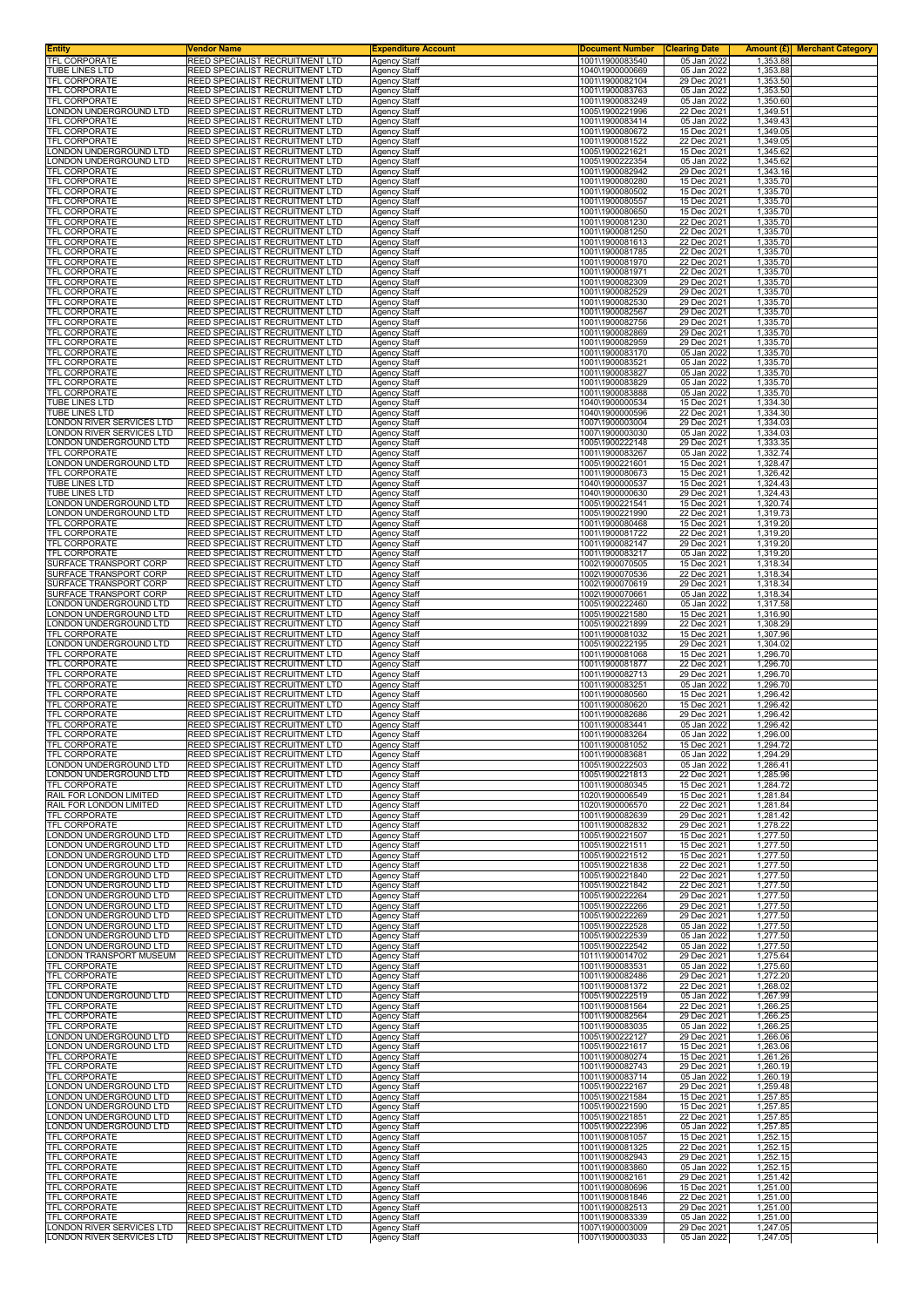| Entity<br>LONDON UNDERGROUND LTD                 | Vendor Name<br>REED SPECIALIST RECRUITMENT LTD                     | <b>Expenditure Account</b><br><b>Agency Staff</b> | <b>Document Number</b><br>1005\1900221958 | <b>Clearing Date</b><br>22 Dec 2021 | 1,244.12             | <b>Amount (£)</b> Merchant Category |
|--------------------------------------------------|--------------------------------------------------------------------|---------------------------------------------------|-------------------------------------------|-------------------------------------|----------------------|-------------------------------------|
| <b>TFL CORPORATE</b>                             | REED SPECIALIST RECRUITMENT LTD                                    | <b>Agency Staff</b>                               | 1001\1900080929                           | 15 Dec 2021                         | 1,242.41             |                                     |
| TFL CORPORATE                                    | REED SPECIALIST RECRUITMENT LTD                                    | Agency Staff                                      | 1001\1900081826                           | 22 Dec 2021                         | 1,242.41             |                                     |
| <b>TFL CORPORATE</b>                             | REED SPECIALIST RECRUITMENT LTD                                    | Agency Staff                                      | 1001\1900082776                           | 29 Dec 2021                         | 1,242.41             |                                     |
| TFL CORPORATE                                    | REED SPECIALIST RECRUITMENT LTD                                    | Agency Staff                                      | 1001\1900083552                           | 05 Jan 2022<br>22 Dec 2021          | 1,242.41             |                                     |
| ONDON UNDERGROUND LTD.<br><b>TFL CORPORATE</b>   | REED SPECIALIST RECRUITMENT LTD<br>REED SPECIALIST RECRUITMENT LTD | Agency Staff<br><b>Agency Staff</b>               | 1005\1900221983<br>1001\1900082450        | 29 Dec 2021                         | 1,240.56<br>1,240.05 |                                     |
| ONDON UNDERGROUND LTD                            | REED SPECIALIST RECRUITMENT LTD                                    | <b>Agency Staff</b>                               | 1005\1900222141                           | 29 Dec 2021                         | 1,239.19             |                                     |
| TFL CORPORATE                                    | REED SPECIALIST RECRUITMENT LTD                                    | Agency Staff                                      | 1001\1900082574                           | 29 Dec 2021                         | 1,237.80             |                                     |
| LONDON UNDERGROUND LTD                           | REED SPECIALIST RECRUITMENT LTD                                    | Agency Staff                                      | 1005\1900222253                           | 29 Dec 2021                         | 1,237.28             |                                     |
| TFL CORPORATE                                    | REED SPECIALIST RECRUITMENT LTD                                    | Agency Staff                                      | 1001\1900080971                           | 15 Dec 2021                         | 1,227.15             |                                     |
| TFL CORPORATE                                    | REED SPECIALIST RECRUITMENT LTD                                    | Agency Staff                                      | 1001\1900081658                           | 22 Dec 2021                         | 1,227.15             |                                     |
| TFL CORPORATE                                    | REED SPECIALIST RECRUITMENT LTD                                    | Agency Staff                                      | 1001\1900082843                           | 29 Dec 2021                         | 1,227.15             |                                     |
| TFL CORPORATE                                    | REED SPECIALIST RECRUITMENT LTD                                    | <b>Agency Staff</b>                               | 1001\1900083742                           | 05 Jan 2022                         | 1,227.15             |                                     |
| <b>TFL CORPORATE</b>                             | REED SPECIALIST RECRUITMENT LTD                                    | Agency Staff                                      | 1001\1900083143                           | 05 Jan 2022                         | 1,226.17             |                                     |
| ONDON UNDERGROUND LTD                            | REED SPECIALIST RECRUITMENT LTD                                    | <b>Agency Staff</b>                               | 1005\1900222234                           | 29 Dec 2021                         | 1,223.96             |                                     |
| ONDON UNDERGROUND LTD.                           | REED SPECIALIST RECRUITMENT LTD                                    | <b>Agency Staff</b>                               | 1005\1900221627                           | 15 Dec 2021                         | 1,223.60             |                                     |
| ONDON UNDERGROUND LTD                            | REED SPECIALIST RECRUITMENT LTD                                    | Agency Staff                                      | 1005\1900222119                           | 29 Dec 2021                         | 1,223.60             |                                     |
| ONDON RIVER SERVICES LTD                         | REED SPECIALIST RECRUITMENT LTD                                    | Agency Staff                                      | 1007\1900002992                           | 22 Dec 2021                         | 1,223.25             |                                     |
| ONDON RIVER SERVICES LTD                         | REED SPECIALIST RECRUITMENT LTD                                    | Agency Staff                                      | 1007\1900003037                           | 05 Jan 2022                         | 1,223.25             |                                     |
| ONDON RIVER SERVICES LTD                         | REED SPECIALIST RECRUITMENT LTD                                    | Agency Staff                                      | 1007\1900003038                           | 05 Jan 2022                         | 1,223.25             |                                     |
| ONDON UNDERGROUND LTD                            | REED SPECIALIST RECRUITMENT LTD                                    | Agency Staff                                      | 1005\1900221903                           | 22 Dec 2021                         | 1,222.40             |                                     |
| ONDON UNDERGROUND LTD                            | REED SPECIALIST RECRUITMENT LTD                                    | <b>Agency Staff</b>                               | 1005\1900222227                           | 29 Dec 2021                         | 1,222.40             |                                     |
| TFL CORPORATE                                    | REED SPECIALIST RECRUITMENT LTD                                    | <b>Agency Staff</b>                               | 1001\1900081210                           | 22 Dec 2021                         | 1,221.42             |                                     |
| TFL CORPORATE                                    | REED SPECIALIST RECRUITMENT LTD                                    | Agency Staff                                      | 1001\1900083664                           | 05 Jan 2022                         | 1,221.42             |                                     |
| ONDON UNDERGROUND LTD.                           | REED SPECIALIST RECRUITMENT LTD                                    | <b>Agency Staff</b>                               | 1005\1900221578                           | 15 Dec 2021                         | 1,216.50             |                                     |
| ONDON UNDERGROUND LTD.                           | REED SPECIALIST RECRUITMENT LTD                                    | <b>Agency Staff</b>                               | 1005\1900221911                           | 22 Dec 2021                         | 1,216.00             |                                     |
| TFL CORPORATE                                    | REED SPECIALIST RECRUITMENT LTD                                    | Agency Staff                                      | 1001\1900080332                           | 15 Dec 2021                         | 1,214.28             |                                     |
| TFL CORPORATE<br>TFL CORPORATE                   | REED SPECIALIST RECRUITMENT LTD<br>REED SPECIALIST RECRUITMENT LTD | Agency Staff                                      | 1001\1900080333<br>1001\1900080334        | 15 Dec 2021<br>15 Dec 2021          | 1,214.28<br>1.214.28 |                                     |
| <b>TFL CORPORATE</b>                             | REED SPECIALIST RECRUITMENT LTD                                    | <b>Agency Staff</b><br>Agency Staff               | 1001\1900083349                           | 05 Jan 2022                         | 1.214.28             |                                     |
| TFL CORPORATE                                    | REED SPECIALIST RECRUITMENT LTD                                    | <b>Agency Staff</b>                               | 1001\1900083350                           | 05 Jan 2022                         | 1,214.28             |                                     |
| TFL CORPORATE                                    | REED SPECIALIST RECRUITMENT LTD                                    | <b>Agency Staff</b>                               | 1001\1900083351                           | 05 Jan 2022                         | 1.214.28             |                                     |
| <b>TFL CORPORATE</b>                             | REED SPECIALIST RECRUITMENT LTD                                    | Agency Staff                                      | 1001\1900081360                           | 22 Dec 2021                         | 1,213.44             |                                     |
| ONDON UNDERGROUND LTD                            | REED SPECIALIST RECRUITMENT LTD                                    | Agency Staff                                      | 1005\1900221804                           | 22 Dec 2021                         | 1,210.00             |                                     |
| ONDON UNDERGROUND LTD                            | REED SPECIALIST RECRUITMENT LTD                                    | <b>Agency Staff</b>                               | 1005\1900222200                           | 29 Dec 2021                         | 1,207.32             |                                     |
| <b>TFL CORPORATE</b><br>TUBE LINES LTD           | REED SPECIALIST RECRUITMENT LTD<br>REED SPECIALIST RECRUITMENT LTD | Agency Staff                                      | 1001\1900083300<br>1040\1900000658        | 05 Jan 2022<br>05 Jan 2022          | 1,204.42<br>1,200.54 |                                     |
| ONDON UNDERGROUND LTD.                           | REED SPECIALIST RECRUITMENT LTD                                    | Agency Staff<br><b>Agency Staff</b>               | 1005\1900222535                           | 05 Jan 2022                         | 1,199.45             |                                     |
| ONDON UNDERGROUND LTD                            | REED SPECIALIST RECRUITMENT LTD                                    | Agency Staff                                      | 1005\1900221932                           | 22 Dec 2021                         | 1,194.63             |                                     |
| ONDON UNDERGROUND LTD                            | REED SPECIALIST RECRUITMENT LTD                                    | Agency Staff                                      | 1005\1900221574                           | 15 Dec 2021                         | 1,188.60             |                                     |
| ONDON UNDERGROUND LTD                            | REED SPECIALIST RECRUITMENT LTD                                    | <b>Agency Staff</b>                               | 1005\1900221575                           | 15 Dec 2021                         | 1,188.60             |                                     |
| ONDON UNDERGROUND LTD                            | REED SPECIALIST RECRUITMENT LTD                                    | Agency Staff                                      | 1005\1900221576                           | 15 Dec 2021                         | 1,188.60             |                                     |
| ONDON UNDERGROUND LTD                            | REED SPECIALIST RECRUITMENT LTD                                    | Agency Staff                                      | 1005\1900221668                           | 15 Dec 2021                         | 1,188.60             |                                     |
| ONDON UNDERGROUND LTD.<br>ONDON UNDERGROUND LTD  | REED SPECIALIST RECRUITMENT LTD<br>REED SPECIALIST RECRUITMENT LTD | <b>Agency Staff</b>                               | 1005\1900221814<br>1005\1900221843        | 22 Dec 2021<br>22 Dec 2021          | 1,188.60<br>1,188.60 |                                     |
| ONDON UNDERGROUND LTD                            | REED SPECIALIST RECRUITMENT LTD                                    | Agency Staff<br>Agency Staff                      | 1005\1900221892                           | 22 Dec 2021                         | 1,188.60             |                                     |
| ONDON UNDERGROUND LTD                            | REED SPECIALIST RECRUITMENT LTD                                    | Agency Staff                                      | 1005\1900221966                           | 22 Dec 2021                         | 1,188.60             |                                     |
| ONDON UNDERGROUND LTD                            | REED SPECIALIST RECRUITMENT LTD                                    | <b>Agency Staff</b>                               | 1005\1900222158                           | 29 Dec 2021                         | 1,188.60             |                                     |
| ONDON UNDERGROUND LTD                            | REED SPECIALIST RECRUITMENT LTD                                    | Agency Staff                                      | 1005\1900222175                           | 29 Dec 2021                         | 1,188.60             |                                     |
| ONDON UNDERGROUND LTD                            | REED SPECIALIST RECRUITMENT LTD                                    | <b>Agency Staff</b>                               | 1005\1900222176                           | 29 Dec 2021                         | 1,188.60             |                                     |
| ONDON UNDERGROUND LTD.                           | REED SPECIALIST RECRUITMENT LTD                                    | Agency Staff                                      | 1005\1900222255                           | 29 Dec 2021                         | 1,188.60             |                                     |
| ONDON UNDERGROUND LTD                            | REED SPECIALIST RECRUITMENT LTD                                    | Agency Staff                                      | 1005\1900222388                           | 05 Jan 2022                         | 1,188.60             |                                     |
| ONDON UNDERGROUND LTD                            | REED SPECIALIST RECRUITMENT LTD                                    | Agency Staff                                      | 1005\1900222391                           | 05 Jan 2022                         | 1,188.60             |                                     |
| ONDON UNDERGROUND LTD                            | REED SPECIALIST RECRUITMENT LTD                                    | Agency Staff                                      | 1005\1900222421                           | 05 Jan 2022                         | 1,188.60             |                                     |
| ONDON UNDERGROUND LTD                            | REED SPECIALIST RECRUITMENT LTD                                    | Agency Staff                                      | 1005\1900222422                           | 05 Jan 2022                         | 1,188.60             |                                     |
| ONDON UNDERGROUND LTD                            | REED SPECIALIST RECRUITMENT LTD                                    | <b>Agency Staff</b>                               | 1005\1900222517                           | 05 Jan 2022                         | 1,188.60             |                                     |
| ONDON UNDERGROUND LTD.                           | REED SPECIALIST RECRUITMENT LTD                                    | <b>Agency Staff</b>                               | 1005\1900221594                           | 15 Dec 2021                         | 1,187.20             |                                     |
| ONDON UNDERGROUND LTD                            | REED SPECIALIST RECRUITMENT LTD                                    | Agency Staff                                      | 1005\1900221671                           | 15 Dec 2021                         | 1,187.20             |                                     |
| ONDON UNDERGROUND LTD                            | REED SPECIALIST RECRUITMENT LTD                                    | <b>Agency Staff</b>                               | 1005\1900221868                           | 22 Dec 2021                         | 1,187.20             |                                     |
| ONDON UNDERGROUND LTD.                           | REED SPECIALIST RECRUITMENT LTD                                    | Agency Staff                                      | 1005\1900221869                           | 22 Dec 2021                         | 1,187.20             |                                     |
| ONDON UNDERGROUND LTD                            | REED SPECIALIST RECRUITMENT LTD                                    | Agency Staff                                      | 1005\1900222265                           | 29 Dec 2021                         | 1,187.20             |                                     |
| ONDON UNDERGROUND LTD                            | REED SPECIALIST RECRUITMENT LTD                                    | Agency Staff                                      | 1005\1900222282                           | 29 Dec 2021                         | 1,187.20             |                                     |
| ONDON UNDERGROUND LTD                            | REED SPECIALIST RECRUITMENT LTD                                    | <b>Agency Staff</b>                               | 1005\1900222360                           | 05 Jan 2022                         | 1.187.20             |                                     |
| ONDON UNDERGROUND LTD                            | REED SPECIALIST RECRUITMENT LTD                                    | Agency Staff                                      | 1005\1900222393                           | 05 Jan 2022                         | 1,187.20             |                                     |
| ONDON UNDERGROUND LTD<br>ONDON UNDERGROUND LTD   | REED SPECIALIST RECRUITMENT LTD                                    | Agency Staff                                      | 1005\1900222566<br>1005\1900222569        | 05 Jan 2022                         | 1,187.20<br>1,187.20 |                                     |
| TFL CORPORATE                                    | REED SPECIALIST RECRUITMENT LTD<br>REED SPECIALIST RECRUITMENT LTD | <b>Agency Staff</b><br>Agency Staff               | 1001\1900081565                           | 05 Jan 2022<br>22 Dec 2021          | 1,185.42             |                                     |
| IFL CORPORATE                                    | REED SPECIALIST RECRUITMENT LTD                                    | Agency Staff                                      | 1001\1900080561                           | 15 Dec 2021                         | 1,185.35             |                                     |
| TFL CORPORATE                                    | REED SPECIALIST RECRUITMENT LTD                                    | <b>Agency Staff</b>                               | 1001\1900083520                           | 05 Jan 2022                         | 1,183.56             |                                     |
| LONDON UNDERGROUND LTD                           | REED SPECIALIST RECRUITMENT LTD                                    | <b>Agency Staff</b>                               | 1005\1900221942                           | 22 Dec 2021                         | 1,183.38             |                                     |
| ONDON UNDERGROUND LTD                            | REED SPECIALIST RECRUITMENT LTD                                    | Agency Staff                                      | 1005\1900221810                           | 22 Dec 2021                         | 1,182.35             |                                     |
| LONDON UNDERGROUND LTD                           | REED SPECIALIST RECRUITMENT LTD                                    | <b>Agency Staff</b>                               | 1005\1900221819                           | 22 Dec 2021                         | 1,182.35             |                                     |
| ONDON UNDERGROUND LTD                            | REED SPECIALIST RECRUITMENT LTD                                    | Agency Staff                                      | 1005\1900222138                           | 29 Dec 2021                         | 1,182.35             |                                     |
| SURFACE TRANSPORT CORP                           | REED SPECIALIST RECRUITMENT LTD                                    | Agency Staff                                      | 1002\1900070480                           | 15 Dec 2021                         | 1,179.95             |                                     |
| SURFACE TRANSPORT CORP                           | REED SPECIALIST RECRUITMENT LTD                                    | <b>Agency Staff</b>                               | 1002\1900070484                           | 15 Dec 2021                         | 1,179.95             |                                     |
| SURFACE TRANSPORT CORP                           | REED SPECIALIST RECRUITMENT LTD                                    | <b>Agency Staff</b>                               | 1002\1900070489                           | 15 Dec 2021                         | 1,179.95             |                                     |
| SURFACE TRANSPORT CORP                           | REED SPECIALIST RECRUITMENT LTD                                    | <b>Agency Staff</b>                               | 1002\1900070542                           | 22 Dec 2021                         | 1,179.95             |                                     |
| SURFACE TRANSPORT CORP<br>SURFACE TRANSPORT CORP | REED SPECIALIST RECRUITMENT LTD                                    | <b>Agency Staff</b>                               | 1002\1900070563                           | 22 Dec 2021<br>29 Dec 2021          | 1,179.95<br>1,179.95 |                                     |
| SURFACE TRANSPORT CORP                           | REED SPECIALIST RECRUITMENT LTD<br>REED SPECIALIST RECRUITMENT LTD | Agency Staff<br>Agency Staff                      | 1002\1900070616<br>1002\1900070617        | 29 Dec 2021                         | 1,179.95             |                                     |
| SURFACE TRANSPORT CORP                           | REED SPECIALIST RECRUITMENT LTD                                    | <b>Agency Staff</b>                               | 1002\1900070658                           | 05 Jan 2022                         | 1,179.95             |                                     |
| SURFACE TRANSPORT CORP                           | REED SPECIALIST RECRUITMENT LTD                                    | <b>Agency Staff</b>                               | 1002\1900070660                           | 05 Jan 2022                         | 1,179.95             |                                     |
| LONDON RIVER SERVICES LTD                        | REED SPECIALIST RECRUITMENT LTD                                    | Agency Staff                                      | 1007\1900002965                           | 15 Dec 2021                         | 1,179.91             |                                     |
| LONDON RIVER SERVICES LTD                        | REED SPECIALIST RECRUITMENT LTD                                    | <b>Agency Staff</b>                               | 1007\1900003010                           | 29 Dec 2021                         | 1,179.91             |                                     |
| TFL CORPORATE                                    | REED SPECIALIST RECRUITMENT LTD                                    | Agency Staff                                      | 1001\1900080639                           | 15 Dec 2021                         | 1.178.67             |                                     |
| TFL CORPORATE                                    | REED SPECIALIST RECRUITMENT LTD                                    | Agency Staff                                      | 1001\1900081392                           | 22 Dec 2021                         | 1,178.67             |                                     |
| TFL CORPORATE                                    | REED SPECIALIST RECRUITMENT LTD                                    | <b>Agency Staff</b>                               | 1001\1900082854                           | 29 Dec 2021                         | 1,178.67             |                                     |
| TFL CORPORATE                                    | REED SPECIALIST RECRUITMENT LTD                                    | <b>Agency Staff</b>                               | 1001\1900083683                           | 05 Jan 2022                         | 1,178.67             |                                     |
| ONDON UNDERGROUND LTD                            | REED SPECIALIST RECRUITMENT LTD                                    | Agency Staff                                      | 1005\1900221633                           | 15 Dec 2021                         | 1,178.59             |                                     |
| ONDON UNDERGROUND LTD                            | REED SPECIALIST RECRUITMENT LTD                                    | <b>Agency Staff</b>                               | 1005\1900221866                           | 22 Dec 2021                         | 1,178.59             |                                     |
| ONDON UNDERGROUND LTD<br>ONDON UNDERGROUND LTD   | REED SPECIALIST RECRUITMENT LTD                                    | Agency Staff                                      | 1005\1900222219                           | 29 Dec 2021                         | 1,178.59             |                                     |
| ONDON UNDERGROUND LTD                            | REED SPECIALIST RECRUITMENT LTD<br>REED SPECIALIST RECRUITMENT LTD | Agency Staff<br>Agency Staff                      | 1005\1900222471<br>1005\1900222472        | 05 Jan 2022<br>05 Jan 2022          | 1,178.59<br>1,178.59 |                                     |
| ONDON UNDERGROUND LTD                            | REED SPECIALIST RECRUITMENT LTD                                    | <b>Agency Staff</b>                               | 1005\1900221998                           | 22 Dec 2021                         | 1,177.15             |                                     |
| ONDON UNDERGROUND LTD                            | REED SPECIALIST RECRUITMENT LTD                                    | Agency Staff                                      | 1005\1900221823                           | 22 Dec 2021                         | 1,176.43             |                                     |
| ONDON UNDERGROUND LTD                            | REED SPECIALIST RECRUITMENT LTD                                    | Agency Staff                                      | 1005\1900221874                           | 22 Dec 2021                         | 1,176.43             |                                     |
| ONDON UNDERGROUND LTD.                           | REED SPECIALIST RECRUITMENT LTD                                    | Agency Staff                                      | 1005\1900221960                           | 22 Dec 2021                         | 1,176.43             |                                     |
| ONDON UNDERGROUND LTD                            | REED SPECIALIST RECRUITMENT LTD                                    | Agency Staff                                      | 1005\1900222159                           | 29 Dec 2021                         | 1,176.43             |                                     |
| ONDON UNDERGROUND LTD                            | REED SPECIALIST RECRUITMENT LTD                                    | Agency Staff                                      | 1005\1900222184                           | 29 Dec 2021                         | 1,176.43             |                                     |
| ONDON UNDERGROUND LTD.                           | REED SPECIALIST RECRUITMENT LTD                                    | <b>Agency Staff</b>                               | 1005\1900222202                           | 29 Dec 2021                         | 1,176.43             |                                     |
| ONDON UNDERGROUND LTD                            | REED SPECIALIST RECRUITMENT LTD                                    | Agency Staff                                      | 1005\1900222203                           | 29 Dec 2021                         | 1,176.43             |                                     |
| ONDON UNDERGROUND LTD                            | REED SPECIALIST RECRUITMENT LTD                                    | <b>Agency Staff</b>                               | 1005\1900222217                           | 29 Dec 2021                         | 1,176.43             |                                     |
| ONDON UNDERGROUND LTD                            | REED SPECIALIST RECRUITMENT LTD                                    | <b>Agency Staff</b>                               | 1005\1900222246                           | 29 Dec 2021                         | 1,176.43             |                                     |
| ONDON UNDERGROUND LTD.                           | REED SPECIALIST RECRUITMENT LTD                                    | Agency Staff                                      | 1005\1900222248                           | 29 Dec 2021                         | 1,176.43             |                                     |
| ONDON UNDERGROUND LTD                            | REED SPECIALIST RECRUITMENT LTD                                    | <b>Agency Staff</b>                               | 1005\1900222416                           | 05 Jan 2022                         | 1,176.43             |                                     |
| ONDON UNDERGROUND LTD                            | REED SPECIALIST RECRUITMENT LTD                                    | <b>Agency Staff</b>                               | 1005\1900222420                           | 05 Jan 2022                         | 1,176.43             |                                     |
| ONDON UNDERGROUND LTD                            | REED SPECIALIST RECRUITMENT LTD                                    | Agency Staff                                      | 1005\1900222485                           | 05 Jan 2022                         | 1,176.43             |                                     |
| ONDON UNDERGROUND LTD                            | REED SPECIALIST RECRUITMENT LTD                                    | Agency Staff                                      | 1005\1900222518                           | 05 Jan 2022                         | 1,176.43             |                                     |
| ONDON UNDERGROUND LTD                            | REED SPECIALIST RECRUITMENT LTD                                    | <b>Agency Staff</b>                               | 1005\1900222521                           | 05 Jan 2022                         | 1,176.43             |                                     |
| ONDON UNDERGROUND LTD.                           | REED SPECIALIST RECRUITMENT LTD                                    | Agency Staff                                      | 1005\1900222523                           | 05 Jan 2022                         | 1,176.43             |                                     |
| ONDON UNDERGROUND LTD                            | REED SPECIALIST RECRUITMENT LTD                                    | Agency Staff                                      | 1005\1900222552                           | 05 Jan 2022                         | 1,176.43             |                                     |
| ONDON UNDERGROUND LTD                            | REED SPECIALIST RECRUITMENT LTD                                    | <b>Agency Staff</b>                               | 1005\1900222553                           | 05 Jan 2022                         | 1,176.43             |                                     |
| ONDON UNDERGROUND LTD.                           | REED SPECIALIST RECRUITMENT LTD                                    | <b>Agency Staff</b>                               | 1005\1900222555                           | 05 Jan 2022                         | 1,176.43             |                                     |
| ONDON UNDERGROUND LTD                            | REED SPECIALIST RECRUITMENT LTD                                    | Agency Staff                                      | 1005\1900222254                           | 29 Dec 2021                         | 1,172.93             |                                     |
| ONDON UNDERGROUND LTD                            | REED SPECIALIST RECRUITMENT LTD                                    | <b>Agency Staff</b>                               | 1005\1900222526                           | 05 Jan 2022                         | 1,172.93             |                                     |
| ONDON UNDERGROUND LTD.                           | REED SPECIALIST RECRUITMENT LTD                                    | Agency Staff                                      | 1005\1900222527                           | 05 Jan 2022                         | 1,172.93             |                                     |
| TFL CORPORATE                                    | REED SPECIALIST RECRUITMENT LTD                                    | Agency Staff                                      | 1001\1900083327                           | 05 Jan 2022                         | 1,171.00             |                                     |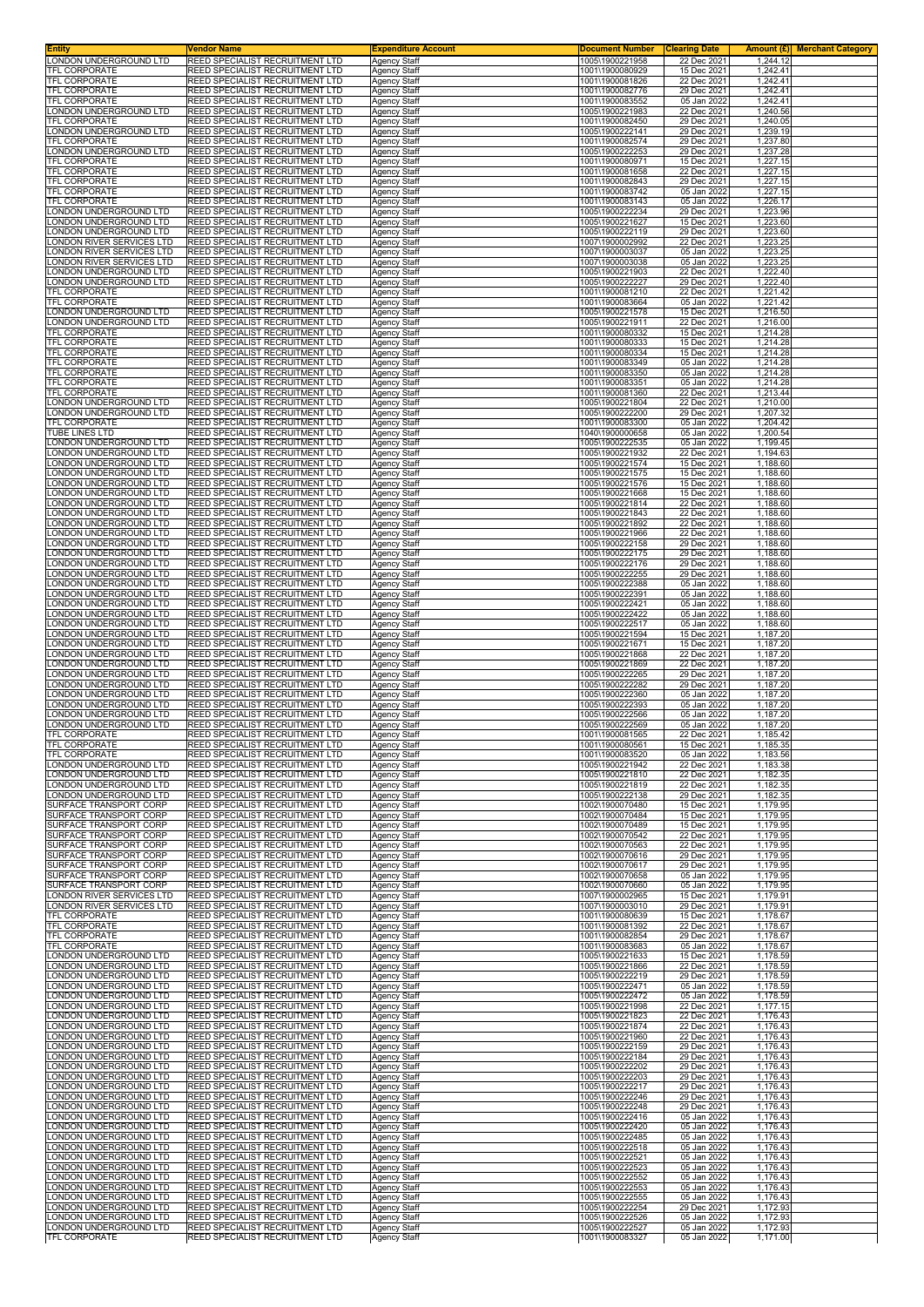| Entity<br>ONDON UNDERGROUND LTD                      | Vendor Name                                                        | <b>Expenditure Account</b>                 | <u>Document Number</u>             | <b>Clearing Date</b>       | 1.170.40             | <b>Amount (£)</b> Merchant Category |
|------------------------------------------------------|--------------------------------------------------------------------|--------------------------------------------|------------------------------------|----------------------------|----------------------|-------------------------------------|
| ONDON UNDERGROUND LTD.                               | REED SPECIALIST RECRUITMENT LTD<br>REED SPECIALIST RECRUITMENT LTD | <b>Agency Staff</b><br><b>Agency Staff</b> | 1005\1900221529<br>1005\1900221573 | 15 Dec 2021<br>15 Dec 2021 | 1,170.40             |                                     |
| ONDON UNDERGROUND LTD                                | REED SPECIALIST RECRUITMENT LTD                                    | Agency Staff                               | 1005\1900221602                    | 15 Dec 2021                | 1,170.40             |                                     |
| ONDON UNDERGROUND LTD<br>ONDON UNDERGROUND LTD       | REED SPECIALIST RECRUITMENT LTD<br>REED SPECIALIST RECRUITMENT LTD | Agency Staff<br>Agency Staff               | 1005\1900221665<br>1005\1900221666 | 15 Dec 2021<br>15 Dec 2021 | 1.170.40<br>1.170.40 |                                     |
| ONDON UNDERGROUND LTD                                | REED SPECIALIST RECRUITMENT LTD                                    | Agency Staff                               | 1005\1900221816                    | 22 Dec 2021                | 1,170.40             |                                     |
| ONDON UNDERGROUND LTD                                | REED SPECIALIST RECRUITMENT LTD                                    | <b>Agency Staff</b>                        | 1005\1900221821                    | 22 Dec 2021                | 1,170.40             |                                     |
| ONDON UNDERGROUND LTD<br>ONDON UNDERGROUND LTD       | REED SPECIALIST RECRUITMENT LTD<br>REED SPECIALIST RECRUITMENT LTD | Agency Staff<br><b>Agency Staff</b>        | 1005\1900221923<br>1005\1900221926 | 22 Dec 2021<br>22 Dec 2021 | 1,170.40<br>1,170.40 |                                     |
| ONDON UNDERGROUND LTD                                | REED SPECIALIST RECRUITMENT LTD                                    | Agency Staff                               | 1005\1900221937                    | 22 Dec 2021                | 1,170.40             |                                     |
| ONDON UNDERGROUND LTD<br>ONDON UNDERGROUND LTD       | REED SPECIALIST RECRUITMENT LTD<br>REED SPECIALIST RECRUITMENT LTD | Agency Staff<br>Agency Staff               | 1005\1900221953<br>1005\1900221965 | 22 Dec 2021<br>22 Dec 2021 | 1,170.40<br>1,170.40 |                                     |
| ONDON UNDERGROUND LTD.                               | REED SPECIALIST RECRUITMENT LTD                                    | Agency Staff                               | 1005\1900221981                    | 22 Dec 2021                | 1,170.40             |                                     |
| ONDON UNDERGROUND LTD.                               | REED SPECIALIST RECRUITMENT LTD                                    | <b>Agency Staff</b>                        | 1005\1900222160                    | 29 Dec 2021                | 1,170.40             |                                     |
| ONDON UNDERGROUND LTD<br>ONDON UNDERGROUND LTD       | REED SPECIALIST RECRUITMENT LTD<br>REED SPECIALIST RECRUITMENT LTD | Agency Staff<br>Agency Staff               | 1005\1900222163<br>1005\1900222198 | 29 Dec 2021<br>29 Dec 2021 | 1,170.40<br>1,170.40 |                                     |
| ONDON UNDERGROUND LTD.                               | REED SPECIALIST RECRUITMENT LTD                                    | Agency Staff                               | 1005\1900222199                    | 29 Dec 2021                | 1,170.40             |                                     |
| ONDON UNDERGROUND LTD<br>ONDON UNDERGROUND LTD       | REED SPECIALIST RECRUITMENT LTD<br>REED SPECIALIST RECRUITMENT LTD | Agency Staff<br>Agency Staff               | 1005\1900222204<br>1005\1900222245 | 29 Dec 2021<br>29 Dec 2021 | 1,170.40<br>1,170.40 |                                     |
| ONDON UNDERGROUND LTD.                               | REED SPECIALIST RECRUITMENT LTD                                    | <b>Agency Staff</b>                        | 1005\1900222247                    | 29 Dec 2021                | 1,170.40             |                                     |
| ONDON UNDERGROUND LTD                                | REED SPECIALIST RECRUITMENT LTD                                    | Agency Staff                               | 1005\1900222415                    | 05 Jan 2022                | 1,170.40             |                                     |
| ONDON UNDERGROUND LTD<br>ONDON UNDERGROUND LTD       | REED SPECIALIST RECRUITMENT LTD<br>REED SPECIALIST RECRUITMENT LTD | Agency Staff<br>Agency Staff               | 1005\1900222417<br>1005\1900222419 | 05 Jan 2022<br>05 Jan 2022 | 1,170.40<br>1,170.40 |                                     |
| ONDON UNDERGROUND LTD.                               | REED SPECIALIST RECRUITMENT LTD                                    | <b>Agency Staff</b>                        | 1005\1900222447                    | 05 Jan 2022                | 1,170.40             |                                     |
| ONDON UNDERGROUND LTD<br>ONDON UNDERGROUND LTD       | REED SPECIALIST RECRUITMENT LTD<br>REED SPECIALIST RECRUITMENT LTD | Agency Staff<br><b>Agency Staff</b>        | 1005\1900222554<br>1005\1900222516 | 05 Jan 2022<br>05 Jan 2022 | 1,170.40<br>1,169.03 |                                     |
| ONDON UNDERGROUND LTD.                               | REED SPECIALIST RECRUITMENT LTD                                    | <b>Agency Staff</b>                        | 1005\1900221914                    | 22 Dec 2021                | 1,167.00             |                                     |
| ONDON UNDERGROUND LTD                                | REED SPECIALIST RECRUITMENT LTD                                    | Agency Staff                               | 1005\1900221609                    | 15 Dec 2021                | 1,166.07             |                                     |
| ONDON UNDERGROUND LTD<br>ONDON UNDERGROUND LTD       | REED SPECIALIST RECRUITMENT LTD<br>REED SPECIALIST RECRUITMENT LTD | Agency Staff<br><b>Agency Staff</b>        | 1005\1900221619<br>1005\1900222468 | 15 Dec 2021<br>05 Jan 2022 | 1,163.14<br>1,163.12 |                                     |
| TFL CORPORATE                                        | REED SPECIALIST RECRUITMENT LTD                                    | <b>Agency Staff</b>                        | 1001\1900081104                    | 15 Dec 2021                | 1,163.11             |                                     |
| TFL CORPORATE<br><b>TFL CORPORATE</b>                | REED SPECIALIST RECRUITMENT LTD<br>REED SPECIALIST RECRUITMENT LTD | Agency Staff<br><b>Agency Staff</b>        | 1001\1900081675<br>1001\1900082895 | 22 Dec 2021<br>29 Dec 2021 | 1,163.11<br>1,163.11 |                                     |
| TFL CORPORATE                                        | REED SPECIALIST RECRUITMENT LTD                                    | <b>Agency Staff</b>                        | 1001\1900083639                    | 05 Jan 2022                | 1,163.11             |                                     |
| TFL CORPORATE<br><b>TFL CORPORATE</b>                | REED SPECIALIST RECRUITMENT LTD                                    | Agency Staff                               | 1001\1900082045                    | 22 Dec 2021<br>22 Dec 2021 | 1,162.80<br>1,159.28 |                                     |
| ONDON UNDERGROUND LTD                                | REED SPECIALIST RECRUITMENT LTD<br>REED SPECIALIST RECRUITMENT LTD | <b>Agency Staff</b><br>Agency Staff        | 1001\1900081312<br>1005\1900221606 | 15 Dec 2021                | 1,156.98             |                                     |
| ONDON UNDERGROUND LTD.                               | REED SPECIALIST RECRUITMENT LTD                                    | Agency Staff                               | 1005\1900221943                    | 22 Dec 2021                | 1,156.98             |                                     |
| ONDON UNDERGROUND LTD<br>ONDON RIVER SERVICES LTD    | REED SPECIALIST RECRUITMENT LTD<br>REED SPECIALIST RECRUITMENT LTD | <b>Agency Staff</b><br>Agency Staff        | 1005\1900222222<br>1007\1900002974 | 29 Dec 2021<br>15 Dec 2021 | 1.156.98<br>1,156.75 |                                     |
| ONDON RIVER SERVICES LTD                             | REED SPECIALIST RECRUITMENT LTD                                    | Agency Staff                               | 1007\1900002983                    | 22 Dec 2021                | 1,156.75             |                                     |
| ONDON RIVER SERVICES LTD<br>ONDON RIVER SERVICES LTD | REED SPECIALIST RECRUITMENT LTD                                    | <b>Agency Staff</b>                        | 1007\1900003012<br>1007\1900003013 | 29 Dec 2021                | 1,156.75             |                                     |
| ONDON RIVER SERVICES LTD                             | REED SPECIALIST RECRUITMENT LTD<br>REED SPECIALIST RECRUITMENT LTD | Agency Staff<br>Agency Staff               | 1007\1900003015                    | 29 Dec 2021<br>29 Dec 2021 | 1,156.75<br>1,156.75 |                                     |
| ONDON RIVER SERVICES LTD.                            | REED SPECIALIST RECRUITMENT LTD                                    | <b>Agency Staff</b>                        | 1007\1900003028                    | 05 Jan 2022                | 1,156.75             |                                     |
| ONDON RIVER SERVICES LTD<br>ONDON UNDERGROUND LTD    | REED SPECIALIST RECRUITMENT LTD<br>REED SPECIALIST RECRUITMENT LTD | Agency Staff<br>Agency Staff               | 1007\1900003035<br>1005\1900222551 | 05 Jan 2022<br>05 Jan 2022 | 1,156.75<br>1,154.01 |                                     |
| ONDON UNDERGROUND LTD                                | REED SPECIALIST RECRUITMENT LTD                                    | Agency Staff                               | 1005\1900221530                    | 15 Dec 2021                | 1,153.17             |                                     |
| ONDON UNDERGROUND LTD.<br><b>TFL CORPORATE</b>       | REED SPECIALIST RECRUITMENT LTD<br>REED SPECIALIST RECRUITMENT LTD | <b>Agency Staff</b><br>Agency Staff        | 1005\1900221559<br>1001\1900082393 | 15 Dec 2021<br>29 Dec 2021 | 1,153.17<br>1,152.85 |                                     |
| ONDON UNDERGROUND LTD                                | REED SPECIALIST RECRUITMENT LTD                                    | <b>Agency Staff</b>                        | 1005\1900222543                    | 05 Jan 2022                | 1,152.54             |                                     |
| ONDON UNDERGROUND LTD.                               | REED SPECIALIST RECRUITMENT LTD                                    | Agency Staff                               | 1005\1900221519                    | 15 Dec 2021                | 1,150.43             |                                     |
| ONDON UNDERGROUND LTD<br>ONDON UNDERGROUND LTD       | REED SPECIALIST RECRUITMENT LTD<br>REED SPECIALIST RECRUITMENT LTD | Agency Staff<br>Agency Staff               | 1005\1900221829<br>1005\1900222270 | 22 Dec 2021<br>29 Dec 2021 | 1,150.43<br>1,150.43 |                                     |
| ONDON UNDERGROUND LTD                                | REED SPECIALIST RECRUITMENT LTD                                    | Agency Staff                               | 1005\1900222529                    | 05 Jan 2022                | 1,150.43             |                                     |
| ONDON UNDERGROUND LTD.<br>TFL CORPORATE              | REED SPECIALIST RECRUITMENT LTD<br>REED SPECIALIST RECRUITMENT LTD | Agency Staff<br><b>Agency Staff</b>        | 1005\1900221651<br>1001\1900081999 | 15 Dec 2021<br>22 Dec 2021 | 1,150.07<br>1,146.42 |                                     |
| TFL CORPORATE                                        | REED SPECIALIST RECRUITMENT LTD                                    | <b>Agency Staff</b>                        | 1001\1900082000                    | 22 Dec 2021                | 1,146.42             |                                     |
| LONDON UNDERGROUND LTD                               | REED SPECIALIST RECRUITMENT LTD                                    | Agency Staff                               | 1005\1900222164                    | 29 Dec 2021                | 1,146.33             |                                     |
| ONDON UNDERGROUND LTD<br>ONDON UNDERGROUND LTD.      | REED SPECIALIST RECRUITMENT LTD<br>REED SPECIALIST RECRUITMENT LTD | <b>Agency Staff</b><br>Agency Staff        | 1005\1900222256<br>1005\1900222418 | 29 Dec 2021<br>05 Jan 2022 | 1,146.33<br>1,146.33 |                                     |
| ONDON UNDERGROUND LTD                                | REED SPECIALIST RECRUITMENT LTD                                    | Agency Staff                               | 1005\1900222558                    | 05 Jan 2022                | 1,146.33             |                                     |
| ONDON UNDERGROUND LTD.<br>ONDON UNDERGROUND LTD.     | REED SPECIALIST RECRUITMENT LTD<br>REED SPECIALIST RECRUITMENT LTD | Agency Staff<br><b>Agency Staff</b>        | 1005\1900222205<br>1005\1900221521 | 29 Dec 2021<br>15 Dec 2021 | 1,143.52<br>1,142.83 |                                     |
| ONDON UNDERGROUND LTD                                | REED SPECIALIST RECRUITMENT LTD                                    | Agency Staff                               | 1005\1900221563                    | 15 Dec 2021                | 1,142.83             |                                     |
| ONDON UNDERGROUND LTD                                | REED SPECIALIST RECRUITMENT LTD                                    | Agency Staff                               | 1005\1900221564                    | 15 Dec 2021                | 1,142.83             |                                     |
| ONDON UNDERGROUND LTD<br>ONDON UNDERGROUND LTD       | REED SPECIALIST RECRUITMENT LTD<br>REED SPECIALIST RECRUITMENT LTD | Agency Staff<br>Agency Staff               | 1005\1900221565<br>1005\1900221567 | 15 Dec 2021<br>15 Dec 2021 | 1,142.83<br>1,142.83 |                                     |
| ONDON UNDERGROUND LTD.                               | REED SPECIALIST RECRUITMENT LTD                                    | Agency Staff                               | 1005\1900221568                    | 15 Dec 2021                | 1,142.83             |                                     |
| ONDON UNDERGROUND LTD.<br>ONDON UNDERGROUND LTD      | REED SPECIALIST RECRUITMENT LTD<br>REED SPECIALIST RECRUITMENT LTD | <b>Agency Staff</b><br><b>Agency Staff</b> | 1005\1900221589<br>1005\1900221614 | 15 Dec 2021<br>15 Dec 2021 | 1,142.83<br>1,142.83 |                                     |
| ONDON UNDERGROUND LTD                                | REED SPECIALIST RECRUITMENT LTD                                    | Agency Staff                               | 1005\1900221624                    | 15 Dec 2021                | 1,142.83             |                                     |
| LONDON UNDERGROUND LTD<br>ONDON UNDERGROUND LTD      | REED SPECIALIST RECRUITMENT LTD                                    | <b>Agency Staff</b>                        | 1005\1900221625                    | 15 Dec 2021                | 1,142.83             |                                     |
| ONDON UNDERGROUND LTD                                | REED SPECIALIST RECRUITMENT LTD<br>REED SPECIALIST RECRUITMENT LTD | Agency Staff<br>Agency Staff               | 1005\1900221636<br>1005\1900221639 | 15 Dec 2021<br>15 Dec 2021 | 1,142.83<br>1,142.83 |                                     |
| ONDON UNDERGROUND LTD                                | REED SPECIALIST RECRUITMENT LTD                                    | <b>Agency Staff</b>                        | 1005\1900221640                    | 15 Dec 2021                | 1,142.83             |                                     |
| ONDON UNDERGROUND LTD<br>ONDON UNDERGROUND LTD       | REED SPECIALIST RECRUITMENT LTD<br>REED SPECIALIST RECRUITMENT LTD | <b>Agency Staff</b><br><b>Agency Staff</b> | 1005\1900221641<br>1005\1900221642 | 15 Dec 2021<br>15 Dec 2021 | 1,142.83<br>1,142.83 |                                     |
| ONDON UNDERGROUND LTD                                | REED SPECIALIST RECRUITMENT LTD                                    | <b>Agency Staff</b>                        | 1005\1900221643                    | 15 Dec 2021                | 1,142.83             |                                     |
| ONDON UNDERGROUND LTD                                | REED SPECIALIST RECRUITMENT LTD                                    | Agency Staff                               | 1005\1900221645                    | 15 Dec 2021                | 1,142.83             |                                     |
| ONDON UNDERGROUND LTD<br>ONDON UNDERGROUND LTD       | REED SPECIALIST RECRUITMENT LTD<br>REED SPECIALIST RECRUITMENT LTD | Agency Staff<br><b>Agency Staff</b>        | 1005\1900221646<br>1005\1900221648 | 15 Dec 2021<br>15 Dec 2021 | 1,142.83<br>1,142.83 |                                     |
| ONDON UNDERGROUND LTD                                | REED SPECIALIST RECRUITMENT LTD                                    | <b>Agency Staff</b>                        | 1005\1900221656                    | 15 Dec 2021                | 1,142.83             |                                     |
| ONDON UNDERGROUND LTD<br>ONDON UNDERGROUND LTD       | REED SPECIALIST RECRUITMENT LTD<br>REED SPECIALIST RECRUITMENT LTD | Agency Staff<br><b>Agency Staff</b>        | 1005\1900221658<br>1005\1900221672 | 15 Dec 2021<br>15 Dec 2021 | 1,142.83<br>1,142.83 |                                     |
| ONDON UNDERGROUND LTD                                | REED SPECIALIST RECRUITMENT LTD                                    | Agency Staff                               | 1005\1900221830                    | 22 Dec 2021                | 1,142.83             |                                     |
| ONDON UNDERGROUND LTD<br>ONDON UNDERGROUND LTD       | REED SPECIALIST RECRUITMENT LTD<br>REED SPECIALIST RECRUITMENT LTD | Agency Staff<br><b>Agency Staff</b>        | 1005\1900221852<br>1005\1900221857 | 22 Dec 2021<br>22 Dec 2021 | 1,142.83<br>1,142.83 |                                     |
| ONDON UNDERGROUND LTD                                | REED SPECIALIST RECRUITMENT LTD                                    | <b>Agency Staff</b>                        | 1005\1900221873                    | 22 Dec 2021                | 1,142.83             |                                     |
| ONDON UNDERGROUND LTD                                | REED SPECIALIST RECRUITMENT LTD                                    | Agency Staff                               | 1005\1900221876                    | 22 Dec 2021                | 1,142.83             |                                     |
| ONDON UNDERGROUND LTD<br>ONDON UNDERGROUND LTD       | REED SPECIALIST RECRUITMENT LTD<br>REED SPECIALIST RECRUITMENT LTD | <b>Agency Staff</b><br>Agency Staff        | 1005\1900221879<br>1005\1900221901 | 22 Dec 2021<br>22 Dec 2021 | 1,142.83<br>1,142.83 |                                     |
| ONDON UNDERGROUND LTD                                | REED SPECIALIST RECRUITMENT LTD                                    | Agency Staff                               | 1005\1900221907                    | 22 Dec 2021                | 1,142.83             |                                     |
| ONDON UNDERGROUND LTD<br>ONDON UNDERGROUND LTD       | REED SPECIALIST RECRUITMENT LTD<br>REED SPECIALIST RECRUITMENT LTD | Agency Staff<br><b>Agency Staff</b>        | 1005\1900221949<br>1005\1900221969 | 22 Dec 2021<br>22 Dec 2021 | 1,142.83<br>1,142.83 |                                     |
| ONDON UNDERGROUND LTD                                | REED SPECIALIST RECRUITMENT LTD                                    | Agency Staff                               | 1005\1900221991                    | 22 Dec 2021                | 1,142.83             |                                     |
| ONDON UNDERGROUND LTD                                | REED SPECIALIST RECRUITMENT LTD                                    | Agency Staff                               | 1005\1900221993                    | 22 Dec 2021                | 1,142.83             |                                     |
| ONDON UNDERGROUND LTD.<br>ONDON UNDERGROUND LTD      | REED SPECIALIST RECRUITMENT LTD<br>REED SPECIALIST RECRUITMENT LTD | <b>Agency Staff</b><br>Agency Staff        | 1005\1900222112<br>1005\1900222117 | 29 Dec 2021<br>29 Dec 2021 | 1,142.83<br>1,142.83 |                                     |
| ONDON UNDERGROUND LTD                                | REED SPECIALIST RECRUITMENT LTD                                    | Agency Staff                               | 1005\1900222135                    | 29 Dec 2021                | 1,142.83             |                                     |
| ONDON UNDERGROUND LTD<br>ONDON UNDERGROUND LTD       | REED SPECIALIST RECRUITMENT LTD<br>REED SPECIALIST RECRUITMENT LTD | <b>Agency Staff</b><br>Agency Staff        | 1005\1900222136<br>1005\1900222165 | 29 Dec 2021<br>29 Dec 2021 | 1,142.83<br>1,142.83 |                                     |
| ONDON UNDERGROUND LTD                                | REED SPECIALIST RECRUITMENT LTD                                    | <b>Agency Staff</b>                        | 1005\1900222166                    | 29 Dec 2021                | 1,142.83             |                                     |
| ONDON UNDERGROUND LTD                                | REED SPECIALIST RECRUITMENT LTD                                    | <b>Agency Staff</b>                        | 1005\1900222188                    | 29 Dec 2021                | 1,142.83             |                                     |
| ONDON UNDERGROUND LTD<br>ONDON UNDERGROUND LTD       | REED SPECIALIST RECRUITMENT LTD<br>REED SPECIALIST RECRUITMENT LTD | Agency Staff<br>Agency Staff               | 1005\1900222190<br>1005\1900222206 | 29 Dec 2021<br>29 Dec 2021 | 1,142.83<br>1,142.83 |                                     |
| ONDON UNDERGROUND LTD                                | REED SPECIALIST RECRUITMENT LTD                                    | <b>Agency Staff</b>                        | 1005\1900222230                    | 29 Dec 2021                | 1,142.83             |                                     |
| ONDON UNDERGROUND LTD<br>ONDON UNDERGROUND LTD       | REED SPECIALIST RECRUITMENT LTD<br>REED SPECIALIST RECRUITMENT LTD | Agency Staff<br>Agency Staff               | 1005\1900222243<br>1005\1900222362 | 29 Dec 2021<br>05 Jan 2022 | 1,142.83<br>1,142.83 |                                     |
| ONDON UNDERGROUND LTD                                | REED SPECIALIST RECRUITMENT LTD                                    | <b>Agency Staff</b>                        | 1005\1900222364                    | 05 Jan 2022                | 1,142.83             |                                     |
| ONDON UNDERGROUND LTD<br>ONDON UNDERGROUND LTD       | REED SPECIALIST RECRUITMENT LTD<br>REED SPECIALIST RECRUITMENT LTD | Agency Staff                               | 1005\1900222367<br>1005\1900222375 | 05 Jan 2022<br>05 Jan 2022 | 1,142.83<br>1,142.83 |                                     |
| ONDON UNDERGROUND LTD                                | REED SPECIALIST RECRUITMENT LTD                                    | Agency Staff<br><b>Agency Staff</b>        | 1005\1900222378                    | 05 Jan 2022                | 1,142.83             |                                     |
| ONDON UNDERGROUND LTD.                               | REED SPECIALIST RECRUITMENT LTD                                    | <b>Agency Staff</b>                        | 1005\1900222403                    | 05 Jan 2022                | 1,142.83             |                                     |
| ONDON UNDERGROUND LTD<br>ONDON UNDERGROUND LTD       | REED SPECIALIST RECRUITMENT LTD<br>REED SPECIALIST RECRUITMENT LTD | Agency Staff<br><b>Agency Staff</b>        | 1005\1900222413<br>1005\1900222431 | 05 Jan 2022<br>05 Jan 2022 | 1,142.83<br>1,142.83 |                                     |
| ONDON UNDERGROUND LTD                                | REED SPECIALIST RECRUITMENT LTD                                    | Agency Staff                               | 1005\1900222434                    | 05 Jan 2022                | 1,142.83             |                                     |
| ONDON UNDERGROUND LTD                                | REED SPECIALIST RECRUITMENT LTD                                    | Agency Staff                               | 1005\1900222456                    | 05 Jan 2022                | 1,142.83             |                                     |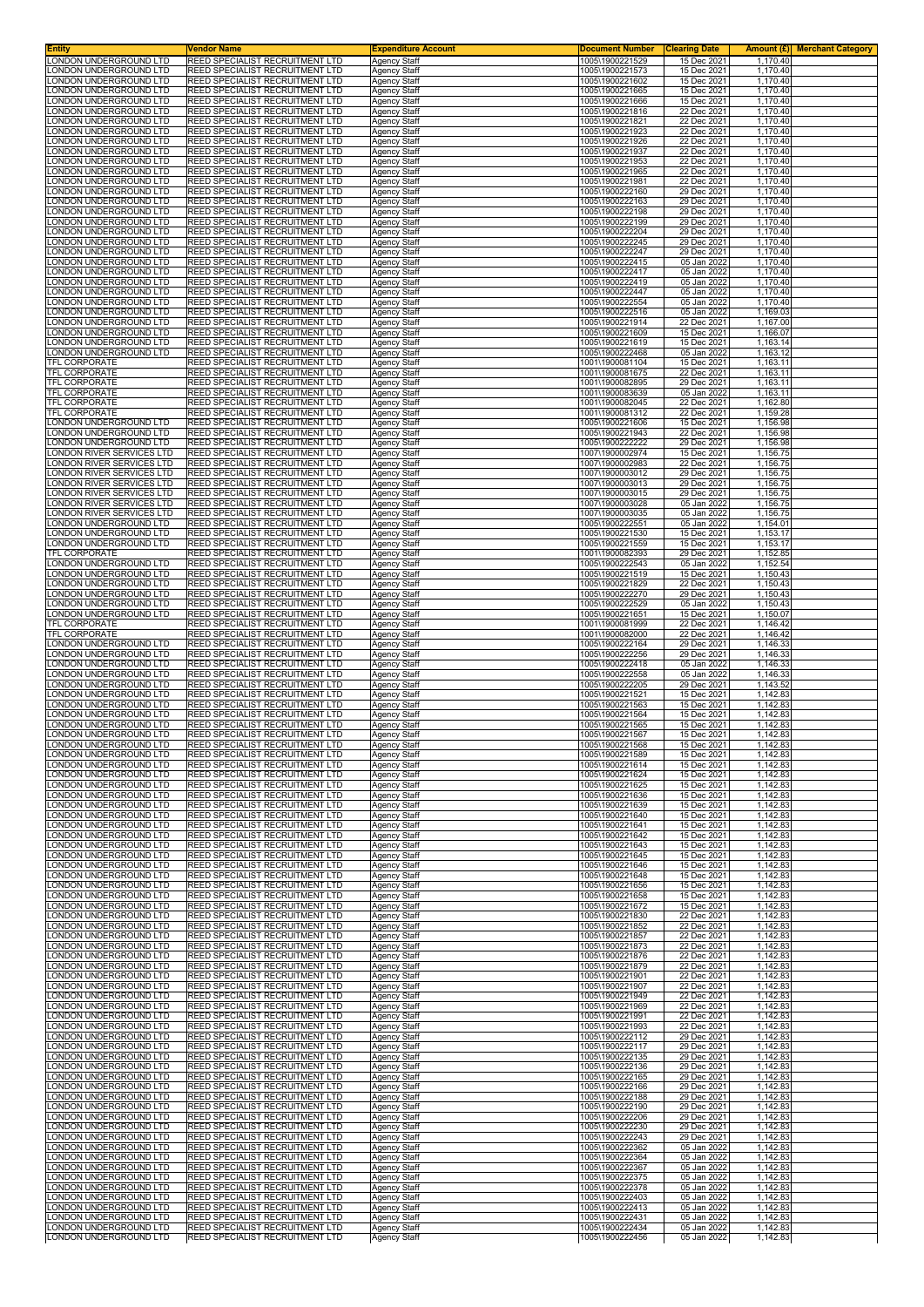| <b>Entity</b><br>LONDON UNDERGROUND LTD           | Vendor Name<br>REED SPECIALIST RECRUITMENT LTD                                   | <b>Expenditure Account</b><br><b>Agency Staff</b> | <b>Document Number</b><br>1005\1900222458 | <b>Clearing Date</b><br>05 Jan 2022 | 1,142.83             | <b>Amount (£)</b> Merchant Category |
|---------------------------------------------------|----------------------------------------------------------------------------------|---------------------------------------------------|-------------------------------------------|-------------------------------------|----------------------|-------------------------------------|
| ONDON UNDERGROUND LTD                             | <b>REED SPECIALIST RECRUITMENT LTD</b>                                           | <b>Agency Staff</b>                               | 1005\1900222465                           | 05 Jan 2022                         | 1,142.83             |                                     |
| ONDON UNDERGROUND LTD<br>ONDON UNDERGROUND LTD    | REED SPECIALIST RECRUITMENT LTD<br>REED SPECIALIST RECRUITMENT LTD               | Agency Staff<br><b>Agency Staff</b>               | 1005\1900222473<br>1005\1900222475        | 05 Jan 2022<br>05 Jan 2022          | 1,142.83<br>1,142.83 |                                     |
| ONDON UNDERGROUND LTD                             | <b>REED SPECIALIST RECRUITMENT LTD</b>                                           | Agency Staff                                      | 1005\1900222478                           | 05 Jan 2022                         | 1,142.83             |                                     |
| ONDON UNDERGROUND LTD                             | REED SPECIALIST RECRUITMENT LTD                                                  | Agency Staff                                      | 1005\1900222504                           | 05 Jan 2022                         | 1,142.83             |                                     |
| ONDON UNDERGROUND LTD<br>ONDON UNDERGROUND LTD    | <b>REED SPECIALIST RECRUITMENT LTD</b><br><b>REED SPECIALIST RECRUITMENT LTD</b> | <b>Agency Staff</b><br>Agency Staff               | 1005\1900222508<br>1005\1900222515        | 05 Jan 2022<br>05 Jan 2022          | 1,142.83<br>1,142.83 |                                     |
| ONDON UNDERGROUND LTD<br>ONDON UNDERGROUND LTD    | <b>REED SPECIALIST RECRUITMENT LTD</b><br>REED SPECIALIST RECRUITMENT LTD        | Agency Staff<br>Agency Staff                      | 1005\1900222561<br>1005\1900221558        | 05 Jan 2022<br>15 Dec 2021          | 1,142.83<br>1,142.81 |                                     |
| ONDON UNDERGROUND LTD                             | REED SPECIALIST RECRUITMENT LTD                                                  | Agency Staff                                      | 1005\1900222484                           | 05 Jan 2022                         | 1,142.81             |                                     |
| ONDON UNDERGROUND LTD<br>ONDON UNDERGROUND LTD    | REED SPECIALIST RECRUITMENT LTD<br>REED SPECIALIST RECRUITMENT LTD               | Agency Staff<br>Agency Staff                      | 1005\1900221523<br>1005\1900221570        | 15 Dec 2021<br>15 Dec 2021          | 1,136.80<br>1,136.80 |                                     |
| ONDON UNDERGROUND LTD.                            | <b>REED SPECIALIST RECRUITMENT LTD</b>                                           | <b>Agency Staff</b>                               | 1005\1900221571                           | 15 Dec 2021                         | 1,136.80             |                                     |
| ONDON UNDERGROUND LTD<br>ONDON UNDERGROUND LTD    | REED SPECIALIST RECRUITMENT LTD<br>REED SPECIALIST RECRUITMENT LTD               | Agency Staff<br>Agency Staff                      | 1005\1900221622<br>1005\1900221626        | 15 Dec 2021<br>15 Dec 2021          | 1,136.80<br>1,136.80 |                                     |
| ONDON UNDERGROUND LTD                             | <b>REED SPECIALIST RECRUITMENT LTD</b>                                           | Agency Staff                                      | 1005\1900221644                           | 15 Dec 2021                         | 1,136.80             |                                     |
| ONDON UNDERGROUND LTD<br>ONDON UNDERGROUND LTD    | REED SPECIALIST RECRUITMENT LTD<br>REED SPECIALIST RECRUITMENT LTD               | <b>Agency Staff</b><br><b>Agency Staff</b>        | 1005\1900221652<br>1005\1900221659        | 15 Dec 2021<br>15 Dec 2021          | 1,136.80<br>1,136.80 |                                     |
| ONDON UNDERGROUND LTD.                            | REED SPECIALIST RECRUITMENT LTD                                                  | <b>Agency Staff</b>                               | 1005\1900221817                           | 22 Dec 2021                         | 1,136.80             |                                     |
| ONDON UNDERGROUND LTD<br>ONDON UNDERGROUND LTD    | <b>REED SPECIALIST RECRUITMENT LTD</b><br>REED SPECIALIST RECRUITMENT LTD        | Agency Staff<br>Agency Staff                      | 1005\1900221825<br>1005\1900221827        | 22 Dec 2021<br>22 Dec 2021          | 1,136.80<br>1,136.80 |                                     |
| ONDON UNDERGROUND LTD                             | REED SPECIALIST RECRUITMENT LTD                                                  | <b>Agency Staff</b>                               | 1005\1900221844                           | 22 Dec 2021                         | 1,136.80             |                                     |
| ONDON UNDERGROUND LTD<br>ONDON UNDERGROUND LTD    | <b>REED SPECIALIST RECRUITMENT LTD</b><br>REED SPECIALIST RECRUITMENT LTD        | Agency Staff<br>Agency Staff                      | 1005\1900221845<br>1005\1900221853        | 22 Dec 2021<br>22 Dec 2021          | 1,136.80<br>1,136.80 |                                     |
| ONDON UNDERGROUND LTD.                            | REED SPECIALIST RECRUITMENT LTD                                                  | <b>Agency Staff</b>                               | 1005\1900221905                           | 22 Dec 2021                         | 1,136.80             |                                     |
| ONDON UNDERGROUND LTD<br>ONDON UNDERGROUND LTD    | REED SPECIALIST RECRUITMENT LTD<br>REED SPECIALIST RECRUITMENT LTD               | <b>Agency Staff</b><br>Agency Staff               | 1005\1900221908<br>1005\1900221934        | 22 Dec 2021<br>22 Dec 2021          | 1,136.80<br>1,136.80 |                                     |
| ONDON UNDERGROUND LTD                             | REED SPECIALIST RECRUITMENT LTD<br><b>REED SPECIALIST RECRUITMENT LTD</b>        | <b>Agency Staff</b>                               | 1005\1900221935                           | 22 Dec 2021                         | 1,136.80<br>1.136.80 |                                     |
| ONDON UNDERGROUND LTD<br>ONDON UNDERGROUND LTD    | REED SPECIALIST RECRUITMENT LTD                                                  | Agency Staff<br>Agency Staff                      | 1005\1900221947<br>1005\1900221951        | 22 Dec 2021<br>22 Dec 2021          | 1,136.80             |                                     |
| ONDON UNDERGROUND LTD.                            | <b>REED SPECIALIST RECRUITMENT LTD</b>                                           | <b>Agency Staff</b>                               | 1005\1900221980                           | 22 Dec 2021                         | 1,136.80             |                                     |
| ONDON UNDERGROUND LTD<br>ONDON UNDERGROUND LTD    | <b>REED SPECIALIST RECRUITMENT LTD</b><br>REED SPECIALIST RECRUITMENT LTD        | <b>Agency Staff</b><br>Agency Staff               | 1005\1900221989<br>1005\1900222116        | 22 Dec 2021<br>29 Dec 2021          | 1.136.80<br>1,136.80 |                                     |
| ONDON UNDERGROUND LTD<br>ONDON UNDERGROUND LTD    | REED SPECIALIST RECRUITMENT LTD<br>REED SPECIALIST RECRUITMENT LTD               | Agency Staff                                      | 1005\1900222124<br>1005\1900222125        | 29 Dec 2021<br>29 Dec 2021          | 1,136.80<br>1.136.80 |                                     |
| ONDON UNDERGROUND LTD                             | REED SPECIALIST RECRUITMENT LTD                                                  | Agency Staff<br>Agency Staff                      | 1005\1900222126                           | 29 Dec 2021                         | 1,136.80             |                                     |
| ONDON UNDERGROUND LTD<br>ONDON UNDERGROUND LTD    | REED SPECIALIST RECRUITMENT LTD<br><b>REED SPECIALIST RECRUITMENT LTD</b>        | Agency Staff<br><b>Agency Staff</b>               | 1005\1900222168<br>1005\1900222186        | 29 Dec 2021<br>29 Dec 2021          | 1,136.80<br>1,136.80 |                                     |
| ONDON UNDERGROUND LTD                             | REED SPECIALIST RECRUITMENT LTD                                                  | Agency Staff                                      | 1005\1900222189                           | 29 Dec 2021                         | 1,136.80             |                                     |
| ONDON UNDERGROUND LTD<br>ONDON UNDERGROUND LTD    | REED SPECIALIST RECRUITMENT LTD<br><b>REED SPECIALIST RECRUITMENT LTD</b>        | Agency Staff<br>Agency Staff                      | 1005\1900222192<br>1005\1900222212        | 29 Dec 2021<br>29 Dec 2021          | 1,136.80<br>1,136.80 |                                     |
| ONDON UNDERGROUND LTD                             | REED SPECIALIST RECRUITMENT LTD                                                  | Agency Staff                                      | 1005\1900222224                           | 29 Dec 2021                         | 1,136.80             |                                     |
| ONDON UNDERGROUND LTD<br>LONDON UNDERGROUND LTD   | REED SPECIALIST RECRUITMENT LTD<br><b>REED SPECIALIST RECRUITMENT LTD</b>        | <b>Agency Staff</b><br><b>Agency Staff</b>        | 1005\1900222225<br>1005\1900222232        | 29 Dec 2021<br>29 Dec 2021          | 1,136.80<br>1,136.80 |                                     |
| ONDON UNDERGROUND LTD                             | REED SPECIALIST RECRUITMENT LTD                                                  | Agency Staff                                      | 1005\1900222233                           | 29 Dec 2021                         | 1,136.80             |                                     |
| ONDON UNDERGROUND LTD<br>ONDON UNDERGROUND LTD    | REED SPECIALIST RECRUITMENT LTD<br><b>REED SPECIALIST RECRUITMENT LTD</b>        | Agency Staff<br><b>Agency Staff</b>               | 1005\1900222235<br>1005\1900222237        | 29 Dec 2021<br>29 Dec 2021          | 1,136.80<br>1,136.80 |                                     |
| ONDON UNDERGROUND LTD<br>ONDON UNDERGROUND LTD    | REED SPECIALIST RECRUITMENT LTD<br>REED SPECIALIST RECRUITMENT LTD               | <b>Agency Staff</b><br><b>Agency Staff</b>        | 1005\1900222244<br>1005\1900222366        | 29 Dec 2021<br>05 Jan 2022          | 1,136.80<br>1,136.80 |                                     |
| ONDON UNDERGROUND LTD                             | <b>REED SPECIALIST RECRUITMENT LTD</b>                                           | <b>Agency Staff</b>                               | 1005\1900222369                           | 05 Jan 2022                         | 1,136.80             |                                     |
| ONDON UNDERGROUND LTD<br>ONDON UNDERGROUND LTD    | <b>REED SPECIALIST RECRUITMENT LTD</b><br>REED SPECIALIST RECRUITMENT LTD        | Agency Staff<br>Agency Staff                      | 1005\1900222377<br>1005\1900222387        | 05 Jan 2022<br>05 Jan 2022          | 1,136.80<br>1,136.80 |                                     |
| ONDON UNDERGROUND LTD                             | REED SPECIALIST RECRUITMENT LTD                                                  | <b>Agency Staff</b>                               | 1005\1900222407                           | 05 Jan 2022                         | 1,136.80             |                                     |
| ONDON UNDERGROUND LTD<br>ONDON UNDERGROUND LTD    | <b>REED SPECIALIST RECRUITMENT LTD</b><br>REED SPECIALIST RECRUITMENT LTD        | Agency Staff<br>Agency Staff                      | 1005\1900222425<br>1005\1900222450        | 05 Jan 2022<br>05 Jan 2022          | 1,136.80<br>1,136.80 |                                     |
| ONDON UNDERGROUND LTD                             | REED SPECIALIST RECRUITMENT LTD                                                  | <b>Agency Staff</b>                               | 1005\1900222464                           | 05 Jan 2022                         | 1,136.80             |                                     |
| ONDON UNDERGROUND LTD<br>ONDON UNDERGROUND LTD    | <b>REED SPECIALIST RECRUITMENT LTD</b><br>REED SPECIALIST RECRUITMENT LTD        | <b>Agency Staff</b><br>Agency Staff               | 1005\1900222466<br>1005\1900222480        | 05 Jan 2022<br>05 Jan 2022          | 1,136.80<br>1,136.80 |                                     |
| ONDON UNDERGROUND LTD<br>ONDON UNDERGROUND LTD    | REED SPECIALIST RECRUITMENT LTD<br><b>REED SPECIALIST RECRUITMENT LTD</b>        | <b>Agency Staff</b><br>Agency Staff               | 1005\1900222482<br>1005\1900221994        | 05 Jan 2022<br>22 Dec 2021          | 1,136.80<br>1,136.22 |                                     |
| ONDON UNDERGROUND LTD                             | REED SPECIALIST RECRUITMENT LTD                                                  | Agency Staff                                      | 1005\1900221906                           | 22 Dec 2021                         | 1,135.30             |                                     |
| <b>TFL CORPORATE</b><br>ONDON UNDERGROUND LTD     | REED SPECIALIST RECRUITMENT LTD<br><b>REED SPECIALIST RECRUITMENT LTD</b>        | Agency Staff<br><b>Agency Staff</b>               | 1001\1900082830<br>1005\1900221618        | 29 Dec 2021<br>15 Dec 2021          | 1,134.63<br>1,133.53 |                                     |
| ONDON UNDERGROUND LTD<br>ONDON UNDERGROUND LTD    | REED SPECIALIST RECRUITMENT LTD                                                  | Agency Staff                                      | 1005\1900221620                           | 15 Dec 2021                         | 1,133.53             |                                     |
| ONDON UNDERGROUND LTD                             | REED SPECIALIST RECRUITMENT LTD<br><b>REED SPECIALIST RECRUITMENT LTD</b>        | Agency Staff<br>Agency Staff                      | 1005\1900221893<br>1005\1900221917        | 22 Dec 2021<br>22 Dec 2021          | 1,133.53<br>1,133.53 |                                     |
| LONDON UNDERGROUND LTD<br>LONDON UNDERGROUND LTD  | REED SPECIALIST RECRUITMENT LTD<br>IREED SPECIALIST RECRUITMENT LTD              | <b>Agency Staff</b><br>Agency Staff               | 1005\1900221919<br>1005\1900221921        | 22 Dec 2021<br>22 Dec 2021          | 1,133.53<br>1,133.53 |                                     |
| LONDON UNDERGROUND LTD                            | <b>REED SPECIALIST RECRUITMENT LTD</b>                                           | <b>Agency Staff</b>                               | 1005\1900221925                           | 22 Dec 2021                         | 1,133.53             |                                     |
| LONDON UNDERGROUND LTD<br>LONDON UNDERGROUND LTD  | REED SPECIALIST RECRUITMENT LTD<br>REED SPECIALIST RECRUITMENT LTD               | <b>Agency Staff</b><br>Agency Staff               | 1005\1900221928<br>1005\1900221979        | 22 Dec 2021<br>22 Dec 2021          | 1,133.53<br>1,133.53 |                                     |
| LONDON UNDERGROUND LTD                            | REED SPECIALIST RECRUITMENT LTD                                                  | Agency Staff                                      | 1005\1900221986                           | 22 Dec 2021                         | 1,133.53             |                                     |
| LONDON UNDERGROUND LTD<br>TFL CORPORATE           | REED SPECIALIST RECRUITMENT LTD<br>REED SPECIALIST RECRUITMENT LTD               | Agency Staff<br>Agency Staff                      | 1005\1900222249<br>1001\1900082032        | 29 Dec 2021<br>22 Dec 2021          | 1,133.53<br>1,128.80 |                                     |
| TFL CORPORATE                                     | REED SPECIALIST RECRUITMENT LTD                                                  | <b>Agency Staff</b>                               | 1001\1900081783                           | 22 Dec 2021                         | 1,125.63             |                                     |
| TFL CORPORATE<br>PUBLIC CARRIAGE OFFICE           | <b>REED SPECIALIST RECRUITMENT LTD</b><br>REED SPECIALIST RECRUITMENT LTD        | <b>Agency Staff</b><br><b>Agency Staff</b>        | 1001\1900083594<br>1003\1900044979        | 05 Jan 2022<br>15 Dec 2021          | 1,124.88<br>1,124.51 |                                     |
| PUBLIC CARRIAGE OFFICE<br>PUBLIC CARRIAGE OFFICE  | <b>REED SPECIALIST RECRUITMENT LTD</b><br><b>REED SPECIALIST RECRUITMENT LTD</b> | <b>Agency Staff</b>                               | 1003\1900045146<br>1003\1900045172        | 22 Dec 2021<br>29 Dec 2021          | 1,124.51<br>1,124.51 |                                     |
| PUBLIC CARRIAGE OFFICE                            | REED SPECIALIST RECRUITMENT LTD                                                  | Agency Staff<br><b>Agency Staff</b>               | 1003\1900045354                           | 05 Jan 2022                         | 1,124.51             |                                     |
| LONDON UNDERGROUND LTD<br>PUBLIC CARRIAGE OFFICE  | REED SPECIALIST RECRUITMENT LTD<br><b>REED SPECIALIST RECRUITMENT LTD</b>        | <b>Agency Staff</b><br><b>Agency Staff</b>        | 1005\1900221516<br>1003\1900044965        | 15 Dec 2021<br>15 Dec 2021          | 1,123.48<br>1,118.12 |                                     |
| PUBLIC CARRIAGE OFFICE                            | <b>REED SPECIALIST RECRUITMENT LTD</b>                                           | Agency Staff                                      | 1003\1900045118                           | 22 Dec 2021                         | 1,118.12             |                                     |
| PUBLIC CARRIAGE OFFICE<br>PUBLIC CARRIAGE OFFICE  | REED SPECIALIST RECRUITMENT LTD<br><b>REED SPECIALIST RECRUITMENT LTD</b>        | Agency Staff<br>Agency Staff                      | 1003\1900045181<br>1003\1900045386        | 29 Dec 2021<br>05 Jan 2022          | 1,118.12<br>1,118.12 |                                     |
| PUBLIC CARRIAGE OFFICE<br>TFL CORPORATE           | REED SPECIALIST RECRUITMENT LTD<br>REED SPECIALIST RECRUITMENT LTD               | Agency Staff<br><b>Agency Staff</b>               | 1003\1900045394<br>1001\1900080930        | 05 Jan 2022<br>15 Dec 2021          | 1,118.12<br>1,116.62 |                                     |
| LONDON UNDERGROUND LTD                            | <b>REED SPECIALIST RECRUITMENT LTD</b>                                           | <b>Agency Staff</b>                               | 1005\1900221973                           | 22 Dec 2021                         | 1,110.17             |                                     |
| LONDON UNDERGROUND LTD<br>TFL CORPORATE           | REED SPECIALIST RECRUITMENT LTD<br>REED SPECIALIST RECRUITMENT LTD               | Agency Staff<br>Agency Staff                      | 1005\1900222241<br>1001\1900081092        | 29 Dec 2021<br>15 Dec 2021          | 1,110.17<br>1,108.56 |                                     |
| TFL CORPORATE                                     | <b>REED SPECIALIST RECRUITMENT LTD</b>                                           | Agency Staff                                      | 1001\1900081914                           | 22 Dec 2021                         | 1,108.56             |                                     |
| TFL CORPORATE<br>TFL CORPORATE                    | REED SPECIALIST RECRUITMENT LTD<br>REED SPECIALIST RECRUITMENT LTD               | <b>Agency Staff</b><br>Agency Staff               | 1001\1900082978<br>1001\1900083452        | 29 Dec 2021<br>05 Jan 2022          | 1,108.56<br>1,108.56 |                                     |
| TFL CORPORATE                                     | <b>REED SPECIALIST RECRUITMENT LTD</b>                                           | <b>Agency Staff</b>                               | 1001\1900081348                           | 22 Dec 2021                         | 1,103.47             |                                     |
| LONDON UNDERGROUND LTD<br>RAIL FOR LONDON LIMITED | REED SPECIALIST RECRUITMENT LTD<br>REED SPECIALIST RECRUITMENT LTD               | Agency Staff<br>Agency Staff                      | 1005\1900222210<br>1020\1900006590        | 29 Dec 2021<br>05 Jan 2022          | 1,100.72<br>1,100.45 |                                     |
| LONDON UNDERGROUND LTD<br>LONDON UNDERGROUND LTD  | REED SPECIALIST RECRUITMENT LTD<br>REED SPECIALIST RECRUITMENT LTD               | Agency Staff<br>Agency Staff                      | 1005\1900222371<br>1005\1900221637        | 05 Jan 2022<br>15 Dec 2021          | 1,097.58<br>1,095.45 |                                     |
| TFL CORPORATE                                     | REED SPECIALIST RECRUITMENT LTD                                                  | Agency Staff                                      | 1001\1900081347                           | 22 Dec 2021                         | 1,094.24             |                                     |
| TFL CORPORATE<br>LONDON UNDERGROUND LTD           | <b>REED SPECIALIST RECRUITMENT LTD</b><br><b>REED SPECIALIST RECRUITMENT LTD</b> | <b>Agency Staff</b><br><b>Agency Staff</b>        | 1001\1900080437<br>1005\1900222476        | 15 Dec 2021<br>05 Jan 2022          | 1,094.20<br>1,093.86 |                                     |
| SURFACE TRANSPORT CORP<br>SURFACE TRANSPORT CORP  | REED SPECIALIST RECRUITMENT LTD<br>REED SPECIALIST RECRUITMENT LTD               | Agency Staff                                      | 1002\1900070472<br>1002\1900070618        | 15 Dec 2021<br>29 Dec 2021          | 1,093.15<br>1,093.15 |                                     |
| TFL CORPORATE                                     | <b>REED SPECIALIST RECRUITMENT LTD</b>                                           | <b>Agency Staff</b><br>Agency Staff               | 1001\1900080654                           | 15 Dec 2021                         | 1,091.02             |                                     |
| TFL CORPORATE<br>TFL CORPORATE                    | REED SPECIALIST RECRUITMENT LTD<br>REED SPECIALIST RECRUITMENT LTD               | <b>Agency Staff</b><br><b>Agency Staff</b>        | 1001\1900080687<br>1001\1900081751        | 15 Dec 2021<br>22 Dec 2021          | 1,091.02<br>1,091.02 |                                     |
| TFL CORPORATE                                     | REED SPECIALIST RECRUITMENT LTD                                                  | Agency Staff                                      | 1001\1900082039                           | 22 Dec 2021                         | 1,091.02             |                                     |
| TFL CORPORATE<br>TFL CORPORATE                    | REED SPECIALIST RECRUITMENT LTD<br>REED SPECIALIST RECRUITMENT LTD               | <b>Agency Staff</b><br>Agency Staff               | 1001\1900082505<br>1001\1900082506        | 29 Dec 2021<br>29 Dec 2021          | 1,091.02<br>1,091.02 |                                     |
| TFL CORPORATE<br>TFL CORPORATE                    | <b>REED SPECIALIST RECRUITMENT LTD</b>                                           | <b>Agency Staff</b>                               | 1001\1900083331<br>1001\1900083332        | 05 Jan 2022<br>05 Jan 2022          | 1,091.02<br>1,091.02 |                                     |
| TFL CORPORATE                                     | REED SPECIALIST RECRUITMENT LTD<br><b>REED SPECIALIST RECRUITMENT LTD</b>        | <b>Agency Staff</b><br><b>Agency Staff</b>        | 1001\1900080963                           | 15 Dec 2021                         | 1,089.26             |                                     |
| TFL CORPORATE<br>TFL CORPORATE                    | <b>REED SPECIALIST RECRUITMENT LTD</b><br>REED SPECIALIST RECRUITMENT LTD        | <b>Agency Staff</b><br>Agency Staff               | 1001\1900081954<br>1001\1900082464        | 22 Dec 2021<br>29 Dec 2021          | 1,089.26<br>1,089.26 |                                     |
| <b>TFL CORPORATE</b>                              | REED SPECIALIST RECRUITMENT LTD                                                  | <b>Agency Staff</b>                               | 1001\1900082701                           | 29 Dec 2021                         | 1,089.26             |                                     |
| <b>TFL CORPORATE</b><br>TFL CORPORATE             | <b>REED SPECIALIST RECRUITMENT LTD</b><br>REED SPECIALIST RECRUITMENT LTD        | Agency Staff<br>Agency Staff                      | 1001\1900082705<br>1001\1900083263        | 29 Dec 2021<br>05 Jan 2022          | 1,089.26<br>1,089.26 |                                     |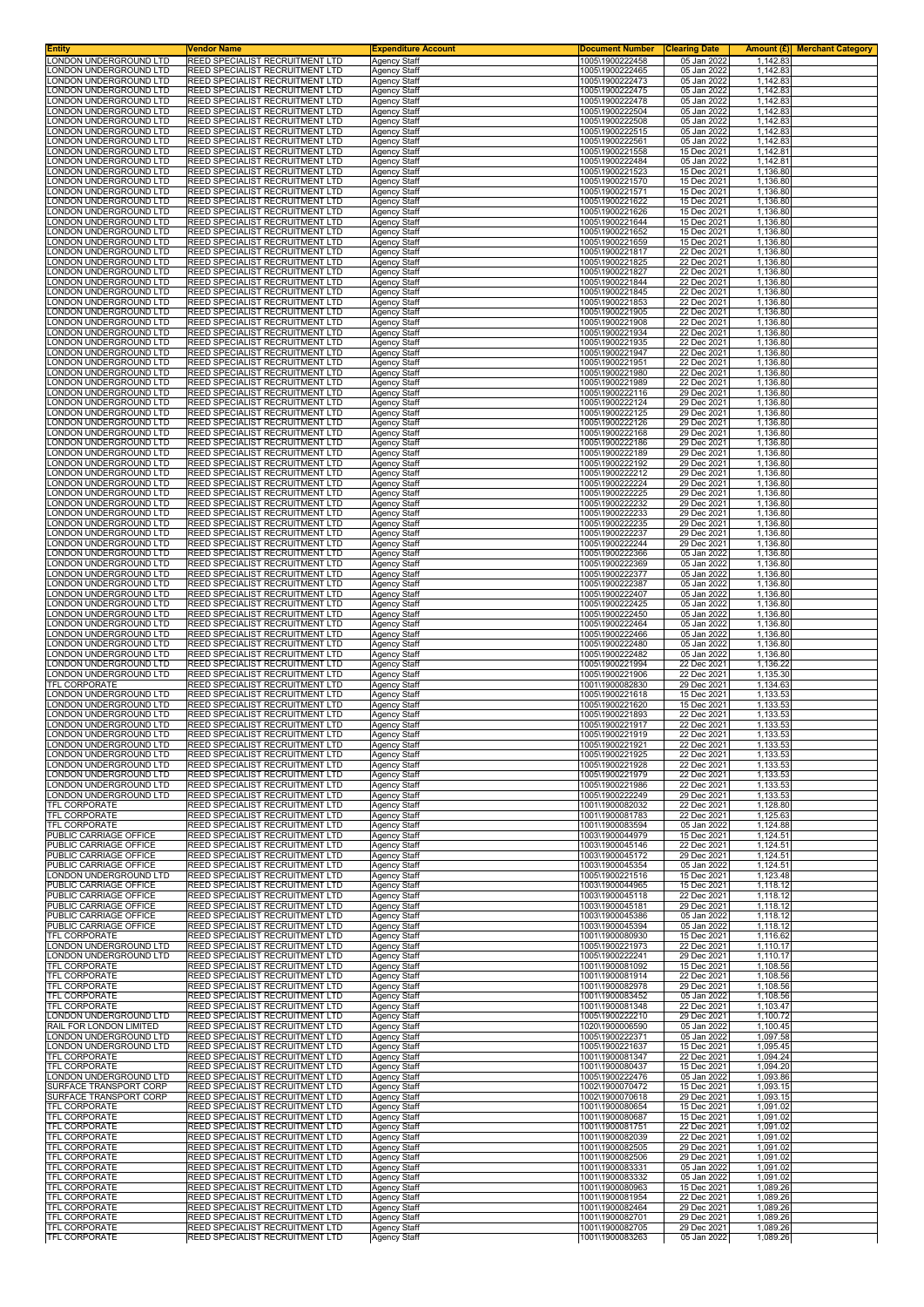| Entity                                | Vendor Name                                                        | <b>Expenditure Account</b>                 | <b>Document Number</b>             | <b>Clearing Date</b>       | <b>Amount (£)</b> Merchant Category |
|---------------------------------------|--------------------------------------------------------------------|--------------------------------------------|------------------------------------|----------------------------|-------------------------------------|
| ONDON UNDERGROUND LTD                 | REED SPECIALIST RECRUITMENT LTD                                    |                                            | 1005\1900221608                    | 15 Dec 2021                | 1,088.08                            |
| TUBE LINES LTD                        | REED SPECIALIST RECRUITMENT LTD                                    | <b>Agency Staff</b><br><b>Agency Staff</b> | 1040\1900000525                    | 15 Dec 2021                | 1,083.81                            |
| <b>TUBE LINES LTD</b>                 | REED SPECIALIST RECRUITMENT LTD                                    | Agency Staff                               | 1040\1900000526                    | 15 Dec 2021                | 1,083.81                            |
| TUBE LINES LTD                        | REED SPECIALIST RECRUITMENT LTD                                    | <b>Agency Staff</b>                        | 1040\1900000591                    | 22 Dec 2021                | 1,083.81                            |
| TUBE LINES LTD                        | REED SPECIALIST RECRUITMENT LTD                                    | Agency Staff                               | 1040\1900000631                    | 29 Dec 2021                | 1,083.81                            |
| <b>TUBE LINES LTD</b>                 | REED SPECIALIST RECRUITMENT LTD                                    | Agency Staff                               | 1040\1900000657                    | 05 Jan 2022                | 1,083.81                            |
| TFL CORPORATE                         | REED SPECIALIST RECRUITMENT LTD                                    | <b>Agency Staff</b>                        | 1001\1900082902                    | 29 Dec 2021                | 1,074.03                            |
| TFL CORPORATE                         | REED SPECIALIST RECRUITMENT LTD                                    | Agency Staff                               | 1001\1900083874                    | 05 Jan 2022                | 1,074.03                            |
| TFL CORPORATE<br><b>TFL CORPORATE</b> | REED SPECIALIST RECRUITMENT LTD<br>REED SPECIALIST RECRUITMENT LTD | Agency Staff                               | 1001\1900080738                    | 15 Dec 2021<br>29 Dec 2021 | 1,072.50                            |
| <b><i>TFL CORPORATE</i></b>           | REED SPECIALIST RECRUITMENT LTD                                    | Agency Staff<br>Agency Staff               | 1001\1900082174<br>1001\1900081370 | 22 Dec 2021                | 1,072.50<br>1,069.23                |
| ONDON UNDERGROUND LTD                 | REED SPECIALIST RECRUITMENT LTD                                    | <b>Agency Staff</b>                        | 1005\1900221680                    | 15 Dec 2021                | 1,068.90                            |
| ONDON UNDERGROUND LTD.                | REED SPECIALIST RECRUITMENT LTD                                    | <b>Agency Staff</b>                        | 1005\1900221864                    | 22 Dec 2021                | 1,068.90                            |
| ONDON UNDERGROUND LTD.                | REED SPECIALIST RECRUITMENT LTD                                    | <b>Agency Staff</b>                        | 1005\1900222214                    | 29 Dec 2021                | 1,068.90                            |
| ONDON UNDERGROUND LTD                 | REED SPECIALIST RECRUITMENT LTD                                    | <b>Agency Staff</b>                        | 1005\1900222483                    | 05 Jan 2022                | 1,068.90                            |
| <b>TFL CORPORATE</b>                  | REED SPECIALIST RECRUITMENT LTD                                    |                                            | 1001\1900083074                    | 05 Jan 2022                | 1,068.56                            |
| TUBE LINES LTD                        | REED SPECIALIST RECRUITMENT LTD                                    | Agency Staff<br><b>Agency Staff</b>        | 1040\1900000619                    | 29 Dec 2021                | 1,067.45                            |
| TUBE LINES LTD                        | REED SPECIALIST RECRUITMENT LTD                                    | Agency Staff                               | 1040\1900000655                    | 05 Jan 2022                | 1,067.45                            |
| ONDON UNDERGROUND LTD                 | REED SPECIALIST RECRUITMENT LTD                                    | <b>Agency Staff</b>                        | 1005\1900221597                    | 15 Dec 2021                | 1,066.54                            |
| ONDON UNDERGROUND LTD                 | REED SPECIALIST RECRUITMENT LTD                                    | <b>Agency Staff</b>                        | 1005\1900221945                    | 22 Dec 2021                | 1,066.54                            |
| ONDON UNDERGROUND LTD                 | REED SPECIALIST RECRUITMENT LTD                                    | <b>Agency Staff</b>                        | 1005\1900222358                    | 05 Jan 2022                | 1,061.95                            |
| ONDON UNDERGROUND LTD                 | REED SPECIALIST RECRUITMENT LTD                                    | Agency Staff                               | 1005\1900222564                    | 05 Jan 2022                | 1,061.95                            |
| ONDON UNDERGROUND LTD                 | REED SPECIALIST RECRUITMENT LTD                                    | <b>Agency Staff</b>                        | 1005\1900221662                    | 15 Dec 2021                | 1,059.45                            |
| ONDON UNDERGROUND LTD.                | REED SPECIALIST RECRUITMENT LTD                                    | Agency Staff                               | 1005\1900221663                    | 15 Dec 2021                | 1,059.45                            |
| ONDON UNDERGROUND LTD                 | REED SPECIALIST RECRUITMENT LTD                                    | <b>Agency Staff</b>                        | 1005\1900221858                    | 22 Dec 2021                | 1,059.45                            |
| ONDON UNDERGROUND LTD.                | REED SPECIALIST RECRUITMENT LTD                                    | <b>Agency Staff</b>                        | 1005\1900222133                    | 29 Dec 2021                | 1,059.45                            |
| ONDON UNDERGROUND LTD.                | REED SPECIALIST RECRUITMENT LTD                                    | <b>Agency Staff</b>                        | 1005\1900222134                    | 29 Dec 2021                | 1,059.45                            |
| ONDON UNDERGROUND LTD                 | REED SPECIALIST RECRUITMENT LTD                                    | Agency Staff                               | 1005\1900222568                    | 05 Jan 2022                | 1,059.45                            |
| ONDON UNDERGROUND LTD                 | REED SPECIALIST RECRUITMENT LTD                                    | <b>Agency Staff</b>                        | 1005\1900222570                    | 05 Jan 2022                | 1,059.45                            |
| ONDON UNDERGROUND LTD                 | REED SPECIALIST RECRUITMENT LTD                                    | Agency Staff                               | 1005\1900222486                    | 05 Jan 2022                | 1,059.41                            |
| ONDON UNDERGROUND LTD.                | REED SPECIALIST RECRUITMENT LTD                                    | <b>Agency Staff</b>                        | 1005\1900222556                    | 05 Jan 2022                | 1,059.41                            |
| TFL CORPORATE                         | REED SPECIALIST RECRUITMENT LTD                                    | <b>Agency Staff</b>                        | 1001\1900080534                    | 15 Dec 2021                | 1,055.22                            |
| TFL CORPORATE                         | REED SPECIALIST RECRUITMENT LTD                                    | <b>Agency Staff</b>                        | 1001\1900082677                    | 29 Dec 2021                | 1,055.22                            |
| TFL CORPORATE                         | REED SPECIALIST RECRUITMENT LTD                                    | Agency Staff                               | 1001\1900083307                    | 05 Jan 2022                | 1,055.22                            |
| ONDON UNDERGROUND LTD                 | REED SPECIALIST RECRUITMENT LTD                                    | Agency Staff                               | 1005\1900222384                    | 05 Jan 2022                | 1,048.89                            |
| ONDON UNDERGROUND LTD                 | REED SPECIALIST RECRUITMENT LTD                                    | Agency Staff                               | 1005\1900221539                    | 15 Dec 2021                | 1,048.80                            |
| ONDON UNDERGROUND LTD                 | REED SPECIALIST RECRUITMENT LTD                                    | <b>Agency Staff</b>                        | 1005\1900221940                    | 22 Dec 2021                | 1,048.80                            |
| ONDON UNDERGROUND LTD.                | REED SPECIALIST RECRUITMENT LTD                                    | <b>Agency Staff</b>                        | 1005\1900222180                    | 29 Dec 2021                | 1,048.80                            |
| ONDON UNDERGROUND LTD                 | REED SPECIALIST RECRUITMENT LTD                                    | <b>Agency Staff</b>                        | 1005\1900222392                    | 05 Jan 2022                | 1,048.80                            |
| PUBLIC CARRIAGE OFFICE                | REED SPECIALIST RECRUITMENT LTD                                    | Agency Staff                               | 1003\1900044987                    | 15 Dec 2021                | 1,047.94                            |
| PUBLIC CARRIAGE OFFICE                | REED SPECIALIST RECRUITMENT LTD                                    | Agency Staff                               | 1003\1900045148                    | 22 Dec 2021                | 1,047.94                            |
| PUBLIC CARRIAGE OFFICE                | REED SPECIALIST RECRUITMENT LTD                                    | <b>Agency Staff</b>                        | 1003\1900045166                    | 29 Dec 2021                | 1,047.94                            |
| PUBLIC CARRIAGE OFFICE                | REED SPECIALIST RECRUITMENT LTD                                    | Agency Staff                               | 1003\1900045392                    | 05 Jan 2022                | 1,047.94                            |
| TFL CORPORATE                         | REED SPECIALIST RECRUITMENT LTD                                    | <b>Agency Staff</b>                        | 1001\1900080205                    | 15 Dec 2021                | 1,044.51                            |
| TFL CORPORATE                         | REED SPECIALIST RECRUITMENT LTD                                    | <b>Agency Staff</b>                        | 1001\1900081318                    | 22 Dec 2021                | 1,044.51                            |
| TFL CORPORATE                         | REED SPECIALIST RECRUITMENT LTD                                    | Agency Staff                               | 1001\1900082899                    | 29 Dec 2021                | 1,044.51                            |
| TFL CORPORATE                         | REED SPECIALIST RECRUITMENT LTD                                    | <b>Agency Staff</b>                        | 1001\1900083303                    | 05 Jan 2022                | 1,044.51                            |
| TFL CORPORATE                         | REED SPECIALIST RECRUITMENT LTD                                    | <b>Agency Staff</b>                        | 1001\1900081495                    | 22 Dec 2021                | 1,043.70                            |
| TFL CORPORATE                         | REED SPECIALIST RECRUITMENT LTD                                    | Agency Staff                               | 1001\1900081496                    | 22 Dec 2021                | 1,043.70                            |
| <b>TFL CORPORATE</b>                  | REED SPECIALIST RECRUITMENT LTD                                    | <b>Agency Staff</b>                        | 1001\1900081497                    | 22 Dec 2021                | 1,043.70                            |
| ONDON UNDERGROUND LTD                 | REED SPECIALIST RECRUITMENT LTD                                    | <b>Agency Staff</b>                        | 1005\1900222512                    | 05 Jan 2022                | 1,041.56                            |
| TRANSPORT TRADING LTD                 | REED SPECIALIST RECRUITMENT LTD                                    | <b>Agency Staff</b>                        | 1004\1901680733                    | 22 Dec 2021                | 1,041.44                            |
| TRANSPORT TRADING LTD                 | REED SPECIALIST RECRUITMENT LTD                                    | <b>Agency Staff</b>                        | 1004\1901680841                    | 29 Dec 2021                | 1,041.44                            |
| TRANSPORT TRADING LTD                 | REED SPECIALIST RECRUITMENT LTD                                    | <b>Agency Staff</b>                        | 1004\1901680970                    | 05 Jan 2022                | 1,041.44                            |
| <b><i>FEL CORPORATE</i></b>           | REED SPECIALIST RECRUITMENT LTD                                    | Agency Staff                               | 1001\1900080954                    | 15 Dec 2021                | 1,040.85                            |
| TFL CORPORATE                         | REED SPECIALIST RECRUITMENT LTD                                    | <b>Agency Staff</b>                        | 1001\1900081922                    | 22 Dec 2021                | 1,040.85                            |
| <b>TFL CORPORATE</b>                  | REED SPECIALIST RECRUITMENT LTD                                    | <b>Agency Staff</b>                        | 1001\1900082473                    | 29 Dec 2021                | 1,040.85                            |
| TFL CORPORATE                         | REED SPECIALIST RECRUITMENT LTD                                    | <b>Agency Staff</b>                        | 1001\1900082654                    | 29 Dec 2021                | 1,040.85                            |
| TFL CORPORATE                         | REED SPECIALIST RECRUITMENT LTD                                    | Agency Staff                               | 1001\1900081240                    | 22 Dec 2021                | 1,039.48                            |
| ONDON UNDERGROUND LTD                 | REED SPECIALIST RECRUITMENT LTD                                    | Agency Staff                               | 1005\1900221630                    | 15 Dec 2021                | 1,039.31                            |
| <b><i>TFL CORPORATE</i></b>           | REED SPECIALIST RECRUITMENT LTD                                    | Agency Staff                               | 1001\1900081558                    | 22 Dec 2021                | 1,039.00                            |
| TFL CORPORATE                         | REED SPECIALIST RECRUITMENT LTD                                    | <b>Agency Staff</b>                        | 1001\1900082986                    | 29 Dec 2021                | 1,039.00                            |
| <b>TFL CORPORATE</b>                  | REED SPECIALIST RECRUITMENT LTD                                    | <b>Agency Staff</b>                        | 1001\1900083423                    | 05 Jan 2022                | 1,039.00                            |
| ONDON UNDERGROUND LTD                 | REED SPECIALIST RECRUITMENT LTD                                    | <b>Agency Staff</b>                        | 1005\1900221569                    | 15 Dec 2021                | 1,037.40                            |
| ONDON UNDERGROUND LTD                 | REED SPECIALIST RECRUITMENT LTD                                    | Agency Staff                               | 1005\1900222479                    | 05 Jan 2022                | 1,037.40                            |
| PUBLIC CARRIAGE OFFICE                | REED SPECIALIST RECRUITMENT LTD                                    | Agency Staff                               | 1003\1900044980                    | 15 Dec 2021                | 1,033.85                            |
| PUBLIC CARRIAGE OFFICE                | REED SPECIALIST RECRUITMENT LTD                                    | Agency Staff                               | 1003\1900045145                    | 22 Dec 2021                | 1,033.85                            |
| PUBLIC CARRIAGE OFFICE                | REED SPECIALIST RECRUITMENT LTD                                    | <b>Agency Staff</b>                        | 1003\1900045173                    | 29 Dec 2021                | 1,033.85                            |
| PUBLIC CARRIAGE OFFICE                | REED SPECIALIST RECRUITMENT LTD                                    | Agency Staff                               | 1003\1900045393                    | 05 Jan 2022                | 1,033.85                            |
| TFL CORPORATE                         | REED SPECIALIST RECRUITMENT LTD                                    | <b>Agency Staff</b>                        | 1001\1900081463                    | 22 Dec 2021                | 1,031.79                            |
| LONDON UNDERGROUND LTD                | REED SPECIALIST RECRUITMENT LTD                                    | <b>Agency Staff</b>                        | 1005\1900222489                    | 05 Jan 2022                | 1,031.25                            |
| TFL CORPORATE                         | REED SPECIALIST RECRUITMENT LTD                                    | Agency Staff                               | 1001\1900080266                    | 15 Dec 2021                | 1,029.55                            |
| TFL CORPORATE                         | REED SPECIALIST RECRUITMENT LTD                                    | Agency Staff                               | 1001\1900080933                    | 15 Dec 2021                | 1,029.55                            |
| TFL CORPORATE                         | REED SPECIALIST RECRUITMENT LTD                                    | <b>Agency Staff</b>                        | 1001\1900081407                    | 22 Dec 2021                | 1,029.55                            |
| <b>TFL CORPORATE</b>                  | REED SPECIALIST RECRUITMENT LTD                                    | <b>Agency Staff</b>                        | 1001\1900081583                    | 22 Dec 2021                | 1,029.55                            |
| TFL CORPORATE                         | REED SPECIALIST RECRUITMENT LTD                                    | <b>Agency Staff</b>                        | 1001\1900081820                    | 22 Dec 2021                | 1,029.55                            |
| TFL CORPORATE                         | REED SPECIALIST RECRUITMENT LTD                                    | <b>Agency Staff</b>                        | 1001\1900082626                    | 29 Dec 2021                | 1,029.55                            |
| TFL CORPORATE                         | REED SPECIALIST RECRUITMENT LTD                                    | <b>Agency Staff</b>                        | 1001\1900082740                    | 29 Dec 2021                | 1,029.55                            |
| TFL CORPORATE                         | REED SPECIALIST RECRUITMENT LTD                                    | Agency Staff                               | 1001\1900082766                    | 29 Dec 2021                | 1,029.55                            |
| TFL CORPORATE                         | REED SPECIALIST RECRUITMENT LTD                                    | Agency Staff                               | 1001\1900083032                    | 05 Jan 2022                | 1,029.55                            |
| TFL CORPORATE                         | REED SPECIALIST RECRUITMENT LTD                                    | <b>Agency Staff</b>                        | 1001\1900083539                    | 05 Jan 2022                | 1,029.55                            |
| TFL CORPORATE                         | REED SPECIALIST RECRUITMENT LTD                                    | <b>Agency Staff</b>                        | 1001\1900083696                    | 05 Jan 2022                | 1,029.55                            |
| TFL CORPORATE                         | REED SPECIALIST RECRUITMENT LTD                                    | <b>Agency Staff</b>                        | 1001\1900081320                    | 22 Dec 2021                | 1,028.88                            |
| LONDON UNDERGROUND LTD                | REED SPECIALIST RECRUITMENT LTD                                    | Agency Staff                               | 1005\1900221941                    | 22 Dec 2021                | 1,027.69                            |
| LONDON UNDERGROUND LTD                | REED SPECIALIST RECRUITMENT LTD                                    | <b>Agency Staff</b>                        | 1005\1900222172                    | 29 Dec 2021                | 1,024.31                            |
| ONDON UNDERGROUND LTD                 | REED SPECIALIST RECRUITMENT LTD                                    | Agency Staff                               | 1005\1900222560                    | 05 Jan 2022                | 1,024.31                            |
| TFL CORPORATE<br>TFL CORPORATE        | REED SPECIALIST RECRUITMENT LTD<br>REED SPECIALIST RECRUITMENT LTD | <b>Agency Staff</b>                        | 1001\1900080562<br>1001\1900080605 | 15 Dec 2021                | 1,023.71                            |
| TFL CORPORATE                         | REED SPECIALIST RECRUITMENT LTD                                    | <b>Agency Staff</b><br><b>Agency Staff</b> | 1001\1900081406                    | 15 Dec 2021<br>22 Dec 2021 | 1,023.71<br>1,023.71                |
| TFL CORPORATE                         | REED SPECIALIST RECRUITMENT LTD                                    | Agency Staff                               | 1001\1900082289                    | 29 Dec 2021                | 1,023.71                            |
| TFL CORPORATE                         | REED SPECIALIST RECRUITMENT LTD                                    | Agency Staff                               | 1001\1900082813                    | 29 Dec 2021                | 1,023.71                            |
| TFL CORPORATE                         | REED SPECIALIST RECRUITMENT LTD                                    | <b>Agency Staff</b>                        | 1001\1900083584                    | 05 Jan 2022                | 1,023.71                            |
| TFL CORPORATE                         | REED SPECIALIST RECRUITMENT LTD                                    | Agency Staff                               | 1001\1900083658                    | 05 Jan 2022                | 1,023.71                            |
| ONDON UNDERGROUND LTD                 | REED SPECIALIST RECRUITMENT LTD                                    | <b>Agency Staff</b>                        | 1005\1900221987                    | 22 Dec 2021                | 1,021.11                            |
| ONDON UNDERGROUND LTD                 | REED SPECIALIST RECRUITMENT LTD                                    | <b>Agency Staff</b>                        | 1005\1900222218                    | 29 Dec 2021                | 1,021.11                            |
| TFL CORPORATE                         | REED SPECIALIST RECRUITMENT LTD                                    | Agency Staff                               | 1001\1900081888                    | 22 Dec 2021                | 1,020.54                            |
| ONDON TRANSPORT MUSEUM                | REED SPECIALIST RECRUITMENT LTD                                    | Agency Staff                               | 1011\1900014701                    | 29 Dec 2021                | 1,020.49                            |
| ONDON TRANSPORT MUSEUM                | REED SPECIALIST RECRUITMENT LTD                                    | Agency Staff                               | 1011\1900014744                    | 05 Jan 2022                | 1,020.49                            |
| ONDON RIVER SERVICES LTD              | REED SPECIALIST RECRUITMENT LTD                                    | Agency Staff                               | 1007\1900002969                    | 15 Dec 2021                | 1,020.48                            |
| ONDON UNDERGROUND LTD                 | REED SPECIALIST RECRUITMENT LTD                                    | <b>Agency Staff</b>                        | 1005\1900222353                    | 05 Jan 2022                | 1,019.61                            |
| TFL CORPORATE                         | REED SPECIALIST RECRUITMENT LTD                                    | <b>Agency Staff</b>                        | 1001\1900083670                    | 05 Jan 2022                | 1,017.85                            |
| TFL CORPORATE                         | REED SPECIALIST RECRUITMENT LTD                                    | Agency Staff                               | 1001\1900080958                    | 15 Dec 2021                | 1,015.41                            |
| TUBE LINES LTD                        | REED SPECIALIST RECRUITMENT LTD                                    | Agency Staff                               | 1040\1900000666                    | 05 Jan 2022                | 1,015.41                            |
| ONDON UNDERGROUND LTD                 | REED SPECIALIST RECRUITMENT LTD                                    | <b>Agency Staff</b>                        | 1005\1900221972                    | 22 Dec 2021                | 1,014.25                            |
| TFL CORPORATE                         | REED SPECIALIST RECRUITMENT LTD                                    | Agency Staff                               | 1001\1900080496                    | 15 Dec 2021                | 1,013.00                            |
| ONDON UNDERGROUND LTD                 | REED SPECIALIST RECRUITMENT LTD                                    | <b>Agency Staff</b>                        | 1005\1900221586                    | 15 Dec 2021                | 1,009.18                            |
| ONDON UNDERGROUND LTD                 | REED SPECIALIST RECRUITMENT LTD                                    | <b>Agency Staff</b>                        | 1005\1900222444                    | 05 Jan 2022                | 1,008.36                            |
| TFL CORPORATE                         | REED SPECIALIST RECRUITMENT LTD                                    | <b>Agency Staff</b>                        | 1001\1900080740                    | 15 Dec 2021                | 1,005.60                            |
| TFL CORPORATE                         | REED SPECIALIST RECRUITMENT LTD                                    | Agency Staff                               | 1001\1900082823                    | 29 Dec 2021                | 1,000.88                            |
| TFL CORPORATE                         | REED SPECIALIST RECRUITMENT LTD                                    | <b>Agency Staff</b>                        | 1001\1900083318                    | 05 Jan 2022                | 1,000.88                            |
| TFL CORPORATE                         | REED SPECIALIST RECRUITMENT LTD                                    | Agency Staff                               | 1001\1900083754                    | 05 Jan 2022                | 1,000.88                            |
| TRANSPORT TRADING LTD                 | REED SPECIALIST RECRUITMENT LTD                                    | Agency Staff                               | 1004\1901680831                    | 29 Dec 2021                | 999.18                              |
| TFL CORPORATE                         | REED SPECIALIST RECRUITMENT LTD                                    | <b>Agency Staff</b>                        | 1001\1900080433                    | 15 Dec 2021                | 997.76                              |
| TFL CORPORATE                         | REED SPECIALIST RECRUITMENT LTD                                    | <b>Agency Staff</b>                        | 1001\1900081598                    | 22 Dec 2021                | 997.76                              |
| TFL CORPORATE                         | REED SPECIALIST RECRUITMENT LTD                                    | Agency Staff                               | 1001\1900082101                    | 29 Dec 2021                | 997.76                              |
| TFL CORPORATE                         | REED SPECIALIST RECRUITMENT LTD                                    | Agency Staff                               | 1001\1900083070                    | 05 Jan 2022                | 997.76                              |
| RAIL FOR LONDON LIMITED               | REED SPECIALIST RECRUITMENT LTD                                    | Agency Staff                               | 1020\1900006583                    | 29 Dec 2021                | 997.28                              |
| LONDON UNDERGROUND LTD                | REED SPECIALIST RECRUITMENT LTD                                    | Agency Staff                               | 1005\1900221655                    | 15 Dec 2021                | 994.08                              |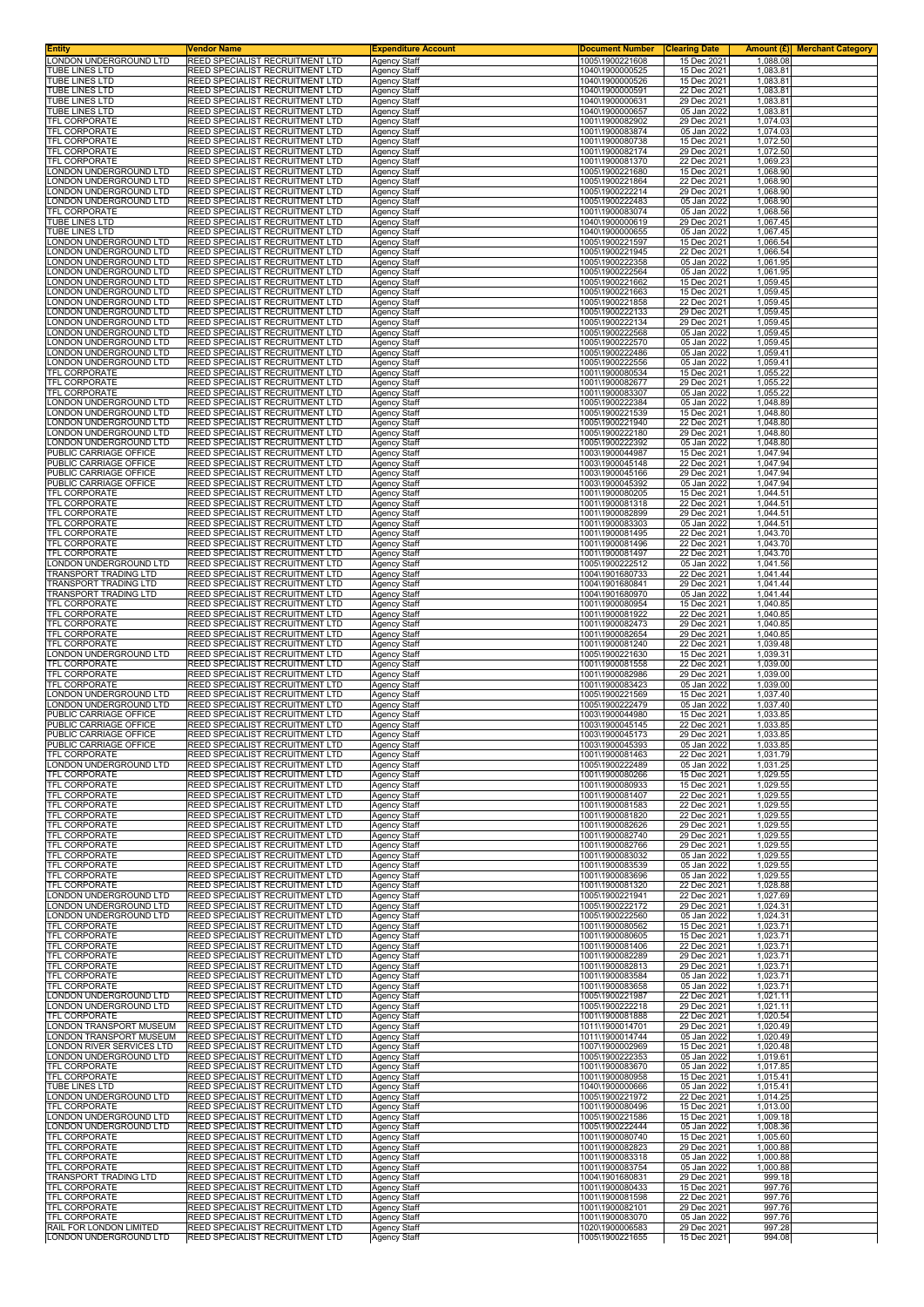| Entity<br>TFL CORPORATE                                | Vendor Name<br>REED SPECIALIST RECRUITMENT LTD                            | <b>Expenditure Account</b><br><b>Agency Staff</b> | <u>Document Number</u><br>1001\1900080771 | <b>Clearing Date</b><br>15 Dec 2021 | 988.80           | Amount (£) Merchant Category |
|--------------------------------------------------------|---------------------------------------------------------------------------|---------------------------------------------------|-------------------------------------------|-------------------------------------|------------------|------------------------------|
| TFL CORPORATE                                          | REED SPECIALIST RECRUITMENT LTD                                           | <b>Agency Staff</b>                               | 1001\1900081326                           | 22 Dec 2021                         | 988.80           |                              |
| TFL CORPORATE                                          | REED SPECIALIST RECRUITMENT LTD                                           | Agency Staff                                      | 1001\1900081433                           | 22 Dec 2021                         | 988.80           |                              |
| TFL CORPORATE<br><b>TFL CORPORATE</b>                  | REED SPECIALIST RECRUITMENT LTD<br>REED SPECIALIST RECRUITMENT LTD        | Agency Staff<br>Agency Staff                      | 1001\1900082169<br>1001\1900083128        | 29 Dec 2021<br>05 Jan 2022          | 988.80<br>988.80 |                              |
| TFL CORPORATE                                          | REED SPECIALIST RECRUITMENT LTD                                           | Agency Staff                                      | 1001\1900080861                           | 15 Dec 2021                         | 985.70           |                              |
| TFL CORPORATE<br>TFL CORPORATE                         | REED SPECIALIST RECRUITMENT LTD<br>REED SPECIALIST RECRUITMENT LTD        | Agency Staff<br>Agency Staff                      | 1001\1900081780<br>1001\1900083709        | 22 Dec 2021<br>05 Jan 2022          | 985.70<br>985.70 |                              |
| TFL CORPORATE                                          | REED SPECIALIST RECRUITMENT LTD                                           | Agency Staff                                      | 1001\1900081130                           | 15 Dec 2021                         | 982.10           |                              |
| TFL CORPORATE<br>TFL CORPORATE                         | REED SPECIALIST RECRUITMENT LTD<br>REED SPECIALIST RECRUITMENT LTD        | Agency Staff<br>Agency Staff                      | 1001\1900081375<br>1001\1900082864        | 22 Dec 2021<br>29 Dec 2021          | 982.10<br>982.10 |                              |
| TFL CORPORATE                                          | REED SPECIALIST RECRUITMENT LTD                                           | Agency Staff                                      | 1001\1900083621                           | 05 Jan 2022                         | 982.10           |                              |
| TFL CORPORATE<br>ONDON UNDERGROUND LTD.                | REED SPECIALIST RECRUITMENT LTD<br>REED SPECIALIST RECRUITMENT LTD        | Agency Staff<br><b>Agency Staff</b>               | 1001\1900083316<br>1005\1900221554        | 05 Jan 2022<br>15 Dec 2021          | 980.97<br>979.56 |                              |
| ONDON UNDERGROUND LTD                                  | REED SPECIALIST RECRUITMENT LTD                                           | Agency Staff                                      | 1005\1900221831                           | 22 Dec 2021                         | 979.56           |                              |
| ONDON UNDERGROUND LTD<br>ONDON UNDERGROUND LTD.        | REED SPECIALIST RECRUITMENT LTD<br>REED SPECIALIST RECRUITMENT LTD        | Agency Staff<br>Agency Staff                      | 1005\1900221910<br>1005\1900221961        | 22 Dec 2021<br>22 Dec 2021          | 979.56<br>979.56 |                              |
| ONDON UNDERGROUND LTD                                  | REED SPECIALIST RECRUITMENT LTD                                           | Agency Staff                                      | 1005\1900222211                           | 29 Dec 2021                         | 979.56           |                              |
| ONDON UNDERGROUND LTD<br>ONDON UNDERGROUND LTD.        | REED SPECIALIST RECRUITMENT LTD<br>REED SPECIALIST RECRUITMENT LTD        | Agency Staff<br>Agency Staff                      | 1005\1900222231<br>1005\1900222242        | 29 Dec 2021<br>29 Dec 2021          | 979.56<br>979.56 |                              |
| ONDON UNDERGROUND LTD.                                 | REED SPECIALIST RECRUITMENT LTD                                           | Agency Staff                                      | 1005\1900222361                           | 05 Jan 2022                         | 979.56           |                              |
| ONDON UNDERGROUND LTD<br>ONDON UNDERGROUND LTD         | REED SPECIALIST RECRUITMENT LTD<br>REED SPECIALIST RECRUITMENT LTD        | Agency Staff<br>Agency Staff                      | 1005\1900222437<br>1005\1900222474        | 05 Jan 2022<br>05 Jan 2022          | 979.56<br>979.56 |                              |
| ONDON UNDERGROUND LTD.                                 | REED SPECIALIST RECRUITMENT LTD                                           | <b>Agency Staff</b>                               | 1005\1900222502                           | 05 Jan 2022                         | 979.56           |                              |
| TRANSPORT TRADING LTD<br>TFL CORPORATE                 | REED SPECIALIST RECRUITMENT LTD<br>REED SPECIALIST RECRUITMENT LTD        | Agency Staff<br><b>Agency Staff</b>               | 1004\1901680834<br>1001\1900080770        | 29 Dec 2021<br>15 Dec 2021          | 978.77<br>977.69 |                              |
| TFL CORPORATE                                          | REED SPECIALIST RECRUITMENT LTD                                           | <b>Agency Staff</b>                               | 1001\1900082604                           | 29 Dec 2021                         | 977.69           |                              |
| TFL CORPORATE<br>TFL CORPORATE                         | REED SPECIALIST RECRUITMENT LTD<br>REED SPECIALIST RECRUITMENT LTD        | <b>Agency Staff</b>                               | 1001\1900080319<br>1001\1900081321        | 15 Dec 2021<br>22 Dec 2021          | 977.50<br>977.50 |                              |
| TFL CORPORATE                                          | REED SPECIALIST RECRUITMENT LTD                                           | Agency Staff<br><b>Agency Staff</b>               | 1001\1900082173                           | 29 Dec 2021                         | 977.50           |                              |
| TFL CORPORATE<br>ONDON UNDERGROUND LTD                 | REED SPECIALIST RECRUITMENT LTD<br>REED SPECIALIST RECRUITMENT LTD        | <b>Agency Staff</b>                               | 1001\1900082946                           | 29 Dec 2021                         | 977.50           |                              |
| TFL CORPORATE                                          | REED SPECIALIST RECRUITMENT LTD                                           | Agency Staff<br><b>Agency Staff</b>               | 1005\1900222201<br>1001\1900082297        | 29 Dec 2021<br>29 Dec 2021          | 976.23<br>974.85 |                              |
| ONDON UNDERGROUND LTD                                  | REED SPECIALIST RECRUITMENT LTD                                           | <b>Agency Staff</b>                               | 1005\1900221552                           | 15 Dec 2021                         | 974.40           |                              |
| ONDON UNDERGROUND LTD<br>ONDON UNDERGROUND LTD         | REED SPECIALIST RECRUITMENT LTD<br>REED SPECIALIST RECRUITMENT LTD        | Agency Staff<br>Agency Staff                      | 1005\1900221582<br>1005\1900221939        | 15 Dec 2021<br>22 Dec 2021          | 974.40<br>974.40 |                              |
| ONDON UNDERGROUND LTD                                  | REED SPECIALIST RECRUITMENT LTD                                           | Agency Staff                                      | 1005\1900222171                           | 29 Dec 2021                         | 974.40           |                              |
| ONDON UNDERGROUND LTD.<br>ONDON UNDERGROUND LTD        | REED SPECIALIST RECRUITMENT LTD<br>REED SPECIALIST RECRUITMENT LTD        | Agency Staff<br><b>Agency Staff</b>               | 1005\1900222357<br>1005\1900222457        | 05 Jan 2022<br>05 Jan 2022          | 974.40<br>974.40 |                              |
| ONDON UNDERGROUND LTD                                  | REED SPECIALIST RECRUITMENT LTD                                           | Agency Staff                                      | 1005\1900222509                           | 05 Jan 2022                         | 974.40           |                              |
| ONDON UNDERGROUND LTD<br>FRANSPORT TRADING LTD         | REED SPECIALIST RECRUITMENT LTD<br>REED SPECIALIST RECRUITMENT LTD        | Agency Staff<br><b>Agency Staff</b>               | 1005\1900222513<br>1004\1901680961        | 05 Jan 2022<br>05 Jan 2022          | 974.40<br>963.14 |                              |
| <b>TFL CORPORATE</b>                                   | REED SPECIALIST RECRUITMENT LTD                                           | Agency Staff                                      | 1001\1900080531                           | 15 Dec 2021                         | 960.78           |                              |
| ONDON UNDERGROUND LTD<br>ONDON UNDERGROUND LTD.        | REED SPECIALIST RECRUITMENT LTD<br>REED SPECIALIST RECRUITMENT LTD        | Agency Staff<br><b>Agency Staff</b>               | 1005\1900222178<br>1005\1900221667        | 29 Dec 2021<br>15 Dec 2021          | 959.38<br>954.45 |                              |
| ONDON UNDERGROUND LTD                                  | REED SPECIALIST RECRUITMENT LTD                                           | Agency Staff                                      | 1005\1900222177                           | 29 Dec 2021                         | 954.45           |                              |
| ONDON UNDERGROUND LTD<br>ONDON UNDERGROUND LTD         | REED SPECIALIST RECRUITMENT LTD<br>REED SPECIALIST RECRUITMENT LTD        | Agency Staff<br>Agency Staff                      | 1005\1900222121<br>1005\1900221557        | 29 Dec 2021<br>15 Dec 2021          | 951.54<br>950.88 |                              |
| TFL CORPORATE                                          | REED SPECIALIST RECRUITMENT LTD                                           | Agency Staff                                      | 1001\1900080747                           | 15 Dec 2021                         | 945.14           |                              |
| TFL CORPORATE<br>TFL CORPORATE                         | REED SPECIALIST RECRUITMENT LTD<br>REED SPECIALIST RECRUITMENT LTD        | Agency Staff<br><b>Agency Staff</b>               | 1001\1900080977<br>1001\1900081696        | 15 Dec 2021<br>22 Dec 2021          | 945.14<br>945.14 |                              |
| TFL CORPORATE                                          | REED SPECIALIST RECRUITMENT LTD                                           | Agency Staff                                      | 1001\1900081725                           | 22 Dec 2021                         | 945.14           |                              |
| TFL CORPORATE<br>TFL CORPORATE                         | REED SPECIALIST RECRUITMENT LTD<br>REED SPECIALIST RECRUITMENT LTD        | Agency Staff                                      | 1001\1900082935<br>1001\1900083260        | 29 Dec 2021                         | 945.14<br>942.16 |                              |
| ONDON UNDERGROUND LTD.                                 | REED SPECIALIST RECRUITMENT LTD                                           | Agency Staff<br>Agency Staff                      | 1005\1900221572                           | 05 Jan 2022<br>15 Dec 2021          | 941.15           |                              |
| TFL CORPORATE                                          | REED SPECIALIST RECRUITMENT LTD                                           | Agency Staff                                      | 1001\1900080982                           | 15 Dec 2021                         | 937.20           |                              |
| TFL CORPORATE<br>TFL CORPORATE                         | REED SPECIALIST RECRUITMENT LTD<br>REED SPECIALIST RECRUITMENT LTD        | <b>Agency Staff</b><br><b>Agency Staff</b>        | 1001\1900081972<br>1001\1900082463        | 22 Dec 2021<br>29 Dec 2021          | 937.20<br>937.20 |                              |
| TFL CORPORATE                                          | REED SPECIALIST RECRUITMENT LTD                                           | Agency Staff                                      | 1001\1900083646                           | 05 Jan 2022                         | 936.80           |                              |
| TRANSPORT TRADING LTD<br>ONDON UNDERGROUND LTD.        | REED SPECIALIST RECRUITMENT LTD<br>REED SPECIALIST RECRUITMENT LTD        | <b>Agency Staff</b><br>Agency Staff               | 1004\1901680545<br>1005\1900221815        | 15 Dec 2021<br>22 Dec 2021          | 935.79<br>933.90 |                              |
| TFL CORPORATE                                          | REED SPECIALIST RECRUITMENT LTD                                           | Agency Staff                                      | 1001\1900080544                           | 15 Dec 2021                         | 927.72           |                              |
| ONDON UNDERGROUND LTD<br>ONDON RIVER SERVICES LTD      | REED SPECIALIST RECRUITMENT LTD<br>REED SPECIALIST RECRUITMENT LTD        | Agency Staff<br><b>Agency Staff</b>               | 1005\1900222563<br>1007\1900002964        | 05 Jan 2022<br>15 Dec 2021          | 927.18<br>925.41 |                              |
| ONDON RIVER SERVICES LTD                               | REED SPECIALIST RECRUITMENT LTD                                           | Agency Staff                                      | 1007\1900002973                           | 15 Dec 2021                         | 925.41           |                              |
| ONDON RIVER SERVICES LTD<br>ONDON RIVER SERVICES LTD   | REED SPECIALIST RECRUITMENT LTD<br>REED SPECIALIST RECRUITMENT LTD        | Agency Staff<br>Agency Staff                      | 1007\1900002987<br>1007\1900002989        | 22 Dec 2021<br>22 Dec 2021          | 925.41<br>925.41 |                              |
| ONDON RIVER SERVICES LTD                               | REED SPECIALIST RECRUITMENT LTD                                           | Agency Staff                                      | 1007\1900002990                           | 22 Dec 2021                         | 925.41           |                              |
| ONDON RIVER SERVICES LTD.<br>LONDON RIVER SERVICES LTD | REED SPECIALIST RECRUITMENT LTD<br><b>REED SPECIALIST RECRUITMENT LTD</b> | Agency Staff<br><b>Agency Staff</b>               | 1007\1900003006<br>1007\1900003008        | 29 Dec 2021<br>29 Dec 2021          | 925.41<br>925.41 |                              |
| ONDON RIVER SERVICES LTD                               | REED SPECIALIST RECRUITMENT LTD                                           | <b>Agency Staff</b>                               | 1007\1900003032                           | 05 Jan 2022                         | 925.41           |                              |
| LONDON RIVER SERVICES LTD<br>LONDON RIVER SERVICES LTD | REED SPECIALIST RECRUITMENT LTD<br>REED SPECIALIST RECRUITMENT LTD        | Agency Staff<br><b>Agency Staff</b>               | 1007\1900003034<br>1007\1900003039        | 05 Jan 2022<br>05 Jan 2022          | 925.41<br>925.41 |                              |
| ONDON UNDERGROUND LTD                                  | REED SPECIALIST RECRUITMENT LTD                                           | Agency Staff                                      | 1005\1900221560                           | 15 Dec 2021                         | 924.35           |                              |
| TFL CORPORATE<br>TFL CORPORATE                         | REED SPECIALIST RECRUITMENT LTD<br>REED SPECIALIST RECRUITMENT LTD        | Agency Staff<br><b>Agency Staff</b>               | 1001\1900080268<br>1001\1900080592        | 15 Dec 2021<br>15 Dec 2021          | 923.36<br>923.36 |                              |
| TFL CORPORATE                                          | REED SPECIALIST RECRUITMENT LTD                                           | Agency Staff                                      | 1001\1900080627                           | 15 Dec 2021                         | 922.28           |                              |
| <b>TFL CORPORATE</b><br>TFL CORPORATE                  | REED SPECIALIST RECRUITMENT LTD<br>REED SPECIALIST RECRUITMENT LTD        | <b>Agency Staff</b><br><b>Agency Staff</b>        | 1001\1900081702<br>1001\1900082300        | 22 Dec 2021<br>29 Dec 2021          | 922.28<br>922.28 |                              |
| TFL CORPORATE                                          | REED SPECIALIST RECRUITMENT LTD                                           | Agency Staff                                      | 1001\1900083611                           | 05 Jan 2022                         | 922.28           |                              |
| TFL CORPORATE<br>TFL CORPORATE                         | REED SPECIALIST RECRUITMENT LTD<br>REED SPECIALIST RECRUITMENT LTD        | Agency Staff<br><b>Agency Staff</b>               | 1001\1900080589<br>1001\1900081849        | 15 Dec 2021<br>22 Dec 2021          | 919.25<br>919.25 |                              |
| TFL CORPORATE                                          | REED SPECIALIST RECRUITMENT LTD                                           | <b>Agency Staff</b>                               | 1001\1900083364                           | 05 Jan 2022                         | 919.25           |                              |
| TFL CORPORATE<br>TFL CORPORATE                         | REED SPECIALIST RECRUITMENT LTD<br>REED SPECIALIST RECRUITMENT LTD        | Agency Staff<br><b>Agency Staff</b>               | 1001\1900083731<br>1001\1900081059        | 05 Jan 2022<br>15 Dec 2021          | 919.25<br>914.28 |                              |
| <b>TFL CORPORATE</b>                                   | REED SPECIALIST RECRUITMENT LTD                                           | Agency Staff                                      | 1001\1900082103                           | 29 Dec 2021                         | 910.49           |                              |
| TFL CORPORATE<br>TRANSPORT TRADING LTD                 | REED SPECIALIST RECRUITMENT LTD<br>REED SPECIALIST RECRUITMENT LTD        | Agency Staff<br>Agency Staff                      | 1001\1900083052<br>1004\1901680515        | 05 Jan 2022<br>15 Dec 2021          | 910.49<br>906.86 |                              |
| TRANSPORT TRADING LTD                                  | REED SPECIALIST RECRUITMENT LTD                                           | Agency Staff                                      | 1004\1901680517                           | 15 Dec 2021                         | 906.86           |                              |
| TRANSPORT TRADING LTD<br>TRANSPORT TRADING LTD         | REED SPECIALIST RECRUITMENT LTD<br>REED SPECIALIST RECRUITMENT LTD        | Agency Staff<br><b>Agency Staff</b>               | 1004\1901680527<br>1004\1901680536        | 15 Dec 2021<br>15 Dec 2021          | 906.86<br>906.86 |                              |
| <b>TRANSPORT TRADING LTD</b>                           | REED SPECIALIST RECRUITMENT LTD                                           | Agency Staff                                      | 1004\1901680539                           | 15 Dec 2021                         | 906.86           |                              |
| TRANSPORT TRADING LTD<br>TRANSPORT TRADING LTD         | REED SPECIALIST RECRUITMENT LTD<br>REED SPECIALIST RECRUITMENT LTD        | Agency Staff<br>Agency Staff                      | 1004\1901680714<br>1004\1901680717        | 22 Dec 2021<br>22 Dec 2021          | 906.86<br>906.86 |                              |
| TRANSPORT TRADING LTD                                  | REED SPECIALIST RECRUITMENT LTD                                           | <b>Agency Staff</b>                               | 1004\1901680842                           | 29 Dec 2021                         | 906.86           |                              |
| TRANSPORT TRADING LTD<br>ONDON UNDERGROUND LTD         | REED SPECIALIST RECRUITMENT LTD<br>REED SPECIALIST RECRUITMENT LTD        | Agency Staff<br>Agency Staff                      | 1004\1901680989<br>1005\1900221628        | 05 Jan 2022<br>15 Dec 2021          | 906.86<br>902.65 |                              |
| ONDON UNDERGROUND LTD.                                 | REED SPECIALIST RECRUITMENT LTD                                           | <b>Agency Staff</b>                               | 1005\1900221661                           | 15 Dec 2021                         | 902.65           |                              |
| ONDON UNDERGROUND LTD<br>ONDON UNDERGROUND LTD         | REED SPECIALIST RECRUITMENT LTD<br>REED SPECIALIST RECRUITMENT LTD        | Agency Staff<br>Agency Staff                      | 1005\1900221952<br>1005\1900222120        | 22 Dec 2021<br>29 Dec 2021          | 902.65<br>902.65 |                              |
| ONDON UNDERGROUND LTD                                  | REED SPECIALIST RECRUITMENT LTD                                           | <b>Agency Staff</b>                               | 1005\1900222470                           | 05 Jan 2022                         | 900.70           |                              |
| ONDON UNDERGROUND LTD<br>ONDON UNDERGROUND LTD         | REED SPECIALIST RECRUITMENT LTD<br>REED SPECIALIST RECRUITMENT LTD        | Agency Staff<br><b>Agency Staff</b>               | 1005\1900221551<br>1005\1900221581        | 15 Dec 2021<br>15 Dec 2021          | 897.95<br>897.95 |                              |
| ONDON UNDERGROUND LTD                                  | REED SPECIALIST RECRUITMENT LTD                                           | <b>Agency Staff</b>                               | 1005\1900221832                           | 22 Dec 2021                         | 897.95           |                              |
| ONDON UNDERGROUND LTD.<br>ONDON UNDERGROUND LTD        | REED SPECIALIST RECRUITMENT LTD<br>REED SPECIALIST RECRUITMENT LTD        | Agency Staff<br><b>Agency Staff</b>               | 1005\1900221887<br>1005\1900221962        | 22 Dec 2021<br>22 Dec 2021          | 897.95<br>897.95 |                              |
| ONDON UNDERGROUND LTD                                  | REED SPECIALIST RECRUITMENT LTD                                           | <b>Agency Staff</b>                               | 1005\1900221963                           | 22 Dec 2021                         | 897.95           |                              |
| ONDON UNDERGROUND LTD<br>ONDON UNDERGROUND LTD         | REED SPECIALIST RECRUITMENT LTD<br>REED SPECIALIST RECRUITMENT LTD        | Agency Staff<br>Agency Staff                      | 1005\1900221997<br>1005\1900222111        | 22 Dec 2021<br>29 Dec 2021          | 897.95<br>897.95 |                              |
| ONDON UNDERGROUND LTD                                  | REED SPECIALIST RECRUITMENT LTD                                           | <b>Agency Staff</b>                               | 1005\1900222187                           | 29 Dec 2021                         | 897.95           |                              |
| ONDON UNDERGROUND LTD.<br>ONDON UNDERGROUND LTD        | REED SPECIALIST RECRUITMENT LTD<br>REED SPECIALIST RECRUITMENT LTD        | Agency Staff<br>Agency Staff                      | 1005\1900222191<br>1005\1900222412        | 29 Dec 2021<br>05 Jan 2022          | 897.95<br>897.95 |                              |
| ONDON UNDERGROUND LTD                                  | REED SPECIALIST RECRUITMENT LTD                                           | <b>Agency Staff</b>                               | 1005\1900222481                           | 05 Jan 2022                         | 897.95           |                              |
| PUBLIC CARRIAGE OFFICE<br>ONDON UNDERGROUND LTD        | REED SPECIALIST RECRUITMENT LTD<br>REED SPECIALIST RECRUITMENT LTD        | <b>Agency Staff</b><br>Agency Staff               | 1003\1900045074<br>1005\1900221542        | 22 Dec 2021<br>15 Dec 2021          | 895.60<br>893.20 |                              |
| ONDON UNDERGROUND LTD                                  | REED SPECIALIST RECRUITMENT LTD                                           | <b>Agency Staff</b>                               | 1005\1900221968                           | 22 Dec 2021                         | 893.20           |                              |
| ONDON UNDERGROUND LTD<br>LONDON UNDERGROUND LTD        | REED SPECIALIST RECRUITMENT LTD<br>REED SPECIALIST RECRUITMENT LTD        | Agency Staff<br>Agency Staff                      | 1005\1900222154<br>1005\1900222169        | 29 Dec 2021<br>29 Dec 2021          | 893.20<br>893.20 |                              |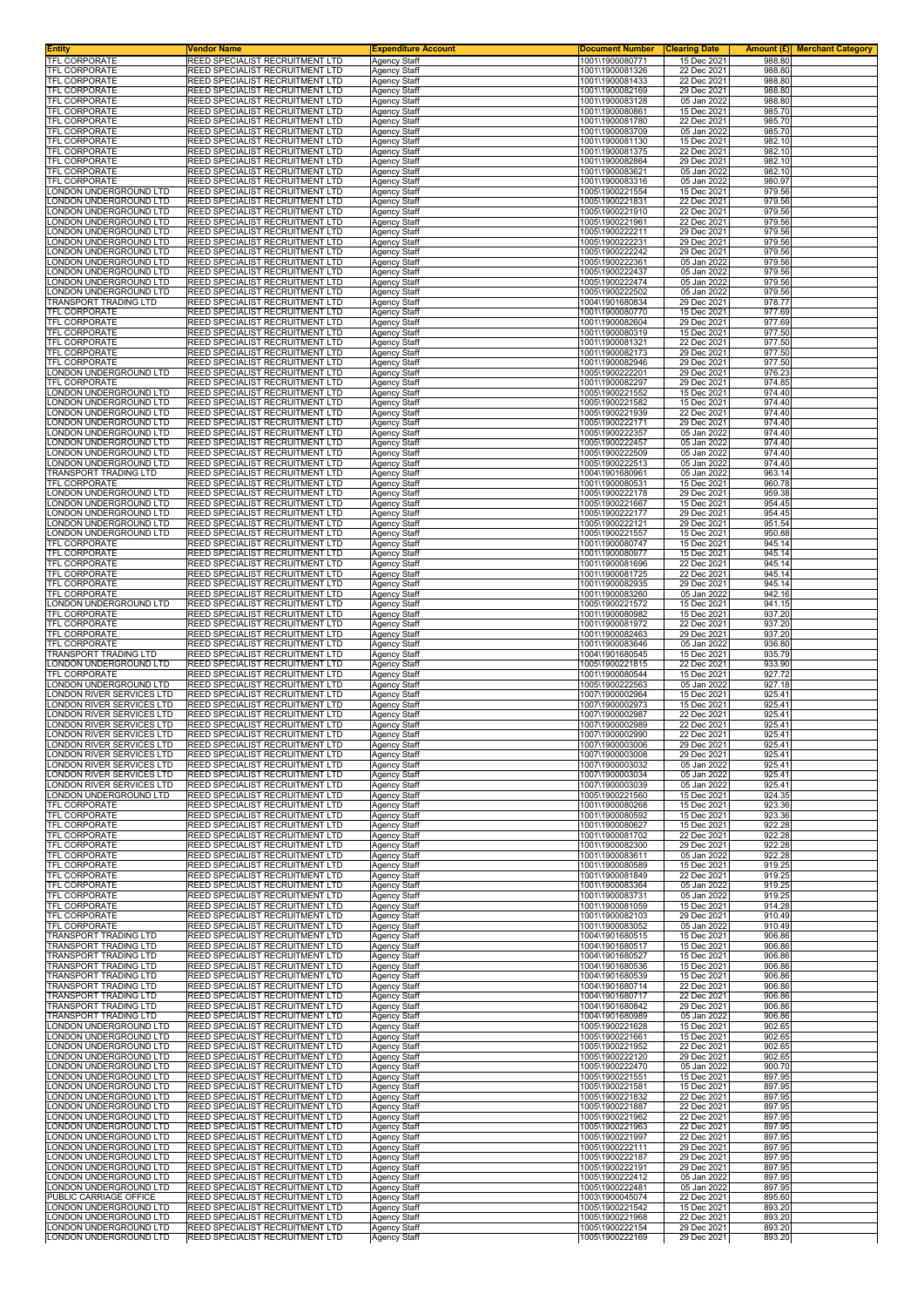| <b>Entity</b><br>PUBLIC CARRIAGE OFFICE                  | Vendor Name<br>REED SPECIALIST RECRUITMENT LTD                     | <b>Expenditure Account</b>                 | <u>Document Number</u>             | <b>Clearing Date</b>       | <b>Merchant Category</b><br>Amount (£) |
|----------------------------------------------------------|--------------------------------------------------------------------|--------------------------------------------|------------------------------------|----------------------------|----------------------------------------|
| PUBLIC CARRIAGE OFFICE                                   | REED SPECIALIST RECRUITMENT LTD                                    | <b>Agency Staff</b><br>Agency Staff        | 1003\1900045056<br>1003\1900045188 | 15 Dec 2021<br>29 Dec 2021 | 891.38<br>886.89                       |
| PUBLIC CARRIAGE OFFICE                                   | REED SPECIALIST RECRUITMENT LTD                                    | Agency Staff                               | 1003\1900045198                    | 29 Dec 2021                | 886.89                                 |
| TFL CORPORATE<br>ONDON UNDERGROUND LTD                   | REED SPECIALIST RECRUITMENT LTD<br>REED SPECIALIST RECRUITMENT LTD | Agency Staff<br>Agency Staff               | 1001\1900081974<br>1005\1900222397 | 22 Dec 2021<br>05 Jan 2022 | 885.20<br>885.09                       |
| ONDON RIVER SERVICES LTD                                 | REED SPECIALIST RECRUITMENT LTD                                    | Agency Staff                               | 1007\1900002991                    | 22 Dec 2021                | 884.94                                 |
| ONDON RIVER SERVICES LTD<br><b>UBLIC CARRIAGE OFFICE</b> | REED SPECIALIST RECRUITMENT LTD<br>REED SPECIALIST RECRUITMENT LTD | Agency Staff                               | 1007\1900003027<br>1003\1900044989 | 05 Jan 2022<br>15 Dec 2021 | 884.94<br>882.90                       |
| PUBLIC CARRIAGE OFFICE                                   | REED SPECIALIST RECRUITMENT LTD                                    | Agency Staff<br>Agency Staff               | 1003\1900045170                    | 29 Dec 2021                | 882.90                                 |
| <b>TRANSPORT TRADING LTD</b>                             | REED SPECIALIST RECRUITMENT LTD                                    | Agency Staff                               | 1004\1901680729                    | 22 Dec 2021                | 882.88                                 |
| TRANSPORT TRADING LTD<br>PUBLIC CARRIAGE OFFICE          | REED SPECIALIST RECRUITMENT LTD<br>REED SPECIALIST RECRUITMENT LTD | Agency Staff<br>Agency Staff               | 1004\1901680837<br>1003\1900044976 | 29 Dec 2021<br>15 Dec 2021 | 882.88<br>882.30                       |
| PUBLIC CARRIAGE OFFICE                                   | REED SPECIALIST RECRUITMENT LTD                                    | Agency Staff                               | 1003\1900044986                    | 15 Dec 2021                | 882.30                                 |
| PUBLIC CARRIAGE OFFICE<br>PUBLIC CARRIAGE OFFICE         | REED SPECIALIST RECRUITMENT LTD<br>REED SPECIALIST RECRUITMENT LTD | <b>Agency Staff</b><br>Agency Staff        | 1003\1900045001<br>1003\1900045107 | 15 Dec 2021<br>22 Dec 2021 | 882.30<br>882.30                       |
| PUBLIC CARRIAGE OFFICE                                   | REED SPECIALIST RECRUITMENT LTD                                    | Agency Staff                               | 1003\1900045108                    | 22 Dec 2021                | 882.30                                 |
| PUBLIC CARRIAGE OFFICE<br>PUBLIC CARRIAGE OFFICE         | REED SPECIALIST RECRUITMENT LTD                                    | <b>Agency Staff</b>                        | 1003\1900045164                    | 29 Dec 2021                | 882.30                                 |
| PUBLIC CARRIAGE OFFICE                                   | REED SPECIALIST RECRUITMENT LTD<br>REED SPECIALIST RECRUITMENT LTD | Agency Staff<br>Agency Staff               | 1003\1900045168<br>1003\1900045211 | 29 Dec 2021<br>29 Dec 2021 | 882.30<br>882.30                       |
| PUBLIC CARRIAGE OFFICE                                   | REED SPECIALIST RECRUITMENT LTD                                    | Agency Staff                               | 1003\1900045249                    | 29 Dec 2021                | 882.30                                 |
| PUBLIC CARRIAGE OFFICE<br>PUBLIC CARRIAGE OFFICE         | REED SPECIALIST RECRUITMENT LTD<br>REED SPECIALIST RECRUITMENT LTD | Agency Staff<br>Agency Staff               | 1003\1900045250<br>1003\1900045126 | 29 Dec 2021<br>22 Dec 2021 | 882.30<br>880.23                       |
| PUBLIC CARRIAGE OFFICE                                   | REED SPECIALIST RECRUITMENT LTD                                    | <b>Agency Staff</b>                        | 1003\1900045202                    | 29 Dec 2021                | 880.23                                 |
| PUBLIC CARRIAGE OFFICE<br>PUBLIC CARRIAGE OFFICE         | REED SPECIALIST RECRUITMENT LTD<br>REED SPECIALIST RECRUITMENT LTD | Agency Staff<br>Agency Staff               | 1003\1900045233<br>1003\1900045239 | 29 Dec 2021<br>29 Dec 2021 | 880.00<br>880.00                       |
| TFL CORPORATE                                            | REED SPECIALIST RECRUITMENT LTD                                    | <b>Agency Staff</b>                        | 1001\1900080852                    | 15 Dec 2021                | 879.72                                 |
| TFL CORPORATE                                            | REED SPECIALIST RECRUITMENT LTD<br>REED SPECIALIST RECRUITMENT LTD | Agency Staff                               | 1001\1900081857                    | 22 Dec 2021                | 879.72                                 |
| TFL CORPORATE<br>TFL CORPORATE                           | REED SPECIALIST RECRUITMENT LTD                                    | Agency Staff<br><b>Agency Staff</b>        | 1001\1900082679<br>1001\1900083613 | 29 Dec 2021<br>05 Jan 2022 | 879.72<br>879.72                       |
| <b>UBLIC CARRIAGE OFFICE</b>                             | REED SPECIALIST RECRUITMENT LTD                                    | Agency Staff                               | 1003\1900045151                    | 22 Dec 2021                | 875.95                                 |
| PUBLIC CARRIAGE OFFICE<br>PUBLIC CARRIAGE OFFICE         | REED SPECIALIST RECRUITMENT LTD<br>REED SPECIALIST RECRUITMENT LTD | Agency Staff<br>Agency Staff               | 1003\1900045171<br>1003\1900045327 | 29 Dec 2021<br>05 Jan 2022 | 875.95<br>875.95                       |
| ONDON UNDERGROUND LTD.                                   | REED SPECIALIST RECRUITMENT LTD                                    | <b>Agency Staff</b>                        | 1005\1900222448                    | 05 Jan 2022                | 872.60                                 |
| TFL CORPORATE<br>TFL CORPORATE                           | REED SPECIALIST RECRUITMENT LTD<br>REED SPECIALIST RECRUITMENT LTD | Agency Staff                               | 1001\1900082595<br>1001\1900081093 | 29 Dec 2021<br>15 Dec 2021 | 867.71<br>867.13                       |
| TFL CORPORATE                                            | REED SPECIALIST RECRUITMENT LTD                                    | Agency Staff<br>Agency Staff               | 1001\1900081349                    | 22 Dec 2021                | 867.13                                 |
| TRANSPORT TRADING LTD                                    | REED SPECIALIST RECRUITMENT LTD                                    | Agency Staff                               | 1004\1901680542                    | 15 Dec 2021                | 866.81                                 |
| TRANSPORT TRADING LTD<br>TRANSPORT TRADING LTD           | REED SPECIALIST RECRUITMENT LTD<br>REED SPECIALIST RECRUITMENT LTD | Agency Staff<br><b>Agency Staff</b>        | 1004\1901680720<br>1004\1901680828 | 22 Dec 2021<br>29 Dec 2021 | 866.81<br>866.81                       |
| TRANSPORT TRADING LTD                                    | REED SPECIALIST RECRUITMENT LTD                                    | Agency Staff                               | 1004\1901680993                    | 05 Jan 2022                | 866.81                                 |
| TFL CORPORATE                                            | REED SPECIALIST RECRUITMENT LTD                                    | <b>Agency Staff</b><br><b>Agency Staff</b> | 1001\1900080987                    | 15 Dec 2021<br>22 Dec 2021 | 865.70<br>865.70                       |
| TFL CORPORATE<br>TFL CORPORATE                           | REED SPECIALIST RECRUITMENT LTD<br>REED SPECIALIST RECRUITMENT LTD | Agency Staff                               | 1001\1900081676<br>1001\1900081677 | 22 Dec 2021                | 865.70                                 |
| TFL CORPORATE                                            | REED SPECIALIST RECRUITMENT LTD                                    | Agency Staff                               | 1001\1900081959                    | 22 Dec 2021                | 865.70                                 |
| TFL CORPORATE<br>TFL CORPORATE                           | REED SPECIALIST RECRUITMENT LTD<br>REED SPECIALIST RECRUITMENT LTD | Agency Staff<br>Agency Staff               | 1001\1900082465<br>1001\1900082466 | 29 Dec 2021<br>29 Dec 2021 | 865.70<br>865.70                       |
| TFL CORPORATE                                            | REED SPECIALIST RECRUITMENT LTD                                    | Agency Staff                               | 1001\1900082633                    | 29 Dec 2021                | 865.70                                 |
| <b>TFL CORPORATE</b>                                     | REED SPECIALIST RECRUITMENT LTD                                    | <b>Agency Staff</b>                        | 1001\1900082703                    | 29 Dec 2021<br>05 Jan 2022 | 865.70<br>865.70                       |
| TFL CORPORATE<br>TFL CORPORATE                           | REED SPECIALIST RECRUITMENT LTD<br>REED SPECIALIST RECRUITMENT LTD | Agency Staff<br>Agency Staff               | 1001\1900083292<br>1001\1900083293 | 05 Jan 2022                | 865.70                                 |
| TFL CORPORATE                                            | REED SPECIALIST RECRUITMENT LTD                                    | <b>Agency Staff</b>                        | 1001\1900080762                    | 15 Dec 2021                | 864.28                                 |
| TFL CORPORATE<br>TFL CORPORATE                           | REED SPECIALIST RECRUITMENT LTD<br>REED SPECIALIST RECRUITMENT LTD | Agency Staff<br>Agency Staff               | 1001\1900083097<br>1001\1900081851 | 05 Jan 2022<br>22 Dec 2021 | 864.28<br>862.70                       |
| TRANSPORT TRADING LTD                                    | REED SPECIALIST RECRUITMENT LTD                                    | Agency Staff                               | 1004\1901680994                    | 05 Jan 2022                | 858.92                                 |
| TFL CORPORATE                                            | REED SPECIALIST RECRUITMENT LTD                                    | Agency Staff                               | 1001\1900081415                    | 22 Dec 2021                | 858.00                                 |
| TFL CORPORATE<br>TRANSPORT TRADING LTD                   | REED SPECIALIST RECRUITMENT LTD<br>REED SPECIALIST RECRUITMENT LTD | Agency Staff<br>Agency Staff               | 1001\1900083866<br>1004\1901680723 | 05 Jan 2022<br>22 Dec 2021 | 858.00<br>851.69                       |
| ONDON UNDERGROUND LTD.                                   | REED SPECIALIST RECRUITMENT LTD                                    | Agency Staff                               | 1005\1900221610                    | 15 Dec 2021                | 851.35                                 |
| ONDON UNDERGROUND LTD<br><b>TFL CORPORATE</b>            | REED SPECIALIST RECRUITMENT LTD<br>REED SPECIALIST RECRUITMENT LTD | Agency Staff<br>Agency Staff               | 1005\1900221834<br>1001\1900081764 | 22 Dec 2021<br>22 Dec 2021 | 847.56<br>844.05                       |
| <b>TFL CORPORATE</b>                                     | REED SPECIALIST RECRUITMENT LTD                                    | Agency Staff                               | 1001\1900082467                    | 29 Dec 2021                | 844.05                                 |
| PUBLIC CARRIAGE OFFICE<br>TRANSPORT TRADING LTD          | REED SPECIALIST RECRUITMENT LTD<br>REED SPECIALIST RECRUITMENT LTD | Agency Staff<br>Agency Staff               | 1003\1900045305<br>1004\1901680711 | 05 Jan 2022<br>22 Dec 2021 | 843.20<br>834.96                       |
| TRANSPORT TRADING LTD                                    | REED SPECIALIST RECRUITMENT LTD                                    | <b>Agency Staff</b>                        | 1004\1901680724                    | 22 Dec 2021                | 834.96                                 |
| TFL CORPORATE                                            | REED SPECIALIST RECRUITMENT LTD                                    | Agency Staff                               | 1001\1900082696                    | 29 Dec 2021                | 833.74                                 |
| TRANSPORT TRADING LTD<br>TRANSPORT TRADING LTD           | REED SPECIALIST RECRUITMENT LTD<br>REED SPECIALIST RECRUITMENT LTD | Agency Staff<br>Agency Staff               | 1004\1901680512<br>1004\1901680668 | 15 Dec 2021<br>22 Dec 2021 | 833.24<br>833.24                       |
| TRANSPORT TRADING LTD                                    | REED SPECIALIST RECRUITMENT LTD                                    | <b>Agency Staff</b>                        | 1004\1901680872                    | 29 Dec 2021                | 833.24                                 |
| ITRANSPORT TRADING LTD<br>TFL CORPORATE                  | REED SPECIALIST RECRUITMENT LTD<br>REED SPECIALIST RECRUITMENT LTD | Agency Staff<br><b>Agency Staff</b>        | 1004\1901680957<br>1001\1900083666 | 05 Jan 2022<br>05 Jan 2022 | 833.24<br>828.64                       |
| LONDON UNDERGROUND LTD                                   | REED SPECIALIST RECRUITMENT LTD                                    | <b>Agency Staff</b>                        | 1005\1900222477                    | 05 Jan 2022                | 828.24                                 |
| ONDON TRANSPORT MUSEUM<br>PUBLIC CARRIAGE OFFICE         | REED SPECIALIST RECRUITMENT LTD<br>REED SPECIALIST RECRUITMENT LTD | Agency Staff<br><b>Agency Staff</b>        | 1011\1900014709<br>1003\1900045140 | 29 Dec 2021<br>22 Dec 2021 | 825.67<br>825.13                       |
| TFL CORPORATE                                            | REED SPECIALIST RECRUITMENT LTD                                    | Agency Staff                               | 1001\1900080774                    | 15 Dec 2021                | 823.10                                 |
| <b>TRANSPORT TRADING LTD</b>                             | REED SPECIALIST RECRUITMENT LTD                                    | Agency Staff                               | 1004\1901680705                    | 22 Dec 2021                | 822.98                                 |
| TFL CORPORATE<br>PUBLIC CARRIAGE OFFICE                  | REED SPECIALIST RECRUITMENT LTD<br>REED SPECIALIST RECRUITMENT LTD | <b>Agency Staff</b><br>Agency Staff        | 1001\1900080856<br>1003\1900045013 | 15 Dec 2021<br>15 Dec 2021 | 822.16<br>821.95                       |
| TFL CORPORATE                                            | REED SPECIALIST RECRUITMENT LTD                                    | <b>Agency Staff</b>                        | 1001\1900083127                    | 05 Jan 2022                | 820.80                                 |
| PUBLIC CARRIAGE OFFICE<br>TFL CORPORATE                  | REED SPECIALIST RECRUITMENT LTD<br>REED SPECIALIST RECRUITMENT LTD | <b>Agency Staff</b><br>Agency Staff        | 1003\1900045259<br>1001\1900081216 | 29 Dec 2021<br>22 Dec 2021 | 819.10<br>818.97                       |
| PUBLIC CARRIAGE OFFICE                                   | REED SPECIALIST RECRUITMENT LTD                                    | Agency Staff                               | 1003\1900045089                    | 22 Dec 2021                | 817.74                                 |
| PUBLIC CARRIAGE OFFICE<br><b>TFL CORPORATE</b>           | REED SPECIALIST RECRUITMENT LTD<br>REED SPECIALIST RECRUITMENT LTD | <b>Agency Staff</b>                        | 1003\1900045224<br>1001\1900083401 | 29 Dec 2021<br>05 Jan 2022 | 817.74<br>817.04                       |
| PUBLIC CARRIAGE OFFICE                                   | REED SPECIALIST RECRUITMENT LTD                                    | <b>Agency Staff</b><br>Agency Staff        | 1003\1900045251                    | 29 Dec 2021                | 815.61                                 |
| <b>TFL CORPORATE</b>                                     | REED SPECIALIST RECRUITMENT LTD                                    | <b>Agency Staff</b>                        | 1001\1900080647                    | 15 Dec 2021                | 814.30                                 |
| TFL CORPORATE<br>TFL CORPORATE                           | REED SPECIALIST RECRUITMENT LTD<br>REED SPECIALIST RECRUITMENT LTD | <b>Agency Staff</b><br>Agency Staff        | 1001\1900082583<br>1001\1900083403 | 29 Dec 2021<br>05 Jan 2022 | 814.30<br>814.30                       |
| TFL CORPORATE                                            | REED SPECIALIST RECRUITMENT LTD                                    | <b>Agency Staff</b>                        | 1001\1900081024                    | 15 Dec 2021                | 814.28                                 |
| <b>TFL CORPORATE</b><br>TRANSPORT TRADING LTD            | REED SPECIALIST RECRUITMENT LTD<br>REED SPECIALIST RECRUITMENT LTD | <b>Agency Staff</b><br>Agency Staff        | 1001\1900082841<br>1004\1901680833 | 29 Dec 2021<br>29 Dec 2021 | 814.28<br>810.99                       |
| TFL CORPORATE                                            | REED SPECIALIST RECRUITMENT LTD                                    | Agency Staff                               | 1001\1900083480                    | 05 Jan 2022                | 810.58                                 |
| TFL CORPORATE                                            | REED SPECIALIST RECRUITMENT LTD                                    | <b>Agency Staff</b>                        | 1001\1900083721                    | 05 Jan 2022                | 810.58                                 |
| PUBLIC CARRIAGE OFFICE<br>PUBLIC CARRIAGE OFFICE         | REED SPECIALIST RECRUITMENT LTD<br>REED SPECIALIST RECRUITMENT LTD | Agency Staff<br>Agency Staff               | 1003\1900045244<br>1003\1900045025 | 29 Dec 2021<br>15 Dec 2021 | 810.56<br>808.26                       |
| TFL CORPORATE                                            | REED SPECIALIST RECRUITMENT LTD                                    | <b>Agency Staff</b>                        | 1001\1900080743                    | 15 Dec 2021                | 806.13                                 |
| PUBLIC CARRIAGE OFFICE<br>PUBLIC CARRIAGE OFFICE         | REED SPECIALIST RECRUITMENT LTD<br>REED SPECIALIST RECRUITMENT LTD | Agency Staff<br>Agency Staff               | 1003\1900045178<br>1003\1900045100 | 29 Dec 2021<br>22 Dec 2021 | 803.88<br>800.36                       |
| TFL CORPORATE                                            | REED SPECIALIST RECRUITMENT LTD                                    | <b>Agency Staff</b>                        | 1001\1900082828                    | 29 Dec 2021                | 800.04                                 |
| TFL CORPORATE<br><b>TFL CORPORATE</b>                    | REED SPECIALIST RECRUITMENT LTD<br>REED SPECIALIST RECRUITMENT LTD | Agency Staff<br>Agency Staff               | 1001\1900082771<br>1001\1900083667 | 29 Dec 2021<br>05 Jan 2022 | 798.68<br>798.68                       |
| TRANSPORT TRADING LTD                                    | REED SPECIALIST RECRUITMENT LTD                                    | <b>Agency Staff</b>                        | 1004\1901680521                    | 15 Dec 2021                | 793.28                                 |
| TFL CORPORATE                                            | REED SPECIALIST RECRUITMENT LTD                                    | Agency Staff                               | 1001\1900082482                    | 29 Dec 2021                | 791.42                                 |
| TFL CORPORATE<br>PUBLIC CARRIAGE OFFICE                  | REED SPECIALIST RECRUITMENT LTD<br>REED SPECIALIST RECRUITMENT LTD | Agency Staff<br><b>Agency Staff</b>        | 1001\1900083744<br>1003\1900045264 | 05 Jan 2022<br>29 Dec 2021 | 790.28<br>788.58                       |
| TFL CORPORATE                                            | REED SPECIALIST RECRUITMENT LTD                                    | Agency Staff                               | 1001\1900082475                    | 29 Dec 2021                | 788.56                                 |
| TRANSPORT TRADING LTD<br>TFL CORPORATE                   | REED SPECIALIST RECRUITMENT LTD<br>REED SPECIALIST RECRUITMENT LTD | Agency Staff<br><b>Agency Staff</b>        | 1004\1901680967<br>1001\1900083294 | 05 Jan 2022<br>05 Jan 2022 | 787.02<br>779.13                       |
| LONDON UNDERGROUND LTD                                   | REED SPECIALIST RECRUITMENT LTD                                    | Agency Staff                               | 1005\1900221956                    | 22 Dec 2021                | 777.04                                 |
| ONDON TRANSPORT MUSEUM                                   | REED SPECIALIST RECRUITMENT LTD                                    | Agency Staff                               | 1011\1900014708                    | 29 Dec 2021                | 765.38                                 |
| TFL CORPORATE<br>TRANSPORT TRADING LTD                   | REED SPECIALIST RECRUITMENT LTD<br>REED SPECIALIST RECRUITMENT LTD | Agency Staff<br>Agency Staff               | 1001\1900082678<br>1004\1901680541 | 29 Dec 2021<br>15 Dec 2021 | 764.28<br>763.05                       |
| TRANSPORT TRADING LTD                                    | REED SPECIALIST RECRUITMENT LTD                                    | Agency Staff                               | 1004\1901680701                    | 22 Dec 2021                | 763.05                                 |
| TRANSPORT TRADING LTD<br>TRANSPORT TRADING LTD           | REED SPECIALIST RECRUITMENT LTD<br>REED SPECIALIST RECRUITMENT LTD | <b>Agency Staff</b><br><b>Agency Staff</b> | 1004\1901680852<br>1004\1901680859 | 29 Dec 2021<br>29 Dec 2021 | 763.05<br>763.05                       |
| TRANSPORT TRADING LTD                                    | REED SPECIALIST RECRUITMENT LTD                                    | Agency Staff                               | 1004\1901680979                    | 05 Jan 2022                | 763.05                                 |
| <b>SURFACE TRANSPORT CORP</b>                            | REED SPECIALIST RECRUITMENT LTD                                    | <b>Agency Staff</b>                        | 1002\1900070474                    | 15 Dec 2021                | 757.42                                 |
| SURFACE TRANSPORT CORP<br>SURFACE TRANSPORT CORP         | REED SPECIALIST RECRUITMENT LTD<br>REED SPECIALIST RECRUITMENT LTD | Agency Staff<br>Agency Staff               | 1002\1900070561<br>1002\1900070626 | 22 Dec 2021<br>29 Dec 2021 | 757.42<br>757.42                       |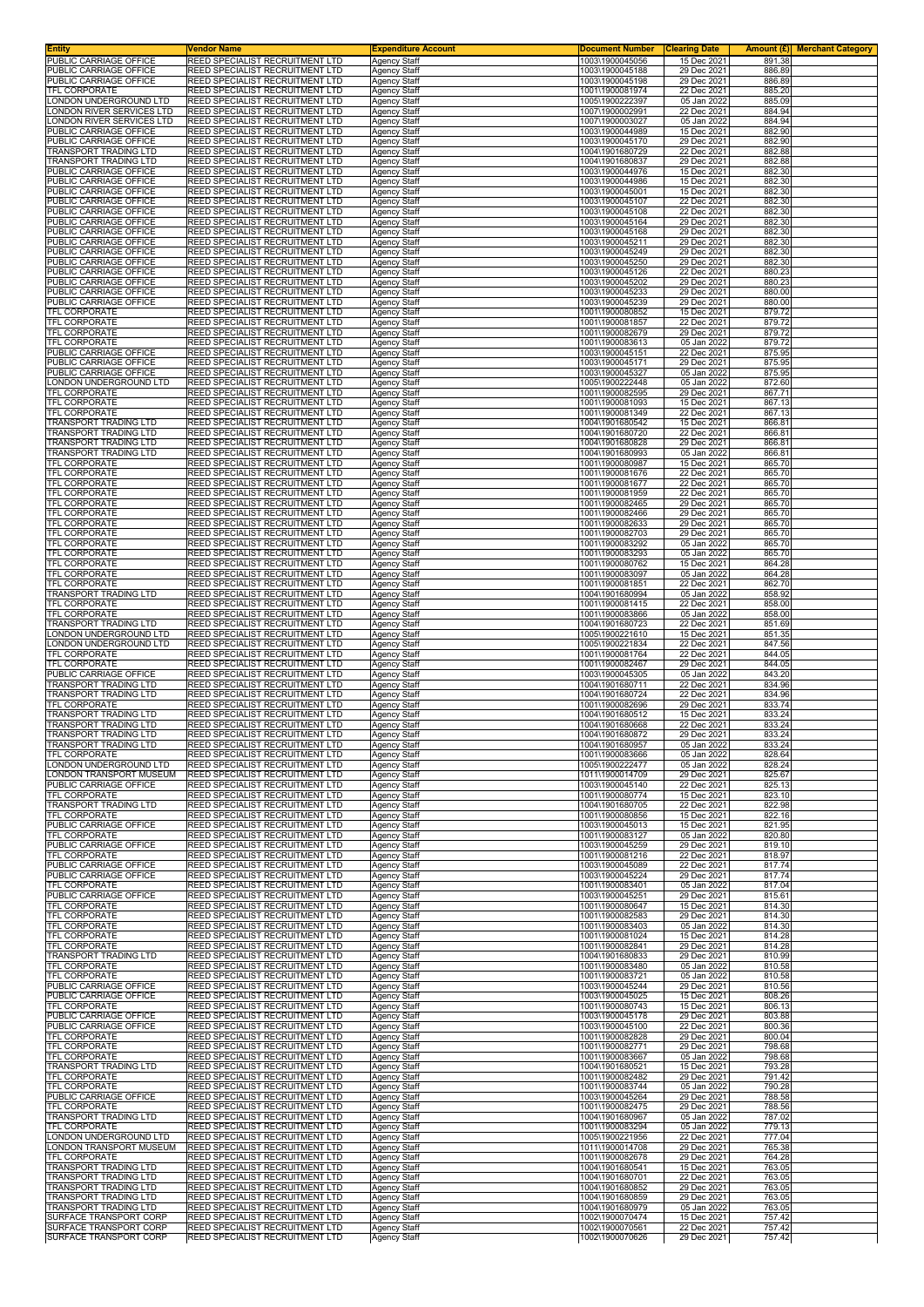| Entity<br>SURFACE TRANSPORT CORP                      | Vendor Name                                                        | <b>Expenditure Account</b>                 | <b>Document Number</b>             | <b>Clearing Date</b>       | <b>Amount (£)</b> Merchant Category |
|-------------------------------------------------------|--------------------------------------------------------------------|--------------------------------------------|------------------------------------|----------------------------|-------------------------------------|
| SURFACE TRANSPORT CORP                                | REED SPECIALIST RECRUITMENT LTD<br>REED SPECIALIST RECRUITMENT LTD | <b>Agency Staff</b><br><b>Agency Staff</b> | 1002\1900070662<br>1002\1900070478 | 05 Jan 2022<br>15 Dec 2021 | 757.42<br>757.05                    |
| SURFACE TRANSPORT CORP                                | REED SPECIALIST RECRUITMENT LTD                                    | Agency Staff                               | 1002\1900070557                    | 22 Dec 2021                | 757.05                              |
| SURFACE TRANSPORT CORP<br>SURFACE TRANSPORT CORP      | REED SPECIALIST RECRUITMENT LTD<br>REED SPECIALIST RECRUITMENT LTD | <b>Agency Staff</b><br>Agency Staff        | 1002\1900070631<br>1002\1900070664 | 29 Dec 2021<br>05 Jan 2022 | 757.05<br>757.05                    |
| ONDON UNDERGROUND LTD.                                | REED SPECIALIST RECRUITMENT LTD                                    | Agency Staff                               | 1005\1900221611                    | 15 Dec 2021                | 754.96                              |
| TFL CORPORATE<br>TFL CORPORATE                        | REED SPECIALIST RECRUITMENT LTD<br>REED SPECIALIST RECRUITMENT LTD | <b>Agency Staff</b>                        | 1001\1900080227<br>1001\1900080631 | 15 Dec 2021<br>15 Dec 2021 | 750.85<br>749.75                    |
| TFL CORPORATE                                         | REED SPECIALIST RECRUITMENT LTD                                    | Agency Staff<br>Agency Staff               | 1001\1900081717                    | 22 Dec 2021                | 747.32                              |
| <b>TFL CORPORATE</b>                                  | REED SPECIALIST RECRUITMENT LTD                                    | Agency Staff                               | 1001\1900082468                    | 29 Dec 2021                | 747.32                              |
| TFL CORPORATE<br>TFL CORPORATE                        | REED SPECIALIST RECRUITMENT LTD<br>REED SPECIALIST RECRUITMENT LTD | Agency Staff<br><b>Agency Staff</b>        | 1001\1900082664<br>1001\1900083641 | 29 Dec 2021<br>05 Jan 2022 | 747.32<br>747.32                    |
| ONDON UNDERGROUND LTD.                                | REED SPECIALIST RECRUITMENT LTD                                    | <b>Agency Staff</b>                        | 1005\1900222524                    | 05 Jan 2022                | 747.04                              |
| TRANSPORT TRADING LTD<br>TFL CORPORATE                | REED SPECIALIST RECRUITMENT LTD<br>REED SPECIALIST RECRUITMENT LTD | <b>Agency Staff</b><br><b>Agency Staff</b> | 1004\1901680822<br>1001\1900082402 | 29 Dec 2021<br>29 Dec 2021 | 746.08<br>740.78                    |
| TRANSPORT TRADING LTD                                 | REED SPECIALIST RECRUITMENT LTD                                    | Agency Staff                               | 1004\1901680519                    | 15 Dec 2021                | 740.14                              |
| TRANSPORT TRADING LTD<br><b>FRANSPORT TRADING LTD</b> | REED SPECIALIST RECRUITMENT LTD<br>REED SPECIALIST RECRUITMENT LTD | <b>Agency Staff</b>                        | 1004\1901680725<br>1004\1901680963 | 22 Dec 2021<br>05 Jan 2022 | 739.08                              |
| <b>FRANSPORT TRADING LTD</b>                          | REED SPECIALIST RECRUITMENT LTD                                    | Agency Staff<br><b>Agency Staff</b>        | 1004\1901680986                    | 05 Jan 2022                | 739.08<br>739.08                    |
| ONDON UNDERGROUND LTD.                                | REED SPECIALIST RECRUITMENT LTD                                    | <b>Agency Staff</b>                        | 1005\1900221553                    | 15 Dec 2021                | 734.68                              |
| ONDON UNDERGROUND LTD.<br>ONDON UNDERGROUND LTD       | REED SPECIALIST RECRUITMENT LTD<br>REED SPECIALIST RECRUITMENT LTD | <b>Agency Staff</b><br>Agency Staff        | 1005\1900221587<br>1005\1900221970 | 15 Dec 2021<br>22 Dec 2021 | 734.68<br>734.68                    |
| ONDON UNDERGROUND LTD                                 | REED SPECIALIST RECRUITMENT LTD                                    | <b>Agency Staff</b>                        | 1005\1900222454                    | 05 Jan 2022                | 734.68                              |
| TFL CORPORATE<br>RAIL FOR LONDON LIMITED              | REED SPECIALIST RECRUITMENT LTD<br>REED SPECIALIST RECRUITMENT LTD | <b>Agency Staff</b><br><b>Agency Staff</b> | 1001\1900083139<br>1020\1900006547 | 05 Jan 2022<br>15 Dec 2021 | 731.13<br>731.09                    |
| RAIL FOR LONDON LIMITED                               | REED SPECIALIST RECRUITMENT LTD                                    | <b>Agency Staff</b>                        | 1020\1900006567                    | 22 Dec 2021                | 731.09                              |
| RAIL FOR LONDON LIMITED<br>RAIL FOR LONDON LIMITED    | REED SPECIALIST RECRUITMENT LTD<br>REED SPECIALIST RECRUITMENT LTD | <b>Agency Staff</b><br>Agency Staff        | 1020\1900006586<br>1020\1900006593 | 29 Dec 2021<br>05 Jan 2022 | 731.09<br>731.09                    |
| ONDON UNDERGROUND LTD                                 | REED SPECIALIST RECRUITMENT LTD                                    | <b>Agency Staff</b>                        | 1005\1900221535                    | 15 Dec 2021                | 730.80                              |
| ONDON UNDERGROUND LTD.<br>ONDON UNDERGROUND LTD       | REED SPECIALIST RECRUITMENT LTD<br>REED SPECIALIST RECRUITMENT LTD | <b>Agency Staff</b>                        | 1005\1900221859                    | 22 Dec 2021<br>29 Dec 2021 | 730.80<br>730.80                    |
| ONDON UNDERGROUND LTD                                 | REED SPECIALIST RECRUITMENT LTD                                    | <b>Agency Staff</b><br><b>Agency Staff</b> | 1005\1900222194<br>1005\1900222374 | 05 Jan 2022                | 730.80                              |
| ONDON UNDERGROUND LTD                                 | REED SPECIALIST RECRUITMENT LTD                                    | <b>Agency Staff</b>                        | 1005\1900222376                    | 05 Jan 2022                | 730.80                              |
| <b>TFL CORPORATE</b><br>TFL CORPORATE                 | REED SPECIALIST RECRUITMENT LTD<br>REED SPECIALIST RECRUITMENT LTD | Agency Staff<br>Agency Staff               | 1001\1900080968<br>1001\1900081766 | 15 Dec 2021<br>22 Dec 2021 | 723.47<br>723.47                    |
| ONDON UNDERGROUND LTD.                                | REED SPECIALIST RECRUITMENT LTD                                    | Agency Staff                               | 1005\1900222534                    | 05 Jan 2022                | 722.26                              |
| <b>TRANSPORT TRADING LTD</b><br>TRANSPORT TRADING LTD | REED SPECIALIST RECRUITMENT LTD<br>REED SPECIALIST RECRUITMENT LTD | <b>Agency Staff</b><br><b>Agency Staff</b> | 1004\1901680548<br>1004\1901680689 | 15 Dec 2021<br>22 Dec 2021 | 717.15<br>717.15                    |
| TRANSPORT TRADING LTD                                 | REED SPECIALIST RECRUITMENT LTD                                    | <b>Agency Staff</b>                        | 1004\1901680871                    | 29 Dec 2021                | 717.00                              |
| TFL CORPORATE                                         | REED SPECIALIST RECRUITMENT LTD                                    | Agency Staff                               | 1001\1900080991                    | 15 Dec 2021                | 716.86                              |
| TFL CORPORATE<br>TFL CORPORATE                        | REED SPECIALIST RECRUITMENT LTD<br>REED SPECIALIST RECRUITMENT LTD | Agency Staff<br><b>Agency Staff</b>        | 1001\1900082033<br>1001\1900083741 | 22 Dec 2021<br>05 Jan 2022 | 716.58<br>716.02                    |
| TFL CORPORATE                                         | REED SPECIALIST RECRUITMENT LTD                                    | Agency Staff                               | 1001\1900083660                    | 05 Jan 2022                | 715.76                              |
| <b>TRANSPORT TRADING LTD</b><br>TRANSPORT TRADING LTD | REED SPECIALIST RECRUITMENT LTD<br>REED SPECIALIST RECRUITMENT LTD | <b>Agency Staff</b><br><b>Agency Staff</b> | 1004\1901680544<br>1004\1901680722 | 15 Dec 2021<br>22 Dec 2021 | 715.12<br>715.12                    |
| TRANSPORT TRADING LTD                                 | REED SPECIALIST RECRUITMENT LTD                                    | Agency Staff                               | 1004\1901680830                    | 29 Dec 2021                | 715.12                              |
| TRANSPORT TRADING LTD                                 | REED SPECIALIST RECRUITMENT LTD<br>REED SPECIALIST RECRUITMENT LTD | Agency Staff                               | 1004\1901680995<br>1040\1900000536 | 05 Jan 2022                | 715.12<br>714.28                    |
| TUBE LINES LTD<br>TFL CORPORATE                       | REED SPECIALIST RECRUITMENT LTD                                    | <b>Agency Staff</b><br>Agency Staff        | 1001\1900081101                    | 15 Dec 2021<br>15 Dec 2021 | 712.95                              |
| TFL CORPORATE                                         | REED SPECIALIST RECRUITMENT LTD                                    | <b>Agency Staff</b>                        | 1001\1900081956                    | 22 Dec 2021                | 712.95                              |
| TFL CORPORATE<br>TFL CORPORATE                        | REED SPECIALIST RECRUITMENT LTD<br>REED SPECIALIST RECRUITMENT LTD | <b>Agency Staff</b><br><b>Agency Staff</b> | 1001\1900082632<br>1001\1900083524 | 29 Dec 2021<br>05 Jan 2022 | 712.95<br>712.95                    |
| TRANSPORT TRADING LTD                                 | REED SPECIALIST RECRUITMENT LTD                                    | <b>Agency Staff</b>                        | 1004\1901680526                    | 15 Dec 2021                | 706.71                              |
| TRANSPORT TRADING LTD<br><b>FRANSPORT TRADING LTD</b> | REED SPECIALIST RECRUITMENT LTD<br>REED SPECIALIST RECRUITMENT LTD | <b>Agency Staff</b>                        | 1004\1901680869<br>1004\1901681000 | 29 Dec 2021<br>05 Jan 2022 | 706.71<br>706.71                    |
| PUBLIC CARRIAGE OFFICE                                | REED SPECIALIST RECRUITMENT LTD                                    | Agency Staff<br><b>Agency Staff</b>        | 1003\1900045011                    | 15 Dec 2021                | 704.19                              |
| PUBLIC CARRIAGE OFFICE                                | REED SPECIALIST RECRUITMENT LTD                                    | <b>Agency Staff</b>                        | 1003\1900045342                    | 05 Jan 2022                | 704.19                              |
| TFL CORPORATE<br>TRANSPORT TRADING LTD                | REED SPECIALIST RECRUITMENT LTD<br>REED SPECIALIST RECRUITMENT LTD | <b>Agency Staff</b><br>Agency Staff        | 1001\1900083269<br>1004\1901680971 | 05 Jan 2022<br>05 Jan 2022 | 702.60<br>700.86                    |
| TFL CORPORATE                                         | REED SPECIALIST RECRUITMENT LTD                                    | <b>Agency Staff</b>                        | 1001\1900082446                    | 29 Dec 2021                | 700.40                              |
| ONDON UNDERGROUND LTD.<br>PUBLIC CARRIAGE OFFICE      | REED SPECIALIST RECRUITMENT LTD<br>REED SPECIALIST RECRUITMENT LTD | Agency Staff<br><b>Agency Staff</b>        | 1005\1900222452<br>1003\1900045058 | 05 Jan 2022<br>15 Dec 2021 | 698.08<br>697.75                    |
| PUBLIC CARRIAGE OFFICE                                | REED SPECIALIST RECRUITMENT LTD                                    | <b>Agency Staff</b>                        | 1003\1900045081                    | 22 Dec 2021                | 697.75                              |
| PUBLIC CARRIAGE OFFICE<br>PUBLIC CARRIAGE OFFICE      | REED SPECIALIST RECRUITMENT LTD<br>REED SPECIALIST RECRUITMENT LTD | <b>Agency Staff</b><br>Agency Staff        | 1003\1900045156<br>1003\1900045313 | 22 Dec 2021<br>05 Jan 2022 | 697.75<br>697.75                    |
| PUBLIC CARRIAGE OFFICE                                | REED SPECIALIST RECRUITMENT LTD                                    | Agency Staff                               | 1003\1900045372                    | 05 Jan 2022                | 697.75                              |
| ONDON RIVER SERVICES LTD                              | REED SPECIALIST RECRUITMENT LTD                                    | Agency Staff                               | 1007\1900002970                    | 15 Dec 2021                | 694.04                              |
| ONDON RIVER SERVICES LTD<br>ONDON RIVER SERVICES LTD. | REED SPECIALIST RECRUITMENT LTD<br>REED SPECIALIST RECRUITMENT LTD | <b>Agency Staff</b><br>Agency Staff        | 1007\1900002971<br>1007\1900002972 | 15 Dec 2021<br>15 Dec 2021 | 694.04<br>694.04                    |
| ONDON RIVER SERVICES LTD                              | REED SPECIALIST RECRUITMENT LTD                                    | <b>Agency Staff</b>                        | 1007\1900002986                    | 22 Dec 2021                | 694.04                              |
| ONDON RIVER SERVICES LTD<br>ONDON RIVER SERVICES LTD  | REED SPECIALIST RECRUITMENT LTD<br>REED SPECIALIST RECRUITMENT LTD | <b>Agency Staff</b><br>Agency Staff        | 1007\1900003007<br>1007\1900003011 | 29 Dec 2021<br>29 Dec 2021 | 694.04<br>694.04                    |
| ONDON RIVER SERVICES LTD                              | REED SPECIALIST RECRUITMENT LTD                                    | Agency Staff                               | 1007\1900003029                    | 05 Jan 2022                | 694.04                              |
| ONDON RIVER SERVICES LTD<br>ONDON RIVER SERVICES LTD  | REED SPECIALIST RECRUITMENT LTD<br>REED SPECIALIST RECRUITMENT LTD | <b>Agency Staff</b><br><b>Agency Staff</b> | 1007\1900003036<br>1007\1900003040 | 05 Jan 2022<br>05 Jan 2022 | 694.04<br>694.04                    |
| TFL CORPORATE                                         | REED SPECIALIST RECRUITMENT LTD                                    | <b>Agency Staff</b>                        | 1001\1900082892                    | 29 Dec 2021                | 692.56                              |
| TFL CORPORATE                                         | REED SPECIALIST RECRUITMENT LTD                                    | <b>Agency Staff</b>                        | 1001\1900083635                    | 05 Jan 2022                | 692.56                              |
| TFL CORPORATE<br>PUBLIC CARRIAGE OFFICE               | REED SPECIALIST RECRUITMENT LTD<br>REED SPECIALIST RECRUITMENT LTD | <b>Agency Staff</b><br>Agency Staff        | 1001\1900082398<br>1003\1900044991 | 29 Dec 2021<br>15 Dec 2021 | 692.52<br>691.59                    |
| PUBLIC CARRIAGE OFFICE                                | REED SPECIALIST RECRUITMENT LTD                                    | Agency Staff                               | 1003\1900045136                    | 22 Dec 2021                | 691.59                              |
| PUBLIC CARRIAGE OFFICE<br>PUBLIC CARRIAGE OFFICE      | REED SPECIALIST RECRUITMENT LTD<br>REED SPECIALIST RECRUITMENT LTD | <b>Agency Staff</b><br><b>Agency Staff</b> | 1003\1900045246<br>1003\1900045329 | 29 Dec 2021<br>05 Jan 2022 | 691.59<br>691.59                    |
| PUBLIC CARRIAGE OFFICE                                | REED SPECIALIST RECRUITMENT LTD                                    | <b>Agency Staff</b>                        | 1003\1900045330                    | 05 Jan 2022                | 691.59                              |
| TRANSPORT TRADING LTD<br>SURFACE TRANSPORT CORP       | REED SPECIALIST RECRUITMENT LTD<br>REED SPECIALIST RECRUITMENT LTD | Agency Staff<br>Agency Staff               | 1004\1901680533<br>1002\1900070611 | 15 Dec 2021<br>29 Dec 2021 | 691.14<br>688.30                    |
| PUBLIC CARRIAGE OFFICE                                | REED SPECIALIST RECRUITMENT LTD                                    | Agency Staff                               | 1003\1900045195                    | 29 Dec 2021                | 687.18                              |
| PUBLIC CARRIAGE OFFICE<br>PUBLIC CARRIAGE OFFICE      | REED SPECIALIST RECRUITMENT LTD<br>REED SPECIALIST RECRUITMENT LTD | <b>Agency Staff</b><br><b>Agency Staff</b> | 1003\1900045314<br>1003\1900044974 | 05 Jan 2022<br>15 Dec 2021 | 687.18<br>684.98                    |
| PUBLIC CARRIAGE OFFICE                                | REED SPECIALIST RECRUITMENT LTD                                    | <b>Agency Staff</b>                        | 1003\1900044977                    | 15 Dec 2021                | 684.98                              |
| PUBLIC CARRIAGE OFFICE<br>PUBLIC CARRIAGE OFFICE      | REED SPECIALIST RECRUITMENT LTD<br>REED SPECIALIST RECRUITMENT LTD | Agency Staff<br><b>Agency Staff</b>        | 1003\1900044978<br>1003\1900044981 | 15 Dec 2021<br>15 Dec 2021 | 684.98<br>684.98                    |
| PUBLIC CARRIAGE OFFICE                                | REED SPECIALIST RECRUITMENT LTD                                    | <b>Agency Staff</b>                        | 1003\1900044982                    | 15 Dec 2021                | 684.98                              |
| PUBLIC CARRIAGE OFFICE                                | REED SPECIALIST RECRUITMENT LTD                                    | <b>Agency Staff</b>                        | 1003\1900045015                    | 15 Dec 2021                | 684.98                              |
| PUBLIC CARRIAGE OFFICE<br>PUBLIC CARRIAGE OFFICE      | REED SPECIALIST RECRUITMENT LTD<br>REED SPECIALIST RECRUITMENT LTD | <b>Agency Staff</b><br><b>Agency Staff</b> | 1003\1900045017<br>1003\1900045018 | 15 Dec 2021<br>15 Dec 2021 | 684.98<br>684.98                    |
| PUBLIC CARRIAGE OFFICE                                | REED SPECIALIST RECRUITMENT LTD                                    | Agency Staff                               | 1003\1900045027                    | 15 Dec 2021                | 684.98                              |
| PUBLIC CARRIAGE OFFICE<br>PUBLIC CARRIAGE OFFICE      | REED SPECIALIST RECRUITMENT LTD<br>REED SPECIALIST RECRUITMENT LTD | Agency Staff<br><b>Agency Staff</b>        | 1003\1900045036<br>1003\1900045042 | 15 Dec 2021<br>15 Dec 2021 | 684.98<br>684.98                    |
| PUBLIC CARRIAGE OFFICE                                | REED SPECIALIST RECRUITMENT LTD                                    | Agency Staff                               | 1003\1900045050                    | 15 Dec 2021                | 684.98                              |
| PUBLIC CARRIAGE OFFICE<br>PUBLIC CARRIAGE OFFICE      | REED SPECIALIST RECRUITMENT LTD<br>REED SPECIALIST RECRUITMENT LTD | <b>Agency Staff</b><br><b>Agency Staff</b> | 1003\1900045055<br>1003\1900045064 | 15 Dec 2021<br>22 Dec 2021 | 684.98<br>684.98                    |
| PUBLIC CARRIAGE OFFICE                                | REED SPECIALIST RECRUITMENT LTD                                    | Agency Staff                               | 1003\1900045066                    | 22 Dec 2021                | 684.98                              |
| PUBLIC CARRIAGE OFFICE                                | REED SPECIALIST RECRUITMENT LTD                                    | <b>Agency Staff</b>                        | 1003\1900045077                    | 22 Dec 2021                | 684.98                              |
| PUBLIC CARRIAGE OFFICE<br>PUBLIC CARRIAGE OFFICE      | REED SPECIALIST RECRUITMENT LTD<br>REED SPECIALIST RECRUITMENT LTD | <b>Agency Staff</b><br><b>Agency Staff</b> | 1003\1900045091<br>1003\1900045101 | 22 Dec 2021<br>22 Dec 2021 | 684.98<br>684.98                    |
| PUBLIC CARRIAGE OFFICE                                | REED SPECIALIST RECRUITMENT LTD                                    | <b>Agency Staff</b>                        | 1003\1900045102                    | 22 Dec 2021                | 684.98                              |
| PUBLIC CARRIAGE OFFICE<br>PUBLIC CARRIAGE OFFICE      | REED SPECIALIST RECRUITMENT LTD<br>REED SPECIALIST RECRUITMENT LTD | <b>Agency Staff</b><br><b>Agency Staff</b> | 1003\1900045117<br>1003\1900045131 | 22 Dec 2021<br>22 Dec 2021 | 684.98<br>684.98                    |
| PUBLIC CARRIAGE OFFICE                                | REED SPECIALIST RECRUITMENT LTD                                    | <b>Agency Staff</b>                        | 1003\1900045138                    | 22 Dec 2021                | 684.98                              |
| PUBLIC CARRIAGE OFFICE                                | REED SPECIALIST RECRUITMENT LTD                                    | <b>Agency Staff</b>                        | 1003\1900045141                    | 22 Dec 2021<br>22 Dec 2021 | 684.98<br>684.98                    |
| PUBLIC CARRIAGE OFFICE<br>PUBLIC CARRIAGE OFFICE      | REED SPECIALIST RECRUITMENT LTD<br>REED SPECIALIST RECRUITMENT LTD | Agency Staff<br>Agency Staff               | 1003\1900045143<br>1003\1900045149 | 22 Dec 2021                | 684.98                              |
| PUBLIC CARRIAGE OFFICE                                | REED SPECIALIST RECRUITMENT LTD                                    | <b>Agency Staff</b>                        | 1003\1900045174                    | 29 Dec 2021                | 684.98                              |
| PUBLIC CARRIAGE OFFICE<br>PUBLIC CARRIAGE OFFICE      | REED SPECIALIST RECRUITMENT LTD<br>REED SPECIALIST RECRUITMENT LTD | <b>Agency Staff</b><br>Agency Staff        | 1003\1900045175<br>1003\1900045184 | 29 Dec 2021<br>29 Dec 2021 | 684.98<br>684.98                    |
| PUBLIC CARRIAGE OFFICE                                | REED SPECIALIST RECRUITMENT LTD                                    | <b>Agency Staff</b>                        | 1003\1900045200                    | 29 Dec 2021                | 684.98                              |
| PUBLIC CARRIAGE OFFICE<br>PUBLIC CARRIAGE OFFICE      | REED SPECIALIST RECRUITMENT LTD<br>REED SPECIALIST RECRUITMENT LTD | Agency Staff<br>Agency Staff               | 1003\1900045209<br>1003\1900045219 | 29 Dec 2021<br>29 Dec 2021 | 684.98<br>684.98                    |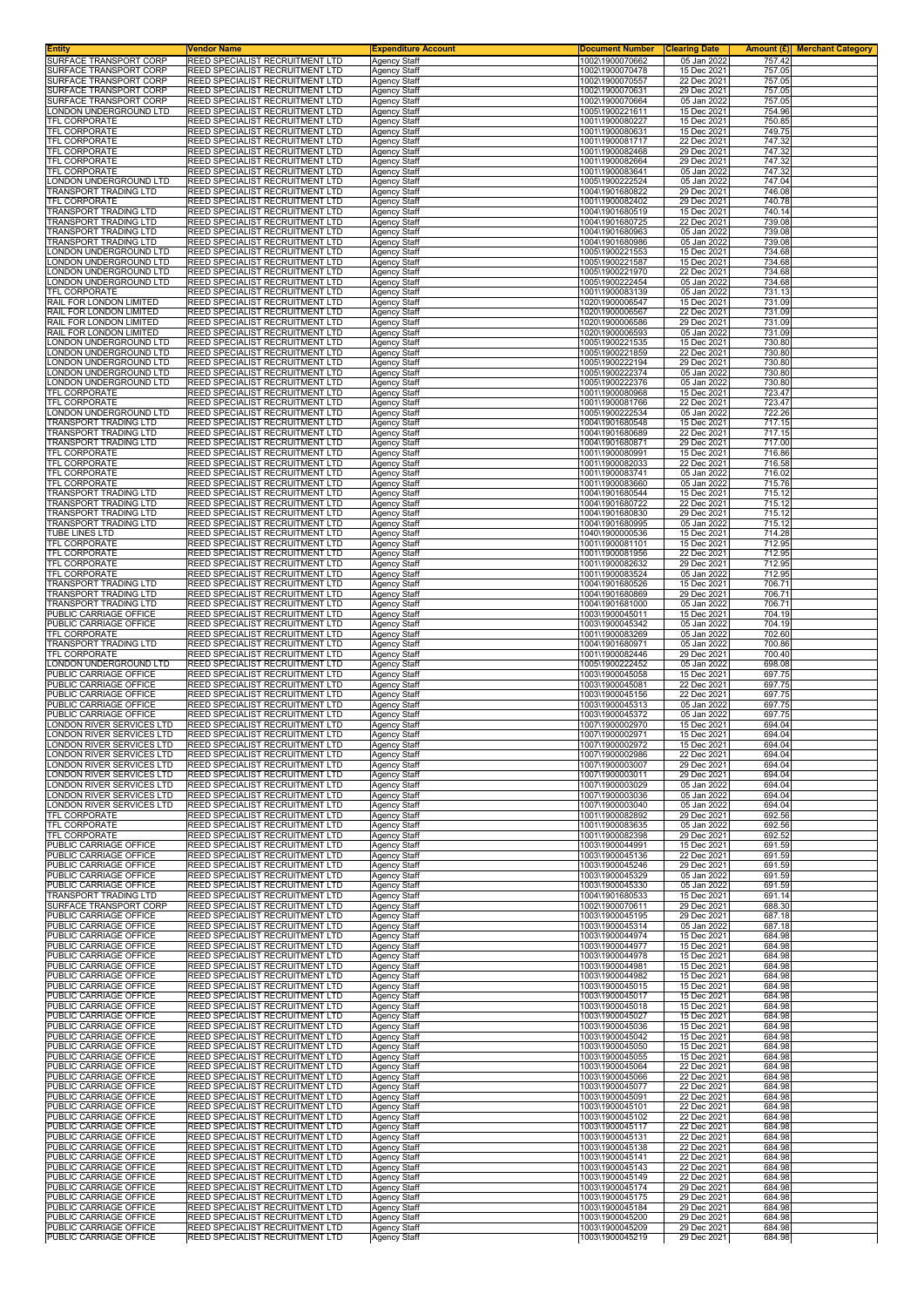| <b>Entity</b>                                    | Vendor Name                                                                      | <b>Expenditure Account</b>                 | <b>Document Number</b>             | <b>Clearing Date</b>       |                  | <b>Amount (£)</b> Merchant Category |
|--------------------------------------------------|----------------------------------------------------------------------------------|--------------------------------------------|------------------------------------|----------------------------|------------------|-------------------------------------|
| PUBLIC CARRIAGE OFFICE<br>PUBLIC CARRIAGE OFFICE | <b>REED SPECIALIST RECRUITMENT LTD</b><br><b>REED SPECIALIST RECRUITMENT LTD</b> | Agency Staff<br><b>Agency Staff</b>        | 1003\1900045228<br>1003\1900045229 | 29 Dec 2021<br>29 Dec 2021 | 684.98<br>684.98 |                                     |
| PUBLIC CARRIAGE OFFICE                           | REED SPECIALIST RECRUITMENT LTD                                                  | Agency Staff                               | 1003\1900045238                    | 29 Dec 2021                | 684.98           |                                     |
| PUBLIC CARRIAGE OFFICE<br>PUBLIC CARRIAGE OFFICE | REED SPECIALIST RECRUITMENT LTD<br>REED SPECIALIST RECRUITMENT LTD               | <b>Agency Staff</b>                        | 1003\1900045255                    | 29 Dec 2021<br>29 Dec 2021 | 684.98<br>684.98 |                                     |
| PUBLIC CARRIAGE OFFICE                           | REED SPECIALIST RECRUITMENT LTD                                                  | Agency Staff<br>Agency Staff               | 1003\1900045260<br>1003\1900045277 | 05 Jan 2022                | 684.98           |                                     |
| PUBLIC CARRIAGE OFFICE                           | REED SPECIALIST RECRUITMENT LTD                                                  | <b>Agency Staff</b>                        | 1003\1900045284                    | 05 Jan 2022                | 684.98           |                                     |
| PUBLIC CARRIAGE OFFICE<br>PUBLIC CARRIAGE OFFICE | <b>REED SPECIALIST RECRUITMENT LTD</b><br>REED SPECIALIST RECRUITMENT LTD        | Agency Staff<br>Agency Staff               | 1003\1900045287<br>1003\1900045300 | 05 Jan 2022<br>05 Jan 2022 | 684.98<br>684.98 |                                     |
| PUBLIC CARRIAGE OFFICE                           | REED SPECIALIST RECRUITMENT LTD                                                  | Agency Staff                               | 1003\1900045307                    | 05 Jan 2022                | 684.98           |                                     |
| PUBLIC CARRIAGE OFFICE<br>PUBLIC CARRIAGE OFFICE | REED SPECIALIST RECRUITMENT LTD<br>REED SPECIALIST RECRUITMENT LTD               | Agency Staff<br>Agency Staff               | 1003\1900045319<br>1003\1900045321 | 05 Jan 2022<br>05 Jan 2022 | 684.98<br>684.98 |                                     |
| PUBLIC CARRIAGE OFFICE                           | REED SPECIALIST RECRUITMENT LTD                                                  | Agency Staff                               | 1003\1900045323                    | 05 Jan 2022                | 684.98           |                                     |
| PUBLIC CARRIAGE OFFICE<br>PUBLIC CARRIAGE OFFICE | REED SPECIALIST RECRUITMENT LTD<br>REED SPECIALIST RECRUITMENT LTD               | <b>Agency Staff</b>                        | 1003\1900045332<br>1003\1900045339 | 05 Jan 2022<br>05 Jan 2022 | 684.98<br>684.98 |                                     |
| PUBLIC CARRIAGE OFFICE                           | REED SPECIALIST RECRUITMENT LTD                                                  | Agency Staff<br>Agency Staff               | 1003\1900045345                    | 05 Jan 2022                | 684.98           |                                     |
| PUBLIC CARRIAGE OFFICE                           | REED SPECIALIST RECRUITMENT LTD                                                  | Agency Staff                               | 1003\1900045355                    | 05 Jan 2022                | 684.98           |                                     |
| PUBLIC CARRIAGE OFFICE<br>PUBLIC CARRIAGE OFFICE | REED SPECIALIST RECRUITMENT LTD<br>REED SPECIALIST RECRUITMENT LTD               | <b>Agency Staff</b><br><b>Agency Staff</b> | 1003\1900045358<br>1003\1900045370 | 05 Jan 2022<br>05 Jan 2022 | 684.98<br>684.98 |                                     |
| PUBLIC CARRIAGE OFFICE                           | <b>REED SPECIALIST RECRUITMENT LTD</b>                                           | <b>Agency Staff</b>                        | 1003\1900045376                    | 05 Jan 2022                | 684.98           |                                     |
| PUBLIC CARRIAGE OFFICE<br>PUBLIC CARRIAGE OFFICE | <b>REED SPECIALIST RECRUITMENT LTD</b><br>REED SPECIALIST RECRUITMENT LTD        | Agency Staff<br>Agency Staff               | 1003\1900045384<br>1003\1900045385 | 05 Jan 2022<br>05 Jan 2022 | 684.98<br>684.98 |                                     |
| TFL CORPORATE                                    | REED SPECIALIST RECRUITMENT LTD                                                  | Agency Staff                               | 1001\1900081390                    | 22 Dec 2021                | 683.14           |                                     |
| LONDON UNDERGROUND LTD<br>PUBLIC CARRIAGE OFFICE | <b>REED SPECIALIST RECRUITMENT LTD</b><br>REED SPECIALIST RECRUITMENT LTD        | Agency Staff                               | 1005\1900221839                    | 22 Dec 2021<br>15 Dec 2021 | 682.08<br>681.88 |                                     |
| PUBLIC CARRIAGE OFFICE                           | REED SPECIALIST RECRUITMENT LTD                                                  | Agency Staff<br><b>Agency Staff</b>        | 1003\1900044985<br>1003\1900045103 | 22 Dec 2021                | 681.88           |                                     |
| PUBLIC CARRIAGE OFFICE                           | <b>REED SPECIALIST RECRUITMENT LTD</b>                                           | <b>Agency Staff</b>                        | 1003\1900045112                    | 22 Dec 2021                | 681.88           |                                     |
| PUBLIC CARRIAGE OFFICE<br>PUBLIC CARRIAGE OFFICE | REED SPECIALIST RECRUITMENT LTD<br>REED SPECIALIST RECRUITMENT LTD               | Agency Staff<br><b>Agency Staff</b>        | 1003\1900045162<br>1003\1900045268 | 29 Dec 2021<br>05 Jan 2022 | 681.88<br>681.88 |                                     |
| PUBLIC CARRIAGE OFFICE                           | REED SPECIALIST RECRUITMENT LTD                                                  | Agency Staff                               | 1003\1900045276                    | 05 Jan 2022                | 681.88           |                                     |
| PUBLIC CARRIAGE OFFICE<br>PUBLIC CARRIAGE OFFICE | REED SPECIALIST RECRUITMENT LTD<br>REED SPECIALIST RECRUITMENT LTD               | Agency Staff<br><b>Agency Staff</b>        | 1003\1900045353<br>1003\1900044973 | 05 Jan 2022<br>15 Dec 2021 | 681.88<br>681.45 |                                     |
| PUBLIC CARRIAGE OFFICE                           | <b>REED SPECIALIST RECRUITMENT LTD</b>                                           | <b>Agency Staff</b>                        | 1003\1900044975                    | 15 Dec 2021                | 681.45           |                                     |
| PUBLIC CARRIAGE OFFICE<br>PUBLIC CARRIAGE OFFICE | REED SPECIALIST RECRUITMENT LTD<br>REED SPECIALIST RECRUITMENT LTD               | Agency Staff                               | 1003\1900044983<br>1003\1900044988 | 15 Dec 2021<br>15 Dec 2021 | 681.45<br>681.45 |                                     |
| PUBLIC CARRIAGE OFFICE                           | REED SPECIALIST RECRUITMENT LTD                                                  | Agency Staff<br><b>Agency Staff</b>        | 1003\1900044995                    | 15 Dec 2021                | 681.45           |                                     |
| PUBLIC CARRIAGE OFFICE                           | REED SPECIALIST RECRUITMENT LTD                                                  | Agency Staff                               | 1003\1900044997                    | 15 Dec 2021                | 681.45           |                                     |
| PUBLIC CARRIAGE OFFICE<br>PUBLIC CARRIAGE OFFICE | REED SPECIALIST RECRUITMENT LTD<br><b>REED SPECIALIST RECRUITMENT LTD</b>        | Agency Staff<br><b>Agency Staff</b>        | 1003\1900044998<br>1003\1900044999 | 15 Dec 2021<br>15 Dec 2021 | 681.45<br>681.45 |                                     |
| PUBLIC CARRIAGE OFFICE                           | REED SPECIALIST RECRUITMENT LTD                                                  | Agency Staff                               | 1003\1900045000                    | 15 Dec 2021                | 681.45           |                                     |
| PUBLIC CARRIAGE OFFICE<br>PUBLIC CARRIAGE OFFICE | REED SPECIALIST RECRUITMENT LTD<br>REED SPECIALIST RECRUITMENT LTD               | Agency Staff                               | 1003\1900045003<br>1003\1900045004 | 15 Dec 2021<br>15 Dec 2021 | 681.45<br>681.45 |                                     |
| PUBLIC CARRIAGE OFFICE                           | REED SPECIALIST RECRUITMENT LTD                                                  | Agency Staff<br>Agency Staff               | 1003\1900045006                    | 15 Dec 2021                | 681.45           |                                     |
| PUBLIC CARRIAGE OFFICE                           | REED SPECIALIST RECRUITMENT LTD                                                  | <b>Agency Staff</b>                        | 1003\1900045010                    | 15 Dec 2021                | 681.45           |                                     |
| PUBLIC CARRIAGE OFFICE<br>PUBLIC CARRIAGE OFFICE | <b>REED SPECIALIST RECRUITMENT LTD</b><br>REED SPECIALIST RECRUITMENT LTD        | <b>Agency Staff</b><br>Agency Staff        | 1003\1900045012<br>1003\1900045014 | 15 Dec 2021<br>15 Dec 2021 | 681.45<br>681.45 |                                     |
| PUBLIC CARRIAGE OFFICE                           | REED SPECIALIST RECRUITMENT LTD                                                  | Agency Staff                               | 1003\1900045016                    | 15 Dec 2021                | 681.45           |                                     |
| PUBLIC CARRIAGE OFFICE<br>PUBLIC CARRIAGE OFFICE | <b>REED SPECIALIST RECRUITMENT LTD</b><br>REED SPECIALIST RECRUITMENT LTD        | <b>Agency Staff</b><br>Agency Staff        | 1003\1900045020<br>1003\1900045022 | 15 Dec 2021<br>15 Dec 2021 | 681.45<br>681.45 |                                     |
| PUBLIC CARRIAGE OFFICE                           | REED SPECIALIST RECRUITMENT LTD                                                  | <b>Agency Staff</b>                        | 1003\1900045023                    | 15 Dec 2021                | 681.45           |                                     |
| PUBLIC CARRIAGE OFFICE                           | <b>REED SPECIALIST RECRUITMENT LTD</b>                                           | <b>Agency Staff</b>                        | 1003\1900045024                    | 15 Dec 2021                | 681.45           |                                     |
| PUBLIC CARRIAGE OFFICE<br>PUBLIC CARRIAGE OFFICE | <b>REED SPECIALIST RECRUITMENT LTD</b><br>REED SPECIALIST RECRUITMENT LTD        | Agency Staff<br>Agency Staff               | 1003\1900045026<br>1003\1900045028 | 15 Dec 2021<br>15 Dec 2021 | 681.45<br>681.45 |                                     |
| PUBLIC CARRIAGE OFFICE                           | REED SPECIALIST RECRUITMENT LTD                                                  | <b>Agency Staff</b>                        | 1003\1900045038                    | 15 Dec 2021                | 681.45           |                                     |
| PUBLIC CARRIAGE OFFICE<br>PUBLIC CARRIAGE OFFICE | REED SPECIALIST RECRUITMENT LTD<br>REED SPECIALIST RECRUITMENT LTD               | Agency Staff<br>Agency Staff               | 1003\1900045044<br>1003\1900045048 | 15 Dec 2021<br>15 Dec 2021 | 681.45<br>681.45 |                                     |
| PUBLIC CARRIAGE OFFICE                           | REED SPECIALIST RECRUITMENT LTD                                                  | <b>Agency Staff</b>                        | 1003\1900045049                    | 15 Dec 2021                | 681.45           |                                     |
| PUBLIC CARRIAGE OFFICE                           | <b>REED SPECIALIST RECRUITMENT LTD</b>                                           | <b>Agency Staff</b>                        | 1003\1900045052                    | 15 Dec 2021                | 681.45           |                                     |
| PUBLIC CARRIAGE OFFICE<br>PUBLIC CARRIAGE OFFICE | REED SPECIALIST RECRUITMENT LTD<br>REED SPECIALIST RECRUITMENT LTD               | Agency Staff<br><b>Agency Staff</b>        | 1003\1900045053<br>1003\1900045059 | 15 Dec 2021<br>15 Dec 2021 | 681.45<br>681.45 |                                     |
| PUBLIC CARRIAGE OFFICE                           | REED SPECIALIST RECRUITMENT LTD                                                  | Agency Staff                               | 1003\1900045061                    | 15 Dec 2021                | 681.45           |                                     |
| PUBLIC CARRIAGE OFFICE<br>PUBLIC CARRIAGE OFFICE | REED SPECIALIST RECRUITMENT LTD<br>REED SPECIALIST RECRUITMENT LTD               | Agency Staff<br>Agency Staff               | 1003\1900045068<br>1003\1900045069 | 22 Dec 2021<br>22 Dec 2021 | 681.45<br>681.45 |                                     |
| PUBLIC CARRIAGE OFFICE                           | <b>REED SPECIALIST RECRUITMENT LTD</b>                                           | <b>Agency Staff</b>                        | 1003\1900045071                    | 22 Dec 2021                | 681.45           |                                     |
| PUBLIC CARRIAGE OFFICE<br>PUBLIC CARRIAGE OFFICE | REED SPECIALIST RECRUITMENT LTD<br>REED SPECIALIST RECRUITMENT LTD               | Agency Staff                               | 1003\1900045078<br>1003\1900045079 | 22 Dec 2021<br>22 Dec 2021 | 681.45<br>681.45 |                                     |
| PUBLIC CARRIAGE OFFICE                           | REED SPECIALIST RECRUITMENT LTD                                                  | Agency Staff<br>Agency Staff               | 1003\1900045082                    | 22 Dec 2021                | 681.45           |                                     |
| PUBLIC CARRIAGE OFFICE                           | REED SPECIALIST RECRUITMENT LTD                                                  | <b>Agency Staff</b>                        | 1003\1900045083                    | 22 Dec 2021                | 681.45           |                                     |
| PUBLIC CARRIAGE OFFICE<br>PUBLIC CARRIAGE OFFICE | REED SPECIALIST RECRUITMENT LTD<br><b>REED SPECIALIST RECRUITMENT LTD</b>        | Agency Staff<br><b>Agency Staff</b>        | 1003\1900045084<br>1003\1900045086 | 22 Dec 2021<br>22 Dec 2021 | 681.45<br>681.45 |                                     |
| PUBLIC CARRIAGE OFFICE                           | REED SPECIALIST RECRUITMENT LTD                                                  | <b>Agency Staff</b>                        | 1003\1900045087                    | 22 Dec 2021                | 681.45           |                                     |
| PUBLIC CARRIAGE OFFICE<br>PUBLIC CARRIAGE OFFICE | REED SPECIALIST RECRUITMENT LTD<br>REED SPECIALIST RECRUITMENT LTD               | Agency Staff<br>Agency Staff               | 1003\1900045088<br>1003\1900045090 | 22 Dec 2021<br>22 Dec 2021 | 681.45<br>681.45 |                                     |
| PUBLIC CARRIAGE OFFICE                           | REED SPECIALIST RECRUITMENT LTD                                                  | Agency Staff                               | 1003\1900045096                    | 22 Dec 2021                | 681.45           |                                     |
| PUBLIC CARRIAGE OFFICE                           | REED SPECIALIST RECRUITMENT LTD                                                  | Agency Staff                               | 1003\1900045098                    | 22 Dec 2021                | 681.45           |                                     |
| PUBLIC CARRIAGE OFFICE<br>PUBLIC CARRIAGE OFFICE | <b>REED SPECIALIST RECRUITMENT LTD</b><br><b>REED SPECIALIST RECRUITMENT LTD</b> | <b>Agency Staff</b><br><b>Agency Staff</b> | 1003\1900045104<br>1003\1900045105 | 22 Dec 2021<br>22 Dec 2021 | 681.45<br>681.45 |                                     |
| PUBLIC CARRIAGE OFFICE                           | REED SPECIALIST RECRUITMENT LTD                                                  | Agency Staff                               | 1003\1900045109                    | 22 Dec 2021                | 681.45           |                                     |
| PUBLIC CARRIAGE OFFICE<br>PUBLIC CARRIAGE OFFICE | REED SPECIALIST RECRUITMENT LTD<br><b>REED SPECIALIST RECRUITMENT LTD</b>        | Agency Staff<br>Agency Staff               | 1003\1900045110<br>1003\1900045111 | 22 Dec 2021<br>22 Dec 2021 | 681.45<br>681.45 |                                     |
| PUBLIC CARRIAGE OFFICE                           | REED SPECIALIST RECRUITMENT LTD                                                  | <b>Agency Staff</b>                        | 1003\1900045113                    | 22 Dec 2021                | 681.45           |                                     |
| PUBLIC CARRIAGE OFFICE<br>PUBLIC CARRIAGE OFFICE | REED SPECIALIST RECRUITMENT LTD<br><b>REED SPECIALIST RECRUITMENT LTD</b>        | <b>Agency Staff</b><br><b>Agency Staff</b> | 1003\1900045114<br>1003\1900045116 | 22 Dec 2021<br>22 Dec 2021 | 681.45<br>681.45 |                                     |
| PUBLIC CARRIAGE OFFICE                           | REED SPECIALIST RECRUITMENT LTD                                                  | Agency Staff                               | 1003\1900045119                    | 22 Dec 2021                | 681.45           |                                     |
| PUBLIC CARRIAGE OFFICE<br>PUBLIC CARRIAGE OFFICE | REED SPECIALIST RECRUITMENT LTD                                                  | Agency Staff                               | 1003\1900045124                    | 22 Dec 2021                | 681.45           |                                     |
| PUBLIC CARRIAGE OFFICE                           | <b>REED SPECIALIST RECRUITMENT LTD</b><br>REED SPECIALIST RECRUITMENT LTD        | Agency Staff<br>Agency Staff               | 1003\1900045127<br>1003\1900045128 | 22 Dec 2021<br>22 Dec 2021 | 681.45<br>681.45 |                                     |
| PUBLIC CARRIAGE OFFICE                           | REED SPECIALIST RECRUITMENT LTD                                                  | <b>Agency Staff</b>                        | 1003\1900045129                    | 22 Dec 2021                | 681.45           |                                     |
| PUBLIC CARRIAGE OFFICE<br>PUBLIC CARRIAGE OFFICE | <b>REED SPECIALIST RECRUITMENT LTD</b><br>REED SPECIALIST RECRUITMENT LTD        | <b>Agency Staff</b><br>Agency Staff        | 1003\1900045130<br>1003\1900045133 | 22 Dec 2021<br>22 Dec 2021 | 681.45<br>681.45 |                                     |
| PUBLIC CARRIAGE OFFICE                           | REED SPECIALIST RECRUITMENT LTD                                                  | Agency Staff                               | 1003\1900045139                    | 22 Dec 2021                | 681.45           |                                     |
| PUBLIC CARRIAGE OFFICE<br>PUBLIC CARRIAGE OFFICE | <b>REED SPECIALIST RECRUITMENT LTD</b><br>REED SPECIALIST RECRUITMENT LTD        | Agency Staff<br><b>Agency Staff</b>        | 1003\1900045147<br>1003\1900045152 | 22 Dec 2021<br>22 Dec 2021 | 681.45<br>681.45 |                                     |
| PUBLIC CARRIAGE OFFICE                           | REED SPECIALIST RECRUITMENT LTD                                                  | Agency Staff                               | 1003\1900045153                    | 22 Dec 2021                | 681.45           |                                     |
| PUBLIC CARRIAGE OFFICE                           | <b>REED SPECIALIST RECRUITMENT LTD</b>                                           | <b>Agency Staff</b>                        | 1003\1900045154                    | 22 Dec 2021                | 681.45           |                                     |
| PUBLIC CARRIAGE OFFICE<br>PUBLIC CARRIAGE OFFICE | REED SPECIALIST RECRUITMENT LTD<br>REED SPECIALIST RECRUITMENT LTD               | Agency Staff<br>Agency Staff               | 1003\1900045155<br>1003\1900045161 | 22 Dec 2021<br>29 Dec 2021 | 681.45<br>681.45 |                                     |
| PUBLIC CARRIAGE OFFICE                           | REED SPECIALIST RECRUITMENT LTD                                                  | Agency Staff                               | 1003\1900045182                    | 29 Dec 2021                | 681.45           |                                     |
| PUBLIC CARRIAGE OFFICE<br>PUBLIC CARRIAGE OFFICE | REED SPECIALIST RECRUITMENT LTD<br>REED SPECIALIST RECRUITMENT LTD               | Agency Staff<br>Agency Staff               | 1003\1900045183<br>1003\1900045185 | 29 Dec 2021<br>29 Dec 2021 | 681.45<br>681.45 |                                     |
| PUBLIC CARRIAGE OFFICE                           | <b>REED SPECIALIST RECRUITMENT LTD</b>                                           | <b>Agency Staff</b>                        | 1003\1900045186                    | 29 Dec 2021                | 681.45           |                                     |
| PUBLIC CARRIAGE OFFICE<br>PUBLIC CARRIAGE OFFICE | <b>REED SPECIALIST RECRUITMENT LTD</b><br>REED SPECIALIST RECRUITMENT LTD        | <b>Agency Staff</b><br>Agency Staff        | 1003\1900045187<br>1003\1900045199 | 29 Dec 2021<br>29 Dec 2021 | 681.45<br>681.45 |                                     |
| PUBLIC CARRIAGE OFFICE                           | REED SPECIALIST RECRUITMENT LTD                                                  | <b>Agency Staff</b>                        | 1003\1900045207                    | 29 Dec 2021                | 681.45           |                                     |
| PUBLIC CARRIAGE OFFICE                           | <b>REED SPECIALIST RECRUITMENT LTD</b>                                           | Agency Staff                               | 1003\1900045208                    | 29 Dec 2021                | 681.45           |                                     |
| PUBLIC CARRIAGE OFFICE<br>PUBLIC CARRIAGE OFFICE | REED SPECIALIST RECRUITMENT LTD<br>REED SPECIALIST RECRUITMENT LTD               | <b>Agency Staff</b><br><b>Agency Staff</b> | 1003\1900045210<br>1003\1900045213 | 29 Dec 2021<br>29 Dec 2021 | 681.45<br>681.45 |                                     |
| PUBLIC CARRIAGE OFFICE                           | <b>REED SPECIALIST RECRUITMENT LTD</b>                                           | Agency Staff                               | 1003\1900045215                    | 29 Dec 2021                | 681.45           |                                     |
| PUBLIC CARRIAGE OFFICE                           | REED SPECIALIST RECRUITMENT LTD                                                  | <b>Agency Staff</b>                        | 1003\1900045218                    | 29 Dec 2021                | 681.45           |                                     |
| PUBLIC CARRIAGE OFFICE<br>PUBLIC CARRIAGE OFFICE | REED SPECIALIST RECRUITMENT LTD<br><b>REED SPECIALIST RECRUITMENT LTD</b>        | Agency Staff<br><b>Agency Staff</b>        | 1003\1900045220<br>1003\1900045221 | 29 Dec 2021<br>29 Dec 2021 | 681.45<br>681.45 |                                     |
| PUBLIC CARRIAGE OFFICE                           | REED SPECIALIST RECRUITMENT LTD                                                  | <b>Agency Staff</b>                        | 1003\1900045226                    | 29 Dec 2021                | 681.45           |                                     |
| PUBLIC CARRIAGE OFFICE<br>PUBLIC CARRIAGE OFFICE | <b>REED SPECIALIST RECRUITMENT LTD</b><br><b>REED SPECIALIST RECRUITMENT LTD</b> | <b>Agency Staff</b><br><b>Agency Staff</b> | 1003\1900045234<br>1003\1900045235 | 29 Dec 2021<br>29 Dec 2021 | 681.45<br>681.45 |                                     |
| PUBLIC CARRIAGE OFFICE                           | REED SPECIALIST RECRUITMENT LTD                                                  | Agency Staff                               | 1003\1900045237                    | 29 Dec 2021                | 681.45           |                                     |
| PUBLIC CARRIAGE OFFICE<br>PUBLIC CARRIAGE OFFICE | REED SPECIALIST RECRUITMENT LTD<br><b>REED SPECIALIST RECRUITMENT LTD</b>        | Agency Staff<br>Agency Staff               | 1003\1900045240<br>1003\1900045241 | 29 Dec 2021<br>29 Dec 2021 | 681.45<br>681.45 |                                     |
| PUBLIC CARRIAGE OFFICE                           | REED SPECIALIST RECRUITMENT LTD                                                  | Agency Staff                               | 1003\1900045247                    | 29 Dec 2021                | 681.45           |                                     |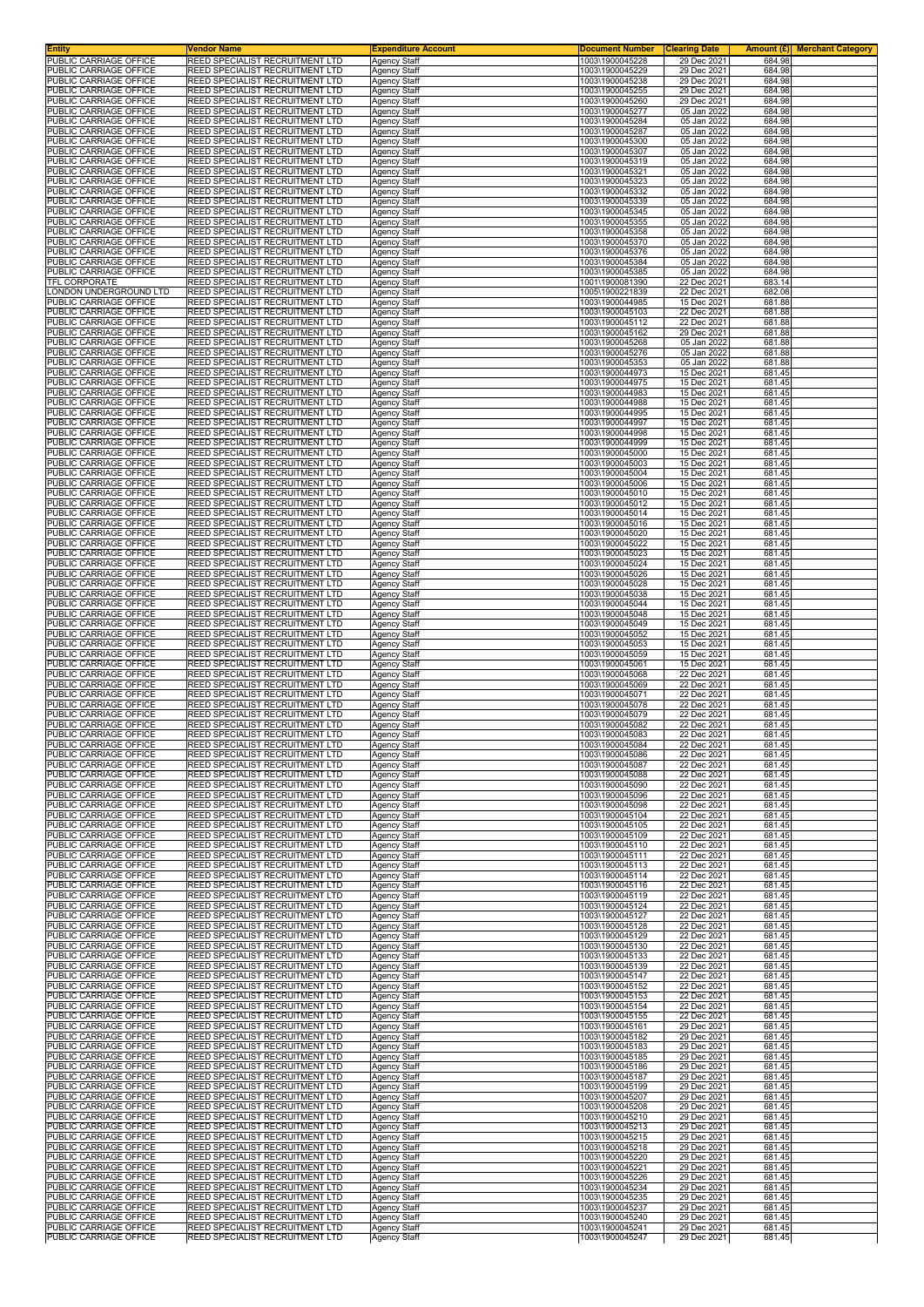| <b>Entity</b>                                    | Vendor Name                                                                      | <b>Expenditure Account</b>                 | <b>Document Number</b>             | <b>Clearing Date</b>       |                  | <b>Amount (£)</b> Merchant Category |
|--------------------------------------------------|----------------------------------------------------------------------------------|--------------------------------------------|------------------------------------|----------------------------|------------------|-------------------------------------|
| PUBLIC CARRIAGE OFFICE<br>PUBLIC CARRIAGE OFFICE | <b>REED SPECIALIST RECRUITMENT LTD</b><br><b>REED SPECIALIST RECRUITMENT LTD</b> | <b>Agency Staff</b><br><b>Agency Staff</b> | 1003\1900045248<br>1003\1900045252 | 29 Dec 2021<br>29 Dec 2021 | 681.45<br>681.45 |                                     |
| PUBLIC CARRIAGE OFFICE                           | REED SPECIALIST RECRUITMENT LTD                                                  | Agency Staff                               | 1003\1900045253                    | 29 Dec 2021                | 681.45           |                                     |
| PUBLIC CARRIAGE OFFICE<br>PUBLIC CARRIAGE OFFICE | <b>REED SPECIALIST RECRUITMENT LTD</b><br>REED SPECIALIST RECRUITMENT LTD        | <b>Agency Staff</b>                        | 1003\1900045254                    | 29 Dec 2021<br>29 Dec 2021 | 681.45<br>681.45 |                                     |
| PUBLIC CARRIAGE OFFICE                           | REED SPECIALIST RECRUITMENT LTD                                                  | Agency Staff<br>Agency Staff               | 1003\1900045262<br>1003\1900045267 | 05 Jan 2022                | 681.45           |                                     |
| PUBLIC CARRIAGE OFFICE                           | REED SPECIALIST RECRUITMENT LTD                                                  | <b>Agency Staff</b>                        | 1003\1900045269                    | 05 Jan 2022                | 681.45           |                                     |
| PUBLIC CARRIAGE OFFICE<br>PUBLIC CARRIAGE OFFICE | <b>REED SPECIALIST RECRUITMENT LTD</b><br>REED SPECIALIST RECRUITMENT LTD        | Agency Staff<br>Agency Staff               | 1003\1900045270<br>1003\1900045272 | 05 Jan 2022<br>05 Jan 2022 | 681.45<br>681.45 |                                     |
| PUBLIC CARRIAGE OFFICE                           | REED SPECIALIST RECRUITMENT LTD                                                  | Agency Staff                               | 1003\1900045273                    | 05 Jan 2022                | 681.45           |                                     |
| PUBLIC CARRIAGE OFFICE                           | REED SPECIALIST RECRUITMENT LTD                                                  | Agency Staff                               | 1003\1900045274                    | 05 Jan 2022                | 681.45           |                                     |
| PUBLIC CARRIAGE OFFICE<br>PUBLIC CARRIAGE OFFICE | REED SPECIALIST RECRUITMENT LTD<br>REED SPECIALIST RECRUITMENT LTD               | Agency Staff<br>Agency Staff               | 1003\1900045285<br>1003\1900045286 | 05 Jan 2022<br>05 Jan 2022 | 681.45<br>681.45 |                                     |
| PUBLIC CARRIAGE OFFICE                           | REED SPECIALIST RECRUITMENT LTD                                                  | <b>Agency Staff</b>                        | 1003\1900045288                    | 05 Jan 2022                | 681.45           |                                     |
| PUBLIC CARRIAGE OFFICE<br>PUBLIC CARRIAGE OFFICE | REED SPECIALIST RECRUITMENT LTD<br>REED SPECIALIST RECRUITMENT LTD               | Agency Staff<br>Agency Staff               | 1003\1900045290<br>1003\1900045291 | 05 Jan 2022<br>05 Jan 2022 | 681.45<br>681.45 |                                     |
| PUBLIC CARRIAGE OFFICE                           | REED SPECIALIST RECRUITMENT LTD                                                  | Agency Staff                               | 1003\1900045292                    | 05 Jan 2022                | 681.45           |                                     |
| PUBLIC CARRIAGE OFFICE                           | REED SPECIALIST RECRUITMENT LTD                                                  | <b>Agency Staff</b>                        | 1003\1900045297                    | 05 Jan 2022                | 681.45           |                                     |
| PUBLIC CARRIAGE OFFICE<br>PUBLIC CARRIAGE OFFICE | REED SPECIALIST RECRUITMENT LTD<br><b>REED SPECIALIST RECRUITMENT LTD</b>        | <b>Agency Staff</b><br><b>Agency Staff</b> | 1003\1900045298<br>1003\1900045302 | 05 Jan 2022<br>05 Jan 2022 | 681.45<br>681.45 |                                     |
| PUBLIC CARRIAGE OFFICE                           | <b>REED SPECIALIST RECRUITMENT LTD</b>                                           | Agency Staff                               | 1003\1900045310                    | 05 Jan 2022                | 681.45           |                                     |
| PUBLIC CARRIAGE OFFICE<br>PUBLIC CARRIAGE OFFICE | REED SPECIALIST RECRUITMENT LTD<br>REED SPECIALIST RECRUITMENT LTD               | Agency Staff<br>Agency Staff               | 1003\1900045311<br>1003\1900045320 | 05 Jan 2022<br>05 Jan 2022 | 681.45<br>681.45 |                                     |
| PUBLIC CARRIAGE OFFICE                           | REED SPECIALIST RECRUITMENT LTD                                                  | Agency Staff                               | 1003\1900045322                    | 05 Jan 2022                | 681.45           |                                     |
| PUBLIC CARRIAGE OFFICE<br>PUBLIC CARRIAGE OFFICE | REED SPECIALIST RECRUITMENT LTD<br><b>REED SPECIALIST RECRUITMENT LTD</b>        | Agency Staff<br><b>Agency Staff</b>        | 1003\1900045334<br>1003\1900045336 | 05 Jan 2022<br>05 Jan 2022 | 681.45<br>681.45 |                                     |
| PUBLIC CARRIAGE OFFICE                           | <b>REED SPECIALIST RECRUITMENT LTD</b>                                           | <b>Agency Staff</b>                        | 1003\1900045337                    | 05 Jan 2022                | 681.45           |                                     |
| PUBLIC CARRIAGE OFFICE                           | REED SPECIALIST RECRUITMENT LTD                                                  | Agency Staff                               | 1003\1900045338                    | 05 Jan 2022                | 681.45           |                                     |
| PUBLIC CARRIAGE OFFICE<br>PUBLIC CARRIAGE OFFICE | REED SPECIALIST RECRUITMENT LTD<br>REED SPECIALIST RECRUITMENT LTD               | <b>Agency Staff</b><br>Agency Staff        | 1003\1900045341<br>1003\1900045343 | 05 Jan 2022<br>05 Jan 2022 | 681.45<br>681.45 |                                     |
| PUBLIC CARRIAGE OFFICE                           | REED SPECIALIST RECRUITMENT LTD                                                  | Agency Staff                               | 1003\1900045346                    | 05 Jan 2022                | 681.45           |                                     |
| PUBLIC CARRIAGE OFFICE<br>PUBLIC CARRIAGE OFFICE | REED SPECIALIST RECRUITMENT LTD<br><b>REED SPECIALIST RECRUITMENT LTD</b>        | <b>Agency Staff</b><br><b>Agency Staff</b> | 1003\1900045348<br>1003\1900045349 | 05 Jan 2022<br>05 Jan 2022 | 681.45<br>681.45 |                                     |
| PUBLIC CARRIAGE OFFICE                           | REED SPECIALIST RECRUITMENT LTD                                                  | Agency Staff                               | 1003\1900045350                    | 05 Jan 2022                | 681.45           |                                     |
| PUBLIC CARRIAGE OFFICE<br>PUBLIC CARRIAGE OFFICE | REED SPECIALIST RECRUITMENT LTD<br>REED SPECIALIST RECRUITMENT LTD               | Agency Staff                               | 1003\1900045351                    | 05 Jan 2022<br>05 Jan 2022 | 681.45<br>681.45 |                                     |
| PUBLIC CARRIAGE OFFICE                           | REED SPECIALIST RECRUITMENT LTD                                                  | <b>Agency Staff</b><br>Agency Staff        | 1003\1900045352<br>1003\1900045356 | 05 Jan 2022                | 681.45           |                                     |
| PUBLIC CARRIAGE OFFICE                           | REED SPECIALIST RECRUITMENT LTD                                                  | Agency Staff                               | 1003\1900045357                    | 05 Jan 2022                | 681.45           |                                     |
| PUBLIC CARRIAGE OFFICE<br>PUBLIC CARRIAGE OFFICE | <b>REED SPECIALIST RECRUITMENT LTD</b><br>REED SPECIALIST RECRUITMENT LTD        | <b>Agency Staff</b><br>Agency Staff        | 1003\1900045359<br>1003\1900045361 | 05 Jan 2022<br>05 Jan 2022 | 681.45<br>681.45 |                                     |
| PUBLIC CARRIAGE OFFICE                           | REED SPECIALIST RECRUITMENT LTD                                                  | Agency Staff                               | 1003\1900045363                    | 05 Jan 2022                | 681.45           |                                     |
| PUBLIC CARRIAGE OFFICE<br>PUBLIC CARRIAGE OFFICE | REED SPECIALIST RECRUITMENT LTD<br>REED SPECIALIST RECRUITMENT LTD               | Agency Staff                               | 1003\1900045366<br>1003\1900045367 | 05 Jan 2022<br>05 Jan 2022 | 681.45<br>681.45 |                                     |
| PUBLIC CARRIAGE OFFICE                           | REED SPECIALIST RECRUITMENT LTD                                                  | Agency Staff<br><b>Agency Staff</b>        | 1003\1900045369                    | 05 Jan 2022                | 681.45           |                                     |
| PUBLIC CARRIAGE OFFICE                           | <b>REED SPECIALIST RECRUITMENT LTD</b>                                           | <b>Agency Staff</b>                        | 1003\1900045371                    | 05 Jan 2022                | 681.45           |                                     |
| PUBLIC CARRIAGE OFFICE<br>PUBLIC CARRIAGE OFFICE | REED SPECIALIST RECRUITMENT LTD<br>REED SPECIALIST RECRUITMENT LTD               | Agency Staff<br>Agency Staff               | 1003\1900045377<br>1003\1900045378 | 05 Jan 2022<br>05 Jan 2022 | 681.45<br>681.45 |                                     |
| PUBLIC CARRIAGE OFFICE                           | <b>REED SPECIALIST RECRUITMENT LTD</b>                                           | <b>Agency Staff</b>                        | 1003\1900045382                    | 05 Jan 2022                | 681.45           |                                     |
| PUBLIC CARRIAGE OFFICE<br>PUBLIC CARRIAGE OFFICE | REED SPECIALIST RECRUITMENT LTD<br>REED SPECIALIST RECRUITMENT LTD               | Agency Staff<br><b>Agency Staff</b>        | 1003\1900045387<br>1003\1900045388 | 05 Jan 2022<br>05 Jan 2022 | 681.45<br>681.45 |                                     |
| PUBLIC CARRIAGE OFFICE                           | <b>REED SPECIALIST RECRUITMENT LTD</b>                                           | <b>Agency Staff</b>                        | 1003\1900045390                    | 05 Jan 2022                | 681.45           |                                     |
| PUBLIC CARRIAGE OFFICE                           | <b>REED SPECIALIST RECRUITMENT LTD</b>                                           | Agency Staff                               | 1003\1900045391                    | 05 Jan 2022                | 681.45           |                                     |
| PUBLIC CARRIAGE OFFICE<br>PUBLIC CARRIAGE OFFICE | REED SPECIALIST RECRUITMENT LTD<br>REED SPECIALIST RECRUITMENT LTD               | Agency Staff<br><b>Agency Staff</b>        | 1003\1900044966<br>1003\1900045115 | 15 Dec 2021<br>22 Dec 2021 | 680.05<br>680.05 |                                     |
| PUBLIC CARRIAGE OFFICE                           | REED SPECIALIST RECRUITMENT LTD                                                  | Agency Staff                               | 1003\1900045165                    | 29 Dec 2021                | 680.05           |                                     |
| PUBLIC CARRIAGE OFFICE<br>PUBLIC CARRIAGE OFFICE | REED SPECIALIST RECRUITMENT LTD<br>REED SPECIALIST RECRUITMENT LTD               | Agency Staff<br><b>Agency Staff</b>        | 1003\1900045266<br>1003\1900044996 | 05 Jan 2022<br>15 Dec 2021 | 680.05<br>679.68 |                                     |
| PUBLIC CARRIAGE OFFICE                           | <b>REED SPECIALIST RECRUITMENT LTD</b>                                           | <b>Agency Staff</b>                        | 1003\1900045002                    | 15 Dec 2021                | 679.68           |                                     |
| PUBLIC CARRIAGE OFFICE                           | REED SPECIALIST RECRUITMENT LTD                                                  | Agency Staff                               | 1003\1900045019                    | 15 Dec 2021                | 679.68           |                                     |
| PUBLIC CARRIAGE OFFICE<br>PUBLIC CARRIAGE OFFICE | REED SPECIALIST RECRUITMENT LTD<br>REED SPECIALIST RECRUITMENT LTD               | <b>Agency Staff</b><br>Agency Staff        | 1003\1900045030<br>1003\1900045051 | 15 Dec 2021<br>15 Dec 2021 | 679.68<br>679.68 |                                     |
| PUBLIC CARRIAGE OFFICE                           | REED SPECIALIST RECRUITMENT LTD                                                  | Agency Staff                               | 1003\1900045054                    | 15 Dec 2021                | 679.68           |                                     |
| PUBLIC CARRIAGE OFFICE<br>PUBLIC CARRIAGE OFFICE | REED SPECIALIST RECRUITMENT LTD<br><b>REED SPECIALIST RECRUITMENT LTD</b>        | Agency Staff<br><b>Agency Staff</b>        | 1003\1900045067<br>1003\1900045075 | 22 Dec 2021<br>22 Dec 2021 | 679.68<br>679.68 |                                     |
| PUBLIC CARRIAGE OFFICE                           | REED SPECIALIST RECRUITMENT LTD                                                  | Agency Staff                               | 1003\1900045076                    | 22 Dec 2021                | 679.68           |                                     |
| PUBLIC CARRIAGE OFFICE<br>PUBLIC CARRIAGE OFFICE | REED SPECIALIST RECRUITMENT LTD<br><b>REED SPECIALIST RECRUITMENT LTD</b>        | Agency Staff<br>Agency Staff               | 1003\1900045134<br>1003\1900045137 | 22 Dec 2021<br>22 Dec 2021 | 679.68<br>679.68 |                                     |
| PUBLIC CARRIAGE OFFICE                           | REED SPECIALIST RECRUITMENT LTD                                                  | <b>Agency Staff</b>                        | 1003\1900045142                    | 22 Dec 2021                | 679.68           |                                     |
| PUBLIC CARRIAGE OFFICE<br>PUBLIC CARRIAGE OFFICE | REED SPECIALIST RECRUITMENT LTD                                                  | Agency Staff                               | 1003\1900045227                    | 29 Dec 2021<br>29 Dec 2021 | 679.68           |                                     |
| PUBLIC CARRIAGE OFFICE                           | <b>REED SPECIALIST RECRUITMENT LTD</b><br>REED SPECIALIST RECRUITMENT LTD        | <b>Agency Staff</b><br><b>Agency Staff</b> | 1003\1900045231<br>1003\1900045232 | 29 Dec 2021                | 679.68<br>679.68 |                                     |
| PUBLIC CARRIAGE OFFICE                           | REED SPECIALIST RECRUITMENT LTD                                                  | Agency Staff                               | 1003\1900045295                    | 05 Jan 2022                | 679.68           |                                     |
| PUBLIC CARRIAGE OFFICE<br>PUBLIC CARRIAGE OFFICE | REED SPECIALIST RECRUITMENT LTD<br>REED SPECIALIST RECRUITMENT LTD               | Agency Staff<br>Agency Staff               | 1003\1900045296<br>1003\1900045304 | 05 Jan 2022<br>05 Jan 2022 | 679.68<br>679.68 |                                     |
| PUBLIC CARRIAGE OFFICE                           | REED SPECIALIST RECRUITMENT LTD                                                  | Agency Staff                               | 1003\1900045325                    | 05 Jan 2022                | 679.68           |                                     |
| PUBLIC CARRIAGE OFFICE<br>PUBLIC CARRIAGE OFFICE | <b>REED SPECIALIST RECRUITMENT LTD</b><br><b>REED SPECIALIST RECRUITMENT LTD</b> | <b>Agency Staff</b><br><b>Agency Staff</b> | 1003\1900045333<br>1003\1900045335 | 05 Jan 2022<br>05 Jan 2022 | 679.68<br>679.68 |                                     |
| PUBLIC CARRIAGE OFFICE                           | REED SPECIALIST RECRUITMENT LTD                                                  | Agency Staff                               | 1003\1900045340                    | 05 Jan 2022                | 679.68           |                                     |
| LONDON UNDERGROUND LTD<br>SURFACE TRANSPORT CORP | <b>REED SPECIALIST RECRUITMENT LTD</b>                                           | Agency Staff                               | 1005\1900221954                    | 22 Dec 2021                | 679.20           |                                     |
| SURFACE TRANSPORT CORP                           | <b>REED SPECIALIST RECRUITMENT LTD</b><br>REED SPECIALIST RECRUITMENT LTD        | Agency Staff<br><b>Agency Staff</b>        | 1002\1900070473<br>1002\1900070543 | 15 Dec 2021<br>22 Dec 2021 | 677.91<br>677.91 |                                     |
| SURFACE TRANSPORT CORP                           | REED SPECIALIST RECRUITMENT LTD                                                  | <b>Agency Staff</b>                        | 1002\1900070608                    | 29 Dec 2021                | 677.91           |                                     |
| SURFACE TRANSPORT CORP<br>PUBLIC CARRIAGE OFFICE | <b>REED SPECIALIST RECRUITMENT LTD</b><br><b>REED SPECIALIST RECRUITMENT LTD</b> | <b>Agency Staff</b><br>Agency Staff        | 1002\1900070669<br>1003\1900045033 | 05 Jan 2022<br>15 Dec 2021 | 677.91<br>677.79 |                                     |
| PUBLIC CARRIAGE OFFICE                           | REED SPECIALIST RECRUITMENT LTD                                                  | Agency Staff                               | 1003\1900045060                    | 15 Dec 2021                | 677.79           |                                     |
| PUBLIC CARRIAGE OFFICE<br>PUBLIC CARRIAGE OFFICE | <b>REED SPECIALIST RECRUITMENT LTD</b><br>REED SPECIALIST RECRUITMENT LTD        | Agency Staff<br>Agency Staff               | 1003\1900045123<br>1003\1900045125 | 22 Dec 2021<br>22 Dec 2021 | 677.79<br>677.79 |                                     |
| PUBLIC CARRIAGE OFFICE                           | REED SPECIALIST RECRUITMENT LTD                                                  | <b>Agency Staff</b>                        | 1003\1900045212                    | 29 Dec 2021                | 677.79           |                                     |
| PUBLIC CARRIAGE OFFICE<br>PUBLIC CARRIAGE OFFICE | <b>REED SPECIALIST RECRUITMENT LTD</b><br>REED SPECIALIST RECRUITMENT LTD        | <b>Agency Staff</b><br>Agency Staff        | 1003\1900045222<br>1003\1900045344 | 29 Dec 2021<br>05 Jan 2022 | 677.79<br>677.79 |                                     |
| PUBLIC CARRIAGE OFFICE                           | REED SPECIALIST RECRUITMENT LTD                                                  | Agency Staff                               | 1003\1900045365                    | 05 Jan 2022                | 677.79           |                                     |
| LONDON UNDERGROUND LTD                           | <b>REED SPECIALIST RECRUITMENT LTD</b>                                           | Agency Staff                               | 1005\1900222405                    | 05 Jan 2022                | 677.54           |                                     |
| LONDON UNDERGROUND LTD<br>PUBLIC CARRIAGE OFFICE | REED SPECIALIST RECRUITMENT LTD<br>REED SPECIALIST RECRUITMENT LTD               | <b>Agency Staff</b><br>Agency Staff        | 1005\1900221957<br>1003\1900045037 | 22 Dec 2021<br>15 Dec 2021 | 677.15<br>676.20 |                                     |
| PUBLIC CARRIAGE OFFICE                           | <b>REED SPECIALIST RECRUITMENT LTD</b>                                           | <b>Agency Staff</b>                        | 1003\1900045070                    | 22 Dec 2021                | 676.20           |                                     |
| PUBLIC CARRIAGE OFFICE<br>PUBLIC CARRIAGE OFFICE | REED SPECIALIST RECRUITMENT LTD<br>REED SPECIALIST RECRUITMENT LTD               | Agency Staff<br>Agency Staff               | 1003\1900045190<br>1003\1900045309 | 29 Dec 2021<br>05 Jan 2022 | 676.20<br>676.20 |                                     |
| PUBLIC CARRIAGE OFFICE                           | REED SPECIALIST RECRUITMENT LTD                                                  | Agency Staff                               | 1003\1900045041                    | 15 Dec 2021                | 675.50           |                                     |
| PUBLIC CARRIAGE OFFICE                           | REED SPECIALIST RECRUITMENT LTD                                                  | Agency Staff<br>Agency Staff               | 1003\1900045080                    | 22 Dec 2021                | 675.50           |                                     |
| PUBLIC CARRIAGE OFFICE<br>PUBLIC CARRIAGE OFFICE | REED SPECIALIST RECRUITMENT LTD<br><b>REED SPECIALIST RECRUITMENT LTD</b>        | <b>Agency Staff</b>                        | 1003\1900045214<br>1003\1900045289 | 29 Dec 2021<br>05 Jan 2022 | 675.50<br>675.50 |                                     |
| TFL CORPORATE                                    | REED SPECIALIST RECRUITMENT LTD                                                  | <b>Agency Staff</b>                        | 1001\1900080965                    | 15 Dec 2021                | 675.23           |                                     |
| TFL CORPORATE<br>PUBLIC CARRIAGE OFFICE          | REED SPECIALIST RECRUITMENT LTD<br>REED SPECIALIST RECRUITMENT LTD               | Agency Staff<br><b>Agency Staff</b>        | 1001\1900082634<br>1003\1900045039 | 29 Dec 2021<br>15 Dec 2021 | 675.23<br>673.75 |                                     |
| PUBLIC CARRIAGE OFFICE                           | <b>REED SPECIALIST RECRUITMENT LTD</b>                                           | Agency Staff                               | 1003\1900045380                    | 05 Jan 2022                | 673.75           |                                     |
| LONDON UNDERGROUND LTD<br>LONDON UNDERGROUND LTD | REED SPECIALIST RECRUITMENT LTD<br>REED SPECIALIST RECRUITMENT LTD               | <b>Agency Staff</b>                        | 1005\1900222492<br>1005\1900222493 | 05 Jan 2022                | 672.25           |                                     |
| PUBLIC CARRIAGE OFFICE                           | <b>REED SPECIALIST RECRUITMENT LTD</b>                                           | <b>Agency Staff</b><br>Agency Staff        | 1003\1900045007                    | 05 Jan 2022<br>15 Dec 2021 | 672.25<br>670.60 |                                     |
| PUBLIC CARRIAGE OFFICE                           | REED SPECIALIST RECRUITMENT LTD                                                  | <b>Agency Staff</b>                        | 1003\1900045073                    | 22 Dec 2021                | 670.60           |                                     |
| PUBLIC CARRIAGE OFFICE<br>PUBLIC CARRIAGE OFFICE | REED SPECIALIST RECRUITMENT LTD<br>REED SPECIALIST RECRUITMENT LTD               | Agency Staff<br><b>Agency Staff</b>        | 1003\1900045236<br>1003\1900045364 | 29 Dec 2021<br>05 Jan 2022 | 670.60<br>670.60 |                                     |
| PUBLIC CARRIAGE OFFICE                           | REED SPECIALIST RECRUITMENT LTD                                                  | <b>Agency Staff</b>                        | 1003\1900045362                    | 05 Jan 2022                | 670.30           |                                     |
| LONDON UNDERGROUND LTD<br>PUBLIC CARRIAGE OFFICE | <b>REED SPECIALIST RECRUITMENT LTD</b><br><b>REED SPECIALIST RECRUITMENT LTD</b> | <b>Agency Staff</b><br><b>Agency Staff</b> | 1005\1900222525<br>1003\1900044968 | 05 Jan 2022<br>15 Dec 2021 | 670.25<br>669.90 |                                     |
| PUBLIC CARRIAGE OFFICE                           | REED SPECIALIST RECRUITMENT LTD                                                  | Agency Staff                               | 1003\1900044970                    | 15 Dec 2021                | 669.90           |                                     |
| PUBLIC CARRIAGE OFFICE                           | REED SPECIALIST RECRUITMENT LTD                                                  | <b>Agency Staff</b>                        | 1003\1900044971                    | 15 Dec 2021                | 669.90           |                                     |
| PUBLIC CARRIAGE OFFICE<br>PUBLIC CARRIAGE OFFICE | <b>REED SPECIALIST RECRUITMENT LTD</b><br>REED SPECIALIST RECRUITMENT LTD        | Agency Staff<br>Agency Staff               | 1003\1900044972<br>1003\1900045034 | 15 Dec 2021<br>15 Dec 2021 | 669.90<br>669.90 |                                     |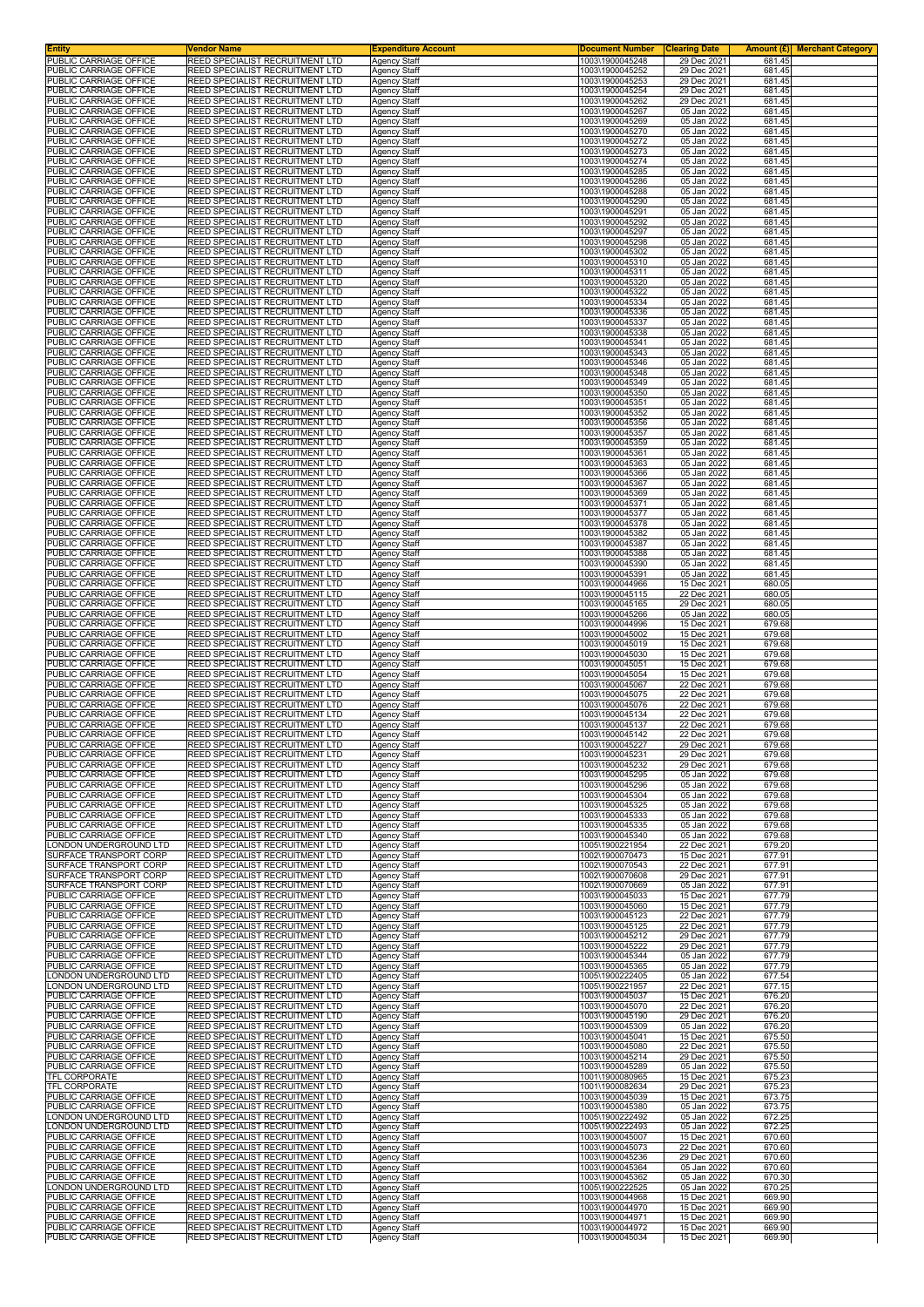| Entity                                                | Vendor Name                                                        | <b>Expenditure Account</b>                 | <b>Document Number</b>             | <b>Clearing Date</b>       | Amount $(E)$<br><b>Merchant Category</b> |
|-------------------------------------------------------|--------------------------------------------------------------------|--------------------------------------------|------------------------------------|----------------------------|------------------------------------------|
| PUBLIC CARRIAGE OFFICE<br>PUBLIC CARRIAGE OFFICE      | REED SPECIALIST RECRUITMENT LTD<br>REED SPECIALIST RECRUITMENT LTD | Agency Staff<br><b>Agency Staff</b>        | 1003\1900045093<br>1003\1900045094 | 22 Dec 2021<br>22 Dec 2021 | 669.90<br>669.90                         |
| PUBLIC CARRIAGE OFFICE                                | REED SPECIALIST RECRUITMENT LTD                                    | Agency Staff                               | 1003\1900045095                    | 22 Dec 2021                | 669.90                                   |
| PUBLIC CARRIAGE OFFICE                                | REED SPECIALIST RECRUITMENT LTD                                    | <b>Agency Staff</b>                        | 1003\1900045120                    | 22 Dec 2021                | 669.90                                   |
| PUBLIC CARRIAGE OFFICE<br>PUBLIC CARRIAGE OFFICE      | REED SPECIALIST RECRUITMENT LTD<br>REED SPECIALIST RECRUITMENT LTD | Agency Staff<br>Agency Staff               | 1003\1900045176<br>1003\1900045177 | 29 Dec 2021<br>29 Dec 2021 | 669.90<br>669.90                         |
| PUBLIC CARRIAGE OFFICE                                | REED SPECIALIST RECRUITMENT LTD                                    | <b>Agency Staff</b>                        | 1003\1900045206                    | 29 Dec 2021                | 669.90                                   |
| PUBLIC CARRIAGE OFFICE<br>PUBLIC CARRIAGE OFFICE      | REED SPECIALIST RECRUITMENT LTD<br>REED SPECIALIST RECRUITMENT LTD | Agency Staff                               | 1003\1900045243<br>1003\1900045280 | 29 Dec 2021<br>05 Jan 2022 | 669.90<br>669.90                         |
| PUBLIC CARRIAGE OFFICE                                | REED SPECIALIST RECRUITMENT LTD                                    | Agency Staff<br>Agency Staff               | 1003\1900045281                    | 05 Jan 2022                | 669.90                                   |
| PUBLIC CARRIAGE OFFICE                                | REED SPECIALIST RECRUITMENT LTD                                    | Agency Staff                               | 1003\1900045282                    | 05 Jan 2022                | 669.90                                   |
| PUBLIC CARRIAGE OFFICE<br>PUBLIC CARRIAGE OFFICE      | REED SPECIALIST RECRUITMENT LTD<br>REED SPECIALIST RECRUITMENT LTD | <b>Agency Staff</b><br><b>Agency Staff</b> | 1003\1900045331<br>1003\1900044992 | 05 Jan 2022<br>15 Dec 2021 | 669.90<br>668.50                         |
| PUBLIC CARRIAGE OFFICE                                | REED SPECIALIST RECRUITMENT LTD                                    | <b>Agency Staff</b>                        | 1003\1900045135                    | 22 Dec 2021                | 668.50                                   |
| PUBLIC CARRIAGE OFFICE<br>PUBLIC CARRIAGE OFFICE      | REED SPECIALIST RECRUITMENT LTD<br>REED SPECIALIST RECRUITMENT LTD | Agency Staff                               | 1003\1900045261<br>1003\1900045293 | 29 Dec 2021<br>05 Jan 2022 | 668.50<br>668.50                         |
| PUBLIC CARRIAGE OFFICE                                | REED SPECIALIST RECRUITMENT LTD                                    | Agency Staff<br><b>Agency Staff</b>        | 1003\1900045294                    | 05 Jan 2022                | 668.50                                   |
| <b>FRANSPORT TRADING LTD</b>                          | REED SPECIALIST RECRUITMENT LTD                                    | Agency Staff                               | 1004\1901680827                    | 29 Dec 2021                | 667.17                                   |
| PUBLIC CARRIAGE OFFICE<br>PUBLIC CARRIAGE OFFICE      | REED SPECIALIST RECRUITMENT LTD<br>REED SPECIALIST RECRUITMENT LTD | <b>Agency Staff</b><br><b>Agency Staff</b> | 1003\1900045035<br>1003\1900045072 | 15 Dec 2021<br>22 Dec 2021 | 666.24<br>666.24                         |
| PUBLIC CARRIAGE OFFICE                                | REED SPECIALIST RECRUITMENT LTD                                    | <b>Agency Staff</b>                        | 1003\1900045242                    | 29 Dec 2021                | 666.24                                   |
| PUBLIC CARRIAGE OFFICE<br><b>TFL CORPORATE</b>        | REED SPECIALIST RECRUITMENT LTD<br>REED SPECIALIST RECRUITMENT LTD | Agency Staff<br><b>Agency Staff</b>        | 1003\1900045389<br>1001\1900083232 | 05 Jan 2022<br>05 Jan 2022 | 666.24<br>659.78                         |
| PUBLIC CARRIAGE OFFICE                                | REED SPECIALIST RECRUITMENT LTD                                    | <b>Agency Staff</b>                        | 1003\1900045008                    | 15 Dec 2021                | 657.16                                   |
| PUBLIC CARRIAGE OFFICE<br>PUBLIC CARRIAGE OFFICE      | REED SPECIALIST RECRUITMENT LTD<br>REED SPECIALIST RECRUITMENT LTD | <b>Agency Staff</b><br><b>Agency Staff</b> | 1003\1900045157<br>1003\1900045318 | 22 Dec 2021<br>05 Jan 2022 | 657.16<br>657.16                         |
| PUBLIC CARRIAGE OFFICE                                | REED SPECIALIST RECRUITMENT LTD                                    | <b>Agency Staff</b>                        | 1003\1900045373                    | 05 Jan 2022                | 657.16                                   |
| LONDON UNDERGROUND LTD                                | REED SPECIALIST RECRUITMENT LTD                                    | Agency Staff                               | 1005\1900221855                    | 22 Dec 2021                | 657.00                                   |
| TFL CORPORATE<br><b>TFL CORPORATE</b>                 | REED SPECIALIST RECRUITMENT LTD<br>REED SPECIALIST RECRUITMENT LTD | <b>Agency Staff</b><br><b>Agency Staff</b> | 1001\1900080320<br>1001\1900080992 | 15 Dec 2021<br>15 Dec 2021 | 656.26<br>656.26                         |
| TFL CORPORATE                                         | REED SPECIALIST RECRUITMENT LTD                                    | <b>Agency Staff</b>                        | 1001\1900082556                    | 29 Dec 2021                | 656.26                                   |
| TFL CORPORATE                                         | REED SPECIALIST RECRUITMENT LTD<br>REED SPECIALIST RECRUITMENT LTD | <b>Agency Staff</b>                        | 1001\1900083869                    | 05 Jan 2022                | 656.26                                   |
| TFL CORPORATE<br>TFL CORPORATE                        | REED SPECIALIST RECRUITMENT LTD                                    | <b>Agency Staff</b><br>Agency Staff        | 1001\1900083724<br>1001\1900080324 | 05 Jan 2022<br>15 Dec 2021 | 655.86<br>655.55                         |
| <b>TFL CORPORATE</b>                                  | REED SPECIALIST RECRUITMENT LTD                                    | Agency Staff                               | 1001\1900080988                    | 15 Dec 2021                | 655.55                                   |
| <b>TFL CORPORATE</b><br>TFL CORPORATE                 | REED SPECIALIST RECRUITMENT LTD<br>REED SPECIALIST RECRUITMENT LTD | Agency Staff<br><b>Agency Staff</b>        | 1001\1900081853<br>1001\1900082518 | 22 Dec 2021<br>29 Dec 2021 | 655.55<br>655.55                         |
| TFL CORPORATE                                         | REED SPECIALIST RECRUITMENT LTD                                    | <b>Agency Staff</b>                        | 1001\1900083643                    | 05 Jan 2022                | 655.55                                   |
| TRANSPORT TRADING LTD<br>TRANSPORT TRADING LTD        | REED SPECIALIST RECRUITMENT LTD<br>REED SPECIALIST RECRUITMENT LTD | <b>Agency Staff</b>                        | 1004\1901680537<br>1004\1901680712 | 15 Dec 2021<br>22 Dec 2021 | 655.41<br>655.41                         |
| <b>FRANSPORT TRADING LTD</b>                          | REED SPECIALIST RECRUITMENT LTD                                    | Agency Staff<br>Agency Staff               | 1004\1901680715                    | 22 Dec 2021                | 655.41                                   |
| TRANSPORT TRADING LTD                                 | REED SPECIALIST RECRUITMENT LTD                                    | <b>Agency Staff</b>                        | 1004\1901680824                    | 29 Dec 2021                | 655.41                                   |
| ONDON UNDERGROUND LTD<br><b>TFL CORPORATE</b>         | REED SPECIALIST RECRUITMENT LTD<br>REED SPECIALIST RECRUITMENT LTD | <b>Agency Staff</b><br><b>Agency Staff</b> | 1005\1900221548<br>1001\1900081827 | 15 Dec 2021<br>22 Dec 2021 | 653.05<br>650.86                         |
| ONDON UNDERGROUND LTD.                                | REED SPECIALIST RECRUITMENT LTD                                    | <b>Agency Staff</b>                        | 1005\1900221579                    | 15 Dec 2021                | 649.60                                   |
| ONDON UNDERGROUND LTD<br>TFL CORPORATE                | REED SPECIALIST RECRUITMENT LTD<br>REED SPECIALIST RECRUITMENT LTD | Agency Staff                               | 1005\1900222505<br>1001\1900083381 | 05 Jan 2022<br>05 Jan 2022 | 649.60<br>647.36                         |
| TFL CORPORATE                                         | REED SPECIALIST RECRUITMENT LTD                                    | <b>Agency Staff</b><br><b>Agency Staff</b> | 1001\1900081124                    | 15 Dec 2021                | 643.50                                   |
| TFL CORPORATE                                         | REED SPECIALIST RECRUITMENT LTD                                    | Agency Staff                               | 1001\1900081818                    | 22 Dec 2021                | 643.50                                   |
| TFL CORPORATE<br>PUBLIC CARRIAGE OFFICE               | REED SPECIALIST RECRUITMENT LTD<br>REED SPECIALIST RECRUITMENT LTD | <b>Agency Staff</b><br><b>Agency Staff</b> | 1001\1900081436<br>1003\1900045005 | 22 Dec 2021<br>15 Dec 2021 | 642.73<br>642.50                         |
| TFL CORPORATE                                         | REED SPECIALIST RECRUITMENT LTD                                    | <b>Agency Staff</b>                        | 1001\1900083686                    | 05 Jan 2022                | 639.11                                   |
| PUBLIC CARRIAGE OFFICE<br>TFL CORPORATE               | REED SPECIALIST RECRUITMENT LTD                                    | <b>Agency Staff</b>                        | 1003\1900044993<br>1001\1900080325 | 15 Dec 2021<br>15 Dec 2021 | 636.04<br>631.05                         |
| TFL CORPORATE                                         | REED SPECIALIST RECRUITMENT LTD<br>REED SPECIALIST RECRUITMENT LTD | <b>Agency Staff</b><br>Agency Staff        | 1001\1900081473                    | 22 Dec 2021                | 631.05                                   |
| TFL CORPORATE                                         | REED SPECIALIST RECRUITMENT LTD                                    | <b>Agency Staff</b>                        | 1001\1900082517                    | 29 Dec 2021                | 631.05                                   |
| TFL CORPORATE<br>TFL CORPORATE                        | REED SPECIALIST RECRUITMENT LTD<br>REED SPECIALIST RECRUITMENT LTD | <b>Agency Staff</b><br><b>Agency Staff</b> | 1001\1900083090<br>1001\1900080505 | 05 Jan 2022<br>15 Dec 2021 | 631.05<br>628.96                         |
| TFL CORPORATE                                         | REED SPECIALIST RECRUITMENT LTD                                    | Agency Staff                               | 1001\1900082591                    | 29 Dec 2021                | 628.96                                   |
| PUBLIC CARRIAGE OFFICE<br>ONDON UNDERGROUND LTD       | REED SPECIALIST RECRUITMENT LTD<br>REED SPECIALIST RECRUITMENT LTD | <b>Agency Staff</b><br>Agency Staff        | 1003\1900045328<br>1005\1900221591 | 05 Jan 2022<br>15 Dec 2021 | 623.04<br>620.28                         |
| <b>TFL CORPORATE</b>                                  | REED SPECIALIST RECRUITMENT LTD                                    | <b>Agency Staff</b>                        | 1001\1900080563                    | 15 Dec 2021                | 617.73                                   |
| PUBLIC CARRIAGE OFFICE                                | REED SPECIALIST RECRUITMENT LTD                                    | <b>Agency Staff</b>                        | 1003\1900045057                    | 15 Dec 2021                | 613.29                                   |
| PUBLIC CARRIAGE OFFICE<br>PUBLIC CARRIAGE OFFICE      | REED SPECIALIST RECRUITMENT LTD<br>REED SPECIALIST RECRUITMENT LTD | <b>Agency Staff</b><br>Agency Staff        | 1003\1900045065<br>1003\1900045189 | 22 Dec 2021<br>29 Dec 2021 | 613.29<br>613.29                         |
| PUBLIC CARRIAGE OFFICE                                | REED SPECIALIST RECRUITMENT LTD                                    | Agency Staff                               | 1003\1900045275                    | 05 Jan 2022                | 603.56                                   |
| TFL CORPORATE<br>ONDON RIVER SERVICES LTD             | REED SPECIALIST RECRUITMENT LTD<br>REED SPECIALIST RECRUITMENT LTD | Agency Staff<br><b>Agency Staff</b>        | 1001\1900083233<br>1007\1900003017 | 05 Jan 2022<br>29 Dec 2021 | 599.80<br>591.77                         |
| IRANSPORT TRADING LTD                                 | REED SPECIALIST RECRUITMENT LTD                                    | Agency Staff                               | 1004\1901680534                    | 15 Dec 2021                | 589.88                                   |
| ONDON TRANSPORT MUSEUM                                | REED SPECIALIST RECRUITMENT LTD<br>REED SPECIALIST RECRUITMENT LTD | <b>Agency Staff</b>                        | 1011\1900014662                    | 15 Dec 2021                | 588.29                                   |
| TRANSPORT TRADING LTD<br>TRANSPORT TRADING LTD        | REED SPECIALIST RECRUITMENT LTD                                    | <b>Agency Staff</b><br>Agency Staff        | 1004\1901680516<br>1004\1901680520 | 15 Dec 2021<br>15 Dec 2021 | 571.31<br>571.31                         |
| TRANSPORT TRADING LTD                                 | REED SPECIALIST RECRUITMENT LTD                                    | Agency Staff                               | 1004\1901680529                    | 15 Dec 2021                | 571.31                                   |
| TRANSPORT TRADING LTD<br>TRANSPORT TRADING LTD        | REED SPECIALIST RECRUITMENT LTD<br>REED SPECIALIST RECRUITMENT LTD | <b>Agency Staff</b><br><b>Agency Staff</b> | 1004\1901680530<br>1004\1901680531 | 15 Dec 2021<br>15 Dec 2021 | 571.31<br>571.31                         |
| <b>TRANSPORT TRADING LTD</b>                          | REED SPECIALIST RECRUITMENT LTD                                    | <b>Agency Staff</b>                        | 1004\1901680535                    | 15 Dec 2021                | 571.31                                   |
| TRANSPORT TRADING LTD                                 | REED SPECIALIST RECRUITMENT LTD                                    | <b>Agency Staff</b><br><b>Agency Staff</b> | 1004\1901680540                    | 15 Dec 2021                | 571.31                                   |
| TRANSPORT TRADING LTD<br>TRANSPORT TRADING LTD        | REED SPECIALIST RECRUITMENT LTD<br>REED SPECIALIST RECRUITMENT LTD | Agency Staff                               | 1004\1901680543<br>1004\1901680546 | 15 Dec 2021<br>15 Dec 2021 | 571.31<br>571.31                         |
| TRANSPORT TRADING LTD                                 | REED SPECIALIST RECRUITMENT LTD                                    | Agency Staff                               | 1004\1901680547                    | 15 Dec 2021                | 571.31                                   |
| TRANSPORT TRADING LTD<br><b>TRANSPORT TRADING LTD</b> | REED SPECIALIST RECRUITMENT LTD<br>REED SPECIALIST RECRUITMENT LTD | <b>Agency Staff</b><br><b>Agency Staff</b> | 1004\1901680558<br>1004\1901680559 | 15 Dec 2021<br>15 Dec 2021 | 571.31<br>571.31                         |
| TRANSPORT TRADING LTD                                 | REED SPECIALIST RECRUITMENT LTD                                    | <b>Agency Staff</b>                        | 1004\1901680704                    | 22 Dec 2021                | 571.31                                   |
| TRANSPORT TRADING LTD<br>TRANSPORT TRADING LTD        | REED SPECIALIST RECRUITMENT LTD<br>REED SPECIALIST RECRUITMENT LTD | Agency Staff<br><b>Agency Staff</b>        | 1004\1901680709<br>1004\1901680710 | 22 Dec 2021<br>22 Dec 2021 | 571.31<br>571.31                         |
| TRANSPORT TRADING LTD                                 | REED SPECIALIST RECRUITMENT LTD                                    | Agency Staff                               | 1004\1901680719                    | 22 Dec 2021                | 571.31                                   |
| TRANSPORT TRADING LTD<br>TRANSPORT TRADING LTD        | REED SPECIALIST RECRUITMENT LTD<br>REED SPECIALIST RECRUITMENT LTD | <b>Agency Staff</b><br><b>Agency Staff</b> | 1004\1901680721<br>1004\1901680727 | 22 Dec 2021<br>22 Dec 2021 | 571.31<br>571.31                         |
| TRANSPORT TRADING LTD                                 | REED SPECIALIST RECRUITMENT LTD                                    | <b>Agency Staff</b>                        | 1004\1901680730                    | 22 Dec 2021                | 571.31                                   |
| TRANSPORT TRADING LTD                                 | REED SPECIALIST RECRUITMENT LTD                                    | Agency Staff                               | 1004\1901680732                    | 22 Dec 2021                | 571.31                                   |
| TRANSPORT TRADING LTD<br><b>FRANSPORT TRADING LTD</b> | REED SPECIALIST RECRUITMENT LTD<br>REED SPECIALIST RECRUITMENT LTD | Agency Staff<br>Agency Staff               | 1004\1901680826<br>1004\1901680829 | 29 Dec 2021<br>29 Dec 2021 | 571.31<br>571.31                         |
| <b>FRANSPORT TRADING LTD</b>                          | REED SPECIALIST RECRUITMENT LTD                                    | <b>Agency Staff</b>                        | 1004\1901680832                    | 29 Dec 2021                | 571.31                                   |
| TRANSPORT TRADING LTD<br>TRANSPORT TRADING LTD        | REED SPECIALIST RECRUITMENT LTD<br>REED SPECIALIST RECRUITMENT LTD | Agency Staff<br><b>Agency Staff</b>        | 1004\1901680835<br>1004\1901680840 | 29 Dec 2021<br>29 Dec 2021 | 571.31<br>571.31                         |
| TRANSPORT TRADING LTD                                 | REED SPECIALIST RECRUITMENT LTD                                    | Agency Staff                               | 1004\1901680853                    | 29 Dec 2021                | 571.31                                   |
| TRANSPORT TRADING LTD<br>TRANSPORT TRADING LTD        | REED SPECIALIST RECRUITMENT LTD<br>REED SPECIALIST RECRUITMENT LTD | Agency Staff<br>Agency Staff               | 1004\1901680857<br>1004\1901680858 | 29 Dec 2021<br>29 Dec 2021 | 571.31<br>571.31                         |
| TRANSPORT TRADING LTD                                 | REED SPECIALIST RECRUITMENT LTD                                    | Agency Staff                               | 1004\1901680861                    | 29 Dec 2021                | 571.31                                   |
| TRANSPORT TRADING LTD                                 | REED SPECIALIST RECRUITMENT LTD                                    | <b>Agency Staff</b>                        | 1004\1901680962                    | 05 Jan 2022                | 571.31                                   |
| TRANSPORT TRADING LTD<br>TRANSPORT TRADING LTD        | REED SPECIALIST RECRUITMENT LTD<br>REED SPECIALIST RECRUITMENT LTD | <b>Agency Staff</b><br>Agency Staff        | 1004\1901680964<br>1004\1901680965 | 05 Jan 2022<br>05 Jan 2022 | 571.31<br>571.31                         |
| TRANSPORT TRADING LTD                                 | REED SPECIALIST RECRUITMENT LTD                                    | Agency Staff                               | 1004\1901680968                    | 05 Jan 2022                | 571.31                                   |
| TRANSPORT TRADING LTD<br>TRANSPORT TRADING LTD        | REED SPECIALIST RECRUITMENT LTD<br>REED SPECIALIST RECRUITMENT LTD | <b>Agency Staff</b><br>Agency Staff        | 1004\1901680969<br>1004\1901680980 | 05 Jan 2022<br>05 Jan 2022 | 571.31<br>571.31                         |
| TRANSPORT TRADING LTD                                 | REED SPECIALIST RECRUITMENT LTD                                    | <b>Agency Staff</b>                        | 1004\1901680981                    | 05 Jan 2022                | 571.31                                   |
| TRANSPORT TRADING LTD                                 | REED SPECIALIST RECRUITMENT LTD                                    | <b>Agency Staff</b>                        | 1004\1901680984                    | 05 Jan 2022                | 571.31                                   |
| TRANSPORT TRADING LTD<br>TRANSPORT TRADING LTD        | REED SPECIALIST RECRUITMENT LTD<br>REED SPECIALIST RECRUITMENT LTD | <b>Agency Staff</b><br>Agency Staff        | 1004\1901680985<br>1004\1901680988 | 05 Jan 2022<br>05 Jan 2022 | 571.31<br>571.31                         |
| TRANSPORT TRADING LTD                                 | REED SPECIALIST RECRUITMENT LTD                                    | <b>Agency Staff</b>                        | 1004\1901680991                    | 05 Jan 2022                | 571.31                                   |
| ONDON UNDERGROUND LTD<br>ONDON UNDERGROUND LTD        | REED SPECIALIST RECRUITMENT LTD<br>REED SPECIALIST RECRUITMENT LTD | Agency Staff<br>Agency Staff               | 1005\1900222438<br>1005\1900221545 | 05 Jan 2022<br>15 Dec 2021 | 570.90<br>567.40                         |
| TRANSPORT TRADING LTD                                 | REED SPECIALIST RECRUITMENT LTD                                    | <b>Agency Staff</b>                        | 1004\1901680525                    | 15 Dec 2021                | 565.36                                   |
| PUBLIC CARRIAGE OFFICE                                | REED SPECIALIST RECRUITMENT LTD                                    | <b>Agency Staff</b>                        | 1003\1900045230                    | 29 Dec 2021                | 563.15                                   |
| TRANSPORT TRADING LTD<br>TRANSPORT TRADING LTD        | REED SPECIALIST RECRUITMENT LTD<br>REED SPECIALIST RECRUITMENT LTD | Agency Staff<br>Agency Staff               | 1004\1901680972<br>1004\1901680549 | 05 Jan 2022<br>15 Dec 2021 | 560.68<br>560.56                         |
| TRANSPORT TRADING LTD                                 | REED SPECIALIST RECRUITMENT LTD                                    | Agency Staff                               | 1004\1901680691                    | 22 Dec 2021                | 560.56                                   |
| PUBLIC CARRIAGE OFFICE                                | REED SPECIALIST RECRUITMENT LTD                                    | Agency Staff                               | 1003\1900045196                    | 29 Dec 2021                | 558.21                                   |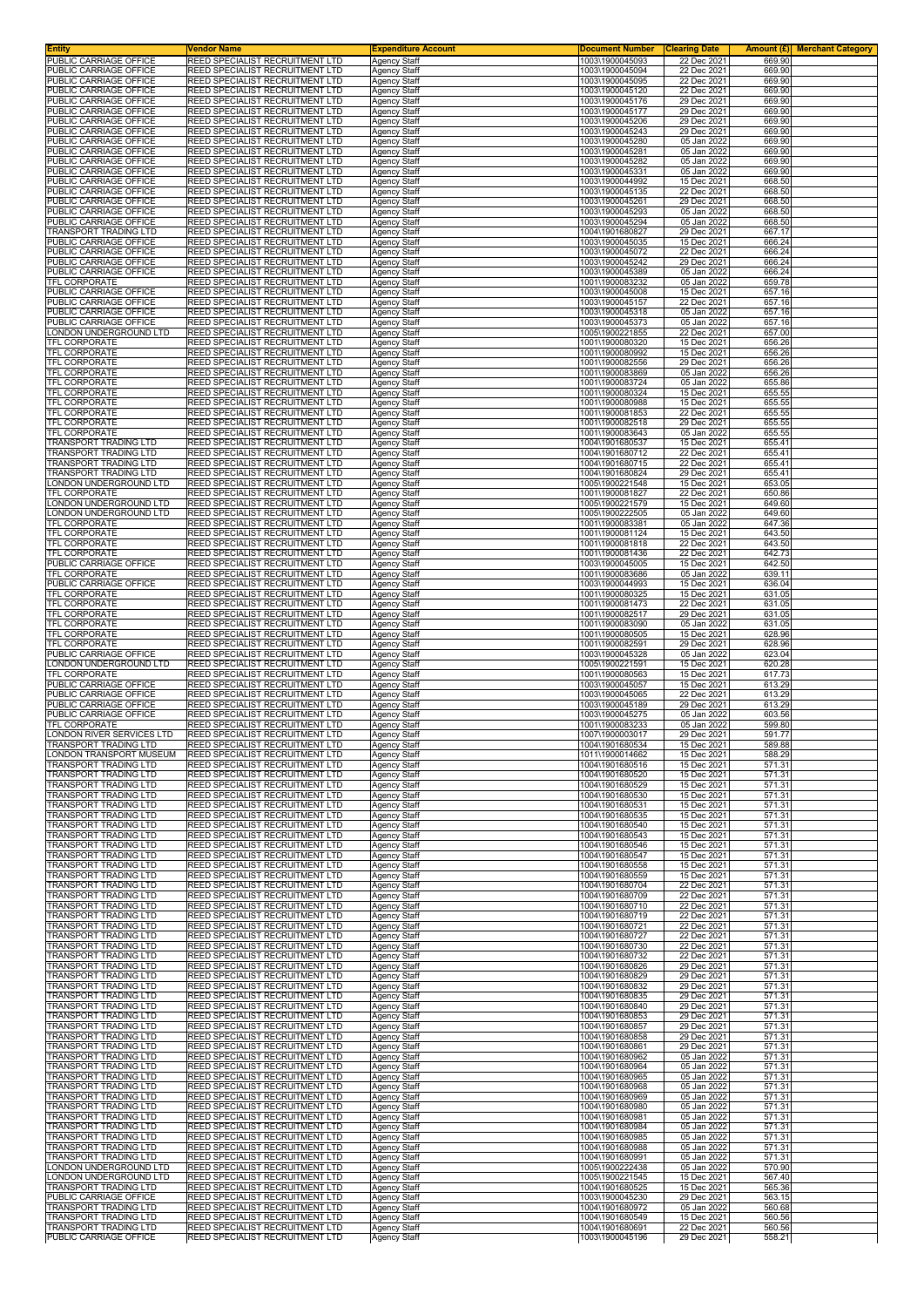| Entity                                                | Vendor Name                                                               | <b>Expenditure Account</b>                 | <u>Document Number</u>             | <b>Clearing Date</b>       | Amount $(E)$<br><b>Merchant Category</b> |
|-------------------------------------------------------|---------------------------------------------------------------------------|--------------------------------------------|------------------------------------|----------------------------|------------------------------------------|
| LONDON UNDERGROUND LTD<br>TRANSPORT TRADING LTD       | REED SPECIALIST RECRUITMENT LTD<br>REED SPECIALIST RECRUITMENT LTD        | <b>Agency Staff</b><br><b>Agency Staff</b> | 1005\1900221592<br>1004\1901680992 | 15 Dec 2021<br>05 Jan 2022 | 558.17<br>554.98                         |
| TRANSPORT TRADING LTD                                 | REED SPECIALIST RECRUITMENT LTD                                           | <b>Agency Staff</b>                        | 1004\1901680975                    | 05 Jan 2022                | 554.86                                   |
| TFL CORPORATE                                         | REED SPECIALIST RECRUITMENT LTD<br>REED SPECIALIST RECRUITMENT LTD        | <b>Agency Staff</b>                        | 1001\1900082663<br>1011\1900014694 | 29 Dec 2021<br>22 Dec 2021 | 554.39<br>550.45                         |
| ONDON TRANSPORT MUSEUM.<br>PUBLIC CARRIAGE OFFICE     | REED SPECIALIST RECRUITMENT LTD                                           | <b>Agency Staff</b><br>Agency Staff        | 1003\1900045043                    | 15 Dec 2021                | 549.75                                   |
| TRANSPORT TRADING LTD                                 | REED SPECIALIST RECRUITMENT LTD                                           | <b>Agency Staff</b>                        | 1004\1901680528                    | 15 Dec 2021                | 548.10                                   |
| TRANSPORT TRADING LTD<br>PUBLIC CARRIAGE OFFICE       | REED SPECIALIST RECRUITMENT LTD<br>REED SPECIALIST RECRUITMENT LTD        | <b>Agency Staff</b><br>Agency Staff        | 1004\1901680855<br>1003\1900045099 | 29 Dec 2021<br>22 Dec 2021 | 548.10<br>547.98                         |
| PUBLIC CARRIAGE OFFICE                                | REED SPECIALIST RECRUITMENT LTD                                           | Agency Staff                               | 1003\1900045308                    | 05 Jan 2022                | 547.98                                   |
| PUBLIC CARRIAGE OFFICE<br>PUBLIC CARRIAGE OFFICE      | REED SPECIALIST RECRUITMENT LTD                                           | Agency Staff                               | 1003\1900045347                    | 05 Jan 2022<br>15 Dec 2021 | 547.98                                   |
| PUBLIC CARRIAGE OFFICE                                | REED SPECIALIST RECRUITMENT LTD<br>REED SPECIALIST RECRUITMENT LTD        | Agency Staff<br><b>Agency Staff</b>        | 1003\1900044964<br>1003\1900044984 | 15 Dec 2021                | 545.16<br>545.16                         |
| PUBLIC CARRIAGE OFFICE                                | REED SPECIALIST RECRUITMENT LTD                                           | <b>Agency Staff</b>                        | 1003\1900044990                    | 15 Dec 2021                | 545.16                                   |
| PUBLIC CARRIAGE OFFICE<br>PUBLIC CARRIAGE OFFICE      | REED SPECIALIST RECRUITMENT LTD<br>REED SPECIALIST RECRUITMENT LTD        | <b>Agency Staff</b><br>Agency Staff        | 1003\1900044994<br>1003\1900045009 | 15 Dec 2021<br>15 Dec 2021 | 545.16<br>545.16                         |
| PUBLIC CARRIAGE OFFICE                                | REED SPECIALIST RECRUITMENT LTD                                           | <b>Agency Staff</b>                        | 1003\1900045029                    | 15 Dec 2021                | 545.16                                   |
| PUBLIC CARRIAGE OFFICE                                | REED SPECIALIST RECRUITMENT LTD<br>REED SPECIALIST RECRUITMENT LTD        | Agency Staff                               | 1003\1900045092                    | 22 Dec 2021                | 545.16                                   |
| PUBLIC CARRIAGE OFFICE<br>PUBLIC CARRIAGE OFFICE      | REED SPECIALIST RECRUITMENT LTD                                           | <b>Agency Staff</b><br><b>Agency Staff</b> | 1003\1900045201<br>1003\1900045217 | 29 Dec 2021<br>29 Dec 2021 | 545.16<br>545.16                         |
| PUBLIC CARRIAGE OFFICE                                | REED SPECIALIST RECRUITMENT LTD                                           | Agency Staff                               | 1003\1900045225                    | 29 Dec 2021                | 545.16                                   |
| PUBLIC CARRIAGE OFFICE<br>PUBLIC CARRIAGE OFFICE      | REED SPECIALIST RECRUITMENT LTD<br>REED SPECIALIST RECRUITMENT LTD        | Agency Staff<br>Agency Staff               | 1003\1900045245<br>1003\1900045258 | 29 Dec 2021<br>29 Dec 2021 | 545.16<br>545.16                         |
| PUBLIC CARRIAGE OFFICE                                | REED SPECIALIST RECRUITMENT LTD                                           | Agency Staff                               | 1003\1900045299                    | 05 Jan 2022                | 545.16                                   |
| PUBLIC CARRIAGE OFFICE<br>PUBLIC CARRIAGE OFFICE      | REED SPECIALIST RECRUITMENT LTD<br>REED SPECIALIST RECRUITMENT LTD        | <b>Agency Staff</b><br><b>Agency Staff</b> | 1003\1900045303<br>1003\1900045368 | 05 Jan 2022<br>05 Jan 2022 | 545.16<br>545.16                         |
| PUBLIC CARRIAGE OFFICE                                | REED SPECIALIST RECRUITMENT LTD                                           | <b>Agency Staff</b>                        | 1003\1900045381                    | 05 Jan 2022                | 545.16                                   |
| PUBLIC CARRIAGE OFFICE                                | REED SPECIALIST RECRUITMENT LTD                                           | <b>Agency Staff</b>                        | 1003\1900045021                    | 15 Dec 2021                | 543.74                                   |
| PUBLIC CARRIAGE OFFICE<br>PUBLIC CARRIAGE OFFICE      | REED SPECIALIST RECRUITMENT LTD<br>REED SPECIALIST RECRUITMENT LTD        | <b>Agency Staff</b><br>Agency Staff        | 1003\1900045122<br>1003\1900045192 | 22 Dec 2021<br>29 Dec 2021 | 543.74<br>543.74                         |
| PUBLIC CARRIAGE OFFICE                                | REED SPECIALIST RECRUITMENT LTD                                           | <b>Agency Staff</b>                        | 1003\1900045301                    | 05 Jan 2022                | 543.74                                   |
| TRANSPORT TRADING LTD<br>TRANSPORT TRADING LTD        | REED SPECIALIST RECRUITMENT LTD<br>REED SPECIALIST RECRUITMENT LTD        | <b>Agency Staff</b><br><b>Agency Staff</b> | 1004\1901680667<br>1004\1901680878 | 22 Dec 2021<br>29 Dec 2021 | 541.90<br>541.90                         |
| TRANSPORT TRADING LTD                                 | REED SPECIALIST RECRUITMENT LTD                                           | <b>Agency Staff</b>                        | 1004\1901681011                    | 05 Jan 2022                | 541.90                                   |
| PUBLIC CARRIAGE OFFICE                                | REED SPECIALIST RECRUITMENT LTD                                           | Agency Staff                               | 1003\1900045326                    | 05 Jan 2022                | 541.24                                   |
| TFL CORPORATE<br>PUBLIC CARRIAGE OFFICE               | REED SPECIALIST RECRUITMENT LTD<br>REED SPECIALIST RECRUITMENT LTD        | Agency Staff<br>Agency Staff               | 1001\1900080632<br>1003\1900045097 | 15 Dec 2021<br>22 Dec 2021 | 539.82<br>539.00                         |
| TRANSPORT TRADING LTD                                 | REED SPECIALIST RECRUITMENT LTD                                           | Agency Staff                               | 1004\1901680553                    | 15 Dec 2021                | 536.55                                   |
| <b>TRANSPORT TRADING LTD</b><br>TRANSPORT TRADING LTD | REED SPECIALIST RECRUITMENT LTD<br>REED SPECIALIST RECRUITMENT LTD        | <b>Agency Staff</b><br><b>Agency Staff</b> | 1004\1901680554<br>1004\1901680555 | 15 Dec 2021<br>15 Dec 2021 | 536.55<br>536.55                         |
| TRANSPORT TRADING LTD                                 | REED SPECIALIST RECRUITMENT LTD                                           | Agency Staff                               | 1004\1901680557                    | 15 Dec 2021                | 536.55                                   |
| <b>FRANSPORT TRADING LTD</b>                          | REED SPECIALIST RECRUITMENT LTD                                           | <b>Agency Staff</b>                        | 1004\1901680692                    | 22 Dec 2021                | 536.55                                   |
| <b>FRANSPORT TRADING LTD</b><br>TRANSPORT TRADING LTD | REED SPECIALIST RECRUITMENT LTD<br>REED SPECIALIST RECRUITMENT LTD        | Agency Staff<br><b>Agency Staff</b>        | 1004\1901680696<br>1004\1901680697 | 22 Dec 2021<br>22 Dec 2021 | 536.55<br>536.55                         |
| TRANSPORT TRADING LTD                                 | REED SPECIALIST RECRUITMENT LTD                                           | <b>Agency Staff</b>                        | 1004\1901680699                    | 22 Dec 2021                | 536.55                                   |
| TRANSPORT TRADING LTD<br>TRANSPORT TRADING LTD        | REED SPECIALIST RECRUITMENT LTD<br>REED SPECIALIST RECRUITMENT LTD        | <b>Agency Staff</b><br>Agency Staff        | 1004\1901680700<br>1004\1901680845 | 22 Dec 2021<br>29 Dec 2021 | 536.55<br>536.55                         |
| TRANSPORT TRADING LTD                                 | REED SPECIALIST RECRUITMENT LTD                                           | Agency Staff                               | 1004\1901680847                    | 29 Dec 2021                | 536.55                                   |
| FRANSPORT TRADING LTD                                 | REED SPECIALIST RECRUITMENT LTD                                           | Agency Staff                               | 1004\1901680848                    | 29 Dec 2021                | 536.55                                   |
| TRANSPORT TRADING LTD<br>TRANSPORT TRADING LTD        | REED SPECIALIST RECRUITMENT LTD<br>REED SPECIALIST RECRUITMENT LTD        | <b>Agency Staff</b><br><b>Agency Staff</b> | 1004\1901680850<br>1004\1901680851 | 29 Dec 2021<br>29 Dec 2021 | 536.55<br>536.55                         |
| TRANSPORT TRADING LTD                                 | REED SPECIALIST RECRUITMENT LTD                                           | Agency Staff                               | 1004\1901681002                    | 05 Jan 2022                | 536.55                                   |
| TRANSPORT TRADING LTD<br><b>FRANSPORT TRADING LTD</b> | REED SPECIALIST RECRUITMENT LTD<br>REED SPECIALIST RECRUITMENT LTD        | Agency Staff                               | 1004\1901681005<br>1004\1901681006 | 05 Jan 2022<br>05 Jan 2022 | 536.55<br>536.55                         |
| FRANSPORT TRADING LTD                                 | REED SPECIALIST RECRUITMENT LTD                                           | Agency Staff<br>Agency Staff               | 1004\1901681007                    | 05 Jan 2022                | 536.55                                   |
| FRANSPORT TRADING LTD                                 | REED SPECIALIST RECRUITMENT LTD                                           | <b>Agency Staff</b>                        | 1004\1901681008                    | 05 Jan 2022                | 536.55                                   |
| PUBLIC CARRIAGE OFFICE<br>PUBLIC CARRIAGE OFFICE      | REED SPECIALIST RECRUITMENT LTD<br>REED SPECIALIST RECRUITMENT LTD        | <b>Agency Staff</b><br><b>Agency Staff</b> | 1003\1900044967<br>1003\1900045121 | 15 Dec 2021<br>22 Dec 2021 | 535.92<br>535.92                         |
| TFL CORPORATE                                         | REED SPECIALIST RECRUITMENT LTD                                           | Agency Staff                               | 1001\1900083719                    | 05 Jan 2022                | 534.28                                   |
| TRANSPORT TRADING LTD<br>TRANSPORT TRADING LTD        | REED SPECIALIST RECRUITMENT LTD<br>REED SPECIALIST RECRUITMENT LTD        | Agency Staff<br>Agency Staff               | 1004\1901680695<br>1004\1901680682 | 22 Dec 2021<br>22 Dec 2021 | 533.05<br>531.65                         |
| FRANSPORT TRADING LTD                                 | REED SPECIALIST RECRUITMENT LTD                                           | Agency Staff                               | 1004\1901680683                    | 22 Dec 2021                | 531.65                                   |
| TRANSPORT TRADING LTD                                 | REED SPECIALIST RECRUITMENT LTD                                           | Agency Staff                               | 1004\1901680684                    | 22 Dec 2021                | 531.65                                   |
| TRANSPORT TRADING LTD<br>TRANSPORT TRADING LTD        | REED SPECIALIST RECRUITMENT LTD<br>REED SPECIALIST RECRUITMENT LTD        | <b>Agency Staff</b><br>Agency Staff        | 1004\1901680685<br>1004\1901680686 | 22 Dec 2021<br>22 Dec 2021 | 531.65<br>531.65                         |
| TRANSPORT TRADING LTD                                 | REED SPECIALIST RECRUITMENT LTD                                           | Agency Staff                               | 1004\1901680687                    | 22 Dec 2021                | 531.65                                   |
| <b>FRANSPORT TRADING LTD</b><br>TRANSPORT TRADING LTD | REED SPECIALIST RECRUITMENT LTD<br>REED SPECIALIST RECRUITMENT LTD        | <b>Agency Staff</b><br>Agency Staff        | 1004\1901680688<br>1004\1901680863 | 22 Dec 2021<br>29 Dec 2021 | 531.65<br>531.65                         |
| IRANSPORT TRADING LTD                                 | REED SPECIALIST RECRUITMENT LTD                                           | Agency Staff                               | 1004\1901680865                    | 29 Dec 2021                | 531.65                                   |
| TRANSPORT TRADING LTD                                 | REED SPECIALIST RECRUITMENT LTD<br>REED SPECIALIST RECRUITMENT LTD        | <b>Agency Staff</b>                        | 1004\1901680867                    | 29 Dec 2021                | 531.65                                   |
| TRANSPORT TRADING LTD<br>TRANSPORT TRADING LTD        | REED SPECIALIST RECRUITMENT LTD                                           | <b>Agency Staff</b><br>Agency Staff        | 1004\1901680974<br>1004\1901680977 | 05 Jan 2022<br>05 Jan 2022 | 531.65<br>531.65                         |
| TRANSPORT TRADING LTD                                 | REED SPECIALIST RECRUITMENT LTD                                           | <b>Agency Staff</b>                        | 1004\1901680978                    | 05 Jan 2022                | 531.65                                   |
| TRANSPORT TRADING LTD<br>TRANSPORT TRADING LTD        | REED SPECIALIST RECRUITMENT LTD<br>REED SPECIALIST RECRUITMENT LTD        | Agency Staff<br>Agency Staff               | 1004\1901680996<br>1004\1901680998 | 05 Jan 2022<br>05 Jan 2022 | 531.65<br>531.65                         |
| <b>TRANSPORT TRADING LTD</b>                          | REED SPECIALIST RECRUITMENT LTD                                           | <b>Agency Staff</b>                        | 1004\1901680999                    | 05 Jan 2022                | 531.65                                   |
| TRANSPORT TRADING LTD                                 | REED SPECIALIST RECRUITMENT LTD                                           | <b>Agency Staff</b>                        | 1004\1901680694                    | 22 Dec 2021                | 531.04                                   |
| ONDON TRANSPORT MUSEUM<br>ONDON TRANSPORT MUSEUM      | REED SPECIALIST RECRUITMENT LTD<br>REED SPECIALIST RECRUITMENT LTD        | <b>Agency Staff</b><br>Agency Staff        | 1011\1900014671<br>1011\1900014683 | 15 Dec 2021<br>22 Dec 2021 | 530.99<br>530.99                         |
| ONDON TRANSPORT MUSEUM                                | REED SPECIALIST RECRUITMENT LTD                                           | Agency Staff                               | 1011\1900014710                    | 29 Dec 2021                | 530.99                                   |
| ONDON TRANSPORT MUSEUM<br>TRANSPORT TRADING LTD       | REED SPECIALIST RECRUITMENT LTD<br>REED SPECIALIST RECRUITMENT LTD        | Agency Staff<br><b>Agency Staff</b>        | 1011\1900014741<br>1004\1901680698 | 05 Jan 2022<br>22 Dec 2021 | 530.99<br>528.88                         |
| PUBLIC CARRIAGE OFFICE                                | REED SPECIALIST RECRUITMENT LTD                                           | <b>Agency Staff</b>                        | 1003\1900045263                    | 29 Dec 2021                | 528.32                                   |
| TRANSPORT TRADING LTD<br>TRANSPORT TRADING LTD        | REED SPECIALIST RECRUITMENT LTD<br>REED SPECIALIST RECRUITMENT LTD        | Agency Staff<br>Agency Staff               | 1004\1901680866<br>1004\1901680860 | 29 Dec 2021<br>29 Dec 2021 | 526.63<br>524.32                         |
| TRANSPORT TRADING LTD                                 | REED SPECIALIST RECRUITMENT LTD                                           | Agency Staff                               | 1004\1901680987                    | 05 Jan 2022                | 524.32                                   |
| TFL CORPORATE                                         | REED SPECIALIST RECRUITMENT LTD                                           | Agency Staff                               | 1001\1900083729                    | 05 Jan 2022                | 518.20                                   |
| TRANSPORT TRADING LTD<br>LONDON UNDERGROUND LTD       | REED SPECIALIST RECRUITMENT LTD<br>REED SPECIALIST RECRUITMENT LTD        | <b>Agency Staff</b><br><b>Agency Staff</b> | 1004\1901680839<br>1005\1900221936 | 29 Dec 2021<br>22 Dec 2021 | 518.09<br>515.80                         |
| TRANSPORT TRADING LTD                                 | REED SPECIALIST RECRUITMENT LTD                                           | Agency Staff                               | 1004\1901680854                    | 29 Dec 2021                | 514.18                                   |
| TRANSPORT TRADING LTD<br>ONDON UNDERGROUND LTD        | REED SPECIALIST RECRUITMENT LTD<br>REED SPECIALIST RECRUITMENT LTD        | Agency Staff<br>Agency Staff               | 1004\1901680550<br>1005\1900221984 | 15 Dec 2021<br>22 Dec 2021 | 509.73<br>509.40                         |
| ONDON UNDERGROUND LTD                                 | REED SPECIALIST RECRUITMENT LTD                                           | <b>Agency Staff</b>                        | 1005\1900222461                    | 05 Jan 2022                | 509.40                                   |
| TRANSPORT TRADING LTD                                 | REED SPECIALIST RECRUITMENT LTD                                           | Agency Staff                               | 1004\1901680708                    | 22 Dec 2021                | 506.00                                   |
| TRANSPORT TRADING LTD<br>TFL CORPORATE                | REED SPECIALIST RECRUITMENT LTD<br>REED SPECIALIST RECRUITMENT LTD        | <b>Agency Staff</b><br><b>Agency Staff</b> | 1004\1901680713<br>1001\1900081373 | 22 Dec 2021<br>22 Dec 2021 | 506.00<br>504.97                         |
| TFL CORPORATE                                         | REED SPECIALIST RECRUITMENT LTD                                           | Agency Staff                               | 1001\1900081830                    | 22 Dec 2021                | 503.16                                   |
| LONDON RIVER SERVICES LTD<br>TRANSPORT TRADING LTD    | REED SPECIALIST RECRUITMENT LTD<br>REED SPECIALIST RECRUITMENT LTD        | <b>Agency Staff</b><br>Agency Staff        | 1007\1900002994<br>1004\1901680997 | 22 Dec 2021<br>05 Jan 2022 | 498.82<br>497.48                         |
| TRANSPORT TRADING LTD                                 | REED SPECIALIST RECRUITMENT LTD                                           | Agency Staff                               | 1004\1901680524                    | 15 Dec 2021                | 497.39                                   |
| ONDON UNDERGROUND LTD.                                | REED SPECIALIST RECRUITMENT LTD                                           | <b>Agency Staff</b>                        | 1005\1900221517                    | 15 Dec 2021                | 489.79                                   |
| ONDON UNDERGROUND LTD<br>ONDON UNDERGROUND LTD        | REED SPECIALIST RECRUITMENT LTD<br>REED SPECIALIST RECRUITMENT LTD        | <b>Agency Staff</b><br><b>Agency Staff</b> | 1005\1900222459<br>1005\1900222467 | 05 Jan 2022<br>05 Jan 2022 | 489.79<br>489.79                         |
| TFL CORPORATE                                         | REED SPECIALIST RECRUITMENT LTD                                           | Agency Staff                               | 1001\1900080601                    | 15 Dec 2021                | 487.42                                   |
| ONDON UNDERGROUND LTD.<br>PUBLIC CARRIAGE OFFICE      | REED SPECIALIST RECRUITMENT LTD<br>REED SPECIALIST RECRUITMENT LTD        | Agency Staff<br><b>Agency Staff</b>        | 1005\1900222562<br>1003\1900045085 | 05 Jan 2022<br>22 Dec 2021 | 486.64<br>485.49                         |
| LONDON UNDERGROUND LTD                                | REED SPECIALIST RECRUITMENT LTD                                           | <b>Agency Staff</b>                        | 1005\1900222386                    | 05 Jan 2022                | 484.20                                   |
| TFL CORPORATE                                         | REED SPECIALIST RECRUITMENT LTD                                           | <b>Agency Staff</b>                        | 1001\1900083231                    | 05 Jan 2022                | 479.84                                   |
| TFL CORPORATE<br>TRANSPORT TRADING LTD                | REED SPECIALIST RECRUITMENT LTD<br>REED SPECIALIST RECRUITMENT LTD        | Agency Staff<br>Agency Staff               | 1001\1900082939<br>1004\1901680868 | 29 Dec 2021<br>29 Dec 2021 | 479.06<br>478.49                         |
| TUBE LINES LTD                                        | REED SPECIALIST RECRUITMENT LTD                                           | Agency Staff                               | 1040\1900000570                    | 22 Dec 2021                | 478.34                                   |
| PUBLIC CARRIAGE OFFICE<br>PUBLIC CARRIAGE OFFICE      | REED SPECIALIST RECRUITMENT LTD<br>REED SPECIALIST RECRUITMENT LTD        | Agency Staff<br><b>Agency Staff</b>        | 1003\1900045163<br>1003\1900045271 | 29 Dec 2021<br>05 Jan 2022 | 477.00<br>477.00                         |
| TFL CORPORATE                                         | REED SPECIALIST RECRUITMENT LTD                                           | <b>Agency Staff</b>                        | 1001\1900082672                    | 29 Dec 2021                | 468.61                                   |
| ONDON RIVER SERVICES LTD                              | REED SPECIALIST RECRUITMENT LTD                                           | Agency Staff                               | 1007\1900002984                    | 22 Dec 2021                | 462.70                                   |
| ONDON RIVER SERVICES LTD<br>ONDON RIVER SERVICES LTD  | REED SPECIALIST RECRUITMENT LTD<br><b>REED SPECIALIST RECRUITMENT LTD</b> | Agency Staff<br>Agency Staff               | 1007\1900002988<br>1007\1900003014 | 22 Dec 2021<br>29 Dec 2021 | 462.70<br>462.70                         |
| TFL CORPORATE                                         | REED SPECIALIST RECRUITMENT LTD                                           | Agency Staff                               | 1001\1900083273                    | 05 Jan 2022                | 461.14                                   |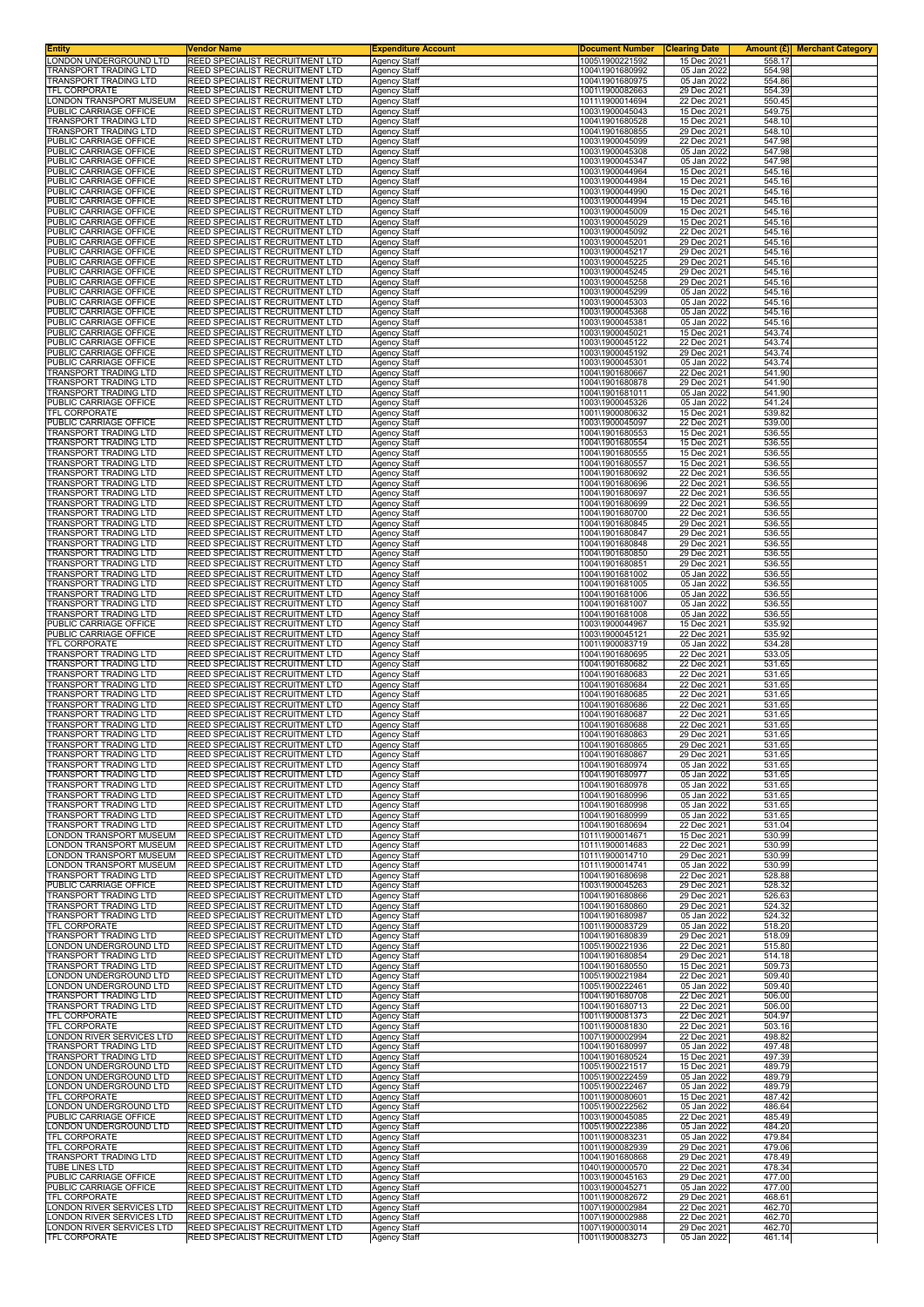| Entity                                                 | Vendor Name                                                        | <b>Expenditure Account</b>                 | <b>Document Number</b>             | <b>Clearing Date</b>       | Amount $(E)$<br><b>Merchant Category</b> |
|--------------------------------------------------------|--------------------------------------------------------------------|--------------------------------------------|------------------------------------|----------------------------|------------------------------------------|
| PUBLIC CARRIAGE OFFICE<br><b>TRANSPORT TRADING LTD</b> | REED SPECIALIST RECRUITMENT LTD<br>REED SPECIALIST RECRUITMENT LTD | Agency Staff<br><b>Agency Staff</b>        | 1003\1900045032<br>1004\1901680522 | 15 Dec 2021<br>15 Dec 2021 | 458.52<br>457.04                         |
| <b>TRANSPORT TRADING LTD</b>                           | REED SPECIALIST RECRUITMENT LTD                                    | Agency Staff                               | 1004\1901680532                    | 15 Dec 2021                | 457.04                                   |
| TRANSPORT TRADING LTD<br><b>FRANSPORT TRADING LTD</b>  | REED SPECIALIST RECRUITMENT LTD<br>REED SPECIALIST RECRUITMENT LTD | <b>Agency Staff</b><br>Agency Staff        | 1004\1901680716<br>1004\1901680718 | 22 Dec 2021<br>22 Dec 2021 | 457.04<br>457.04                         |
| <b>TRANSPORT TRADING LTD</b>                           | REED SPECIALIST RECRUITMENT LTD                                    | Agency Staff                               | 1004\1901680836                    | 29 Dec 2021                | 457.04                                   |
| <b>FRANSPORT TRADING LTD</b>                           | REED SPECIALIST RECRUITMENT LTD                                    | <b>Agency Staff</b>                        | 1004\1901680838                    | 29 Dec 2021                | 457.04                                   |
| TRANSPORT TRADING LTD<br>TRANSPORT TRADING LTD         | REED SPECIALIST RECRUITMENT LTD<br>REED SPECIALIST RECRUITMENT LTD | Agency Staff<br>Agency Staff               | 1004\1901680983<br>1004\1901680990 | 05 Jan 2022<br>05 Jan 2022 | 457.04<br>457.04                         |
| TFL CORPORATE                                          | REED SPECIALIST RECRUITMENT LTD                                    | Agency Staff                               | 1001\1900080540                    | 15 Dec 2021                | 456.11                                   |
| <b>TFL CORPORATE</b><br>ONDON UNDERGROUND LTD          | REED SPECIALIST RECRUITMENT LTD<br>REED SPECIALIST RECRUITMENT LTD | Agency Staff<br><b>Agency Staff</b>        | 1001\1900082822<br>1005\1900222424 | 29 Dec 2021<br>05 Jan 2022 | 456.11<br>454.72                         |
| ONDON TRANSPORT MUSEUM                                 | REED SPECIALIST RECRUITMENT LTD                                    | <b>Agency Staff</b>                        | 1011\1900014750                    | 05 Jan 2022                | 447.51                                   |
| TFL CORPORATE<br>ONDON TRANSPORT MUSEUM                | REED SPECIALIST RECRUITMENT LTD<br>REED SPECIALIST RECRUITMENT LTD | <b>Agency Staff</b><br><b>Agency Staff</b> | 1001\1900083353<br>1011\1900014700 | 05 Jan 2022<br>29 Dec 2021 | 447.12<br>442.47                         |
| ONDON TRANSPORT MUSEUM                                 | REED SPECIALIST RECRUITMENT LTD                                    | Agency Staff                               | 1011\1900014704                    | 29 Dec 2021                | 442.47                                   |
| TRANSPORT TRADING LTD<br><b>FRANSPORT TRADING LTD</b>  | REED SPECIALIST RECRUITMENT LTD<br>REED SPECIALIST RECRUITMENT LTD | <b>Agency Staff</b>                        | 1004\1901680706<br>1004\1901680982 | 22 Dec 2021<br>05 Jan 2022 | 438.48<br>438.48                         |
| SURFACE TRANSPORT CORP                                 | REED SPECIALIST RECRUITMENT LTD                                    | Agency Staff<br><b>Agency Staff</b>        | 1002\1900070471                    | 15 Dec 2021                | 437.26                                   |
| <b>TFL CORPORATE</b>                                   | REED SPECIALIST RECRUITMENT LTD                                    | <b>Agency Staff</b>                        | 1001\1900081671                    | 22 Dec 2021                | 436.64                                   |
| TRANSPORT TRADING LTD<br>ONDON TRANSPORT MUSEUM        | REED SPECIALIST RECRUITMENT LTD<br>REED SPECIALIST RECRUITMENT LTD | <b>Agency Staff</b><br>Agency Staff        | 1004\1901680580<br>1011\1900014658 | 15 Dec 2021<br>15 Dec 2021 | 433.53<br>432.43                         |
| TRANSPORT TRADING LTD                                  | REED SPECIALIST RECRUITMENT LTD                                    | <b>Agency Staff</b>                        | 1004\1901680556                    | 15 Dec 2021                | 429.24                                   |
| TRANSPORT TRADING LTD<br>TRANSPORT TRADING LTD         | REED SPECIALIST RECRUITMENT LTD<br>REED SPECIALIST RECRUITMENT LTD | <b>Agency Staff</b><br><b>Agency Staff</b> | 1004\1901681004<br>1004\1901680552 | 05 Jan 2022<br>15 Dec 2021 | 429.24<br>426.44                         |
| TRANSPORT TRADING LTD                                  | REED SPECIALIST RECRUITMENT LTD                                    | <b>Agency Staff</b>                        | 1004\1901680862                    | 29 Dec 2021                | 425.32                                   |
| TRANSPORT TRADING LTD<br>ONDON UNDERGROUND LTD         | REED SPECIALIST RECRUITMENT LTD<br>REED SPECIALIST RECRUITMENT LTD | <b>Agency Staff</b><br>Agency Staff        | 1004\1901680973<br>1005\1900222538 | 05 Jan 2022<br>05 Jan 2022 | 425.32<br>424.99                         |
| ONDON TRANSPORT MUSEUM                                 | REED SPECIALIST RECRUITMENT LTD                                    | <b>Agency Staff</b>                        | 1011\1900014717                    | 29 Dec 2021                | 421.01                                   |
| <b><i>FEL CORPORATE</i></b>                            | REED SPECIALIST RECRUITMENT LTD<br>REED SPECIALIST RECRUITMENT LTD | <b>Agency Staff</b>                        | 1001\1900083737                    | 05 Jan 2022<br>05 Jan 2022 | 419.61<br>419.18                         |
| PUBLIC CARRIAGE OFFICE<br>PUBLIC CARRIAGE OFFICE       | REED SPECIALIST RECRUITMENT LTD                                    | <b>Agency Staff</b><br><b>Agency Staff</b> | 1003\1900045316<br>1003\1900045375 | 05 Jan 2022                | 410.98                                   |
| TFL CORPORATE                                          | REED SPECIALIST RECRUITMENT LTD                                    | <b>Agency Staff</b>                        | 1001\1900080768                    | 15 Dec 2021                | 409.18                                   |
| TFL CORPORATE<br>PUBLIC CARRIAGE OFFICE                | REED SPECIALIST RECRUITMENT LTD<br>REED SPECIALIST RECRUITMENT LTD | Agency Staff<br>Agency Staff               | 1001\1900082185<br>1003\1900045106 | 29 Dec 2021<br>22 Dec 2021 | 409.18<br>408.87                         |
| PUBLIC CARRIAGE OFFICE                                 | REED SPECIALIST RECRUITMENT LTD                                    | Agency Staff                               | 1003\1900045167                    | 29 Dec 2021                | 408.87                                   |
| PUBLIC CARRIAGE OFFICE<br>PUBLIC CARRIAGE OFFICE       | REED SPECIALIST RECRUITMENT LTD<br>REED SPECIALIST RECRUITMENT LTD | <b>Agency Staff</b><br><b>Agency Staff</b> | 1003\1900045169<br>1003\1900045257 | 29 Dec 2021<br>29 Dec 2021 | 408.87<br>408.87                         |
| PUBLIC CARRIAGE OFFICE                                 | REED SPECIALIST RECRUITMENT LTD                                    | <b>Agency Staff</b>                        | 1003\1900045278                    | 05 Jan 2022                | 408.87                                   |
| PUBLIC CARRIAGE OFFICE                                 | REED SPECIALIST RECRUITMENT LTD                                    | Agency Staff                               | 1003\1900045324                    | 05 Jan 2022                | 408.87                                   |
| TRANSPORT TRADING LTD<br>PUBLIC CARRIAGE OFFICE        | REED SPECIALIST RECRUITMENT LTD<br>REED SPECIALIST RECRUITMENT LTD | Agency Staff<br><b>Agency Staff</b>        | 1004\1901680538<br>1003\1900045194 | 15 Dec 2021<br>29 Dec 2021 | 408.06<br>407.81                         |
| PUBLIC CARRIAGE OFFICE                                 | REED SPECIALIST RECRUITMENT LTD                                    | Agency Staff                               | 1003\1900045315                    | 05 Jan 2022                | 407.81                                   |
| TFL CORPORATE<br>PUBLIC CARRIAGE OFFICE                | REED SPECIALIST RECRUITMENT LTD<br>REED SPECIALIST RECRUITMENT LTD | <b>Agency Staff</b><br><b>Agency Staff</b> | 1001\1900081110<br>1003\1900045360 | 15 Dec 2021<br>05 Jan 2022 | 405.45<br>405.30                         |
| PUBLIC CARRIAGE OFFICE                                 | REED SPECIALIST RECRUITMENT LTD                                    | Agency Staff                               | 1003\1900045256                    | 29 Dec 2021                | 404.25                                   |
| PUBLIC CARRIAGE OFFICE<br>PUBLIC CARRIAGE OFFICE       | REED SPECIALIST RECRUITMENT LTD<br>REED SPECIALIST RECRUITMENT LTD | Agency Staff<br><b>Agency Staff</b>        | 1003\1900045179<br>1003\1900045279 | 29 Dec 2021<br>05 Jan 2022 | 401.94<br>401.94                         |
| PUBLIC CARRIAGE OFFICE                                 | REED SPECIALIST RECRUITMENT LTD                                    | Agency Staff                               | 1003\1900045283                    | 05 Jan 2022                | 401.94                                   |
| <b>FRANSPORT TRADING LTD</b>                           | REED SPECIALIST RECRUITMENT LTD                                    | <b>Agency Staff</b>                        | 1004\1901680856                    | 29 Dec 2021                | 399.92                                   |
| ONDON TRANSPORT MUSEUM<br>TFL CORPORATE                | REED SPECIALIST RECRUITMENT LTD<br>REED SPECIALIST RECRUITMENT LTD | <b>Agency Staff</b><br><b>Agency Staff</b> | 1011\1900014748<br>1001\1900080432 | 05 Jan 2022<br>15 Dec 2021 | 382.69<br>370.02                         |
| TFL CORPORATE                                          | REED SPECIALIST RECRUITMENT LTD                                    | <b>Agency Staff</b>                        | 1001\1900083732                    | 05 Jan 2022                | 370.02                                   |
| TFL CORPORATE<br>ONDON TRANSPORT MUSEUM.               | REED SPECIALIST RECRUITMENT LTD<br>REED SPECIALIST RECRUITMENT LTD | <b>Agency Staff</b><br>Agency Staff        | 1001\1900083138<br>1011\1900014734 | 05 Jan 2022<br>05 Jan 2022 | 367.14<br>367.06                         |
| ONDON TRANSPORT MUSEUM                                 | REED SPECIALIST RECRUITMENT LTD                                    | <b>Agency Staff</b>                        | 1011\1900014669                    | 15 Dec 2021                | 362.03                                   |
| PUBLIC CARRIAGE OFFICE<br>TFL CORPORATE                | REED SPECIALIST RECRUITMENT LTD<br>REED SPECIALIST RECRUITMENT LTD | <b>Agency Staff</b>                        | 1003\1900045144                    | 22 Dec 2021                | 360.19                                   |
| ONDON TRANSPORT MUSEUM                                 | REED SPECIALIST RECRUITMENT LTD                                    | <b>Agency Staff</b><br>Agency Staff        | 1001\1900081673<br>1011\1900014664 | 22 Dec 2021<br>15 Dec 2021 | 358.43<br>357.00                         |
| ONDON TRANSPORT MUSEUM                                 | REED SPECIALIST RECRUITMENT LTD                                    | <b>Agency Staff</b>                        | 1011\1900014751                    | 05 Jan 2022                | 357.00                                   |
| ONDON TRANSPORT MUSEUM<br>PUBLIC CARRIAGE OFFICE       | REED SPECIALIST RECRUITMENT LTD<br>REED SPECIALIST RECRUITMENT LTD | Agency Staff<br><b>Agency Staff</b>        | 1011\1900014737<br>1003\1900045150 | 05 Jan 2022<br>22 Dec 2021 | 346.94<br>343.60                         |
| TFL CORPORATE                                          | REED SPECIALIST RECRUITMENT LTD                                    | <b>Agency Staff</b>                        | 1001\1900082545                    | 29 Dec 2021                | 343.59                                   |
| TRANSPORT TRADING LTD<br>TRANSPORT TRADING LTD         | REED SPECIALIST RECRUITMENT LTD<br>REED SPECIALIST RECRUITMENT LTD | <b>Agency Staff</b><br>Agency Staff        | 1004\1901680518<br>1004\1901680728 | 15 Dec 2021<br>22 Dec 2021 | 342.78<br>342.78                         |
| TRANSPORT TRADING LTD                                  | REED SPECIALIST RECRUITMENT LTD                                    | Agency Staff                               | 1004\1901680825                    | 29 Dec 2021                | 342.78                                   |
| TRANSPORT TRADING LTD<br>ONDON TRANSPORT MUSEUM        | REED SPECIALIST RECRUITMENT LTD<br>REED SPECIALIST RECRUITMENT LTD | Agency Staff<br><b>Agency Staff</b>        | 1004\1901680966<br>1011\1900014698 | 05 Jan 2022<br>22 Dec 2021 | 342.78<br>341.91                         |
| IFL CORPORATE                                          | REED SPECIALIST RECRUITMENT LTD                                    | Agency Staff                               | 1001\1900083056                    | 05 Jan 2022                | 339.52                                   |
| ONDON UNDERGROUND LTD<br>TFL CORPORATE                 | REED SPECIALIST RECRUITMENT LTD<br>REED SPECIALIST RECRUITMENT LTD | <b>Agency Staff</b>                        | 1005\1900221593<br>1001\1900083582 | 15 Dec 2021<br>05 Jan 2022 | 334.89<br>327.14                         |
| LONDON UNDERGROUND LTD                                 | REED SPECIALIST RECRUITMENT LTD                                    | <b>Agency Staff</b><br>Agency Staff        | 1005\1900221872                    | 22 Dec 2021                | 324.46                                   |
| LONDON UNDERGROUND LTD                                 | REED SPECIALIST RECRUITMENT LTD                                    | Agency Staff                               | 1005\1900222155                    | 29 Dec 2021                | 324.46                                   |
| TFL CORPORATE<br>TFL CORPORATE                         | REED SPECIALIST RECRUITMENT LTD<br>REED SPECIALIST RECRUITMENT LTD | <b>Agency Staff</b><br><b>Agency Staff</b> | 1001\1900082961<br>1001\1900081633 | 29 Dec 2021<br>22 Dec 2021 | 323.68<br>323.45                         |
| TFL CORPORATE                                          | REED SPECIALIST RECRUITMENT LTD                                    | <b>Agency Staff</b>                        | 1001\1900081640                    | 22 Dec 2021                | 323.45                                   |
| TFL CORPORATE<br>TFL CORPORATE                         | REED SPECIALIST RECRUITMENT LTD<br>REED SPECIALIST RECRUITMENT LTD | <b>Agency Staff</b><br><b>Agency Staff</b> | 1001\1900081643<br>1001\1900081647 | 22 Dec 2021<br>22 Dec 2021 | 323.45<br>323.45                         |
| TRANSPORT TRADING LTD                                  | REED SPECIALIST RECRUITMENT LTD                                    | <b>Agency Staff</b>                        | 1004\1901680844                    | 29 Dec 2021                | 321.93                                   |
| TRANSPORT TRADING LTD<br>TRANSPORT TRADING LTD         | REED SPECIALIST RECRUITMENT LTD<br>REED SPECIALIST RECRUITMENT LTD | Agency Staff<br><b>Agency Staff</b>        | 1004\1901680846<br>1004\1901680551 | 29 Dec 2021<br>15 Dec 2021 | 321.93<br>317.25                         |
| ONDON TRANSPORT MUSEUM                                 | REED SPECIALIST RECRUITMENT LTD                                    | <b>Agency Staff</b>                        | 1011\1900014736                    | 05 Jan 2022                | 311.75                                   |
| ONDON TRANSPORT MUSEUM<br>RAIL FOR LONDON LIMITED      | REED SPECIALIST RECRUITMENT LTD<br>REED SPECIALIST RECRUITMENT LTD | <b>Agency Staff</b>                        | 1011\1900014672<br>1020\1900006597 | 15 Dec 2021<br>05 Jan 2022 | 306.85<br>298.20                         |
| RAIL FOR LONDON LIMITED                                | REED SPECIALIST RECRUITMENT LTD                                    | Agency Staff<br><b>Agency Staff</b>        | 1020\1900006599                    | 05 Jan 2022                | 298.20                                   |
| ONDON TRANSPORT MUSEUM                                 | REED SPECIALIST RECRUITMENT LTD                                    | Agency Staff                               | 1011\1900014684                    | 22 Dec 2021                | 296.65                                   |
| TRANSPORT TRADING LTD<br>ONDON UNDERGROUND LTD         | REED SPECIALIST RECRUITMENT LTD<br>REED SPECIALIST RECRUITMENT LTD | <b>Agency Staff</b><br><b>Agency Staff</b> | 1004\1901680960<br>1005\1900222365 | 05 Jan 2022<br>05 Jan 2022 | 295.88<br>292.00                         |
| ONDON TRANSPORT MUSEUM                                 | REED SPECIALIST RECRUITMENT LTD                                    | <b>Agency Staff</b>                        | 1011\1900014670                    | 15 Dec 2021                | 291.64                                   |
| TFL CORPORATE<br>TRANSPORT TRADING LTD                 | REED SPECIALIST RECRUITMENT LTD<br>REED SPECIALIST RECRUITMENT LTD | Agency Staff<br><b>Agency Staff</b>        | 1001\1900081653<br>1004\1901680870 | 22 Dec 2021<br>29 Dec 2021 | 291.11<br>286.86                         |
| TRANSPORT TRADING LTD                                  | REED SPECIALIST RECRUITMENT LTD                                    | Agency Staff                               | 1004\1901680707                    | 22 Dec 2021                | 285.66                                   |
| ONDON TRANSPORT MUSEUM<br>PUBLIC CARRIAGE OFFICE       | REED SPECIALIST RECRUITMENT LTD<br>REED SPECIALIST RECRUITMENT LTD | <b>Agency Staff</b><br><b>Agency Staff</b> | 1011\1900014754<br>1003\1900045374 | 05 Jan 2022<br>05 Jan 2022 | 276.55<br>274.00                         |
| PUBLIC CARRIAGE OFFICE                                 | REED SPECIALIST RECRUITMENT LTD                                    | <b>Agency Staff</b>                        | 1003\1900045383                    | 05 Jan 2022                | 273.99                                   |
| ONDON UNDERGROUND LTD<br>PUBLIC CARRIAGE OFFICE        | REED SPECIALIST RECRUITMENT LTD<br>REED SPECIALIST RECRUITMENT LTD | Agency Staff<br>Agency Staff               | 1005\1900222258<br>1003\1900045132 | 29 Dec 2021<br>22 Dec 2021 | 273.10<br>272.58                         |
| PUBLIC CARRIAGE OFFICE                                 | REED SPECIALIST RECRUITMENT LTD                                    | Agency Staff                               | 1003\1900045216                    | 29 Dec 2021                | 272.58                                   |
| PUBLIC CARRIAGE OFFICE                                 | REED SPECIALIST RECRUITMENT LTD                                    | Agency Staff                               | 1003\1900045306                    | 05 Jan 2022                | 271.87                                   |
| PUBLIC CARRIAGE OFFICE<br>ONDON TRANSPORT MUSEUM       | REED SPECIALIST RECRUITMENT LTD<br>REED SPECIALIST RECRUITMENT LTD | <b>Agency Staff</b><br><b>Agency Staff</b> | 1003\1900045312<br>1011\1900014719 | 05 Jan 2022<br>29 Dec 2021 | 271.87<br>271.53                         |
| ONDON TRANSPORT MUSEUM                                 | REED SPECIALIST RECRUITMENT LTD                                    | Agency Staff                               | 1011\1900014729                    | 05 Jan 2022                | 271.53                                   |
| PUBLIC CARRIAGE OFFICE<br>PUBLIC CARRIAGE OFFICE       | REED SPECIALIST RECRUITMENT LTD<br>REED SPECIALIST RECRUITMENT LTD | <b>Agency Staff</b><br><b>Agency Staff</b> | 1003\1900045062<br>1003\1900044969 | 15 Dec 2021<br>15 Dec 2021 | 270.20<br>267.96                         |
| PUBLIC CARRIAGE OFFICE                                 | REED SPECIALIST RECRUITMENT LTD                                    | Agency Staff                               | 1003\1900045317                    | 05 Jan 2022                | 267.96                                   |
| PUBLIC CARRIAGE OFFICE<br>TFL CORPORATE                | REED SPECIALIST RECRUITMENT LTD<br>REED SPECIALIST RECRUITMENT LTD | <b>Agency Staff</b><br><b>Agency Staff</b> | 1003\1900045379<br>1001\1900083073 | 05 Jan 2022<br>05 Jan 2022 | 267.96<br>267.14                         |
| ONDON TRANSPORT MUSEUM                                 | REED SPECIALIST RECRUITMENT LTD                                    | <b>Agency Staff</b>                        | 1011\1900014716                    | 29 Dec 2021                | 266.50                                   |
| ONDON TRANSPORT MUSEUM                                 | REED SPECIALIST RECRUITMENT LTD                                    | Agency Staff                               | 1011\1900014718                    | 29 Dec 2021                | 266.50                                   |
| ONDON TRANSPORT MUSEUM<br>ONDON TRANSPORT MUSEUM       | REED SPECIALIST RECRUITMENT LTD<br>REED SPECIALIST RECRUITMENT LTD | <b>Agency Staff</b><br>Agency Staff        | 1011\1900014728<br>1011\1900014731 | 05 Jan 2022<br>05 Jan 2022 | 266.50<br>266.50                         |
| TFL CORPORATE                                          | REED SPECIALIST RECRUITMENT LTD                                    | Agency Staff                               | 1001\1900081865                    | 22 Dec 2021                | 262.51                                   |
| LONDON TRANSPORT MUSEUM<br>TFL CORPORATE               | REED SPECIALIST RECRUITMENT LTD<br>REED SPECIALIST RECRUITMENT LTD | <b>Agency Staff</b><br><b>Agency Staff</b> | 1011\1900014732<br>1001\1900081628 | 05 Jan 2022<br>22 Dec 2021 | 261.72<br>258.76                         |
| TFL CORPORATE                                          | REED SPECIALIST RECRUITMENT LTD                                    | <b>Agency Staff</b>                        | 1001\1900081652                    | 22 Dec 2021                | 258.76                                   |
| ONDON TRANSPORT MUSEUM<br>ONDON TRANSPORT MUSEUM       | REED SPECIALIST RECRUITMENT LTD<br>REED SPECIALIST RECRUITMENT LTD | Agency Staff<br>Agency Staff               | 1011\1900014705<br>1011\1900014739 | 29 Dec 2021<br>05 Jan 2022 | 251.41<br>251.41                         |
| LONDON TRANSPORT MUSEUM                                | REED SPECIALIST RECRUITMENT LTD                                    | Agency Staff                               | 1011\1900014661                    | 15 Dec 2021                | 250.32                                   |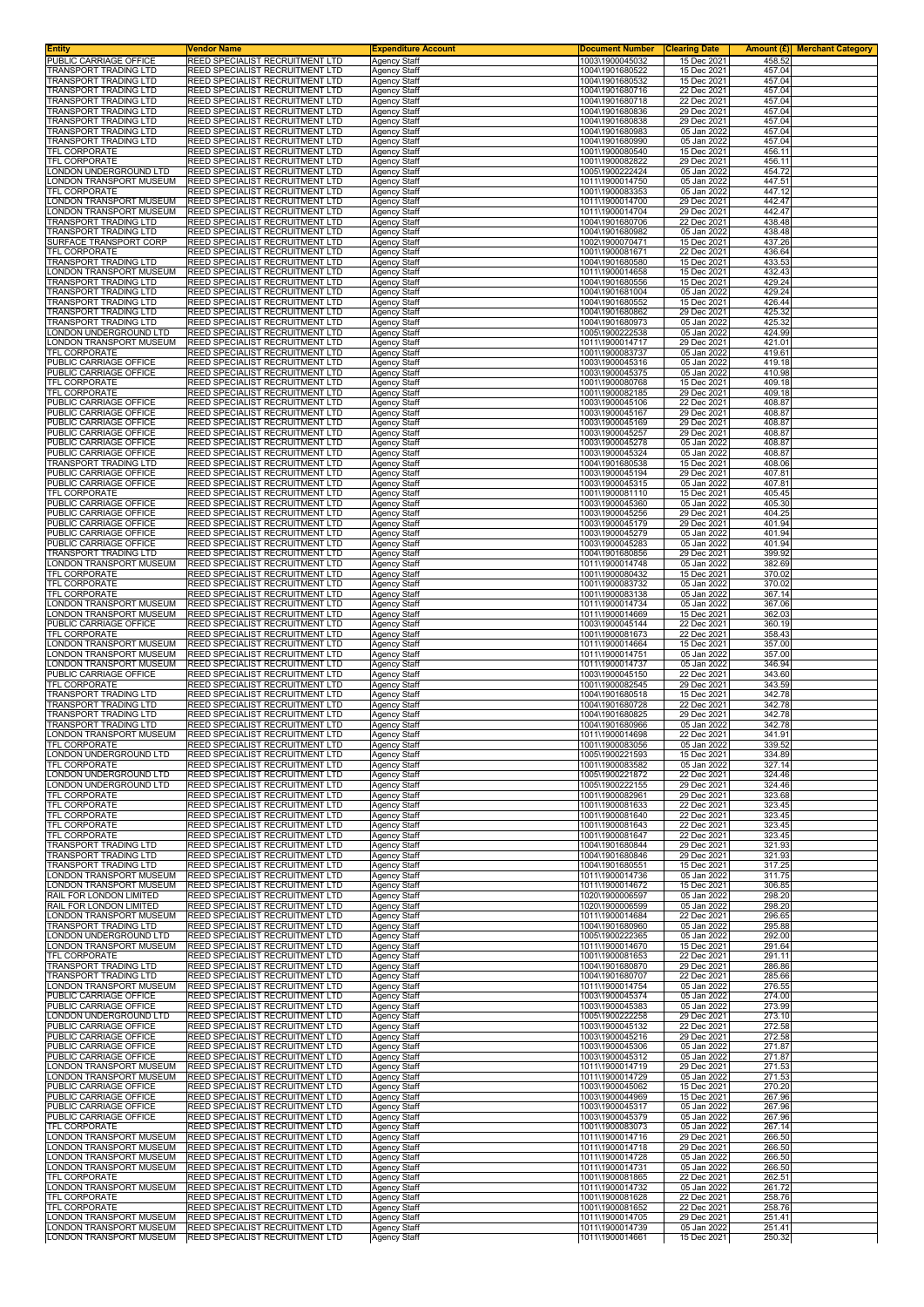| <b>Entity</b>                                            | Vendor Name                                                                                                                                    | <b>Expenditure Account</b>                                                             | <b>Document Number</b>             | <b>Clearing Date</b>       |                               | Amount (£) Merchant Category |
|----------------------------------------------------------|------------------------------------------------------------------------------------------------------------------------------------------------|----------------------------------------------------------------------------------------|------------------------------------|----------------------------|-------------------------------|------------------------------|
| LONDON TRANSPORT MUSEUM<br>LONDON TRANSPORT MUSEUM       | <b>REED SPECIALIST RECRUITMENT LTD</b>                                                                                                         | <b>Agency Staff</b>                                                                    | 1011\1900014665<br>1011\1900014693 | 15 Dec 2021                | 250.32                        |                              |
| TFL CORPORATE                                            | <b>REED SPECIALIST RECRUITMENT LTD</b><br>REED SPECIALIST RECRUITMENT LTD                                                                      | <b>Agency Staff</b><br>Agency Staff                                                    | 1001\1700005989                    | 22 Dec 2021<br>22 Dec 2021 | 250.32<br>(266.07)            |                              |
| <b>LONDON UNDERGROUND LTD</b>                            | <b>REED SPECIALIST RECRUITMENT LTD</b>                                                                                                         | <b>Agency Staff</b>                                                                    | 1005\1700017160                    | 05 Jan 2022                | (406.00)                      |                              |
| <b>TFL CORPORATE</b>                                     | <b>REED SPECIALIST RECRUITMENT LTD</b>                                                                                                         | <b>Agency Staff</b>                                                                    | 1001\1700005940                    | 22 Dec 2021                | (461.68)                      |                              |
| TFL CORPORATE<br>LONDON UNDERGROUND LTD                  | REED SPECIALIST RECRUITMENT LTD<br>REED SPECIALIST RECRUITMENT LTD                                                                             | Agency Staff<br><b>Agency Staff</b>                                                    | 1001\1700005919<br>1005\1700017144 | 15 Dec 2021<br>22 Dec 2021 | (468.94)<br>(1, 237.28)       |                              |
| TFL CORPORATE                                            | REED SPECIALIST RECRUITMENT LTD                                                                                                                | <b>Agency Staff</b>                                                                    | 1001\1700005920                    | 15 Dec 2021                | (1,875.76)                    |                              |
| TFL CORPORATE                                            | REED SPECIALIST RECRUITMENT LTD                                                                                                                | Agency Staff                                                                           | 1001\1700005941                    | 22 Dec 2021                | (2,091.50)                    |                              |
| TFL CORPORATE                                            | REED SPECIALIST RECRUITMENT LTD                                                                                                                | Agency Staff                                                                           | 1001\1700005879                    | 15 Dec 2021                | (2,728.27)                    |                              |
| TFL CORPORATE<br>TFL CORPORATE                           | REED SPECIALIST RECRUITMENT LTD<br>REED SPECIALIST RECRUITMENT LTD                                                                             | Agency Staff<br>Agency Staff                                                           | 1001\1700005886<br>1001\1700005903 | 15 Dec 2021<br>15 Dec 2021 | (2,728.27)<br>(2,728.27)      |                              |
| TFL CORPORATE                                            | REED SPECIALIST RECRUITMENT LTD                                                                                                                | Agency Staff                                                                           | 1001\1700005904                    | 15 Dec 2021                | (2,728.27)                    |                              |
| TFL CORPORATE                                            | REED SPECIALIST RECRUITMENT LTD                                                                                                                | <b>Agency Staff</b>                                                                    | 1001\1700005905                    | 15 Dec 2021                | (2,728.27)                    |                              |
| <b>TFL CORPORATE</b>                                     | REED SPECIALIST RECRUITMENT LTD                                                                                                                | Agency Staff                                                                           | 1001\1700005907                    | 15 Dec 2021                | (2,728.27)                    |                              |
| TFL CORPORATE<br><b>TFL CORPORATE</b>                    | REED SPECIALIST RECRUITMENT LTD<br>REED SPECIALIST RECRUITMENT LTD                                                                             | Agency Staff<br><b>Agency Staff</b>                                                    | 1001\1700005910<br>1001\1700005921 | 15 Dec 2021<br>15 Dec 2021 | (2,728.27)<br>(2,728.27)      |                              |
| LONDON UNDERGROUND LTD                                   | <b>REHAU LTD</b>                                                                                                                               | Track General Maintenance                                                              | 1005\5110046364                    | 05 Jan 2022                | 15,859.20                     |                              |
| LONDON UNDERGROUND LTD                                   | <b>REHAU LTD</b>                                                                                                                               | Track General Maintenance                                                              | 1005\5110041907                    | 23 Dec 2021                | 552.00                        |                              |
| TUBE LINES LTD<br>TFL CORPORATE                          | REMIT CONSULTING LTD                                                                                                                           | <b>Property Management Fees</b>                                                        | 1040\5110040179                    | 20 Dec 2021                | 43,601.30                     |                              |
| DOCKLANDS LIGHT RAILWAY                                  | <b>REYNIR HUTBER</b><br><b>REYNOLDS LOCKE LTD</b>                                                                                              | Marketing Exhibitions & Events<br>COVID 19 planning                                    | 1001\1900082099<br>1012\5110047085 | 06 Jan 2022<br>15 Dec 2021 | 600.00<br>3,213.23            |                              |
| SURFACE TRANSPORT CORP                                   | RINGWAY INFRASTRUCTURE SERVICES LTD Building Maintenance & Repairs                                                                             |                                                                                        | 1002\5110053497                    | 05 Jan 2022                | 1,102,379.82                  |                              |
| SURFACE TRANSPORT CORP                                   | RINGWAY INFRASTRUCTURE SERVICES LTD Building Maintenance & Repairs                                                                             |                                                                                        | 1002\5110052045                    | 05 Jan 2022                | 1,076,273.54                  |                              |
| SURFACE TRANSPORT CORP<br><b>LONDON BUS SERVICES LTD</b> | RINGWAY INFRASTRUCTURE SERVICES LTD Civil Engineering Construction Works<br>RINGWAY INFRASTRUCTURE SERVICES LTD Building Maintenance & Repairs |                                                                                        | 1002\5110053504<br>1006\5110053498 | 05 Jan 2022<br>05 Jan 2022 | 41,702.87<br>3,836.28         |                              |
| LONDON BUS SERVICES LTD                                  | RINGWAY INFRASTRUCTURE SERVICES LTD Building Maintenance & Repairs                                                                             |                                                                                        | 1006\5110052718                    | 05 Jan 2022                | 2,711.86                      |                              |
| SURFACE TRANSPORT CORP                                   | RINGWAY JACOBS LIMITED                                                                                                                         | Road Maintenance                                                                       | 1002\5110048427                    | 15 Dec 2021                | 823,698.04                    |                              |
| <b>LONDON BUS SERVICES LTD</b>                           | RINGWAY JACOBS LIMITED                                                                                                                         | Contracted Services - Roads                                                            | 1006\5110050834                    | 30 Dec 2021                | 111,758.80                    |                              |
| <b>LONDON BUS SERVICES LTD</b><br>SURFACE TRANSPORT CORP | RINGWAY JACOBS LIMITED<br>RINGWAY JACOBS LIMITED                                                                                               | Maintenance of Plant & Equipment<br>Maintenance of Plant & Equipment                   | 1006\5110041288<br>1002\5110050823 | 30 Dec 2021<br>30 Dec 2021 | 17,657.88<br>13,366.57        |                              |
| LONDON BUS SERVICES LTD                                  | RINGWAY JACOBS LIMITED                                                                                                                         | Maintenance of Plant & Equipment                                                       | 1006\5109979613                    | 30 Dec 2021                | 4,599.58                      |                              |
| LONDON BUS SERVICES LTD                                  | RINGWAY JACOBS LIMITED                                                                                                                         | Contracted Services - Roads                                                            | 1006\5110026281                    | 30 Dec 2021                | 3,437.65                      |                              |
| LONDON BUS SERVICES LTD<br>LONDON BUS SERVICES LTD       | RINGWAY JACOBS LIMITED<br>RINGWAY JACOBS LIMITED                                                                                               | Maintenance of Plant & Equipment<br>Contracted Services - Roads                        | 1006\5109996855<br>1006\5109965253 | 30 Dec 2021<br>30 Dec 2021 | 2,855.89<br>509.89            |                              |
| LONDON BUS SERVICES LTD                                  | RINGWAY JACOBS LIMITED                                                                                                                         | Contracted Services - Roads                                                            | 1006\5109965364                    | 30 Dec 2021                | (15,909.91)                   |                              |
| LONDON BUS SERVICES LTD                                  | RINGWAY JACOBS LIMITED                                                                                                                         | Contracted Services - Roads                                                            | 1006\5109981697                    | 30 Dec 2021                | (25, 256.18)                  |                              |
| LONDON BUS SERVICES LTD                                  | RINGWAY JACOBS LIMITED                                                                                                                         | Retentions Control Account > 1Year                                                     | 1006\5110020827                    | 30 Dec 2021                | (57, 708.12)                  |                              |
| <b>TFL CORPORATE</b><br>LONDON UNDERGROUND LTD           | <b>RIPPLE ROCK LTD.</b><br><b>RIS</b>                                                                                                          | Computer Software<br>Electrical Equipment Maintenance                                  | 1001\5110041886<br>1005\5110037540 | 16 Dec 2021<br>15 Dec 2021 | 20,143.75<br>2,431.92         |                              |
| LONDON UNDERGROUND LTD                                   | <b>RIS</b>                                                                                                                                     | Electrical Equipment Maintenance                                                       | 1005\5110044737                    | 24 Dec 2021                | 2,305.42                      |                              |
| LONDON UNDERGROUND LTD                                   | <b>RIS</b>                                                                                                                                     | <b>Electrical Equipment Maintenance</b>                                                | 1005\5110045901                    | 24 Dec 2021                | 2,076.11                      |                              |
| LONDON UNDERGROUND LTD<br>LONDON UNDERGROUND LTD         | <b>RIS</b><br><b>RIS</b>                                                                                                                       | <b>Electrical Equipment Maintenance</b><br><b>Electrical Equipment Maintenance</b>     | 1005\5110037539<br>1005\5110037544 | 15 Dec 2021<br>15 Dec 2021 | 1,927.92<br>943.96            |                              |
| LONDON UNDERGROUND LTD                                   | <b>RIS</b>                                                                                                                                     | <b>Electrical Equipment Maintenance</b>                                                | 1005\5110037547                    | 15 Dec 2021                | 845.56                        |                              |
| LONDON UNDERGROUND LTD                                   | <b>RIS</b>                                                                                                                                     | Electrical Equipment Maintenance                                                       | 1005\5110042803                    | 24 Dec 2021                | 829.90                        |                              |
| LONDON UNDERGROUND LTD<br>TFL CORPORATE                  | <b>RIS</b><br><b>RISKTEC SOLUTIONS LTD</b>                                                                                                     | Electrical Equipment Maintenance<br>Management & Support Consultancy                   | 1005\5110037541<br>1001\5110050610 | 15 Dec 2021<br>24 Dec 2021 | 727.96<br>11,741.76           |                              |
| TFL CORPORATE                                            | <b>RISKTEC SOLUTIONS LTD</b>                                                                                                                   | Management & Support Consultancy                                                       | 1001\5110050514                    | 22 Dec 2021                | 4,424.00                      |                              |
| TFL CORPORATE                                            | RISKTEC SOLUTIONS LTD                                                                                                                          | Management & Support Consultancy                                                       | 1001\5110050460                    | 22 Dec 2021                | 2,098.75                      |                              |
| TFL CORPORATE<br>SURFACE TRANSPORT CORP                  | <b>RISKTEC SOLUTIONS LTD</b><br><b>RIVERLINX LIMITED</b>                                                                                       | Management & Support Consultancy<br>Civil Engineering Construction Works               | 1001\5110050425<br>1002\5110037729 | 22 Dec 2021<br>22 Dec 2021 | 1,688.13<br>434,062.00        |                              |
| SURFACE TRANSPORT CORP                                   | <b>RIVERLINX LIMITED</b>                                                                                                                       | Civil Engineering Construction Works                                                   | 1002\5110037727                    | 22 Dec 2021                | 79,810.00                     |                              |
| LONDON UNDERGROUND LTD                                   | <b>RIVERSIDE TRUCK RENTAL LIMITED</b>                                                                                                          | <b>Vehicle Operating Leases</b>                                                        | 1005\5110045250                    | 15 Dec 2021                | 5,880.00                      |                              |
| LONDON UNDERGROUND LTD<br>LONDON UNDERGROUND LTD         | <b>RIVERSIDE TRUCK RENTAL LIMITED</b><br>RIVERSIDE TRUCK RENTAL LIMITED                                                                        | Vehicle Operating Leases<br>Vehicle Operating Leases                                   | 1005\5110045259<br>1005\5110045257 | 15 Dec 2021<br>15 Dec 2021 | 3,459.96<br>3,059.84          |                              |
| LONDON UNDERGROUND LTD                                   | RIVERSIDE TRUCK RENTAL LIMITED                                                                                                                 | Vehicle Operating Leases                                                               | 1005\5110045261                    | 15 Dec 2021                | 2,840.04                      |                              |
| LONDON UNDERGROUND LTD                                   | <b>RIVERSIDE TRUCK RENTAL LIMITED</b>                                                                                                          | Vehicle Operating Leases                                                               | 1005\5110045253                    | 21 Dec 2021                | 1,279.88                      |                              |
| DOCKLANDS LIGHT RAILWAY<br>DOCKLANDS LIGHT RAILWAY       | RJ POWER RAIL LIMITED<br>RJ POWER RAIL LIMITED                                                                                                 | Civil Engineering Construction Works<br>Civil Engineering Construction Works           | 1012\5110050816<br>1012\5110047033 | 05 Jan 2022<br>16 Dec 2021 | 3,904.78<br>1,920.35          |                              |
| LUL NOMINEE BCV LIMITED                                  | RJC (UK) LTD                                                                                                                                   | <b>MR Construction Costs</b>                                                           | 1033\5110050382                    | 05 Jan 2022                | 152,540.72                    |                              |
| LONDON UNDERGROUND LTD                                   | RJC (UK) LTD                                                                                                                                   | Escalators                                                                             | 1005\5110043314                    | 22 Dec 2021                | 84,672.00                     |                              |
| LUL NOMINEE BCV LIMITED<br>LUL NOMINEE BCV LIMITED       | RJC (UK) LTD<br>RJC (UK) LTD                                                                                                                   | <b>MR Construction Costs</b><br><b>MR Construction Costs</b>                           | 1033\5110050398<br>1033\5110050354 | 05 Jan 2022<br>05 Jan 2022 | 42,564.24<br>37,505.05        |                              |
| LUL NOMINEE BCV LIMITED                                  | RJC (UK) LTD                                                                                                                                   | <b>MR Construction Costs</b>                                                           | 1033\5110050394                    | 05 Jan 2022                | 34,545.47                     |                              |
| LUL NOMINEE BCV LIMITED                                  | RJC (UK) LTD                                                                                                                                   | <b>MR Construction Costs</b>                                                           | 1033\5110050396                    | 05 Jan 2022                | 16,504.90                     |                              |
| LONDON UNDERGROUND LTD<br>LUL NOMINEE BCV LIMITED        | RJC (UK) LTD<br>RJC (UK) LTD                                                                                                                   | <b>MR Construction Costs</b><br><b>MR Construction Costs</b>                           | 1005\5110037646<br>1033\5110050350 | 15 Dec 2021<br>05 Jan 2022 | 9,264.00<br>7,643.48          |                              |
| LONDON UNDERGROUND LTD                                   | RJC (UK) LTD                                                                                                                                   | Lift Maintenance                                                                       | 1005\5110043791                    | 24 Dec 2021                | 3,650.00                      |                              |
| LONDON UNDERGROUND LTD                                   | RJC (UK) LTD                                                                                                                                   | Lift Maintenance                                                                       | 1005\5110043801                    | 24 Dec 2021                | 2,070.00                      |                              |
| LONDON UNDERGROUND LTD<br>LONDON UNDERGROUND LTD         | RJC (UK) LTD<br>RJC (UK) LTD                                                                                                                   | Lift Maintenance<br>Lift Maintenance                                                   | 1005\5110047404<br>1005\5110047417 | 05 Jan 2022<br>24 Dec 2021 | 1,792.32<br>1,493.60          |                              |
| LONDON UNDERGROUND LTD                                   | RJC (UK) LTD                                                                                                                                   | Lift Maintenance                                                                       | 1005\5110047391                    | 24 Dec 2021                | 597.44                        |                              |
| SURFACE TRANSPORT CORP                                   | ROAD MANAGEMENT SERVICES PLC                                                                                                                   | A13 PFI Service Costs                                                                  | 1002\5110043587                    | 16 Dec 2021                | 1,761,039.56                  |                              |
| SURFACE TRANSPORT CORP                                   | ROAD MANAGEMENT SERVICES PLC                                                                                                                   | A13 PFI Service Costs                                                                  | 1002\5110043590                    | 16 Dec 2021                | 1,161,800.00                  |                              |
| SURFACE TRANSPORT CORP<br>SURFACE TRANSPORT CORP         | ROAD MANAGEMENT SERVICES PLC<br>ROAD MANAGEMENT SERVICES PLC                                                                                   | Retentions Control Account > 1Year<br>A13 PFI Service Costs                            | 1002\1900070463<br>1002\5110043588 | 16 Dec 2021<br>16 Dec 2021 | 267,666.48<br>217,430.33      |                              |
| SURFACE TRANSPORT CORP                                   | ROAD MANAGEMENT SERVICES PLC                                                                                                                   | A13 PFI Service Costs                                                                  | 1002\5110043589                    | 16 Dec 2021                | 160,950.00                    |                              |
| SURFACE TRANSPORT CORP                                   | ROAD MANAGEMENT SERVICES PLC                                                                                                                   | A13 PFI Service Costs                                                                  | 1002\5110037104                    | 16 Dec 2021                | 32,538.27                     |                              |
| SURFACE TRANSPORT CORP<br>SURFACE TRANSPORT CORP         | ROAD MANAGEMENT SERVICES PLC<br>ROAD MANAGEMENT SERVICES PLC                                                                                   | Retentions Control Account > 1Year<br><b>Sundry Debtors</b>                            | 1002\1700003325<br>1002\1700003326 | 16 Dec 2021<br>16 Dec 2021 | (69, 674.78)<br>(859, 322. 22 |                              |
| TFL CORPORATE                                            | <b>ROBERT BIRD GROUP</b>                                                                                                                       | Management & Support Consultancy                                                       | 1001\5110040833                    | 22 Dec 2021                | 6,090.00                      |                              |
| TFL CORPORATE                                            | <b>ROBERT BRAY</b>                                                                                                                             | Planning & Development Consultancy                                                     | 1001\5110035919                    | 13 Dec 2021                | 937.50                        |                              |
| TFL CORPORATE<br><b>TFL CORPORATE</b>                    | <b>ROBERT BRAY</b><br><b>ROBERT BRAY</b>                                                                                                       | Planning & Development Consultancy<br>Planning & Development Consultancy               | 1001\5110037362<br>1001\5110042797 | 15 Dec 2021<br>29 Dec 2021 | 937.50<br>937.50              |                              |
| LONDON UNDERGROUND LTD                                   | ROBERT PRINGLE ENGINEERS LTD                                                                                                                   | Fleet                                                                                  | 1005\5110036609                    | 14 Dec 2021                | 993.60                        |                              |
| LUL NOMINEE BCV LIMITED                                  | ROBERT PRINGLE ENGINEERS LTD                                                                                                                   | Electrical & Electronic Engineering                                                    | 1033\5110036614                    | 14 Dec 2021                | 319.75                        |                              |
| DIAL A RIDE<br>VICTORIA COACH STATN LTD                  | ROBLETT ELECTRICAL<br>ROBLETT ELECTRICAL                                                                                                       | <b>Building Maintenance &amp; Repairs</b><br><b>Building Maintenance &amp; Repairs</b> | 1010\5110045004<br>1008\5110048003 | 29 Dec 2021<br>15 Dec 2021 | 713.13<br>575.00              |                              |
| TFL CORPORATE                                            | <b>ROGER WONG LTD</b>                                                                                                                          | <b>Medical Reports</b>                                                                 | 1001\1900084021                    | 07 Jan 2022                | 400.00                        |                              |
| LONDON UNDERGROUND LTD                                   | <b>ROLLON SPA</b>                                                                                                                              | Fleet                                                                                  | 1005\5110046905                    | 14 Dec 2021                | 50,587.32                     |                              |
| LONDON UNDERGROUND LTD<br>LUL NOMINEE SSL LIMITED        | ROPE & MARINE SERVICES LTD<br>ROSS PNEUMATROL LTD                                                                                              | Maintenance Materials<br>Fleet                                                         | 1005\5110049232<br>1031\5110038522 | 22 Dec 2021<br>13 Dec 2021 | 424.66<br>38,845.50           |                              |
| LUL NOMINEE SSL LIMITED                                  | ROSS PNEUMATROL LTD                                                                                                                            | Fleet                                                                                  | 1031\5110052568                    | 07 Jan 2022                | 38,845.50                     |                              |
| LUL NOMINEE SSL LIMITED                                  | <b>ROSS PNEUMATROL LTD</b>                                                                                                                     | Fleet                                                                                  | 1031\5110041243                    | 21 Dec 2021                | 5,179.40                      |                              |
| LUL NOMINEE SSL LIMITED<br>LONDON UNDERGROUND LTD        | ROSS PNEUMATROL LTD<br>ROUTECO PLC                                                                                                             | Fleet<br><b>Building Maintenance &amp; Repairs</b>                                     | 1031\5110053014<br>1005\5110037701 | 30 Dec 2021<br>15 Dec 2021 | 1,034.00<br>959.44            |                              |
| TRANSPORT TRADING LTD                                    | ROYAL BOROUGH KENSINGTON & CHELSEA Rates                                                                                                       |                                                                                        | 1004\1901681153                    | 06 Jan 2022                | 36,176.00                     |                              |
| <b>CYCLE HIRE SCHEME</b>                                 | ROYAL BOROUGH KENSINGTON & CHELSEA Borough Services                                                                                            |                                                                                        | 1016\5110053884                    | 05 Jan 2022                | 1,171.10                      |                              |
| TRANSPORT TRADING LTD<br>TRANSPORT TRADING LTD           | ROYAL BOROUGH OF KINGSTON UPON THAN Rates<br>ROYAL BOROUGH OF KINGSTON UPON THAN Rates                                                         |                                                                                        | 1004\1901681155<br>1004\1901680911 | 06 Jan 2022<br>21 Dec 2021 | 5,426.00<br>1,211.50          |                              |
| TRANSPORT TRADING LTD                                    | ROYAL BOROUGH OF KINGSTON UPON THAN Rates                                                                                                      |                                                                                        | 1004\1901681156                    | 06 Jan 2022                | 1,050.60                      |                              |
| TRANSPORT TRADING LTD                                    | ROYAL BOROUGH OF KINGSTON UPON THAI Rates                                                                                                      |                                                                                        | 1004\1901680910                    | 21 Dec 2021                | 601.50                        |                              |
| TRANSPORT TRADING LTD<br>TRANSPORT TRADING LTD           | ROYAL BOROUGH OF KINGSTON UPON THAI Rates<br><b>ROYAL MAIL</b>                                                                                 | <b>Ticket &amp; Pass Production</b>                                                    | 1004\1901681154<br>1004\5110038489 | 06 Jan 2022<br>16 Dec 2021 | 422.30<br>1,183.20            |                              |
| TRANSPORT TRADING LTD                                    | <b>ROYAL MAIL</b>                                                                                                                              | Ticket & Pass Production                                                               | 1004\5110038286                    | 20 Dec 2021                | 787.30                        |                              |
| LT MUSEUM TRADING LTD                                    | <b>ROYAL MAIL</b>                                                                                                                              | Couriers                                                                               | 1024\5110037719                    | 14 Dec 2021                | 787.00                        |                              |
| LT MUSEUM TRADING LTD<br>LONDON TRANSPORT MUSEUM         | <b>ROYAL MAIL</b><br>ROYAL QUARTER NATURAL FOOD HALL                                                                                           | Couriers<br>LTM Catering & Hospitality                                                 | 1024\5110045718<br>1011\5110048564 | 31 Dec 2021<br>16 Dec 2021 | 281.21<br>440.62              |                              |
| TUBE LINES LTD                                           | <b>RS COMPONENTS LTD</b>                                                                                                                       | Maintenance Materials                                                                  | 1025\5110044189                    | 29 Dec 2021                | 5,238.00                      |                              |
| TUBE LINES LTD                                           | <b>RS COMPONENTS LTD</b>                                                                                                                       | <b>Maintenance Materials</b>                                                           | 1025\5110040487                    | 22 Dec 2021                | 3,706.89                      |                              |
| LUL NOMINEE BCV LIMITED<br>LONDON UNDERGROUND LTD        | RS COMPONENTS LTD<br>RS COMPONENTS LTD                                                                                                         | Maintenance Materials<br>Maintenance Materials                                         | 1033\5110044186<br>1005\5110035195 | 29 Dec 2021<br>13 Dec 2021 | 3,434.55<br>2,999.10          |                              |
| LUL NOMINEE SSL LIMITED                                  | <b>RS COMPONENTS LTD</b>                                                                                                                       | <b>Maintenance Materials</b>                                                           | 1031\5110047270                    | 07 Jan 2022                | 2,776.50                      |                              |
| LONDON UNDERGROUND LTD                                   | RS COMPONENTS LTD                                                                                                                              | Maintenance Materials                                                                  | 1005\5110047299                    | 07 Jan 2022                | 2,721.96                      |                              |
| LUL NOMINEE BCV LIMITED<br>LONDON UNDERGROUND LTD        | RS COMPONENTS LTD<br>RS COMPONENTS LTD                                                                                                         | Maintenance Materials<br>Maintenance Materials                                         | 1033\5110039848<br>1005\5110047301 | 22 Dec 2021<br>07 Jan 2022 | 2,695.08<br>2,514.70          |                              |
| LUL NOMINEE BCV LIMITED                                  | RS COMPONENTS LTD                                                                                                                              | Maintenance Materials                                                                  | 1033\5110054468                    | 07 Jan 2022                | 2,471.90                      |                              |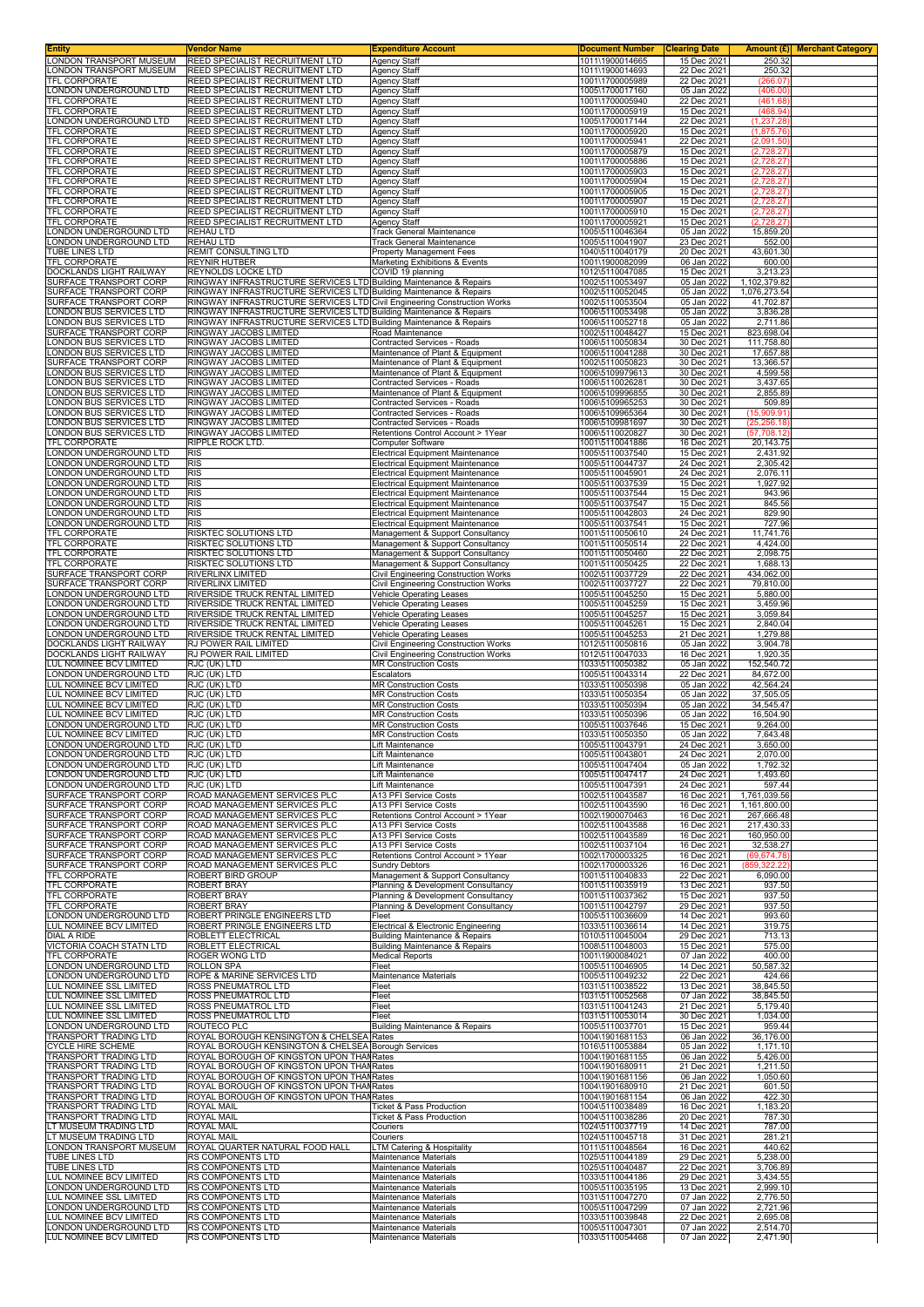| Entity                                                  | Vendor Name                                   | <b>Expenditure Account</b>                                   | <b>Document Number</b>             | <b>Clearing Date</b>       | Amount (£)<br><b>Merchant Category</b> |
|---------------------------------------------------------|-----------------------------------------------|--------------------------------------------------------------|------------------------------------|----------------------------|----------------------------------------|
| UL NOMINEE BCV LIMITED<br>ONDON UNDERGROUND LTD.        | RS COMPONENTS LTD<br>RS COMPONENTS LTD        | Maintenance Materials<br><b>Maintenance Materials</b>        | 1033\5110054470<br>1005\5110043534 | 07 Jan 2022<br>29 Dec 2021 | 2,329.33<br>2,007.45                   |
| ONDON UNDERGROUND LTD                                   | RS COMPONENTS LTD                             | Maintenance Materials                                        | 1005\5110047302                    | 07 Jan 2022                | 1,987.50                               |
| ONDON UNDERGROUND LTD<br><b>UL NOMINEE SSL LIMITED</b>  | RS COMPONENTS LTD<br>RS COMPONENTS LTD        | <b>Maintenance Materials</b><br>Maintenance Materials        | 1005\5110035192<br>1031\5110046168 | 13 Dec 2021<br>05 Jan 2022 | 1,799.20<br>1,778.42                   |
| ONDON UNDERGROUND LTD                                   | RS COMPONENTS LTD                             | Maintenance Materials                                        | 1005\5110047248                    | 07 Jan 2022                | 1,713.41                               |
| ONDON UNDERGROUND LTD                                   | RS COMPONENTS LTD                             | Maintenance Materials                                        | 1005\5110038082                    | 17 Dec 2021<br>29 Dec 2021 | 1,571.57                               |
| ONDON UNDERGROUND LTD<br><b>TUBE LINES LTD</b>          | RS COMPONENTS LTD<br>RS COMPONENTS LTD        | Maintenance Materials<br>Maintenance Materials               | 1005\5110043528<br>1025\5110044392 | 31 Dec 2021                | 1,559.96<br>1,540.00                   |
| ONDON UNDERGROUND LTD                                   | RS COMPONENTS LTD                             | Maintenance Materials                                        | 1005\5110038043                    | 16 Dec 2021                | 1,488.61                               |
| ONDON UNDERGROUND LTD<br>ONDON UNDERGROUND LTD          | RS COMPONENTS LTD<br>RS COMPONENTS LTD        | <b>Maintenance Materials</b><br><b>Maintenance Materials</b> | 1005\5110038712<br>1005\5110040504 | 21 Dec 2021<br>22 Dec 2021 | 1,440.00<br>1,417.34                   |
| ONDON UNDERGROUND LTD                                   | RS COMPONENTS LTD                             | Maintenance Materials                                        | 1005\5110038087                    | 17 Dec 2021                | 1,362.59                               |
| ONDON UNDERGROUND LTD.<br>ONDON UNDERGROUND LTD         | RS COMPONENTS LTD<br>RS COMPONENTS LTD        | <b>Maintenance Materials</b><br>Maintenance Materials        | 1005\5110046158<br>1005\5110038714 | 05 Jan 2022<br>21 Dec 2021 | 1,335.75<br>1,335.00                   |
| <b>LUL NOMINEE BCV LIMITED</b>                          | RS COMPONENTS LTD                             | Maintenance Materials                                        | 1033\5110044184                    | 29 Dec 2021                | 1,330.58                               |
| <b>TUBE LINES LTD</b><br>ONDON UNDERGROUND LTD          | RS COMPONENTS LTD<br>RS COMPONENTS LTD        | <b>Maintenance Materials</b><br>Maintenance Materials        | 1025\5110040489<br>1005\5110038713 | 22 Dec 2021<br>21 Dec 2021 | 1,328.40                               |
| ONDON UNDERGROUND LTD                                   | RS COMPONENTS LTD                             | Maintenance Materials                                        | 1005\5110047305                    | 07 Jan 2022                | 1,320.00<br>1,281.76                   |
| <b>UL NOMINEE SSL LIMITED</b>                           | RS COMPONENTS LTD                             | Maintenance Materials                                        | 1031\5110038065                    | 16 Dec 2021                | 1,146.71                               |
| TUBE LINES LTD<br><b>LUL NOMINEE SSL LIMITED</b>        | RS COMPONENTS LTD<br>RS COMPONENTS LTD        | Maintenance Materials<br>Maintenance Materials               | 1025\5110036927<br>1031\5110044190 | 15 Dec 2021<br>29 Dec 2021 | 1,127.51<br>1,115.08                   |
| ONDON UNDERGROUND LTD                                   | RS COMPONENTS LTD                             | Maintenance Materials                                        | 1005\5110035187                    | 13 Dec 2021                | 1,070.10                               |
| ONDON UNDERGROUND LTD.<br>ONDON UNDERGROUND LTD         | <b>RS COMPONENTS LTD</b><br>RS COMPONENTS LTD | Stock of Signals and Electricals<br>Maintenance Materials    | 1005\5110048701<br>1005\5110041050 | 16 Dec 2021<br>22 Dec 2021 | 1,049.60<br>916.82                     |
| ONDON UNDERGROUND LTD                                   | RS COMPONENTS LTD                             | Fleet                                                        | 1005\5110038064                    | 16 Dec 2021                | 864.40                                 |
| LUL NOMINEE SSL LIMITED<br>RAIL FOR LONDON LIMITED      | RS COMPONENTS LTD<br>RS COMPONENTS LTD        | Maintenance Materials<br>Maintenance Materials               | 1031\5110044390<br>1020\5110047259 | 31 Dec 2021<br>07 Jan 2022 | 837.91<br>827.81                       |
| <b>UL NOMINEE BCV LIMITED</b>                           | RS COMPONENTS LTD                             | Maintenance Materials                                        | 1033\5110044207                    | 30 Dec 2021                | 822.24                                 |
| TUBE LINES LTD<br><b>TUBE LINES LTD</b>                 | <b>RS COMPONENTS LTD</b><br>RS COMPONENTS LTD | <b>Maintenance Materials</b><br><b>Maintenance Materials</b> | 1025\5110042900<br>1025\5110044393 | 29 Dec 2021<br>31 Dec 2021 | 794.28<br>727.15                       |
| ONDON UNDERGROUND LTD                                   | RS COMPONENTS LTD                             | Maintenance Materials                                        | 1005\5110046157                    | 05 Jan 2022                | 715.83                                 |
| TUBE LINES LTD                                          | RS COMPONENTS LTD                             | Maintenance Materials                                        | 1025\5110047294                    | 07 Jan 2022                | 714.34                                 |
| TFL CORPORATE<br>ONDON UNDERGROUND LTD                  | RS COMPONENTS LTD<br>RS COMPONENTS LTD        | Maintenance Materials<br>Maintenance Materials               | 1001\5110046163<br>1005\5110046145 | 05 Jan 2022<br>05 Jan 2022 | 693.00<br>650.41                       |
| <b>LUL NOMINEE SSL LIMITED</b>                          | <b>RS COMPONENTS LTD</b>                      | Maintenance Materials                                        | 1031\5110044187                    | 29 Dec 2021                | 649.89                                 |
| ONDON UNDERGROUND LTD<br>ONDON UNDERGROUND LTD          | RS COMPONENTS LTD<br>RS COMPONENTS LTD        | Maintenance Materials<br>Maintenance Materials               | 1005\5109916212<br>1005\5110041117 | 21 Dec 2021<br>23 Dec 2021 | 648.00<br>618.81                       |
| ONDON UNDERGROUND LTD                                   | <b>RS COMPONENTS LTD</b>                      | <b>Signalling Systems</b>                                    | 1005\5110023314                    | 14 Dec 2021                | 611.05                                 |
| ONDON UNDERGROUND LTD<br>RAIL FOR LONDON LIMITED        | RS COMPONENTS LTD<br>RS COMPONENTS LTD        | Maintenance Materials<br><b>Signalling Systems</b>           | 1005\5110046154<br>1020\5110041116 | 05 Jan 2022<br>23 Dec 2021 | 603.56<br>600.00                       |
| ONDON UNDERGROUND LTD                                   | RS COMPONENTS LTD                             | Maintenance Materials                                        | 1005\5110047309                    | 07 Jan 2022                | 593.82                                 |
| <b>UL NOMINEE SSL LIMITED</b>                           | RS COMPONENTS LTD                             | Maintenance Materials                                        | 1031\5110044209                    | 30 Dec 2021                | 591.46                                 |
| RAIL FOR LONDON LIMITED<br>ONDON UNDERGROUND LTD        | RS COMPONENTS LTD<br>RS COMPONENTS LTD        | Maintenance Materials<br><b>Maintenance Materials</b>        | 1020\5110040512<br>1005\5110036931 | 22 Dec 2021<br>15 Dec 2021 | 579.00<br>565.25                       |
| <b>LUL NOMINEE SSL LIMITED</b>                          | RS COMPONENTS LTD                             | <b>Maintenance Materials</b>                                 | 1031\5110038066                    | 16 Dec 2021                | 561.21                                 |
| ONDON UNDERGROUND LTD<br>ONDON UNDERGROUND LTD          | RS COMPONENTS LTD<br>RS COMPONENTS LTD        | Maintenance Materials<br>Maintenance Materials               | 1005\5110047300<br>1005\5110044421 | 07 Jan 2022<br>31 Dec 2021 | 555.60<br>543.62                       |
| ONDON UNDERGROUND LTD.                                  | <b>RS COMPONENTS LTD</b>                      | Maintenance Materials                                        | 1005\5110038715                    | 21 Dec 2021                | 540.00                                 |
| ONDON UNDERGROUND LTD<br>ONDON UNDERGROUND LTD          | RS COMPONENTS LTD<br>RS COMPONENTS LTD        | Maintenance Materials                                        | 1005\5110047316<br>1005\5110043526 | 07 Jan 2022<br>29 Dec 2021 | 540.00<br>519.94                       |
| ONDON UNDERGROUND LTD.                                  | RS COMPONENTS LTD                             | <b>Maintenance Materials</b><br><b>Maintenance Materials</b> | 1005\5110043525                    | 29 Dec 2021                | 506.56                                 |
| TUBE LINES LTD                                          | RS COMPONENTS LTD                             | Maintenance Materials                                        | 1025\5110039836                    | 22 Dec 2021                | 498.24                                 |
| RAIL FOR LONDON LIMITED<br>RAIL FOR LONDON LIMITED      | RS COMPONENTS LTD<br>RS COMPONENTS LTD        | Maintenance Materials<br><b>Signalling Systems</b>           | 1020\5110046137<br>1020\5110044404 | 05 Jan 2022<br>31 Dec 2021 | 496.40<br>495.20                       |
| ONDON UNDERGROUND LTD                                   | RS COMPONENTS LTD                             | Maintenance Materials                                        | 1005\5110040492                    | 22 Dec 2021                | 473.69                                 |
| <b>UL NOMINEE BCV LIMITED</b><br>ONDON UNDERGROUND LTD  | RS COMPONENTS LTD<br>RS COMPONENTS LTD        | Maintenance Materials<br><b>Maintenance Materials</b>        | 1033\5110047268<br>1005\5110046140 | 07 Jan 2022<br>05 Jan 2022 | 473.35<br>473.06                       |
| ONDON UNDERGROUND LTD                                   | RS COMPONENTS LTD                             | Maintenance Materials                                        | 1005\5110044177                    | 29 Dec 2021                | 463.10                                 |
| ONDON UNDERGROUND LTD<br><b>TUBE LINES LTD</b>          | RS COMPONENTS LTD<br><b>RS COMPONENTS LTD</b> | Maintenance Materials<br><b>Maintenance Materials</b>        | 1005\5110044206<br>1025\5110037502 | 30 Dec 2021<br>15 Dec 2021 | 457.04<br>453.53                       |
| ONDON UNDERGROUND LTD                                   | RS COMPONENTS LTD                             | Maintenance Materials                                        | 1005\5110038047                    | 16 Dec 2021                | 446.64                                 |
| <b>TFL CORPORATE</b>                                    | RS COMPONENTS LTD                             | Maintenance Materials                                        | 1001\5110041046                    | 22 Dec 2021                | 445.49                                 |
| ONDON UNDERGROUND LTD<br>ONDON UNDERGROUND LTD          | <b>RS COMPONENTS LTD</b><br>RS COMPONENTS LTD | <b>Maintenance Materials</b><br><b>Maintenance Materials</b> | 1005\5110039862<br>1005\5110047278 | 22 Dec 2021<br>07 Jan 2022 | 438.60<br>438.25                       |
| ONDON UNDERGROUND LTD                                   | RS COMPONENTS LTD                             | Maintenance Materials                                        | 1005\5110044409                    | 31 Dec 2021                | 436.41                                 |
| ONDON UNDERGROUND LTD<br>ONDON UNDERGROUND LTD          | RS COMPONENTS LTD<br>RS COMPONENTS LTD        | Maintenance Materials<br>Fleet                               | 1005\5110036947<br>1005\5110043536 | 15 Dec 2021<br>29 Dec 2021 | 433.00<br>404.50                       |
| ONDON UNDERGROUND LTD.                                  | RS COMPONENTS LTD                             | Maintenance Materials                                        | 1005\5110037509                    | 15 Dec 2021                | 399.60                                 |
| ONDON UNDERGROUND LTD.<br>ONDON UNDERGROUND LTD         | RS COMPONENTS LTD<br>RS COMPONENTS LTD        | <b>Maintenance Materials</b><br>Maintenance Materials        | 1005\5110041060<br>1005\5110035190 | 22 Dec 2021<br>13 Dec 2021 | 397.30<br>392.88                       |
| ONDON UNDERGROUND LTD                                   | RS COMPONENTS LTD                             | Maintenance Materials                                        | 1005\5110046150                    | 05 Jan 2022                | 392.34                                 |
| ONDON UNDERGROUND LTD                                   | RS COMPONENTS LTD                             | Maintenance Materials                                        | 1005\5110044410<br>1005\5110036937 | 31 Dec 2021                | 387.35                                 |
| ONDON UNDERGROUND LTD<br>ONDON UNDERGROUND LTD          | RS COMPONENTS LTD<br>RS COMPONENTS LTD        | Maintenance Materials<br>Maintenance Materials               | 1005\5110036943                    | 15 Dec 2021<br>15 Dec 2021 | 378.64<br>368.16                       |
| <b>LUL NOMINEE SSL LIMITED</b>                          | RS COMPONENTS LTD                             | Maintenance Materials                                        | 1031\5110038096                    | 17 Dec 2021                | 362.84                                 |
| ONDON UNDERGROUND LTD<br>TFL CORPORATE                  | RS COMPONENTS LTD<br>RS COMPONENTS LTD        | Maintenance Materials<br>Maintenance Materials               | 1005\5110038088<br>1001\5110038046 | 17 Dec 2021<br>16 Dec 2021 | 361.31<br>359.18                       |
| ONDON UNDERGROUND LTD                                   | RS COMPONENTS LTD                             | Maintenance Materials                                        | 1005\5110038054                    | 16 Dec 2021                | 344.55                                 |
| ONDON UNDERGROUND LTD<br>ONDON UNDERGROUND LTD          | RS COMPONENTS LTD<br>RS COMPONENTS LTD        | Maintenance Materials<br>Maintenance Materials               | 1005\5110040499<br>1005\5110036934 | 22 Dec 2021<br>15 Dec 2021 | 344.40<br>341.56                       |
| ONDON UNDERGROUND LTD                                   | RS COMPONENTS LTD                             | Maintenance Materials                                        | 1005\5110042909                    | 29 Dec 2021                | 334.65                                 |
| ONDON UNDERGROUND LTD<br>ONDON UNDERGROUND LTD          | RS COMPONENTS LTD<br>RS COMPONENTS LTD        | Maintenance Materials<br>Maintenance Materials               | 1005\5110043543<br>1005\5110036942 | 29 Dec 2021<br>15 Dec 2021 | 334.65<br>329.68                       |
| ONDON UNDERGROUND LTD                                   | RS COMPONENTS LTD                             | Maintenance Materials                                        | 1005\5110046159                    | 05 Jan 2022                | 328.80                                 |
| ONDON UNDERGROUND LTD<br>ONDON UNDERGROUND LTD          | RS COMPONENTS LTD<br>RS COMPONENTS LTD        | Maintenance Materials<br>Maintenance Materials               | 1005\5110047282<br>1005\5110041061 | 07 Jan 2022<br>22 Dec 2021 | 322.40<br>321.34                       |
| RAIL FOR LONDON LIMITED                                 | RS COMPONENTS LTD                             | Maintenance Materials                                        | 1020\5110037497                    | 15 Dec 2021                | 321.08                                 |
| ONDON UNDERGROUND LTD.                                  | RS COMPONENTS LTD                             | <b>Maintenance Materials</b>                                 | 1005\5110039847                    | 22 Dec 2021                | 320.58                                 |
| ONDON UNDERGROUND LTD<br>LONDON UNDERGROUND LTD         | RS COMPONENTS LTD<br>RS COMPONENTS LTD        | Maintenance Materials<br>Maintenance Materials               | 1005\5110040501<br>1005\5110047286 | 22 Dec 2021<br>07 Jan 2022 | 316.19<br>313.65                       |
| ONDON UNDERGROUND LTD                                   | RS COMPONENTS LTD                             | Maintenance Materials                                        | 1005\5110044416                    | 31 Dec 2021                | 309.42                                 |
| <b>LUL NOMINEE BCV LIMITED</b><br>ONDON UNDERGROUND LTD | RS COMPONENTS LTD<br>RS COMPONENTS LTD        | Maintenance Materials<br>Maintenance Materials               | 1033\5110046164<br>1005\5110044216 | 05 Jan 2022<br>29 Dec 2021 | 308.86<br>308.84                       |
| ONDON UNDERGROUND LTD                                   | RS COMPONENTS LTD                             | <b>Maintenance Materials</b>                                 | 1005\5110040491                    | 22 Dec 2021                | 307.94                                 |
| TUBE LINES LTD<br>ONDON UNDERGROUND LTD                 | RS COMPONENTS LTD<br>RS COMPONENTS LTD        | Maintenance Materials<br>Maintenance Materials               | 1025\5110039841<br>1005\5110047308 | 22 Dec 2021<br>07 Jan 2022 | 303.30<br>302.51                       |
| <b>LUL NOMINEE BCV LIMITED</b>                          | RS COMPONENTS LTD                             | Maintenance Materials                                        | 1033\5110039856                    | 22 Dec 2021                | 301.59                                 |
| ONDON UNDERGROUND LTD<br>ONDON UNDERGROUND LTD          | RS COMPONENTS LTD<br>RS COMPONENTS LTD        | Maintenance Materials<br>Maintenance Materials               | 1005\5110040497<br>1005\5110042913 | 22 Dec 2021<br>29 Dec 2021 | 301.02<br>297.62                       |
| ONDON UNDERGROUND LTD                                   | RS COMPONENTS LTD                             | Maintenance Materials                                        | 1005\5110044411                    | 31 Dec 2021                | 296.13                                 |
| LUL NOMINEE BCV LIMITED                                 | RS COMPONENTS LTD                             | Maintenance Materials                                        | 1033\5110046165                    | 05 Jan 2022                | 295.92                                 |
| ONDON UNDERGROUND LTD<br>ONDON UNDERGROUND LTD          | RS COMPONENTS LTD<br>RS COMPONENTS LTD        | Maintenance Materials<br>Maintenance Materials               | 1005\5110042910<br>1005\5110047251 | 29 Dec 2021<br>07 Jan 2022 | 294.97<br>294.30                       |
| ONDON UNDERGROUND LTD                                   | RS COMPONENTS LTD                             | Maintenance Materials                                        | 1005\5110044408                    | 31 Dec 2021                | 293.60                                 |
| <b>LUL NOMINEE BCV LIMITED</b><br>ONDON UNDERGROUND LTD | RS COMPONENTS LTD<br>RS COMPONENTS LTD        | Maintenance Materials<br>Maintenance Materials               | 1033\5110043523<br>1005\5110037510 | 29 Dec 2021<br>15 Dec 2021 | 292.26<br>291.17                       |
| LUL NOMINEE SSL LIMITED                                 | RS COMPONENTS LTD                             | Maintenance Materials                                        | 1031\5110046170                    | 05 Jan 2022                | 285.44                                 |
| TUBE LINES LTD<br>RAIL FOR LONDON LIMITED               | RS COMPONENTS LTD<br>RS COMPONENTS LTD        | Maintenance Materials<br>Maintenance Materials               | 1025\5110039839<br>1020\5110037499 | 22 Dec 2021<br>15 Dec 2021 | 279.20<br>277.82                       |
| RAIL FOR LONDON LIMITED                                 | RS COMPONENTS LTD                             | <b>Signalling Systems</b>                                    | 1020\5110044402                    | 31 Dec 2021                | 274.40                                 |
| ONDON UNDERGROUND LTD                                   | RS COMPONENTS LTD                             | Maintenance Materials                                        | 1005\5110041103                    | 22 Dec 2021                | 272.45                                 |
| TUBE LINES LTD<br>ONDON UNDERGROUND LTD                 | RS COMPONENTS LTD<br>RS COMPONENTS LTD        | Maintenance Materials<br><b>Maintenance Materials</b>        | 1025\5110039835<br>1005\5110046146 | 22 Dec 2021<br>05 Jan 2022 | 269.70<br>269.12                       |
| ONDON RIVER SERVICES LTD                                | RS COMPONENTS LTD                             | Maintenance Materials                                        | 1007\5110036926                    | 15 Dec 2021                | 268.23                                 |
| ONDON UNDERGROUND LTD<br>ONDON UNDERGROUND LTD          | RS COMPONENTS LTD<br>RS COMPONENTS LTD        | Maintenance Materials<br>Maintenance Materials               | 1005\5110044414<br>1005\5110047281 | 31 Dec 2021<br>07 Jan 2022 | 265.60<br>259.70                       |
| LONDON UNDERGROUND LTD                                  | RS COMPONENTS LTD                             | Maintenance Materials                                        | 1005\5110043549                    | 29 Dec 2021                | 256.30                                 |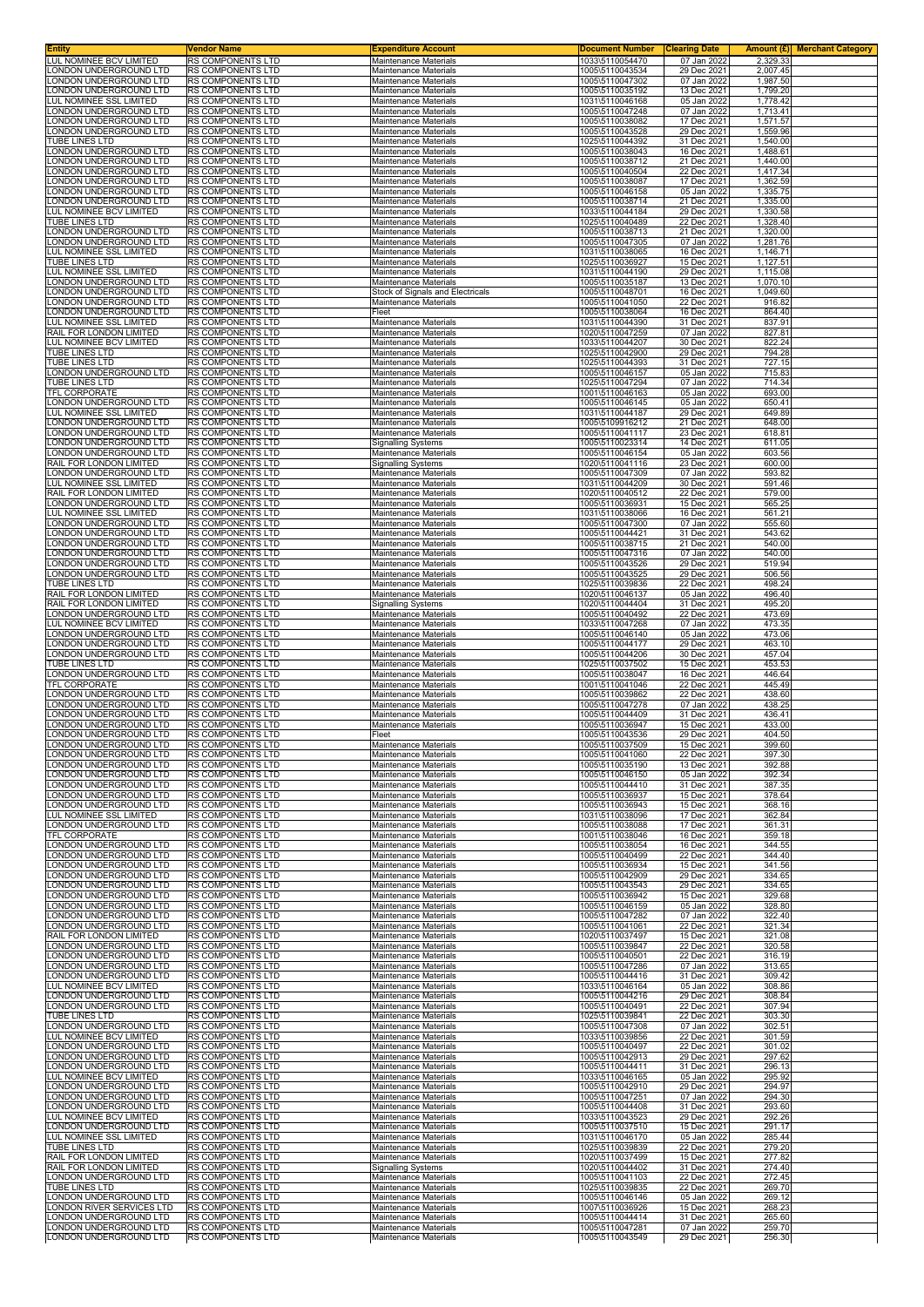| Entity                                                   | Vendor Name                                                                                                                    | <b>Expenditure Account</b>                                                | <b>Document Number</b>             | <b>Clearing Date</b>       | Amount (£) Merchant Category |
|----------------------------------------------------------|--------------------------------------------------------------------------------------------------------------------------------|---------------------------------------------------------------------------|------------------------------------|----------------------------|------------------------------|
| LONDON UNDERGROUND LTD<br>ONDON UNDERGROUND LTD.         | RS COMPONENTS LTD<br><b>RS COMPONENTS LTD</b>                                                                                  | Maintenance Materials<br><b>Maintenance Materials</b>                     | 1005\5110038107<br>1005\5110052802 | 20 Dec 2021<br>29 Dec 2021 | 254.89<br>(323.92)           |
| TFL CORPORATE                                            | <b>RSM</b>                                                                                                                     | Management & Support Consultancy                                          | 1001\5110037245                    | 14 Dec 2021                | 12,700.00                    |
| <b>TFL CORPORATE</b><br>TFL CORPORATE                    | <b>RSM</b><br><b>RSM</b>                                                                                                       | Management & Support Consultancy                                          | 1001\5110037244<br>1001\5110037247 | 14 Dec 2021<br>14 Dec 2021 | 4,700.00<br>2.350.00         |
| <b>FRANSPORT TRADING LTD</b>                             | S & K RAVIDRAN T/A SOUTH RUISLIP                                                                                               | Management & Support Consultancy<br>Transys Control - TTL                 | 1004\1901680930                    | 22 Dec 2021                | 556.03                       |
| TRANSPORT TRADING LTD                                    | S KANDIAH T/A NEWS & BOOZE                                                                                                     | Transys Control - TTL                                                     | 1004\1901680929                    | 22 Dec 2021                | 801.99                       |
| TUBE LINES LTD<br>ONDON UNDERGROUND LTD                  | SAAB AB SUPPORT AND SERVICES<br>SABRE RAIL SERVICES LTD                                                                        | Software Maintenance<br>Fleet                                             | 1025\5110046790<br>1005\5110045658 | 07 Jan 2022<br>04 Jan 2022 | 3.141.00<br>2,423.68         |
| ONDON UNDERGROUND LTD                                    | SABRE RAIL SERVICES LTD                                                                                                        | Fleet                                                                     | 1005\5110045668                    | 04 Jan 2022                | 2,084.95                     |
| ONDON UNDERGROUND LTD<br>ONDON UNDERGROUND LTD           | SABRE RAIL SERVICES LTD<br>SAFETY KLEEN UK LTD                                                                                 | Fleet<br>Maintenance of Plant & Equipment                                 | 1005\5110036021<br>1005\5110042637 | 13 Dec 2021<br>24 Dec 2021 | 1,600.80<br>18,409.43        |
| ONDON UNDERGROUND LTD                                    | SAFETY KLEEN UK LTD                                                                                                            | <b>Building Maintenance &amp; Repairs</b>                                 | 1005\5110042634                    | 24 Dec 2021                | 1,463.02                     |
| RAIL FOR LONDON LIMITED<br>LUL NOMINEE BCV LIMITED       | SAFETY KLEEN UK LTD<br>SAFETY KLEEN UK LTD                                                                                     | <b>Protective Clothing</b><br>Equipment Repairs & Maintenance             | 1020\5110047453<br>1033\5110039591 | 07 Jan 2022<br>21 Dec 2021 | 1,051.03<br>756.58           |
| ONDON UNDERGROUND LTD                                    | SAFETY KLEEN UK LTD                                                                                                            | Equipment Repairs & Maintenance                                           | 1005\5110036673                    | 14 Dec 2021                | 517.05                       |
| ONDON UNDERGROUND LTD<br>SURFACE TRANSPORT CORP          | SAFETY MUNDO LTD<br>SAMDESK                                                                                                    | <b>Staff Training</b><br>Computer Software                                | 1005\5110045816<br>1002\5110050558 | 14 Dec 2021<br>07 Jan 2022 | 2,546.00                     |
| ONDON UNDERGROUND LTD                                    | SAMUEL WILKES (ENGINEERING) LTD                                                                                                | Fleet                                                                     | 1005\5110050887                    | 22 Dec 2021                | 1,750.00<br>427.12           |
| ONDON UNDERGROUND LTD                                    | SAMUEL WILKES (ENGINEERING) LTD                                                                                                | Fleet                                                                     | 1005\5110050884                    | 31 Dec 2021                | 320.34                       |
| LUL NOMINEE BCV LIMITED<br>LUL NOMINEE BCV LIMITED       | SANTON SWITCHGEAR LTD<br>SANTON SWITCHGEAR LTD                                                                                 | Fleet<br>Fleet                                                            | 1033\5109977510<br>1033\5110010230 | 29 Dec 2021<br>29 Dec 2021 | 1,426.00<br>1,426.00         |
| TFL CORPORATE                                            | SAP UK LTD                                                                                                                     | <b>Staff Training</b>                                                     | 1001\5110039919                    | 22 Dec 2021                | 1,863.00                     |
| <b>TRANSPORT TRADING LTD</b><br>TFL CORPORATE            | <b>SARAH HOPE</b><br>SATINDER SHUKLA (2)                                                                                       | Planning & Development Consultancy<br>Purchase of Land & Buildings        | 1004\5110047500<br>1001\1900079204 | 15 Dec 2021<br>23 Dec 2021 | 542.45<br>329.33             |
| TRANSPORT TRADING LTD                                    | SAVILLS COMMERCIAL LTD                                                                                                         | Costs of Disp Inv Prop - TTL Planning                                     | 1004\5110052686                    | 29 Dec 2021                | 10,000.00                    |
| TRANSPORT TRADING LTD<br>LUL NOMINEE SSL LIMITED         | <b>SCALAR</b><br>SCHAEFFLER (UK) LTD                                                                                           | Purchase of Associates Loan Notes (Activity)<br><b>Signalling Systems</b> | 1004\5110044734<br>1031\5110041297 | 14 Dec 2021<br>22 Dec 2021 | 4,225.00<br>2,525.25         |
| ONDON UNDERGROUND LTD                                    | <b>SCHINDLER LTD</b>                                                                                                           | Lift Maintenance                                                          | 1005\5110041742                    | 22 Dec 2021                | 239,657.36                   |
| ONDON UNDERGROUND LTD<br>ONDON UNDERGROUND LTD           | <b>SCHINDLER LTD</b><br><b>SCHINDLER LTD</b>                                                                                   | Lift Maintenance<br>Lift Maintenance                                      | 1005\5110053476<br>1005\5110053467 | 04 Jan 2022<br>05 Jan 2022 | 61,148.40<br>58,783.78       |
| ONDON UNDERGROUND LTD                                    | <b>SCHINDLER LTD</b>                                                                                                           | Lift Maintenance                                                          | 1005\5110043624                    | 22 Dec 2021                | 47,343.71                    |
| ONDON UNDERGROUND LTD                                    | <b>SCHINDLER LTD</b>                                                                                                           | Lift Maintenance                                                          | 1005\5110053466                    | 05 Jan 2022                | 12.096.49                    |
| ONDON UNDERGROUND LTD<br>ONDON UNDERGROUND LTD           | <b>SCHINDLER LTD</b><br>SCHINDLER LTD                                                                                          | Lift Maintenance<br>Lift Maintenance                                      | 1005\5110043625<br>1005\5110053469 | 22 Dec 2021<br>05 Jan 2022 | 10,557.18<br>8,357.02        |
| LUL NOMINEE SSL LIMITED                                  | SCHNEIDER ELECTRIC LIMITED                                                                                                     | Fleet                                                                     | 1031\5110048638                    | 05 Jan 2022                | 3.130.40                     |
| LUL NOMINEE SSL LIMITED<br>UL NOMINEE SSL LIMITED        | SCHNEIDER ELECTRIC LIMITED<br>SCHNEIDER ELECTRIC LIMITED                                                                       | Fleet<br>Fleet                                                            | 1031\5110045935<br>1031\5110045938 | 22 Dec 2021<br>22 Dec 2021 | 2,896.00<br>2,896.00         |
| LUL NOMINEE SSL LIMITED                                  | SCHNEIDER ELECTRIC LIMITED                                                                                                     | Fleet                                                                     | 1031\5110048639                    | 04 Jan 2022                | 2,896.00                     |
| LUL NOMINEE SSL LIMITED<br>LUL NOMINEE SSL LIMITED       | SCHNEIDER ELECTRIC LIMITED<br>SCHNEIDER ELECTRIC LIMITED                                                                       | Fleet<br>Fleet                                                            | 1031\5110048648<br>1031\5110045939 | 05 Jan 2022<br>22 Dec 2021 | 2,896.00<br>2,316.80         |
| ONDON UNDERGROUND LTD                                    | SCHNEIDER ELECTRIC LIMITED                                                                                                     | Heating & Lighting                                                        | 1005\5110054764                    | 07 Jan 2022                | 416.79                       |
| UL NOMINEE SSL LIMITED<br>ONDON UNDERGROUND LTD          | SCHUNK CARBON TECHNOLOGY LIMITED                                                                                               | Fleet                                                                     | 1031\5110047398                    | 31 Dec 2021                | 44,643.31                    |
| ONDON UNDERGROUND LTD                                    | SCHUNK CARBON TECHNOLOGY LIMITED<br>SCHUNK CARBON TECHNOLOGY LIMITED                                                           | Fleet<br>Fleet                                                            | 1005\5110041231<br>1005\5110034284 | 31 Dec 2021<br>31 Dec 2021 | 19,734.22<br>19,396.45       |
| ONDON UNDERGROUND LTD                                    | SCHUNK CARBON TECHNOLOGY LIMITED                                                                                               | Fleet                                                                     | 1005\5110050022                    | 31 Dec 2021                | 14,774.40                    |
| ONDON UNDERGROUND LTD<br>ONDON UNDERGROUND LTD           | SCHUNK CARBON TECHNOLOGY LIMITED<br>SCHUNK CARBON TECHNOLOGY LIMITED                                                           | Fleet<br>Fleet                                                            | 1005\5110034283<br>1005\5110047063 | 31 Dec 2021<br>31 Dec 2021 | 14,547.34<br>9,399.72        |
| ONDON UNDERGROUND LTD.                                   | SCHUNK CARBON TECHNOLOGY LIMITED                                                                                               | Fleet                                                                     | 1005\5110050007                    | 31 Dec 2021                | 7,866.00                     |
| <b>UL NOMINEE SSL LIMITED</b><br>LUL NOMINEE SSL LIMITED | SCHUNK CARBON TECHNOLOGY LIMITED<br>SCHUNK CARBON TECHNOLOGY LIMITED                                                           | Fleet<br>Stock Issues - Repairables                                       | 1031\5110047541<br>1031\5110044576 | 31 Dec 2021<br>31 Dec 2021 | 3,955.09<br>2,600.50         |
| LUL NOMINEE SSL LIMITED                                  | SCHUNK CARBON TECHNOLOGY LIMITED                                                                                               | Fleet                                                                     | 1031\5110047536                    | 31 Dec 2021                | 1,857.69                     |
| LUL NOMINEE SSL LIMITED                                  | SCHUNK CARBON TECHNOLOGY LIMITED                                                                                               | Stock Issues - Repairables                                                | 1031\5110044577                    | 31 Dec 2021                | 1,848.15                     |
| LUL NOMINEE SSL LIMITED<br>RAIL FOR LONDON LIMITED       | SCHUNK CARBON TECHNOLOGY LIMITED<br>SCHUNK CARBON TECHNOLOGY LIMITED                                                           | Fleet<br><b>Signalling Systems</b>                                        | 1031\5110042647<br>1020\5110042805 | 31 Dec 2021<br>31 Dec 2021 | 1,374.63<br>1,233.36         |
| LUL NOMINEE SSL LIMITED                                  | SCHUNK CARBON TECHNOLOGY LIMITED                                                                                               | Fleet                                                                     | 1031\5110047548                    | 31 Dec 2021                | 1,225.90                     |
| ONDON UNDERGROUND LTD<br>ONDON UNDERGROUND LTD           | SCHUNK CARBON TECHNOLOGY LIMITED<br>SCHUNK CARBON TECHNOLOGY LIMITED                                                           | Fleet<br>Fleet                                                            | 1005\5110052322<br>1005\5110052323 | 31 Dec 2021<br>31 Dec 2021 | 1,155.74<br>917.75           |
| ONDON UNDERGROUND LTD                                    | SCHUNK CARBON TECHNOLOGY LIMITED                                                                                               | Fleet                                                                     | 1005\5110052189                    | 31 Dec 2021                | 771.79                       |
| ONDON UNDERGROUND LTD<br>UL NOMINEE SSL LIMITED          | SCHUNK CARBON TECHNOLOGY LIMITED<br>SCHUNK CARBON TECHNOLOGY LIMITED                                                           | Fleet<br>Stock Issues - Repairables                                       | 1005\5110049895<br>1031\5110044578 | 31 Dec 2021<br>31 Dec 2021 | 726.20<br>716.64             |
| ONDON UNDERGROUND LTD                                    | SCHUNK CARBON TECHNOLOGY LIMITED                                                                                               | Fleet                                                                     | 1005\5110044575                    | 31 Dec 2021                | 566.46                       |
| ONDON UNDERGROUND LTD.<br>ONDON UNDERGROUND LTD          | SCHUNK CARBON TECHNOLOGY LIMITED<br>SCHUNK CARBON TECHNOLOGY LIMITED                                                           | Fleet<br>Fleet                                                            | 1005\5110052185<br>1005\5110052187 | 31 Dec 2021<br>31 Dec 2021 | 528.33<br>528.33             |
| ONDON UNDERGROUND LTD                                    | SCHUNK CARBON TECHNOLOGY LIMITED                                                                                               | Fleet                                                                     | 1005\5110052191                    | 31 Dec 2021                | 495.36                       |
| ONDON UNDERGROUND LTD                                    | SCHUNK CARBON TECHNOLOGY LIMITED                                                                                               | Fleet                                                                     | 1005\5110052184                    | 31 Dec 2021                | 477.17                       |
| ONDON UNDERGROUND LTD<br>ONDON UNDERGROUND LTD           | SCHUNK CARBON TECHNOLOGY LIMITED<br>SCHUNK CARBON TECHNOLOGY LIMITED                                                           | Fleet<br>Fleet                                                            | 1005\5110052192<br>1005\5110052188 | 31 Dec 2021<br>31 Dec 2021 | 477.17<br>455.99             |
| ONDON UNDERGROUND LTD.                                   | SCHUNK CARBON I ECHNOLOGY LIMITED   Exchange Gain Realised                                                                     |                                                                           | 1005\5110045249                    | 31 Dec 2021                | (1.791.05                    |
| LONDON UNDERGROUND LTD<br>ONDON UNDERGROUND LTD          | SCHWEERBAU GMBH & CO.KG *PAID BACS* Track General Maintenance<br>SCHWEERBAU GMBH & CO.KG *PAID BACS* Track General Maintenance |                                                                           | 1005\5110037199<br>1005\5110037200 | 15 Dec 2021<br>15 Dec 2021 | 284,538.00<br>190,462.00     |
| LUL NOMINEE BCV LIMITED                                  | <b>SCHWIHAG GMBH</b>                                                                                                           | Track General Maintenance                                                 | 1033\5110037292                    | 17 Dec 2021                | 295.00                       |
| LONDON UNDERGROUND LTD<br><b>UL NOMINEE BCV LIMITED</b>  | SECHERON HASLER (UK) LTD<br>SECHERON HASLER (UK) LTD                                                                           | Fleet<br>Stock Issues - Repairables                                       | 1005\5110041370<br>1033\5110041306 | 22 Dec 2021<br>22 Dec 2021 | 1,516.80<br>1,148.00         |
| ONDON UNDERGROUND LTD                                    | SECHERON HASLER (UK) LTD                                                                                                       | Fleet                                                                     | 1005\5110043748                    | 29 Dec 2021                | 595.00                       |
| ONDON UNDERGROUND LTD<br>ONDON UNDERGROUND LTD           | SECHERON HASLER (UK) LTD<br>SECHERON HASLER (UK) LTD                                                                           | Fleet<br>Fleet                                                            | 1005\5110043752<br>1005\5110043754 | 29 Dec 2021<br>29 Dec 2021 | 595.00<br>595.00             |
| ONDON UNDERGROUND LTD                                    | SECHERON HASLER (UK) LTD                                                                                                       | Fleet                                                                     | 1005\5110043755                    | 29 Dec 2021                | 595.00                       |
| ONDON UNDERGROUND LTD                                    | SECHERON HASLER (UK) LTD                                                                                                       | Fleet                                                                     | 1005\5110043758<br>1005\5110043761 | 29 Dec 2021                | 595.00                       |
| ONDON UNDERGROUND LTD<br>ONDON UNDERGROUND LTD           | SECHERON HASLER (UK) LTD<br>SECHERON HASLER (UK) LTD                                                                           | Fleet<br>Fleet                                                            | 1005\5110043764                    | 29 Dec 2021<br>29 Dec 2021 | 595.00<br>595.00             |
| ONDON UNDERGROUND LTD                                    | SECHERON HASLER (UK) LTD                                                                                                       | Fleet                                                                     | 1005\5110043780                    | 29 Dec 2021                | 595.00                       |
| ONDON UNDERGROUND LTD<br>ONDON UNDERGROUND LTD           | SECHERON HASLER (UK) LTD<br>SECHERON HASLER (UK) LTD                                                                           | Fleet<br>Fleet                                                            | 1005\5110043992<br>1005\5110044000 | 29 Dec 2021<br>29 Dec 2021 | 250.00<br>250.00             |
| ONDON UNDERGROUND LTD                                    | SECHERON HASLER (UK) LTD                                                                                                       | Fleet                                                                     | 1005\5110044001                    | 29 Dec 2021                | 250.00                       |
| ONDON UNDERGROUND LTD<br>ONDON UNDERGROUND LTD           | SEDIS COMPANY LTD<br>SEDIS COMPANY LTD                                                                                         | Maintenance Materials<br>Lifts & Esca Stock                               | 1005\5110042009<br>1005\5110041256 | 22 Dec 2021<br>22 Dec 2021 | 1,500.80<br>417.80           |
| ONDON UNDERGROUND LTD                                    | SELECTEQUIP LTD                                                                                                                | Stock of Other Spares                                                     | 1005\5110048646                    | 16 Dec 2021                | 1,238.40                     |
| ONDON UNDERGROUND LTD<br><b>FRANSPORT TRADING LTD</b>    | SEMPERIT TECHNISCHE PRODUKTE.<br>SENATOR INTERNATIONAL LTD                                                                     | Escalators<br>Furniture & Equipment                                       | 1005\5110037259<br>1004\5110048178 | 15 Dec 2021<br>15 Dec 2021 | 575.91<br>17,534.00          |
| TRANSPORT TRADING LTD                                    | SENATOR INTERNATIONAL LTD                                                                                                      | Furniture & Equipment                                                     | 1004\5110039392                    | 15 Dec 2021                | 16,761.11                    |
| TRANSPORT TRADING LTD<br><b>TFL CORPORATE</b>            | SENATOR INTERNATIONAL LTD<br>SENATOR INTERNATIONAL LTD                                                                         | Furniture & Equipment<br>Furniture & Equipment                            | 1004\5110040125<br>1001\5110047574 | 20 Dec 2021<br>06 Jan 2022 | 15,950.00<br>10,890.00       |
| TRANSPORT TRADING LTD                                    | SENATOR INTERNATIONAL LTD                                                                                                      | Furniture & Equipment                                                     | 1004\5110046816                    | 05 Jan 2022                | 8,827.78                     |
| TRANSPORT TRADING LTD                                    | SENATOR INTERNATIONAL LTD                                                                                                      | Furniture & Equipment                                                     | 1004\5110046938                    | 31 Dec 2021                | 8,700.00                     |
| LONDON TRANSPORT MUSEUM<br>TRANSPORT TRADING LTD         | SENATOR INTERNATIONAL LTD<br>SENATOR INTERNATIONAL LTD                                                                         | Furniture & Equipment<br>Furniture & Equipment                            | 1011\5110046926<br>1004\5110046928 | 31 Dec 2021<br>31 Dec 2021 | 5,702.96<br>4,650.00         |
| TRANSPORT TRADING LTD                                    | SENATOR INTERNATIONAL LTD                                                                                                      | Furniture & Equipment                                                     | 1004\5110046946                    | 05 Jan 2022                | 4,650.00                     |
| TRANSPORT TRADING LTD<br>TRANSPORT TRADING LTD           | SENATOR INTERNATIONAL LTD<br>SENATOR INTERNATIONAL LTD                                                                         | Furniture & Equipment<br>Furniture & Equipment                            | 1004\5110042352<br>1004\5110042345 | 23 Dec 2021<br>23 Dec 2021 | 4,564.57<br>4,275.00         |
| <b>TRANSPORT TRADING LTD</b>                             | SENATOR INTERNATIONAL LTD                                                                                                      | Furniture & Equipment                                                     | 1004\5110036185                    | 13 Dec 2021                | 4,275.00                     |
| TRANSPORT TRADING LTD<br>TRANSPORT TRADING LTD           | SENATOR INTERNATIONAL LTD<br>SENATOR INTERNATIONAL LTD                                                                         | Furniture & Equipment<br>Furniture & Equipment                            | 1004\5110036191<br>1004\5110036193 | 13 Dec 2021<br>13 Dec 2021 | 4,275.00<br>4,275.00         |
| <b>FRANSPORT TRADING LTD</b>                             | SENATOR INTERNATIONAL LTD                                                                                                      | Furniture & Equipment                                                     | 1004\5110036194                    | 13 Dec 2021                | 4,275.00                     |
| <b>TRANSPORT TRADING LTD</b><br>TRANSPORT TRADING LTD    | SENATOR INTERNATIONAL LTD<br>SENATOR INTERNATIONAL LTD                                                                         | Furniture & Equipment<br>Furniture & Equipment                            | 1004\5110036245<br>1004\5110036257 | 13 Dec 2021<br>13 Dec 2021 | 4,275.00<br>4,275.00         |
| TRANSPORT TRADING LTD                                    | SENATOR INTERNATIONAL LTD                                                                                                      | Furniture & Equipment                                                     | 1004\5110036272                    | 13 Dec 2021                | 4,275.00                     |
| <b>TRANSPORT TRADING LTD</b><br>TRANSPORT TRADING LTD    | SENATOR INTERNATIONAL LTD<br>SENATOR INTERNATIONAL LTD                                                                         | Furniture & Equipment<br>Furniture & Equipment                            | 1004\5110040127<br>1004\5110040152 | 20 Dec 2021<br>21 Dec 2021 | 4,275.00<br>4,275.00         |
| TRANSPORT TRADING LTD                                    | SENATOR INTERNATIONAL LTD                                                                                                      | Furniture & Equipment                                                     | 1004\5110046944                    | 05 Jan 2022                | 3,185.25                     |
| TRANSPORT TRADING LTD                                    | SENATOR INTERNATIONAL LTD                                                                                                      | Furniture & Equipment                                                     | 1004\5110046947<br>1004\5110046919 | 05 Jan 2022<br>24 Dec 2021 | 2,804.35                     |
| TRANSPORT TRADING LTD<br>TRANSPORT TRADING LTD           | SENATOR INTERNATIONAL LTD<br>SENATOR INTERNATIONAL LTD                                                                         | Furniture & Equipment<br>Furniture & Equipment                            | 1004\5110046942                    | 05 Jan 2022                | 2,381.25<br>2,381.25         |
| TRANSPORT TRADING LTD                                    | SENATOR INTERNATIONAL LTD                                                                                                      | Furniture & Equipment                                                     | 1004\5110046971                    | 05 Jan 2022                | 2,174.30                     |
| TRANSPORT TRADING LTD<br>TRANSPORT TRADING LTD           | SENATOR INTERNATIONAL LTD<br>SENATOR INTERNATIONAL LTD                                                                         | Furniture & Equipment<br>Furniture & Equipment                            | 1004\5110027197<br>1004\5110046940 | 15 Dec 2021<br>31 Dec 2021 | 1,950.00<br>1,850.00         |
| TRANSPORT TRADING LTD                                    | SENATOR INTERNATIONAL LTD                                                                                                      | Furniture & Equipment                                                     | 1004\5110046931                    | 31 Dec 2021                | 1,587.50                     |
| TRANSPORT TRADING LTD                                    | SENATOR INTERNATIONAL LTD                                                                                                      | Furniture & Equipment                                                     | 1004\5110037139                    | 14 Dec 2021                | 1,576.40                     |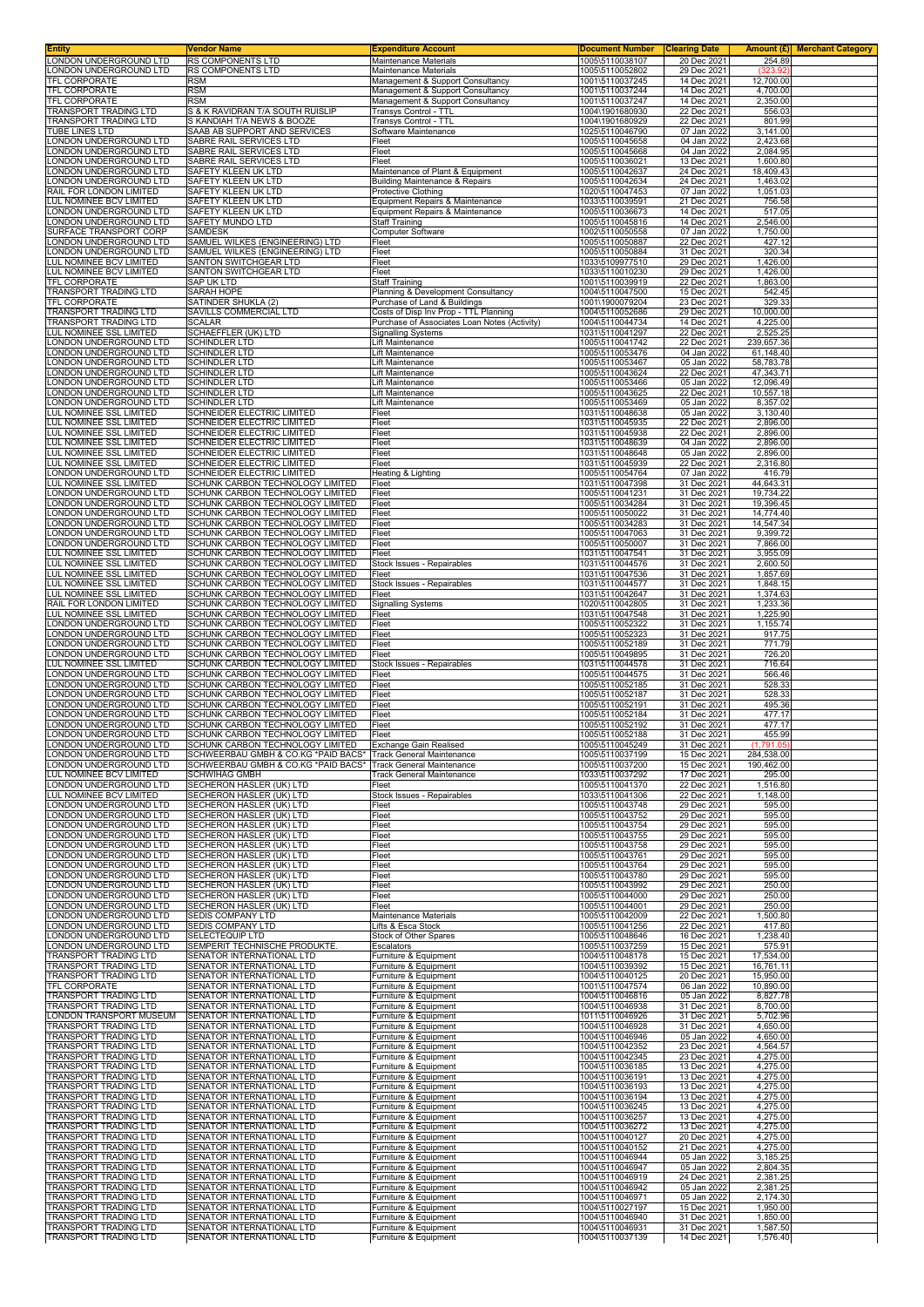| <b>Entity</b>                                            | Vendor Name                                                  | <b>Expenditure Account</b>                                           | <b>Document Number</b>             | <b>Clearing Date</b>       |                          | Amount (£) Merchant Category |
|----------------------------------------------------------|--------------------------------------------------------------|----------------------------------------------------------------------|------------------------------------|----------------------------|--------------------------|------------------------------|
| LONDON UNDERGROUND LTD<br>LONDON UNDERGROUND LTD         | SENATOR INTERNATIONAL LTD<br>SENATOR INTERNATIONAL LTD       | Furniture & Equipment<br>Furniture & Equipment                       | 1005\5110040154<br>1005\5110046826 | 20 Dec 2021<br>05 Jan 2022 | 1,146.00<br>1,146.00     |                              |
| LONDON UNDERGROUND LTD                                   | SENATOR INTERNATIONAL LTD                                    | Furniture & Equipment                                                | 1005\5110046962                    | 05 Jan 2022                | 988.11                   |                              |
| <b>TFL CORPORATE</b>                                     | SENATOR INTERNATIONAL LTD                                    | Furniture & Equipment                                                | 1001\5110040122                    | 20 Dec 2021                | 850.00                   |                              |
| LONDON UNDERGROUND LTD                                   | SENATOR INTERNATIONAL LTD                                    | Furniture & Equipment                                                | 1005\5110036270                    | 13 Dec 2021                | 779.00                   |                              |
| TFL CORPORATE<br>LONDON BUS SERVICES LTD                 | SENATOR INTERNATIONAL LTD<br>SENATOR INTERNATIONAL LTD       | Furniture & Equipment<br>Furniture & Equipment                       | 1001\5110042362<br>1006\5110042334 | 23 Dec 2021<br>22 Dec 2021 | 513.34<br>318.84         |                              |
| TFL CORPORATE                                            | SENTRUM IV LIMITED                                           | Manage IT Services                                                   | 1001\5110043079                    | 05 Jan 2022                | 613,612.63               |                              |
| TFL CORPORATE                                            | SENTRUM IV LIMITED                                           | Manage IT Services                                                   | 1001\5110053800                    | 06 Jan 2022                | 74,373.85                |                              |
| <b>CYCLE HIRE SCHEME</b>                                 | <b>SERCO LTD</b>                                             | Concession Maintenance Charge                                        | 1016\5110040143                    | 22 Dec 2021                | 791,344.18               |                              |
| <b>CYCLE HIRE SCHEME</b><br><b>CYCLE HIRE SCHEME</b>     | <b>SERCOLTD</b><br>SERCO LTD                                 | Concession Maintenance Charge<br>Concession Maintenance Charge       | 1016\5110038136<br>1016\5110037710 | 15 Dec 2021<br>15 Dec 2021 | 478,917.60<br>71,052.00  |                              |
| <b>CYCLE HIRE SCHEME</b>                                 | <b>SERCOLTD</b>                                              | Concession Maintenance Charge                                        | 1016\5110043007                    | 29 Dec 2021                | 48,466.17                |                              |
| <b>CYCLE HIRE SCHEME</b>                                 | <b>SERCOLTD</b>                                              | Concession Maintenance Charge                                        | 1016\5110040148                    | 22 Dec 2021                | 15,878.61                |                              |
| <b>CYCLE HIRE SCHEME</b>                                 | <b>SERCO LTD</b><br><b>SERCOLTD</b>                          | Concession Maintenance Charge<br>Concession Maintenance Charge       | 1016\5110040145                    | 22 Dec 2021<br>22 Dec 2021 | 11,592.45<br>10,530.65   |                              |
| <b>CYCLE HIRE SCHEME</b><br><b>CYCLE HIRE SCHEME</b>     | <b>SERCOLTD</b>                                              | Concession Maintenance Charge                                        | 1016\5110040150<br>1016\5110040146 | 22 Dec 2021                | 5,194.15                 |                              |
| <b>CYCLE HIRE SCHEME</b>                                 | <b>SERCOLTD</b>                                              | Concession Maintenance Charge                                        | 1016\5110040140                    | 22 Dec 2021                | 4,715.28                 |                              |
| <b>TFL CORPORATE</b>                                     | <b>SERCOLTD</b>                                              | <b>Staff Training</b>                                                | 1001\5110039123                    | 21 Dec 2021                | 1,130.00                 |                              |
| TUBE LINES LTD<br>TUBE LINES LTD                         | <b>SERCOLTD</b><br><b>SERCO LTD</b>                          | Protective Clothing<br><b>Staff Training</b>                         | 1025\5110040666<br>1025\5110039117 | 22 Dec 2021<br>21 Dec 2021 | 993.00<br>303.00         |                              |
| <b>TFL CORPORATE</b>                                     | <b>SERCOLTD</b>                                              | <b>Staff Training</b>                                                | 1001\5110034287                    | 21 Dec 2021                | 297.00                   |                              |
| <b>TFL CORPORATE</b>                                     | <b>SERCOLTD</b>                                              | <b>Staff Training</b>                                                | 1001\5110028576                    | 21 Dec 2021                | (575.00)                 |                              |
| LONDON UNDERGROUND LTD                                   | SERVICES SUPPORT (BTP) LTD                                   | <b>BTP PFI Service Costs</b>                                         | 1005\5110034695                    | 13 Dec 2021                | 362,209.60               |                              |
| LUL NOMINEE SSL LIMITED<br>TFL CORPORATE                 | <b>SETON LTD</b><br><b>SETWORKS LTD</b>                      | Maintenance Materials<br>Art And Poetry Installations And Programmes | 1031\5110049703<br>1001\5110049227 | 22 Dec 2021<br>21 Dec 2021 | 365.95<br>2,240.00       |                              |
| RAIL FOR LONDON LIMITED                                  | SHIFT TRAFFIC EVENTS LIMITED                                 | Management & Support Consultancy                                     | 1020\5110014333                    | 21 Dec 2021                | 3,890.00                 |                              |
| RAIL FOR LONDON LIMITED                                  | SHIFT TRAFFIC EVENTS LIMITED                                 | Management & Support Consultancy                                     | 1020\5110033488                    | 21 Dec 2021                | 3,525.00                 |                              |
| RAIL FOR LONDON LIMITED<br>RAIL FOR LONDON LIMITED       | SHIFT TRAFFIC EVENTS LIMITED<br>SHIFT TRAFFIC EVENTS LIMITED | Management & Support Consultancy                                     | 1020\5110030754<br>1020\5110033490 | 20 Dec 2021<br>21 Dec 2021 | 3,025.00<br>1,225.00     |                              |
| RAIL FOR LONDON LIMITED                                  | SHIFT TRAFFIC EVENTS LIMITED                                 | Management & Support Consultancy<br>Management & Support Consultancy | 1020\5110027240                    | 21 Dec 2021                | 600.00                   |                              |
| RAIL FOR LONDON LIMITED                                  | SHIFT TRAFFIC EVENTS LIMITED                                 | Management & Support Consultancy                                     | 1020\5110039003                    | 21 Dec 2021                | 600.00                   |                              |
| RAIL FOR LONDON LIMITED                                  | SHIFT TRAFFIC EVENTS LIMITED                                 | Management & Support Consultancy                                     | 1020\5110041869                    | 22 Dec 2021                | 600.00                   |                              |
| RAIL FOR LONDON LIMITED<br>TFL CORPORATE                 | SHIFT TRAFFIC EVENTS LIMITED<br>SHL GROUP LTD                | Management & Support Consultancy<br><b>Recruitment Agency Fees</b>   | 1020\5110047896<br>1001\5109989160 | 05 Jan 2022<br>22 Dec 2021 | 550.00<br>85,838.30      |                              |
| TFL CORPORATE                                            | SHL GROUP LTD                                                | Recruitment Agency Fees                                              | 1001\5110047562                    | 22 Dec 2021                | 85,838.30                |                              |
| TFL CORPORATE                                            | SHL GROUP LTD                                                | <b>Recruitment Agency Fees</b>                                       | 1001\5110006337                    | 22 Dec 2021                | 35,396.57                |                              |
| LONDON UNDERGROUND LTD<br><b>LUL NOMINEE SSL LIMITED</b> | SHOE VOUCHERS LTD                                            | Uniforms                                                             | 1005\5110046343<br>1031\5110041990 | 05 Jan 2022<br>23 Dec 2021 | 4,000.00<br>1.441.50     |                              |
| LONDON UNDERGROUND LTD                                   | SHRINK POLYMER SYSTEMS<br><b>SIAN REEVES</b>                 | <b>Electrical Equipment Maintenance</b><br>Legal Fees                | 1005\5110048513                    | 21 Dec 2021                | 1,056.00                 |                              |
| TUBE LINES LTD                                           | <b>SIEMENS</b>                                               | <b>Professional Engineering Services</b>                             | 1025\5110035955                    | 13 Dec 2021                | 343,182.00               |                              |
| SURFACE TRANSPORT CORP                                   | <b>SIEMENS</b>                                               | Cameras                                                              | 1002\5110041918                    | 05 Jan 2022                | 301,338.00               |                              |
| SURFACE TRANSPORT CORP<br>SURFACE TRANSPORT CORP         | <b>SIEMENS</b><br><b>SIEMENS</b>                             | Cameras<br>Maintenance of Plant & Equipment                          | 1002\5110041922<br>1002\5110053220 | 23 Dec 2021<br>07 Jan 2022 | 213,238.79<br>208,419.38 |                              |
| SURFACE TRANSPORT CORP                                   | <b>SIEMENS</b>                                               | <b>Traffic Signals</b>                                               | 1002\5110049306                    | 17 Dec 2021                | 183,976.57               |                              |
| SURFACE TRANSPORT CORP                                   | <b>SIEMENS</b>                                               | <b>Traffic Signals</b>                                               | 1002\5110053189                    | 05 Jan 2022                | 97,113.81                |                              |
| SURFACE TRANSPORT CORP<br>LONDON UNDERGROUND LTD         | <b>SIEMENS</b><br><b>SIEMENS</b>                             | <b>Traffic Signals</b><br><b>Signalling Systems</b>                  | 1002\5110053203<br>1005\5110035904 | 30 Dec 2021<br>13 Dec 2021 | 95,543.08<br>85,654.00   |                              |
| SURFACE TRANSPORT CORP                                   | <b>SIEMENS</b>                                               | Traffic Signals                                                      | 1002\5110053188                    | 05 Jan 2022                | 83,495.08                |                              |
| SURFACE TRANSPORT CORP                                   | <b>SIEMENS</b>                                               | <b>Traffic Signals</b>                                               | 1002\5110053219                    | 30 Dec 2021                | 74,125.32                |                              |
| SURFACE TRANSPORT CORP<br>SURFACE TRANSPORT CORP         | <b>SIEMENS</b><br><b>SIEMENS</b>                             | <b>Traffic Signals</b><br><b>Traffic Signals</b>                     | 1002\5110053209<br>1002\5110053190 | 30 Dec 2021<br>05 Jan 2022 | 68,617.40<br>67,983.38   |                              |
| SURFACE TRANSPORT CORP                                   | <b>SIEMENS</b>                                               | <b>Traffic Signals</b>                                               | 1002\5110053206                    | 30 Dec 2021                | 56,992.28                |                              |
| SURFACE TRANSPORT CORP                                   | <b>SIEMENS</b>                                               | <b>Traffic Signals</b>                                               | 1002\5110053216                    | 05 Jan 2022                | 55,343.77                |                              |
| <b>SURFACE TRANSPORT CORP</b><br>SURFACE TRANSPORT CORP  | <b>SIEMENS</b><br><b>SIEMENS</b>                             | <b>Traffic Signals</b><br>Cameras                                    | 1002\5110053184<br>1002\5110041915 | 04 Jan 2022<br>23 Dec 2021 | 55,187.40<br>54,245.73   |                              |
| SURFACE TRANSPORT CORP                                   | <b>SIEMENS</b>                                               | <b>Traffic Signals</b>                                               | 1002\5110049302                    | 17 Dec 2021                | 53,924.43                |                              |
| SURFACE TRANSPORT CORP                                   | <b>SIEMENS</b>                                               | Road Maintenance                                                     | 1002\5110049309                    | 23 Dec 2021                | 49,427.47                |                              |
| SURFACE TRANSPORT CORP<br>SURFACE TRANSPORT CORP         | <b>SIEMENS</b><br><b>SIEMENS</b>                             | <b>Traffic Signals</b><br>Road Maintenance                           | 1002\5110049304<br>1002\5110049845 | 17 Dec 2021<br>29 Dec 2021 | 45,785.81<br>41,952.30   |                              |
| SURFACE TRANSPORT CORP                                   | <b>SIEMENS</b>                                               | <b>Traffic Signals</b>                                               | 1002\5110049303                    | 17 Dec 2021                | 38,003.55                |                              |
| SURFACE TRANSPORT CORP                                   | <b>SIEMENS</b>                                               | <b>Traffic Signals</b>                                               | 1002\5110053222                    | 05 Jan 2022                | 37,308.35                |                              |
| SURFACE TRANSPORT CORP<br>LUL NOMINEE SSL LIMITED        | <b>SIEMENS</b><br><b>SIEMENS</b>                             | <b>Traffic Signals</b><br><b>Signalling Systems</b>                  | 1002\5110053186<br>1031\5110047428 | 04 Jan 2022<br>14 Dec 2021 | 37,136.05<br>29,835.00   |                              |
| LONDON UNDERGROUND LTD                                   | <b>SIEMENS</b>                                               | <b>Traction Current</b>                                              | 1005\5110041933                    | 24 Dec 2021                | 25,843.60                |                              |
| SURFACE TRANSPORT CORP                                   | <b>SIEMENS</b>                                               | Maintenance of Plant & Equipment                                     | 1002\5110035865                    | 13 Dec 2021                | 22,721.94                |                              |
| SURFACE TRANSPORT CORP<br>SURFACE TRANSPORT CORP         | <b>SIEMENS</b><br><b>SIEMENS</b>                             | <b>Traffic Signals</b><br>Road Maintenance                           | 1002\5110053181<br>1002\5110049332 | 04 Jan 2022<br>30 Dec 2021 | 16,216.83<br>15,168.86   |                              |
| LONDON UNDERGROUND LTD                                   | SIEMENS                                                      | Signalling Systems                                                   | 1005\5110043865                    | 29 Dec 2021                | 15,000.00                |                              |
| SURFACE TRANSPORT CORP<br>LONDON UNDERGROUND LTD         | <b>SIEMENS</b>                                               | <b>Traffic Signals</b>                                               | 1002\5110049298                    | 17 Dec 2021                | 14,986.34                |                              |
| SURFACE TRANSPORT CORP                                   | <b>SIEMENS</b><br><b>SIEMENS</b>                             | Maintenance Materials<br><b>Traffic Signals</b>                      | 1005\5110035907<br>1002\5110049300 | 13 Dec 2021<br>17 Dec 2021 | 13,944.17<br>12,154.21   |                              |
| <b>LUL NOMINEE SSL LIMITED</b>                           | <b>SIEMENS</b>                                               | <b>Signalling Systems</b>                                            | 1031\5110045635                    | 04 Jan 2022                | 11,746.44                |                              |
| SURFACE TRANSPORT CORP                                   | <b>SIEMENS</b>                                               | <b>Traffic Signals</b>                                               | 1002\5110053205                    | 30 Dec 2021                | 11,721.99                |                              |
| SURFACE TRANSPORT CORP<br>LONDON UNDERGROUND LTD         | <b>SIEMENS</b><br><b>SIEMENS</b>                             | <b>Traffic Signals</b><br><b>Signalling Systems</b>                  | 1002\5110053176<br>1005\5110039071 | 04 Jan 2022<br>20 Dec 2021 | 10,829.99<br>10,000.00   |                              |
| LONDON UNDERGROUND LTD                                   | <b>SIEMENS</b>                                               | Maintenance Materials                                                | 1005\5110046531                    | 05 Jan 2022                | 9,911.67                 |                              |
| SURFACE TRANSPORT CORP                                   | <b>SIEMENS</b>                                               | Road Maintenance                                                     | 1002\5110048615                    | 29 Dec 2021                | 9,160.00                 |                              |
| LONDON UNDERGROUND LTD<br>LONDON UNDERGROUND LTD         | <b>SIEMENS</b><br><b>SIEMENS</b>                             | <b>Signalling Systems</b><br><b>Signalling Systems</b>               | 1005\5110043868<br>1005\5110046528 | 29 Dec 2021<br>05 Jan 2022 | 9,155.13<br>7,724.00     |                              |
| SURFACE TRANSPORT CORP                                   | <b>SIEMENS</b>                                               | Road Maintenance                                                     | 1002\5110048654                    | 29 Dec 2021                | 7,231.58                 |                              |
| SURFACE TRANSPORT CORP                                   | <b>SIEMENS</b>                                               | <b>Traffic Signals</b>                                               | 1002\5110053223                    | 05 Jan 2022                | 6,262.08                 |                              |
| SURFACE TRANSPORT CORP<br>LONDON UNDERGROUND LTD         | <b>SIEMENS</b><br><b>SIEMENS</b>                             | <b>Traffic Signals</b><br>Software Maintenance                       | 1002\5110053171<br>1005\5110040641 | 04 Jan 2022<br>22 Dec 2021 | 5,639.96<br>5,596.67     |                              |
| SURFACE TRANSPORT CORP                                   | <b>SIEMENS</b>                                               | <b>Traffic Signals</b>                                               | 1002\5110053212                    | 30 Dec 2021                | 5,492.07                 |                              |
| LONDON UNDERGROUND LTD<br>SURFACE TRANSPORT CORP         | <b>SIEMENS</b>                                               | <b>Signalling Systems</b>                                            | 1005\5110045632                    | 04 Jan 2022                | 5,069.40                 |                              |
| SURFACE TRANSPORT CORP                                   | <b>SIEMENS</b><br><b>SIEMENS</b>                             | <b>Traffic Signals</b><br><b>Traffic Signals</b>                     | 1002\5110053213<br>1002\5110053211 | 30 Dec 2021<br>30 Dec 2021 | 4,971.12<br>4,900.15     |                              |
| SURFACE TRANSPORT CORP                                   | <b>SIEMENS</b>                                               | <b>Traffic Signals</b>                                               | 1002\5110053204                    | 30 Dec 2021                | 4,751.90                 |                              |
| LUL NOMINEE SSL LIMITED                                  | <b>SIEMENS</b>                                               | <b>Traction Current</b>                                              | 1031\5110040649                    | 22 Dec 2021                | 4,681.69                 |                              |
| LONDON UNDERGROUND LTD<br>SURFACE TRANSPORT CORP         | <b>SIEMENS</b><br><b>SIEMENS</b>                             | <b>Signalling Systems</b><br><b>Traffic Signals</b>                  | 1005\5110037187<br>1002\5110049307 | 15 Dec 2021<br>17 Dec 2021 | 4,280.71<br>3,858.52     |                              |
| LONDON UNDERGROUND LTD                                   | <b>SIEMENS</b>                                               | <b>Signalling Systems</b>                                            | 1005\5110037191                    | 15 Dec 2021                | 3,830.87                 |                              |
| SURFACE TRANSPORT CORP                                   | <b>SIEMENS</b>                                               | <b>Traffic Signals</b>                                               | 1002\5110041336                    | 23 Dec 2021                | 3,804.09                 |                              |
| SURFACE TRANSPORT CORP<br>SURFACE TRANSPORT CORP         | <b>SIEMENS</b><br><b>SIEMENS</b>                             | <b>Traffic Signals</b><br><b>Traffic Signals</b>                     | 1002\5110053210<br>1002\5110053214 | 30 Dec 2021<br>30 Dec 2021 | 3,804.09<br>3,804.09     |                              |
| SURFACE TRANSPORT CORP                                   | <b>SIEMENS</b>                                               | <b>Traffic Signals</b>                                               | 1002\5110053218                    | 30 Dec 2021                | 3,804.09                 |                              |
| SURFACE TRANSPORT CORP                                   | <b>SIEMENS</b>                                               | <b>Traffic Signals</b>                                               | 1002\5110053215                    | 30 Dec 2021                | 3,491.59                 |                              |
| RAIL FOR LONDON LIMITED<br>LUL NOMINEE SSL LIMITED       | <b>SIEMENS</b><br><b>SIEMENS</b>                             | Protective Clothing<br><b>Signalling Systems</b>                     | 1020\5110039429<br>1031\5110045626 | 21 Dec 2021<br>04 Jan 2022 | 3,414.14<br>3,328.00     |                              |
| RAIL FOR LONDON LIMITED                                  | <b>SIEMENS</b>                                               | <b>Fleet Stock</b>                                                   | 1020\5110039432                    | 21 Dec 2021                | 2,936.00                 |                              |
| LONDON UNDERGROUND LTD                                   | <b>SIEMENS</b>                                               | <b>Signalling Systems</b>                                            | 1005\5110043870<br>1031\5110044103 | 29 Dec 2021                | 2,553.00<br>2,359.50     |                              |
| LUL NOMINEE SSL LIMITED<br>LUL NOMINEE SSL LIMITED       | <b>SIEMENS</b><br><b>SIEMENS</b>                             | <b>Signalling Systems</b><br><b>Signalling Systems</b>               | 1031\5110036491                    | 29 Dec 2021<br>14 Dec 2021 | 2,170.50                 |                              |
| LUL NOMINEE SSL LIMITED                                  | <b>SIEMENS</b>                                               | <b>Signalling Systems</b>                                            | 1031\5110036493                    | 14 Dec 2021                | 2,170.50                 |                              |
| LUL NOMINEE SSL LIMITED                                  | <b>SIEMENS</b>                                               | <b>Signalling Systems</b>                                            | 1031\5110036495                    | 14 Dec 2021                | 2,170.50                 |                              |
| SURFACE TRANSPORT CORP<br>LUL NOMINEE SSL LIMITED        | <b>SIEMENS</b><br><b>SIEMENS</b>                             | <b>Traffic Signals</b><br><b>Signalling Systems</b>                  | 1002\5110053167<br>1031\5110045628 | 04 Jan 2022<br>04 Jan 2022 | 2,139.64<br>2,080.00     |                              |
| LUL NOMINEE SSL LIMITED                                  | <b>SIEMENS</b>                                               | <b>Signalling Systems</b>                                            | 1031\5110045629                    | 04 Jan 2022                | 2,080.00                 |                              |
| LUL NOMINEE SSL LIMITED<br>LUL NOMINEE SSL LIMITED       | <b>SIEMENS</b><br><b>SIEMENS</b>                             | <b>Signalling Systems</b>                                            | 1031\5110045630<br>1031\5110044100 | 04 Jan 2022<br>29 Dec 2021 | 2,080.00<br>1,997.10     |                              |
| LUL NOMINEE SSL LIMITED                                  | <b>SIEMENS</b>                                               | <b>Signalling Systems</b><br><b>Signalling Systems</b>               | 1031\5110037211                    | 15 Dec 2021                | 1,865.85                 |                              |
| LONDON UNDERGROUND LTD                                   | <b>SIEMENS</b>                                               | <b>Signalling Systems</b>                                            | 1005\5110036485                    | 14 Dec 2021                | 1,676.64                 |                              |
| LONDON UNDERGROUND LTD<br>LONDON UNDERGROUND LTD         | <b>SIEMENS</b><br><b>SIEMENS</b>                             | <b>Signalling Systems</b><br><b>Signalling Systems</b>               | 1005\5110040085<br>1005\5110045633 | 22 Dec 2021<br>04 Jan 2022 | 1,676.64<br>1,676.64     |                              |
| SURFACE TRANSPORT CORP                                   | <b>SIEMENS</b>                                               | <b>Traffic Signals</b>                                               | 1002\5110049769                    | 20 Dec 2021                | 1,507.45                 |                              |
| LUL NOMINEE SSL LIMITED                                  | <b>SIEMENS</b>                                               | <b>Signalling Systems</b>                                            | 1031\5110037204                    | 15 Dec 2021                | 1,284.00                 |                              |
| SURFACE TRANSPORT CORP                                   | <b>SIEMENS</b>                                               | <b>Traffic Signals</b>                                               | 1002\5110053179                    | 04 Jan 2022                | 1,266.55                 |                              |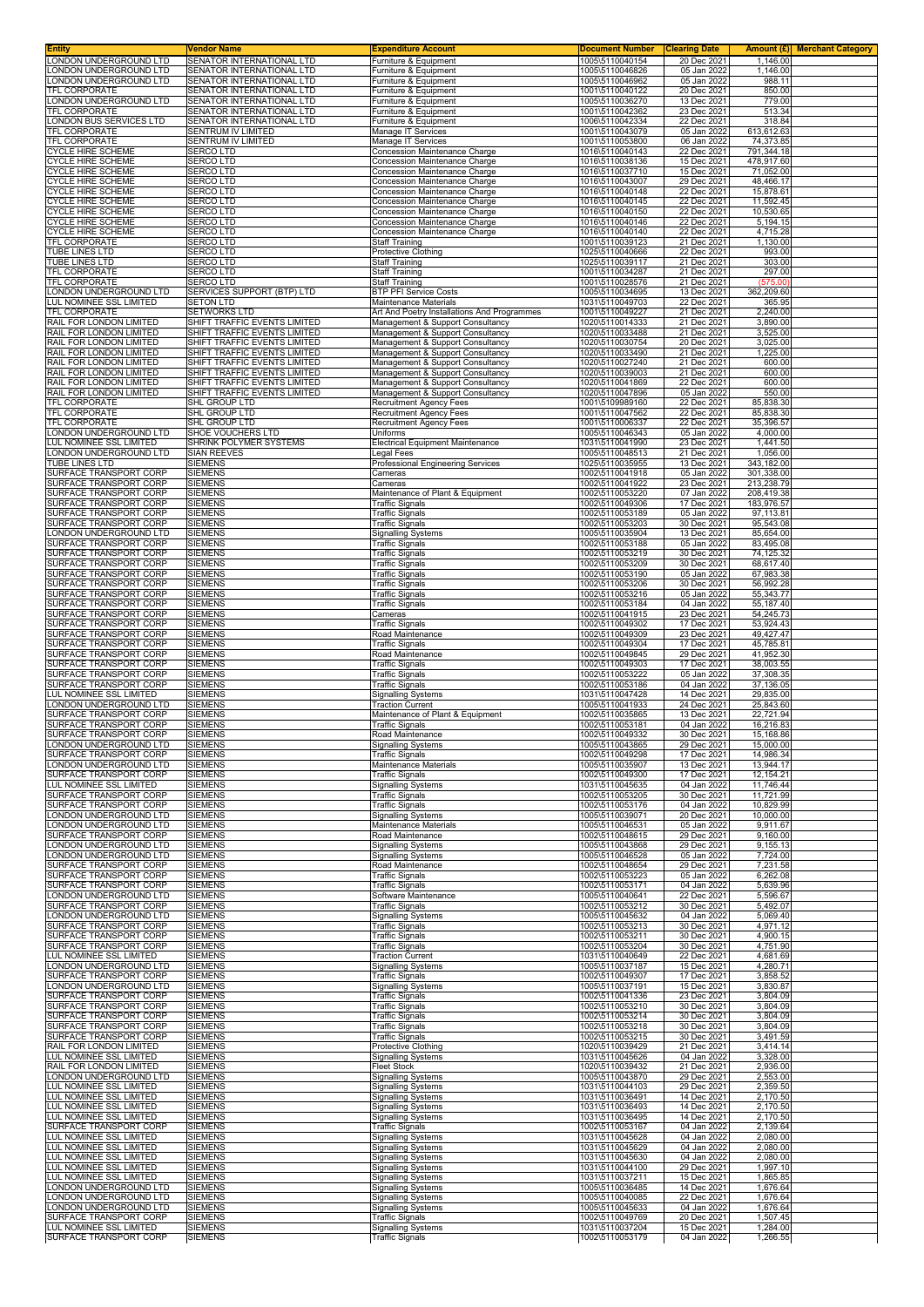| Entity                                                 | Vendor Name                                             | <b>Expenditure Account</b>                                               | <u>Document Number</u>             | <b>Clearing Date</b>       |                      | <b>Amount (£)</b> Merchant Category |
|--------------------------------------------------------|---------------------------------------------------------|--------------------------------------------------------------------------|------------------------------------|----------------------------|----------------------|-------------------------------------|
| LONDON UNDERGROUND LTD<br>LUL NOMINEE BCV LIMITED      | <b>SIEMENS</b><br><b>SIEMENS</b>                        | <b>Signalling Systems</b><br>Fleet                                       | 1005\5110043213<br>1033\5110043895 | 29 Dec 2021<br>29 Dec 2021 | 1,099.25<br>1,015.58 |                                     |
| LUL NOMINEE BCV LIMITED                                | <b>SIEMENS</b>                                          | Fleet                                                                    | 1033\5110043896                    | 29 Dec 2021                | 1,015.58             |                                     |
| <b>UL NOMINEE BCV LIMITED</b>                          | <b>SIEMENS</b>                                          | Fleet                                                                    | 1033\5110043899                    | 29 Dec 2021                | 1,015.58             |                                     |
| SURFACE TRANSPORT CORP                                 | <b>SIEMENS</b><br><b>SIEMENS</b>                        | <b>Traffic Signals</b>                                                   | 1002\5110053207                    | 30 Dec 2021                | 1,006.65<br>879.40   |                                     |
| ONDON UNDERGROUND LTD<br>ONDON UNDERGROUND LTD         | <b>SIEMENS</b>                                          | <b>Signalling Systems</b><br>Signalling Systems                          | 1005\5110036489<br>1005\5110043223 | 14 Dec 2021<br>29 Dec 2021 | 659.55               |                                     |
| SURFACE TRANSPORT CORP                                 | <b>SIEMENS</b>                                          | <b>Traffic Signals</b>                                                   | 1002\5110053217                    | 05 Jan 2022                | 562.74               |                                     |
| ONDON UNDERGROUND LTD<br>ONDON UNDERGROUND LTD         | <b>SIEMENS</b><br><b>SIEMENS</b>                        | Fleet<br>Fleet                                                           | 1005\5110043907<br>1005\5110043908 | 29 Dec 2021<br>29 Dec 2021 | 550.00<br>550.00     |                                     |
| ONDON UNDERGROUND LTD                                  | <b>SIEMENS</b>                                          | Fleet                                                                    | 1005\5110043910                    | 29 Dec 2021                | 550.00               |                                     |
| ONDON UNDERGROUND LTD                                  | <b>SIEMENS</b>                                          | Fleet                                                                    | 1005\5110043912                    | 29 Dec 2021                | 550.00               |                                     |
| ONDON UNDERGROUND LTD                                  | <b>SIEMENS</b>                                          | Fleet                                                                    | 1005\5110043914                    | 29 Dec 2021                | 550.00               |                                     |
| ONDON UNDERGROUND LTD.<br>ONDON UNDERGROUND LTD        | <b>SIEMENS</b><br><b>SIEMENS</b>                        | Fleet<br>Fleet                                                           | 1005\5110043916<br>1005\5110043919 | 29 Dec 2021<br>29 Dec 2021 | 550.00<br>550.00     |                                     |
| <b>UL NOMINEE BCV LIMITED</b>                          | <b>SIEMENS</b>                                          | <b>Signalling Systems</b>                                                | 1033\5110043922                    | 29 Dec 2021                | 550.00               |                                     |
| UL NOMINEE SSL LIMITED<br>ONDON UNDERGROUND LTD        | <b>SIEMENS</b>                                          | <b>Signalling Systems</b>                                                | 1031\5110037133                    | 15 Dec 2021                | 474.50               |                                     |
| <b>UL NOMINEE SSL LIMITED</b>                          | <b>SIEMENS</b><br><b>SIEMENS</b>                        | <b>Signalling Systems</b><br>Signalling Systems                          | 1005\5110037210<br>1031\5110045623 | 15 Dec 2021<br>04 Jan 2022 | 443.97<br>416.00     |                                     |
| SURFACE TRANSPORT CORP                                 | <b>SIEMENS</b>                                          | <b>Traffic Signals</b>                                                   | 1002\5110053208                    | 30 Dec 2021                | 297.54               |                                     |
| ONDON UNDERGROUND LTD<br><b>UL NOMINEE SSL LIMITED</b> | <b>SIEMENS</b>                                          | <b>Signalling Systems</b>                                                | 1005\5110046527                    | 05 Jan 2022                | 295.98               |                                     |
| LONDON UNDERGROUND LTD                                 | <b>SIEMENS</b><br>SIEMENS IA&DT SC                      | <b>Signalling Systems</b><br>Computer Hardware                           | 1031\5110041973<br>1005\5110040721 | 22 Dec 2021<br>14 Dec 2021 | 283.00<br>16,961.28  |                                     |
| TFL CORPORATE                                          | SIGNALLING INSTALLATION & MAINT                         | Management & Support Consultancy                                         | 1001\5110037714                    | 15 Dec 2021                | 70,820.00            |                                     |
| TFL CORPORATE                                          | SIGNALLING INSTALLATION & MAINT                         | Management & Support Consultancy                                         | 1001\5110036528                    | 14 Dec 2021                | 10,880.00            |                                     |
| ONDON UNDERGROUND LTD<br>DOCKLANDS LIGHT RAILWAY       | SIKA LIMITED<br>SIMOCO EMEA LTD                         | <b>Track General Maintenance</b><br>Civil Engineering Construction Works | 1005\5110045050<br>1012\5110050856 | 29 Dec 2021<br>05 Jan 2022 | 4,240.00<br>5,470.80 |                                     |
| RAIL FOR LONDON LIMITED                                | SIMPLY 4 GROUP LTD                                      | Management & Support Consultancy                                         | 1020\5110026133                    | 15 Dec 2021                | 6,284.65             |                                     |
| RAIL FOR LONDON LIMITED<br>RAIL FOR LONDON LIMITED     | SIMPLY 4 GROUP LTD<br>SIMPLY 4 GROUP LTD                | Management & Support Consultancy                                         | 1020\5110033243<br>1020\5110035930 | 15 Dec 2021<br>15 Dec 2021 | 4,400.00<br>4.400.00 |                                     |
| <b>FRANSPORT TRADING LTD</b>                           | SIMPLY WASTE SOLUTIONS                                  | Management & Support Consultancy<br>Maintenance of Plant & Equipment     | 1004\5110048437                    | 30 Dec 2021                | 345.02               |                                     |
| ONDON UNDERGROUND LTD                                  | SITECH TECHNOLOGY SYSTEMS LIMITED                       | <b>Track General Maintenance</b>                                         | 1005\5109988382                    | 29 Dec 2021                | 1,469.52             |                                     |
| ONDON UNDERGROUND LTD<br>SURFACE TRANSPORT CORP        | SITECH TECHNOLOGY SYSTEMS LIMITED<br>SITEXORBIS LIMITED | <b>Track General Maintenance</b><br>Software Maintenance                 | 1005\5109988380<br>1002\5110029288 | 29 Dec 2021<br>13 Dec 2021 | 1,117.00<br>9,375.00 |                                     |
| ONDON UNDERGROUND LTD                                  | SIXT RENT A CAR                                         | Vehicle Operating Leases                                                 | 1005\5110042995                    | 21 Dec 2021                | 997.86               |                                     |
| ONDON UNDERGROUND LTD                                  | <b>SIXT RENT A CAR</b>                                  | <b>Vehicle Operating Leases</b>                                          | 1005\5110043228                    | 22 Dec 2021                | 933.80               |                                     |
| ONDON UNDERGROUND LTD<br>ONDON UNDERGROUND LTD.        | SIXT RENT A CAR<br>SIXT RENT A CAR                      | Vehicle Operating Leases<br>Vehicle Operating Leases                     | 1005\5110029876<br>1005\5110030008 | 20 Dec 2021<br>21 Dec 2021 | 901.60<br>901.60     |                                     |
| ONDON UNDERGROUND LTD                                  | SIXT RENT A CAR                                         | <b>Vehicle Operating Leases</b>                                          | 1005\5110043175                    | 22 Dec 2021                | 901.60               |                                     |
| ONDON UNDERGROUND LTD                                  | SIXT RENT A CAR                                         | Vehicle Operating Leases                                                 | 1005\5110030134                    | 21 Dec 2021                | 880.63               |                                     |
| ONDON UNDERGROUND LTD<br>ONDON UNDERGROUND LTD         | SIXT RENT A CAR<br>SIXT RENT A CAR                      | <b>Vehicle Operating Leases</b><br><b>Vehicle Operating Leases</b>       | 1005\5110042974<br>1005\5110029913 | 21 Dec 2021<br>21 Dec 2021 | 846.80<br>845.60     |                                     |
| ONDON UNDERGROUND LTD                                  | SIXT RENT A CAR                                         | <b>Vehicle Operating Leases</b>                                          | 1005\5110030083                    | 20 Dec 2021                | 845.60               |                                     |
| ONDON UNDERGROUND LTD                                  | SIXT RENT A CAR                                         | Vehicle Operating Leases                                                 | 1005\5110043073                    | 15 Dec 2021                | 845.60               |                                     |
| ONDON UNDERGROUND LTD<br>ONDON UNDERGROUND LTD         | SIXT RENT A CAR                                         | <b>Vehicle Operating Leases</b>                                          | 1005\5110029977                    | 21 Dec 2021                | 817.60               |                                     |
| ONDON UNDERGROUND LTD                                  | SIXT RENT A CAR<br>SIXT RENT A CAR                      | Vehicle Operating Leases<br>Vehicle Operating Leases                     | 1005\5110043163<br>1005\5110029997 | 22 Dec 2021<br>21 Dec 2021 | 537.23<br>518.70     |                                     |
| ONDON UNDERGROUND LTD                                  | SIXT RENT A CAR                                         | <b>Vehicle Operating Leases</b>                                          | 1005\5110043126                    | 21 Dec 2021                | 510.40               |                                     |
| ONDON UNDERGROUND LTD.<br>ONDON UNDERGROUND LTD        | SIXT RENT A CAR<br>SIXT RENT A CAR                      | Vehicle Operating Leases<br>Vehicle Operating Leases                     | 1005\5110043179<br>1005\5110030010 | 21 Dec 2021<br>21 Dec 2021 | 510.40<br>492.80     |                                     |
| ONDON UNDERGROUND LTD                                  | SIXT RENT A CAR                                         | <b>Vehicle Operating Leases</b>                                          | 1005\5110043075                    | 15 Dec 2021                | 476.00               |                                     |
| ONDON UNDERGROUND LTD.                                 | SIXT RENT A CAR                                         | <b>Vehicle Operating Leases</b>                                          | 1005\5110043216                    | 22 Dec 2021                | 475.02               |                                     |
| ONDON UNDERGROUND LTD<br>ONDON UNDERGROUND LTD         | SIXT RENT A CAR<br>SIXT RENT A CAR                      | <b>Vehicle Operating Leases</b><br><b>Vehicle Operating Leases</b>       | 1005\5110043210<br>1005\5110043146 | 21 Dec 2021<br>21 Dec 2021 | 464.00<br>462.36     |                                     |
| ONDON UNDERGROUND LTD                                  | <b>SIXT RENT A CAR</b>                                  | Vehicle Operating Leases                                                 | 1005\5110043221                    | 21 Dec 2021                | 457.11               |                                     |
| ONDON UNDERGROUND LTD                                  | <b>SIXT RENT A CAR</b>                                  | Vehicle Operating Leases                                                 | 1005\5110029820                    | 21 Dec 2021                | 441.35               |                                     |
| ONDON UNDERGROUND LTD<br>ONDON UNDERGROUND LTD         | <b>SIXT RENT A CAR</b><br>SIXT RENT A CAR               | <b>Vehicle Operating Leases</b><br><b>Vehicle Operating Leases</b>       | 1005\5110043100<br>1005\5110043255 | 20 Dec 2021<br>21 Dec 2021 | 441.35<br>431.55     |                                     |
| ONDON UNDERGROUND LTD                                  | SIXT RENT A CAR                                         | Vehicle Operating Leases                                                 | 1005\5110043214                    | 21 Dec 2021                | 429.20               |                                     |
| ONDON UNDERGROUND LTD                                  | SIXT RENT A CAR                                         | <b>Vehicle Operating Leases</b>                                          | 1005\5110043098                    | 21 Dec 2021                | 416.29               |                                     |
| ONDON UNDERGROUND LTD<br>ONDON UNDERGROUND LTD         | <b>SIXT RENT A CAR</b><br>SIXT RENT A CAR               | <b>Vehicle Operating Leases</b><br>Vehicle Operating Leases              | 1005\5110043156<br>1005\5110043115 | 22 Dec 2021<br>21 Dec 2021 | 414.40<br>406.00     |                                     |
| ONDON UNDERGROUND LTD.                                 | <b>SIXT RENT A CAR</b>                                  | Vehicle Operating Leases                                                 | 1005\5110043131                    | 21 Dec 2021                | 406.00               |                                     |
| ONDON UNDERGROUND LTD                                  | SIXT RENT A CAR                                         | <b>Vehicle Operating Leases</b>                                          | 1005\5110043142                    | 21 Dec 2021                | 406.00               |                                     |
| ONDON UNDERGROUND LTD<br>ONDON UNDERGROUND LTD         | <b>SIXT RENT A CAR</b><br>SIXT RENT A CAR               | Vehicle Operating Leases<br><b>Vehicle Operating Leases</b>              | 1005\5110042999<br>1005\5110043005 | 21 Dec 2021<br>21 Dec 2021 | 405.28<br>405.28     |                                     |
| ONDON UNDERGROUND LTD                                  | SIXT RENT A CAR                                         | <b>Vehicle Operating Leases</b>                                          | 1005\5110043064                    | 21 Dec 2021                | 405.28               |                                     |
| ONDON UNDERGROUND LTD                                  | <b>SIXT RENT A CAR</b>                                  | Vehicle Operating Leases                                                 | 1005\5110043080                    | 21 Dec 2021                | 405.28               |                                     |
| ONDON UNDERGROUND LTD.<br>ONDON UNDERGROUND LTD.       | SIXT RENT A CAR<br>SIXT RENT A CAR                      | Vehicle Operating Leases<br><b>Vehicle Operating Leases</b>              | 1005\5110043084<br>1005\5110043085 | 21 Dec 2021<br>21 Dec 2021 | 405.28<br>405.28     |                                     |
| LONDON UNDERGROUND LTD                                 | SIXT RENT A CAR                                         | <b>Vehicle Operating Leases</b>                                          | 1005\5110043120                    | 21 Dec 2021                | 405.28               |                                     |
| LONDON UNDERGROUND LTD                                 | SIXT RENT A CAR                                         | <b>Vehicle Operating Leases</b>                                          | 1005\5110043167                    | 21 Dec 2021                | 405.28               |                                     |
| LONDON UNDERGROUND LTD<br>ONDON UNDERGROUND LTD        | SIXT RENT A CAR<br>SIXT RENT A CAR                      | <b>Vehicle Operating Leases</b><br>Vehicle Operating Leases              | 1005\5110043172<br>1005\5110043173 | 21 Dec 2021<br>21 Dec 2021 | 405.28<br>405.28     |                                     |
| ONDON UNDERGROUND LTD                                  | SIXT RENT A CAR                                         | Vehicle Operating Leases                                                 | 1005\5110043206                    | 22 Dec 2021                | 405.28               |                                     |
| ONDON UNDERGROUND LTD.                                 | SIXT RENT A CAR                                         | <b>Vehicle Operating Leases</b>                                          | 1005\5110043212                    | 22 Dec 2021                | 405.28               |                                     |
| ONDON UNDERGROUND LTD.<br>ONDON UNDERGROUND LTD        | SIXT RENT A CAR<br>SIXT RENT A CAR                      | <b>Vehicle Operating Leases</b><br><b>Vehicle Operating Leases</b>       | 1005\5110043219<br>1005\5110043224 | 22 Dec 2021<br>22 Dec 2021 | 405.28<br>405.28     |                                     |
| ONDON UNDERGROUND LTD                                  | SIXT RENT A CAR                                         | <b>Vehicle Operating Leases</b>                                          | 1005\5110043240                    | 22 Dec 2021                | 405.28               |                                     |
| ONDON UNDERGROUND LTD                                  | SIXT RENT A CAR                                         | <b>Vehicle Operating Leases</b>                                          | 1005\5110043248                    | 22 Dec 2021                | 405.28               |                                     |
| ONDON UNDERGROUND LTD<br>ONDON UNDERGROUND LTD         | SIXT RENT A CAR<br>SIXT RENT A CAR                      | <b>Vehicle Operating Leases</b><br><b>Vehicle Operating Leases</b>       | 1005\5110029899<br>1005\5110029908 | 21 Dec 2021<br>21 Dec 2021 | 392.00<br>392.00     |                                     |
| ONDON UNDERGROUND LTD                                  | SIXT RENT A CAR                                         | <b>Vehicle Operating Leases</b>                                          | 1005\5110029949                    | 21 Dec 2021                | 392.00               |                                     |
| LONDON UNDERGROUND LTD                                 | <b>SIXT RENT A CAR</b>                                  | Vehicle Operating Leases                                                 | 1005\5110030055                    | 21 Dec 2021                | 392.00               |                                     |
| ONDON UNDERGROUND LTD<br>ONDON UNDERGROUND LTD         | SIXT RENT A CAR<br>SIXT RENT A CAR                      | <b>Vehicle Operating Leases</b><br><b>Vehicle Operating Leases</b>       | 1005\5110029814<br>1005\5110029841 | 21 Dec 2021<br>20 Dec 2021 | 391.30<br>391.30     |                                     |
| ONDON UNDERGROUND LTD                                  | SIXT RENT A CAR                                         | Vehicle Operating Leases                                                 | 1005\5110029868                    | 20 Dec 2021                | 391.30               |                                     |
| ONDON UNDERGROUND LTD                                  | SIXT RENT A CAR                                         | <b>Vehicle Operating Leases</b>                                          | 1005\5110029980                    | 21 Dec 2021                | 391.30               |                                     |
| ONDON UNDERGROUND LTD.<br>ONDON UNDERGROUND LTD        | SIXT RENT A CAR<br>SIXT RENT A CAR                      | <b>Vehicle Operating Leases</b><br><b>Vehicle Operating Leases</b>       | 1005\5110029995<br>1005\5110030048 | 21 Dec 2021<br>21 Dec 2021 | 391.30<br>391.30     |                                     |
| ONDON UNDERGROUND LTD                                  | SIXT RENT A CAR                                         | <b>Vehicle Operating Leases</b>                                          | 1005\5110030056                    | 21 Dec 2021                | 391.30               |                                     |
| ONDON UNDERGROUND LTD                                  | SIXT RENT A CAR                                         | <b>Vehicle Operating Leases</b>                                          | 1005\5110030062                    | 20 Dec 2021                | 391.30               |                                     |
| ONDON UNDERGROUND LTD<br>ONDON UNDERGROUND LTD         | SIXT RENT A CAR<br>SIXT RENT A CAR                      | Vehicle Operating Leases<br>Vehicle Operating Leases                     | 1005\5110030124<br>1005\5110030131 | 20 Dec 2021<br>21 Dec 2021 | 391.30<br>391.30     |                                     |
| ONDON UNDERGROUND LTD                                  | SIXT RENT A CAR                                         | <b>Vehicle Operating Leases</b>                                          | 1005\5110043138                    | 23 Dec 2021                | 391.30               |                                     |
| ONDON UNDERGROUND LTD                                  | SIXT RENT A CAR                                         | <b>Vehicle Operating Leases</b>                                          | 1005\5110043171                    | 21 Dec 2021                | 391.30               |                                     |
| ONDON UNDERGROUND LTD<br>ONDON UNDERGROUND LTD.        | SIXT RENT A CAR<br>SIXT RENT A CAR                      | <b>Vehicle Operating Leases</b><br><b>Vehicle Operating Leases</b>       | 1005\5110043204<br>1005\5110043229 | 23 Dec 2021<br>20 Dec 2021 | 391.30<br>391.30     |                                     |
| ONDON UNDERGROUND LTD                                  | SIXT RENT A CAR                                         | <b>Vehicle Operating Leases</b>                                          | 1005\5110043251                    | 23 Dec 2021                | 391.30               |                                     |
| ONDON UNDERGROUND LTD                                  | SIXT RENT A CAR                                         | Vehicle Operating Leases                                                 | 1005\5110043170                    | 22 Dec 2021                | 391.19               |                                     |
| ONDON UNDERGROUND LTD.<br>ONDON UNDERGROUND LTD        | SIXT RENT A CAR<br>SIXT RENT A CAR                      | <b>Vehicle Operating Leases</b><br><b>Vehicle Operating Leases</b>       | 1005\5110039388<br>1005\5110043088 | 21 Dec 2021<br>21 Dec 2021 | 371.20<br>371.20     |                                     |
| ONDON UNDERGROUND LTD                                  | SIXT RENT A CAR                                         | <b>Vehicle Operating Leases</b>                                          | 1005\5110043117                    | 21 Dec 2021                | 371.20               |                                     |
| ONDON UNDERGROUND LTD                                  | SIXT RENT A CAR                                         | <b>Vehicle Operating Leases</b>                                          | 1005\5110043150                    | 22 Dec 2021                | 371.20               |                                     |
| ONDON UNDERGROUND LTD<br>ONDON UNDERGROUND LTD         | SIXT RENT A CAR<br>SIXT RENT A CAR                      | <b>Vehicle Operating Leases</b><br><b>Vehicle Operating Leases</b>       | 1005\5110043151<br>1005\5110043165 | 22 Dec 2021<br>22 Dec 2021 | 371.20<br>371.20     |                                     |
| ONDON UNDERGROUND LTD                                  | SIXT RENT A CAR                                         | <b>Vehicle Operating Leases</b>                                          | 1005\5110043189                    | 21 Dec 2021                | 371.20               |                                     |
| ONDON UNDERGROUND LTD<br>ONDON UNDERGROUND LTD         | SIXT RENT A CAR<br>SIXT RENT A CAR                      | Vehicle Operating Leases                                                 | 1005\5110029817<br>1005\5110029931 | 21 Dec 2021<br>21 Dec 2021 | 369.60<br>369.60     |                                     |
| ONDON UNDERGROUND LTD                                  | SIXT RENT A CAR                                         | <b>Vehicle Operating Leases</b><br><b>Vehicle Operating Leases</b>       | 1005\5110030129                    | 21 Dec 2021                | 369.60               |                                     |
| ONDON UNDERGROUND LTD                                  | SIXT RENT A CAR                                         | <b>Vehicle Operating Leases</b>                                          | 1005\5110043092                    | 21 Dec 2021                | 369.60               |                                     |
| ONDON UNDERGROUND LTD<br>ONDON UNDERGROUND LTD         | SIXT RENT A CAR<br>SIXT RENT A CAR                      | Vehicle Operating Leases<br><b>Vehicle Operating Leases</b>              | 1005\5110043182<br>1005\5110029812 | 21 Dec 2021<br>21 Dec 2021 | 369.60<br>358.40     |                                     |
| ONDON UNDERGROUND LTD.                                 | SIXT RENT A CAR                                         | <b>Vehicle Operating Leases</b>                                          | 1005\5110029850                    | 20 Dec 2021                | 358.40               |                                     |
| ONDON UNDERGROUND LTD                                  | SIXT RENT A CAR                                         | Vehicle Operating Leases                                                 | 1005\5110029896                    | 21 Dec 2021                | 358.40               |                                     |
| ONDON UNDERGROUND LTD<br>ONDON UNDERGROUND LTD         | SIXT RENT A CAR<br>SIXT RENT A CAR                      | <b>Vehicle Operating Leases</b><br>Vehicle Operating Leases              | 1005\5110030123<br>1005\5110030136 | 20 Dec 2021<br>21 Dec 2021 | 358.40<br>358.40     |                                     |
| LONDON UNDERGROUND LTD                                 | SIXT RENT A CAR                                         | Vehicle Operating Leases                                                 | 1005\5110043233                    | 23 Dec 2021                | 358.40               |                                     |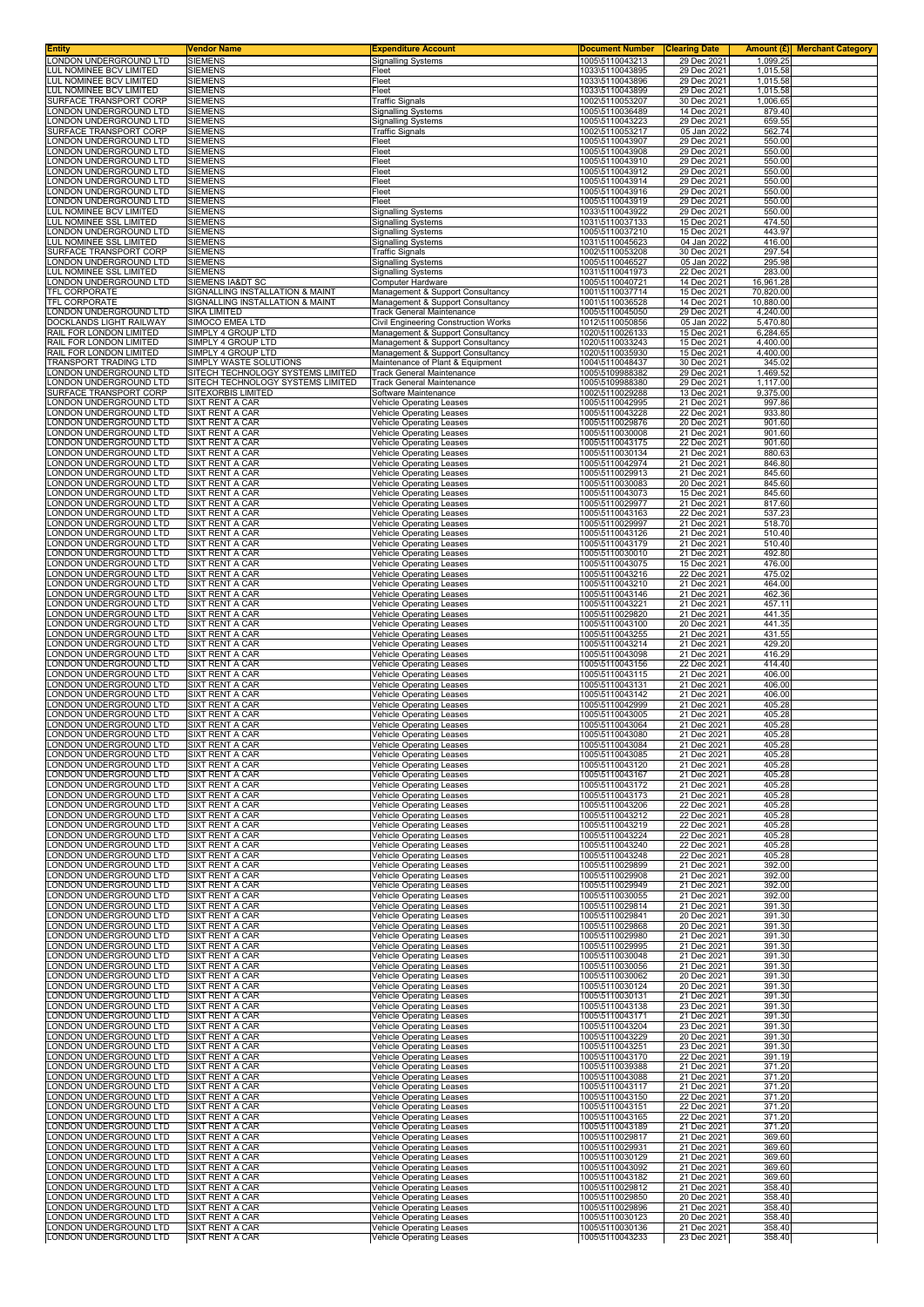| <b>Entity</b>                                         | Vendor Name                                                | <b>Expenditure Account</b>                                                                               | <b>Document Number</b>             | <b>Clearing Date</b>       |                          | Amount (£) Merchant Category |
|-------------------------------------------------------|------------------------------------------------------------|----------------------------------------------------------------------------------------------------------|------------------------------------|----------------------------|--------------------------|------------------------------|
| LONDON UNDERGROUND LTD                                | <b>SIXT RENT A CAR</b>                                     | <b>Vehicle Operating Leases</b>                                                                          | 1005\5110043118                    | 21 Dec 2021                | 356.50                   |                              |
| LONDON UNDERGROUND LTD<br>LONDON UNDERGROUND LTD      | SIXT RENT A CAR<br>SIXT RENT A CAR                         | <b>Vehicle Operating Leases</b>                                                                          | 1005\5110042977<br>1005\5110042979 | 21 Dec 2021<br>21 Dec 2021 | 330.60<br>330.60         |                              |
| <b>LONDON UNDERGROUND LTD</b>                         | <b>SIXT RENT A CAR</b>                                     | Vehicle Operating Leases<br><b>Vehicle Operating Leases</b>                                              | 1005\5110043003                    | 21 Dec 2021                | 330.60                   |                              |
| LONDON UNDERGROUND LTD                                | <b>SIXT RENT A CAR</b>                                     | Vehicle Operating Leases                                                                                 | 1005\5110043177                    | 21 Dec 2021                | 330.60                   |                              |
| LONDON UNDERGROUND LTD                                | SIXT RENT A CAR                                            | Vehicle Operating Leases                                                                                 | 1005\5110049461                    | 21 Dec 2021                | 326.82                   |                              |
| LONDON UNDERGROUND LTD                                | SIXT RENT A CAR                                            | <b>Vehicle Operating Leases</b>                                                                          | 1005\5110029840                    | 21 Dec 2021                | 319.20                   |                              |
| LONDON UNDERGROUND LTD                                | SIXT RENT A CAR                                            | <b>Vehicle Operating Leases</b>                                                                          | 1005\5110029846                    | 20 Dec 2021                | 319.20                   |                              |
| LONDON UNDERGROUND LTD<br>LONDON UNDERGROUND LTD      | SIXT RENT A CAR<br>SIXT RENT A CAR                         | Vehicle Operating Leases                                                                                 | 1005\5110029901                    | 21 Dec 2021<br>21 Dec 2021 | 319.20<br>319.20         |                              |
| LONDON UNDERGROUND LTD                                | <b>SIXT RENT A CAR</b>                                     | Vehicle Operating Leases<br>Vehicle Operating Leases                                                     | 1005\5110029907<br>1005\5110029922 | 21 Dec 2021                | 319.20                   |                              |
| LONDON UNDERGROUND LTD                                | SIXT RENT A CAR                                            | Vehicle Operating Leases                                                                                 | 1005\5110030031                    | 21 Dec 2021                | 319.20                   |                              |
| LONDON UNDERGROUND LTD                                | SIXT RENT A CAR                                            | Vehicle Operating Leases                                                                                 | 1005\5110030044                    | 21 Dec 2021                | 319.20                   |                              |
| LONDON UNDERGROUND LTD                                | SIXT RENT A CAR                                            | <b>Vehicle Operating Leases</b>                                                                          | 1005\5110030127                    | 20 Dec 2021                | 319.20                   |                              |
| LUL NOMINEE SSL LIMITED                               | SKF (UK) LTD                                               | Fleet                                                                                                    | 1031\5110040870                    | 22 Dec 2021                | 21,090.00                |                              |
| LONDON UNDERGROUND LTD                                | SKF (UK) LTD                                               | Fleet                                                                                                    | 1005\5110040935                    | 22 Dec 2021                | 17,390.00                |                              |
| LONDON UNDERGROUND LTD                                | SKF (UK) LTD                                               | Fleet<br>Fleet                                                                                           | 1005\5110036565<br>1031\5110036546 | 14 Dec 2021                | 3,840.00                 |                              |
| LUL NOMINEE SSL LIMITED<br>SURFACE TRANSPORT CORP     | SKF (UK) LTD<br><b>SKY HIGH PLC</b>                        | <b>Traffic Signals</b>                                                                                   | 1002\5110038740                    | 14 Dec 2021<br>15 Dec 2021 | 808.00<br>27,343.36      |                              |
| SURFACE TRANSPORT CORP                                | <b>SKY HIGH PLC</b>                                        | <b>Traffic Signals</b>                                                                                   | 1002\5110045072                    | 13 Dec 2021                | 22,749.00                |                              |
| SURFACE TRANSPORT CORP                                | <b>SKY HIGH PLC</b>                                        | <b>Traffic Signals</b>                                                                                   | 1002\5110041953                    | 22 Dec 2021                | 16,853.76                |                              |
| SURFACE TRANSPORT CORP                                | <b>SKY HIGH PLC</b>                                        | <b>Traffic Signals</b>                                                                                   | 1002\5110038741                    | 15 Dec 2021                | 12,323.83                |                              |
| SURFACE TRANSPORT CORP                                | <b>SKY HIGH PLC</b>                                        | <b>Traffic Signals</b>                                                                                   | 1002\5110042115                    | 22 Dec 2021                | 8,426.88                 |                              |
| SURFACE TRANSPORT CORP                                | <b>SKY HIGH PLC</b>                                        | <b>Traffic Signals</b>                                                                                   | 1002\5110038761                    | 15 Dec 2021                | 7,675.00                 |                              |
| SURFACE TRANSPORT CORP<br>SURFACE TRANSPORT CORP      | <b>SKY HIGH PLC</b><br><b>SKY HIGH PLC</b>                 | <b>Traffic Signals</b><br><b>Traffic Signals</b>                                                         | 1002\5110040247<br>1002\5110041174 | 16 Dec 2021<br>17 Dec 2021 | 7,273.04<br>6,219.84     |                              |
| SURFACE TRANSPORT CORP                                | <b>SKY HIGH PLC</b>                                        | Computer Software                                                                                        | 1002\5110045305                    | 29 Dec 2021                | 5,180.00                 |                              |
| SURFACE TRANSPORT CORP                                | <b>SKY HIGH PLC</b>                                        | <b>Traffic Signals</b>                                                                                   | 1002\5110042113                    | 22 Dec 2021                | 4,514.40                 |                              |
| SURFACE TRANSPORT CORP                                | <b>SKY HIGH PLC</b>                                        | <b>Traffic Signals</b>                                                                                   | 1002\5110038746                    | 15 Dec 2021                | 4,045.00                 |                              |
| SURFACE TRANSPORT CORP                                | <b>SKY HIGH PLC</b>                                        | <b>Traffic Signals</b>                                                                                   | 1002\5110039572                    | 15 Dec 2021                | 2,697.68                 |                              |
| SURFACE TRANSPORT CORP                                | <b>SKY HIGH PLC</b>                                        | <b>Traffic Signals</b>                                                                                   | 1002\5110048731                    | 05 Jan 2022                | 2,482.92                 |                              |
| SURFACE TRANSPORT CORP<br>SURFACE TRANSPORT CORP      | <b>SKY HIGH PLC</b><br><b>SKY HIGH PLC</b>                 | <b>Traffic Signals</b><br><b>Traffic Signals</b>                                                         | 1002\5110038743<br>1002\5110038762 | 15 Dec 2021<br>15 Dec 2021 | 2,473.73<br>2,320.00     |                              |
| SURFACE TRANSPORT CORP                                | <b>SKY HIGH PLC</b>                                        | <b>Traffic Signals</b>                                                                                   | 1002\5110048736                    | 05 Jan 2022                | 1,450.00                 |                              |
| SURFACE TRANSPORT CORP                                | <b>SKY HIGH PLC</b>                                        | <b>Traffic Signals</b>                                                                                   | 1002\5110039449                    | 15 Dec 2021                | 952.88                   |                              |
| SURFACE TRANSPORT CORP                                | <b>SKY HIGH PLC</b>                                        | <b>Traffic Signals</b>                                                                                   | 1002\5110042121                    | 22 Dec 2021                | 870.00                   |                              |
| SURFACE TRANSPORT CORP                                | <b>SKY HIGH PLC</b>                                        | <b>Traffic Signals</b>                                                                                   | 1002\5110040844                    | 17 Dec 2021                | 580.00                   |                              |
| LONDON UNDERGROUND LTD                                | SMALLBILLS GARAGE LTD                                      | Vehicle Repairs & Maintenance                                                                            | 1005\5110042665                    | 29 Dec 2021                | 250.30                   |                              |
| LONDON UNDERGROUND LTD<br>LONDON UNDERGROUND LTD      | SMALLBILLS GARAGE LTD<br>SMART PARKING LTD                 | Vehicle Repairs & Maintenance<br>Costs of Disp Inv Prop - TTL Planning                                   | 1005\5110042670<br>1005\5110041966 | 29 Dec 2021<br>24 Dec 2021 | 250.30<br>4,318.43       |                              |
| LONDON TRANSPORT MUSEUM                               | <b>SMART TEACHERS</b>                                      | Agency Staff                                                                                             | 1011\5110050585                    | 21 Dec 2021                | 880.00                   |                              |
| LONDON TRANSPORT MUSEUM                               | <b>SMART TEACHERS</b>                                      | Agency Staff                                                                                             | 1011\5110040254                    | 15 Dec 2021                | 845.00                   |                              |
| LONDON TRANSPORT MUSEUM                               | SMART TEACHERS                                             | Agency Staff                                                                                             | 1011\5110045531                    | 22 Dec 2021                | 845.00                   |                              |
| LONDON TRANSPORT MUSEUM                               | SMART TEACHERS                                             | Agency Staff                                                                                             | 1011\5110045534                    | 29 Dec 2021                | 845.00                   |                              |
| LONDON TRANSPORT MUSEUM                               | <b>SMART TEACHERS</b>                                      | <b>Agency Staff</b>                                                                                      | 1011\5110050567                    | 21 Dec 2021                | 507.00                   |                              |
| RAIL FOR LONDON LIMITED<br>TRANSPORT TRADING LTD      | SMITH BROS & WEBB LIMITED<br>SODEXO LTD                    | Protective Clothing<br><b>Caterers Service Charges</b>                                                   | 1020\5110050840<br>1004\5110036645 | 22 Dec 2021<br>13 Dec 2021 | 337.50<br>154,607.24     |                              |
| TRANSPORT TRADING LTD                                 | SODEXO LTD                                                 | <b>Caterers Service Charges</b>                                                                          | 1004\5110047412                    | 05 Jan 2022                | 153, 172.34              |                              |
| TFL CORPORATE                                         | <b>SOLENT</b>                                              | <b>Staff Training</b>                                                                                    | 1001\3000040765                    | 07 Jan 2022                | 995.00                   | 8220                         |
| TFL CORPORATE                                         | <b>SOLENT</b>                                              | <b>Staff Training</b>                                                                                    | 1001\3000040764                    | 07 Jan 2022                | 675.00                   | 8220                         |
| LONDON UNDERGROUND LTD                                | SOLO RAIL SOLUTIONS LIMITED                                | Maintenance Materials                                                                                    | 1005\5110025680                    | 23 Dec 2021                | 82,785.02                |                              |
| LONDON UNDERGROUND LTD                                | SOLO RAIL SOLUTIONS LIMITED                                | Fleet                                                                                                    | 1005\5110048559                    | 05 Jan 2022                | 985.00                   |                              |
| LONDON UNDERGROUND LTD<br>LONDON UNDERGROUND LTD      | SOLO RAIL SOLUTIONS LIMITED<br>SOLO RAIL SOLUTIONS LIMITED | Fleet<br>Fleet                                                                                           | 1005\5110048524<br>1005\5110048527 | 05 Jan 2022<br>05 Jan 2022 | 549.42<br>549.42         |                              |
| LONDON UNDERGROUND LTD                                | SOLO RAIL SOLUTIONS LIMITED                                | Fleet                                                                                                    | 1005\5110048532                    | 05 Jan 2022                | 549.42                   |                              |
| LONDON UNDERGROUND LTD                                | SOLO RAIL SOLUTIONS LIMITED                                | Fleet                                                                                                    | 1005\5110048558                    | 05 Jan 2022                | 549.42                   |                              |
| LONDON UNDERGROUND LTD                                | SOLO RAIL SOLUTIONS LIMITED                                | Fleet                                                                                                    | 1005\5110048566                    | 05 Jan 2022                | 549.42                   |                              |
| LONDON UNDERGROUND LTD                                | SOLO RAIL SOLUTIONS LIMITED                                | Fleet                                                                                                    | 1005\5110048570                    | 05 Jan 2022                | 549.42                   |                              |
| LONDON UNDERGROUND LTD                                | SOLO RAIL SOLUTIONS LIMITED<br>SOLO RAIL SOLUTIONS LIMITED | Fleet                                                                                                    | 1005\5110048584                    | 05 Jan 2022                | 549.42                   |                              |
| LONDON UNDERGROUND LTD<br>LONDON UNDERGROUND LTD      | <b>SOLUTION RAIL LIMITED</b>                               | Fleet<br><b>MR Construction Costs</b>                                                                    | 1005\5110048574<br>1005\5110049980 | 05 Jan 2022<br>22 Dec 2021 | 549.00<br>134,563.27     |                              |
| TUBE LINES LTD                                        | SOLUTION RAIL LIMITED                                      | <b>Electrical Equipment Maintenance</b>                                                                  | 1040\5110030456                    | 15 Dec 2021                | 31,029.29                |                              |
| LONDON UNDERGROUND LTD                                | SOLUTION RAIL LIMITED                                      | <b>MR Construction Costs</b>                                                                             | 1005\5110046507                    | 13 Dec 2021                | 22,289.39                |                              |
| DOCKLANDS LIGHT RAILWAY                               | <b>SOLUTION RAIL LIMITED</b>                               | Civil Engineering Construction Works                                                                     | 1012\5110045812                    | 15 Dec 2021                | 7,909.97                 |                              |
| LONDON UNDERGROUND LTD                                | SONATEST                                                   | Plant & Equipment Purchases                                                                              | 1005\5110037851                    | 15 Dec 2021                | 1,770.00                 |                              |
| SURFACE TRANSPORT CORP<br>SURFACE TRANSPORT CORP      | SOPRA STERIA LTD<br>SOPRA STERIA LTD                       | Computer Software<br>Computer Software                                                                   | 1002\5110046314<br>1002\5110037034 | 04 Jan 2022<br>15 Dec 2021 | 265,484.09<br>258,420.84 |                              |
| LONDON RIVER SERVICES LTD                             | SOUTH BANK CENTRE                                          | <b>Building Maintenance &amp; Repairs</b>                                                                | 1007\5110045504                    | 30 Dec 2021                | 327.41                   |                              |
| LONDON UNDERGROUND LTD                                | SOUTH EAST SUPPLIES LTD                                    | Building Maintenance & Repairs                                                                           | 005\5110052836                     | 29 Dec 2021                | 698.35                   |                              |
| LONDON UNDERGROUND LTD                                | <b>SOUTH EAST SUPPLIES LTD</b>                             | <b>Maintenance Materials</b>                                                                             | 1005\5110052837                    | 30 Dec 2021                | 496.70                   |                              |
| LONDON UNDERGROUND LTD                                | SOUTH EAST SUPPLIES LTD                                    | Maintenance Materials                                                                                    | 1005\5110054594                    | 07 Jan 2022                | 425.16                   |                              |
| SURFACE TRANSPORT CORP<br>SURFACE TRANSPORT CORP      | SOUTH LONDON PRESS                                         | Statutory Ads Notices Communications & Consultatio                                                       | 1002\5110047603                    | 05 Jan 2022                | 384.00<br>374.40         |                              |
| SURFACE TRANSPORT CORP                                | SOUTH LONDON PRESS<br>SOUTH LONDON PRESS                   | Statutory Ads Notices Communications & Consultatio<br>Statutory Ads Notices Communications & Consultatio | 1002\5110038294<br>1002\5110041298 | 15 Dec 2021<br>22 Dec 2021 | 374.40                   |                              |
| SURFACE TRANSPORT CORP                                | SOUTH LONDON PRESS                                         | Statutory Ads Notices Communications & Consultatio                                                       | 1002\5110038293                    | 15 Dec 2021                | 269.10                   |                              |
| RAIL FOR LONDON LIMITED                               | SOUTH WESTERN RAILWAY                                      | Maintenance of Plant & Equipment                                                                         | 1020\5110045295                    | 04 Jan 2022                | 4,041.46                 |                              |
| LONDON RIVER SERVICES LTD                             | SOUTHBANK CENTRE ENTERPRISES LTD                           | <b>Building Maintenance &amp; Repairs</b>                                                                | 1007\5110039582                    | 17 Dec 2021                | 424.35                   |                              |
| SURFACE TRANSPORT CORP                                | SOUTHERN GAS NETWORK PLC                                   | Section 159 Payments                                                                                     | 1002\1900070587                    | 16 Dec 2021                | 16,000.00                |                              |
| LONDON UNDERGROUND LTD                                | SPARKS WELDING SERVICES                                    | <b>Vehicle Operating Leases</b>                                                                          | 1005\5109950369                    | 23 Dec 2021                | 440.00<br>421.26         |                              |
| LONDON UNDERGROUND LTD<br>LONDON UNDERGROUND LTD      | SPARKS WELDING SERVICES<br>SPARKS WELDING SERVICES         | Vehicle Repairs & Maintenance<br>Vehicle Operating Leases                                                | 1005\5110036014<br>1005\5110008221 | 13 Dec 2021<br>23 Dec 2021 | 350.00                   |                              |
| LONDON UNDERGROUND LTD                                | SPARKS WELDING SERVICES                                    | <b>Vehicle Operating Leases</b>                                                                          | 1005\5110051755                    | 23 Dec 2021                | 318.50                   |                              |
| LUL NOMINEE BCV LIMITED                               | SPECIALISED COMPLIANT COATINGS LTD                         | Maintenance Materials                                                                                    | 1033\5110045678                    | 13 Dec 2021                | 5,445.00                 |                              |
| LONDON UNDERGROUND LTD                                | SPECIALISED COMPLIANT COATINGS LTD                         | Maintenance Materials                                                                                    | 1005\5110052371                    | 24 Dec 2021                | 286.20                   |                              |
| DOCKLANDS LIGHT RAILWAY                               | SPECIALIST ENGINEERING SERVICES                            | Civil Engineering Construction Works                                                                     | 1012\5110045244                    | 04 Jan 2022                | 58,993.03                |                              |
| TRANSPORT TRADING LTD<br>TRANSPORT TRADING LTD        | SPEEDY ASSET SERVICES LTD<br>SPEEDY ASSET SERVICES LTD     | Lift Maintenance<br>Lift Maintenance                                                                     | 1004\5110043162<br>1004\5110043149 | 24 Dec 2021<br>24 Dec 2021 | 2,200.00<br>1,000.00     |                              |
| TFL CORPORATE                                         | SPEEDY ASSET SERVICES LTD                                  | <b>Staff Training</b>                                                                                    | 1001\5110043857                    | 24 Dec 2021                | 907.00                   |                              |
| TRANSPORT TRADING LTD                                 | SPEEDY ASSET SERVICES LTD                                  | Lift Maintenance                                                                                         | 1004\5110043141                    | 24 Dec 2021                | 600.00                   |                              |
| TRANSPORT TRADING LTD                                 | SPEEDY ASSET SERVICES LTD                                  | Lift Maintenance                                                                                         | 1004\5110043161                    | 23 Dec 2021                | 500.00                   |                              |
| TRANSPORT TRADING LTD                                 | SPEEDY ASSET SERVICES LTD                                  | Lift Maintenance                                                                                         | 1004\5110043147                    | 24 Dec 2021                | 400.00                   |                              |
| TRANSPORT TRADING LTD<br><b>TRANSPORT TRADING LTD</b> | SPEEDY ASSET SERVICES LTD<br>SPEEDY ASSET SERVICES LTD     | Lift Maintenance<br>Lift Maintenance                                                                     | 1004\5110043155<br>1004\5110043130 | 23 Dec 2021<br>24 Dec 2021 | 400.00<br>300.00         |                              |
| TRANSPORT TRADING LTD                                 | SPEEDY ASSET SERVICES LTD                                  | Lift Maintenance                                                                                         | 1004\5110043136                    | 24 Dec 2021                | 300.00                   |                              |
| LONDON UNDERGROUND LTD                                | SPEEDY HIRE DIRECT LTD                                     | Plant & Equipment Purchases                                                                              | 1005\5110047973                    | 24 Dec 2021                | 45,942.11                |                              |
| LONDON UNDERGROUND LTD                                | SPEEDY HIRE DIRECT LTD                                     | Plant & Equipment Purchases                                                                              | 1005\5110047977                    | 24 Dec 2021                | 25,452.91                |                              |
| LONDON UNDERGROUND LTD                                | SPEEDY HIRE DIRECT LTD                                     | Plant & Equipment Purchases                                                                              | 1005\5110047944                    | 24 Dec 2021                | 24,225.14                |                              |
| LONDON UNDERGROUND LTD<br>LONDON UNDERGROUND LTD      | SPEEDY HIRE DIRECT LTD<br>SPEEDY HIRE DIRECT LTD           | Plant & Equipment Purchases<br>Plant & Equipment Purchases                                               | 1005\5110047985<br>1005\5110047917 | 24 Dec 2021<br>24 Dec 2021 | 11,136.92<br>8,470.85    |                              |
| LONDON UNDERGROUND LTD                                | SPEEDY HIRE DIRECT LTD                                     | Plant & Equipment Purchases                                                                              | 1005\5110002314                    | 22 Dec 2021                | 6,750.74                 |                              |
| LONDON UNDERGROUND LTD                                | SPEEDY HIRE DIRECT LTD                                     | Plant & Equipment Purchases                                                                              | 1005\5110047955                    | 24 Dec 2021                | 5,265.08                 |                              |
| LONDON UNDERGROUND LTD                                | SPEEDY HIRE DIRECT LTD                                     | Plant & Equipment Purchases                                                                              | 1005\5110047952                    | 24 Dec 2021                | 3,478.69                 |                              |
| LONDON UNDERGROUND LTD                                | SPEEDY HIRE DIRECT LTD                                     | Plant & Equipment Purchases                                                                              | 1005\5110047913                    | 24 Dec 2021                | 1,484.51                 |                              |
| LONDON UNDERGROUND LTD                                | SPEEDY HIRE DIRECT LTD                                     | Plant & Equipment Purchases                                                                              | 1005\5110047928                    | 24 Dec 2021                | 1,275.54                 |                              |
| LONDON UNDERGROUND LTD<br>LONDON UNDERGROUND LTD      | SPEEDY HIRE DIRECT LTD<br>SPEEDY HIRE DIRECT LTD           | Plant & Equipment Purchases<br>Plant & Equipment Purchases                                               | 1005\5110047967<br>1005\5110049150 | 24 Dec 2021<br>22 Dec 2021 | 1,036.24<br>1,008.62     |                              |
| LONDON UNDERGROUND LTD                                | SPEEDY HIRE DIRECT LTD                                     | Plant & Equipment Purchases                                                                              | 1005\5110047942                    | 24 Dec 2021                | 890.83                   |                              |
| LONDON UNDERGROUND LTD                                | SPEEDY HIRE DIRECT LTD                                     | Civil Engineering Construction Works                                                                     | 1005\5110047676                    | 05 Jan 2022                | 538.50                   |                              |
| LONDON UNDERGROUND LTD                                | SPEEDY HIRE DIRECT LTD                                     | Plant & Equipment Purchases                                                                              | 1005\5110047962                    | 24 Dec 2021                | 350.43                   |                              |
| LONDON UNDERGROUND LTD                                | SPEEDY HIRE DIRECT LTD                                     | Plant & Equipment Purchases                                                                              | 1005\5110047980                    | 22 Dec 2021                | (280.22)                 |                              |
| TUBE LINES LTD<br>TUBE LINES LTD                      | SPERRY RAIL SERVICE<br>SPERRY RAIL SERVICE                 | Professional Engineering Services                                                                        | 1025\5110039460<br>1025\5110045194 | 20 Dec 2021                | 136,993.00<br>10,000.00  |                              |
| LONDON UNDERGROUND LTD                                | SPERRY RAIL SERVICE                                        | Professional Engineering Services<br><b>Track General Maintenance</b>                                    | 1005\5110040787                    | 04 Jan 2022<br>22 Dec 2021 | 8,989.37                 |                              |
| LT MUSEUM TRADING LTD                                 | SPIKE LEISUREWEAR                                          | LTM Purchase of Clothing & Accessories - Adults                                                          | 1024\1900020696                    | 22 Dec 2021                | 2,965.00                 |                              |
| LONDON UNDERGROUND LTD                                | SPONMECH SAFETY SYSTEMS LIMITED                            | Maintenance Materials                                                                                    | 1005\5110042560                    | 21 Dec 2021                | 15,719.00                |                              |
| LONDON UNDERGROUND LTD                                | SPOOR-TECH LTD                                             | <b>MR Construction Costs</b>                                                                             | 1005\5110042710                    | 29 Dec 2021                | 21,138.45                |                              |
| TUBE LINES LTD<br>LONDON UNDERGROUND LTD              | SPOOR-TECH LTD<br>SPRINT ENGINEERING & LUBE LTD            | <b>MR Construction Costs</b><br>Lifts & Esca Stock                                                       | 1040\5110045300<br>1005\5110050659 | 13 Dec 2021<br>22 Dec 2021 | 6,924.00<br>4,295.20     |                              |
|                                                       |                                                            |                                                                                                          |                                    |                            |                          |                              |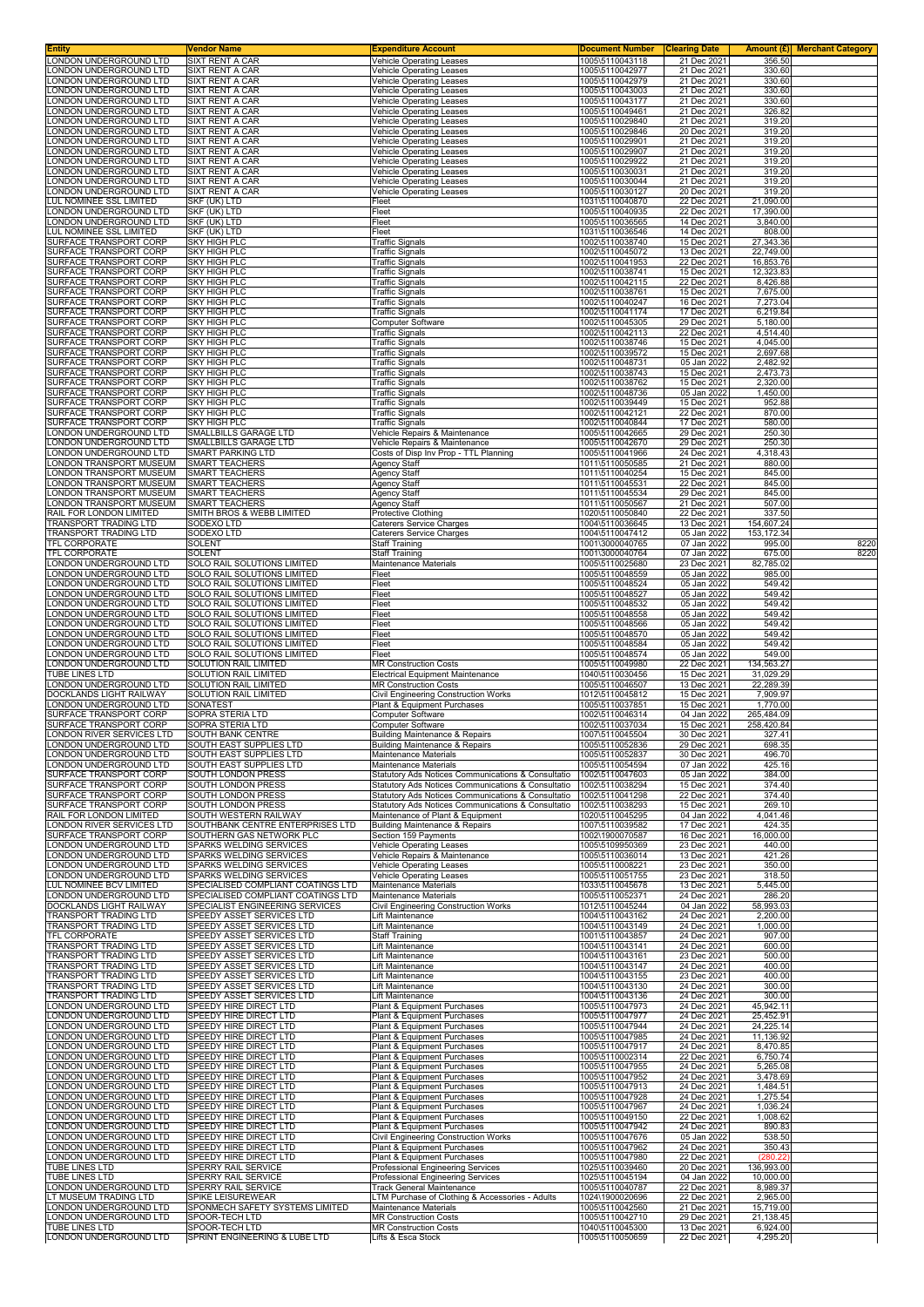| Entity<br>LUL NOMINEE BCV LIMITED                        | Vendor Name<br>SPRINT ENGINEERING & LUBE LTD                                                                                                                     | <b>Expenditure Account</b><br>Equipment Repairs & Maintenance                | <b>Document Number</b><br>1033\5110050664 | <b>Clearing Date</b><br>22 Dec 2021 | 780.00                   | Amount (£) Merchant Category |
|----------------------------------------------------------|------------------------------------------------------------------------------------------------------------------------------------------------------------------|------------------------------------------------------------------------------|-------------------------------------------|-------------------------------------|--------------------------|------------------------------|
| LUL NOMINEE SSL LIMITED                                  | <b>SPX RAIL SYSTEMS</b>                                                                                                                                          | <b>Signalling Systems</b>                                                    | 1031\5110046425                           | 05 Jan 2022                         | 729.10                   |                              |
| TRANSPORT TRADING LTD<br><b>TRANSPORT TRADING LTD</b>    | SSE PLC<br><b>SSE PLC</b>                                                                                                                                        | Electricity<br>Electricity                                                   | 1004\1901680735<br>1004\1901680035        | 17 Dec 2021<br>17 Dec 2021          | 40,949.02<br>29,694.43   |                              |
| ONDON RIVER SERVICES LTD                                 | <b>SSE PLC</b>                                                                                                                                                   | Electricity                                                                  | 1007\1900002995                           | 16 Dec 2021                         | 11,110.68                |                              |
| RANSPORT TRADING LTD<br>ONDON RIVER SERVICES LTD         | SSE PLC<br><b>SSE PLC</b>                                                                                                                                        | Gas                                                                          | 1004\1901680736<br>1007\1900002998        | 17 Dec 2021<br>16 Dec 2021          | 9,613.53<br>2,767.24     |                              |
| ONDON RIVER SERVICES LTD                                 | <b>SSE PLC</b>                                                                                                                                                   | Electricity<br>Electricity                                                   | 1007\1900002997                           | 16 Dec 2021                         | 1,929.45                 |                              |
| ONDON RIVER SERVICES LTD<br>TRANSPORT TRADING LTD        | <b>SSE PLC</b><br>SSE PLC                                                                                                                                        | Gas<br>Gas                                                                   | 1007\1900002996<br>1004\1901680740        | 16 Dec 2021<br>17 Dec 2021          | 1,901.10<br>431.88       |                              |
| RAIL FOR LONDON LIMITED                                  | <b>STADLER PANKOW GMBH</b>                                                                                                                                       | Vehicle Parts General                                                        | 1020\5110040688                           | 24 Dec 2021                         | 23,503.88                |                              |
| RAIL FOR LONDON LIMITED<br>RAIL FOR LONDON LIMITED       | STADLER PANKOW GMBH<br>STADLER PANKOW GMBH                                                                                                                       | <b>Signalling Systems</b><br>Maintenance Materials                           | 1020\5110032588<br>1020\5110048027        | 06 Jan 2022<br>07 Jan 2022          | 10,790.40<br>8,570.56    |                              |
| RAIL FOR LONDON LIMITED                                  | <b>STADLER PANKOW GMBH</b>                                                                                                                                       | Fleet                                                                        | 1020\5110047672                           | 07 Jan 2022                         | 7,224.75                 |                              |
| RAIL FOR LONDON LIMITED<br>RAIL FOR LONDON LIMITED       | STADLER PANKOW GMBH<br>STADLER PANKOW GMBH                                                                                                                       | Fleet<br>Fleet                                                               | 1020\5110036702<br>1020\5110036698        | 16 Dec 2021<br>16 Dec 2021          | 6,417.36<br>4,278.24     |                              |
| RAIL FOR LONDON LIMITED                                  | STADLER PANKOW GMBH                                                                                                                                              | Maintenance Materials                                                        | 1020\5110036490                           | 16 Dec 2021                         | 4,278.24                 |                              |
| RAIL FOR LONDON LIMITED<br>RAIL FOR LONDON LIMITED       | <b>STADLER PANKOW GMBH</b><br>STADLER PANKOW GMBH                                                                                                                | Fleet<br><b>Fleet Stock</b>                                                  | 1020\5110040646<br>1020\5110040683        | 24 Dec 2021<br>24 Dec 2021          | 3,862.54<br>2,022.14     |                              |
| RAIL FOR LONDON LIMITED                                  | STADLER PANKOW GMBH                                                                                                                                              | Maintenance Materials                                                        | 1020\5110040690                           | 24 Dec 2021                         | 1,670.50                 |                              |
| RAIL FOR LONDON LIMITED<br>RAIL FOR LONDON LIMITED       | STADLER PANKOW GMBH<br>STADLER PANKOW GMBH                                                                                                                       | Maintenance Materials<br><b>Signalling Systems</b>                           | 1020\5110040685<br>1020\5110040673        | 24 Dec 2021<br>24 Dec 2021          | 1,597.94<br>1,326.49     |                              |
| RAIL FOR LONDON LIMITED                                  | STADLER PANKOW GMBH                                                                                                                                              | Fleet                                                                        | 1020\5110040654                           | 23 Dec 2021                         | 1,079.80                 |                              |
| RAIL FOR LONDON LIMITED<br>RAIL FOR LONDON LIMITED       | STADLER PANKOW GMBH<br>STADLER PANKOW GMBH                                                                                                                       | Maintenance Materials<br>Maintenance Materials                               | 1020\5110040677<br>1020\5110036653        | 24 Dec 2021<br>16 Dec 2021          | 877.50<br>723.00         |                              |
| RAIL FOR LONDON LIMITED                                  | STADLER PANKOW GMBH                                                                                                                                              | <b>Signalling Systems</b>                                                    | 1020\5110040697                           | 24 Dec 2021                         | 687.14                   |                              |
| RAIL FOR LONDON LIMITED<br>RAIL FOR LONDON LIMITED       | STADLER PANKOW GMBH<br>STADLER PANKOW GMBH                                                                                                                       | Maintenance Materials<br>Maintenance Materials                               | 1020\5110036683<br>1020\5110036658        | 16 Dec 2021<br>16 Dec 2021          | 643.61<br>563.38         |                              |
| RAIL FOR LONDON LIMITED                                  | STADLER PANKOW GMBH                                                                                                                                              | Fleet                                                                        | 1020\5110040636                           | 24 Dec 2021                         | 548.01                   |                              |
| RAIL FOR LONDON LIMITED<br>RAIL FOR LONDON LIMITED       | STADLER PANKOW GMBH<br>STADLER PANKOW GMBH                                                                                                                       | Fleet<br>Maintenance Materials                                               | 1020\5110040667<br>1020\5110036665        | 24 Dec 2021<br>16 Dec 2021          | 490.82<br>477.16         |                              |
| RAIL FOR LONDON LIMITED                                  | <b>STADLER PANKOW GMBH</b>                                                                                                                                       | Fleet                                                                        | 1020\5110040642                           | 24 Dec 2021                         | 422.53                   |                              |
| RAIL FOR LONDON LIMITED<br>ONDON BUS SERVICES LTD        | STADLER PANKOW GMBH<br>STAGECOACH                                                                                                                                | Fleet<br><b>Bus Contract Payments</b>                                        | 1020\5110047675<br>1006\1900046699        | 07 Jan 2022<br>24 Dec 2021          | 359.10<br>6,241,078.79   |                              |
| ONDON BUS SERVICES LTD                                   | <b>STAGECOACH</b>                                                                                                                                                | <b>Bus Contract Payments</b>                                                 | 1006\1900046730                           | 07 Jan 2022                         | 1,989,581.34             |                              |
| VICTORIA COACH STATN LTD<br>VICTORIA COACH STATN LTD     | <b>STAGECOACH</b><br>STAGECOACH                                                                                                                                  | VCS Repayments & Commission<br>VCS Repayments & Commission                   | 1008\1900004600<br>1008\1900004589        | 24 Dec 2021<br>20 Dec 2021          | 14,670.19<br>1,363.29    |                              |
| VICTORIA COACH STATN LTD                                 | <b>STAGECOACH</b>                                                                                                                                                | VCS Repayments & Commission                                                  | 1008\1900004601                           | 24 Dec 2021                         | 1,003.55                 |                              |
| DOCKLANDS LIGHT RAILWAY<br>SURFACE TRANSPORT CORP        | STANNAH LIFT SERVICES LTD<br>STANTEC UK LIMITED                                                                                                                  | Civil Engineering Construction Works<br>Contracted Services - Roads          | 1012\5110049634<br>1002\5110046795        | 05 Jan 2022<br>29 Dec 2021          | 111,328.45<br>5,400.00   |                              |
| TRANSPORT TRADING LTD                                    | STANTEC UK LIMITED                                                                                                                                               | Planning & Development Consultancy                                           | 1004\5110039011                           | 21 Dec 2021                         | 2,554.75                 |                              |
| ONDON UNDERGROUND LTD<br><b>UL NOMINEE SSL LIMITED</b>   | <b>STANTEC UK LIMITED</b><br>STARCAST ALLOYS LTD                                                                                                                 | <b>MR Construction Costs</b><br><b>Signalling Systems</b>                    | 1005\5110042989<br>1031\5110039383        | 29 Dec 2021<br>21 Dec 2021          | 1,070.46<br>8,875.00     |                              |
| LUL NOMINEE SSL LIMITED                                  | STARCAST ALLOYS LTD                                                                                                                                              | Signalling Systems                                                           | 1031\5110043987                           | 29 Dec 2021                         | 8,875.00                 |                              |
| LUL NOMINEE SSL LIMITED<br>SURFACE TRANSPORT CORP        | STARCAST ALLOYS LTD<br><b>STEER</b>                                                                                                                              | <b>Signalling Systems</b><br><b>Customer Research And Counts</b>             | 1031\5110026835<br>1002\5110040616        | 17 Dec 2021<br>22 Dec 2021          | 4,245.00<br>5,000.00     |                              |
| RAIL FOR LONDON LIMITED<br>ONDON BUS SERVICES LTD        | STEPHENSON HARWOOD<br>STEWART SIGNS LTD                                                                                                                          | Legal Fees<br>Management & Support Consultancy                               | 1020\5110047367<br>1006\5110050631        | 14 Dec 2021<br>06 Jan 2022          | 11,692.80<br>49,500.00   |                              |
| DOCKLANDS LIGHT RAILWAY                                  | STRAIGHTFORWARD COMMUNICATIONS LTD Photography And Video Design And Production                                                                                   |                                                                              | 1012\5110049713                           | 22 Dec 2021                         | 10,280.00                |                              |
| TFL CORPORATE<br>TFL CORPORATE                           | STRAIGHTFORWARD COMMUNICATIONS LTD Photography And Video Design And Production<br>STRAIGHTFORWARD COMMUNICATIONS LTD Photography And Video Design And Production |                                                                              | 1001\5110051476<br>1001\5110047894        | 29 Dec 2021<br>17 Dec 2021          | 7,806.64<br>4,500.00     |                              |
| SURFACE TRANSPORT CORP                                   | STRAIGHTFORWARD COMMUNICATIONS LTD Photography And Video Design And Production                                                                                   |                                                                              | 1002\5110052742                           | 29 Dec 2021                         | 3,200.00                 |                              |
| ONDON BUS SERVICES LTD<br><b>TFL CORPORATE</b>           | STRAIGHTFORWARD COMMUNICATIONS LTD Photography And Video Design And Production<br>STRAIGHTFORWARD COMMUNICATIONS LTD Photography And Video Design And Production |                                                                              | 1006\5110049632<br>1001\5110051773        | 22 Dec 2021<br>23 Dec 2021          | 3,000.00<br>2,000.00     |                              |
| <b>TFL CORPORATE</b>                                     | STRAIGHTFORWARD COMMUNICATIONS LTD Photography And Video Design And Production                                                                                   |                                                                              | 1001\5110047898                           | 17 Dec 2021                         | 980.00                   |                              |
| TFL CORPORATE<br>LONDON UNDERGROUND LTD                  | STRAIGHTFORWARD COMMUNICATIONS LTD Photography And Video Design And Production<br>STRATEGIC RAIL CONSULTANTS LTD                                                 | <b>MR Construction Costs</b>                                                 | 1001\5110050492<br>1005\5110049780        | 22 Dec 2021<br>22 Dec 2021          | 980.00<br>102,269.00     |                              |
| TFL CORPORATE<br>TFL CORPORATE                           | STRATEGIC RAIL CONSULTANTS LTD<br>STRATEGIC RAIL CONSULTANTS LTD                                                                                                 | Management & Support Consultancy                                             | 1001\5110045223<br>1001\5110052210        | 13 Dec 2021<br>04 Jan 2022          | 82,532.38<br>38,310.97   |                              |
| <b>TFL CORPORATE</b>                                     | STRATEGIC RAIL CONSULTANTS LTD                                                                                                                                   | Management & Support Consultancy<br>Management & Support Consultancy         | 1001\5110045227                           | 13 Dec 2021                         | 35,618.00                |                              |
| LUL NOMINEE BCV LIMITED<br>ONDON UNDERGROUND LTD         | STS STORAGE SYSTEMS LTD<br>STS STORAGE SYSTEMS LTD                                                                                                               | Maintenance Materials<br>Maintenance Materials                               | 1033\5110054893<br>1005\5110047029        | 07 Jan 2022<br>15 Dec 2021          | 12,703.00<br>5,025.00    |                              |
| CYCLE HIRE SCHEME                                        | STUDENT BEANS LTD                                                                                                                                                | Partnership Marketing - Costs Incurred                                       | 1016\5110037016                           | 15 Dec 2021                         | 1,386.00                 |                              |
| TFL CORPORATE<br>TFL CORPORATE                           | STUDIO HATO<br>STURDY EUROPE                                                                                                                                     | Art And Poetry Installations And Programmes<br>Vehicle Repairs & Maintenance | 1001\5110046800<br>1001\5110048033        | 13 Dec 2021<br>17 Dec 2021          | 500.00<br>105,028.00     |                              |
| ONDON UNDERGROUND LTD                                    | STURDY EUROPE                                                                                                                                                    | Vehicle Repairs & Maintenance                                                | 1005\5110051954                           | 24 Dec 2021                         | 524.00                   |                              |
| ONDON BUS SERVICES LTD<br>ONDON BUS SERVICES LTD         | SULLIVAN BUS & COACH LTD<br>SULLIVAN BUS & COACH LTD                                                                                                             | <b>Bus Contract Payments</b><br><b>Bus Contract Payments</b>                 | 1006\1900046700<br>1006\1900046731        | 24 Dec 2021<br>07 Jan 2022          | 596,994.68<br>146,050.12 |                              |
| LONDON UNDERGROUND LTD<br>LUL NOMINEE SSL LIMITED        | SUNBELT RENTALS LIMITED<br>SUNBELT RENTALS LIMITED                                                                                                               | <b>Track General Maintenance</b><br>Civil Engineering Construction Works     | 1005\5110044116<br>1031\5110044112        | 24 Dec 2021<br>24 Dec 2021          | 3.620.47<br>2,943.60     |                              |
| LUL NOMINEE BCV LIMITED                                  | SUPERFORM ALUMINIUM                                                                                                                                              | Maintenance Materials                                                        | 1033\5110045873                           | 17 Dec 2021                         | 22,495.00                |                              |
| DIAL A RIDE<br>LUL NOMINEE SSL LIMITED                   | SUTTON COMMUNITY TRANSPORT<br>SWA LTD                                                                                                                            | Commercial Property Rent<br><b>Signalling Systems</b>                        | 1010\5110053483<br>1031\5110024983        | 05 Jan 2022<br>16 Dec 2021          | 11,904.10<br>364.00      |                              |
| LUL NOMINEE SSL LIMITED                                  | SWEETNAM & BRADLEY LTD                                                                                                                                           | <b>Signalling Systems</b>                                                    | 1031\5110051601                           | 23 Dec 2021                         | 5,500.00                 |                              |
| LUL NOMINEE SSL LIMITED<br>ONDON UNDERGROUND LTD         | SWEETNAM & BRADLEY LTD<br>SWEETNAM & BRADLEY LTD                                                                                                                 | Fleet<br>Fleet                                                               | 1031\5110047651<br>1005\5110049616        | 15 Dec 2021<br>21 Dec 2021          | 5,277.36<br>3,341.39     |                              |
| LONDON UNDERGROUND LTD                                   | SWEETNAM & BRADLEY LTD                                                                                                                                           | Fleet                                                                        | 1005\5110046498                           | 13 Dec 2021                         | 2,288.25                 |                              |
| LUL NOMINEE BCV LIMITED<br><b>UL NOMINEE BCV LIMITED</b> | SWEETNAM & BRADLEY LTD<br>SWEETNAM & BRADLEY LTD                                                                                                                 | Fleet<br>Fleet                                                               | 1033\5110047658<br>1033\5110047655        | 15 Dec 2021<br>15 Dec 2021          | 1,948.80<br>1,761.45     |                              |
| UL NOMINEE SSL LIMITED                                   | SWEETNAM & BRADLEY LTD                                                                                                                                           | <b>Signalling Systems</b>                                                    | 1031\5110047645                           | 15 Dec 2021                         | 631.00                   |                              |
| ONDON UNDERGROUND LTD<br>ONDON UNDERGROUND LTD           | SWEETNAM & BRADLEY LTD<br>SWEETNAM & BRADLEY LTD                                                                                                                 | Fleet<br>Fleet                                                               | 1005\5110049619<br>1005\5110049614        | 21 Dec 2021<br>21 Dec 2021          | 556.70<br>521.40         |                              |
| ONDON UNDERGROUND LTD<br>LUL NOMINEE SSL LIMITED         | SWEETNAM & BRADLEY LTD<br>SWEETNAM & BRADLEY LTD                                                                                                                 | Fleet<br>Fleet                                                               | 1005\5110050848<br>1031\5110050852        | 22 Dec 2021<br>22 Dec 2021          | 475.20<br>363.00         |                              |
| LONDON UNDERGROUND LTD                                   | SWEETNAM & BRADLEY LTD                                                                                                                                           | Fleet                                                                        | 1005\5110049617                           | 21 Dec 2021                         | 311.60                   |                              |
| ONDON UNDERGROUND LTD<br>ONDON UNDERGROUND LTD           | SWEETNAM & BRADLEY LTD<br>SWEETNAM & BRADLEY LTD                                                                                                                 | Fleet<br>Fleet                                                               | 1005\5110050850<br>1005\5110046505        | 22 Dec 2021<br>13 Dec 2021          | 308.00<br>250.00         |                              |
| TFL CORPORATE                                            | SYDAC LIMITED                                                                                                                                                    | Maintenance Materials                                                        | 1001\5110047512                           | 17 Dec 2021                         | 7,934.00                 |                              |
| RAIL FOR LONDON LIMITED<br>SURFACE TRANSPORT CORP        | <b>SYSTECON (UK) LIMITED</b><br>SYSTEMS ENGINEERING, ASSESSMENT                                                                                                  | Software Maintenance<br>PCN and Penalty Fare Processing                      | 1020\5110048792<br>1002\5110040586        | 21 Dec 2021<br>22 Dec 2021          | 6,075.00<br>45,058.66    |                              |
| SURFACE TRANSPORT CORP                                   | SYSTEMS ENGINEERING, ASSESSMENT                                                                                                                                  | PCN and Penalty Fare Processing                                              | 1002\5110040585                           | 22 Dec 2021                         | 13,275.01                |                              |
| ONDON RIVER SERVICES LTD<br>ONDON BUS SERVICES LTD       | T F SECURITY SYSTEMS LIMITED<br>TAIT EUROPE LTD                                                                                                                  | Management & Support Consultancy<br>Radio Systems Equipment & Maintenance    | 1007\5110050835<br>1006\5110024580        | 24 Dec 2021<br>17 Dec 2021          | 300.00<br>59,349.49      |                              |
| ONDON BUS SERVICES LTD<br>ONDON UNDERGROUND LTD          | TAIT EUROPE LTD<br>TALBOT DESIGNS LIMITED                                                                                                                        | Radio Systems Equipment & Maintenance<br><b>Signalling Systems</b>           | 1006\5110049200<br>1005\5110051542        | 07 Jan 2022<br>23 Dec 2021          | 18,866.99<br>1,925.00    |                              |
| ONDON UNDERGROUND LTD                                    | TALKING HEADSETS LIMITED                                                                                                                                         | Equipment Repairs & Maintenance                                              | 1005\5110045883                           | 14 Dec 2021                         | 9,155.00                 |                              |
| LONDON UNDERGROUND LTD<br>TUBE LINES LTD                 | TALKING HEADSETS LIMITED<br>TALLERES ZITRON SA UK BRANCH                                                                                                         | Equipment Repairs & Maintenance<br>Equipment Repairs & Maintenance           | 1005\5110051486<br>1025\5110047004        | 24 Dec 2021<br>05 Jan 2022          | 1,512.50<br>762,314.15   |                              |
| TFL CORPORATE                                            | <b>TANYA BHAIRO</b>                                                                                                                                              | Purchase of Land & Buildings                                                 | 1001\1900081144                           | 16 Dec 2021                         | 1,220.65                 |                              |
| ONDON UNDERGROUND LTD<br>ONDON UNDERGROUND LTD           | TAYLOR WOODROW CONS BAM NUTTAL LTDMR Construction Costs<br>TAYLOR WOODROW CONS BAM NUTTAL LTDMR Construction Costs                                               |                                                                              | 1005\5110044558<br>1005\5110046265        | 22 Dec 2021<br>22 Dec 2021          | 60,426.87<br>32,195.34   |                              |
| ONDON UNDERGROUND LTD<br>ONDON UNDERGROUND LTD           | TAYLOR WOODROW CONS BAM NUTTAL LTDMR Construction Costs<br>TAYLOR WOODROW CONS BAM NUTTAL LTDMR Construction Costs                                               |                                                                              | 1005\5110046269<br>1005\5110042705        | 22 Dec 2021<br>22 Dec 2021          | 7,612.92<br>2,234.96     |                              |
| TFL CORPORATE                                            | <b>TECHNICAL LAMPS</b>                                                                                                                                           | Maintenance Materials                                                        | 1001\5110048241                           | 17 Dec 2021                         | 650.00                   |                              |
| ONDON UNDERGROUND LTD<br>ONDON UNDERGROUND LTD           | <b>TEKMON</b><br>TELENT TECHNOLOGY SERVICES LTD                                                                                                                  | Software Maintenance<br>Security Equipment                                   | 1005\5110039191<br>1005\5110045243        | 17 Dec 2021<br>16 Dec 2021          | 4,772.50<br>964,181.47   |                              |
| ONDON UNDERGROUND LTD                                    | TELENT TECHNOLOGY SERVICES LTD                                                                                                                                   | <b>Security Equipment</b>                                                    | 1005\5110053503                           | 06 Jan 2022                         | 370,611.66               |                              |
| ONDON UNDERGROUND LTD<br>SURFACE TRANSPORT CORP          | TELENT TECHNOLOGY SERVICES LTD<br>TELENT TECHNOLOGY SERVICES LTD                                                                                                 | <b>Security Equipment</b><br>Maintenance of Plant & Equipment                | 1005\5110049607<br>1002\5110045934        | 17 Dec 2021<br>05 Jan 2022          | 249,247.12<br>204,050.05 |                              |
| SURFACE TRANSPORT CORP                                   | TELENT TECHNOLOGY SERVICES LTD                                                                                                                                   | Maintenance of Plant & Equipment                                             | 1002\5110045933                           | 05 Jan 2022                         | 131,158.06               |                              |
| SURFACE TRANSPORT CORP<br>SURFACE TRANSPORT CORP         | TELENT TECHNOLOGY SERVICES LTD<br>TELENT TECHNOLOGY SERVICES LTD                                                                                                 | Road Maintenance<br>Maintenance of Plant & Equipment                         | 1002\5110038837<br>1002\5110041167        | 20 Dec 2021<br>22 Dec 2021          | 80,120.52<br>68,943.71   |                              |
| SURFACE TRANSPORT CORP<br>SURFACE TRANSPORT CORP         | <b>TELENT TECHNOLOGY SERVICES LTD</b><br>TELENT TECHNOLOGY SERVICES LTD                                                                                          | Maintenance of Plant & Equipment<br><b>Traffic Signals</b>                   | 1002\5110038149<br>1002\5110038252        | 15 Dec 2021<br>15 Dec 2021          | 67,391.31<br>64,099.52   |                              |
| SURFACE TRANSPORT CORP                                   | TELENT TECHNOLOGY SERVICES LTD                                                                                                                                   | <b>Traffic Signals</b>                                                       | 1002\5110038339                           | 15 Dec 2021                         | 60,181.26                |                              |
| ONDON UNDERGROUND LTD<br>SURFACE TRANSPORT CORP          | TELENT TECHNOLOGY SERVICES LTD<br>TELENT TECHNOLOGY SERVICES LTD                                                                                                 | Cameras<br>Road Maintenance                                                  | 1005\5110049606<br>1002\5110041184        | 21 Dec 2021<br>22 Dec 2021          | 59,185.59<br>58,650.69   |                              |
| TUBE LINES LTD                                           | TELENT TECHNOLOGY SERVICES LTD                                                                                                                                   | Fire and Safety Equipment                                                    | 1025\5110052145                           | 24 Dec 2021                         | 52,359.86                |                              |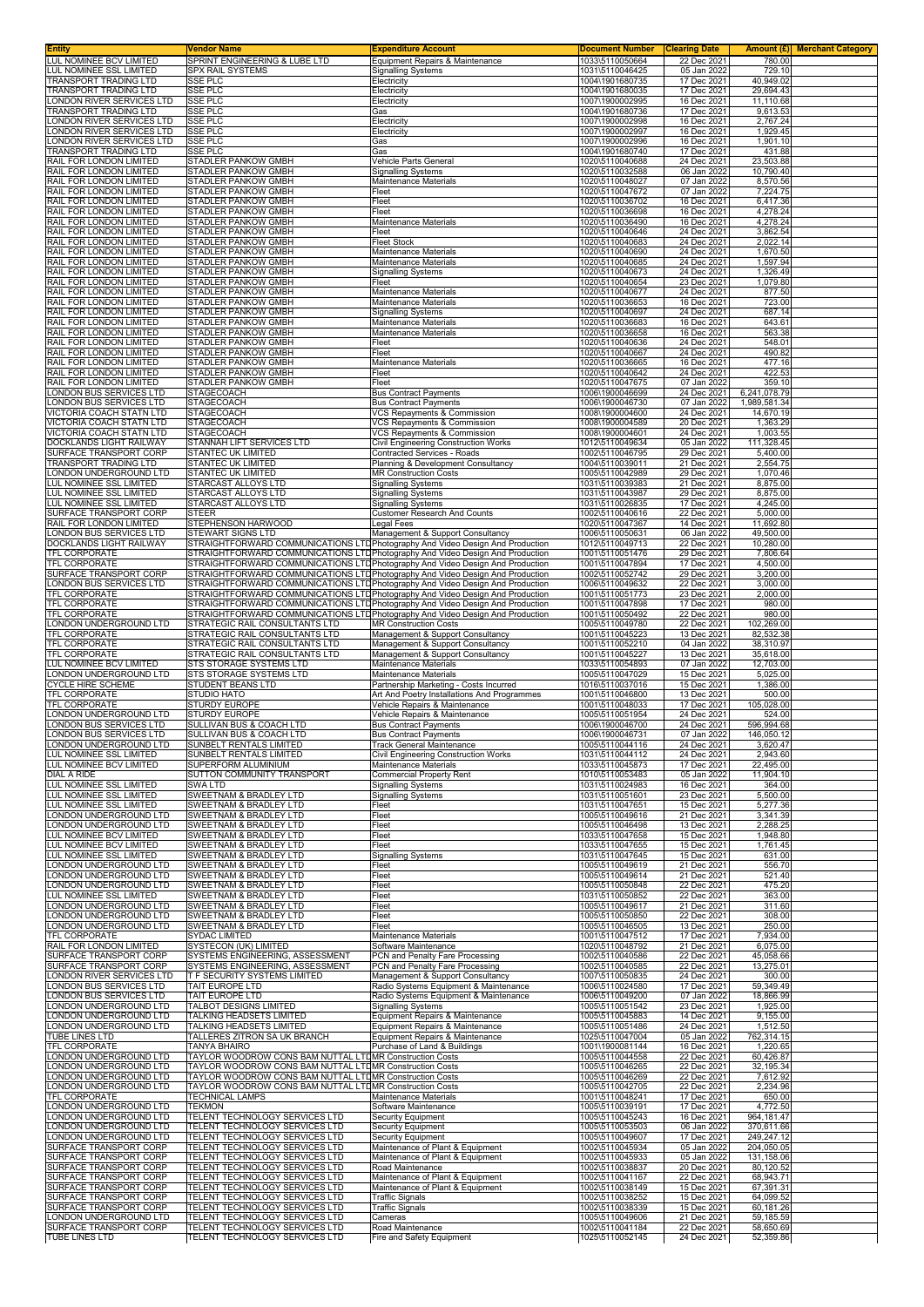| Entity<br>TUBE LINES LTD                                | Vendor Name<br>TELENT TECHNOLOGY SERVICES LTD                                                                                                      | <b>Expenditure Account</b><br>Fire and Safety Equipment         | <b>Document Number</b><br>1025\5110052153 | <b>Clearing Date</b><br>24 Dec 2021 | 52,359.86                    | <b>Amount (£) Merchant Category</b> |
|---------------------------------------------------------|----------------------------------------------------------------------------------------------------------------------------------------------------|-----------------------------------------------------------------|-------------------------------------------|-------------------------------------|------------------------------|-------------------------------------|
| SURFACE TRANSPORT CORP                                  | TELENT TECHNOLOGY SERVICES LTD                                                                                                                     | <b>Traffic Signals</b>                                          | 1002\5110038355                           | 15 Dec 2021                         | 51,559.19                    |                                     |
| SURFACE TRANSPORT CORP<br>SURFACE TRANSPORT CORP        | TELENT TECHNOLOGY SERVICES LTD<br>TELENT TECHNOLOGY SERVICES LTD                                                                                   | <b>Traffic Signals</b><br>Road Maintenance                      | 1002\5110038387<br>1002\5110037068        | 15 Dec 2021<br>15 Dec 2021          | 49,597.52<br>49,044.01       |                                     |
| SURFACE TRANSPORT CORP<br>SURFACE TRANSPORT CORP        | TELENT TECHNOLOGY SERVICES LTD<br>TELENT TECHNOLOGY SERVICES LTD                                                                                   | <b>Traffic Signals</b><br><b>Traffic Signals</b>                | 1002\5110038369<br>1002\5110038260        | 15 Dec 2021<br>15 Dec 2021          | 46,658.88<br>46,522.12       |                                     |
| SURFACE TRANSPORT CORP                                  | TELENT TECHNOLOGY SERVICES LTD                                                                                                                     | <b>Traffic Signals</b>                                          | 1002\5110038248                           | 15 Dec 2021                         | 46,023.27                    |                                     |
| SURFACE TRANSPORT CORP<br>ONDON UNDERGROUND LTD         | TELENT TECHNOLOGY SERVICES LTD<br>TELENT TECHNOLOGY SERVICES LTD                                                                                   | <b>Traffic Signals</b><br>Cameras                               | 1002\5110038388<br>1005\5110049610        | 15 Dec 2021<br>06 Jan 2022          | 42.427.60<br>41,973.03       |                                     |
| ONDON UNDERGROUND LTD                                   | TELENT TECHNOLOGY SERVICES LTD                                                                                                                     | Cameras                                                         | 1005\5110042004                           | 24 Dec 2021                         | 33,513.13                    |                                     |
| SURFACE TRANSPORT CORP<br>ONDON UNDERGROUND LTD         | TELENT TECHNOLOGY SERVICES LTD<br>TELENT TECHNOLOGY SERVICES LTD                                                                                   | <b>Traffic Signals</b><br><b>MR Construction Costs</b>          | 1002\5110040241<br>1005\5110046924        | 22 Dec 2021<br>05 Jan 2022          | 31,541.79<br>31,057.70       |                                     |
| SURFACE TRANSPORT CORP<br>TRANSPORT TRADING LTD         | TELENT TECHNOLOGY SERVICES LTD<br>TELENT TECHNOLOGY SERVICES LTD                                                                                   | Road Maintenance<br><b>Security Equipment</b>                   | 1002\5110049095<br>1004\5110045328        | 20 Dec 2021<br>17 Dec 2021          | 29,478.03<br>29,401.66       |                                     |
| TRANSPORT TRADING LTD                                   | TELENT TECHNOLOGY SERVICES LTD                                                                                                                     | Security Equipment                                              | 1004\5110053505                           | 04 Jan 2022                         | 29,401.66                    |                                     |
| SURFACE TRANSPORT CORP<br>ONDON UNDERGROUND LTD         | TELENT TECHNOLOGY SERVICES LTD<br>TELENT TECHNOLOGY SERVICES LTD                                                                                   | Road Maintenance<br>Equipment Repairs & Maintenance             | 1002\5110036714<br>1005\5110049608        | 14 Dec 2021<br>17 Dec 2021          | 28,111.96<br>26,399.08       |                                     |
| SURFACE TRANSPORT CORP                                  | TELENT TECHNOLOGY SERVICES LTD                                                                                                                     | <b>Traffic Signals</b>                                          | 1002\5110040246                           | 22 Dec 2021                         | 22,575.53                    |                                     |
| <b>UL NOMINEE SSL LIMITED</b><br>ONDON UNDERGROUND LTD  | TELENT TECHNOLOGY SERVICES LTD<br>TELENT TECHNOLOGY SERVICES LTD                                                                                   | Cameras<br><b>MR Construction Costs</b>                         | 1031\5110041550<br>1005\5110049414        | 22 Dec 2021<br>17 Dec 2021          | 22,105.22<br>20,435.86       |                                     |
| ONDON UNDERGROUND LTD<br>SURFACE TRANSPORT CORP         | TELENT TECHNOLOGY SERVICES LTD<br>TELENT TECHNOLOGY SERVICES LTD                                                                                   | <b>MR Construction Costs</b><br>Road Maintenance                | 1005\5110049457<br>1002\5110044539        | 17 Dec 2021<br>29 Dec 2021          | 20,435.86<br>20,398.82       |                                     |
| ONDON UNDERGROUND LTD                                   | TELENT TECHNOLOGY SERVICES LTD                                                                                                                     | Equipment Repairs & Maintenance                                 | 1005\5110031153                           | 16 Dec 2021                         | 19,435.76                    |                                     |
| ONDON UNDERGROUND LTD.<br>SURFACE TRANSPORT CORP        | TELENT TECHNOLOGY SERVICES LTD<br>TELENT TECHNOLOGY SERVICES LTD                                                                                   | Cameras<br><b>Traffic Signals</b>                               | 1005\5110029121<br>1002\5110041863        | 17 Dec 2021<br>23 Dec 2021          | 19,209.94<br>19,034.02       |                                     |
| ONDON UNDERGROUND LTD                                   | TELENT TECHNOLOGY SERVICES LTD                                                                                                                     | Cameras                                                         | 1005\5110041215                           | 22 Dec 2021                         | 17,151.99                    |                                     |
| ONDON UNDERGROUND LTD.<br>ONDON UNDERGROUND LTD         | TELENT TECHNOLOGY SERVICES LTD<br>TELENT TECHNOLOGY SERVICES LTD                                                                                   | Cameras<br>Equipment Repairs & Maintenance                      | 1005\5110049611<br>1005\5110027228        | 06 Jan 2022<br>22 Dec 2021          | 16,794.34<br>14,493.25       |                                     |
| SURFACE TRANSPORT CORP<br><b>SURFACE TRANSPORT CORP</b> | TELENT TECHNOLOGY SERVICES LTD                                                                                                                     | <b>Traffic Signals</b><br><b>Traffic Signals</b>                | 1002\5110038349                           | 15 Dec 2021<br>22 Dec 2021          | 14,466.26                    |                                     |
| ONDON UNDERGROUND LTD                                   | TELENT TECHNOLOGY SERVICES LTD<br>TELENT TECHNOLOGY SERVICES LTD                                                                                   | Cameras                                                         | 1002\5110046456<br>1005\5110041224        | 22 Dec 2021                         | 13,720.46<br>13,537.12       |                                     |
| ONDON UNDERGROUND LTD<br>ONDON UNDERGROUND LTD          | TELENT TECHNOLOGY SERVICES LTD<br>TELENT TECHNOLOGY SERVICES LTD                                                                                   | Cameras<br>Security Equipment                                   | 1005\5110041218<br>1005\5110045827        | 22 Dec 2021<br>05 Jan 2022          | 12,378.12<br>9,790.75        |                                     |
| SURFACE TRANSPORT CORP                                  | TELENT TECHNOLOGY SERVICES LTD                                                                                                                     | <b>Traffic Signals</b>                                          | 1002\5110050451                           | 29 Dec 2021                         | 9,707.92                     |                                     |
| ONDON UNDERGROUND LTD<br>ONDON UNDERGROUND LTD          | TELENT TECHNOLOGY SERVICES LTD<br>TELENT TECHNOLOGY SERVICES LTD                                                                                   | Cameras<br>Equipment Repairs & Maintenance                      | 1005\5110032748<br>1005\5110049429        | 17 Dec 2021<br>22 Dec 2021          | 6,500.11<br>6,477.32         |                                     |
| SURFACE TRANSPORT CORP<br>ONDON UNDERGROUND LTD         | TELENT TECHNOLOGY SERVICES LTD<br>TELENT TECHNOLOGY SERVICES LTD                                                                                   | Road Maintenance<br>Equipment Repairs & Maintenance             | 1002\5110039501                           | 21 Dec 2021<br>22 Dec 2021          | 6,150.03<br>6,079.36         |                                     |
| ONDON UNDERGROUND LTD                                   | TELENT TECHNOLOGY SERVICES LTD                                                                                                                     | Cameras                                                         | 1005\5109915198<br>1005\5110029829        | 31 Dec 2021                         | 5,878.60                     |                                     |
| ONDON UNDERGROUND LTD<br>ONDON UNDERGROUND LTD          | TELENT TECHNOLOGY SERVICES LTD<br>TELENT TECHNOLOGY SERVICES LTD                                                                                   | Equipment Repairs & Maintenance<br>Cameras                      | 1005\5110041163<br>1005\5110042390        | 22 Dec 2021<br>06 Jan 2022          | 5,864.54<br>5,825.17         |                                     |
| SURFACE TRANSPORT CORP                                  | TELENT TECHNOLOGY SERVICES LTD                                                                                                                     | <b>Traffic Signals</b>                                          | 1002\5110038379                           | 15 Dec 2021                         | 5,805.68                     |                                     |
| ONDON UNDERGROUND LTD<br>ONDON UNDERGROUND LTD          | TELENT TECHNOLOGY SERVICES LTD<br>TELENT TECHNOLOGY SERVICES LTD                                                                                   | <b>Signalling Systems</b><br><b>Signalling Systems</b>          | 1005\5110038539<br>1005\5110038546        | 29 Dec 2021<br>29 Dec 2021          | 5,384.61<br>5,384.61         |                                     |
| SURFACE TRANSPORT CORP<br>TRANSPORT TRADING LTD         | TELENT TECHNOLOGY SERVICES LTD<br>TELENT TECHNOLOGY SERVICES LTD                                                                                   | Maintenance of Plant & Equipment                                | 1002\5110046417                           | 05 Jan 2022                         | 5,382.62                     |                                     |
| ONDON UNDERGROUND LTD                                   | TELENT TECHNOLOGY SERVICES LTD                                                                                                                     | Security Equipment<br>Cameras                                   | 1004\5110045810<br>1005\5110042393        | 05 Jan 2022<br>06 Jan 2022          | 4,945.35<br>4,600.99         |                                     |
| SURFACE TRANSPORT CORP<br>ONDON UNDERGROUND LTD.        | TELENT TECHNOLOGY SERVICES LTD<br>TELENT TECHNOLOGY SERVICES LTD                                                                                   | <b>Traffic Signals</b><br>Cameras                               | 1002\5110046455<br>1005\5110042382        | 05 Jan 2022<br>06 Jan 2022          | 4,405.35<br>4,312.50         |                                     |
| ONDON UNDERGROUND LTD                                   | TELENT TECHNOLOGY SERVICES LTD                                                                                                                     | Equipment Repairs & Maintenance                                 | 1005\5110041220                           | 22 Dec 2021                         | 3,344.81                     |                                     |
| LONDON UNDERGROUND LTD<br>TRANSPORT TRADING LTD         | TELENT TECHNOLOGY SERVICES LTD<br>TELENT TECHNOLOGY SERVICES LTD                                                                                   | Cameras<br>Office Accommodation Moves                           | 1005\5110052999<br>1004\5110045722        | 06 Jan 2022<br>04 Jan 2022          | 3,180.96<br>2,979.45         |                                     |
| SURFACE TRANSPORT CORP<br>TRANSPORT TRADING LTD         | TELENT TECHNOLOGY SERVICES LTD<br>TELENT TECHNOLOGY SERVICES LTD                                                                                   | <b>Traffic Signals</b><br><b>Security Equipment</b>             | 1002\5110038257<br>1004\5110045642        | 15 Dec 2021<br>04 Jan 2022          | 2,799.88<br>2,725.20         |                                     |
| LONDON UNDERGROUND LTD                                  | TELENT TECHNOLOGY SERVICES LTD                                                                                                                     | Cameras                                                         | 1005\5110041154                           | 22 Dec 2021                         | 2,688.55                     |                                     |
| LUL NOMINEE BCV LIMITED<br>SURFACE TRANSPORT CORP       | TELENT TECHNOLOGY SERVICES LTD<br>TELENT TECHNOLOGY SERVICES LTD                                                                                   | Cameras<br><b>Traffic Signals</b>                               | 1033\5110041472<br>1002\5110041865        | 23 Dec 2021<br>14 Dec 2021          | 2,641.51<br>2,623.74         |                                     |
| SURFACE TRANSPORT CORP                                  | TELENT TECHNOLOGY SERVICES LTD                                                                                                                     | Maintenance of Plant & Equipment                                | 1002\5110044472                           | 29 Dec 2021                         | 2,234.65                     |                                     |
| ONDON UNDERGROUND LTD<br>LONDON UNDERGROUND LTD         | TELENT TECHNOLOGY SERVICES LTD<br>TELENT TECHNOLOGY SERVICES LTD                                                                                   | Cameras<br>Cameras                                              | 1005\5110042015<br>1005\5110042384        | 23 Dec 2021<br>06 Jan 2022          | 2,166.53<br>2,130.08         |                                     |
| SURFACE TRANSPORT CORP<br>ONDON UNDERGROUND LTD         | TELENT TECHNOLOGY SERVICES LTD<br>TELENT TECHNOLOGY SERVICES LTD                                                                                   | Traffic Signals<br>Cameras                                      | 1002\5110038265<br>1005\5110049777        | 15 Dec 2021<br>06 Jan 2022          | 2,071.34<br>1,883.16         |                                     |
| TRANSPORT TRADING LTD                                   | TELENT TECHNOLOGY SERVICES LTD                                                                                                                     | <b>Security Equipment</b>                                       | 1004\5110028206                           | 21 Dec 2021                         | 1,846.88                     |                                     |
| LONDON TRANSPORT MUSEUM<br>ONDON UNDERGROUND LTD        | TELENT TECHNOLOGY SERVICES LTD<br>TELENT TECHNOLOGY SERVICES LTD                                                                                   | <b>Security Equipment</b><br>Cameras                            | 1011\5110045644<br>1005\5110041474        | 04 Jan 2022<br>23 Dec 2021          | 1,782.15<br>1,706.72         |                                     |
| TRANSPORT TRADING LTD                                   | TELENT TECHNOLOGY SERVICES LTD                                                                                                                     | Office Accommodation Moves                                      | 1004\5110045637                           | 04 Jan 2022                         | 1,670.76                     |                                     |
| LONDON TRANSPORT MUSEUM<br>TUBE LINES LTD               | TELENT TECHNOLOGY SERVICES LTD<br>TELENT TECHNOLOGY SERVICES LTD                                                                                   | <b>Security Equipment</b><br>Cameras                            | 1011\5110045239<br>1040\5110029552        | 17 Dec 2021<br>16 Dec 2021          | 1,497.22<br>1,479.34         |                                     |
| SURFACE TRANSPORT CORP<br>LONDON UNDERGROUND LTD        | TELENT TECHNOLOGY SERVICES LTD<br>TELENT TECHNOLOGY SERVICES LTD                                                                                   | I raffic Signals<br>Cameras                                     | 1002\5110038344<br>1005\5110049723        | 15 Dec 2021<br>24 Dec 2021          | 1,475.44<br>1,425.79         |                                     |
| TRANSPORT TRADING LTD                                   | TELENT TECHNOLOGY SERVICES LTD                                                                                                                     | <b>Building Maintenance &amp; Repairs</b>                       | 1004\5110045721                           | 04 Jan 2022                         | 1,417.00                     |                                     |
| SURFACE TRANSPORT CORP<br>LONDON UNDERGROUND LTD        | TELENT TECHNOLOGY SERVICES LTD<br>TELENT TECHNOLOGY SERVICES LTD                                                                                   | <b>Traffic Signals</b><br>Cameras                               | 1002\5110038337<br>1005\5110041216        | 15 Dec 2021<br>22 Dec 2021          | 1,174.92<br>1,076.74         |                                     |
| LONDON UNDERGROUND LTD<br>ONDON UNDERGROUND LTD         | TELENT TECHNOLOGY SERVICES LTD<br>TELENT TECHNOLOGY SERVICES LTD                                                                                   | Cameras<br>Cameras                                              | 1005\5110053002<br>1005\5110053017        | 06 Jan 2022<br>06 Jan 2022          | 968.96<br>968.96             |                                     |
| SURFACE TRANSPORT CORP                                  | TELENT TECHNOLOGY SERVICES LTD                                                                                                                     | <b>Traffic Signals</b>                                          | 1002\5110038358                           | 15 Dec 2021                         | 738.57                       |                                     |
| SURFACE TRANSPORT CORP<br>SURFACE TRANSPORT CORP        | TELENT TECHNOLOGY SERVICES LTD<br>TELENT TECHNOLOGY SERVICES LTD                                                                                   | <b>Traffic Signals</b><br><b>Traffic Signals</b>                | 1002\5110040243<br>1002\5110040244        | 22 Dec 2021<br>22 Dec 2021          | 561.50<br>361.96             |                                     |
| SURFACE TRANSPORT CORP                                  | TELENT TECHNOLOGY SERVICES LTD                                                                                                                     | <b>Traffic Signals</b>                                          | 1002\5110046454                           | 05 Jan 2022                         | 300.52                       |                                     |
| VICTORIA COACH STATN LTD<br>ONDON UNDERGROUND LTD       | <b>TENSATOR LTD</b><br><b>TENSATOR LTD</b>                                                                                                         | <b>Building Maintenance &amp; Repairs</b><br>Security Equipment | 1008\5110046579<br>1005\5110052787        | 15 Dec 2021<br>29 Dec 2021          | 976.50<br>476.00             |                                     |
| LONDON UNDERGROUND LTD<br>LONDON UNDERGROUND LTD        | TH WHITE LTD LORRY CRANES<br>TH WHITE LTD LORRY CRANES                                                                                             | Vehicle Repairs & Maintenance<br>Vehicle Repairs & Maintenance  | 1005\5110036016<br>1005\5110035997        | 13 Dec 2021<br>13 Dec 2021          | 835.00<br>765.00             |                                     |
| LONDON UNDERGROUND LTD                                  | TH WHITE LTD LORRY CRANES                                                                                                                          | Vehicle Repairs & Maintenance                                   | 1005\5110046300                           | 05 Jan 2022                         | 480.00                       |                                     |
| LUL NOMINEE SSL LIMITED<br>LONDON UNDERGROUND LTD       | THALES GROUND TRANSPORTATION SYSTE Civil Engineering Construction Works<br>THALES GROUND TRANSPORTATION SYSTE Computer Hardware                    |                                                                 | 1031\5110052683<br>1005\5110045500        | 05 Jan 2022<br>04 Jan 2022          | 3,916,415.01<br>2,455,616.17 |                                     |
| LUL NOMINEE SSL LIMITED<br>ONDON UNDERGROUND LTD        | THALES GROUND TRANSPORTATION SYSTE Civil Engineering Construction Works<br>THALES GROUND TRANSPORTATION SYSTE Computer Hardware                    |                                                                 | 1031\5110052702<br>1005\5110045569        | 07 Jan 2022<br>04 Jan 2022          | 1,902,529.25<br>1,448,820.00 |                                     |
| ONDON UNDERGROUND LTD                                   | THALES GROUND TRANSPORTATION SYSTE Computer Hardware                                                                                               |                                                                 | 1005\5110045584                           | 04 Jan 2022                         | 665,710.00                   |                                     |
| LONDON UNDERGROUND LTD<br>ONDON UNDERGROUND LTD         | THALES GROUND TRANSPORTATION SYSTE Computer Hardware<br>THALES GROUND TRANSPORTATION SYSTE Civil Engineering Construction Works                    |                                                                 | 1005\1900222291<br>1005\5110052760        | 22 Dec 2021<br>07 Jan 2022          | 260,821.91<br>216,628.78     |                                     |
| DOCKLANDS LIGHT RAILWAY<br>DOCKLANDS LIGHT RAILWAY      | THALES GROUND TRANSPORTATION SYSTE Professional Engineering Services                                                                               |                                                                 | 1012\5110037607<br>1012\5110037859        | 15 Dec 2021<br>15 Dec 2021          | 168,172.17<br>168, 172. 17   |                                     |
| ONDON UNDERGROUND LTD                                   | THALES GROUND TRANSPORTATION SYSTE Professional Engineering Services<br>THALES GROUND TRANSPORTATION SYSTE Signalling Systems                      |                                                                 | 1005\5110045003                           | 21 Dec 2021                         | 135,832.98                   |                                     |
| LONDON UNDERGROUND LTD<br>LONDON UNDERGROUND LTD        | THALES GROUND TRANSPORTATION SYSTE Civil Engineering Construction Works<br>THALES GROUND TRANSPORTATION SYSTE Civil Engineering Construction Works |                                                                 | 1005\5110052826<br>1005\5110052776        | 07 Jan 2022<br>05 Jan 2022          | 125,348.14<br>52,729.50      |                                     |
| LONDON UNDERGROUND LTD                                  | THALES GROUND TRANSPORTATION SYSTE Civil Engineering Construction Works                                                                            |                                                                 | 1005\5110052801                           | 05 Jan 2022                         | 50,491.46                    |                                     |
| DOCKLANDS LIGHT RAILWAY<br>LONDON UNDERGROUND LTD       | THALES GROUND TRANSPORTATION SYSTE Professional Engineering Services<br>THALES GROUND TRANSPORTATION SYSTE Civil Engineering Construction Works    |                                                                 | 1012\5110045063<br>1005\5110041876        | 29 Dec 2021<br>07 Jan 2022          | 27,420.00<br>20,113.22       |                                     |
| ONDON UNDERGROUND LTD<br>LONDON UNDERGROUND LTD         | THALES GROUND TRANSPORTATION SYSTE Signalling Systems<br>THALES GROUND TRANSPORTATION SYSTE Computer Hardware                                      |                                                                 | 1005\5110050838<br>1005\5110045577        | 29 Dec 2021<br>04 Jan 2022          | 12,440.35<br>7,693.00        |                                     |
| LONDON UNDERGROUND LTD                                  | THALES GROUND TRANSPORTATION SYSTE Civil Engineering Construction Works                                                                            |                                                                 | 1005\5110041906                           | 07 Jan 2022                         | 7,519.26                     |                                     |
| TFL CORPORATE<br>ONDON UNDERGROUND LTD                  | THALES GROUND TRANSPORTATION SYSTE Computer Hardware<br>THALES GROUND TRANSPORTATION SYSTE Computer Hardware                                       |                                                                 | 1001\5110045599<br>1005\5110045580        | 04 Jan 2022<br>04 Jan 2022          | 7,439.47<br>6,720.00         |                                     |
| ONDON UNDERGROUND LTD.<br>ONDON UNDERGROUND LTD         | THALES GROUND TRANSPORTATION SYSTE Computer Hardware<br>THALES GROUND TRANSPORTATION SYSTE Civil Engineering Construction Works                    |                                                                 | 1005\5110045572<br>1005\5110052711        | 04 Jan 2022<br>05 Jan 2022          | 6,652.00<br>6,533.89         |                                     |
| LUL NOMINEE SSL LIMITED                                 | THALES GROUND TRANSPORTATION SYSTE Computer Hardware                                                                                               |                                                                 | 1031\5110048140                           | 04 Jan 2022                         | 6,433.47                     |                                     |
| LONDON UNDERGROUND LTD<br>ONDON UNDERGROUND LTD         | THALES GROUND TRANSPORTATION SYSTE Computer Hardware<br>THALES GROUND TRANSPORTATION SYSTE Computer Hardware                                       |                                                                 | 1005\5110045586<br>1005\5110045477        | 04 Jan 2022<br>04 Jan 2022          | 5,839.00<br>4,670.28         |                                     |
| ONDON UNDERGROUND LTD                                   | THALES GROUND TRANSPORTATION SYSTE Computer Hardware                                                                                               |                                                                 | 1005\5110045562                           | 04 Jan 2022                         | 4,159.00                     |                                     |
| ONDON UNDERGROUND LTD.<br>ONDON UNDERGROUND LTD.        | THALES GROUND TRANSPORTATION SYSTE Computer Hardware<br>THALES GROUND TRANSPORTATION SYSTE Computer Hardware                                       |                                                                 | 1005\5110045575<br>1005\5110045600        | 04 Jan 2022<br>04 Jan 2022          | 3,922.00<br>3,607.65         |                                     |
| LONDON UNDERGROUND LTD<br>ONDON UNDERGROUND LTD         | THALES GROUND TRANSPORTATION SYSTE Computer Hardware<br>THALES GROUND TRANSPORTATION SYSTE MR Construction Costs                                   |                                                                 | 1005\5110045605<br>1005\5110045601        | 04 Jan 2022<br>04 Jan 2022          | 1,912.50<br>1,634.76         |                                     |
| LONDON UNDERGROUND LTD                                  | THALES GROUND TRANSPORTATION SYSTE Computer Hardware                                                                                               |                                                                 | 1005\5110045589                           | 04 Jan 2022                         | 1,542.76                     |                                     |
| ONDON UNDERGROUND LTD<br>ONDON UNDERGROUND LTD          | THALES GROUND TRANSPORTATION SYSTE Computer Hardware<br>THALES GROUND TRANSPORTATION SYSTE Computer Hardware                                       |                                                                 | 1005\5110045595<br>1005\5110045496        | 04 Jan 2022<br>04 Jan 2022          | 1,307.65<br>1,252.32         |                                     |
| LONDON UNDERGROUND LTD                                  | THALES GROUND TRANSPORTATION SYSTE Computer Hardware                                                                                               |                                                                 | 1005\5110045585                           | 04 Jan 2022                         | 437.00                       |                                     |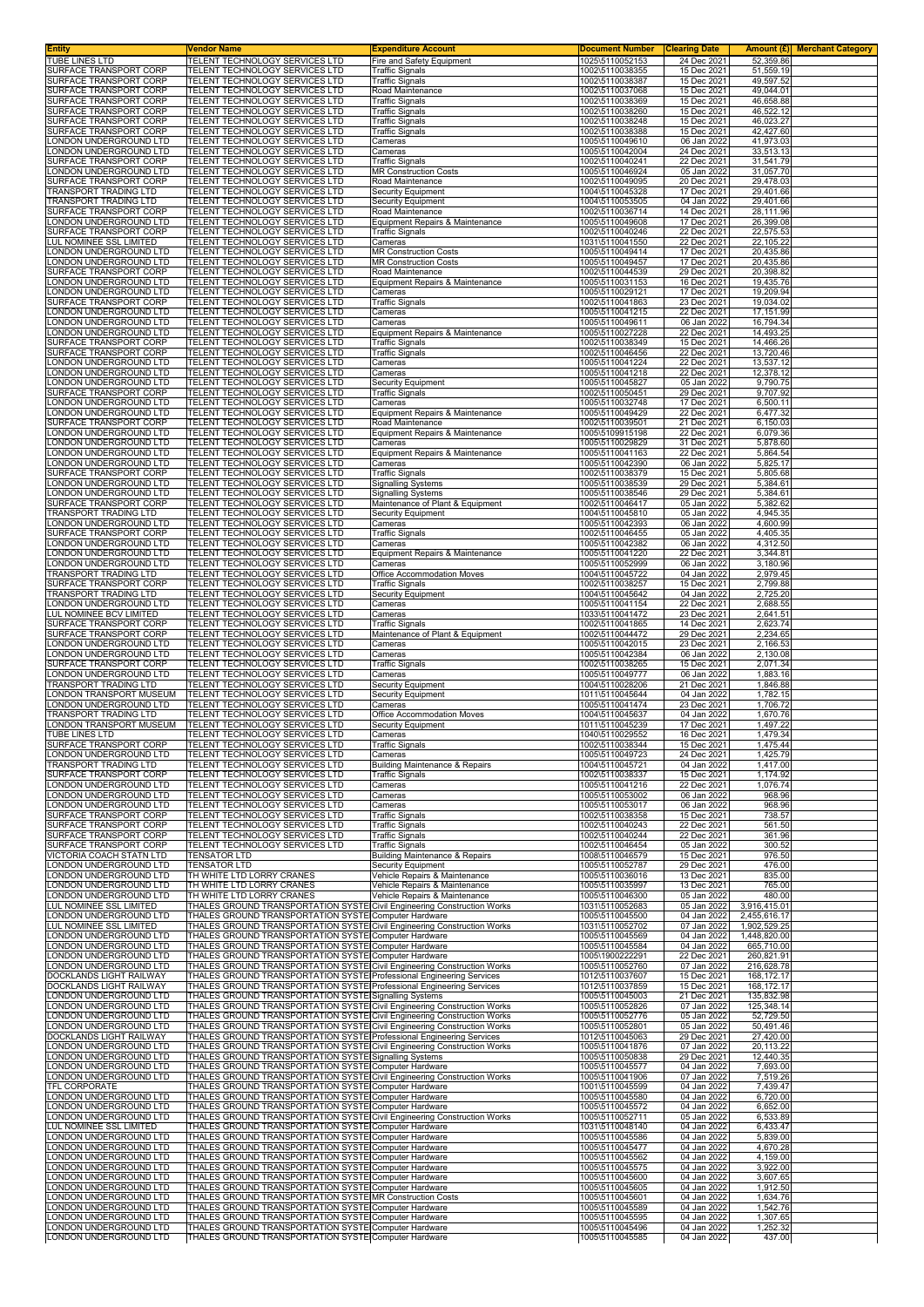| <b>Entity</b>                                                  | Vendor Name                                                                                                                                     | <b>Expenditure Account</b>                                                | <b>Document Number</b>             | <b>Clearing Date</b>       | Amount (£) Merchant Category  |
|----------------------------------------------------------------|-------------------------------------------------------------------------------------------------------------------------------------------------|---------------------------------------------------------------------------|------------------------------------|----------------------------|-------------------------------|
| SURFACE TRANSPORT CORP<br>ONDON UNDERGROUND LTD                | THALES GROUND TRANSPORTATION SYSTE Computer Hardware<br>THALES GROUND TRANSPORTATION SYSTE Computer Hardware                                    |                                                                           | 1002\5110045593<br>1005\5110045465 | 04 Jan 2022<br>04 Jan 2022 | 341.47<br>325.56              |
| ONDON UNDERGROUND LTD                                          | THALES GROUND TRANSPORTATION SYSTE Civil Engineering Construction Works                                                                         |                                                                           | 1005\5110052724                    | 07 Jan 2022                | (14, 430.28)                  |
| ONDON UNDERGROUND LTD<br>OCKLANDS LIGHT RAILWAY                | THALES GROUND TRANSPORTATION SYSTE Civil Engineering Construction Works<br>THALES GROUND TRANSPORTATION SYSTE Professional Engineering Services |                                                                           | 1005\5110042043<br>1012\5110037609 | 07 Jan 2022<br>15 Dec 2021 | (66, 507.44)<br>(168, 172.17) |
| <b>OOCKLANDS LIGHT RAILWAY</b>                                 | THALES RAIL SIGNALLING SOLUTIONS                                                                                                                | Professional Engineering Services                                         | 1012\5110052674                    | 05 Jan 2022                | 165,180.00                    |
| RANSPORT TRADING LTD                                           | THAMES CLIPPERS                                                                                                                                 | Gross Sales Clearance                                                     | 1004\800044765                     | 16 Dec 2021                | 722,107.20                    |
| SURFACE TRANSPORT CORP<br><b>TRANSPORT TRADING LTD</b>         | THAMES CLIPPERS<br>THAMES CLIPPERS                                                                                                              | Civil Engineering Construction Works<br>Gross Sales Clearance             | 1002\5110052722<br>1004\800044764  | 05 Jan 2022<br>16 Dec 2021 | 237,390.27<br>112,743.00      |
| TRANSPORT TRADING LTD                                          | THAMES CLIPPERS                                                                                                                                 | Gross Sales Clearance                                                     | 1004\1901680815                    | 17 Dec 2021                | 17,838.98                     |
| <b>DOCKLANDS LIGHT RAILWAY</b><br>ONDON RIVER SERVICES LTD     | THAMES CLIPPERS<br><b>THAMES CLIPPERS</b>                                                                                                       | <b>Ticket &amp; Pass Production</b><br><b>Operator Costs</b>              | 1012\1900005257<br>1007\5110048830 | 20 Dec 2021<br>17 Dec 2021 | 8,392.64<br>4,607.00          |
| DOCKLANDS LIGHT RAILWAY                                        | THAMES CLIPPERS                                                                                                                                 | Ticket & Pass Production                                                  | 1012\5110049049                    | 20 Dec 2021                | 931.60                        |
| ONDON RIVER SERVICES LTD                                       | THAMES MARINE SERVICES LTD                                                                                                                      | Vehicle Running Costs<br><b>Gross Sales Clearance</b>                     | 1007\5110050546                    | 24 Dec 2021                | 22,153.01                     |
| <b>FRANSPORT TRADING LTD</b><br>TRANSPORT TRADING LTD          | THAMES RIVER SERVICES<br>THAMES RIVER SERVICES                                                                                                  | Gross Sales Clearance                                                     | 1004\1901680814<br>1004\800044763  | 17 Dec 2021<br>16 Dec 2021 | 2,074.94<br>262.75            |
| TFL CORPORATE                                                  | THE BLUE BERMONDSEY                                                                                                                             | <b>Staff Training</b>                                                     | 1001\1900084007                    | 07 Jan 2022                | 29,790.00                     |
| LT MUSEUM TRADING LTD<br>T MUSEUM TRADING LTD                  | THE BOOK SERVICE (GRANTHAM)<br>THE BOOK SERVICE (GRANTHAM)                                                                                      | Purchase of Books for Resale<br>Purchase of Books for Resale              | 1024\1900020697<br>1024\1900020566 | 05 Jan 2022<br>15 Dec 2021 | 455.82<br>332.94              |
| T MUSEUM TRADING LTD                                           | THE BOOK SERVICE (GRANTHAM)                                                                                                                     | Purchase of Books for Resale                                              | 1024\1900020591                    | 22 Dec 2021                | 293.91                        |
| ONDON BUS SERVICES LTD<br>TRANSPORT TRADING LTD                | THE BUS INDUSTRY AWARDS LTD<br>THE CLEARWAY GROUP                                                                                               | Management & Support Consultancy<br>Management & Support Consultancy      | 1006\5110045710<br>1004\5110053536 | 04 Jan 2022<br>05 Jan 2022 | 3,750.00<br>585.00            |
| TRANSPORT TRADING LTD                                          | THE CLEARWAY GROUP                                                                                                                              | Management & Support Consultancy                                          | 1004\5110030709                    | 29 Dec 2021                | 468.00                        |
| TRANSPORT TRADING LTD<br>TRANSPORT TRADING LTD                 | THE CLEARWAY GROUP<br>THE CLEARWAY GROUP                                                                                                        | Management & Support Consultancy<br>Management & Support Consultancy      | 1004\5110043918<br>1004\5110030716 | 29 Dec 2021<br>29 Dec 2021 | 468.00<br>300.00              |
| TFL CORPORATE                                                  | THE CREATIVE ENGAGEMENT GROUP LTD                                                                                                               | Statutory Ads Notices Communications & Consultatio                        | 1001\5110047034                    | 15 Dec 2021                | 5,360.00                      |
| TFL CORPORATE<br>T MUSEUM TRADING LTD                          | THE DOCTORS LABORATORY LTD<br>THE LONDON TOY COMPANY                                                                                            | Management & Support Consultancy<br>LTM Purchase of Gifts for Resale      | 1001\5110044449<br>1024\1900020627 | 24 Dec 2021<br>14 Dec 2021 | 438.00<br>1,297.80            |
| T MUSEUM TRADING LTD                                           | THE LONDON TOY COMPANY                                                                                                                          | LTM Purchase of Gifts for Resale                                          | 1024\1900020474                    | 31 Dec 2021                | 441.80                        |
| ONDON UNDERGROUND LTD                                          | THE MATADOR COMPANY LTD                                                                                                                         | Fleet                                                                     | 1005\5110031876                    | 15 Dec 2021                | 1,387.00                      |
| ONDON UNDERGROUND LTD<br>ONDON UNDERGROUND LTD                 | THE MATADOR COMPANY LTD<br>THE MATADOR COMPANY LTD                                                                                              | Fleet<br>Fleet                                                            | 1005\5110045274<br>1005\5110041909 | 04 Jan 2022<br>24 Dec 2021 | 949.60<br>757.40              |
| ONDON UNDERGROUND LTD                                          | THE MATADOR COMPANY LTD                                                                                                                         | Fleet                                                                     | 1005\5110021693                    | 15 Dec 2021                | 262.00                        |
| TFL CORPORATE<br>TFL CORPORATE                                 | THE PENSIONS REGULATOR<br>THE RETEARN GROUP LTD                                                                                                 | Management & Support Consultancy<br>Management & Support Consultancy      | 1001\5110051922<br>1001\5110052308 | 24 Dec 2021<br>29 Dec 2021 | 4,126.43<br>81,500.00         |
| ONDON TRANSPORT MUSEUM                                         | THE SPECTATOR (1828) LTD                                                                                                                        | <b>Marketing Services</b>                                                 | 1011\5110054779                    | 07 Jan 2022                | 1,500.00                      |
| ONDON UNDERGROUND LTD                                          | THE TREVOR PATRICK PARTNERSHIP<br>THEA WARD                                                                                                     | <b>Building Maintenance &amp; Repairs</b><br>Purchase of Land & Buildings | 1005\5110046479<br>1001\1900081132 | 17 Dec 2021<br>16 Dec 2021 | 43,821.40<br>1,040.00         |
| TFL CORPORATE<br>TFL CORPORATE                                 | <b>THEA WARD</b>                                                                                                                                | Purchase of Land & Buildings                                              | 1001\1900081131                    | 20 Dec 2021                | 390.00                        |
| TFL CORPORATE                                                  | THERMIT WELDING (GB) LTD                                                                                                                        | Staff Training                                                            | 1001\5110043920                    | 29 Dec 2021                | 530.00                        |
| LONDON UNDERGROUND LTD<br>TFL CORPORATE                        | THIRDWAY CONTRACTS<br>THOMAS EDITORIAL LIMITED                                                                                                  | Property Management Fees<br>Publications & Periodicals                    | 1005\5110032791<br>1001\5110049872 | 22 Dec 2021<br>20 Dec 2021 | 14,125.00<br>5,650.00         |
| <b>TFL CORPORATE</b>                                           | THOMSON REUTERS LIMITED                                                                                                                         | Publications & Periodicals                                                | 1001\5110045107                    | 29 Dec 2021                | 51,424.00                     |
| TFL CORPORATE<br>LONDON UNDERGROUND LTD                        | THOMSON REUTERS LIMITED<br><b>THORLUX LIGHTING</b>                                                                                              | <b>Publications &amp; Periodicals</b><br>Heating & Lighting               | 1001\5110045102<br>1005\5110036248 | 29 Dec 2021<br>13 Dec 2021 | 8,786.34<br>2,939.80          |
| ONDON UNDERGROUND LTD                                          | <b>THORLUX LIGHTING</b>                                                                                                                         | Heating & Lighting                                                        | 1005\5110043885                    | 29 Dec 2021                | 587.96                        |
| UL NOMINEE BCV LIMITED                                         | THREE RIVERS DISTRICT COUNCIL                                                                                                                   | <b>MR Construction Costs</b>                                              | 1033\5110054891                    | 07 Jan 2022                | 1,310.00                      |
| <b>UL NOMINEE SSL LIMITED</b><br>UL NOMINEE SSL LIMITED        | <b>TIDYCO LTD</b><br><b>TIDYCO LTD</b>                                                                                                          | Fleet<br>Fleet                                                            | 1031\5110039484<br>1031\5110042678 | 20 Dec 2021<br>24 Dec 2021 | 6,096.96<br>6,096.96          |
| UL NOMINEE SSL LIMITED                                         | TIDYCO LTD                                                                                                                                      | Fleet                                                                     | 1031\5110047671                    | 06 Jan 2022                | 6,096.96                      |
| UL NOMINEE SSL LIMITED<br>UL NOMINEE SSL LIMITED               | <b>TIDYCO LTD</b><br><b>TIDYCO LTD</b>                                                                                                          | Fleet<br>Fleet                                                            | 1031\5110036812<br>1031\5110045792 | 14 Dec 2021<br>04 Jan 2022 | 2,925.60<br>2,834.70          |
| UL NOMINEE SSL LIMITED                                         | <b>TIDYCO LTD</b>                                                                                                                               | Fleet                                                                     | 1031\5110040635                    | 22 Dec 2021                | 1,107.04                      |
| <b>UL NOMINEE SSL LIMITED</b><br><b>UL NOMINEE SSL LIMITED</b> | <b>TIDYCO LTD</b><br><b>TIDYCO LTD</b>                                                                                                          | Fleet<br>Fleet                                                            | 1031\5110037791<br>1031\5110038146 | 15 Dec 2021<br>15 Dec 2021 | 980.48<br>980.48              |
| UL NOMINEE SSL LIMITED                                         | <b>TIDYCO LTD</b>                                                                                                                               | Fleet                                                                     | 1031\5110042455                    | 23 Dec 2021                | 980.48                        |
| LUL NOMINEE SSL LIMITED                                        | <b>TIDYCO LTD</b>                                                                                                                               | Fleet                                                                     | 1031\5110044532                    | 29 Dec 2021                | 980.48                        |
| LUL NOMINEE SSL LIMITED<br>LUL NOMINEE SSL LIMITED             | <b>TIDYCO LTD</b><br><b>TIDYCO LTD</b>                                                                                                          | Fleet<br>Fleet                                                            | 1031\5110045109<br>1031\5110038499 | 29 Dec 2021<br>15 Dec 2021 | 980.48<br>257.70              |
| ONDON UNDERGROUND LTD                                          | <b>TIFLEX LTD</b>                                                                                                                               | <b>Track General Maintenance</b>                                          | 1005\5110036187                    | 14 Dec 2021                | 23,508.80                     |
| ONDON UNDERGROUND LTD<br>ONDON UNDERGROUND LTD                 | <b>TIFLEX LTD</b><br><b>TIFLEX LTD</b>                                                                                                          | <b>Track General Maintenance</b><br><b>Track General Maintenance</b>      | 1005\5110042565<br>1005\5110036184 | 24 Dec 2021<br>14 Dec 2021 | 13,433.60<br>9,293.85         |
| ONDON UNDERGROUND LTD                                          | <b>TIFLEX LTD</b>                                                                                                                               | <b>Track General Maintenance</b>                                          | 1005\5110038831                    | 20 Dec 2021                | 7,826.40                      |
| ONDON UNDERGROUND LTD<br>ONDON UNDERGROUND LTD                 | <b>TIFLEX LTD</b><br><b>TIFLEX LTD</b>                                                                                                          | <b>Track General Maintenance</b><br><b>Track General Maintenance</b>      | 1005\5110045071<br>1005\5110040740 | 29 Dec 2021<br>22 Dec 2021 | 7,174.20<br>6,630.70          |
| ONDON UNDERGROUND LTD                                          | <b>TIFLEX LTD</b>                                                                                                                               | <b>Track General Maintenance</b>                                          | 1005\5110036186                    | 14 Dec 2021                | 4,900.00                      |
| ONDON UNDERGROUND LTD                                          | <b>TIFLEX LTD</b>                                                                                                                               | <b>Track General Maintenance</b>                                          | 1005\5110043760                    | 24 Dec 2021                | 2,041.60                      |
| TFL CORPORATE<br>PUBLIC CARRIAGE OFFICE                        | TIM CHAPMAN AND M FERNANDEZ<br><b>IIM JOHNSTON</b>                                                                                              | Purchase of Land & Buildings<br>Legal Fees                                | 1001\1900080173<br>1003\5110052858 | 23 Dec 2021<br>30 Dec 2021 | 316.33<br>22,851.00           |
| PUBLIC CARRIAGE OFFICE                                         | TIM JOHNSTON                                                                                                                                    | Legal Fees                                                                | 1003\5110052863                    | 30 Dec 2021                | 2,656.00                      |
| LONDON TRANSPORT MUSEUM<br>LT MUSEUM TRADING LTD               | <b>TIME OUT</b><br><b>TIME OUT</b>                                                                                                              | <b>Marketing Services</b><br>Advertising                                  | 1011\5110029864<br>1024\5110045693 | 06 Jan 2022<br>24 Dec 2021 | 3,750.00<br>2,300.00          |
| ONDON TRANSPORT MUSEUM                                         | <b>TIME OUT</b>                                                                                                                                 | <b>Marketing Services</b>                                                 | 1011\5110014369                    | 06 Jan 2022                | 2,000.00                      |
| LUL NOMINEE SSL LIMITED<br><b>UL NOMINEE SSL LIMITED</b>       | <b>TIMKEN EUROPE</b><br>TIMKEN EUROPE                                                                                                           | Fleet<br>Fleet                                                            | 1031\5110041905<br>1031\5110047067 | 29 Dec 2021<br>16 Dec 2021 | 4,774.00<br>2,780.00          |
| <b>FRANSPORT TRADING LTD</b>                                   | TNS UK LTD                                                                                                                                      | <b>Customer Research And Counts</b>                                       | 1004\5110049235                    | 23 Dec 2021                | 38,900.00                     |
| SURFACE TRANSPORT CORP<br><b>ONDON TRANSPORT MUSEUM</b>        | TNS UK LTD                                                                                                                                      | Civil Engineering Construction Works                                      | 1002\5110051032                    | 22 Dec 2021                | 3,650.00                      |
| ONDON UNDERGROUND LTD                                          | <b>TOPTIX (UK) LTD</b><br><b>TORPEDO FACTORY LTD</b>                                                                                            | Computer Software<br>Maintenance Materials                                | 1011\5110044583<br>1005\5110051257 | 22 Dec 2021<br>22 Dec 2021 | 4,900.00<br>1,200.00          |
| ONDON UNDERGROUND LTD                                          | TORPEDO FACTORY LTD                                                                                                                             | Maintenance Materials                                                     | 1005\5110051240                    | 22 Dec 2021                | 300.00                        |
| T MUSEUM TRADING LTD<br>ONDON UNDERGROUND LTD                  | TOTAL MERCHANDISE LTD<br>TOTAL RAIL SOLUTIONS                                                                                                   | Advertising<br><b>Track General Maintenance</b>                           | 1024\5110053797<br>1005\5110045301 | 05 Jan 2022<br>06 Jan 2022 | 859.00<br>30,426.00           |
| ONDON UNDERGROUND LTD                                          | TOTAL RAIL SOLUTIONS                                                                                                                            | <b>Track General Maintenance</b>                                          | 1005\5110045248                    | 07 Jan 2022                | 30,418.00                     |
| ONDON UNDERGROUND LTD<br>ONDON UNDERGROUND LTD                 | TOTAL RAIL SOLUTIONS<br>TOTAL RAIL SOLUTIONS                                                                                                    | <b>Track General Maintenance</b><br><b>Track General Maintenance</b>      | 1005\5110048857<br>1005\5110045247 | 05 Jan 2022<br>07 Jan 2022 | 29,634.00<br>28,630.00        |
| UBE LINES LTD                                                  | <b>TOWER SUPPLIES</b>                                                                                                                           | Protective Clothing                                                       | 1025\5110050628                    | 05 Jan 2022                | 4.473.93                      |
| ONDON BUS SERVICES LTD<br>ONDON BUS SERVICES LTD               | TOWER TRANSIT OPERATIONS LTD<br>TOWER TRANSIT OPERATIONS LTD                                                                                    | <b>Bus Contract Payments</b><br><b>Bus Contract Payments</b>              | 1006\1900046701<br>1006\1900046732 | 24 Dec 2021<br>07 Jan 2022 | 1,840,431.51<br>1,185,668.42  |
| <b>FL CORPORATE</b>                                            | TOWNSWEB ARCHIVING LTD                                                                                                                          | Document Archive & Storage                                                | 1001\5110048596                    | 20 Dec 2021                | 5,300.00                      |
| ONDON UNDERGROUND LTD<br>ONDON UNDERGROUND LTD                 | <b>TPS LTD</b><br><b>TPS LTD</b>                                                                                                                | <b>Signalling Systems</b><br><b>Signalling Systems</b>                    | 1005\5110049421<br>1005\5110052396 | 22 Dec 2021<br>29 Dec 2021 | 51,550.00<br>50,152.00        |
| <b>OOCKLANDS LIGHT RAILWAY</b>                                 | TRACK AND BUILD LTD.                                                                                                                            | Civil Engineering Construction Works                                      | 1012\5110048765                    | 20 Dec 2021                | 323,243.30                    |
| <b>OOCKLANDS LIGHT RAILWAY</b>                                 | TRACK AND BUILD LTD.                                                                                                                            | Civil Engineering Construction Works                                      | 1012\5110048149                    | 16 Dec 2021                | 66,913.24                     |
| ONDON UNDERGROUND LTD<br>ONDON UNDERGROUND LTD                 | TRACKWORK RESOURCES LTD<br>TRACKWORK RESOURCES LTD                                                                                              | Track General Maintenance<br><b>Track General Maintenance</b>             | 1005\5110050800<br>1005\5110050672 | 05 Jan 2022<br>21 Dec 2021 | 118,679.00<br>117,921.33      |
| ONDON UNDERGROUND LTD                                          | TRACKWORK RESOURCES LTD                                                                                                                         | <b>Track General Maintenance</b>                                          | 1005\5110050621                    | 21 Dec 2021                | 75,578.01                     |
| ONDON UNDERGROUND LTD<br>UL NOMINEE BCV LIMITED                | TRACKWORK RESOURCES LTD<br>TRACKWORK RESOURCES LTD                                                                                              | Track General Maintenance<br><b>Track General Maintenance</b>             | 1005\5110050812<br>1033\5110046532 | 05 Jan 2022<br>05 Jan 2022 | 65,279.53<br>17,025.84        |
| ONDON UNDERGROUND LTD                                          | TRACKWORK RESOURCES LTD                                                                                                                         | <b>Track General Maintenance</b>                                          | 1005\5110048780                    | 05 Jan 2022                | 8,907.00                      |
| ONDON UNDERGROUND LTD<br>ONDON UNDERGROUND LTD                 | TRACKWORK RESOURCES LTD<br>TRACKWORK RESOURCES LTD                                                                                              | <b>Track General Maintenance</b><br><b>Track General Maintenance</b>      | 1005\5110048781<br>1005\5110048782 | 05 Jan 2022<br>05 Jan 2022 | 8,907.00<br>8,907.00          |
| ONDON UNDERGROUND LTD                                          | TRACKWORK RESOURCES LTD                                                                                                                         | <b>Track General Maintenance</b>                                          | 1005\5110048784                    | 05 Jan 2022                | 8,907.00                      |
| ONDON UNDERGROUND LTD<br>UL NOMINEE BCV LIMITED                | TRACKWORK RESOURCES LTD<br>TRACKWORK RESOURCES LTD                                                                                              | Track General Maintenance<br><b>Track General Maintenance</b>             | 1005\5110048785<br>1033\5110037792 | 05 Jan 2022<br>15 Dec 2021 | 8,907.00<br>1,895.00          |
| UL NOMINEE BCV LIMITED                                         | TRACKWORK RESOURCES LTD                                                                                                                         | <b>Track General Maintenance</b>                                          | 1033\5110046781                    | 29 Dec 2021                | 655.00                        |
| UL NOMINEE BCV LIMITED                                         | TRACKWORK RESOURCES LTD                                                                                                                         | Track General Maintenance                                                 | 1033\5110046533                    | 05 Jan 2022                | 508.00                        |
| ONDON UNDERGROUND LTD<br>ONDON UNDERGROUND LTD                 | TRAD SCAFFOLDING CO LTD<br>TRAFFICMASTER LTD                                                                                                    | <b>Track General Maintenance</b><br>Vehicle Repairs & Maintenance         | 1005\5110046894<br>1005\5110041277 | 23 Dec 2021<br>22 Dec 2021 | 401.11<br>3,552.00            |
| TFL CORPORATE                                                  | TRAINSAFE WELDABILITY LTD                                                                                                                       | <b>Staff Training</b>                                                     | 1001\5110050494                    | 22 Dec 2021                | 1,113.00                      |
| T MUSEUM TRADING LTD<br>RAIL FOR LONDON LIMITED                | <b>TRAINYARD LTD</b><br>TRAM OPERATIONS LIMITED                                                                                                 | LTM Purchase of Toys for Resale<br>Franchise/Concession Fixed Fee         | 1024\1900020619<br>1020\5110043645 | 15 Dec 2021<br>22 Dec 2021 | 2,200.00<br>1,432,757.11      |
| RAIL FOR LONDON LIMITED                                        | TRAM OPERATIONS LIMITED                                                                                                                         | COVID 19 planning                                                         | 1020\5110034288                    | 05 Jan 2022                | 5,011.00                      |
| RAIL FOR LONDON LIMITED<br>RAIL FOR LONDON LIMITED             | TRAM OPERATIONS LIMITED<br>TRAM OPERATIONS LIMITED                                                                                              | Management & Support Consultancy<br>Franchise/Concession Variable Fee     | 1020\5110050526<br>1020\5110050365 | 30 Dec 2021<br>30 Dec 2021 | 4,675.00<br>865.39            |
| UL NOMINEE SSL LIMITED                                         | TRANSOIL LABORATORY LTD                                                                                                                         | Equipment Repairs & Maintenance                                           | 1031\5110041241                    | 23 Dec 2021                | 2,259.50                      |
| ONDON UNDERGROUND LTD                                          | TRANSPORT CARRIER SERVICE                                                                                                                       | Maintenance Materials                                                     | 1005\5110044538                    | 24 Dec 2021                | 450.00                        |
| ONDON UNDERGROUND LTD<br>ONDON UNDERGROUND LTD                 | TRANSPORT INVESTIGATION LTD<br>TRANSPORT SALARIED STAFFS ASSOCATIO Payroll Intercompany Suspense Account                                        | Agency Staff                                                              | 1005\5110049087<br>1005\1900222092 | 21 Dec 2021<br>20 Dec 2021 | 498.75<br>(283.90)            |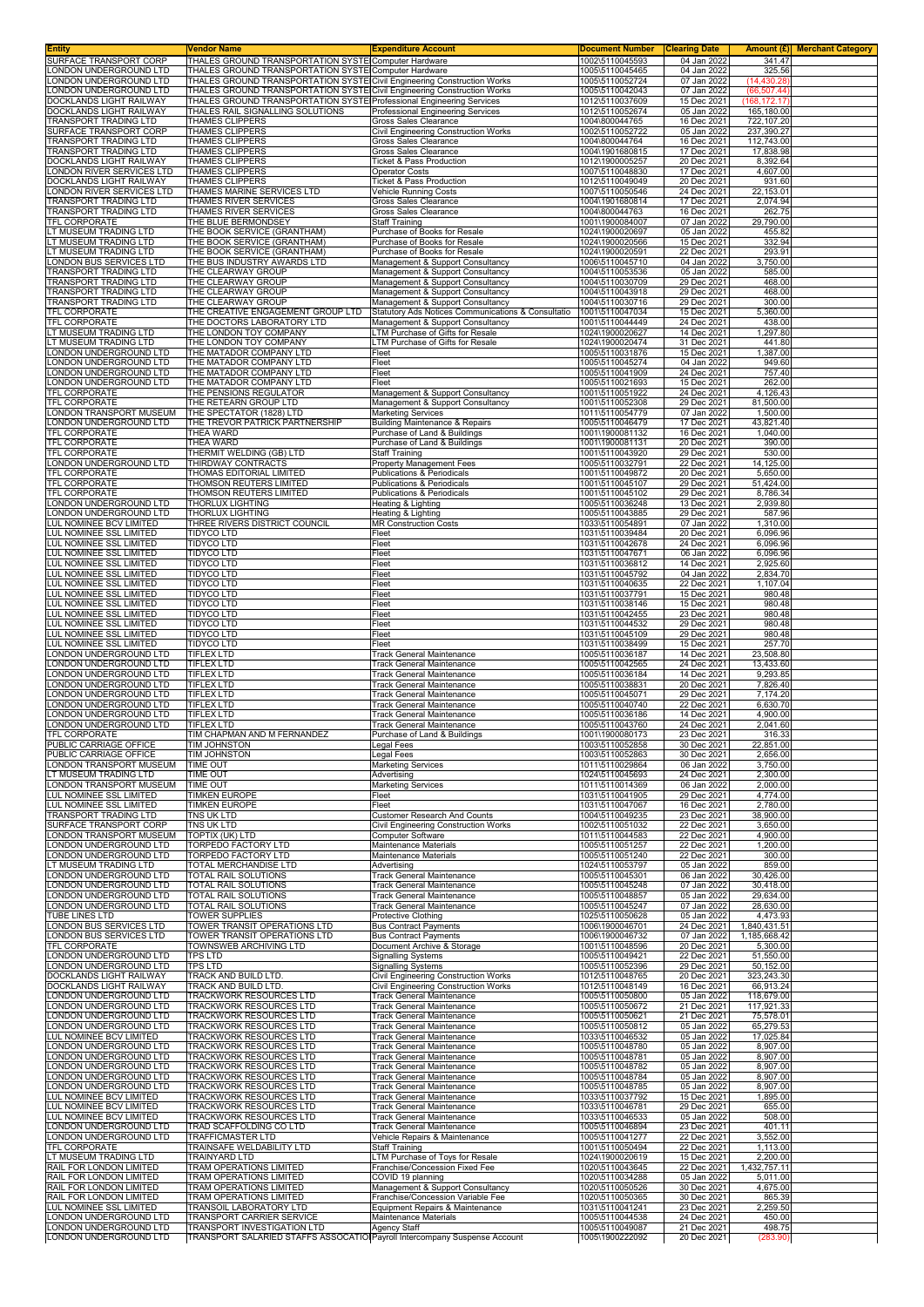| Entity                                                         | Vendor Name                                                                 | <b>Expenditure Account</b>                                                             | <b>Document Number</b>             | <b>Clearing Date</b>       |                          | <b>Amount (£)</b> Merchant Category |
|----------------------------------------------------------------|-----------------------------------------------------------------------------|----------------------------------------------------------------------------------------|------------------------------------|----------------------------|--------------------------|-------------------------------------|
| ONDON BUS SERVICES LTD<br>ONDON BUS SERVICES LTD               | TRAPEZE PTI LTD<br>TRAPEZE PTI LTD                                          | Electrical & Electronic Engineering<br>Electrical & Electronic Engineering             | 1006\5110044726<br>1006\5110043703 | 31 Dec 2021<br>31 Dec 2021 | 75,987.84<br>19,594.68   |                                     |
| ONDON BUS SERVICES LTD                                         | TRAPEZE PTI LTD                                                             | Electrical & Electronic Engineering                                                    | 1006\5110045740                    | 06 Jan 2022                | 13,751.22                |                                     |
| ONDON BUS SERVICES LTD                                         | <b>TRAPEZE PTI LTD</b>                                                      | <b>Computer Consumables</b>                                                            | 1006\5110047504                    | 07 Jan 2022                | 13,182.19                |                                     |
| ONDON BUS SERVICES LTD                                         | <b>TRAPEZE PTI LTD</b>                                                      | <b>Computer Consumables</b>                                                            | 1006\5110045127                    | 05 Jan 2022                | 12,779.03                |                                     |
| ONDON BUS SERVICES LTD<br>ONDON BUS SERVICES LTD               | <b>TRAPEZE PTI LTD</b><br><b>TRAPEZE PTI LTD</b>                            | <b>Computer Consumables</b><br><b>Computer Consumables</b>                             | 1006\5110042703<br>1006\5110037746 | 30 Dec 2021<br>17 Dec 2021 | 7,127.65<br>6,994.08     |                                     |
| ONDON BUS SERVICES LTD                                         | <b>TRAPEZE PTI LTD</b>                                                      | Electrical & Electronic Engineering                                                    | 1006\5110038963                    | 22 Dec 2021                | 2,292.30                 |                                     |
| ONDON BUS SERVICES LTD                                         | TRAPEZE PTI LTD                                                             | <b>Computer Consumables</b>                                                            | 1006\5110009857                    | 13 Dec 2021                | 1,066.64                 |                                     |
| ONDON BUS SERVICES LTD                                         | <b>TRAPEZE PTI LTD</b>                                                      | <b>Computer Consumables</b>                                                            | 1006\5110046400                    | 07 Jan 2022                | 533.32                   |                                     |
| ONDON BUS SERVICES LTD<br>ONDON BUS SERVICES LTD               | <b>TRAPEZE PTI LTD</b><br><b>TRAPEZE PTI LTD</b>                            | <b>Computer Consumables</b><br><b>Computer Consumables</b>                             | 1006\5110044530<br>1006\5110043981 | 31 Dec 2021<br>31 Dec 2021 | 445.13<br>423.29         |                                     |
| ONDON BUS SERVICES LTD                                         | TRAPEZE PTI LTD                                                             | <b>Computer Consumables</b>                                                            | 1006\5110046637                    | 14 Dec 2021                | 417.86                   |                                     |
| RAIL FOR LONDON LIMITED                                        | <b>TRAVIS PERKINS</b>                                                       | <b>Maintenance Materials</b>                                                           | 1020\5110021864                    | 20 Dec 2021                | 601.26                   |                                     |
| LUL NOMINEE BCV LIMITED<br>LUL NOMINEE BCV LIMITED             | TRELLEBORG INDUSTRIAL AVS<br>TRELLEBORG INDUSTRIAL AVS                      | Maintenance Materials<br>Maintenance Materials                                         | 1033\5110035562<br>1033\5110035591 | 13 Dec 2021<br>13 Dec 2021 | 22,890.00<br>22,890.00   |                                     |
| LUL NOMINEE SSL LIMITED                                        | <b>TRELLEBORG INDUSTRIAL AVS</b>                                            | <b>Signalling Systems</b>                                                              | 1031\5110041408                    | 07 Jan 2022                | 18,354.00                |                                     |
| LUL NOMINEE BCV LIMITED                                        | TRELLEBORG INDUSTRIAL AVS                                                   | Maintenance Materials                                                                  | 1033\5110035560                    | 13 Dec 2021                | 9,560.00                 |                                     |
| <b>UL NOMINEE SSL LIMITED</b>                                  | TRELLEBORG INDUSTRIAL AVS                                                   | Plant & Equipment Purchases                                                            | 1031\5110035559                    | 13 Dec 2021                | 8,392.00                 |                                     |
| LUL NOMINEE SSL LIMITED<br>LUL NOMINEE BCV LIMITED             | TRELLEBORG INDUSTRIAL AVS<br>TRELLEBORG INDUSTRIAL AVS                      | <b>Signalling Systems</b><br>Maintenance Materials                                     | 1031\5110040012<br>1033\5110040715 | 22 Dec 2021<br>07 Jan 2022 | 7,970.34<br>7,840.00     |                                     |
| LUL NOMINEE BCV LIMITED                                        | TRELLEBORG INDUSTRIAL AVS                                                   | <b>Signalling Systems</b>                                                              | 1033\5110036141                    | 14 Dec 2021                | 7,158.00                 |                                     |
| LUL NOMINEE BCV LIMITED                                        | TRELLEBORG INDUSTRIAL AVS                                                   | <b>Signalling Systems</b>                                                              | 1033\5110026440                    | 17 Dec 2021                | 6,880.00                 |                                     |
| LUL NOMINEE BCV LIMITED<br>LUL NOMINEE SSL LIMITED             | TRELLEBORG INDUSTRIAL AVS<br>TRELLEBORG INDUSTRIAL AVS                      | <b>Signalling Systems</b><br>Fleet                                                     | 1033\5110044531<br>1031\5110041404 | 29 Dec 2021<br>23 Dec 2021 | 6,398.40<br>5,646.25     |                                     |
| LUL NOMINEE SSL LIMITED                                        | <b>TRELLEBORG INDUSTRIAL AVS</b>                                            | <b>Signalling Systems</b>                                                              | 1031\5110041395                    | 22 Dec 2021                | 5,244.00                 |                                     |
| LUL NOMINEE SSL LIMITED                                        | TRELLEBORG INDUSTRIAL AVS                                                   | <b>Signalling Systems</b>                                                              | 1031\5110041399                    | 23 Dec 2021                | 3,415.86                 |                                     |
| ONDON UNDERGROUND LTD                                          | TRELLEBORG INDUSTRIAL AVS                                                   | Fleet                                                                                  | 1005\5110045219                    | 04 Jan 2022                | 2,761.80                 |                                     |
| UL NOMINEE BCV LIMITED<br>ONDON UNDERGROUND LTD                | TRELLEBORG INDUSTRIAL AVS<br>TRENITALIA C2C LTD                             | Fleet<br>National Rail Long Term Charges                                               | 1033\5110037119<br>1005\5110045757 | 15 Dec 2021<br>22 Dec 2021 | 2,268.83<br>37,023.56    |                                     |
| ONDON UNDERGROUND LTD                                          | TRENITALIA C2C LTD                                                          | National Rail Qualifying Expenditure Charges                                           | 1005\5110045778                    | 22 Dec 2021                | 22,902.80                |                                     |
| ONDON UNDERGROUND LTD                                          | <b>TRENITALIA C2C LTD</b>                                                   | National Rail Long Term Charges                                                        | 1005\5110045759                    | 22 Dec 2021                | 6,564.55                 |                                     |
| ONDON UNDERGROUND LTD                                          | <b>TRENITALIA C2C LTD</b>                                                   | National Rail Qualifying Expenditure Charges                                           | 1005\5110045758                    | 22 Dec 2021                | 5,985.33                 |                                     |
| <b>UL NOMINEE BCV LIMITED</b><br>ONDON UNDERGROUND LTD         | <b>TROTEC LASER</b><br><b>TRUCTYRE ATS</b>                                  | Track General Maintenance<br>Vehicle Repairs & Maintenance                             | 1033\5110037730<br>1005\5110050043 | 15 Dec 2021<br>22 Dec 2021 | 2,097.20<br>585.00       |                                     |
| ONDON BUS SERVICES LTD                                         | <b>TRUEFORM ENGINEERING LTD</b>                                             | Purchase of Bus Shelters                                                               | 1006\5110052962                    | 29 Dec 2021                | 86,794.58                |                                     |
| ONDON BUS SERVICES LTD                                         | TRUEFORM ENGINEERING LTD                                                    | Purchase of Bus Shelters                                                               | 1006\5110045846                    | 13 Dec 2021                | 79,893.11                |                                     |
| ONDON BUS SERVICES LTD<br>ONDON BUS SERVICES LTD               | TRUEFORM ENGINEERING LTD<br><b>TRUEFORM ENGINEERING LTD</b>                 | Purchase of Bus Shelters<br>Purchase of Bus Shelters                                   | 1006\5110049041<br>1006\5110049045 | 20 Dec 2021<br>20 Dec 2021 | 79,878.32<br>74,506.54   |                                     |
| ONDON BUS SERVICES LTD                                         | <b>TRUEFORM ENGINEERING LTD</b>                                             | Purchase of Bus Shelters                                                               | 1006\5110053706                    | 05 Jan 2022                | 31,301.19                |                                     |
| ONDON BUS SERVICES LTD                                         | TRUEFORM ENGINEERING LTD                                                    | <b>Building Maintenance &amp; Repairs</b>                                              | 1006\5110049040                    | 20 Dec 2021                | 17,997.59                |                                     |
| ONDON BUS SERVICES LTD<br>ONDON BUS SERVICES LTD               | TRUEFORM ENGINEERING LTD<br>TRUEFORM ENGINEERING LTD                        | Maintenance of Bus Stops<br><b>Building Maintenance &amp; Repairs</b>                  | 1006\5110045857<br>1006\5110045842 | 13 Dec 2021<br>13 Dec 2021 | 17,515.11<br>16.614.00   |                                     |
| ONDON BUS SERVICES LTD                                         | TRUEFORM ENGINEERING LTD                                                    | Maintenance of Bus Stops                                                               | 1006\5110049042                    | 20 Dec 2021                | 13,641.98                |                                     |
| ONDON BUS SERVICES LTD                                         | TRUEFORM ENGINEERING LTD                                                    | <b>Building Maintenance &amp; Repairs</b>                                              | 1006\5110045849                    | 13 Dec 2021                | 11,729.34                |                                     |
| ONDON BUS SERVICES LTD<br>ONDON BUS SERVICES LTD               | TRUEFORM ENGINEERING LTD<br>TRUEFORM ENGINEERING LTD                        | <b>Building Maintenance &amp; Repairs</b><br><b>Building Maintenance &amp; Repairs</b> | 1006\5110049044<br>1006\5110052961 | 21 Dec 2021<br>29 Dec 2021 | 8,631.20<br>7,933.35     |                                     |
| ONDON BUS SERVICES LTD                                         | TRUEFORM ENGINEERING LTD                                                    | <b>Building Maintenance &amp; Repairs</b>                                              | 1006\5110052963                    | 29 Dec 2021                | 7,710.06                 |                                     |
| ONDON BUS SERVICES LTD.                                        | TRUEFORM ENGINEERING LTD                                                    | Maintenance of Bus Stops                                                               | 1006\5110052964                    | 29 Dec 2021                | 7,674.93                 |                                     |
| ONDON BUS SERVICES LTD                                         | TRUEFORM ENGINEERING LTD                                                    | Maintenance Materials                                                                  | 1006\5110045859                    | 13 Dec 2021                | 601.40                   |                                     |
| SURFACE TRANSPORT CORP<br>ONDON BUS SERVICES LTD               | TURNAMMS ASSESSORS<br>TURNAMMS ASSESSORS                                    | <b>Claim Settlements</b><br><b>Claim Settlements</b>                                   | 1002\1900070384<br>1006\1900046597 | 13 Dec 2021<br>13 Dec 2021 | 10,643.51<br>4,135.20    |                                     |
| RAIL FOR LONDON LIMITED                                        | TURNER & TOWNSEND LLP                                                       | Management & Support Consultancy                                                       | 1020\5110040268                    | 22 Dec 2021                | 43,225.00                |                                     |
| TFL CORPORATE                                                  | <b>TURNER &amp; TOWNSEND LLP</b>                                            | Professional Engineering Services                                                      | 1001\5110045320                    | 04 Jan 2022                | 30,375.23                |                                     |
| RAIL FOR LONDON LIMITED<br>TFL CORPORATE                       | TURNER & TOWNSEND LLP<br>TURNER & TOWNSEND LLP                              | Management & Support Consultancy<br>Professional Engineering Services                  | 1020\5110027399<br>1001\5110043831 | 06 Jan 2022<br>29 Dec 2021 | 20,333.25<br>19,060.00   |                                     |
| TFL CORPORATE                                                  | TURNER & TOWNSEND LLP                                                       | Professional Engineering Services                                                      | 1001\5110040718                    | 22 Dec 2021                | 18,750.25                |                                     |
| RAIL FOR LONDON LIMITED                                        | TURNER & TOWNSEND LLP                                                       | Management & Support Consultancy                                                       | 1020\5110045315                    | 29 Dec 2021                | 18,373.53                |                                     |
| RAIL FOR LONDON LIMITED<br>LUL NOMINEE SSL LIMITED             | TURNER & TOWNSEND LLP<br><b>TURNER &amp; TOWNSEND LLP</b>                   | Management & Support Consultancy<br>Civil Engineering Construction Works               | 1020\5110040888<br>1031\5110045317 | 22 Dec 2021<br>04 Jan 2022 | 13,400.00<br>12,749.86   |                                     |
| RAIL FOR LONDON LIMITED                                        | <b>TURNER &amp; TOWNSEND LLP</b>                                            | Management & Support Consultancy                                                       | 1020\5110037358                    | 15 Dec 2021                | 12,009.78                |                                     |
| RAIL FOR LONDON LIMITED                                        | TURNER & TOWNSEND LLP                                                       | Management & Support Consultancy                                                       | 1020\5110045310                    | 29 Dec 2021<br>14 Dec 2021 | 11,138.40                |                                     |
| RAIL FOR LONDON LIMITED<br>RAIL FOR LONDON LIMITED             | TURNER & TOWNSEND LLP<br>TURNER & TOWNSEND LLP                              | Management & Support Consultancy<br>Management & Support Consultancy                   | 1020\5110037182<br>1020\5110037118 | 14 Dec 2021                | 9,933.22<br>9,750.15     |                                     |
| RAIL FOR LONDON LIMITED                                        | <b>TURNER &amp; TOWNSEND LLP</b>                                            | Management & Support Consultancy                                                       | 1020\5110037356                    | 15 Dec 2021                | 8,663.20                 |                                     |
| RAIL FOR LONDON LIMITED<br>RAIL FOR LONDON LIMITED             | TURNER & TOWNSEND LLP<br>TURNER & TOWNSEND LLP                              | Management & Support Consultancy                                                       | 1020\5110045312<br>1020\5110037866 | 29 Dec 2021<br>15 Dec 2021 | 7,500.80<br>7,499.40     |                                     |
| RAIL FOR LONDON LIMITED                                        | TURNER & TOWNSEND LLP                                                       | Management & Support Consultancy<br>Management & Support Consultancy                   | 1020\5110037868                    | 15 Dec 2021                | 7,407.04                 |                                     |
| RAIL FOR LONDON LIMITED                                        | <b>I URNER &amp; TOWNSEND LLP</b>                                           | Management & Support Consultancy                                                       | 1020\5110037867                    | 15 Dec 2021                | 6,125.18                 |                                     |
| RAIL FOR LONDON LIMITED<br>RAIL FOR LONDON LIMITED             | TURNER & TOWNSEND LLP<br><b>TURNER &amp; TOWNSEND LLP</b>                   | Management & Support Consultancy                                                       | 1020\5110037870                    | 15 Dec 2021                | 5,940.48                 |                                     |
| RAIL FOR LONDON LIMITED                                        | <b>TURNER &amp; TOWNSEND LLP</b>                                            | Management & Support Consultancy<br>Management & Support Consultancy                   | 1020\5110037214<br>1020\5110037212 | 15 Dec 2021<br>14 Dec 2021 | 5,860.00<br>4,675.68     |                                     |
| RAIL FOR LONDON LIMITED                                        | <b>TURNER &amp; TOWNSEND LLP</b>                                            | Management & Support Consultancy                                                       | 1020\5110037871                    | 15 Dec 2021                | 4,400.64                 |                                     |
| RAIL FOR LONDON LIMITED                                        | TURNER & TOWNSEND LLP                                                       | Management & Support Consultancy                                                       | 1020\5110037869                    | 15 Dec 2021                | 4,125.60                 |                                     |
| RAIL FOR LONDON LIMITED<br>RAIL FOR LONDON LIMITED             | TURNER & TOWNSEND LLP<br>TURNER & TOWNSEND LLP                              | Management & Support Consultancy<br>Management & Support Consultancy                   | 1020\5110050934<br>1020\5110050930 | 22 Dec 2021<br>22 Dec 2021 | (1,875.20)<br>(2,475.20) |                                     |
| RAIL FOR LONDON LIMITED                                        | TURNER & TOWNSEND LLP                                                       | Management & Support Consultancy                                                       | 1020\5110052337                    | 06 Jan 2022                | (12, 833.85)             |                                     |
| LUL NOMINEE BCV LIMITED                                        | TURNER TOOLS LTD INC BESCO IND.                                             | Equipment Repairs & Maintenance                                                        | 1033\5110047477                    | 15 Dec 2021                | 1,914.56                 |                                     |
| LUL NOMINEE BCV LIMITED<br>LUL NOMINEE BCV LIMITED             | TURNER TOOLS LTD INC BESCO IND.<br>TURNER TOOLS LTD INC BESCO IND.          | Equipment Repairs & Maintenance<br>Equipment Repairs & Maintenance                     | 1033\5110050498<br>1033\5110053260 | 22 Dec 2021<br>06 Jan 2022 | 1,431.00<br>874.90       |                                     |
| <b>UL NOMINEE BCV LIMITED</b>                                  | TURNER TOOLS LTD INC BESCO IND.                                             | Equipment Repairs & Maintenance                                                        | 1033\5110047469                    | 15 Dec 2021                | 330.00                   |                                     |
| ONDON UNDERGROUND LTD                                          | TV LICENSING                                                                | Minor Property Expenses / Receipts                                                     | 1005\1900221483                    | 15 Dec 2021                | 3,339.00                 |                                     |
| LONDON UNDERGROUND LTD<br>ONDON UNDERGROUND LTD                | <b>TWIFLEX LIMITED</b><br>TYLER BROTHERS (S-IN-A) LTD                       | <b>Maintenance Materials</b><br>Escalators                                             | 1005\5110054471<br>1005\5110046902 | 07 Jan 2022<br>14 Dec 2021 | 1,137.04<br>3,850.00     |                                     |
| ONDON UNDERGROUND LTD                                          | TYLER BROTHERS (S-IN-A) LTD                                                 | Escalators                                                                             | 1005\5110046907                    | 14 Dec 2021                | 3,850.00                 |                                     |
| <b>UL NOMINEE SSL LIMITED</b>                                  | TYLER BROTHERS (S-IN-A) LTD                                                 | <b>Signalling Systems</b>                                                              | 1031\5110046904                    | 14 Dec 2021                | 2,425.00                 |                                     |
| ONDON UNDERGROUND LTD<br>ONDON UNDERGROUND LTD                 | TYLER BROTHERS (S-IN-A) LTD<br>TYLER BROTHERS (S-IN-A) LTD                  | Escalators<br>Lifts & Esca Stock                                                       | 1005\5110052331<br>1005\5110041183 | 24 Dec 2021<br>13 Dec 2021 | 2,100.00<br>930.00       |                                     |
| ONDON TRANSPORT MUSEUM                                         | <b>TYPE TASTING</b>                                                         | Management & Support Consultancy                                                       | 1011\5110037215                    | 15 Dec 2021                | 350.00                   |                                     |
| ONDON UNDERGROUND LTD                                          | U AND I GROUP PLC                                                           | Costs of Disp inv Prop - TTL Prof Eng                                                  | 1005\5110049855                    | 21 Dec 2021                | 374,553.82               |                                     |
| <b>UL NOMINEE BCV LIMITED</b><br><b>UL NOMINEE BCV LIMITED</b> | <b>UESL</b><br>UESL                                                         | <b>MR Construction Costs</b><br><b>MR Construction Costs</b>                           | 1033\5110048007<br>1033\5110048004 | 17 Dec 2021<br>17 Dec 2021 | 64,684.67<br>55,810.60   |                                     |
| <b>UL NOMINEE BCV LIMITED</b>                                  | UESL                                                                        | <b>MR Construction Costs</b>                                                           | 1033\5110050837                    | 22 Dec 2021                | 37,837.67                |                                     |
| ONDON UNDERGROUND LTD                                          | UESL                                                                        | <b>MR Construction Costs</b>                                                           | 1005\5110050839                    | 22 Dec 2021                | 14,083.10                |                                     |
| ONDON UNDERGROUND LTD<br>ONDON UNDERGROUND LTD                 | <b>UESL</b><br>UESL                                                         | <b>MR Construction Costs</b><br><b>MR Construction Costs</b>                           | 1005\5110048758<br>1005\5110048753 | 16 Dec 2021<br>16 Dec 2021 | 13,736.16<br>9,266.82    |                                     |
| ONDON UNDERGROUND LTD                                          | <b>UESL</b>                                                                 | <b>MR Construction Costs</b>                                                           | 1005\5110048755                    | 16 Dec 2021                | 7,951.30                 |                                     |
| DOCKLANDS LIGHT RAILWAY                                        | UK POWER NETWORKS LTD                                                       | Electricity                                                                            | 1012\5110047445                    | 31 Dec 2021                | 650,000.00               |                                     |
| DOCKLANDS LIGHT RAILWAY<br>ONDON UNDERGROUND LTD               | UK POWER NETWORKS LTD<br>UK POWER NETWORKS LTD                              | Civil Engineering Construction Works<br><b>Building Maintenance &amp; Repairs</b>      | 1012\5110038143<br>1005\5110049626 | 15 Dec 2021<br>22 Dec 2021 | 210,940.52<br>138,081.19 |                                     |
| SURFACE TRANSPORT CORP                                         | UK POWER NETWORKS LTD                                                       | Contracted Services - Roads                                                            | 1002\5110046956                    | 04 Jan 2022                | 13,202.09                |                                     |
| SURFACE TRANSPORT CORP                                         | UK POWER NETWORKS LTD                                                       | Contracted Services - Roads                                                            | 1002\5110046421                    | 04 Jan 2022                | 3,084.21                 |                                     |
| ONDON UNDERGROUND LTD<br>SURFACE TRANSPORT CORP                | UK POWER NETWORKS LTD<br>UK POWER NETWORKS SERVICS POWERLIN Traffic Signals | <b>MR Construction Costs</b>                                                           | 1005\5110052737<br>1002\5110048114 | 29 Dec 2021<br>05 Jan 2022 | 900.00<br>1,465.00       |                                     |
| SURFACE TRANSPORT CORP                                         | UK POWER NETWORKS SERVICS POWERLIN Traffic Signals                          |                                                                                        | 1002\5110048067                    | 24 Dec 2021                | 1,348.00                 |                                     |
| SURFACE TRANSPORT CORP                                         | UK POWER NETWORKS SERVICS POWERLIN Traffic Signals                          |                                                                                        | 1002\5110048110                    | 24 Dec 2021                | 1,348.00                 |                                     |
| SURFACE TRANSPORT CORP<br>TFL CORPORATE                        | UK POWER NETWORKS SERVICS POWERLIN Traffic Signals<br>UKVI                  | Miscellaneous Costs                                                                    | 1002\5110048111<br>1001\3000040642 | 24 Dec 2021<br>24 Dec 2021 | 525.00<br>4,332.50       | 9399                                |
| TFL CORPORATE                                                  | <b>UKVI</b>                                                                 | Miscellaneous Costs                                                                    | 1001\3000040643                    | 24 Dec 2021                | 4,332.50                 | 9399                                |
| TFL CORPORATE<br>ONDON UNDERGROUND LTD                         | <b>UKVI</b><br>UNDERWOODS ELECTRICAL DISTRIB                                | <b>HSBC Procurement Card Clearing</b>                                                  | 1001\3000040636                    | 24 Dec 2021                | (5,000.00)<br>296.27     | 9399                                |
| ONDON UNDERGROUND LTD                                          | UNILATHE LIMITED                                                            | Fleet<br>Fleet                                                                         | 1005\5110049061<br>1005\5110028632 | 20 Dec 2021<br>06 Jan 2022 | 1,752.00                 |                                     |
| ONDON UNDERGROUND LTD                                          | UNILATHE LIMITED                                                            | Fleet                                                                                  | 1005\5110028636                    | 06 Jan 2022                | 1,752.00                 |                                     |
| ONDON UNDERGROUND LTD.<br>ONDON UNDERGROUND LTD                | UNILATHE LIMITED<br>UNILATHE LIMITED                                        | Fleet<br>Fleet                                                                         | 1005\5110011758<br>1005\5110011760 | 06 Jan 2022<br>06 Jan 2022 | 876.00<br>876.00         |                                     |
| ONDON UNDERGROUND LTD                                          | UNILATHE LIMITED                                                            | Fleet                                                                                  | 1005\5110016144                    | 06 Jan 2022                | 876.00                   |                                     |
| ONDON UNDERGROUND LTD                                          | <b>UNILATHE LIMITED</b>                                                     | Fleet                                                                                  | 1005\5110016159                    | 06 Jan 2022                | 876.00                   |                                     |
| LONDON UNDERGROUND LTD                                         | UNILATHE LIMITED                                                            | Fleet                                                                                  | 1005\5110021153                    | 06 Jan 2022                | 876.00                   |                                     |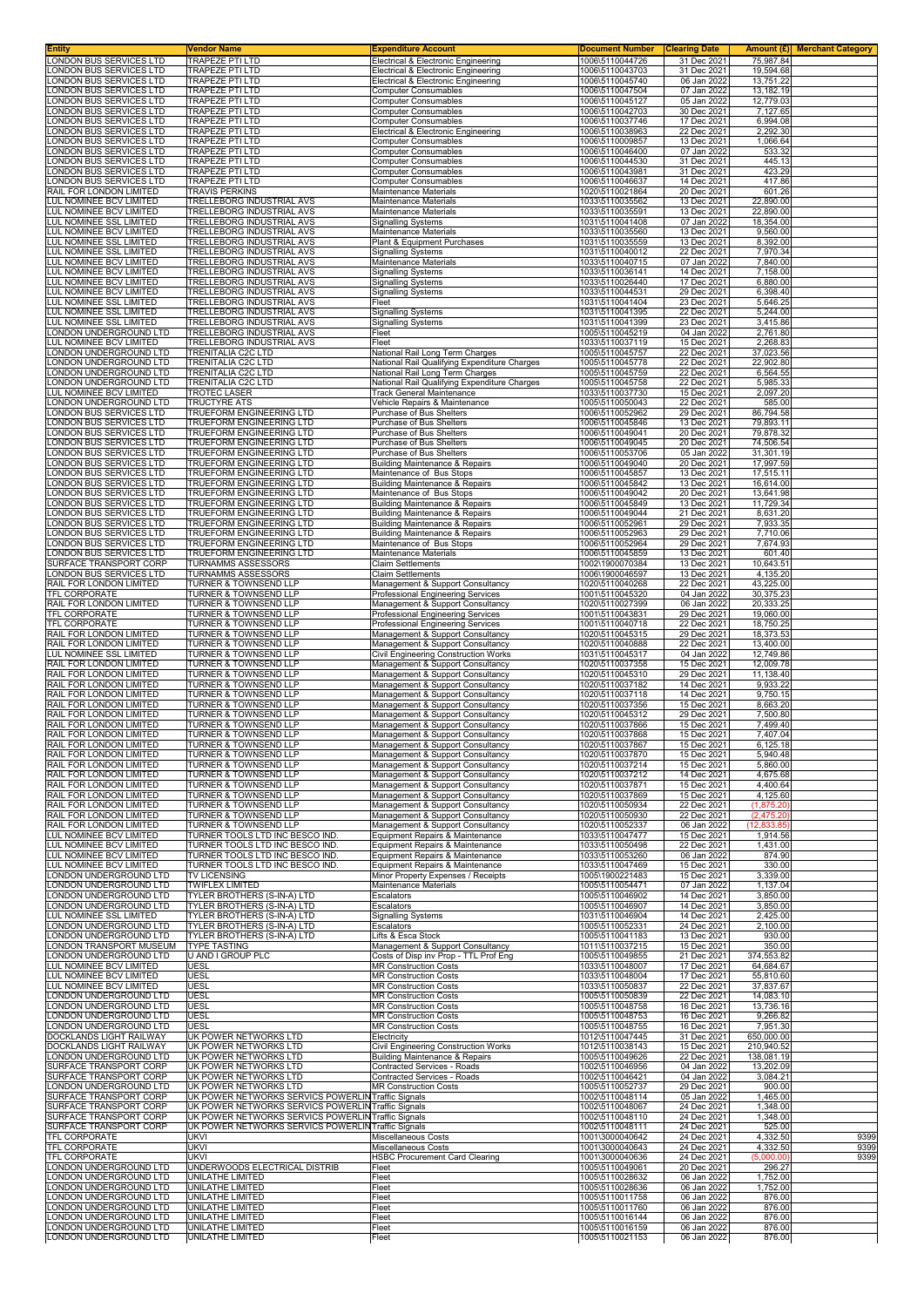| <b>Entity</b>                                     | Vendor Name                                                      | <b>Expenditure Account</b>                                                                       | <b>Document Number</b>             | <b>Clearing Date</b>       |                        | <b>Amount (£)</b> Merchant Category |
|---------------------------------------------------|------------------------------------------------------------------|--------------------------------------------------------------------------------------------------|------------------------------------|----------------------------|------------------------|-------------------------------------|
| LONDON UNDERGROUND LTD                            | UNILATHE LIMITED                                                 | Fleet                                                                                            | 1005\5110021172                    | 06 Jan 2022                | 876.00                 |                                     |
| LONDON UNDERGROUND LTD<br>LONDON UNDERGROUND LTD  | UNILATHE LIMITED<br>UNILATHE LIMITED                             | Fleet<br>Fleet                                                                                   | 1005\5110021198<br>1005\5110021208 | 06 Jan 2022<br>06 Jan 2022 | 876.00<br>876.00       |                                     |
| LONDON UNDERGROUND LTD                            | UNILATHE LIMITED                                                 | Fleet                                                                                            | 1005\5110024468                    | 06 Jan 2022                | 876.00                 |                                     |
| LONDON UNDERGROUND LTD                            | UNILATHE LIMITED                                                 | Fleet                                                                                            | 1005\5110024551                    | 06 Jan 2022                | 876.00                 |                                     |
| LONDON UNDERGROUND LTD                            | UNILATHE LIMITED                                                 | Fleet                                                                                            | 1005\5110024556                    | 06 Jan 2022                | 876.00                 |                                     |
| LONDON UNDERGROUND LTD                            | UNILATHE LIMITED                                                 | Fleet                                                                                            | 1005\5110024559                    | 06 Jan 2022                | 876.00                 |                                     |
| LONDON UNDERGROUND LTD                            | UNILATHE LIMITED                                                 | Fleet                                                                                            | 1005\5110032701                    | 22 Dec 2021                | 876.00                 |                                     |
| LONDON UNDERGROUND LTD<br>LONDON UNDERGROUND LTD  | UNILATHE LIMITED<br><b>UNILATHE LIMITED</b>                      | Fleet                                                                                            | 1005\5110032774                    | 24 Dec 2021<br>24 Dec 2021 | 876.00<br>876.00       |                                     |
| LONDON UNDERGROUND LTD                            | UNILATHE LIMITED                                                 | Fleet<br>Fleet                                                                                   | 1005\5110032777<br>1005\5110032778 | 24 Dec 2021                | 876.00                 |                                     |
| LONDON UNDERGROUND LTD                            | UNILATHE LIMITED                                                 | Fleet                                                                                            | 1005\5110045760                    | 06 Jan 2022                | 876.00                 |                                     |
| LONDON UNDERGROUND LTD                            | UNILATHE LIMITED                                                 | Fleet                                                                                            | 1005\5110045761                    | 06 Jan 2022                | 876.00                 |                                     |
| LONDON UNDERGROUND LTD                            | UNILATHE LIMITED                                                 | Fleet                                                                                            | 1005\5110045763                    | 06 Jan 2022                | 876.00                 |                                     |
| LONDON UNDERGROUND LTD                            | <b>UNILATHE LIMITED</b>                                          | Fleet                                                                                            | 1005\5110045771                    | 06 Jan 2022<br>04 Jan 2022 | 876.00                 |                                     |
| LONDON UNDERGROUND LTD<br>LONDON UNDERGROUND LTD  | UNILATHE LIMITED<br>UNILATHE LIMITED                             | Fleet<br>Fleet                                                                                   | 1005\5110048046<br>1005\5110048080 | 04 Jan 2022                | 876.00<br>876.00       |                                     |
| LONDON UNDERGROUND LTD                            | UNILATHE LIMITED                                                 | Fleet                                                                                            | 1005\5110048037                    | 04 Jan 2022                | 730.00                 |                                     |
| LONDON UNDERGROUND LTD                            | UNILATHE LIMITED                                                 | Fleet                                                                                            | 1005\5110048075                    | 04 Jan 2022                | 730.00                 |                                     |
| LONDON UNDERGROUND LTD                            | UNILATHE LIMITED                                                 | Fleet                                                                                            | 1005\5110048081                    | 04 Jan 2022                | 730.00                 |                                     |
| LONDON UNDERGROUND LTD                            | UNIPART RAIL LTD                                                 | Plant & Equipment Purchases                                                                      | 1005\5110036165                    | 13 Dec 2021                | 7,188.51               |                                     |
| LONDON UNDERGROUND LTD<br>LONDON UNDERGROUND LTD  | UNIPART RAIL LTD<br>UNIPART RAIL LTD                             | Plant & Equipment Purchases<br>Plant & Equipment Purchases                                       | 1005\5110040062<br>1005\5110042417 | 22 Dec 2021<br>24 Dec 2021 | 5,938.29<br>4,675.40   |                                     |
| LONDON UNDERGROUND LTD                            | UNIPART RAIL LTD                                                 | Plant & Equipment Purchases                                                                      | 1005\5110045515                    | 04 Jan 2022                | 4,499.48               |                                     |
| LONDON UNDERGROUND LTD                            | UNIPART RAIL LTD                                                 | Plant & Equipment Purchases                                                                      | 1005\5110037700                    | 15 Dec 2021                | 3,995.93               |                                     |
| LONDON UNDERGROUND LTD                            | UNIPART RAIL LTD                                                 | Plant & Equipment Purchases                                                                      | 1005\5110046321                    | 05 Jan 2022                | 2,823.66               |                                     |
| LONDON UNDERGROUND LTD<br>LONDON UNDERGROUND LTD  | UNIPART RAIL LTD<br>UNIPART RAIL LTD                             | Plant & Equipment Purchases<br>Plant & Equipment Purchases                                       | 1005\5110047575<br>1005\5110040812 | 05 Jan 2022<br>22 Dec 2021 | 2,637.80<br>2,342.72   |                                     |
| LONDON UNDERGROUND LTD                            | UNIPART RAIL LTD                                                 | Plant & Equipment Purchases                                                                      | 1005\5110036616                    | 14 Dec 2021                | 1,715.00               |                                     |
| LONDON UNDERGROUND LTD                            | UNIPART RAIL LTD                                                 | Track General Maintenance                                                                        | 1005\5110045105                    | 31 Dec 2021                | 1,373.40               |                                     |
| LONDON UNDERGROUND LTD                            | <b>UNIPART RAIL LTD</b>                                          | Fleet                                                                                            | 1005\5110041459                    | 22 Dec 2021                | 1,268.50               |                                     |
| LONDON UNDERGROUND LTD                            | UNIPART RAIL LTD                                                 | Maintenance Materials                                                                            | 1005\5110043725                    | 29 Dec 2021                | 1,032.00               |                                     |
| LONDON UNDERGROUND LTD<br>LONDON UNDERGROUND LTD  | UNIPART RAIL LTD<br>UNIPART RAIL LTD                             | Maintenance Materials<br>Uniforms                                                                | 1005\5110045518<br>1005\5110046920 | 04 Jan 2022<br>05 Jan 2022 | 1,032.00<br>1,008.40   |                                     |
| LONDON UNDERGROUND LTD                            | UNIPART RAIL LTD                                                 | Uniforms                                                                                         | 1005\5110047618                    | 05 Jan 2022                | 972.00                 |                                     |
| LONDON UNDERGROUND LTD                            | <b>UNIPART RAIL LTD</b>                                          | Uniforms                                                                                         | 1005\5110045512                    | 04 Jan 2022                | 756.30                 |                                     |
| LONDON UNDERGROUND LTD                            | <b>UNIPART RAIL LTD</b>                                          | Maintenance Materials                                                                            | 1005\5110045513                    | 04 Jan 2022                | 688.00                 |                                     |
| LONDON UNDERGROUND LTD                            | UNIPART RAIL LTD                                                 | Uniforms                                                                                         | 1005\5110038314                    | 15 Dec 2021                | 655.46                 |                                     |
| LONDON UNDERGROUND LTD<br>LONDON UNDERGROUND LTD  | UNIPART RAIL LTD                                                 | Uniforms                                                                                         | 1005\5110038296                    | 15 Dec 2021                | 504.20                 |                                     |
| LONDON UNDERGROUND LTD                            | UNIPART RAIL LTD<br><b>UNIPART RAIL LTD</b>                      | Maintenance Materials<br>Fleet                                                                   | 1005\5110036092<br>1005\5110047564 | 13 Dec 2021<br>05 Jan 2022 | 414.52<br>326.76       |                                     |
| LONDON UNDERGROUND LTD                            | UNIPART RAIL LTD                                                 | Maintenance Materials                                                                            | 1005\5110041463                    | 22 Dec 2021                | 306.45                 |                                     |
| LONDON UNDERGROUND LTD                            | <b>UNIPART RAIL LTD</b>                                          | <b>Track General Maintenance</b>                                                                 | 1005\5110041460                    | 22 Dec 2021                | 286.02                 |                                     |
| LONDON UNDERGROUND LTD                            | UNITE/AMICUS SECTION                                             | Payroll Intercompany Suspense Account                                                            | 1005\1900222093                    | 20 Dec 2021                | (352.17)               |                                     |
| TFL CORPORATE                                     | UNITY WORKS SOCIAL ENTERPRISES                                   | External Events Roads Shows And Face To Face                                                     | 1001\5110051709                    | 23 Dec 2021                | 4,530.05               |                                     |
| TRANSPORT TRADING LTD<br>TRANSPORT TRADING LTD    | <b>UNIVERSAL</b><br><b>UNIVERSAL</b>                             | Office Accommodation Moves<br>Office Accommodation Moves                                         | 1004\5110048796<br>1004\5110045579 | 21 Dec 2021<br>13 Dec 2021 | 9,209.90<br>4,520.00   |                                     |
| TRANSPORT TRADING LTD                             | UNIVERSAL                                                        | Office Accommodation Moves                                                                       | 1004\5110048118                    | 20 Dec 2021                | 635.00                 |                                     |
| TRANSPORT TRADING LTD                             | UNIVERSAL                                                        | Office Accommodation Moves                                                                       | 1004\5110048794                    | 21 Dec 2021                | 398.57                 |                                     |
| TFL CORPORATE                                     | UNIVERSAL MOTORCYCLE TRAINING                                    | External Events Roads Shows And Face To Face                                                     | 1001\5110049107                    | 20 Dec 2021                | 12,800.00              |                                     |
| TFL CORPORATE                                     | UNIVERSAL MOTORCYCLE TRAINING                                    | External Events Roads Shows And Face To Face                                                     | 1001\5110049108                    | 20 Dec 2021                | 9,570.00               |                                     |
| TFL CORPORATE<br>TFL CORPORATE                    | UNIVERSAL MOTORCYCLE TRAINING<br>UNIVERSAL MOTORCYCLE TRAINING   | External Events Roads Shows And Face To Face<br>External Events Roads Shows And Face To Face     | 1001\5110041518<br>1001\5110041520 | 14 Dec 2021<br>14 Dec 2021 | 9,020.00<br>8,800.00   |                                     |
| DIAL A RIDE                                       | UNIVERSAL TYRE & AUTOCENTRES                                     | Vehicle Parts Tyres                                                                              | 1010\5110053019                    | 31 Dec 2021                | 2,017.24               |                                     |
| <b>LONDON BUS SERVICES LTD</b>                    | UNIVERSITY OF SURREY                                             | Vehicle Repairs & Maintenance                                                                    | 1006\5110038835                    | 14 Dec 2021                | 15,564.00              |                                     |
| LONDON BUS SERVICES LTD                           | UNIVERSITYBUS LTD                                                | <b>Bus Contract Payments</b>                                                                     | 1006\1900046702                    | 24 Dec 2021                | 60,803.35              |                                     |
| LONDON BUS SERVICES LTD                           | UNIVERSITYBUS LTD                                                | <b>Bus Contract Payments</b>                                                                     | 1006\1900046733                    | 07 Jan 2022                | 19,739.42              |                                     |
| LONDON UNDERGROUND LTD                            | <b>VAISALA LTD</b>                                               | Civil Engineering Construction Works                                                             | 1005\5110038987                    | 15 Dec 2021                | 16,487.00              |                                     |
| LONDON UNDERGROUND LTD<br>DOCKLANDS LIGHT RAILWAY | <b>VAISALA LTD</b><br>VANDA ENGINEERING LIMITED                  | <b>Track General Maintenance</b><br><b>Professional Engineering Services</b>                     | 1005\5110038503<br>1012\5110054583 | 17 Dec 2021<br>07 Jan 2022 | 3,146.00<br>4,372.00   |                                     |
| TFL CORPORATE                                     | <b>VCCP GROUP LLP</b>                                            | Production Artwork And Design For Marketing                                                      | 1001\5110041151                    | 22 Dec 2021                | 64,702.50              |                                     |
| TFL CORPORATE                                     | <b>VCCP GROUP LLP</b>                                            | Production Artwork And Design For Marketing                                                      | 1001\5110041148                    | 22 Dec 2021                | 21,567.50              |                                     |
| TFL CORPORATE                                     | <b>VCCP GROUP LLP</b>                                            | Production Artwork And Design For Marketing                                                      | 1001\5110041153                    | 22 Dec 2021                | 13,358.00              |                                     |
| <b>TFL CORPORATE</b>                              | <b>VCCP GROUP LLP</b>                                            | Production Artwork And Design For Marketing                                                      | 1001\5110047418                    | 05 Jan 2022                | 10,040.00              |                                     |
| TFL CORPORATE<br>TFL CORPORATE                    | <b>VCCP GROUP LLP</b><br><b>VCCP GROUP LLP</b>                   | Production Artwork And Design For Marketing<br>Radio TV Press Poster Cinema Airtime And Space    | 1001\5110038800<br>1001\5110047410 | 20 Dec 2021<br>05 Jan 2022 | 8,875.00<br>8,870.00   |                                     |
| TFL CORPORATE                                     | <b>VCCP GROUP LLP</b>                                            | Production Artwork And Design For Marketing                                                      | 1001\5110038783                    | 20 Dec 2021                | 8,375.00               |                                     |
| TFL CORPORATE                                     | <b>VCCP GROUP LLP</b>                                            | Production Artwork And Design For Marketing                                                      | 1001\5110047426                    | 05 Jan 2022                | 7,940.00               |                                     |
| SURFACE TRANSPORT CORP                            | <b>VCCP GROUP LLP</b>                                            | Production Artwork And Design For Marketing                                                      | 1002\5110038790                    | 20 Dec 2021                | 7.920.00               |                                     |
| TFL CORPORATE                                     | <b>VCCP GROUP LLP</b>                                            | Production Artwork And Design For Marketing                                                      | 1001\5110038789                    | 20 Dec 2021                | 6,840.00               |                                     |
| SURFACE TRANSPORT CORP<br>TFL CORPORATE           | <b>VCCP GROUP LLP</b><br><b>VCCP GROUP LLP</b>                   | Radio TV Press Poster Cinema Airtime And Space<br>Radio TV Press Poster Cinema Airtime And Space | 1002\5110038797<br>1001\5110047422 | 20 Dec 2021<br>05 Jan 2022 | 5,385.10<br>5,140.52   |                                     |
| TFL CORPORATE                                     | <b>VCCP GROUP LLP</b>                                            | Agency Fees Paid To Marketing Agencies                                                           | 1001\5110047420                    | 05 Jan 2022                | 5,000.00               |                                     |
| SURFACE TRANSPORT CORP                            | <b>VCCP GROUP LLP</b>                                            | Agency Fees Paid To Marketing Agencies                                                           | 1002\5110038777                    | 20 Dec 2021                | 4,235.00               |                                     |
| TFL CORPORATE                                     | <b>VCCP GROUP LLP</b>                                            | Production Artwork And Design For Marketing                                                      | 1001\5110047415                    | 05 Jan 2022                | 2,500.00               |                                     |
| SURFACE TRANSPORT CORP                            | <b>VCCP GROUP LLP</b>                                            | Production Artwork And Design For Marketing                                                      | 1002\5110047400<br>1002\5110047408 | 05 Jan 2022                | 2,310.00               |                                     |
| SURFACE TRANSPORT CORP<br>SURFACE TRANSPORT CORP  | <b>VCCP GROUP LLP</b><br><b>VCCP GROUP LLP</b>                   | Production Artwork And Design For Marketing<br>Production Artwork And Design For Marketing       | 1002\5110038799                    | 05 Jan 2022<br>20 Dec 2021 | 2,280.00<br>1,700.00   |                                     |
| <b>TFL CORPORATE</b>                              | <b>VCCP GROUP LLP</b>                                            | Production Artwork And Design For Marketing                                                      | 1001\5110047403                    | 05 Jan 2022                | 1,320.00               |                                     |
| <b>TFL CORPORATE</b>                              | <b>VCCP GROUP LLP</b>                                            | Production Artwork And Design For Marketing                                                      | 1001\5110038780                    | 20 Dec 2021                | 875.00                 |                                     |
| TFL CORPORATE                                     | <b>VCCP GROUP LLP</b>                                            | Production Artwork And Design For Marketing                                                      | 1001\5110038798                    | 20 Dec 2021                | 700.00                 |                                     |
| TFL CORPORATE<br>SURFACE TRANSPORT CORP           | <b>VCCP GROUP LLP</b><br><b>VCCP GROUP LLP</b>                   | Production Artwork And Design For Marketing<br>Radio TV Press Poster Cinema Airtime And Space    | 1001\5110038795<br>1002\5110041149 | 20 Dec 2021<br>22 Dec 2021 | 600.00<br>360.00       |                                     |
| TFL CORPORATE                                     | <b>VCCP GROUP LLP</b>                                            | Production Artwork And Design For Marketing                                                      | 1001\5110038786                    | 20 Dec 2021                | 350.00                 |                                     |
| LONDON UNDERGROUND LTD                            | <b>VEALE &amp; SANDERS</b>                                       | Building Maintenance & Repairs                                                                   | 1005\5110040589                    | 22 Dec 2021                | 300.00                 |                                     |
| LONDON UNDERGROUND LTD                            | VEGA CONTROLS LIMITED                                            | Equipment Repairs & Maintenance                                                                  | 1005\5110047621                    | 14 Dec 2021                | 3,220.00               |                                     |
| SURFACE TRANSPORT CORP                            | VEHICLE & OPERATOR SERVICES AGENCY<br><b>VERIZON UK LIMITED</b>  | <b>CCS DVLA Costs</b>                                                                            | 1002\5110047882                    | 21 Dec 2021                | 26,208.64              |                                     |
| SURFACE TRANSPORT CORP<br>LONDON UNDERGROUND LTD  | VGL                                                              | Contracted Services - Roads<br>Office Accommodation Moves                                        | 1002\5110046833<br>1005\5110047524 | 13 Dec 2021<br>15 Dec 2021 | 14,422.39<br>1,979.00  |                                     |
| LONDON UNDERGROUND LTD                            | VGL                                                              | Office Accommodation Moves                                                                       | 1005\5110050902                    | 22 Dec 2021                | 725.00                 |                                     |
| TRANSPORT TRADING LTD                             | VGL                                                              | Office Accommodation Moves                                                                       | 1004\5110047976                    | 17 Dec 2021                | 372.00                 |                                     |
| TFL CORPORATE                                     | <b>VICTORIA STEER</b>                                            | Art And Poetry Installations And Programmes                                                      | 1001\5110049245                    | 17 Dec 2021                | 1,065.00               |                                     |
| TFL CORPORATE<br>LONDON UNDERGROUND LTD           | <b>VICTORIA STEER</b>                                            | Art And Poetry Installations And Programmes                                                      | 1001\5110049418<br>1005\5110045903 | 22 Dec 2021<br>31 Dec 2021 | 457.65<br>1,400.00     |                                     |
| LONDON UNDERGROUND LTD                            | VICTORY LIGHTING (UK) LTD<br>VICTORY LIGHTING (UK) LTD           | <b>Signalling Systems</b><br><b>Signalling Systems</b>                                           | 1005\5110037698                    | 14 Dec 2021                | 450.00                 |                                     |
| LONDON UNDERGROUND LTD                            | VIKING PRECISION ENGINEERS LTD                                   | Fleet                                                                                            | 1005\5110048786                    | 16 Dec 2021                | 7,502.50               |                                     |
| LONDON UNDERGROUND LTD                            | VIKING PRECISION ENGINEERS LTD                                   | Fleet                                                                                            | 1005\5110050890                    | 22 Dec 2021                | 3,367.50               |                                     |
| LONDON UNDERGROUND LTD                            | VIKING PRECISION ENGINEERS LTD                                   | <b>Signalling Systems</b>                                                                        | 1005\5110050885                    | 22 Dec 2021                | 1,755.00               |                                     |
| LUL NOMINEE SSL LIMITED                           | VIKING PRECISION ENGINEERS LTD                                   | <b>Signalling Systems</b>                                                                        | 1031\5110048788                    | 16 Dec 2021                | 945.00                 |                                     |
| LONDON UNDERGROUND LTD<br>LUL NOMINEE SSL LIMITED | VIKING PRECISION ENGINEERS LTD<br>VIKING PRECISION ENGINEERS LTD | Fleet<br>Component Repairs Sub Contracted                                                        | 1005\5110050961<br>1031\5110053985 | 22 Dec 2021<br>06 Jan 2022 | 748.00<br>671.18       |                                     |
| LONDON UNDERGROUND LTD                            | VIKING PRECISION ENGINEERS LTD                                   | Fleet                                                                                            | 1005\5110050955                    | 22 Dec 2021                | 588.00                 |                                     |
| LONDON UNDERGROUND LTD                            | VIKING PRECISION ENGINEERS LTD                                   | Fleet                                                                                            | 1005\5110041250                    | 07 Jan 2022                | 571.20                 |                                     |
| LONDON UNDERGROUND LTD                            | VIKING PRECISION ENGINEERS LTD                                   | Fleet                                                                                            | 1005\5110048790                    | 16 Dec 2021                | 571.20                 |                                     |
| LONDON UNDERGROUND LTD                            | VIKING PRECISION ENGINEERS LTD                                   | Fleet                                                                                            | 1005\5110050963                    | 22 Dec 2021                | 546.00                 |                                     |
| LONDON UNDERGROUND LTD<br>LUL NOMINEE SSL LIMITED | VIKING PRECISION ENGINEERS LTD<br>VIKING PRECISION ENGINEERS LTD | Fleet<br><b>Signalling Systems</b>                                                               | 1005\5110050958<br>1031\5110048789 | 22 Dec 2021<br>17 Dec 2021 | 504.00<br>494.00       |                                     |
| LONDON UNDERGROUND LTD                            | VIKING PRECISION ENGINEERS LTD                                   | Fleet                                                                                            | 1005\5110053988                    | 06 Jan 2022                | 428.40                 |                                     |
| LONDON UNDERGROUND LTD                            | VIKING PRECISION ENGINEERS LTD                                   | Fleet                                                                                            | 1005\5110033290                    | 07 Jan 2022                | 306.00                 |                                     |
| TRANSPORT TRADING LTD                             | VINCI CONSTRUCTION UK LTD                                        | Building Maintenance & Repairs                                                                   | 1004\5110050421                    | 22 Dec 2021                | 305,595.31             |                                     |
| TRANSPORT TRADING LTD                             | VINCI CONSTRUCTION UK LTD                                        | <b>Building Maintenance &amp; Repairs</b>                                                        | 1004\5110047011                    | 24 Dec 2021                | 137,128.89             |                                     |
| LONDON BUS SERVICES LTD<br>TRANSPORT TRADING LTD  | VINCI CONSTRUCTION UK LTD<br>VINCI CONSTRUCTION UK LTD           | <b>Building Maintenance &amp; Repairs</b><br>Building Maintenance & Repairs                      | 1006\5110050416<br>1004\5110049824 | 22 Dec 2021<br>20 Dec 2021 | 79,772.97<br>40,805.75 |                                     |
| LONDON BUS SERVICES LTD                           | VINCI CONSTRUCTION UK LTD                                        | Building Maintenance & Repairs                                                                   | 1006\5110053669                    | 07 Jan 2022                | 24,591.84              |                                     |
| VICTORIA COACH STATN LTD                          | VINCI CONSTRUCTION UK LTD                                        | <b>Building Maintenance &amp; Repairs</b>                                                        | 1008\5110050411                    | 05 Jan 2022                | 23,851.47              |                                     |
| RAIL FOR LONDON LIMITED                           | VINCI CONSTRUCTION UK LTD                                        | Building Maintenance & Repairs                                                                   | 1020\5110050408                    | 22 Dec 2021                | 14,356.70              |                                     |
| LONDON TRANSPORT MUSEUM                           | VINCI CONSTRUCTION UK LTD                                        | <b>Building Maintenance &amp; Repairs</b>                                                        | 1011\5110050404                    | 22 Dec 2021                | 9,843.72               |                                     |
| VICTORIA COACH STATN LTD                          | VINCI CONSTRUCTION UK LTD                                        | Building Maintenance & Repairs                                                                   | 1008\5110050401                    | 22 Dec 2021                | 2,485.61               |                                     |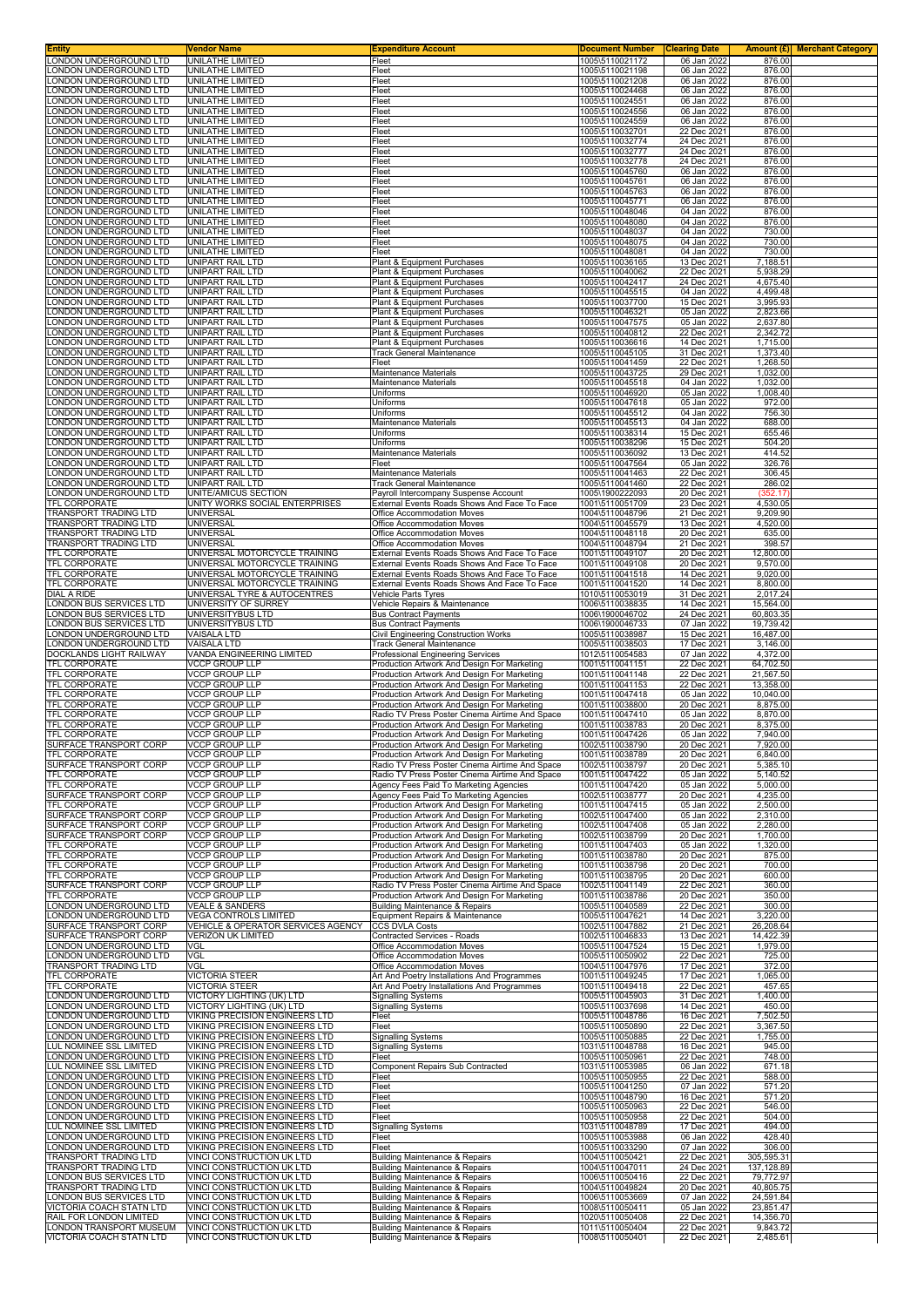| Entity<br>LONDON UNDERGROUND LTD                              | Vendor Name<br>VINCI TECHNOLOGY CENTRE UK LIMITED                        | <b>Expenditure Account</b><br><b>Building Maintenance &amp; Repairs</b>     | <b>Document Number</b>             | <b>Clearing Date</b>       | Amount (£)<br>10,889.00  | <b>Merchant Category</b> |
|---------------------------------------------------------------|--------------------------------------------------------------------------|-----------------------------------------------------------------------------|------------------------------------|----------------------------|--------------------------|--------------------------|
| TFL CORPORATE                                                 | <b>VIRGIN MEDIA</b>                                                      | Computer Hardware                                                           | 1005\5110047053<br>1001\5110052650 | 05 Jan 2022<br>30 Dec 2021 | 33,598.53                |                          |
| SURFACE TRANSPORT CORP                                        | <b>VIRGIN MEDIA</b>                                                      | Contracted Services - Roads                                                 | 1002\5110038120                    | 15 Dec 2021                | 345.97                   |                          |
| ONDON BUS SERVICES LTD<br>SURFACE TRANSPORT CORP              | <b>VIX ACIS LIMITED</b><br><b>VODAFONE LTD</b>                           | Maintenance of Plant & Equipment<br>Computer Hardware                       | 1006\5110052345<br>1002\5110045014 | 24 Dec 2021<br>29 Dec 2021 | 3,756.33<br>1.937.50     |                          |
| UL NOMINEE BCV LIMITED                                        | VOESTALPINE RAILWAY SYSTEMS GMBH                                         | <b>Track General Maintenance</b>                                            | 1033\5110038722                    | 17 Dec 2021                | 19,710.00                |                          |
| <b>UL NOMINEE BCV LIMITED</b><br>LUL NOMINEE BCV LIMITED      | VOESTALPINE RAILWAY SYSTEMS GMBH<br>VOESTALPINE RAILWAY SYSTEMS GMBH     | <b>Track General Maintenance</b><br><b>Track General Maintenance</b>        | 1033\5110038724<br>1033\5110038729 | 17 Dec 2021<br>17 Dec 2021 | 16,530.00<br>15,330.00   |                          |
| LUL NOMINEE BCV LIMITED                                       | VOESTALPINE RAILWAY SYSTEMS GMBH                                         | <b>Track General Maintenance</b>                                            | 1033\5110038720                    | 17 Dec 2021                | 13,710.00                |                          |
| LUL NOMINEE BCV LIMITED                                       | VOESTALPINE RAILWAY SYSTEMS GMBH                                         | <b>Track General Maintenance</b>                                            | 1033\5110038726                    | 17 Dec 2021                | 12,050.00                |                          |
| ONDON UNDERGROUND LTD<br>ONDON UNDERGROUND LTD                | <b>VOITH TURBO LTD</b><br><b>VOITH TURBO LTD</b>                         | Fleet<br>Fleet                                                              | 1005\5110042515<br>1005\5110042548 | 24 Dec 2021<br>24 Dec 2021 | 10,334.07<br>6,549.31    |                          |
| ONDON UNDERGROUND LTD.                                        | VOITH TURBO LTD                                                          | Fleet                                                                       | 1005\5110041728                    | 23 Dec 2021                | 5,244.10                 |                          |
| ONDON UNDERGROUND LTD.                                        | <b>VOITH TURBO LTD</b>                                                   | Maintenance Materials                                                       | 1005\5110046422                    | 05 Jan 2022                | 3,333.00                 |                          |
| ONDON UNDERGROUND LTD<br>ONDON UNDERGROUND LTD                | <b>VOITH TURBO LTD</b><br><b>VOITH TURBO LTD</b>                         | Fleet<br>Fleet                                                              | 1005\5110043226<br>1005\5110040794 | 22 Dec 2021<br>22 Dec 2021 | 3,044.00<br>2,248.28     |                          |
| ONDON UNDERGROUND LTD                                         | <b>VOITH TURBO LTD</b>                                                   | Fleet                                                                       | 1005\5110043056                    | 29 Dec 2021                | 1,871.80                 |                          |
| ONDON UNDERGROUND LTD<br>ONDON UNDERGROUND LTD                | <b>VOITH TURBO LTD</b><br><b>VOITH TURBO LTD</b>                         | Fleet<br>Fleet                                                              | 1005\5110040592<br>1005\5110040588 | 21 Dec 2021<br>21 Dec 2021 | 1,574.45<br>1,573.88     |                          |
| UL NOMINEE BCV LIMITED                                        | <b>VOITH TURBO LTD</b>                                                   | Fleet                                                                       | 1033\5110046377                    | 05 Jan 2022                | 1,187.37                 |                          |
| ONDON UNDERGROUND LTD<br>ONDON UNDERGROUND LTD                | <b>VOITH TURBO LTD</b><br><b>VOITH TURBO LTD</b>                         | Fleet<br>Fleet                                                              | 1005\5110042501<br>1005\5110042506 | 24 Dec 2021<br>24 Dec 2021 | 838.55<br>838.55         |                          |
| ONDON UNDERGROUND LTD                                         | <b>VOITH TURBO LTD</b>                                                   | Fleet                                                                       | 1005\5110047481                    | 05 Jan 2022                | 628.00                   |                          |
| <b>UL NOMINEE SSL LIMITED</b>                                 | <b>VOITH TURBO LTD</b>                                                   | <b>Component Repairs Sub Contracted</b>                                     | 1031\5110040266                    | 22 Dec 2021                | 535.00                   |                          |
| LUL NOMINEE SSL LIMITED<br>LUL NOMINEE SSL LIMITED            | VOITH TURBO LTD<br><b>VOITH TURBO LTD</b>                                | Component Repairs Sub Contracted<br><b>Component Repairs Sub Contracted</b> | 1031\5110042512<br>1031\5110045701 | 24 Dec 2021<br>04 Jan 2022 | 535.00<br>535.00         |                          |
| LUL NOMINEE SSL LIMITED                                       | <b>VOITH TURBO LTD</b>                                                   | <b>Component Repairs Sub Contracted</b>                                     | 1031\5110038474                    | 15 Dec 2021                | 395.00                   |                          |
| LUL NOMINEE SSL LIMITED<br>RAIL FOR LONDON LIMITED            | <b>VOITH TURBO LTD</b><br>VOLKERRAIL SPECIALIST BUSINESSES LTD           | Component Repairs Sub Contracted<br>Management & Support Consultancy        | 1031\5110038480<br>1020\5110031174 | 15 Dec 2021<br>21 Dec 2021 | 395.00<br>15,769.02      |                          |
| RAIL FOR LONDON LIMITED                                       | VOLKERRAIL SPECIALIST BUSINESSES LTD   Professional Engineering Services |                                                                             | 1020\5110044099                    | 15 Dec 2021                | 7,470.82                 |                          |
| ONDON UNDERGROUND LTD<br>TRANSPORT TRADING LTD                | <b>VOLVO GROUP UK LIMITED</b>                                            | Vehicle Repairs & Maintenance                                               | 1005\5110042542                    | 24 Dec 2021                | 447.50                   |                          |
| ONDON UNDERGROUND LTD                                         | <b>VTO VOYAGES</b><br>W. CHRISTIE (INDUSTRIAL) LTD                       | Transys Control - TTL<br><b>Maintenance Materials</b>                       | 1004\1901680928<br>1005\5110054347 | 22 Dec 2021<br>07 Jan 2022 | 13,096.91<br>632.38      |                          |
| ONDON UNDERGROUND LTD                                         | WABTEC FAVIELEY UK-LH GROUP                                              | Fleet                                                                       | 1005\5110036816                    | 16 Dec 2021                | 18,089.50                |                          |
| ONDON UNDERGROUND LTD<br>RAIL FOR LONDON LIMITED              | WABTEC FAVIELEY UK-LH GROUP<br><b>WABTEC RAIL LIMITED</b>                | Fleet<br>Maintenance Materials                                              | 1005\5110036828<br>1020\5110045708 | 16 Dec 2021<br>04 Jan 2022 | 6,545.00<br>8,585.77     |                          |
| RAIL FOR LONDON LIMITED                                       | <b>WABTEC RAIL LIMITED</b>                                               | Maintenance Materials                                                       | 1020\5110036552                    | 14 Dec 2021                | 6,170.06                 |                          |
| RAIL FOR LONDON LIMITED                                       | <b>WABTEC RAIL LIMITED</b>                                               | Maintenance Materials                                                       | 1020\5110045709                    | 04 Jan 2022                | 5,549.66                 |                          |
| RAIL FOR LONDON LIMITED<br>ONDON UNDERGROUND LTD              | <b>WABTEC RAIL LIMITED</b><br>WAGNER SPRAYTECH UK LIMITED                | Maintenance Materials<br>Plant & Equipment Purchases                        | 1020\5110040274<br>1005\5110047594 | 22 Dec 2021<br>14 Dec 2021 | 4.350.49<br>2,227.30     |                          |
| LUL NOMINEE SSL LIMITED                                       | WALDHAM PRECISION ENG.LTD.                                               | <b>Signalling Systems</b>                                                   | 1031\5110048456                    | 31 Dec 2021                | 4,375.70                 |                          |
| DIAL A RIDE<br>DIAL A RIDE                                    | WALTHAM FOREST CT LTD<br>WANDSWORTH COMMUNITY TRANSPORT                  | Operator Costs<br><b>Operator Costs</b>                                     | 1010\5110045217<br>1010\5110050455 | 20 Dec 2021<br>22 Dec 2021 | 45,063.72<br>38,297.36   |                          |
| DIAL A RIDE                                                   | WANDSWORTH COMMUNITY TRANSPORT                                           | <b>Operator Costs</b>                                                       | 1010\5110050555                    | 22 Dec 2021                | 5,092.30                 |                          |
| ONDON UNDERGROUND LTD.                                        | <b>WATSON FUELS</b>                                                      | Fleet                                                                       | 1005\5110031768                    | 22 Dec 2021                | 3,393.64                 |                          |
| ONDON UNDERGROUND LTD<br>ONDON UNDERGROUND LTD                | <b>WATSON FUELS</b><br><b>WATSON FUELS</b>                               | <b>Vehicle Operating Leases</b><br><b>Vehicle Operating Leases</b>          | 1005\5110037799<br>1005\5110048098 | 15 Dec 2021<br>05 Jan 2022 | 3,115.20<br>3,050.40     |                          |
| ONDON UNDERGROUND LTD                                         | <b>WATSON FUELS</b>                                                      | Fleet                                                                       | 1005\5110035408                    | 22 Dec 2021                | 2,438.10                 |                          |
| ONDON UNDERGROUND LTD.<br>ONDON UNDERGROUND LTD               | <b>WATSON FUELS</b><br><b>WATSON FUELS</b>                               | Fleet<br>Fleet                                                              | 1005\5110019422<br>1005\5110034882 | 22 Dec 2021<br>22 Dec 2021 | 2,285.10<br>1,757.25     |                          |
| ONDON UNDERGROUND LTD                                         | <b>WAVE UTILITIES</b>                                                    | Water                                                                       | 1005\1900221742                    | 15 Dec 2021                | 109,308.82               |                          |
| ONDON BUS SERVICES LTD                                        | <b>WAVE UTILITIES</b>                                                    | Water                                                                       | 1006\5110049046                    | 16 Dec 2021                | 27,975.73                |                          |
| TRANSPORT TRADING LTD<br>SURFACE TRANSPORT CORP               | <b>WAVE UTILITIES</b><br><b>WAVE UTILITIES</b>                           | Water<br>Water                                                              | 1004\1901680433<br>1002\5110049050 | 14 Dec 2021<br>17 Dec 2021 | 16,334.54<br>316.13      |                          |
| SURFACE TRANSPORT CORP                                        | <b>WAVE UTILITIES</b>                                                    | Water                                                                       | 1002\5110049052                    | 17 Dec 2021                | 314.69                   |                          |
| <b>FRANSPORT TRADING LTD</b><br><b>UL NOMINEE SSL LIMITED</b> | <b>WAVE UTILITIES</b><br><b>WECS PRECISION LTD</b>                       | Water<br><b>Signalling Systems</b>                                          | 1004\1700007765<br>1031\5110051000 | 14 Dec 2021<br>05 Jan 2022 | (7, 268.63)<br>23,483.00 |                          |
| ONDON UNDERGROUND LTD                                         | <b>WECS PRECISION LTD</b>                                                | Fleet                                                                       | 1005\5110054014                    | 06 Jan 2022                | 12,550.50                |                          |
| ONDON UNDERGROUND LTD                                         |                                                                          |                                                                             |                                    |                            |                          |                          |
|                                                               | <b>WECS PRECISION LTD</b>                                                | Fleet                                                                       | 1005\5110047986                    | 21 Dec 2021                | 6,982.00                 |                          |
| ONDON UNDERGROUND LTD                                         | <b>WECS PRECISION LTD</b>                                                | Maintenance Materials                                                       | 1005\5110054020                    | 06 Jan 2022<br>06 Jan 2022 | 6,800.25                 |                          |
| UL NOMINEE BCV LIMITED<br>LUL NOMINEE BCV LIMITED             | <b>WECS PRECISION LTD</b><br><b>WECS PRECISION LTD</b>                   | <b>Track General Maintenance</b><br>Fleet                                   | 1033\5110054023<br>1033\5110051003 | 22 Dec 2021                | 6,381.00<br>5,937.06     |                          |
| <b>UL NOMINEE BCV LIMITED</b>                                 | <b>WECS PRECISION LTD</b>                                                | Fleet                                                                       | 1033\5110054018                    | 06 Jan 2022                | 3,248.58                 |                          |
| LUL NOMINEE BCV LIMITED<br>LUL NOMINEE BCV LIMITED            | <b>WECS PRECISION LTD</b><br><b>WECS PRECISION LTD</b>                   | <b>Track General Maintenance</b><br><b>Track General Maintenance</b>        | 1033\5110050892<br>1033\5110051006 | 22 Dec 2021<br>22 Dec 2021 | 2,298.00<br>2,127.00     |                          |
| ONDON UNDERGROUND LTD                                         | <b>WECS PRECISION LTD</b>                                                | Fleet                                                                       | 1005\5110031202                    | 07 Jan 2022                | 2,046.12                 |                          |
| ONDON UNDERGROUND LTD                                         | <b>WECS PRECISION LTD</b>                                                | Fleet                                                                       | 1005\5110031208                    | 07 Jan 2022                | 2,046.12                 |                          |
| LUL NOMINEE SSL LIMITED<br>LUL NOMINEE BCV LIMITED            | <b>WECS PRECISION LTD</b><br><b>WECS PRECISION LTD</b>                   | <b>Signalling Systems</b><br>Plant & Equipment Purchases                    | 1031\5110047938<br>1033\5110047933 | 17 Dec 2021<br>17 Dec 2021 | 1,807.59<br>1,607.50     |                          |
| LUL NOMINEE SSL LIMITED                                       | <b>WECS PRECISION LTD</b>                                                | <b>Signalling Systems</b>                                                   | 1031\5110050883                    | 22 Dec 2021                | 1,500.00                 |                          |
| LONDON UNDERGROUND LTD<br>LONDON UNDERGROUND LTD              | <b>WECS PRECISION LTD</b><br><b>WECS PRECISION LTD</b>                   | Fleet<br>Fleet                                                              | 1005\5110050949<br>1005\5110031205 | 31 Dec 2021<br>07 Jan 2022 | 1,439.82<br>1,344.00     |                          |
| LONDON UNDERGROUND LTD                                        | <b>WECS PRECISION LTD</b>                                                | Fleet                                                                       | 1005\5110050953                    | 30 Dec 2021                | 1,080.75                 |                          |
| ONDON UNDERGROUND LTD                                         | <b>WECS PRECISION LTD</b>                                                | Fleet                                                                       | 1005\5110051062                    | 30 Dec 2021                | 902.00                   |                          |
| UL NOMINEE SSL LIMITED<br>ONDON UNDERGROUND LTD               | <b>WECS PRECISION LTD</b><br><b>WECS PRECISION LTD</b>                   | <b>Signalling Systems</b><br>Fleet                                          | 1031\5110050875<br>1005\5110047975 | 22 Dec 2021<br>17 Dec 2021 | 846.00<br>783.60         |                          |
| ONDON UNDERGROUND LTD.                                        | <b>WECS PRECISION LTD</b>                                                | Fleet                                                                       | 1005\5110047964                    | 17 Dec 2021                | 693.00                   |                          |
| UL NOMINEE SSL LIMITED<br>ONDON UNDERGROUND LTD               | <b>WECS PRECISION LTD</b><br><b>WECS PRECISION LTD</b>                   | <b>Signalling Systems</b><br>Fleet                                          | 1031\5110050879<br>1005\5110050997 | 22 Dec 2021<br>30 Dec 2021 | 664.00<br>641.90         |                          |
| ONDON UNDERGROUND LTD                                         | <b>WECS PRECISION LTD</b>                                                | Fleet                                                                       | 1005\5110047984                    | 17 Dec 2021                | 618.50                   |                          |
| ONDON UNDERGROUND LTD<br>ONDON UNDERGROUND LTD                | <b>WECS PRECISION LTD</b><br><b>WECS PRECISION LTD</b>                   | Fleet<br><b>Signalling Systems</b>                                          | 1005\5110047951<br>1005\5110050996 | 17 Dec 2021<br>30 Dec 2021 | 545.50<br>516.00         |                          |
| ONDON UNDERGROUND LTD                                         | <b>WECS PRECISION LTD</b>                                                | Fleet                                                                       | 1005\5110050908                    | 31 Dec 2021                | 514.78                   |                          |
| LUL NOMINEE BCV LIMITED                                       | <b>WECS PRECISION LTD</b>                                                | Plant & Equipment Purchases                                                 | 1033\5110047971                    | 17 Dec 2021                | 465.50                   |                          |
| LONDON UNDERGROUND LTD<br><b>UL NOMINEE SSL LIMITED</b>       | <b>WECS PRECISION LTD</b><br><b>WECS PRECISION LTD</b>                   | Fleet<br><b>Signalling Systems</b>                                          | 1005\5110054026<br>1031\5110047969 | 06 Jan 2022<br>17 Dec 2021 | 451.14<br>451.00         |                          |
| ONDON UNDERGROUND LTD                                         | <b>WECS PRECISION LTD</b>                                                | Fleet                                                                       | 1005\5110047957                    | 17 Dec 2021                | 424.86                   |                          |
| ONDON UNDERGROUND LTD<br>ONDON UNDERGROUND LTD                | <b>WECS PRECISION LTD</b><br><b>WECS PRECISION LTD</b>                   | Fleet<br>Fleet                                                              | 1005\5110050976<br>1005\5110050893 | 30 Dec 2021<br>30 Dec 2021 | 372.96<br>352.20         |                          |
| ONDON UNDERGROUND LTD                                         | <b>WECS PRECISION LTD</b>                                                | Fleet                                                                       | 1005\5110050970                    | 31 Dec 2021                | 344.66                   |                          |
| ONDON UNDERGROUND LTD                                         | <b>WECS PRECISION LTD</b>                                                | Fleet                                                                       | 1005\5110050888                    | 30 Dec 2021                | 318.00                   |                          |
| ONDON UNDERGROUND LTD<br>ONDON UNDERGROUND LTD                | <b>WECS PRECISION LTD</b><br><b>WECS PRECISION LTD</b>                   | <b>Signalling Systems</b><br>Fleet                                          | 1005\5110050854<br>1005\5110050967 | 30 Dec 2021<br>31 Dec 2021 | 309.50<br>282.30         |                          |
| ONDON UNDERGROUND LTD                                         | <b>WECS PRECISION LTD</b>                                                | Fleet                                                                       | 1005\5110051065                    | 30 Dec 2021                | 276.40                   |                          |
| ONDON UNDERGROUND LTD<br>ONDON UNDERGROUND LTD                | <b>WECS PRECISION LTD</b><br><b>WECS PRECISION LTD</b>                   | Stock of Fleet<br>Stock of Fleet                                            | 1005\5110050974<br>1005\5110051012 | 30 Dec 2021<br>30 Dec 2021 | (271.38)<br>(333.58)     |                          |
| ONDON UNDERGROUND LTD                                         | <b>WECS PRECISION LTD</b>                                                | Stock of Fleet                                                              | 1005\5110050988                    | 30 Dec 2021                | (474.70)                 |                          |
| LONDON UNDERGROUND LTD                                        | <b>WECS PRECISION LTD</b>                                                | Stock of Fleet                                                              | 1005\5110050984                    | 30 Dec 2021                | (967.59)                 |                          |
| ONDON UNDERGROUND LTD<br>ONDON UNDERGROUND LTD                | <b>WECS PRECISION LTD</b><br><b>WERNICK HIRE LTD</b>                     | Stock of Fleet<br><b>Commercial Property Rent</b>                           | 1005\5110050980<br>1005\5110043955 | 30 Dec 2021<br>24 Dec 2021 | (1, 298.10)<br>614.92    |                          |
| ONDON UNDERGROUND LTD                                         | WESSEX ROPE AND PACKAGING LTD                                            | <b>Track General Maintenance</b>                                            | 1005\5110049454                    | 21 Dec 2021                | 2,780.00                 |                          |
| ONDON UNDERGROUND LTD<br>ONDON UNDERGROUND LTD                | WEST KILBURN BAPTIST CHURCH<br>WEST ONE UK LIMITED                       | <b>Caterers Service Charges</b><br>Minor Property Expenses / Receipts       | 1005\5110035867<br>1005\1900222005 | 13 Dec 2021<br>15 Dec 2021 | 515.00<br>9,675.00       |                          |
| ONDON UNDERGROUND LTD                                         | <b>WESTCODE UK LIMITED</b>                                               | Fleet                                                                       | 1005\5110046986                    | 15 Dec 2021                | 7,750.00                 |                          |
| <b>UL NOMINEE SSL LIMITED</b>                                 | WESTCODE UK LIMITED                                                      | <b>Signalling Systems</b>                                                   | 1031\5110039551                    | 16 Dec 2021                | 6,080.00                 |                          |
| <b>UL NOMINEE SSL LIMITED</b><br>LONDON UNDERGROUND LTD       | WESTCODE UK LIMITED<br><b>WESTCODE UK LIMITED</b>                        | Fleet<br>Fleet                                                              | 1031\5110047048<br>1005\5110047050 | 15 Dec 2021<br>13 Dec 2021 | 4,551.00<br>2,598.00     |                          |
| LUL NOMINEE SSL LIMITED                                       | WESTCODE UK LIMITED                                                      | Fleet                                                                       | 1031\5110047049                    | 15 Dec 2021                | 1,918.00                 |                          |
| LUL NOMINEE SSL LIMITED<br>LONDON UNDERGROUND LTD             | WESTCODE UK LIMITED<br><b>WESTCODE UK LIMITED</b>                        | Fleet<br>Fleet                                                              | 1031\5110054188<br>1005\5110019946 | 06 Jan 2022<br>05 Jan 2022 | 1,641.60<br>798.64       |                          |
| ONDON UNDERGROUND LTD                                         | WESTCODE UK LIMITED                                                      | Fleet                                                                       | 1005\5110019944                    | 24 Dec 2021                | 698.81                   |                          |
| UL NOMINEE SSL LIMITED                                        | WESTCODE UK LIMITED                                                      | Fleet                                                                       | 1031\5110054190                    | 06 Jan 2022                | 393.20                   |                          |
| ONDON UNDERGROUND LTD<br>ONDON UNDERGROUND LTD.               | WESTCODE UK LIMITED<br><b>WESTMINSTER COUNCIL</b>                        | Fleet<br>Planning & Development Consultancy                                 | 1005\5110054200<br>1005\5110049821 | 06 Jan 2022<br>20 Dec 2021 | 285.00<br>2,220.00       |                          |
| ONDON UNDERGROUND LTD                                         | WESTMINSTER COUNCIL                                                      | Planning & Development Consultancy                                          | 1005\5110049819                    | 20 Dec 2021                | 1,848.00                 |                          |
| ONDON UNDERGROUND LTD<br>T MUSEUM TRADING LTD                 | WESTMINSTER COUNCIL<br>WESTMINSTER VENUE COLLECTION LTD                  | Planning & Development Consultancy<br><b>Marketing Services</b>             | 1005\5110049805<br>1024\5110037265 | 20 Dec 2021<br>23 Dec 2021 | 1,232.00<br>1,250.00     |                          |